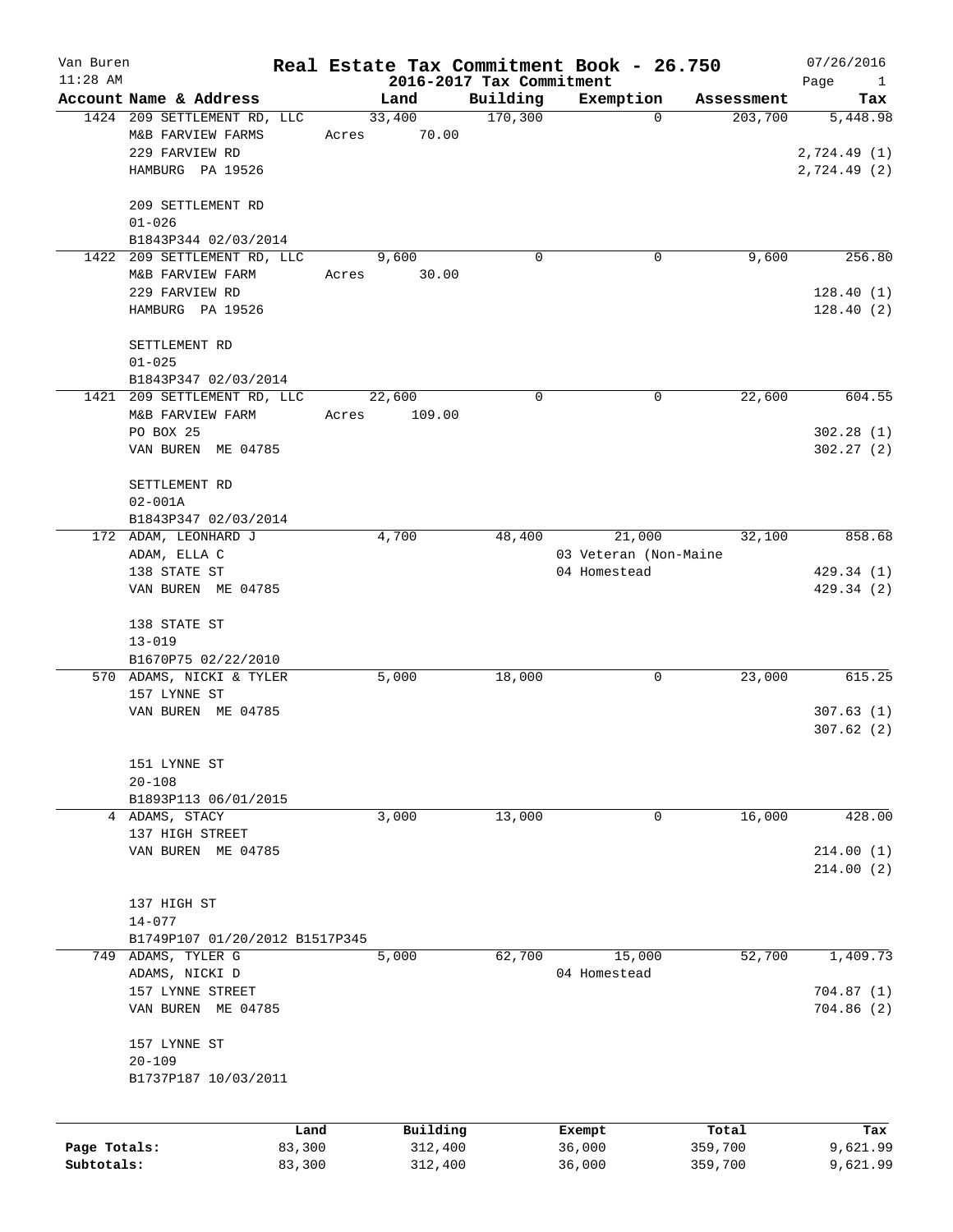| Van Buren<br>$11:28$ AM                                            |                            | Real Estate Tax Commitment Book - 26.750 | 2016-2017 Tax Commitment |                       |                             | 07/26/2016<br>Page<br>$\overline{2}$   |
|--------------------------------------------------------------------|----------------------------|------------------------------------------|--------------------------|-----------------------|-----------------------------|----------------------------------------|
| Account Name & Address                                             |                            | Land                                     | Building                 | Exemption             | Assessment                  | Tax                                    |
| 1119 ALDERMAN, RICHARD E. JR<br>ALDERMAN, IRENE<br>117 VIOLETTE ST | VAN BUREN ME 04785         | 8,100                                    | 109,500                  | $\Omega$              | 117,600                     | 3,145.80<br>1,572.90(1)<br>1,572.90(2) |
| 117 VIOLETTE ST                                                    |                            |                                          |                          |                       |                             |                                        |
| $16 - 078$                                                         |                            |                                          |                          |                       |                             |                                        |
|                                                                    | B1910P344 10/01/2015       | 2,800                                    | $\mathbf 0$              |                       |                             |                                        |
| P O BOX 170                                                        | 24 ALLAGASH TIMBERLANDS LP |                                          |                          | 0                     | 2,800                       | 74.90                                  |
| ASHLAND ME 04732                                                   |                            |                                          |                          |                       |                             | 37.45(1)<br>37.45(2)                   |
| $06 - 031$                                                         | ISLAND ST JOHN RIVER       |                                          |                          |                       |                             |                                        |
| B1150P188                                                          | 18 ALLAGASH TIMBERLANDS LP | 2,600                                    | 0                        | 0                     | 2,600                       | 69.55                                  |
| P O BOX 170<br>ASHLAND ME 04732                                    |                            |                                          |                          |                       |                             | 34.78 (1)                              |
|                                                                    |                            |                                          |                          |                       |                             | 34.77 (2)                              |
|                                                                    | ISLAND ST JOHN RIVER       |                                          |                          |                       |                             |                                        |
| $06 - 030$<br>B1150P188                                            |                            |                                          |                          |                       |                             |                                        |
|                                                                    | 19 ALLAGASH TIMBERLANDS LP | 1,600                                    | 0                        | 0                     | 1,600                       | 42.80                                  |
| P O BOX 170<br>ASHLAND ME 04732                                    |                            |                                          |                          |                       |                             | 21.40(1)<br>21.40(2)                   |
| CENTER ST<br>$16 - 050$<br>B1150P188                               |                            |                                          |                          |                       |                             |                                        |
|                                                                    | 20 ALLAGASH TIMBERLANDS LP | 20,200                                   | 0                        | 0                     | 20,200                      | 540.35                                 |
| P O BOX 170<br>ASHLAND ME 04732                                    |                            |                                          |                          |                       |                             | 270.18(1)<br>270.17(2)                 |
| CHURCH ST<br>$24 - 010$                                            |                            |                                          |                          |                       |                             |                                        |
| B1150P188                                                          |                            |                                          |                          |                       |                             |                                        |
| P O BOX 170                                                        | 23 ALLAGASH TIMBERLANDS LP | 300                                      | 0                        | 0                     | 300                         | 8.03                                   |
| ASHLAND ME 04732                                                   |                            |                                          |                          |                       |                             | 4.02(1)<br>4.01(2)                     |
| MAIN ST<br>$21 - 031$                                              |                            |                                          |                          |                       |                             |                                        |
| B1150P188                                                          |                            |                                          |                          |                       |                             |                                        |
| P O BOX 170<br>ASHLAND ME 04732                                    | 26 ALLAGASH TIMBERLANDS LP | 2,800                                    | 0                        | 0                     | 2,800                       | 74.90<br>37.45(1)                      |
|                                                                    |                            |                                          |                          |                       |                             | 37.45 (2)                              |
| $10 - 020$<br>B1150P188                                            | ISLAND ST JOHN RIVER       |                                          |                          |                       |                             |                                        |
|                                                                    |                            |                                          |                          |                       |                             |                                        |
| Page Totals:<br>Subtotals:                                         | Land<br>38,400<br>121,700  | Building<br>109,500<br>421,900           |                          | Exempt<br>0<br>36,000 | Total<br>147,900<br>507,600 | Tax<br>3,956.33<br>13,578.32           |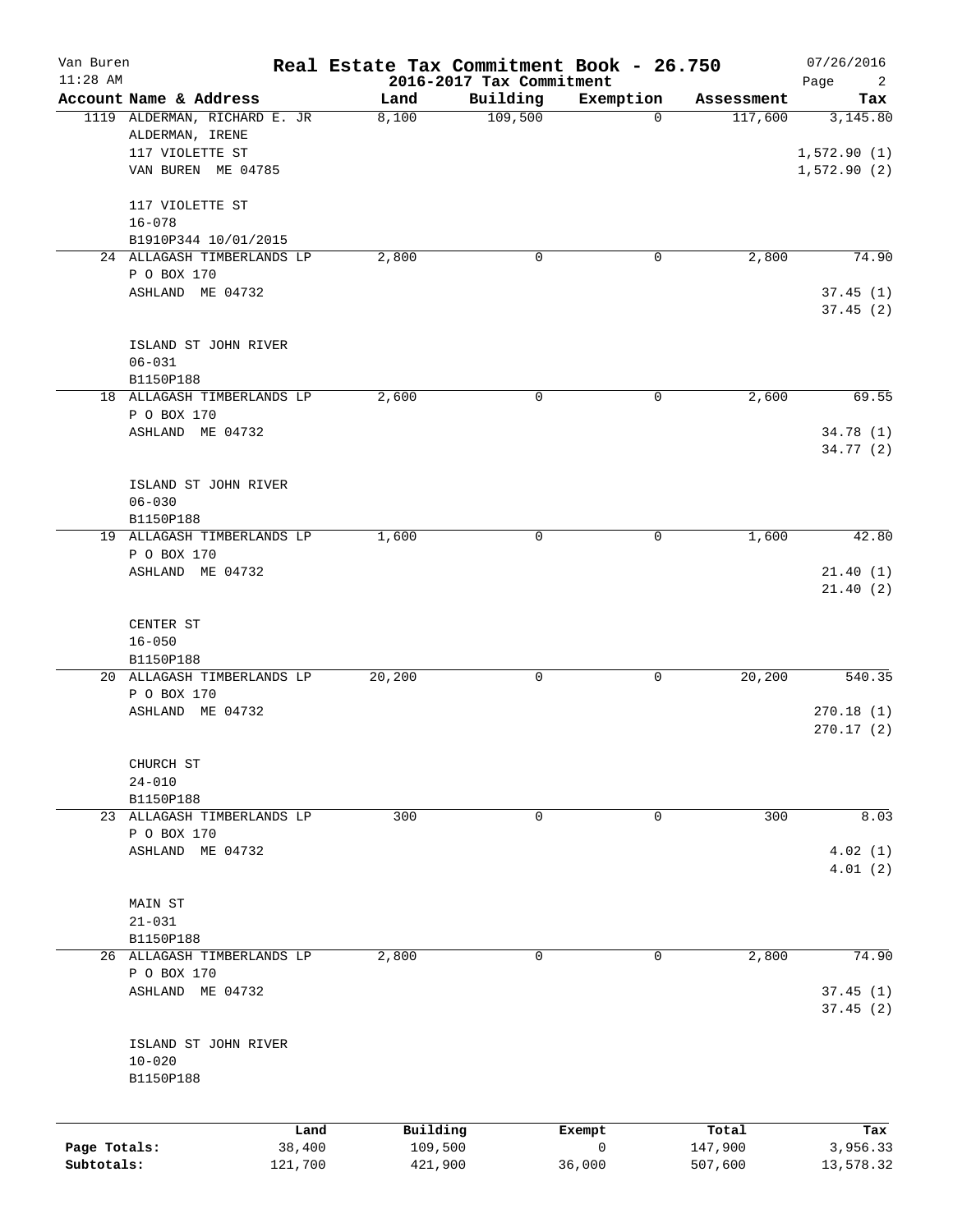| Van Buren<br>$11:28$ AM    |                                                 |                            | Real Estate Tax Commitment Book - 26.750 | 2016-2017 Tax Commitment |                                                    |                    | 07/26/2016<br>Page<br>3 |
|----------------------------|-------------------------------------------------|----------------------------|------------------------------------------|--------------------------|----------------------------------------------------|--------------------|-------------------------|
|                            | Account Name & Address                          |                            | Land                                     | Building                 | Exemption                                          | Assessment         | Tax                     |
|                            | P O BOX 170<br>ASHLAND ME 04732                 | 27 ALLAGASH TIMBERLANDS LP | 300                                      | 0                        | $\Omega$                                           | 300                | 8.03<br>4.02(1)         |
|                            | MAIN ST                                         |                            |                                          |                          |                                                    |                    | 4.01(2)                 |
|                            | $22 - 012$<br>B1150P188                         |                            |                                          |                          |                                                    |                    |                         |
|                            |                                                 | 28 ALLAGASH TIMBERLANDS LP | 5,000                                    | 0                        | 0                                                  | 5,000              | 133.75                  |
|                            | P O BOX 170<br>ASHLAND ME 04732                 |                            |                                          |                          |                                                    |                    | 66.88(1)<br>66.87(2)    |
|                            | ISLAND ST JOHN RIVER<br>$10 - 019$              |                            |                                          |                          |                                                    |                    |                         |
|                            | B1150P188                                       | 29 ALLAGASH TIMBERLANDS LP | 1,700                                    | 0                        | 0                                                  | 1,700              | 45.48                   |
|                            | P O BOX 170<br>ASHLAND ME 04732                 |                            |                                          |                          |                                                    |                    | 22.74(1)<br>22.74(2)    |
|                            | ISLAND ST JOHN RIVER<br>$08 - 050$<br>B1150P188 |                            |                                          |                          |                                                    |                    |                         |
|                            |                                                 | 21 ALLAGASH TIMBERLANDS LP | 2,500                                    | 0                        | 0                                                  | 2,500              | 66.88                   |
|                            | P O BOX 170<br>ASHLAND ME 04732                 |                            |                                          |                          |                                                    |                    | 33.44(1)<br>33.44(2)    |
|                            | OFF BROOK AVE<br>$17 - 061$                     |                            |                                          |                          |                                                    |                    |                         |
|                            | B1150P188<br>1183 ANDERSON, HOLLY               |                            | 10,300                                   | 97,300                   | 15,000                                             | 92,600             | 2,477.05                |
|                            | ANDERSON, RALPH<br>123 TYLER ST                 |                            |                                          |                          | 04 Homestead                                       |                    | 1, 238.53(1)            |
|                            | VAN BUREN ME 04785<br>188 CASTONGUAY RD         |                            |                                          |                          |                                                    |                    | 1,238.52(2)             |
|                            | $02 - 033B$<br>B1541P245 04/19/2007             |                            |                                          |                          |                                                    |                    |                         |
|                            | 31 ANDERSON, RANDALL D                          |                            | 7,200                                    | 62,000                   | 21,000                                             | 48,200             | 1,289.35                |
|                            | PO BOX 251                                      | ANDERSON, MARIE PAULE      |                                          |                          | 04 Homestead<br>03 Veteran (Non-Maine<br>Enlisted) |                    | 644.68 (1)              |
|                            | VAN BUREN ME 04785                              |                            |                                          |                          |                                                    |                    | 644.67 (2)              |
|                            | 196 STATE ST<br>$12A-018$                       |                            |                                          |                          |                                                    |                    |                         |
|                            | B550P96 07/14/1981<br>32 ANDREWS, DAMIEN E      |                            | 4,400                                    | 36,100                   | 15,000                                             | 25,500             | 682.13                  |
|                            | ANDREWS, GAIL M                                 |                            |                                          |                          | 04 Homestead                                       |                    |                         |
|                            | 104 PATRICIA ST<br>VAN BUREN ME 04785           |                            |                                          |                          |                                                    |                    | 341.07(1)<br>341.06(2)  |
|                            | 104 PATRICIA ST<br>$20 - 124$<br>B1439P31       |                            |                                          |                          |                                                    |                    |                         |
|                            |                                                 | Land                       | Building                                 |                          | Exempt                                             | Total              | Tax                     |
| Page Totals:<br>Subtotals: |                                                 | 31,400<br>153,100          | 195,400<br>617,300                       |                          | 51,000<br>87,000                                   | 175,800<br>683,400 | 4,702.67<br>18,280.99   |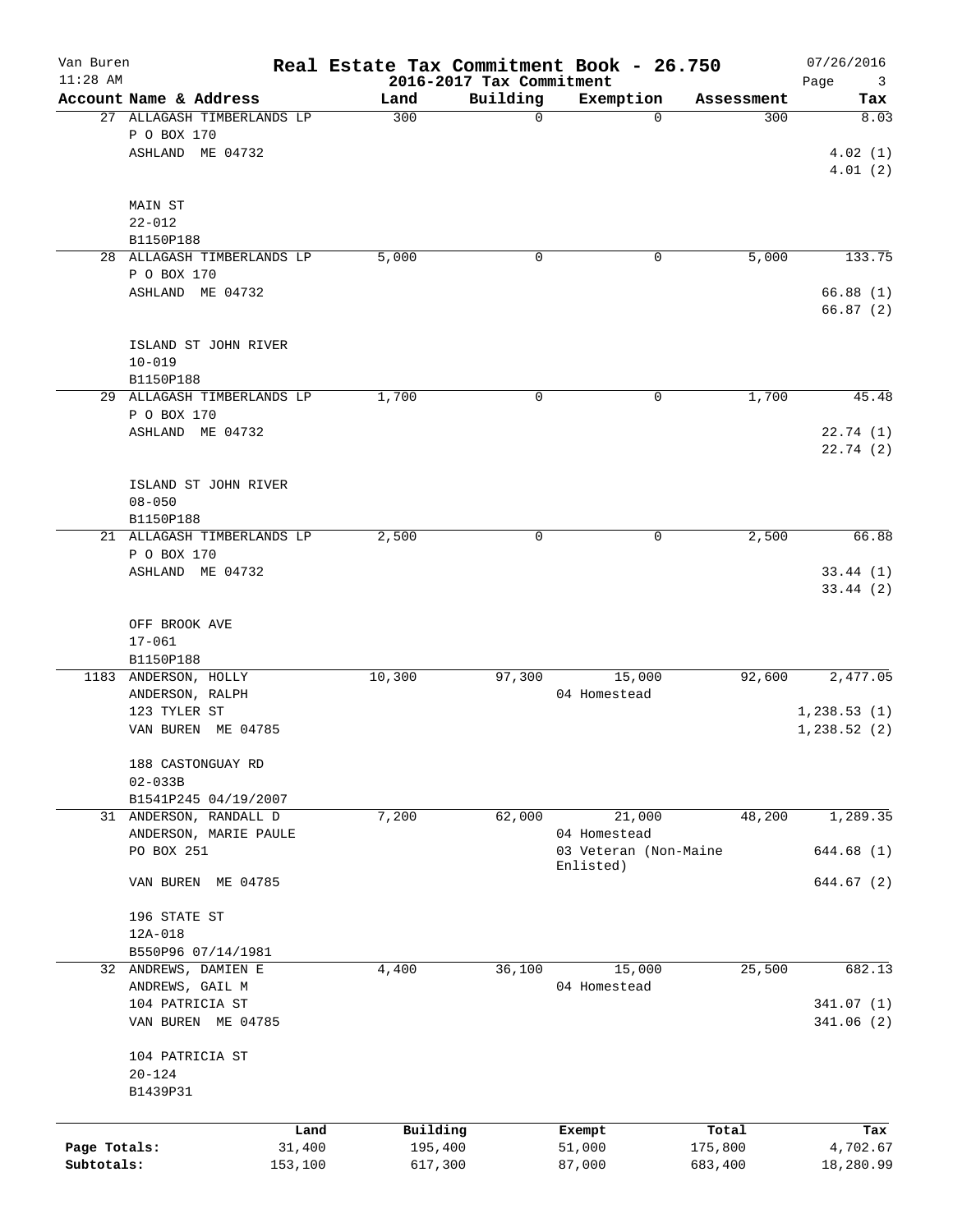| Van Buren<br>$11:28$ AM |                               | Real Estate Tax Commitment Book - 26.750 | 2016-2017 Tax Commitment |              |            | 07/26/2016<br>Page<br>4 |
|-------------------------|-------------------------------|------------------------------------------|--------------------------|--------------|------------|-------------------------|
|                         | Account Name & Address        | Land                                     | Building                 | Exemption    | Assessment | Tax                     |
|                         | 536 ANNA LABRECK              | 4,800                                    | 12,600                   | 15,000       | 2,400      | 64.20                   |
|                         | 118 ST BRUNO ST               |                                          |                          | 04 Homestead |            |                         |
|                         | APT 101                       |                                          |                          |              |            | 32.10(1)                |
|                         | VAN BUREN ME 04785            |                                          |                          |              |            | 32.10(2)                |
|                         | 642 MAIN ST                   |                                          |                          |              |            |                         |
|                         | $25 - 011$                    |                                          |                          |              |            |                         |
|                         | B1852P90                      |                                          |                          |              |            |                         |
|                         | 971 APPLEGATE, FREDERICK E.   | 6,600                                    | 79,400                   | 0            | 86,000     | 2,300.50                |
|                         | APPLEGATE, SHARON M.          |                                          |                          |              |            |                         |
|                         | 142 LAPLANTE HEIGHTS          |                                          |                          |              |            | 1, 150.25(1)            |
|                         | VAN BUREN ME 04785            |                                          |                          |              |            | 1,150.25(2)             |
|                         | 142 LAPLANTE HEIGHTS          |                                          |                          |              |            |                         |
|                         | 18C-001A                      |                                          |                          |              |            |                         |
|                         | B1901P103 07/30/2015          |                                          |                          |              |            |                         |
|                         | 1179 ARC DBPPROP001, LLC      | 25,700                                   | 372,100                  | 0            | 397,800    | 10,641.15               |
|                         | C/O RITE AID                  |                                          |                          |              |            |                         |
|                         | CORPORATION                   |                                          |                          |              |            |                         |
|                         | PO BOX 3165                   |                                          |                          |              |            | 5,320.58(1)             |
|                         | HARRISBURG PA 17105           |                                          |                          |              |            | 5,320.57(2)             |
|                         | 21 MAIN ST (RITE AID)         |                                          |                          |              |            |                         |
|                         | $13 - 008$                    |                                          |                          |              |            |                         |
|                         | B1843P109 01/08/2014          |                                          |                          |              |            |                         |
|                         | 33 ARENDSEE, SUSAN A          | 10,700                                   | 53,600                   | 15,000       | 49,300     | 1,318.78                |
|                         | CORNETT, RONALD               |                                          |                          | 04 Homestead |            |                         |
|                         | PO BOX 46                     |                                          |                          |              |            | 659.39(1)               |
|                         | VAN BUREN ME 04785            |                                          |                          |              |            | 659.39(2)               |
|                         | 130 MASSE RD                  |                                          |                          |              |            |                         |
|                         | $02 - 053$                    |                                          |                          |              |            |                         |
|                         | B1510P192 08/01/2006          |                                          |                          |              |            |                         |
|                         | 34 ARMSTRONG, MADELEINE       | 5,200                                    | 15,600                   | 15,000       | 5,800      | 155.15                  |
|                         | 122 LINCOLN ST                |                                          |                          | 04 Homestead |            |                         |
|                         | VAN BUREN ME 04785            |                                          |                          |              |            | 77.58(1)                |
|                         |                               |                                          |                          |              |            | 77.57(2)                |
|                         | 122 LINCOLN ST                |                                          |                          |              |            |                         |
|                         | 14-012A                       |                                          |                          |              |            |                         |
| 944                     | AROOSTOOK TIMBERLANDS,<br>LLC | 139,900                                  | 0                        | 0            | 139,900    | 3,742.33                |
|                         | 1798 ST. JOHN ROAD            | 829.00<br>Acres                          |                          |              |            |                         |
|                         | FORT KENT ME 04743            |                                          |                          |              |            | 1,871.17(1)             |
|                         |                               |                                          |                          |              |            | 1,871.16(2)             |
|                         |                               |                                          |                          |              |            |                         |
|                         | LAKE RD                       |                                          |                          |              |            |                         |
|                         | $04 - 001$                    |                                          |                          |              |            |                         |
|                         | B1745P89 12/14/2011           |                                          |                          |              |            |                         |
|                         | 36 ASHLEY, PETER F            | 6,700                                    | 73,100                   | 15,000       | 64,800     | 1,733.40                |
|                         | ASHLEY, KATHLEEN              |                                          |                          | 04 Homestead |            |                         |
|                         | 142 VIOLETTE ST               |                                          |                          |              |            | 866.70 (1)              |
|                         | VAN BUREN ME 04785            |                                          |                          |              |            | 866.70 (2)              |
|                         | 142 VIOLETTE ST               |                                          |                          |              |            |                         |
|                         | $16 - 069$                    |                                          |                          |              |            |                         |
|                         | B1020P194                     |                                          |                          |              |            |                         |
|                         |                               |                                          |                          |              |            |                         |
|                         | Land                          | Building                                 |                          | Exempt       | Total      | Tax                     |
| Page Totals:            | 199,600                       | 606,400                                  |                          | 60,000       | 746,000    | 19,955.51               |
| Subtotals:              | 352,700                       | 1,223,700                                |                          | 147,000      | 1,429,400  | 38,236.50               |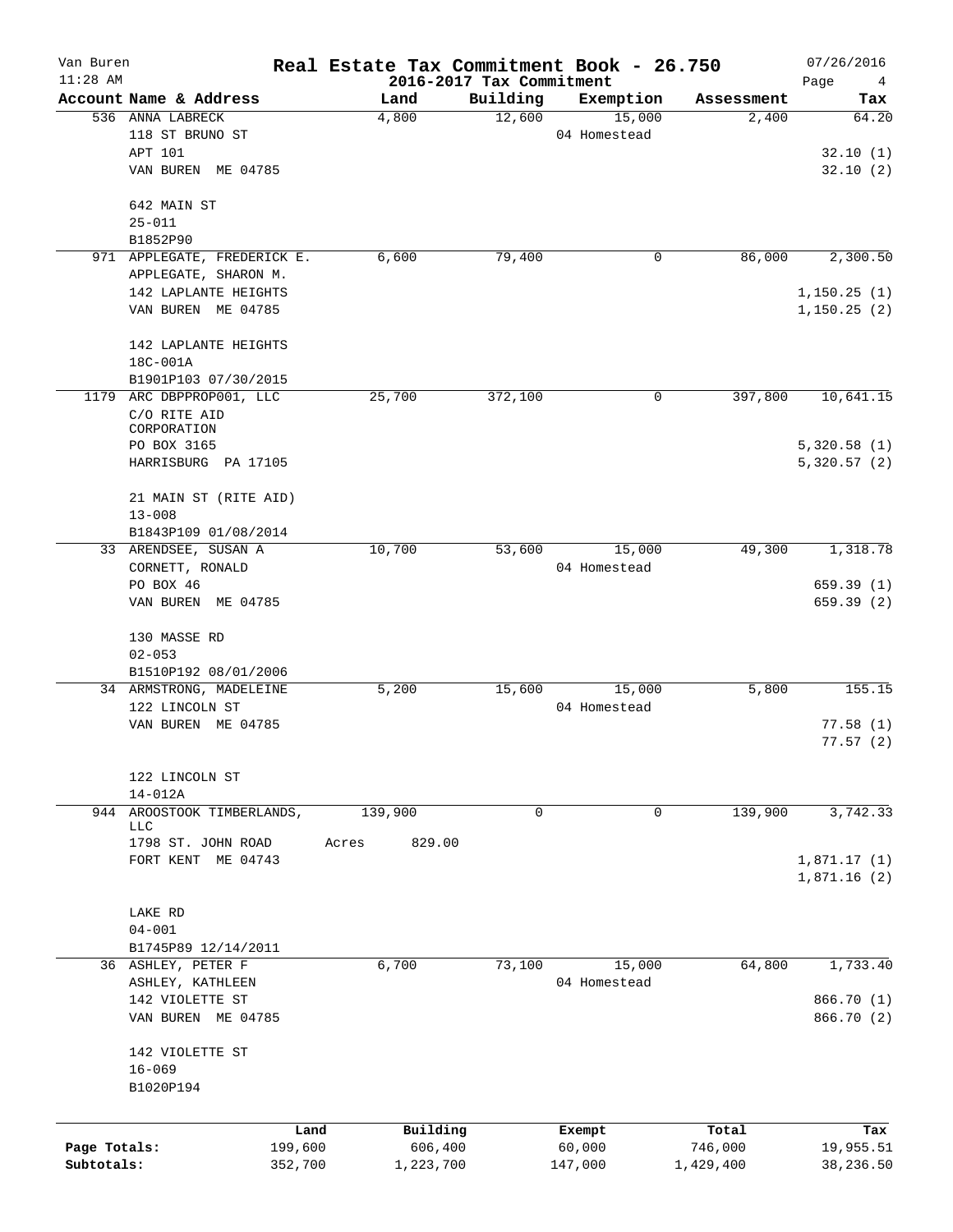| Van Buren<br>$11:28$ AM |                        | Real Estate Tax Commitment Book - 26.750 | 2016-2017 Tax Commitment |              |            | 07/26/2016<br>Page<br>5    |
|-------------------------|------------------------|------------------------------------------|--------------------------|--------------|------------|----------------------------|
|                         | Account Name & Address | Land                                     | Building                 | Exemption    | Assessment | Tax                        |
|                         | 37 ASHLEY, PETER F     | 5,400                                    | 4,000                    | $\mathbf 0$  | 9,400      | 251.45                     |
|                         | ASHLEY, KATHLEEN       |                                          |                          |              |            |                            |
|                         | 142 VIOLETTE ST        |                                          |                          |              |            | 125.73(1)                  |
|                         | VAN BUREN ME 04785     |                                          |                          |              |            | 125.72(2)                  |
|                         | 143 VIOLETTE ST        |                                          |                          |              |            |                            |
|                         | $16 - 083A$            |                                          |                          |              |            |                            |
| 1311                    | AYOTTE, ALYRE J &      | 3,800                                    | 46,200                   | 21,000       | 29,000     | 775.75                     |
|                         | ANTOINETTE             |                                          |                          |              |            |                            |
|                         | C/O ROBERT CORMIER     |                                          |                          | 02 Veteran   |            |                            |
|                         | 106 POPE RD            |                                          |                          | 04 Homestead |            | 387.88 (1)                 |
|                         | WINDHAM ME 04062       |                                          |                          |              |            | 387.87 (2)                 |
|                         | 105 COTE ST            |                                          |                          |              |            |                            |
|                         | $18 - 111$             |                                          |                          |              |            |                            |
|                         | B1678P212 05/11/2010   |                                          |                          |              |            |                            |
|                         | 40 AYOTTE, CHAD        | 12,400                                   | 151,700                  | 15,000       | 149,100    | 3,988.43                   |
|                         | 422 CHAMPLAIN ST       |                                          |                          | 04 Homestead |            |                            |
|                         | VAN BUREN ME 04785     |                                          |                          |              |            | 1,994.22(1)<br>1,994.21(2) |
|                         | 422 CHAMPLAIN ST       |                                          |                          |              |            |                            |
|                         | $02 - 026$             |                                          |                          |              |            |                            |
|                         | B1838P10 11/26/2013    |                                          |                          |              |            |                            |
|                         | 41 AYOTTE, JON M       | 7,600                                    | 21,200                   | 0            | 28,800     | 770.40                     |
|                         | P O BOX 221            |                                          |                          |              |            |                            |
|                         | MILLINOCKET ME 04462   |                                          |                          |              |            | 385.20(1)                  |
|                         |                        |                                          |                          |              |            | 385.20(2)                  |
|                         | 364 MAIN ST            |                                          |                          |              |            |                            |
|                         | $20 - 060$             |                                          |                          |              |            |                            |
|                         | 42 AYOTTE, MICHAEL     | 4,400                                    | 52,700                   | 15,000       | 42,100     | 1,126.18                   |
|                         | AYOTTE, CYNTHIA A      |                                          |                          | 04 Homestead |            |                            |
|                         | 174 LYNNE ST           |                                          |                          |              |            | 563.09(1)                  |
|                         | VAN BUREN ME 04785     |                                          |                          |              |            | 563.09(2)                  |
|                         | 174 LYNNE ST           |                                          |                          |              |            |                            |
|                         | $19 - 064$             |                                          |                          |              |            |                            |
|                         | B846P172               |                                          |                          |              |            |                            |
|                         | 620 AYOTTE, MICHAEL E. | 1,600                                    | 0                        | 0            | 1,600      | 42.80                      |
|                         | AYOTTE, CYNTHIA A.     |                                          |                          |              |            |                            |
|                         | 174 LYNNE STREET       |                                          |                          |              |            | 21.40(1)                   |
|                         | VAN BUREN ME 04785     |                                          |                          |              |            | 21.40(2)                   |
|                         | PATRICIA STREET        |                                          |                          |              |            |                            |
|                         | $19 - 093$             |                                          |                          |              |            |                            |
|                         | B1889P149 04/27/2015   |                                          |                          |              |            |                            |
|                         | 610 AYOTTE, MICHAEL J  | 4,400                                    | 0                        | 0            | 4,400      | 117.70                     |
|                         | 156 LYNNE STREET       |                                          |                          |              |            |                            |
|                         | VAN BUREN ME 04785     |                                          |                          |              |            | 58.85(1)<br>58.85(2)       |
|                         | S SIDE PATRICIA ST     |                                          |                          |              |            |                            |
|                         | $20 - 118$             |                                          |                          |              |            |                            |
|                         | B1751P174 02/10/2012   |                                          |                          |              |            |                            |
|                         |                        |                                          |                          |              |            |                            |
|                         |                        |                                          |                          |              |            |                            |

|              | Land    | Building  | Exempt  | Total     | Tax       |
|--------------|---------|-----------|---------|-----------|-----------|
| Page Totals: | 39,600  | 275,800   | 51,000  | 264,400   | 7,072.71  |
| Subtotals:   | 392,300 | 1,499,500 | 198,000 | 1,693,800 | 45,309.21 |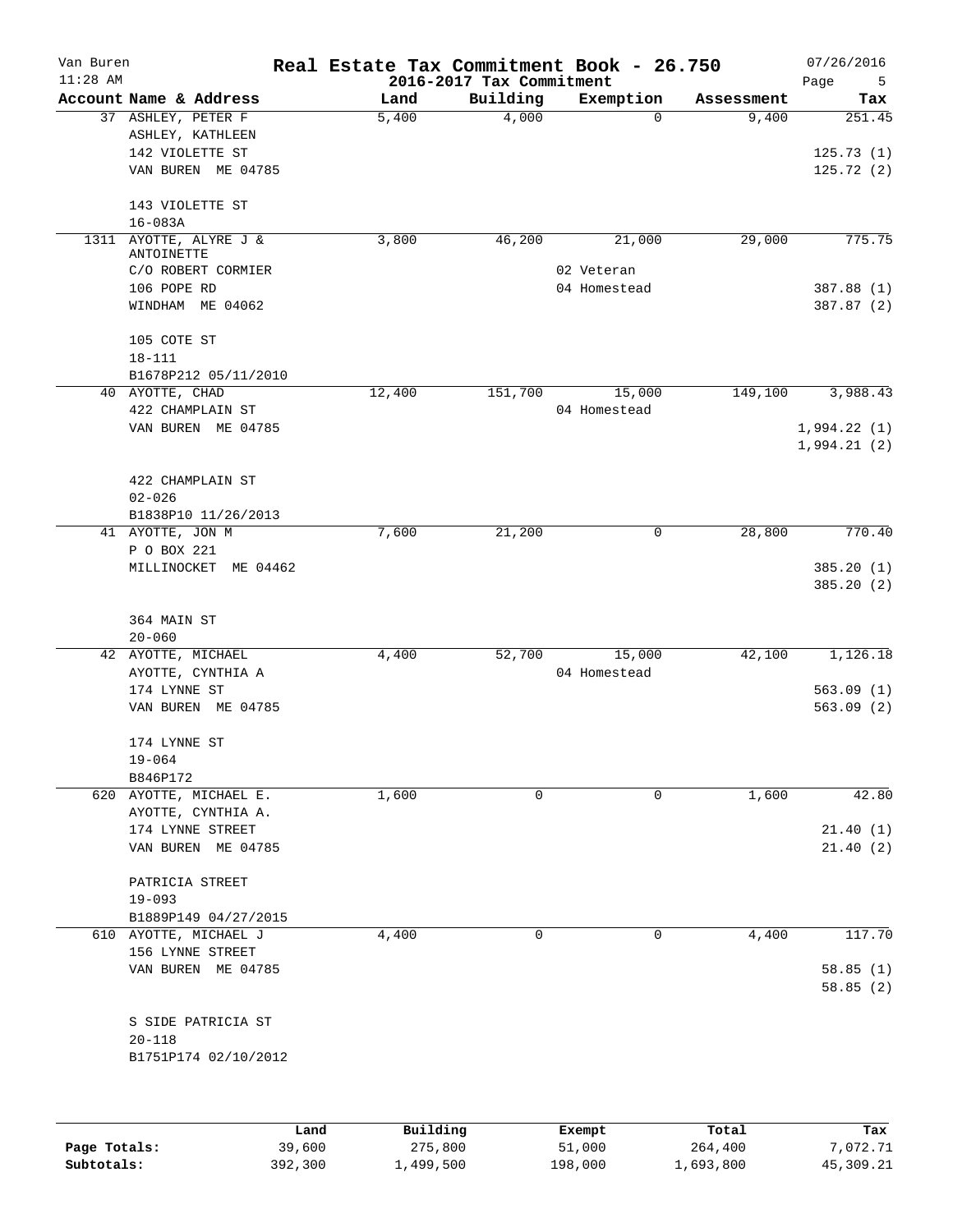| Van Buren<br>$11:28$ AM |                        | Real Estate Tax Commitment Book - 26.750 |                                      |              |                      | 07/26/2016       |
|-------------------------|------------------------|------------------------------------------|--------------------------------------|--------------|----------------------|------------------|
|                         | Account Name & Address |                                          | 2016-2017 Tax Commitment<br>Building | Exemption    |                      | Page<br>6<br>Tax |
|                         | 616 AYOTTE, MICHAEL J  | Land<br>5,800                            | 49,700                               | $\mathbf 0$  | Assessment<br>55,500 | 1,484.63         |
|                         | 156 LYNNE ST           |                                          |                                      |              |                      |                  |
|                         |                        |                                          |                                      |              |                      |                  |
|                         | VAN BUREN ME 04785     |                                          |                                      |              |                      | 742.32(1)        |
|                         |                        |                                          |                                      |              |                      | 742.31(2)        |
|                         |                        |                                          |                                      |              |                      |                  |
|                         | 156 LYNNE ST           |                                          |                                      |              |                      |                  |
|                         | $20 - 103$             |                                          |                                      |              |                      |                  |
|                         | B1743P178 11/29/2011   |                                          |                                      |              |                      |                  |
|                         | 237 AYOTTE, PAMELA M   | 5,700                                    | 48,400                               | 0            | 54,100               | 1,447.18         |
|                         | 149 CHAMPLAIN ST       |                                          |                                      |              |                      |                  |
|                         | VAN BUREN ME 04785     |                                          |                                      |              |                      | 723.59(1)        |
|                         |                        |                                          |                                      |              |                      | 723.59(2)        |
|                         |                        |                                          |                                      |              |                      |                  |
|                         | 149 CHAMPLAIN ST       |                                          |                                      |              |                      |                  |
|                         | $19 - 020$             |                                          |                                      |              |                      |                  |
|                         | B1728P132 07/22/2011   |                                          |                                      |              |                      |                  |
|                         | 46 AYOTTE, SIMONNE S   | 7,800                                    | 25,300                               | 15,000       | 18,100               | 484.18           |
|                         | 128 ST MARY'S BROOK RD |                                          |                                      | 04 Homestead |                      |                  |
|                         | VAN BUREN ME 04785     |                                          |                                      |              |                      | 242.09 (1)       |
|                         |                        |                                          |                                      |              |                      | 242.09 (2)       |
|                         |                        |                                          |                                      |              |                      |                  |
|                         | 128 ST MARY'S BROOK RD |                                          |                                      |              |                      |                  |
|                         | $02 - 045$             |                                          |                                      |              |                      |                  |
|                         | B1574P198              |                                          |                                      |              |                      |                  |
|                         | 93 BACHELLER, KEVIN S. | 15,000                                   | 117,700                              | 21,000       | 111,700              | 2,987.98         |
|                         | 109 LAKE RD            |                                          |                                      | 04 Homestead |                      |                  |
|                         | VAN BUREN ME 04785     |                                          |                                      | 02 Veteran   |                      | 1,493.99(1)      |
|                         |                        |                                          |                                      |              |                      | 1,493.99(2)      |
|                         |                        |                                          |                                      |              |                      |                  |
|                         | 109 LAKE RD            |                                          |                                      |              |                      |                  |
|                         | $02 - 028$             |                                          |                                      |              |                      |                  |
|                         | B1867P307 09/19/2014   |                                          |                                      |              |                      |                  |
|                         | 47 BACON, EUGENE ANDRE | 12,100                                   | 0                                    | 0            | 12,100               | 323.68           |
|                         | 37 KEENEY DR           |                                          |                                      |              |                      |                  |
|                         | BOLTON CT 06043        |                                          |                                      |              |                      | 161.84(1)        |
|                         |                        |                                          |                                      |              |                      | 161.84(2)        |
|                         |                        |                                          |                                      |              |                      |                  |
|                         | RR 1                   |                                          |                                      |              |                      |                  |
|                         | $09 - 010$             |                                          |                                      |              |                      |                  |
|                         | B700P32                |                                          |                                      |              |                      |                  |
|                         | 48 BACON, EUGENE ANDRE | 6,100                                    | 0                                    | 0            | 6,100                | 163.17           |
|                         | 37 KEENEY DR           |                                          |                                      |              |                      |                  |
|                         | BOLTON CT 06043        |                                          |                                      |              |                      | 81.59(1)         |
|                         |                        |                                          |                                      |              |                      | 81.58(2)         |
|                         |                        |                                          |                                      |              |                      |                  |
|                         | RR 1                   |                                          |                                      |              |                      |                  |
|                         | $09 - 009$             |                                          |                                      |              |                      |                  |
|                         | B700P32                |                                          |                                      |              |                      |                  |
| 1576                    | BADAHMAN, MELISSA A    | 6,500                                    | 73,300                               | 0            | 79,800               | 2,134.65         |
|                         | BADAHMAN, ALHASSAN M   |                                          |                                      |              |                      |                  |
|                         | 3800 E. OLD STONE      |                                          |                                      |              |                      | 1,067.33(1)      |
|                         | <b>CIRCLE</b>          |                                          |                                      |              |                      |                  |
|                         | CHANDLER AZ 85249      |                                          |                                      |              |                      | 1,067.32(2)      |
|                         |                        |                                          |                                      |              |                      |                  |
|                         | 843 MAIN ST            |                                          |                                      |              |                      |                  |
|                         | $08 - 033H$            |                                          |                                      |              |                      |                  |
|                         | B1909P280 09/24/2015   |                                          |                                      |              |                      |                  |
|                         |                        |                                          |                                      |              |                      |                  |
|                         |                        | Building<br>Land                         |                                      | Exempt       | Total                | Tax              |
| Page Totals:            | 59,000                 | 314,400                                  |                                      | 36,000       | 337,400              | 9,025.47         |
| Subtotals:              | 451,300                | 1,813,900                                |                                      | 234,000      | 2,031,200            | 54, 334.68       |
|                         |                        |                                          |                                      |              |                      |                  |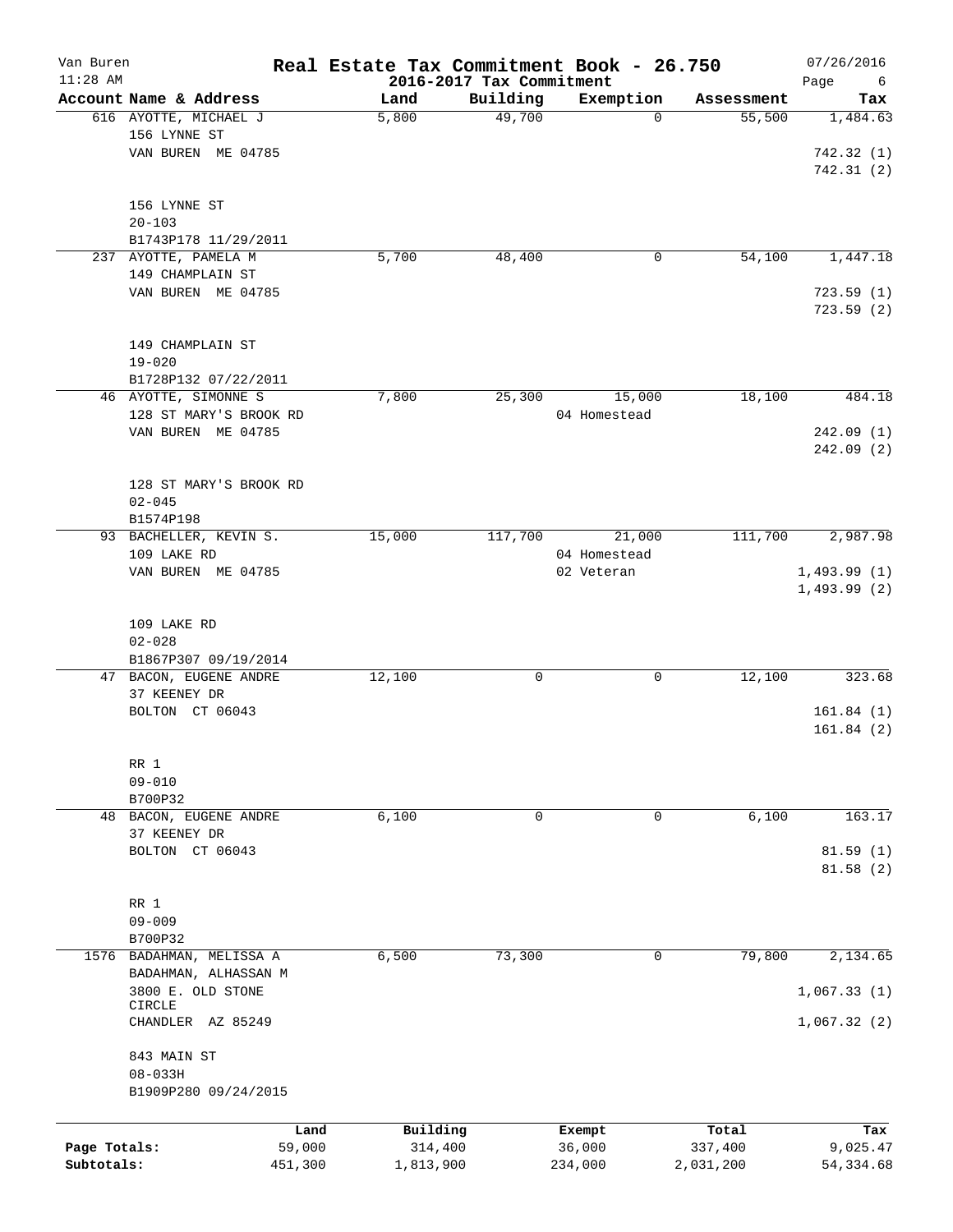| Van Buren<br>$11:28$ AM |                                                                  | Real Estate Tax Commitment Book - 26.750<br>2016-2017 Tax Commitment |          |                        |             | 07/26/2016<br>Page<br>$\overline{7}$ |
|-------------------------|------------------------------------------------------------------|----------------------------------------------------------------------|----------|------------------------|-------------|--------------------------------------|
|                         | Account Name & Address                                           | Land                                                                 | Building | Exemption              | Assessment  | Tax                                  |
|                         | 59 BARD, GERALD L &<br>FERNANDE L ESTATE<br>C/O ALAN & RYAN BARD | 4,200                                                                | 77,800   | 21,000<br>02 Veteran   | 61,000      | 1,631.75                             |
|                         | 101 COTE ST<br>VAN BUREN ME 04785                                |                                                                      |          | 04 Homestead           |             | 815.88(1)<br>815.87(2)               |
|                         | 101 COTE ST                                                      |                                                                      |          |                        |             |                                      |
|                         | $18 - 110$<br>B1220P224 08/07/2000                               |                                                                      |          |                        |             |                                      |
|                         | 60 BARD, LINDA                                                   | 5,000                                                                | 82,900   | 15,000                 | 72,900      | 1,950.08                             |
|                         | 113 CHAMPLAIN ST                                                 |                                                                      |          | 04 Homestead           |             |                                      |
|                         | VAN BUREN ME 04785                                               |                                                                      |          |                        |             | 975.04(1)<br>975.04(2)               |
|                         | 113 CHAMPLAIN ST                                                 |                                                                      |          |                        |             |                                      |
|                         | $20 - 035$                                                       |                                                                      |          |                        |             |                                      |
|                         | B1392P105                                                        |                                                                      |          |                        |             |                                      |
|                         | 61 BARD, MARK<br>115 JACKSON ST                                  | 4,000                                                                | 15,900   | 15,000<br>04 Homestead | 4,900       | 131.07                               |
|                         | VAN BUREN ME 04785                                               |                                                                      |          |                        |             | 65.54(1)                             |
|                         |                                                                  |                                                                      |          |                        |             | 65.53(2)                             |
|                         | 115 JACKSON ST                                                   |                                                                      |          |                        |             |                                      |
|                         | $18 - 078$                                                       |                                                                      |          |                        |             |                                      |
|                         | B1427P317 11/30/2004 B1263P103 08/22/2001                        |                                                                      |          |                        |             |                                      |
|                         | 224 BAUM, MICHAEL W<br>COOPER, THERESA A                         | 22,500                                                               | 17,500   | 0                      | 40,000      | 1,070.00                             |
|                         | 6 CORTEZ LAND                                                    |                                                                      |          |                        |             | 535.00(1)                            |
|                         | KINGS PARK NY 11754                                              |                                                                      |          |                        |             | 535.00(2)                            |
|                         | 314 SETTLEMENT RD<br>$01 - 008B$                                 |                                                                      |          |                        |             |                                      |
|                         | B1847P254 03/17/2004 B685P273                                    |                                                                      |          |                        |             |                                      |
|                         | 339 BE A MAN BUY LAND, LLC.<br>PO BOX 4281                       | 21,100                                                               | 0        | 0                      | 21,100      | 564.42                               |
|                         | TEQUESTA FL 33469                                                |                                                                      |          |                        |             | 282.21(1)<br>282.21(2)               |
|                         | OFF ALEXANDER RD                                                 |                                                                      |          |                        |             |                                      |
|                         | $09 - 006A$<br>B1878P344 01/02/2015                              |                                                                      |          |                        |             |                                      |
|                         | 525 BEAUDOIN, ANDREA H.                                          | 3,700                                                                | 17,500   | 0                      | 21,200      | 567.10                               |
|                         | 186 PROSPECT ST                                                  |                                                                      |          |                        |             |                                      |
|                         | BRISTOL CT 06010                                                 |                                                                      |          |                        |             | 283.55(1)                            |
|                         |                                                                  |                                                                      |          |                        |             | 283.55 (2)                           |
|                         | 148 HIGH ST                                                      |                                                                      |          |                        |             |                                      |
|                         | $14 - 107$                                                       |                                                                      |          |                        |             |                                      |
|                         | B1913P230 10/26/2015                                             |                                                                      |          |                        |             |                                      |
|                         | 73 BEAULIEU, CLARENCE                                            | 5,000                                                                | 28,800   | 15,000                 | 18,800      | 502.90                               |
|                         | 218 CHAMPLAIN ST                                                 |                                                                      |          | 04 Homestead           |             |                                      |
|                         | VAN BUREN ME 04785                                               |                                                                      |          |                        |             | 251.45(1)<br>251.45(2)               |
|                         | 218 CHAMPLAIN ST                                                 |                                                                      |          |                        |             |                                      |
|                         | $19 - 008$<br>B1088P304                                          |                                                                      |          |                        |             |                                      |
|                         | Land                                                             | Building                                                             |          | Exempt                 | Total       | Tax                                  |
| Page Totals:            | 65,500                                                           | 240,400                                                              |          | 66,000                 | 239,900     | 6,417.32                             |
| Subtotals:              | 516,800                                                          | 2,054,300                                                            |          | 300,000                | 2, 271, 100 | 60,752.00                            |
|                         |                                                                  |                                                                      |          |                        |             |                                      |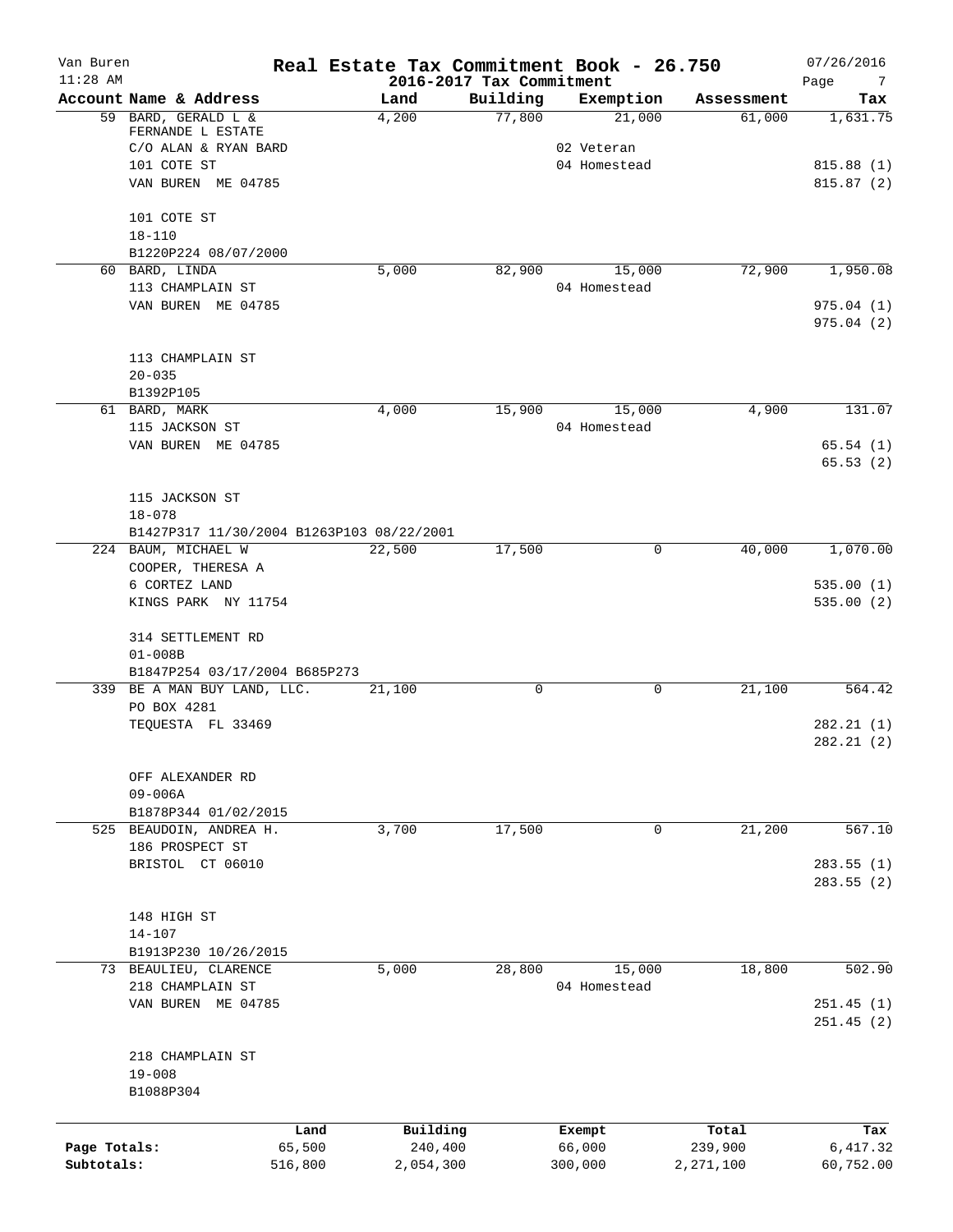| Van Buren<br>$11:28$ AM |                        | Real Estate Tax Commitment Book - 26.750 | 2016-2017 Tax Commitment |              |            | 07/26/2016<br>Page<br>8 |
|-------------------------|------------------------|------------------------------------------|--------------------------|--------------|------------|-------------------------|
|                         | Account Name & Address | Land                                     | Building                 | Exemption    | Assessment | Tax                     |
|                         | 75 BEAULIEU, DANIEL G  | 8,500                                    | 55,300                   | 15,000       | 48,800     | 1,305.40                |
|                         | 137 MORSE ST           |                                          |                          | 04 Homestead |            |                         |
|                         | VAN BUREN ME 04785     |                                          |                          |              |            | 652.70 (1)              |
|                         |                        |                                          |                          |              |            | 652.70 (2)              |
|                         | 137 MORSE ST           |                                          |                          |              |            |                         |
|                         | $21 - 056$             |                                          |                          |              |            |                         |
|                         | B1509P63               |                                          |                          |              |            |                         |
|                         | 65 BEAULIEU, HARVEY    | 6,900                                    | 57,700                   | 15,000       | 49,600     | 1,326.80                |
|                         | BEAULIEU, ARLENE       |                                          |                          | 04 Homestead |            |                         |
|                         | PO BOX 151             |                                          |                          |              |            | 663.40(1)               |
|                         | VAN BUREN ME 04785     |                                          |                          |              |            | 663.40 (2)              |
|                         | 114 TOWER DR           |                                          |                          |              |            |                         |
|                         | 12A-032                |                                          |                          |              |            |                         |
|                         | B401P52                |                                          |                          |              |            |                         |
|                         | 67 BEAULIEU, JOAN M    | 3,400                                    | 800                      | 0            | 4,200      | 112.35                  |
|                         | 141 MCKINLEY ST        |                                          |                          |              |            |                         |
|                         | VAN BUREN ME 04785     |                                          |                          |              |            | 56.18(1)                |
|                         |                        |                                          |                          |              |            | 56.17(2)                |
|                         | MCKINLEY ST            |                                          |                          |              |            |                         |
|                         | $14 - 032$             |                                          |                          |              |            |                         |
|                         | B1194P22               |                                          |                          |              |            |                         |
|                         | 66 BEAULIEU, JOAN M    | 2,800                                    | 37,500                   | 15,000       | 25,300     | 676.78                  |
|                         | 141 MCKINLEY ST        |                                          |                          | 04 Homestead |            |                         |
|                         | VAN BUREN ME 04785     |                                          |                          |              |            | 338.39(1)               |
|                         |                        |                                          |                          |              |            | 338.39 (2)              |
|                         | 141 MCKINLEY ST        |                                          |                          |              |            |                         |
|                         | $14 - 033$             |                                          |                          |              |            |                         |
|                         | B439P89                |                                          |                          |              |            |                         |
|                         | 69 BEAULIEU, JOHANNA C | 1,900                                    | 100                      | 0            | 2,000      | 53.50                   |
|                         | 19 ALPHA ST            |                                          |                          |              |            |                         |
|                         | CARIBOU ME 04736       |                                          |                          |              |            | 26.75(1)                |
|                         |                        |                                          |                          |              |            | 26.75(2)                |
|                         | MAIN ST                |                                          |                          |              |            |                         |
|                         | $21 - 027B$            |                                          |                          |              |            |                         |
|                         | 68 BEAULIEU, JOHANNA C | 2,800                                    | 0                        | 0            | 2,800      | 74.90                   |
|                         | 19 ALPHA STREET        |                                          |                          |              |            |                         |
|                         | CARIBOU ME 04736       |                                          |                          |              |            | 37.45(1)                |
|                         |                        |                                          |                          |              |            | 37.45(2)                |
|                         | MAIN ST                |                                          |                          |              |            |                         |
|                         | $21 - 029$             |                                          |                          |              |            |                         |
|                         | B383P548               |                                          |                          |              |            |                         |
| 70                      | BEAULIEU, JOHN P       | 5,600                                    | 90,800                   | 15,000       | 81,400     | 2,177.45                |
|                         | BEAULIEU, LESLIE P     |                                          |                          | 04 Homestead |            |                         |
|                         | 126 PARK ST            |                                          |                          |              |            | 1,088.73(1)             |
|                         | VAN BUREN ME 04785     |                                          |                          |              |            | 1,088.72(2)             |
|                         | 126 PARK ST            |                                          |                          |              |            |                         |
|                         | $17 - 064$             |                                          |                          |              |            |                         |
|                         | B1301P211              |                                          |                          |              |            |                         |
|                         |                        |                                          |                          |              |            |                         |
|                         |                        |                                          |                          |              |            |                         |
|                         |                        | Building<br>Land                         |                          | Exempt       | Total      | Tax                     |
| Page Totals:            | 31,900                 | 242,200                                  |                          | 60,000       | 214,100    | 5,727.18                |

**Subtotals:** 548,700 2,296,500 360,000 2,485,200 66,479.18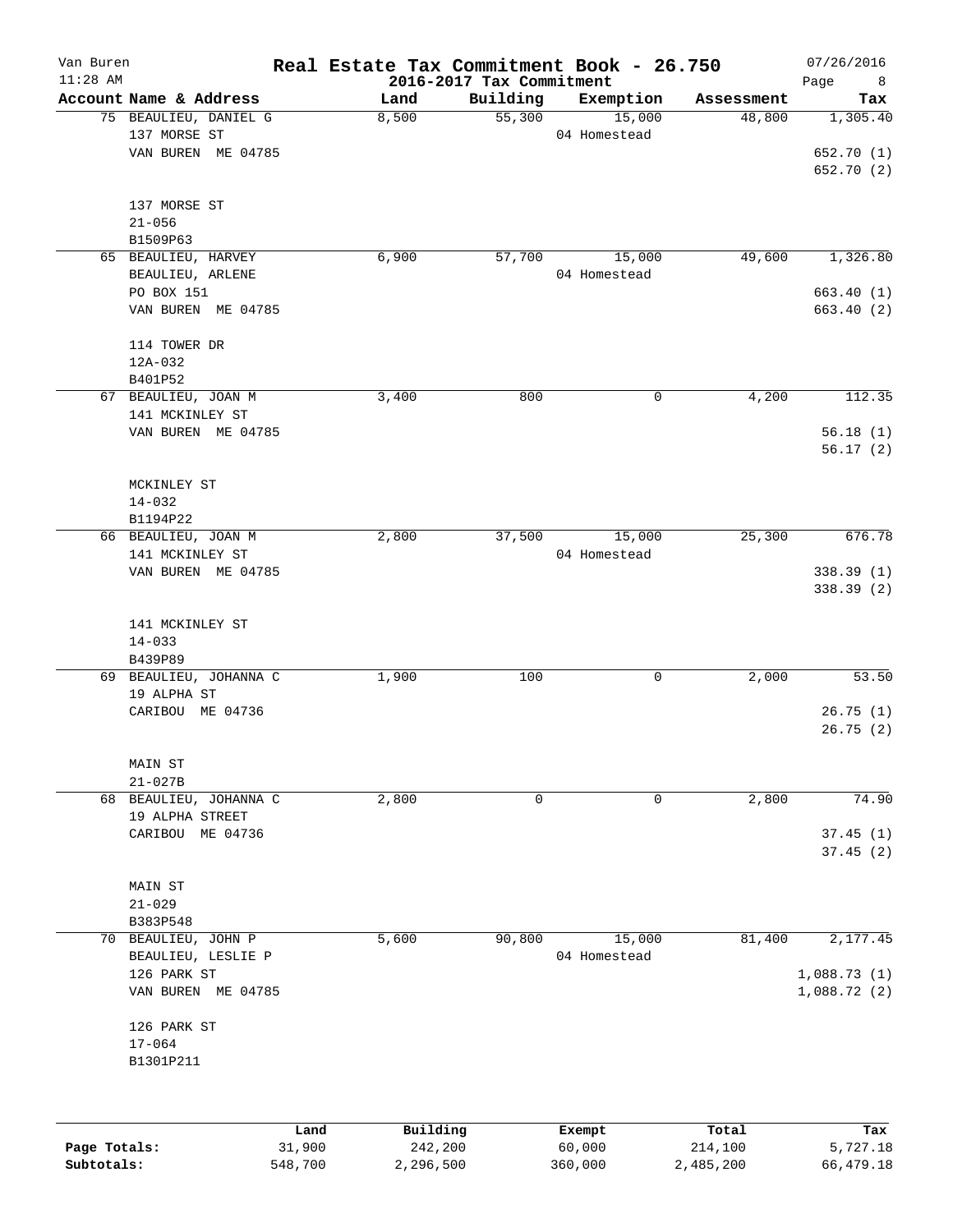| Van Buren    |                               | Real Estate Tax Commitment Book - 26.750 |                          |              |            | 07/26/2016              |
|--------------|-------------------------------|------------------------------------------|--------------------------|--------------|------------|-------------------------|
| $11:28$ AM   |                               |                                          | 2016-2017 Tax Commitment |              |            | Page<br>9               |
|              | Account Name & Address        | Land                                     | Building                 | Exemption    | Assessment | Tax                     |
|              | 71 BEAULIEU, JOSEPH REED      | 3,300                                    | 33,800                   | 21,000       | 16,100     | 430.68                  |
|              | BEAULIEU, RITA M              |                                          |                          | 02 Veteran   |            |                         |
|              | 107 REAGAN DR                 |                                          |                          | 04 Homestead |            | 215.34(1)               |
|              | VAN BUREN ME 04785            |                                          |                          |              |            | 215.34(2)               |
|              |                               |                                          |                          |              |            |                         |
|              | 107 REAGAN DR                 |                                          |                          |              |            |                         |
|              | $14 - 026$                    |                                          |                          |              |            |                         |
|              | B641P326                      |                                          |                          |              |            |                         |
| 329          | BEAULIEU, JOSEPH REED         | 3,300                                    | 0                        | 0            | 3,300      | 88.28                   |
|              | BEAULIEU, RITA M              |                                          |                          |              |            |                         |
|              | 107 REAGAN DR                 |                                          |                          |              |            | 44.14 (1)               |
|              | VAN BUREN ME 04785            |                                          |                          |              |            | 44.14 (2)               |
|              |                               |                                          |                          |              |            |                         |
|              | 106 REAGAN DR                 |                                          |                          |              |            |                         |
|              | $14 - 025$                    |                                          |                          |              |            |                         |
|              | B1607P284 08/06/2008          |                                          |                          |              |            |                         |
|              | 72 BEAULIEU, LYNDA T          | 3,800                                    | 40,900                   | 15,000       | 29,700     | 794.48                  |
|              | BEAULIEU, FERNAND M           |                                          |                          | 04 Homestead |            |                         |
|              | 195 MAIN ST                   |                                          |                          |              |            | 397.24(1)               |
|              | VAN BUREN ME 04785            |                                          |                          |              |            | 397.24(2)               |
|              |                               |                                          |                          |              |            |                         |
|              | 195 MAIN ST                   |                                          |                          |              |            |                         |
|              | $18 - 004$                    |                                          |                          |              |            |                         |
|              | B1373P217                     |                                          |                          |              |            |                         |
|              | 74 BEAULIEU, ROBERT J         | 3,700                                    | 46,900                   | 21,000       | 29,600     | 791.80                  |
|              | BEAULIEU, KATHLEEN S          |                                          |                          | 04 Homestead |            |                         |
|              | 123 POPLAR ST                 |                                          |                          | 02 Veteran   |            | 395.90(1)               |
|              | VAN BUREN ME 04785            |                                          |                          |              |            | 395.90(2)               |
|              |                               |                                          |                          |              |            |                         |
|              | 123 POPLAR ST                 |                                          |                          |              |            |                         |
|              | $14 - 118$                    |                                          |                          |              |            |                         |
|              | B398P716                      |                                          |                          |              |            |                         |
|              | 1332 BEAUPRE, PATRICK         | 24,000                                   | 0                        | 0            | 24,000     | 642.00                  |
|              | P O BOX 1692                  |                                          |                          |              |            |                         |
|              | LEWISTON ME 04241             |                                          |                          |              |            | 321.00(1)               |
|              |                               |                                          |                          |              |            | 321.00(2)               |
|              |                               |                                          |                          |              |            |                         |
|              | MARQUIS RD                    |                                          |                          |              |            |                         |
|              | $02 - 008$                    |                                          |                          |              |            |                         |
|              | B1589P73                      |                                          |                          |              |            |                         |
| 1575         | BEAUPRE, PATRICK              | 10,900                                   | 5,000                    | $\mathsf{O}$ | 15,900     | 425.33                  |
|              | PO BOX 1692                   |                                          |                          |              |            |                         |
|              | LEWISTON ME 04241             |                                          |                          |              |            | 212.67(1)               |
|              |                               |                                          |                          |              |            | 212.66(2)               |
|              |                               |                                          |                          |              |            |                         |
|              | MARQUIS RD                    |                                          |                          |              |            |                         |
|              | $02 - 007$                    |                                          |                          |              |            |                         |
|              | B1882P292                     |                                          |                          |              |            |                         |
|              | 78 BEAUPRE, PATRICK           | 8,400                                    | 39,100                   | $\mathbf 0$  | 47,500     | 1,270.63                |
|              |                               |                                          |                          |              |            |                         |
|              | PO BOX 1692                   |                                          |                          |              |            |                         |
|              | LEWISTON ME 04241             |                                          |                          |              |            | 635.32 (1)<br>635.31(2) |
|              |                               |                                          |                          |              |            |                         |
|              | 214 MARQUIS RD                |                                          |                          |              |            |                         |
|              | $02 - 007A$                   |                                          |                          |              |            |                         |
|              | B1882P292 B1589P73 03/19/2008 |                                          |                          |              |            |                         |
|              |                               |                                          |                          |              |            |                         |
|              | Land                          | Building                                 |                          | Exempt       | Total      | Tax                     |
| Page Totals: | 57,400                        | 165,700                                  |                          | 57,000       | 166,100    | 4,443.20                |
| Subtotals:   | 606,100                       | 2,462,200                                |                          | 417,000      | 2,651,300  | 70,922.38               |
|              |                               |                                          |                          |              |            |                         |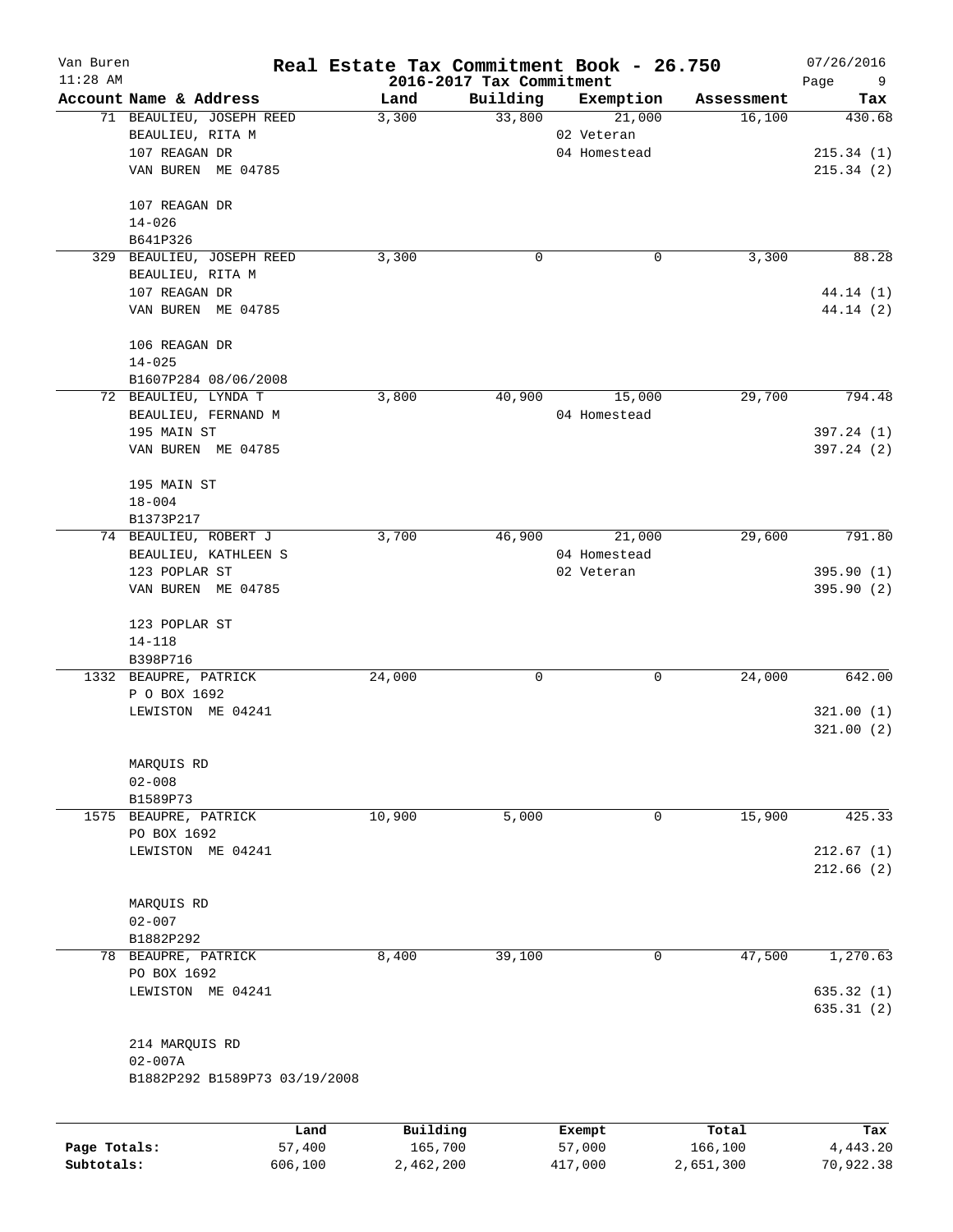| Van Buren<br>$11:28$ AM |                                                                      | Real Estate Tax Commitment Book - 26.750 | 2016-2017 Tax Commitment |                                                 |            | 07/26/2016<br>10<br>Page |
|-------------------------|----------------------------------------------------------------------|------------------------------------------|--------------------------|-------------------------------------------------|------------|--------------------------|
|                         | Account Name & Address                                               | Land                                     | Building                 | Exemption                                       | Assessment | Tax                      |
|                         | 791 BEAUVAIS, DONALD, J SR<br>BEAUVAIS, JUNE P<br>132 WATERMILL ROAD | 6,800                                    | 57,400                   | 21,000<br>04 Homestead<br>03 Veteran (Non-Maine | 43,200     | 1,155.60<br>577.80(1)    |
|                         |                                                                      |                                          |                          | Enlisted)                                       |            |                          |
|                         | VAN BUREN ME 04785                                                   |                                          |                          |                                                 |            | 577.80(2)                |
|                         | 132 WATERMILL RD                                                     |                                          |                          |                                                 |            |                          |
|                         | $16 - 030$<br>B1695P15 09/10/2010                                    |                                          |                          |                                                 |            |                          |
|                         | 1256 BECHARD, RICHARD                                                | 12,500                                   | 56,000                   | 0                                               | 68,500     | 1,832.38                 |
|                         | 51 MAIN ST. SUITE 101                                                |                                          |                          |                                                 |            |                          |
|                         | VAN BUREN ME 04785                                                   |                                          |                          |                                                 |            | 916.19(1)<br>916.19(2)   |
|                         | 62 MAIN ST                                                           |                                          |                          |                                                 |            |                          |
|                         | $15 - 099$                                                           |                                          |                          |                                                 |            |                          |
|                         | 918 BECHARD, RICHARD                                                 | 5,700                                    | 85,000                   | 0                                               | 90,700     | 2,426.23                 |
|                         | BECHARD, SANDY<br>148 MAIN ST APT 101                                |                                          |                          |                                                 |            | 1, 213.12(1)             |
|                         | VAN BUREN ME 04785                                                   |                                          |                          |                                                 |            | 1, 213.11(2)             |
|                         | 148 MAIN ST                                                          |                                          |                          |                                                 |            |                          |
|                         | $17 - 067$                                                           |                                          |                          |                                                 |            |                          |
|                         | B1895P2 06/15/2015                                                   |                                          |                          |                                                 |            |                          |
|                         | 510 BECHARD, SANDY                                                   | 2,200                                    | 35,800                   | 0                                               | 38,000     | 1,016.50                 |
|                         | C/O ONEIL CARON                                                      |                                          |                          |                                                 |            |                          |
|                         | 406 MAIN ST                                                          |                                          |                          |                                                 |            | 508.25(1)                |
|                         | VAN BUREN ME 04785                                                   |                                          |                          |                                                 |            | 508.25(2)                |
|                         | 406 MAIN ST                                                          |                                          |                          |                                                 |            |                          |
|                         | $21 - 036$                                                           |                                          |                          |                                                 |            |                          |
|                         | B1682P163 06/07/2010 B1041P103<br>79 BELANGER, CLAYTON D             | 5,300                                    | 54,000                   | 21,000                                          | 38,300     | 1,024.53                 |
|                         | P O BOX 346                                                          |                                          |                          | 04 Homestead                                    |            |                          |
|                         | VAN BUREN ME 04785                                                   |                                          |                          | 02 Veteran                                      |            | 512.27(1)                |
|                         |                                                                      |                                          |                          |                                                 |            | 512.26(2)                |
|                         | 125 POPLAR ST                                                        |                                          |                          |                                                 |            |                          |
|                         | $14 - 119$                                                           |                                          |                          |                                                 |            |                          |
|                         | B1205P314                                                            |                                          |                          |                                                 |            |                          |
|                         | 80 BELANGER, RONALD P                                                | 5,000                                    | 44,200                   | 15,000                                          | 34,200     | 914.85                   |
|                         | 160 FULTON ST<br>VAN BUREN ME 04785                                  |                                          |                          | 04 Homestead                                    |            |                          |
|                         |                                                                      |                                          |                          |                                                 |            | 457.43 (1)<br>457.42 (2) |
|                         | 160 FULTON ST                                                        |                                          |                          |                                                 |            |                          |
|                         | $19 - 042$                                                           |                                          |                          |                                                 |            |                          |
|                         | B1835P257 11/07/2013                                                 |                                          |                          |                                                 |            |                          |
|                         | 545 BELLAMY, JUDY                                                    | 3,500                                    | 25,900                   | 0                                               | 29,400     | 786.45                   |
|                         | BELLAMY, JOHN &                                                      |                                          |                          |                                                 |            |                          |
|                         | MITCHELL<br>107 ROSSIGNOL DR                                         |                                          |                          |                                                 |            | 393.23(1)                |
|                         | VAN BUREN ME 04785                                                   |                                          |                          |                                                 |            | 393.22 (2)               |
|                         | 107 ROSSIGNOL DR                                                     |                                          |                          |                                                 |            |                          |
|                         | $14 - 131$                                                           |                                          |                          |                                                 |            |                          |
|                         | B1874P106 11/10/2014                                                 |                                          |                          |                                                 |            |                          |
|                         |                                                                      | Building<br>Land                         |                          | Exempt                                          | Total      | Tax                      |
| Page Totals:            |                                                                      | 41,000<br>358,300                        |                          | 57,000                                          | 342,300    | 9,156.54                 |
| Subtotals:              | 647,100                                                              | 2,820,500                                |                          | 474,000                                         | 2,993,600  | 80,078.92                |
|                         |                                                                      |                                          |                          |                                                 |            |                          |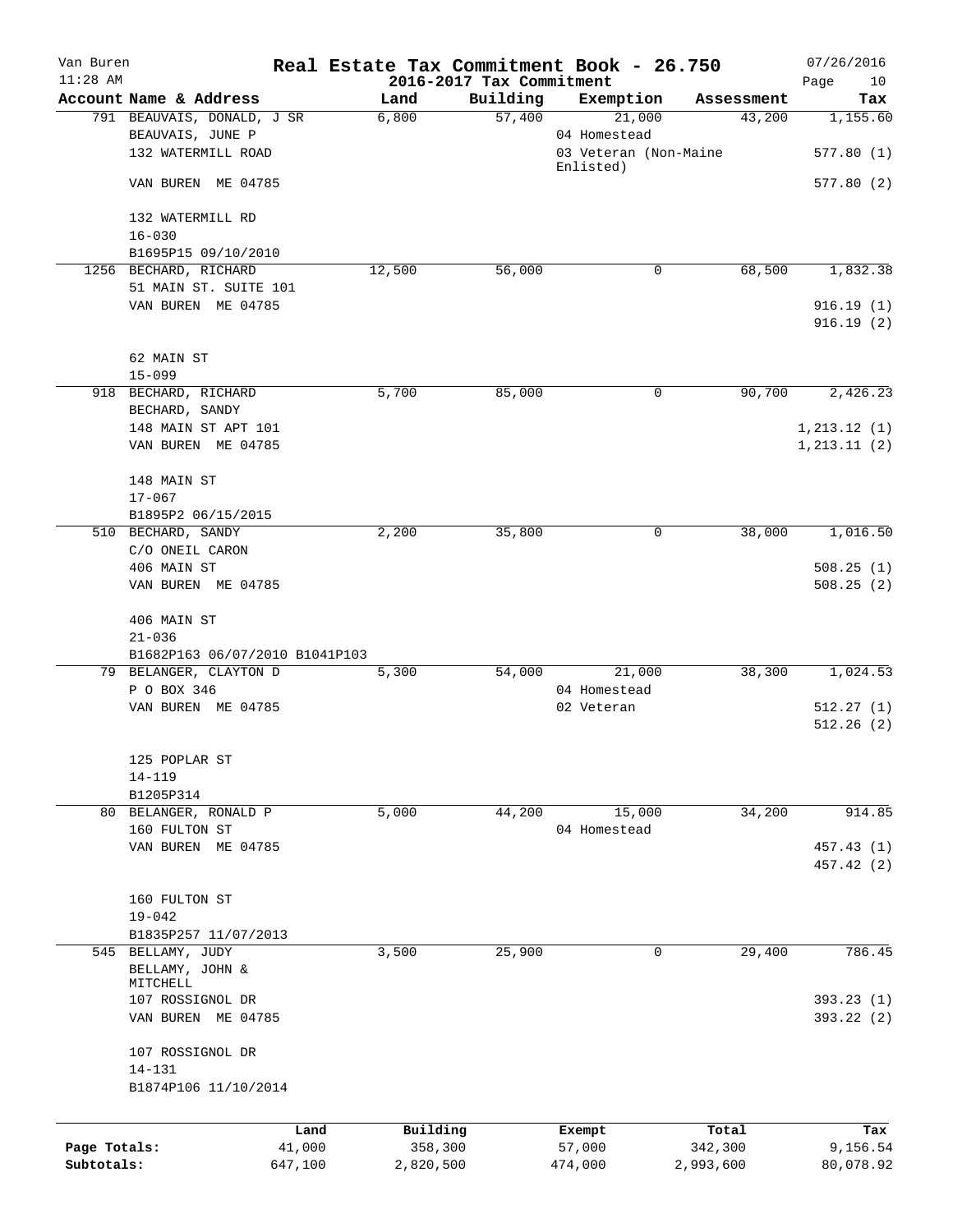| Van Buren<br>$11:28$ AM |                                                                  |         | Real Estate Tax Commitment Book - 26.750<br>2016-2017 Tax Commitment |                     |                        |            | 07/26/2016<br>Page<br>11 |
|-------------------------|------------------------------------------------------------------|---------|----------------------------------------------------------------------|---------------------|------------------------|------------|--------------------------|
|                         | Account Name & Address                                           |         | Land                                                                 | Building            | Exemption              | Assessment | Tax                      |
|                         | 81 BELLEFLEUR, CARLINE M A<br>C/O WILLIAM SMYTH ESQ<br>(TRUSTEE) |         | 5,700                                                                | $\overline{57,100}$ | 15,000<br>04 Homestead | 47,800     | 1,278.65                 |
|                         | 133 MCKINLEY ST<br>VAN BUREN ME 04785                            |         |                                                                      |                     |                        |            | 639.33(1)<br>639.32(2)   |
|                         | 133 MCKINLEY ST                                                  |         |                                                                      |                     |                        |            |                          |
|                         | $14 - 030$<br>B1749P50 01/18/2012 B712P239                       |         |                                                                      |                     |                        |            |                          |
|                         | 82 BELLEFLEUR, VERNON                                            |         | 5,400                                                                | 53,000              | 15,000                 | 43,400     | 1,160.95                 |
|                         | BELLEFLEUR, DELLA O                                              |         |                                                                      |                     | 04 Homestead           |            |                          |
|                         | 120 MARION DR                                                    |         |                                                                      |                     |                        |            | 580.48 (1)               |
|                         | VAN BUREN ME 04785                                               |         |                                                                      |                     |                        |            | 580.47 (2)               |
|                         | 120 MARION DR                                                    |         |                                                                      |                     |                        |            |                          |
|                         | $18 - 005D$                                                      |         |                                                                      |                     |                        |            |                          |
|                         | B830P326                                                         |         |                                                                      |                     |                        |            |                          |
|                         | 293 BERRY, BRIANNA M.<br>117 BERRY AVE                           |         | 3,000                                                                | 28,700              | 0                      | 31,700     | 847.98                   |
|                         | VAN BUREN ME 04785                                               |         |                                                                      |                     |                        |            | 423.99 (1)               |
|                         |                                                                  |         |                                                                      |                     |                        |            | 423.99 (2)               |
|                         | 568 MAIN ST                                                      |         |                                                                      |                     |                        |            |                          |
|                         | $24 - 013$                                                       |         |                                                                      |                     |                        |            |                          |
|                         | B1926P31 03/14/2016                                              |         |                                                                      |                     |                        |            |                          |
|                         | 712 BERRY, JUDE                                                  |         | 13,900                                                               | 0                   | $\mathbf 0$            | 13,900     | 371.83                   |
|                         | P.O. BOX 16                                                      |         |                                                                      |                     |                        |            |                          |
|                         | ISLESBORO ME 04848                                               |         |                                                                      |                     |                        |            | 185.92(1)<br>185.91(2)   |
|                         | PARENT RD                                                        |         |                                                                      |                     |                        |            |                          |
|                         | $09 - 035A$                                                      |         |                                                                      |                     |                        |            |                          |
|                         | B1103P164<br>83 BERRY, LISA A                                    |         | 7,200                                                                | 51,700              | 15,000                 | 43,900     | 1,174.33                 |
|                         | PO BOX 4                                                         |         |                                                                      |                     | 04 Homestead           |            |                          |
|                         | VAN BUREN ME 04785                                               |         |                                                                      |                     |                        |            | 587.17 (1)               |
|                         |                                                                  |         |                                                                      |                     |                        |            | 587.16 (2)               |
|                         | 923 MAIN STREET                                                  |         |                                                                      |                     |                        |            |                          |
|                         | $08 - 047$                                                       |         |                                                                      |                     |                        |            |                          |
|                         | B1471P95                                                         |         |                                                                      |                     |                        |            |                          |
|                         | 85 BERUBE, ARNOLD A<br>BERUBE, RACHEL J                          |         | 3,500                                                                | 47,000              | 15,000<br>04 Homestead | 35,500     | 949.63                   |
|                         | 108 COTE ST                                                      |         |                                                                      |                     |                        |            | 474.82(1)                |
|                         | VAN BUREN ME 04785                                               |         |                                                                      |                     |                        |            | 474.81 (2)               |
|                         |                                                                  |         |                                                                      |                     |                        |            |                          |
|                         | 108 COTE ST<br>$18 - 117$                                        |         |                                                                      |                     |                        |            |                          |
|                         | B466P51                                                          |         |                                                                      |                     |                        |            |                          |
|                         | 86 BERUBE, EDWIN                                                 |         | 4,000                                                                | 28,000              | 15,000                 | 17,000     | 454.75                   |
|                         | BERUBE, THERESE A                                                |         |                                                                      |                     | 04 Homestead           |            |                          |
|                         | 290 MAIN ST APT 201                                              |         |                                                                      |                     |                        |            | 227.38 (1)               |
|                         | VAN BUREN ME 04785                                               |         |                                                                      |                     |                        |            | 227.37(2)                |
|                         | 290 MAIN ST                                                      |         |                                                                      |                     |                        |            |                          |
|                         | $20 - 094$                                                       |         |                                                                      |                     |                        |            |                          |
|                         |                                                                  | Land    | Building                                                             |                     |                        | Total      | Tax                      |
| Page Totals:            |                                                                  | 42,700  | 265,500                                                              |                     | Exempt<br>75,000       | 233,200    | 6,238.12                 |
| Subtotals:              |                                                                  | 689,800 | 3,086,000                                                            |                     | 549,000                | 3,226,800  | 86, 317.04               |
|                         |                                                                  |         |                                                                      |                     |                        |            |                          |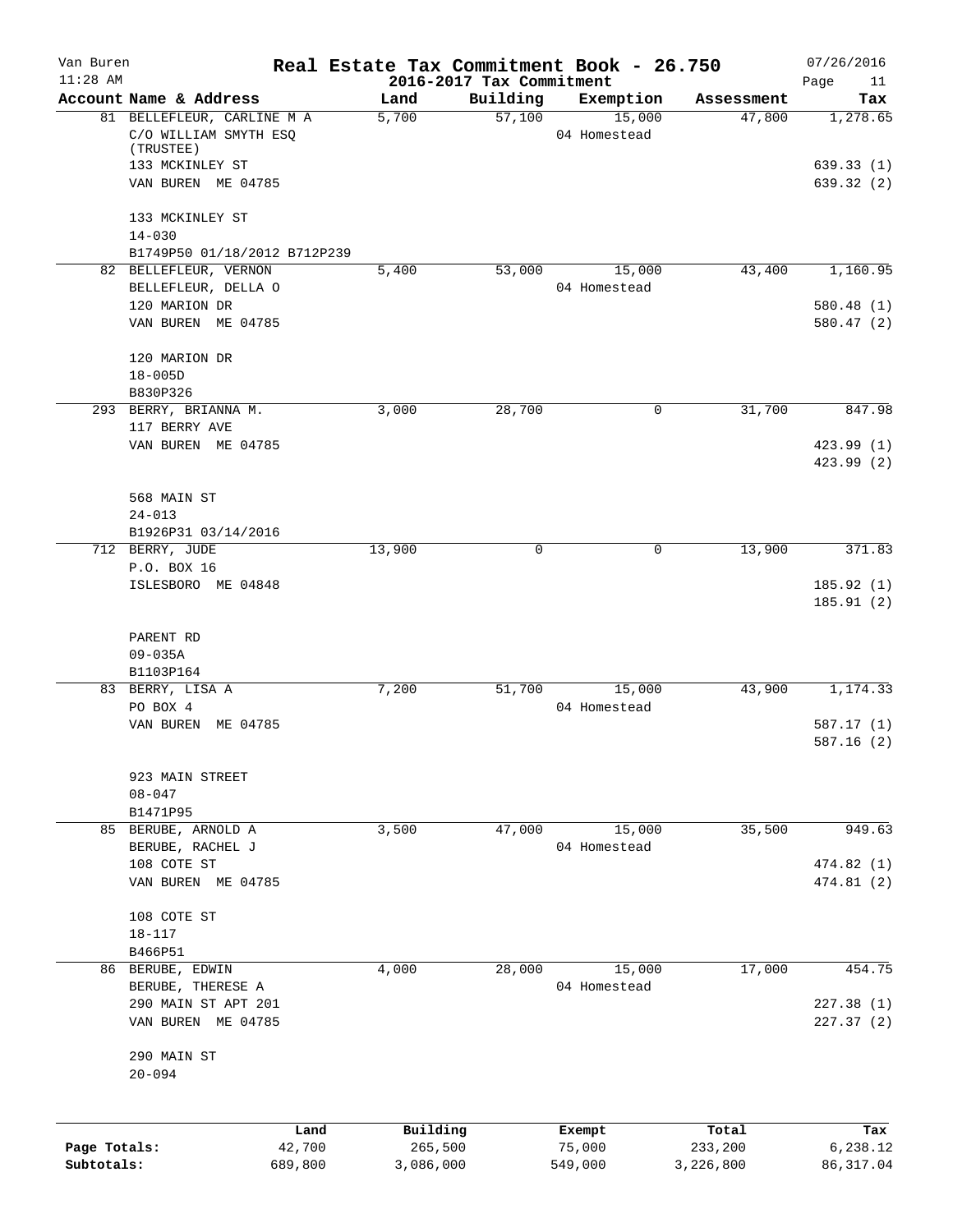| Van Buren  |                                   | Real Estate Tax Commitment Book - 26.750 |                          |              |            | 07/26/2016   |
|------------|-----------------------------------|------------------------------------------|--------------------------|--------------|------------|--------------|
| $11:28$ AM |                                   |                                          | 2016-2017 Tax Commitment |              |            | Page<br>12   |
|            | Account Name & Address            | Land                                     | Building                 | Exemption    | Assessment | Tax          |
|            | 87 BERUBE, KENDEL R               | 5,400                                    | 94,400                   | 15,000       | 84,800     | 2,268.40     |
|            | BERUBE, DANIELLE M                |                                          |                          | 04 Homestead |            |              |
|            | 45 RIVERVIEW DRIVE                |                                          |                          |              |            | 1,134.20(1)  |
|            | VAN BUREN ME 04785                |                                          |                          |              |            | 1, 134.20(2) |
|            | 45 RIVERVIEW DR                   |                                          |                          |              |            |              |
|            | $03A - 014$                       |                                          |                          |              |            |              |
|            | B1410P95                          |                                          |                          |              |            |              |
|            | 88 BERUBE, PERCY JR               | 4,400                                    | 50,700                   | 15,000       | 40,100     | 1,072.68     |
|            | BERUBE, DOREEN                    |                                          |                          | 04 Homestead |            |              |
|            | P O BOX 505                       |                                          |                          |              |            | 536.34 (1)   |
|            | VAN BUREN ME 04785                |                                          |                          |              |            | 536.34(2)    |
|            | 202 LYNNE ST                      |                                          |                          |              |            |              |
|            | $19 - 084$                        |                                          |                          |              |            |              |
|            | B624P108                          |                                          |                          |              |            |              |
|            | 90 BERUBE, ROGER G                | 4,400                                    | 53,100                   | 21,000       | 36,500     | 976.38       |
|            | BERUBE, CARLINE L                 |                                          |                          | 04 Homestead |            |              |
|            | 106 PATRICIA ST.                  |                                          |                          | 02 Veteran   |            | 488.19 (1)   |
|            | VAN BUREN ME 04785                |                                          |                          |              |            | 488.19 (2)   |
|            | 106 PATRICIA ST.                  |                                          |                          |              |            |              |
|            | $20 - 123$                        |                                          |                          |              |            |              |
|            | B1470P245                         |                                          |                          |              |            |              |
| 91         | BILL'S CONSTRUCTION,<br>INC       | 13,900                                   | 0                        | 0            | 13,900     | 371.83       |
|            | P O BOX 273                       |                                          |                          |              |            |              |
|            | VAN BUREN ME 04785                |                                          |                          |              |            | 185.92 (1)   |
|            |                                   |                                          |                          |              |            | 185.91(2)    |
|            | OFF CHAMPLAIN STREET              |                                          |                          |              |            |              |
|            | $03 - 002$                        |                                          |                          |              |            |              |
|            | B1214P158                         |                                          |                          |              |            |              |
|            | 92 BILL'S CONSTRUCTION,<br>INC    | 11,300                                   | 18,100                   | 0            | 29,400     | 786.45       |
|            | PO BOX 273                        |                                          |                          |              |            |              |
|            | VAN BUREN ME 04785                |                                          |                          |              |            | 393.23(1)    |
|            |                                   |                                          |                          |              |            | 393.22 (2)   |
|            | 365 CHAMPLAIN ST                  |                                          |                          |              |            |              |
|            | $03 - 001C$                       |                                          |                          |              |            |              |
|            | B1214P159 06/16/2000              |                                          |                          |              |            |              |
|            | 652 BLANCHETTE, FRANCIS A.<br>SR. | 6,100                                    | 103,000                  | 0            | 109,100    | 2,918.43     |
|            | BLANCHETTE, LUCILLE               |                                          |                          |              |            |              |
|            | 133 WATERMILL RD                  |                                          |                          |              |            | 1,459.22(1)  |
|            | VAN BUREN ME 04785                |                                          |                          |              |            | 1,459.21(2)  |
|            | 133 WATERMILL RD                  |                                          |                          |              |            |              |
|            | $16 - 029$                        |                                          |                          |              |            |              |
|            | B1898P80 07/06/2015               |                                          |                          |              |            |              |

|              | Land    | Building  |         | Total     | Tax       |
|--------------|---------|-----------|---------|-----------|-----------|
|              |         |           | Exempt  |           |           |
| Page Totals: | 45,500  | 319,300   | 51,000  | 313,800   | 8,394.17  |
| Subtotals:   | 735,300 | 3,405,300 | 600,000 | 3,540,600 | 94,711.21 |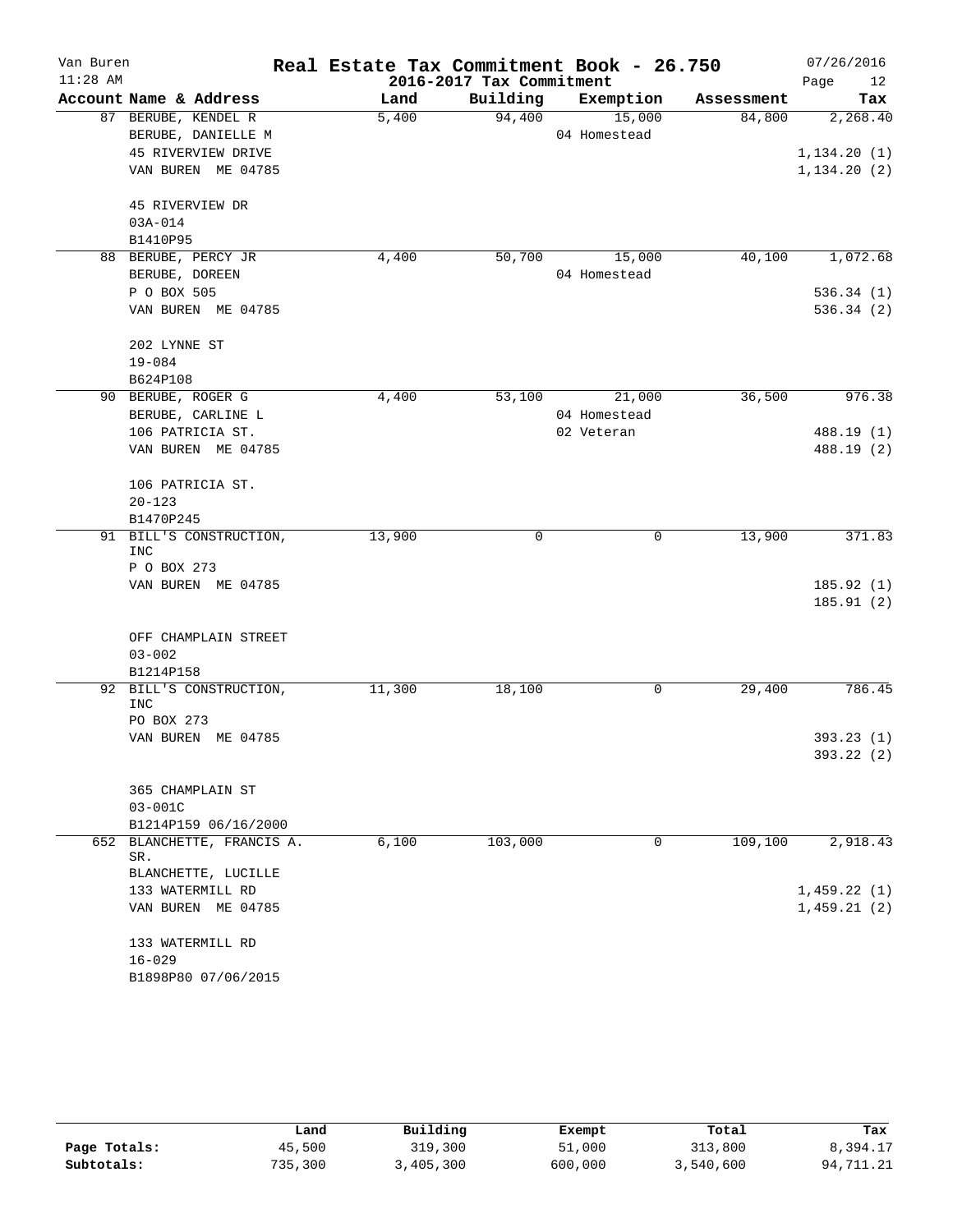| Van Buren<br>$11:28$ AM |                          |         | Real Estate Tax Commitment Book - 26.750 | 2016-2017 Tax Commitment |              |                | 07/26/2016        |
|-------------------------|--------------------------|---------|------------------------------------------|--------------------------|--------------|----------------|-------------------|
|                         | Account Name & Address   |         | Land                                     | Building                 | Exemption    | Assessment     | Page<br>13<br>Tax |
|                         | 94 BLANCHETTE, RAYNOLD N |         | 3,400                                    | 47,500                   | 21,000       | 29,900         | 799.83            |
|                         | 126 PINE ST              |         |                                          |                          | 04 Homestead |                |                   |
|                         | VAN BUREN ME 04785       |         |                                          |                          | 02 Veteran   |                | 399.92 (1)        |
|                         |                          |         |                                          |                          |              |                | 399.91 (2)        |
|                         |                          |         |                                          |                          |              |                |                   |
|                         | 126 PINE ST              |         |                                          |                          |              |                |                   |
|                         | $14 - 067$               |         |                                          |                          |              |                |                   |
|                         | B1015P345                |         |                                          |                          |              |                |                   |
|                         | 96 BLIER, GERALD C       |         | 4,600                                    | 44,300                   | 15,000       | 33,900         | 906.83            |
|                         | 149 STATE ST             |         |                                          |                          | 04 Homestead |                |                   |
|                         | VAN BUREN ME 04785       |         |                                          |                          |              |                | 453.42 (1)        |
|                         |                          |         |                                          |                          |              |                | 453.41 (2)        |
|                         |                          |         |                                          |                          |              |                |                   |
|                         | 149 STATE ST             |         |                                          |                          |              |                |                   |
|                         | $12A - 004$              |         |                                          |                          |              |                |                   |
|                         | B1488P202                |         |                                          |                          |              |                |                   |
|                         | 95 BLIER, GERALD E       |         | 5,000                                    | 57,300                   | 15,000       | 47,300         | 1,265.27          |
|                         | BLIER, EDWINA M          |         |                                          |                          | 04 Homestead |                |                   |
|                         |                          |         |                                          |                          |              |                |                   |
|                         | 147 LYNNE ST             |         |                                          |                          |              |                | 632.64(1)         |
|                         | VAN BUREN ME 04785       |         |                                          |                          |              |                | 632.63(2)         |
|                         |                          |         |                                          |                          |              |                |                   |
|                         | 147 LYNNE ST             |         |                                          |                          |              |                |                   |
|                         | $20 - 107$               |         |                                          |                          |              |                |                   |
|                         | B711P322                 |         |                                          |                          |              |                |                   |
|                         | 98 BORDERVIEW MANOR, INC |         | 36,800                                   | 1,692,200                |              | 1,729,000<br>0 | 46, 250.75        |
|                         | C/O NORTH COUNTRY ASSOC  |         |                                          |                          |              |                |                   |
|                         | GLEN CYR                 |         |                                          |                          |              |                | 23, 125.38        |
|                         | P O BOX 1408             |         |                                          |                          |              |                | 23, 125.37        |
|                         | LEWISTON ME 04243        |         |                                          |                          |              |                |                   |
|                         | 208 STATE ST             |         |                                          |                          |              |                |                   |
|                         | 12A-017                  |         |                                          |                          |              |                |                   |
|                         | B558P291                 |         |                                          |                          |              |                |                   |
|                         | 99 BORGERINK, PAUL N     |         | 3,700                                    | 0                        |              | 3,700<br>0     | 98.98             |
|                         | 400 N RIVERSIDE DR STE   |         |                                          |                          |              |                |                   |
|                         | 416                      |         |                                          |                          |              |                |                   |
|                         | POMPANO BEACH FL 33062   |         |                                          |                          |              |                | 49.49 (1)         |
|                         |                          |         |                                          |                          |              |                | 49.49 (2)         |
|                         |                          |         |                                          |                          |              |                |                   |
|                         | RR 1                     |         |                                          |                          |              |                |                   |
|                         | $11 - 019A$              |         |                                          |                          |              |                |                   |
|                         | B1923P133 02/19/2016     |         |                                          |                          |              |                |                   |
|                         | 100 BOUCHARD, AMIE J     |         | 4,200                                    | 33,600                   | 15,000       | 22,800         | 609.90            |
|                         | BOUCHARD, PATRICIA ANN   |         |                                          |                          | 04 Homestead |                |                   |
|                         | 133 MORSE ST             |         |                                          |                          |              |                | 304.95(1)         |
|                         | VAN BUREN ME 04785       |         |                                          |                          |              |                | 304.95(2)         |
|                         |                          |         |                                          |                          |              |                |                   |
|                         | 126 MCKINLEY ST          |         |                                          |                          |              |                |                   |
|                         | $14 - 047$               |         |                                          |                          |              |                |                   |
|                         | B1154P270                |         |                                          |                          |              |                |                   |
|                         | 103 BOUCHARD, CHANEL J   |         | 3,600                                    | 45,900                   | 15,000       | 34,500         | 922.88            |
|                         | BOUCHARD, CECILE S       |         |                                          |                          | 04 Homestead |                |                   |
|                         | 168 MAIN ST              |         |                                          |                          |              |                | 461.44 (1)        |
|                         | VAN BUREN ME 04785       |         |                                          |                          |              |                | 461.44 (2)        |
|                         |                          |         |                                          |                          |              |                |                   |
|                         | 168 MAIN ST              |         |                                          |                          |              |                |                   |
|                         | $17 - 052$               |         |                                          |                          |              |                |                   |
|                         | B607P247                 |         |                                          |                          |              |                |                   |
|                         |                          |         |                                          |                          |              |                |                   |
|                         |                          | Land    | Building                                 |                          | Exempt       | Total          | Tax               |
| Page Totals:            |                          | 61,300  | 1,920,800                                |                          | 81,000       | 1,901,100      | 50,854.44         |
| Subtotals:              |                          | 796,600 | 5,326,100                                |                          | 681,000      | 5,441,700      | 145,565.65        |
|                         |                          |         |                                          |                          |              |                |                   |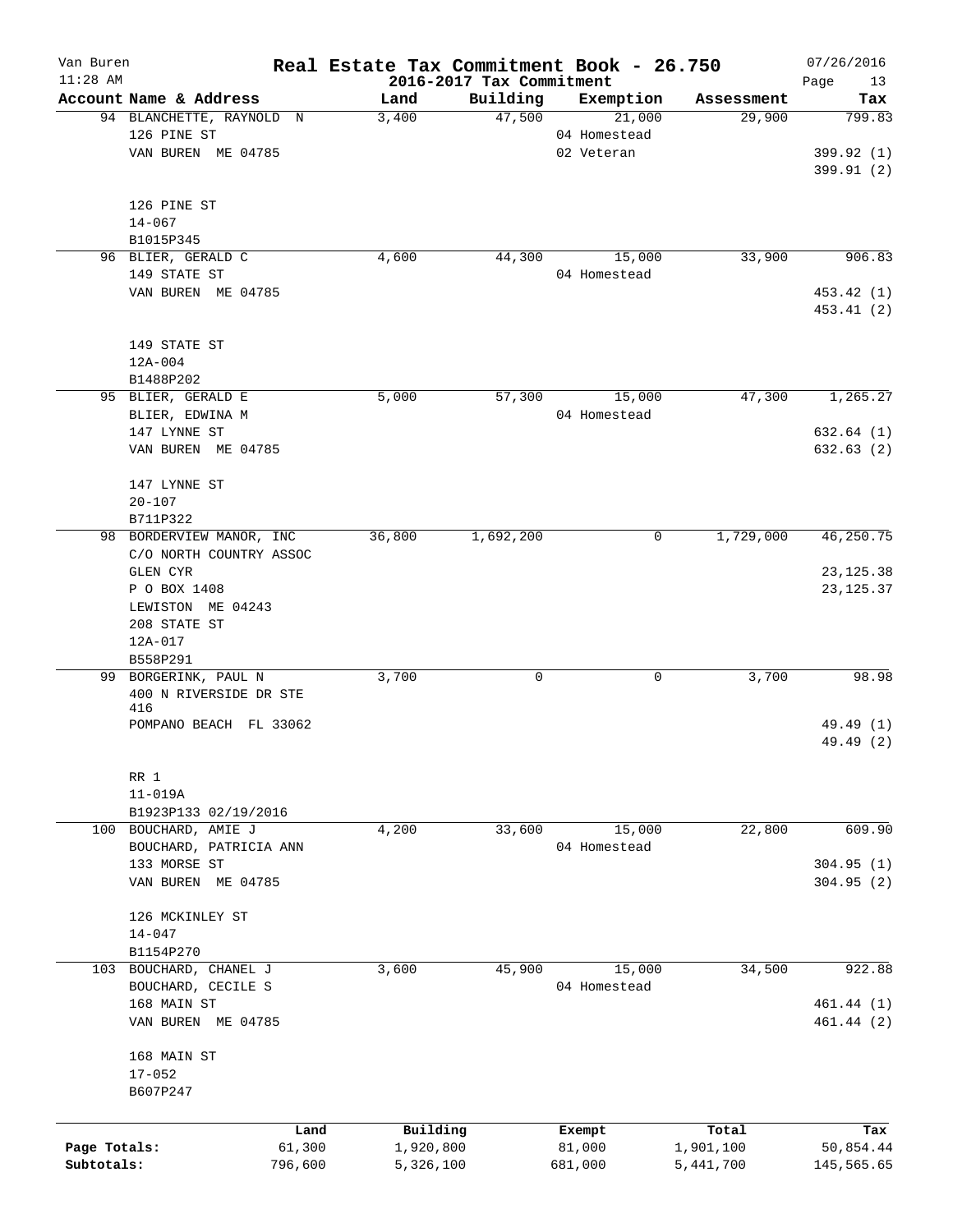| Van Buren    |                            | Real Estate Tax Commitment Book - 26.750 |                          |              |            | 07/26/2016 |
|--------------|----------------------------|------------------------------------------|--------------------------|--------------|------------|------------|
| $11:28$ AM   |                            |                                          | 2016-2017 Tax Commitment |              |            | 14<br>Page |
|              | Account Name & Address     | Land                                     | Building                 | Exemption    | Assessment | Tax        |
|              | 109 BOUCHARD, GARY         | 3,800                                    | 38,300                   | 15,000       | 27,100     | 724.93     |
|              | 592 MAIN ST                |                                          |                          | 04 Homestead |            |            |
|              | VAN BUREN ME 04785         |                                          |                          |              |            | 362.47(1)  |
|              |                            |                                          |                          |              |            | 362.46(2)  |
|              |                            |                                          |                          |              |            |            |
|              | 592 MAIN ST                |                                          |                          |              |            |            |
|              | $24 - 003$                 |                                          |                          |              |            |            |
|              | B1057P215                  |                                          |                          |              |            |            |
| 117          | BOUCHARD, JUANITA          | 7,000                                    | 39,800                   | 21,000       | 25,800     | 690.15     |
|              | 588 MAIN ST                |                                          |                          | 04 Homestead |            |            |
|              | VAN BUREN ME 04785         |                                          |                          | 02 Veteran   |            | 345.08(1)  |
|              |                            |                                          |                          |              |            | 345.07 (2) |
|              |                            |                                          |                          |              |            |            |
|              | 588 MAIN ST                |                                          |                          |              |            |            |
|              | $24 - 004$                 |                                          |                          |              |            |            |
|              |                            |                                          |                          |              |            |            |
|              | B1456P59 B443P157 B379P375 |                                          |                          |              |            |            |
|              | 812 BOUCHARD, KEYLI SINDY  | 4,000                                    | 25,200                   | 15,000       | 14,200     | 379.85     |
|              | 136 STATE STREET           |                                          |                          | 04 Homestead |            |            |
|              | VAN BUREN ME 04785         |                                          |                          |              |            | 189.93(1)  |
|              |                            |                                          |                          |              |            | 189.92(2)  |
|              |                            |                                          |                          |              |            |            |
|              | 136 STATE ST               |                                          |                          |              |            |            |
|              | $13 - 020$                 |                                          |                          |              |            |            |
|              | B1699P47 10/20/2010        |                                          |                          |              |            |            |
|              | 118 BOUCHARD, LAWRENCE     | 2,400                                    | 32,900                   | 0            | 35,300     | 944.28     |
|              | 31 CRESCENT ST.            |                                          |                          |              |            |            |
|              | SPRINGFIELD VT 05156       |                                          |                          |              |            | 472.14(1)  |
|              |                            |                                          |                          |              |            | 472.14(2)  |
|              |                            |                                          |                          |              |            |            |
|              | 109 CENTER ST              |                                          |                          |              |            |            |
|              |                            |                                          |                          |              |            |            |
|              | $16 - 046$                 |                                          |                          |              |            |            |
|              | B1515P59                   |                                          |                          |              |            |            |
|              | 119 BOUCHARD, MICHAEL R    | 3,000                                    | 42,100                   | 15,000       | 30,100     | 805.18     |
|              | BOUCHARD, RACHEL A         |                                          |                          | 04 Homestead |            |            |
|              | 113 WATERMILL RD           |                                          |                          |              |            | 402.59(1)  |
|              | VAN BUREN<br>ME 04785      |                                          |                          |              |            | 402.59(2)  |
|              |                            |                                          |                          |              |            |            |
|              | 113 WATERMILL RD           |                                          |                          |              |            |            |
|              | $16 - 026$                 |                                          |                          |              |            |            |
|              | B1063P304                  |                                          |                          |              |            |            |
| 101          | BOUCHARD, PATRICIA         | 3,800                                    | 23,900                   | 15,000       | 12,700     | 339.73     |
|              | 133 MORSE ST               |                                          |                          | 04 Homestead |            |            |
|              | VAN BUREN ME 04785         |                                          |                          |              |            | 169.87(1)  |
|              |                            |                                          |                          |              |            | 169.86(2)  |
|              |                            |                                          |                          |              |            |            |
|              | 133 MORSE ST               |                                          |                          |              |            |            |
|              |                            |                                          |                          |              |            |            |
|              | $21 - 049$                 |                                          |                          |              |            |            |
|              | B1922P194 02/10/2016       |                                          |                          |              |            |            |
| 110          | BOUCHARD, RENA L           | 4,600                                    | 50,300                   | 15,000       | 39,900     | 1,067.33   |
|              | 263 MAIN ST                |                                          |                          | 04 Homestead |            |            |
|              | VAN BUREN ME 04785         |                                          |                          |              |            | 533.67(1)  |
|              |                            |                                          |                          |              |            | 533.66(2)  |
|              |                            |                                          |                          |              |            |            |
|              | 263 MAIN ST                |                                          |                          |              |            |            |
|              | $18 - 044$                 |                                          |                          |              |            |            |
|              | B938P327 03/04/1994        |                                          |                          |              |            |            |
|              |                            |                                          |                          |              |            |            |
|              |                            |                                          |                          |              |            |            |
|              | Land                       | Building                                 |                          | Exempt       | Total      | Tax        |
| Page Totals: | 28,600                     | 252,500                                  |                          | 96,000       | 185,100    | 4,951.45   |
| Subtotals:   | 825,200                    | 5,578,600                                |                          | 777,000      | 5,626,800  | 150,517.10 |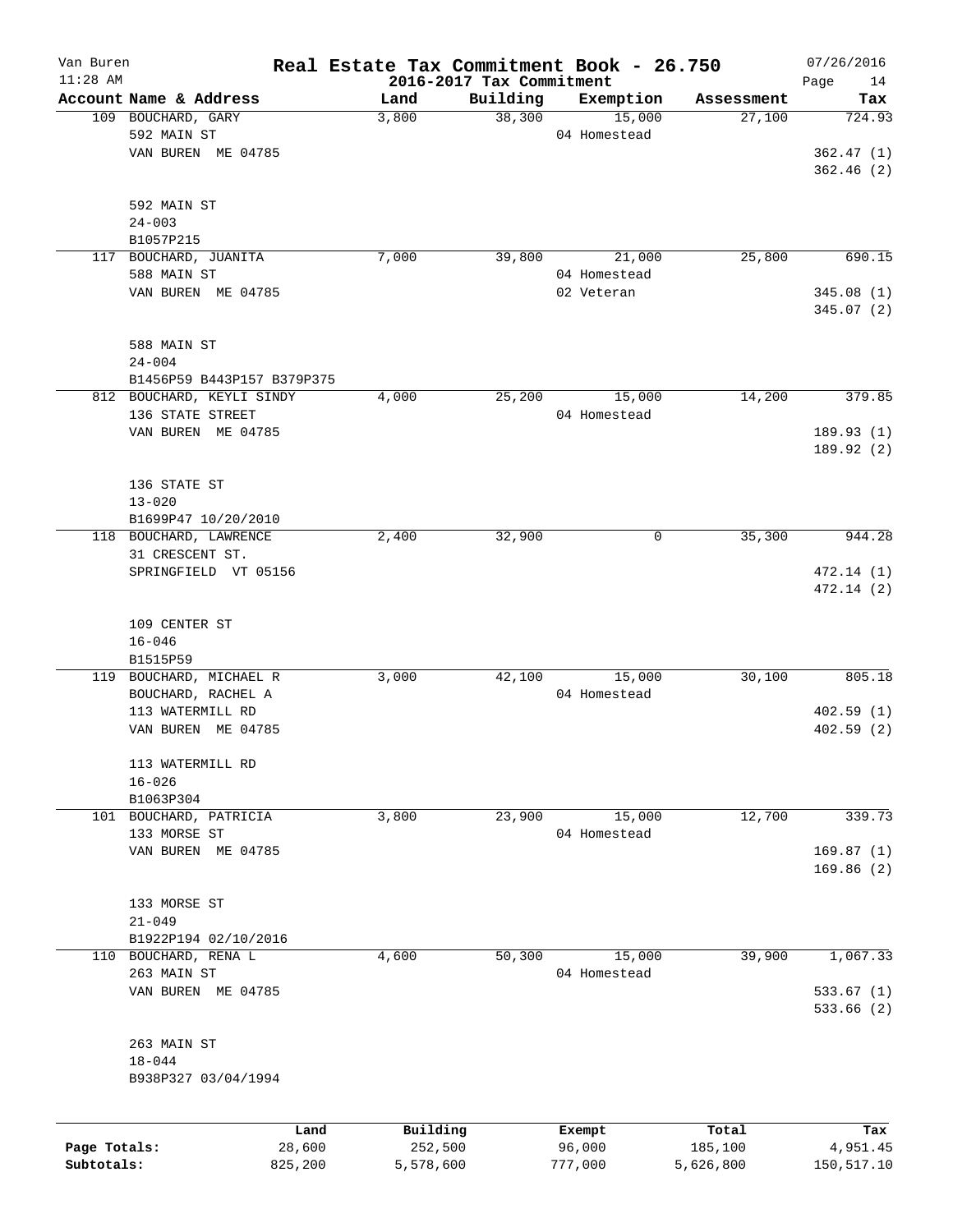| Van Buren<br>$11:28$ AM |                                               | Real Estate Tax Commitment Book - 26.750 | 2016-2017 Tax Commitment |                        |            | 07/26/2016<br>Page<br>15 |
|-------------------------|-----------------------------------------------|------------------------------------------|--------------------------|------------------------|------------|--------------------------|
|                         | Account Name & Address                        | Land                                     | Building                 | Exemption              | Assessment | Tax                      |
|                         | 112 BOUCHARD, RENA L                          | 5,000                                    | 16,100                   | $\Omega$               | 21,100     | 564.42                   |
|                         | 263 MAIN ST                                   |                                          |                          |                        |            |                          |
|                         | VAN BUREN ME 04785                            |                                          |                          |                        |            | 282.21 (1)               |
|                         |                                               |                                          |                          |                        |            | 282.21(2)                |
|                         | 321 ALEXANDER RD                              |                                          |                          |                        |            |                          |
|                         | $05 - 018$                                    |                                          |                          |                        |            |                          |
|                         | 111 BOUCHARD, RENA L                          | 1,800                                    | 200                      | 0                      | 2,000      | 53.50                    |
|                         | 263 MAIN ST                                   |                                          |                          |                        |            |                          |
|                         | VAN BUREN ME 04785                            |                                          |                          |                        |            | 26.75(1)                 |
|                         |                                               |                                          |                          |                        |            | 26.75(2)                 |
|                         | OFF ALEXANDER RD                              |                                          |                          |                        |            |                          |
|                         | $05 - 017$                                    |                                          |                          |                        |            |                          |
|                         | B901P302                                      |                                          |                          |                        |            |                          |
|                         | 113 BOUCHARD, ROBERT C                        | 16,300                                   | 191,100                  | 15,000                 | 192,400    | 5,146.70                 |
|                         | BOUCHARD, MICHELLE A                          |                                          |                          | 04 Homestead           |            |                          |
|                         | 171 HILLSIDE ST                               |                                          |                          |                        |            | 2,573.35(1)              |
|                         | VAN BUREN ME 04785                            |                                          |                          |                        |            | 2,573.35(2)              |
|                         |                                               |                                          |                          |                        |            |                          |
|                         | 171 HILLSIDE ST                               |                                          |                          |                        |            |                          |
|                         | $06 - 029$<br>B983P192                        |                                          |                          |                        |            |                          |
|                         | 1563 BOUCHARD, ROBERT C                       | 5,700                                    | 0                        | 0                      | 5,700      | 152.48                   |
|                         | BOUCHARD, MICHELLE A                          |                                          |                          |                        |            |                          |
|                         | 171 HILLSIDE ST                               |                                          |                          |                        |            | 76.24(1)                 |
|                         | VAN BUREN ME 04785                            |                                          |                          |                        |            | 76.24(2)                 |
|                         |                                               |                                          |                          |                        |            |                          |
|                         | HILLSIDE ST                                   |                                          |                          |                        |            |                          |
|                         | $06 - 029A$                                   |                                          |                          |                        |            |                          |
|                         | B983P1857 04/12/1995                          |                                          |                          |                        |            |                          |
|                         | 115 BOUCHARD, ROBERT M<br>BOUCHARD, ESTELLE J | 3,900                                    | 75,400                   | 15,000<br>04 Homestead | 64,300     | 1,720.03                 |
|                         | 115 NOTRE DAME ST                             |                                          |                          |                        |            | 860.02(1)                |
|                         | VAN BUREN ME 04785                            |                                          |                          |                        |            | 860.01(2)                |
|                         |                                               |                                          |                          |                        |            |                          |
|                         | 115 NOTRE DAME ST                             |                                          |                          |                        |            |                          |
|                         | $17 - 027B$                                   |                                          |                          |                        |            |                          |
|                         | B889P263 11/24/1997                           |                                          |                          |                        |            |                          |
|                         | 116 BOUCHARD, ROBERT M                        | 200                                      | 0                        | 0                      | 200        | 5.35                     |
|                         | BOUCHARD, ESTELLE                             |                                          |                          |                        |            |                          |
|                         | 115 NOTRE DAME ST                             |                                          |                          |                        |            | 2.68(1)                  |
|                         | VAN BUREN ME 04785                            |                                          |                          |                        |            | 2.67(2)                  |
|                         | 263 MAIN ST (REAR)                            |                                          |                          |                        |            |                          |
|                         | 18-044A                                       |                                          |                          |                        |            |                          |
|                         | 124 BOURGOIN, RODNEY                          | 4,000                                    | 2,500                    | 0                      | 6,500      | 173.88                   |
|                         | BOURGOIN, GAETANE                             |                                          |                          |                        |            |                          |
|                         | 118 FULTON ST                                 |                                          |                          |                        |            | 86.94(1)                 |
|                         | VAN BUREN ME 04785                            |                                          |                          |                        |            | 86.94(2)                 |
|                         | 123 CHAMPLAIN ST                              |                                          |                          |                        |            |                          |
|                         | $20 - 038$                                    |                                          |                          |                        |            |                          |
|                         | B1263P30                                      |                                          |                          |                        |            |                          |
|                         |                                               |                                          |                          |                        |            |                          |
|                         |                                               |                                          |                          |                        |            |                          |

|              | Land    | Building  | Exempt  | Total     | Tax          |
|--------------|---------|-----------|---------|-----------|--------------|
| Page Totals: | 36,900  | 285,300   | 30,000  | 292,200   | 7,816.36     |
| Subtotals:   | 862,100 | 5,863,900 | 807,000 | 5,919,000 | 158, 333, 46 |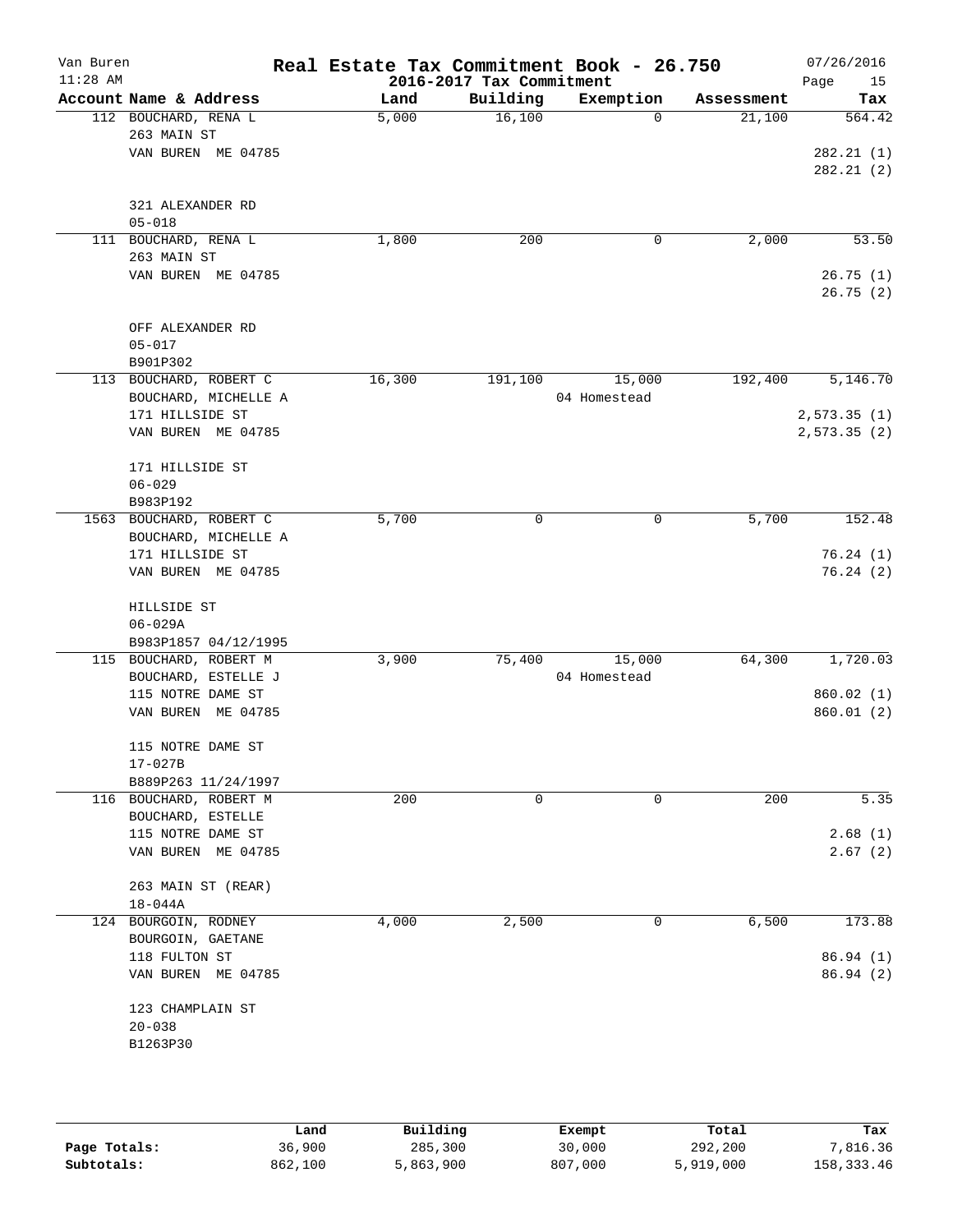| Van Buren<br>$11:28$ AM |                        | Real Estate Tax Commitment Book - 26.750 | 2016-2017 Tax Commitment |              |            | 07/26/2016<br>Page<br>16 |
|-------------------------|------------------------|------------------------------------------|--------------------------|--------------|------------|--------------------------|
|                         | Account Name & Address | Land                                     | Building                 | Exemption    | Assessment | Tax                      |
|                         | 125 BOURGOIN, RODNEY J | 6,000                                    | 31,600                   | 15,000       | 22,600     | 604.55                   |
|                         | BOURGOIN, GAETANE M    |                                          |                          | 04 Homestead |            |                          |
|                         | 118 FULTON ST          |                                          |                          |              |            | 302.28(1)                |
|                         | VAN BUREN ME 04785     |                                          |                          |              |            | 302.27(2)                |
|                         | 118 FULTON ST          |                                          |                          |              |            |                          |
|                         | $20 - 024$             |                                          |                          |              |            |                          |
|                         | B986P173               |                                          |                          |              |            |                          |
| 122                     | BOURGOIN, RUSSELL J    | 6,300                                    | 28,000                   | 15,000       | 19,300     | 516.28                   |
|                         | BOURGOIN, ANN M        |                                          |                          | 04 Homestead |            |                          |
|                         | 627 MAIN ST            |                                          |                          |              |            | 258.14(1)                |
|                         | VAN BUREN ME 04785     |                                          |                          |              |            | 258.14(2)                |
|                         | 627 MAIN ST            |                                          |                          |              |            |                          |
|                         | $25 - 005$<br>B420P32  |                                          |                          |              |            |                          |
|                         | 332 BOURGOIN, WENDELL  | 4,300                                    | 45,700                   | 0            | 50,000     | 1,337.50                 |
|                         | ST. PIERRE, MARTINE    |                                          |                          |              |            |                          |
|                         | 182 BALD HILL ROAD -   |                                          |                          |              |            | 668.75 (1)               |
|                         | LOT E3                 |                                          |                          |              |            |                          |
|                         | NEW GLOUCSTER ME 04260 |                                          |                          |              |            | 668.75(2)                |
|                         | 596 MAIN ST            |                                          |                          |              |            |                          |
|                         | $24 - 002$             |                                          |                          |              |            |                          |
|                         | B1781P295 09/17/2012   |                                          |                          |              |            |                          |
|                         | 126 BOUTOT, CLARENCE   | 3,600                                    | 34,000                   | 15,000       | 22,600     | 604.55                   |
|                         | BOUTOT, CARMEN         |                                          |                          | 04 Homestead |            |                          |
|                         | 113 UPLAND RD          |                                          |                          |              |            | 302.28(1)                |
|                         | VAN BUREN ME 04785     |                                          |                          |              |            | 302.27(2)                |
|                         | 113 UPLAND RD          |                                          |                          |              |            |                          |
|                         | $13 - 023$             |                                          |                          |              |            |                          |
|                         | B1084P74               |                                          |                          |              |            |                          |
|                         | 128 BOUTOT, SHAWN      | 6,400                                    | 38,700                   | 15,000       | 30,100     | 805.18                   |
|                         | BOUTOT, NICOLE         |                                          |                          | 04 Homestead |            |                          |
|                         | 39 RIVERVIEW DRIVE     |                                          |                          |              |            | 402.59(1)                |
|                         | VAN BUREN ME 04785     |                                          |                          |              |            | 402.59(2)                |
|                         | 39 RIVERVIEW DRIVE     |                                          |                          |              |            |                          |
|                         | 03A-017                |                                          |                          |              |            |                          |
|                         | B1442P199              |                                          |                          |              |            |                          |
|                         | 127 BOUTOT, YVONNE     | 4,600                                    | 32,800                   | 15,000       | 22,400     | 599.20                   |
|                         | 157 STATE ST           |                                          |                          | 04 Homestead |            |                          |
|                         | VAN BUREN ME 04785     |                                          |                          |              |            | 299.60(1)<br>299.60 (2)  |
|                         |                        |                                          |                          |              |            |                          |
|                         | 157 STATE ST           |                                          |                          |              |            |                          |
|                         | 12A-007                |                                          |                          |              |            |                          |
|                         | B1099P193              |                                          |                          |              |            |                          |
|                         | 1181 BRADLEY, EMELY G. | 8,900                                    | $\Omega$                 | $\Omega$     | 8,900      | 238.08                   |
|                         | 1114 MISTY LEA LANE    | 60.00<br>Acres                           |                          |              |            |                          |
|                         | HOUSTON TX 77090       |                                          |                          |              |            | 119.04(1)                |
|                         |                        |                                          |                          |              |            | 119.04(2)                |
|                         | OFF ALEXANDER RD       |                                          |                          |              |            |                          |
|                         | $07 - 007B$            |                                          |                          |              |            |                          |
|                         | B1865P245 08/25/2014   |                                          |                          |              |            |                          |
|                         |                        |                                          |                          |              |            |                          |
|                         | Land                   | Building                                 |                          | Exempt       | Total      | Tax                      |
| Page Totals:            | 40,100                 | 210,800                                  |                          | 75,000       | 175,900    | 4,705.34                 |
| Subtotals:              | 902,200                | 6,074,700                                |                          | 882,000      | 6,094,900  | 163,038.80               |
|                         |                        |                                          |                          |              |            |                          |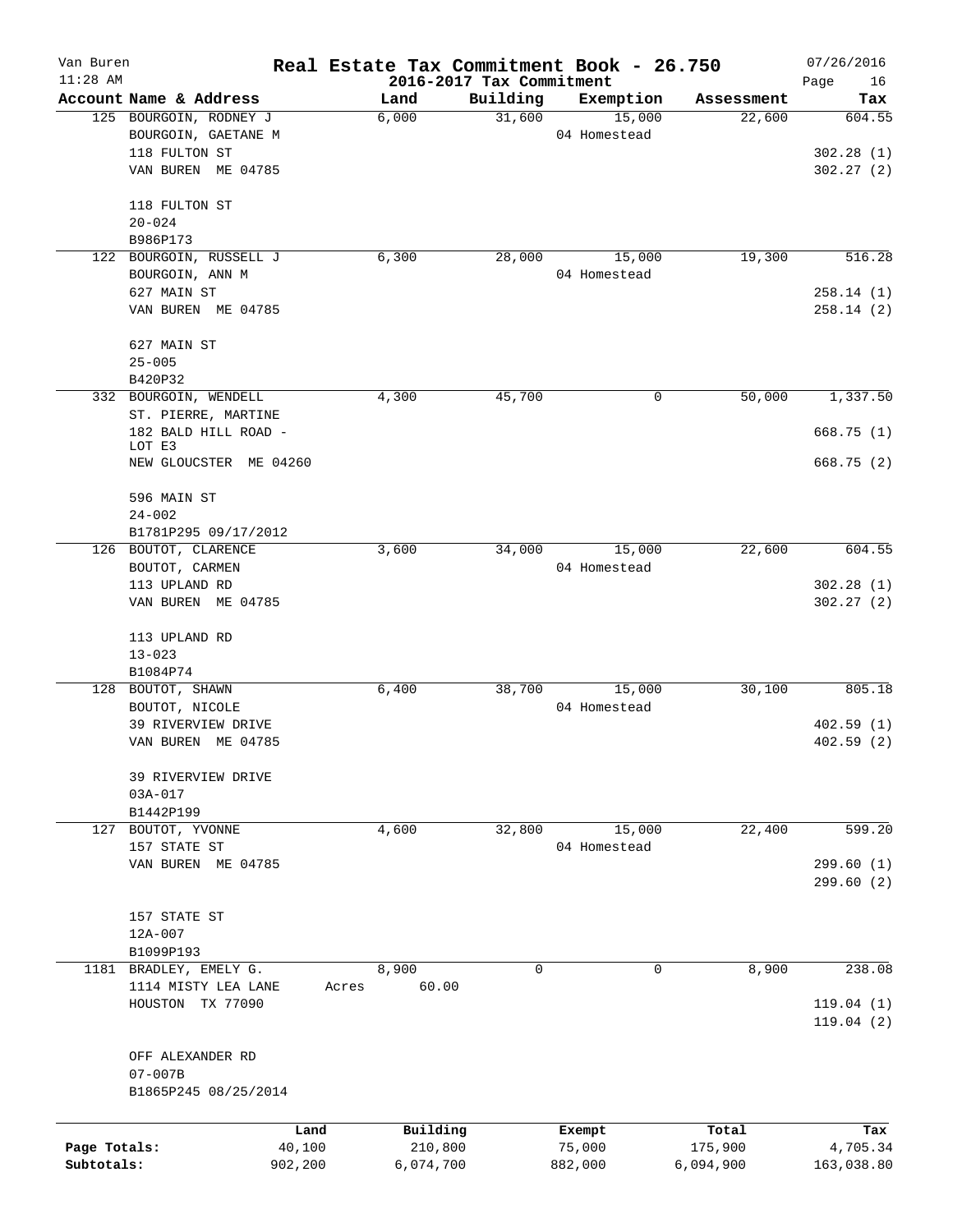| Van Buren    |                                    | Real Estate Tax Commitment Book - 26.750 |                                      |              |            | 07/26/2016                 |
|--------------|------------------------------------|------------------------------------------|--------------------------------------|--------------|------------|----------------------------|
| $11:28$ AM   | Account Name & Address             | Land                                     | 2016-2017 Tax Commitment<br>Building | Exemption    | Assessment | Page<br>17<br>Tax          |
|              | 136 BRESETT JENNIFER               | 22,900                                   | 11,000                               | 15,000       | 18,900     | 505.58                     |
|              | 828 MAIN ST                        |                                          |                                      | 04 Homestead |            |                            |
|              | VAN BUREN ME 04785                 |                                          |                                      |              |            | 252.79(1)                  |
|              |                                    |                                          |                                      |              |            | 252.79 (2)                 |
|              | 843 MAIN ST                        |                                          |                                      |              |            |                            |
|              | $08 - 033E$                        |                                          |                                      |              |            |                            |
|              | B1882P313 03/02/2015               |                                          |                                      |              |            |                            |
|              | 142 BRESETT, JENNIFER              | 7,600                                    | 0                                    | 0            | 7,600      | 203.30                     |
|              | 843 MAIN ST                        |                                          |                                      |              |            |                            |
|              | VAN BUREN ME 04785                 |                                          |                                      |              |            | 101.65(1)<br>101.65(2)     |
|              |                                    |                                          |                                      |              |            |                            |
|              | US ROUTE 1                         |                                          |                                      |              |            |                            |
|              | $08 - 035A$                        |                                          |                                      |              |            |                            |
|              | B1088P236 10/06/1997               |                                          |                                      |              |            |                            |
|              | 568 BRESETT, JENNIFER              | 8,300                                    | 67,600                               | 0            | 75,900     | 2,030.33                   |
|              | STANCO, MICHAEL                    |                                          |                                      |              |            |                            |
|              | 828 MAIN ST.<br>VAN BUREN ME 04785 |                                          |                                      |              |            | 1,015.17(1)<br>1,015.16(2) |
|              |                                    |                                          |                                      |              |            |                            |
|              | 837 MAIN ST                        |                                          |                                      |              |            |                            |
|              | $08 - 033G$                        |                                          |                                      |              |            |                            |
|              | B1928P311 04/11/2016               |                                          |                                      |              |            |                            |
|              | 141 BRESETT, JENNIFER              | 11,200                                   | $\mathbf 0$                          | 0            | 11,200     | 299.60                     |
|              | 828 MAIN STREET                    |                                          |                                      |              |            |                            |
|              | VAN BUREN ME 04785                 |                                          |                                      |              |            | 149.80(1)                  |
|              |                                    |                                          |                                      |              |            | 149.80(2)                  |
|              | OFF US ROUTE 1                     |                                          |                                      |              |            |                            |
|              | $08 - 036D$                        |                                          |                                      |              |            |                            |
|              | B1882P313 03/02/2015               |                                          |                                      |              |            |                            |
|              | 139 BRESETT, JENNIFER              | 14,700                                   | 142,800                              | 21,000       | 136,500    | 3,651.38                   |
|              | STANCO, MICHAEL                    |                                          |                                      | 04 Homestead |            |                            |
|              | 828 MAIN STREET                    |                                          |                                      | 02 Veteran   |            | 1,825.69(1)                |
|              | VAN BUREN ME 04785                 |                                          |                                      |              |            | 1,825.69(2)                |
|              | 828 MAIN STREET                    |                                          |                                      |              |            |                            |
|              | $08 - 031$                         |                                          |                                      |              |            |                            |
|              | B1475P170                          |                                          |                                      |              |            |                            |
| 137          | BRESETT, JENNIFER                  | 3,100                                    | 10,100                               | 0            | 13,200     | 353.10                     |
|              | STANCO MICHAEL                     |                                          |                                      |              |            |                            |
|              | 828 MAIN ST                        |                                          |                                      |              |            | 176.55(1)                  |
|              | VAN BUREN ME 04785                 |                                          |                                      |              |            | 176.55(2)                  |
|              | OFF RR 1                           |                                          |                                      |              |            |                            |
|              | $08 - 033F$                        |                                          |                                      |              |            |                            |
|              | B1882P313 03/02/2015               |                                          |                                      |              |            |                            |
|              | 1242 BRESETT, JOSHUA               | 7,900                                    | 0                                    | 0            | 7,900      | 211.33                     |
|              | STEVENS, HEATHER                   |                                          |                                      |              |            |                            |
|              | 812 MAIN ST                        |                                          |                                      |              |            | 105.67(1)                  |
|              | VAN BUREN ME 04785                 |                                          |                                      |              |            | 105.66(2)                  |
|              | LAKE RD                            |                                          |                                      |              |            |                            |
|              | $05 - 005$                         |                                          |                                      |              |            |                            |
|              | B1837P251 10/07/2013               |                                          |                                      |              |            |                            |
|              |                                    |                                          |                                      |              |            |                            |
|              |                                    | Building<br>Land                         |                                      | Exempt       | Total      | Tax                        |
| Page Totals: |                                    | 75,700                                   | 231,500                              | 36,000       | 271,200    | 7,254.62                   |
| Subtotals:   | 977,900                            | 6,306,200                                |                                      | 918,000      | 6,366,100  | 170,293.42                 |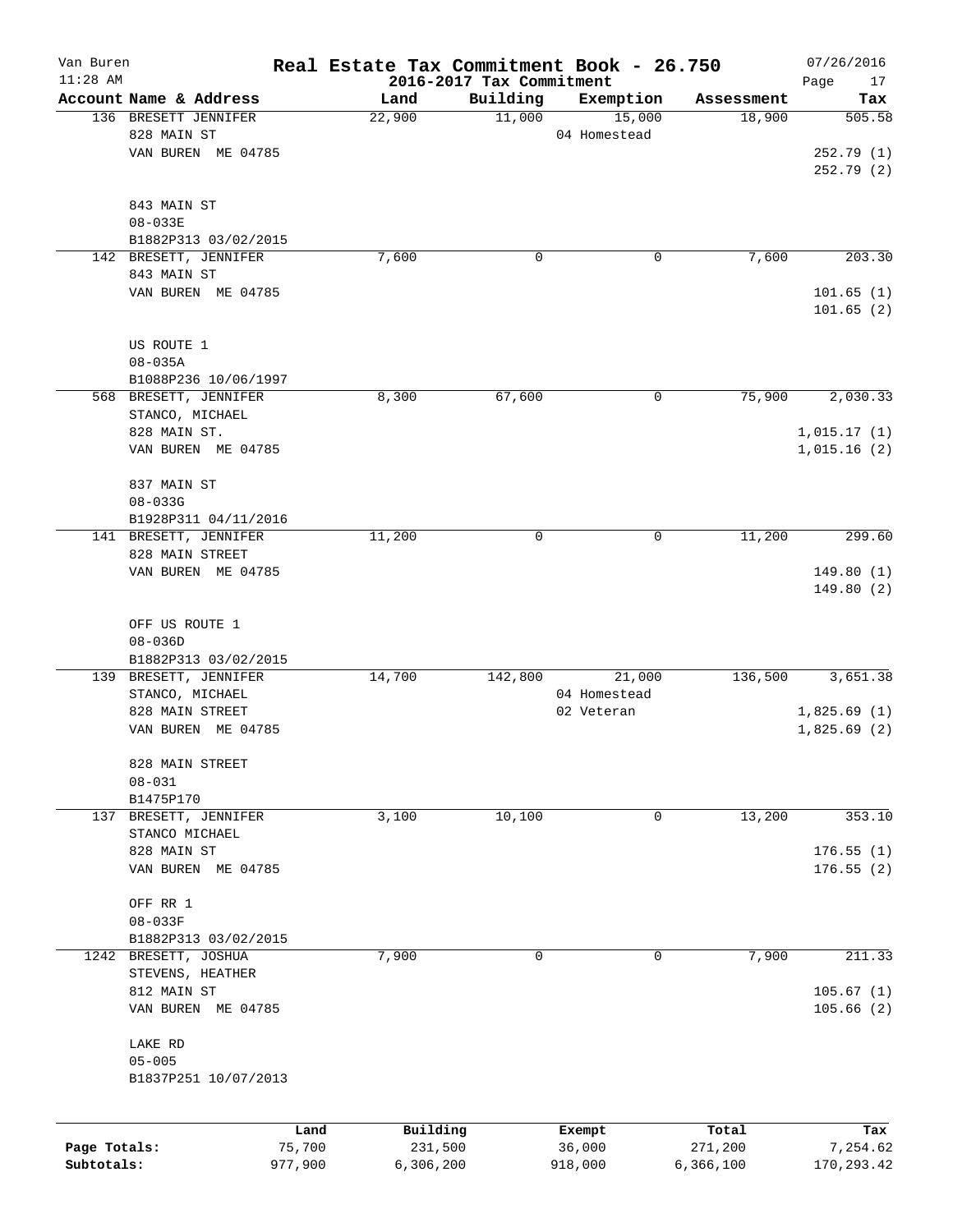| Van Buren<br>$11:28$ AM |                                                                                            | Real Estate Tax Commitment Book - 26.750<br>2016-2017 Tax Commitment |          |              |            | 07/26/2016<br>Page<br>18   |
|-------------------------|--------------------------------------------------------------------------------------------|----------------------------------------------------------------------|----------|--------------|------------|----------------------------|
|                         | Account Name & Address                                                                     | Land                                                                 | Building | Exemption    | Assessment | Tax                        |
|                         | 140 BRESETT, JOSHUA &<br>HEATHER                                                           | 10,400                                                               | 145,800  | 15,000       | 141,200    | 3,777.10                   |
|                         | 812 MAIN STREET                                                                            |                                                                      |          | 04 Homestead |            |                            |
|                         | VAN BUREN ME 04785                                                                         |                                                                      |          |              |            | 1,888.55(1)<br>1,888.55(2) |
|                         | 812 MAIN STREET                                                                            |                                                                      |          |              |            |                            |
|                         | $08 - 031A$<br>B1913P149 10/23/2015 B1765P158 06/02/2012 B1651P210<br>08/17/2009 B1412P162 |                                                                      |          |              |            |                            |
|                         | 138 BRESETT, MICHAEL II                                                                    | 2,200                                                                | 43,300   | 15,000       | 30,500     | 815.88                     |
|                         | BRESETT, STEPHANIE                                                                         |                                                                      |          | 04 Homestead |            |                            |
|                         | 189 MAIN ST                                                                                |                                                                      |          |              |            | 407.94 (1)                 |
|                         | VAN BUREN ME 04785                                                                         |                                                                      |          |              |            | 407.94 (2)                 |
|                         | 189 MAIN ST<br>$18 - 001$                                                                  |                                                                      |          |              |            |                            |
|                         | B1188P135 10/19/1999                                                                       |                                                                      |          |              |            |                            |
|                         | 76 BRESETT, MICHAEL II                                                                     | 3,600                                                                | 38,000   | 0            | 41,600     | 1,112.80                   |
|                         | BRESETT, STEPHANIE<br>189 MAIN ST                                                          |                                                                      |          |              |            | 556.40(1)                  |
|                         | VAN BUREN ME 04785                                                                         |                                                                      |          |              |            | 556.40(2)                  |
|                         | 193 MAIN ST                                                                                |                                                                      |          |              |            |                            |
|                         | $18 - 003$                                                                                 |                                                                      |          |              |            |                            |
|                         | B1836P314 11/20/2013                                                                       | 4,900                                                                | 75,900   | 15,000       | 65,800     | 1,760.15                   |
|                         | 143 BRETON, ANDRE<br>BRETON, MARLENE D                                                     |                                                                      |          | 04 Homestead |            |                            |
|                         | 119 MAPLE AVE                                                                              |                                                                      |          |              |            | 880.08 (1)                 |
|                         | VAN BUREN ME 04785                                                                         |                                                                      |          |              |            | 880.07 (2)                 |
|                         | 119 MAPLE AVE                                                                              |                                                                      |          |              |            |                            |
|                         | $16 - 016$                                                                                 |                                                                      |          |              |            |                            |
|                         | B887P217                                                                                   |                                                                      |          |              |            |                            |
|                         | 144 BRETON, ANDRE C<br>BRETON, MARLENE D                                                   | 1,800                                                                | 11,600   | 0            | 13,400     | 358.45                     |
|                         | 119 MAPLE AVE                                                                              |                                                                      |          |              |            | 179.23(1)                  |
|                         | VAN BUREN ME 04785                                                                         |                                                                      |          |              |            | 179.22 (2)                 |
|                         | MAPLE AVE (WAREHOUSE)                                                                      |                                                                      |          |              |            |                            |
|                         | $16 - 019$                                                                                 |                                                                      |          |              |            |                            |
|                         | B1894P70 06/08/2015 B1346P187<br>97 BRETON, TOMITHY                                        | 12,500                                                               | 51,200   | 0            | 63,700     | 1,703.98                   |
|                         | 119 MAPLE AVENUE                                                                           |                                                                      |          |              |            |                            |
|                         | VAN BUREN ME 04785                                                                         |                                                                      |          |              |            | 851.99 (1)                 |
|                         |                                                                                            |                                                                      |          |              |            | 851.99 (2)                 |
|                         | 66 MAIN ST                                                                                 |                                                                      |          |              |            |                            |
|                         | $15 - 097$                                                                                 |                                                                      |          |              |            |                            |
|                         | B1800P330 03/01/2013                                                                       |                                                                      |          |              |            |                            |
|                         | 169 BRISSETTE, AMY                                                                         | 3,800                                                                | 31,000   | 0            | 34,800     | 930.90                     |
|                         | 150 POPLAR ST                                                                              |                                                                      |          |              |            | 465.45(1)                  |
|                         | VAN BUREN ME 04785                                                                         |                                                                      |          |              |            | 465.45(2)                  |
|                         | 150 POPLAR ST                                                                              |                                                                      |          |              |            |                            |
|                         | $16 - 004$                                                                                 |                                                                      |          |              |            |                            |
|                         | B1709P62 01/07/2011                                                                        |                                                                      |          |              |            |                            |
|                         | Land                                                                                       | Building                                                             |          | Exempt       | Total      | Tax                        |
| Page Totals:            | 39,200                                                                                     | 396,800                                                              |          | 45,000       | 391,000    | 10,459.26                  |
| Subtotals:              | 1,017,100                                                                                  | 6,703,000                                                            |          | 963,000      | 6,757,100  | 180,752.68                 |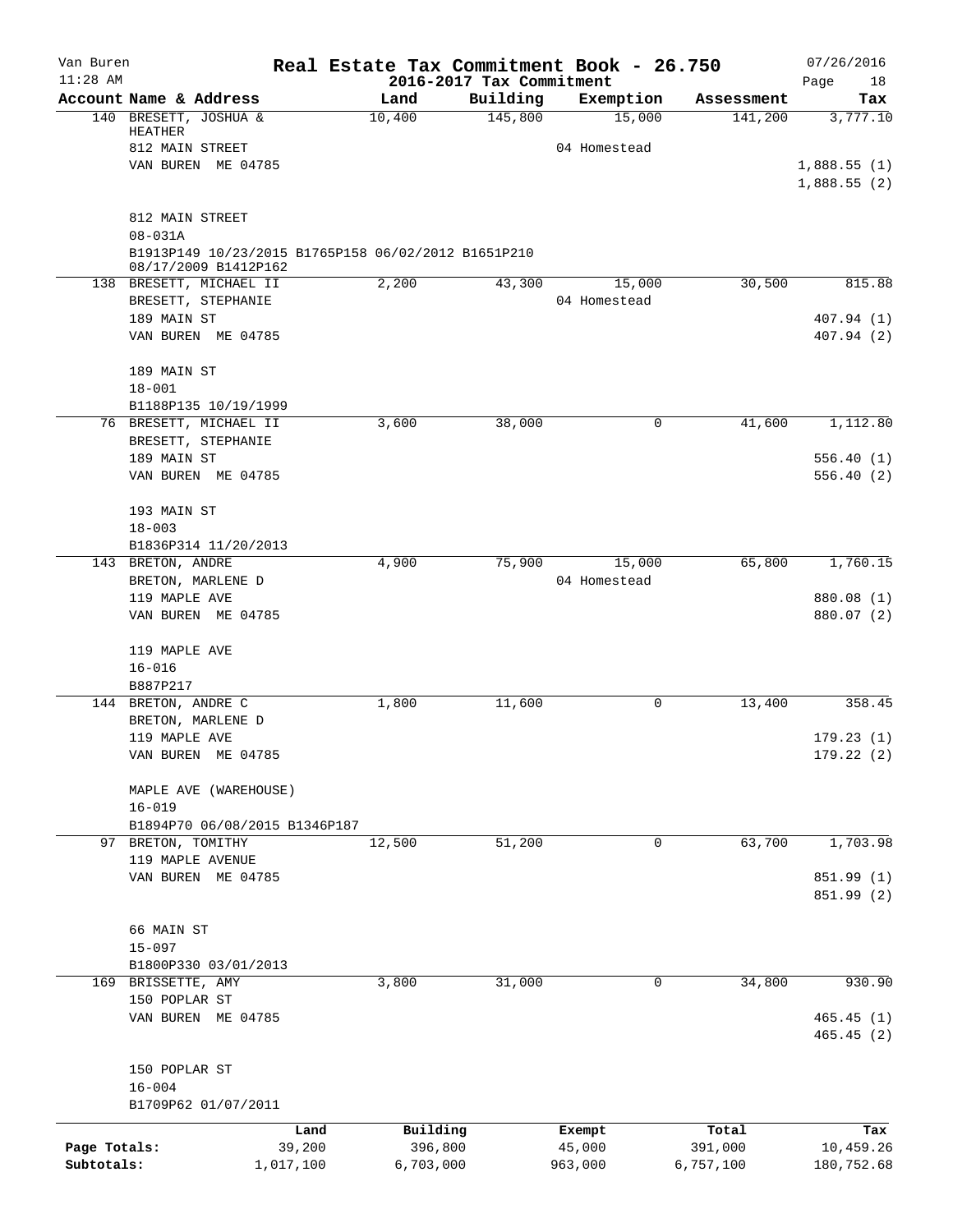| Van Buren  |                                |       |                          | Real Estate Tax Commitment Book - 26.750 |            | 07/26/2016 |
|------------|--------------------------------|-------|--------------------------|------------------------------------------|------------|------------|
| $11:28$ AM |                                |       | 2016-2017 Tax Commitment |                                          |            | Page<br>19 |
|            | Account Name & Address         | Land  | Building                 | Exemption                                | Assessment | Tax        |
|            | 145 BRISSETTE, ARTHUR          | 1,800 | 21,300                   | 15,000                                   | 8,100      | 216.68     |
|            | BRISSETTE, LISA                |       |                          | 04 Homestead                             |            |            |
|            | 109 ELDER AVE                  |       |                          |                                          |            | 108.34(1)  |
|            | VAN BUREN ME 04785             |       |                          |                                          |            | 108.34(2)  |
|            | 109 ELDER AVE                  |       |                          |                                          |            |            |
|            | $20 - 018$                     |       |                          |                                          |            |            |
|            | B965P246                       |       |                          |                                          |            |            |
| 149        | BROWN, RONALD J                | 6,200 | 19,000                   | 15,000                                   | 10,200     | 272.85     |
|            | BROWN, GERTRUDE N              |       |                          | 04 Homestead                             |            |            |
|            | 125 MONROE ST                  |       |                          |                                          |            | 136.43(1)  |
|            | VAN BUREN ME 04785             |       |                          |                                          |            | 136.42(2)  |
|            | 125 MONROE ST                  |       |                          |                                          |            |            |
|            | $23 - 117$                     |       |                          |                                          |            |            |
|            | B542P237                       |       |                          |                                          |            |            |
| 150        | BRUNO, DAN H                   | 4,700 | 53,700                   | 21,000                                   | 37,400     | 1,000.45   |
|            | C/O JENNIFER M SHARON<br>(POA) |       |                          | 04 Homestead                             |            |            |
|            | 3 BRENDA DRIVE                 |       |                          | 03 Veteran (Non-Maine<br>Enlisted)       |            | 500.23(1)  |
|            | MILBURY MA 01527               |       |                          |                                          |            | 500.22(2)  |
|            | 205 MAIN ST                    |       |                          |                                          |            |            |
|            | $18 - 007$                     |       |                          |                                          |            |            |
|            | B1731P124 08/08/2011           |       |                          |                                          |            |            |
|            | 1336 BURGESS, RYAN W           | 4,000 | 400                      | 0                                        | 4,400      | 117.70     |
|            | BURGESS, RENEE A               |       |                          |                                          |            |            |
|            | 907 HAMLIN RD                  |       |                          |                                          |            | 58.85(1)   |
|            | HAMLIN ME 04785                |       |                          |                                          |            | 58.85(2)   |
|            | HILLSIDE ST                    |       |                          |                                          |            |            |
|            | $23 - 070$                     |       |                          |                                          |            |            |
|            | B1839P220 12/16/2013           |       |                          |                                          |            |            |
|            | 1432 BURKE, JOSEPH             | 8,600 | 27,900                   | 21,000                                   | 15,500     | 414.63     |
|            | 140 LAKED RD                   |       |                          | 04 Homestead                             |            |            |
|            | VAN BUREN ME 04785             |       |                          | 03 Veteran (Non-Maine                    |            | 207.32(1)  |
|            |                                |       |                          | Enlisted)                                |            | 207.31(2)  |
|            | 140 LAKE ROAD                  |       |                          |                                          |            |            |
|            | $02 - 023B$                    |       |                          |                                          |            |            |
|            | B1603P21 06/20/2008            |       |                          |                                          |            |            |
|            | 151 BURKE, RANDALL             | 4,100 | 22,500                   | 15,000                                   | 11,600     | 310.30     |
|            | 506 MAIN ST                    |       |                          | 04 Homestead                             |            |            |
|            | VAN BUREN ME 04785             |       |                          |                                          |            | 155.15(1)  |
|            |                                |       |                          |                                          |            | 155.15(2)  |
|            | 506 MAIN ST                    |       |                          |                                          |            |            |
|            | $22 - 006$                     |       |                          |                                          |            |            |
|            | B964P321                       |       |                          |                                          |            |            |

|              | Land      | Building  | Exempt    | Total     | Tax        |
|--------------|-----------|-----------|-----------|-----------|------------|
| Page Totals: | 29,400    | 144,800   | 87,000    | 87,200    | 2,332.61   |
| Subtotals:   | 1,046,500 | 6,847,800 | ⊥,050,000 | 6,844,300 | 183,085.29 |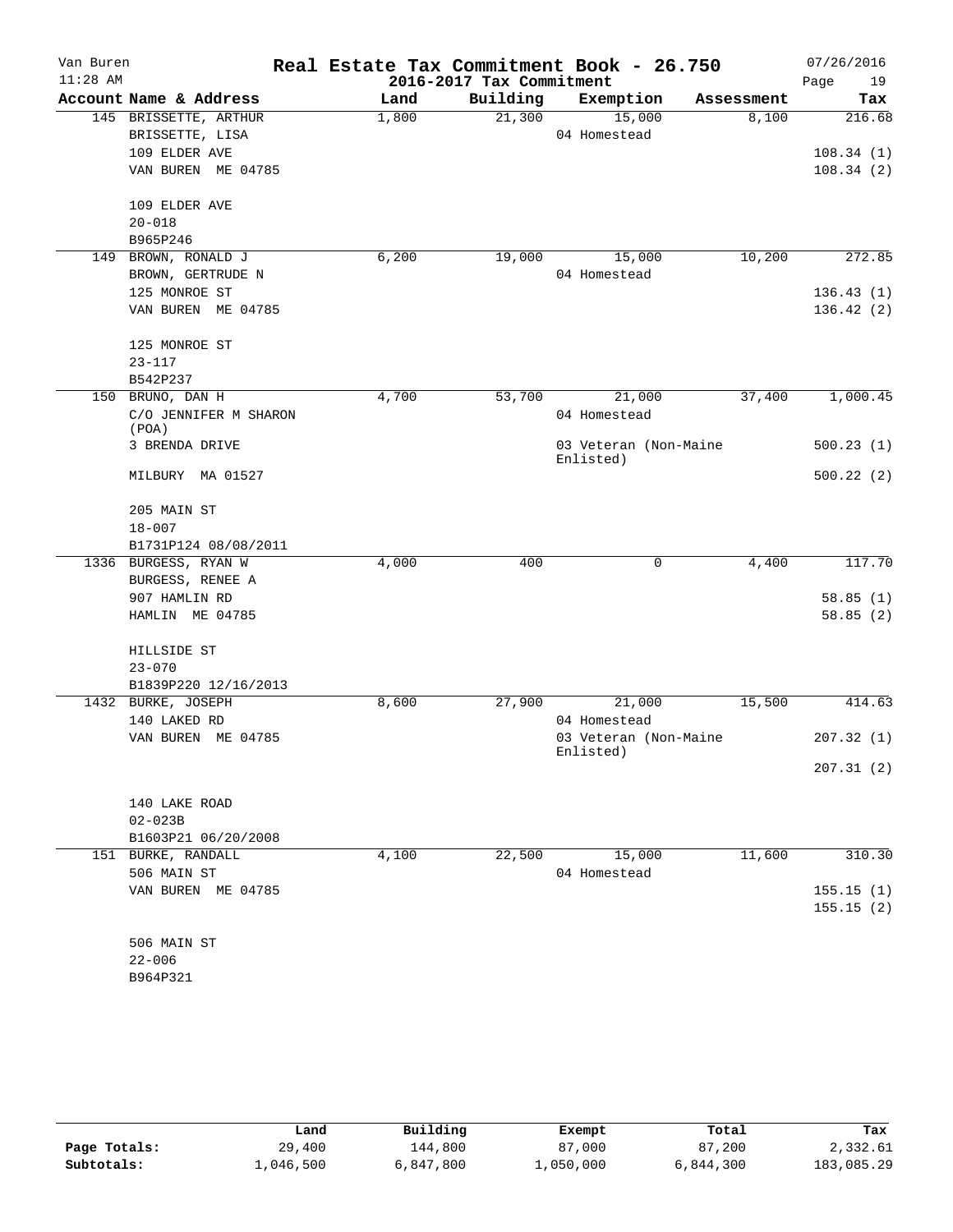| Van Buren<br>$11:28$ AM |                                           | Real Estate Tax Commitment Book - 26.750 | 2016-2017 Tax Commitment |                        |            | 07/26/2016<br>Page<br>20 |
|-------------------------|-------------------------------------------|------------------------------------------|--------------------------|------------------------|------------|--------------------------|
|                         | Account Name & Address                    | Land                                     | Building                 | Exemption              | Assessment | Tax                      |
|                         | 152 BURNETT, EARL P<br>BURNETT, CAROL J   | 3,700                                    | 41,500                   | 15,000<br>04 Homestead | 30,200     | 807.85                   |
|                         | 110 ST BRUNO STREET                       |                                          |                          |                        |            | 403.93(1)                |
|                         | VAN BUREN ME 04785                        |                                          |                          |                        |            | 403.92 (2)               |
|                         | 110 ST BRUNO ST                           |                                          |                          |                        |            |                          |
|                         | $17 - 050$<br>B1460P114                   |                                          |                          |                        |            |                          |
|                         | 153 BUTLER, BURTON E                      | 4,600                                    | 55,500                   | 15,000                 | 45,100     | 1,206.43                 |
|                         | BUTLER, JUDY M                            |                                          |                          | 04 Homestead           |            |                          |
|                         | 130 MARION DR                             |                                          |                          |                        |            | 603.22(1)                |
|                         | VAN BUREN ME 04785                        |                                          |                          |                        |            | 603.21(2)                |
|                         | 130 MARION DR                             |                                          |                          |                        |            |                          |
|                         | 18B-006                                   |                                          |                          |                        |            |                          |
|                         | B562P287<br>173 BUTLER, KAREN R           | 4,100                                    | 600                      | 0                      | 4,700      | 125.73                   |
|                         | BUTLER, RICHARD                           |                                          |                          |                        |            |                          |
|                         | 232 PRESQUE ISLE RD                       |                                          |                          |                        |            | 62.87(1)                 |
|                         | MARS HILL ME 04758                        |                                          |                          |                        |            | 62.86(2)                 |
|                         | 560 MAIN ST                               |                                          |                          |                        |            |                          |
|                         | $24 - 018$                                |                                          |                          |                        |            |                          |
|                         | B1727P164 07/14/2011                      |                                          |                          |                        |            |                          |
|                         | 178 BUTLER, KAREN R                       | 3,400                                    | 52,000                   | 0                      | 55,400     | 1,481.95                 |
|                         | BUTLER, RICHARD                           |                                          |                          |                        |            |                          |
|                         | 232 PRESQUE ISLE RD<br>MARS HILL ME 04758 |                                          |                          |                        |            | 740.98(1)<br>740.97 (2)  |
|                         | 558 MAIN ST                               |                                          |                          |                        |            |                          |
|                         | $24 - 019$                                |                                          |                          |                        |            |                          |
|                         | B1727P164 07/14/2011                      |                                          |                          |                        |            |                          |
|                         | 154 BUTT, LARRY S                         | 11,600                                   | 0                        | 0                      | 11,600     | 310.30                   |
|                         | BUTT, JANE V<br>3587 CARIBOU RD.          |                                          |                          |                        |            | 155.15(1)                |
|                         | CROSS LAKE ME 04779                       |                                          |                          |                        |            | 155.15(2)                |
|                         |                                           |                                          |                          |                        |            |                          |
|                         | BEAULIEU RD                               |                                          |                          |                        |            |                          |
|                         | $09 - 038$<br>B538P335                    |                                          |                          |                        |            |                          |
|                         | 445 BUTT, LARRY S                         | 7,900                                    | 0                        | 0                      | 7,900      | 211.33                   |
|                         | BUTT, JANE V                              |                                          |                          |                        |            |                          |
|                         | PO BOX 1207                               |                                          |                          |                        |            | 105.67(1)                |
|                         | HARLEM GA 30814                           |                                          |                          |                        |            | 105.66(2)                |
|                         | RR 1                                      |                                          |                          |                        |            |                          |
|                         | $09 - 043$                                |                                          |                          |                        |            |                          |
|                         | B1814P202 06/14/2013                      | 10,800                                   | 0                        | 0                      |            | 288.90                   |
|                         | 104 BUTT, LARRY S<br>BUTT, JANE V         |                                          |                          |                        | 10,800     |                          |
|                         | 3587 CARIBOU RD.                          |                                          |                          |                        |            | 144.45(1)                |
|                         | CROSS LAKE ME 04779                       |                                          |                          |                        |            | 144.45(2)                |
|                         | PARENT RD                                 |                                          |                          |                        |            |                          |
|                         | $09 - 026$                                |                                          |                          |                        |            |                          |
|                         |                                           |                                          |                          |                        |            |                          |
|                         |                                           |                                          |                          |                        |            |                          |

|              | Land      | Building  | Exempt    | Total     | Tax        |
|--------------|-----------|-----------|-----------|-----------|------------|
| Page Totals: | 46,100    | 149,600   | 30,000    | 165,700   | 4,432.49   |
| Subtotals:   | 1,092,600 | 6,997,400 | 1,080,000 | 7,010,000 | 187,517.78 |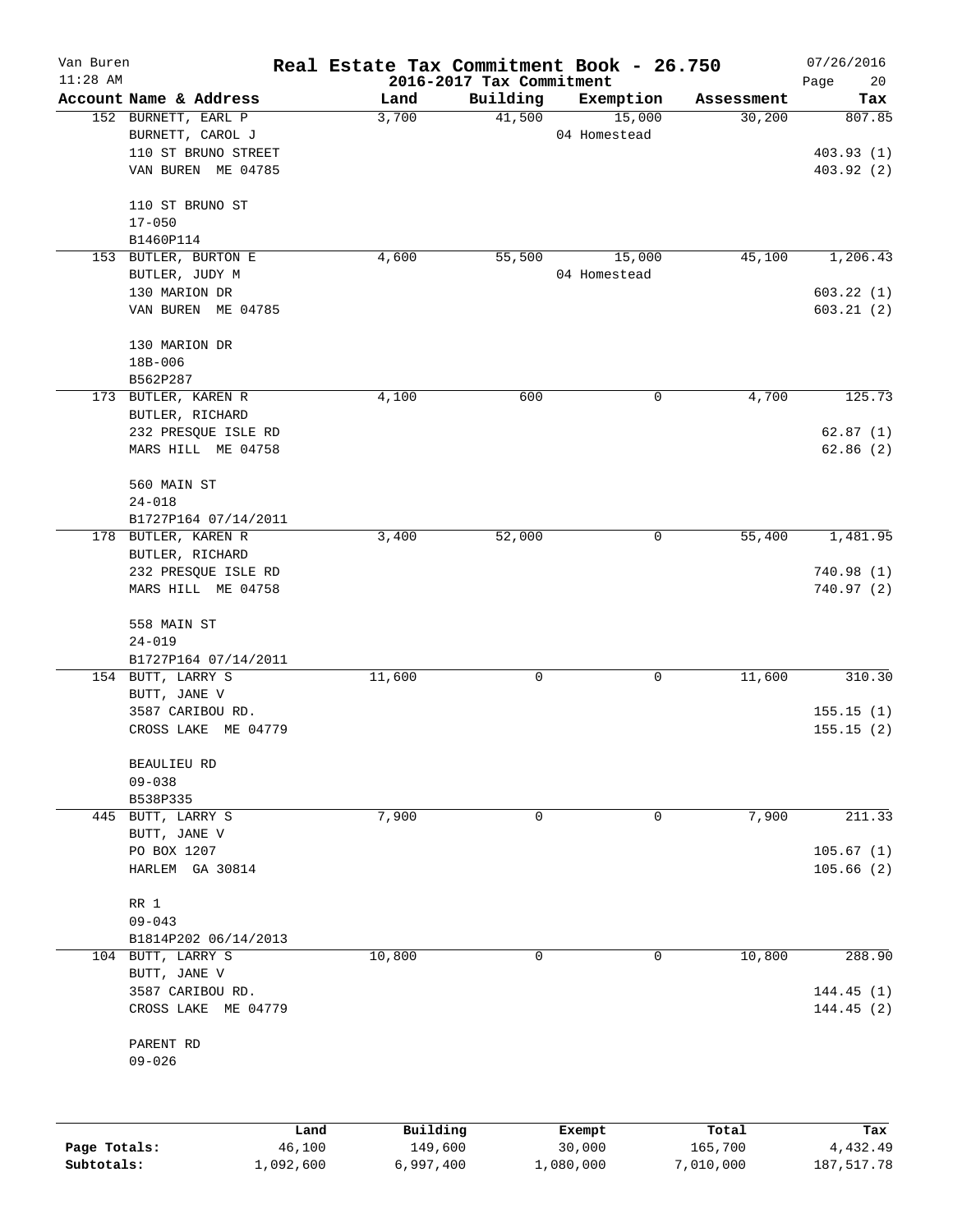| Van Buren    |                                |           | Real Estate Tax Commitment Book - 26.750 |                          |              |                      | 07/26/2016  |
|--------------|--------------------------------|-----------|------------------------------------------|--------------------------|--------------|----------------------|-------------|
| $11:28$ AM   |                                |           |                                          | 2016-2017 Tax Commitment |              |                      | Page<br>21  |
|              | Account Name & Address         |           | Land                                     | Building                 | Exemption    | Assessment<br>30,000 | Tax         |
|              | 214 BYRAM, SHARON L            |           | 3,800                                    | 26, 200                  | 0            |                      | 802.50      |
|              | 117 EDDIE AVE                  |           |                                          |                          |              |                      |             |
|              | EASLEY SC 29640                |           |                                          |                          |              |                      | 401.25(1)   |
|              |                                |           |                                          |                          |              |                      | 401.25(2)   |
|              | 198 MAIN ST                    |           |                                          |                          |              |                      |             |
|              | $18 - 098$                     |           |                                          |                          |              |                      |             |
|              | B1688P1 07/16/2010 B438P141    |           |                                          |                          |              |                      |             |
|              | 156 CALAHAN, JAMES G           |           | 4,300                                    | 3,700                    | 0            | 8,000                | 214.00      |
|              | CALAHAN, LOIS                  |           |                                          |                          |              |                      |             |
|              | P O BOX 271                    |           |                                          |                          |              |                      | 107.00(1)   |
|              | VAN BUREN ME 04785             |           |                                          |                          |              |                      | 107.00(2)   |
|              |                                |           |                                          |                          |              |                      |             |
|              | 272 PARENT RD                  |           |                                          |                          |              |                      |             |
|              | $09 - 035B$                    |           |                                          |                          |              |                      |             |
|              | B1164P123                      |           |                                          |                          |              |                      |             |
|              | 1460 CANNON, SHEILA            |           | 4,100                                    | 500                      | 0            | 4,600                | 123.05      |
|              | P.O. BOX 225                   |           |                                          |                          |              |                      |             |
|              | VAN BUREN ME 04785             |           |                                          |                          |              |                      | 61.53(1)    |
|              |                                |           |                                          |                          |              |                      | 61.52(2)    |
|              |                                |           |                                          |                          |              |                      |             |
|              | Off Main St.                   |           |                                          |                          |              |                      |             |
|              | $08 - 018$                     |           |                                          |                          |              |                      |             |
|              | B1737P89 10/03/2011            |           |                                          |                          |              |                      |             |
|              | 159 CANNON, THOMAS             |           | 9,600                                    | 0                        | 0            | 9,600                | 256.80      |
|              | CANNON, SHEILA                 |           |                                          |                          |              |                      |             |
|              | P.O. BOX 225                   |           |                                          |                          |              |                      | 128.40(1)   |
|              | VAN BUREN ME 04785             |           |                                          |                          |              |                      | 128.40(2)   |
|              | CASTONGUAY RD                  |           |                                          |                          |              |                      |             |
|              | $02 - 034B$                    |           |                                          |                          |              |                      |             |
|              | B1446P175 04/30/2005           |           |                                          |                          |              |                      |             |
|              | 158 CANNON, THOMAS             |           | 17,200                                   | 0                        | 0            | 17,200               | 460.10      |
|              | CANNON, SHEILA                 |           |                                          |                          |              |                      |             |
|              | P.O. BOX 225                   |           |                                          |                          |              |                      | 230.05(1)   |
|              | VAN BUREN ME 04785             |           |                                          |                          |              |                      | 230.05(2)   |
|              | CASTONGUAY RD                  |           |                                          |                          |              |                      |             |
|              | $02 - 034C$                    |           |                                          |                          |              |                      |             |
|              | B1446P175                      |           |                                          |                          |              |                      |             |
|              | 157 CANNON, THOMAS R           |           | 70,300                                   | 62,000                   | 15,000       | 117,300              | 3,137.78    |
|              | CANNON, SHEILA M               | Acres     | 93.00                                    |                          | 04 Homestead |                      |             |
|              | PO BOX 225                     |           |                                          |                          |              |                      | 1,568.89(1) |
|              | VAN BUREN ME 04785             |           |                                          |                          |              |                      | 1,568.89(2) |
|              |                                |           |                                          |                          |              |                      |             |
|              | 166 GERARD DR                  |           |                                          |                          |              |                      |             |
|              | $02 - 034$                     |           |                                          |                          |              |                      |             |
|              | B1450P64 05/31/2005            |           |                                          |                          |              |                      |             |
|              | 160 CANNON, THOMAS R           |           | 0                                        | 900                      | $\mathbf 0$  | 900                  | 24.08       |
|              | CANNON, SHEILA M               |           |                                          |                          |              |                      |             |
|              | PO BOX 225                     |           |                                          |                          |              |                      | 12.04(1)    |
|              | VAN BUREN ME 04785             |           |                                          |                          |              |                      | 12.04(2)    |
|              | 197 CASTONGUAY RD              |           |                                          |                          |              |                      |             |
|              | $02 - 034 - T1$                |           |                                          |                          |              |                      |             |
|              | B1826P332 09/10/2013 B1428P327 |           |                                          |                          |              |                      |             |
|              |                                |           |                                          |                          |              |                      |             |
|              |                                | Land      | Building                                 |                          | Exempt       | Total                | Tax         |
| Page Totals: |                                | 109,300   | 93,300                                   |                          | 15,000       | 187,600              | 5,018.31    |
| Subtotals:   |                                | 1,201,900 | 7,090,700                                |                          | 1,095,000    | 7,197,600            | 192,536.09  |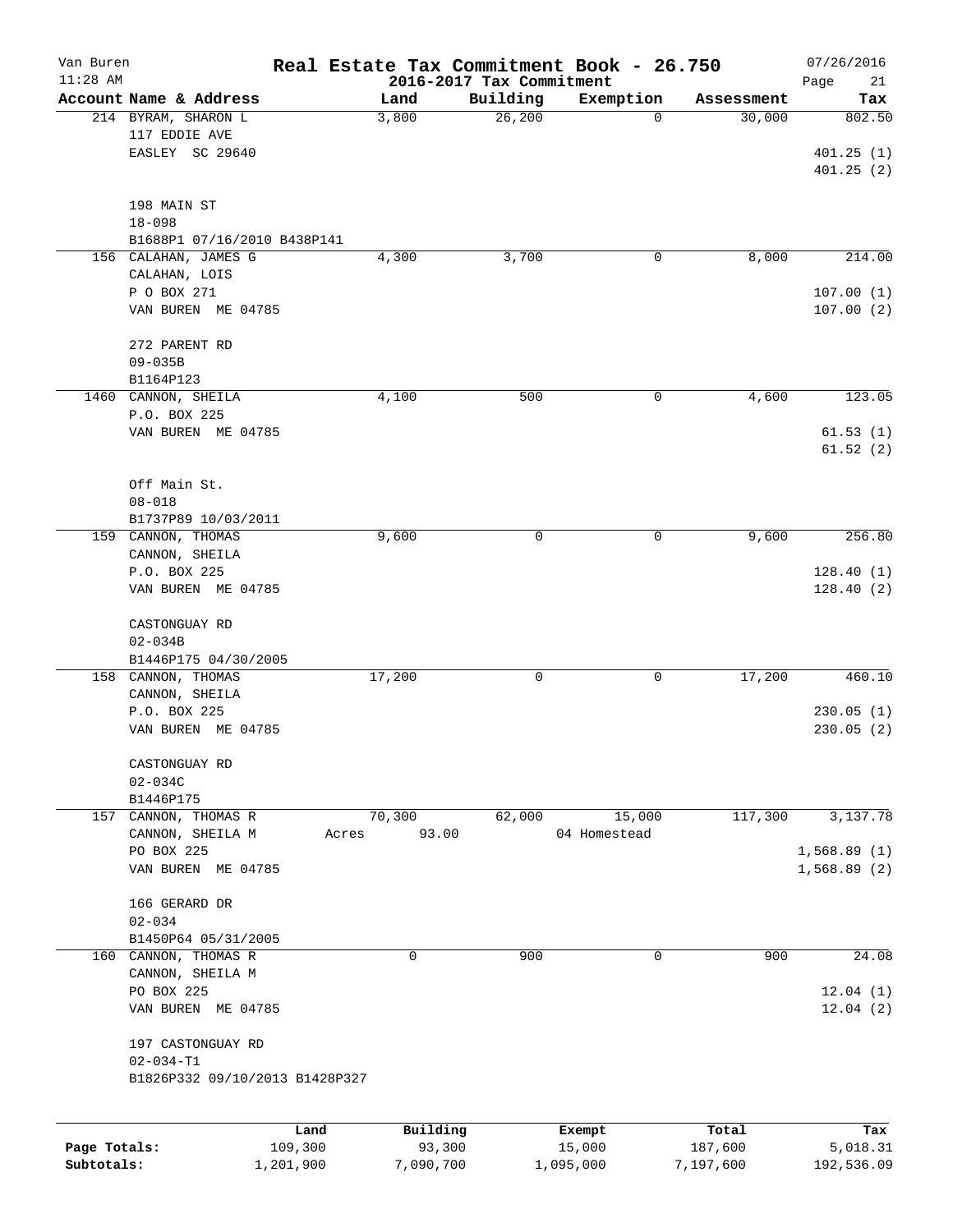| Van Buren<br>$11:28$ AM |                                             | Real Estate Tax Commitment Book - 26.750 | 2016-2017 Tax Commitment |                        |                  | 07/26/2016<br>Page<br>22 |
|-------------------------|---------------------------------------------|------------------------------------------|--------------------------|------------------------|------------------|--------------------------|
|                         | Account Name & Address                      | Land                                     | Building                 | Exemption              | Assessment       | Tax                      |
|                         | 161 CANNON, THOMAS R                        | 7,300                                    | 4,700                    | 0                      | 12,000           | 321.00                   |
|                         | CANNON, SHEILA M                            |                                          |                          |                        |                  |                          |
|                         | PO BOX 225                                  |                                          |                          |                        |                  | 160.50(1)                |
|                         | VAN BUREN ME 04785                          |                                          |                          |                        |                  | 160.50(2)                |
|                         |                                             |                                          |                          |                        |                  |                          |
|                         | CASTONGUAY RD.                              |                                          |                          |                        |                  |                          |
|                         | $02 - 030A$                                 |                                          |                          |                        |                  |                          |
|                         | B1450P64 05/31/2005                         |                                          |                          |                        |                  |                          |
|                         | 304 CANTO, DAVID B                          | 10,400                                   | 65,000                   | 0                      | 75,400           | 2,016.95                 |
|                         | WILSON, CHERYL                              |                                          |                          |                        |                  |                          |
|                         | 899 MAIN STREET                             |                                          |                          |                        |                  | 1,008.48(1)              |
|                         | VAN BUREN ME 08003                          |                                          |                          |                        |                  | 1,008.47(2)              |
|                         |                                             |                                          |                          |                        |                  |                          |
|                         | 899 MAIN ST                                 |                                          |                          |                        |                  |                          |
|                         | $08 - 043$                                  |                                          |                          |                        |                  |                          |
|                         | B1684P152 06/21/2010 B344P375               |                                          |                          |                        |                  |                          |
| 162                     | CANXUS BROADCASTING                         | 6,700                                    | 17,200                   | 0                      | 23,900           | 639.32                   |
|                         | CORPORATION                                 |                                          |                          |                        |                  |                          |
|                         | 152 EAST GREEN RIDGE                        |                                          |                          |                        |                  |                          |
|                         | RD.                                         |                                          |                          |                        |                  |                          |
|                         | CARIBOU ME 04736                            |                                          |                          |                        |                  | 319.66(1)                |
|                         |                                             |                                          |                          |                        |                  | 319.66(2)                |
|                         |                                             |                                          |                          |                        |                  |                          |
|                         | 153 ALEXANDER RD.                           |                                          |                          |                        |                  |                          |
|                         | $05 - 033A$                                 |                                          |                          |                        | 7,200            | 192.60                   |
|                         | 163 CARBONNEAU, GREGORY P                   | 4,000                                    | 24,200                   | 21,000<br>04 Homestead |                  |                          |
|                         | CARBONNEAU, MICHAEL                         |                                          |                          |                        |                  | 96.30(1)                 |
|                         | 206 MAIN ST                                 |                                          |                          | 02 Veteran             |                  | 96.30(2)                 |
|                         | VAN BUREN ME 04785                          |                                          |                          |                        |                  |                          |
|                         | 206 MAIN ST                                 |                                          |                          |                        |                  |                          |
|                         |                                             |                                          |                          |                        |                  |                          |
|                         | $18 - 096$<br>B1774P42 07/23/2012 B1456P341 |                                          |                          |                        |                  |                          |
|                         | 164 CARON, BRIAN                            | 5,800                                    | 94,200                   | 15,000                 | 85,000           | 2,273.75                 |
|                         |                                             |                                          |                          | 04 Homestead           |                  |                          |
|                         | CARON, CHRISTINA P<br>145 LAPLANTE HEIGHTS  |                                          |                          |                        |                  | 1, 136.88(1)             |
|                         | VAN BUREN ME 04785                          |                                          |                          |                        |                  | 1, 136.87(2)             |
|                         |                                             |                                          |                          |                        |                  |                          |
|                         | 145 LAPLANTE HEIGHTS                        |                                          |                          |                        |                  |                          |
|                         | 18C-002C                                    |                                          |                          |                        |                  |                          |
|                         | B1611P151 08/26/2008                        |                                          |                          |                        |                  |                          |
| 1467                    | CARON, BRIAN                                | 22,400                                   | 1,700                    | 0                      | 24,100           | 644.67                   |
|                         | 145 LAPLANTE HEIGHTS                        |                                          |                          |                        |                  |                          |
|                         | VAN BUREN ME 04785                          |                                          |                          |                        |                  | 322.34 (1)               |
|                         |                                             |                                          |                          |                        |                  | 322.33(2)                |
|                         |                                             |                                          |                          |                        |                  |                          |
|                         | 385 CHAMPLAIN ST                            |                                          |                          |                        |                  |                          |
|                         | $03 - 001$                                  |                                          |                          |                        |                  |                          |
|                         | B1709P57 01/10/2011                         |                                          |                          |                        |                  |                          |
|                         | 176 CARON, BRIAN R                          | 5,400                                    | 9,700                    | 0                      | 15,100           | 403.93                   |
|                         | CARON, CHRISTINA P                          |                                          |                          |                        |                  |                          |
|                         | 145 LAPLANTE HEIGHTS                        |                                          |                          |                        |                  | 201.97(1)                |
|                         | VAN BUREN ME 04785                          |                                          |                          |                        |                  | 201.96(2)                |
|                         |                                             |                                          |                          |                        |                  |                          |
|                         | 164 CLOVERHILL DR.                          |                                          |                          |                        |                  |                          |
|                         | 18C-002G                                    |                                          |                          |                        |                  |                          |
|                         |                                             |                                          |                          |                        |                  |                          |
|                         |                                             |                                          |                          |                        |                  |                          |
|                         |                                             |                                          |                          |                        |                  |                          |
| Page Totals:            | Land<br>62,000                              | Building<br>216,700                      |                          | Exempt<br>36,000       | Total<br>242,700 | Tax<br>6,492.22          |
| Subtotals:              | 1,263,900                                   | 7,307,400                                |                          | 1,131,000              | 7,440,300        | 199,028.31               |
|                         |                                             |                                          |                          |                        |                  |                          |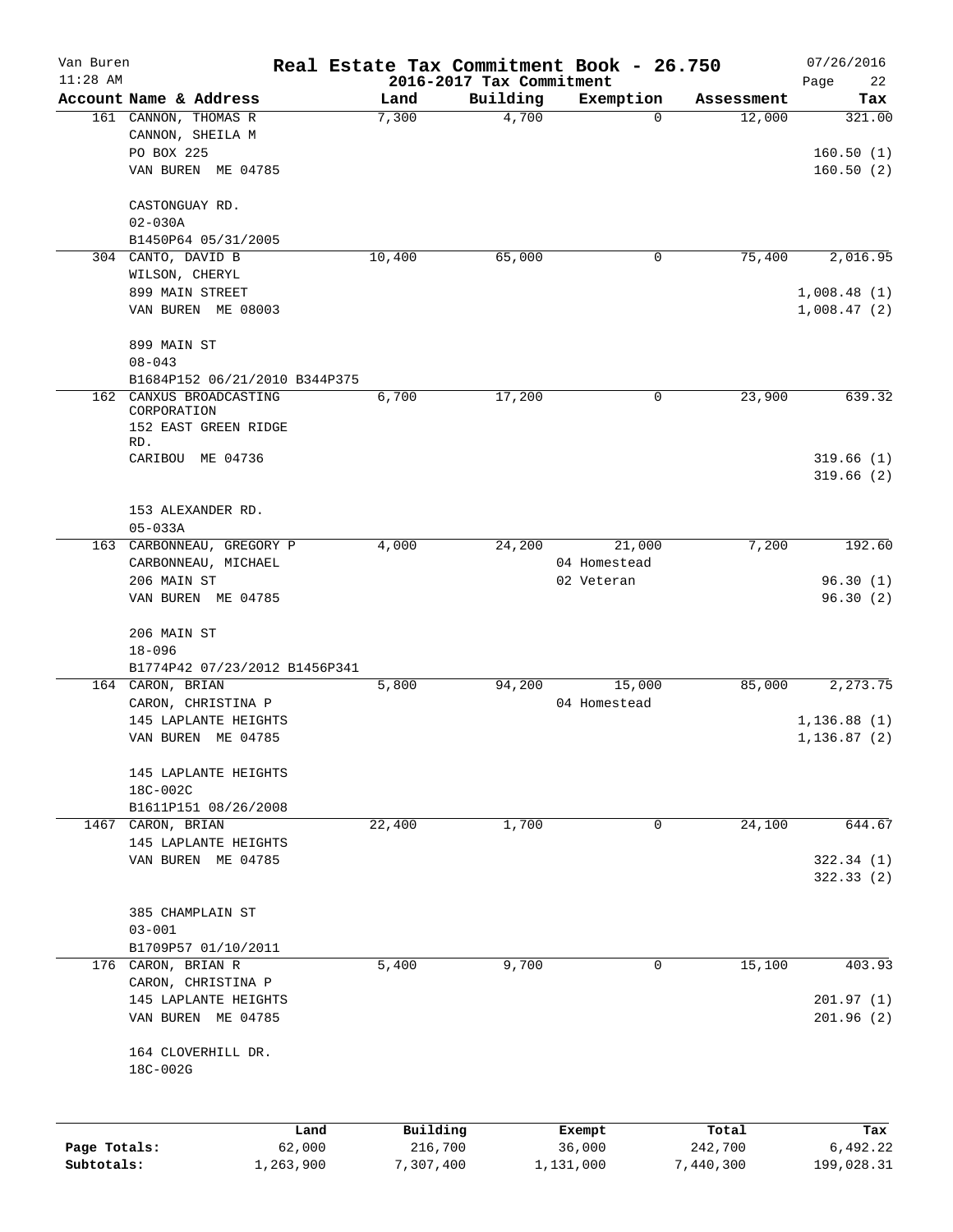| Van Buren<br>$11:28$ AM |                               | Real Estate Tax Commitment Book - 26.750 | 2016-2017 Tax Commitment |                  |                  | 07/26/2016<br>Page<br>23 |
|-------------------------|-------------------------------|------------------------------------------|--------------------------|------------------|------------------|--------------------------|
|                         | Account Name & Address        | Land                                     | Building                 | Exemption        | Assessment       | Tax                      |
|                         | 1535 CARON, CHRISTINA P       | 5,400                                    | 0                        | 0                | 5,400            | 144.45                   |
|                         | 145 LAPLANTE HEIGHTS          |                                          |                          |                  |                  |                          |
|                         | VAN BUREN ME 04785            |                                          |                          |                  |                  | 72.23(1)                 |
|                         |                               |                                          |                          |                  |                  | 72.22(2)                 |
|                         |                               |                                          |                          |                  |                  |                          |
|                         | LAPLANTE HEIGHTS              |                                          |                          |                  |                  |                          |
|                         | 18C-001B                      |                                          |                          |                  |                  |                          |
|                         | B1703P171 11/29/2010          |                                          |                          |                  |                  |                          |
| 1328                    | CARON, CRAIG                  | 3,600                                    | 46,300                   | 0                | 49,900           | 1,334.83                 |
|                         | CARON, MACY                   |                                          |                          |                  |                  |                          |
|                         | 142 FULTON ST.                |                                          |                          |                  |                  | 667.42(1)                |
|                         | VAN BUREN ME 04785            |                                          |                          |                  |                  | 667.41(2)                |
|                         |                               |                                          |                          |                  |                  |                          |
|                         | 142 FULTON ST                 |                                          |                          |                  |                  |                          |
|                         | $19 - 047$                    |                                          |                          |                  |                  |                          |
|                         | B1906P168 09/01/2015          |                                          |                          |                  |                  |                          |
|                         | 165 CARON, DONALD R           | 4,800                                    | 47,100                   | 15,000           | 36,900           | 987.08                   |
|                         | CARON, LISA M                 |                                          |                          | 04 Homestead     |                  |                          |
|                         | 781 MAIN ST                   |                                          |                          |                  |                  | 493.54 (1)               |
|                         | VAN BUREN ME 04785            |                                          |                          |                  |                  | 493.54 (2)               |
|                         |                               |                                          |                          |                  |                  |                          |
|                         | 112 WRIGHT ST                 |                                          |                          |                  |                  |                          |
|                         | $21 - 020A$                   |                                          |                          |                  |                  |                          |
|                         | B747P88                       |                                          |                          |                  |                  |                          |
|                         | 1203 CARON, DONALD R.         | 13,400                                   | 89,200                   | 0                | 102,600          | 2,744.55                 |
|                         | CARON, LISA M.                |                                          |                          |                  |                  |                          |
|                         | 781 MAIN ST.                  |                                          |                          |                  |                  | 1,372.28(1)              |
|                         | VAN BUREN ME 04785            |                                          |                          |                  |                  | 1,372.27(2)              |
|                         |                               |                                          |                          |                  |                  |                          |
|                         | 781 MAIN ST                   |                                          |                          |                  |                  |                          |
|                         | $08 - 020$                    |                                          |                          |                  |                  |                          |
|                         | B491P67                       |                                          |                          |                  |                  |                          |
|                         | 349 CARON, LANCE              | 3,500                                    | 21,200                   | 15,000           | 9,700            | 259.48                   |
|                         | 111 HILLSIDE ST               |                                          |                          | 04 Homestead     |                  |                          |
|                         | VAN BUREN ME 04785            |                                          |                          |                  |                  | 129.74(1)                |
|                         |                               |                                          |                          |                  |                  | 129.74(2)                |
|                         |                               |                                          |                          |                  |                  |                          |
|                         | 111 HILLSIDE ST               |                                          |                          |                  |                  |                          |
|                         | $23 - 060$                    |                                          |                          |                  |                  |                          |
|                         | B1702P33 11/15/2010 B1617P117 |                                          |                          |                  |                  |                          |
|                         | 166 CARON, LOUIS JR           | 9,500                                    | 50,200                   | 15,000           | 44,700           | 1,195.72                 |
|                         | CARON, SHIRLEY A.             |                                          |                          | 04 Homestead     |                  |                          |
|                         | 306 MAIN ST APT 201           |                                          |                          |                  |                  | 597.86 (1)               |
|                         | VAN BUREN ME 04785            |                                          |                          |                  |                  | 597.86 (2)               |
|                         |                               |                                          |                          |                  |                  |                          |
|                         | 306 MAIN ST                   |                                          |                          |                  |                  |                          |
|                         | $20 - 077$                    |                                          |                          |                  |                  |                          |
|                         | B1588P212                     |                                          |                          |                  |                  |                          |
| 167                     | CARON, LOUIS JR               | 6,900                                    | $\mathbf 0$              | 0                | 6,900            | 184.58                   |
|                         | CARON, SHIRLEY A              |                                          |                          |                  |                  |                          |
|                         | 306 MAIN ST APT 201           |                                          |                          |                  |                  | 92.29(1)                 |
|                         | VAN BUREN ME 04785            |                                          |                          |                  |                  | 92.29(2)                 |
|                         |                               |                                          |                          |                  |                  |                          |
|                         | MAIN ST                       |                                          |                          |                  |                  |                          |
|                         | $20 - 076$                    |                                          |                          |                  |                  |                          |
|                         | B1588P212                     |                                          |                          |                  |                  |                          |
|                         |                               |                                          |                          |                  |                  |                          |
|                         |                               |                                          |                          |                  |                  |                          |
| Page Totals:            | Land<br>47,100                | Building<br>254,000                      |                          | Exempt<br>45,000 | Total<br>256,100 | Tax<br>6,850.69          |
| Subtotals:              | 1,311,000                     | 7,561,400                                | 1,176,000                |                  | 7,696,400        | 205,879.00               |
|                         |                               |                                          |                          |                  |                  |                          |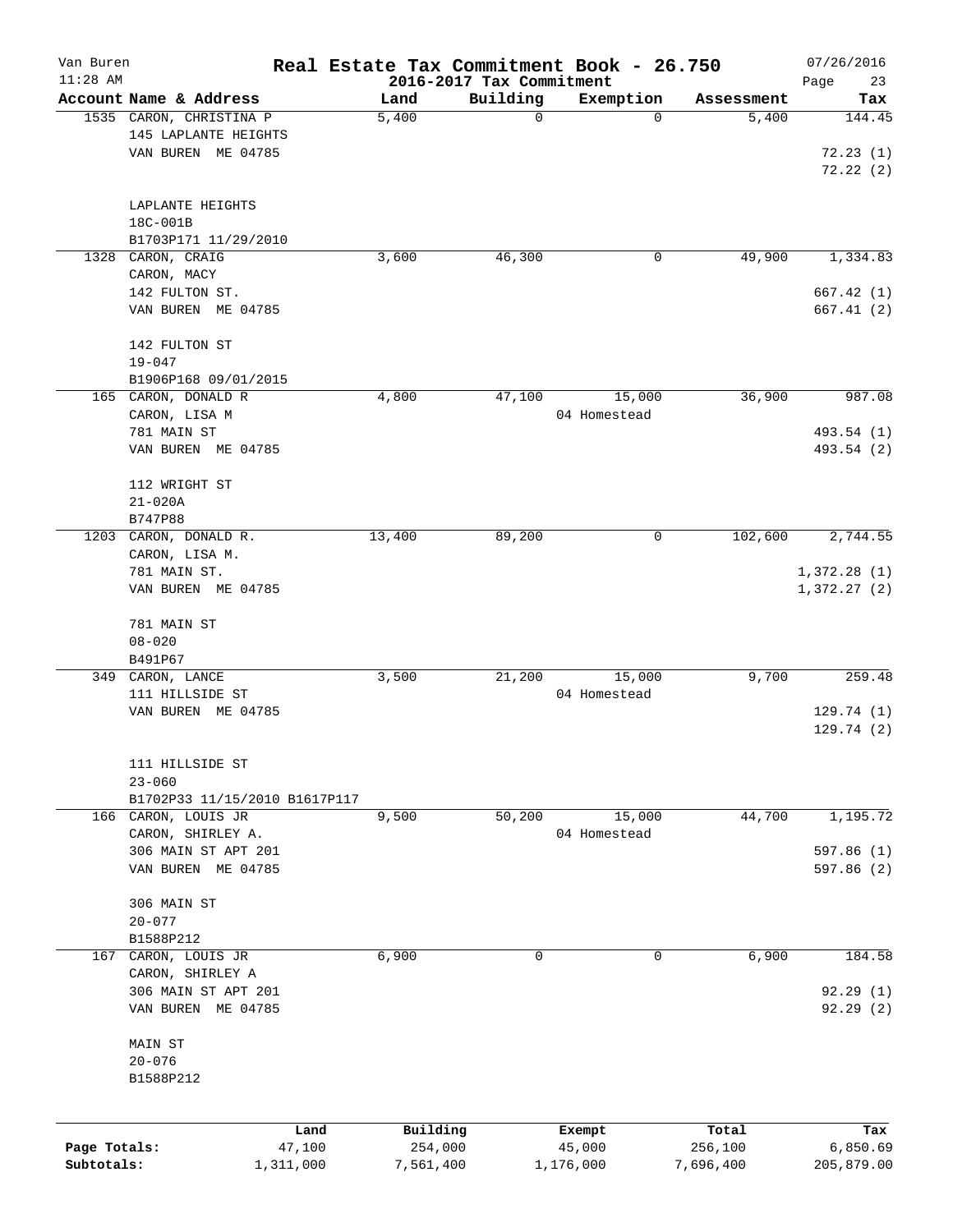| Van Buren<br>$11:28$ AM |                                           | Real Estate Tax Commitment Book - 26.750 | 2016-2017 Tax Commitment |                        |            | 07/26/2016<br>Page<br>24 |
|-------------------------|-------------------------------------------|------------------------------------------|--------------------------|------------------------|------------|--------------------------|
|                         | Account Name & Address                    | Land                                     | Building                 | Exemption              | Assessment | Tax                      |
|                         | 168 CARON, LOUIS JR<br>CARON, SHIRLEY A   | 7,500                                    | 6,800                    | $\mathbf 0$            | 14,300     | 382.53                   |
|                         | 306 MAIN ST APT 201<br>VAN BUREN ME 04785 |                                          |                          |                        |            | 191.27(1)<br>191.26(2)   |
|                         | 102 PIERCE ST<br>$20 - 090$<br>B1588P212  |                                          |                          |                        |            |                          |
| 170                     | CARON, LUCILLE                            | 3,600                                    | 25,400                   | 15,000                 | 14,000     | 374.50                   |
|                         | 121 WILSON ST                             |                                          |                          | 04 Homestead           |            |                          |
|                         | VAN BUREN ME 04785                        |                                          |                          |                        |            | 187.25(1)<br>187.25(2)   |
|                         | 121 WILSON ST<br>$23 - 034$               |                                          |                          |                        |            |                          |
|                         | 171 CARON, O'NEIL                         | 3,600                                    | 24,300                   | 15,000                 | 12,900     | 345.08                   |
|                         | CARON, BRENDA                             |                                          |                          | 04 Homestead           |            |                          |
|                         | 156 FULTON ST                             |                                          |                          |                        |            | 172.54(1)                |
|                         | VAN BUREN ME 04785                        |                                          |                          |                        |            | 172.54(2)                |
|                         | 156 FULTON ST                             |                                          |                          |                        |            |                          |
|                         | $19 - 043$                                |                                          |                          |                        |            |                          |
|                         | B820P201                                  |                                          |                          |                        |            |                          |
|                         | 174 CARON, ROBERT E JR                    | 5,000                                    | 42,800                   | 15,000                 | 32,800     | 877.40                   |
|                         | CARON, COLETTE<br>110 BROOK AVE           |                                          |                          | 04 Homestead           |            | 438.70 (1)               |
|                         | VAN BUREN ME 04785                        |                                          |                          |                        |            | 438.70 (2)               |
|                         | 110 BROOK AVE.<br>$17 - 063$              |                                          |                          |                        |            |                          |
| 175                     | CARON, RUDOLPH L                          | 4,800                                    | 51,400                   | 15,000                 | 41,200     | 1,102.10                 |
|                         | CARON, CLAIRE                             |                                          |                          | 04 Homestead           |            |                          |
|                         | 135 MARION DR<br>VAN BUREN ME 04785       |                                          |                          |                        |            | 551.05(1)<br>551.05(2)   |
|                         | 135 MARION DR                             |                                          |                          |                        |            |                          |
|                         | 18B-009                                   |                                          |                          |                        |            |                          |
|                         | B419P109                                  |                                          |                          | $\mathbf 0$            |            |                          |
|                         | 6 CARRATURO, DALE<br>1322 LARRY LANE      | 3,200                                    | 32,100                   |                        | 35,300     | 944.28                   |
|                         | LAREDO TX 78095                           |                                          |                          |                        |            | 472.14(1)                |
|                         |                                           |                                          |                          |                        |            | 472.14(2)                |
|                         | 154 ST BRUNO ST                           |                                          |                          |                        |            |                          |
|                         | $17 - 012$                                |                                          |                          |                        |            |                          |
|                         | B1906P106 08/31/2015                      |                                          |                          |                        |            |                          |
|                         | 179 CARRIER, GILMAN J<br>185 LYNNE ST     | 4,600                                    | 52,100                   | 15,000<br>04 Homestead | 41,700     | 1,115.47                 |
|                         | VAN BUREN ME 04785                        |                                          |                          |                        |            | 557.74 (1)               |
|                         |                                           |                                          |                          |                        |            | 557.73(2)                |
|                         | 185 LYNNE ST                              |                                          |                          |                        |            |                          |
|                         | $19 - 071$                                |                                          |                          |                        |            |                          |
|                         | B1305P97                                  |                                          |                          |                        |            |                          |
|                         |                                           |                                          |                          |                        |            |                          |
|                         |                                           |                                          |                          |                        |            |                          |

|              | Land      | Building  | Exempt    | Total     | Tax        |
|--------------|-----------|-----------|-----------|-----------|------------|
| Page Totals: | 32,300    | 234,900   | 75,000    | 192,200   | 5,141.36   |
| Subtotals:   | ⊥,343,300 | 7,796,300 | 1,251,000 | 7,888,600 | 211,020.36 |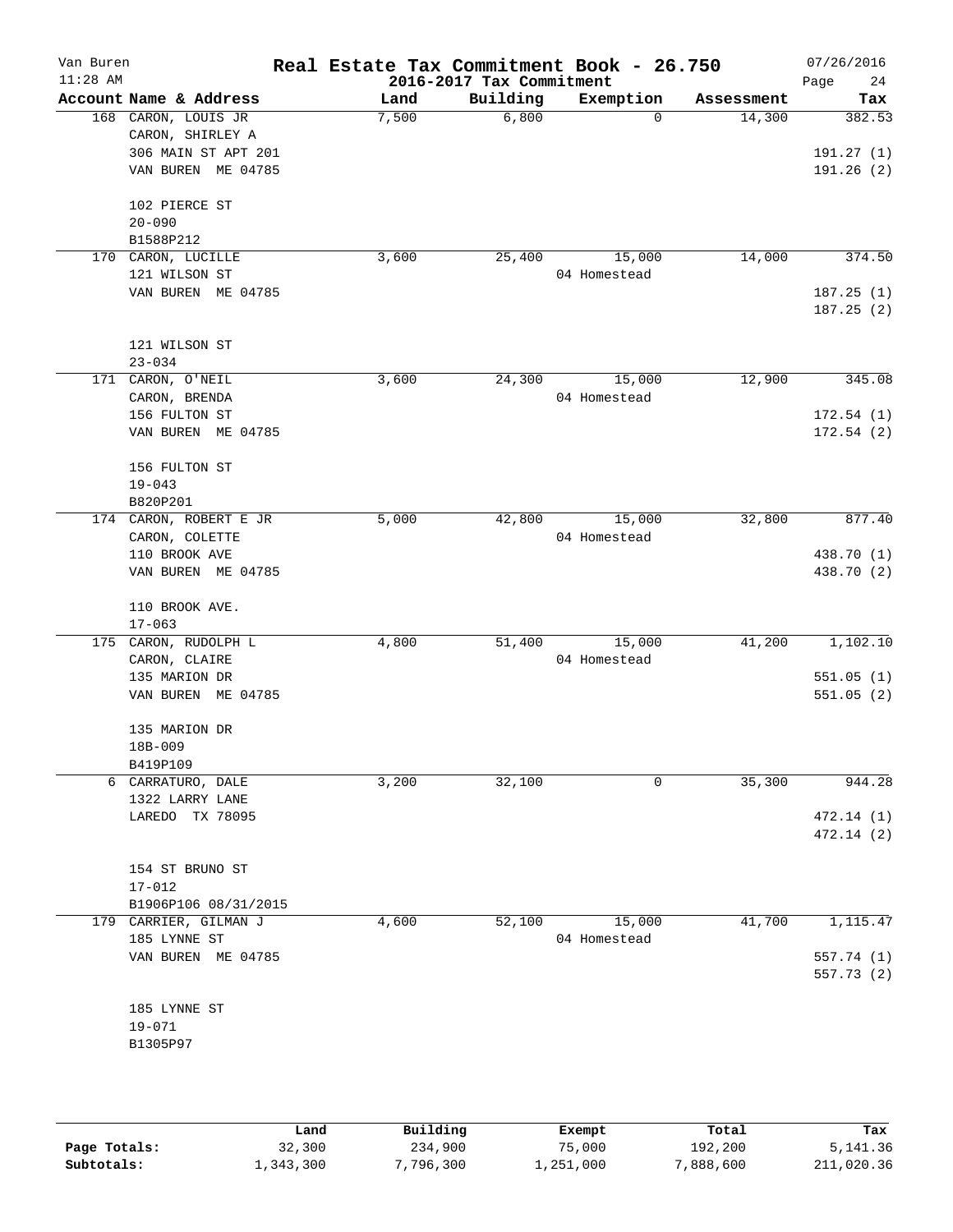| Van Buren<br>$11:28$ AM |                               | Real Estate Tax Commitment Book - 26.750 | 2016-2017 Tax Commitment |              |            | 07/26/2016<br>25 |
|-------------------------|-------------------------------|------------------------------------------|--------------------------|--------------|------------|------------------|
|                         | Account Name & Address        | Land                                     | Building                 | Exemption    | Assessment | Page<br>Tax      |
|                         | 180 CARRIER, ROBERT           | 6,400                                    | 84,800                   | 15,000       | 76,200     | 2,038.35         |
|                         | CARRIER, STELLA M             |                                          |                          | 04 Homestead |            |                  |
|                         | 159 VIOLETTE ST               |                                          |                          |              |            | 1,019.18(1)      |
|                         | VAN BUREN ME 04785            |                                          |                          |              |            | 1,019.17(2)      |
|                         | 159 VIOLETTE ST               |                                          |                          |              |            |                  |
|                         | $16 - 081$                    |                                          |                          |              |            |                  |
|                         | B1229P104                     |                                          |                          |              |            |                  |
| 450                     | CASHMAN, ROBERT               | 15,700                                   | 67,300                   | 0            | 83,000     | 2,220.25         |
|                         | CASHMAN, LINDA                |                                          |                          |              |            |                  |
|                         | 1104 MAIN STREET              |                                          |                          |              |            | 1, 110.13(1)     |
|                         | VAN BUREN ME 04785            |                                          |                          |              |            | 1,110.12(2)      |
|                         | 314 MAIN ST                   |                                          |                          |              |            |                  |
|                         | $20 - 075$                    |                                          |                          |              |            |                  |
|                         | B1606P301                     |                                          |                          |              |            |                  |
|                         | 182 CASHMAN, ROBERT R         | 11,700                                   | 89,800                   | 15,000       | 86,500     | 2,313.88         |
|                         | CASHMAN, LINDA A              |                                          |                          | 04 Homestead |            |                  |
|                         | 1104 MAIN ST                  |                                          |                          |              |            | 1, 156.94(1)     |
|                         | VAN BUREN ME 04785            |                                          |                          |              |            | 1, 156.94(2)     |
|                         | 1104 MAIN ST                  |                                          |                          |              |            |                  |
|                         | $09 - 015$                    |                                          |                          |              |            |                  |
|                         | B1124P10                      |                                          |                          |              |            |                  |
|                         | 183 CASTONGUAY, LUCILLE R     | 4,900                                    | 67,700                   | 15,000       | 57,600     | 1,540.80         |
|                         | 112 WATERMILL RD              |                                          |                          | 04 Homestead |            |                  |
|                         | VAN BUREN ME 04785            |                                          |                          |              |            | 770.40(1)        |
|                         |                               |                                          |                          |              |            | 770.40(2)        |
|                         | 112 WATERMILL RD              |                                          |                          |              |            |                  |
|                         | $16 - 032$                    |                                          |                          |              |            |                  |
|                         | B381P96                       |                                          |                          |              |            |                  |
|                         | 189 CASTONGUAY, NORMAN J      | 3,200                                    | 23,900                   | 15,000       | 12,100     | 323.68           |
|                         | CASTONGUAY, JACQUELINE        |                                          |                          | 04 Homestead |            |                  |
|                         | 106 CHAMPLAIN ST              |                                          |                          |              |            | 161.84(1)        |
|                         | VAN BUREN ME 04785            |                                          |                          |              |            | 161.84(2)        |
|                         | 106 CHAMPLAIN ST              |                                          |                          |              |            |                  |
|                         | $20 - 047$                    |                                          |                          |              |            |                  |
|                         | B1524P124                     |                                          |                          |              |            |                  |
|                         | 185 CASTONGUAY, PIERRE R      | 8,400                                    | 57,900                   | 15,000       | 51,300     | 1,372.28         |
|                         | CASTONGUAY, SOLANGE J         |                                          |                          | 04 Homestead |            |                  |
|                         | 1175 MAIN ST                  |                                          |                          |              |            | 686.14 (1)       |
|                         | VAN BUREN ME 04785            |                                          |                          |              |            | 686.14 (2)       |
|                         | 1175 MAIN ST                  |                                          |                          |              |            |                  |
|                         | $09 - 041E$                   |                                          |                          |              |            |                  |
|                         | B1029P83                      |                                          |                          |              |            |                  |
|                         | 186 CASTONGUAY, RICHARD J.    | 3,100                                    | 31,500                   | 21,000       | 13,600     | 363.80           |
|                         | CASTONGUAY, CLAUDETTE<br>М.   |                                          |                          | 04 Homestead |            |                  |
|                         | 118 HILLSIDE ST               |                                          |                          | 02 Veteran   |            | 181.90(1)        |
|                         | VAN BUREN ME 04785            |                                          |                          |              |            | 181.90(2)        |
|                         | 118 HILLSIDE ST               |                                          |                          |              |            |                  |
|                         | $23 - 090$                    |                                          |                          |              |            |                  |
|                         | B1667P290 01/22/2010 B362P263 |                                          |                          |              |            |                  |
|                         | Land                          | Building                                 |                          | Exempt       | Total      | Tax              |
| Page Totals:            | 53,400                        | 422,900                                  |                          | 96,000       | 380,300    | 10,173.04        |
| Subtotals:              | 1,396,700                     | 8,219,200                                |                          | 1,347,000    | 8,268,900  | 221, 193.40      |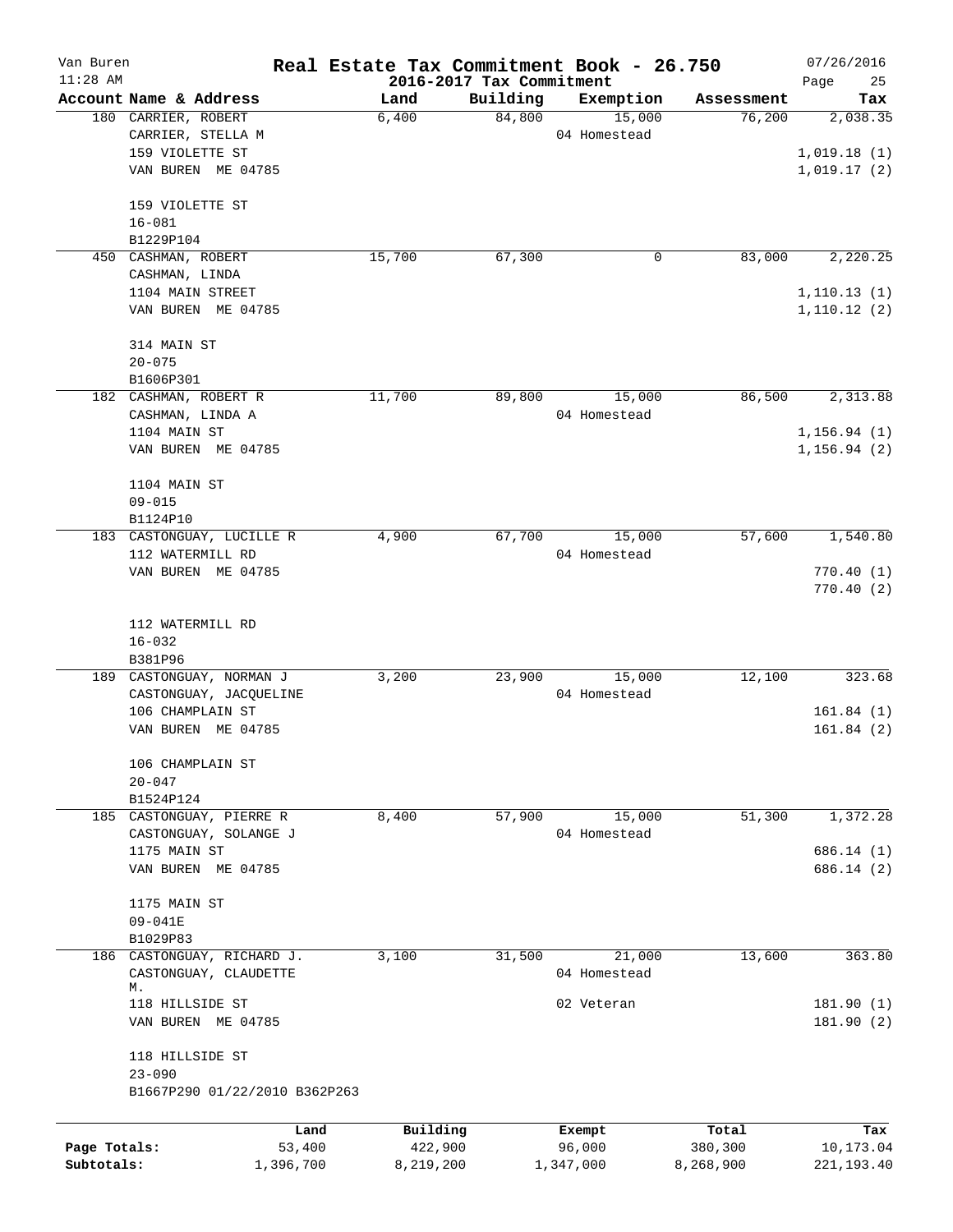| Van Buren    |                         | Real Estate Tax Commitment Book - 26.750 |                          |              |            | 07/26/2016 |
|--------------|-------------------------|------------------------------------------|--------------------------|--------------|------------|------------|
| $11:28$ AM   |                         |                                          | 2016-2017 Tax Commitment |              |            | Page<br>26 |
|              | Account Name & Address  | Land                                     | Building                 | Exemption    | Assessment | Tax        |
|              | 187 CASTONGUAY, SCOTT A | 3,400                                    | 4,900                    | 0            | 8,300      | 222.03     |
|              | CASTONGUAY, LUCILLE     |                                          |                          |              |            |            |
|              | 119 CENTER ST           |                                          |                          |              |            | 111.02(1)  |
|              | VAN BUREN ME 04785      |                                          |                          |              |            | 111.01(2)  |
|              | 269 LAKE RD             |                                          |                          |              |            |            |
|              | $04 - 019$              |                                          |                          |              |            |            |
|              | B960P342                |                                          |                          |              |            |            |
|              | 188 CASTONGUAY, SCOTT A | 4,500                                    | 43,800                   | 15,000       | 33,300     | 890.78     |
|              | JANKOWSKI, CHERYL A     |                                          |                          | 04 Homestead |            |            |
|              | 119 CENTER ST           |                                          |                          |              |            | 445.39 (1) |
|              | VAN BUREN ME 04785      |                                          |                          |              |            | 445.39 (2) |
|              | 119 CENTER ST           |                                          |                          |              |            |            |
|              | $16 - 049$              |                                          |                          |              |            |            |
|              | B1390P64                |                                          |                          |              |            |            |
|              | 190 CASTONGUAY, SHERI J | 7,800                                    | 0                        | 0            | 7,800      | 208.65     |
|              | CASTONGUAY, GREGG       |                                          |                          |              |            |            |
|              | 3329 BEDMINSTER RD      |                                          |                          |              |            | 104.33(1)  |
|              | OTTSVILLE PA 18942      |                                          |                          |              |            | 104.32(2)  |
|              | RR 1                    |                                          |                          |              |            |            |
|              | $09 - 041$              |                                          |                          |              |            |            |
|              | B1445P228               |                                          |                          |              |            |            |
|              | 1298 CAVANAUGH, WINONA  | 6,000                                    | 24,600                   | 0            | 30,600     | 818.55     |
|              | 20 APACHE LANE          |                                          |                          |              |            |            |
|              | MARLBOROUGH CT 06447    |                                          |                          |              |            | 409.28 (1) |
|              |                         |                                          |                          |              |            | 409.27(2)  |
|              | 646 MAIN ST             |                                          |                          |              |            |            |
|              | $25 - 010$              |                                          |                          |              |            |            |
|              | B1912P302 10/19/2015    |                                          |                          |              |            |            |
|              | 768 CHABRE, HEDRICK     | 7,300                                    | 0                        | 0            | 7,300      | 195.28     |
|              | CHABRE, CLAUDETTE       |                                          |                          |              |            |            |
|              | 156 CHAMPLAIN ST        |                                          |                          |              |            | 97.64(1)   |
|              | VAN BUREN ME 04785      |                                          |                          |              |            | 97.64(2)   |
|              | CHAMPLAIN ST            |                                          |                          |              |            |            |
|              | $19 - 074$              |                                          |                          |              |            |            |
|              | B1864P10 08/14/2014     |                                          |                          |              |            |            |
|              | 192 CHABRE, HEDRICK J   | 8,200                                    | 54,100                   | 15,000       | 47,300     | 1,265.27   |
|              | CHABRE, CLAUDETTE       |                                          |                          | 04 Homestead |            |            |
|              | 156 CHAMPLAIN ST        |                                          |                          |              |            | 632.64 (1) |
|              | VAN BUREN ME 04785      |                                          |                          |              |            | 632.63(2)  |
|              | 156 CHAMPLAIN ST        |                                          |                          |              |            |            |
|              | $19 - 075$              |                                          |                          |              |            |            |
|              | B875P177                |                                          |                          |              |            |            |
| 300          | CHAMBERLAIN, NORMAN G   | 4,400                                    | 1,400                    | 0            | 5,800      | 155.15     |
|              | 35 MAIN ST 9A           |                                          |                          |              |            |            |
|              | SOUTH WINDSOR CT 06040  |                                          |                          |              |            | 77.58(1)   |
|              |                         |                                          |                          |              |            | 77.57(2)   |
|              | ST MARY BROOK RD        |                                          |                          |              |            |            |
|              | $02 - 038$              |                                          |                          |              |            |            |
|              | B1601P104               |                                          |                          |              |            |            |
|              |                         |                                          |                          |              |            |            |
|              | Land                    | Building                                 |                          | Exempt       | Total      | Tax        |
| Page Totals: | 41,600                  | 128,800                                  |                          | 30,000       | 140,400    | 3,755.71   |
| Subtotals:   | 1,438,300               | 8,348,000                                |                          | 1,377,000    | 8,409,300  | 224,949.11 |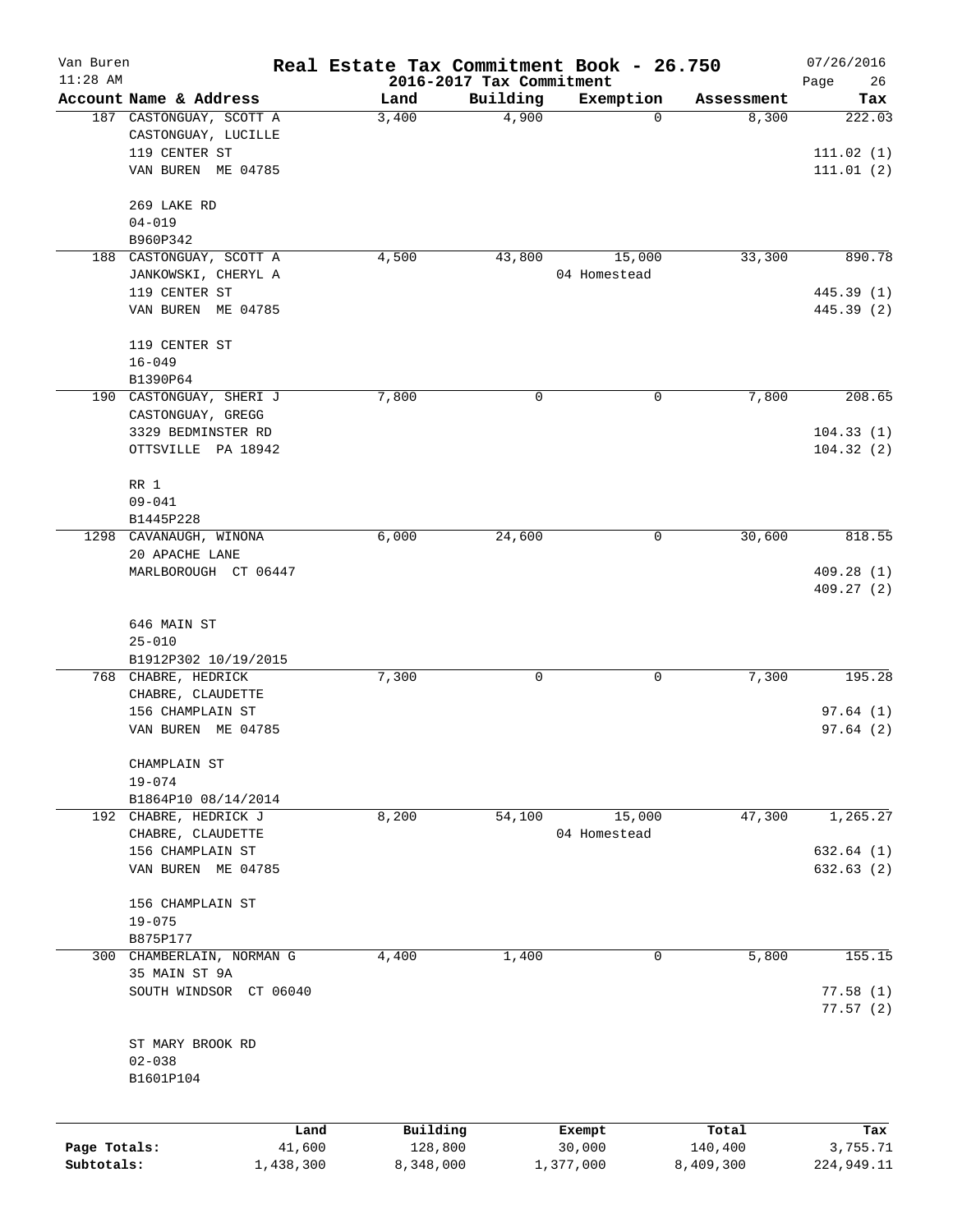| Van Buren<br>$11:28$ AM |                                           | Real Estate Tax Commitment Book - 26.750 | 2016-2017 Tax Commitment |              |            | 07/26/2016<br>Page<br>27 |
|-------------------------|-------------------------------------------|------------------------------------------|--------------------------|--------------|------------|--------------------------|
|                         | Account Name & Address                    | Land                                     | Building                 | Exemption    | Assessment | Tax                      |
|                         | 195 CHAMBERLAIN, NORMAN G                 | 7,000                                    | 17,300                   | 21,000       | 3,300      | 88.28                    |
|                         | 108 ST MARY'S BROOK RD                    |                                          |                          | 04 Homestead |            |                          |
|                         | VAN BUREN ME 04785                        |                                          |                          | 02 Veteran   |            | 44.14 (1)                |
|                         |                                           |                                          |                          |              |            | 44.14(2)                 |
|                         |                                           |                                          |                          |              |            |                          |
|                         | 108 ST MARY'S BROOK RD                    |                                          |                          |              |            |                          |
|                         | $02 - 038A$                               |                                          |                          |              |            |                          |
|                         | B1558P224                                 |                                          |                          |              |            |                          |
|                         | 196 CHAMBERLAND, LORANCE V                | 4,600                                    | 55,600                   | 15,000       | 45,200     | 1,209.10                 |
|                         | 201 LYNNE STREET                          |                                          |                          | 04 Homestead |            |                          |
|                         | VAN BUREN ME 04785                        |                                          |                          |              |            | 604.55(1)                |
|                         |                                           |                                          |                          |              |            | 604.55(2)                |
|                         |                                           |                                          |                          |              |            |                          |
|                         | 201 LYNNE ST                              |                                          |                          |              |            |                          |
|                         | $19 - 083$                                |                                          |                          |              |            |                          |
|                         |                                           |                                          |                          |              |            |                          |
|                         | B1585P6 02/11/2008                        |                                          |                          |              |            |                          |
|                         | 197 CHAMPLIN, FRANCIS T<br>(LIVING TRUST) | 13,700                                   | 0                        | 0            | 13,700     | 366.48                   |
|                         | CHAMPLIN, EDWINA                          |                                          |                          |              |            |                          |
|                         | P O BOX 262                               |                                          |                          |              |            | 183.24(1)                |
|                         |                                           |                                          |                          |              |            |                          |
|                         | VAN BUREN ME 04785                        |                                          |                          |              |            | 183.24(2)                |
|                         |                                           |                                          |                          |              |            |                          |
|                         | OFF HAMLIN RD                             |                                          |                          |              |            |                          |
|                         | $03 - 015$                                |                                          |                          |              |            |                          |
|                         | B1022P306                                 |                                          |                          |              |            |                          |
|                         | 199 CHAN, WILLIAM G                       | 5,000                                    | 78,800                   | 15,000       | 68,800     | 1,840.40                 |
|                         | CHAN, MOLAN                               |                                          |                          | 04 Homestead |            |                          |
|                         | 109 HIGH ST                               |                                          |                          |              |            | 920.20(1)                |
|                         | VAN BUREN ME 04785                        |                                          |                          |              |            | 920.20(2)                |
|                         |                                           |                                          |                          |              |            |                          |
|                         | 109 HIGH ST                               |                                          |                          |              |            |                          |
|                         | $14 - 133$                                |                                          |                          |              |            |                          |
|                         | B414P702                                  |                                          |                          |              |            |                          |
|                         | 509 CHASSE, DENISE S                      | 3,900                                    | 41,900                   | 0            | 45,800     | 1,225.15                 |
|                         | DOUCETTE, CHRISTINE                       |                                          |                          |              |            |                          |
|                         | 500 MAIN ST                               |                                          |                          |              |            | 612.58(1)                |
|                         | VAN BUREN ME 04785                        |                                          |                          |              |            | 612.57(2)                |
|                         |                                           |                                          |                          |              |            |                          |
|                         | 500 MAIN ST                               |                                          |                          |              |            |                          |
|                         | $22 - 008$                                |                                          |                          |              |            |                          |
|                         | B1915P276 11/18/2015                      |                                          |                          |              |            |                          |
|                         | 202 CHASSE, GERALD                        | 6,700                                    | 47,100                   | 0            | 53,800     | 1,439.15                 |
|                         | CHASSE, MARY ANN                          |                                          |                          |              |            |                          |
|                         | P O BOX 67                                |                                          |                          |              |            | 719.58(1)                |
|                         | VAN BUREN ME 04785                        |                                          |                          |              |            | 719.57(2)                |
|                         |                                           |                                          |                          |              |            |                          |
|                         | 176 STATE ST                              |                                          |                          |              |            |                          |
|                         | $12A - 020$                               |                                          |                          |              |            |                          |
|                         | 1297 CHASSE, GERALD                       | 5,000                                    | 43,700                   | $\mathbf 0$  | 48,700     | 1,302.72                 |
|                         | CHASSE, MARY ANNE                         |                                          |                          |              |            |                          |
|                         | P.O. BOX 67                               |                                          |                          |              |            | 651.36 (1)               |
|                         | VAN BUREN ME 04785                        |                                          |                          |              |            | 651.36 (2)               |
|                         |                                           |                                          |                          |              |            |                          |
|                         | 107 CLEVELAND AVE                         |                                          |                          |              |            |                          |
|                         | $18 - 082$                                |                                          |                          |              |            |                          |
|                         | B1688P246 07/23/2010                      |                                          |                          |              |            |                          |
|                         |                                           |                                          |                          |              |            |                          |
|                         |                                           |                                          |                          |              |            |                          |
|                         | Land                                      | Building                                 |                          | Exempt       | Total      | Tax                      |
| Page Totals:            | 45,900                                    | 284,400                                  |                          | 51,000       | 279,300    | 7,471.28                 |
| Subtotals:              | 1,484,200                                 | 8,632,400                                |                          | 1,428,000    | 8,688,600  | 232,420.39               |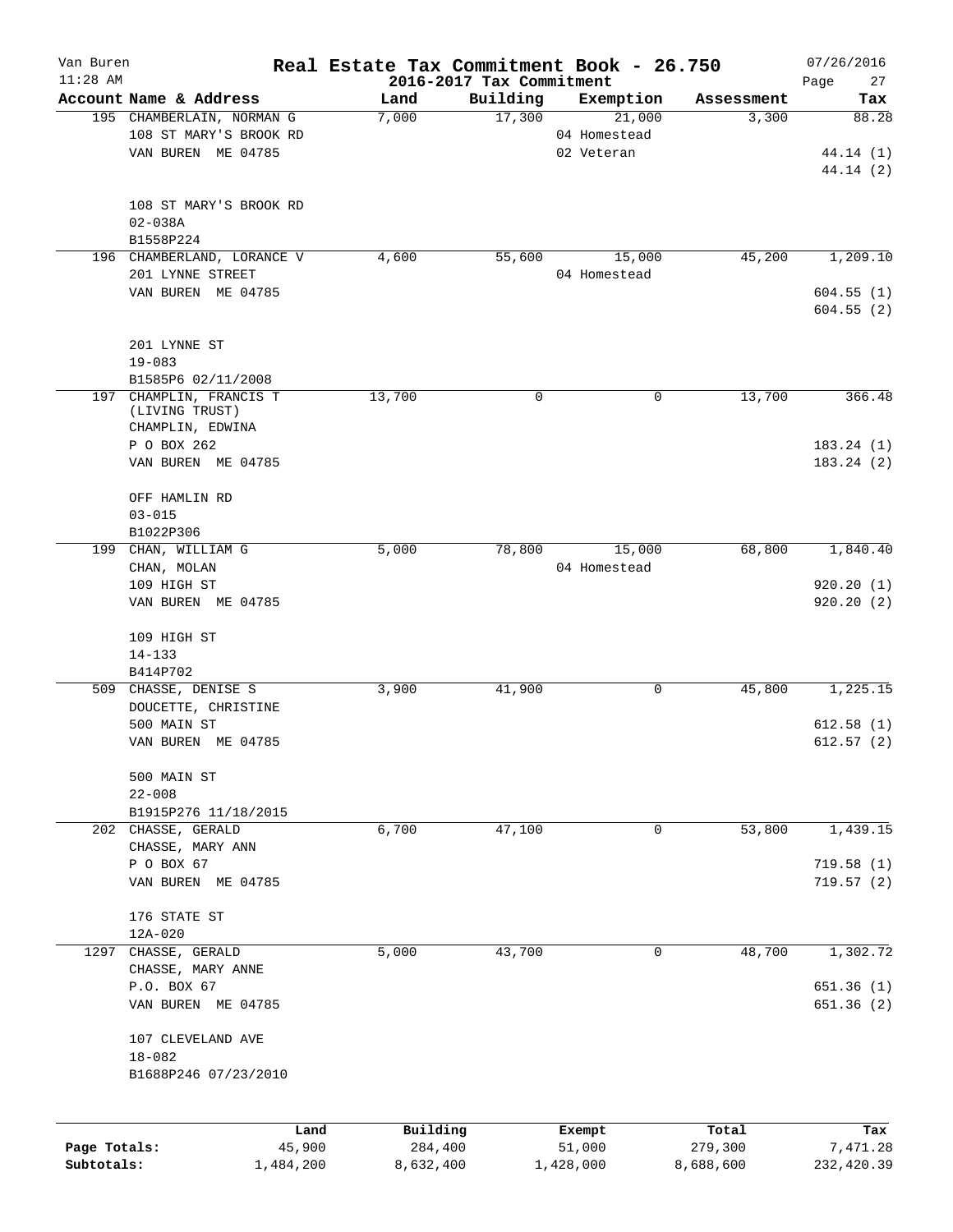| Van Buren    |                                  | Real Estate Tax Commitment Book - 26.750 |                                      |             |            | 07/26/2016         |
|--------------|----------------------------------|------------------------------------------|--------------------------------------|-------------|------------|--------------------|
| $11:28$ AM   | Account Name & Address           | Land                                     | 2016-2017 Tax Commitment<br>Building | Exemption   | Assessment | Page<br>28<br>Tax  |
|              | 201 CHASSE, GERALD               | 3,000                                    | 22,100                               | $\mathbf 0$ | 25,100     | 671.43             |
|              | CHASSE, MARY ANN                 |                                          |                                      |             |            |                    |
|              | P O BOX 67                       |                                          |                                      |             |            | 335.72 (1)         |
|              | VAN BUREN ME 04785               |                                          |                                      |             |            | 335.71 (2)         |
|              | 112 CENTER ST                    |                                          |                                      |             |            |                    |
|              | $16 - 055$                       |                                          |                                      |             |            |                    |
|              | B1117P97                         |                                          |                                      |             |            |                    |
|              | 206 CHASSE, GERALD J             | 2,600                                    | 27,700                               | 0           | 30, 300    | 810.53             |
|              | CHASSE, MARY ANN                 |                                          |                                      |             |            |                    |
|              | P O BOX 67                       |                                          |                                      |             |            | 405.27(1)          |
|              | VAN BUREN ME 04785               |                                          |                                      |             |            | 405.26(2)          |
|              | 111 CENTER ST                    |                                          |                                      |             |            |                    |
|              | $16 - 047$                       |                                          |                                      |             |            |                    |
|              | B625P215                         |                                          |                                      |             |            |                    |
|              | 204 CHASSE, GERALD J             | 3,600                                    | 26,800                               | 0           | 30,400     | 813.20             |
|              | CHASSE, MARY ANN                 |                                          |                                      |             |            |                    |
|              | P O BOX 67                       |                                          |                                      |             |            | 406.60(1)          |
|              | VAN BUREN ME 04785               |                                          |                                      |             |            | 406.60(2)          |
|              | 105 NOTRE DAME ST                |                                          |                                      |             |            |                    |
|              | $17 - 025$                       |                                          |                                      |             |            |                    |
|              | B583P314                         |                                          |                                      |             |            |                    |
|              | 207 CHASSE, GERALD J             | 3,800                                    | 33,200                               | 0           | 37,000     | 989.75             |
|              | CHASSE, MARY ANN                 |                                          |                                      |             |            |                    |
|              | P O BOX 67                       |                                          |                                      |             |            | 494.88 (1)         |
|              | VAN BUREN ME 04785               |                                          |                                      |             |            | 494.87 (2)         |
|              | 110 FERRY ST                     |                                          |                                      |             |            |                    |
|              | $18 - 055$                       |                                          |                                      |             |            |                    |
|              | B596P61                          |                                          |                                      |             |            |                    |
|              | 215 CHASSE, GERALD J             | 5,900                                    | 28,000                               | 0           | 33,900     | 906.83             |
|              | CHASSE, MARY ANN                 |                                          |                                      |             |            |                    |
|              | P O BOX 67                       |                                          |                                      |             |            | 453.42 (1)         |
|              | VAN BUREN ME 04785               |                                          |                                      |             |            | 453.41 (2)         |
|              | 241 MAIN ST                      |                                          |                                      |             |            |                    |
|              | $18 - 037$                       |                                          |                                      |             |            |                    |
|              | 205 CHASSE, GERALD J             | 300                                      | 0                                    | 0           | 300        | 8.03               |
|              | CHASSE, MARY ANN                 |                                          |                                      |             |            |                    |
|              | P O BOX 67<br>VAN BUREN ME 04785 |                                          |                                      |             |            | 4.02(1)<br>4.01(2) |
|              |                                  |                                          |                                      |             |            |                    |
|              | GARFIELD AVE                     |                                          |                                      |             |            |                    |
|              | $20 - 082$                       |                                          |                                      |             |            |                    |
|              | B584P270                         |                                          |                                      |             |            |                    |
| 212          | CHASSE, GERALD J                 | 4,000                                    | 22,100                               | 0           | 26,100     | 698.18             |
|              | C/O TAMMY HATCH                  |                                          |                                      |             |            |                    |
|              | PO BOX 67                        |                                          |                                      |             |            | 349.09 (1)         |
|              | VAN BUREN ME 04785               |                                          |                                      |             |            | 349.09 (2)         |
|              | 109 GARFIELD AVE                 |                                          |                                      |             |            |                    |
|              | $20 - 087$                       |                                          |                                      |             |            |                    |
|              | B894P270                         |                                          |                                      |             |            |                    |
|              |                                  |                                          |                                      |             |            |                    |
|              |                                  | Building<br>Land                         |                                      | Exempt      | Total      | Tax                |
| Page Totals: | 23,200                           | 159,900                                  |                                      | 0           | 183,100    | 4,897.95           |

**Subtotals:** 1,507,400 8,792,300 1,428,000 8,871,700 237,318.34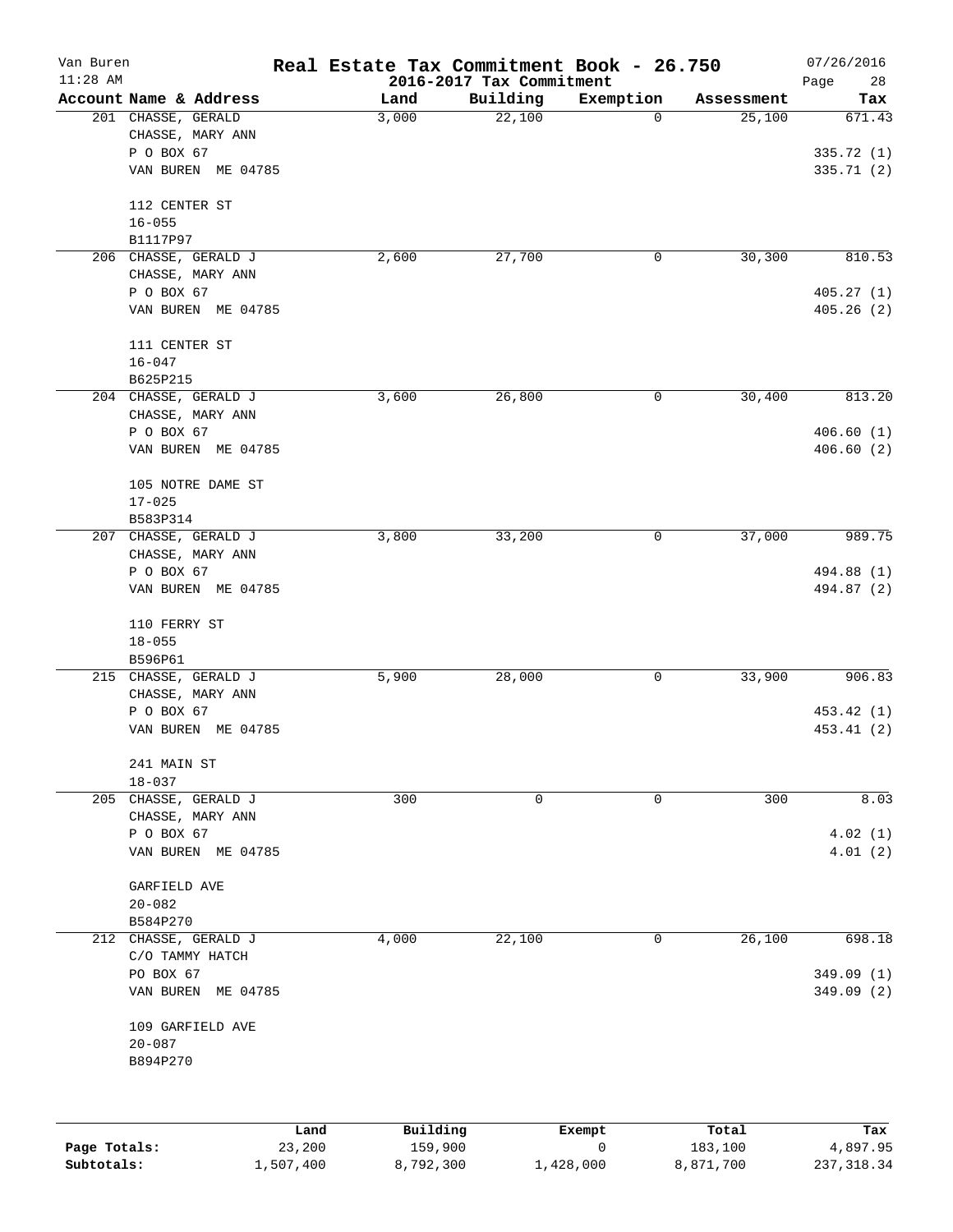| Van Buren<br>$11:28$ AM |                        | Real Estate Tax Commitment Book - 26.750 | 2016-2017 Tax Commitment |              |            | 07/26/2016<br>29<br>Page |
|-------------------------|------------------------|------------------------------------------|--------------------------|--------------|------------|--------------------------|
|                         | Account Name & Address | Land                                     | Building                 | Exemption    | Assessment | Tax                      |
|                         | 211 CHASSE, GERALD J   | 2,800                                    | 36,200                   | $\mathbf 0$  | 39,000     | 1,043.25                 |
|                         | CHASSE, MARY ANN       |                                          |                          |              |            |                          |
|                         | P O BOX 67             |                                          |                          |              |            | 521.63(1)                |
|                         | VAN BUREN ME 04785     |                                          |                          |              |            | 521.62(2)                |
|                         | 103 CYR AVE            |                                          |                          |              |            |                          |
|                         | $18 - 108$             |                                          |                          |              |            |                          |
|                         | 203 CHASSE, GERALD J   | 2,600                                    | 29,600                   | 0            | 32,200     | 861.35                   |
|                         | CHASSE, MARY ANN       |                                          |                          |              |            |                          |
|                         | P O BOX 67             |                                          |                          |              |            | 430.68 (1)               |
|                         | VAN BUREN ME 04785     |                                          |                          |              |            | 430.67 (2)               |
|                         | 123 TYLER ST           |                                          |                          |              |            |                          |
|                         | $18 - 106$             |                                          |                          |              |            |                          |
|                         | B777P48                |                                          |                          |              |            |                          |
|                         | 210 CHASSE, GERALD J   | 300                                      | 0                        | 0            | 300        | 8.03                     |
|                         | CHASSE, MARY ANN       |                                          |                          |              |            |                          |
|                         | P O BOX 67             |                                          |                          |              |            | 4.02(1)                  |
|                         | VAN BUREN ME 04785     |                                          |                          |              |            | 4.01(2)                  |
|                         | GARFIELD AVE           |                                          |                          |              |            |                          |
|                         | $20 - 081$             |                                          |                          |              |            |                          |
|                         | B1336P38               |                                          |                          |              |            |                          |
|                         | 208 CHASSE, GERALD J   | 5,000                                    | 21,700                   | 0            | 26,700     | 714.23                   |
|                         | CHASSE, MARY ANN       |                                          |                          |              |            |                          |
|                         | P O BOX 67             |                                          |                          |              |            | 357.12(1)                |
|                         | VAN BUREN ME 04785     |                                          |                          |              |            | 357.11(2)                |
|                         | 109 MONTCALM AVE       |                                          |                          |              |            |                          |
|                         | $17 - 032$             |                                          |                          |              |            |                          |
|                         | 216 CHASSE, GERARD M   | 9,400                                    | 48,800                   | 15,000       | 43,200     | 1,155.60                 |
|                         | CHASSE, LORRIANE       |                                          |                          | 04 Homestead |            |                          |
|                         | 879 MAIN ST            |                                          |                          |              |            | 577.80(1)                |
|                         | VAN BUREN ME 04785     |                                          |                          |              |            | 577.80(2)                |
|                         |                        |                                          |                          |              |            |                          |
|                         | 879 MAIN ST            |                                          |                          |              |            |                          |
|                         | $08 - 036A$            |                                          |                          |              |            |                          |
|                         | B396P780               |                                          |                          |              |            |                          |
|                         | 217 CHASSE, JAMES G    | 5,200                                    | 68,100                   | 15,000       | 58,300     | 1,559.53                 |
|                         | CHASSE, BRENDA M       |                                          |                          | 04 Homestead |            |                          |
|                         | 137 CLOVERHILL DR      |                                          |                          |              |            | 779.77 (1)<br>779.76(2)  |
|                         | VAN BUREN ME 04785     |                                          |                          |              |            |                          |
|                         | 137 CLOVERHILL DR      |                                          |                          |              |            |                          |
|                         | 18C-008                |                                          |                          |              |            |                          |
|                         | B876P308               |                                          |                          |              |            |                          |
|                         | 289 CHASSE, KYLE J     | 2,200                                    | 0                        | 0            | 2,200      | 58.85                    |
|                         | CHASSE, MINDY A        |                                          |                          |              |            |                          |
|                         | 150 LYNNE ST           |                                          |                          |              |            | 29.43(1)                 |
|                         | VAN BUREN ME 04785     |                                          |                          |              |            | 29.42(2)                 |
|                         | PATRICIA ST            |                                          |                          |              |            |                          |
|                         | $20 - 117$             |                                          |                          |              |            |                          |
|                         | B1841P166 01/03/2014   |                                          |                          |              |            |                          |
|                         |                        |                                          |                          |              |            |                          |
|                         |                        |                                          |                          |              |            |                          |

|              | Land      | Building  | Exempt    | Total     | Tax        |
|--------------|-----------|-----------|-----------|-----------|------------|
| Page Totals: | 27,500    | 204,400   | 30,000    | 201,900   | 5,400.84   |
| Subtotals:   | 1,534,900 | 8,996,700 | .,458,000 | 9,073,600 | 242,719.18 |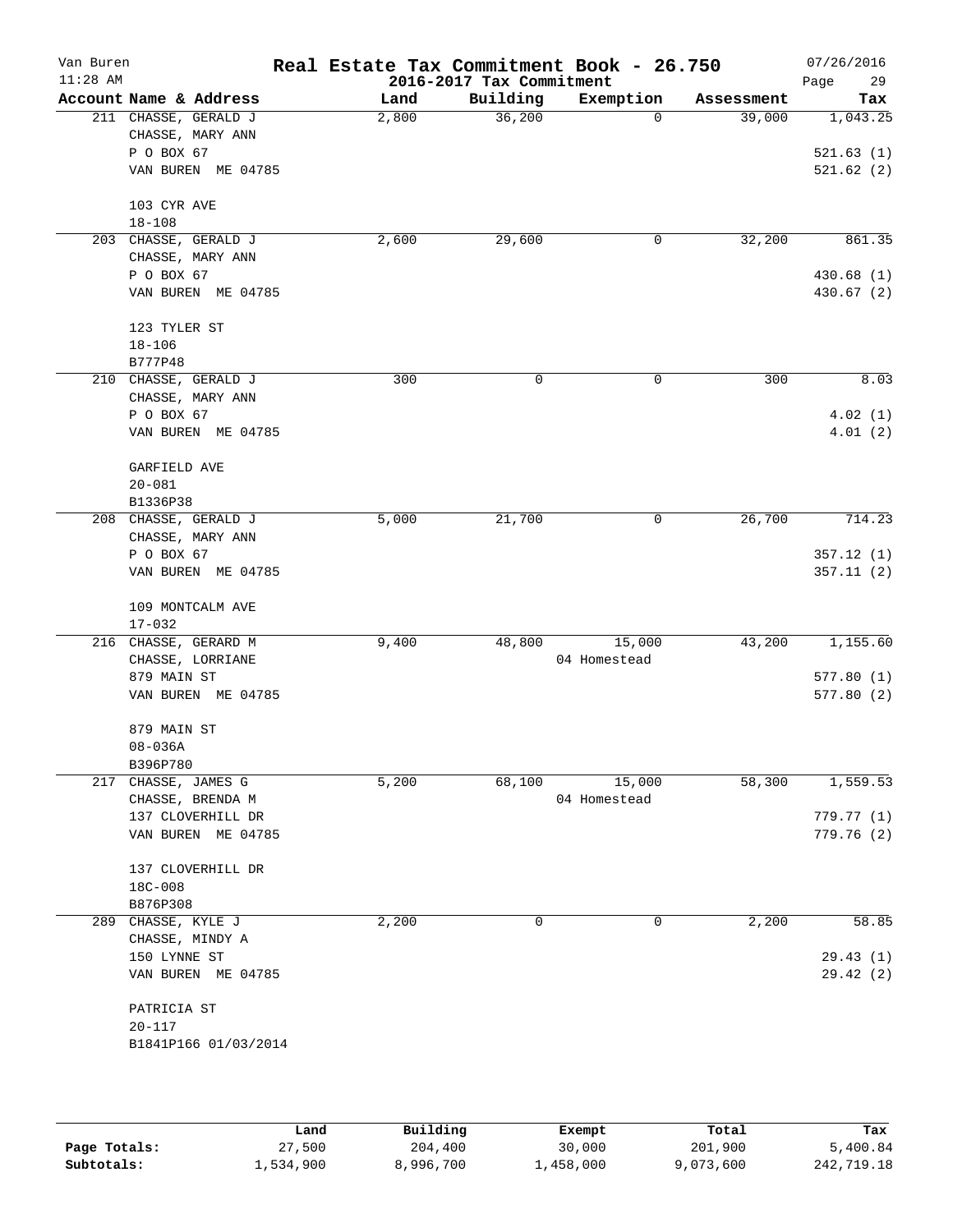| Van Buren    |                                          |          |                          | Real Estate Tax Commitment Book - 26.750 |            | 07/26/2016               |
|--------------|------------------------------------------|----------|--------------------------|------------------------------------------|------------|--------------------------|
| $11:28$ AM   |                                          |          | 2016-2017 Tax Commitment |                                          |            | Page<br>30               |
|              | Account Name & Address                   | Land     | Building                 | Exemption                                | Assessment | Tax                      |
|              | 550 CHASSE, KYLE J                       | 5,800    | 72,900                   | 15,000                                   | 63,700     | 1,703.98                 |
|              | CHASSE, MINDY A                          |          |                          | 04 Homestead                             |            |                          |
|              | 150 LYNNE ST                             |          |                          |                                          |            | 851.99 (1)               |
|              | VAN BUREN ME 04785                       |          |                          |                                          |            | 851.99 (2)               |
|              | 150 LYNNE ST                             |          |                          |                                          |            |                          |
|              | $20 - 102$                               |          |                          |                                          |            |                          |
|              | B1841P150 01/03/2014                     |          |                          |                                          |            |                          |
| 220          | CHASSE, RONALD                           | 5,800    | 60, 300                  | 15,000                                   | 51,100     | 1,366.93                 |
|              | 164 LYNNE ST                             |          |                          | 04 Homestead                             |            |                          |
|              | VAN BUREN ME 04785                       |          |                          |                                          |            | 683.47 (1)               |
|              |                                          |          |                          |                                          |            | 683.46 (2)               |
|              | 164 LYNNE ST                             |          |                          |                                          |            |                          |
|              | $19 - 060$                               |          |                          |                                          |            |                          |
|              | B1728P41 07/21/2011 B1100P206            |          |                          |                                          |            |                          |
|              | 221 CHASSE, STELLA M                     | 4,000    | 28,400                   | 15,000                                   | 17,400     | 465.45                   |
|              | 208 MAIN ST                              |          |                          | 04 Homestead                             |            |                          |
|              | VAN BUREN ME 04785                       |          |                          |                                          |            | 232.73(1)                |
|              |                                          |          |                          |                                          |            | 232.72(2)                |
|              | 208 MAIN ST                              |          |                          |                                          |            |                          |
|              |                                          |          |                          |                                          |            |                          |
|              | $18 - 095$                               |          |                          |                                          |            |                          |
|              | 864 CJP, LLC                             | 3,200    | 32,200                   | 0                                        | 35,400     | 946.95                   |
|              | P.O BOX 275                              |          |                          |                                          |            |                          |
|              | VAN BUREN ME 04785                       |          |                          |                                          |            | 473.48 (1)<br>473.47 (2) |
|              |                                          |          |                          |                                          |            |                          |
|              | 126 POPLAR ST                            |          |                          |                                          |            |                          |
|              | $16 - 035$                               |          |                          |                                          |            |                          |
|              | B1707P67 12/12/2010                      |          |                          |                                          |            |                          |
|              | 1152 CJP, LLC                            | 6,000    | 31,500                   | 0                                        | 37,500     | 1,003.13                 |
|              | 162 POPLAR STREET                        |          |                          |                                          |            |                          |
|              | VAN BUREN ME 04785                       |          |                          |                                          |            | 501.57(1)                |
|              |                                          |          |                          |                                          |            | 501.56(2)                |
|              | 214 MAIN ST                              |          |                          |                                          |            |                          |
|              | $18 - 094$                               |          |                          |                                          |            |                          |
|              | B1703P68 11/02/2010 B983P210             |          |                          |                                          |            |                          |
|              | 802 CJP, LLC                             | 5,200    | 9,700                    | $\mathbf 0$                              | 14,900     | 398.58                   |
|              | 162 POPLAR STREET                        |          |                          |                                          |            |                          |
|              | VAN BUREN ME 04785                       |          |                          |                                          |            | 199.29 (1)               |
|              |                                          |          |                          |                                          |            | 199.29(2)                |
|              | 123 CLOVERHILL DR                        |          |                          |                                          |            |                          |
|              | 18C-005                                  |          |                          |                                          |            |                          |
|              |                                          |          |                          |                                          |            |                          |
|              | B1703P72 11/02/2010 B1662P240 07/28/2009 |          |                          |                                          |            |                          |
| 1150         | CJP, LLC                                 | 4,200    | 24,500                   | 0                                        | 28,700     | 767.73                   |
|              | 162 POPLAR STREET                        |          |                          |                                          |            |                          |
|              | VAN BUREN ME 04785                       |          |                          |                                          |            | 383.87 (1)               |
|              |                                          |          |                          |                                          |            | 383.86 (2)               |
|              | 114 HARRISON ST                          |          |                          |                                          |            |                          |
|              | $18 - 016$                               |          |                          |                                          |            |                          |
|              | B1703P84 11/02/2010 B1258P338            |          |                          |                                          |            |                          |
|              |                                          |          |                          |                                          |            |                          |
|              | Land                                     | Building |                          | Exempt                                   | Total      | Tax                      |
| Page Totals: | 34,200                                   | 259,500  |                          | 45,000                                   | 248,700    | 6,652.75                 |

**Subtotals:** 1,569,100 9,256,200 1,503,000 9,322,300 249,371.93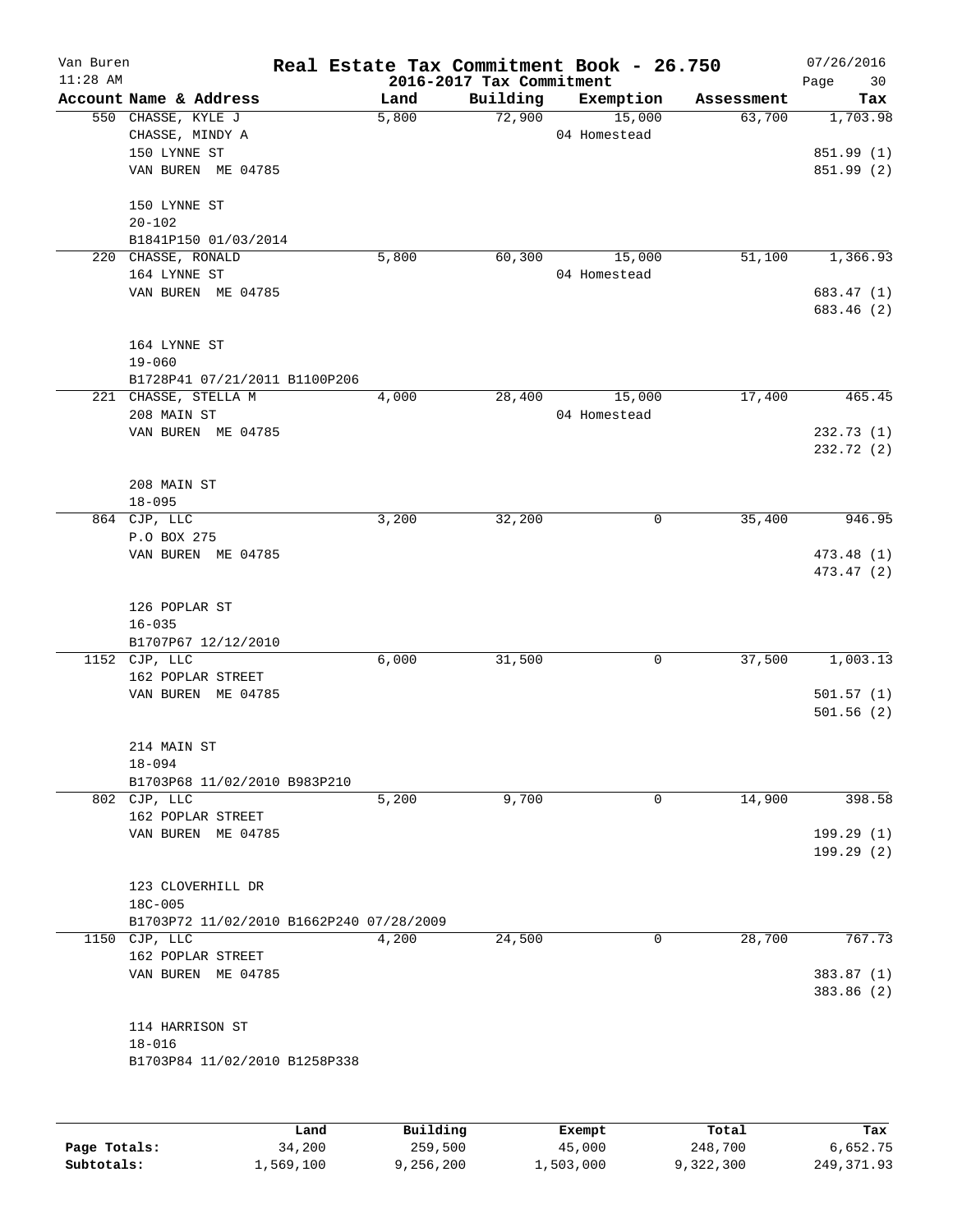| Van Buren    |                                                   |                | Real Estate Tax Commitment Book - 26.750 |          |                  |                  | 07/26/2016      |
|--------------|---------------------------------------------------|----------------|------------------------------------------|----------|------------------|------------------|-----------------|
| $11:28$ AM   |                                                   |                | 2016-2017 Tax Commitment                 |          |                  |                  | Page<br>31      |
|              | Account Name & Address                            |                | Land<br>3,400                            | Building | Exemption        | Assessment       | Tax             |
|              | 314 CJP, LLC                                      |                |                                          | 28,500   | 0                | 31,900           | 853.33          |
|              | 162 POPLAR STREET                                 |                |                                          |          |                  |                  |                 |
|              | VAN BUREN ME 04785                                |                |                                          |          |                  |                  | 426.67(1)       |
|              |                                                   |                |                                          |          |                  |                  | 426.66(2)       |
|              |                                                   |                |                                          |          |                  |                  |                 |
|              | 110 FRANKLIN ST                                   |                |                                          |          |                  |                  |                 |
|              | $13 - 034$                                        |                |                                          |          |                  |                  |                 |
|              | B1703P77 11/02/2010 B1689P168 07/26/2010 B981P169 |                |                                          |          |                  |                  |                 |
| 316          | CJP, LLC                                          |                | 4,100                                    | 27,600   | 0                | 31,700           | 847.98          |
|              | 162 POPLAR STREET                                 |                |                                          |          |                  |                  |                 |
|              | VAN BUREN ME 04785                                |                |                                          |          |                  |                  | 423.99 (1)      |
|              |                                                   |                |                                          |          |                  |                  | 423.99 (2)      |
|              |                                                   |                |                                          |          |                  |                  |                 |
|              | 106 WATERMILL RD                                  |                |                                          |          |                  |                  |                 |
|              | $16 - 034$                                        |                |                                          |          |                  |                  |                 |
|              | B1741P83 11/03/2011                               |                |                                          |          |                  |                  |                 |
|              | 643 CJP, LLC.                                     |                | 6,200                                    | 38,200   | 0                | 44,400           | 1,187.70        |
|              | 162 POPLAR ST.                                    |                |                                          |          |                  |                  |                 |
|              | VAN BUREN ME 04785                                |                |                                          |          |                  |                  | 593.85(1)       |
|              |                                                   |                |                                          |          |                  |                  | 593.85(2)       |
|              |                                                   |                |                                          |          |                  |                  |                 |
|              | 125 WILSON ST                                     |                |                                          |          |                  |                  |                 |
|              | $23 - 036$                                        |                |                                          |          |                  |                  |                 |
|              | B1879P242 01/12/2015                              |                |                                          |          |                  |                  |                 |
|              | 491 CLABAUGH, KATHY                               |                | 4,500                                    | 36,600   | 0                | 41,100           | 1,099.43        |
|              | 48 FIG LN                                         |                |                                          |          |                  |                  |                 |
|              | VICTORIA TX 77905                                 |                |                                          |          |                  |                  | 549.72 (1)      |
|              |                                                   |                |                                          |          |                  |                  | 549.71 (2)      |
|              |                                                   |                |                                          |          |                  |                  |                 |
|              | 13 MAIN ST                                        |                |                                          |          |                  |                  |                 |
|              | $13 - 003$                                        |                |                                          |          |                  |                  |                 |
|              | B1837P250 10/07/2013                              |                |                                          |          |                  |                  |                 |
|              | 223 CLARK, CLIFFORD W JR                          |                | 3,900                                    | 22,400   | 0                | 26, 300          | 703.53          |
|              | C/O DAVID MATHERS                                 |                |                                          |          |                  |                  |                 |
|              | PO BOX 341                                        |                |                                          |          |                  |                  | 351.77(1)       |
|              | WILLIAMSBURG<br>MA 01096                          |                |                                          |          |                  |                  | 351.76(2)       |
|              |                                                   |                |                                          |          |                  |                  |                 |
|              | 108 WATERMILL RD                                  |                |                                          |          |                  |                  |                 |
|              | $16 - 033$                                        |                |                                          |          |                  |                  |                 |
|              | B1736P117 09/27/2011                              |                |                                          |          |                  |                  |                 |
|              | 35 CLAVETTE, CHANTAL M                            |                | 3,000                                    | 51,500   | 15,000           | 39,500           | 1,056.63        |
|              | SIROIS, JOSEPH A                                  |                |                                          |          | 04 Homestead     |                  |                 |
|              | 140 HARRISON STREET                               |                |                                          |          |                  |                  | 528.32(1)       |
|              | VAN BUREN ME 04785                                |                |                                          |          |                  |                  | 528.31(2)       |
|              |                                                   |                |                                          |          |                  |                  |                 |
|              | 140 POPLAR ST                                     |                |                                          |          |                  |                  |                 |
|              | $16 - 022$                                        |                |                                          |          |                  |                  |                 |
|              | B1649P162 07/31/2009                              |                |                                          |          |                  |                  |                 |
|              | 821 CLAVETTE, MICHAEL                             |                | 8,400                                    | 40,000   | 15,000           | 33,400           | 893.45          |
|              | 194 CASTONGUAY RD                                 |                |                                          |          | 04 Homestead     |                  |                 |
|              | VAN BUREN ME 04785                                |                |                                          |          |                  |                  | 446.73 (1)      |
|              |                                                   |                |                                          |          |                  |                  | 446.72 (2)      |
|              |                                                   |                |                                          |          |                  |                  |                 |
|              | 194 CASTONGUAY ST                                 |                |                                          |          |                  |                  |                 |
|              | $02 - 033D$                                       |                |                                          |          |                  |                  |                 |
|              | B1838P258 12/09/2013                              |                |                                          |          |                  |                  |                 |
|              |                                                   |                |                                          |          |                  |                  |                 |
|              |                                                   |                |                                          |          |                  |                  |                 |
| Page Totals: |                                                   | Land<br>33,500 | Building<br>244,800                      |          | Exempt<br>30,000 | Total<br>248,300 | Tax<br>6,642.05 |
| Subtotals:   |                                                   | 1,602,600      | 9,501,000                                |          | 1,533,000        | 9,570,600        | 256,013.98      |
|              |                                                   |                |                                          |          |                  |                  |                 |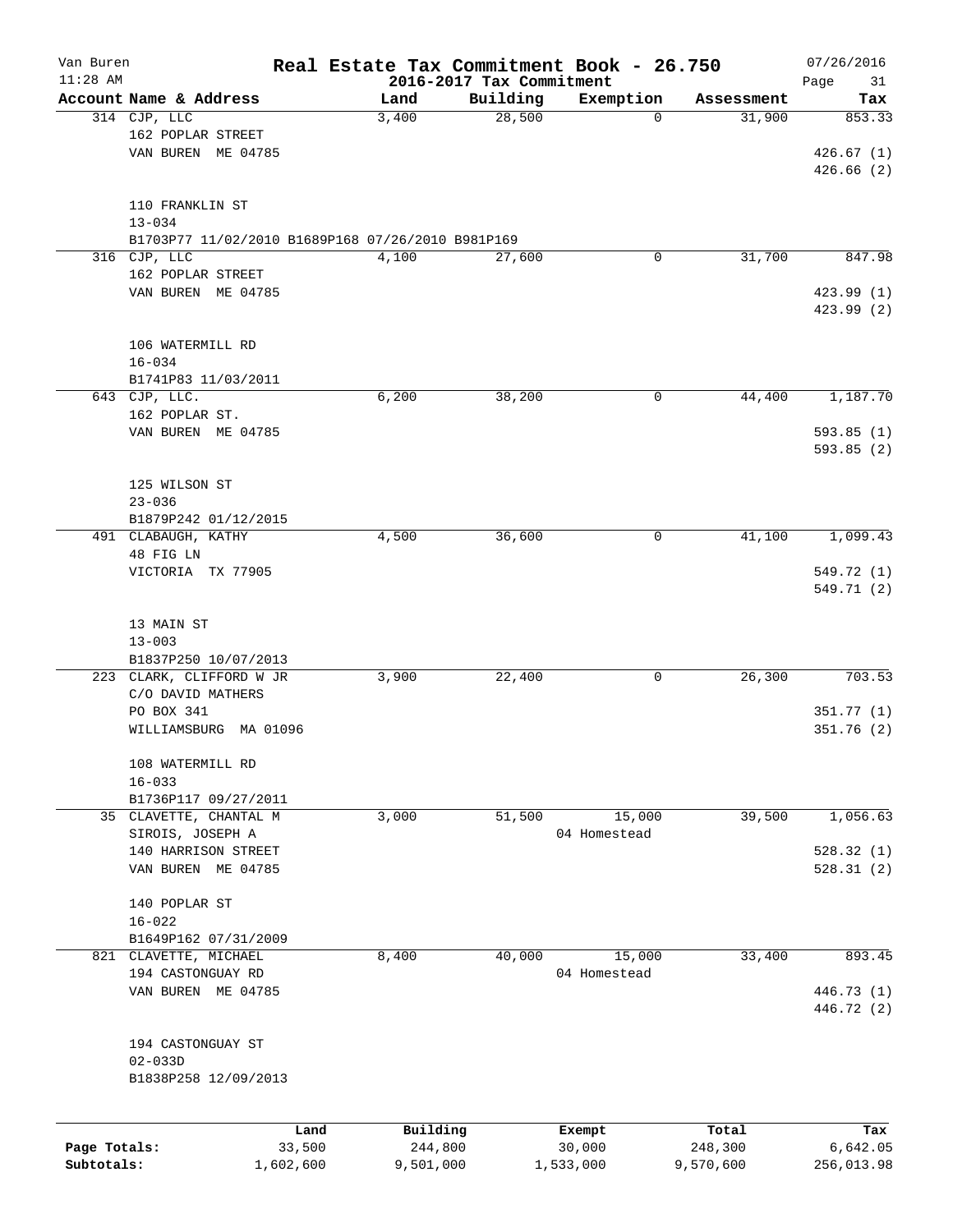| Van Buren<br>$11:28$ AM |                          |        | Real Estate Tax Commitment Book - 26.750 |              |            | 07/26/2016        |
|-------------------------|--------------------------|--------|------------------------------------------|--------------|------------|-------------------|
|                         | Account Name & Address   | Land   | 2016-2017 Tax Commitment<br>Building     | Exemption    | Assessment | Page<br>32<br>Tax |
|                         | 225 CLAVETTE, RENALD     | 3,400  | 66,000                                   | 15,000       | 54,400     | 1,455.20          |
|                         | P O BOX 183              |        |                                          | 04 Homestead |            |                   |
|                         | VAN BUREN ME 04785       |        |                                          |              |            | 727.60(1)         |
|                         |                          |        |                                          |              |            | 727.60(2)         |
|                         |                          |        |                                          |              |            |                   |
|                         | 116 TYLER ST             |        |                                          |              |            |                   |
|                         | $18 - 130$               |        |                                          |              |            |                   |
|                         | B600P279                 |        |                                          |              |            |                   |
|                         | 917 CLAVETTE, RITA       | 3,400  | 25,100                                   | 0            | 28,500     | 762.38            |
|                         | CLAVETTE, RENALD         |        |                                          |              |            |                   |
|                         | P O BOX 183              |        |                                          |              |            | 381.19 (1)        |
|                         | VAN BUREN ME 04785       |        |                                          |              |            | 381.19(2)         |
|                         | 118 TYLER ST             |        |                                          |              |            |                   |
|                         | $18 - 129$               |        |                                          |              |            |                   |
|                         | B1365P33                 |        |                                          |              |            |                   |
|                         | 936 CLAVETTE, RITA       | 3,600  | 25,100                                   | 0            | 28,700     | 767.73            |
|                         | PO BOX 183               |        |                                          |              |            |                   |
|                         | VAN BUREN ME 04785       |        |                                          |              |            | 383.87 (1)        |
|                         |                          |        |                                          |              |            | 383.86 (2)        |
|                         |                          |        |                                          |              |            |                   |
|                         | 109 CHAMPLAIN ST         |        |                                          |              |            |                   |
|                         | $20 - 033$               |        |                                          |              |            |                   |
|                         | B1519P138                |        |                                          |              |            |                   |
|                         | 935 CLAVETTE, RITA       | 8,300  | 22,500                                   | 0            | 30,800     | 823.90            |
|                         | PO BOX 183               |        |                                          |              |            |                   |
|                         | VAN BUREN ME 04785       |        |                                          |              |            | 411.95(1)         |
|                         |                          |        |                                          |              |            | 411.95 (2)        |
|                         |                          |        |                                          |              |            |                   |
|                         | 46 MAIN ST<br>$15 - 105$ |        |                                          |              |            |                   |
|                         | B1490P53                 |        |                                          |              |            |                   |
|                         | 934 CLAVETTE, RITA       | 1,800  | 0                                        | 0            | 1,800      | 48.15             |
|                         | PO BOX 183               |        |                                          |              |            |                   |
|                         | VAN BUREN ME 04785       |        |                                          |              |            | 24.08(1)          |
|                         |                          |        |                                          |              |            | 24.07(2)          |
|                         |                          |        |                                          |              |            |                   |
|                         | ST JOHN AVE              |        |                                          |              |            |                   |
|                         | $15 - 087A$              |        |                                          |              |            |                   |
|                         | B1507P266                |        |                                          |              |            |                   |
|                         | 933 CLAVETTE, RITA       | 4,200  | 7,200                                    | 0            | 11,400     | 304.95            |
|                         | PO BOX 183               |        |                                          |              |            |                   |
|                         | VAN BUREN ME 04785       |        |                                          |              |            | 152.48 (1)        |
|                         |                          |        |                                          |              |            | 152.47(2)         |
|                         | 132 ST BRUNO ST          |        |                                          |              |            |                   |
|                         | $17 - 020$               |        |                                          |              |            |                   |
|                         | B1515P55                 |        |                                          |              |            |                   |
|                         | 915 CLAVETTE, RITA       | 1,000  | 3,700                                    | 0            | 4,700      | 125.73            |
|                         | PO BOX 183               |        |                                          |              |            |                   |
|                         | VAN BUREN ME 04785       |        |                                          |              |            | 62.87(1)          |
|                         |                          |        |                                          |              |            | 62.86(2)          |
|                         |                          |        |                                          |              |            |                   |
|                         | 107 ST JOHN AVE          |        |                                          |              |            |                   |
|                         | $15 - 104A$              |        |                                          |              |            |                   |
|                         | B1420P124                |        |                                          |              |            |                   |
|                         |                          |        |                                          |              |            |                   |
|                         |                          | Land   | Building                                 | Exempt       | Total      | Tax               |
| Page Totals:            |                          | 25,700 | 149,600                                  | 15,000       | 160,300    | 4,288.04          |
| Subtotals:              | 1,628,300                |        | 9,650,600                                | 1,548,000    | 9,730,900  | 260,302.02        |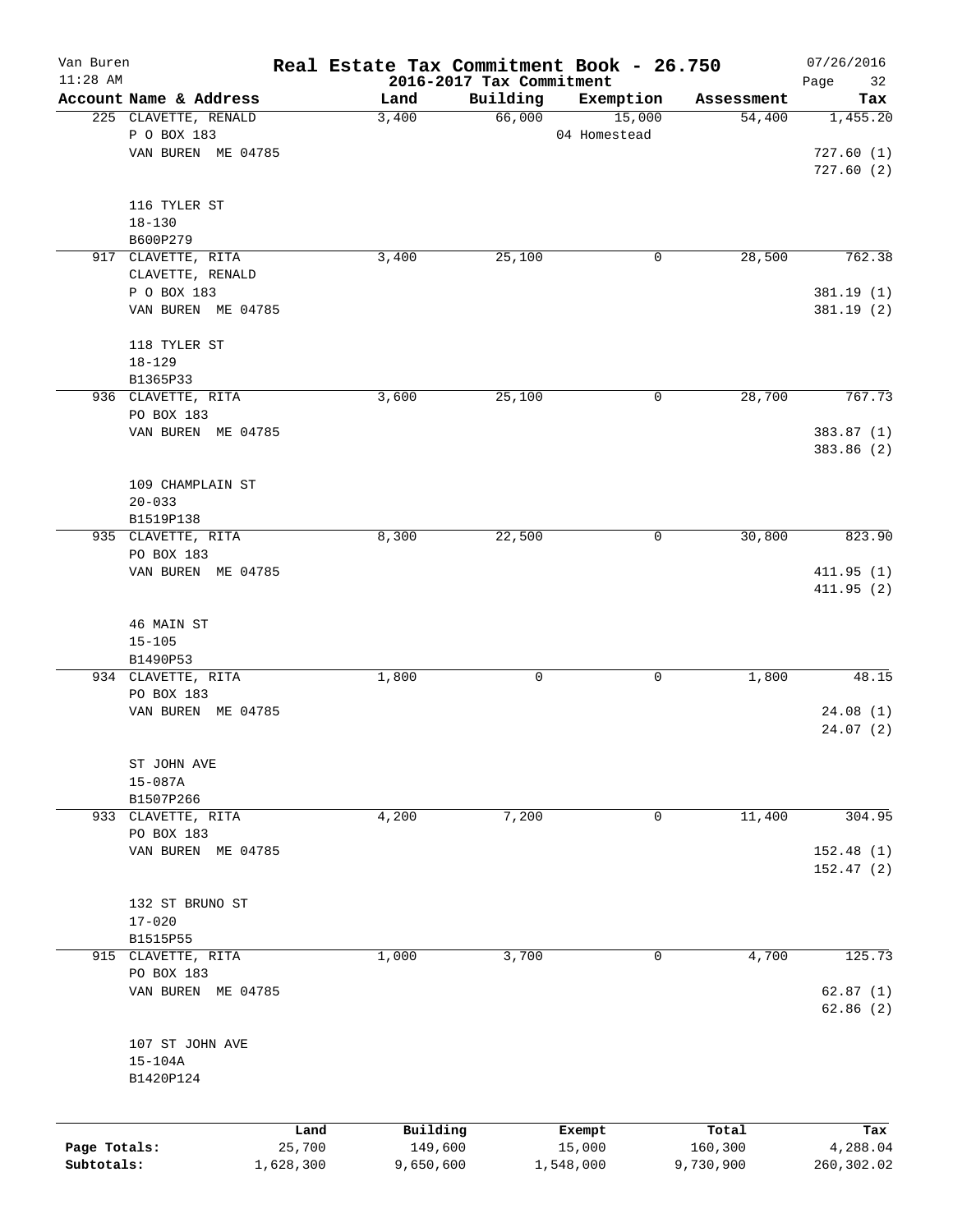| Van Buren<br>$11:28$ AM |                        | Real Estate Tax Commitment Book - 26.750 | 2016-2017 Tax Commitment |             |                  | 07/26/2016<br>Page<br>33 |
|-------------------------|------------------------|------------------------------------------|--------------------------|-------------|------------------|--------------------------|
|                         | Account Name & Address | Land                                     | Building                 | Exemption   | Assessment       | Tax                      |
|                         | 919 CLAVETTE, RITA     | 3,400                                    | 31,400                   | 0           | 34,800           | 930.90                   |
|                         | P O BOX 183            |                                          |                          |             |                  |                          |
|                         | VAN BUREN ME 04785     |                                          |                          |             |                  | 465.45(1)                |
|                         |                        |                                          |                          |             |                  | 465.45(2)                |
|                         | 112 PINE ST            |                                          |                          |             |                  |                          |
|                         | $14 - 071B$            |                                          |                          |             |                  |                          |
|                         | B1109P250              |                                          |                          |             |                  |                          |
|                         | 1296 CLAVETTE, RITA    | 8,000                                    | 27,300                   | 0           | 35, 300          | 944.28                   |
|                         | CLAVETTE, RENALD       |                                          |                          |             |                  |                          |
|                         | P.O. BOX 183           |                                          |                          |             |                  | 472.14 (1)               |
|                         | VAN BUREN ME 04785     |                                          |                          |             |                  | 472.14 (2)               |
|                         | 126 ST MARY'S BROOK RD |                                          |                          |             |                  |                          |
|                         | $02 - 044$             |                                          |                          |             |                  |                          |
|                         | B1640P177 06/02/2009   |                                          |                          |             |                  |                          |
|                         | 916 CLAVETTE, RITA     | 3,400                                    | 46,800                   | 0           | 50,200           | 1,342.85                 |
|                         | CLAVETTE, RENALD       |                                          |                          |             |                  |                          |
|                         | P O BOX 183            |                                          |                          |             |                  | 671.43(1)                |
|                         | VAN BUREN ME 04785     |                                          |                          |             |                  | 671.42(2)                |
|                         | 138 ST BRUNO ST        |                                          |                          |             |                  |                          |
|                         | $17 - 018$             |                                          |                          |             |                  |                          |
|                         | B1365P33               |                                          |                          |             |                  |                          |
|                         | 914 CLAVETTE, RITA     | 5,100                                    | 23,700                   | 0           | 28,800           | 770.40                   |
|                         | P O BOX 183            |                                          |                          |             |                  |                          |
|                         | VAN BUREN ME 04785     |                                          |                          |             |                  | 385.20(1)                |
|                         |                        |                                          |                          |             |                  | 385.20(2)                |
|                         | 326 MAIN ST            |                                          |                          |             |                  |                          |
|                         | $20 - 070$             |                                          |                          |             |                  |                          |
|                         | B1471P61               |                                          |                          |             |                  |                          |
|                         | 913 CLAVETTE, RITA     | 3,100                                    | 35,500                   | 0           | 38,600           | 1,032.55                 |
|                         | P O BOX 183            |                                          |                          |             |                  |                          |
|                         | VAN BUREN ME 04785     |                                          |                          |             |                  | 516.28(1)                |
|                         |                        |                                          |                          |             |                  | 516.27(2)                |
|                         | 112 BRIDGE ST          |                                          |                          |             |                  |                          |
|                         | $15 - 084$             |                                          |                          |             |                  |                          |
|                         | 931 CLAVETTE, RITA     | 3,000                                    | 36,900                   | 0           | 39,900           | 1,067.33                 |
|                         | PO BOX 183             |                                          |                          |             |                  |                          |
|                         | VAN BUREN ME 04785     |                                          |                          |             |                  | 533.67(1)                |
|                         |                        |                                          |                          |             |                  | 533.66(2)                |
|                         | 110 PARK ST            |                                          |                          |             |                  |                          |
|                         | $17 - 066$             |                                          |                          |             |                  |                          |
|                         | B1443P194              |                                          |                          |             |                  |                          |
| 226                     | CLEMENT, JOSEPH A      | 6,400                                    | 4,800                    | 0           | 11,200           | 299.60                   |
|                         | CLEMENT, LAURA L       |                                          |                          |             |                  |                          |
|                         | 207 ALEXANDER ROAD     |                                          |                          |             |                  | 149.80(1)                |
|                         | VAN BUREN ME 04785     |                                          |                          |             |                  | 149.80(2)                |
|                         | 207 ALEXANDER RD       |                                          |                          |             |                  |                          |
|                         | $05 - 027$             |                                          |                          |             |                  |                          |
|                         | B1527P35               |                                          |                          |             |                  |                          |
|                         |                        |                                          |                          |             |                  |                          |
|                         |                        |                                          |                          |             |                  |                          |
| Page Totals:            | Land<br>32,400         | Building<br>206,400                      |                          | Exempt<br>0 | Total<br>238,800 | Tax<br>6,387.91          |

**Subtotals:** 1,660,700 9,857,000 1,548,000 9,969,700 266,689.93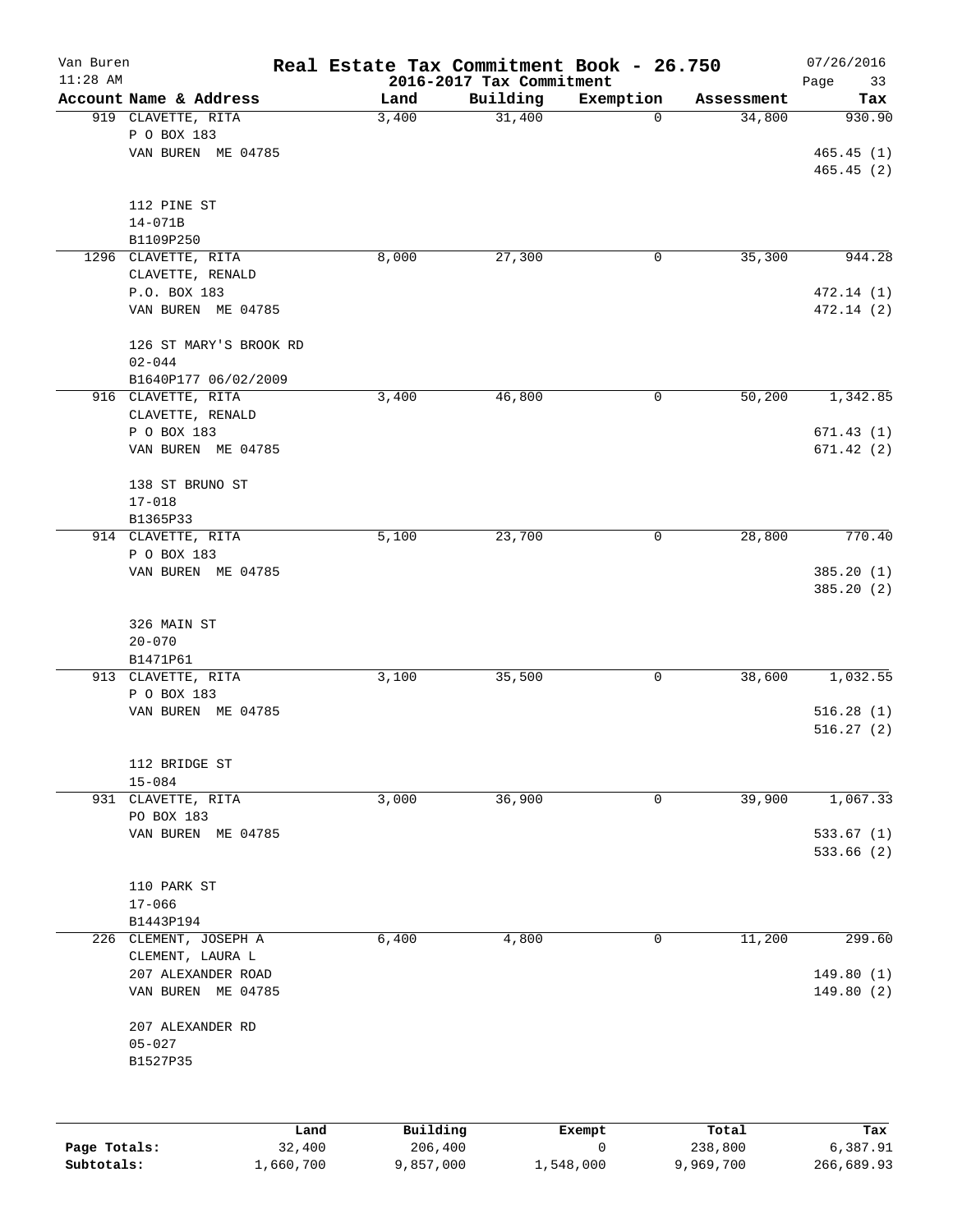| Van Buren<br>$11:28$ AM |                                                                                              |            | Real Estate Tax Commitment Book - 26.750<br>2016-2017 Tax Commitment |              |            | 07/26/2016<br>Page<br>34           |
|-------------------------|----------------------------------------------------------------------------------------------|------------|----------------------------------------------------------------------|--------------|------------|------------------------------------|
|                         | Account Name & Address                                                                       | Land       | Building                                                             | Exemption    | Assessment | Tax                                |
|                         | 227 CLINGAN, NANCY A<br>CLINGAN, DANIEL J<br>8021 LICHEN DRIVE<br>CITRUS HEIGHTS CA<br>95621 | 3,400      | 42,300                                                               | $\Omega$     | 45,700     | 1,222.47<br>611.24(1)<br>611.23(2) |
|                         | 108 LINCOLN ST<br>$14 - 015$<br>B1583P52                                                     |            |                                                                      |              |            |                                    |
|                         | 1225 CLONEY, JOSEPH P<br>217 MAIN ST                                                         | 4,200      | 9,300                                                                | 0            | 13,500     | 361.13                             |
|                         | VAN BUREN ME 04785                                                                           |            |                                                                      |              |            | 180.57(1)<br>180.56(2)             |
|                         | 217 MAIN ST<br>$18 - 021$                                                                    |            |                                                                      |              |            |                                    |
|                         | B1741P116 11/04/2011                                                                         |            |                                                                      |              |            |                                    |
|                         | 1014 COASTAL MAINE, LLC                                                                      | 2,400      | $\mathsf{O}$                                                         | 0            | 2,400      | 64.20                              |
|                         | 143 BURRILL ST SUITE<br>201                                                                  |            |                                                                      |              |            |                                    |
|                         | SWAMPSCOTT MA 01907                                                                          |            |                                                                      |              |            | 32.10(1)<br>32.10(2)               |
|                         | BOOSTER STATION<br>$09 - 007B$                                                               |            |                                                                      |              |            |                                    |
|                         | B1820P223 07/31/2013                                                                         |            |                                                                      |              |            |                                    |
|                         | 459 COATS, BRIDGET                                                                           | 4,000      | 41,700                                                               | 15,000       | 30,700     | 821.23                             |
|                         | 497 MAIN STREET<br>VAN BUREN ME 04785                                                        |            |                                                                      | 04 Homestead |            | 410.62(1)                          |
|                         | 497 MAIN ST                                                                                  |            |                                                                      |              |            | 410.61(2)                          |
|                         | $22 - 001$                                                                                   |            |                                                                      |              |            |                                    |
|                         | B1072P85                                                                                     |            |                                                                      |              |            |                                    |
|                         | 330 COELHO, SURESH                                                                           | 4,000      | 21,600                                                               | 0            | 25,600     | 684.80                             |
|                         | 43 FAIRMONT AVE.                                                                             |            |                                                                      |              |            |                                    |
|                         | BRAINTREE MA 02184                                                                           |            |                                                                      |              |            | 342.40 (1)<br>342.40 (2)           |
|                         | 504 MAIN ST                                                                                  |            |                                                                      |              |            |                                    |
|                         | $22 - 007$<br>B1736P281 09/29/2011                                                           |            |                                                                      |              |            |                                    |
| 231                     | CORBIN, DANIEL C                                                                             | 5,900      | 68,200                                                               | 15,000       | 59,100     | 1,580.93                           |
|                         | CORBIN, SARAH M                                                                              |            |                                                                      | 04 Homestead |            |                                    |
|                         | 552 MAIN ST                                                                                  |            |                                                                      |              |            | 790.47 (1)                         |
|                         | VAN BUREN ME 04785                                                                           |            |                                                                      |              |            | 790.46 (2)                         |
|                         | 552 MAIN ST                                                                                  |            |                                                                      |              |            |                                    |
|                         | $23 - 002$                                                                                   |            |                                                                      |              |            |                                    |
|                         | B1472P80                                                                                     |            |                                                                      |              |            |                                    |
| 232                     | CORBIN, DANIEL C<br>CORBIN, SARAH M                                                          | 2,600      | 30,700                                                               | 0            | 33,300     | 890.78                             |
|                         | 552 MAIN ST<br>VAN BUREN ME 04785                                                            |            |                                                                      |              |            | 445.39 (1)<br>445.39 (2)           |
|                         | 562 MAIN ST<br>$24 - 017$                                                                    |            |                                                                      |              |            |                                    |
|                         | B1482P309                                                                                    |            |                                                                      |              |            |                                    |
|                         | Land                                                                                         | Building   | Exempt                                                               |              | Total      | Tax                                |
| Page Totals:            | 26,500                                                                                       | 213,800    | 30,000                                                               |              | 210,300    | 5,625.54                           |
| Subtotals:              | 1,687,200                                                                                    | 10,070,800 | 1,578,000                                                            |              | 10,180,000 | 272, 315.47                        |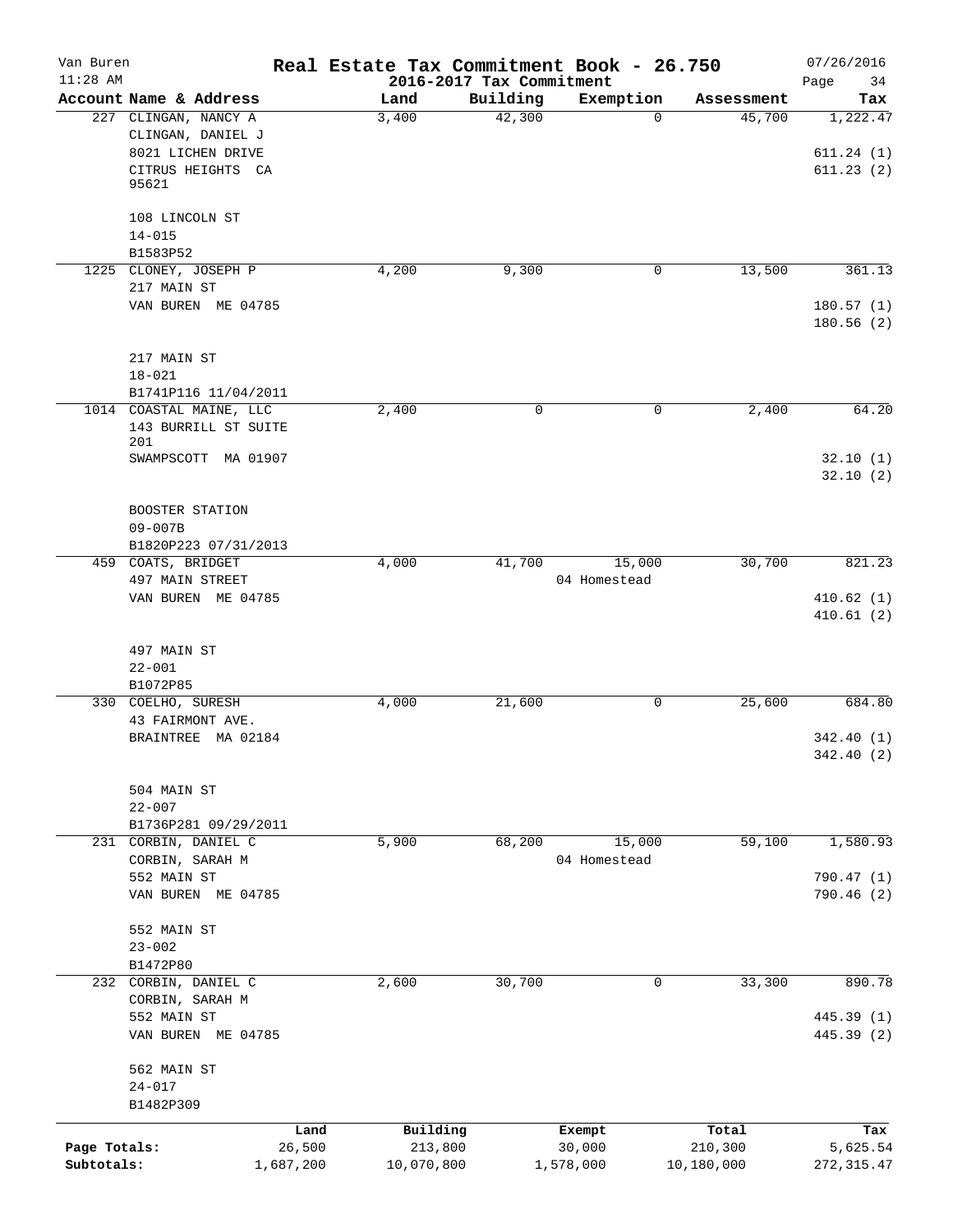| Van Buren<br>$11:28$ AM |                        | Real Estate Tax Commitment Book - 26.750 | 2016-2017 Tax Commitment |                  |                  | 07/26/2016<br>Page<br>35 |
|-------------------------|------------------------|------------------------------------------|--------------------------|------------------|------------------|--------------------------|
|                         | Account Name & Address | Land                                     | Building                 | Exemption        | Assessment       | Tax                      |
|                         | 287 CORBIN, FRANK      | 3,800                                    | 51,400                   | 15,000           | 40,200           | 1,075.35                 |
|                         | 107 BERRY AVE          |                                          |                          | 04 Homestead     |                  |                          |
|                         | VAN BUREN ME 04785     |                                          |                          |                  |                  | 537.68(1)                |
|                         |                        |                                          |                          |                  |                  | 537.67(2)                |
|                         |                        |                                          |                          |                  |                  |                          |
|                         | 107 BERRY AVE          |                                          |                          |                  |                  |                          |
|                         | $23 - 066$             |                                          |                          |                  |                  |                          |
|                         | B1884P327 03/23/2015   |                                          |                          |                  |                  |                          |
|                         | 234 CORBIN, FRANK J    | 3,400                                    | 21,900                   | 0                | 25,300           | 676.78                   |
|                         | 107 BERRY AVE          |                                          |                          |                  |                  |                          |
|                         | VAN BUREN ME 04785     |                                          |                          |                  |                  | 338.39(1)                |
|                         |                        |                                          |                          |                  |                  | 338.39 (2)               |
|                         |                        |                                          |                          |                  |                  |                          |
|                         | 104 BERRY AVE          |                                          |                          |                  |                  |                          |
|                         | $23 - 046$             |                                          |                          |                  |                  |                          |
|                         | B870P110               |                                          |                          |                  |                  |                          |
|                         | 235 CORBIN, JASON A    | 3,500                                    | 35,200                   | 15,000           | 23,700           | 633.98                   |
|                         | CORBIN, RENE R         |                                          |                          | 04 Homestead     |                  |                          |
|                         | P O BOX 403            |                                          |                          |                  |                  | 316.99(1)                |
|                         | VAN BUREN ME 04785     |                                          |                          |                  |                  | 316.99(2)                |
|                         |                        |                                          |                          |                  |                  |                          |
|                         | 114 ST FRANCIS ST      |                                          |                          |                  |                  |                          |
|                         | $14 - 003$             |                                          |                          |                  |                  |                          |
|                         | B1232P336              |                                          |                          |                  |                  |                          |
|                         | 238 CORBIN, MAURICE    | 5,800                                    | 67,300                   | 21,000           | 52,100           | 1,393.68                 |
|                         | CORBIN, NANCY          |                                          |                          | 04 Homestead     |                  |                          |
|                         | 143 LAPLANTE HEIGHTS   |                                          |                          | 02 Veteran       |                  | 696.84(1)                |
|                         | VAN BUREN ME 04785     |                                          |                          |                  |                  | 696.84 (2)               |
|                         |                        |                                          |                          |                  |                  |                          |
|                         | 143 LAPLANTE HEIGHTS   |                                          |                          |                  |                  |                          |
|                         | 18C-002A               |                                          |                          |                  |                  |                          |
|                         | B962P269               |                                          |                          |                  |                  |                          |
|                         | 1110 CORMIER, ADAM R   | 3,000                                    | 47,000                   | 0                | 50,000           | 1,337.50                 |
|                         | 111 CYR AVE            |                                          |                          |                  |                  |                          |
|                         | VAN BUREN ME 04785     |                                          |                          |                  |                  | 668.75(1)                |
|                         |                        |                                          |                          |                  |                  | 668.75(2)                |
|                         |                        |                                          |                          |                  |                  |                          |
|                         | 111 CYR AVE            |                                          |                          |                  |                  |                          |
|                         | $18 - 119$             |                                          |                          |                  |                  |                          |
|                         | B1725P263 07/01/2011   |                                          |                          |                  |                  |                          |
|                         | 249 CORMIER, ANNE M    | 2,800                                    | 36,900                   | 21,000           | 18,700           | 500.23                   |
|                         | C/O JOAN CORMIER       |                                          |                          | 02 Veteran       |                  |                          |
|                         | 116 CENTER ST APT 101  |                                          |                          | 04 Homestead     |                  | 250.12(1)                |
|                         | VAN BUREN ME 04785     |                                          |                          |                  |                  | 250.11(2)                |
|                         |                        |                                          |                          |                  |                  |                          |
|                         | 116 CENTER ST          |                                          |                          |                  |                  |                          |
|                         | $16 - 053$             |                                          |                          |                  |                  |                          |
|                         | B1561P131              |                                          |                          |                  |                  |                          |
|                         | 641 CORMIER, DANIEL    | 4,200                                    | 31,100                   | 15,000           | 20,300           | 543.03                   |
|                         | CORMIER, YVETTE        |                                          |                          | 04 Homestead     |                  |                          |
|                         | 111 JACKSON ST         |                                          |                          |                  |                  | 271.52(1)                |
|                         | VAN BUREN ME 04785     |                                          |                          |                  |                  | 271.51(2)                |
|                         |                        |                                          |                          |                  |                  |                          |
|                         | 111 JACKSON ST         |                                          |                          |                  |                  |                          |
|                         | $18 - 077$             |                                          |                          |                  |                  |                          |
|                         | B1595P282 05/20/2008   |                                          |                          |                  |                  |                          |
|                         |                        |                                          |                          |                  |                  |                          |
|                         |                        |                                          |                          |                  |                  |                          |
| Page Totals:            | Land<br>26,500         | Building<br>290,800                      |                          | Exempt<br>87,000 | Total<br>230,300 | Tax<br>6, 160.55         |
| Subtotals:              | 1,713,700              | 10,361,600                               |                          | 1,665,000        | 10,410,300       | 278,476.02               |
|                         |                        |                                          |                          |                  |                  |                          |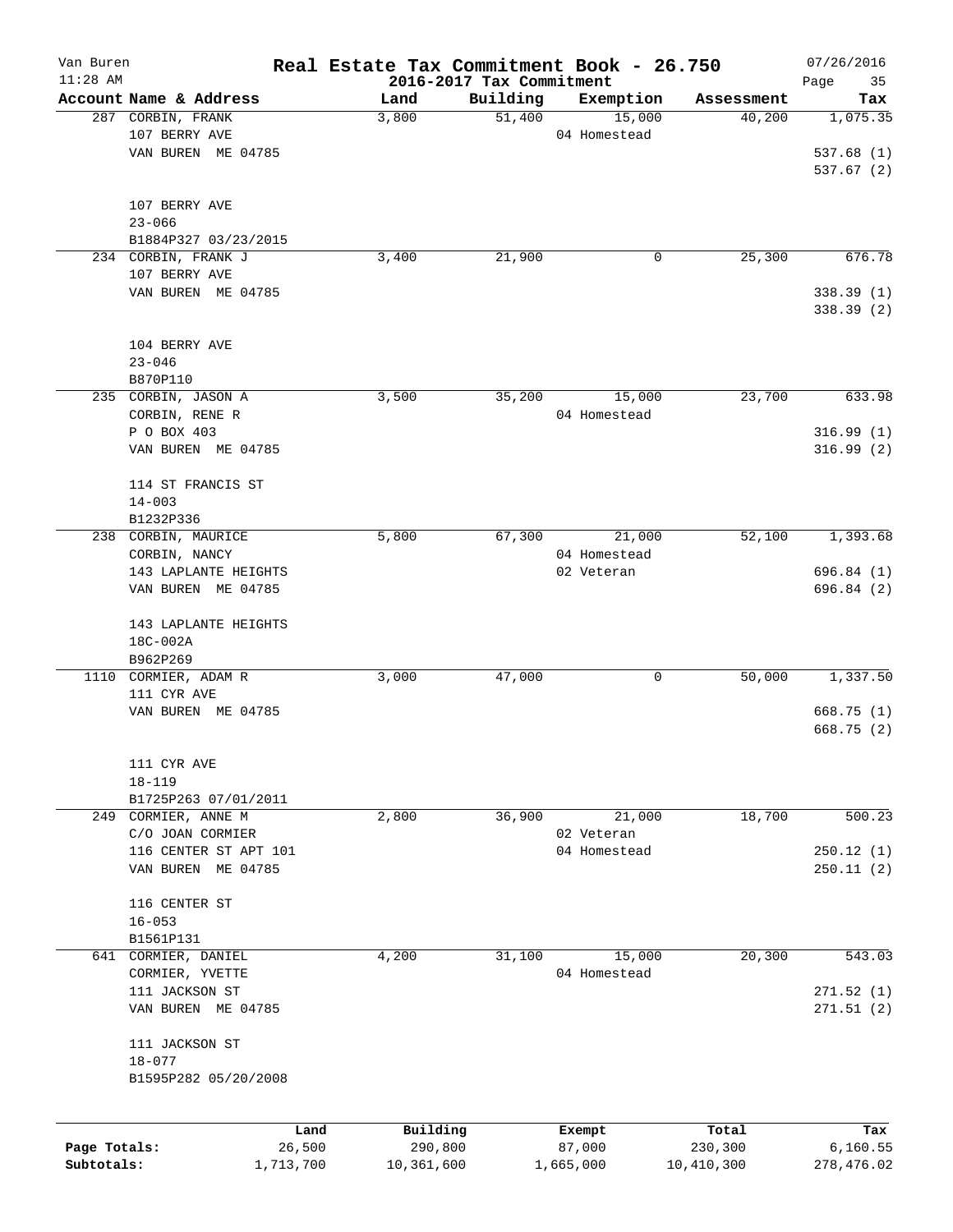| Van Buren<br>$11:28$ AM |                                             | Real Estate Tax Commitment Book - 26.750 | 2016-2017 Tax Commitment |                        |            | 07/26/2016<br>Page<br>36 |
|-------------------------|---------------------------------------------|------------------------------------------|--------------------------|------------------------|------------|--------------------------|
|                         | Account Name & Address                      | Land                                     | Building                 | Exemption              | Assessment | Tax                      |
|                         | 240 CORMIER, DENNIS L                       | 5,700                                    | 77,600                   | 15,000                 | 68,300     | 1,827.03                 |
|                         | CORMIER, LOUISE                             |                                          |                          | 04 Homestead           |            |                          |
|                         | 185 STATE ST                                |                                          |                          |                        |            | 913.52(1)                |
|                         | VAN BUREN ME 04785                          |                                          |                          |                        |            | 913.51(2)                |
|                         | 185 STATE ST                                |                                          |                          |                        |            |                          |
|                         | 12A-028                                     |                                          |                          |                        |            |                          |
|                         | 1137 CORMIER, HAROLD JR                     | 3,100                                    | 34,100                   | 0                      | 37,200     | 995.10                   |
|                         | 574 MAIN ST<br>VAN BUREN ME 04785           |                                          |                          |                        |            | 497.55 (1)               |
|                         |                                             |                                          |                          |                        |            | 497.55 (2)               |
|                         | 574 MAIN ST                                 |                                          |                          |                        |            |                          |
|                         | $24 - 011$                                  |                                          |                          |                        |            |                          |
|                         | B1608P141 08/11/2008                        |                                          |                          |                        |            |                          |
|                         | 1136 CORMIER, HAROLD JR                     | 1,900                                    | 0                        | 0                      | 1,900      | 50.83                    |
|                         | 574 MAIN ST                                 |                                          |                          |                        |            |                          |
|                         | VAN BUREN ME 04785                          |                                          |                          |                        |            | 25.42(1)<br>25.41(2)     |
|                         | MAIN ST                                     |                                          |                          |                        |            |                          |
|                         | $24 - 006A$                                 |                                          |                          |                        |            |                          |
|                         | B1608P141 08/11/2008                        |                                          |                          |                        |            |                          |
|                         | 731 CORMIER, JENNIFER                       | 1,600                                    | 30,900                   | 0                      | 32,500     | 869.38                   |
|                         | 697 MAIN ST                                 |                                          |                          |                        |            |                          |
|                         | VAN BUREN ME 04785                          |                                          |                          |                        |            | 434.69 (1)<br>434.69 (2) |
|                         | 410 MAIN ST                                 |                                          |                          |                        |            |                          |
|                         | $21 - 035$                                  |                                          |                          |                        |            |                          |
|                         | B1617P87                                    |                                          |                          |                        |            |                          |
|                         | 488 CORMIER, JENNIFER L.                    | 6,600                                    | 400                      | 0                      | 7,000      | 187.25                   |
|                         | 697 MAIN STREET                             |                                          |                          |                        |            |                          |
|                         | VAN BUREN ME 04785                          |                                          |                          |                        |            | 93.63(1)<br>93.62 (2)    |
|                         |                                             |                                          |                          |                        |            |                          |
|                         | 700 MAIN ST                                 |                                          |                          |                        |            |                          |
|                         | $25 - 008$                                  |                                          |                          |                        |            |                          |
|                         | B1925P320 03/11/2016                        |                                          |                          |                        |            |                          |
|                         | 518 CORMIER, JENNIFER L.<br>697 MAIN STREET | 4,600                                    | 74,100                   | 15,000<br>04 Homestead | 63,700     | 1,703.98                 |
|                         | VAN BUREN ME 04785                          |                                          |                          |                        |            | 851.99 (1)               |
|                         |                                             |                                          |                          |                        |            | 851.99 (2)               |
|                         | 697 MAIN ST                                 |                                          |                          |                        |            |                          |
|                         | $25 - 007$                                  |                                          |                          |                        |            |                          |
|                         | B1925P320 03/11/2016                        |                                          |                          |                        |            |                          |
|                         | 242 CORMIER, JOSEPH                         | 5,800                                    | 0                        | 0                      | 5,800      | 155.15                   |
|                         | 99 HAMLIN RD.                               |                                          |                          |                        |            |                          |
|                         | VAN BUREN ME 04785                          |                                          |                          |                        |            | 77.58(1)<br>77.57(2)     |
|                         |                                             |                                          |                          |                        |            |                          |
|                         | OFF HAMLIN ROAD                             |                                          |                          |                        |            |                          |
|                         | $03 - 017$                                  |                                          |                          |                        |            |                          |
|                         |                                             |                                          |                          |                        |            |                          |
|                         |                                             |                                          |                          |                        |            |                          |
|                         |                                             |                                          |                          |                        |            |                          |

|              | Land      | Building   | Exempt    | Total      | Tax          |
|--------------|-----------|------------|-----------|------------|--------------|
| Page Totals: | 29,300    | 217,100    | 30,000    | 216,400    | 5,788.72     |
| Subtotals:   | L,743,000 | 10,578,700 | ⊥,695,000 | 10,626,700 | 284, 264, 74 |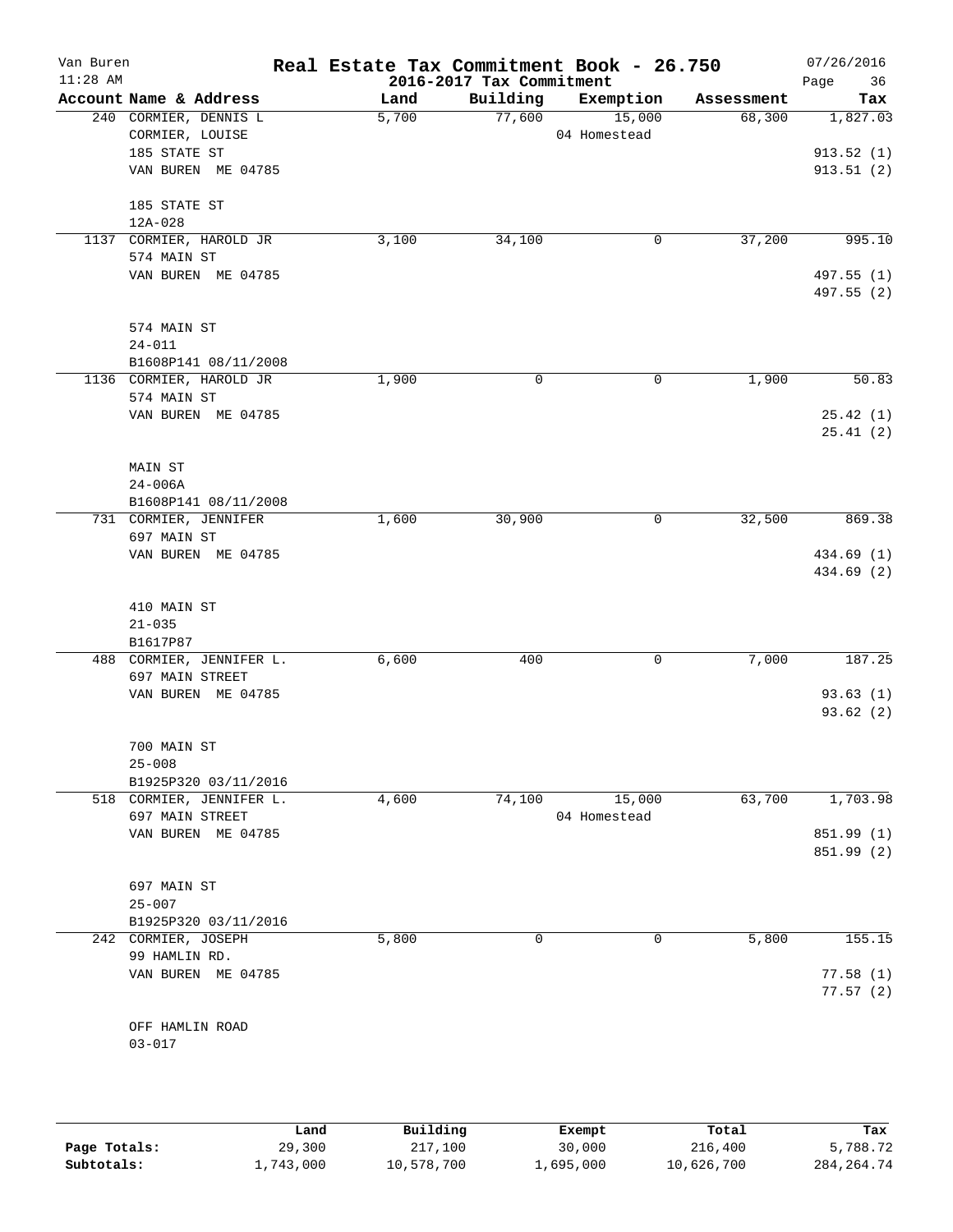| Van Buren<br>$11:28$ AM |                                          | Real Estate Tax Commitment Book - 26.750<br>2016-2017 Tax Commitment |          |              |            | 07/26/2016<br>Page<br>37 |
|-------------------------|------------------------------------------|----------------------------------------------------------------------|----------|--------------|------------|--------------------------|
|                         | Account Name & Address                   | Land                                                                 | Building | Exemption    | Assessment | Tax                      |
|                         | 243 CORMIER, LARRY J                     | 3,900                                                                | 19,900   | 15,000       | 8,800      | 235.40                   |
|                         | CORMIER, DIANE M                         |                                                                      |          | 04 Homestead |            |                          |
|                         | 114 WILSON ST                            |                                                                      |          |              |            | 117.70(1)                |
|                         | VAN BUREN ME 04785                       |                                                                      |          |              |            | 117.70(2)                |
|                         |                                          |                                                                      |          |              |            |                          |
|                         | 114 WILSON ST                            |                                                                      |          |              |            |                          |
|                         | $23 - 050$                               |                                                                      |          |              |            |                          |
|                         | B642P197                                 |                                                                      |          |              |            |                          |
| 245                     | CORMIER, NELSON                          | 3,400                                                                | 26,100   | 15,000       | 14,500     | 387.88                   |
|                         | CORMIER, ANN MARIE                       |                                                                      |          | 04 Homestead |            |                          |
|                         | 163 CHAMPLAIN ST                         |                                                                      |          |              |            | 193.94 (1)               |
|                         | VAN BUREN ME 04785                       |                                                                      |          |              |            | 193.94 (2)               |
|                         |                                          |                                                                      |          |              |            |                          |
|                         | 163 CHAMPLAIN ST                         |                                                                      |          |              |            |                          |
|                         | $19 - 022$                               |                                                                      |          |              |            |                          |
|                         | 246 CORMIER, STEPHEN J                   | 4,300                                                                | 34,000   | 15,000       | 23,300     | 623.28                   |
|                         | P O BOX 454                              |                                                                      |          | 04 Homestead |            |                          |
|                         | VAN BUREN ME 04785                       |                                                                      |          |              |            | 311.64(1)                |
|                         |                                          |                                                                      |          |              |            | 311.64(2)                |
|                         |                                          |                                                                      |          |              |            |                          |
|                         |                                          |                                                                      |          |              |            |                          |
|                         | 134 MCKINLEY ST                          |                                                                      |          |              |            |                          |
|                         | $14 - 044$                               |                                                                      |          |              |            |                          |
|                         | B727P68                                  |                                                                      |          |              |            |                          |
|                         | 583 CORMIER, STEVEN J                    | 4,000                                                                | 49,000   | 15,000       | 38,000     | 1,016.50                 |
|                         | CORMIER, BRIDGITTE M                     |                                                                      |          | 04 Homestead |            |                          |
|                         | PO BOX 454                               |                                                                      |          |              |            | 508.25(1)                |
|                         | VAN BUREN ME 04785                       |                                                                      |          |              |            | 508.25(2)                |
|                         |                                          |                                                                      |          |              |            |                          |
|                         | 118 LINCOLN ST                           |                                                                      |          |              |            |                          |
|                         | $14 - 013$                               |                                                                      |          |              |            |                          |
|                         | B1691P23 08/04/2010 B1438P183            |                                                                      |          |              |            |                          |
| 253                     | CORRIVEAU, IRENE M &                     | 5,000                                                                | 34,300   | 0            | 39,300     | 1,051.28                 |
|                         | CARL J (LIFE ESTATE)                     |                                                                      |          |              |            |                          |
|                         | CORRIVEAU, STEVEN & ST.<br>PIERRE MAXINE |                                                                      |          |              |            |                          |
|                         | 877 MAIN ST. APT K4                      |                                                                      |          |              |            | 525.64(1)                |
|                         | CARIBOU ME 04736                         |                                                                      |          |              |            | 525.64(2)                |
|                         |                                          |                                                                      |          |              |            |                          |
|                         | 119 HARRISON ST                          |                                                                      |          |              |            |                          |
|                         | $18 - 012$                               |                                                                      |          |              |            |                          |
|                         | B979P81 02/22/1995                       |                                                                      |          |              |            |                          |
|                         | 660 CORRIVEAU, ROBERT J                  | 3,600                                                                | 12,600   | 0            | 16,200     | 433.35                   |
|                         |                                          |                                                                      |          |              |            |                          |
|                         | 164 FULTON STREET                        |                                                                      |          |              |            |                          |
|                         | VAN BUREN ME 04785                       |                                                                      |          |              |            | 216.68(1)                |
|                         |                                          |                                                                      |          |              |            | 216.67(2)                |
|                         |                                          |                                                                      |          |              |            |                          |
|                         | 164 FULTON ST                            |                                                                      |          |              |            |                          |
|                         | $19 - 040B$                              |                                                                      |          |              |            |                          |
|                         | B1610P335 08/29/2008                     |                                                                      |          |              |            |                          |
|                         | 254 CORRIVEAU, STEVEN                    | 3,800                                                                | 47,400   | 15,000       | 36,200     | 968.35                   |
|                         | CORRIVEAU, BRENDA                        |                                                                      |          | 04 Homestead |            |                          |
|                         | 112 LINCOLN ST                           |                                                                      |          |              |            | 484.18 (1)               |
|                         | VAN BUREN ME 04785                       |                                                                      |          |              |            | 484.17 (2)               |
|                         |                                          |                                                                      |          |              |            |                          |
|                         | 112 LINCOLN ST                           |                                                                      |          |              |            |                          |
|                         | $14 - 014$                               |                                                                      |          |              |            |                          |
|                         | B798P191                                 |                                                                      |          |              |            |                          |
|                         |                                          |                                                                      |          |              |            |                          |
|                         | Land                                     | Building                                                             |          | Exempt       | Total      | Tax                      |
| Page Totals:            | 28,000                                   | 223,300                                                              |          | 75,000       | 176,300    | 4,716.04                 |
| Subtotals:              | 1,771,000                                | 10,802,000                                                           |          | 1,770,000    | 10,803,000 | 288,980.78               |
|                         |                                          |                                                                      |          |              |            |                          |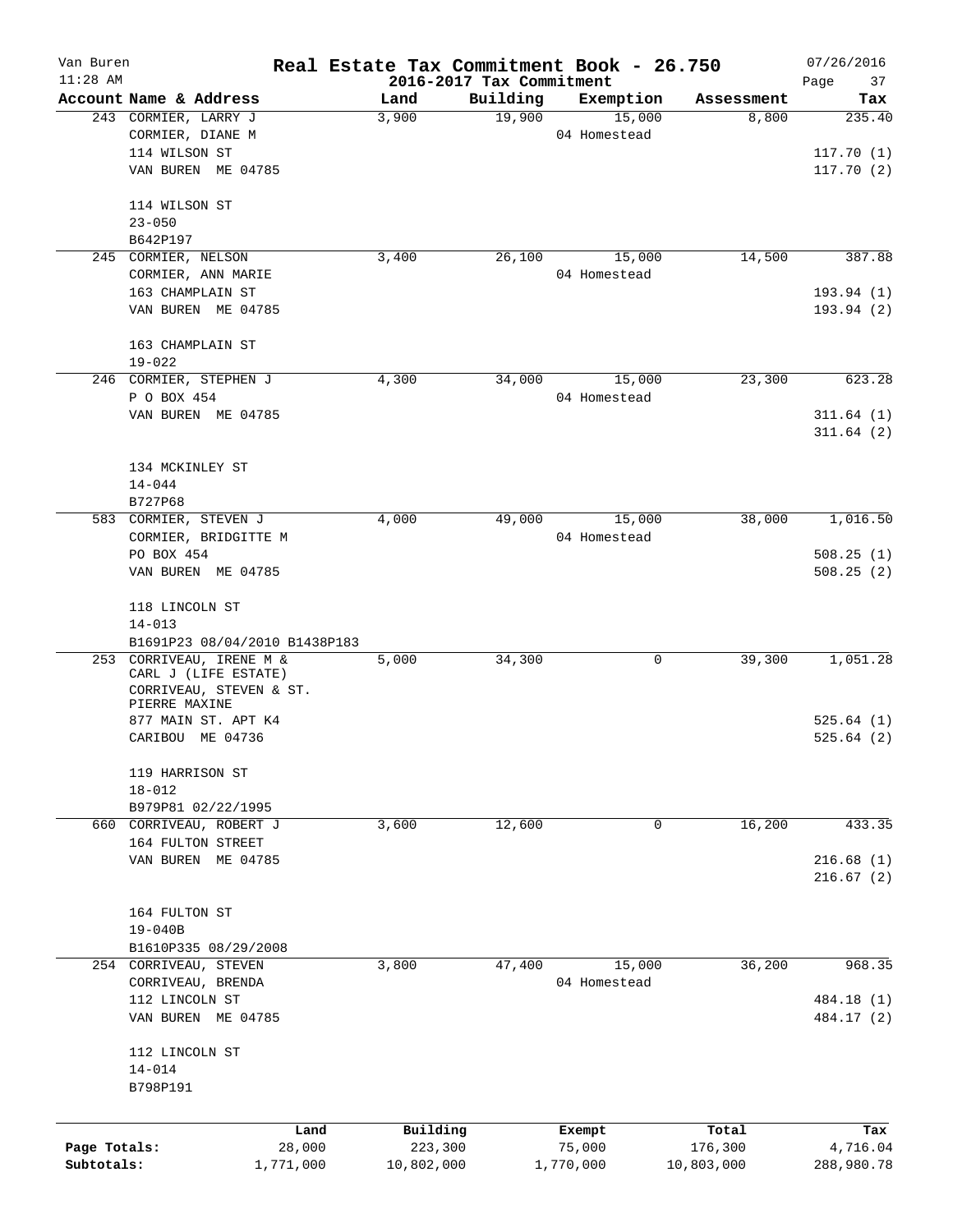| Van Buren<br>$11:28$ AM |                                       | Real Estate Tax Commitment Book - 26.750 |                                      |              |            | 07/26/2016             |
|-------------------------|---------------------------------------|------------------------------------------|--------------------------------------|--------------|------------|------------------------|
|                         | Account Name & Address                | Land                                     | 2016-2017 Tax Commitment<br>Building | Exemption    | Assessment | Page<br>38<br>Tax      |
|                         | 258 COTE, CARLA M                     | 5,300                                    | 55,000                               | 21,000       | 39,300     | 1,051.28               |
|                         | C/O BRIDGET F COTE                    |                                          |                                      | 04 Homestead |            |                        |
|                         | 137 MAIN ST                           |                                          |                                      | 02 Veteran   |            | 525.64(1)              |
|                         | VAN BUREN ME 04785                    |                                          |                                      |              |            | 525.64(2)              |
|                         | 137 MAIN ST                           |                                          |                                      |              |            |                        |
|                         | $16 - 058$                            |                                          |                                      |              |            |                        |
|                         | B1683P83 06/10/2010 B1202P87          |                                          |                                      |              |            |                        |
|                         | 260 COTE, CHARLES (LIFE               | 3,200                                    | 0                                    | 0            | 3,200      | 85.60                  |
|                         | ESTATE)                               |                                          |                                      |              |            |                        |
|                         | COTE, GLORIA B                        |                                          |                                      |              |            |                        |
|                         | 104 CYR AVE                           |                                          |                                      |              |            | 42.80(1)               |
|                         | VAN BUREN ME 04785                    |                                          |                                      |              |            | 42.80(2)               |
|                         | ST. BRUNO STREET                      |                                          |                                      |              |            |                        |
|                         | $18 - 087D$                           |                                          |                                      |              |            |                        |
|                         | B1366P219                             |                                          |                                      |              |            |                        |
|                         | 259 COTE, CHARLES JR (LIFE<br>ESTATE) | 4,600                                    | 60,700                               | 21,000       | 44,300     | 1,185.02               |
|                         | COTE, GLORIA B                        |                                          |                                      | 02 Veteran   |            |                        |
|                         | 104 CYR AVE                           |                                          |                                      | 04 Homestead |            | 592.51(1)              |
|                         | VAN BUREN ME 04785                    |                                          |                                      |              |            | 592.51(2)              |
|                         | 104 CYR AVE                           |                                          |                                      |              |            |                        |
|                         | $18 - 122$                            |                                          |                                      |              |            |                        |
|                         | B1366P219                             |                                          |                                      |              |            |                        |
|                         | 262 COTE, HURBAIN J                   | 8,200                                    | 56,600                               | 21,000       | 43,800     | 1,171.65               |
|                         | COTE, DOROTHY                         |                                          |                                      | 04 Homestead |            |                        |
|                         | 173 CASTONGUAY RD                     |                                          |                                      | 02 Veteran   |            | 585.83(1)              |
|                         | VAN BUREN ME 04785                    |                                          |                                      |              |            | 585.82 (2)             |
|                         | 173 CASTONGUAY RD                     |                                          |                                      |              |            |                        |
|                         | $02 - 034A$                           |                                          |                                      |              |            |                        |
|                         | B441P64 09/10/1976                    |                                          |                                      |              |            |                        |
|                         | 265 COTE, KEITH H                     | 2,100                                    | 49,100                               | 15,000       | 36,200     | 968.35                 |
|                         | COTE, SARAH                           |                                          |                                      | 04 Homestead |            |                        |
|                         | 86 PEPPERWOOD WAY                     |                                          |                                      |              |            | 484.18 (1)             |
|                         | SOLVANG CA 93463                      |                                          |                                      |              |            | 484.17 (2)             |
|                         | 102 GARFIELD AVE                      |                                          |                                      |              |            |                        |
|                         | $20 - 084$                            |                                          |                                      |              |            |                        |
|                         | B1485P106                             |                                          |                                      |              |            |                        |
|                         | 266 COTE, KEITH H                     | 1,400                                    | $\mathbf 0$                          | $\mathbf 0$  | 1,400      | 37.45                  |
|                         | COTE, SARAH                           |                                          |                                      |              |            |                        |
|                         | 86 PEPPERWOOD WAY                     |                                          |                                      |              |            | 18.73(1)               |
|                         | SOLVANG CA 93463                      |                                          |                                      |              |            | 18.72(2)               |
|                         | GARFIELD AVE                          |                                          |                                      |              |            |                        |
|                         | $20 - 083$                            |                                          |                                      |              |            |                        |
|                         | B1485P106 02/23/2006                  |                                          |                                      |              |            |                        |
|                         | 264 COTE, THELMA                      | 8,900                                    | 0                                    | 0            | 8,900      | 238.08                 |
|                         | 40 MAIN ST                            |                                          |                                      |              |            |                        |
|                         | VAN BUREN ME 04785                    |                                          |                                      |              |            | 119.04(1)<br>119.04(2) |
|                         |                                       |                                          |                                      |              |            |                        |
|                         | VIOLETTE ST                           |                                          |                                      |              |            |                        |
|                         | $16 - 066A$<br>B485P71                |                                          |                                      |              |            |                        |
|                         | Land                                  | Building                                 |                                      | Exempt       | Total      | Tax                    |
| Page Totals:            | 33,700                                | 221,400                                  |                                      | 78,000       | 177,100    | 4,737.43               |
| Subtotals:              | 1,804,700                             | 11,023,400                               |                                      | 1,848,000    | 10,980,100 | 293,718.21             |
|                         |                                       |                                          |                                      |              |            |                        |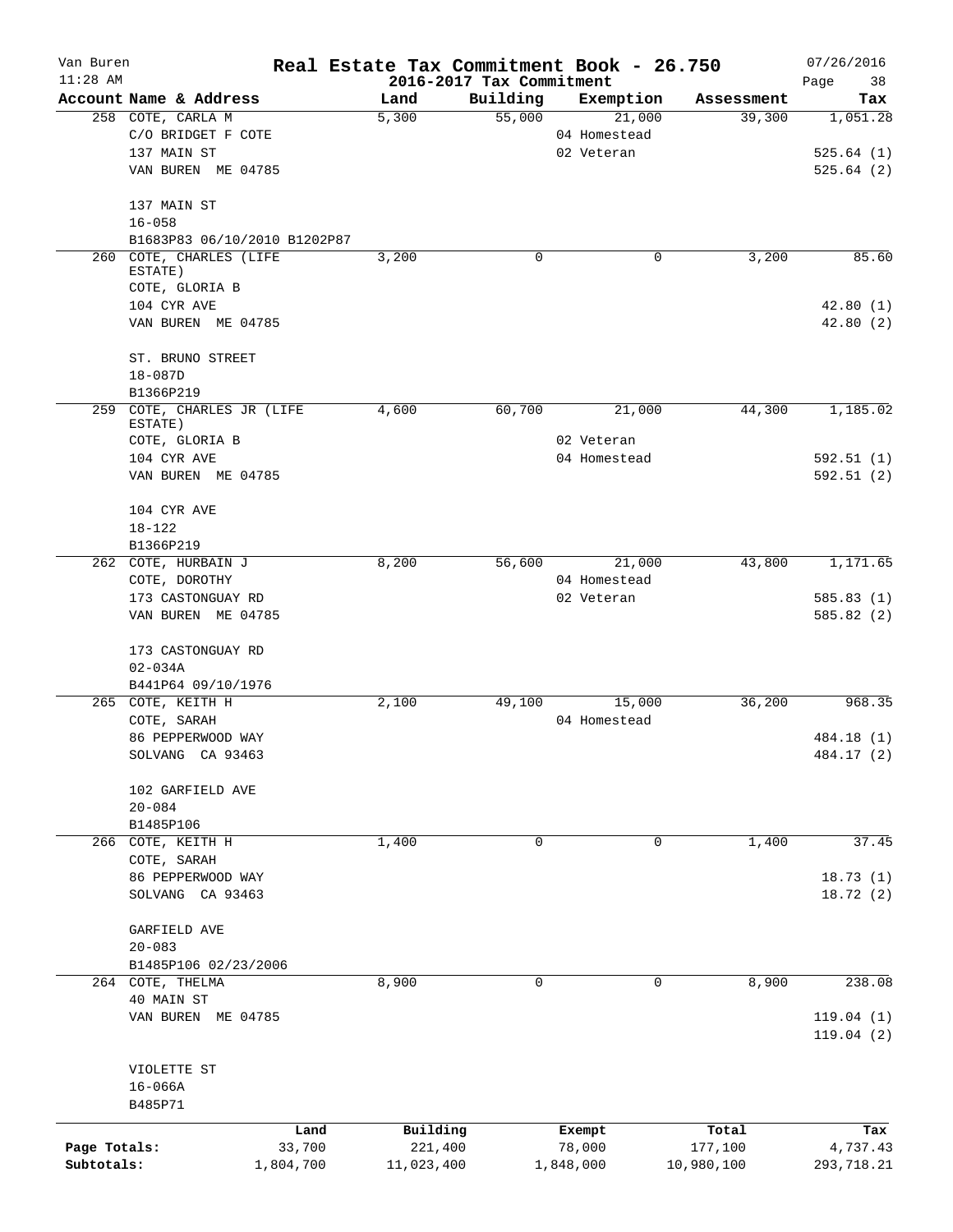| Van Buren  |                                           | Real Estate Tax Commitment Book - 26.750 |                          |                       |            | 07/26/2016             |
|------------|-------------------------------------------|------------------------------------------|--------------------------|-----------------------|------------|------------------------|
| $11:28$ AM |                                           |                                          | 2016-2017 Tax Commitment |                       |            | 39<br>Page             |
|            | Account Name & Address                    | Land                                     | Building                 | Exemption             | Assessment | Tax                    |
|            | 1080 COVENTRY, MICHAEL                    | 4,300                                    | 63,700                   | $\Omega$              | 68,000     | 1,819.00               |
|            | NORRIS, JEFFERY                           |                                          |                          |                       |            |                        |
|            | 114 CYR AVE<br>VAN BUREN ME 04785         |                                          |                          |                       |            | 909.50(1)<br>909.50(2) |
|            |                                           |                                          |                          |                       |            |                        |
|            | 114 CYR AVE                               |                                          |                          |                       |            |                        |
|            | $18 - 120$                                |                                          |                          |                       |            |                        |
|            | B1833P28 10/22/2013                       |                                          |                          |                       |            |                        |
|            | 267 CRAIG, NELSON                         | 8,700                                    | 35,500                   | 15,000                | 29,200     | 781.10                 |
|            | CRAIG, RENA M                             |                                          |                          | 04 Homestead          |            |                        |
|            | 102 CHAMPLAIN ST                          |                                          |                          |                       |            | 390.55(1)              |
|            | VAN BUREN ME 04785                        |                                          |                          |                       |            | 390.55(2)              |
|            |                                           |                                          |                          |                       |            |                        |
|            | 309 MAIN ST<br>$20 - 048A$                |                                          |                          |                       |            |                        |
|            | 1330 CULLEN, GEORGE J JR                  | 4,100                                    | 43,000                   | 6,000                 | 41,100     | 1,099.43               |
|            | CULLEN, DIANE W                           |                                          |                          | 03 Veteran (Non-Maine |            |                        |
|            | 117 MAIN ST                               |                                          |                          |                       |            | 549.72 (1)             |
|            | VAN BUREN ME 04785                        |                                          |                          |                       |            | 549.71 (2)             |
|            |                                           |                                          |                          |                       |            |                        |
|            | 117 MAIN ST                               |                                          |                          |                       |            |                        |
|            | $16 - 041$                                |                                          |                          |                       |            |                        |
|            | B1730P93 08/02/2011<br>255 CUMMINGS, DANA | 3,700                                    | 44,500                   | 0                     | 48,200     | 1,289.35               |
|            | 5220 VIDA ST                              |                                          |                          |                       |            |                        |
|            | ATASCADERO CA 93422                       |                                          |                          |                       |            | 644.68 (1)             |
|            |                                           |                                          |                          |                       |            | 644.67 (2)             |
|            | 127 PARK ST                               |                                          |                          |                       |            |                        |
|            | $17 - 039$                                |                                          |                          |                       |            |                        |
|            | B1928P112 04/05/2016                      |                                          |                          |                       |            |                        |
|            | 256 CUMMINGS, DANA                        | 3,600                                    | 0                        | 0                     | 3,600      | 96.30                  |
|            | 5220 VIDA ST.                             |                                          |                          |                       |            |                        |
|            | ATASCADERO CA 93442                       |                                          |                          |                       |            | 48.15(1)               |
|            |                                           |                                          |                          |                       |            | 48.15(2)               |
|            |                                           |                                          |                          |                       |            |                        |
|            | BIRCH AVE<br>$17 - 038$                   |                                          |                          |                       |            |                        |
|            | B1928P112 04/05/2016                      |                                          |                          |                       |            |                        |
|            | 723 CURRAN, JANA                          | 14,700                                   | 11,000                   | 0                     | 25,700     | 687.48                 |
|            | LEBEL, DAVID ET AL                        | 60.00<br>Acres                           |                          |                       |            |                        |
|            | 110 CLEVELAND AVE                         |                                          |                          |                       |            | 343.74 (1)             |
|            | VAN BUREN ME 04785                        |                                          |                          |                       |            | 343.74 (2)             |
|            | 209 ST MARYS BROOK RD                     |                                          |                          |                       |            |                        |
|            | $02 - 049$                                |                                          |                          |                       |            |                        |
|            | B1399P244 05/27/2004                      |                                          |                          |                       |            |                        |
| 269        | CYR, ADRIAN T                             | 1,400                                    | 22,600                   | 21,000                | 3,000      | 80.25                  |
|            | CYR, CLAUDETTE L                          |                                          |                          | 02 Veteran            |            |                        |
|            | 107 CHURCH ST                             |                                          |                          | 04 Homestead          |            | 40.13(1)               |
|            | VAN BUREN ME 04785                        |                                          |                          |                       |            | 40.12(2)               |
|            | 107 CHURCH ST                             |                                          |                          |                       |            |                        |
|            | $23 - 098$                                |                                          |                          |                       |            |                        |
|            |                                           |                                          |                          |                       |            |                        |
|            |                                           |                                          |                          |                       |            |                        |

|              | Land      | Building   | Exempt    | Total      | Tax        |
|--------------|-----------|------------|-----------|------------|------------|
| Page Totals: | 40,500    | 220,300    | 42,000    | 218,800    | 5,852.91   |
| Subtotals:   | 1,845,200 | 11,243,700 | 1,890,000 | 11,198,900 | 299,571.12 |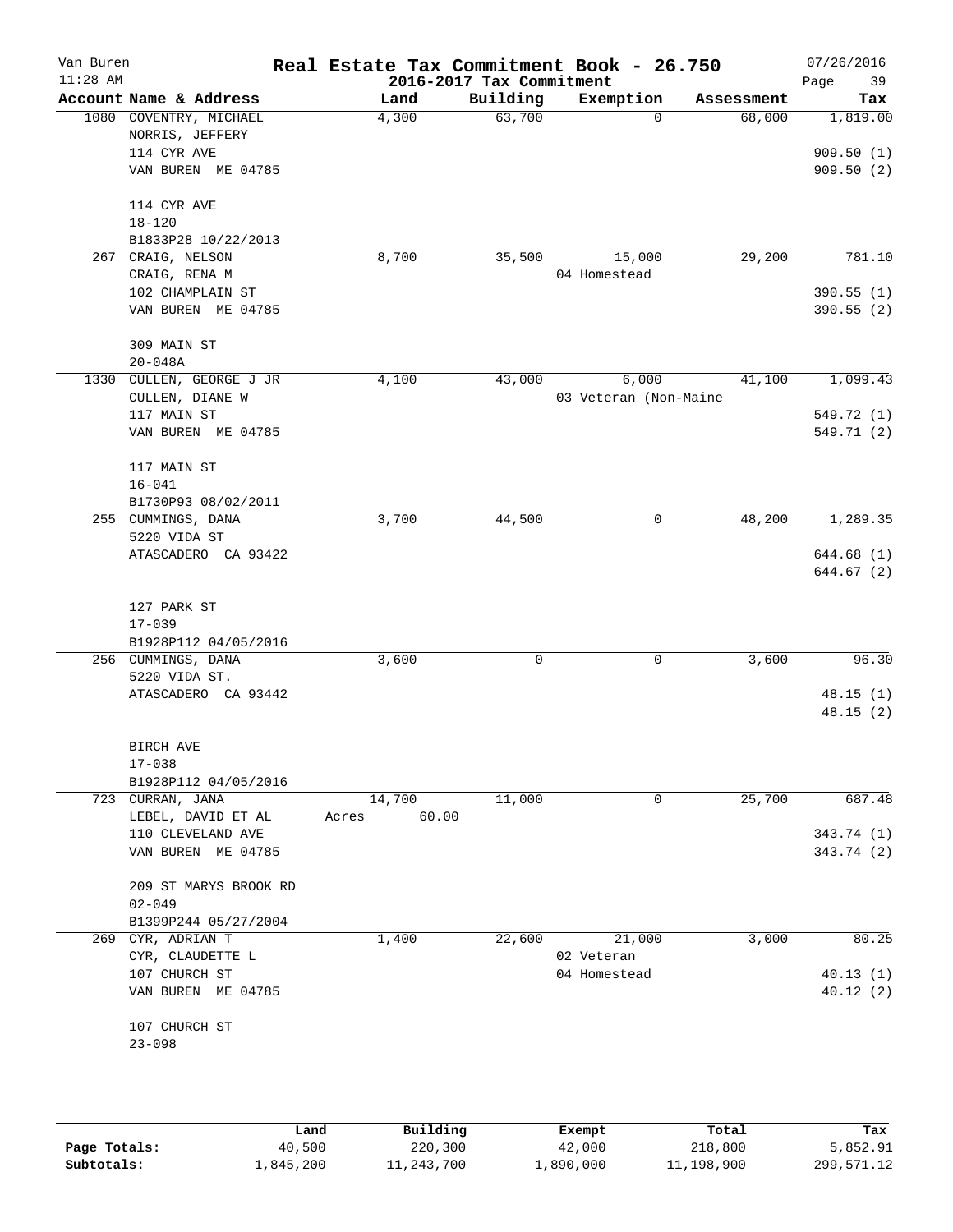| Van Buren    |                                           | Real Estate Tax Commitment Book - 26.750 |             |              |            | 07/26/2016        |
|--------------|-------------------------------------------|------------------------------------------|-------------|--------------|------------|-------------------|
| $11:28$ AM   | Account Name & Address                    | 2016-2017 Tax Commitment<br>Land         | Building    | Exemption    | Assessment | Page<br>40<br>Tax |
|              | 272 CYR, ALAN M                           | 5,200                                    | $\mathbf 0$ | 0            | 5,200      | 139.10            |
|              | CYR, LISA M                               |                                          |             |              |            |                   |
|              | PO BOX 53                                 |                                          |             |              |            |                   |
|              |                                           |                                          |             |              |            | 69.55(1)          |
|              | VAN BUREN ME 04785                        |                                          |             |              |            | 69.55(2)          |
|              | CHAMPLAIN ST                              |                                          |             |              |            |                   |
|              | $06 - 017$                                |                                          |             |              |            |                   |
|              | B1414P102                                 |                                          |             |              |            |                   |
|              | 271 CYR, ALAN M                           | 3,000                                    | 0           | 0            | 3,000      | 80.25             |
|              | CYR, LISA M                               |                                          |             |              |            |                   |
|              | PO BOX 53                                 |                                          |             |              |            | 40.13(1)          |
|              | VAN BUREN ME 04785                        |                                          |             |              |            | 40.12(2)          |
|              | REAR OF ADAM ST                           |                                          |             |              |            |                   |
|              | $06 - 003A$                               |                                          |             |              |            |                   |
|              | B1414P104                                 |                                          |             |              |            |                   |
|              | 274 CYR, ANDRE A                          | 5,400                                    | 66,100      | 15,000       | 56,500     | 1,511.38          |
|              | 152 CLOVERHILL DR                         |                                          |             | 04 Homestead |            |                   |
|              | VAN BUREN ME 04785                        |                                          |             |              |            | 755.69(1)         |
|              |                                           |                                          |             |              |            | 755.69(2)         |
|              |                                           |                                          |             |              |            |                   |
|              | 152 CLOVERHILL DR                         |                                          |             |              |            |                   |
|              | $18C - 010$                               |                                          |             |              |            |                   |
| 1407         | CYR, CARROLL L & TINA                     | 7,000                                    | 57,600      | 15,000       | 49,600     | 1,326.80          |
|              | М                                         |                                          |             |              |            |                   |
|              | CYR, PRISCILLE &<br>DONAHUE, DONNA M      |                                          |             | 04 Homestead |            |                   |
|              | PO BOX 174                                |                                          |             |              |            | 663.40(1)         |
|              | VAN BUREN ME 04785                        |                                          |             |              |            | 663.40 (2)        |
|              |                                           |                                          |             |              |            |                   |
|              | 280 STATE ST                              |                                          |             |              |            |                   |
|              | $03 - 025B$                               |                                          |             |              |            |                   |
|              | B1853P126 05/13/2014 B1842P193 01/06/2014 |                                          |             |              |            |                   |
|              | 276 CYR, CECILE T (HEIRS                  | 5,500                                    | 57,500      | 15,000       | 48,000     | 1,284.00          |
|              | OF)<br>C/O ROGER CYR                      |                                          |             | 04 Homestead |            |                   |
|              | 159 RAM ISLAND RD                         |                                          |             |              |            | 642.00 (1)        |
|              | BOWER BANK ME 04426                       |                                          |             |              |            | 642.00(2)         |
|              |                                           |                                          |             |              |            |                   |
|              | 187 MAIN ST                               |                                          |             |              |            |                   |
|              | $17 - 007B$                               |                                          |             |              |            |                   |
|              | 277 CYR, CHARLES L                        | 3,400                                    | 32,300      | 15,000       | 20,700     | 553.73            |
|              | CYR, JUDY                                 |                                          |             | 04 Homestead |            |                   |
|              | 117 ADAMS ST                              |                                          |             |              |            | 276.87(1)         |
|              | VAN BUREN ME 04785                        |                                          |             |              |            | 276.86(2)         |
|              | 117 ADAMS ST                              |                                          |             |              |            |                   |
|              | $18 - 028$                                |                                          |             |              |            |                   |
|              | B567P22                                   |                                          |             |              |            |                   |
|              | 278 CYR, CHARLES R                        | 4,200                                    | 14,700      | 15,000       | 3,900      | 104.33            |
|              | 107 MCBRIDE AVE                           |                                          |             | 04 Homestead |            |                   |
|              | VAN BUREN ME 04785                        |                                          |             |              |            | 52.17(1)          |
|              |                                           |                                          |             |              |            | 52.16(2)          |
|              |                                           |                                          |             |              |            |                   |
|              | 107 MCBRIDE AVE                           |                                          |             |              |            |                   |
|              | $15 - 049$                                |                                          |             |              |            |                   |
|              | B1371P28                                  |                                          |             |              |            |                   |
|              |                                           |                                          |             |              |            |                   |
|              | Land                                      | Building                                 |             | Exempt       | Total      | Tax               |
| Page Totals: | 33,700                                    | 228,200                                  |             | 75,000       | 186,900    | 4,999.59          |
| Subtotals:   | 1,878,900                                 | 11,471,900                               |             | 1,965,000    | 11,385,800 | 304,570.71        |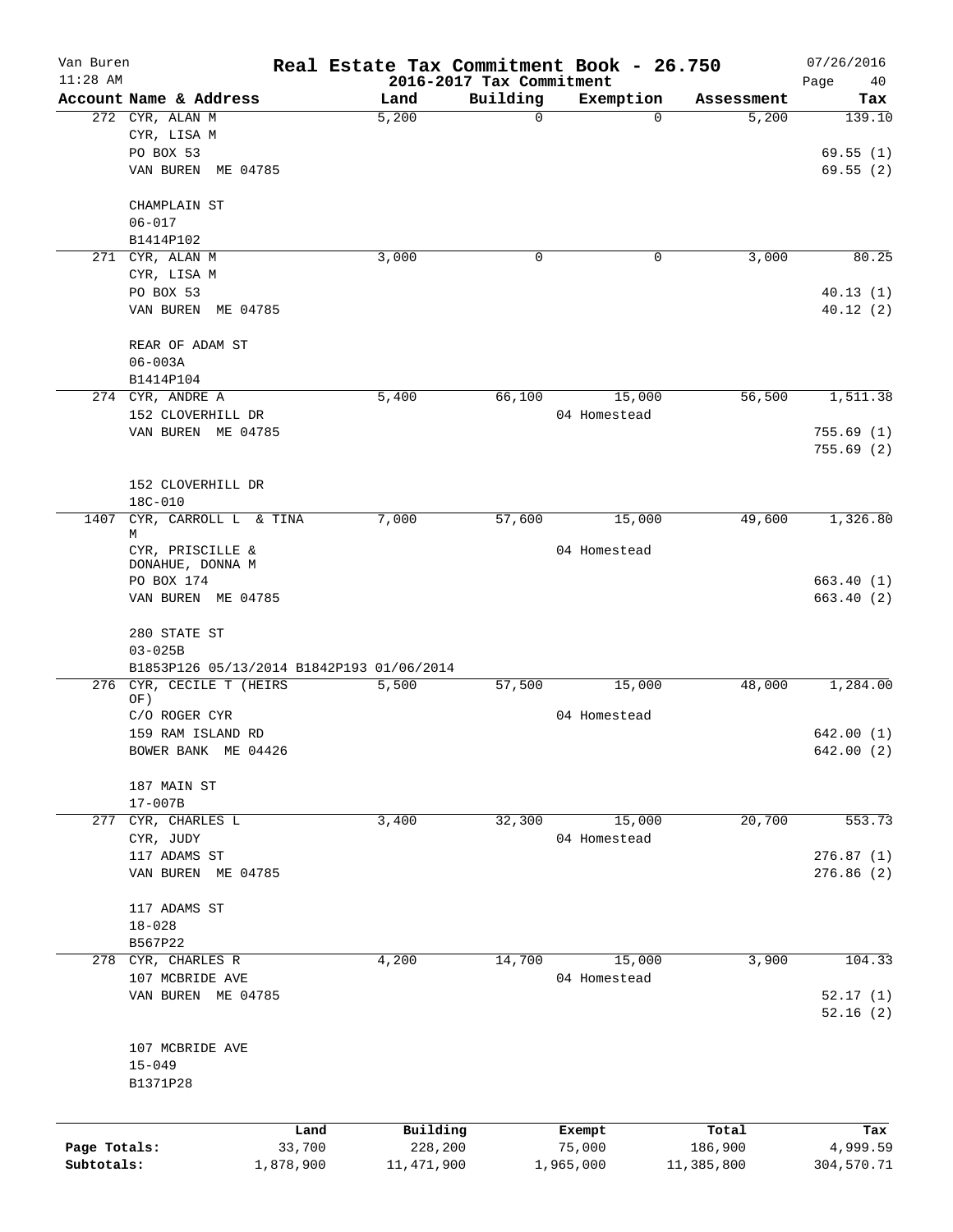| Van Buren    |                               | Real Estate Tax Commitment Book - 26.750 |          |              |            | 07/26/2016    |
|--------------|-------------------------------|------------------------------------------|----------|--------------|------------|---------------|
| $11:28$ AM   | Account Name & Address        | 2016-2017 Tax Commitment<br>Land         | Building | Exemption    | Assessment | Page<br>41    |
|              | 279 CYR, DAVID M              | 3,700                                    | 40,200   | 15,000       | 28,900     | Tax<br>773.08 |
|              | 140 HIGH ST                   |                                          |          | 04 Homestead |            |               |
|              | VAN BUREN ME 04785            |                                          |          |              |            | 386.54(1)     |
|              |                               |                                          |          |              |            | 386.54 (2)    |
|              |                               |                                          |          |              |            |               |
|              | 140 HIGH ST                   |                                          |          |              |            |               |
|              | $14 - 109$                    |                                          |          |              |            |               |
|              | B684P269                      |                                          |          |              |            |               |
|              | 280 CYR, DOMINIQUE            | 5,100                                    | 0        | $\mathbf 0$  | 5,100      | 136.43        |
|              | CYR, ALAN                     |                                          |          |              |            |               |
|              | PO BOX 53                     |                                          |          |              |            | 68.22(1)      |
|              | ME 04785<br>VAN BUREN         |                                          |          |              |            | 68.21(2)      |
|              |                               |                                          |          |              |            |               |
|              | OFF TRACK BED                 |                                          |          |              |            |               |
|              | $03 - 003$                    |                                          |          |              |            |               |
|              | B1188P211                     |                                          |          |              |            |               |
|              | 308 CYR, DUSTIN V             | 4,300                                    | 43,700   | 15,000       | 33,000     | 882.75        |
|              | 102 CYR AVE.                  |                                          |          | 04 Homestead |            |               |
|              | VAN BUREN ME 04785            |                                          |          |              |            | 441.38 (1)    |
|              |                               |                                          |          |              |            | 441.37 (2)    |
|              |                               |                                          |          |              |            |               |
|              | 102 CYR AVE                   |                                          |          |              |            |               |
|              | $18 - 123$                    |                                          |          |              |            |               |
|              | B1682P41 06/02/2010 B851P100  |                                          |          |              |            |               |
|              | 321 CYR, GARY K               | 5,100                                    | 5,500    | 0            | 10,600     | 283.55        |
|              | 189 CHAMPLAIN STREET          |                                          |          |              |            |               |
|              | VAN BUREN ME 04785            |                                          |          |              |            | 141.78(1)     |
|              |                               |                                          |          |              |            | 141.77 (2)    |
|              |                               |                                          |          |              |            |               |
|              | RR 1 (OLD HOUSE)              |                                          |          |              |            |               |
|              | $08 - 048$                    |                                          |          |              |            |               |
|              | B1771P327 07/12/2012 B344P375 |                                          |          |              |            |               |
|              | 283 CYR, GARY K               | 0                                        | 35,600   | 0            | 35,600     | 952.30        |
|              | 189 CHAMPLAIN STREET          |                                          |          |              |            |               |
|              | VAN BUREN ME 04785            |                                          |          |              |            | 476.15(1)     |
|              |                               |                                          |          |              |            | 476.15(2)     |
|              |                               |                                          |          |              |            |               |
|              | 925 MAIN STREET               |                                          |          |              |            |               |
|              | $08 - 047A - T1$              |                                          |          |              |            |               |
|              | B1738P165 10/13/2011          |                                          |          |              |            |               |
|              | 1560 CYR, GARY K              | 2,200                                    | 0        | 0            | 2,200      | 58.85         |
|              | 189 CHAMPLAIN STREET          |                                          |          |              |            |               |
|              | VAN BUREN ME 04785            |                                          |          |              |            | 29.43(1)      |
|              |                               |                                          |          |              |            | 29.42 (2)     |
|              |                               |                                          |          |              |            |               |
|              | OFF MAIN STREET               |                                          |          |              |            |               |
|              | $08 - 043B$                   |                                          |          |              |            |               |
|              | B1771P327 07/21/2012          |                                          |          |              |            |               |
|              | 305 CYR, GARY K               | 9,700                                    | 1,800    | 0            | 11,500     | 307.63        |
|              | 189 CHAMPLAIN STREET          |                                          |          |              |            |               |
|              | VAN BUREN ME 04785            |                                          |          |              |            | 153.82(1)     |
|              |                               |                                          |          |              |            | 153.81(2)     |
|              |                               |                                          |          |              |            |               |
|              | US ROUTE 1                    |                                          |          |              |            |               |
|              | $08 - 047A$                   |                                          |          |              |            |               |
|              | B1771P327 07/12/2012          |                                          |          |              |            |               |
|              |                               |                                          |          |              |            |               |
|              |                               |                                          |          |              |            |               |
|              | Land                          | Building                                 |          | Exempt       | Total      | Tax           |
| Page Totals: | 30,100                        | 126,800                                  |          | 30,000       | 126,900    | 3,394.59      |
| Subtotals:   | 1,909,000                     | 11,598,700                               |          | 1,995,000    | 11,512,700 | 307,965.30    |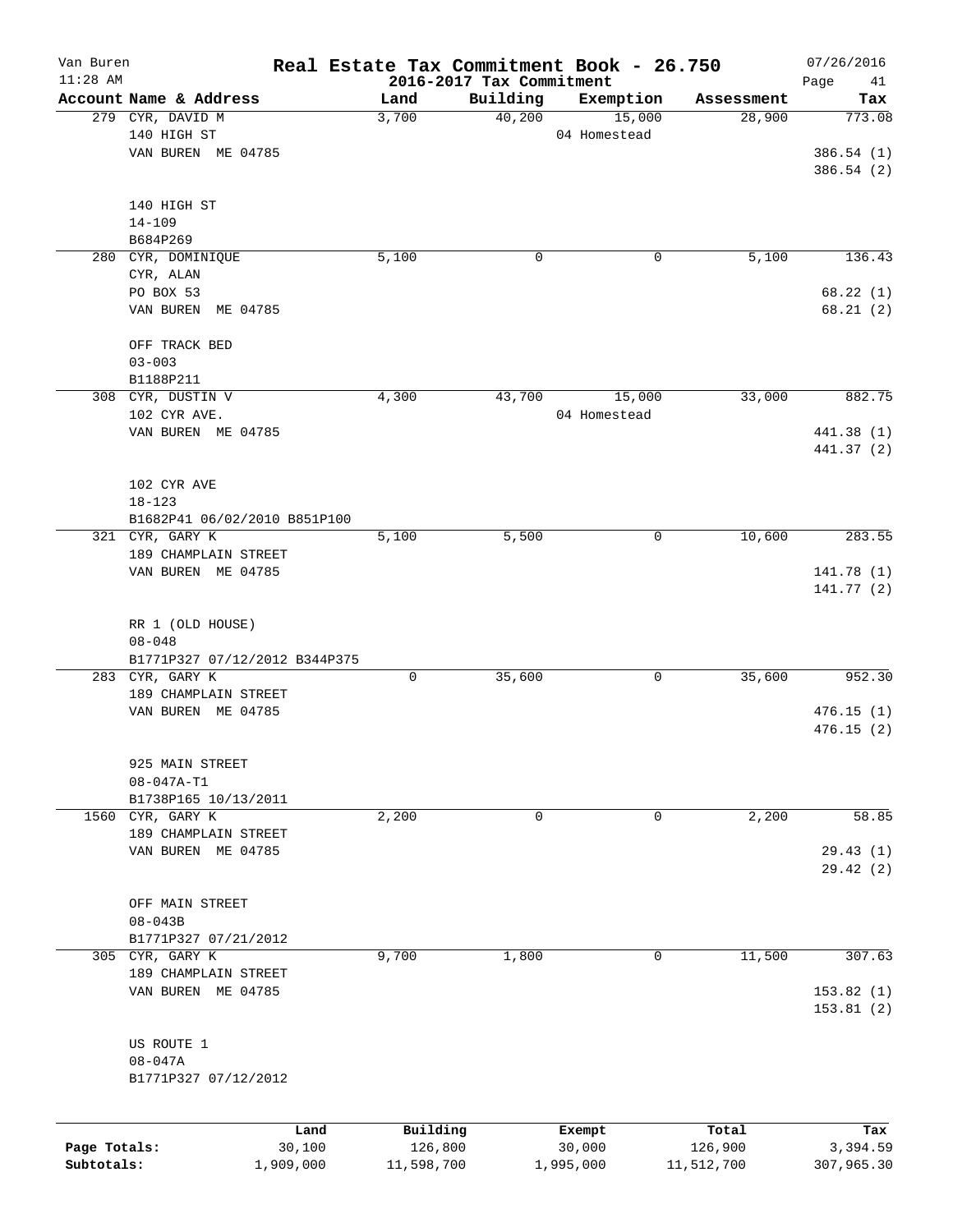| Van Buren<br>$11:28$ AM |                                             | Real Estate Tax Commitment Book - 26.750 | 2016-2017 Tax Commitment |              |            | 07/26/2016<br>Page<br>42 |
|-------------------------|---------------------------------------------|------------------------------------------|--------------------------|--------------|------------|--------------------------|
|                         | Account Name & Address                      | Land                                     | Building                 | Exemption    | Assessment | Tax                      |
|                         | 284 CYR, GEORGE JR<br>CYR, LINDA ANNE       | 25,900                                   | $\mathbf 0$              | $\Omega$     | 25,900     | 692.83                   |
|                         | 738 MAIN ST<br>MADAWASKA ME 04756           |                                          |                          |              |            | 346.42 (1)<br>346.41(2)  |
|                         | CORNER OF US#1 & PARENT<br><b>RD</b>        |                                          |                          |              |            |                          |
|                         | $09 - 024$<br>B1366P344                     |                                          |                          |              |            |                          |
|                         | 285 CYR, GERALD R                           | 9,500                                    | 53,000                   | 21,000       | 41,500     | 1,110.13                 |
|                         | CYR, KATHLEEN L                             |                                          |                          | 04 Homestead |            |                          |
|                         | 125 ST MARY'S BROOK RD                      |                                          |                          | 02 Veteran   |            | 555.07(1)                |
|                         | PO BOX 435                                  |                                          |                          |              |            | 555.06(2)                |
|                         | VAN BUREN ME 04785                          |                                          |                          |              |            |                          |
|                         | 125 ST MARY'S BROOK RD                      |                                          |                          |              |            |                          |
|                         | $02 - 047$<br>B373P600                      |                                          |                          |              |            |                          |
|                         | 286 CYR, GERARD M (LIFE                     | 5,700                                    | 51,500                   | 15,000       | 42,200     | 1,128.85                 |
|                         | ESTATE)<br>CYR, JOYCE M                     |                                          |                          | 04 Homestead |            |                          |
|                         | 108 MARION DR                               |                                          |                          |              |            | 564.43 (1)               |
|                         | VAN BUREN ME 04785                          |                                          |                          |              |            | 564.42(2)                |
|                         | 108 MARION DR                               |                                          |                          |              |            |                          |
|                         | $18 - 006$                                  |                                          |                          |              |            |                          |
|                         | B1414P83                                    |                                          |                          |              |            |                          |
|                         | 1331 CYR, GUILDO                            | 18,300                                   | 13,200                   | 0            | 31,500     | 842.63                   |
|                         | CYR, SANDRA M<br>114 MAIN ST                |                                          |                          |              |            | 421.32 (1)               |
|                         | VAN BUREN ME 04785                          |                                          |                          |              |            | 421.31(2)                |
|                         | SETTLEMENT RD                               |                                          |                          |              |            |                          |
|                         | $01 - 027$                                  |                                          |                          |              |            |                          |
|                         | B1723P337 06/20/2011                        |                                          |                          |              |            |                          |
|                         | 1122 CYR, GUILDO P.                         | 3,600                                    | 50,700                   | 15,000       | 39,300     | 1,051.28                 |
|                         | CYR, SANDRA M.<br>114 MAIN ST               |                                          |                          | 04 Homestead |            | 525.64(1)                |
|                         | VAN BUREN ME 04785                          |                                          |                          |              |            | 525.64(2)                |
|                         |                                             |                                          |                          |              |            |                          |
|                         | 114 MAIN ST                                 |                                          |                          |              |            |                          |
|                         | $17 - 085B$                                 |                                          |                          |              |            |                          |
|                         | B1849P135 03/26/2014<br>288 CYR, JEAN EUDES | 2,200                                    | $\mathbf 0$              | $\mathbf 0$  | 2,200      | 58.85                    |
|                         | 103 CLEVELAND AVE                           |                                          |                          |              |            |                          |
|                         | VAN BUREN ME 04785                          |                                          |                          |              |            | 29.43(1)                 |
|                         |                                             |                                          |                          |              |            | 29.42 (2)                |
|                         | PATRICIA N/S                                |                                          |                          |              |            |                          |
|                         | $20 - 122$                                  |                                          |                          |              |            |                          |
|                         | B1354P265                                   |                                          |                          |              |            |                          |
|                         | 290 CYR, JEAN N                             | 6,000                                    | 0                        | 0            | 6,000      | 160.50                   |
|                         | CYR, DELLA S<br>43 CRESTMONT RD             |                                          |                          |              |            | 80.25(1)                 |
|                         | BANGOR ME 04401                             |                                          |                          |              |            | 80.25(2)                 |
|                         | MAIN ST                                     |                                          |                          |              |            |                          |
|                         | $20 - 066$                                  |                                          |                          |              |            |                          |
|                         | Land                                        | Building                                 |                          | Exempt       | Total      | Tax                      |
| Page Totals:            | 71,200                                      | 168,400                                  |                          | 51,000       | 188,600    | 5,045.07                 |
| Subtotals:              | 1,980,200                                   | 11,767,100                               |                          | 2,046,000    | 11,701,300 | 313,010.37               |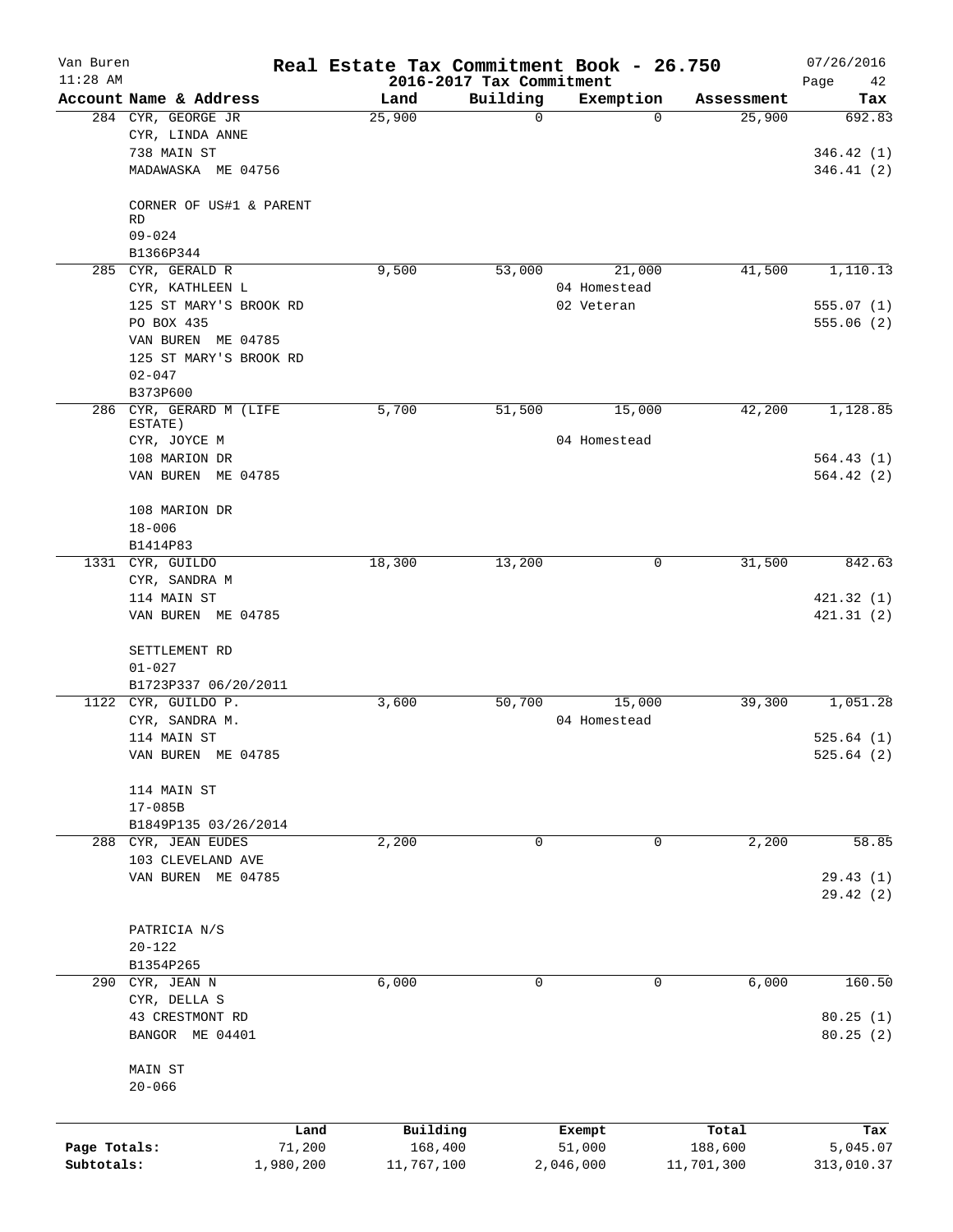| Van Buren<br>$11:28$ AM |                                         | Real Estate Tax Commitment Book - 26.750 | 2016-2017 Tax Commitment |              |            | 07/26/2016<br>Page<br>43 |
|-------------------------|-----------------------------------------|------------------------------------------|--------------------------|--------------|------------|--------------------------|
|                         | Account Name & Address                  | Land                                     | Building                 | Exemption    | Assessment | Tax                      |
|                         | 291 CYR, JEANNETTE                      | 5,600                                    | 31,900                   | 15,000       | 22,500     | 601.88                   |
|                         | 244 MARQUIS RD                          |                                          |                          | 04 Homestead |            |                          |
|                         | VAN BUREN ME 04785                      |                                          |                          |              |            | 300.94(1)                |
|                         |                                         |                                          |                          |              |            | 300.94(2)                |
|                         | 244 MARQUIS RD                          |                                          |                          |              |            |                          |
|                         | $02 - 005A$                             |                                          |                          |              |            |                          |
|                         | 1423 CYR, JEANNETTE                     | 4,400                                    | 10,400                   | 0            | 14,800     | 395.90                   |
|                         | 244 MARQUIS RD                          |                                          |                          |              |            |                          |
|                         | VAN BUREN ME 04785                      |                                          |                          |              |            | 197.95(1)                |
|                         |                                         |                                          |                          |              |            | 197.95 (2)               |
|                         |                                         |                                          |                          |              |            |                          |
|                         | 240 MARQUIS RD                          |                                          |                          |              |            |                          |
|                         | $02 - 005D$                             |                                          |                          |              |            |                          |
|                         | B1908P338 09/17/2015                    |                                          |                          |              |            |                          |
|                         | 292 CYR, JENNIFER                       | 4,700                                    | 37,000                   | 15,000       | 26,700     | 714.23                   |
|                         | 531 MAIN ST                             |                                          |                          | 04 Homestead |            |                          |
|                         | VAN BUREN ME 04785                      |                                          |                          |              |            | 357.12(1)                |
|                         |                                         |                                          |                          |              |            | 357.11(2)                |
|                         | 135 VIOLETTE ST                         |                                          |                          |              |            |                          |
|                         | $16 - 063$                              |                                          |                          |              |            |                          |
|                         | B1327P210                               |                                          |                          |              |            |                          |
|                         | 294 CYR, JOAN S                         | 3,900                                    | 26,100                   | 21,000       | 9,000      | 240.75                   |
|                         | 152 POPLAR ST                           |                                          |                          | 02 Veteran   |            |                          |
|                         | VAN BUREN ME 04785                      |                                          |                          | 04 Homestead |            | 120.38(1)                |
|                         |                                         |                                          |                          |              |            | 120.37(2)                |
|                         |                                         |                                          |                          |              |            |                          |
|                         | 152 POPLAR ST                           |                                          |                          |              |            |                          |
|                         | $16 - 003$                              |                                          |                          |              |            |                          |
|                         | 295 CYR, JOHN                           | 4,600                                    | 43,700                   | 15,000       | 33,300     | 890.78                   |
|                         | 126 MARION DR                           |                                          |                          | 04 Homestead |            |                          |
|                         | VAN BUREN ME 04785                      |                                          |                          |              |            | 445.39 (1)<br>445.39 (2) |
|                         |                                         |                                          |                          |              |            |                          |
|                         | 126 MARION DR                           |                                          |                          |              |            |                          |
|                         | 18B-002                                 |                                          |                          |              |            |                          |
|                         | B1187P288                               |                                          |                          |              |            |                          |
|                         | 604 CYR, JOHN E                         | 2,200                                    | 0                        | 0            | 2,200      | 58.85                    |
|                         | CYR, JEAN EUDES (AKA)                   |                                          |                          |              |            |                          |
|                         | 103 CLEVELAND AVENUE                    |                                          |                          |              |            | 29.43(1)                 |
|                         | VAN BUREN ME 04785                      |                                          |                          |              |            | 29.42(2)                 |
|                         |                                         |                                          |                          |              |            |                          |
|                         | N SIDE PATRICIA ST                      |                                          |                          |              |            |                          |
|                         | $20 - 120$                              |                                          |                          |              |            |                          |
|                         | B1732P157 08/18/2011<br>297 CYR, JOHN E | 3,400                                    | 42,600                   | 15,000       | 31,000     | 829.25                   |
|                         | SOUCY, JULIETTE                         |                                          |                          | 04 Homestead |            |                          |
|                         | 103 CLEVELAND AVE                       |                                          |                          |              |            | 414.63(1)                |
|                         | VAN BUREN ME 04785                      |                                          |                          |              |            | 414.62(2)                |
|                         |                                         |                                          |                          |              |            |                          |
|                         | 103 CLEVELAND AVE                       |                                          |                          |              |            |                          |
|                         | $18 - 081$                              |                                          |                          |              |            |                          |
|                         | B819P167                                |                                          |                          |              |            |                          |
|                         |                                         |                                          |                          |              |            |                          |
|                         |                                         |                                          |                          |              |            |                          |
|                         |                                         |                                          |                          |              |            |                          |
|                         |                                         |                                          |                          |              |            |                          |

|              | Land      | Building   | Exempt    | Total      | Tax        |
|--------------|-----------|------------|-----------|------------|------------|
| Page Totals: | 28,800    | 191,700    | 81,000    | 139,500    | 3,731.64   |
| Subtotals:   | 2,009,000 | 11,958,800 | 2,127,000 | 11,840,800 | 316,742.01 |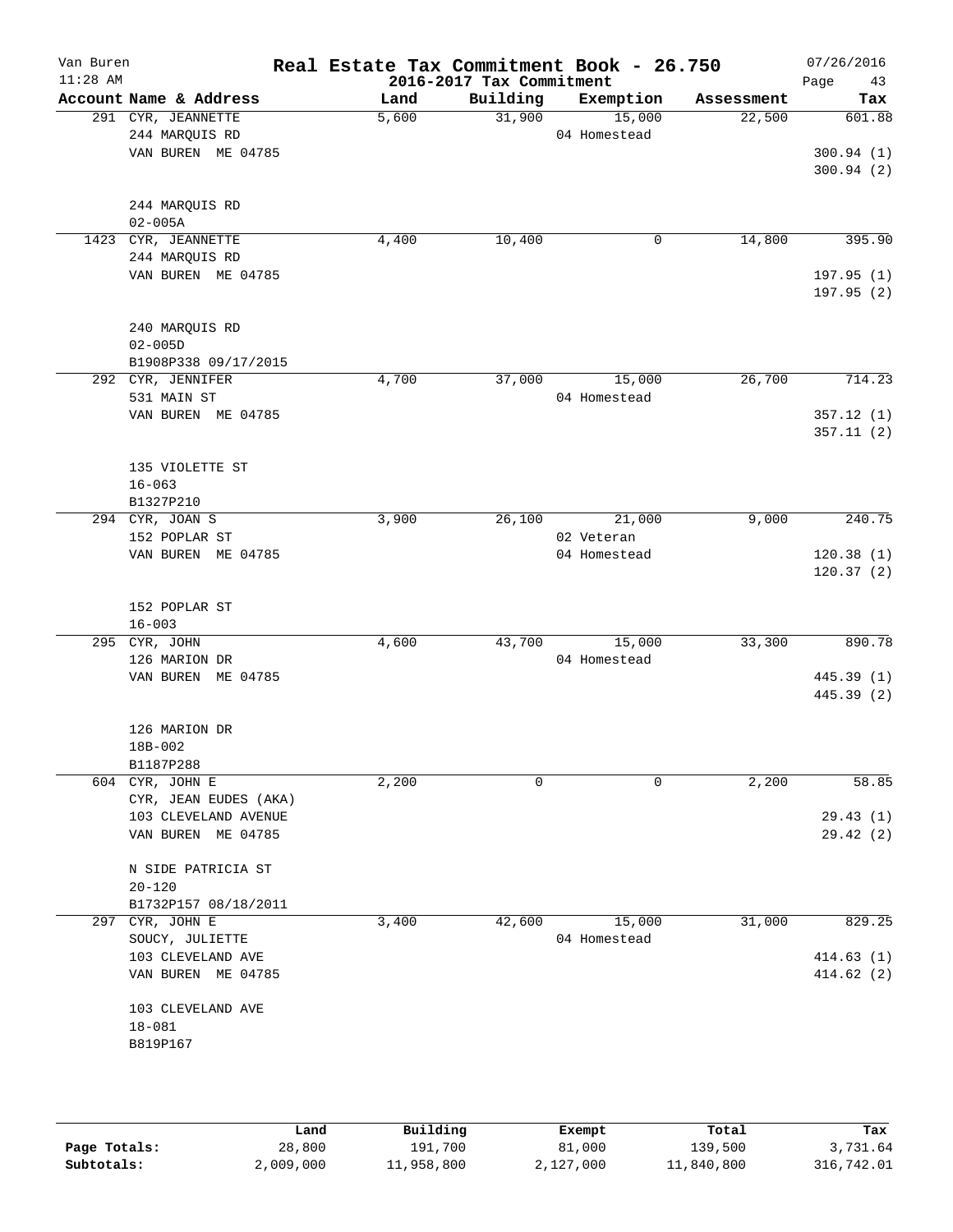| Van Buren<br>$11:28$ AM |                               |           | Real Estate Tax Commitment Book - 26.750 | 2016-2017 Tax Commitment |              |            | 07/26/2016<br>Page<br>44 |
|-------------------------|-------------------------------|-----------|------------------------------------------|--------------------------|--------------|------------|--------------------------|
|                         | Account Name & Address        |           | Land                                     | Building                 | Exemption    | Assessment | Tax                      |
|                         | 299 CYR, JOSEPH JOHN R        |           | 4,000                                    | 68,600                   | 21,000       | 51,600     | 1,380.30                 |
|                         | CYR, PATRICIA V               |           |                                          |                          | 02 Veteran   |            |                          |
|                         | 222 MAIN ST                   |           |                                          |                          | 04 Homestead |            | 690.15(1)                |
|                         | VAN BUREN ME 04785            |           |                                          |                          |              |            | 690.15(2)                |
|                         | 222 MAIN ST                   |           |                                          |                          |              |            |                          |
|                         | $18 - 074$                    |           |                                          |                          |              |            |                          |
|                         | B716P237                      |           |                                          |                          |              |            |                          |
|                         | 301 CYR, KEVIN T              |           | 5,000                                    | 0                        | 0            | 5,000      | 133.75                   |
|                         | CYR, LISA L                   |           |                                          |                          |              |            |                          |
|                         | 41 HILLSIDE DR                |           |                                          |                          |              |            | 66.88(1)                 |
|                         | NEW GLOUCESTER<br>MЕ<br>04260 |           |                                          |                          |              |            | 66.87(2)                 |
|                         | MONROE STREET                 |           |                                          |                          |              |            |                          |
|                         | $23 - 120$                    |           |                                          |                          |              |            |                          |
|                         | B987P315                      |           |                                          |                          |              |            |                          |
|                         | 1052 CYR, KURT                |           | 3,000                                    | 45,100                   | 0            | 48,100     | 1,286.68                 |
|                         | 109 LINCOLN ST                |           |                                          |                          |              |            |                          |
|                         | VAN BUREN ME 04785            |           |                                          |                          |              |            | 643.34 (1)               |
|                         |                               |           |                                          |                          |              |            | 643.34 (2)               |
|                         | 109 LINCOLN ST                |           |                                          |                          |              |            |                          |
|                         | $14 - 008$                    |           |                                          |                          |              |            |                          |
|                         | B1917P288 12/11/2015          |           |                                          |                          |              |            |                          |
|                         | 296 CYR, LAURA                |           | 3,400                                    | 43,900                   | 15,000       | 32,300     | 864.03                   |
|                         | 106 LINCOLN ST                |           |                                          |                          | 04 Homestead |            |                          |
|                         | VAN BUREN ME 04785            |           |                                          |                          |              |            | 432.02 (1)               |
|                         |                               |           |                                          |                          |              |            | 432.01 (2)               |
|                         |                               |           |                                          |                          |              |            |                          |
|                         | 106 LINCOLN ST                |           |                                          |                          |              |            |                          |
|                         | $14 - 016$<br>B1388P81        |           |                                          |                          |              |            |                          |
|                         | 302 CYR, LEO JAMES            |           | 8,400                                    | 52,400                   | 15,000       | 45,800     | 1,225.15                 |
|                         | CYR, CARLINE A                |           |                                          |                          | 04 Homestead |            |                          |
|                         | 248 MARQUIS RD                |           |                                          |                          |              |            | 612.58(1)                |
|                         | VAN BUREN ME 04785            |           |                                          |                          |              |            | 612.57(2)                |
|                         |                               |           |                                          |                          |              |            |                          |
|                         | 248 MARQUIS RD                |           |                                          |                          |              |            |                          |
|                         | $02 - 005C$                   |           |                                          |                          |              |            |                          |
|                         | B509P96 B414P561              |           |                                          |                          |              |            |                          |
|                         | 303 CYR, MARK G               |           | 3,200                                    | 38,900                   | 15,000       | 27,100     | 724.93                   |
|                         | 106 CLEVELAND AVE             |           |                                          |                          | 04 Homestead |            |                          |
|                         | VAN BUREN ME 04785            |           |                                          |                          |              |            | 362.47(1)                |
|                         |                               |           |                                          |                          |              |            | 362.46(2)                |
|                         |                               |           |                                          |                          |              |            |                          |
|                         | 106 CLEVELAND AVE             |           |                                          |                          |              |            |                          |
|                         | $18 - 085$                    |           |                                          |                          |              |            |                          |
|                         | B1007P91                      |           |                                          |                          |              |            |                          |
|                         | 306 CYR, MICHAEL P            |           | 14,100                                   | 2,300                    | 0            | 16,400     | 438.70                   |
|                         | CYR, LORI ANN                 |           |                                          |                          |              |            |                          |
|                         | PO BOX 1166                   |           |                                          |                          |              |            | 219.35(1)                |
|                         | CALAIS ME 04619               |           |                                          |                          |              |            | 219.35(2)                |
|                         | MARQUIS RD                    |           |                                          |                          |              |            |                          |
|                         | $02 - 004$                    |           |                                          |                          |              |            |                          |
|                         | B1352P119                     |           |                                          |                          |              |            |                          |
|                         |                               |           |                                          |                          |              |            |                          |
|                         |                               | Land      | Building                                 |                          | Exempt       | Total      | Tax                      |
| Page Totals:            |                               | 41,100    | 251,200                                  |                          | 66,000       | 226,300    | 6,053.54                 |
| Subtotals:              |                               | 2,050,100 | 12,210,000                               |                          | 2,193,000    | 12,067,100 | 322,795.55               |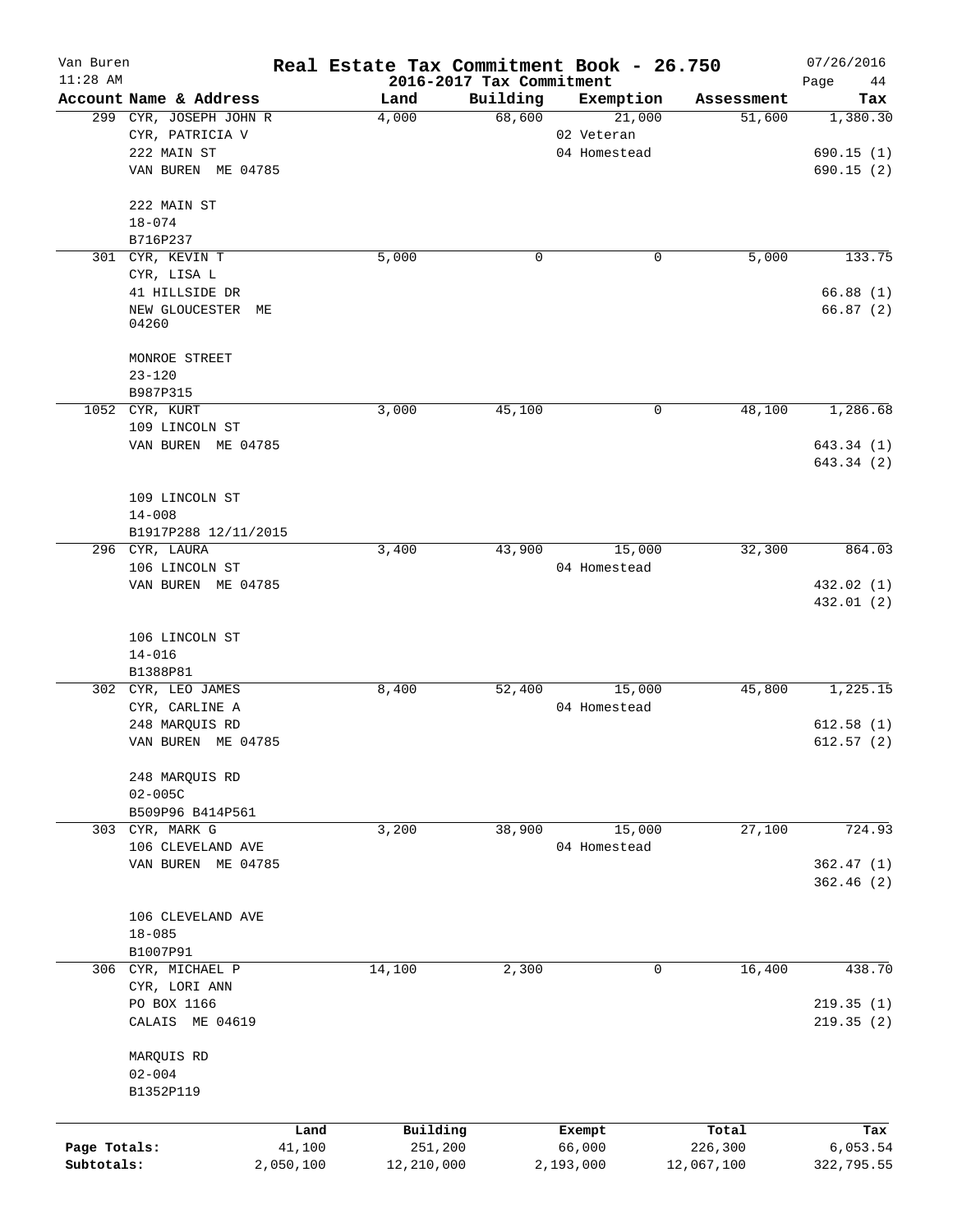| Van Buren<br>$11:28$ AM |                         |        | 2016-2017 Tax Commitment | Real Estate Tax Commitment Book - 26.750 |            | 07/26/2016<br>Page<br>45 |
|-------------------------|-------------------------|--------|--------------------------|------------------------------------------|------------|--------------------------|
|                         | Account Name & Address  | Land   | Building                 | Exemption                                | Assessment | Tax                      |
|                         | 309 CYR, RALPH J        | 8,000  | 18,300                   | $\Omega$                                 | 26,300     | 703.53                   |
|                         | CYR, BERNADETTE         |        |                          |                                          |            |                          |
|                         | 247 MCCORKMICK ST.      |        |                          |                                          |            | 351.77(1)                |
|                         | GRAND FALLS NB E3Y-3X8  |        |                          |                                          |            | 351.76(2)                |
|                         | 110 ST MARY'S BROOK RD  |        |                          |                                          |            |                          |
|                         | $02 - 039$              |        |                          |                                          |            |                          |
|                         | 310 CYR, RAYMOND        | 10,000 | 0                        | 0                                        | 10,000     | 267.50                   |
|                         | CYR, NORMA              |        |                          |                                          |            |                          |
|                         | 73 HAMLIN RD            |        |                          |                                          |            | 133.75(1)                |
|                         | HAMLIN ME 04785         |        |                          |                                          |            | 133.75(2)                |
|                         | OFF HAMLIN RD (FARM)    |        |                          |                                          |            |                          |
|                         | $03 - 016$              |        |                          |                                          |            |                          |
|                         | 312 CYR, ROLAND G       | 5,400  | 34,700                   | 15,000                                   | 25,100     | 671.43                   |
|                         | CYR, NANCY MARIE        |        |                          | 04 Homestead                             |            |                          |
|                         | 146 ST BRUNO ST         |        |                          |                                          |            | 335.72 (1)               |
|                         | VAN BUREN ME 04785      |        |                          |                                          |            | 335.71(2)                |
|                         | 146 ST BRUNO ST         |        |                          |                                          |            |                          |
|                         | $17 - 015$              |        |                          |                                          |            |                          |
|                         | 313 CYR, RONALD J       | 5,000  | 66,400                   | 15,000                                   | 56,400     | 1,508.70                 |
|                         | 116 ST FRANCIS ST       |        |                          | 04 Homestead                             |            |                          |
|                         | APT 101                 |        |                          |                                          |            | 754.35(1)                |
|                         | VAN BUREN ME 04785      |        |                          |                                          |            | 754.35(2)                |
|                         | 116 ST FRANCIS ST       |        |                          |                                          |            |                          |
|                         | $14 - 002$              |        |                          |                                          |            |                          |
|                         | B986P317 05/08/1995     |        |                          |                                          |            |                          |
|                         | 629 CYR, STEPHANIE      | 3,900  | 36,600                   | 0                                        | 40,500     | 1,083.38                 |
|                         | 108 HARRISON ST         |        |                          |                                          |            |                          |
|                         | VAN BUREN ME 04785      |        |                          |                                          |            | 541.69(1)                |
|                         |                         |        |                          |                                          |            | 541.69 (2)               |
|                         | 108 HARRISON ST         |        |                          |                                          |            |                          |
|                         | $18 - 018$              |        |                          |                                          |            |                          |
|                         | B1901P170 08/03/2015    |        |                          |                                          |            |                          |
|                         | 637 CYR, STEPHEN R      | 6,900  | 51,900                   | 21,000                                   | 37,800     | 1,011.15                 |
|                         | CYR, REBECCA D          |        |                          | 04 Homestead                             |            |                          |
|                         | 121 TOWER DR            |        |                          | 02 Veteran                               |            | 505.58(1)                |
|                         | VAN BUREN ME 04785      |        |                          |                                          |            | 505.57(2)                |
|                         | 121 TOWER DR            |        |                          |                                          |            |                          |
|                         | 12A-035                 |        |                          |                                          |            |                          |
|                         | B1737P275 10/05/2011    |        |                          |                                          |            |                          |
|                         | 317 CYR, SUSAN T J      | 7,800  | 43,100                   | 21,000                                   | 29,900     | 799.83                   |
|                         | CYR, MICHAEL & DANIEL R |        |                          | 02 Veteran                               |            |                          |
|                         | P O BOX 34              |        |                          | 04 Homestead                             |            | 399.92 (1)               |
|                         | VAN BUREN ME 04785      |        |                          |                                          |            | 399.91 (2)               |
|                         | 168 STATE ST            |        |                          |                                          |            |                          |
|                         | 12A-021                 |        |                          |                                          |            |                          |
|                         | B1056P54                |        |                          |                                          |            |                          |
|                         |                         |        |                          |                                          |            |                          |
|                         |                         |        |                          |                                          |            |                          |

|              | Land      | Building   | Exempt    | Total      | Tax        |
|--------------|-----------|------------|-----------|------------|------------|
| Page Totals: | 47,000    | 251,000    | 72,000    | 226,000    | 6,045.52   |
| Subtotals:   | 2,097,100 | 12,461,000 | 2,265,000 | 12,293,100 | 328,841.07 |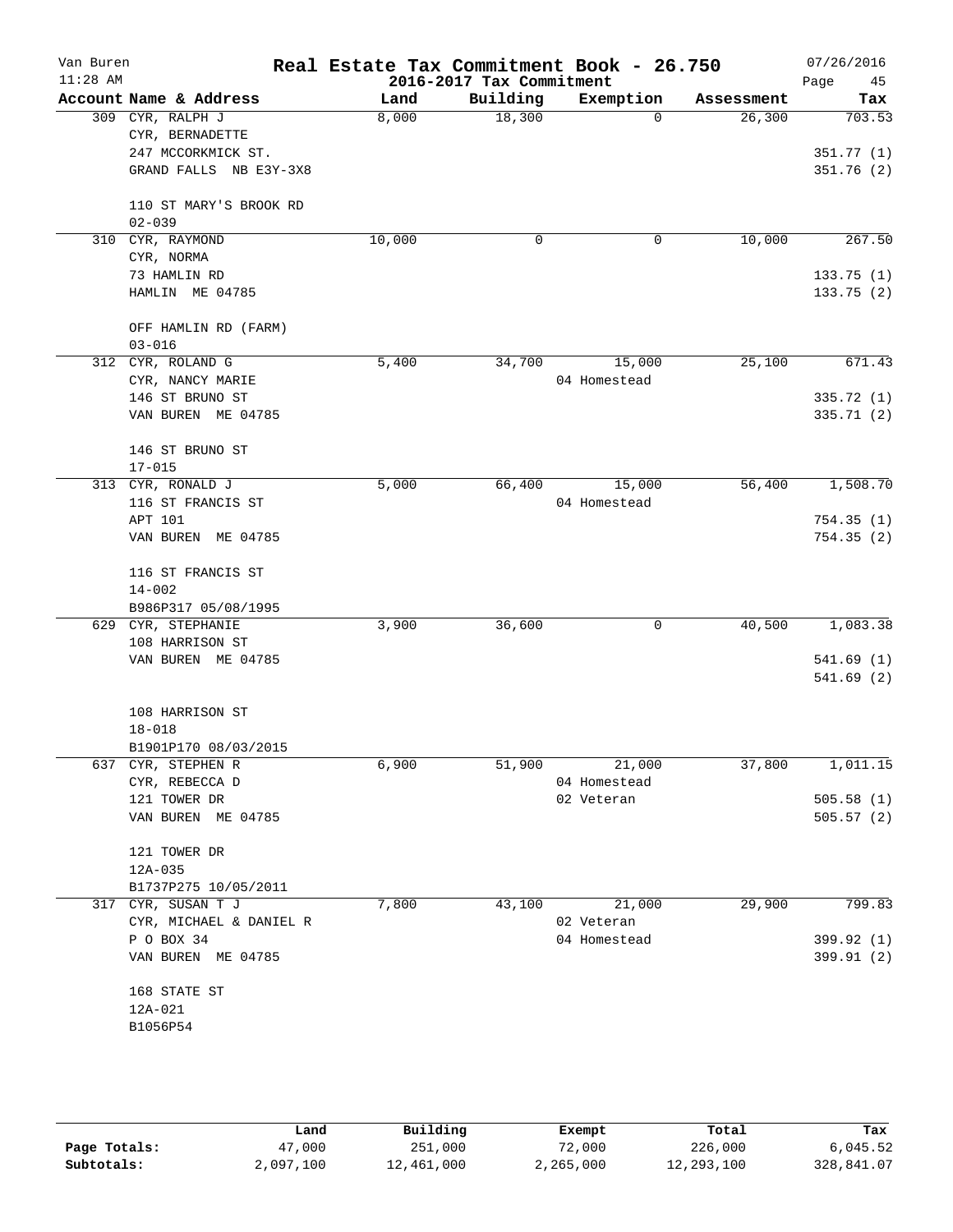| Van Buren    |                                            |                | Real Estate Tax Commitment Book - 26.750 |                    |                        |                      | 07/26/2016               |
|--------------|--------------------------------------------|----------------|------------------------------------------|--------------------|------------------------|----------------------|--------------------------|
| $11:28$ AM   |                                            |                | 2016-2017 Tax Commitment                 |                    |                        |                      | Page<br>46               |
|              | Account Name & Address<br>322 DAIGLE, JOHN |                | Land                                     | Building<br>60,900 | Exemption              | Assessment<br>55,200 | Tax<br>1,476.60          |
|              | DAIGLE, DORIS A                            |                | 9,300                                    |                    | 15,000<br>04 Homestead |                      |                          |
|              | 555 MAIN ST APT 201                        |                |                                          |                    |                        |                      | 738.30(1)                |
|              | VAN BUREN ME 04785                         |                |                                          |                    |                        |                      | 738.30(2)                |
|              |                                            |                |                                          |                    |                        |                      |                          |
|              | 555 MAIN ST                                |                |                                          |                    |                        |                      |                          |
|              | $23 - 028$                                 |                |                                          |                    |                        |                      |                          |
|              | B434P289                                   |                |                                          |                    |                        |                      |                          |
|              | 323 DAIGLE, MICHEL                         |                | 4,000                                    | 0                  | 0                      | 4,000                | 107.00                   |
|              | DAIGLE, LINDA                              |                |                                          |                    |                        |                      |                          |
|              | P O BOX 140                                |                |                                          |                    |                        |                      | 53.50(1)                 |
|              | VAN BUREN ME 04785                         |                |                                          |                    |                        |                      | 53.50(2)                 |
|              | <b>JACKSON ST</b>                          |                |                                          |                    |                        |                      |                          |
|              | $18 - 076$                                 |                |                                          |                    |                        |                      |                          |
|              | B1037P243                                  |                |                                          |                    |                        |                      |                          |
|              | 325 DAIGLE, MICHEL D                       |                | 15,700                                   | 67,100             | 0                      | 82,800               | 2,214.90                 |
|              | DAIGLE, LINDA F                            |                |                                          |                    |                        |                      |                          |
|              | P O BOX 140                                |                |                                          |                    |                        |                      | 1, 107.45(1)             |
|              | VAN BUREN ME 04785                         |                |                                          |                    |                        |                      | 1,107.45(2)              |
|              | 232 MAIN ST                                |                |                                          |                    |                        |                      |                          |
|              | $18 - 071B$                                |                |                                          |                    |                        |                      |                          |
|              | B613P118                                   |                |                                          |                    |                        |                      |                          |
|              | 324 DAIGLE, MICHEL D                       |                | 7,500                                    | 4,200              | 0                      | 11,700               | 312.97                   |
|              | DAIGLE, LINDA F                            |                |                                          |                    |                        |                      |                          |
|              | P O BOX 140                                |                |                                          |                    |                        |                      | 156.49(1)                |
|              | VAN BUREN ME 04785                         |                |                                          |                    |                        |                      | 156.48(2)                |
|              | MAIN ST                                    |                |                                          |                    |                        |                      |                          |
|              | $18 - 073$                                 |                |                                          |                    |                        |                      |                          |
|              | B875P313                                   |                |                                          |                    |                        |                      |                          |
|              | 1361 DAMBERGER, RONALD E                   |                | 4,700                                    | 40,000             | 0                      | 44,700               | 1,195.72                 |
|              | DAMBERGER, CHERYL L                        |                |                                          |                    |                        |                      |                          |
|              | 406 BROADWAY STREET                        |                |                                          |                    |                        |                      | 597.86(1)                |
|              | PETALUMA CA 94952                          |                |                                          |                    |                        |                      | 597.86 (2)               |
|              | 136 PINE ST                                |                |                                          |                    |                        |                      |                          |
|              | $14 - 064$                                 |                |                                          |                    |                        |                      |                          |
|              | B1686P218 07/01/2010 B1519P136             |                |                                          |                    |                        |                      |                          |
|              | 1419 DAMBERGER, RONALD E                   |                | 3,100                                    | 27,700             | 0                      | 30,800               | 823.90                   |
|              | DAMBERGER, CHERYL L                        |                |                                          |                    |                        |                      |                          |
|              | 406 BROADWAY STREET                        |                |                                          |                    |                        |                      | 411.95(1)                |
|              | PETALUMA CA 94952                          |                |                                          |                    |                        |                      | 411.95(2)                |
|              |                                            |                |                                          |                    |                        |                      |                          |
|              | 107 PINE ST                                |                |                                          |                    |                        |                      |                          |
|              | $14 - 051$                                 |                |                                          |                    |                        |                      |                          |
|              | B1686P213 07/01/2010 B1546P94 05/21/2007   |                |                                          |                    |                        |                      |                          |
|              | 1066 DAMBOISE, TAMMY L.                    |                | 3,800                                    | 59,700             | 0                      | 63,500               | 1,698.63                 |
|              | 101 TYLER ST                               |                |                                          |                    |                        |                      |                          |
|              | VAN BUREN ME 04785                         |                |                                          |                    |                        |                      | 849.32 (1)<br>849.31 (2) |
|              |                                            |                |                                          |                    |                        |                      |                          |
|              | 101 TYLER ST                               |                |                                          |                    |                        |                      |                          |
|              | $18 - 099$                                 |                |                                          |                    |                        |                      |                          |
|              | B1900P290 07/28/2015                       |                |                                          |                    |                        |                      |                          |
|              |                                            |                |                                          |                    |                        |                      |                          |
| Page Totals: |                                            | Land<br>48,100 | Building<br>259,600                      |                    | Exempt<br>15,000       | Total<br>292,700     | Tax<br>7,829.72          |
| Subtotals:   |                                            | 2,145,200      | 12,720,600                               |                    | 2,280,000              | 12,585,800           | 336,670.79               |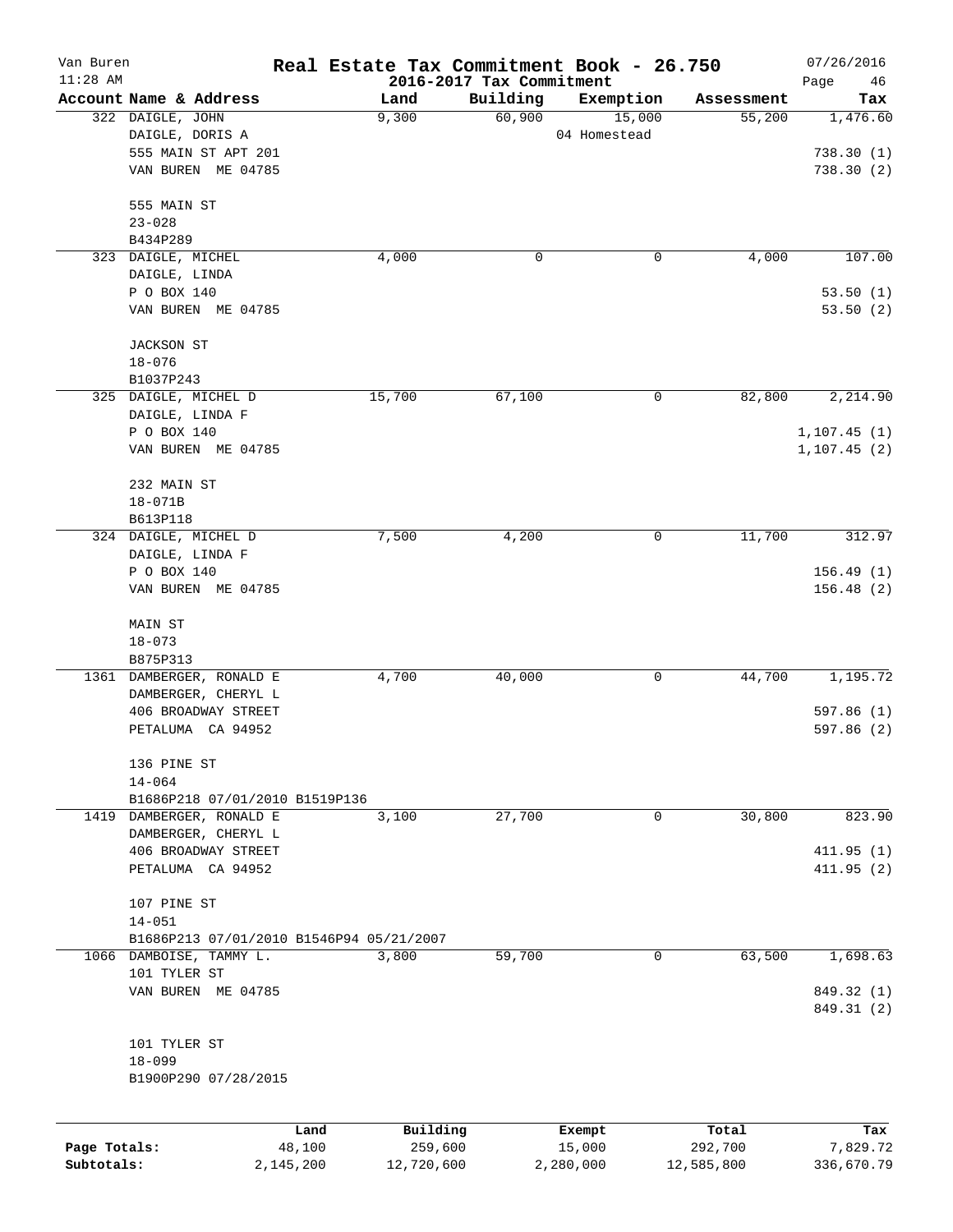| Van Buren<br>$11:28$ AM |                        | Real Estate Tax Commitment Book - 26.750 | 2016-2017 Tax Commitment |              |            | 07/26/2016<br>Page<br>47 |
|-------------------------|------------------------|------------------------------------------|--------------------------|--------------|------------|--------------------------|
|                         | Account Name & Address | Land                                     | Building                 | Exemption    | Assessment | Tax                      |
|                         | 1339 DANYLEYKO, BRIAN  | 6,600                                    | 26,300                   | 0            | 32,900     | 880.08                   |
|                         | DANYLEYKO, ABIGAIL     |                                          |                          |              |            |                          |
|                         | PO BOX 185             |                                          |                          |              |            | 440.04 (1)               |
|                         | LUBEC ME 04652         |                                          |                          |              |            | 440.04 (2)               |
|                         | 792 MAIN ST            |                                          |                          |              |            |                          |
|                         | $08 - 026$             |                                          |                          |              |            |                          |
|                         | B1909P156 09/21/2015   |                                          |                          |              |            |                          |
| 331                     | DE ANGELIS, MICHELE    | 19,900                                   | 0                        | 0            | 19,900     | 532.33                   |
|                         | DE ANGELIS, JACQUELINE |                                          |                          |              |            |                          |
|                         | 226 MAIN STREET        |                                          |                          |              |            | 266.17(1)                |
|                         | EAST SETAUKET NY 11733 |                                          |                          |              |            | 266.16(2)                |
|                         | PARENT ROAD            |                                          |                          |              |            |                          |
|                         | $07 - 019$             |                                          |                          |              |            |                          |
|                         | 333 DE WACHTER, LISA M | 4,100                                    | 37,000                   | 15,000       | 26,100     | 698.18                   |
|                         | DE WACHTER, RONNY J A  |                                          |                          | 04 Homestead |            |                          |
|                         | 269 MAIN STREET        |                                          |                          |              |            | 349.09(1)                |
|                         | VAN BUREN ME 04785     |                                          |                          |              |            | 349.09(2)                |
|                         | 269 MAIN ST            |                                          |                          |              |            |                          |
|                         | $18 - 046$             |                                          |                          |              |            |                          |
|                         | B1523P255 11/15/2006   |                                          |                          |              |            |                          |
|                         | 334 DEAD RIVER COMPANY | 19,300                                   | 55,000                   | 0            | 74,300     | 1,987.53                 |
|                         | 59 MAIN ST             |                                          |                          |              |            |                          |
|                         | VAN BUREN ME 04785     |                                          |                          |              |            | 993.77 (1)<br>993.76 (2) |
|                         |                        |                                          |                          |              |            |                          |
|                         | 59 MAIN ST             |                                          |                          |              |            |                          |
|                         | $15 - 014$             |                                          |                          |              |            |                          |
|                         | B325P67                |                                          |                          |              |            |                          |
|                         | 338 DERNLAN, GARY D    | 10,700                                   | 0                        | 0            | 10,700     | 286.23                   |
|                         | 14575 PADDOCK DRIVE    |                                          |                          |              |            |                          |
|                         | WELLINGTON FL 33414    |                                          |                          |              |            | 143.12(1)                |
|                         |                        |                                          |                          |              |            | 143.11(2)                |
|                         | PARENT RD              |                                          |                          |              |            |                          |
|                         | $09 - 027$             |                                          |                          |              |            |                          |
|                         | B1384P289              |                                          |                          |              |            |                          |
|                         | 342 DESCHAINE, BEVERLY | 15,600                                   | 0                        | 0            | 15,600     | 417.30                   |
|                         | PO BOX 171             |                                          |                          |              |            |                          |
|                         | VAN BUREN ME 04785     |                                          |                          |              |            | 208.65(1)                |
|                         |                        |                                          |                          |              |            | 208.65(2)                |
|                         | ALEXANDER RD           |                                          |                          |              |            |                          |
|                         | $06 - 023$             |                                          |                          |              |            |                          |
|                         | B958P210               |                                          |                          |              |            |                          |
| 341                     | DESCHAINE, BEVERLY     | 3,100                                    | 0                        | 0            | 3,100      | 82.93                    |
|                         | PO BOX 171             |                                          |                          |              |            |                          |
|                         | VAN BUREN ME 04785     |                                          |                          |              |            | 41.47(1)<br>41.46(2)     |
|                         |                        |                                          |                          |              |            |                          |
|                         | MAIN ST                |                                          |                          |              |            |                          |
|                         | $21 - 012$             |                                          |                          |              |            |                          |
|                         | B958P210               |                                          |                          |              |            |                          |
|                         |                        |                                          |                          |              |            |                          |
|                         | Land                   | Building                                 |                          | Exempt       | Total      | Tax                      |
| Page Totals:            | 79,300                 | 118,300                                  |                          | 15,000       | 182,600    | 4,884.58                 |

**Subtotals:** 2,224,500 12,838,900 2,295,000 12,768,400 341,555.37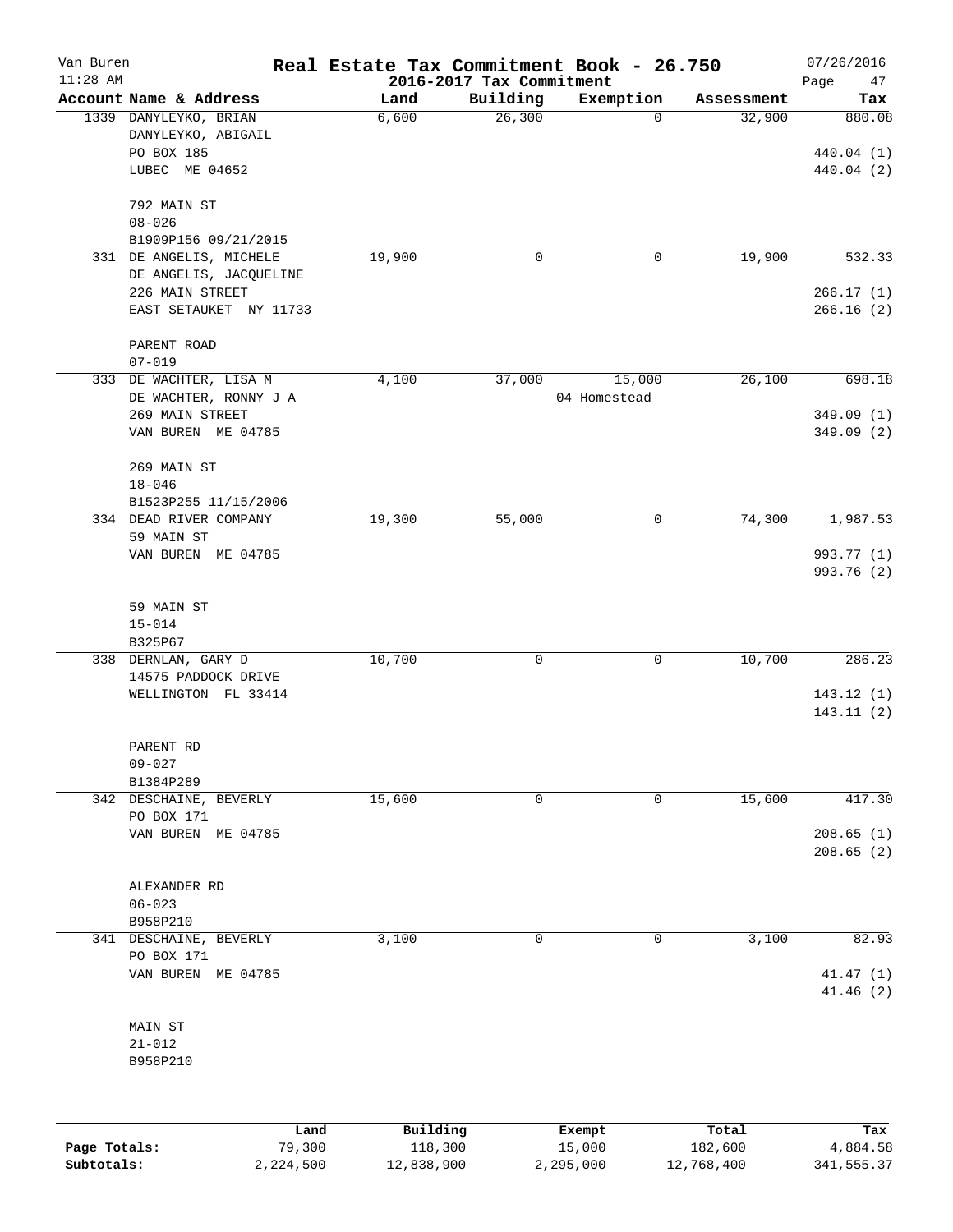| Van Buren<br>$11:28$ AM |                           | Real Estate Tax Commitment Book - 26.750 | 2016-2017 Tax Commitment |              |            | 07/26/2016<br>48<br>Page |
|-------------------------|---------------------------|------------------------------------------|--------------------------|--------------|------------|--------------------------|
|                         | Account Name & Address    | Land                                     | Building                 | Exemption    | Assessment | Tax                      |
|                         | 343 DESCHAINE, BEVERLY    | 12,600                                   | $\mathbf 0$              | $\Omega$     | 12,600     | 337.05                   |
|                         | PO BOX 171                |                                          |                          |              |            |                          |
|                         | VAN BUREN ME 04785        |                                          |                          |              |            | 168.53(1)                |
|                         |                           |                                          |                          |              |            | 168.52(2)                |
|                         | ALEXANDER RD              |                                          |                          |              |            |                          |
|                         | $06 - 018$                |                                          |                          |              |            |                          |
|                         | B958P210                  |                                          |                          |              |            |                          |
|                         | 344 DESCHAINE, RODNEY M   | 9,700                                    | 114,100                  | 15,000       | 108,800    | 2,910.40                 |
|                         | DESCHAINE, JOYANNA        |                                          |                          | 04 Homestead |            |                          |
|                         | 237 CASTONGUAY RD         |                                          |                          |              |            | 1,455.20(1)              |
|                         | VAN BUREN ME 04785        |                                          |                          |              |            | 1,455.20(2)              |
|                         | 237 CASTONGUAY RD         |                                          |                          |              |            |                          |
|                         | $02 - 030B$               |                                          |                          |              |            |                          |
|                         | B1467P338                 |                                          |                          |              |            |                          |
|                         | 340 DESCHAINES, BEVERLY   | 3,900                                    | $\mathbf 0$              | 0            | 3,900      | 104.33                   |
|                         | PO BOX 171                |                                          |                          |              |            |                          |
|                         | VAN BUREN ME 04785        |                                          |                          |              |            | 52.17(1)                 |
|                         |                           |                                          |                          |              |            | 52.16(2)                 |
|                         |                           |                                          |                          |              |            |                          |
|                         | SETTLEMENT RD             |                                          |                          |              |            |                          |
|                         | $01 - 008C$               |                                          |                          |              |            |                          |
|                         | B958P210 07/27/1994       |                                          |                          |              |            |                          |
|                         | 345 DESCHAINES, JAMES     | 2,600                                    | $\mathbf 0$              | 0            | 2,600      | 69.55                    |
|                         | PO BOX 171                |                                          |                          |              |            |                          |
|                         | VAN BUREN ME 04785        |                                          |                          |              |            | 34.78 (1)                |
|                         |                           |                                          |                          |              |            | 34.77 (2)                |
|                         | MORSE ST                  |                                          |                          |              |            |                          |
|                         | $21 - 001A$               |                                          |                          |              |            |                          |
|                         | 346 DESCHAINES, JAMES J   | 7,100                                    | 34,400                   | 15,000       | 26,500     | 708.88                   |
|                         | DESCHAINES, BEVERLY L     |                                          |                          | 04 Homestead |            |                          |
|                         | PO BOX 171                |                                          |                          |              |            | 354.44 (1)               |
|                         | VAN BUREN ME 04785        |                                          |                          |              |            | 354.44(2)                |
|                         |                           |                                          |                          |              |            |                          |
|                         | 385 MAIN ST<br>$21 - 053$ |                                          |                          |              |            |                          |
|                         | B1132P176                 |                                          |                          |              |            |                          |
|                         | 347 DESCHENE, ROGER       | 4,600                                    | 21,200                   | 15,000       | 10,800     | 288.90                   |
|                         | DESCHENE, GERMAINE        |                                          |                          | 04 Homestead |            |                          |
|                         | 153 POPLAR ST             |                                          |                          |              |            | 144.45(1)                |
|                         | VAN BUREN ME 04785        |                                          |                          |              |            | 144.45(2)                |
|                         |                           |                                          |                          |              |            |                          |
|                         | 153 POPLAR ST             |                                          |                          |              |            |                          |
|                         | $14 - 103$                |                                          |                          |              |            |                          |
|                         | B1382P151                 |                                          |                          |              |            |                          |
|                         | 348 DESCHENES, ADRIEN C   | 3,200                                    | 0                        | 0            | 3,200      | 85.60                    |
|                         | DESCHENES, DIANE V        |                                          |                          |              |            |                          |
|                         | PO BOX 54                 |                                          |                          |              |            | 42.80(1)                 |
|                         | VAN BUREN ME 04785        |                                          |                          |              |            | 42.80(2)                 |
|                         | 197 STATE ST              |                                          |                          |              |            |                          |
|                         | 12A-027                   |                                          |                          |              |            |                          |
|                         | B1507P29                  |                                          |                          |              |            |                          |
|                         |                           |                                          |                          |              |            |                          |
|                         |                           |                                          |                          |              |            |                          |
|                         | Land                      | Building                                 |                          | Exempt       | Total      | Tax                      |
| Page Totals:            | 43,700                    | 169,700                                  |                          | 45,000       | 168,400    | 4,504.71                 |

**Subtotals:** 2,268,200 13,008,600 2,340,000 12,936,800 346,060.08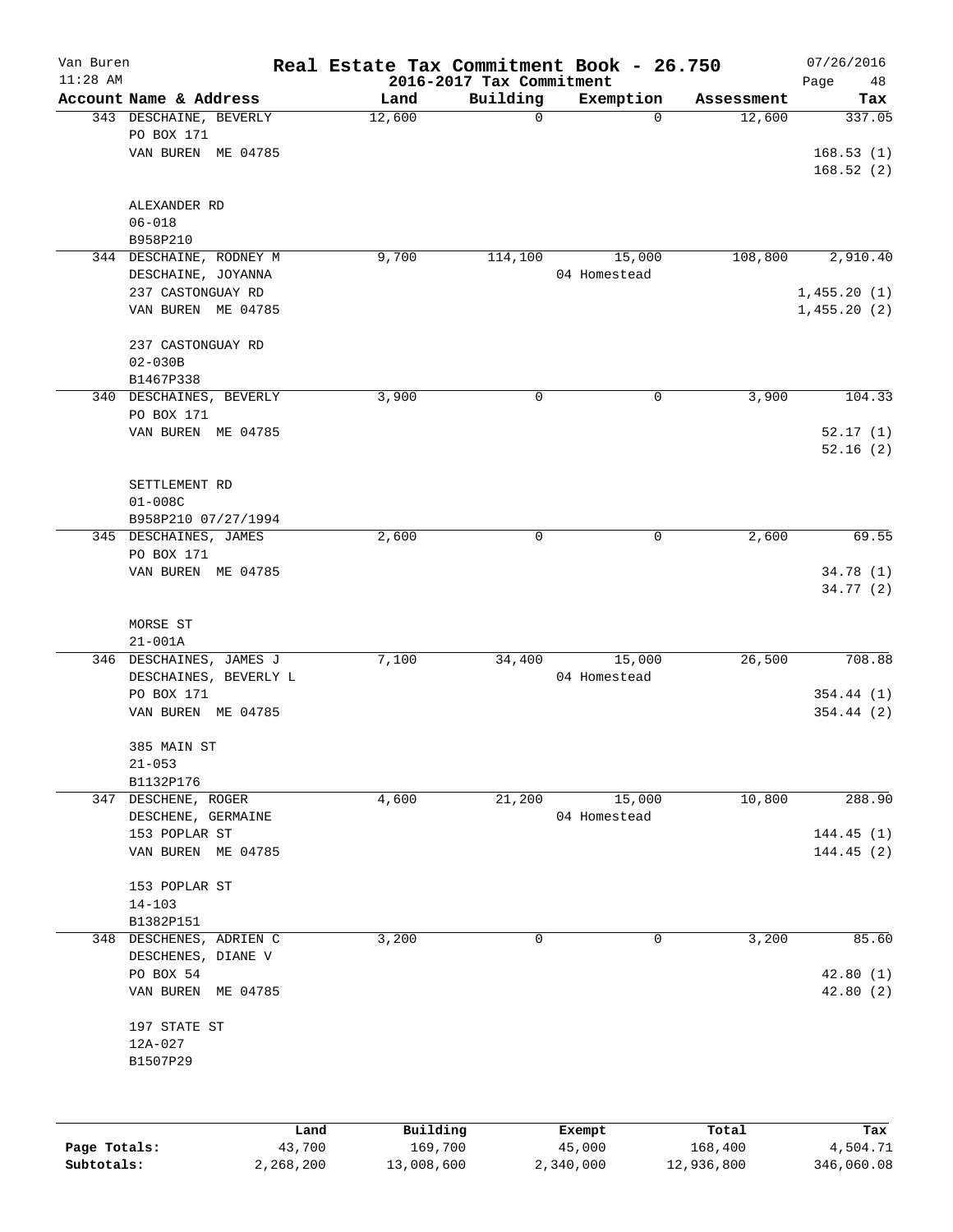| Van Buren    |                                                   | Real Estate Tax Commitment Book - 26.750 |                                      |                  |                  | 07/26/2016        |
|--------------|---------------------------------------------------|------------------------------------------|--------------------------------------|------------------|------------------|-------------------|
| $11:28$ AM   | Account Name & Address                            | Land                                     | 2016-2017 Tax Commitment<br>Building | Exemption        | Assessment       | 49<br>Page<br>Tax |
|              | 1459 DESJARDINS, GLEN                             | 4,400                                    | $\mathbf 0$                          | $\Omega$         | 4,400            | 117.70            |
|              | 757 MAIN STREET                                   |                                          |                                      |                  |                  |                   |
|              | VAN BUREN ME 04785                                |                                          |                                      |                  |                  | 58.85(1)          |
|              |                                                   |                                          |                                      |                  |                  | 58.85(2)          |
|              |                                                   |                                          |                                      |                  |                  |                   |
|              | Off Main St.-Upper<br>Keegan                      |                                          |                                      |                  |                  |                   |
|              | $08 - 015$                                        |                                          |                                      |                  |                  |                   |
|              | B1736P256 09/28/2011                              |                                          |                                      |                  |                  |                   |
|              | 352 DESJARDINS, GLEN R                            | 19,300                                   | 69,700                               | 15,000           | 74,000           | 1,979.50          |
|              | 757 MAIN ST                                       |                                          |                                      | 04 Homestead     |                  |                   |
|              | VAN BUREN ME 04785                                |                                          |                                      |                  |                  | 989.75 (1)        |
|              |                                                   |                                          |                                      |                  |                  | 989.75 (2)        |
|              | 757 MAIN ST                                       |                                          |                                      |                  |                  |                   |
|              | $08 - 014A$                                       |                                          |                                      |                  |                  |                   |
|              | B1064P111                                         |                                          |                                      |                  |                  |                   |
|              | 1558 DESJARDINS, GLEN R                           | 6,075                                    | $\mathbf 0$                          | 0                | 6,075            | 162.51            |
|              | DESJARDINS, WAYNE W                               |                                          |                                      |                  |                  |                   |
|              | 757 MAIN STREET                                   |                                          |                                      |                  |                  | 81.26(1)          |
|              | Van Buren ME 04785                                |                                          |                                      |                  |                  | 81.25(2)          |
|              |                                                   |                                          |                                      |                  |                  |                   |
|              | <b>MAIN STREET</b>                                |                                          |                                      |                  |                  |                   |
|              | $08 - 005E$                                       |                                          |                                      |                  |                  |                   |
|              | B1908P121 09/14/2015                              |                                          |                                      |                  |                  |                   |
|              | 359 DESJARDINS, GLEN R.                           | 7,200                                    | 60,600                               | 15,000           | 52,800           | 1,412.40          |
|              | MICHAUD, LISA & DUBAY,                            |                                          |                                      | 04 Homestead     |                  |                   |
|              | <b>DONNA</b>                                      |                                          |                                      |                  |                  |                   |
|              | 757 MAIN ST                                       |                                          |                                      |                  |                  | 706.20(1)         |
|              | VAN BUREN ME 04785                                |                                          |                                      |                  |                  | 706.20(2)         |
|              | 729 MAIN ST                                       |                                          |                                      |                  |                  |                   |
|              | $08 - 008$                                        |                                          |                                      |                  |                  |                   |
|              | B1866P24 08/28/2014 B1752P226 02/23/2012 B1683P81 |                                          |                                      |                  |                  |                   |
|              | 06/10/2010                                        |                                          |                                      |                  |                  |                   |
|              | 353 DESJARDINS, JAMES J                           | 3,500                                    | 30,800                               | 21,000           | 13,300           | 355.78            |
|              | DESJARDINS, MARIE MAE                             |                                          |                                      | 04 Homestead     |                  |                   |
|              | 113 MONROE ST                                     |                                          |                                      | 02 Veteran       |                  | 177.89 (1)        |
|              | VAN BUREN ME 04785                                |                                          |                                      |                  |                  | 177.89(2)         |
|              | 113 MONROE ST                                     |                                          |                                      |                  |                  |                   |
|              | $23 - 012$                                        |                                          |                                      |                  |                  |                   |
|              | B443P335                                          |                                          |                                      |                  |                  |                   |
|              | 354 DESJARDINS, JOHN B                            | 3,400                                    | 41,100                               | 15,000           | 29,500           | 789.13            |
|              | DESJARDINS, NORA L                                |                                          |                                      | 04 Homestead     |                  |                   |
|              | 145 HIGH ST                                       |                                          |                                      |                  |                  | 394.57(1)         |
|              | VAN BUREN ME 04785                                |                                          |                                      |                  |                  | 394.56(2)         |
|              | 145 HIGH ST                                       |                                          |                                      |                  |                  |                   |
|              | $14 - 080$                                        |                                          |                                      |                  |                  |                   |
|              | B718P249                                          |                                          |                                      |                  |                  |                   |
|              | 355 DESJARDINS, LINDA                             | 0                                        | 7,000                                | 0                | 7,000            | 187.25            |
|              | 293 MAIN ST                                       |                                          |                                      |                  |                  |                   |
|              | VAN BUREN ME 04785                                |                                          |                                      |                  |                  | 93.63(1)          |
|              |                                                   |                                          |                                      |                  |                  | 93.62(2)          |
|              | 233 ALEXANDER RD                                  |                                          |                                      |                  |                  |                   |
|              | $05 - 023 - T1$                                   |                                          |                                      |                  |                  |                   |
|              |                                                   |                                          |                                      |                  |                  |                   |
| Page Totals: | Land<br>43,875                                    | Building<br>209,200                      |                                      | Exempt<br>66,000 | Total<br>187,075 | Tax<br>5,004.27   |
| Subtotals:   | 2,312,075                                         | 13,217,800                               |                                      | 2,406,000        | 13, 123, 875     | 351,064.35        |
|              |                                                   |                                          |                                      |                  |                  |                   |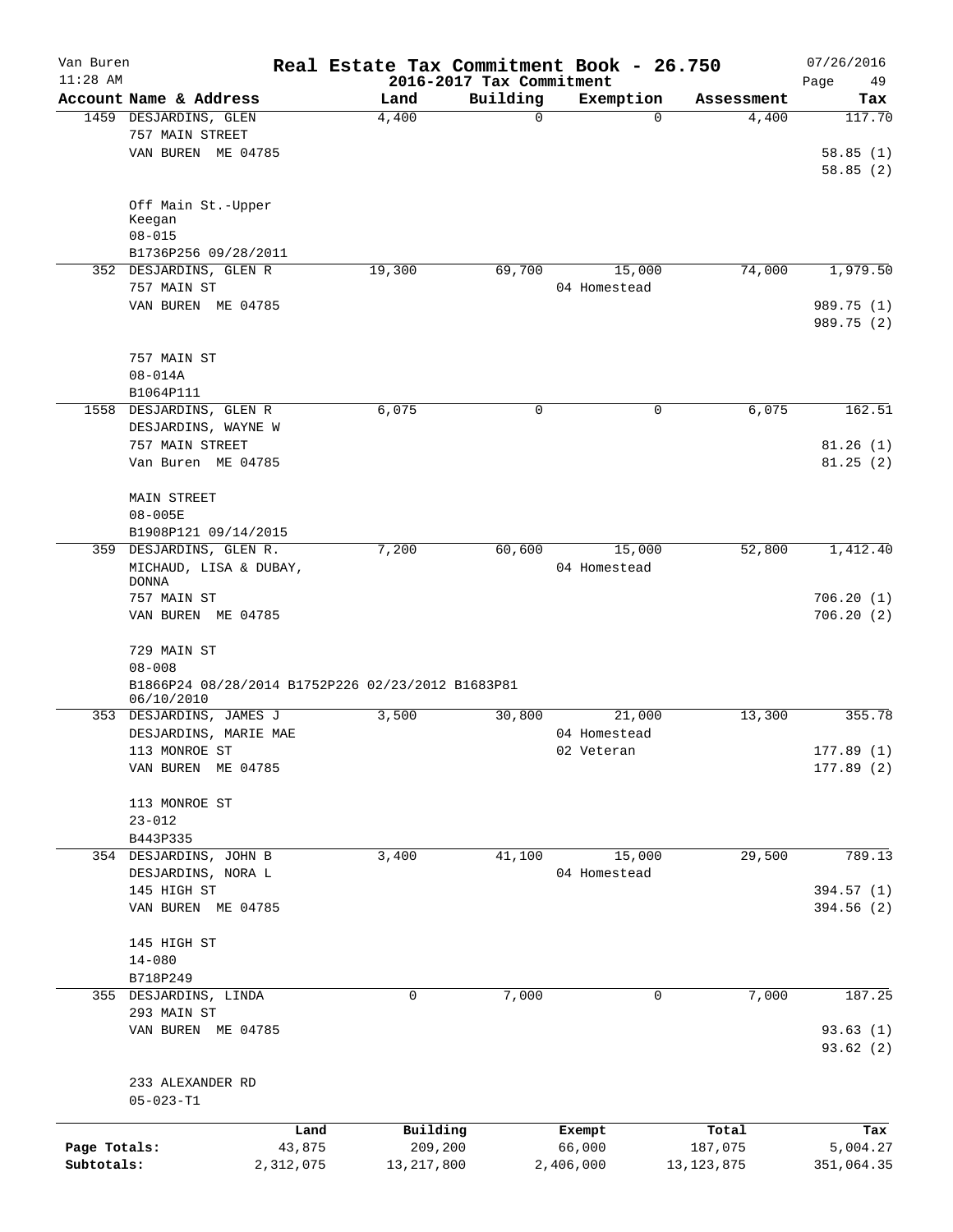| Van Buren<br>$11:28$ AM |                                 | Real Estate Tax Commitment Book - 26.750 |                                      |              |            | 07/26/2016        |
|-------------------------|---------------------------------|------------------------------------------|--------------------------------------|--------------|------------|-------------------|
|                         | Account Name & Address          | Land                                     | 2016-2017 Tax Commitment<br>Building | Exemption    | Assessment | Page<br>50<br>Tax |
|                         | 351 DESJARDINS, PAUL T          | 8,100                                    | 44,000                               | 0            | 52,100     | 1,393.68          |
|                         | 11 BRALEY HEIGHTS               |                                          |                                      |              |            |                   |
|                         | MAPLETON ME 04757               |                                          |                                      |              |            | 696.84(1)         |
|                         |                                 |                                          |                                      |              |            | 696.84 (2)        |
|                         |                                 |                                          |                                      |              |            |                   |
|                         | 778 MAIN ST                     |                                          |                                      |              |            |                   |
|                         | $08 - 021$                      |                                          |                                      |              |            |                   |
|                         | B1702P248 11/19/2010            |                                          |                                      |              |            |                   |
|                         | 361 DESJARDINS, PETER F         | 11,000                                   | 0                                    | 0            | 11,000     | 294.25            |
|                         | DESJARDINS, JEANNE M            |                                          |                                      |              |            |                   |
|                         | 50 SWAMP RD.                    |                                          |                                      |              |            | 147.13(1)         |
|                         | DURHAM ME 04222                 |                                          |                                      |              |            | 147.12(2)         |
|                         | MASSE RD                        |                                          |                                      |              |            |                   |
|                         | $02 - 015$                      |                                          |                                      |              |            |                   |
|                         | B1559P245                       |                                          |                                      |              |            |                   |
|                         | 356 DESJARDINS, PETER F         | 8,200                                    | 8,200                                | 0            | 16,400     | 438.70            |
|                         | DESJARDINS, JEANNE M            |                                          |                                      |              |            |                   |
|                         | 50 SWAMP ROAD                   |                                          |                                      |              |            | 219.35(1)         |
|                         | DURHAM ME 04222                 |                                          |                                      |              |            | 219.35(2)         |
|                         |                                 |                                          |                                      |              |            |                   |
|                         | 112 ST MARY'S BROOK RD          |                                          |                                      |              |            |                   |
|                         | $02 - 041$                      |                                          |                                      |              |            |                   |
|                         | B1363P122 07/25/2003            |                                          |                                      |              |            |                   |
| 357                     | DESJARDINS, ROLAND J            | 2,900                                    | 40,300                               | 15,000       | 28,200     | 754.35            |
|                         | DESJARDINS, SANDRA M            |                                          |                                      | 04 Homestead |            |                   |
|                         | 418 MAIN ST                     |                                          |                                      |              |            | 377.18(1)         |
|                         | VAN BUREN ME 04785              |                                          |                                      |              |            | 377.17(2)         |
|                         | 418 MAIN ST                     |                                          |                                      |              |            |                   |
|                         | $21 - 033$                      |                                          |                                      |              |            |                   |
|                         | 358 DESJARDINS, SHAWN           | 7,300                                    | 41,100                               | 15,000       | 33,400     | 893.45            |
|                         | 231 CHAMPLAIN ST                |                                          |                                      | 04 Homestead |            |                   |
|                         | VAN BUREN ME 04785              |                                          |                                      |              |            | 446.73 (1)        |
|                         |                                 |                                          |                                      |              |            | 446.72 (2)        |
|                         |                                 |                                          |                                      |              |            |                   |
|                         | 231 CHAMPLAIN ST<br>$19 - 056$  |                                          |                                      |              |            |                   |
|                         | B1124P289 08/03/1998            |                                          |                                      |              |            |                   |
|                         | 1562 DESJARDINS, SHAWN          | 7,200                                    | 0                                    | 0            | 7,200      | 192.60            |
|                         | 231 CHAMPLAIN ST.               |                                          |                                      |              |            |                   |
|                         | VAN BUREN ME 04785              |                                          |                                      |              |            | 96.30(1)          |
|                         |                                 |                                          |                                      |              |            | 96.30(2)          |
|                         |                                 |                                          |                                      |              |            |                   |
|                         | CHAMPLAIN ST.                   |                                          |                                      |              |            |                   |
|                         | $06 - 005D$                     |                                          |                                      |              |            |                   |
|                         | B1466P293 09/16/2005            |                                          |                                      |              |            |                   |
| 1536                    | DESJARDINS, SHAWN               | 10,500                                   | 2,500                                | 0            | 13,000     | 347.75            |
|                         | 231 CHAMPLAIN STREET            |                                          |                                      |              |            |                   |
|                         | VAN BUREN ME 04785              |                                          |                                      |              |            | 173.88(1)         |
|                         |                                 |                                          |                                      |              |            | 173.87(2)         |
|                         |                                 |                                          |                                      |              |            |                   |
|                         | CHAMPLAIN STREET<br>$03 - 001E$ |                                          |                                      |              |            |                   |
|                         |                                 |                                          |                                      |              |            |                   |
|                         | B1787P33 11/04/2010             |                                          |                                      |              |            |                   |
|                         |                                 |                                          |                                      |              |            |                   |
|                         | Land                            | Building                                 |                                      | Exempt       | Total      | Tax               |
| Page Totals:            | 55,200                          | 136,100                                  |                                      | 30,000       | 161,300    | 4,314.78          |

**Subtotals:** 2,367,275 13,353,900 2,436,000 13,285,175 355,379.13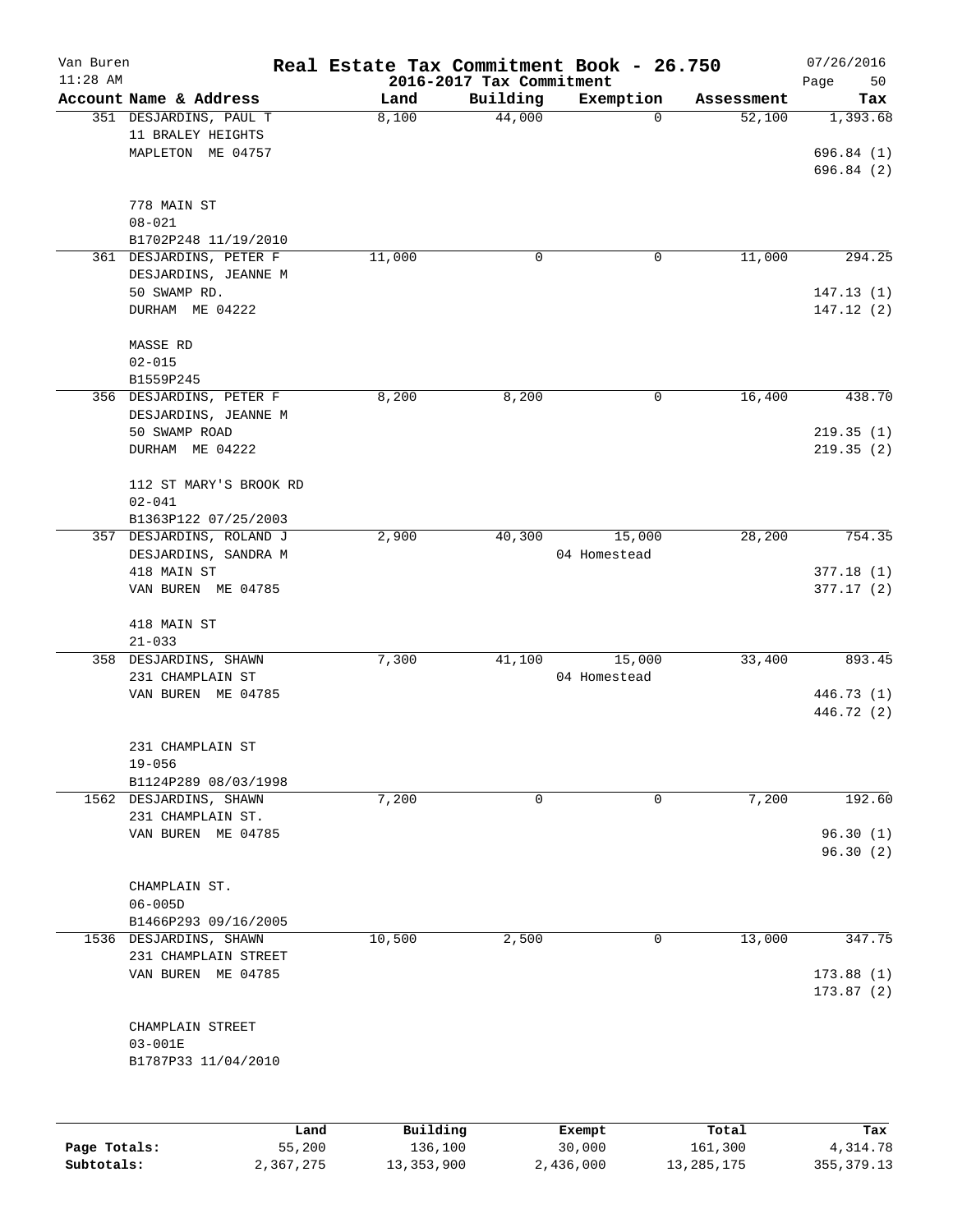| Van Buren<br>$11:28$ AM |                                  | Real Estate Tax Commitment Book - 26.750 | 2016-2017 Tax Commitment |              |            | 07/26/2016               |
|-------------------------|----------------------------------|------------------------------------------|--------------------------|--------------|------------|--------------------------|
|                         | Account Name & Address           | Land                                     | Building                 | Exemption    | Assessment | Page<br>51<br>Tax        |
|                         | 350 DESJARDINS, STEVEN           | 4,400                                    | 32,600                   | 15,000       | 22,000     | 588.50                   |
|                         | 256 MAIN ST                      |                                          |                          | 04 Homestead |            |                          |
|                         | VAN BUREN ME 04785               |                                          |                          |              |            | 294.25(1)<br>294.25(2)   |
|                         |                                  |                                          |                          |              |            |                          |
|                         | 256 MAIN ST                      |                                          |                          |              |            |                          |
|                         | $18 - 066$                       |                                          |                          |              |            |                          |
|                         | B1244P174 04/24/2001             |                                          |                          |              |            |                          |
|                         | 506 DESJARDINS, YVON E           | 4,300                                    | 28,700                   | 0            | 33,000     | 882.75                   |
|                         | 42 FRENCH HUSSEY RD              |                                          |                          |              |            |                          |
|                         | ROCHESTER NH 03867               |                                          |                          |              |            | 441.38 (1)<br>441.37 (2) |
|                         | 104 WRIGHT ST                    |                                          |                          |              |            |                          |
|                         | $21 - 021B$                      |                                          |                          |              |            |                          |
|                         | B1791P291 12/11/2012             |                                          |                          |              |            |                          |
|                         | 365 DEVEAU, CLEMENT S            | 6,100                                    | 0                        | 0            | 6,100      | 163.17                   |
|                         | PO BOX 275                       |                                          |                          |              |            |                          |
|                         | FORT KENT ME 04743               |                                          |                          |              |            | 81.59(1)                 |
|                         |                                  |                                          |                          |              |            | 81.58 (2)                |
|                         | CASTONGUAY RD                    |                                          |                          |              |            |                          |
|                         | $03 - 041$                       |                                          |                          |              |            |                          |
|                         | B1096P92                         |                                          |                          |              |            |                          |
|                         | 364 DEVEAU, CLEMENT S            | 10,500                                   | 0                        | 0            | 10,500     | 280.88                   |
|                         | PO BOX 275                       |                                          |                          |              |            |                          |
|                         | FORT KENT ME 04743               |                                          |                          |              |            | 140.44(1)                |
|                         |                                  |                                          |                          |              |            | 140.44 (2)               |
|                         |                                  |                                          |                          |              |            |                          |
|                         | US ROUTE 1                       |                                          |                          |              |            |                          |
|                         | $03 - 045$<br>B854P296           |                                          |                          |              |            |                          |
|                         | 362 DEVEAU, CLEMENT S            | 9,400                                    | 0                        | 0            | 9,400      | 251.45                   |
|                         | PO BOX 275                       |                                          |                          |              |            |                          |
|                         | FORT KENT ME 04743               |                                          |                          |              |            | 125.73(1)                |
|                         |                                  |                                          |                          |              |            | 125.72(2)                |
|                         | US ROUTE 1                       |                                          |                          |              |            |                          |
|                         | $03 - 020$                       |                                          |                          |              |            |                          |
|                         | B1096P100                        |                                          |                          |              |            |                          |
|                         |                                  |                                          | 0                        | 0            |            |                          |
|                         | 363 DEVEAU, CLEMENT S            | 20,000                                   |                          |              | 20,000     | 535.00                   |
|                         | PO BOX 275<br>FORT KENT ME 04743 |                                          |                          |              |            |                          |
|                         |                                  |                                          |                          |              |            | 267.50(1)<br>267.50(2)   |
|                         |                                  |                                          |                          |              |            |                          |
|                         | CASTONGUAY RD                    |                                          |                          |              |            |                          |
|                         | $03 - 042$                       |                                          |                          |              |            |                          |
|                         | B1096P92                         |                                          |                          |              |            |                          |
|                         | 43 DEVINE, PHILLIP C.            | 3,700                                    | 10,700                   | 14,400       | 0          | 0.00                     |
|                         | DEVINE, AMY E.                   |                                          |                          | 04 Homestead |            |                          |
|                         | 114 ST BRUNO ST                  |                                          |                          |              |            |                          |
|                         | VAN BUREN ME 04785               |                                          |                          |              |            |                          |
|                         | 114 ST BRUNO ST                  |                                          |                          |              |            |                          |
|                         | $17 - 047$                       |                                          |                          |              |            |                          |
|                         | B1852P97 05/05/2014              |                                          |                          |              |            |                          |
|                         |                                  |                                          |                          |              |            |                          |
|                         |                                  | Building<br>Land                         |                          | Exempt       | Total      | Tax                      |
| Page Totals:            | 58,400                           | 72,000                                   |                          | 29,400       | 101,000    | 2,701.75                 |
| Subtotals:              | 2,425,675                        | 13, 425, 900                             |                          | 2,465,400    | 13,386,175 | 358,080.88               |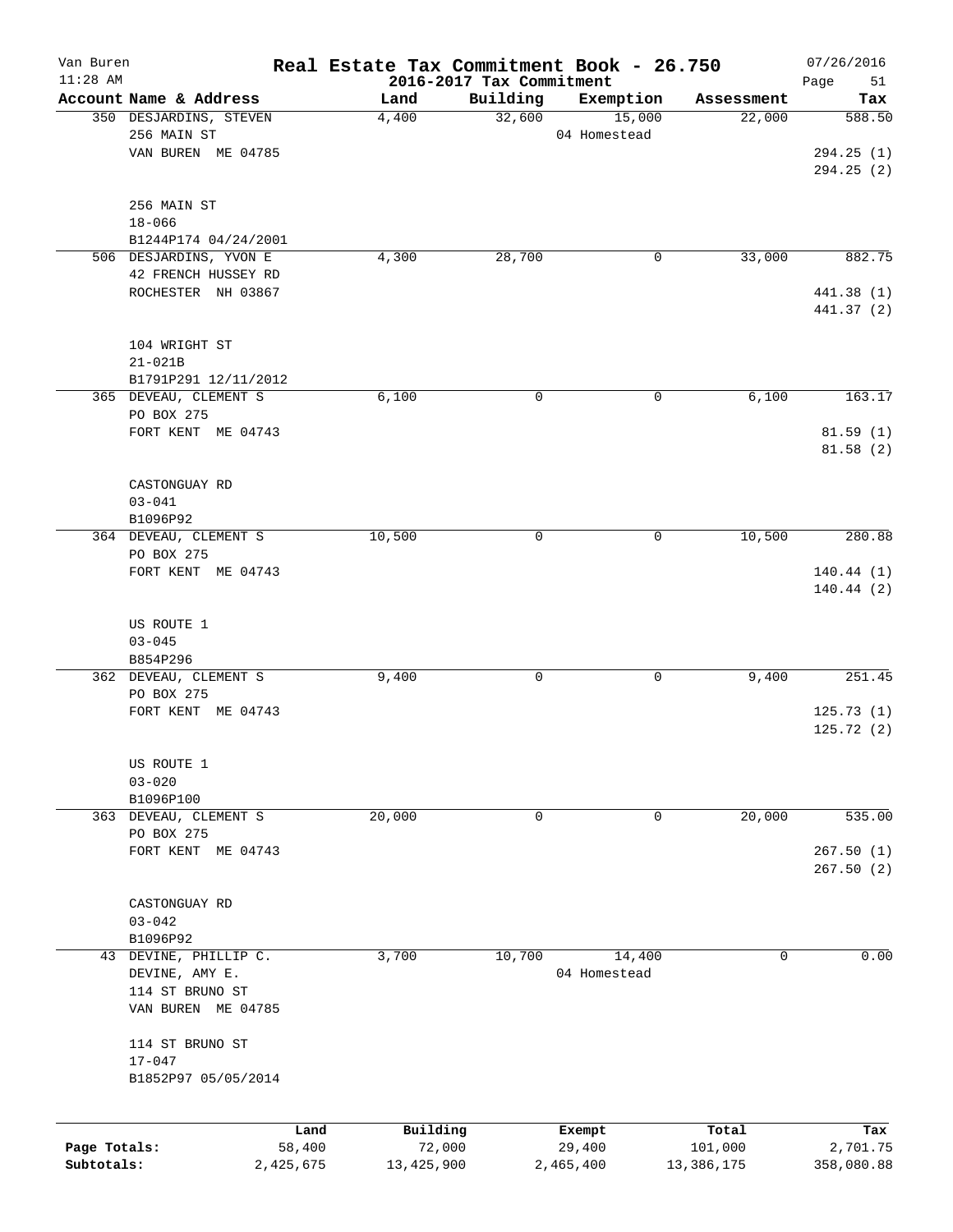| Van Buren<br>$11:28$ AM |                                                    |           | Real Estate Tax Commitment Book - 26.750 |          |              |            | 07/26/2016        |
|-------------------------|----------------------------------------------------|-----------|------------------------------------------|----------|--------------|------------|-------------------|
|                         | Account Name & Address                             |           | 2016-2017 Tax Commitment<br>Land         | Building | Exemption    | Assessment | Page<br>52<br>Tax |
|                         | 62 DIONNE, BRENDA P                                |           | 5,500                                    | 57,200   | 21,000       | 41,700     | 1,115.47          |
|                         | DIONNE, WILLARD J                                  |           |                                          |          | 04 Homestead |            |                   |
|                         | 321 MAIN STREET                                    |           |                                          |          | 02 Veteran   |            | 557.74 (1)        |
|                         | VAN BUREN ME 04785                                 |           |                                          |          |              |            | 557.73(2)         |
|                         |                                                    |           |                                          |          |              |            |                   |
|                         | 321 MAIN ST                                        |           |                                          |          |              |            |                   |
|                         | $20 - 051$                                         |           |                                          |          |              |            |                   |
|                         | B918P327                                           |           |                                          |          |              |            |                   |
| 367                     | DIONNE, CLARENCE J                                 |           | 8,400                                    | 40,400   | 15,000       | 33,800     | 904.15            |
|                         | DIONNE, NORMA V                                    |           |                                          |          | 04 Homestead |            |                   |
|                         | 108 WRIGHT ST                                      |           |                                          |          |              |            | 452.08 (1)        |
|                         | VAN BUREN ME 04785                                 |           |                                          |          |              |            | 452.07 (2)        |
|                         | 108 WRIGHT ST                                      |           |                                          |          |              |            |                   |
|                         | $21 - 020B$                                        |           |                                          |          |              |            |                   |
|                         | B883P257                                           |           |                                          |          |              |            |                   |
|                         | 368 DIONNE, ELDEN J                                |           | 6,600                                    | 9,000    | 15,000       | 600        | 16.05             |
|                         | DIONNE, ANNE M                                     |           |                                          |          | 04 Homestead |            |                   |
|                         | 174 VIOLETTE ST                                    |           |                                          |          |              |            | 8.03(1)           |
|                         | VAN BUREN ME 04785                                 |           |                                          |          |              |            | 8.02(2)           |
|                         | 174 VIOLETTE ST                                    |           |                                          |          |              |            |                   |
|                         | $16 - 066B$                                        |           |                                          |          |              |            |                   |
|                         | B1023P241                                          |           |                                          |          |              |            |                   |
|                         | 372 DIONNE, JEREMY                                 |           | 4,600                                    | 43,900   | 15,000       | 33,500     | 896.13            |
|                         | SIROIS, SARA                                       |           |                                          |          | 04 Homestead |            |                   |
|                         | 109 HILLSIDE ST                                    |           |                                          |          |              |            | 448.07 (1)        |
|                         | VAN BUREN ME 04785                                 |           |                                          |          |              |            | 448.06 (2)        |
|                         |                                                    |           |                                          |          |              |            |                   |
|                         | 109 HILLSIDE ST                                    |           |                                          |          |              |            |                   |
|                         | $23 - 058$                                         |           |                                          |          |              |            |                   |
|                         | B1455P85                                           |           |                                          |          |              |            |                   |
|                         | 1055 DIONNE, JOSEPH R                              |           | 3,600                                    | 29,800   | 21,000       | 12,400     | 331.70            |
|                         | DIONNE, PATRICIA R                                 |           |                                          |          | 04 Homestead |            |                   |
|                         | 150 FULTON ST                                      |           |                                          |          | 02 Veteran   |            | 165.85(1)         |
|                         | VAN BUREN ME 04785                                 |           |                                          |          |              |            | 165.85(2)         |
|                         | 150 FULTON ST                                      |           |                                          |          |              |            |                   |
|                         | $19 - 045$                                         |           |                                          |          |              |            |                   |
|                         | B1846P82 02/18/2014 B1766P110 06/13/2012 B1605P302 |           |                                          |          |              |            |                   |
|                         | 07/21/2008                                         |           |                                          |          |              |            |                   |
|                         | 732 DIONNE, JOSEPH R                               |           | 3,000                                    | 37,100   | 0            | 40,100     | 1,072.68          |
|                         | VIOLETTE, DORIA                                    |           |                                          |          |              |            |                   |
|                         | 260 MAIN STREET                                    |           |                                          |          |              |            | 536.34(1)         |
|                         | VAN BUREN ME 04785                                 |           |                                          |          |              |            | 536.34(2)         |
|                         | 260 MAIN ST                                        |           |                                          |          |              |            |                   |
|                         | $18 - 065$                                         |           |                                          |          |              |            |                   |
|                         | B1740P190 10/28/2011                               |           |                                          |          |              |            |                   |
|                         | 369 DIONNE, LLOYD                                  |           | 3,600                                    | 28,500   | 15,000       | 17,100     | 457.43            |
|                         | 187 CHAMPLAIN ST                                   |           |                                          |          | 04 Homestead |            |                   |
|                         | VAN BUREN ME 04785                                 |           |                                          |          |              |            | 228.72(1)         |
|                         |                                                    |           |                                          |          |              |            | 228.71 (2)        |
|                         | 187 CHAMPLAIN ST                                   |           |                                          |          |              |            |                   |
|                         | $19 - 031$                                         |           |                                          |          |              |            |                   |
|                         | B718P209                                           |           |                                          |          |              |            |                   |
|                         |                                                    |           |                                          |          |              |            |                   |
|                         |                                                    | Land      | Building                                 |          | Exempt       | Total      | Tax               |
| Page Totals:            |                                                    | 35,300    | 245,900                                  |          | 102,000      | 179,200    | 4,793.61          |
| Subtotals:              |                                                    | 2,460,975 | 13,671,800                               |          | 2,567,400    | 13,565,375 | 362,874.49        |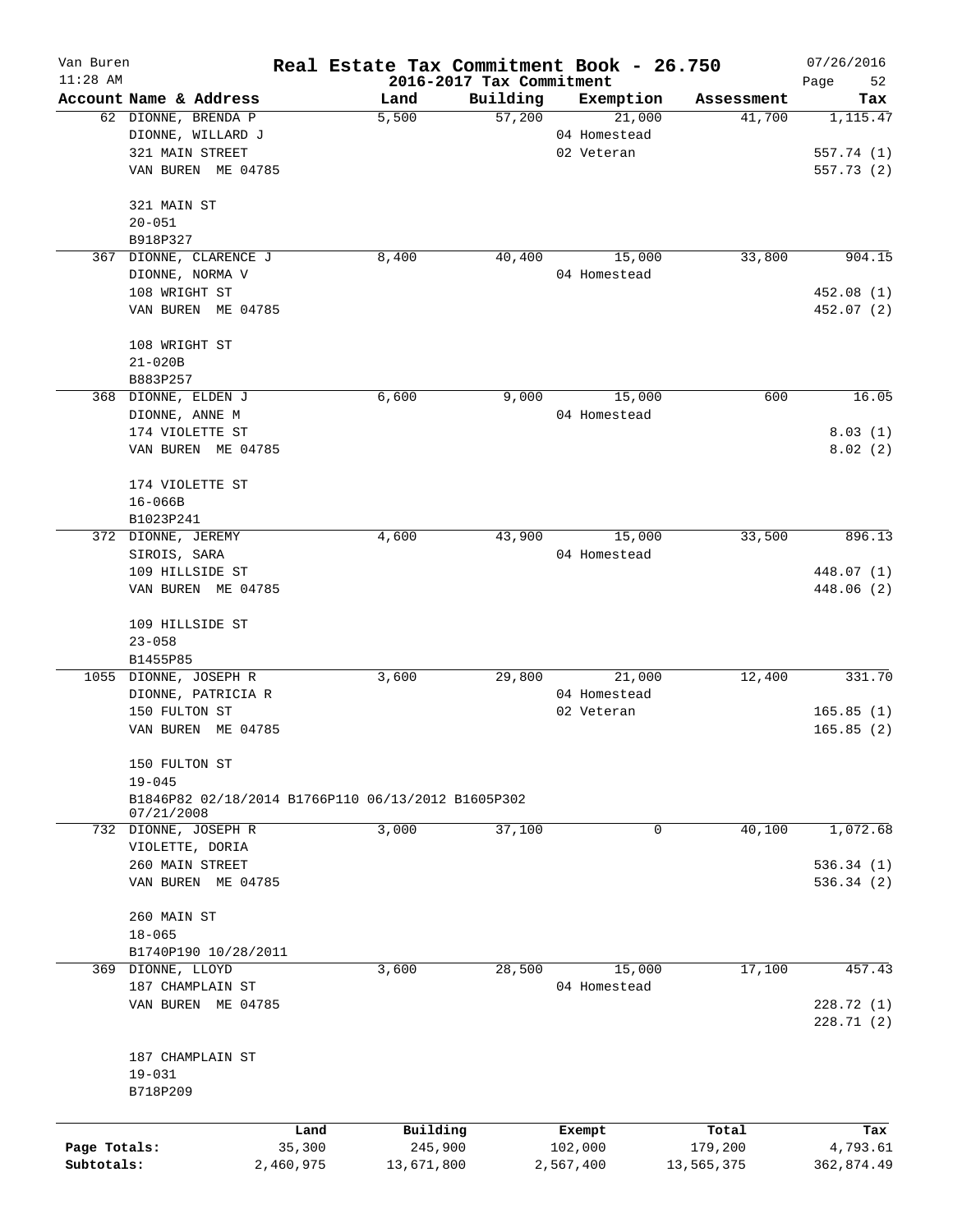| Van Buren    |                                           | Real Estate Tax Commitment Book - 26.750 |                          |              |            | 07/26/2016   |
|--------------|-------------------------------------------|------------------------------------------|--------------------------|--------------|------------|--------------|
| $11:28$ AM   |                                           |                                          | 2016-2017 Tax Commitment |              |            | Page<br>53   |
|              | Account Name & Address                    | Land                                     | Building                 | Exemption    | Assessment | Tax          |
|              | 370 DIONNE, MICHAEL J                     | 3,400                                    | 19,800                   | 15,000       | 8,200      | 219.35       |
|              | DIONNE, CINDY L                           |                                          |                          | 04 Homestead |            |              |
|              | 425 MERRIMAN RD                           |                                          |                          |              |            | 109.68(1)    |
|              | WINDSOR CT 06095                          |                                          |                          |              |            | 109.67(2)    |
|              | 132 PINE ST                               |                                          |                          |              |            |              |
|              | $14 - 065$                                |                                          |                          |              |            |              |
|              | B999P57                                   |                                          |                          |              |            |              |
| 282          | DIONNE, PRISCILLA S                       | 3,400                                    | 67,500                   | 0            | 70,900     | 1,896.58     |
|              | 112 VIOLETTE STREET                       |                                          |                          |              |            |              |
|              | VAN BUREN ME 04785                        |                                          |                          |              |            | 948.29(1)    |
|              |                                           |                                          |                          |              |            | 948.29 (2)   |
|              | 112 VIOLETTE ST                           |                                          |                          |              |            |              |
|              | $16 - 077$                                |                                          |                          |              |            |              |
|              | B1910P301 09/30/2015                      |                                          |                          |              |            |              |
|              |                                           |                                          |                          |              |            |              |
|              | 371 DIONNE, STEVEN J                      | 5,000                                    | 42,700                   | 15,000       | 32,700     | 874.73       |
|              | DIONNE, DONNA                             |                                          |                          | 04 Homestead |            |              |
|              | 143 LYNNE ST                              |                                          |                          |              |            | 437.37 (1)   |
|              | VAN BUREN ME 04785                        |                                          |                          |              |            | 437.36 (2)   |
|              | 143 LYNNE ST                              |                                          |                          |              |            |              |
|              | $20 - 106$                                |                                          |                          |              |            |              |
|              | <b>B611P88</b>                            |                                          |                          |              |            |              |
| 520          | DOLAN, RICHARD JR.                        | 8,400                                    | 89,500                   | 0            | 97,900     | 2,618.82     |
|              | 122 CHURCH ST.                            |                                          |                          |              |            |              |
|              | VAN BUREN ME 04785                        |                                          |                          |              |            | 1,309.41(1)  |
|              |                                           |                                          |                          |              |            | 1,309.41(2)  |
|              |                                           |                                          |                          |              |            |              |
|              | 122 CHURCH                                |                                          |                          |              |            |              |
|              |                                           |                                          |                          |              |            |              |
|              | $23 - 106B$                               |                                          |                          |              |            |              |
|              | B1914P342 11/09/2015                      |                                          |                          |              | 25,700     | 687.48       |
|              | 385 DOUCETTE, CYNTHIA A                   | 3,100                                    | 37,600                   | 15,000       |            |              |
|              | C/O DOUCETTE WILFRED &<br>ANN L ESTATE OF |                                          |                          | 04 Homestead |            |              |
|              | 105 CYR AVE                               |                                          |                          |              |            | 343.74(1)    |
|              | VAN BUREN ME 04785                        |                                          |                          |              |            | 343.74 (2)   |
|              |                                           |                                          |                          |              |            |              |
|              | 105 CYR AVE                               |                                          |                          |              |            |              |
|              | $18 - 109$                                |                                          |                          |              |            |              |
|              | B472P349                                  |                                          |                          |              |            |              |
|              | 275 DOUCETTE, JOHN P                      | 8,600                                    | 95,700                   | 15,000       | 89,300     | 2,388.78     |
|              | DOUCETTE, JILL MARIE                      |                                          |                          | 04 Homestead |            |              |
|              | 120 MARIST COLLEGE DR                     |                                          |                          |              |            | 1, 194.39(1) |
|              | VAN BUREN ME 04785                        |                                          |                          |              |            | 1, 194.39(2) |
|              | 120 MARIST COLLEGE DR                     |                                          |                          |              |            |              |
|              |                                           |                                          |                          |              |            |              |
|              | $12B - 006$                               |                                          |                          |              |            |              |
|              | B1677P200 05/05/2010 B1629P186 03/04/2009 |                                          |                          |              |            |              |
|              | 379 DOUCETTE, KENNETH R JR                | 3,900                                    | 38,400                   | 15,000       | 27,300     | 730.28       |
|              | 103 UPLAND RD                             |                                          |                          | 04 Homestead |            |              |
|              | VAN BUREN ME 04785                        |                                          |                          |              |            | 365.14(1)    |
|              |                                           |                                          |                          |              |            | 365.14(2)    |
|              | 103 UPLAND RD                             |                                          |                          |              |            |              |
|              | $13 - 022$                                |                                          |                          |              |            |              |
|              |                                           |                                          |                          |              |            |              |
|              | B1390P157                                 |                                          |                          |              |            |              |
|              | Land                                      | Building                                 |                          | Exempt       | Total      | Tax          |
| Page Totals: | 35,800                                    | 391,200                                  |                          | 75,000       | 352,000    | 9,416.02     |
| Subtotals:   | 2,496,775                                 | 14,063,000                               |                          | 2,642,400    | 13,917,375 | 372,290.51   |
|              |                                           |                                          |                          |              |            |              |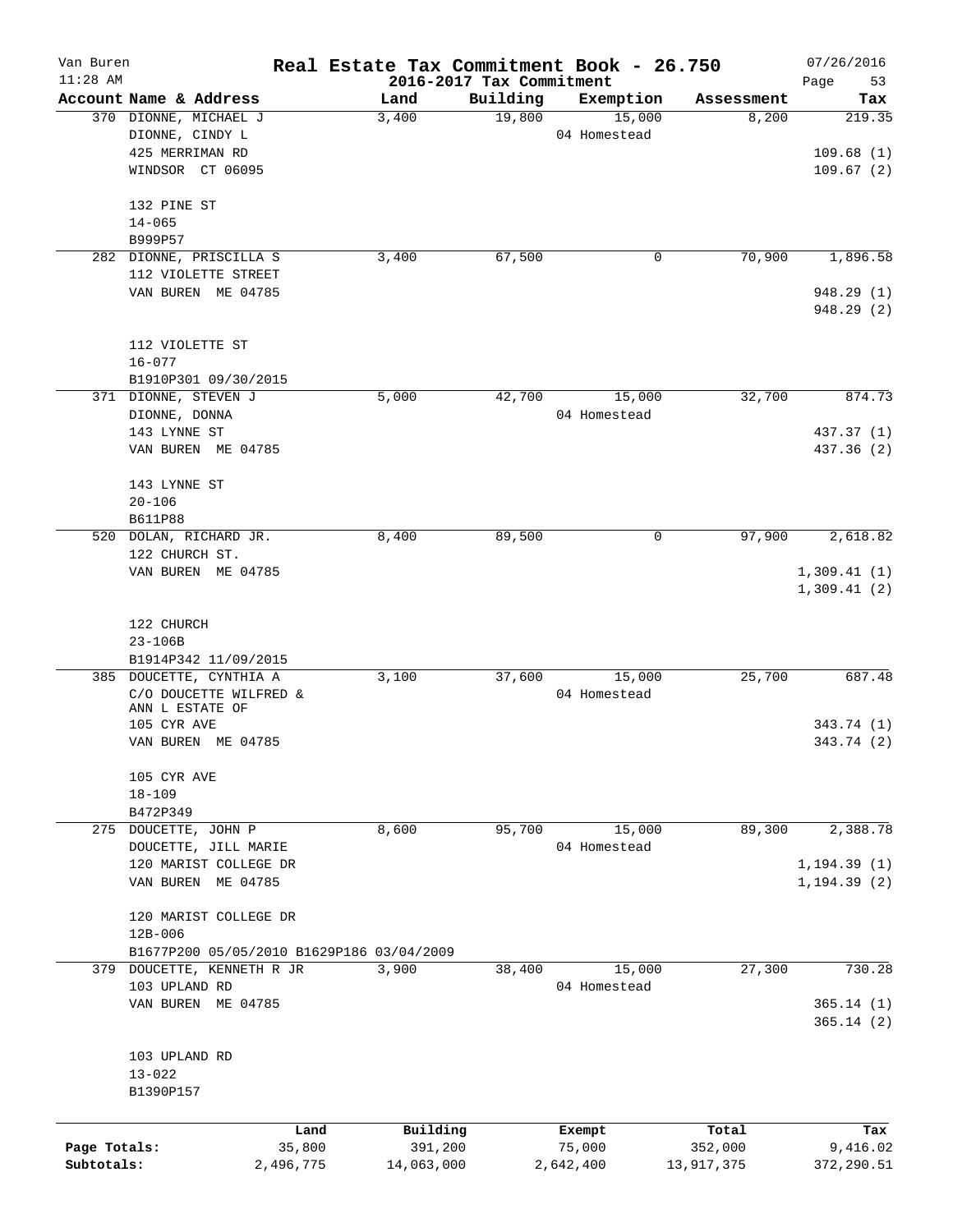| Van Buren<br>$11:28$ AM |                          | Real Estate Tax Commitment Book - 26.750 | 2016-2017 Tax Commitment |              |              | 07/26/2016        |
|-------------------------|--------------------------|------------------------------------------|--------------------------|--------------|--------------|-------------------|
|                         | Account Name & Address   | Land                                     | Building                 | Exemption    | Assessment   | Page<br>54<br>Tax |
|                         | 376 DOUCETTE, MICHAEL D. | 3,200                                    | 34,300                   | $\Omega$     | 37,500       | 1,003.13          |
|                         | 111 HARRISON ST          |                                          |                          |              |              |                   |
|                         | VAN BUREN ME 04785       |                                          |                          |              |              | 501.57(1)         |
|                         |                          |                                          |                          |              |              |                   |
|                         |                          |                                          |                          |              |              | 501.56(2)         |
|                         |                          |                                          |                          |              |              |                   |
|                         | 111 HARRISON ST          |                                          |                          |              |              |                   |
|                         | $18 - 010$               |                                          |                          |              |              |                   |
|                         | B1920P320 01/14/2016     |                                          |                          |              |              |                   |
|                         | 378 DOUCETTE, PHYLLIS    | 3,900                                    | 62,200                   | 15,000       | 51,100       | 1,366.93          |
|                         | 128 VIOLETTE ST          |                                          |                          | 04 Homestead |              |                   |
|                         | VAN BUREN ME 04785       |                                          |                          |              |              | 683.47 (1)        |
|                         |                          |                                          |                          |              |              | 683.46 (2)        |
|                         |                          |                                          |                          |              |              |                   |
|                         | 128 VIOLETTE ST          |                                          |                          |              |              |                   |
|                         | $16 - 072$               |                                          |                          |              |              |                   |
|                         | B411P830                 |                                          |                          |              |              |                   |
|                         | 380 DOUCETTE, ROBERT G   | 3,700                                    | 0                        | 0            | 3,700        | 98.98             |
|                         | 134 HIGH ST              |                                          |                          |              |              |                   |
|                         | VAN BUREN ME 04785       |                                          |                          |              |              | 49.49 (1)         |
|                         |                          |                                          |                          |              |              | 49.49 (2)         |
|                         |                          |                                          |                          |              |              |                   |
|                         | HIGH ST                  |                                          |                          |              |              |                   |
|                         | $14 - 110$               |                                          |                          |              |              |                   |
|                         | B766P110                 |                                          |                          |              |              |                   |
| 377                     | DOUCETTE, ROBERT G       | 3,900                                    | 45,100                   | 15,000       | 34,000       | 909.50            |
|                         | 134 HIGH STREET          |                                          |                          | 04 Homestead |              |                   |
|                         | VAN BUREN ME 04785       |                                          |                          |              |              | 454.75 (1)        |
|                         |                          |                                          |                          |              |              | 454.75 (2)        |
|                         |                          |                                          |                          |              |              |                   |
|                         | 134 HIGH STREET          |                                          |                          |              |              |                   |
|                         | $14 - 111$               |                                          |                          |              |              |                   |
|                         | B1672P153 03/15/2010     |                                          |                          |              |              |                   |
| 381                     | DOUCETTE, RODERICK CARA  | 5,000                                    | 38,200                   | 15,000       | 28,200       | 754.35            |
|                         | L (ESTATE)               |                                          |                          |              |              |                   |
|                         | C/O JOEY DOUCETTE        |                                          |                          | 04 Homestead |              |                   |
|                         | 137 LYNNE ST             |                                          |                          |              |              | 377.18(1)         |
|                         | VAN BUREN ME 04785       |                                          |                          |              |              | 377.17(2)         |
|                         |                          |                                          |                          |              |              |                   |
|                         | 137 LYNNE ST             |                                          |                          |              |              |                   |
|                         | $20 - 105$               |                                          |                          |              |              |                   |
|                         | B1209P277                |                                          |                          |              |              |                   |
|                         | 382 DOUCETTE, STEVEN     | 300                                      | 4,300                    | 0            | 4,600        | 123.05            |
|                         | DOUCETTE, CYNTHIA        |                                          |                          |              |              |                   |
|                         | 106 MCKINLEY ST          |                                          |                          |              |              | 61.53(1)          |
|                         | VAN BUREN ME 04785       |                                          |                          |              |              | 61.52(2)          |
|                         |                          |                                          |                          |              |              |                   |
|                         | VIOLETTE SIDING          |                                          |                          |              |              |                   |
|                         | $08 - 034A$              |                                          |                          |              |              |                   |
|                         | B1025P230                |                                          |                          |              |              |                   |
|                         | 383 DOUCETTE, STEVEN P   | 3,000                                    | 86,900                   | 15,000       | 74,900       | 2,003.58          |
|                         | DOUCETTE, CYNTHIA M      |                                          |                          | 04 Homestead |              |                   |
|                         | 106 MCKINLEY ST          |                                          |                          |              |              | 1,001.79(1)       |
|                         |                          |                                          |                          |              |              |                   |
|                         | VAN BUREN ME 04785       |                                          |                          |              |              | 1,001.79(2)       |
|                         |                          |                                          |                          |              |              |                   |
|                         | 106 MCKINLEY ST          |                                          |                          |              |              |                   |
|                         | $15 - 019$               |                                          |                          |              |              |                   |
|                         | B842P129                 |                                          |                          |              |              |                   |
|                         |                          |                                          |                          |              |              |                   |
|                         |                          | Building<br>Land                         |                          | Exempt       | Total        | Tax               |
| Page Totals:            |                          | 271,000<br>23,000                        |                          | 60,000       | 234,000      | 6,259.52          |
| Subtotals:              | 2,519,775                | 14,334,000                               |                          | 2,702,400    | 14, 151, 375 | 378,550.03        |
|                         |                          |                                          |                          |              |              |                   |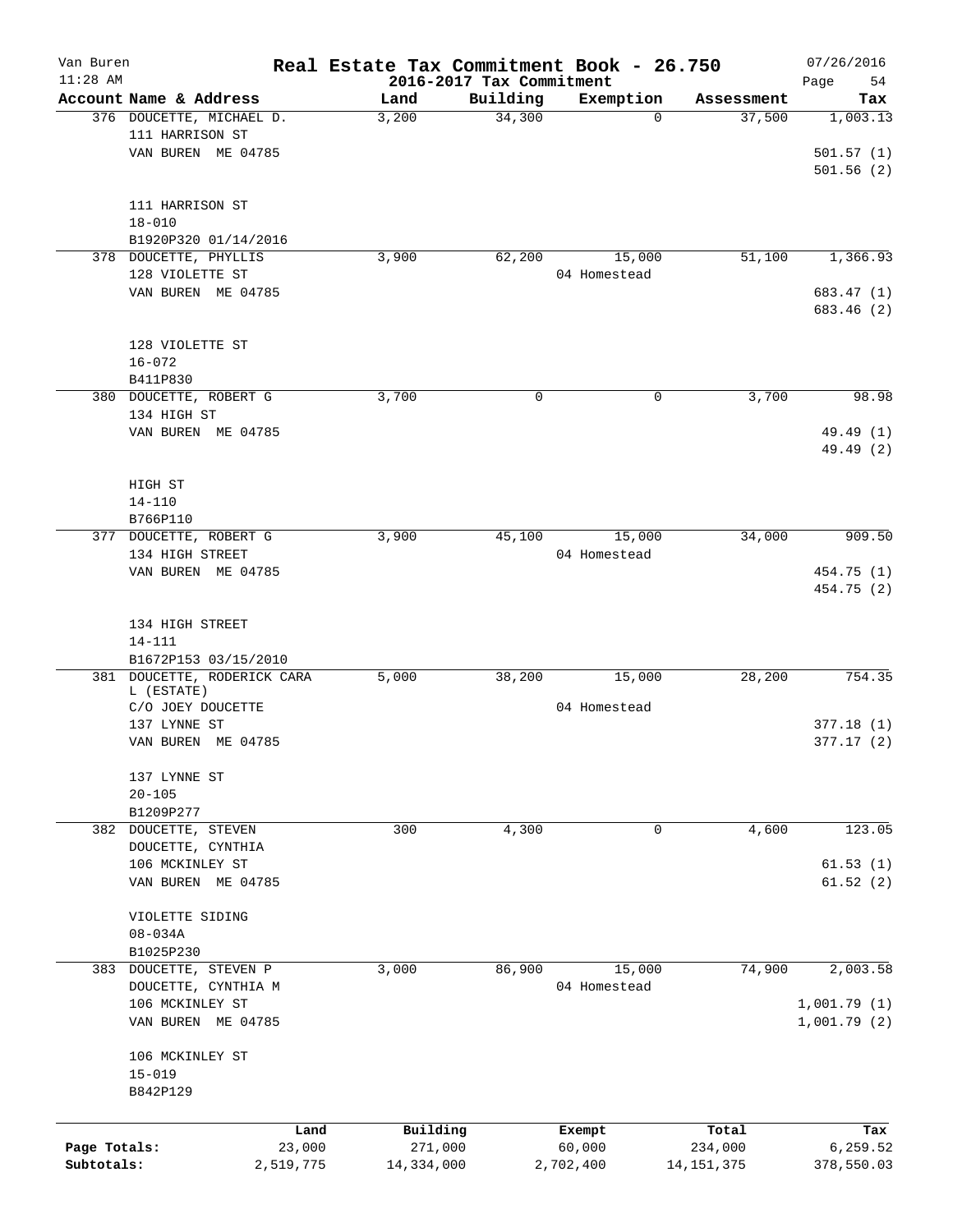| Van Buren                  |                                   | Real Estate Tax Commitment Book - 26.750 | 07/26/2016  |                     |                       |                        |
|----------------------------|-----------------------------------|------------------------------------------|-------------|---------------------|-----------------------|------------------------|
| $11:28$ AM                 | Account Name & Address            | 2016-2017 Tax Commitment                 | Building    |                     |                       | Page<br>55             |
|                            | 384 DOUCETTE, VIOLETTE P          | Land<br>3,700                            | 53,500      | Exemption<br>15,000 | Assessment<br>42,200  | Tax<br>1,128.85        |
|                            | DOUCETTE, GREGORY W               |                                          |             | 04 Homestead        |                       |                        |
|                            | 110 ROSSIGNOL DR                  |                                          |             |                     |                       | 564.43(1)              |
|                            | VAN BUREN ME 04785                |                                          |             |                     |                       | 564.42(2)              |
|                            |                                   |                                          |             |                     |                       |                        |
|                            | 110 ROSSIGNOL DR                  |                                          |             |                     |                       |                        |
|                            | $14 - 135$                        |                                          |             |                     |                       |                        |
|                            | B1112P17 05/28/1998               |                                          |             |                     |                       |                        |
|                            | 386 DRUMMOND, JAMES A             | 23,300                                   | $\mathbf 0$ | 0                   | 23,300                | 623.28                 |
|                            | 85 MULBERRY DR                    |                                          |             |                     |                       |                        |
|                            | CRAWFORDVILLE FL 32327            |                                          |             |                     |                       | 311.64(1)<br>311.64(2) |
|                            |                                   |                                          |             |                     |                       |                        |
|                            | SETTLEMENT RD                     |                                          |             |                     |                       |                        |
|                            | $02 - 001B$                       |                                          |             |                     |                       |                        |
|                            | B510P13 08/29/1979                |                                          |             |                     |                       |                        |
|                            | 932 DUBAY, MICHAEL R              | 5,000                                    | 15,200      | 0                   | 20, 200               | 540.35                 |
|                            | DUBAY, MONICA                     |                                          |             |                     |                       |                        |
|                            | 8655 SE LONGVIEW DR               |                                          |             |                     |                       | 270.18(1)              |
|                            | HOBE SOUND FL 33455               |                                          |             |                     |                       | 270.17(2)              |
|                            | 122 CLEVELAND AVE                 |                                          |             |                     |                       |                        |
|                            | 18-071C                           |                                          |             |                     |                       |                        |
|                            | B1814P136 06/07/2013              |                                          |             |                     |                       |                        |
|                            | 1539 DUBAY, MICHAEL R             | 5,000                                    | $\mathbf 0$ | 0                   | 5,000                 | 133.75                 |
|                            | DUBAY, MONICA                     |                                          |             |                     |                       |                        |
|                            | 8655 SE LONGVIEW DRIVE            |                                          |             |                     |                       | 66.88(1)               |
|                            | HOBE SOUND FL 33455               |                                          |             |                     |                       | 66.87(2)               |
|                            |                                   |                                          |             |                     |                       |                        |
|                            | CLEVELAND AVE.                    |                                          |             |                     |                       |                        |
|                            | 18-071E                           |                                          |             |                     |                       |                        |
|                            | B1814P134 06/07/2013              |                                          | 14,300      | 15,000              |                       |                        |
|                            | 388 DUBAY, PHILIP J               | 4,200                                    |             | 04 Homestead        | 3,500                 | 93.63                  |
|                            | 602 MAIN ST<br>VAN BUREN ME 04785 |                                          |             |                     |                       | 46.82(1)               |
|                            |                                   |                                          |             |                     |                       | 46.81(2)               |
|                            |                                   |                                          |             |                     |                       |                        |
|                            | 602 MAIN ST                       |                                          |             |                     |                       |                        |
|                            | $24 - 001$                        |                                          |             |                     |                       |                        |
|                            | B696P43                           |                                          |             |                     |                       |                        |
|                            | 389 DUBAY, SONIA                  | 6,100                                    | 36,800      | 15,000              | 27,900                | 746.33                 |
|                            | C/O VIOLETTE GHISLAINE            |                                          |             | 04 Homestead        |                       |                        |
|                            | 367 MAIN ST                       |                                          |             |                     |                       | 373.17(1)              |
|                            | VAN BUREN ME 04785                |                                          |             |                     |                       | 373.16(2)              |
|                            | 367 MAIN ST                       |                                          |             |                     |                       |                        |
|                            | $21 - 045A$                       |                                          |             |                     |                       |                        |
|                            | B1570P121 10/01/2007              |                                          |             |                     |                       |                        |
|                            | 390 DUBE, ALINE T                 | 4,000                                    | 17,900      | 15,000              | 6,900                 | 184.58                 |
|                            | 145 CHAMPLAIN ST                  |                                          |             | 04 Homestead        |                       |                        |
|                            | VAN BUREN ME 04785                |                                          |             |                     |                       | 92.29(1)               |
|                            |                                   |                                          |             |                     |                       | 92.29 (2)              |
|                            |                                   |                                          |             |                     |                       |                        |
|                            | 145 CHAMPLAIN ST                  |                                          |             |                     |                       |                        |
|                            | $20 - 022$                        |                                          |             |                     |                       |                        |
|                            | B695P194 03/18/1986               |                                          |             |                     |                       |                        |
|                            |                                   |                                          |             |                     |                       |                        |
|                            | Land                              | Building                                 |             | Exempt              | Total                 | Tax                    |
| Page Totals:<br>Subtotals: | 51,300<br>2,571,075               | 137,700<br>14, 471, 700                  |             | 60,000<br>2,762,400 | 129,000<br>14,280,375 | 3,450.77<br>382,000.80 |
|                            |                                   |                                          |             |                     |                       |                        |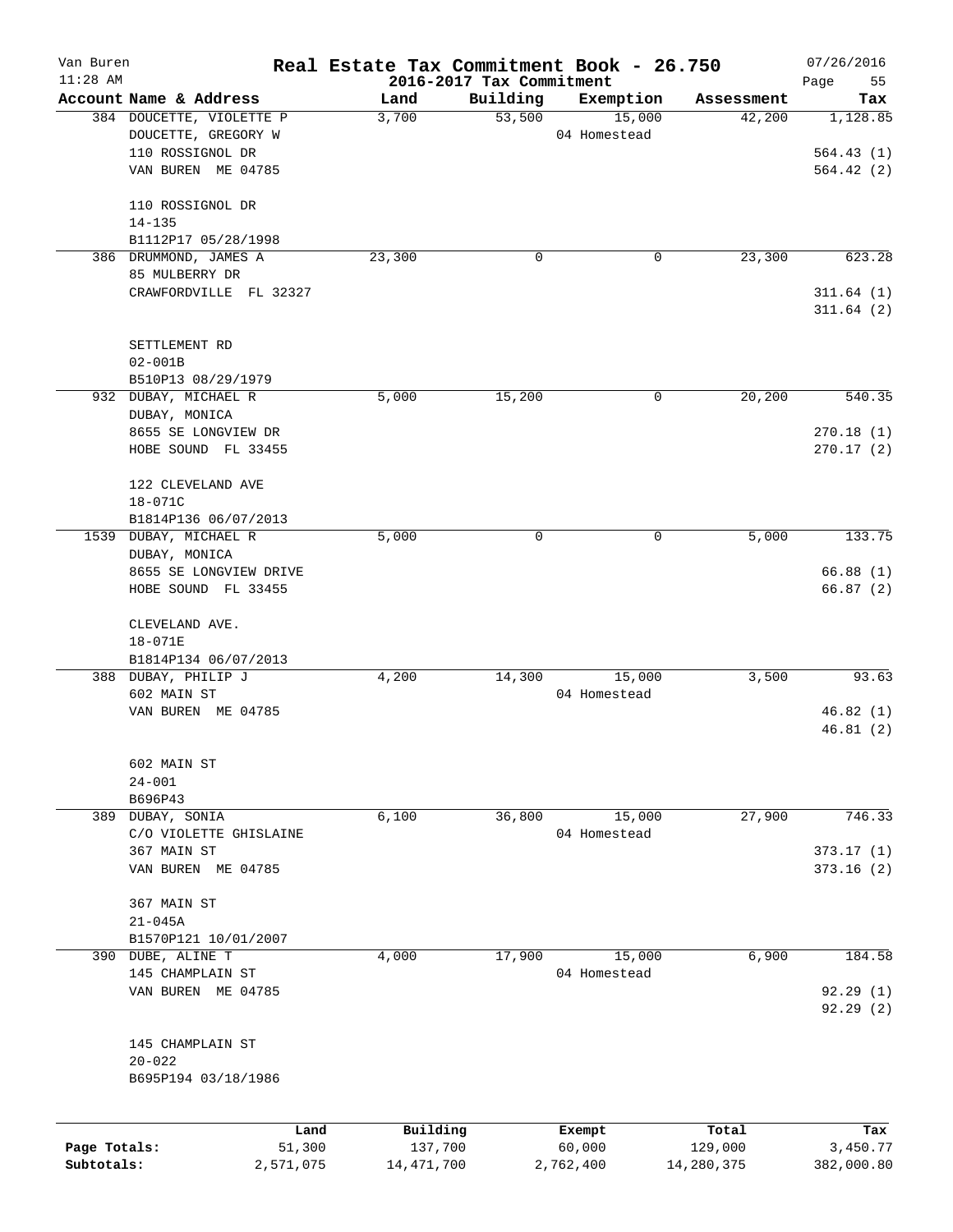| Van Buren    |                                   |           | Real Estate Tax Commitment Book - 26.750 |                                      |              |            | 07/26/2016             |
|--------------|-----------------------------------|-----------|------------------------------------------|--------------------------------------|--------------|------------|------------------------|
| $11:28$ AM   | Account Name & Address            |           | Land                                     | 2016-2017 Tax Commitment<br>Building | Exemption    | Assessment | Page<br>56<br>Tax      |
|              | 392 DUBE, KEITH                   |           | 3,500                                    | 32,000                               | 15,000       | 20,500     | 548.38                 |
|              | DUBE, CAROL                       |           |                                          |                                      | 04 Homestead |            |                        |
|              | 114 ADAMS STREET                  |           |                                          |                                      |              |            | 274.19(1)              |
|              | VAN BUREN ME 04785                |           |                                          |                                      |              |            | 274.19(2)              |
|              |                                   |           |                                          |                                      |              |            |                        |
|              | 114 ADAMS ST                      |           |                                          |                                      |              |            |                        |
|              | $18 - 032$                        |           |                                          |                                      |              |            |                        |
|              | B1581P133 12/31/2007              |           |                                          |                                      |              |            |                        |
|              | 733 DUBE, MINDY                   |           | 2,600                                    | 22,600                               | 15,000       | 10,200     | 272.85                 |
|              | VOTER, DENNIS                     |           |                                          |                                      | 04 Homestead |            |                        |
|              | 215 MAIN ST                       |           |                                          |                                      |              |            | 136.43(1)              |
|              | VAN BUREN ME 04785                |           |                                          |                                      |              |            | 136.42(2)              |
|              |                                   |           |                                          |                                      |              |            |                        |
|              | 215 MAIN ST                       |           |                                          |                                      |              |            |                        |
|              | $18 - 020$                        |           |                                          |                                      |              |            |                        |
|              | B1617P100                         |           |                                          |                                      |              |            |                        |
|              | 391 DUBE, REGINALD                |           | 4,600                                    | 40,900                               | 15,000       | 30,500     | 815.88                 |
|              | DUBE, HELEN<br>153 STATE ST       |           |                                          |                                      | 04 Homestead |            | 407.94 (1)             |
|              | VAN BUREN ME 04785                |           |                                          |                                      |              |            | 407.94 (2)             |
|              |                                   |           |                                          |                                      |              |            |                        |
|              | 153 STATE ST                      |           |                                          |                                      |              |            |                        |
|              | 12A-006                           |           |                                          |                                      |              |            |                        |
|              | B265P543                          |           |                                          |                                      |              |            |                        |
|              | 393 DUBOIS, PAUL E                |           | 3,600                                    | 43,400                               | 21,000       | 26,000     | 695.50                 |
|              | 91 EAST GRAND AVE                 |           |                                          |                                      | 04 Homestead |            |                        |
|              | OLD ORCHARD BEACH ME              |           |                                          |                                      | 02 Veteran   |            | 347.75 (1)             |
|              | 04064                             |           |                                          |                                      |              |            |                        |
|              |                                   |           |                                          |                                      |              |            | 347.75(2)              |
|              |                                   |           |                                          |                                      |              |            |                        |
|              | 112 COTE ST                       |           |                                          |                                      |              |            |                        |
|              | $18 - 116$<br>B691P220 09/26/1986 |           |                                          |                                      |              |            |                        |
|              | 394 DUBOIS, ROBERT A              |           | 6,500                                    | 63,000                               | 15,000       | 54,500     | 1,457.88               |
|              | P O BOX 26                        |           |                                          |                                      | 04 Homestead |            |                        |
|              | VAN BUREN ME 04785                |           |                                          |                                      |              |            | 728.94(1)              |
|              |                                   |           |                                          |                                      |              |            | 728.94(2)              |
|              |                                   |           |                                          |                                      |              |            |                        |
|              | 351 MAIN ST                       |           |                                          |                                      |              |            |                        |
|              | $20 - 110$                        |           |                                          |                                      |              |            |                        |
|              | B1136P185                         |           |                                          |                                      |              |            |                        |
|              | 398 DUFOUR, PHILIP                |           | 14,800                                   | 46,900                               | 0            | 61,700     | 1,650.48               |
|              | DUFOUR, CYNTHIA M                 |           |                                          |                                      |              |            |                        |
|              | P O BOX 40                        |           |                                          |                                      |              |            | 825.24 (1)             |
|              | VAN BUREN ME 04785                |           |                                          |                                      |              |            | 825.24 (2)             |
|              |                                   |           |                                          |                                      |              |            |                        |
|              | 96 MAIN ST                        |           |                                          |                                      |              |            |                        |
|              | $15 - 038$                        |           |                                          |                                      |              |            |                        |
|              | B633P114                          |           |                                          |                                      |              |            |                        |
|              | 402 DUFOUR, PHILIP                |           | 4,000                                    | 39,800                               | 0            | 43,800     | 1,171.65               |
|              | DUFOUR, CYNTHIA M                 |           |                                          |                                      |              |            |                        |
|              | P O BOX 40<br>VAN BUREN ME 04785  |           |                                          |                                      |              |            | 585.83(1)<br>585.82(2) |
|              |                                   |           |                                          |                                      |              |            |                        |
|              | 218 MAIN ST                       |           |                                          |                                      |              |            |                        |
|              | $18 - 093$                        |           |                                          |                                      |              |            |                        |
|              | B896P81                           |           |                                          |                                      |              |            |                        |
|              |                                   |           |                                          |                                      |              |            |                        |
|              |                                   | Land      | Building                                 |                                      | Exempt       | Total      | Tax                    |
| Page Totals: |                                   | 39,600    | 288,600                                  |                                      | 81,000       | 247,200    | 6,612.62               |
| Subtotals:   |                                   | 2,610,675 | 14,760,300                               |                                      | 2,843,400    | 14,527,575 | 388,613.42             |
|              |                                   |           |                                          |                                      |              |            |                        |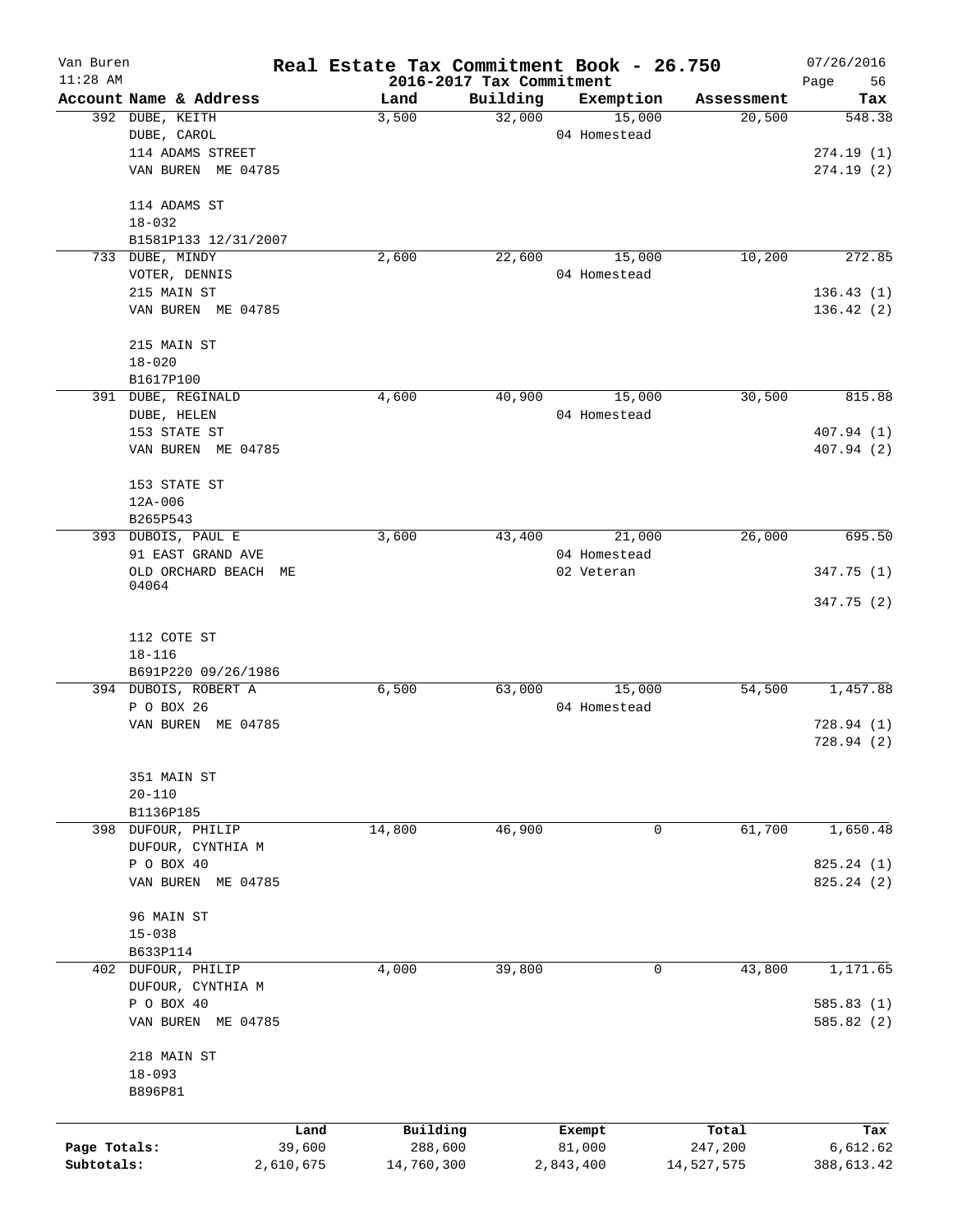| Van Buren<br>$11:28$ AM |                                  |           |            | 2016-2017 Tax Commitment | Real Estate Tax Commitment Book - 26.750 |            | 07/26/2016               |
|-------------------------|----------------------------------|-----------|------------|--------------------------|------------------------------------------|------------|--------------------------|
|                         | Account Name & Address           |           | Land       | Building                 | Exemption                                | Assessment | Page<br>57<br>Tax        |
|                         | 397 DUFOUR, PHILIP               |           | 12,100     | 126,600                  | 15,000                                   | 123,700    | 3,308.98                 |
|                         | DUFOUR, CYNTHIA M                |           |            |                          | 04 Homestead                             |            |                          |
|                         | P O BOX 40                       |           |            |                          |                                          |            | 1,654.49(1)              |
|                         | VAN BUREN ME 04785               |           |            |                          |                                          |            | 1,654.49(2)              |
|                         | 128 TOWER DR                     |           |            |                          |                                          |            |                          |
|                         | 12A-036                          |           |            |                          |                                          |            |                          |
|                         | B406P754                         |           |            |                          |                                          |            |                          |
| 400                     | DUFOUR, PHILIP                   |           | 3,800      | 39,900                   | 0                                        | 43,700     | 1,168.97                 |
|                         | DUFOUR, CYNTHIA M                |           |            |                          |                                          |            |                          |
|                         | P O BOX 40                       |           |            |                          |                                          |            | 584.49 (1)               |
|                         | VAN BUREN ME 04785               |           |            |                          |                                          |            | 584.48 (2)               |
|                         | 106 FRANKLIN ST                  |           |            |                          |                                          |            |                          |
|                         | $13 - 035$                       |           |            |                          |                                          |            |                          |
|                         | B597P51                          |           |            |                          |                                          |            |                          |
|                         | 401 DUFOUR, PHILIP               |           | 3,800      | 22,100                   | 0                                        | 25,900     | 692.83                   |
|                         | DUFOUR, CYNTHIA M                |           |            |                          |                                          |            |                          |
|                         | P O BOX 40<br>VAN BUREN ME 04785 |           |            |                          |                                          |            | 346.42(1)<br>346.41(2)   |
|                         |                                  |           |            |                          |                                          |            |                          |
|                         | 115 BRIDGE ST                    |           |            |                          |                                          |            |                          |
|                         | $15 - 043$                       |           |            |                          |                                          |            |                          |
|                         | B894P59                          |           |            |                          |                                          |            |                          |
|                         | 404 DUFOUR, PHILIP L             |           | 5,800      | 39,200                   | 0                                        | 45,000     | 1,203.75                 |
|                         | DUFOUR, CYNTHIA M                |           |            |                          |                                          |            |                          |
|                         | P O BOX 40                       |           |            |                          |                                          |            | 601.88(1)                |
|                         | VAN BUREN ME 04785               |           |            |                          |                                          |            | 601.87(2)                |
|                         | 262 MAIN ST                      |           |            |                          |                                          |            |                          |
|                         | $18 - 064$                       |           |            |                          |                                          |            |                          |
|                         | B1246P270                        |           |            |                          |                                          |            |                          |
|                         | 409 DUMAIS, LINDA R              |           | 5,300      | 38,700                   | 15,000                                   | 29,000     | 775.75                   |
|                         | 119 HILLSIDE STREET              |           |            |                          | 04 Homestead                             |            |                          |
|                         | VAN BUREN ME 04785               |           |            |                          |                                          |            | 387.88 (1)<br>387.87 (2) |
|                         | 119 HILLSIDE ST                  |           |            |                          |                                          |            |                          |
|                         | $23 - 063$                       |           |            |                          |                                          |            |                          |
|                         | B1531P177                        |           |            |                          |                                          |            |                          |
| 406                     | DUMAIS, MONA                     |           | 6,600      | 85,500                   | 15,000                                   | 77,100     | 2,062.43                 |
|                         | PELLENZ, NICOLE &                |           |            |                          | 04 Homestead                             |            |                          |
|                         | DUMAIS SHELLI                    |           |            |                          |                                          |            |                          |
|                         | 121 ADAMS ST                     |           |            |                          |                                          |            | 1,031.22(1)              |
|                         | VAN BUREN ME 04785               |           |            |                          |                                          |            | 1,031.21(2)              |
|                         | 121 ADAMS ST                     |           |            |                          |                                          |            |                          |
|                         | $18 - 029A$                      |           |            |                          |                                          |            |                          |
|                         | B1680P260 05/26/2010 B433P156    |           |            |                          |                                          |            |                          |
| 405                     | DUMAIS, NELSON E                 |           | 4,400      | 48,200                   | 21,000                                   | 31,600     | 845.30                   |
|                         | DUMAIS, GUILDA G                 |           |            |                          | 04 Homestead                             |            |                          |
|                         | 133 STATE ST                     |           |            |                          | 03 Veteran (Non-Maine                    |            | 422.65(1)                |
|                         | VAN BUREN<br>ME 04785            |           |            |                          | Enlisted)                                |            | 422.65(2)                |
|                         | 133 STATE ST                     |           |            |                          |                                          |            |                          |
|                         | $13 - 016$                       |           |            |                          |                                          |            |                          |
|                         | B625P269                         |           |            |                          |                                          |            |                          |
|                         |                                  | Land      | Building   |                          | Exempt                                   | Total      | Tax                      |
| Page Totals:            |                                  | 41,800    | 400,200    |                          | 66,000                                   | 376,000    | 10,058.01                |
| Subtotals:              |                                  | 2,652,475 | 15,160,500 |                          | 2,909,400                                | 14,903,575 | 398,671.43               |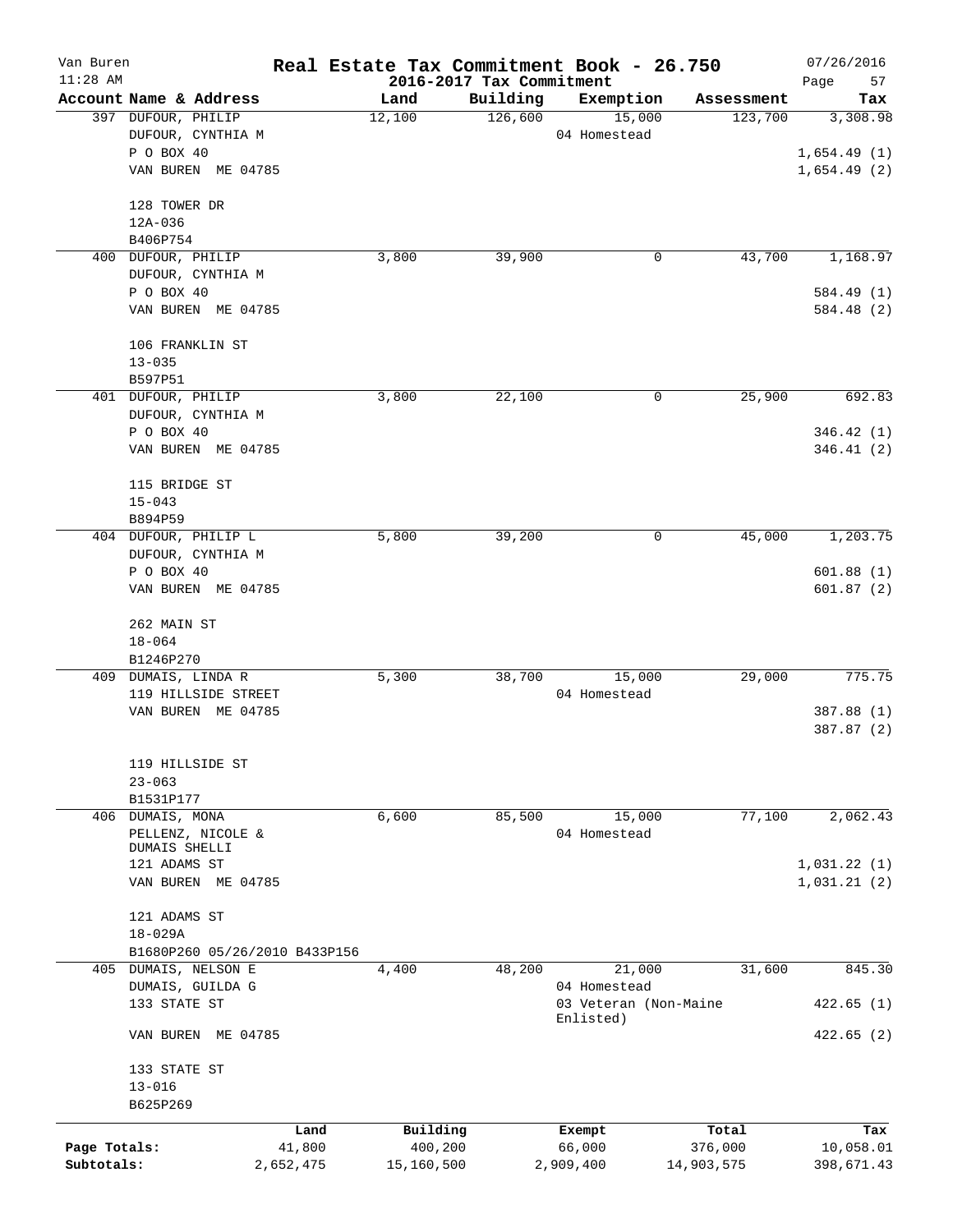| Van Buren<br>$11:28$ AM |                             | Real Estate Tax Commitment Book - 26.750 | 2016-2017 Tax Commitment |              |            | 07/26/2016<br>Page<br>58 |
|-------------------------|-----------------------------|------------------------------------------|--------------------------|--------------|------------|--------------------------|
|                         | Account Name & Address      | Land                                     | Building                 | Exemption    | Assessment | Tax                      |
|                         | 407 DUMAIS, RALPH J         | 3,600                                    | 34,000                   | 15,000       | 22,600     | 604.55                   |
|                         | DUMAIS, BEATRICE G          |                                          |                          | 04 Homestead |            |                          |
|                         | 112 MONTCALM AVE            |                                          |                          |              |            | 302.28(1)                |
|                         | VAN BUREN ME 04785          |                                          |                          |              |            | 302.27(2)                |
|                         | 112 MONTCALM AVE            |                                          |                          |              |            |                          |
|                         | $17 - 029$                  |                                          |                          |              |            |                          |
|                         | B707P302                    |                                          |                          |              |            |                          |
| 408                     | DUMAIS, STACY A             | 3,000                                    | 27,000                   | 15,000       | 15,000     | 401.25                   |
|                         | 119 ST JOHN AVE             |                                          |                          | 04 Homestead |            |                          |
|                         | VAN BUREN ME 04785          |                                          |                          |              |            | 200.63(1)                |
|                         |                             |                                          |                          |              |            | 200.62(2)                |
|                         | 119 ST JOHN AVE             |                                          |                          |              |            |                          |
|                         | $15 - 079$                  |                                          |                          |              |            |                          |
|                         | B1223P266                   |                                          |                          |              |            |                          |
|                         | 412 DUMOND ENTERPRISES, INC | 6,500                                    | 6,800                    | 0            | 13,300     | 355.78                   |
|                         | C/O RICKY DUMOND            |                                          |                          |              |            |                          |
|                         | 161 HIGH ST                 |                                          |                          |              |            | 177.89(1)                |
|                         | VAN BUREN ME 04785          |                                          |                          |              |            | 177.89(2)                |
|                         | 130 ST FRANCIS ST           |                                          |                          |              |            |                          |
|                         | $14 - 005A$                 |                                          |                          |              |            |                          |
| 618                     | DUMOND ENTERPRISES, INC     | 5,200                                    | 0                        | 0            | 5,200      | 139.10                   |
|                         | 161 HIGH ST                 |                                          |                          |              |            |                          |
|                         | VAN BUREN ME 04785          |                                          |                          |              |            | 69.55(1)                 |
|                         |                             |                                          |                          |              |            | 69.55(2)                 |
|                         | RR 1                        |                                          |                          |              |            |                          |
|                         | $09 - 022$                  |                                          |                          |              |            |                          |
|                         | B1610P72 08/25/2008         |                                          |                          |              |            |                          |
| 411                     | DUMOND, DOUGLAS J           | 4,600                                    | 51,800                   | 15,000       | 41,400     | 1,107.45                 |
|                         | DUMOND, LINDA M             |                                          |                          | 04 Homestead |            |                          |
|                         | 189 LYNNE ST                |                                          |                          |              |            | 553.73(1)                |
|                         | VAN BUREN ME 04785          |                                          |                          |              |            | 553.72 (2)               |
|                         | 189 LYNNE ST                |                                          |                          |              |            |                          |
|                         | $19 - 077$                  |                                          |                          |              |            |                          |
|                         | B684P3                      |                                          |                          |              |            |                          |
|                         | 44 DUMOND, HEATHER L        | 4,000                                    | 45,500                   | 15,000       | 34,500     | 922.88                   |
|                         | PARENT, DEVIN M             |                                          |                          | 04 Homestead |            |                          |
|                         | 105 GARFIELD AVE            |                                          |                          |              |            | 461.44 (1)               |
|                         | VAN BUREN ME 04785          |                                          |                          |              |            | 461.44 (2)               |
|                         | 105 GARFIELD AVE            |                                          |                          |              |            |                          |
|                         | $20 - 086$                  |                                          |                          |              |            |                          |
|                         | B1807P122 05/08/2013        |                                          |                          |              |            |                          |
| 414                     | DUMOND, JOEY M              | 3,800                                    | 48,700                   | 15,000       | 37,500     | 1,003.13                 |
|                         | 127 WASHINGTON AVE          |                                          |                          | 04 Homestead |            |                          |
|                         | VAN BUREN ME 04785          |                                          |                          |              |            | 501.57(1)                |
|                         |                             |                                          |                          |              |            | 501.56(2)                |
|                         | 127 WASHINGTON AVE          |                                          |                          |              |            |                          |
|                         | $14 - 018$                  |                                          |                          |              |            |                          |
|                         | B1002P258                   |                                          |                          |              |            |                          |
|                         |                             |                                          |                          |              |            |                          |
|                         | Land                        | Building                                 |                          | Exempt       | Total      | Tax                      |
|                         |                             |                                          |                          |              |            |                          |

|              | Lanu      | <b>BUILQING</b> | LXCMDL    | TOLAT      | 1ax.       |
|--------------|-----------|-----------------|-----------|------------|------------|
| Page Totals: | 30,700    | 213,800         | 75,000    | 169,500    | 4,534.14   |
| Subtotals:   | 2,683,175 | 15,374,300      | 2,984,400 | 15,073,075 | 403,205.57 |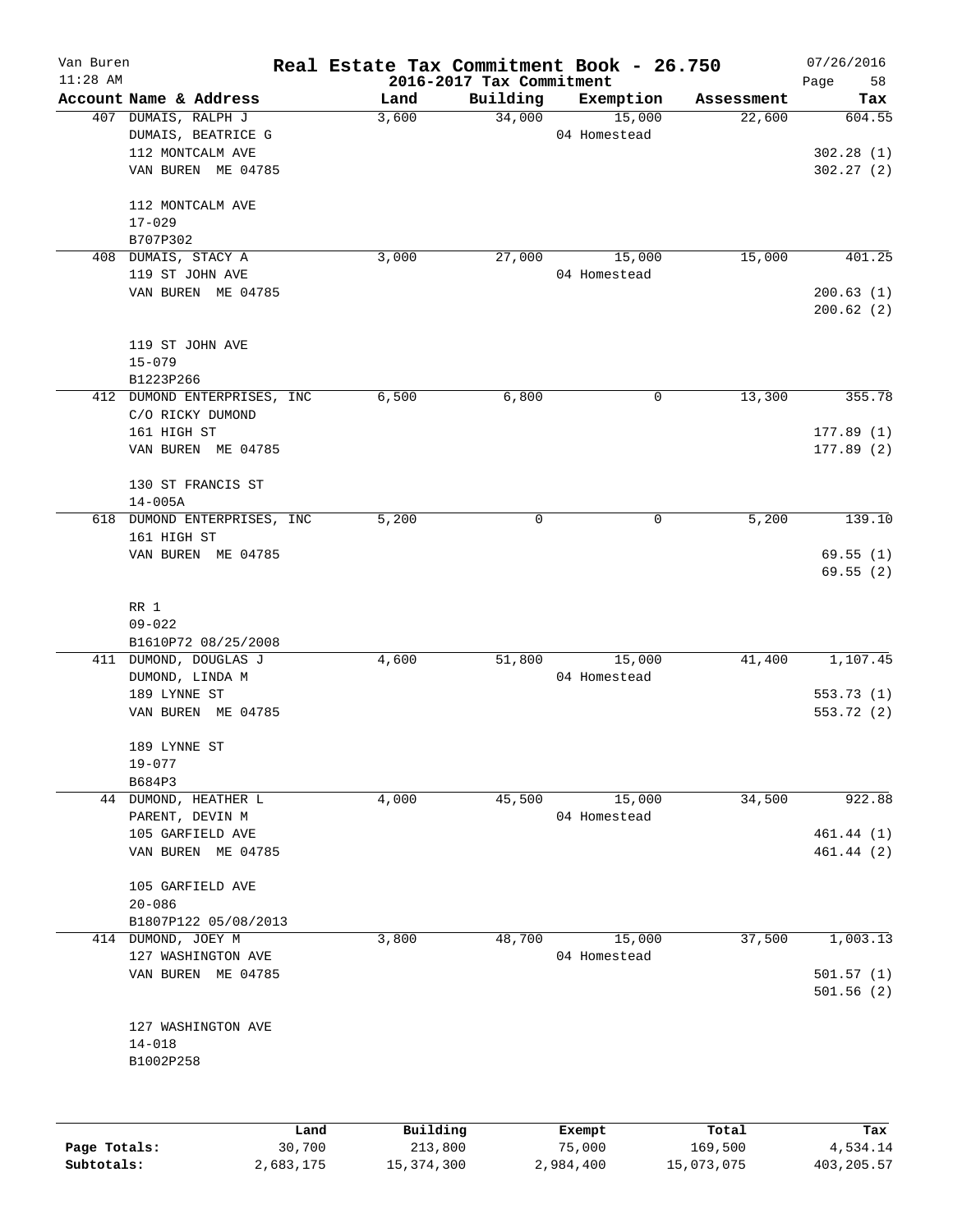| Van Buren    |                                        |           |                                  |          | Real Estate Tax Commitment Book - 26.750 |              | 07/26/2016        |
|--------------|----------------------------------------|-----------|----------------------------------|----------|------------------------------------------|--------------|-------------------|
| $11:28$ AM   | Account Name & Address                 |           | 2016-2017 Tax Commitment<br>Land | Building | Exemption                                | Assessment   | 59<br>Page<br>Tax |
|              | 416 DUMOND, NANCY E                    |           | 11,500                           | 31,900   | 21,000                                   | 22,400       | 599.20            |
|              | 489 MAIN ST                            |           |                                  |          | 04 Homestead                             |              |                   |
|              | VAN BUREN ME 04785                     |           |                                  |          | 02 Veteran                               |              | 299.60(1)         |
|              |                                        |           |                                  |          |                                          |              | 299.60(2)         |
|              |                                        |           |                                  |          |                                          |              |                   |
|              | 489 MAIN ST                            |           |                                  |          |                                          |              |                   |
|              | $06 - 026$                             |           |                                  |          |                                          |              |                   |
|              | B984P332                               |           |                                  |          |                                          |              |                   |
|              | 422 DUMOND, RALPH                      |           | 5,300                            | 91,700   | 21,000                                   | 76,000       | 2,033.00          |
|              | 107B STATE STREET                      |           |                                  |          | 02 Veteran                               |              |                   |
|              | VAN BUREN ME 04785                     |           |                                  |          | 04 Homestead                             |              | 1,016.50(1)       |
|              |                                        |           |                                  |          |                                          |              | 1,016.50(2)       |
|              |                                        |           |                                  |          |                                          |              |                   |
|              | 107 STATE ST                           |           |                                  |          |                                          |              |                   |
|              | $13 - 009$                             |           |                                  |          |                                          |              |                   |
|              | B1467P338                              |           |                                  |          |                                          |              |                   |
|              | 418 DUMOND, RICKY                      |           | 5,800                            | 40,200   | 15,000                                   | 31,000       | 829.25            |
|              | 161 HIGH ST                            |           |                                  |          | 04 Homestead                             |              |                   |
|              | VAN BUREN ME 04785                     |           |                                  |          |                                          |              | 414.63(1)         |
|              |                                        |           |                                  |          |                                          |              | 414.62(2)         |
|              |                                        |           |                                  |          |                                          |              |                   |
|              | 161 HIGH ST                            |           |                                  |          |                                          |              |                   |
|              | $14 - 085$                             |           |                                  |          |                                          |              |                   |
|              | B1611P7 08/29/2008 B656P169 09/12/1985 |           |                                  |          |                                          |              |                   |
|              | 419 DUMOND, ROBERT                     |           | 5,400                            | 0        | 0                                        | 5,400        | 144.45            |
|              | DUMOND, BLANCHE                        |           |                                  |          |                                          |              |                   |
|              | 24 PHOENIX RD                          |           |                                  |          |                                          |              | 72.23(1)          |
|              | COLCHESTER CT 06415                    |           |                                  |          |                                          |              | 72.22(2)          |
|              |                                        |           |                                  |          |                                          |              |                   |
|              | CLOVERHILL DR<br>18C-012               |           |                                  |          |                                          |              |                   |
|              | B1091P221                              |           |                                  |          |                                          |              |                   |
|              | 420 DUMOND, RONALD J                   |           | 6,600                            | 74,300   | 15,000                                   | 65,900       | 1,762.83          |
|              | DUMOND, IRENE M                        |           |                                  |          | 04 Homestead                             |              |                   |
|              | 170 VIOLETTE ST                        |           |                                  |          |                                          |              | 881.42 (1)        |
|              | VAN BUREN ME 04785                     |           |                                  |          |                                          |              | 881.41 (2)        |
|              |                                        |           |                                  |          |                                          |              |                   |
|              | 170 VIOLETTE ST                        |           |                                  |          |                                          |              |                   |
|              | $16 - 066C$                            |           |                                  |          |                                          |              |                   |
|              | B435P93                                |           |                                  |          |                                          |              |                   |
|              | 423 DUMONT, ALYRE                      |           | 1,100                            | 0        | 0                                        | 1,100        | 29.43             |
|              | SOUCY, CLAUDETTE M                     |           |                                  |          |                                          |              |                   |
|              | 180 LYNNE ST                           |           |                                  |          |                                          |              | 14.72 (1)         |
|              | VAN BUREN ME 04785                     |           |                                  |          |                                          |              | 14.71(2)          |
|              |                                        |           |                                  |          |                                          |              |                   |
|              | PATRICIA ST                            |           |                                  |          |                                          |              |                   |
|              | $19 - 095$                             |           |                                  |          |                                          |              |                   |
|              | B1263P164                              |           |                                  |          |                                          |              |                   |
|              | 426 DUPLESSIS, LEO JAMES               |           | 6,000                            | 58,700   | 15,000                                   | 49,700       | 1,329.48          |
|              | DUPLESSIS, JACQUELINE                  |           |                                  |          | 04 Homestead                             |              |                   |
|              | 185 MAIN ST                            |           |                                  |          |                                          |              | 664.74 (1)        |
|              | VAN BUREN ME 04785                     |           |                                  |          |                                          |              | 664.74 (2)        |
|              |                                        |           |                                  |          |                                          |              |                   |
|              | 185 MAIN ST                            |           |                                  |          |                                          |              |                   |
|              | 17-007A                                |           |                                  |          |                                          |              |                   |
|              | B918P330                               |           |                                  |          |                                          |              |                   |
|              |                                        |           |                                  |          |                                          |              |                   |
|              |                                        | Land      | Building                         |          | Exempt                                   | Total        | Tax               |
| Page Totals: |                                        | 41,700    | 296,800                          |          | 87,000                                   | 251,500      | 6,727.64          |
| Subtotals:   |                                        | 2,724,875 | 15,671,100                       |          | 3,071,400                                | 15, 324, 575 | 409,933.21        |
|              |                                        |           |                                  |          |                                          |              |                   |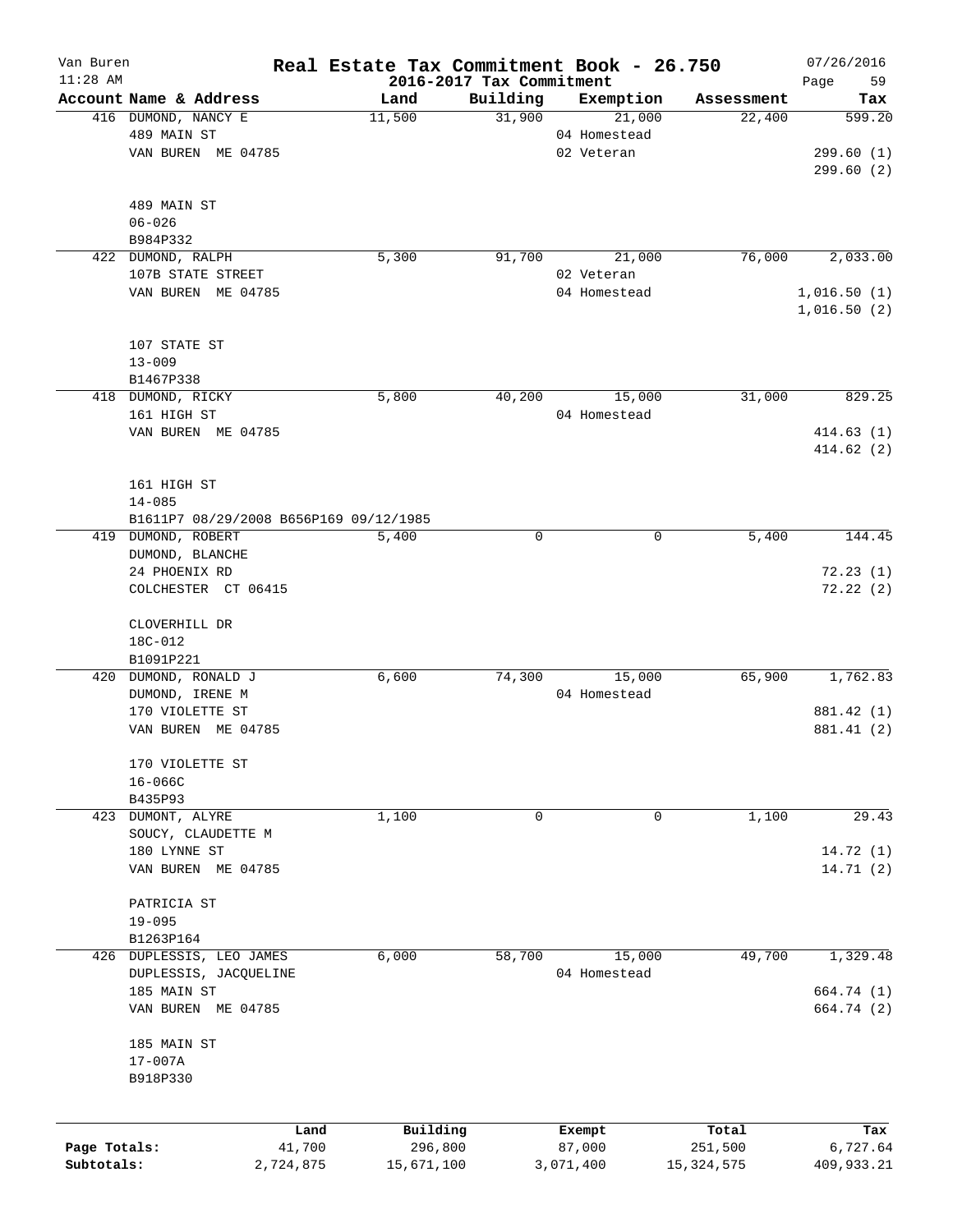| Van Buren<br>$11:28$ AM |                                |       | 2016-2017 Tax Commitment | Real Estate Tax Commitment Book - 26.750 |            | 07/26/2016<br>Page<br>60 |
|-------------------------|--------------------------------|-------|--------------------------|------------------------------------------|------------|--------------------------|
|                         | Account Name & Address         | Land  | Building                 | Exemption                                | Assessment | Tax                      |
|                         | 427 DUPLESSIS, VALTRUDE B      | 5,700 | 68,600                   | 15,000                                   | 59,300     | 1,586.28                 |
|                         | DUPLESSIS, DELANO A            |       |                          | 04 Homestead                             |            |                          |
|                         | 119 LYNNE ST                   |       |                          |                                          |            | 793.14 (1)               |
|                         | VAN BUREN ME 04785             |       |                          |                                          |            | 793.14(2)                |
|                         | 119 LYNNE ST                   |       |                          |                                          |            |                          |
|                         | $20 - 096$                     |       |                          |                                          |            |                          |
|                         | B1131P17                       |       |                          |                                          |            |                          |
|                         | 428 DUPREY, SCOTT              | 4,200 | 31,700                   | 15,000                                   | 20,900     | 559.08                   |
|                         | DUPREY, JULIE                  |       |                          | 04 Homestead                             |            |                          |
|                         | 124 TYLER ST                   |       |                          |                                          |            | 279.54(1)                |
|                         | VAN BUREN ME 04785             |       |                          |                                          |            | 279.54(2)                |
|                         | 124 TYLER ST                   |       |                          |                                          |            |                          |
|                         | $18 - 126$                     |       |                          |                                          |            |                          |
|                         | B1619P224 11/14/2008 B1034P254 |       |                          |                                          |            |                          |
|                         | 431 DURETTE, RONALD            | 3,800 | 1,000                    | 0                                        | 4,800      | 128.40                   |
|                         | DURETTE, MARIE J               |       |                          |                                          |            |                          |
|                         | 149 HILLSIDE ST                |       |                          |                                          |            | 64.20(1)                 |
|                         | VAN BUREN ME 04785             |       |                          |                                          |            | 64.20(2)                 |
|                         | HILLSIDE ST                    |       |                          |                                          |            |                          |
|                         | $23 - 072$                     |       |                          |                                          |            |                          |
|                         | B976P169                       |       |                          |                                          |            |                          |
|                         | 432 DURETTE, RONALD            | 3,800 | 17,100                   | 0                                        | 20,900     | 559.08                   |
|                         | 149 HILLSIDE ST                |       |                          |                                          |            |                          |
|                         | VAN BUREN ME 04785             |       |                          |                                          |            | 279.54(1)                |
|                         |                                |       |                          |                                          |            | 279.54(2)                |
|                         | 149 HILSIDE ST                 |       |                          |                                          |            |                          |
|                         | $23 - 073$                     |       |                          |                                          |            |                          |
|                         | 957 EASTERN MAINE RAILWAY      | 4,600 | 190,100                  | 0                                        | 194,700    | 5,208.22                 |
|                         | (ACCOUNTS PAYABLE)             |       |                          |                                          |            |                          |
|                         | PO BOX 5777                    |       |                          |                                          |            | 2,604.11(1)              |
|                         | SAINT JOHN NB E2L-4M3          |       |                          |                                          |            | 2,604.11(2)              |
|                         |                                |       |                          |                                          |            |                          |
|                         | OFF MAIN STREET<br>$20 - 073$  |       |                          |                                          |            |                          |
|                         | B1337P122                      |       |                          |                                          |            |                          |
|                         | 956 EASTERN MAINE RAILWAY      | 0     | 22,100                   | 0                                        | 22,100     | 591.17                   |
|                         | (ACCOUNTS PAYABLE)             |       |                          |                                          |            |                          |
|                         | PO BOX 5777                    |       |                          |                                          |            | 295.59(1)                |
|                         | SAINT JOHN NB E2L-4M3          |       |                          |                                          |            | 295.58(2)                |
|                         | MAIN ST                        |       |                          |                                          |            |                          |
|                         | $24 - 008A$                    |       |                          |                                          |            |                          |
|                         | B1337P122                      |       |                          |                                          |            |                          |
|                         | 51 EASTERN MAINE RAILWAY       | 0     | 36,100                   | 0                                        | 36,100     | 965.68                   |
|                         | (ACCOUNTS PAYABLE)             |       |                          |                                          |            |                          |
|                         | PO BOX 5777                    |       |                          |                                          |            | 482.84 (1)               |
|                         | SAINT JOHN NB E2L-4M3          |       |                          |                                          |            | 482.84 (2)               |
|                         |                                |       |                          |                                          |            |                          |
|                         | RR 1                           |       |                          |                                          |            |                          |
|                         | $08 - 003A$                    |       |                          |                                          |            |                          |
|                         |                                |       |                          |                                          |            |                          |
|                         |                                |       |                          |                                          |            |                          |

|              | Land      | Building   | Exempt    | Total      | Tax        |
|--------------|-----------|------------|-----------|------------|------------|
| Page Totals: | 22,100    | 366,700    | 30,000    | 358,800    | 9,597.91   |
| Subtotals:   | 2,746,975 | 16,037,800 | 3,101,400 | 15,683,375 | 419,531.12 |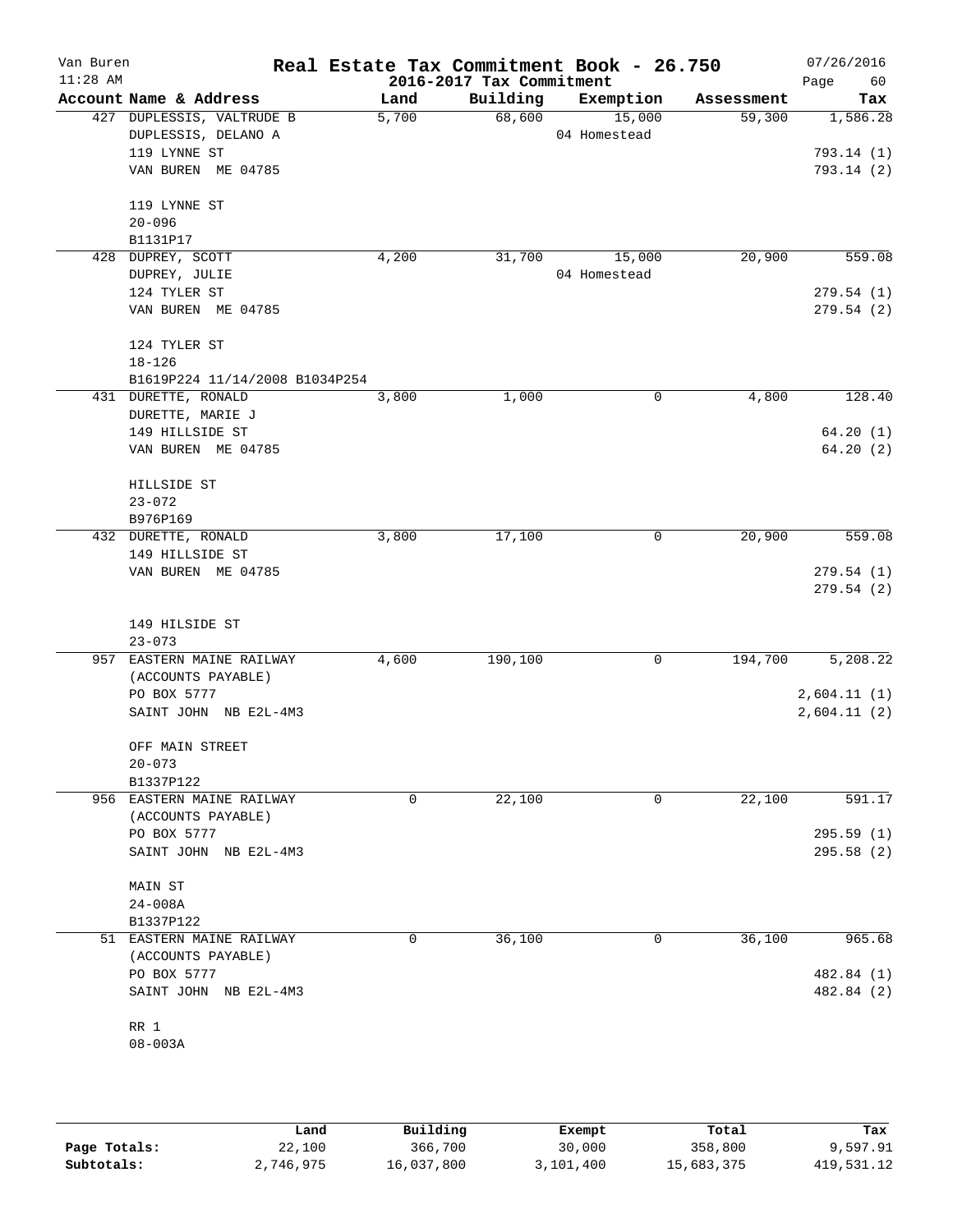| Van Buren<br>$11:28$ AM |                                      |                 |              |                     | 2016-2017 Tax Commitment | Real Estate Tax Commitment Book - 26.750 |                  | 07/26/2016                 |
|-------------------------|--------------------------------------|-----------------|--------------|---------------------|--------------------------|------------------------------------------|------------------|----------------------------|
|                         | Account Name & Address               |                 | Land         |                     | Building                 | Exemption                                | Assessment       | Page<br>61<br>Tax          |
|                         | 954 EASTERN MAINE RAILWAY            |                 | 3,300        |                     | $\mathbf 0$              |                                          | $\Omega$         | 3,300<br>88.28             |
|                         | (ACCOUNTS PAYABLE)                   |                 |              |                     |                          |                                          |                  |                            |
|                         | PO BOX 5777                          |                 |              |                     |                          |                                          |                  | 44.14 (1)                  |
|                         | SAINT JOHN NB E2L-4M3                |                 |              |                     |                          |                                          |                  | 44.14(2)                   |
|                         |                                      |                 |              |                     |                          |                                          |                  |                            |
|                         | CHURCH ST                            |                 |              |                     |                          |                                          |                  |                            |
|                         | $24 - 008$                           |                 |              |                     |                          |                                          |                  |                            |
|                         | B1337P122                            |                 |              |                     |                          |                                          |                  |                            |
|                         | 951 EASTERN MAINE RAILWAY            |                 | 12,900       |                     | 0                        |                                          | 12,900<br>0      | 345.08                     |
|                         | (ACCOUNTS PAYABLE)                   |                 |              |                     |                          |                                          |                  |                            |
|                         | PO BOX 5777                          |                 |              |                     |                          |                                          |                  | 172.54(1)                  |
|                         | SAINT JOHN NB E2L-4M3                |                 |              |                     |                          |                                          |                  | 172.54(2)                  |
|                         |                                      |                 |              |                     |                          |                                          |                  |                            |
|                         | OFF MAIN ST                          |                 |              |                     |                          |                                          |                  |                            |
|                         | $20 - 072$                           |                 |              |                     |                          |                                          |                  |                            |
|                         | B1337P122                            |                 |              |                     |                          |                                          |                  |                            |
|                         | 435 EASTERN MAINE RAILWAY<br>COMPANY |                 | 9,200        |                     | 0                        |                                          | 0                | 9,200<br>246.10            |
|                         | (ACCOUNTS PAYABLE)                   |                 |              |                     |                          |                                          |                  |                            |
|                         | PO BOX 5777                          |                 |              |                     |                          |                                          |                  | 123.05(1)                  |
|                         | SAINT JOHN NB E2L-4M3                |                 |              |                     |                          |                                          |                  | 123.05(2)                  |
|                         |                                      |                 |              |                     |                          |                                          |                  |                            |
|                         | 252 MAIN ST                          |                 |              |                     |                          |                                          |                  |                            |
|                         | $18 - 067$                           |                 |              |                     |                          |                                          |                  |                            |
|                         | B1730P212 08/03/2011                 |                 |              |                     |                          |                                          |                  |                            |
|                         | 1544 EASTERN MAINE RAILWAY           |                 | 12,800       |                     | 195,600                  |                                          | 208,400<br>0     | 5,574.70                   |
|                         | COMPANY                              |                 |              |                     |                          |                                          |                  |                            |
|                         | 300 UNION ST                         |                 |              |                     |                          |                                          |                  |                            |
|                         | SAINT JOHN NB E2L-4Z2                |                 |              |                     |                          |                                          |                  | 2,787.35(1)<br>2,787.35(2) |
|                         |                                      |                 |              |                     |                          |                                          |                  |                            |
|                         | OFF MAIN STREET                      |                 |              |                     |                          |                                          |                  |                            |
|                         | $18 - 087F$                          |                 |              |                     |                          |                                          |                  |                            |
|                         | B1812P252 06/12/2013                 |                 |              |                     |                          |                                          |                  |                            |
|                         | 481 ED PELLETIER & SONS              |                 | 24,200       |                     | 0                        |                                          | 24,200<br>0      | 647.35                     |
|                         | COMPANY                              |                 |              |                     |                          |                                          |                  |                            |
|                         | P.O. BOX 475                         | Acres           |              | 6.61                |                          |                                          |                  |                            |
|                         | MADAWASKA ME 04756                   |                 |              |                     |                          |                                          |                  | 323.68 (1)                 |
|                         |                                      |                 |              |                     |                          |                                          |                  | 323.67(2)                  |
|                         |                                      |                 |              |                     |                          |                                          |                  |                            |
|                         | ALEXANDER RD                         |                 |              |                     |                          |                                          |                  |                            |
|                         | $06 - 028B$                          |                 |              |                     |                          |                                          |                  |                            |
|                         | B1696P247 09/24/2010 B1210P81        |                 |              |                     |                          |                                          |                  |                            |
|                         | 683 EILEEN M. CYR<br>P O BOX 75      |                 | 3,000        |                     | 30,800                   |                                          | 33,800<br>0      | 904.15                     |
|                         | VAN BUREN ME 04785                   |                 |              |                     |                          |                                          |                  | 452.08 (1)                 |
|                         |                                      |                 |              |                     |                          |                                          |                  | 452.07 (2)                 |
|                         |                                      |                 |              |                     |                          |                                          |                  |                            |
|                         | 121 ST JOHN AVE                      |                 |              |                     |                          |                                          |                  |                            |
|                         | $15 - 080$                           |                 |              |                     |                          |                                          |                  |                            |
|                         | B1907P275 09/08/2015                 |                 |              |                     |                          |                                          |                  |                            |
|                         | 822 EMERA MAINE                      |                 | 434,492      |                     | 0                        |                                          | 434,492<br>0     | 11,622.66                  |
|                         | ATTN: A/P                            |                 |              |                     |                          |                                          |                  |                            |
|                         | PO BOX 932                           |                 |              |                     |                          |                                          |                  | 5,811.33(1)                |
|                         | BANGOR ME 04402-0932                 |                 |              |                     |                          |                                          |                  | 5,811.33(2)                |
|                         |                                      |                 |              |                     |                          |                                          |                  |                            |
|                         | MAIN ST                              |                 |              |                     |                          |                                          |                  |                            |
|                         | $20 - 062$                           |                 |              |                     |                          |                                          |                  |                            |
|                         |                                      |                 |              |                     |                          |                                          |                  |                            |
| Page Totals:            |                                      | Land<br>499,892 |              | Building<br>226,400 |                          | Exempt<br>0                              | Total<br>726,292 | Tax<br>19,428.32           |
| Subtotals:              | 3,246,867                            |                 | 16, 264, 200 |                     |                          | 3,101,400                                | 16,409,667       | 438,959.44                 |
|                         |                                      |                 |              |                     |                          |                                          |                  |                            |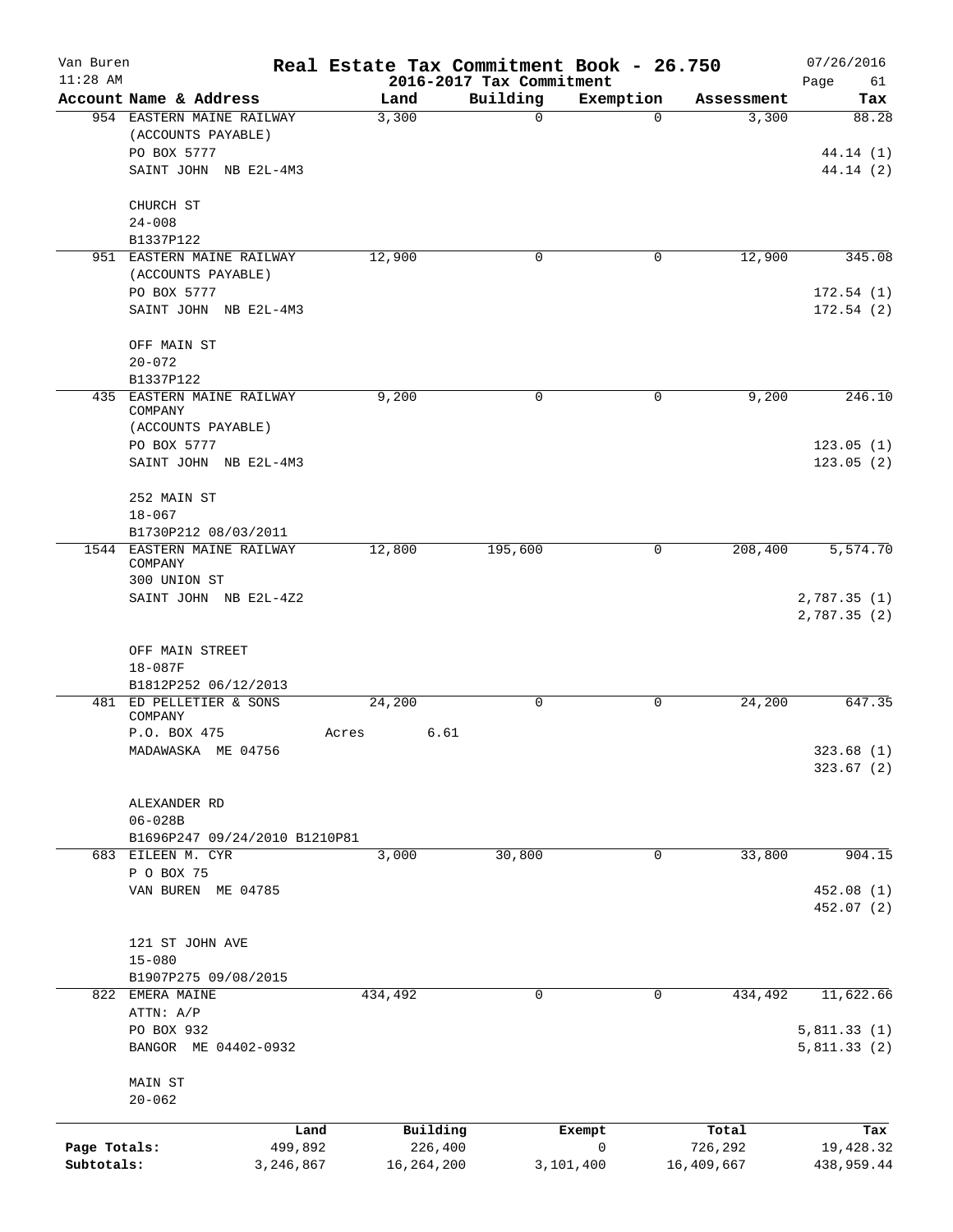| Van Buren<br>$11:28$ AM |                                    |       |        | 2016-2017 Tax Commitment | Real Estate Tax Commitment Book - 26.750 |            | 07/26/2016<br>Page<br>62 |
|-------------------------|------------------------------------|-------|--------|--------------------------|------------------------------------------|------------|--------------------------|
|                         | Account Name & Address             |       | Land   | Building                 | Exemption                                | Assessment | Tax                      |
|                         | 436 EMERY, DANIEL G                |       | 4,600  | 82,400                   | 15,000                                   | 72,000     | 1,926.00                 |
|                         | EMERY, APRIL V                     |       |        |                          | 04 Homestead                             |            |                          |
|                         | 247 MAIN ST                        |       |        |                          |                                          |            | 963.00(1)                |
|                         | VAN BUREN ME 04785                 |       |        |                          |                                          |            | 963.00(2)                |
|                         | 247 MAIN ST                        |       |        |                          |                                          |            |                          |
|                         | $18 - 039$                         |       |        |                          |                                          |            |                          |
|                         | B893P206                           |       |        |                          |                                          |            |                          |
|                         | 437 EMERY, DANIEL G                |       | 5,000  | 0                        | 0                                        | 5,000      | 133.75                   |
|                         | EMERY, APRIL V                     |       |        |                          |                                          |            |                          |
|                         | 247 MAIN ST                        |       |        |                          |                                          |            | 66.88(1)                 |
|                         | VAN BUREN ME 04785                 |       |        |                          |                                          |            | 66.87(2)                 |
|                         | CLOVERHILL DR                      |       |        |                          |                                          |            |                          |
|                         | 18C-004                            |       |        |                          |                                          |            |                          |
|                         | B893P204                           |       |        |                          |                                          |            |                          |
| 438                     | EMERY, TIMOTHY                     |       | 4,600  | 73,300                   | 15,000                                   | 62,900     | 1,682.58                 |
|                         | EMERY, LYNN                        |       |        |                          | 04 Homestead                             |            |                          |
|                         | VAILLANCOURT                       |       |        |                          |                                          |            |                          |
|                         | 113 LINCOLN ST                     |       |        |                          |                                          |            | 841.29 (1)               |
|                         | VAN BUREN ME 04785                 |       |        |                          |                                          |            | 841.29 (2)               |
|                         | 113 LINCOLN ST                     |       |        |                          |                                          |            |                          |
|                         | $14 - 009$                         |       |        |                          |                                          |            |                          |
|                         | B1203P237                          |       |        |                          |                                          |            |                          |
|                         | 441 EZZY, PATRICIA Y               |       | 12,600 | 116,900                  | 15,000                                   | 114,500    | 3,062.88                 |
|                         | P O BOX 37                         |       |        |                          | 04 Homestead                             |            |                          |
|                         | VAN BUREN ME 04785                 |       |        |                          |                                          |            | 1,531.44(1)              |
|                         |                                    |       |        |                          |                                          |            | 1,531.44(2)              |
|                         | 138 TOWER DR                       |       |        |                          |                                          |            |                          |
|                         | 12A-039                            |       |        |                          |                                          |            |                          |
|                         | B1613P269 09/12/2008 B416P584      |       |        |                          |                                          |            |                          |
|                         | 443 FARM FOREST PROPERTIES,<br>INC |       | 5,800  | 0                        | 0                                        | 5,800      | 155.15                   |
|                         | PO BOX 7                           | Acres | 25.00  |                          |                                          |            |                          |
|                         | VAN BUREN ME 04785                 |       |        |                          |                                          |            | 77.58(1)                 |
|                         |                                    |       |        |                          |                                          |            | 77.57(2)                 |
|                         | OFF HAMLIN ROAD                    |       |        |                          |                                          |            |                          |
|                         | $03 - 018$                         |       |        |                          |                                          |            |                          |
|                         | B899P144 03/16/1993                |       |        |                          |                                          |            |                          |
|                         | 444 FARMER, GARY                   |       | 8,000  | 39,200                   | 15,000                                   | 32,200     | 861.35                   |
|                         | FARMER, HELEN                      |       |        |                          | 04 Homestead                             |            |                          |
|                         | 251 MARQUIS RD                     |       |        |                          |                                          |            | 430.68 (1)               |
|                         | VAN BUREN ME 04785                 |       |        |                          |                                          |            | 430.67 (2)               |
|                         | 251 MARQUIS RD                     |       |        |                          |                                          |            |                          |
|                         | $02 - 003$                         |       |        |                          |                                          |            |                          |
|                         | B1221P188                          |       |        |                          |                                          |            |                          |

|              | Land      | Building   | Exempt    | Total      | Tax        |
|--------------|-----------|------------|-----------|------------|------------|
| Page Totals: | 40,600    | 311,800    | 60,000    | 292,400    | 7,821.71   |
| Subtotals:   | 3,287,467 | 16,576,000 | 3,161,400 | 16,702,067 | 446,781.15 |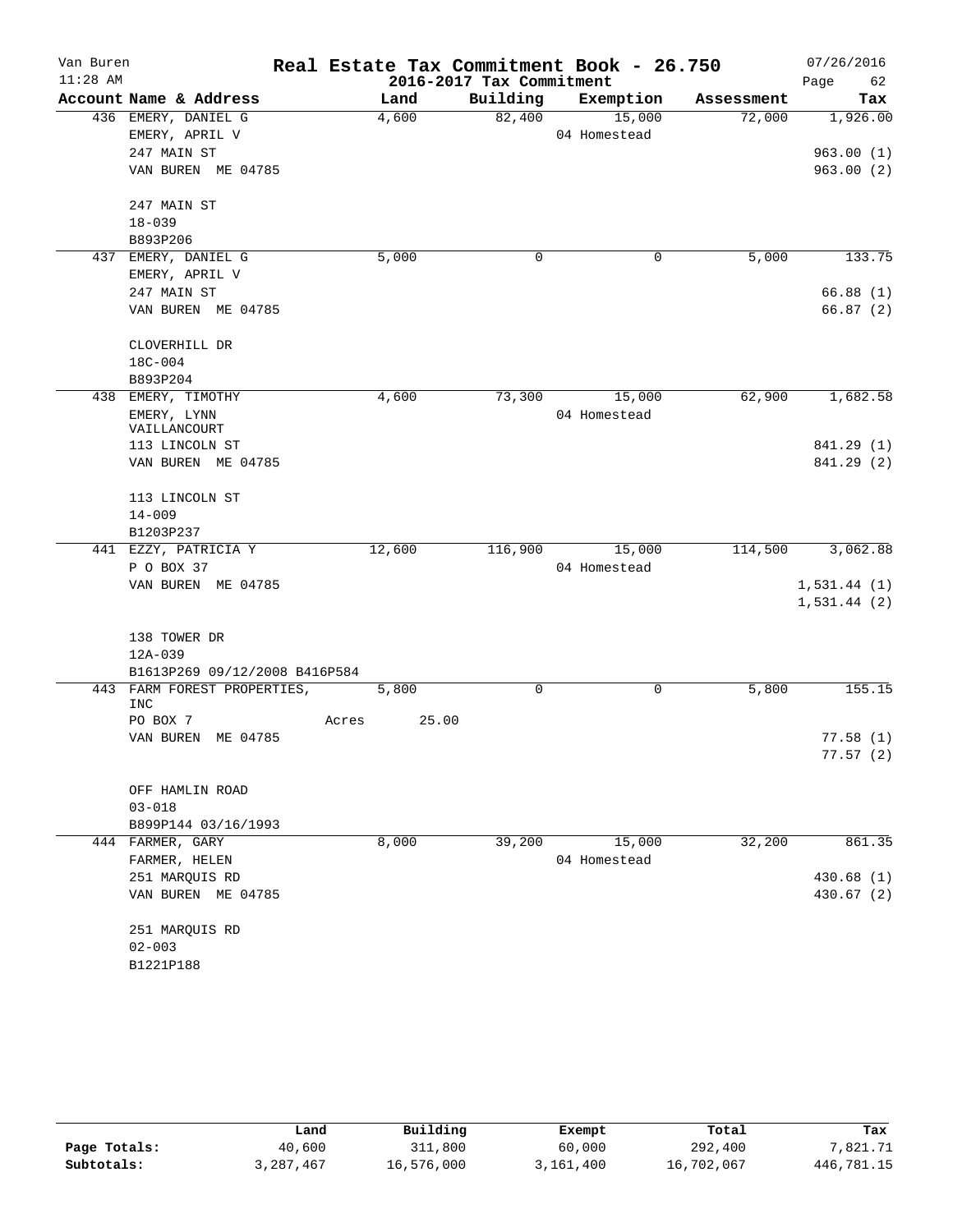| Van Buren  |                                                                                  | Real Estate Tax Commitment Book - 26.750 |                          |              |            |              |
|------------|----------------------------------------------------------------------------------|------------------------------------------|--------------------------|--------------|------------|--------------|
| $11:28$ AM |                                                                                  |                                          | 2016-2017 Tax Commitment |              |            | Page<br>63   |
|            | Account Name & Address                                                           | Land                                     | Building                 | Exemption    | Assessment | Tax          |
| 107        | FEDERAL NATIONAL<br>MORTGAGE ASSOCIATION<br>C/O JPMORGAN CHASE<br>BANK, NATIONAL | 7,300                                    | 93,500                   | $\Omega$     | 100,800    | 2,696.40     |
|            | ASSOCIATION<br>3415 VISION DR                                                    |                                          |                          |              |            | 1,348.20(1)  |
|            | COLUMBUS OH 43219                                                                |                                          |                          |              |            | 1,348.20(2)  |
|            | 105 MAIN ST                                                                      |                                          |                          |              |            |              |
|            | 14-124A                                                                          |                                          |                          |              |            |              |
|            | B1913P228 10/26/2015 B1902P45 08/07/2015                                         |                                          |                          |              |            |              |
|            | 77 FERGUSON, ALVIS                                                               | 3,000                                    | 32,700                   | $\mathbf 0$  | 35,700     | 954.98       |
|            | CULLEN-FERGUSON, ANANDA                                                          |                                          |                          |              |            |              |
|            | 2964 GREENFARM RD                                                                |                                          |                          |              |            | 477.49 (1)   |
|            | PERRY FL 32347                                                                   |                                          |                          |              |            | 477.49 (2)   |
|            | 113 CENTER ST                                                                    |                                          |                          |              |            |              |
|            | $16 - 048$                                                                       |                                          |                          |              |            |              |
|            | B1496P277                                                                        |                                          |                          |              |            |              |
|            | 337 FESTA, ANTHONY BRAGA                                                         | 7,100                                    | $\Omega$                 | $\mathbf 0$  | 7,100      | 189.93       |
|            | 8 DEAN AVENUR                                                                    |                                          |                          |              |            |              |
|            | TAUNTON MA 02780                                                                 |                                          |                          |              |            | 94.97 (1)    |
|            |                                                                                  |                                          |                          |              |            | 94.96(2)     |
|            | ALEXANDER RD                                                                     |                                          |                          |              |            |              |
|            | $05 - 020$                                                                       |                                          |                          |              |            |              |
|            | B1839P3 11/11/2013                                                               |                                          |                          |              |            |              |
|            | 446 FONGEMIE, KENNETH P                                                          | 7,800                                    | 98,800                   | 21,000       | 85,600     | 2,289.80     |
|            | FONGEMIE, LORRAINE T                                                             |                                          |                          | 04 Homestead |            |              |
|            | 787 MAIN ST                                                                      |                                          |                          | 02 Veteran   |            | 1, 144.90(1) |
|            | VAN BUREN ME 04785                                                               |                                          |                          |              |            | 1, 144.90(2) |
|            | 787 MAIN ST                                                                      |                                          |                          |              |            |              |
|            | $08 - 025A$                                                                      |                                          |                          |              |            |              |
|            | B653P264<br>447 FONGEMIE, KENNETH P                                              | 20,100                                   | $\Omega$                 | 0            |            | 537.67       |
|            | FONGEMIE, LORRAINE T                                                             | 55.00<br>Acres                           |                          |              | 20,100     |              |
|            | 787 MAIN ST                                                                      |                                          |                          |              |            | 268.84 (1)   |
|            | VAN BUREN ME 04785                                                               |                                          |                          |              |            | 268.83(2)    |
|            |                                                                                  |                                          |                          |              |            |              |
|            | RR 1                                                                             |                                          |                          |              |            |              |
|            | $08 - 025$                                                                       |                                          |                          |              |            |              |
|            | B653P266 08/01/1985                                                              |                                          |                          |              |            |              |
|            | 448 FONGEMIE, KENNETH P                                                          | 1,900                                    | $\Omega$                 | 0            | 1,900      | 50.83        |
|            | FONGEMIE, LORRAINE<br>787 MAIN ST                                                | Acres 13.00                              |                          |              |            | 25.42(1)     |
|            | VAN BUREN ME 04785                                                               |                                          |                          |              |            | 25.41(2)     |
|            |                                                                                  |                                          |                          |              |            |              |
|            | US ROUTE 1                                                                       |                                          |                          |              |            |              |
|            | $08 - 024$                                                                       |                                          |                          |              |            |              |
|            | B653P266 08/01/1985                                                              |                                          |                          |              |            |              |

|              | Land      | Building   | Exempt    | Total      | Tax        |
|--------------|-----------|------------|-----------|------------|------------|
| Page Totals: | 47,200    | 225,000    | 21,000    | 251,200    | 6,719.61   |
| Subtotals:   | 3,334,667 | 16,801,000 | 3,182,400 | 16,953,267 | 453,500.76 |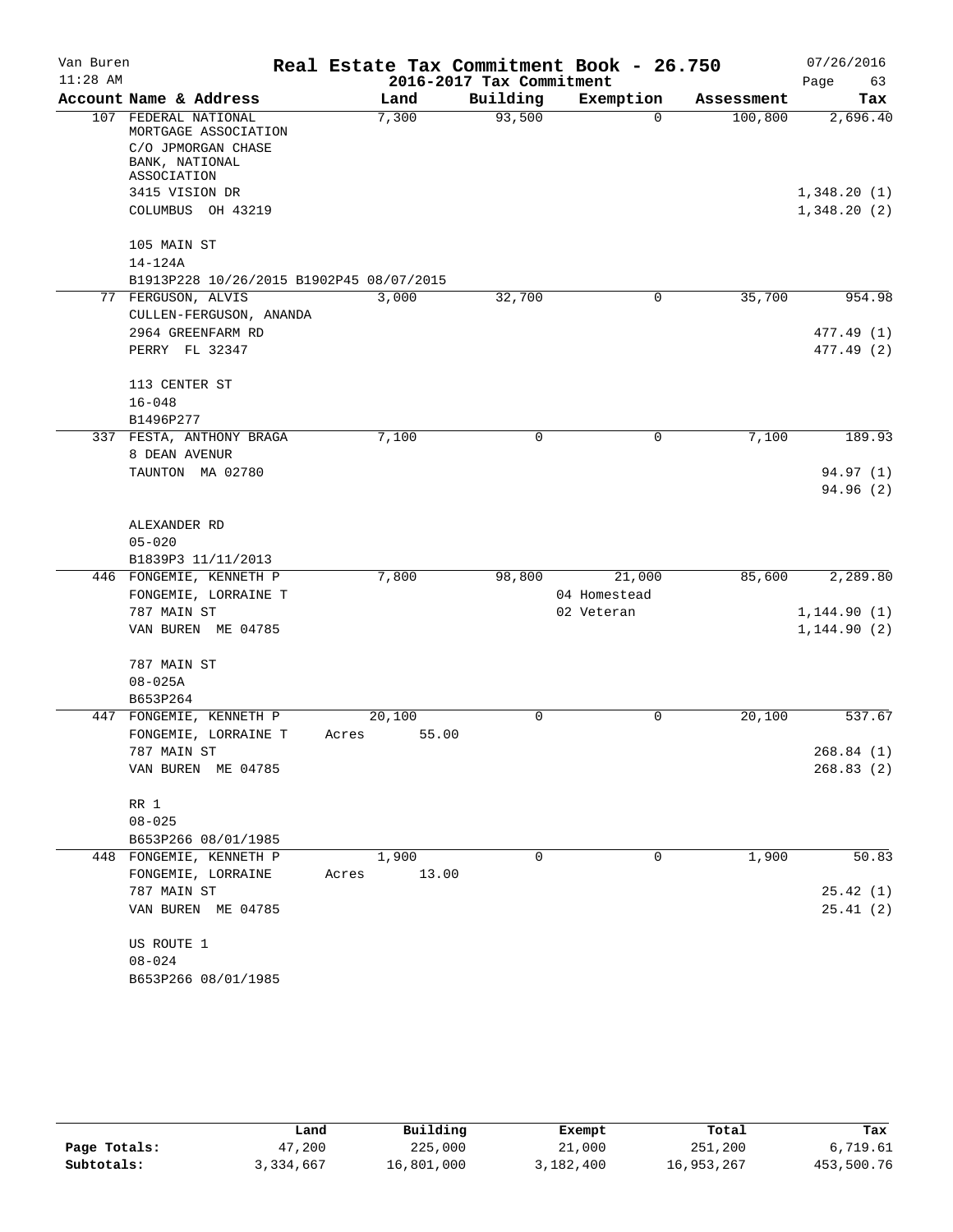| Van Buren    |                          | Real Estate Tax Commitment Book - 26.750 |                                      |                          |                      | 07/26/2016             |
|--------------|--------------------------|------------------------------------------|--------------------------------------|--------------------------|----------------------|------------------------|
| $11:28$ AM   | Account Name & Address   |                                          | 2016-2017 Tax Commitment<br>Building |                          |                      | Page<br>64             |
|              | 665 FORREST, CHRISTINE   | Land<br>3,800                            | 37,500                               | Exemption<br>$\mathbf 0$ | Assessment<br>41,300 | Tax<br>1,104.78        |
|              | 434 CHURCH ST APT 4      |                                          |                                      |                          |                      |                        |
|              |                          |                                          |                                      |                          |                      |                        |
|              | WHITINSVILLE MA 01588    |                                          |                                      |                          |                      | 552.39(1)<br>552.39(2) |
|              |                          |                                          |                                      |                          |                      |                        |
|              | 110 ROOSEVELT AVE        |                                          |                                      |                          |                      |                        |
|              | $14 - 136$               |                                          |                                      |                          |                      |                        |
|              | B1428P241                |                                          |                                      |                          |                      |                        |
|              | 449 FORTIN, BERNADETTE   | 3,700                                    | 53,000                               | 15,000                   | 41,700               | 1,115.47               |
|              | 144 HIGH ST              |                                          |                                      | 04 Homestead             |                      |                        |
|              | VAN BUREN ME 04785       |                                          |                                      |                          |                      | 557.74 (1)             |
|              |                          |                                          |                                      |                          |                      | 557.73 (2)             |
|              |                          |                                          |                                      |                          |                      |                        |
|              | 144 HIGH ST              |                                          |                                      |                          |                      |                        |
|              | $14 - 108$               |                                          |                                      |                          |                      |                        |
|              | B1527P59                 |                                          |                                      |                          |                      |                        |
|              | 451 FORTIN, KEVIN L      | 4,800                                    | 75,500                               | 21,000                   | 59,300               | 1,586.28               |
|              | FORTIN, EVELYN T         |                                          |                                      | 02 Veteran               |                      |                        |
|              | 634 MAIN ST              |                                          |                                      | 04 Homestead             |                      | 793.14 (1)             |
|              | VAN BUREN ME 04785       |                                          |                                      |                          |                      | 793.14(2)              |
|              |                          |                                          |                                      |                          |                      |                        |
|              | 634 MAIN ST              |                                          |                                      |                          |                      |                        |
|              | $25 - 013$               |                                          |                                      |                          |                      |                        |
|              | B1191P142                |                                          |                                      |                          |                      |                        |
|              | 452 FORTIN, KEVIN L      | 4,200                                    | 0                                    | 0                        | 4,200                | 112.35                 |
|              | FORTIN, EVELYN T         |                                          |                                      |                          |                      |                        |
|              | 634 MAIN ST              |                                          |                                      |                          |                      | 56.18(1)               |
|              | VAN BUREN ME 04785       |                                          |                                      |                          |                      | 56.17(2)               |
|              | MAIN ST                  |                                          |                                      |                          |                      |                        |
|              | $25 - 013A$              |                                          |                                      |                          |                      |                        |
|              | B1383P213                |                                          |                                      |                          |                      |                        |
|              | 456 FOURNIER, LAURETTE   | 3,100                                    | 12,400                               | 15,000                   | 500                  | 13.38                  |
|              | 123 PINE ST              |                                          |                                      | 04 Homestead             |                      |                        |
|              | VAN BUREN ME 04785       |                                          |                                      |                          |                      | 6.69(1)                |
|              |                          |                                          |                                      |                          |                      | 6.69(2)                |
|              |                          |                                          |                                      |                          |                      |                        |
|              | 123 PINE ST              |                                          |                                      |                          |                      |                        |
|              | $14 - 056$               |                                          |                                      |                          |                      |                        |
|              | B977P199                 |                                          |                                      |                          |                      |                        |
|              | 460 FOURNIER, LAURETTE C | 3,100                                    | 0                                    | 0                        | 3,100                | 82.93                  |
|              | 123 PINE STREET          |                                          |                                      |                          |                      |                        |
|              | VAN BUREN ME 04785       |                                          |                                      |                          |                      | 41.47(1)               |
|              |                          |                                          |                                      |                          |                      | 41.46(2)               |
|              |                          |                                          |                                      |                          |                      |                        |
|              | PINE ST                  |                                          |                                      |                          |                      |                        |
|              | $14 - 055$               |                                          |                                      |                          |                      |                        |
|              | B1455P205                |                                          |                                      |                          |                      |                        |
|              | 457 FOURNIER, LEO JAMES  | 2,200                                    | 29,900                               | 21,000                   | 11,100               | 296.93                 |
|              | 108 MCKINLEY ST          |                                          |                                      | 04 Homestead             |                      |                        |
|              | VAN BUREN ME 04785       |                                          |                                      | 02 Veteran               |                      | 148.47(1)              |
|              |                          |                                          |                                      |                          |                      | 148.46 (2)             |
|              |                          |                                          |                                      |                          |                      |                        |
|              | 108 MCKINLEY ST          |                                          |                                      |                          |                      |                        |
|              | $15 - 018$               |                                          |                                      |                          |                      |                        |
|              | B609P47                  |                                          |                                      |                          |                      |                        |
|              |                          |                                          |                                      |                          |                      |                        |
|              | Land                     | Building                                 |                                      | Exempt                   | Total                | Tax                    |
| Page Totals: | 24,900                   | 208,300                                  |                                      | 72,000                   | 161,200              | 4,312.12               |
| Subtotals:   | 3,359,567                | 17,009,300                               |                                      | 3, 254, 400              | 17, 114, 467         | 457,812.88             |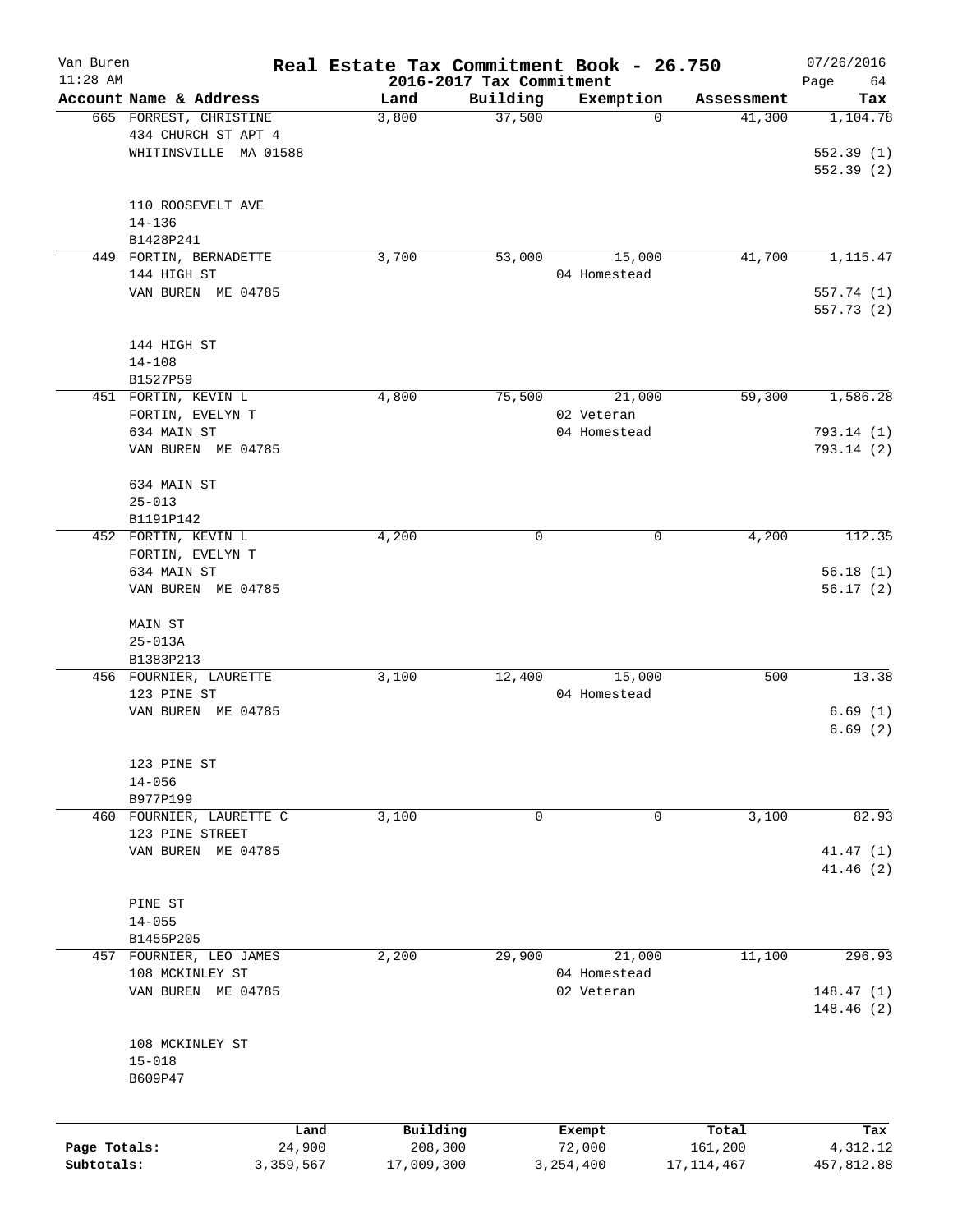| Van Buren  |                                          | Real Estate Tax Commitment Book - 26.750 |                          |              |            | 07/26/2016         |
|------------|------------------------------------------|------------------------------------------|--------------------------|--------------|------------|--------------------|
| $11:28$ AM |                                          |                                          | 2016-2017 Tax Commitment |              |            | 65<br>Page         |
|            | Account Name & Address                   | Land                                     | Building                 | Exemption    | Assessment | Tax                |
|            | 458 FOURNIER, ROGER N<br>35 ELIZABETH RD | 3,900                                    | $\mathbf 0$              | $\Omega$     | 3,900      | 104.33             |
|            | SANDOWN NH 03873                         |                                          |                          |              |            | 52.17(1)           |
|            |                                          |                                          |                          |              |            | 52.16(2)           |
|            | ALEXANDER RD                             |                                          |                          |              |            |                    |
|            | $07 - 011C$                              |                                          |                          |              |            |                    |
|            | 250 FOWLER, KIMBERLY S                   | 5,400                                    | 16,300                   | 15,000       | 6,700      | 179.23             |
|            | P O BOX 436                              |                                          |                          | 04 Homestead |            |                    |
|            | VAN BUREN ME 04785                       |                                          |                          |              |            | 89.62(1)           |
|            |                                          |                                          |                          |              |            | 89.61(2)           |
|            | 104 ALEXANDER RD                         |                                          |                          |              |            |                    |
|            | $19 - 004$                               |                                          |                          |              |            |                    |
|            | B1520P173                                |                                          |                          |              |            |                    |
|            | 461 FRANCK, RENA                         | 4,200                                    | 48,400                   | 15,000       | 37,600     | 1,005.80           |
|            | 136 ROOSEVELT AVE                        |                                          |                          | 04 Homestead |            |                    |
|            | VAN BUREN ME 04785                       |                                          |                          |              |            | 502.90(1)          |
|            |                                          |                                          |                          |              |            | 502.90(2)          |
|            | 136 ROOSEVELT AVE                        |                                          |                          |              |            |                    |
|            | $14 - 126$                               |                                          |                          |              |            |                    |
|            | B538P328                                 |                                          |                          |              |            |                    |
|            | 482 G.R. TIMBER HOLDINGS,                | 200                                      | 0                        | 0            | 200        | 5.35               |
|            | <b>LLC</b>                               |                                          |                          |              |            |                    |
|            | 6 RIVERVIEW DR                           |                                          |                          |              |            |                    |
|            | VAN BUREN ME 04785                       |                                          |                          |              |            | 2.68(1)<br>2.67(2) |
|            |                                          |                                          |                          |              |            |                    |
|            | CYR RD                                   |                                          |                          |              |            |                    |
|            | $04 - 014$                               |                                          |                          |              |            |                    |
|            | B617P55                                  |                                          |                          |              |            |                    |
|            | 948 G.R. TIMBER HOLDINGS,<br><b>LLC</b>  | 13,200                                   | 0                        | 0            | 13,200     | 353.10             |
|            | 107 JEFFERSON ST                         |                                          |                          |              |            |                    |
|            | VAN BUREN ME 04785                       |                                          |                          |              |            | 176.55(1)          |
|            |                                          |                                          |                          |              |            | 176.55(2)          |
|            | RR 1                                     |                                          |                          |              |            |                    |
|            | $09 - 008$                               |                                          |                          |              |            |                    |
|            | B1540P35                                 |                                          |                          |              |            |                    |
|            | 946 G.R. TIMBER HOLDINGS,                | 6,800                                    | $\mathbf 0$              | 0            | 6,800      | 181.90             |
|            | <b>LLC</b>                               |                                          |                          |              |            |                    |
|            | 107 JEFFERSON ST                         |                                          |                          |              |            |                    |
|            | VAN BUREN ME 04785                       |                                          |                          |              |            | 90.95(1)           |
|            |                                          |                                          |                          |              |            | 90.95(2)           |
|            | RR 1                                     |                                          |                          |              |            |                    |
|            | $10 - 016$                               |                                          |                          |              |            |                    |
|            | B1540P37 04/05/2007                      |                                          |                          |              |            |                    |

|              | Land      | Building   | Exempt    | Total      | Tax        |
|--------------|-----------|------------|-----------|------------|------------|
| Page Totals: | 33,700    | 64,700     | 30,000    | 68,400     | 1,829.71   |
| Subtotals:   | 3,393,267 | 17,074,000 | 3,284,400 | 17,182,867 | 459,642.59 |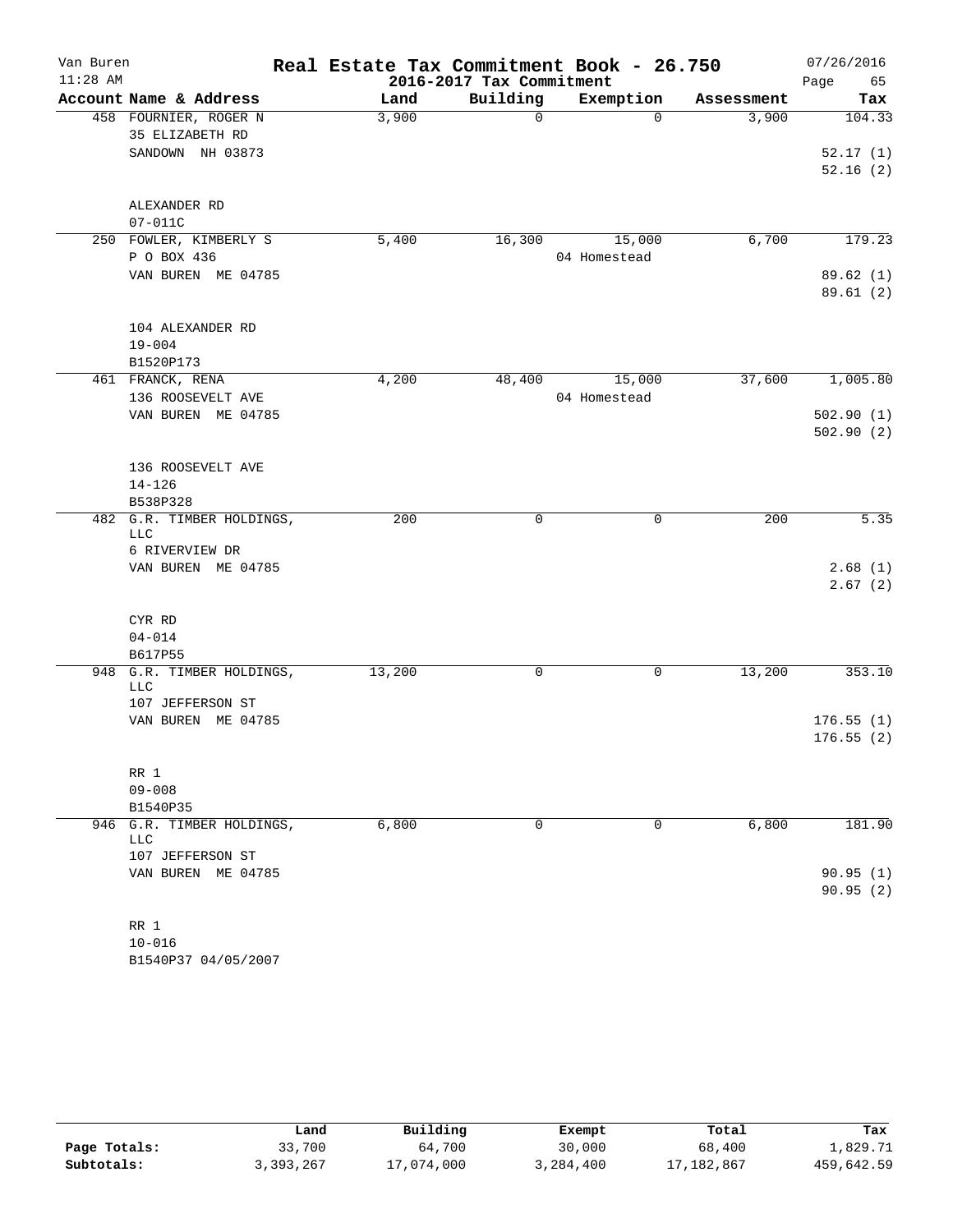| Van Buren<br>$11:28$ AM |                                                  |       |               |                                      | Real Estate Tax Commitment Book - 26.750 |                     | 07/26/2016    |
|-------------------------|--------------------------------------------------|-------|---------------|--------------------------------------|------------------------------------------|---------------------|---------------|
|                         | Account Name & Address                           |       |               | 2016-2017 Tax Commitment<br>Building |                                          |                     | 66<br>Page    |
|                         | 945 G.R. TIMBER HOLDINGS,                        |       | Land<br>9,100 | $\Omega$                             | Exemption<br>$\Omega$                    | Assessment<br>9,100 | Tax<br>243.43 |
|                         | LLC                                              |       |               |                                      |                                          |                     |               |
|                         | 107 JEFFERSON ST                                 |       |               |                                      |                                          |                     |               |
|                         | VAN BUREN ME 04785                               |       |               |                                      |                                          |                     | 121.72(1)     |
|                         |                                                  |       |               |                                      |                                          |                     | 121.71(2)     |
|                         | RR 1                                             |       |               |                                      |                                          |                     |               |
|                         | $10 - 013$                                       |       |               |                                      |                                          |                     |               |
|                         | B1543P252                                        |       |               |                                      |                                          |                     |               |
|                         | 477 G.R. TIMBER HOLDINGS,<br>LLC                 |       | 23,900        | 0                                    | 0                                        | 23,900              | 639.32        |
|                         | 107 JEFFERSON ST                                 | Acres | 149.00        |                                      |                                          |                     |               |
|                         | VAN BUREN ME 04785                               |       |               |                                      |                                          |                     | 319.66(1)     |
|                         |                                                  |       |               |                                      |                                          |                     | 319.66(2)     |
|                         |                                                  |       |               |                                      |                                          |                     |               |
|                         | OFF LAKE RD                                      |       |               |                                      |                                          |                     |               |
|                         | $04 - 011$                                       |       |               |                                      |                                          |                     |               |
|                         | B1480P158 01/05/2006                             |       |               |                                      |                                          |                     |               |
|                         | 478 G.R. TIMBER HOLDINGS,<br>LLC                 |       | 8,900         | $\mathbf 0$                          | 0                                        | 8,900               | 238.08        |
|                         | 107 JEFFERSON ST                                 | Acres | 38.00         |                                      |                                          |                     |               |
|                         | VAN BUREN ME 04785                               |       |               |                                      |                                          |                     | 119.04(1)     |
|                         |                                                  |       |               |                                      |                                          |                     | 119.04(2)     |
|                         |                                                  |       |               |                                      |                                          |                     |               |
|                         | OFF MASSE RD                                     |       |               |                                      |                                          |                     |               |
|                         | $01 - 021$                                       |       |               |                                      |                                          |                     |               |
|                         | B1188P12 10/13/1999<br>479 G.R. TIMBER HOLDINGS, |       | 6,800         | $\mathbf 0$                          | 0                                        | 6,800               | 181.90        |
|                         | LLC                                              |       |               |                                      |                                          |                     |               |
|                         | 107 JEFFERSON STREET                             |       |               |                                      |                                          |                     |               |
|                         | VAN BUREN ME 04785                               |       |               |                                      |                                          |                     | 90.95(1)      |
|                         |                                                  |       |               |                                      |                                          |                     | 90.95(2)      |
|                         | OFF US 1                                         |       |               |                                      |                                          |                     |               |
|                         | $09 - 047A$                                      |       |               |                                      |                                          |                     |               |
|                         | B1420P122                                        |       |               |                                      |                                          |                     |               |
|                         | 1180 G.R. TIMBER HOLDINGS,                       |       | 19,200        | 0                                    | 0                                        | 19,200              | 513.60        |
|                         | LLC                                              |       |               |                                      |                                          |                     |               |
|                         | 107 JEFFERSON STREET                             |       |               |                                      |                                          |                     |               |
|                         | VAN BUREN ME 04795                               |       |               |                                      |                                          |                     | 256.80(1)     |
|                         |                                                  |       |               |                                      |                                          |                     | 256.80(2)     |
|                         | OFF DESJARDINS ROAD                              |       |               |                                      |                                          |                     |               |
|                         | $07 - 007A$                                      |       |               |                                      |                                          |                     |               |
|                         | B1764P240 05/31/2012                             |       |               |                                      |                                          |                     |               |
| 483                     | G.R. TIMBER HOLDINGS,<br>LLC                     |       | 1,500         | 0                                    | 0                                        | 1,500               | 40.13         |
|                         | 107 JEFFERSON STREET                             |       |               |                                      |                                          |                     |               |
|                         | VAN BUREN ME 04785                               |       |               |                                      |                                          |                     | 20.07(1)      |
|                         |                                                  |       |               |                                      |                                          |                     | 20.06(2)      |
|                         |                                                  |       |               |                                      |                                          |                     |               |
|                         | US 1                                             |       |               |                                      |                                          |                     |               |
|                         | $11 - 017$                                       |       |               |                                      |                                          |                     |               |

B1420P120

|              | Land      | Building   | Exempt    | Total      | Tax        |
|--------------|-----------|------------|-----------|------------|------------|
| Page Totals: | 69,400    |            |           | 69,400     | 1,856.46   |
| Subtotals:   | 3,462,667 | 17,074,000 | 3,284,400 | 17,252,267 | 461,499.05 |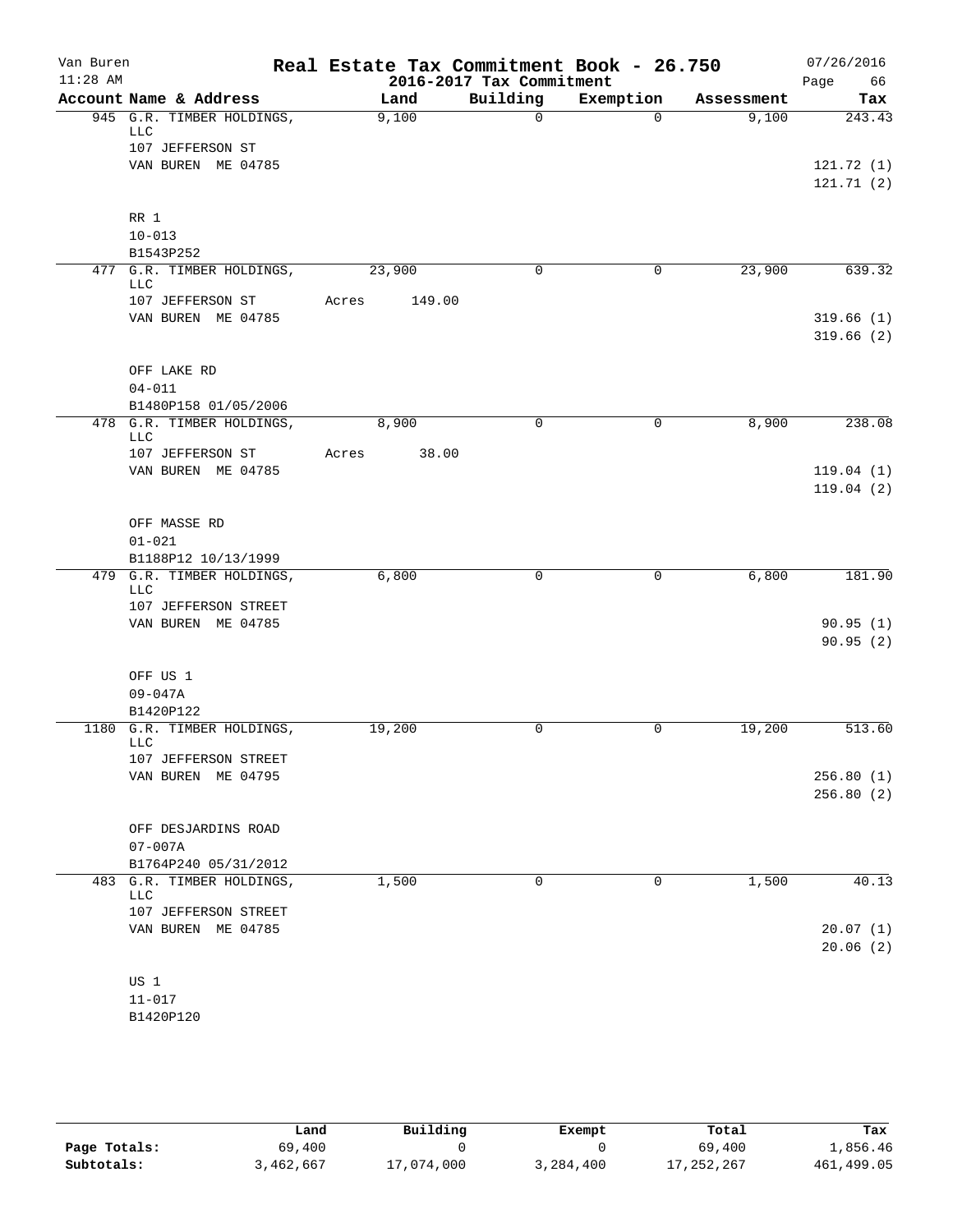| Van Buren<br>$11:28$ AM |                                                         | Real Estate Tax Commitment Book - 26.750 | 2016-2017 Tax Commitment |           |            | 07/26/2016<br>Page<br>67 |
|-------------------------|---------------------------------------------------------|------------------------------------------|--------------------------|-----------|------------|--------------------------|
|                         | Account Name & Address                                  | Land                                     | Building                 | Exemption | Assessment | Tax                      |
|                         | 1577 G.R. TIMBER HOLDINGS,<br>LLC                       | 7,900                                    | $\Omega$                 | $\Omega$  | 7,900      | 211.33                   |
|                         | 107 JEFFERSON ST                                        |                                          |                          |           |            |                          |
|                         | Van Buren ME 04785                                      |                                          |                          |           |            | 105.67(1)<br>105.66(2)   |
|                         | US 1                                                    |                                          |                          |           |            |                          |
|                         | $08 - 035$                                              |                                          |                          |           |            |                          |
|                         | B1377P97 11/05/2003                                     |                                          |                          |           |            |                          |
|                         | 375 G.R. TIMBER HOLDINGS,<br>LLC                        | 9,500                                    | 0                        | 0         | 9,500      | 254.13                   |
|                         | 107 JEFFERSON ST                                        | Acres<br>36.00                           |                          |           |            |                          |
|                         | VAN BUREN ME 04785                                      |                                          |                          |           |            | 127.07(1)<br>127.06(2)   |
|                         | OFF SETTLEMENT RD                                       |                                          |                          |           |            |                          |
|                         | $01 - 022$<br>B1872P216 10/27/2014 B1841P258 01/07/2014 |                                          |                          |           |            |                          |
| 485                     | G.R. TIMBER HOLDINGS,                                   | 16,500                                   | $\mathbf 0$              | 0         | 16,500     | 441.38                   |
|                         | LLC<br>107 JEFFERSON STREET                             |                                          |                          |           |            |                          |
|                         | VAN BUREN ME 04785                                      |                                          |                          |           |            | 220.69(1)                |
|                         |                                                         |                                          |                          |           |            | 220.69(2)                |
|                         | RR 1                                                    |                                          |                          |           |            |                          |
|                         | $09 - 023A$                                             |                                          |                          |           |            |                          |
|                         | B1584P261                                               |                                          |                          |           |            |                          |
|                         | 1430 G.R. TIMBER HOLDINGS,<br>LLC                       | 22,900                                   | 0                        | 0         | 22,900     | 612.57                   |
|                         | 107 JEFFERSON STREET                                    |                                          |                          |           |            |                          |
|                         | Van Buren ME 04785                                      |                                          |                          |           |            | 306.29(1)<br>306.28(2)   |
|                         |                                                         |                                          |                          |           |            |                          |
|                         | US #1                                                   |                                          |                          |           |            |                          |
|                         | $08 - 041$                                              |                                          |                          |           |            |                          |
|                         | B1629P54 03/02/2009                                     |                                          |                          |           |            |                          |
|                         | 311 G.R. TIMBER HOLDINGS,<br>LLC                        | 48,800                                   | 0                        | 0         | 48,800     | 1,305.40                 |
|                         | RIOUX, GABRIEL Y<br>6 RIVERVIEW DRIVE                   | 265.00<br>Acres                          |                          |           |            | 652.70 (1)               |
|                         | HAMLIN ME 04785                                         |                                          |                          |           |            | 652.70 (2)               |
|                         |                                                         |                                          |                          |           |            |                          |
|                         | OFF CYR ROAD<br>$07 - 005$                              |                                          |                          |           |            |                          |
|                         | B1664P284 12/22/2009                                    |                                          |                          |           |            |                          |
|                         | 326 G.R. TIMBER HOLDINGS,                               | 23,800                                   | $\mathbf 0$              | 0         | 23,800     | 636.65                   |
|                         | LLC                                                     |                                          |                          |           |            |                          |
|                         | 107 JEFFERSON STREET<br>VAN BUREN ME 04785              | Acres<br>80.00                           |                          |           |            |                          |
|                         |                                                         |                                          |                          |           |            | 318.33(1)<br>318.32(2)   |
|                         |                                                         |                                          |                          |           |            |                          |
|                         | ESQUAREE RD                                             |                                          |                          |           |            |                          |
|                         | $09 - 045$                                              |                                          |                          |           |            |                          |
|                         | B1739P76 10/19/2011                                     |                                          |                          |           |            |                          |

|              | Land      | Building   | Exempt    | Total      | Tax        |
|--------------|-----------|------------|-----------|------------|------------|
| Page Totals: | 129,400   |            |           | 129,400    | 3,461.46   |
| Subtotals:   | 3,592,067 | 17,074,000 | 3,284,400 | 17,381,667 | 464,960.51 |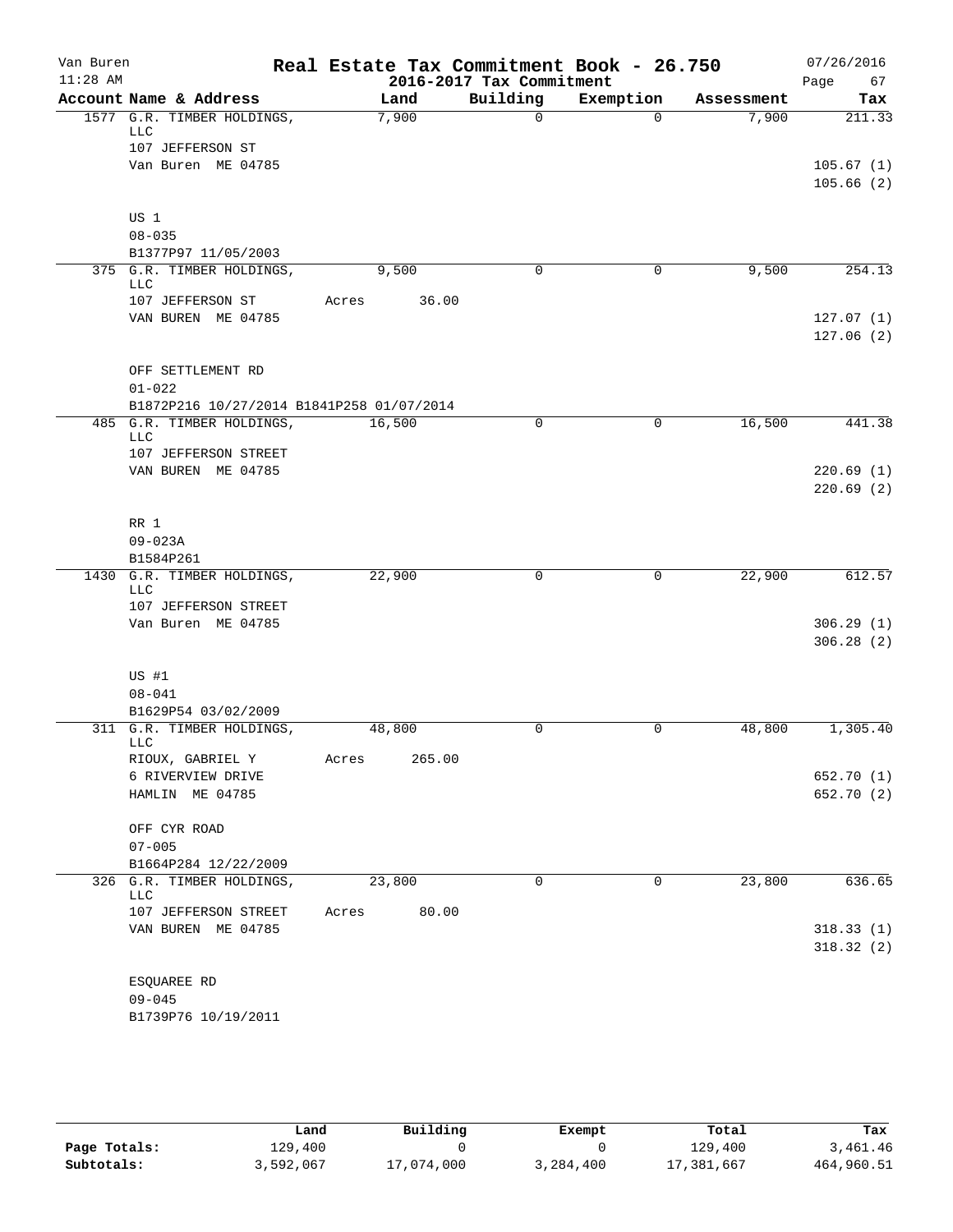| Van Buren<br>$11:28$ AM |                                      | Real Estate Tax Commitment Book - 26.750 | 2016-2017 Tax Commitment |           |            | 07/26/2016<br>68       |
|-------------------------|--------------------------------------|------------------------------------------|--------------------------|-----------|------------|------------------------|
|                         | Account Name & Address               | Land                                     | Building                 | Exemption | Assessment | Page<br>Tax            |
|                         | 1565 G.R. TIMBER HOLDINGS,           | 3,600                                    | $\mathbf 0$              | $\Omega$  | 3,600      | 96.30                  |
|                         | LLC                                  |                                          |                          |           |            |                        |
|                         | 107 JEFFERSON ST                     |                                          |                          |           |            |                        |
|                         | VAN BUREN ME 04785                   |                                          |                          |           |            | 48.15(1)               |
|                         |                                      |                                          |                          |           |            | 48.15(2)               |
|                         | MAIN ST                              |                                          |                          |           |            |                        |
|                         | $11 - 005A$                          |                                          |                          |           |            |                        |
|                         | 480 G.R. TIMBER HOLDINGS,<br>LLC     | 30,800                                   | 0                        | 0         | 30,800     | 823.90                 |
|                         | 6 RIVERVIEW DR                       |                                          |                          |           |            |                        |
|                         | VAN BUREN ME 04785                   |                                          |                          |           |            | 411.95(1)              |
|                         |                                      |                                          |                          |           |            | 411.95(2)              |
|                         | OFF STATE ST                         |                                          |                          |           |            |                        |
|                         | $13 - 024$                           |                                          |                          |           |            |                        |
|                         | B1423P148                            |                                          |                          |           |            |                        |
| 469                     | G.R. TIMBER HOLDINGS,                | 28,100                                   | 0                        | 0         | 28,100     | 751.68                 |
|                         | <b>LLC</b>                           |                                          |                          |           |            |                        |
|                         | 6 RIVERVIEW DR<br>VAN BUREN ME 04785 |                                          |                          |           |            | 375.84(1)              |
|                         |                                      |                                          |                          |           |            | 375.84 (2)             |
|                         |                                      |                                          |                          |           |            |                        |
|                         | CYR RD                               |                                          |                          |           |            |                        |
|                         | $04 - 013$                           |                                          |                          |           |            |                        |
|                         | B1443P111 01/28/2005                 |                                          |                          |           |            |                        |
|                         | 476 G.R. TIMBER HOLDINGS,<br>LLC     | 9,500                                    | 0                        | 0         | 9,500      | 254.13                 |
|                         | 6 RIVERVIEW DR                       |                                          |                          |           |            |                        |
|                         | VAN BUREN ME 04785                   |                                          |                          |           |            | 127.07(1)              |
|                         |                                      |                                          |                          |           |            | 127.06(2)              |
|                         |                                      |                                          |                          |           |            |                        |
|                         | <b>MAIN STREET</b><br>$13 - 025$     |                                          |                          |           |            |                        |
|                         | B1423P148                            |                                          |                          |           |            |                        |
|                         | 466 G.R. TIMBER HOLDINGS,            | 6,500                                    | 0                        | 0         | 6,500      | 173.88                 |
|                         | <b>LLC</b>                           |                                          |                          |           |            |                        |
|                         | 107 JEFFERSON ST                     |                                          |                          |           |            |                        |
|                         | VAN BUREN ME 04785                   |                                          |                          |           |            | 86.94 (1)<br>86.94 (2) |
|                         |                                      |                                          |                          |           |            |                        |
|                         | OFF MASSE RD                         |                                          |                          |           |            |                        |
|                         | $01 - 020$                           |                                          |                          |           |            |                        |
|                         | B1132P170 10/05/1998                 |                                          |                          |           |            |                        |
|                         | 467 G.R. TIMBER HOLDINGS,<br>LLC     | 28,600                                   | 0                        | 0         | 28,600     | 765.05                 |
|                         | 107 JEFFERSON ST                     |                                          |                          |           |            |                        |
|                         | VAN BUREN ME 04785                   |                                          |                          |           |            | 382.53 (1)             |
|                         |                                      |                                          |                          |           |            | 382.52 (2)             |
|                         |                                      |                                          |                          |           |            |                        |
|                         | $RR$ 1                               |                                          |                          |           |            |                        |
|                         | $11 - 018$<br>B1065P131              |                                          |                          |           |            |                        |
|                         |                                      |                                          |                          |           |            |                        |

|              | Land      | Building   | Exempt    | Total      | Tax        |
|--------------|-----------|------------|-----------|------------|------------|
| Page Totals: | 107.100   |            |           | 107,100    | 2,864.94   |
| Subtotals:   | 3,699,167 | 17,074,000 | 3,284,400 | 17,488,767 | 467,825.45 |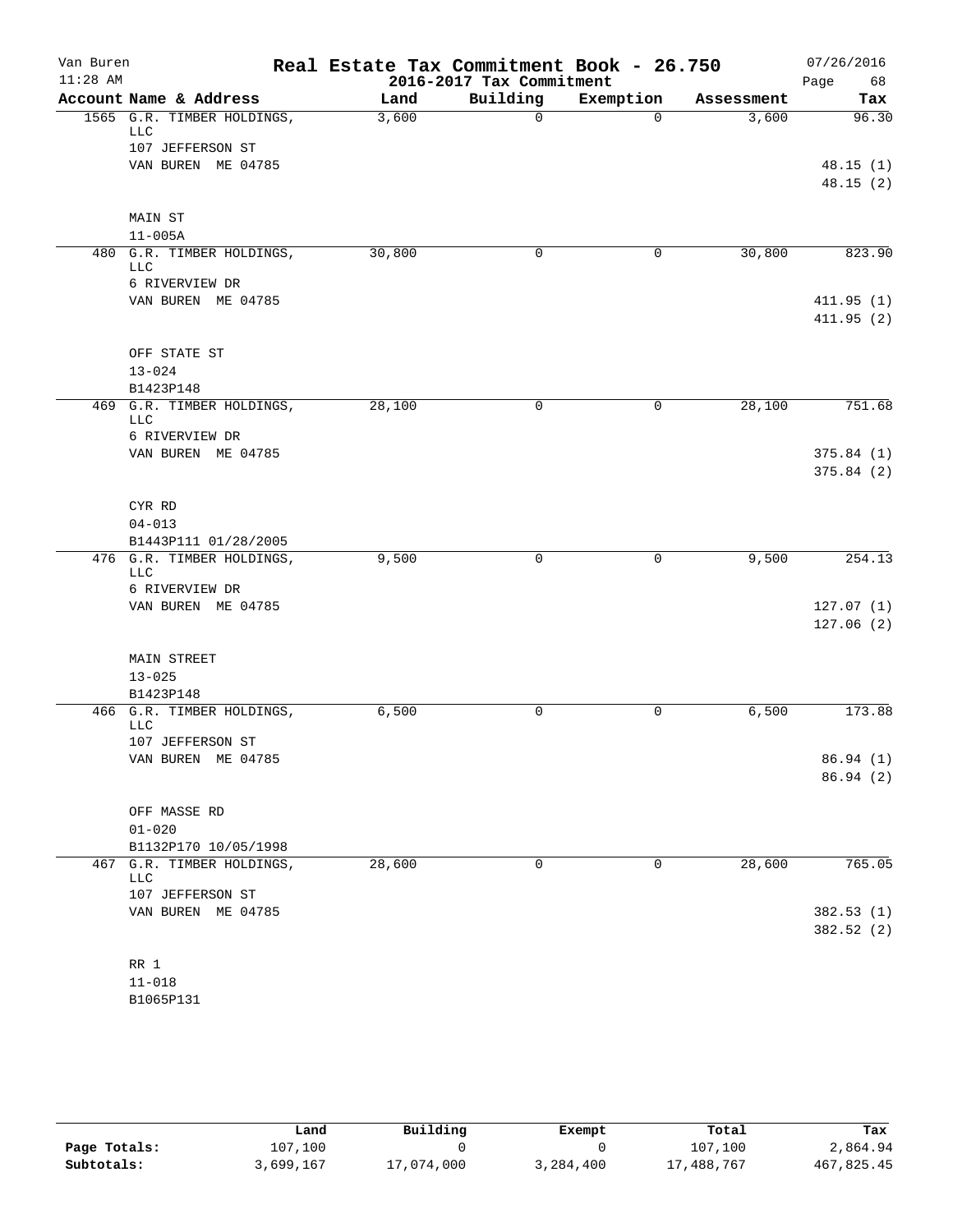| Van Buren<br>$11:28$ AM |                                                  | Real Estate Tax Commitment Book - 26.750 | 2016-2017 Tax Commitment |           |            | 07/26/2016<br>Page<br>69 |
|-------------------------|--------------------------------------------------|------------------------------------------|--------------------------|-----------|------------|--------------------------|
|                         | Account Name & Address                           | Land                                     | Building                 | Exemption | Assessment | Tax                      |
|                         | 486 G.R. TIMBER HOLDINGS,                        | 14,400                                   | $\mathbf 0$              | $\Omega$  | 14,400     | 385.20                   |
|                         | <b>LLC</b>                                       |                                          |                          |           |            |                          |
|                         | 107 JEFFERSON STREET                             |                                          |                          |           |            |                          |
|                         | VAN BUREN ME 04785                               |                                          |                          |           |            | 192.60(1)<br>192.60(2)   |
|                         |                                                  |                                          |                          |           |            |                          |
|                         | RR 1                                             |                                          |                          |           |            |                          |
|                         | $09 - 020$                                       |                                          |                          |           |            |                          |
|                         | B1513P104                                        |                                          |                          |           |            |                          |
|                         | 468 G.R. TIMBER HOLDINGS,<br><b>LLC</b>          | 33,800                                   | 0                        | 0         | 33,800     | 904.15                   |
|                         | 107 JEFFERSON ST                                 |                                          |                          |           |            |                          |
|                         | VAN BUREN ME 04785                               |                                          |                          |           |            | 452.08(1)                |
|                         |                                                  |                                          |                          |           |            | 452.07 (2)               |
|                         |                                                  |                                          |                          |           |            |                          |
|                         | CYR ROAD                                         |                                          |                          |           |            |                          |
|                         | $07 - 003$<br>B1065P131                          |                                          |                          |           |            |                          |
|                         | 465 G.R. TIMBER HOLDINGS,                        | 28,000                                   | $\mathbf 0$              | 0         | 28,000     | 749.00                   |
|                         | LLC                                              |                                          |                          |           |            |                          |
|                         | 107 JEFFERSON ST                                 |                                          |                          |           |            |                          |
|                         | VAN BUREN ME 04785                               |                                          |                          |           |            | 374.50(1)                |
|                         |                                                  |                                          |                          |           |            | 374.50(2)                |
|                         | OFF LAKE RD                                      |                                          |                          |           |            |                          |
|                         | $04 - 009$                                       |                                          |                          |           |            |                          |
|                         | B1065P131 10/27/2006                             |                                          |                          |           |            |                          |
|                         | 464 G.R. TIMBER HOLDINGS,                        | 21,400                                   | 0                        | 0         | 21,400     | 572.45                   |
|                         | <b>LLC</b><br>107 JEFFERSON ST                   | 148.00<br>Acres                          |                          |           |            |                          |
|                         | VAN BUREN ME 04785                               |                                          |                          |           |            | 286.23(1)                |
|                         |                                                  |                                          |                          |           |            | 286.22(2)                |
|                         |                                                  |                                          |                          |           |            |                          |
|                         | OFF LAKE RD                                      |                                          |                          |           |            |                          |
|                         | $04 - 010$                                       |                                          |                          |           |            |                          |
|                         | B1103P42 03/25/1998<br>463 G.R. TIMBER HOLDINGS, | 6,400                                    | 0                        | 0         | 6,400      | 171.20                   |
|                         | <b>LLC</b>                                       |                                          |                          |           |            |                          |
|                         | 107 JEFFERSON ST                                 |                                          |                          |           |            |                          |
|                         | VAN BUREN ME 04785                               |                                          |                          |           |            | 85.60(1)                 |
|                         |                                                  |                                          |                          |           |            | 85.60(2)                 |
|                         | OFF MASSE RD                                     |                                          |                          |           |            |                          |
|                         | $01 - 019$                                       |                                          |                          |           |            |                          |
|                         | B1187P129 10/05/1999                             |                                          |                          |           |            |                          |
|                         | 789 G.R. TIMBER HOLDINGS,                        | 12,200                                   | $\mathbf 0$              | 0         | 12,200     | 326.35                   |
|                         | <b>LLC</b>                                       |                                          |                          |           |            |                          |
|                         | 107 JEFFERSON STREET<br>VAN BUREN ME 04785       |                                          |                          |           |            | 163.18(1)                |
|                         |                                                  |                                          |                          |           |            | 163.17(2)                |
|                         |                                                  |                                          |                          |           |            |                          |
|                         | 111 STATE ST                                     |                                          |                          |           |            |                          |
|                         | $13 - 010$                                       |                                          |                          |           |            |                          |
|                         | B1705P285 12/10/2010                             |                                          |                          |           |            |                          |

|              | Land      | Building   | Exempt    | Total      | Tax        |
|--------------|-----------|------------|-----------|------------|------------|
| Page Totals: | 116,200   |            |           | 116,200    | 3,108.35   |
| Subtotals:   | 3,815,367 | 17,074,000 | 3,284,400 | 17,604,967 | 470,933.80 |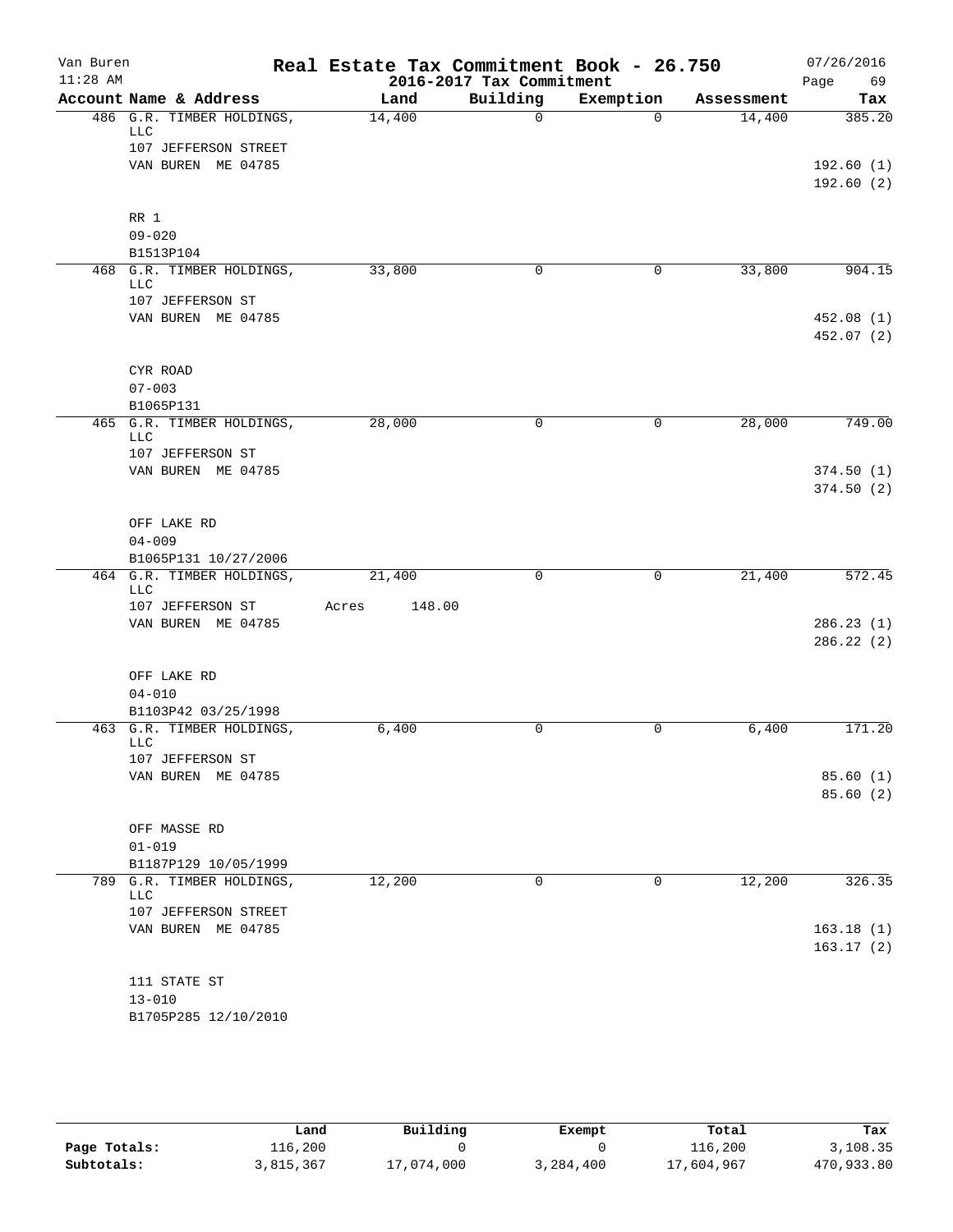| Van Buren<br>$11:28$ AM |                                        | Real Estate Tax Commitment Book - 26.750 | 2016-2017 Tax Commitment |             |            | 07/26/2016<br>Page<br>70 |
|-------------------------|----------------------------------------|------------------------------------------|--------------------------|-------------|------------|--------------------------|
|                         | Account Name & Address                 | Land                                     | Building                 | Exemption   | Assessment | Tax                      |
|                         | 470 G.R. TIMBER HOLDINGS,<br>LLC       | 4,900                                    | $\Omega$                 | $\Omega$    | 4,900      | 131.07                   |
|                         | 107 JEFFERSON ST<br>VAN BUREN ME 04785 |                                          |                          |             |            | 65.54(1)                 |
|                         |                                        |                                          |                          |             |            | 65.53(2)                 |
|                         | PARENT RD<br>$09 - 029$                |                                          |                          |             |            |                          |
|                         | B1239P167<br>462 G.R. TIMBER HOLDINGS, |                                          | 0                        | 0           | 15,400     |                          |
|                         | LLC                                    | 15,400                                   |                          |             |            | 411.95                   |
|                         | 107 JEFFERSON ST<br>VAN BUREN ME 04785 | 69.00<br>Acres                           |                          |             |            | 205.98(1)<br>205.97(2)   |
|                         | OFF ALEXANDER RD<br>$07 - 010$         |                                          |                          |             |            |                          |
|                         | B1103P42 03/25/1998                    |                                          |                          |             |            |                          |
|                         | 471 G.R. TIMBER HOLDINGS,<br>LLC       | 32,900                                   | $\mathbf 0$              | 0           | 32,900     | 880.08                   |
|                         | 107 JEFFERSON ST<br>VAN BUREN ME 04785 |                                          |                          |             |            | 440.04 (1)               |
|                         |                                        |                                          |                          |             |            | 440.04 (2)               |
|                         | RR 1                                   |                                          |                          |             |            |                          |
|                         | $11 - 014$                             |                                          |                          |             |            |                          |
|                         | B1065P131                              |                                          |                          |             |            |                          |
|                         | 472 G.R. TIMBER HOLDINGS,<br>LLC       | 5,500                                    | 0                        | 0           | 5,500      | 147.13                   |
|                         | 107 JEFFERSON ST                       |                                          |                          |             |            |                          |
|                         | VAN BUREN ME 04785                     |                                          |                          |             |            | 73.57(1)<br>73.56(2)     |
|                         | RR 1<br>$08 - 006$                     |                                          |                          |             |            |                          |
|                         | B1377P98                               |                                          |                          |             |            |                          |
|                         | 473 G.R. TIMBER HOLDINGS,<br>LLC       | 27,000                                   | 0                        | 0           | 27,000     | 722.25                   |
|                         | 107 JEFFERSON ST                       | 146.00<br>Acres                          |                          |             |            |                          |
|                         | VAN BUREN ME 04785                     |                                          |                          |             |            | 361.13(1)                |
|                         |                                        |                                          |                          |             |            | 361.12(2)                |
|                         | OFF LAKE RD                            |                                          |                          |             |            |                          |
|                         | $04 - 008$                             |                                          |                          |             |            |                          |
|                         | B1103P42 03/25/1998                    |                                          |                          |             |            |                          |
|                         | 474 G.R. TIMBER HOLDINGS,<br>LLC       | 14,500                                   | $\mathbf 0$              | $\mathbf 0$ | 14,500     | 387.88                   |
|                         | 6 RIVERVIEW DR                         |                                          |                          |             |            |                          |
|                         | VAN BUREN ME 04785                     |                                          |                          |             |            | 193.94 (1)<br>193.94(2)  |
|                         | CYR RD                                 |                                          |                          |             |            |                          |
|                         | $07 - 002$                             |                                          |                          |             |            |                          |
|                         | B1210P81                               |                                          |                          |             |            |                          |

|              | Land      | Building   | Exempt    | Total      | Tax        |
|--------------|-----------|------------|-----------|------------|------------|
| Page Totals: | 100,200   |            |           | 100,200    | 2,680.36   |
| Subtotals:   | 3,915,567 | 17,074,000 | 3,284,400 | 17,705,167 | 473,614.16 |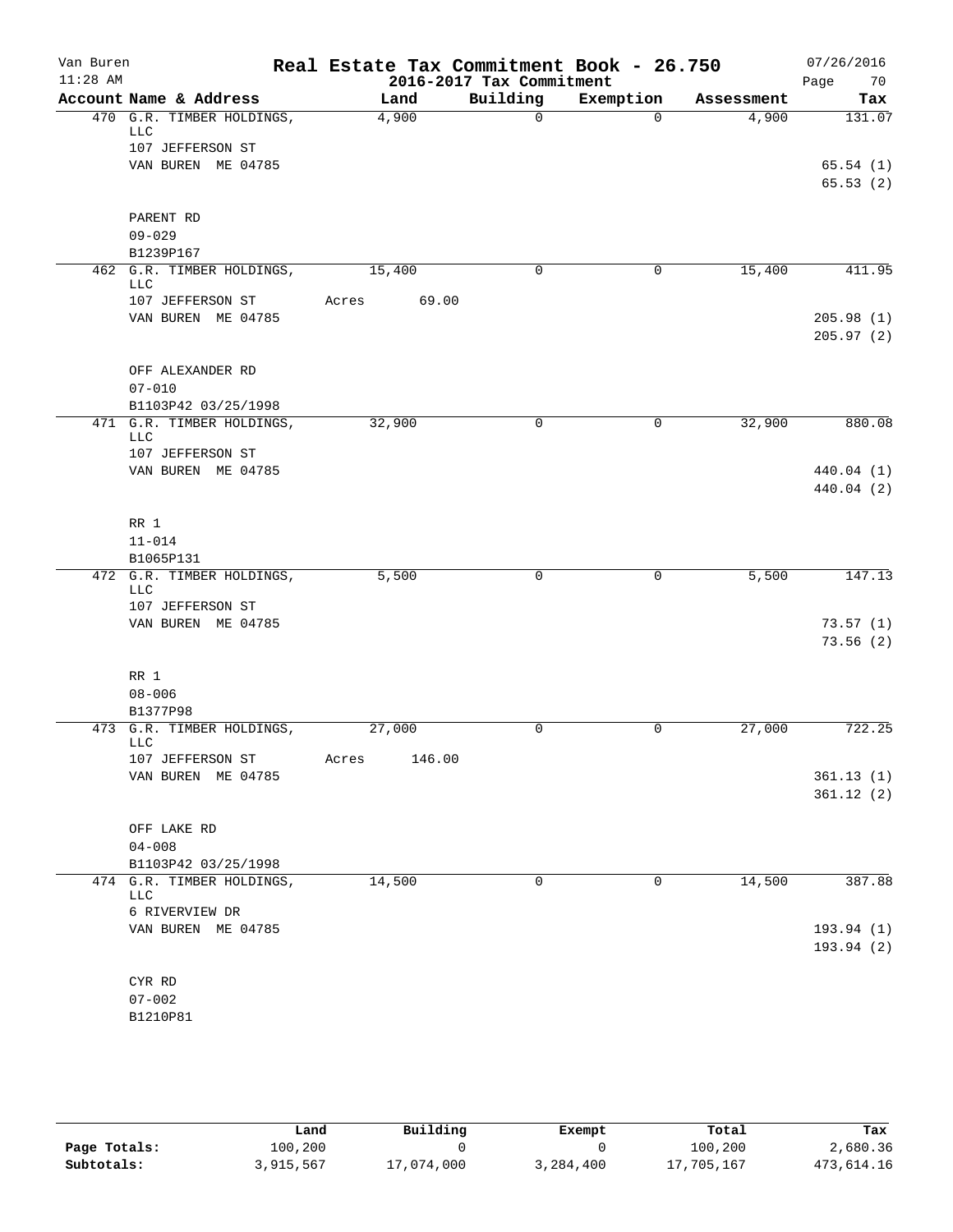| Van Buren<br>$11:28$ AM |                                           | Real Estate Tax Commitment Book - 26.750 | 2016-2017 Tax Commitment |                        |            | 07/26/2016<br>Page<br>71 |
|-------------------------|-------------------------------------------|------------------------------------------|--------------------------|------------------------|------------|--------------------------|
|                         | Account Name & Address                    | Land                                     | Building                 | Exemption              | Assessment | Tax                      |
|                         | 475 G.R. TIMBER HOLDINGS,<br>LLC          | 32,400                                   | 0                        | $\Omega$               | 32,400     | 866.70                   |
|                         | 107 JEFFERSON ST                          |                                          |                          |                        |            |                          |
|                         | VAN BUREN ME 04785                        |                                          |                          |                        |            | 433.35 (1)               |
|                         |                                           |                                          |                          |                        |            | 433.35 (2)               |
|                         | OFF CYR RD                                |                                          |                          |                        |            |                          |
|                         | $04 - 012$                                |                                          |                          |                        |            |                          |
|                         | B1065P131                                 |                                          |                          |                        |            |                          |
|                         | 953 G.R. TIMBERHOLDINGS,<br><b>LLC</b>    | 3,200                                    | 0                        | 0                      | 3,200      | 85.60                    |
|                         | 15 IRON RD                                |                                          |                          |                        |            |                          |
|                         | HERMON ME 04401                           |                                          |                          |                        |            | 42.80(1)<br>42.80(2)     |
|                         | OFF RR1 (NOTREDAME<br>SPUR)               |                                          |                          |                        |            |                          |
|                         | $11 - 003B$                               |                                          |                          |                        |            |                          |
|                         | B1786P123 06/20/2012                      |                                          |                          |                        |            |                          |
|                         | 517 GAGNON, AMANDA M                      | 3,000                                    | 39,500                   | 15,000                 | 27,500     | 735.63                   |
|                         | C/O JOYCE & PHILIP                        |                                          |                          | 04 Homestead           |            |                          |
|                         | GAGNON                                    |                                          |                          |                        |            |                          |
|                         | 128 MORSE STREET                          |                                          |                          |                        |            | 367.82(1)                |
|                         | VAN BUREN ME 04785                        |                                          |                          |                        |            | 367.81(2)                |
|                         | 249 MAIN ST                               |                                          |                          |                        |            |                          |
|                         | $18 - 040$                                |                                          |                          |                        |            |                          |
|                         | B1581P144                                 |                                          |                          |                        |            |                          |
|                         | 487 GAGNON, AMY<br>GAGNON, BOBBY          | 8,100                                    | 19,400                   | 15,000<br>04 Homestead | 12,500     | 334.38                   |
|                         | 194 CHAMPLAIN ST                          |                                          |                          |                        |            | 167.19(1)                |
|                         | VAN BUREN ME 04785                        |                                          |                          |                        |            | 167.19(2)                |
|                         |                                           |                                          |                          |                        |            |                          |
|                         | 194 CHAMPLAIN ST                          |                                          |                          |                        |            |                          |
|                         | $19 - 014$                                |                                          |                          |                        |            |                          |
|                         | B1426P27                                  |                                          |                          |                        |            |                          |
|                         | 489 GAGNON, ANTHELM                       | 3,600                                    | 27,200                   | 21,000                 | 9,800      | 262.15                   |
|                         | GAGNON, LILLIAN                           |                                          |                          | 02 Veteran             |            |                          |
|                         | 137 MCKINLEY STREET<br>VAN BUREN ME 04785 |                                          |                          | 04 Homestead           |            | 131.08(1)<br>131.07(2)   |
|                         |                                           |                                          |                          |                        |            |                          |
|                         | 137 MCKINLEY ST                           |                                          |                          |                        |            |                          |
|                         | $14 - 031$                                |                                          |                          |                        |            |                          |
|                         | B532P109                                  |                                          |                          |                        |            |                          |
|                         | 519 GAGNON, ARMANCE B                     | 6,300                                    | 29,400                   | 0                      | 35,700     | 954.98                   |
|                         | 155 HILLSIDE ST                           |                                          |                          |                        |            |                          |
|                         | VAN BUREN ME 04785                        |                                          |                          |                        |            | 477.49 (1)<br>477.49 (2) |
|                         | 155 HILLSIDE ST                           |                                          |                          |                        |            |                          |
|                         | $23 - 075$                                |                                          |                          |                        |            |                          |
|                         | B1561P299                                 |                                          |                          |                        |            |                          |
|                         |                                           |                                          |                          |                        |            |                          |

|              | Land      | Building   | Exempt    | Total      | Tax        |
|--------------|-----------|------------|-----------|------------|------------|
| Page Totals: | 56,600    | 115,500    | 51,000    | 121,100    | 3,239.44   |
| Subtotals:   | 3,972,167 | 17,189,500 | 3,335,400 | 17,826,267 | 476,853.60 |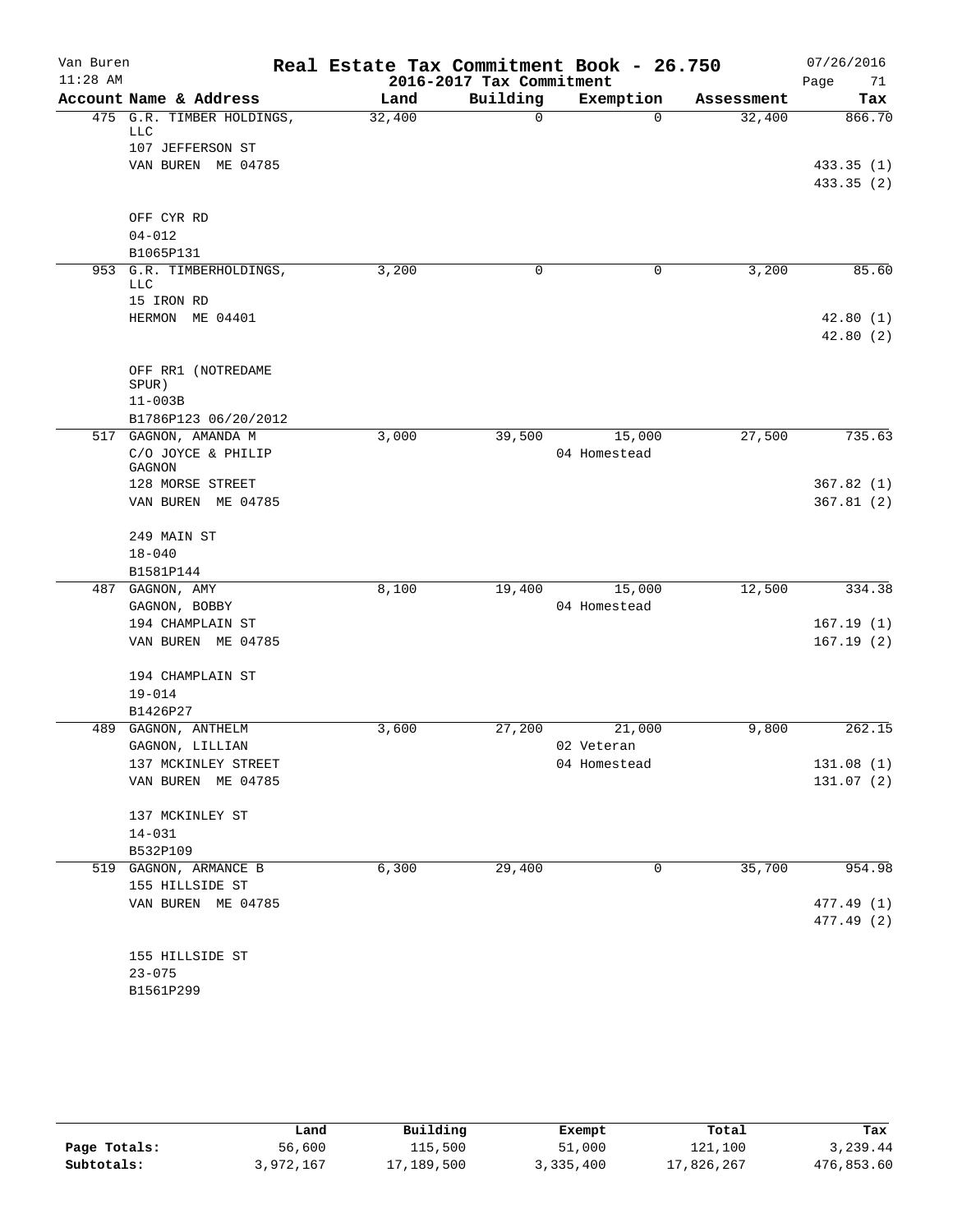| Van Buren    |                                                |                               | Real Estate Tax Commitment Book - 26.750 |                    |                        |                      | 07/26/2016             |
|--------------|------------------------------------------------|-------------------------------|------------------------------------------|--------------------|------------------------|----------------------|------------------------|
| $11:28$ AM   |                                                |                               | 2016-2017 Tax Commitment                 |                    |                        |                      | Page<br>72             |
|              | Account Name & Address<br>1542 GAGNON, CHARLES |                               | Land<br>4,300                            | Building<br>68,300 | Exemption<br>0         | Assessment<br>72,600 | Tax<br>1,942.05        |
|              | GAGNON, SHARON                                 |                               |                                          |                    |                        |                      |                        |
|              | 117 BERRY AVE                                  |                               |                                          |                    |                        |                      | 971.03(1)              |
|              | VAN BUREN ME 04785                             |                               |                                          |                    |                        |                      | 971.02(2)              |
|              |                                                |                               |                                          |                    |                        |                      |                        |
|              | 117 BERRY AVE                                  |                               |                                          |                    |                        |                      |                        |
|              | $23 - 106C$                                    |                               |                                          |                    |                        |                      |                        |
|              | B935P27 01/18/1994                             |                               |                                          |                    |                        |                      |                        |
|              | 965 GAGNON, CHARLES                            |                               | 33,500                                   | 8,600              | 0                      | 42,100               | 1,126.18               |
|              | GAGNON, SHARON                                 |                               |                                          |                    |                        |                      |                        |
|              | 117 BERRY AVE                                  |                               |                                          |                    |                        |                      | 563.09(1)              |
|              | VAN BUREN ME 04785                             |                               |                                          |                    |                        |                      | 563.09(2)              |
|              |                                                |                               |                                          |                    |                        |                      |                        |
|              | 983 MAIN ST<br>$10 - 008$                      |                               |                                          |                    |                        |                      |                        |
|              | B1837P298 11/26/2013                           |                               |                                          |                    |                        |                      |                        |
|              | 964 GAGNON, CHARLES                            |                               | 4,800                                    | 0                  | 0                      | 4,800                | 128.40                 |
|              | GAGNON, SHARON                                 |                               |                                          |                    |                        |                      |                        |
|              | 117 BERRY AVE                                  |                               |                                          |                    |                        |                      | 64.20(1)               |
|              | VAN BUREN ME 04785                             |                               |                                          |                    |                        |                      | 64.20(2)               |
|              |                                                |                               |                                          |                    |                        |                      |                        |
|              | RR 1                                           |                               |                                          |                    |                        |                      |                        |
|              | $10 - 010$                                     |                               |                                          |                    |                        |                      |                        |
|              | B1837P298 11/26/2013                           |                               |                                          |                    |                        |                      |                        |
|              | 495 GAGNON, DAVID                              |                               | 14,600                                   | 27,500             | 0                      | 42,100               | 1,126.18               |
|              | 82 SILVER STREET                               |                               |                                          |                    |                        |                      |                        |
|              | PATCHOGUE NY 11772                             |                               |                                          |                    |                        |                      | 563.09(1)              |
|              |                                                |                               |                                          |                    |                        |                      | 563.09(2)              |
|              | 771 MAIN ST                                    |                               |                                          |                    |                        |                      |                        |
|              | $08 - 017$                                     |                               |                                          |                    |                        |                      |                        |
|              |                                                | B1713P106 03/03/2011 B1141P88 |                                          |                    |                        |                      |                        |
|              | 493 GAGNON, DONALD G                           |                               | 4,900                                    | 83,300             | 15,000                 | 73,200               | 1,958.10               |
|              | GAGNON, PHYLLIS M                              |                               |                                          |                    | 04 Homestead           |                      |                        |
|              | 109 ROOSEVELT AVE                              |                               |                                          |                    |                        |                      | 979.05(1)              |
|              | VAN BUREN                                      | ME 04785                      |                                          |                    |                        |                      | 979.05(2)              |
|              |                                                |                               |                                          |                    |                        |                      |                        |
|              | 109 ROOSEVELT AVE                              |                               |                                          |                    |                        |                      |                        |
|              | $14 - 050$                                     |                               |                                          |                    |                        |                      |                        |
|              | B1047P318                                      |                               |                                          |                    |                        |                      | 337.05                 |
|              | 494 GAGNON, DONALD W                           |                               | 3,100                                    | 30,500             | 21,000<br>04 Homestead | 12,600               |                        |
|              | GAGNON, VERNA                                  |                               |                                          |                    |                        |                      |                        |
|              | 115 MCBRIDE AVE<br>VAN BUREN ME 04785          |                               |                                          |                    | 02 Veteran             |                      | 168.53(1)<br>168.52(2) |
|              |                                                |                               |                                          |                    |                        |                      |                        |
|              | 115 MCBRIDE AVE                                |                               |                                          |                    |                        |                      |                        |
|              | $15 - 052$                                     |                               |                                          |                    |                        |                      |                        |
|              | 521 GAGNON, ERIC                               |                               | 5,000                                    | 20,000             | 15,000                 | 10,000               | 267.50                 |
|              | 129 ROOSEVELT AVE. APT                         |                               |                                          |                    | 04 Homestead           |                      |                        |
|              | 102                                            |                               |                                          |                    |                        |                      |                        |
|              | VAN BUREN ME 04785                             |                               |                                          |                    |                        |                      | 133.75(1)              |
|              |                                                |                               |                                          |                    |                        |                      | 133.75(2)              |
|              | 170 FULTON ST                                  |                               |                                          |                    |                        |                      |                        |
|              | $19 - 038$                                     |                               |                                          |                    |                        |                      |                        |
|              | B1576P88 11/09/2007                            |                               |                                          |                    |                        |                      |                        |
|              |                                                |                               |                                          |                    |                        |                      |                        |
|              |                                                | Land                          | Building                                 |                    | Exempt                 | Total                | Tax                    |
| Page Totals: |                                                | 70,200                        | 238,200                                  |                    | 51,000                 | 257,400              | 6,885.46               |
| Subtotals:   |                                                | 4,042,367                     | 17, 427, 700                             |                    | 3,386,400              | 18,083,667           | 483,739.06             |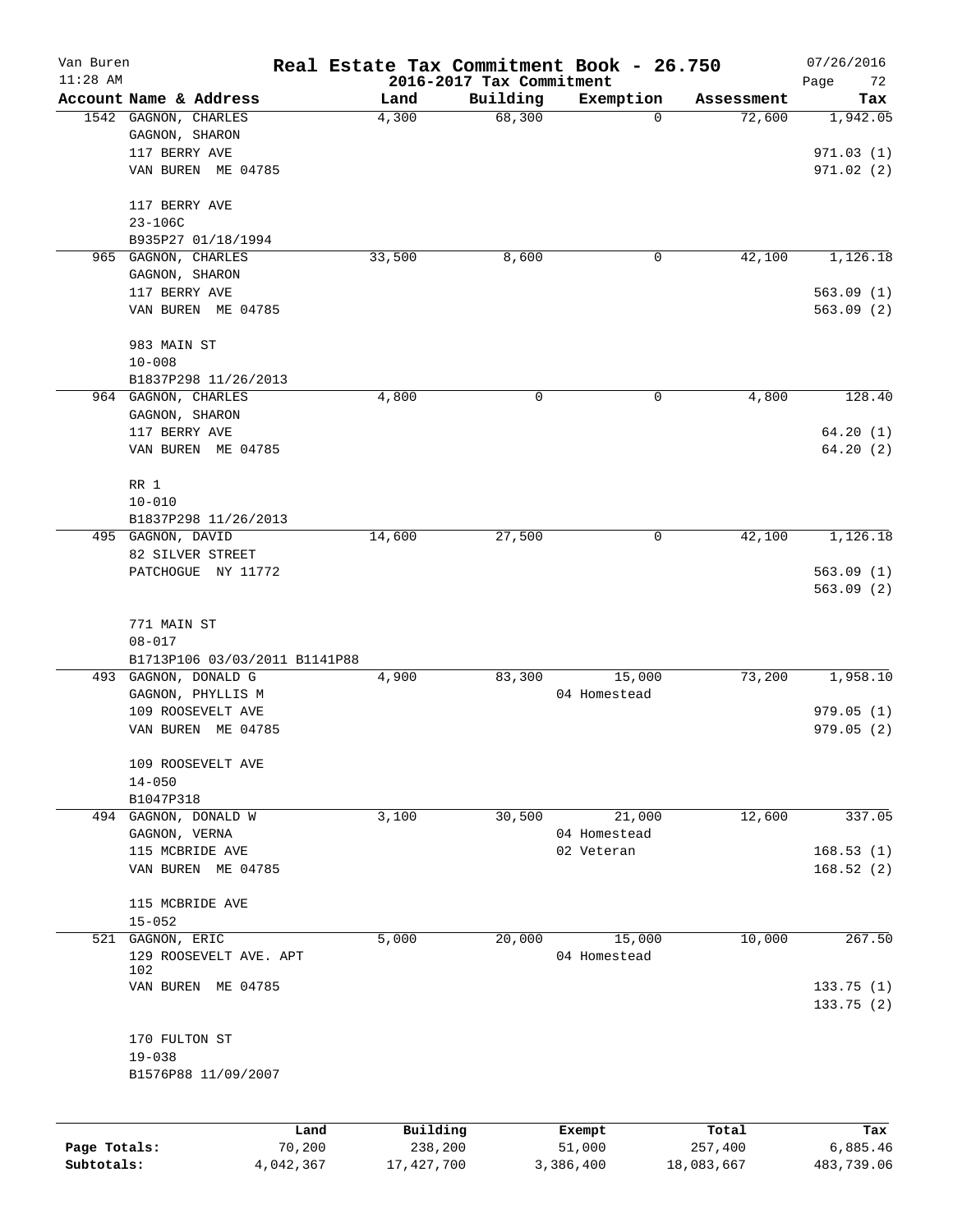| Van Buren    |                                         | Real Estate Tax Commitment Book - 26.750 |          |                        |                     | 07/26/2016    |
|--------------|-----------------------------------------|------------------------------------------|----------|------------------------|---------------------|---------------|
| $11:28$ AM   | Account Name & Address                  | 2016-2017 Tax Commitment<br>Land         | Building |                        |                     | Page<br>73    |
|              | 374 GAGNON, HECTOR                      | 2,800                                    | 16,100   | Exemption<br>15,000    | Assessment<br>3,900 | Tax<br>104.33 |
|              | C/O GAGNON, RACHEL                      |                                          |          | 04 Homestead           |                     |               |
|              | 114 CENTER STREET                       |                                          |          |                        |                     | 52.17(1)      |
|              | VAN BUREN ME 04785                      |                                          |          |                        |                     | 52.16(2)      |
|              |                                         |                                          |          |                        |                     |               |
|              | 114 CENTER ST                           |                                          |          |                        |                     |               |
|              | $16 - 054$                              |                                          |          |                        |                     |               |
|              | B1645P266 07/02/2009 B460P345           |                                          |          |                        |                     |               |
|              | 502 GAGNON, JIMMY A<br>225 LAFAYETTE LN | 3,600                                    | 28,300   | 15,000<br>04 Homestead | 16,900              | 452.08        |
|              | RENO NV 89509-4642                      |                                          |          |                        |                     | 226.04(1)     |
|              |                                         |                                          |          |                        |                     | 226.04(2)     |
|              |                                         |                                          |          |                        |                     |               |
|              | 542 MAIN ST<br>$23 - 005$               |                                          |          |                        |                     |               |
|              | B1630P5 03/09/2009 B1630P4 03/09/2009   |                                          |          |                        |                     |               |
|              | 500 GAGNON, JUDY D                      | 6,500                                    | 15,700   | 0                      | 22,200              | 593.85        |
|              | GAGNON, DANA L                          |                                          |          |                        |                     |               |
|              | 123 WRIGHT ST                           |                                          |          |                        |                     | 296.93(1)     |
|              | VAN BUREN ME 04785                      |                                          |          |                        |                     | 296.92(2)     |
|              |                                         |                                          |          |                        |                     |               |
|              | 143 SARA RD                             |                                          |          |                        |                     |               |
|              | $07 - 008A$                             |                                          |          |                        |                     |               |
|              | B819P28                                 |                                          |          |                        |                     |               |
|              | 501 GAGNON, JUDY J                      | 9,700                                    | 30,700   | 0                      | 40,400              | 1,080.70      |
|              | 123 WRIGHT ST                           |                                          |          |                        |                     |               |
|              | VAN BUREN ME 04785                      |                                          |          |                        |                     | 540.35(1)     |
|              |                                         |                                          |          |                        |                     | 540.35(2)     |
|              | 122 WRIGHT ST                           |                                          |          |                        |                     |               |
|              | $21 - 055$                              |                                          |          |                        |                     |               |
|              | B740P84                                 |                                          |          |                        |                     |               |
|              | 503 GAGNON, MARK E                      | 5,000                                    | 31,100   | 15,000                 | 21,100              | 564.42        |
|              | GAGNON, DIANE M                         |                                          |          | 04 Homestead           |                     |               |
|              | 174 FULTON ST                           |                                          |          |                        |                     | 282.21(1)     |
|              | VAN BUREN ME 04785                      |                                          |          |                        |                     | 282.21 (2)    |
|              | 174 FULTON ST                           |                                          |          |                        |                     |               |
|              | $19 - 036$                              |                                          |          |                        |                     |               |
|              | B1170P271 06/14/1999                    |                                          |          |                        |                     |               |
|              | 505 GAGNON, MICHAEL                     | 3,100                                    | 0        | 0                      | 3,100               | 82.93         |
|              | 112 MONROE STREET                       |                                          |          |                        |                     |               |
|              | VAN BUREN ME 04785                      |                                          |          |                        |                     | 41.47(1)      |
|              |                                         |                                          |          |                        |                     | 41.46(2)      |
|              |                                         |                                          |          |                        |                     |               |
|              | MONROE ST                               |                                          |          |                        |                     |               |
|              | $23 - 023$                              |                                          |          |                        |                     |               |
|              | B1439P157                               |                                          |          |                        |                     |               |
| 504          | GAGNON, MICHAEL                         | 3,400                                    | 22,000   | 15,000                 | 10,400              | 278.20        |
|              | 112 MONROE STREET                       |                                          |          | 04 Homestead           |                     |               |
|              | VAN BUREN ME 04785                      |                                          |          |                        |                     | 139.10(1)     |
|              |                                         |                                          |          |                        |                     | 139.10(2)     |
|              | 112 MONROE ST                           |                                          |          |                        |                     |               |
|              | $23 - 024$                              |                                          |          |                        |                     |               |
|              | B1439P157                               |                                          |          |                        |                     |               |
|              |                                         |                                          |          |                        |                     |               |
|              | Land                                    | Building                                 |          | Exempt                 | Total               | Tax           |
| Page Totals: | 34,100                                  | 143,900                                  |          | 60,000                 | 118,000             | 3,156.51      |
| Subtotals:   | 4,076,467                               | 17,571,600                               |          | 3,446,400              | 18,201,667          | 486,895.57    |
|              |                                         |                                          |          |                        |                     |               |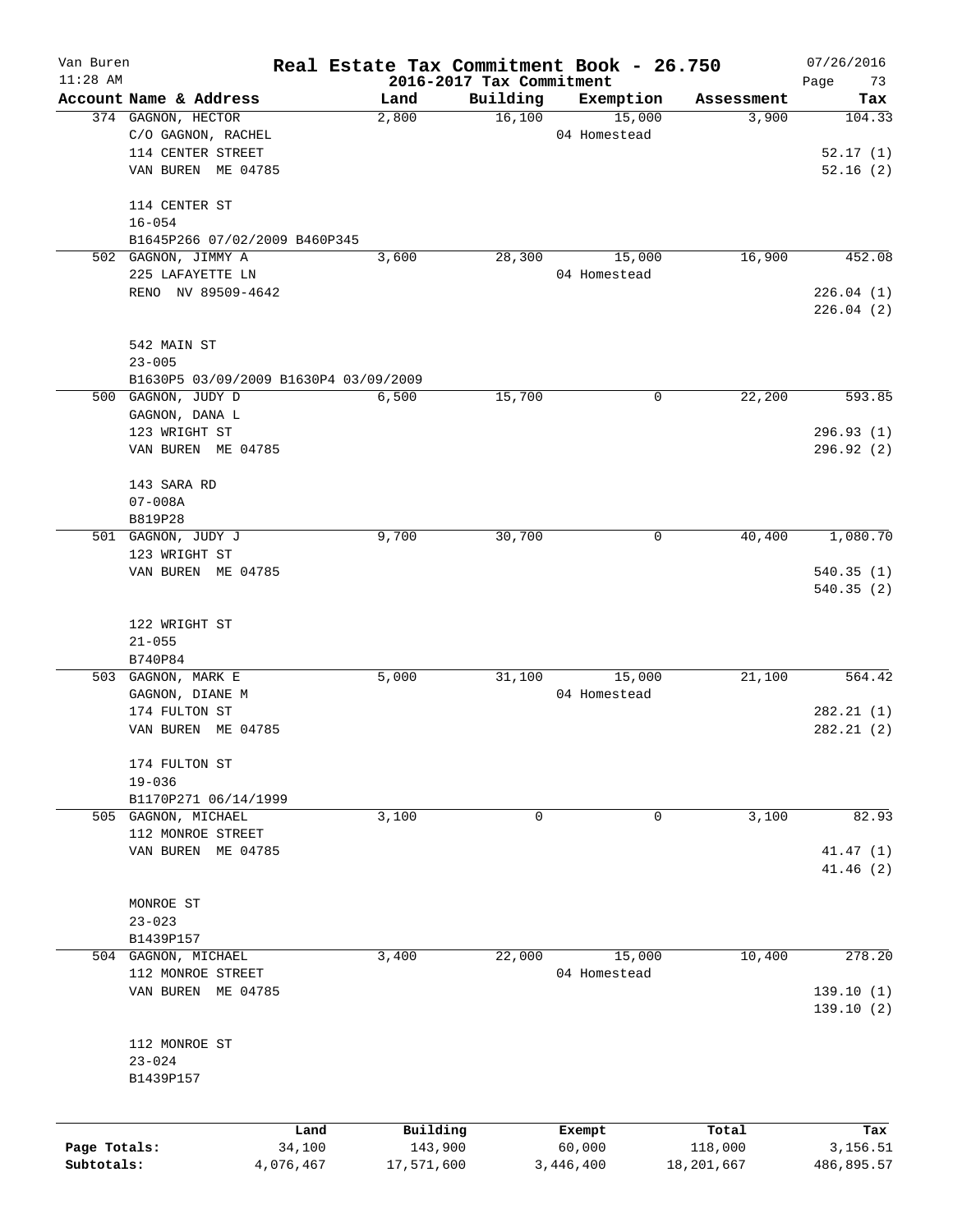| Van Buren    |                             | Real Estate Tax Commitment Book - 26.750 |                                      |              |            | 07/26/2016             |
|--------------|-----------------------------|------------------------------------------|--------------------------------------|--------------|------------|------------------------|
| $11:28$ AM   | Account Name & Address      | Land                                     | 2016-2017 Tax Commitment<br>Building | Exemption    | Assessment | Page<br>74             |
|              | 241 GAGNON, MIGUEL          | 10,900                                   | 12,600                               | 0            | 23,500     | Tax<br>628.63          |
|              | 10551 RTE 144               |                                          |                                      |              |            |                        |
|              | ST. ANDRE NB E3Y-3H9        |                                          |                                      |              |            | 314.32(1)              |
|              |                             |                                          |                                      |              |            | 314.31(2)              |
|              |                             |                                          |                                      |              |            |                        |
|              | CASTONGUAY RD               |                                          |                                      |              |            |                        |
|              | $02 - 033C$                 |                                          |                                      |              |            |                        |
|              | B1621P234 12/02/2008        |                                          |                                      |              |            |                        |
|              | 1300 GAGNON, PHILIP         | 7,000                                    | 41,100                               | 0            | 48,100     | 1,286.68               |
|              | GAGNON, JOYCE               |                                          |                                      |              |            |                        |
|              | 128 MORSE STREET            |                                          |                                      |              |            | 643.34 (1)             |
|              | VAN BUREN ME 04785          |                                          |                                      |              |            | 643.34 (2)             |
|              |                             |                                          |                                      |              |            |                        |
|              | 113 MORSE ST<br>$21 - 045B$ |                                          |                                      |              |            |                        |
|              | B1666P35 01/07/2010         |                                          |                                      |              |            |                        |
|              | 507 GAGNON, PHILIP A JR     | 4,000                                    | 15,400                               | 0            | 19,400     | 518.95                 |
|              | GAGNON, JOYCE M             |                                          |                                      |              |            |                        |
|              | 128 MORSE ST                |                                          |                                      |              |            | 259.48 (1)             |
|              | VAN BUREN ME 04785          |                                          |                                      |              |            | 259.47(2)              |
|              |                             |                                          |                                      |              |            |                        |
|              | 117 CHAMPLAIN ST            |                                          |                                      |              |            |                        |
|              | $20 - 036$                  |                                          |                                      |              |            |                        |
|              | B1336P324                   |                                          |                                      |              |            |                        |
|              | 508 GAGNON, PHILIP JR       | 7,100                                    | 65,700                               | 15,000       | 57,800     | 1,546.15               |
|              | GAGNON, JOYCE               |                                          |                                      | 04 Homestead |            |                        |
|              | 128 MORSE ST                |                                          |                                      |              |            | 773.08(1)              |
|              | VAN BUREN ME 04785          |                                          |                                      |              |            | 773.07(2)              |
|              |                             |                                          |                                      |              |            |                        |
|              | 128 MORSE ST<br>$21 - 007$  |                                          |                                      |              |            |                        |
|              | B1082P55                    |                                          |                                      |              |            |                        |
|              | 499 GAGNON, PHILIP JR       | 6,000                                    | 17,400                               | 15,000       | 8,400      | 224.70                 |
|              | 128 MORSE ST                |                                          |                                      | 04 Homestead |            |                        |
|              | VAN BUREN ME 04785          |                                          |                                      |              |            | 112.35(1)              |
|              |                             |                                          |                                      |              |            | 112.35(2)              |
|              |                             |                                          |                                      |              |            |                        |
|              | 140 MORSE ST                |                                          |                                      |              |            |                        |
|              | $21 - 004$                  |                                          |                                      |              |            |                        |
|              | B538P46                     |                                          |                                      |              |            |                        |
|              | 498 GAGNON, PHILIP R.       | 2,600                                    | 43,500                               | 0            | 46,100     | 1,233.18               |
|              | 106 MONROE ST               |                                          |                                      |              |            |                        |
|              | VAN BUREN ME 04785          |                                          |                                      |              |            | 616.59(1)<br>616.59(2) |
|              |                             |                                          |                                      |              |            |                        |
|              | 543 MAIN ST                 |                                          |                                      |              |            |                        |
|              | $23 - 009$                  |                                          |                                      |              |            |                        |
|              | B1904P179 08/24/2016        |                                          |                                      |              |            |                        |
| 413          | GAGNON, RICHARD A           | 3,000                                    | 21,800                               | 15,000       | 9,800      | 262.15                 |
|              | GAGNON, GENEVA A            |                                          |                                      | 04 Homestead |            |                        |
|              | 264 MAIN ST                 |                                          |                                      |              |            | 131.08 (1)             |
|              | VAN BUREN ME 04785          |                                          |                                      |              |            | 131.07(2)              |
|              |                             |                                          |                                      |              |            |                        |
|              | 264 MAIN ST                 |                                          |                                      |              |            |                        |
|              | $18 - 063$                  |                                          |                                      |              |            |                        |
|              | B1629P12 02/24/2009         |                                          |                                      |              |            |                        |
|              |                             |                                          |                                      |              |            |                        |
|              |                             | Building<br>Land                         |                                      | Exempt       | Total      | Tax                    |
| Page Totals: | 40,600                      | 217,500                                  |                                      | 45,000       | 213,100    | 5,700.44               |
| Subtotals:   | 4,117,067                   | 17,789,100                               |                                      | 3,491,400    | 18,414,767 | 492,596.01             |
|              |                             |                                          |                                      |              |            |                        |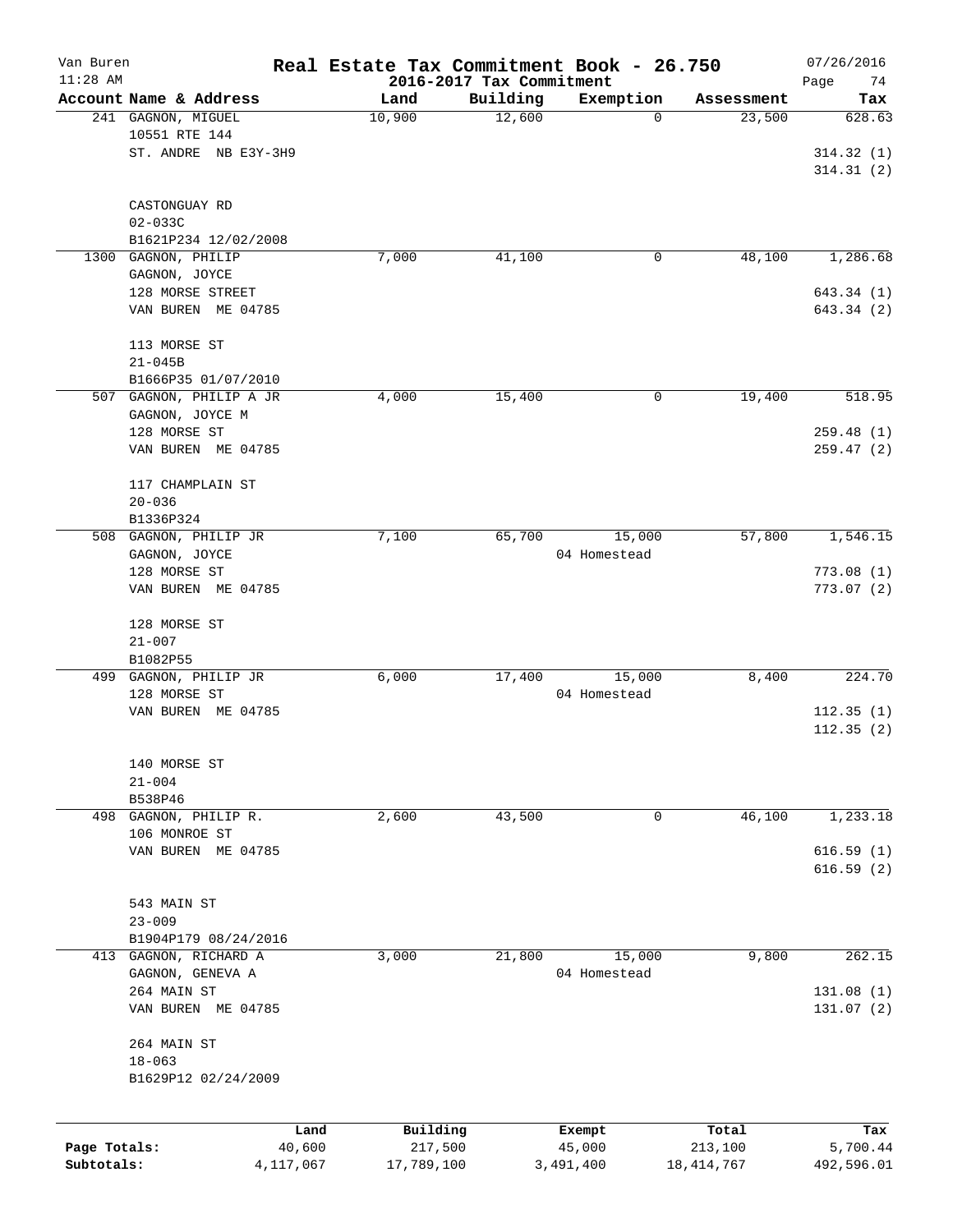| Van Buren<br>$11:28$ AM |                                                                |             |            | 2016-2017 Tax Commitment | Real Estate Tax Commitment Book - 26.750 |                   | 07/26/2016<br>75<br>Page |
|-------------------------|----------------------------------------------------------------|-------------|------------|--------------------------|------------------------------------------|-------------------|--------------------------|
|                         | Account Name & Address                                         |             | Land       | Building                 | Exemption                                | Assessment        | Tax                      |
|                         | 121 GAGNON, SCOTT G.<br>2717 SOUTHWEST 18TH<br>PLACE           |             | 1,100      | $\Omega$                 |                                          | 1,100<br>$\Omega$ | 29.43                    |
|                         | CAPE CORAL FL 33914                                            |             |            |                          |                                          |                   | 14.72(1)<br>14.71(2)     |
|                         | PATRICIA STREET                                                |             |            |                          |                                          |                   |                          |
|                         | $19 - 089$<br>B1539P225                                        |             |            |                          |                                          |                   |                          |
|                         | 45 GAGNON, SCOTT G.                                            |             | 5,000      | 26,000                   |                                          | 31,000<br>0       | 829.25                   |
|                         | 2717 SOUTHWEST 18TH<br>PLACE                                   |             |            |                          |                                          |                   |                          |
|                         | CAPE CORAL FL 33914                                            |             |            |                          |                                          |                   | 414.63(1)<br>414.62(2)   |
|                         | 170 LYNNE ST                                                   |             |            |                          |                                          |                   |                          |
|                         | $19 - 062$                                                     |             |            |                          |                                          |                   |                          |
|                         | B1856P53 05/30/2014<br>1384 GAGNON, STANLEY                    |             | 3,500      | $\mathbf 0$              |                                          | 3,500<br>0        | 93.63                    |
|                         | GAGNON, JUDY                                                   |             |            |                          |                                          |                   |                          |
|                         | 123 WRIGHT ST.                                                 |             |            |                          |                                          |                   | 46.82(1)                 |
|                         | VAN BUREN ME 04785                                             |             |            |                          |                                          |                   | 46.81(2)                 |
|                         | OFF OF WRIGHT STREET                                           |             |            |                          |                                          |                   |                          |
|                         | $21 - 024B$                                                    |             |            |                          |                                          |                   |                          |
|                         | B1894P54 06/08/2015                                            |             |            |                          |                                          |                   |                          |
|                         | 511 GAGNON, STANLEY J                                          |             | 5,300      | 82,400                   | 15,000                                   | 72,700            | 1,944.73                 |
|                         | GAGNON, JUDY D<br>123 WRIGHT ST                                |             |            |                          | 04 Homestead                             |                   | 972.37(1)                |
|                         | VAN BUREN ME 04785                                             |             |            |                          |                                          |                   | 972.36(2)                |
|                         | 123 WRIGHT ST                                                  |             |            |                          |                                          |                   |                          |
|                         | $21 - 016$                                                     |             |            |                          |                                          |                   |                          |
|                         | B723P348                                                       |             |            |                          |                                          |                   |                          |
|                         | 58 GAGNON, STANLEY J                                           |             | 2,200      | 31,900                   |                                          | 34,100<br>0       | 912.18                   |
|                         | GAGNON, JUDY D                                                 |             |            |                          |                                          |                   |                          |
|                         | 123 WRIGHT STREET                                              |             |            |                          |                                          |                   | 456.09(1)                |
|                         | VAN BUREN ME 04785                                             |             |            |                          |                                          |                   | 456.09 (2)               |
|                         | 402 MAIN ST                                                    |             |            |                          |                                          |                   |                          |
|                         | $21 - 037$                                                     |             |            |                          |                                          |                   |                          |
|                         | B1878P183 12/22/2014 B1706P87 12/15/2010<br>512 GAGNON, STEVEN |             | 6,200      | 66,100                   | 15,000                                   | 57,300            | 1,532.78                 |
|                         | GAGNON, TOMMIE                                                 |             |            |                          | 04 Homestead                             |                   |                          |
|                         | 119 WATERMILL RD                                               |             |            |                          |                                          |                   | 766.39(1)                |
|                         | VAN BUREN ME 04785                                             |             |            |                          |                                          |                   | 766.39(2)                |
|                         | 119 WATERMILL RD                                               |             |            |                          |                                          |                   |                          |
|                         | $16 - 028$                                                     |             |            |                          |                                          |                   |                          |
|                         | B1894P70 06/08/2015 B1095P336                                  |             |            |                          |                                          |                   |                          |
|                         | 513 GAGNON, WAYNE<br>106 MONROE ST                             |             | 4,000      | 9,800                    |                                          | 13,800<br>0       | 369.15                   |
|                         | VAN BUREN ME 04785                                             |             |            |                          |                                          |                   | 184.58(1)                |
|                         |                                                                |             |            |                          |                                          |                   | 184.57(2)                |
|                         | 109 MONROE ST                                                  |             |            |                          |                                          |                   |                          |
|                         | $23 - 010$                                                     |             |            |                          |                                          |                   |                          |
|                         | B1812P93 06/02/2013                                            |             |            |                          |                                          |                   |                          |
|                         |                                                                | Land        | Building   |                          | Exempt                                   | Total             | Tax                      |
| Page Totals:            |                                                                | 27,300      | 216,200    |                          | 30,000                                   | 213,500           | 5,711.15                 |
| Subtotals:              |                                                                | 4, 144, 367 | 18,005,300 |                          | 3,521,400                                | 18,628,267        | 498,307.16               |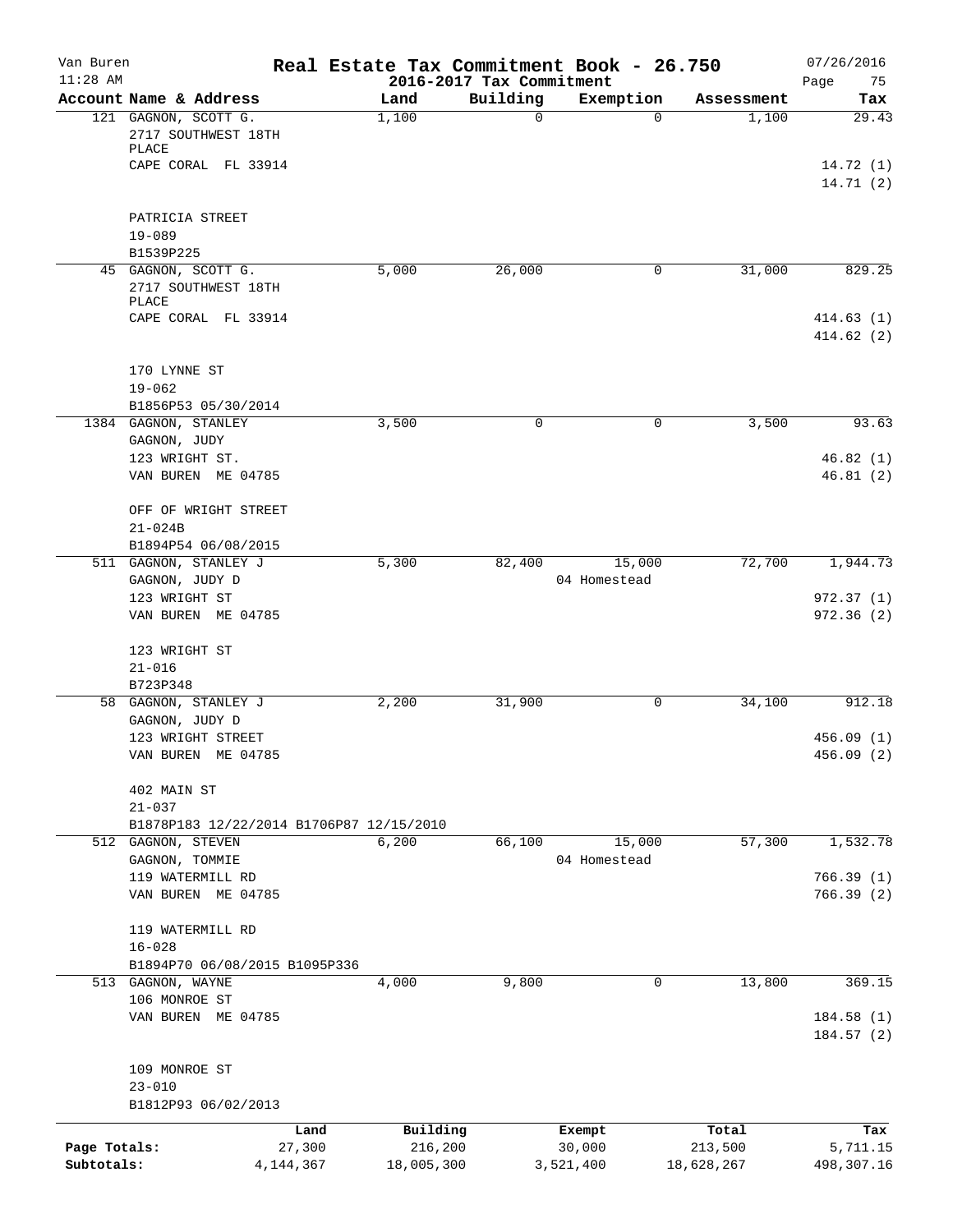| Van Buren  |                                           | Real Estate Tax Commitment Book - 26.750 |                          |              |            | 07/26/2016  |
|------------|-------------------------------------------|------------------------------------------|--------------------------|--------------|------------|-------------|
| $11:28$ AM |                                           |                                          | 2016-2017 Tax Commitment |              |            | 76<br>Page  |
|            | Account Name & Address                    | Land                                     | Building                 | Exemption    | Assessment | Tax         |
|            | 514 GAGNON, WAYNE                         | 7,000                                    | 0                        | $\Omega$     | 7,000      | 187.25      |
|            | 24 KENNEDY TERRACE                        |                                          |                          |              |            |             |
|            | VAN BUREN ME 04785                        |                                          |                          |              |            | 93.63(1)    |
|            |                                           |                                          |                          |              |            | 93.62(2)    |
|            | RR 1                                      |                                          |                          |              |            |             |
|            | $08 - 017B$                               |                                          |                          |              |            |             |
|            | B1088P325                                 |                                          |                          |              |            |             |
|            | 455 GAGNON, WAYNE P                       | 6,400                                    | 0                        | 0            | 6,400      | 171.20      |
|            | GAGNON, JEANNINE                          |                                          |                          |              |            |             |
|            | 106 MONROE                                |                                          |                          |              |            | 85.60(1)    |
|            | VAN BUREN ME 04785                        |                                          |                          |              |            | 85.60 (2)   |
|            |                                           |                                          |                          |              |            |             |
|            | 541 MAIN ST                               |                                          |                          |              |            |             |
|            | $23 - 118$                                |                                          |                          |              |            |             |
|            | B1795P101 01/10/2013                      |                                          |                          |              |            |             |
|            | 515 GAGNON, WAYNE P                       | 3,800                                    | 49,000                   | 15,000       | 37,800     | 1,011.15    |
|            | GAGNON, JEANNINE C                        |                                          |                          | 04 Homestead |            |             |
|            | 106 MONROE ST                             |                                          |                          |              |            | 505.58(1)   |
|            | VAN BUREN ME 04785                        |                                          |                          |              |            | 505.57(2)   |
|            |                                           |                                          |                          |              |            |             |
|            | 106 MONROE ST                             |                                          |                          |              |            |             |
|            | $23 - 026$                                |                                          |                          |              |            |             |
|            | B905P237                                  |                                          |                          |              |            |             |
|            | 516 GAGNON'S HARDWARE &<br>FURNITURE, INC | 23,500                                   | 124,300                  | 0            | 147,800    | 3,953.65    |
|            | C/O PHILIP & CYNTHIA                      |                                          |                          |              |            |             |
|            | <b>DUFOUR</b><br>PO BOX 40                |                                          |                          |              |            | 1,976.83(1) |
|            | VAN BUREN ME 04785                        |                                          |                          |              |            | 1,976.82(2) |
|            |                                           |                                          |                          |              |            |             |
|            | 94 MAIN ST                                |                                          |                          |              |            |             |
|            | $15 - 040$                                |                                          |                          |              |            |             |
|            | B425P257 01/01/1976                       |                                          |                          |              |            |             |
|            | 49 GARCIA, JESUS M JR                     | 3,400                                    | 53,500                   | 0            | 56,900     | 1,522.08    |
|            | 34 AMETHYST LANE                          |                                          |                          |              |            |             |
|            | PATTERSON NJ 07501                        |                                          |                          |              |            | 761.04(1)   |
|            |                                           |                                          |                          |              |            | 761.04(2)   |
|            |                                           |                                          |                          |              |            |             |
|            | 105 ROOSEVELT AVE                         |                                          |                          |              |            |             |
|            | $14 - 049$                                |                                          |                          |              |            |             |
|            | B1767P208 06/20/2012 B1496P191            |                                          |                          |              |            |             |
|            | 522 GARCIA, MICHAEL                       | 1,600                                    | 21,400                   | 15,000       | 8,000      | 214.00      |
|            | DESPLAINES, MICHEAL                       |                                          |                          | 04 Homestead |            |             |
|            | 113 ST FRANCIS ST                         |                                          |                          |              |            | 107.00(1)   |
|            | VAN BUREN ME 04785                        |                                          |                          |              |            | 107.00(2)   |
|            |                                           |                                          |                          |              |            |             |
|            | 113 ST FRANCIS ST                         |                                          |                          |              |            |             |
|            | $13 - 031$                                |                                          |                          |              |            |             |
|            | B1467P70                                  |                                          |                          |              |            |             |

|              | Land      | Building   | Exempt    | Total      | Tax        |
|--------------|-----------|------------|-----------|------------|------------|
| Page Totals: | 45,700    | 248,200    | 30,000    | 263,900    | 7,059.33   |
| Subtotals:   | 4,190,067 | 18,253,500 | 3,551,400 | 18,892,167 | 505,366.49 |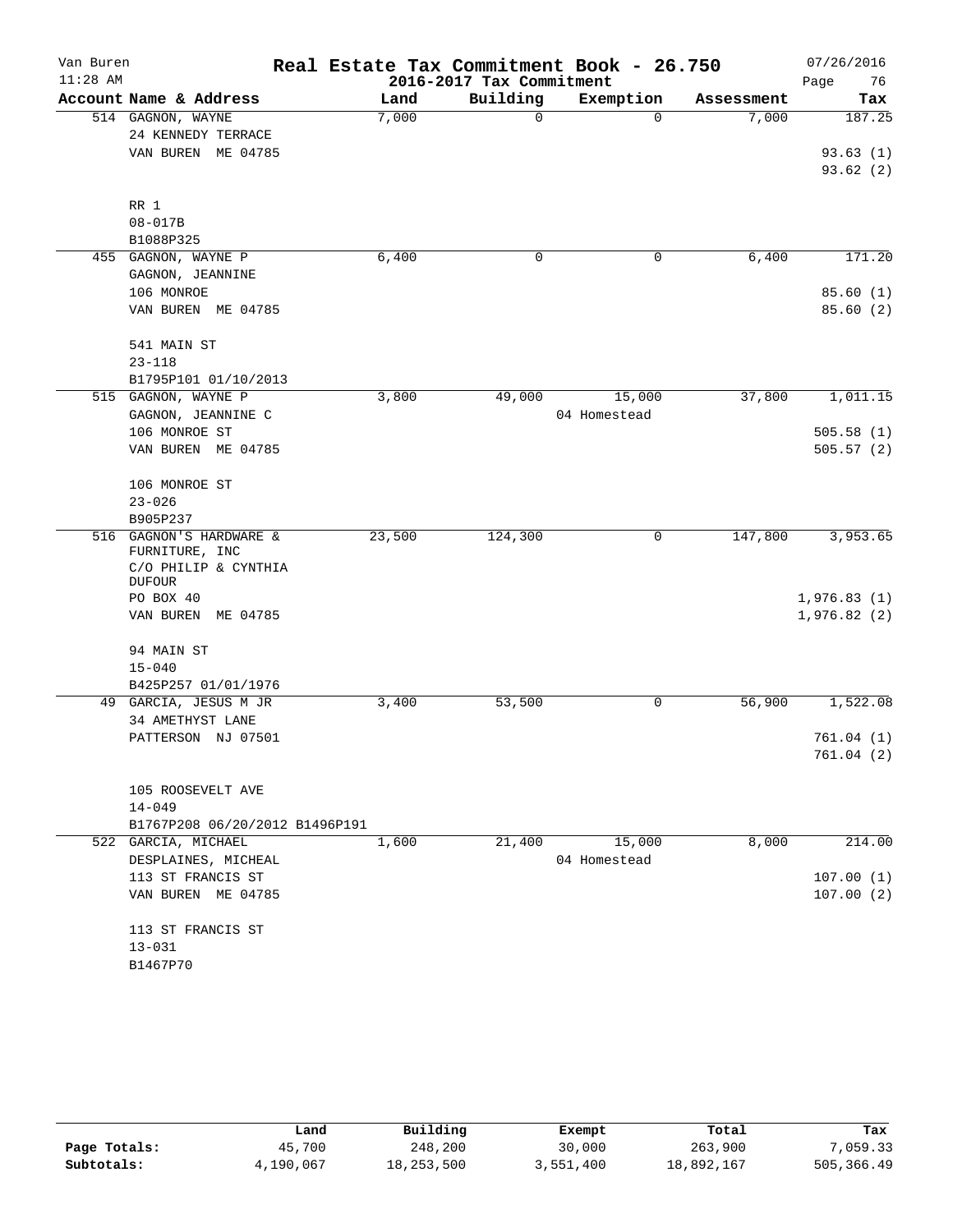| Van Buren<br>$11:28$ AM |                                                   | Real Estate Tax Commitment Book - 26.750 | 2016-2017 Tax Commitment |                  |                  | 07/26/2016<br>Page<br>77 |
|-------------------------|---------------------------------------------------|------------------------------------------|--------------------------|------------------|------------------|--------------------------|
|                         | Account Name & Address                            | Land                                     | Building                 | Exemption        | Assessment       | Tax                      |
|                         | 523 GATEWAY SNOWMOBILE<br>CLUB, INC<br>PO BOX 407 | 6,700                                    | 15,500                   | 0                | 22,200           | 593.85                   |
|                         | VAN BUREN ME 04785                                |                                          |                          |                  |                  | 296.93(1)<br>296.92(2)   |
|                         | 118 POND RD                                       |                                          |                          |                  |                  |                          |
|                         | $16 - 013$                                        |                                          |                          |                  |                  |                          |
|                         | B1193P245<br>524 GAUTHIER, CAROL A                | 3,400                                    | 39,700                   | 15,000           | 28,100           | 751.68                   |
|                         | 118 VIOLETTE ST                                   |                                          |                          | 04 Homestead     |                  |                          |
|                         | VAN BUREN ME 04785                                |                                          |                          |                  |                  | 375.84(1)<br>375.84(2)   |
|                         | 118 VIOLETTE ST                                   |                                          |                          |                  |                  |                          |
|                         | $16 - 075$                                        |                                          |                          |                  |                  |                          |
|                         | B1482P43                                          |                                          |                          |                  |                  |                          |
|                         | 526 GAUVIN, YOLANDE                               | 6,200                                    | 68,000                   | 15,000           | 59,200           | 1,583.60                 |
|                         | GAUVIN, JACQUES<br>103 ELDER AVE                  |                                          |                          | 04 Homestead     |                  | 791.80 (1)               |
|                         | VAN BUREN ME 04785                                |                                          |                          |                  |                  | 791.80(2)                |
|                         | 103 ELDER AVE                                     |                                          |                          |                  |                  |                          |
|                         | $20 - 016$                                        |                                          |                          |                  |                  |                          |
|                         | B1554P225 06/25/2007<br>527 GENDREAU, ALFRED      | 3,600                                    | 0                        | 0                | 3,600            | 96.30                    |
|                         | GENDREAU, DIANE                                   |                                          |                          |                  |                  |                          |
|                         | 2294 VAN BUREN RD                                 |                                          |                          |                  |                  | 48.15(1)                 |
|                         | CONNOR ME 04736                                   |                                          |                          |                  |                  | 48.15(2)                 |
|                         | CHAMPLAIN ST                                      |                                          |                          |                  |                  |                          |
|                         | $19 - 001$                                        |                                          |                          |                  |                  |                          |
|                         | B1010P339<br>528 GENDREAU, DONALD                 | 3,800                                    | 0                        | 0                | 3,800            | 101.65                   |
|                         | GENDREAU, KAREN A                                 |                                          |                          |                  |                  |                          |
|                         | 117 POND RD                                       |                                          |                          |                  |                  | 50.83(1)                 |
|                         | VAN BUREN ME 04785                                |                                          |                          |                  |                  | 50.82(2)                 |
|                         | POPLAR ST                                         |                                          |                          |                  |                  |                          |
|                         | $16 - 001$                                        |                                          |                          |                  |                  |                          |
|                         | B441P14<br>529 GENDREAU, DONALD                   | 5,000                                    | 15,700                   | 15,000           | 5,700            | 152.48                   |
|                         | GENDREAU, KAREN A                                 |                                          |                          | 04 Homestead     |                  |                          |
|                         | 117 POND RD                                       |                                          |                          |                  |                  | 76.24(1)                 |
|                         | VAN BUREN ME 04785                                |                                          |                          |                  |                  | 76.24(2)                 |
|                         | 117 POND RD                                       |                                          |                          |                  |                  |                          |
|                         | $16 - 012$                                        |                                          |                          |                  |                  |                          |
|                         | B686P177                                          |                                          |                          |                  |                  |                          |
|                         | 530 GENDREAU, GARY                                | 15,100                                   | 77,400                   | $\mathbf 0$      | 92,500           | 2,474.38                 |
|                         | 131 WASHINGTON AVE<br>VAN BUREN ME 04785          |                                          |                          |                  |                  | 1, 237.19(1)             |
|                         |                                                   |                                          |                          |                  |                  | 1, 237.19(2)             |
|                         | 405 MAIN ST                                       |                                          |                          |                  |                  |                          |
|                         | $21 - 023$                                        |                                          |                          |                  |                  |                          |
|                         | B1335P203                                         |                                          |                          |                  |                  |                          |
|                         |                                                   |                                          |                          |                  |                  |                          |
| Page Totals:            | Land<br>43,800                                    | Building<br>216,300                      |                          | Exempt<br>45,000 | Total<br>215,100 | Tax<br>5,753.94          |
| Subtotals:              | 4,233,867                                         | 18,469,800                               |                          | 3,596,400        | 19,107,267       | 511,120.43               |
|                         |                                                   |                                          |                          |                  |                  |                          |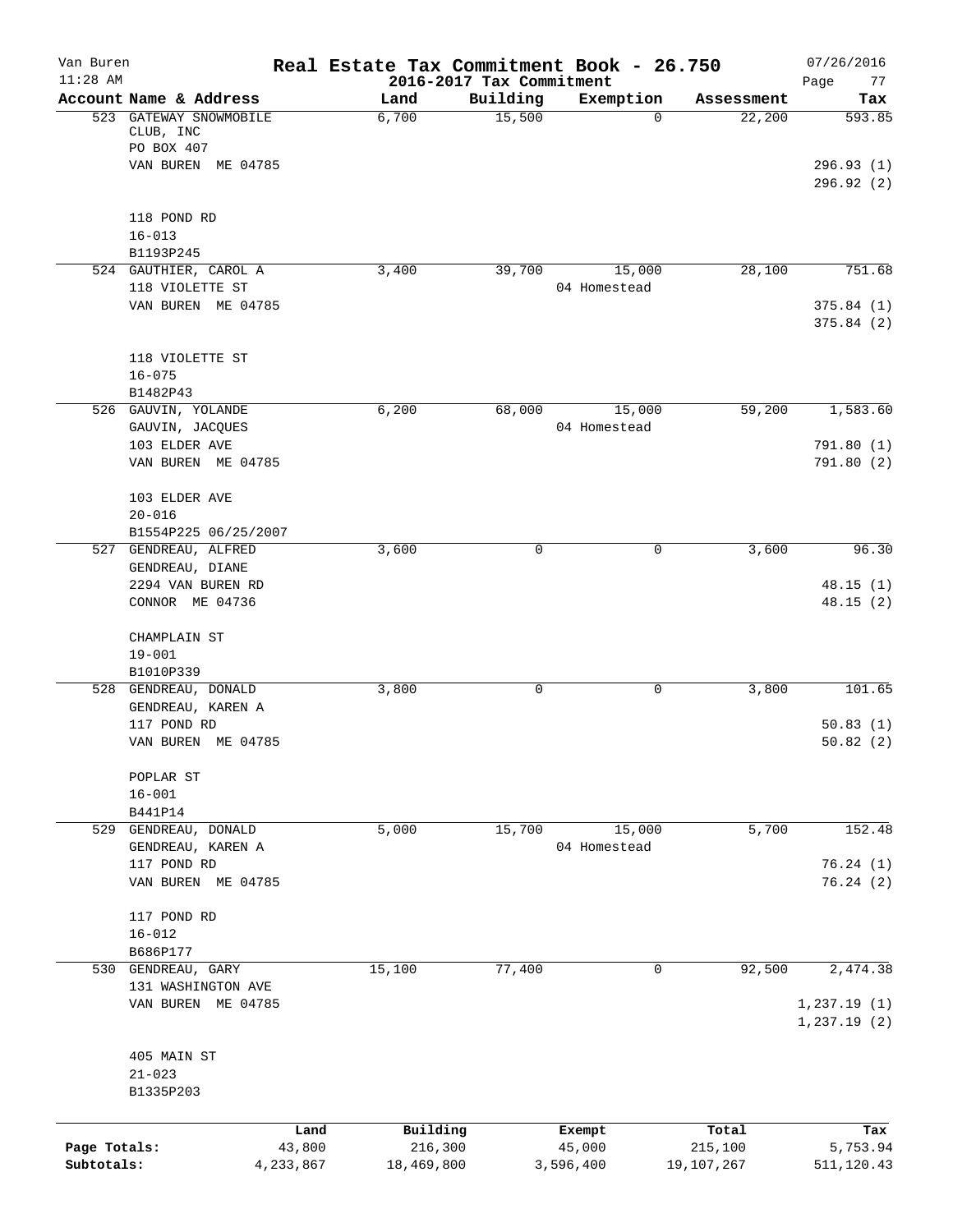| Van Buren<br>$11:28$ AM |                                    | Real Estate Tax Commitment Book - 26.750 |                                      |              |            | 07/26/2016             |
|-------------------------|------------------------------------|------------------------------------------|--------------------------------------|--------------|------------|------------------------|
|                         | Account Name & Address             | Land                                     | 2016-2017 Tax Commitment<br>Building | Exemption    | Assessment | 78<br>Page<br>Tax      |
|                         | 531 GENDREAU, GARY E               | 4,600                                    | 54,700                               | 15,000       | 44,300     | 1,185.02               |
|                         | 131 WASHINGTON AVE                 |                                          |                                      | 04 Homestead |            |                        |
|                         | VAN BUREN ME 04785                 |                                          |                                      |              |            | 592.51(1)              |
|                         |                                    |                                          |                                      |              |            | 592.51(2)              |
|                         |                                    |                                          |                                      |              |            |                        |
|                         | 131 WASHINGTON AVE<br>$14 - 019$   |                                          |                                      |              |            |                        |
|                         | B887P111                           |                                          |                                      |              |            |                        |
|                         | 532 GENDREAU, KAREN (ET            | 6,900                                    | 22,200                               | 0            | 29,100     | 778.43                 |
|                         | ALS)                               |                                          |                                      |              |            |                        |
|                         | 117 POND RD                        |                                          |                                      |              |            |                        |
|                         | VAN BUREN ME 04785                 |                                          |                                      |              |            | 389.22 (1)             |
|                         |                                    |                                          |                                      |              |            | 389.21 (2)             |
|                         | 169 POPLAR ST                      |                                          |                                      |              |            |                        |
|                         | $14 - 092$                         |                                          |                                      |              |            |                        |
|                         | B1230P87                           |                                          |                                      |              |            |                        |
|                         | 533 GENDREAU, KIM                  | 3,600                                    | 300                                  | 0            | 3,900      | 104.33                 |
|                         | 177 CHAMPLAIN STREET               |                                          |                                      |              |            |                        |
|                         | VAN BUREN ME 04785                 |                                          |                                      |              |            | 52.17(1)               |
|                         |                                    |                                          |                                      |              |            | 52.16(2)               |
|                         |                                    |                                          |                                      |              |            |                        |
|                         | CHAMPLAIN STREET                   |                                          |                                      |              |            |                        |
|                         | $19 - 025$                         |                                          |                                      |              |            |                        |
|                         | B1477P294                          |                                          |                                      |              |            |                        |
|                         | 534 GENDREAU, KIM                  | 5,000                                    | 62,500                               | 15,000       | 52,500     | 1,404.38               |
|                         | 177 CHAMPLAIN STREET               |                                          |                                      | 04 Homestead |            |                        |
|                         | VAN BUREN ME 04785                 |                                          |                                      |              |            | 702.19(1)<br>702.19(2) |
|                         |                                    |                                          |                                      |              |            |                        |
|                         | 177 CHAMPLAIN STREET<br>$19 - 026$ |                                          |                                      |              |            |                        |
|                         | B1477P294                          |                                          |                                      |              |            |                        |
|                         | 535 GEREBEN, BALAZS I              | 4,100                                    | 41,400                               | 15,000       | 30,500     | 815.88                 |
|                         | GEREBEN, JANICE E                  |                                          |                                      | 04 Homestead |            |                        |
|                         | 127 ROOSEVELT AVE                  |                                          |                                      |              |            | 407.94 (1)             |
|                         | VAN BUREN ME 04785                 |                                          |                                      |              |            | 407.94 (2)             |
|                         |                                    |                                          |                                      |              |            |                        |
|                         | 127 ROOSEVELT AVE<br>$14 - 115$    |                                          |                                      |              |            |                        |
|                         | B780P207                           |                                          |                                      |              |            |                        |
|                         | 729 GERNER, DELORES I              | 3,800                                    | 13,400                               | 0            | 17,200     | 460.10                 |
|                         | 5 CREEKSIDE DRIVE                  |                                          |                                      |              |            |                        |
|                         | COUDERSPORT PA 16715               |                                          |                                      |              |            | 230.05(1)              |
|                         |                                    |                                          |                                      |              |            | 230.05 (2)             |
|                         |                                    |                                          |                                      |              |            |                        |
|                         | 119 LINCOLN ST                     |                                          |                                      |              |            |                        |
|                         | $14 - 011A$                        |                                          |                                      |              |            |                        |
|                         | B1612P138 09/02/2008               |                                          |                                      |              |            |                        |
|                         | 123 GIANGIORDANO, STEVEN B         | 3,800                                    | 54,800                               | 15,000       | 43,600     | 1,166.30               |
|                         | GIANGIORDANO, CARLEENA<br>Α        |                                          |                                      | 04 Homestead |            |                        |
|                         | 272 MAIN ST.                       |                                          |                                      |              |            | 583.15(1)              |
|                         | VAN BUREN ME 04785                 |                                          |                                      |              |            | 583.15(2)              |
|                         |                                    |                                          |                                      |              |            |                        |
|                         | 272 MAIN ST                        |                                          |                                      |              |            |                        |
|                         | $18 - 058$<br>B1715P74 03/22/2011  |                                          |                                      |              |            |                        |
|                         | Land                               | Building                                 |                                      | Exempt       | Total      | Tax                    |
| Page Totals:            | 31,800                             | 249,300                                  |                                      | 60,000       | 221,100    | 5,914.44               |
| Subtotals:              | 4,265,667                          | 18,719,100                               |                                      | 3,656,400    | 19,328,367 | 517,034.87             |
|                         |                                    |                                          |                                      |              |            |                        |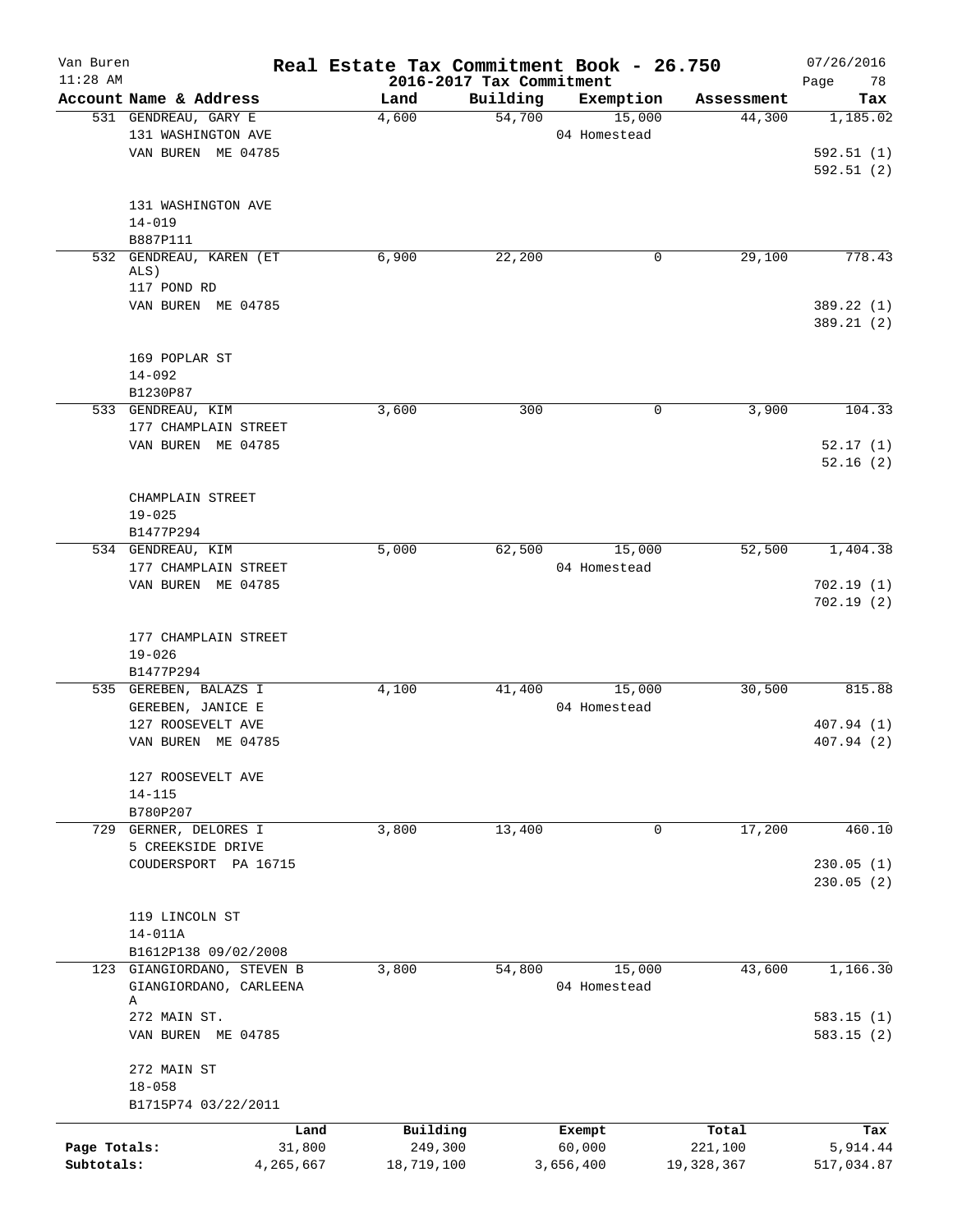| Van Buren                  |                                        |                       | Real Estate Tax Commitment Book - 26.750 |                          |                        |                       | 07/26/2016                 |
|----------------------------|----------------------------------------|-----------------------|------------------------------------------|--------------------------|------------------------|-----------------------|----------------------------|
| $11:28$ AM                 |                                        |                       |                                          | 2016-2017 Tax Commitment |                        |                       | 79<br>Page                 |
|                            | Account Name & Address                 |                       | Land                                     | Building<br>34,200       | Exemption              | Assessment            | Tax<br>636.65              |
|                            | 537 GIBSON, LAWRENCE<br>GIBSON, RONALD |                       | 4,600                                    |                          | 15,000<br>04 Homestead | 23,800                |                            |
|                            | 115 MADISON AVE                        |                       |                                          |                          |                        |                       | 318.33(1)                  |
|                            | VAN BUREN ME 04785                     |                       |                                          |                          |                        |                       | 318.32(2)                  |
|                            |                                        |                       |                                          |                          |                        |                       |                            |
|                            | 115 MADISON AVE                        |                       |                                          |                          |                        |                       |                            |
|                            | $14 - 102$                             |                       |                                          |                          |                        |                       |                            |
|                            | B1110P142                              |                       |                                          |                          |                        |                       |                            |
| 538                        | GLEW, MICHAEL W                        |                       | 9,700                                    | 94,100                   | 15,000                 | 88,800                | 2,375.40                   |
|                            | GLEW, ODETTE F                         |                       |                                          |                          | 04 Homestead           |                       |                            |
|                            | 915 MAIN STREET<br>VAN BUREN ME 04785  |                       |                                          |                          |                        |                       | 1,187.70(1)<br>1,187.70(2) |
|                            |                                        |                       |                                          |                          |                        |                       |                            |
|                            | 915 MAIN ST                            |                       |                                          |                          |                        |                       |                            |
|                            | 08-047C                                |                       |                                          |                          |                        |                       |                            |
|                            | B1052P264                              |                       |                                          |                          |                        |                       |                            |
| 539                        | GOLAS, EDWARD (ESTATE                  |                       | 14,400                                   | 0                        | 0                      | 14,400                | 385.20                     |
|                            | OF)                                    |                       |                                          |                          |                        |                       |                            |
|                            | C/O FELICIA FELIX                      |                       |                                          |                          |                        |                       |                            |
|                            | 144 CLIFTON ST                         |                       |                                          |                          |                        |                       | 192.60(1)                  |
|                            | WALLINGFORD CT 06492                   |                       |                                          |                          |                        |                       | 192.60(2)                  |
|                            | ALEXANDER RD                           |                       |                                          |                          |                        |                       |                            |
|                            | $07 - 011$                             |                       |                                          |                          |                        |                       |                            |
|                            | B839P10 06/11/1991                     |                       |                                          |                          |                        |                       |                            |
|                            | 540 GOLDBERG, STEVEN                   |                       | 3,100                                    | 21,100                   | 0                      | 24,200                | 647.35                     |
|                            | 4600 POPPY DR. EAST                    |                       |                                          |                          |                        |                       |                            |
|                            | FT. WORTH TX 76137                     |                       |                                          |                          |                        |                       | 323.68(1)                  |
|                            |                                        |                       |                                          |                          |                        |                       | 323.67(2)                  |
|                            |                                        |                       |                                          |                          |                        |                       |                            |
|                            | 141 HIGH ST<br>$14 - 078$              |                       |                                          |                          |                        |                       |                            |
|                            | B1561P124                              |                       |                                          |                          |                        |                       |                            |
|                            | 541 GOODRIDGE, DARRELL B               |                       | 3,000                                    | 32,500                   | 0                      | 35,500                | 949.63                     |
|                            | GOODRIDGE, DENNIS B                    |                       |                                          |                          |                        |                       |                            |
|                            | 1517 MAIN ST                           |                       |                                          |                          |                        |                       | 474.82 (1)                 |
|                            | GRAND ISLE ME 04746                    |                       |                                          |                          |                        |                       | 474.81 (2)                 |
|                            |                                        |                       |                                          |                          |                        |                       |                            |
|                            | 120 PINE ST                            |                       |                                          |                          |                        |                       |                            |
|                            | $14 - 069$                             |                       |                                          |                          |                        |                       |                            |
|                            | B1187P94                               |                       |                                          |                          |                        |                       |                            |
|                            | 543 GOODRIDGE, DENNIS                  |                       | 7,500                                    | 28,700                   | 0                      | 36,200                | 968.35                     |
|                            | GOODRIDGE, DARRELL                     |                       |                                          |                          |                        |                       |                            |
|                            | 1517 MAIN STREET                       |                       |                                          |                          |                        |                       | 484.18 (1)                 |
|                            | GRAND ISLE ME 04746                    |                       |                                          |                          |                        |                       | 484.17 (2)                 |
|                            |                                        |                       |                                          |                          |                        |                       |                            |
|                            | RR 1 (BARN & SHED)<br>$08 - 052$       |                       |                                          |                          |                        |                       |                            |
|                            | B1467P269                              |                       |                                          |                          |                        |                       |                            |
|                            | 542 GOODRIDGE, DENNIS D                |                       | 3,400                                    | $\mathbf 0$              | 0                      | 3,400                 | 90.95                      |
|                            | GOODRIDGE, DARREL D                    |                       |                                          |                          |                        |                       |                            |
|                            | 1517 MAIN ST                           |                       |                                          |                          |                        |                       | 45.48 (1)                  |
|                            | GRAND ISLE ME 04746                    |                       |                                          |                          |                        |                       | 45.47 (2)                  |
|                            |                                        |                       |                                          |                          |                        |                       |                            |
|                            | 133 PINE ST                            |                       |                                          |                          |                        |                       |                            |
|                            | $14 - 057$                             |                       |                                          |                          |                        |                       |                            |
|                            | B1139P138 12/11/1998                   |                       |                                          |                          |                        |                       |                            |
|                            |                                        |                       |                                          |                          |                        |                       |                            |
|                            |                                        | Land                  | Building                                 |                          | Exempt                 | Total                 | Tax                        |
| Page Totals:<br>Subtotals: |                                        | 45,700<br>4, 311, 367 | 210,600<br>18,929,700                    |                          | 30,000<br>3,686,400    | 226,300<br>19,554,667 | 6,053.53<br>523,088.40     |
|                            |                                        |                       |                                          |                          |                        |                       |                            |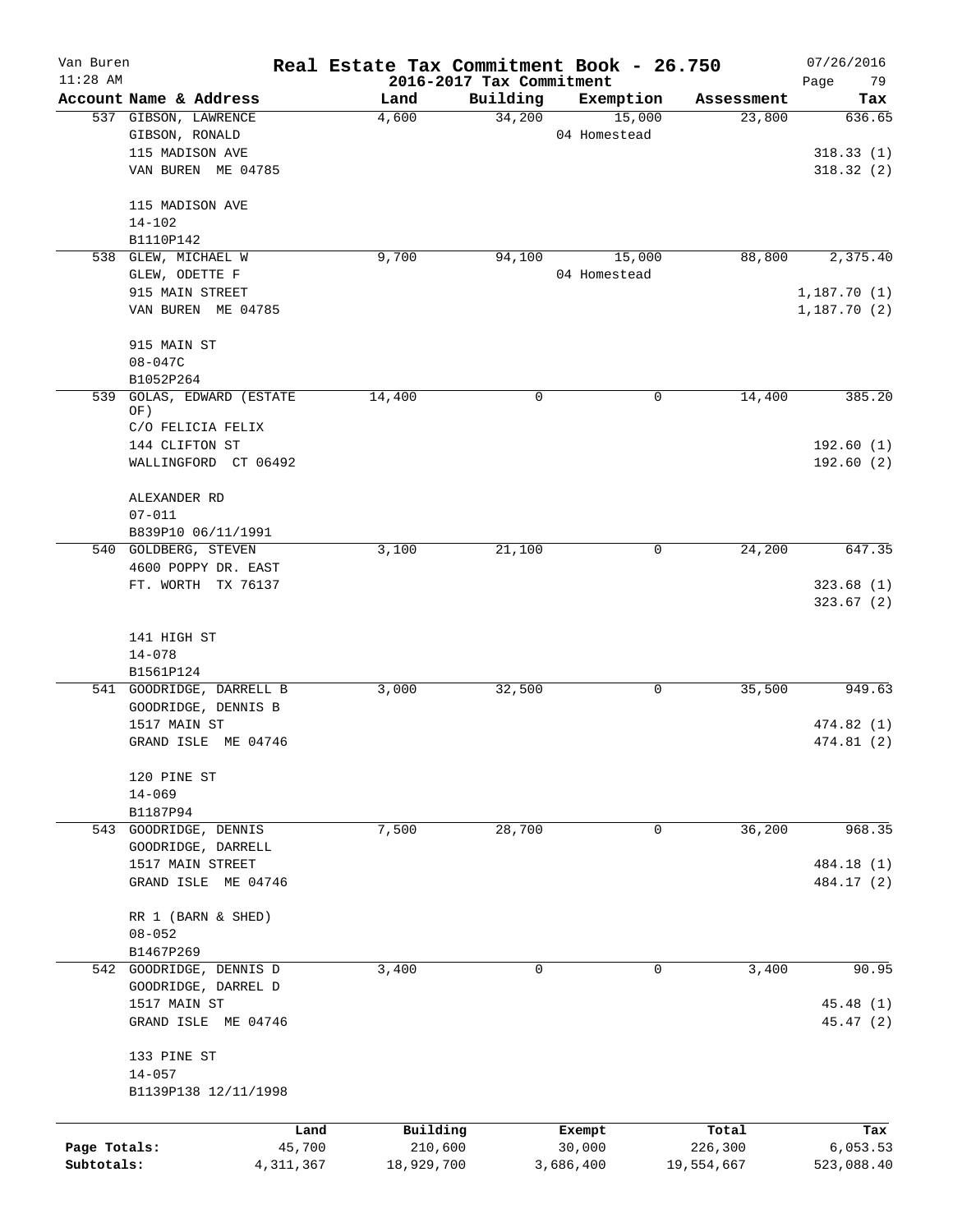| Van Buren    |                                  |           | Real Estate Tax Commitment Book - 26.750 |          |              |            | 07/26/2016                 |
|--------------|----------------------------------|-----------|------------------------------------------|----------|--------------|------------|----------------------------|
| $11:28$ AM   |                                  |           | 2016-2017 Tax Commitment                 |          |              |            | Page<br>80                 |
|              | Account Name & Address           |           | Land                                     | Building | Exemption    | Assessment | Tax                        |
|              | 544 GORDON, DENNIS J             |           | 15,800                                   | 0        | $\Omega$     | 15,800     | 422.65                     |
|              | PLANCK, MERRILY                  |           |                                          |          |              |            |                            |
|              | 1330 W 13TH ST                   |           |                                          |          |              |            | 211.33(1)                  |
|              | TEMPE AZ 85281                   |           |                                          |          |              |            | 211.32(2)                  |
|              | OFF ALEXANDER RD                 |           |                                          |          |              |            |                            |
|              | $09 - 032$                       |           |                                          |          |              |            |                            |
|              | B1592P211                        |           |                                          |          |              |            |                            |
| 587          | GR TIMBERHOLDINGS, LLC           |           | 2,600                                    | 3,300    | 0            | 5,900      | 157.82                     |
|              | 17 RIVERVIEW DRIVE               |           |                                          |          |              |            |                            |
|              | VAN BUREN ME 04785               |           |                                          |          |              |            |                            |
|              |                                  |           |                                          |          |              |            | 78.91(1)<br>78.91(2)       |
|              |                                  |           |                                          |          |              |            |                            |
|              | 117 ST FRANCIS ST                |           |                                          |          |              |            |                            |
|              | $13 - 025B$                      |           |                                          |          |              |            |                            |
|              | B1897P275 07/06/2015             |           |                                          |          |              |            |                            |
|              | 937 GRANDMAISON, AMY             |           | 3,600                                    | 41,900   | 0            | 45,500     | 1,217.13                   |
|              | 143 STATE ST                     |           |                                          |          |              |            |                            |
|              |                                  |           |                                          |          |              |            |                            |
|              | VAN BUREN ME 04785               |           |                                          |          |              |            | 608.57(1)                  |
|              |                                  |           |                                          |          |              |            | 608.56(2)                  |
|              |                                  |           |                                          |          |              |            |                            |
|              | 106 FERRY ST                     |           |                                          |          |              |            |                            |
|              | $18 - 056$                       |           |                                          |          |              |            |                            |
|              | B1807P151 05/02/2013             |           |                                          |          |              |            |                            |
|              | 547 GRANDMAISON, DAYTON          |           | 3,600                                    | 41,600   | 15,000       | 30,200     | 807.85                     |
|              | GRANDMAISON, HEIDI J             |           |                                          |          | 04 Homestead |            |                            |
|              | 45 MAIN ST                       |           |                                          |          |              |            | 403.93(1)                  |
|              | VAN BUREN ME 04785               |           |                                          |          |              |            | 403.92(2)                  |
|              | 45 MAIN ST                       |           |                                          |          |              |            |                            |
|              | $15 - 012$                       |           |                                          |          |              |            |                            |
|              | B1666P345 01/14/2010 B809P112    |           |                                          |          |              |            |                            |
|              | 548 GRANDMAISON, EARLINE         |           | 14,600                                   | 89,300   | 15,000       | 88,900     | 2,378.07                   |
|              |                                  |           |                                          |          |              |            |                            |
|              | GRANDMAISON, GILMAN J            |           |                                          |          | 04 Homestead |            |                            |
|              | 11 MAIN ST<br>VAN BUREN ME 04785 |           |                                          |          |              |            | 1,189.04(1)<br>1,189.03(2) |
|              |                                  |           |                                          |          |              |            |                            |
|              | 11 MAIN ST                       |           |                                          |          |              |            |                            |
|              | $13 - 047$                       |           |                                          |          |              |            |                            |
|              | B382P289                         |           |                                          |          |              |            |                            |
| 549          | GRANDMAISON, JASON E             |           | 4,600                                    | 63,300   | 15,000       | 52,900     | 1,415.08                   |
|              | 143 STATE ST                     |           |                                          |          | 04 Homestead |            |                            |
|              | VAN BUREN ME 04785               |           |                                          |          |              |            | 707.54(1)                  |
|              |                                  |           |                                          |          |              |            | 707.54(2)                  |
|              |                                  |           |                                          |          |              |            |                            |
|              | 143 STATE ST                     |           |                                          |          |              |            |                            |
|              | $12A-002$                        |           |                                          |          |              |            |                            |
|              | B1783P30 10/03/2012              |           |                                          |          |              |            |                            |
| 559          | GRIVOIS, DEAN                    |           | 11,700                                   | 0        | 0            | 11,700     | 312.97                     |
|              | GRIVOIS, CLAUDIA                 |           |                                          |          |              |            |                            |
|              | 1728 HAMLIN ROAD                 |           |                                          |          |              |            | 156.49(1)                  |
|              |                                  |           |                                          |          |              |            |                            |
|              | HAMLIN ME 04785                  |           |                                          |          |              |            | 156.48(2)                  |
|              | CASTONGUAY RD                    |           |                                          |          |              |            |                            |
|              | $02 - 032$                       |           |                                          |          |              |            |                            |
|              | B1525P247                        |           |                                          |          |              |            |                            |
|              |                                  |           |                                          |          |              |            |                            |
|              |                                  | Land      | Building                                 |          | Exempt       | Total      | Tax                        |
| Page Totals: |                                  | 56,500    | 239,400                                  |          | 45,000       | 250,900    | 6,711.57                   |
| Subtotals:   |                                  | 4,367,867 | 19,169,100                               |          | 3,731,400    | 19,805,567 | 529,799.97                 |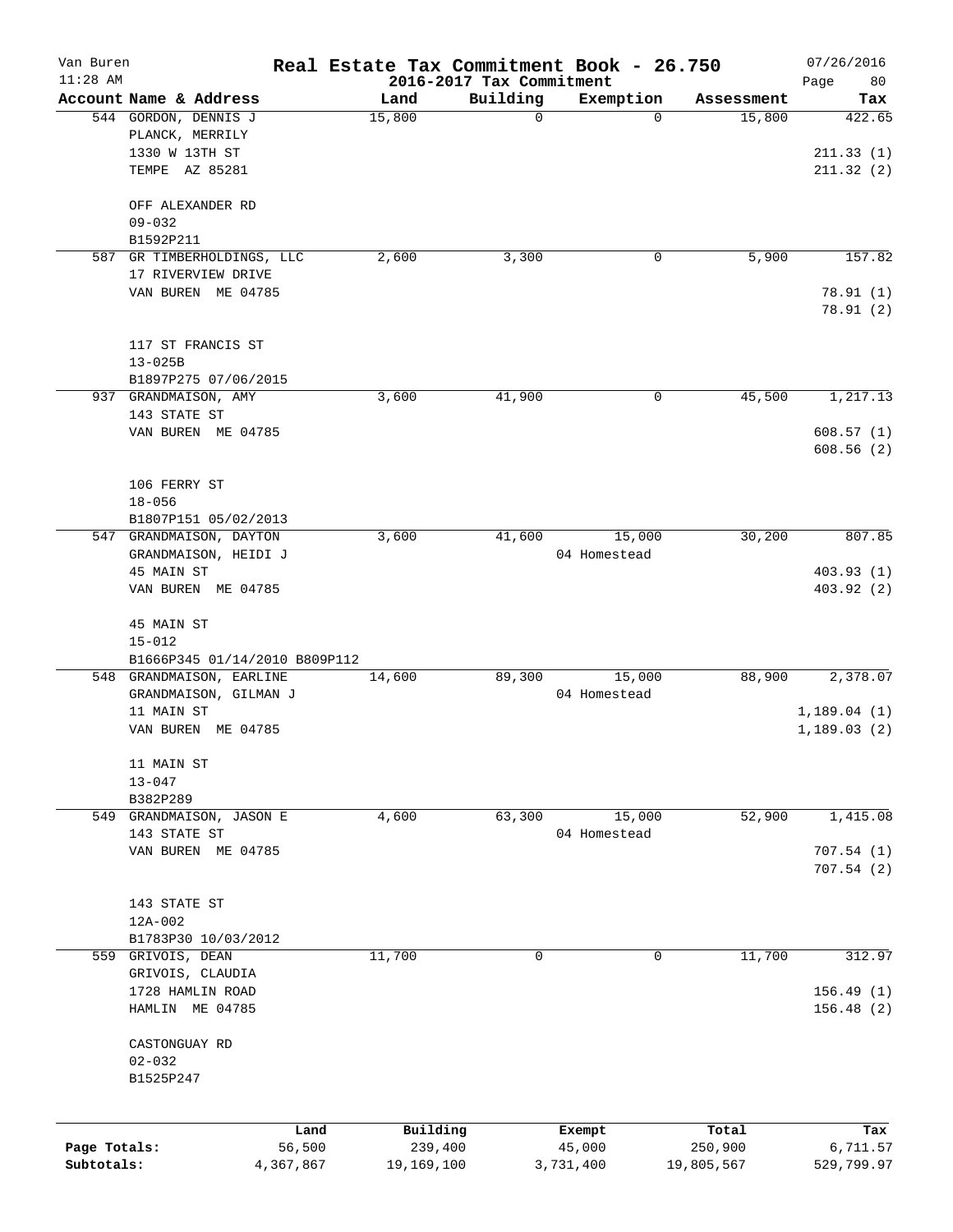| Van Buren<br>$11:28$ AM |                         |           | Real Estate Tax Commitment Book - 26.750 | 2016-2017 Tax Commitment |              |            | 07/26/2016<br>Page<br>81 |
|-------------------------|-------------------------|-----------|------------------------------------------|--------------------------|--------------|------------|--------------------------|
|                         | Account Name & Address  |           | Land                                     | Building                 | Exemption    | Assessment | Tax                      |
|                         | 560 GRIVOIS, DEAN       |           | 15,200                                   | 0                        | $\Omega$     | 15,200     | 406.60                   |
|                         | GRIVOIS, CLAUDIA        |           |                                          |                          |              |            |                          |
|                         | 1728 HAMLIN ROAD        |           |                                          |                          |              |            | 203.30(1)                |
|                         | HAMLIN ME 04785         |           |                                          |                          |              |            | 203.30(2)                |
|                         | CASTONGUAY RD           |           |                                          |                          |              |            |                          |
|                         | $02 - 036$              |           |                                          |                          |              |            |                          |
|                         | B1525P247               |           |                                          |                          |              |            |                          |
| 561                     | GRIVOIS, DONALD         |           | 9,700                                    | 74,800                   | 15,000       | 69,500     | 1,859.13                 |
|                         | GRIVOIS, CRYSTAL        |           |                                          |                          | 04 Homestead |            |                          |
|                         | 933 MAIN STREET         |           |                                          |                          |              |            | 929.57(1)                |
|                         | VAN BUREN ME 04785      |           |                                          |                          |              |            | 929.56(2)                |
|                         | 933 MAIN ST             |           |                                          |                          |              |            |                          |
|                         | $08 - 053$              |           |                                          |                          |              |            |                          |
|                         | B1452P207               |           |                                          |                          |              |            |                          |
|                         | 552 GRIVOIS, DONALD R.  |           | 4,160                                    | 29,230                   | 15,000       | 18,390     | 491.93                   |
|                         | RODIZZA, DOREEN M.      |           |                                          |                          | 04 Homestead |            |                          |
|                         | PO BOX 1018             |           |                                          |                          |              |            | 245.97(1)                |
|                         | 35 HUMMINGBIRD HILL     |           |                                          |                          |              |            | 245.96(2)                |
|                         | GRANTHAM NH 03753       |           |                                          |                          |              |            |                          |
|                         | 122 MONROE ST           |           |                                          |                          |              |            |                          |
|                         | $23 - 020$              |           |                                          |                          |              |            |                          |
|                         | B1831P290 10/16/2013    |           |                                          |                          |              |            |                          |
|                         | 553 GRIVOIS, GORDON M   |           | 9,700                                    | 32,500                   | 15,000       | 27,200     | 727.60                   |
|                         | GRIVOIS, VELMA          |           |                                          |                          | 04 Homestead |            |                          |
|                         | P O BOX 192             |           |                                          |                          |              |            | 363.80(1)                |
|                         | VAN BUREN ME 04785      |           |                                          |                          |              |            | 363.80(2)                |
|                         |                         |           |                                          |                          |              |            |                          |
|                         | 151 MASSE RD            |           |                                          |                          |              |            |                          |
|                         | $02 - 013$              |           |                                          |                          |              |            |                          |
|                         | B507P271                |           |                                          |                          |              |            |                          |
|                         | 554 GRIVOIS, JAMES J    |           | 6,900                                    | 46,600                   | 0            | 53,500     | 1,431.13                 |
|                         | GRIVOIS, GAETANE P      |           |                                          |                          |              |            |                          |
|                         | 150 CHAMPLAIN ST        |           |                                          |                          |              |            | 715.57(1)                |
|                         | VAN BUREN<br>ME 04785   |           |                                          |                          |              |            | 715.56(2)                |
|                         | 139 CHAMPLAIN ST        |           |                                          |                          |              |            |                          |
|                         | $20 - 021$              |           |                                          |                          |              |            |                          |
|                         | B631P110                |           |                                          |                          |              |            |                          |
| 555                     | GRIVOIS, JAMES J &      |           | 8,100                                    | 59,300                   | 15,000       | 52,400     | 1,401.70                 |
|                         | GAETANE P (LIFE ESTATE) |           |                                          |                          |              |            |                          |
|                         | CYR, TAMMY              |           |                                          |                          | 04 Homestead |            |                          |
|                         | 150 CHAMPLAIN ST        |           |                                          |                          |              |            | 700.85(1)                |
|                         | VAN BUREN ME 04785      |           |                                          |                          |              |            | 700.85(2)                |
|                         | 150 CHAMPLAIN ST        |           |                                          |                          |              |            |                          |
|                         | $19 - 063$              |           |                                          |                          |              |            |                          |
|                         | B1926P139 03/15/2016    |           |                                          |                          |              |            |                          |
|                         | 556 GRIVOIS, NELSON G   |           | 8,700                                    | 54,300                   | 21,000       | 42,000     | 1,123.50                 |
|                         | GRIVOIS, CLAUDETTE G    |           |                                          |                          | 04 Homestead |            |                          |
|                         | 176 CHAMPLAIN ST        |           |                                          |                          | 02 Veteran   |            | 561.75(1)                |
|                         | VAN BUREN ME 04785      |           |                                          |                          |              |            | 561.75(2)                |
|                         | 176 CHAMPLAIN ST        |           |                                          |                          |              |            |                          |
|                         | $19 - 072$              |           |                                          |                          |              |            |                          |
|                         | B827P115 08/30/1975     |           |                                          |                          |              |            |                          |
|                         |                         | Land      | Building                                 |                          | Exempt       | Total      | Tax                      |
| Page Totals:            |                         | 62,460    | 296,730                                  |                          | 81,000       | 278,190    | 7,441.59                 |
| Subtotals:              |                         | 4,430,327 | 19,465,830                               |                          | 3,812,400    | 20,083,757 | 537, 241.56              |
|                         |                         |           |                                          |                          |              |            |                          |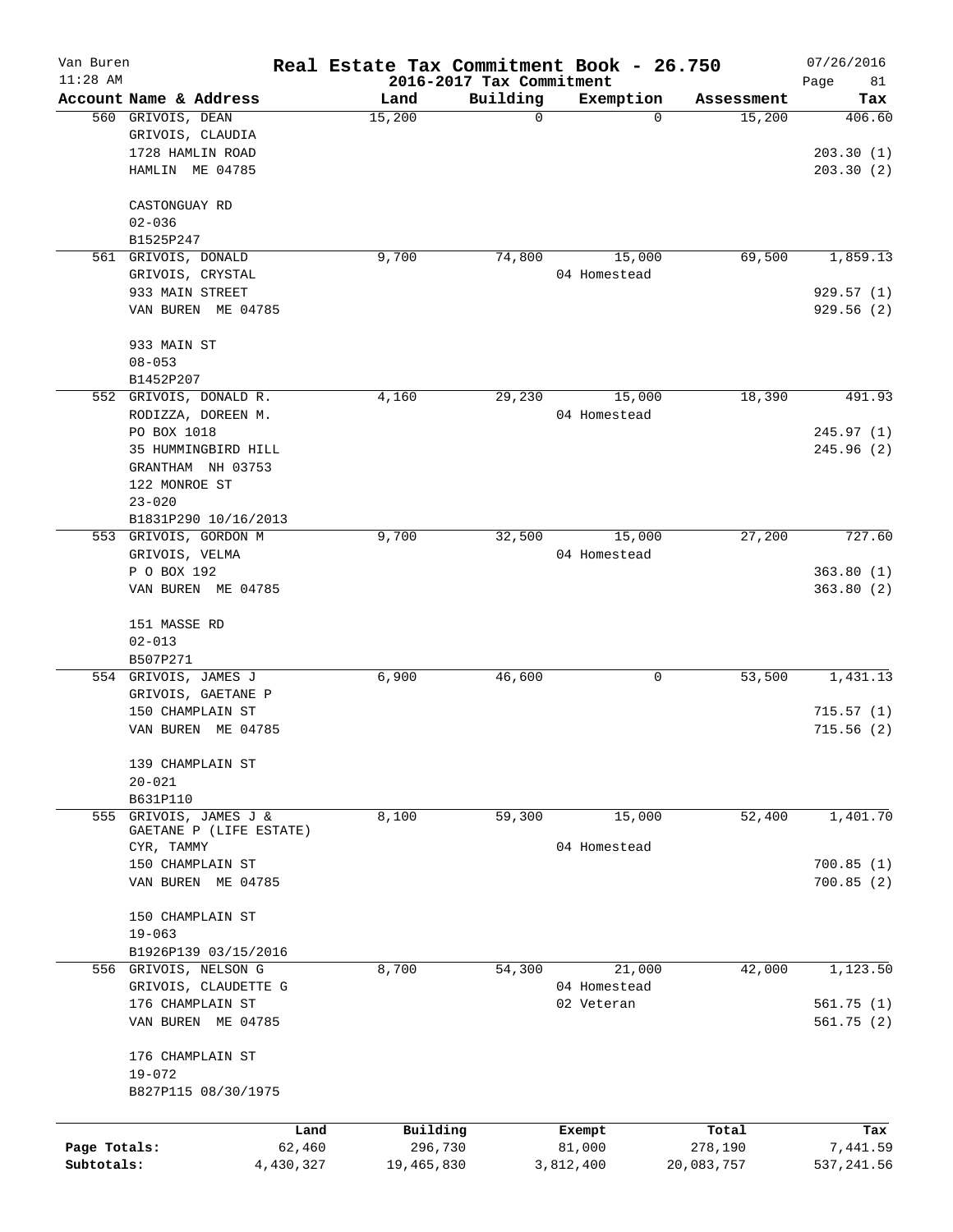| Van Buren<br>$11:28$ AM |                                                               | Real Estate Tax Commitment Book - 26.750 | 2016-2017 Tax Commitment |                        |            | 07/26/2016<br>Page<br>82         |
|-------------------------|---------------------------------------------------------------|------------------------------------------|--------------------------|------------------------|------------|----------------------------------|
|                         | Account Name & Address                                        | Land                                     | Building                 | Exemption              | Assessment | Tax                              |
|                         | 562 GRIVOIS, REYNOLD<br>20 RIVERVIEW DRIVE<br>HAMLIN ME 04785 | 5,000                                    | 8,600                    | 0                      | 13,600     | 363.80<br>181.90(1)<br>181.90(2) |
|                         | 138 CHAMPLAIN ST<br>$20 - 041$<br>B1502P35                    |                                          |                          |                        |            |                                  |
|                         | 563 GUERRETTE, WAYNE<br>GUERRETTE, GLORIA A                   | 8,700                                    | 76,400                   | 15,000<br>04 Homestead | 70,100     | 1,875.18                         |
|                         | 868 MAIN ST<br>VAN BUREN ME 04785                             |                                          |                          |                        |            | 937.59 (1)<br>937.59 (2)         |
|                         | 868 MAIN ST<br>$08 - 037A$                                    |                                          |                          |                        |            |                                  |
|                         | 564 GUILLETTE, CHARLES O<br>GUILLETTE, TINA R                 | 4,600                                    | 46,000                   | 15,000<br>04 Homestead | 35,600     | 952.30                           |
|                         | 109 POND RD<br>VAN BUREN ME 04785                             |                                          |                          |                        |            | 476.15(1)<br>476.15(2)           |
|                         | 109 POND RD<br>$16 - 009$                                     |                                          |                          |                        |            |                                  |
|                         | B1162P259 04/20/1999                                          |                                          |                          |                        |            |                                  |
|                         | 565 GUILLETTE, LAVINA<br>GUILLETTE, CHARLES O                 | 3,600                                    | 35,600                   | 15,000<br>04 Homestead | 24,200     | 647.35                           |
|                         | 116 FERRY ST<br>VAN BUREN ME 04785                            |                                          |                          |                        |            | 323.68(1)<br>323.67(2)           |
|                         | 116 FERRY ST<br>$18 - 052$                                    |                                          |                          |                        |            |                                  |
|                         | B408P300 01/04/1971                                           |                                          |                          |                        |            |                                  |
|                         | 566 HANSON, RAYMOND E<br>HANSON, SHIRLEY M                    | 7,600                                    | 37,600                   | 0                      | 45,200     | 1,209.10                         |
|                         | 257 MAIN ST<br>VAN BUREN ME 04785                             |                                          |                          |                        |            | 604.55(1)<br>604.55(2)           |
|                         | 640 MAIN ST<br>$25 - 012$                                     |                                          |                          |                        |            |                                  |
|                         | B1325P258                                                     |                                          |                          |                        |            |                                  |
| 567                     | HANSON, RAYMOND E                                             | 3,400                                    | 49,600                   | 15,000                 | 38,000     | 1,016.50                         |
|                         | HANSON, SHIRLEY M                                             |                                          |                          | 04 Homestead           |            |                                  |
|                         | 257 MAIN STREET<br>VAN BUREN ME 04785                         |                                          |                          |                        |            | 508.25(1)<br>508.25(2)           |
|                         | 257 MAIN ST<br>$18 - 042$                                     |                                          |                          |                        |            |                                  |
|                         | B1495P1                                                       |                                          |                          |                        |            |                                  |
|                         | 893 HARTWICH, BRUNO                                           | 3,800                                    | 9,100                    | 12,900                 | 0          | 0.00                             |
|                         | 133 WILSON ST<br>VAN BUREN ME 04785                           |                                          |                          | 04 Homestead           |            |                                  |
|                         | 133 WILSON ST<br>$23 - 039$                                   |                                          |                          |                        |            |                                  |
|                         | B1270P286                                                     |                                          |                          |                        |            |                                  |
|                         |                                                               | Building<br>Land                         |                          | Exempt                 | Total      | Tax                              |
| Page Totals:            | 36,700                                                        | 262,900                                  |                          | 72,900                 | 226,700    | 6,064.23                         |

**Subtotals:** 4,467,027 19,728,730 3,885,300 20,310,457 543,305.79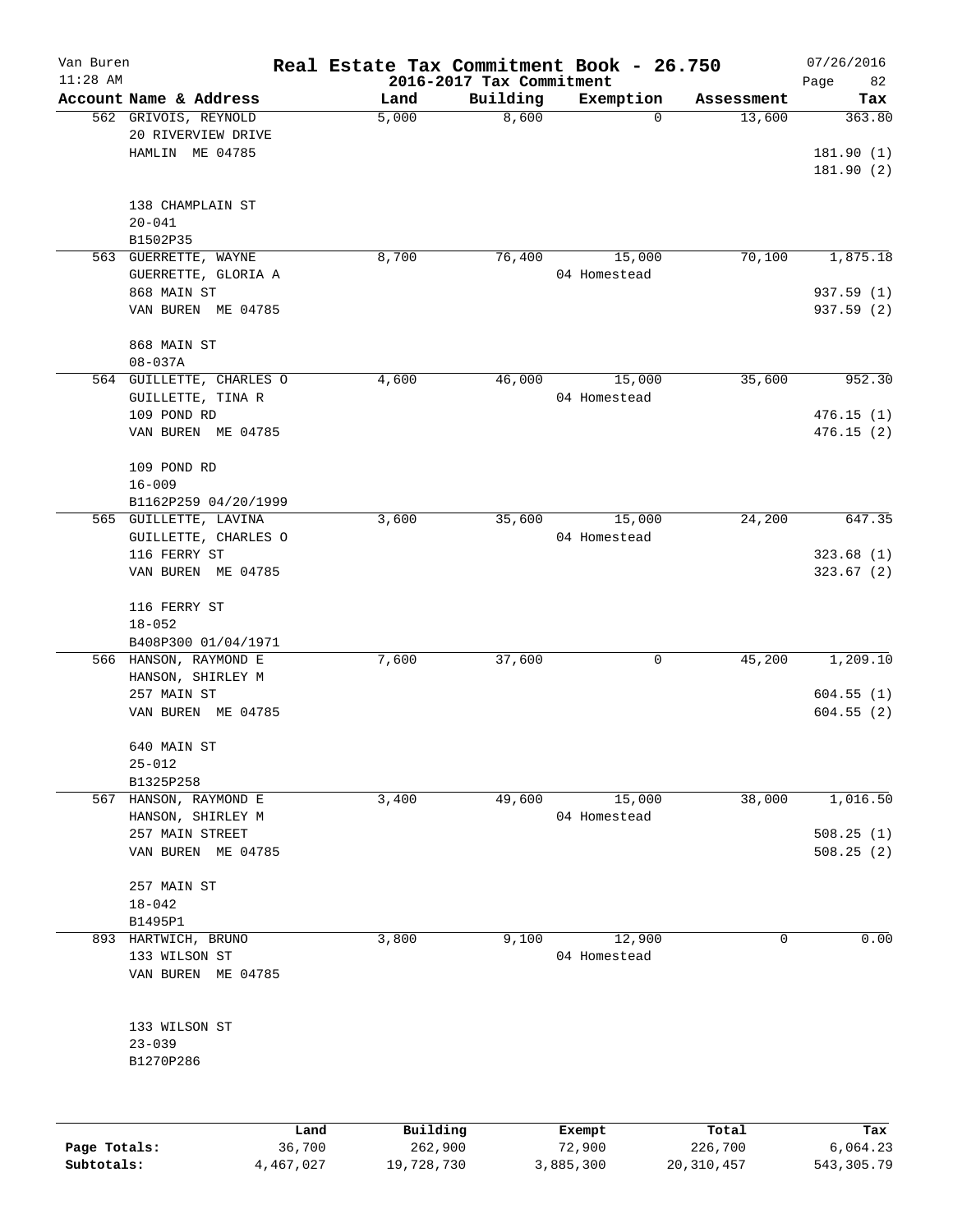| Van Buren<br>$11:28$ AM    |                         | Real Estate Tax Commitment Book - 26.750 |                                      |                     |                       | 07/26/2016             |
|----------------------------|-------------------------|------------------------------------------|--------------------------------------|---------------------|-----------------------|------------------------|
|                            | Account Name & Address  | Land                                     | 2016-2017 Tax Commitment<br>Building | Exemption           | Assessment            | Page<br>83<br>Tax      |
|                            | 572 HASSELL, BENJAMIN J | 11,800                                   | 16,200                               | 0                   | 28,000                | 749.00                 |
|                            | GRAHAM, JENNIFER A      |                                          |                                      |                     |                       |                        |
|                            | 19 NOTRE DAME RD        |                                          |                                      |                     |                       | 374.50(1)              |
|                            | GRAND ISLE ME 04746     |                                          |                                      |                     |                       | 374.50(2)              |
|                            |                         |                                          |                                      |                     |                       |                        |
|                            | 220 PARENT RD           |                                          |                                      |                     |                       |                        |
|                            | $09 - 039$              |                                          |                                      |                     |                       |                        |
|                            | B1769P126 06/25/2012    |                                          |                                      |                     |                       |                        |
|                            | 575 HEBERT, ELIZABETH A | 6,600                                    | 53,500                               | 15,000              | 45,100                | 1,206.43               |
|                            | P O BOX 487             |                                          |                                      | 04 Homestead        |                       |                        |
|                            | VAN BUREN ME 04785      |                                          |                                      |                     |                       | 603.22(1)              |
|                            |                         |                                          |                                      |                     |                       | 603.21(2)              |
|                            | 138 POPLAR ST           |                                          |                                      |                     |                       |                        |
|                            | $16 - 023$              |                                          |                                      |                     |                       |                        |
|                            | B935P94                 |                                          |                                      |                     |                       |                        |
|                            | 578 HEBERT, GLORIA      | 4,200                                    | 56,000                               | 0                   | 60,200                | 1,610.35               |
|                            | HEBERT, CHRISTOPHER     |                                          |                                      |                     |                       |                        |
|                            | 2820 SOUTHWEST 105 AVE  |                                          |                                      |                     |                       | 805.18(1)              |
|                            | MIAMI FL 33165          |                                          |                                      |                     |                       | 805.17(2)              |
|                            |                         |                                          |                                      |                     |                       |                        |
|                            | 109 POPLAR ST           |                                          |                                      |                     |                       |                        |
|                            | $14 - 125$              |                                          |                                      |                     |                       |                        |
|                            | B1556P11                |                                          |                                      |                     |                       |                        |
|                            | 1074 HEBERT, JOHN       | 3,800                                    | 13,600                               | 0                   | 17,400                | 465.45                 |
|                            | HEBERT, AMY             |                                          |                                      |                     |                       |                        |
|                            | 192 MAIN ST.            |                                          |                                      |                     |                       | 232.73(1)              |
|                            | VAN BUREN ME 04785      |                                          |                                      |                     |                       | 232.72 (2)             |
|                            | 186 MAIN ST.            |                                          |                                      |                     |                       |                        |
|                            | $18 - 136$              |                                          |                                      |                     |                       |                        |
|                            | B1718P320 05/05/2011    |                                          |                                      |                     |                       |                        |
|                            | 403 HEBERT, JOHN H JR   | 4,300                                    | 55,700                               | 15,000              | 45,000                | 1,203.75               |
|                            | HEBERT, AMY N           |                                          |                                      | 04 Homestead        |                       |                        |
|                            | 192 MAIN STREET         |                                          |                                      |                     |                       | 601.88(1)              |
|                            | VAN BUREN ME 04785      |                                          |                                      |                     |                       | 601.87(2)              |
|                            | 192 MAIN ST             |                                          |                                      |                     |                       |                        |
|                            | $18 - 135$              |                                          |                                      |                     |                       |                        |
|                            | B1686P281 06/30/2010    |                                          |                                      |                     |                       |                        |
|                            | 577 HEBERT, JOHN H JR   | 8,800                                    | 32,500                               | 0                   | 41,300                | 1,104.78               |
|                            | HEBERT, AMY N           |                                          |                                      |                     |                       |                        |
|                            | 192 MAIN ST             |                                          |                                      |                     |                       | 552.39(1)              |
|                            | VAN BUREN ME 04785      |                                          |                                      |                     |                       | 552.39(2)              |
|                            |                         |                                          |                                      |                     |                       |                        |
|                            | 74 MAIN ST              |                                          |                                      |                     |                       |                        |
|                            | $15 - 092A$             |                                          |                                      |                     |                       |                        |
|                            | B1793P227 12/19/2012    |                                          |                                      |                     |                       |                        |
|                            | 576 HEBERT, JOHN H SR.  | 4,100                                    | 69,400                               | 15,000              | 58,500                | 1,564.88               |
|                            | HEBERT, SYLVIA          |                                          |                                      | 04 Homestead        |                       |                        |
|                            | PO BOX 157              |                                          |                                      |                     |                       | 782.44 (1)             |
|                            | VAN BUREN ME 04785      |                                          |                                      |                     |                       | 782.44 (2)             |
|                            | 135 ROOSEVELT AVE       |                                          |                                      |                     |                       |                        |
|                            | $14 - 117$              |                                          |                                      |                     |                       |                        |
|                            | B392P459                |                                          |                                      |                     |                       |                        |
|                            |                         |                                          |                                      |                     |                       |                        |
|                            | Land                    | Building                                 |                                      | Exempt              | Total                 | Tax                    |
| Page Totals:<br>Subtotals: | 43,600<br>4,510,627     | 296,900<br>20,025,630                    |                                      | 45,000<br>3,930,300 | 295,500<br>20,605,957 | 7,904.64<br>551,210.43 |
|                            |                         |                                          |                                      |                     |                       |                        |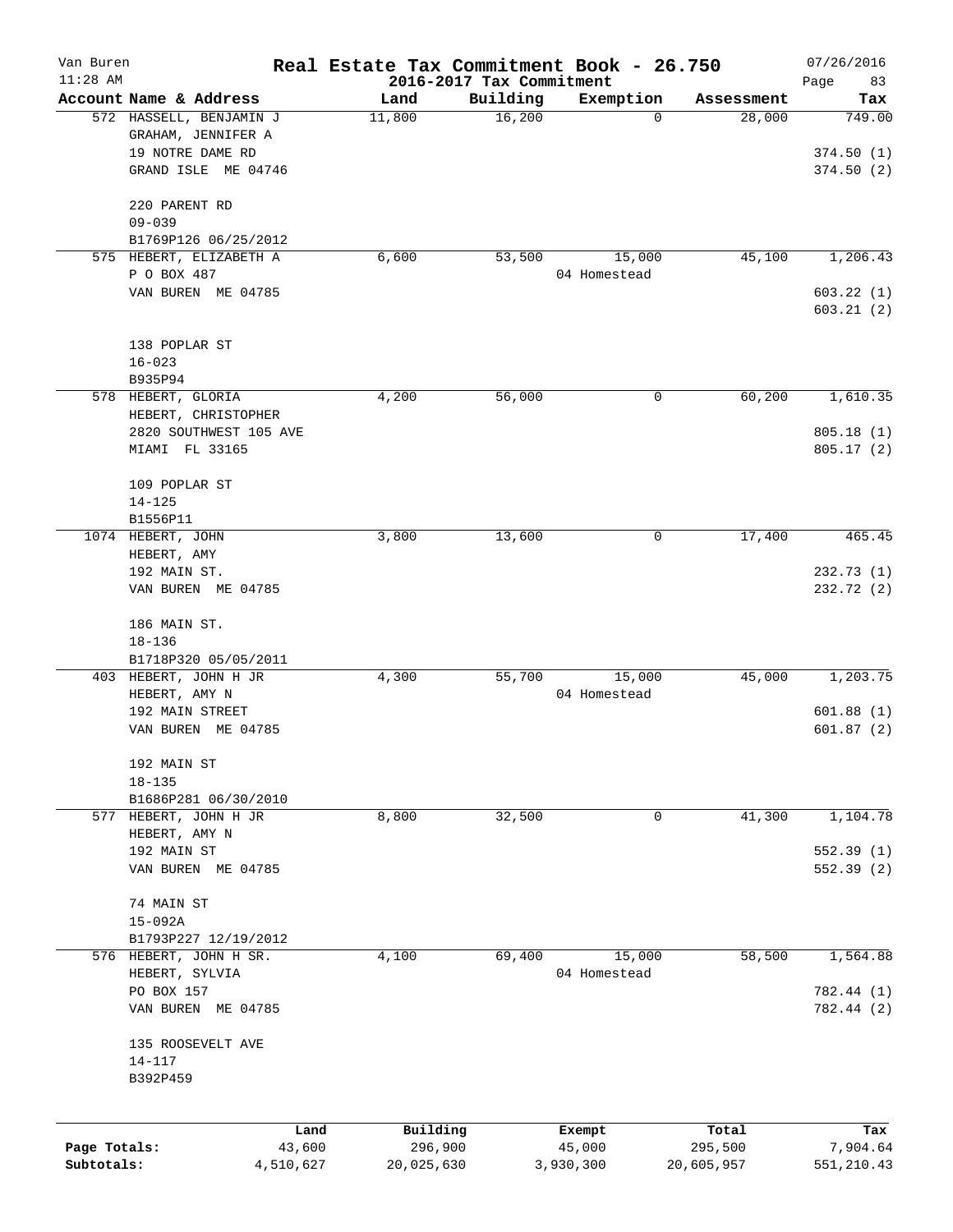| Van Buren<br>$11:28$ AM |                                                                 | Real Estate Tax Commitment Book - 26.750 | 2016-2017 Tax Commitment |                            |            | 07/26/2016<br>Page<br>84        |
|-------------------------|-----------------------------------------------------------------|------------------------------------------|--------------------------|----------------------------|------------|---------------------------------|
|                         | Account Name & Address                                          | Land                                     | Building                 | Exemption                  | Assessment | Tax                             |
|                         | 890 HEBERT, JOHN H. JR.<br>HEBERT, AMY N.<br>138 PARK ST        | 8,700                                    | 83,300                   | 15,000<br>04 Homestead     | 77,000     | 2,059.75                        |
|                         | VAN BUREN ME 04785                                              |                                          |                          |                            |            | 1,029.88(1)<br>1,029.87(2)      |
|                         | 138 PARK ST<br>$17 - 059$                                       |                                          |                          |                            |            |                                 |
|                         | B329P485                                                        |                                          |                          |                            |            |                                 |
|                         | 1374 HERBERT VAILLANCOURT<br>FAMILY TRUST                       | 4,700                                    | 183,200                  | 21,000                     | 166,900    | 4,464.58                        |
|                         | VAILLANCOURT, ANN,<br>PATRICK & LAJOIE, SUSAN<br>7 MAIN ST      |                                          |                          | 04 Homestead<br>02 Veteran |            |                                 |
|                         | VAN BUREN ME 04785                                              |                                          |                          |                            |            | 2,232.29 (1)<br>$2, 232.29$ (2) |
|                         | 104 WASHINGTON AVE<br>$15 - 008$                                |                                          |                          |                            |            |                                 |
|                         | B1877P322 12/18/2014                                            |                                          |                          |                            |            |                                 |
|                         | 1373 HERBERT VAILLANCOURT<br>FAMILY TRUST<br>VAILLANCOURT, ANN, | 12,900                                   | 0                        | 0                          | 12,900     | 345.08                          |
|                         | PATRICK & LAJOIE, SUSAN<br>7 MAIN ST                            |                                          |                          |                            |            | 172.54(1)                       |
|                         | VAN BUREN ME 04785                                              |                                          |                          |                            |            | 172.54(2)                       |
|                         | ALEXANDER RD<br>$09 - 011$                                      |                                          |                          |                            |            |                                 |
|                         | B1877P322 12/18/2014                                            |                                          |                          |                            |            |                                 |
|                         | 1382 HERBERT VAILLANCOURT<br>FAMILY TRUST<br>VAILLANCOURT, ANN, | 4,800                                    | 53,700                   | 0                          | 58,500     | 1,564.88                        |
|                         | PATRICK & LAJOIE, SUSAN<br>7 MAIN ST                            |                                          |                          |                            |            | 782.44 (1)                      |
|                         | VAN BUREN ME 04785                                              |                                          |                          |                            |            | 782.44 (2)                      |
|                         | 181 MAIN ST<br>$17 - 005$                                       |                                          |                          |                            |            |                                 |
|                         | B1877P322 12/18/2014                                            |                                          |                          |                            |            |                                 |
|                         | 1375 HERBERT VAILLANCOURT<br>FAMILY TRUST                       | 11,900                                   | 105,800                  | 0                          | 117,700    | 3,148.48                        |
|                         | VAILLANCOURT, ANN,<br>PATRICK & LAJOIE, SUSAN                   |                                          |                          |                            |            |                                 |
|                         | 7 MAIN ST<br>VAN BUREN ME 04785                                 |                                          |                          |                            |            | 1,574.24(1)<br>1,574.24(2)      |
|                         | 98 MAIN ST                                                      |                                          |                          |                            |            |                                 |
|                         | $15 - 037$                                                      |                                          |                          |                            |            |                                 |
|                         | B1877P322 12/18/2014<br>1383 HERBERT VAILLANCOURT               | 2,800                                    | 0                        | 0                          | 2,800      | 74.90                           |
|                         | FAMILY TRUST<br>VAILLANCOURT, ANN,                              |                                          |                          |                            |            |                                 |
|                         | PATRICK & LAJOIE, SUSAN<br>7 MAIN ST                            |                                          |                          |                            |            | 37.45(1)                        |
|                         | VAN BUREN ME 04785                                              |                                          |                          |                            |            | 37.45(2)                        |
|                         | OFF ALEXANDER RD<br>$06 - 032$                                  |                                          |                          |                            |            |                                 |
|                         | B1877P322 12/18/2014                                            |                                          |                          |                            |            |                                 |
|                         |                                                                 |                                          |                          |                            |            |                                 |
|                         | Land                                                            | Building                                 |                          | Exempt                     | Total      | Tax                             |
| Page Totals:            | 45,800                                                          | 426,000                                  |                          | 36,000                     | 435,800    | 11,657.67                       |

**Subtotals:** 4,556,427 20,451,630 3,966,300 21,041,757 562,868.10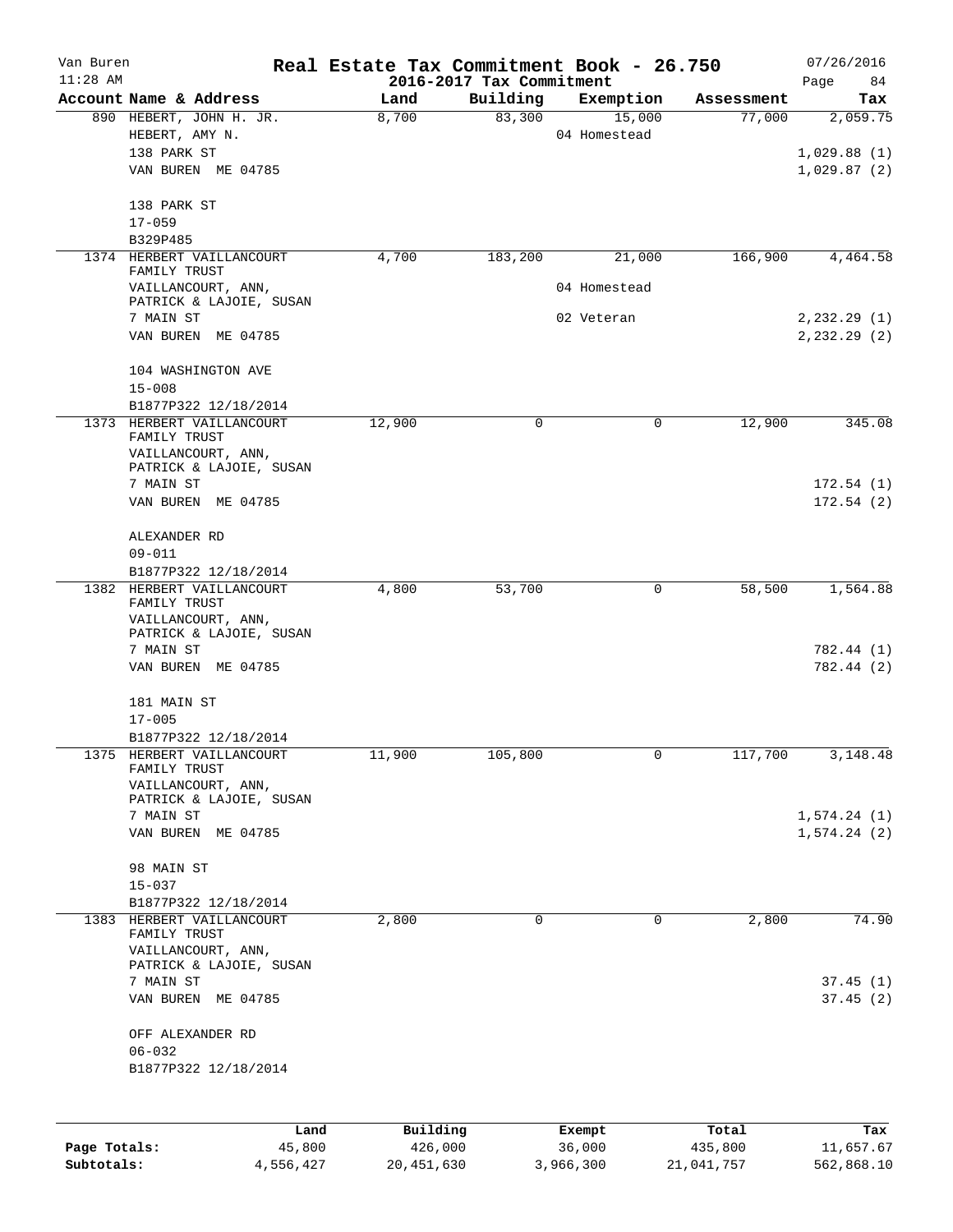| Van Buren    |                                                                |                  |                                      | Real Estate Tax Commitment Book - 26.750 |              | 07/26/2016                   |
|--------------|----------------------------------------------------------------|------------------|--------------------------------------|------------------------------------------|--------------|------------------------------|
| $11:28$ AM   | Account Name & Address                                         | Land             | 2016-2017 Tax Commitment<br>Building | Exemption                                | Assessment   | 85<br>Page<br>Tax            |
|              | 579 HEWS, BRIAN E                                              | 3,400            | 36,800                               | $\Omega$                                 | 40,200       | 1,075.35                     |
|              | HEWS, BILLIE S                                                 |                  |                                      |                                          |              |                              |
|              | P O BOX 451                                                    |                  |                                      |                                          |              | 537.68(1)                    |
|              | CROUSEVILLE ME 04738                                           |                  |                                      |                                          |              | 537.67(2)                    |
|              | 110 MONROE ST                                                  |                  |                                      |                                          |              |                              |
|              | $23 - 025$                                                     |                  |                                      |                                          |              |                              |
|              | B795P267                                                       |                  |                                      |                                          |              |                              |
|              | 1425 HILL, BART W.                                             | 7,700            | $\mathbf 0$                          | 0                                        | 7,700        | 205.98                       |
|              | HILL, MARY J.                                                  | 21.00<br>Acres   |                                      |                                          |              |                              |
|              | 229 FAIRVIEW RD                                                |                  |                                      |                                          |              | 102.99(1)                    |
|              | HAMBURG PA 19526                                               |                  |                                      |                                          |              | 102.99(2)                    |
|              | SETTLEMENT RD                                                  |                  |                                      |                                          |              |                              |
|              | $01 - 023$                                                     |                  |                                      |                                          |              |                              |
|              | B1864P61 08/15/2014 B1864P41 08/15/2014 B1864P40<br>08/15/2014 |                  |                                      |                                          |              |                              |
|              | 581 HONTO, ALEX M                                              | 4,800            | 47,300                               | 15,000                                   | 37,100       | 992.43                       |
|              | HONTO, LINDA M                                                 |                  |                                      | 04 Homestead                             |              |                              |
|              | 129 MARION DR                                                  |                  |                                      |                                          |              | 496.22 (1)                   |
|              | VAN BUREN ME 04785                                             |                  |                                      |                                          |              | 496.21 (2)                   |
|              | 129 MARION DR                                                  |                  |                                      |                                          |              |                              |
|              | 18B-005                                                        |                  |                                      |                                          |              |                              |
|              | B1015P194                                                      |                  |                                      |                                          |              |                              |
|              | 582 HOOK, THOMAS                                               | 10,400           | 88,100                               | 15,000                                   | 83,500       | 2,233.63                     |
|              | 113 MARIST COLLEGE DR                                          |                  |                                      | 04 Homestead                             |              |                              |
|              | VAN BUREN ME 04785                                             |                  |                                      |                                          |              | 1, 116.82(1)<br>1, 116.81(2) |
|              | 113 MARIST COLLEGE DR                                          |                  |                                      |                                          |              |                              |
|              | $12B - 003$                                                    |                  |                                      |                                          |              |                              |
|              | B1234P184                                                      |                  |                                      |                                          |              |                              |
|              | 584 HUESTIS, SHERRY                                            | 8,000            | 87,600                               | 6,000                                    | 89,600       | 2,396.80                     |
|              | HUESTIS, JAMES M                                               |                  |                                      |                                          |              |                              |
|              | 128 CHURCH ST                                                  |                  |                                      | 03 Veteran (Non-Maine<br>Enlisted)       |              | 1,198.40(1)                  |
|              | VAN BUREN ME 04785                                             |                  |                                      |                                          |              | 1, 198.40(2)                 |
|              | 128 CHURCH STREET                                              |                  |                                      |                                          |              |                              |
|              | $23 - 106A$                                                    |                  |                                      |                                          |              |                              |
|              | B1475P140                                                      |                  |                                      |                                          |              |                              |
| 1091         | J.J. PARADIS COMPANY,<br><b>INC</b>                            | 12,200           | 0                                    | 0                                        | 12,200       | 326.35                       |
|              | P O BOX 148                                                    |                  |                                      |                                          |              |                              |
|              | VAN BUREN ME 04785                                             |                  |                                      |                                          |              | 163.18(1)                    |
|              |                                                                |                  |                                      |                                          |              | 163.17(2)                    |
|              | STATE ST                                                       |                  |                                      |                                          |              |                              |
|              | $13 - 012$                                                     |                  |                                      |                                          |              |                              |
|              | B474P12                                                        |                  |                                      |                                          |              |                              |
|              | 585 JAMBARD, RITA                                              | 6,700            | 22,200                               | 21,000                                   | 7,900        | 211.33                       |
|              | 157 CHAMPLAIN ST                                               |                  |                                      | 02 Veteran                               |              |                              |
|              | VAN BUREN ME 04785                                             |                  |                                      | 04 Homestead                             |              | 105.67(1)<br>105.66(2)       |
|              |                                                                |                  |                                      |                                          |              |                              |
|              | 157 CHAMPLAIN ST<br>$19 - 021$                                 |                  |                                      |                                          |              |                              |
|              |                                                                |                  |                                      |                                          |              |                              |
|              |                                                                | Building<br>Land |                                      | Exempt                                   | Total        | Tax                          |
| Page Totals: | 53,200                                                         | 282,000          |                                      | 57,000                                   | 278,200      | 7,441.87                     |
| Subtotals:   | 4,609,627                                                      | 20,733,630       |                                      | 4,023,300                                | 21, 319, 957 | 570,309.97                   |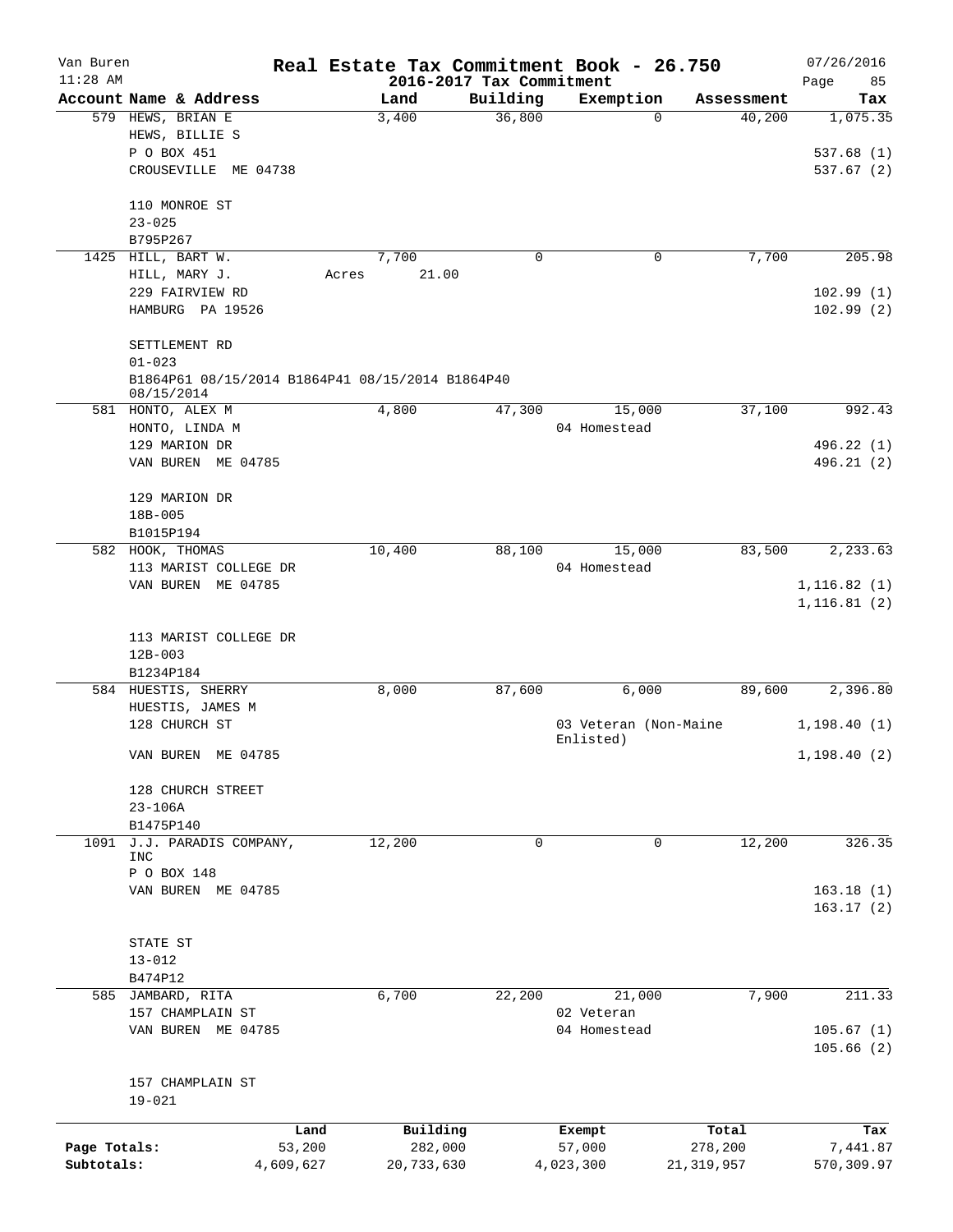| Van Buren  |                               |        |                          | Real Estate Tax Commitment Book - 26.750 |            | 07/26/2016 |
|------------|-------------------------------|--------|--------------------------|------------------------------------------|------------|------------|
| $11:28$ AM |                               |        | 2016-2017 Tax Commitment |                                          |            | Page<br>86 |
|            | Account Name & Address        | Land   | Building                 | Exemption                                | Assessment | Tax        |
|            | 557 JAMIESON, MICHAEL D       | 3,500  | 13,600                   | $\Omega$                                 | 17,100     | 457.43     |
|            | JAMIESON, THERESA J           |        |                          |                                          |            |            |
|            | 117 MONROE ST                 |        |                          |                                          |            | 228.72 (1) |
|            | VAN BUREN ME 04785            |        |                          |                                          |            | 228.71 (2) |
|            | 117 MONROE ST                 |        |                          |                                          |            |            |
|            | $23 - 014$                    |        |                          |                                          |            |            |
|            | B1820P245 07/30/2013          |        |                          |                                          |            |            |
|            | 588 JMB ESTATE, INC           | 14,700 | 0                        | 0                                        | 14,700     | 393.23     |
|            | 1716 N E 17TH AVE             |        |                          |                                          |            |            |
|            | FORT LAUDERDALE FL            |        |                          |                                          |            | 196.62(1)  |
|            | 33305                         |        |                          |                                          |            |            |
|            |                               |        |                          |                                          |            | 196.61(2)  |
|            |                               |        |                          |                                          |            |            |
|            | STATE ST<br>$03 - 012G$       |        |                          |                                          |            |            |
|            | B1040P21                      |        |                          |                                          |            |            |
|            | 589 JMB ESTATE, INC           | 2,500  | 0                        | 0                                        | 2,500      | 66.88      |
|            | 1716 N E 17TH AVE             |        |                          |                                          |            |            |
|            | FORT LAUDERDALE FL            |        |                          |                                          |            | 33.44(1)   |
|            | 33305                         |        |                          |                                          |            |            |
|            |                               |        |                          |                                          |            | 33.44(2)   |
|            | TRUMAN ST                     |        |                          |                                          |            |            |
|            | $12A - 045$                   |        |                          |                                          |            |            |
|            | B1040P21                      |        |                          |                                          |            |            |
| 1579       | JO ELLEN RIDDLE,              | 23,600 | 0                        | 0                                        | 23,600     | 631.30     |
|            | DECLARATION OF TRUST          |        |                          |                                          |            |            |
|            | C/O ALMA LYNN SACKETT         |        |                          |                                          |            |            |
|            | 186 FLAT ROCK ROAD            |        |                          |                                          |            | 315.65(1)  |
|            | YELLVILLE AR 72687            |        |                          |                                          |            | 315.65(2)  |
|            | LAKE ROAD                     |        |                          |                                          |            |            |
|            | $02 - 022B$                   |        |                          |                                          |            |            |
|            | B1493P27 07/28/2000           |        |                          |                                          |            |            |
|            | 1156 JOHNSON, ERIK A.         | 9,400  | 64,700                   | 0                                        | 74,100     | 1,982.18   |
|            | JOHNSON, DENISE M.            |        |                          |                                          |            |            |
|            | 8 MAIN ST.                    |        |                          |                                          |            | 991.09 (1) |
|            | VAN BUREN ME 04785            |        |                          |                                          |            | 991.09 (2) |
|            |                               |        |                          |                                          |            |            |
|            | 8 MAIN ST                     |        |                          |                                          |            |            |
|            | $13 - 045$                    |        |                          |                                          |            |            |
|            | B1927P186 03/28/2016          |        |                          |                                          |            |            |
|            | 592 KALETA, DELCIA R          | 5,500  | 46,000                   | 21,000                                   | 30,500     | 815.88     |
|            | 129 VIOLETTE ST               |        |                          | 04 Homestead                             |            |            |
|            | VAN BUREN ME 04785            |        |                          | 03 Veteran (Non-Maine<br>Enlisted)       |            | 407.94(1)  |
|            |                               |        |                          |                                          |            | 407.94 (2) |
|            |                               |        |                          |                                          |            |            |
|            | 129 VIOLETTE ST<br>$16 - 062$ |        |                          |                                          |            |            |
|            | B651P82                       |        |                          |                                          |            |            |
|            |                               |        |                          |                                          |            |            |

|              | Land      | Building   | Exempt    | Total        | Tax        |
|--------------|-----------|------------|-----------|--------------|------------|
| Page Totals: | 59,200    | 124,300    | 21,000    | 162,500      | 4,346.90   |
| Subtotals:   | 4,668,827 | 20,857,930 | 4,044,300 | 21, 482, 457 | 574,656.87 |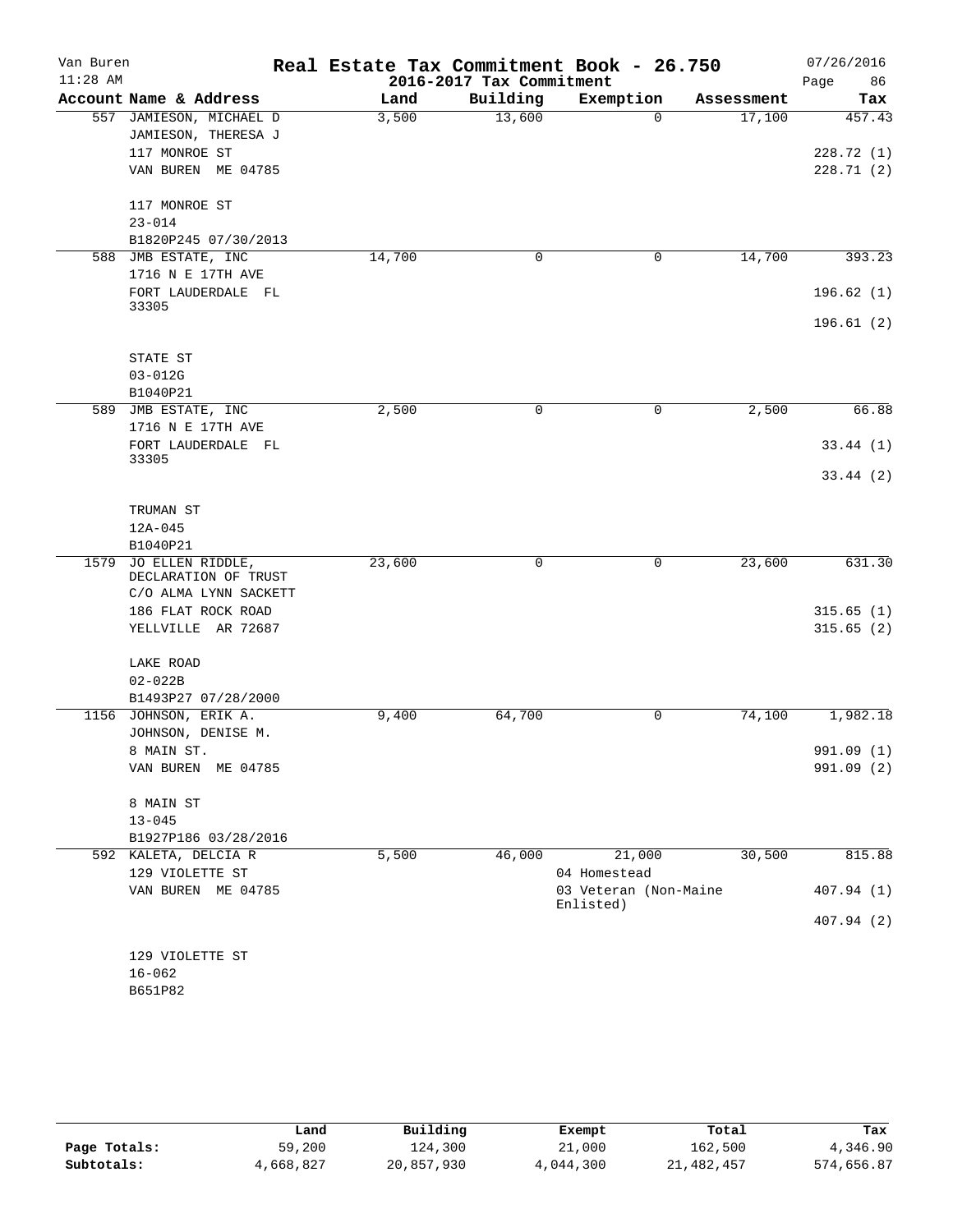| Van Buren    |                            | Real Estate Tax Commitment Book - 26.750 |                          |              |            | 07/26/2016  |
|--------------|----------------------------|------------------------------------------|--------------------------|--------------|------------|-------------|
| $11:28$ AM   |                            |                                          | 2016-2017 Tax Commitment |              |            | Page<br>87  |
|              | Account Name & Address     | Land                                     | Building                 | Exemption    | Assessment | Tax         |
|              | 593 KATAHDIN TRUST COMPANY | 18,000                                   | 263,100                  | 0            | 281,100    | 7,519.43    |
|              | P O BOX 36                 |                                          |                          |              |            |             |
|              | HOULTON ME 04730           |                                          |                          |              |            | 3,759.72(1) |
|              |                            |                                          |                          |              |            | 3,759.71(2) |
|              |                            |                                          |                          |              |            |             |
|              | 29 MAIN ST                 |                                          |                          |              |            |             |
|              | $13 - 027$                 |                                          |                          |              |            |             |
|              | B1231P264                  |                                          |                          |              |            |             |
|              | 595 KEEGAN VARIETY, LLC    | 5,300                                    | 34,100                   | 0            | 39,400     | 1,053.95    |
|              | 564 MAIN STREET            |                                          |                          |              |            |             |
|              | VAN BUREN ME 04785         |                                          |                          |              |            | 526.98(1)   |
|              |                            |                                          |                          |              |            | 526.97(2)   |
|              |                            |                                          |                          |              |            |             |
|              | 564 MAIN ST                |                                          |                          |              |            |             |
|              | $24 - 016$                 |                                          |                          |              |            |             |
|              | B1461P146                  |                                          |                          |              |            |             |
|              | 63 KENDRICK, JASON         | 4,100                                    | 11,800                   | 15,000       | 900        | 24.08       |
|              | 211 CHAMPLAIN ST           |                                          |                          | 04 Homestead |            |             |
|              | VAN BUREN ME 04785         |                                          |                          |              |            | 12.04(1)    |
|              |                            |                                          |                          |              |            | 12.04(2)    |
|              |                            |                                          |                          |              |            |             |
|              | 211 CHAMPLAIN ST           |                                          |                          |              |            |             |
|              | $19 - 052B$                |                                          |                          |              |            |             |
|              | B1715P250 03/25/2011       |                                          |                          |              |            |             |
|              | 1062 KENNEDY, HEIDI M.     | 3,000                                    | 0                        | 0            | 3,000      | 80.25       |
|              | 103 NOTRE DAME ST          |                                          |                          |              |            |             |
|              | VAN BUREN ME 04785         |                                          |                          |              |            | 40.13(1)    |
|              |                            |                                          |                          |              |            | 40.12(2)    |
|              |                            |                                          |                          |              |            |             |
|              |                            |                                          |                          |              |            |             |
|              | ST BRUNO ST                |                                          |                          |              |            |             |
|              | $17 - 021$                 |                                          |                          |              |            |             |
|              | B1852P65 05/02/2014        |                                          |                          |              |            |             |
|              | 1070 KENNEDY, HEIDI M.     | 3,400                                    | 54,300                   | 15,000       | 42,700     | 1,142.22    |
|              | 103 NOTRE DAME ST          |                                          |                          | 04 Homestead |            |             |
|              | VAN BUREN ME 04785         |                                          |                          |              |            | 571.11(1)   |
|              |                            |                                          |                          |              |            | 571.11(2)   |
|              |                            |                                          |                          |              |            |             |
|              | 103 NOTRE DAME ST          |                                          |                          |              |            |             |
|              | $17 - 024$                 |                                          |                          |              |            |             |
|              | B1852P63 05/02/2014        |                                          |                          |              |            |             |
|              | 597 KING, DONALD           | 4,000                                    | 31,400                   | 15,000       | 20,400     | 545.70      |
|              | KING, GEORGETTE            |                                          |                          | 04 Homestead |            |             |
|              | 345 MAIN ST                |                                          |                          |              |            | 272.85(1)   |
|              | VAN BUREN ME 04785         |                                          |                          |              |            | 272.85(2)   |
|              |                            |                                          |                          |              |            |             |
|              | 345 MAIN ST                |                                          |                          |              |            |             |
|              | $20 - 058$                 |                                          |                          |              |            |             |
|              | B815P22 08/27/1990         |                                          |                          |              |            |             |
|              | 700 KING, ERNEST J.        | 5,800                                    | 67,300                   | 0            | 73,100     | 1,955.43    |
|              | 237 MAIN STREET            |                                          |                          |              |            |             |
|              | VAN BUREN ME 04785         |                                          |                          |              |            | 977.72 (1)  |
|              |                            |                                          |                          |              |            | 977.71 (2)  |
|              |                            |                                          |                          |              |            |             |
|              | 237 MAIN ST                |                                          |                          |              |            |             |
|              | $18 - 036$                 |                                          |                          |              |            |             |
|              | B1893P227 06/03/2015       |                                          |                          |              |            |             |
|              |                            |                                          |                          |              |            |             |
|              |                            |                                          |                          |              |            |             |
|              | Land                       | Building                                 |                          | Exempt       | Total      | Tax         |
| Page Totals: | 43,600                     | 462,000                                  |                          | 45,000       | 460,600    | 12,321.06   |
| Subtotals:   | 4,712,427                  | 21, 319, 930                             |                          | 4,089,300    | 21,943,057 | 586,977.93  |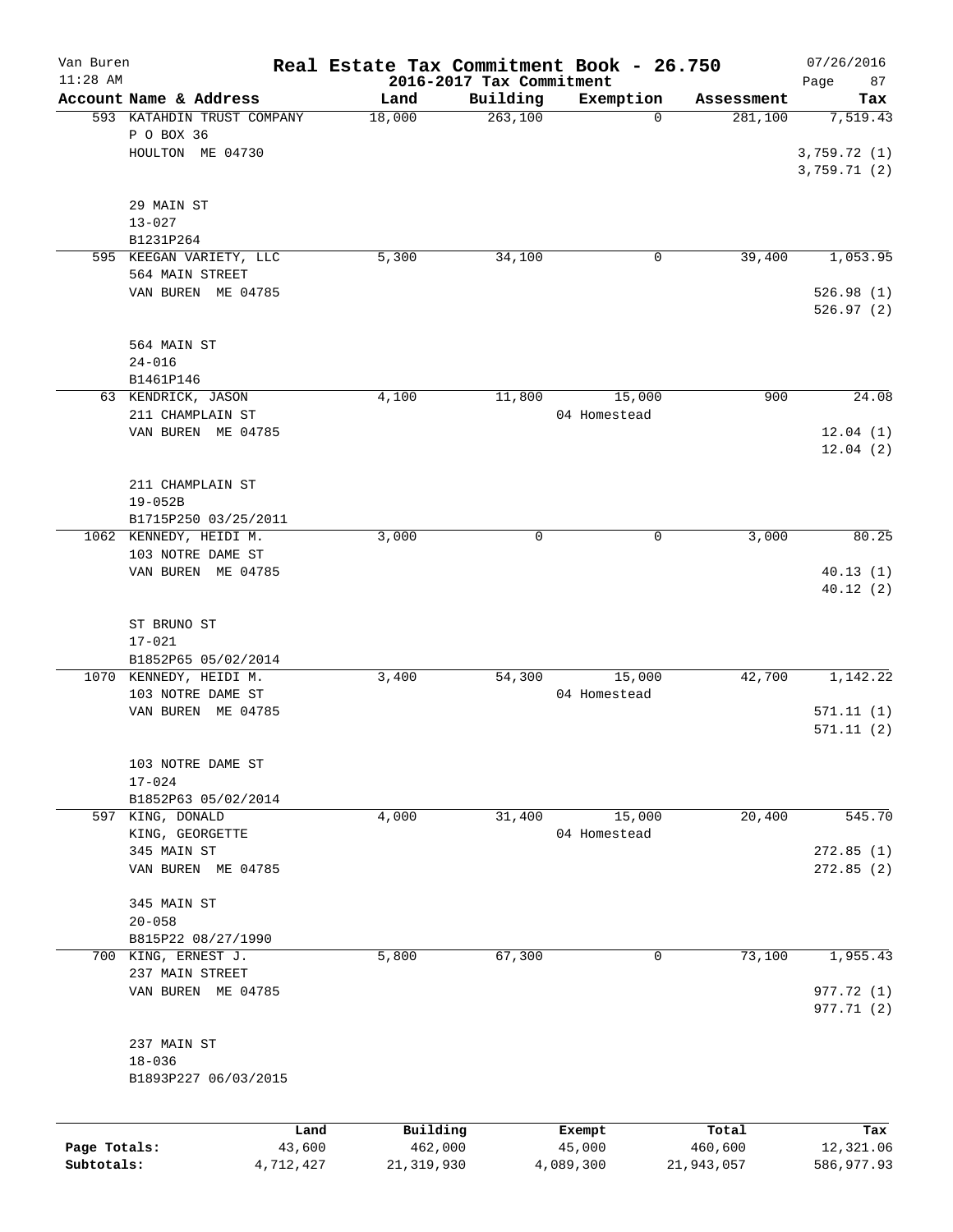| Van Buren<br>$11:28$ AM |                          | Real Estate Tax Commitment Book - 26.750 | 2016-2017 Tax Commitment |              |            | 07/26/2016                 |
|-------------------------|--------------------------|------------------------------------------|--------------------------|--------------|------------|----------------------------|
|                         | Account Name & Address   | Land                                     | Building                 | Exemption    | Assessment | Page<br>88<br>Tax          |
|                         | 598 KING, ERNEST K       | 3,000                                    | 24,700                   | 15,000       | 12,700     | 339.73                     |
|                         | 114 PARK ST              |                                          |                          | 04 Homestead |            |                            |
|                         | VAN BUREN ME 04785       |                                          |                          |              |            | 169.87(1)                  |
|                         |                          |                                          |                          |              |            | 169.86(2)                  |
|                         | 114 PARK ST              |                                          |                          |              |            |                            |
|                         | $17 - 065$               |                                          |                          |              |            |                            |
|                         | B1206P118                |                                          |                          |              |            |                            |
|                         | 599 KING, ROGER JR       | 3,400                                    | 43,100                   | 0            | 46,500     | 1,243.88                   |
|                         | KING, LORI ANN           |                                          |                          |              |            |                            |
|                         | 928 RED BRIDGE RD        |                                          |                          |              |            | 621.94(1)                  |
|                         | ELLSWORTH ME 04605       |                                          |                          |              |            | 621.94(2)                  |
|                         | 102 PINE ST              |                                          |                          |              |            |                            |
|                         | $14 - 072$               |                                          |                          |              |            |                            |
|                         | B972P110                 |                                          |                          |              |            |                            |
|                         | 319 KNOX, BRIAN          | 3,600                                    | 27,800                   | 0            | 31,400     | 839.95                     |
|                         | KASIAN, DANA             |                                          |                          |              |            |                            |
|                         | 117 ADAMS ST             |                                          |                          |              |            | 419.98 (1)                 |
|                         | VAN BUREN ME 04785       |                                          |                          |              |            | 419.97 (2)                 |
|                         | 540 MAIN ST              |                                          |                          |              |            |                            |
|                         | $23 - 006$               |                                          |                          |              |            |                            |
|                         | B1860P218 07/11/2014     |                                          |                          |              |            |                            |
|                         | 600 KRAMARSKI, FRANCIS E | 3,400                                    | 48,100                   | 15,000       | 36,500     | 976.38                     |
|                         | KRAMARSKI, VIOLA A       |                                          |                          | 04 Homestead |            |                            |
|                         | 155 HIGH ST APT 101      |                                          |                          |              |            | 488.19 (1)                 |
|                         | VAN BUREN ME 04785       |                                          |                          |              |            | 488.19 (2)                 |
|                         | 155 HIGH ST              |                                          |                          |              |            |                            |
|                         | $14 - 083$               |                                          |                          |              |            |                            |
|                         | B1436P18                 |                                          |                          |              |            |                            |
|                         | 147 KRIEGER, KEVIN       | 10,800                                   | 68,900                   | 0            | 79,700     | 2,131.98                   |
|                         | BROOKSIDE MANOR MOTEL    |                                          |                          |              |            |                            |
|                         | 142 MAIN STREET          |                                          |                          |              |            | 1,065.99(1)                |
|                         | VAN BUREN ME 04785       |                                          |                          |              |            | 1,065.99(2)                |
|                         | 142 MAIN STREET          |                                          |                          |              |            |                            |
|                         | $17 - 068$               |                                          |                          |              |            |                            |
|                         | B1469P307                |                                          |                          |              |            |                            |
|                         | 148 KRIEGER, KEVIN       | 4,200                                    | 30,000                   | 15,000       | 19,200     | 513.60                     |
|                         | BROOKSIDE MANOR MOTEL    |                                          |                          | 04 Homestead |            |                            |
|                         | 140 MAIN ST              |                                          |                          |              |            | 256.80(1)                  |
|                         | VAN BUREN ME 04785       |                                          |                          |              |            | 256.80(2)                  |
|                         | 140 MAIN ST              |                                          |                          |              |            |                            |
|                         | $17 - 069$               |                                          |                          |              |            |                            |
|                         | 602 LABBE, KENNETH       | 8,000                                    | 95,800                   | 0            | 103,800    | 2,776.65                   |
|                         | P O BOX 365              |                                          |                          |              |            |                            |
|                         | VAN BUREN ME 04785       |                                          |                          |              |            | 1,388.33(1)<br>1,388.32(2) |
|                         |                          |                                          |                          |              |            |                            |
|                         | 268 MAIN ST              |                                          |                          |              |            |                            |
|                         | $18 - 061$               |                                          |                          |              |            |                            |
|                         | B1283P270                |                                          |                          |              |            |                            |
|                         |                          |                                          |                          |              |            |                            |
|                         | Land                     | Building                                 |                          | Exempt       | Total      | Tax                        |
| Page Totals:            | 36,400                   | 338,400                                  |                          | 45,000       | 329,800    | 8,822.17                   |

**Subtotals:** 4,748,827 21,658,330 4,134,300 22,272,857 595,800.10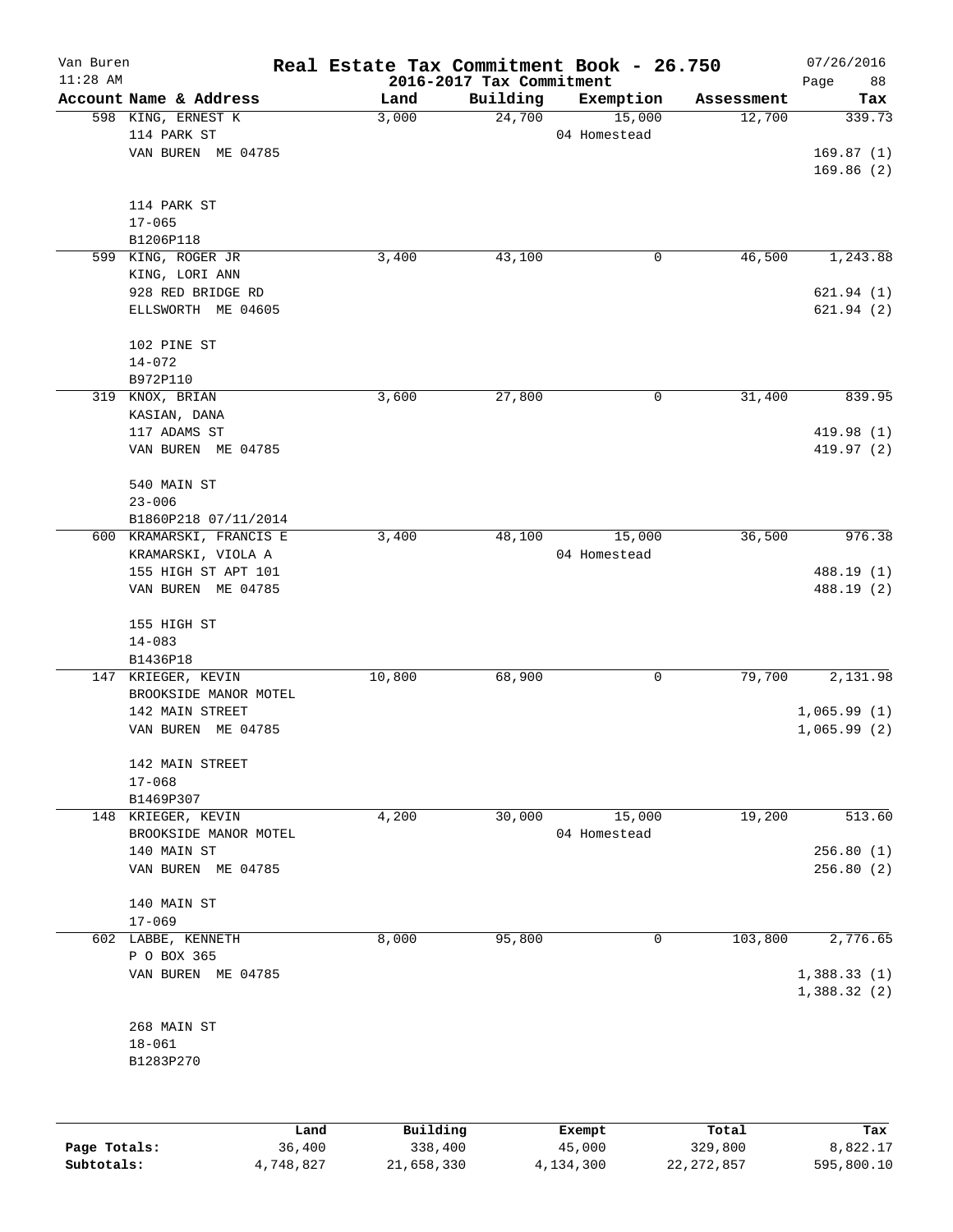| Van Buren<br>$11:28$ AM |                                                            |          | 2016-2017 Tax Commitment | Real Estate Tax Commitment Book - 26.750 |            | 07/26/2016<br>89<br>Page |
|-------------------------|------------------------------------------------------------|----------|--------------------------|------------------------------------------|------------|--------------------------|
|                         | Account Name & Address                                     | Land     | Building                 | Exemption                                | Assessment | Tax                      |
|                         | 617 LABBE, KENNETH H<br>P.O. BOX 365<br>VAN BUREN ME 04785 | 3,200    | 0                        | $\Omega$                                 | 3,200      | 85.60<br>42.80(1)        |
|                         |                                                            |          |                          |                                          |            | 42.80(2)                 |
|                         | MAIN ST<br>$18 - 060$                                      |          |                          |                                          |            |                          |
|                         | B1496P314                                                  |          |                          |                                          |            |                          |
|                         | 619 LABBE, KENNETH H                                       | 3,000    | 0                        | 0                                        | 3,000      | 80.25                    |
|                         | P.O. BOX 365                                               |          |                          |                                          |            |                          |
|                         | VAN BUREN ME 04785                                         |          |                          |                                          |            | 40.13(1)<br>40.12(2)     |
|                         | MAIN ST<br>$18 - 062$                                      |          |                          |                                          |            |                          |
|                         | B1496P314                                                  |          |                          |                                          |            |                          |
|                         | 603 LABBE, KENNETH H                                       | 4,600    | 43,500                   | 15,000                                   | 33,100     | 885.43                   |
|                         | P O BOX 365                                                |          |                          | 04 Homestead                             |            |                          |
|                         | VAN BUREN ME 04785                                         |          |                          |                                          |            | 442.72 (1)               |
|                         |                                                            |          |                          |                                          |            | 442.71 (2)               |
|                         | 177 LYNNE ST                                               |          |                          |                                          |            |                          |
|                         | $19 - 067$                                                 |          |                          |                                          |            |                          |
|                         | B1205P324                                                  |          |                          |                                          |            |                          |
|                         | 622 LABBE, THERESA                                         | 1,600    | 0                        | 0                                        | 1,600      | 42.80                    |
|                         | 268 MAIN ST., APT. #203                                    |          |                          |                                          |            |                          |
|                         | VAN BUREN ME 04785                                         |          |                          |                                          |            | 21.40(1)                 |
|                         |                                                            |          |                          |                                          |            | 21.40(2)                 |
|                         | PATRICIA STREET                                            |          |                          |                                          |            |                          |
|                         | $19 - 087$                                                 |          |                          |                                          |            |                          |
|                         | 601 LABBE, VICKIE A                                        | 200      | 0                        | $\mathbf 0$                              | 200        | 5.35                     |
|                         | 25 PYA ROAD                                                |          |                          |                                          |            |                          |
|                         | PORTLAND ME 04103                                          |          |                          |                                          |            | 2.68(1)<br>2.67(2)       |
|                         |                                                            |          |                          |                                          |            |                          |
|                         | SMITH ST.                                                  |          |                          |                                          |            |                          |
|                         | $03A - 045$                                                |          |                          |                                          |            |                          |
|                         | B1747P249 01/05/2012 B489P219                              |          |                          |                                          |            |                          |
|                         | 624 LABRECK, LISA M                                        | 3,600    | 54,700                   | 15,000                                   | 43,300     | 1,158.27                 |
|                         | 113 HILLSIDE ST<br>VAN BUREN ME 04785                      |          |                          | 04 Homestead                             |            | 579.14(1)                |
|                         |                                                            |          |                          |                                          |            | 579.13(2)                |
|                         |                                                            |          |                          |                                          |            |                          |
|                         | 113 HILLSIDE ST                                            |          |                          |                                          |            |                          |
|                         | $23 - 061$                                                 |          |                          |                                          |            |                          |
|                         | B1375P87 10/21/2003<br>626 LABRECQUE, LINDA A              | 4,600    | 37,600                   | 21,000                                   | 21,200     | 567.10                   |
|                         | 151 STATE ST                                               |          |                          | 02 Veteran                               |            |                          |
|                         | VAN BUREN ME 04785                                         |          |                          | 04 Homestead                             |            | 283.55(1)                |
|                         |                                                            |          |                          |                                          |            | 283.55(2)                |
|                         |                                                            |          |                          |                                          |            |                          |
|                         | 151 STATE ST<br>$12A - 005$                                |          |                          |                                          |            |                          |
|                         | B810P128                                                   |          |                          |                                          |            |                          |
|                         |                                                            |          |                          |                                          |            |                          |
|                         |                                                            |          |                          |                                          |            |                          |
|                         | Land                                                       | Building |                          | Exempt                                   | Total      | Tax                      |
| Page Totals:            | 20,800                                                     | 135,800  |                          | 51,000                                   | 105,600    | 2,824.80                 |

**Subtotals:** 4,769,627 21,794,130 4,185,300 22,378,457 598,624.90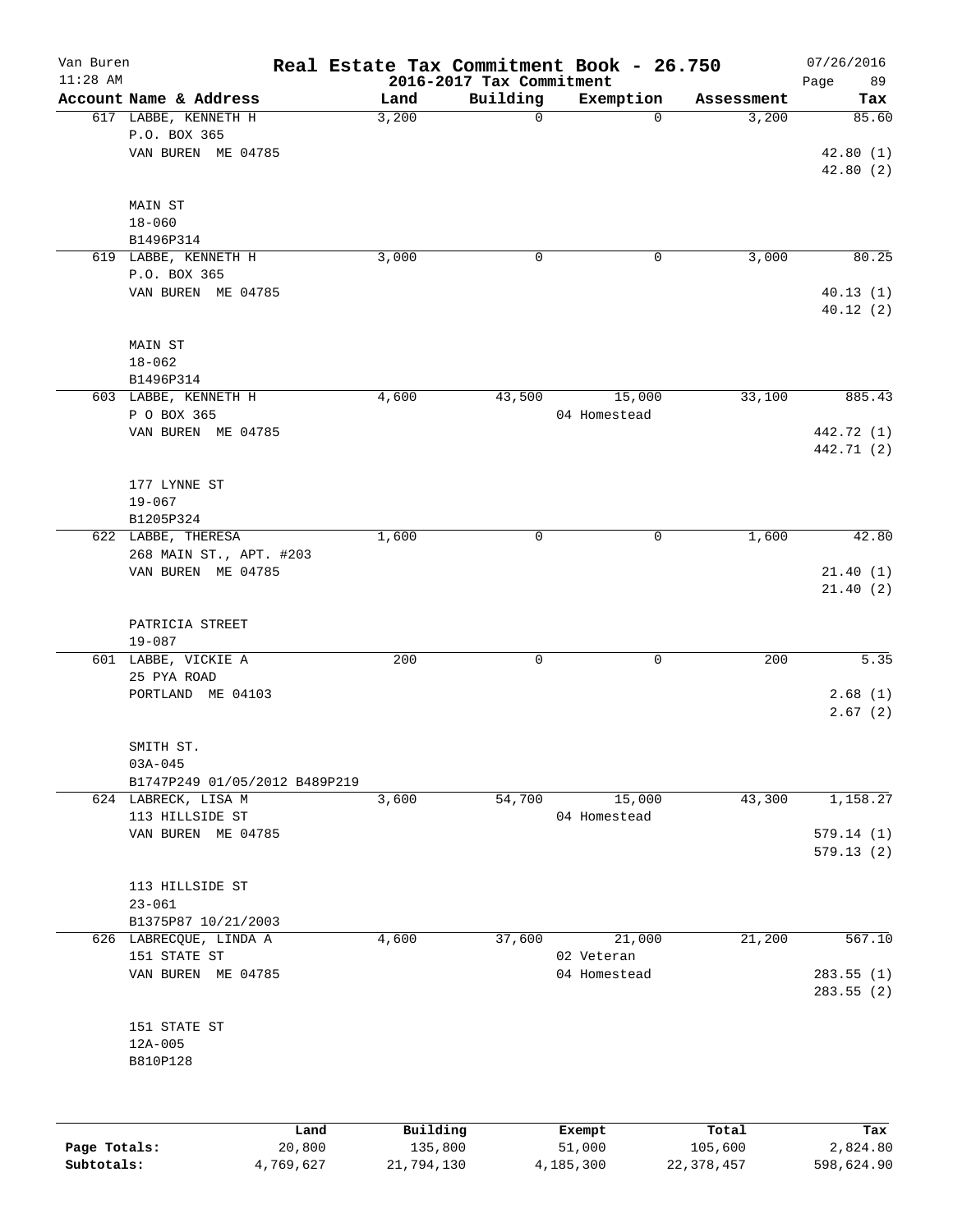| Van Buren  |                                          | Real Estate Tax Commitment Book - 26.750 |            |              |            | 07/26/2016            |
|------------|------------------------------------------|------------------------------------------|------------|--------------|------------|-----------------------|
| $11:28$ AM |                                          | 2016-2017 Tax Commitment                 | Page<br>90 |              |            |                       |
|            | Account Name & Address                   | Land                                     | Building   | Exemption    | Assessment | Tax                   |
|            | 628 LAGASSE, ALAN J                      | 3,700                                    | 49,900     | 15,000       | 38,600     | 1,032.55              |
|            | LAGASSE, STELLA M                        |                                          |            | 04 Homestead |            |                       |
|            | 110 TYLER ST                             |                                          |            |              |            | 516.28(1)             |
|            | VAN BUREN ME 04785                       |                                          |            |              |            | 516.27(2)             |
|            | 110 TYLER ST                             |                                          |            |              |            |                       |
|            | $18 - 133$                               |                                          |            |              |            |                       |
|            | B640P29 02/05/1985                       |                                          |            |              |            |                       |
|            | 1083 LAJOIE FUNERAL HOME,<br><b>INC</b>  | 2,600                                    | 3,600      | 0            | 6,200      | 165.85                |
|            | 118 HIGH ST                              |                                          |            |              |            |                       |
|            | VAN BUREN ME 04785                       |                                          |            |              |            | 82.93 (1)<br>82.92(2) |
|            | HIGH ST (PARKING LOT)                    |                                          |            |              |            |                       |
|            | 14-134A                                  |                                          |            |              |            |                       |
|            | B1821P256 08/01/2013                     |                                          |            |              |            |                       |
|            | 1084 LAJOIE FUNERAL HOME,<br><b>INC</b>  | 3,400                                    | 167,100    | 0            | 170,500    | 4,560.88              |
|            | 118 HIGH ST                              |                                          |            |              |            |                       |
|            | VAN BUREN ME 04785                       |                                          |            |              |            | 2, 280.44 (1)         |
|            |                                          |                                          |            |              |            | 2, 280.44 (2)         |
|            | 118 HIGH ST                              |                                          |            |              |            |                       |
|            | $14 - 122$                               |                                          |            |              |            |                       |
|            | B1821P256 08/01/2013                     |                                          |            |              |            |                       |
|            | 1580 LAJOIE GROWERS, LLC                 | 8,000                                    | 296,900    | 0            | 304,900    | 8,156.08              |
|            | 121 FERRY ST                             |                                          |            |              |            |                       |
|            | Van Buren ME 04785                       |                                          |            |              |            | 4,078.04(1)           |
|            |                                          |                                          |            |              |            | 4,078.04(2)           |
|            | 128 PIERCE ST                            |                                          |            |              |            |                       |
|            | $18 - 048A$                              |                                          |            |              |            |                       |
|            | B1899P109 07/20/2015                     |                                          |            |              |            |                       |
|            | 1541 LAJOIE GROWERS, LLC<br>121 FERRY ST | 18,700                                   | 0          | 0            | 18,700     | 500.23                |
|            | VAN BUREN ME 04785                       |                                          |            |              |            | 250.12(1)             |
|            |                                          |                                          |            |              |            | 250.11(2)             |
|            | UPLAND ROAD                              |                                          |            |              |            |                       |
|            | $14 - 035B$                              |                                          |            |              |            |                       |
|            | B1731P233 08/10/2011                     |                                          |            |              |            |                       |
|            | 1435 LAJOIE GROWERS, LLC                 | 8,300                                    | $\Omega$   | $\Omega$     | 8,300      | 222.03                |
|            | 120 TOWER DRIVE                          |                                          |            |              |            |                       |
|            | VAN BUREN ME 04785                       |                                          |            |              |            | 111.02(1)             |
|            |                                          |                                          |            |              |            | 111.01(2)             |
|            | PRODUCE DRIVE                            |                                          |            |              |            |                       |
|            | $06 - 025D$                              |                                          |            |              |            |                       |
|            | B1675P138 04/15/2010                     |                                          |            |              |            |                       |

|              | Land      | Building     | Exempt    | Total      | Tax         |
|--------------|-----------|--------------|-----------|------------|-------------|
| Page Totals: | 44,700    | 517,500      | 15,000    | 547,200    | 14,637.62   |
| Subtotals:   | 4,814,327 | 22, 311, 630 | 4,200,300 | 22,925,657 | 613, 262.52 |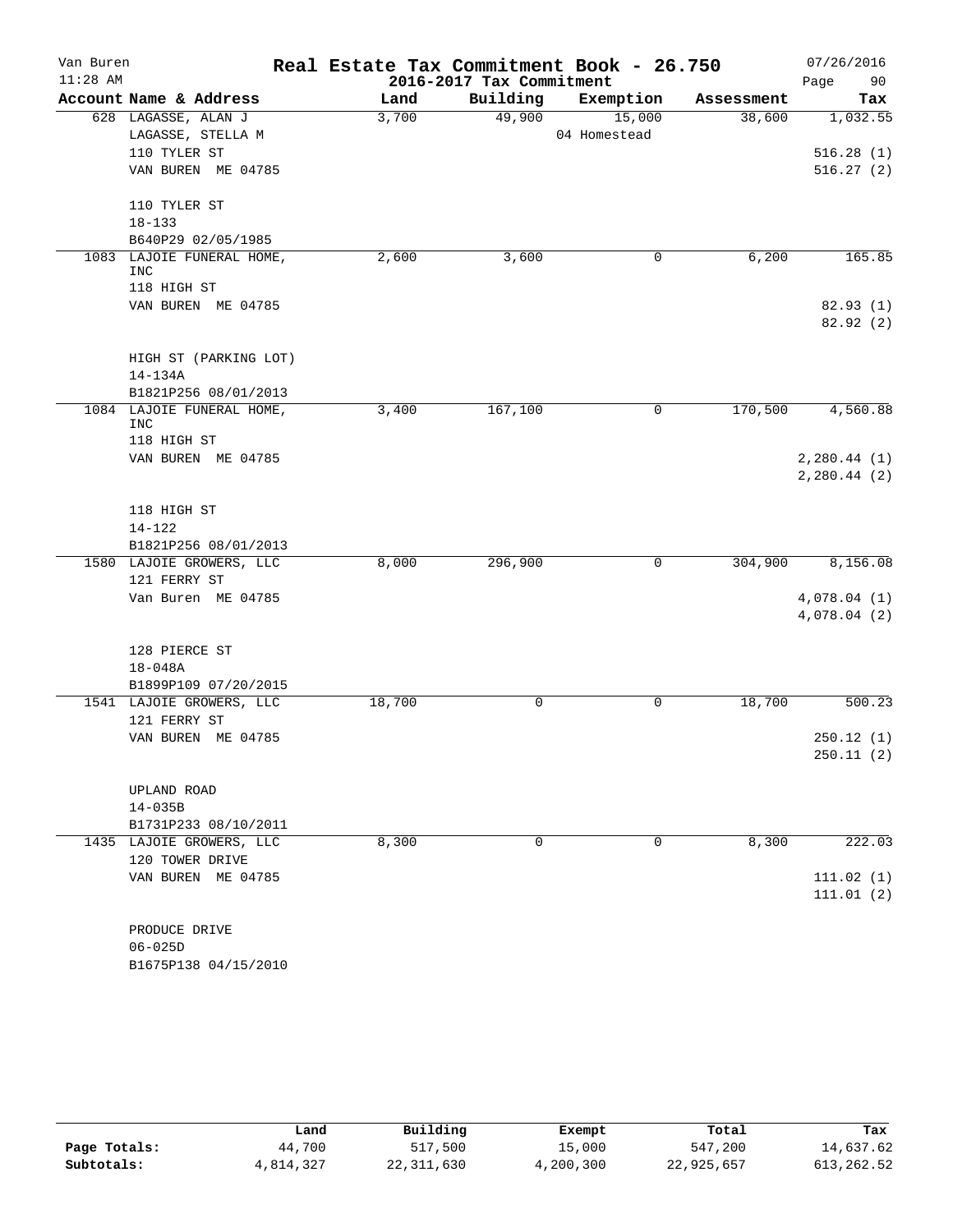| Van Buren<br>$11:28$ AM |                                           |        | Real Estate Tax Commitment Book - 26.750<br>2016-2017 Tax Commitment |              |            | 07/26/2016<br>Page<br>91 |
|-------------------------|-------------------------------------------|--------|----------------------------------------------------------------------|--------------|------------|--------------------------|
|                         | Account Name & Address                    | Land   | Building                                                             | Exemption    | Assessment | Tax                      |
| 640                     | LAJOIE LIVING TRUST                       | 15,600 | 0                                                                    | $\Omega$     | 15,600     | 417.30                   |
|                         | LAJOIE, DOMINIC J. &                      |        |                                                                      |              |            |                          |
|                         | RACHEL M. (TRUSTEES)                      |        |                                                                      |              |            |                          |
|                         | 140 ADAMS ST.<br>VAN BUREN<br>ME 04785    |        |                                                                      |              |            | 208.65(1)<br>208.65(2)   |
|                         |                                           |        |                                                                      |              |            |                          |
|                         | ALEXANDER RD                              |        |                                                                      |              |            |                          |
|                         | $07 - 020$                                |        |                                                                      |              |            |                          |
|                         | B1749P212 01/23/2012                      |        |                                                                      |              |            |                          |
|                         | 1546 LAJOIE LIVING TRUST                  | 3,800  | 0                                                                    | 0            | 3,800      | 101.65                   |
|                         | LAJOIE, DOMINIC &                         |        |                                                                      |              |            |                          |
|                         | RACHEL (TRUSTEES)                         |        |                                                                      |              |            |                          |
|                         | 140 ADAMS ST                              |        |                                                                      |              |            | 50.83(1)                 |
|                         | VAN BUREN ME 04785                        |        |                                                                      |              |            | 50.82(2)                 |
|                         | ADAMS STREET                              |        |                                                                      |              |            |                          |
|                         | $06 - 003C$                               |        |                                                                      |              |            |                          |
|                         | B1843P138 01/23/2014                      |        |                                                                      |              |            |                          |
|                         | 631 LAJOIE, BRIAN J                       | 4,400  | 54,000                                                               | 15,000       | 43,400     | 1,160.95                 |
|                         | LAJOIE, LORRAINE A                        |        |                                                                      | 04 Homestead |            |                          |
|                         | 110 MCKINLEY ST                           |        |                                                                      |              |            | 580.48 (1)               |
|                         | VAN BUREN ME 04785                        |        |                                                                      |              |            | 580.47 (2)               |
|                         | 110 MCKINLEY ST                           |        |                                                                      |              |            |                          |
|                         | $14 - 140$                                |        |                                                                      |              |            |                          |
|                         | B529P163                                  |        |                                                                      |              |            |                          |
| 270                     | LAJOIE, DOMINIC J<br>(TRUSTEE)            | 14,100 | 148,000                                                              | 15,000       | 147,100    | 3,934.93                 |
|                         | LAJOIE, RACHEL M                          |        |                                                                      | 04 Homestead |            |                          |
|                         | (TRUSTEE)<br>140 ADAMS STREET             |        |                                                                      |              |            | 1,967.47(1)              |
|                         | VAN BUREN ME 04785                        |        |                                                                      |              |            | 1,967.46(2)              |
|                         |                                           |        |                                                                      |              |            |                          |
|                         | 140 ADAMS ST                              |        |                                                                      |              |            |                          |
|                         | $06 - 003B$                               |        |                                                                      |              |            |                          |
|                         | B1749P224 01/23/2012 B1733P252 08/29/2011 |        |                                                                      |              |            |                          |
|                         | 633 LAJOIE, DOMINIC J<br>(TRUSTEE)        | 5,900  | 67,700                                                               | $\mathbf 0$  | 73,600     | 1,968.80                 |
|                         | LAJOIE, RACHEL M                          |        |                                                                      |              |            |                          |
|                         | (TRUSTEE)                                 |        |                                                                      |              |            |                          |
|                         | 140 ADAMS STREET                          |        |                                                                      |              |            | 984.40 (1)               |
|                         | VAN BUREN ME 04785                        |        |                                                                      |              |            | 984.40 (2)               |
|                         | 114 STATE ST                              |        |                                                                      |              |            |                          |
|                         | $13 - 024A$                               |        |                                                                      |              |            |                          |
|                         | B1749P217 01/23/2012 B639P213             |        |                                                                      |              |            |                          |
|                         | 634 LAJOIE, DOMINIC J<br>(TRUSTEE)        | 27,600 | $\Omega$                                                             | $\Omega$     | 27,600     | 738.30                   |
|                         | LAJOIE, RACHEL M                          |        |                                                                      |              |            |                          |
|                         | (TRUSTEE)<br>140 ADAMS STREET             |        |                                                                      |              |            | 369.15(1)                |
|                         | VAN BUREN ME 04785                        |        |                                                                      |              |            | 369.15(2)                |
|                         |                                           |        |                                                                      |              |            |                          |
|                         | ALEXANDER ROAD                            |        |                                                                      |              |            |                          |
|                         | $08 - 033A$                               |        |                                                                      |              |            |                          |
|                         | B1749P219 01/23/2012 B647P81              |        |                                                                      |              |            |                          |
|                         |                                           |        |                                                                      |              |            |                          |

|              | Land      | Building   | Exempt    | Total        | Tax        |
|--------------|-----------|------------|-----------|--------------|------------|
| Page Totals: | 71,400    | 269,700    | 30,000    | 311,100      | 8,321.93   |
| Subtotals:   | 4,885,727 | 22,581,330 | 4,230,300 | 23, 236, 757 | 621,584.45 |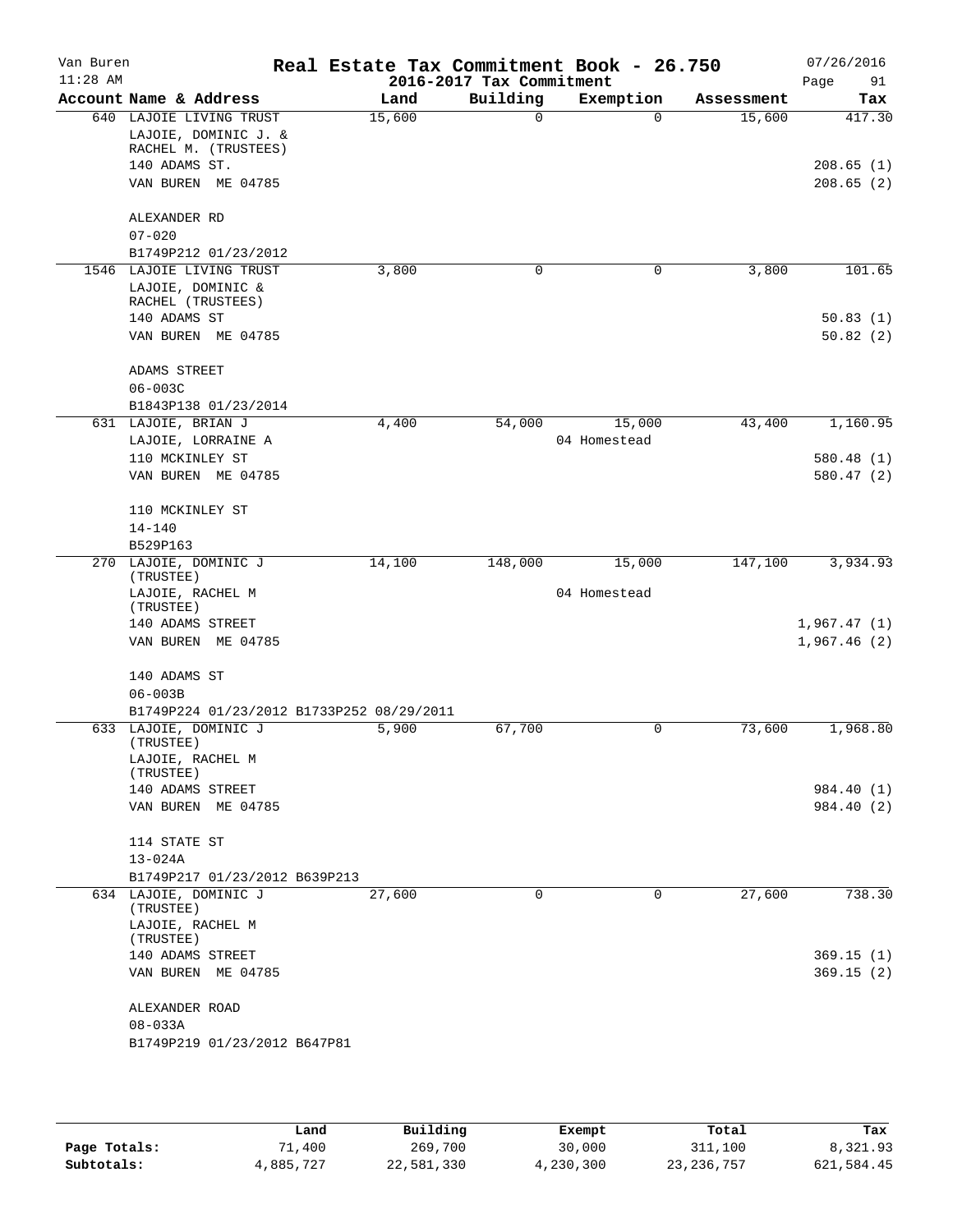| Van Buren<br>$11:28$ AM |                                    |       |            | 2016-2017 Tax Commitment | Real Estate Tax Commitment Book - 26.750 |              | 07/26/2016<br>Page<br>92 |
|-------------------------|------------------------------------|-------|------------|--------------------------|------------------------------------------|--------------|--------------------------|
|                         | Account Name & Address             |       | Land       | Building                 | Exemption                                | Assessment   | Tax                      |
|                         | 635 LAJOIE, DOMINIC J<br>(TRUSTEE) |       | 32,900     | 68,800                   | 0                                        | 101,700      | 2,720.48                 |
|                         | LAJOIE, RACHEL M<br>(TRUSTEE)      |       |            |                          |                                          |              |                          |
|                         | 140 ADAMS STREET                   |       |            |                          |                                          |              | 1,360.24(1)              |
|                         | VAN BUREN ME 04785                 |       |            |                          |                                          |              | 1,360.24(2)              |
|                         | RR 1<br>$08 - 053A$                |       |            |                          |                                          |              |                          |
|                         | B1749P212 01/23/2012               |       |            |                          |                                          |              |                          |
|                         | 636 LAJOIE, DOMINIC J              |       | 8,400      | 73,700                   | 0                                        | 82,100       | 2,196.18                 |
|                         | (TRUSTEE)<br>LAJOIE, RACHEL M      |       |            |                          |                                          |              |                          |
|                         | (TRUSTEE)                          |       |            |                          |                                          |              |                          |
|                         | 140 ADAMS STREET                   |       |            |                          |                                          |              | 1,098.09(1)              |
|                         | VAN BUREN ME 04785                 |       |            |                          |                                          |              | 1,098.09(2)              |
|                         | 171 UPLAND RD<br>$14 - 035A$       |       |            |                          |                                          |              |                          |
|                         | B1749P209 01/23/2012 B1025P55      |       |            |                          |                                          |              |                          |
|                         | 638 LAJOIE, DOMINIC J<br>(TRUSTEE) |       | 34,300     | 0                        | 0                                        | 34,300       | 917.53                   |
|                         | LAJOIE, RACHEL M<br>(TRUSTEE)      | Acres | 95.00      |                          |                                          |              |                          |
|                         | 140 ADAMS STREET                   |       |            |                          |                                          |              | 458.77 (1)               |
|                         | VAN BUREN ME 04785                 |       |            |                          |                                          |              | 458.76 (2)               |
|                         | NOEL OUELLETTE FARM<br>$07 - 014$  |       |            |                          |                                          |              |                          |
|                         | B1749P212 01/23/2012               |       |            |                          |                                          |              |                          |
|                         | 639 LAJOIE, DOMINIC J<br>(TRUSTEE) |       | 1,300      | 6,500                    | 0                                        | 7,800        | 208.65                   |
|                         | LAJOIE, RACHEL M<br>(TRUSTEE)      |       |            |                          |                                          |              |                          |
|                         | 140 ADAMS STREET                   |       |            |                          |                                          |              | 104.33(1)                |
|                         | VAN BUREN ME 04785                 |       |            |                          |                                          |              | 104.32(2)                |
|                         | VIOLETTE SIDING<br>$08 - 034C$     |       |            |                          |                                          |              |                          |
|                         | B1749P212 01/23/2012               |       |            |                          |                                          |              |                          |
|                         | 655 LAJOIE, DOMINIC J<br>(TRUSTEE) |       | 800        | $\mathbf 0$              | $\mathbf 0$                              | 800          | 21.40                    |
|                         | LAJOIE, RACHEL M                   |       |            |                          |                                          |              |                          |
|                         | (TRUSTEE)                          |       |            |                          |                                          |              |                          |
|                         | 140 ADAMS STREET                   |       |            |                          |                                          |              | 10.70(1)                 |
|                         | VAN BUREN ME 04785                 |       |            |                          |                                          |              | 10.70(2)                 |
|                         | OFF MAIN STREET                    |       |            |                          |                                          |              |                          |
|                         | $08 - 033D$                        |       |            |                          |                                          |              |                          |
|                         | B1749P222 01/23/2012 B1449P220     |       |            |                          |                                          |              |                          |
|                         | 632 LAJOIE, DOMINIC J<br>(TRUSTEE) |       | 21,500     | 0                        | 0                                        | 21,500       | 575.13                   |
|                         | LAJOIE, RACHEL M<br>(TRUSTEE)      |       |            |                          |                                          |              |                          |
|                         | 140 ADAMS STREET                   |       |            |                          |                                          |              | 287.57(1)                |
|                         | VAN BUREN ME 04785                 |       |            |                          |                                          |              | 287.56(2)                |
|                         | ALEXANDER ROAD                     |       |            |                          |                                          |              |                          |
|                         | $08 - 036B$                        |       |            |                          |                                          |              |                          |
|                         | B1749P219 01/23/2012 B1359P182     |       |            |                          |                                          |              |                          |
|                         | Land                               |       | Building   |                          | Exempt                                   | Total        | Tax                      |
| Page Totals:            | 99,200                             |       | 149,000    |                          | $\mathsf{O}$                             | 248,200      | 6,639.37                 |
| Subtotals:              | 4,984,927                          |       | 22,730,330 |                          | 4,230,300                                | 23, 484, 957 | 628, 223.82              |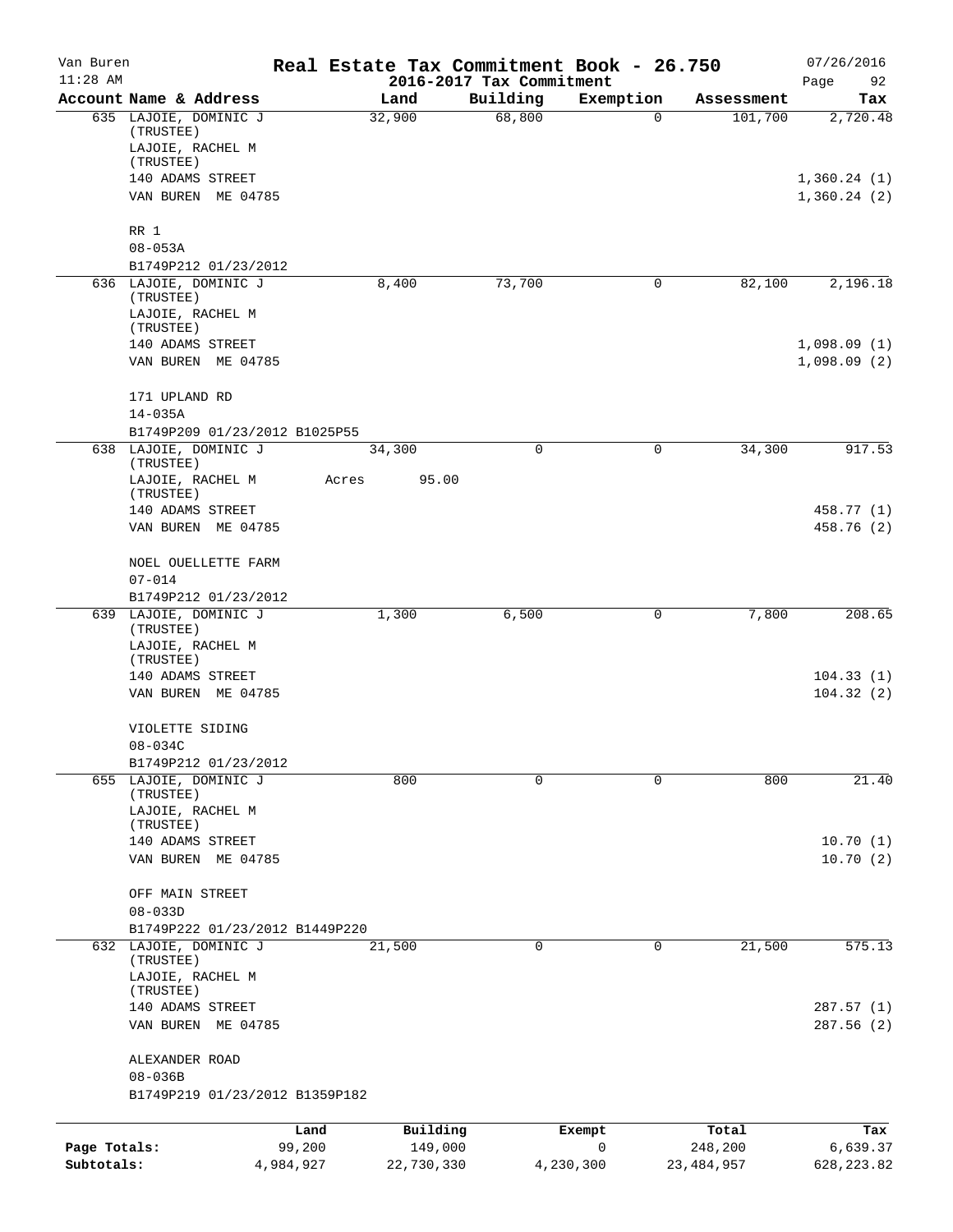| Van Buren<br>$11:28$ AM |                              | Real Estate Tax Commitment Book - 26.750 |                                      |              |            | 07/26/2016           |
|-------------------------|------------------------------|------------------------------------------|--------------------------------------|--------------|------------|----------------------|
|                         | Account Name & Address       | Land                                     | 2016-2017 Tax Commitment<br>Building | Exemption    | Assessment | 93<br>Page<br>Tax    |
|                         | 642 LAJOIE, GERARD           | 5,000                                    | 53,200                               | 15,000       | 43,200     | 1,155.60             |
|                         | LAJOIE, BERNADETTE           |                                          |                                      | 04 Homestead |            |                      |
|                         | 112 JACKSON STREET           |                                          |                                      |              |            | 577.80(1)            |
|                         | VAN BUREN ME 04785           |                                          |                                      |              |            | 577.80(2)            |
|                         | 112 JACKSON ST               |                                          |                                      |              |            |                      |
|                         | $18 - 091$                   |                                          |                                      |              |            |                      |
|                         | B931P228                     |                                          |                                      |              |            |                      |
|                         | 1274 LAJOIE, JAY             | 10,600                                   | 0                                    | 0            | 10,600     | 283.55               |
|                         | 165 STATE STREET             |                                          |                                      |              |            |                      |
|                         | VAN BUREN ME 04785           |                                          |                                      |              |            | 141.78 (1)           |
|                         |                              |                                          |                                      |              |            | 141.77(2)            |
|                         | MCKEAN FARM                  |                                          |                                      |              |            |                      |
|                         | $08 - 013C$                  |                                          |                                      |              |            |                      |
|                         | B1623P203 12/23/2008         |                                          |                                      |              |            |                      |
|                         | 1267 LAJOIE, JAY             | 21,900                                   | 0                                    | 0            | 21,900     | 585.82               |
|                         | 165 STATE STREET             |                                          |                                      |              |            |                      |
|                         | VAN BUREN ME 04785           |                                          |                                      |              |            | 292.91 (1)           |
|                         |                              |                                          |                                      |              |            | 292.91 (2)           |
|                         | MCKEAN FARM                  |                                          |                                      |              |            |                      |
|                         | $08 - 017A$                  |                                          |                                      |              |            |                      |
|                         | B1623P203 12/23/2008         |                                          |                                      |              |            |                      |
|                         | 134 LAJOIE, JAY G            | 1,300                                    | 0                                    | 0            | 1,300      | 34.78                |
|                         | P.O. BOX 5                   |                                          |                                      |              |            |                      |
|                         | VAN BUREN ME 04785           |                                          |                                      |              |            | 17.39(1)<br>17.39(2) |
|                         |                              |                                          |                                      |              |            |                      |
|                         | TRUMAN STREET                |                                          |                                      |              |            |                      |
|                         | $12A - 042$                  |                                          |                                      |              |            |                      |
|                         | B1608P289 08/13/2008         |                                          |                                      |              |            |                      |
|                         | 129 LAJOIE, JAY G            | 7,800                                    | 51,400                               | 15,000       | 44,200     | 1,182.35             |
|                         | 165 STATE STREET             |                                          |                                      | 04 Homestead |            |                      |
|                         | VAN BUREN ME 04785           |                                          |                                      |              |            | 591.18(1)            |
|                         |                              |                                          |                                      |              |            | 591.17 (2)           |
|                         | 171 STATE ST                 |                                          |                                      |              |            |                      |
|                         | $12A-030$                    |                                          |                                      |              |            |                      |
|                         | B1659P6 10/23/2009 B1223P207 |                                          |                                      |              |            |                      |
|                         | 130 LAJOIE, JAY G            | 5,400                                    | 0                                    | 0            | 5,400      | 144.45               |
|                         | P.O. BOX 5                   |                                          |                                      |              |            |                      |
|                         | VAN BUREN ME 04785           |                                          |                                      |              |            | 72.23(1)             |
|                         |                              |                                          |                                      |              |            | 72.22(2)             |
|                         | TRUMAN ST                    |                                          |                                      |              |            |                      |
|                         | $12A-044$                    |                                          |                                      |              |            |                      |
|                         | B1608P289 08/13/2008         |                                          |                                      |              |            |                      |
|                         | 131 LAJOIE, JAY G            | 4,000                                    | 21,600                               | 0            | 25,600     | 684.80               |
|                         | 165 STATE STREET             |                                          |                                      |              |            |                      |
|                         | VAN BUREN ME 04785           |                                          |                                      |              |            | 342.40 (1)           |
|                         |                              |                                          |                                      |              |            | 342.40(2)            |
|                         | 165 STATE ST                 |                                          |                                      |              |            |                      |
|                         | 12A-010                      |                                          |                                      |              |            |                      |
|                         | B1618P227                    |                                          |                                      |              |            |                      |
|                         |                              |                                          |                                      |              |            |                      |
|                         | Land                         | Building                                 |                                      | Exempt       | Total      | Tax                  |
| Page Totals:            | 56,000                       | 126,200                                  |                                      | 30,000       | 152,200    | 4,071.35             |
| Subtotals:              | 5,040,927                    | 22,856,530                               |                                      | 4,260,300    | 23,637,157 | 632, 295.17          |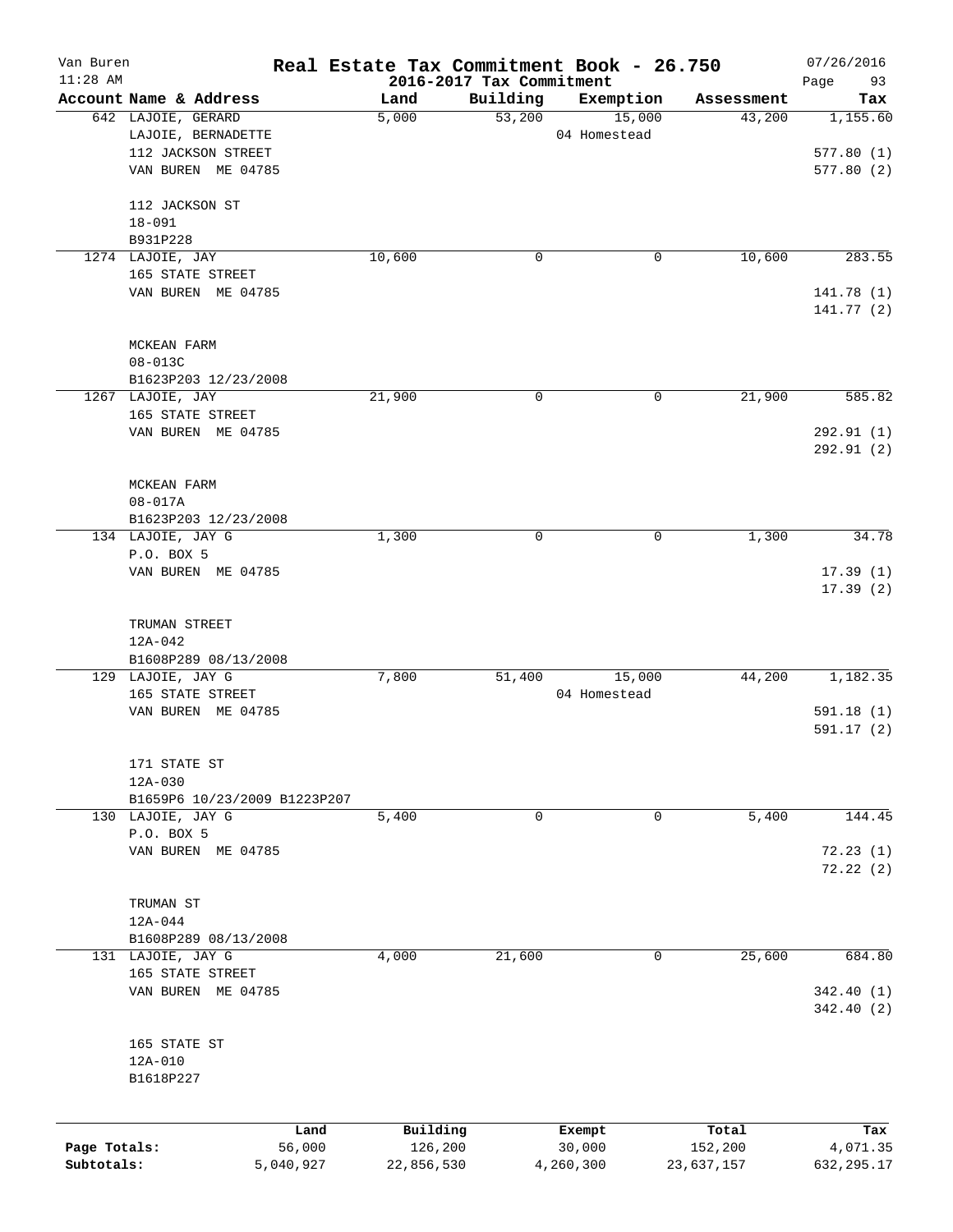| Van Buren<br>$11:28$ AM |                                           |           |            | 2016-2017 Tax Commitment | Real Estate Tax Commitment Book - 26.750 |            | 07/26/2016        |
|-------------------------|-------------------------------------------|-----------|------------|--------------------------|------------------------------------------|------------|-------------------|
|                         | Account Name & Address                    |           | Land       | Building                 | Exemption                                | Assessment | Page<br>94<br>Tax |
|                         | 132 LAJOIE, JAY G                         |           | 5,800      | $\mathbf 0$              | 0                                        | 5,800      | 155.15            |
|                         | P.O. BOX 5                                |           |            |                          |                                          |            |                   |
|                         | VAN BUREN ME 04785                        |           |            |                          |                                          |            | 77.58(1)          |
|                         |                                           |           |            |                          |                                          |            | 77.57(2)          |
|                         |                                           |           |            |                          |                                          |            |                   |
|                         | TRUMAN ST                                 |           |            |                          |                                          |            |                   |
|                         | $12A - 043$                               |           |            |                          |                                          |            |                   |
|                         | B1608P289 08/12/2008 B1608P289 08/13/2008 |           |            |                          |                                          |            |                   |
|                         | 133 LAJOIE, JAY G                         |           | 1,900      | 0                        | 0                                        | 1,900      | 50.83             |
|                         | P.O. BOX 5                                |           |            |                          |                                          |            |                   |
|                         | VAN BUREN ME 04785                        |           |            |                          |                                          |            | 25.42(1)          |
|                         |                                           |           |            |                          |                                          |            | 25.41(2)          |
|                         |                                           |           |            |                          |                                          |            |                   |
|                         | JOHNSON DRIVE                             |           |            |                          |                                          |            |                   |
|                         | 12A-042C                                  |           |            |                          |                                          |            |                   |
|                         | B1608P289 08/13/2008                      |           |            |                          |                                          |            |                   |
|                         | 230 LAJOIE, JAY G                         |           | 2,600      | 0                        | 0                                        | 2,600      | 69.55             |
|                         | P.O. BOX 5                                |           |            |                          |                                          |            |                   |
|                         | VAN BUREN ME 04785                        |           |            |                          |                                          |            | 34.78 (1)         |
|                         |                                           |           |            |                          |                                          |            | 34.77(2)          |
|                         |                                           |           |            |                          |                                          |            |                   |
|                         | ST. BRUNO STREET                          |           |            |                          |                                          |            |                   |
|                         | 18-087B                                   |           |            |                          |                                          |            |                   |
|                         | B1738P32 10/07/2011                       |           |            |                          |                                          |            |                   |
|                         | 644 LAJOIE, JOHN P                        |           | 22,600     | 109,500                  | 15,000                                   | 117,100    | 3,132.43          |
|                         | LAJOIE, PEGGY                             |           |            |                          | 04 Homestead                             |            |                   |
|                         | 745 MAIN ST                               |           |            |                          |                                          |            | 1,566.22(1)       |
|                         | VAN BUREN ME 04785                        |           |            |                          |                                          |            | 1,566.21(2)       |
|                         |                                           |           |            |                          |                                          |            |                   |
|                         | 745 MAIN ST<br>$08 - 013D$                |           |            |                          |                                          |            |                   |
|                         | B1321P247 08/16/2002                      |           |            |                          |                                          |            |                   |
|                         | 646 LAJOIE, KENNETH R                     |           | 3,800      | 34,700                   | 0                                        | 38,500     | 1,029.88          |
|                         | P O BOX 525                               |           |            |                          |                                          |            |                   |
|                         | BATH ME 04530                             |           |            |                          |                                          |            | 514.94(1)         |
|                         |                                           |           |            |                          |                                          |            | 514.94(2)         |
|                         |                                           |           |            |                          |                                          |            |                   |
|                         | 113 WILSON ST                             |           |            |                          |                                          |            |                   |
|                         | $23 - 031$                                |           |            |                          |                                          |            |                   |
|                         | B828P138                                  |           |            |                          |                                          |            |                   |
|                         | 645 LAJOIE, KENNETH R                     |           | 3,700      | 28,400                   | 0                                        | 32,100     | 858.68            |
|                         | P O BOX 525                               |           |            |                          |                                          |            |                   |
|                         | BATH ME 04530                             |           |            |                          |                                          |            | 429.34 (1)        |
|                         |                                           |           |            |                          |                                          |            | 429.34 (2)        |
|                         |                                           |           |            |                          |                                          |            |                   |
|                         | 109 WILSON ST                             |           |            |                          |                                          |            |                   |
|                         | $23 - 030$                                |           |            |                          |                                          |            |                   |
|                         | B597P297                                  |           |            |                          |                                          |            |                   |
|                         | 648 LAJOIE, KIM (TRUSTEE)                 |           | 12,500     | $\mathbf 0$              | $\mathbf 0$                              | 12,500     | 334.38            |
|                         | LAJOIE, GILBERT                           |           |            |                          |                                          |            |                   |
|                         | (TRUSTEE)<br>120 TOWER DRIVE              |           |            |                          |                                          |            | 167.19(1)         |
|                         | VAN BUREN ME 04785                        |           |            |                          |                                          |            | 167.19(2)         |
|                         |                                           |           |            |                          |                                          |            |                   |
|                         | ALEXANDER RD                              |           |            |                          |                                          |            |                   |
|                         | $09 - 006$                                |           |            |                          |                                          |            |                   |
|                         | B1715P249 03/28/2011 B1399P145            |           |            |                          |                                          |            |                   |
|                         |                                           |           |            |                          |                                          |            |                   |
|                         |                                           | Land      | Building   |                          | Exempt                                   | Total      | Tax               |
| Page Totals:            |                                           | 52,900    | 172,600    |                          | 15,000                                   | 210,500    | 5,630.90          |
| Subtotals:              |                                           | 5,093,827 | 23,029,130 |                          | 4,275,300                                | 23,847,657 | 637,926.07        |
|                         |                                           |           |            |                          |                                          |            |                   |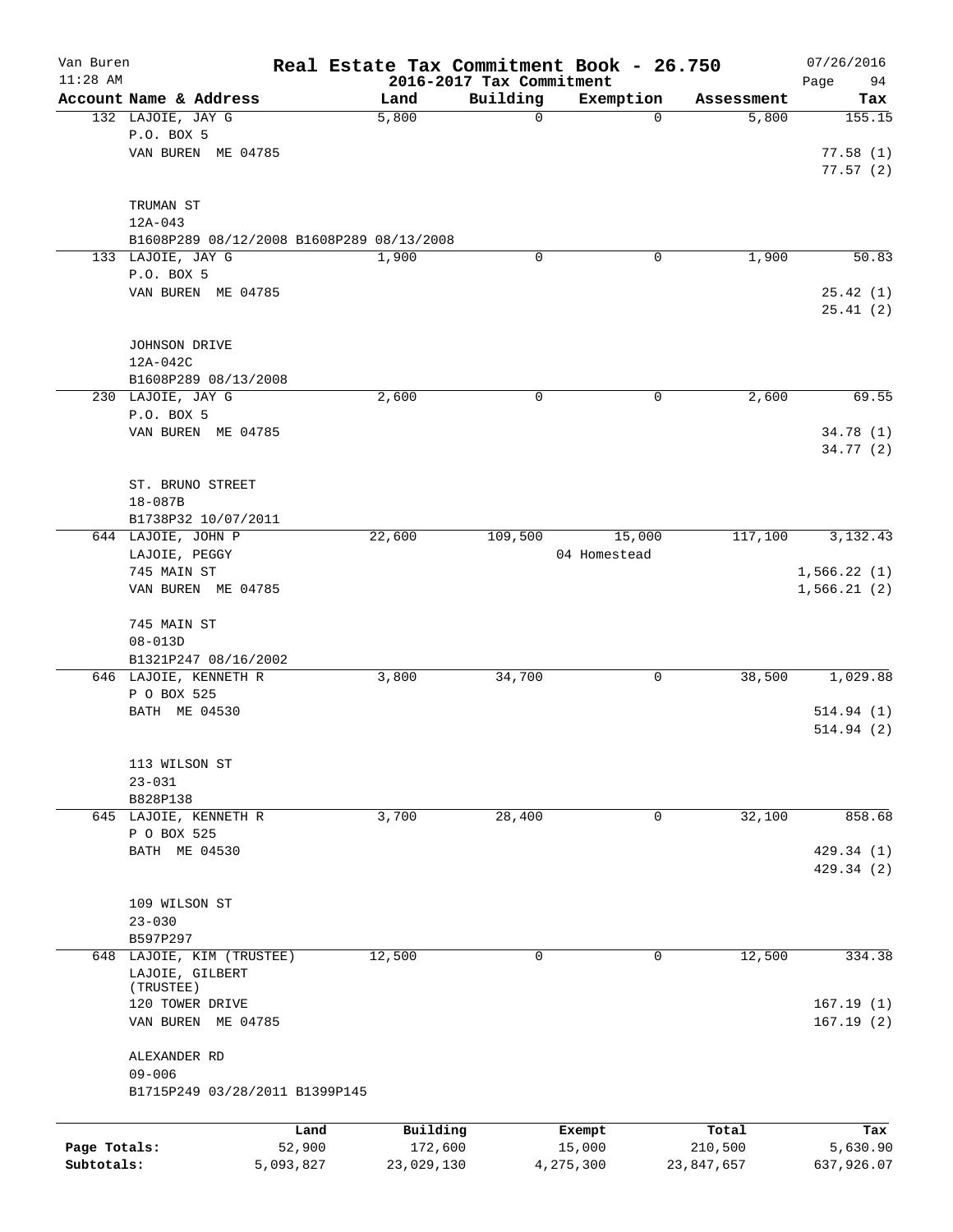| Van Buren<br>$11:28$ AM |                              |                                                                             | Real Estate Tax Commitment Book - 26.750 | 2016-2017 Tax Commitment |              |            | 07/26/2016<br>Page<br>95 |
|-------------------------|------------------------------|-----------------------------------------------------------------------------|------------------------------------------|--------------------------|--------------|------------|--------------------------|
|                         |                              | Account Name & Address                                                      | Land                                     | Building                 | Exemption    | Assessment | Tax                      |
|                         | LAJOIE, GILBERT<br>(TRUSTEE) | 657 LAJOIE, KIM (TRUSTEE)                                                   | 9,300                                    | 0                        | $\Omega$     | 9,300      | 248.78                   |
|                         | 120 TOWER DRIVE              |                                                                             |                                          |                          |              |            | 124.39(1)                |
|                         |                              | VAN BUREN ME 04785                                                          |                                          |                          |              |            | 124.39(2)                |
|                         | OFF SARA ROAD                |                                                                             |                                          |                          |              |            |                          |
|                         | $07 - 008C$                  |                                                                             |                                          |                          |              |            |                          |
|                         |                              | B1715P294 03/28/2011                                                        |                                          |                          |              |            |                          |
|                         | LAJOIE, GILBERT              | 647 LAJOIE, KIM (TRUSTEE)                                                   | 5,400                                    | 0                        | 0            | 5,400      | 144.45                   |
|                         | (TRUSTEE)<br>120 TOWER DR    |                                                                             |                                          |                          |              |            | 72.23(1)                 |
|                         |                              | VAN BUREN ME 04785                                                          |                                          |                          |              |            | 72.22(2)                 |
|                         |                              | OFF ALEXANDER RD                                                            |                                          |                          |              |            |                          |
|                         | $08 - 005C$                  |                                                                             |                                          |                          |              |            |                          |
| 649                     |                              | B1715P294 03/28/2011                                                        | 2,100                                    |                          |              |            | 1,099.43                 |
|                         | LAJOIE, GILBERT<br>(TRUSTEE) | LAJOIE, KIM (TRUSTEE)                                                       |                                          | 39,000                   | 0            | 41,100     |                          |
|                         | 120 TOWER DRIVE              |                                                                             |                                          |                          |              |            | 549.72 (1)               |
|                         |                              | VAN BUREN ME 04785                                                          |                                          |                          |              |            | 549.71 (2)               |
|                         | VIOLETTE SIDING              |                                                                             |                                          |                          |              |            |                          |
|                         | $08 - 034D$                  |                                                                             |                                          |                          |              |            |                          |
|                         |                              | B1715P294 03/28/2011 B1399P145<br>658 LAJOIE, KIM (TRUSTEE)                 | 19,700                                   | 0                        | $\mathbf 0$  | 19,700     | 526.98                   |
|                         | LAJOIE, GILBERT              |                                                                             |                                          |                          |              |            |                          |
|                         | (TRUSTEE)                    |                                                                             |                                          |                          |              |            |                          |
|                         | 120 TOWER DRIVE              |                                                                             |                                          |                          |              |            | 263.49(1)                |
|                         |                              | VAN BUREN ME 04785                                                          |                                          |                          |              |            | 263.49(2)                |
|                         | ALEXANDER RD.<br>$07 - 013$  |                                                                             |                                          |                          |              |            |                          |
|                         |                              | B1715P294 03/28/2011 B1399P145                                              |                                          |                          |              |            |                          |
|                         |                              | 651 LAJOIE, KIM (TRUSTEE)                                                   | 10,000                                   | 65,700                   | 15,000       | 60,700     | 1,623.73                 |
|                         | LAJOIE, GILBERT              |                                                                             |                                          |                          | 04 Homestead |            |                          |
|                         | (TRUSTEE)                    |                                                                             |                                          |                          |              |            |                          |
|                         | 120 TOWER DR                 | VAN BUREN ME 04785                                                          |                                          |                          |              |            | 811.87(1)<br>811.86(2)   |
|                         | 120 TOWER DR                 |                                                                             |                                          |                          |              |            |                          |
|                         | 12A-034                      |                                                                             |                                          |                          |              |            |                          |
|                         |                              | B1715P294 03/28/2011 B1715P288 03/28/2011 B1690P163<br>08/11/2010 B1069P290 |                                          |                          |              |            |                          |
|                         |                              | 656 LAJOIE, KIM (TRUSTEE)                                                   | 10,200                                   | 0                        | 0            | 10,200     | 272.85                   |
|                         | LAJOIE, GILBERT<br>(TRUSTEE) |                                                                             |                                          |                          |              |            |                          |
|                         | 120 TOWER DRIVE              |                                                                             |                                          |                          |              |            | 136.43(1)                |
|                         |                              | VAN BUREN ME 04785                                                          |                                          |                          |              |            | 136.42(2)                |
|                         | OFF US 1                     |                                                                             |                                          |                          |              |            |                          |
|                         | $08 - 005D$                  |                                                                             |                                          |                          |              |            |                          |
|                         |                              | B1715P294 03/28/2011 B1399P145                                              |                                          |                          |              |            |                          |

|              | Land      | Building     | Exempt    | Total      | Tax        |
|--------------|-----------|--------------|-----------|------------|------------|
| Page Totals: | 56,700    | 104,700      | 15,000    | 146,400    | 3,916.22   |
| Subtotals:   | 5,150,527 | 23, 133, 830 | 4,290,300 | 23,994,057 | 641,842.29 |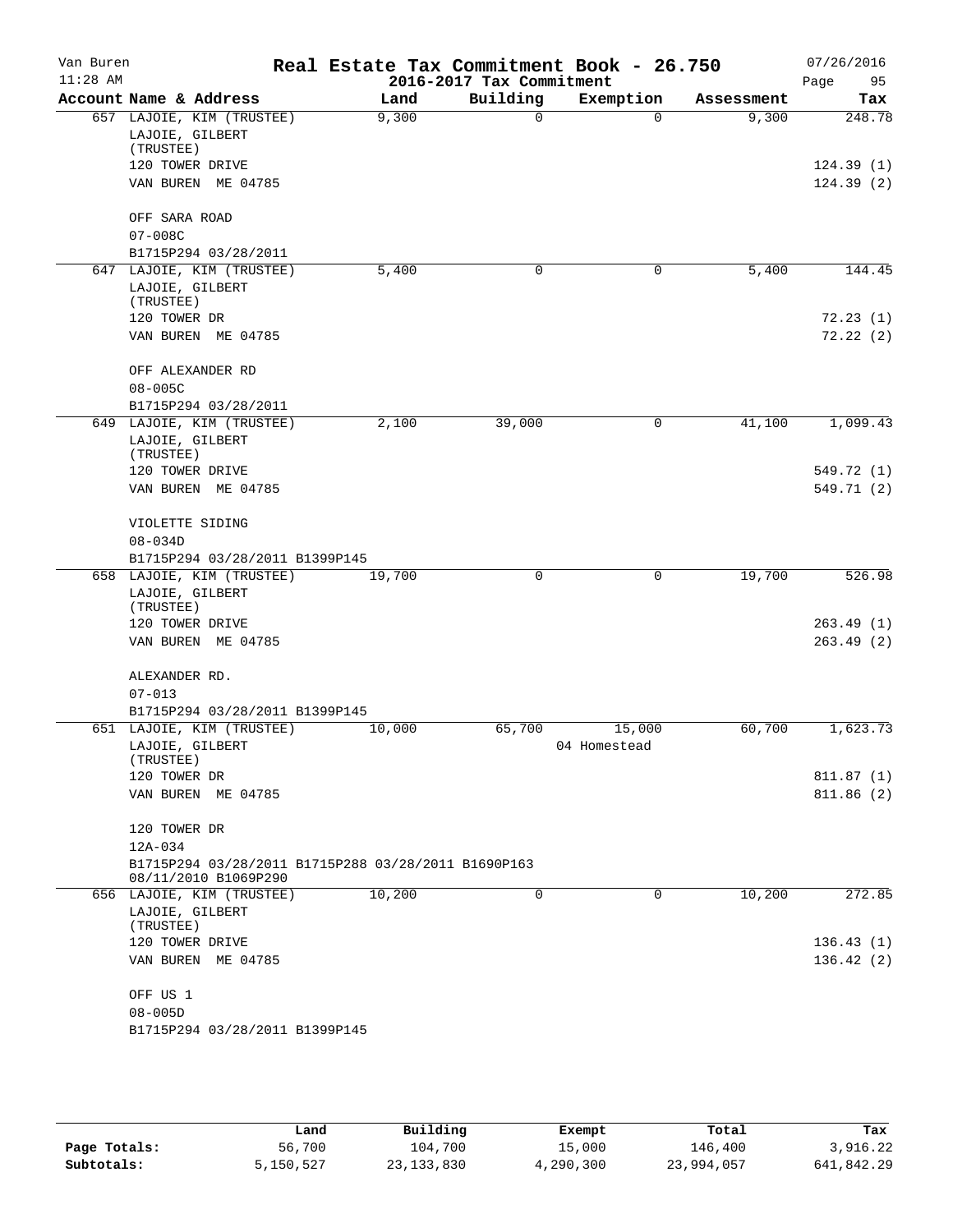| Van Buren<br>$11:28$ AM |                                                                              |                | Real Estate Tax Commitment Book - 26.750 | 2016-2017 Tax Commitment |                  |                  | 07/26/2016<br>Page<br>96 |
|-------------------------|------------------------------------------------------------------------------|----------------|------------------------------------------|--------------------------|------------------|------------------|--------------------------|
|                         | Account Name & Address                                                       |                | Land                                     | Building                 | Exemption        | Assessment       | Tax                      |
|                         | 650 LAJOIE, KIM (TRUSTEE)<br>LAJOIE, GILBERT<br>(TRUSTEE)<br>120 TOWER DRIVE |                | 6,200                                    | 0                        | $\Omega$         | 6,200            | 165.85<br>82.93(1)       |
|                         | VAN BUREN ME 04785                                                           |                |                                          |                          |                  |                  | 82.92(2)                 |
|                         | US 1                                                                         |                |                                          |                          |                  |                  |                          |
|                         | $08 - 035C$<br>B1715P294 03/28/2011 B1399P145                                |                |                                          |                          |                  |                  |                          |
|                         | 1333 LAJOIE, LUCAS H                                                         |                | 3,400                                    | 15,300                   | 0                | 18,700           | 500.23                   |
|                         | 114 MCKINLEY ST.                                                             |                |                                          |                          |                  |                  |                          |
|                         | VAN BUREN ME 04785                                                           |                |                                          |                          |                  |                  | 250.12(1)<br>250.11(2)   |
|                         | 148 MCKINLEY ST                                                              |                |                                          |                          |                  |                  |                          |
|                         | $14 - 039$                                                                   |                |                                          |                          |                  |                  |                          |
|                         | B1802P1 03/27/2013                                                           |                |                                          |                          |                  |                  |                          |
|                         | 659 LAJOIE, LUCAS H                                                          |                | 5,000                                    | 17,200                   | 0                | 22,200           | 593.85                   |
|                         | LAJOIE, LISA                                                                 |                |                                          |                          |                  |                  |                          |
|                         | 114 MCKINLEY ST.<br>VAN BUREN ME 04785                                       |                |                                          |                          |                  |                  | 296.93(1)<br>296.92 (2)  |
|                         |                                                                              |                |                                          |                          |                  |                  |                          |
|                         | 146 MCKINLEY ST                                                              |                |                                          |                          |                  |                  |                          |
|                         | $14 - 040$                                                                   |                |                                          |                          |                  |                  |                          |
|                         | B1579P330 12/14/2007                                                         |                |                                          |                          |                  |                  |                          |
|                         | 713 LAJOIE, LUCAS H.                                                         |                | 2,600                                    | 0                        | 0                | 2,600            | 69.55                    |
|                         | LAJOIE, LISA M.                                                              |                |                                          |                          |                  |                  |                          |
|                         | 114 MCKINLEY ST                                                              |                |                                          |                          |                  |                  | 34.78(1)                 |
|                         | VAN BUREN ME 04785                                                           |                |                                          |                          |                  |                  | 34.77(2)                 |
|                         | MCKINLEY ST                                                                  |                |                                          |                          |                  |                  |                          |
|                         | 14-139B                                                                      |                |                                          |                          |                  |                  |                          |
|                         | B1923P296 02/26/2016                                                         |                |                                          |                          |                  |                  |                          |
|                         | 714 LAJOIE, LUCAS H.                                                         |                | 2,600                                    | 56,500                   | 0                | 59,100           | 1,580.93                 |
|                         | LAJOIE, LISA M.                                                              |                |                                          |                          |                  |                  |                          |
|                         | 114 MCKINLEY ST                                                              |                |                                          |                          |                  |                  | 790.47 (1)               |
|                         | VAN BUREN ME 04785                                                           |                |                                          |                          |                  |                  | 790.46(2)                |
|                         | 114 MCKINLEY ST                                                              |                |                                          |                          |                  |                  |                          |
|                         | 14-139A                                                                      |                |                                          |                          |                  |                  |                          |
|                         | B1923P296 02/26/2016                                                         |                |                                          |                          |                  |                  |                          |
|                         | 653 LAJOIE, PHILIP                                                           |                | 1,600                                    | 0                        | 0                | 1,600            | 42.80                    |
|                         | 375 CARIBOU RD                                                               |                |                                          |                          |                  |                  |                          |
|                         | CYR PLANTATION<br>04785                                                      | МE             |                                          |                          |                  |                  | 21.40(1)                 |
|                         |                                                                              |                |                                          |                          |                  |                  | 21.40 (2)                |
|                         |                                                                              |                |                                          |                          |                  |                  |                          |
|                         | OFF MADORE ROAD                                                              |                |                                          |                          |                  |                  |                          |
|                         | $03 - 019A$                                                                  |                |                                          |                          |                  |                  |                          |
|                         | 654 LAJOIE, ROGER J<br>LAJOIE, JACQUELINE N                                  |                | 3,800                                    | 31,100                   | 15,000           | 19,900           | 532.33                   |
|                         | 114 NOTRE DAME STREET                                                        |                |                                          |                          | 04 Homestead     |                  | 266.17(1)                |
|                         | VAN BUREN ME 04785                                                           |                |                                          |                          |                  |                  | 266.16(2)                |
|                         |                                                                              |                |                                          |                          |                  |                  |                          |
|                         | 114 NOTRE DAME ST                                                            |                |                                          |                          |                  |                  |                          |
|                         | $17 - 028$                                                                   |                |                                          |                          |                  |                  |                          |
|                         | B1426P324                                                                    |                |                                          |                          |                  |                  |                          |
|                         |                                                                              |                |                                          |                          |                  |                  |                          |
| Page Totals:            |                                                                              | Land<br>25,200 | Building<br>120,100                      |                          | Exempt<br>15,000 | Total<br>130,300 | Tax<br>3,485.54          |
| Subtotals:              |                                                                              | 5,175,727      | 23, 253, 930                             |                          | 4,305,300        | 24, 124, 357     | 645, 327.83              |
|                         |                                                                              |                |                                          |                          |                  |                  |                          |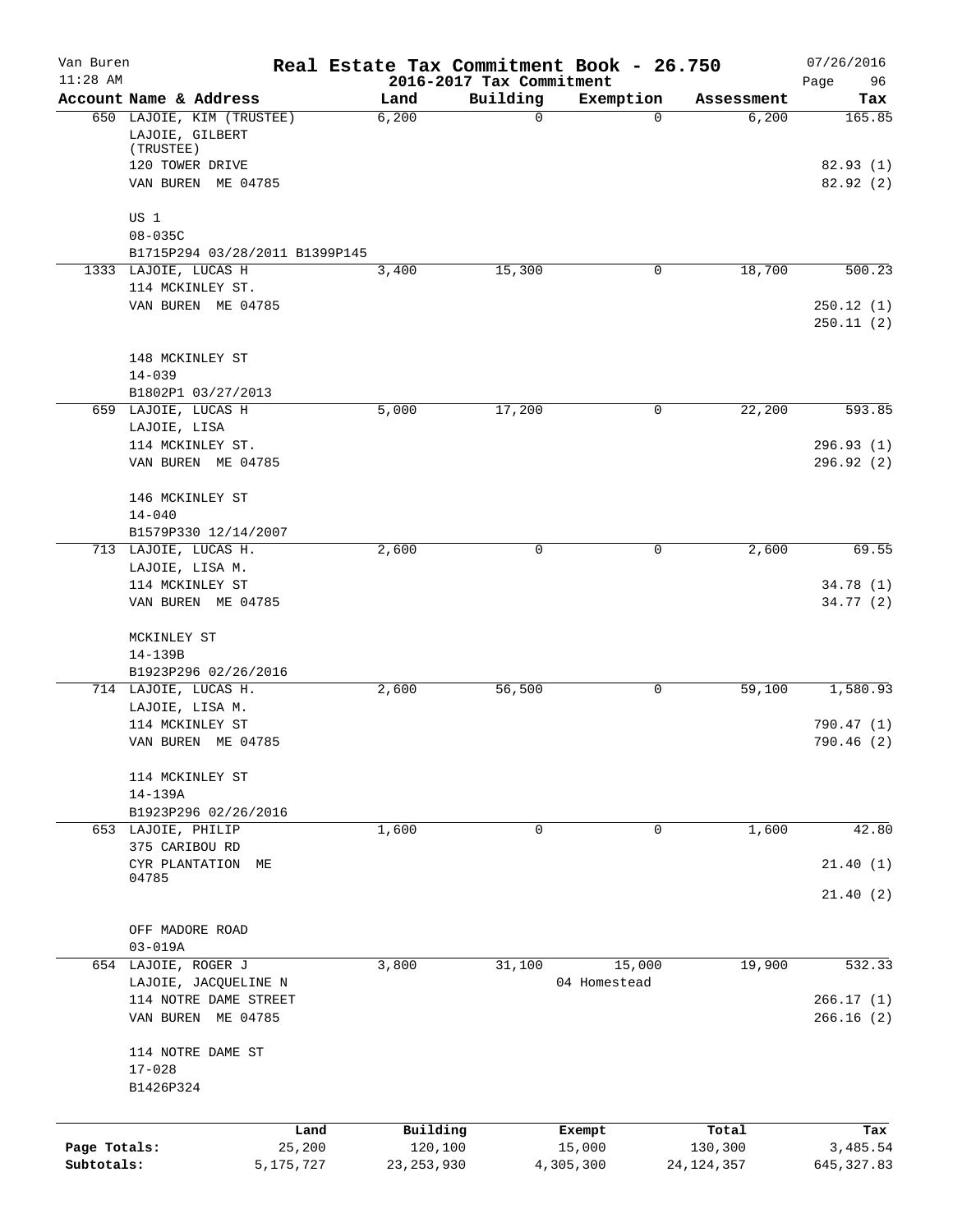| Van Buren<br>$11:28$ AM |                                                   | Real Estate Tax Commitment Book - 26.750 |                                      |              |            | 07/26/2016        |
|-------------------------|---------------------------------------------------|------------------------------------------|--------------------------------------|--------------|------------|-------------------|
|                         | Account Name & Address                            | Land                                     | 2016-2017 Tax Commitment<br>Building | Exemption    | Assessment | 97<br>Page<br>Tax |
|                         | 677 LAJOIE, SARAH L                               | 4,800                                    | 35,700                               | 15,000       | 25,500     | 682.13            |
|                         | 120 POPLAR ST                                     |                                          |                                      | 04 Homestead |            |                   |
|                         | VAN BUREN ME 04785                                |                                          |                                      |              |            | 341.07 (1)        |
|                         |                                                   |                                          |                                      |              |            | 341.06(2)         |
|                         |                                                   |                                          |                                      |              |            |                   |
|                         | 120 POPLAR ST                                     |                                          |                                      |              |            |                   |
|                         | $16 - 036$                                        |                                          |                                      |              |            |                   |
|                         | B1770P86 06/29/2012 B698P123                      |                                          |                                      |              |            |                   |
|                         | 263 LAJOIE, SUSAN M.                              | 2,200                                    | 45,900                               | 15,000       | 33,100     | 885.43            |
|                         | 40 MAIN ST                                        |                                          |                                      | 04 Homestead |            |                   |
|                         | VAN BUREN ME 04785                                |                                          |                                      |              |            | 442.72 (1)        |
|                         |                                                   |                                          |                                      |              |            | 442.71 (2)        |
|                         |                                                   |                                          |                                      |              |            |                   |
|                         | 40 MAIN ST                                        |                                          |                                      |              |            |                   |
|                         | $15 - 114$                                        |                                          |                                      |              |            |                   |
|                         | B1871P336 10/20/2014                              |                                          |                                      |              |            |                   |
|                         | 725 LAKEVILLE SHORES, INC.                        | 126,800                                  | 56,800                               | 0            | 183,600    | 4,911.30          |
|                         | PO BOX 96                                         | Acres<br>530.00                          |                                      |              |            |                   |
|                         | WINN ME 04457                                     |                                          |                                      |              |            | 2,455.65(1)       |
|                         |                                                   |                                          |                                      |              |            | 2,455.65(2)       |
|                         |                                                   |                                          |                                      |              |            |                   |
|                         | 107 SUGAR RIDGE RD                                |                                          |                                      |              |            |                   |
|                         | $11 - 007$                                        |                                          |                                      |              |            |                   |
|                         | B1910P290 09/30/2015                              |                                          |                                      |              |            |                   |
|                         | 661 LAPIERRE, RANDY                               | 3,200                                    | $\mathbf 0$                          | 0            | 3,200      | 85.60             |
|                         | 60 PARK ST.                                       |                                          |                                      |              |            |                   |
|                         | EAST MILLINOCKET ME                               |                                          |                                      |              |            | 42.80(1)          |
|                         | 04430                                             |                                          |                                      |              |            |                   |
|                         |                                                   |                                          |                                      |              |            | 42.80(2)          |
|                         |                                                   |                                          |                                      |              |            |                   |
|                         | 132 ST MARY'S BROOK RD                            |                                          |                                      |              |            |                   |
|                         | $02 - 046$                                        |                                          |                                      |              |            |                   |
|                         | B971P119                                          |                                          |                                      |              |            |                   |
|                         | 273 LAPIERRE, TYLER                               | 13,500                                   | 35,600                               | 0            | 49,100     | 1,313.43          |
|                         | 233 LAKE RD                                       |                                          |                                      |              |            |                   |
|                         | VAN BUREN ME 04785                                |                                          |                                      |              |            | 656.72 (1)        |
|                         |                                                   |                                          |                                      |              |            | 656.71 (2)        |
|                         |                                                   |                                          |                                      |              |            |                   |
|                         | 39 MAIN ST                                        |                                          |                                      |              |            |                   |
|                         | $15 - 004$                                        |                                          |                                      |              |            |                   |
|                         | B1634P244 04/13/2009                              |                                          |                                      |              |            |                   |
|                         | 281 LAPIERRE, TYLER R                             | 21,000                                   | 66,300                               | 15,000       | 72,300     | 1,934.03          |
|                         | LAPIERRE, KYLIE F                                 |                                          |                                      | 04 Homestead |            |                   |
|                         | 233 LAKE ROAD                                     |                                          |                                      |              |            | 967.02(1)         |
|                         | VAN BUREN ME 04785                                |                                          |                                      |              |            | 967.01(2)         |
|                         |                                                   |                                          |                                      |              |            |                   |
|                         | 233 LAKE RD                                       |                                          |                                      |              |            |                   |
|                         | $05 - 008$                                        |                                          |                                      |              |            |                   |
|                         | B1723P342 06/20/2011                              |                                          |                                      |              |            |                   |
|                         | 735 LAPLANTE, BRIAN                               | 4,700                                    | 24,400                               | 0            | 29,100     | 778.43            |
|                         | TRUSTEE FOR SCOTT<br>LAPLANTE                     |                                          |                                      |              |            |                   |
|                         | 16 LONGFELLOW DRIVE                               |                                          |                                      |              |            | 389.22 (1)        |
|                         | NEWBURYPORT MA 09150                              |                                          |                                      |              |            | 389.21 (2)        |
|                         |                                                   |                                          |                                      |              |            |                   |
|                         | 115 POND RD                                       |                                          |                                      |              |            |                   |
|                         | $16 - 011$                                        |                                          |                                      |              |            |                   |
|                         | B1751P56 02/07/2012 B1689P177 08/02/2010 B1188P78 |                                          |                                      |              |            |                   |
|                         |                                                   |                                          |                                      |              |            |                   |
|                         | Land                                              | Building                                 |                                      | Exempt       | Total      | Tax               |
| Page Totals:            | 176,200                                           | 264,700                                  |                                      | 45,000       | 395,900    | 10,590.35         |
| Subtotals:              | 5,351,927                                         | 23,518,630                               |                                      | 4,350,300    | 24,520,257 | 655,918.18        |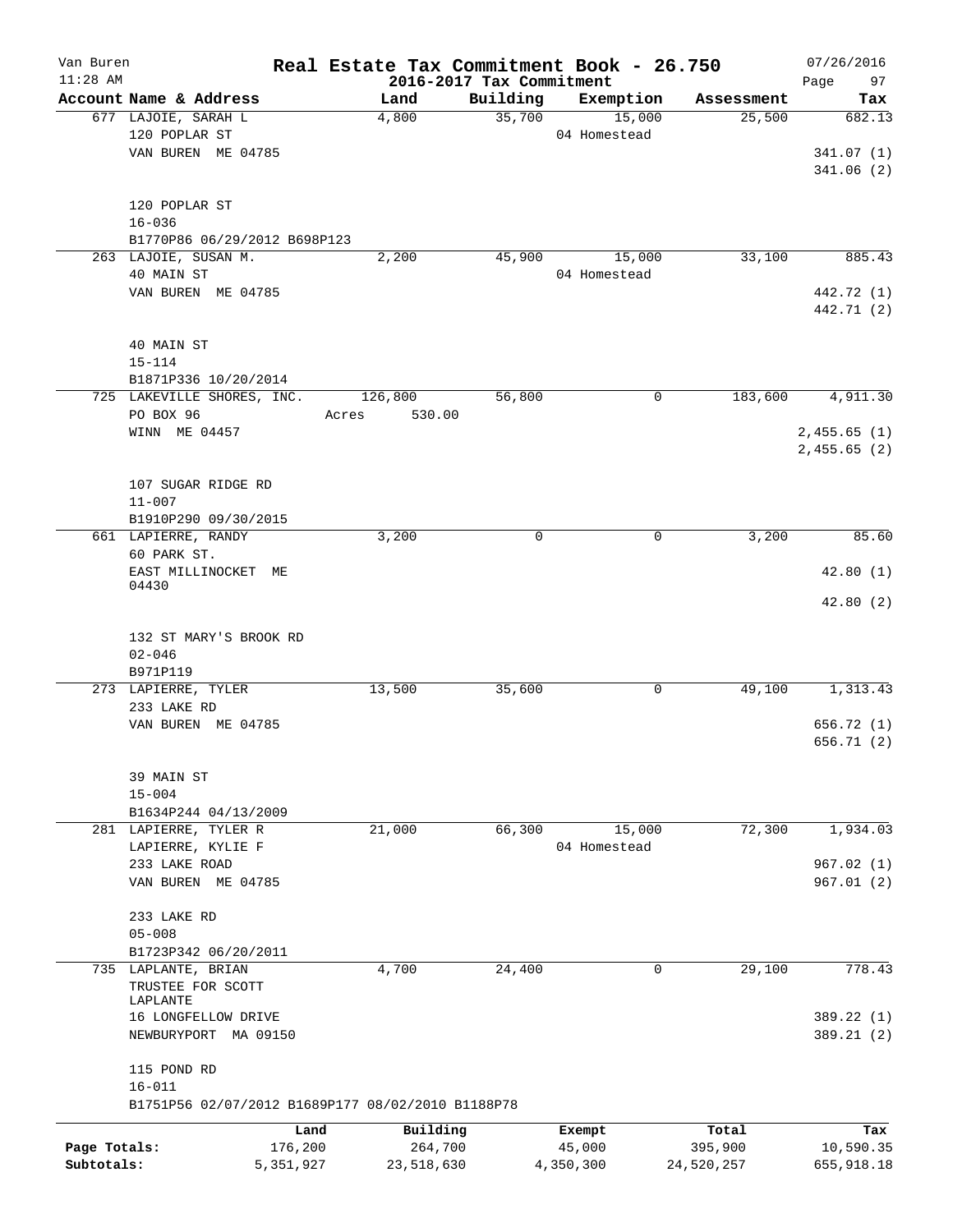| Van Buren<br>$11:28$ AM |                                            |        |            | 2016-2017 Tax Commitment | Real Estate Tax Commitment Book - 26.750 |            | 07/26/2016<br>Page<br>98 |
|-------------------------|--------------------------------------------|--------|------------|--------------------------|------------------------------------------|------------|--------------------------|
|                         | Account Name & Address                     |        | Land       | Building                 | Exemption                                | Assessment | Tax                      |
|                         | 662 LAPLANTE, GEORGE J                     |        | 6,700      | 52,300                   | 0                                        | 59,000     | 1,578.25                 |
|                         | LAPLANTE, CATHY A                          |        |            |                          |                                          |            |                          |
|                         | 147 CASTONGUAY RD                          |        |            |                          |                                          |            | 789.13(1)                |
|                         | VAN BUREN ME 04785                         |        |            |                          |                                          |            | 789.12(2)                |
|                         | CASTONGUAY RD                              |        |            |                          |                                          |            |                          |
|                         | $03 - 032$                                 |        |            |                          |                                          |            |                          |
|                         | B759P120                                   |        |            |                          |                                          |            |                          |
|                         | 663 LAPLANTE, GEORGE J                     |        | 25,400     | 87,700                   | 15,000                                   | 98,100     | 2,624.18                 |
|                         | LAPLANTE, CATHY                            |        |            |                          | 04 Homestead                             |            |                          |
|                         | 147 CASTONGUAY RD                          |        |            |                          |                                          |            | 1,312.09(1)              |
|                         | VAN BUREN ME 04785                         |        |            |                          |                                          |            | 1,312.09(2)              |
|                         |                                            |        |            |                          |                                          |            |                          |
|                         | 147 CASTONGUAY RD                          |        |            |                          |                                          |            |                          |
|                         | $03 - 034A$                                |        |            |                          |                                          |            |                          |
|                         | B683P80                                    |        |            |                          |                                          |            |                          |
|                         | 664 LAPLANTE, GEORGE J                     |        | 200        | 0                        | 0                                        | 200        | 5.35                     |
|                         | LAPLANTE, CATHY A                          |        |            |                          |                                          |            |                          |
|                         | 147 CASTONGUAY RD                          |        |            |                          |                                          |            | 2.68(1)                  |
|                         | VAN BUREN ME 04785                         |        |            |                          |                                          |            | 2.67(2)                  |
|                         | CASTONGUAY RD                              |        |            |                          |                                          |            |                          |
|                         | $03 - 036$                                 |        |            |                          |                                          |            |                          |
|                         | B759P120                                   |        |            |                          |                                          |            |                          |
|                         | 666 LAPLANTE, JOHN                         |        | 20,500     | 2,600                    | 0                                        | 23,100     | 617.92                   |
|                         | LAPLANTE, LISA                             |        |            |                          |                                          |            |                          |
|                         | 135 OLD BATH RD                            |        |            |                          |                                          |            | 308.96(1)                |
|                         | WISCASSET ME 04578                         |        |            |                          |                                          |            | 308.96(2)                |
|                         | CASTONGUAY RD                              |        |            |                          |                                          |            |                          |
|                         | $03 - 039$                                 |        |            |                          |                                          |            |                          |
|                         | B766P268                                   |        |            |                          |                                          |            |                          |
|                         | 684 LAPLANTE, LOUIS A                      |        | 18,900     | 34,800                   | 0                                        | 53,700     | 1,436.48                 |
|                         | LAPLANTE, JEANNE                           |        |            |                          |                                          |            |                          |
|                         | 193 LAKE RD                                |        |            |                          |                                          |            | 718.24(1)                |
|                         | VAN BUREN ME 04785                         |        |            |                          |                                          |            | 718.24(2)                |
|                         | 147 LAKE RD                                |        |            |                          |                                          |            |                          |
|                         | $02 - 020$                                 |        |            |                          |                                          |            |                          |
|                         | B1466P96                                   |        |            |                          |                                          |            |                          |
|                         | 685 LAPLANTE, LOUIS A                      |        | 17,700     | 0                        | 0                                        | 17,700     | 473.48                   |
|                         | LAPLANTE, JEANNE                           | Acres  | 21.00      |                          |                                          |            |                          |
|                         | 193 LAKE RD                                |        |            |                          |                                          |            | 236.74(1)                |
|                         | VAN BUREN ME 04785                         |        |            |                          |                                          |            | 236.74 (2)               |
|                         | LAKE RD                                    |        |            |                          |                                          |            |                          |
|                         | $02 - 019$                                 |        |            |                          |                                          |            |                          |
|                         | B1466P96 09/14/2005                        |        |            |                          |                                          |            |                          |
|                         | 672 LAPLANTE, LOUIS A<br>LAPLANTE, LINDA J |        | 6,500      | 0                        | 0                                        | 6,500      | 173.88                   |
|                         | 193 LAKE RD                                |        |            |                          |                                          |            | 86.94 (1)                |
|                         | VAN BUREN ME 04785                         |        |            |                          |                                          |            | 86.94(2)                 |
|                         |                                            |        |            |                          |                                          |            |                          |
|                         | MARQUIS RD                                 |        |            |                          |                                          |            |                          |
|                         | $02 - 020A$                                |        |            |                          |                                          |            |                          |
|                         | B994P267                                   |        |            |                          |                                          |            |                          |
|                         |                                            |        |            |                          |                                          |            |                          |
|                         |                                            | Land   | Building   |                          | Exempt                                   | Total      | Tax                      |
| Page Totals:            |                                            | 95,900 | 177,400    |                          | 15,000                                   | 258,300    | 6,909.54                 |
| Subtotals:              | 5,447,827                                  |        | 23,696,030 |                          | 4,365,300                                | 24,778,557 | 662,827.72               |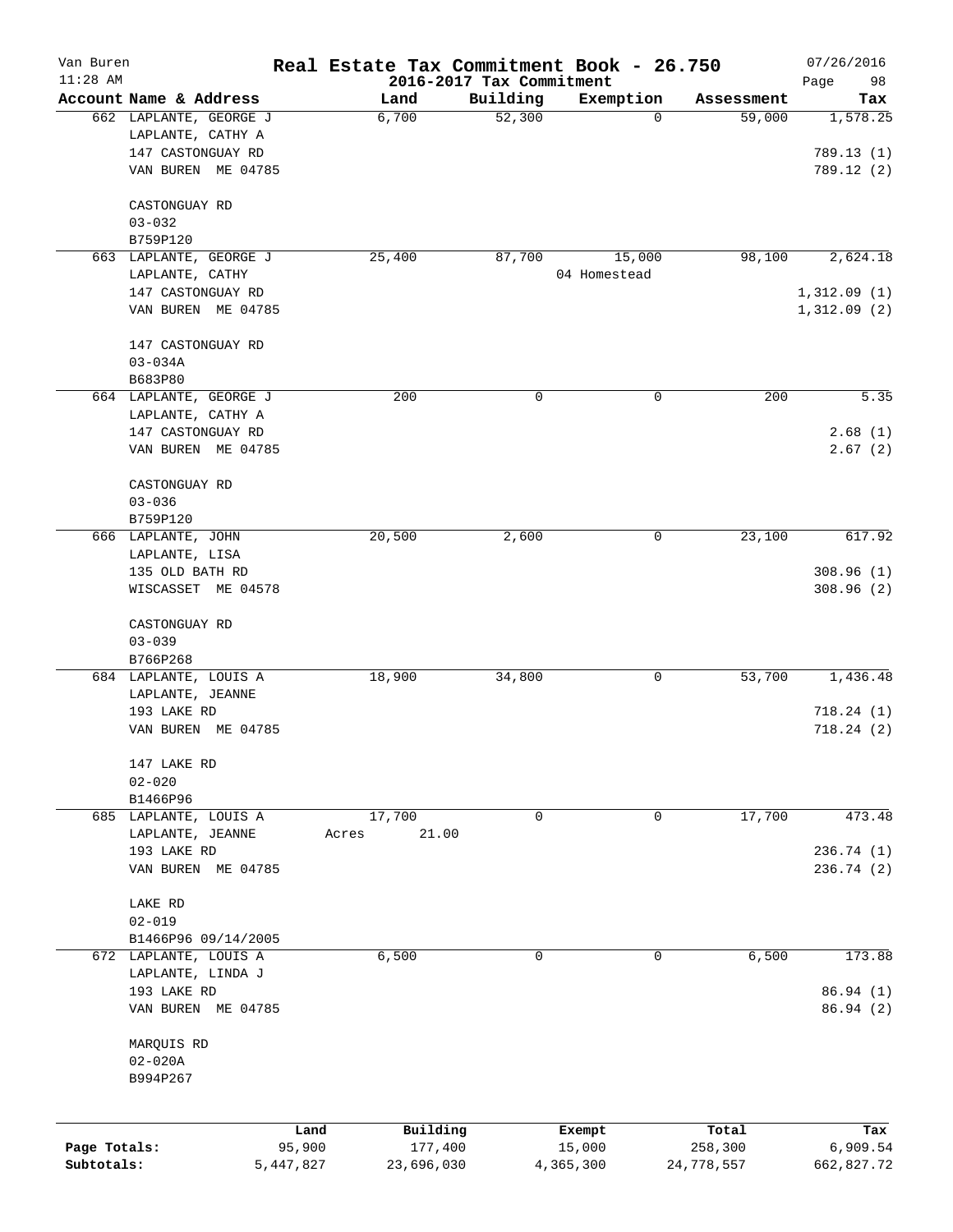| Van Buren<br>$11:28$ AM    |                                                                 | Real Estate Tax Commitment Book - 26.750 | 2016-2017 Tax Commitment |                        |                       | 07/26/2016<br>99<br>Page |
|----------------------------|-----------------------------------------------------------------|------------------------------------------|--------------------------|------------------------|-----------------------|--------------------------|
|                            | Account Name & Address                                          | Land                                     | Building                 | Exemption              | Assessment            | Tax                      |
|                            | 671 LAPLANTE, LOUIS A<br>LAPLANTE, LINDA J<br>193 LAKE ROAD     | 8,800                                    | 33,700                   | 0                      | 42,500                | 1,136.88<br>568.44(1)    |
|                            | VAN BUREN ME 04785                                              |                                          |                          |                        |                       | 568.44(2)                |
|                            | 232 CASTONGUAY RD<br>$02 - 031B$                                |                                          |                          |                        |                       |                          |
|                            | B1288P229                                                       |                                          |                          |                        |                       |                          |
|                            | 669 LAPLANTE, LOUIS A<br>LAPLANTE, LINDA J<br>193 LAKE RD       | 15,700                                   | 89,600                   | 15,000<br>04 Homestead | 90, 300               | 2,415.53<br>1, 207.77(1) |
|                            | VAN BUREN ME 04785                                              |                                          |                          |                        |                       | 1,207.76(2)              |
|                            | 193 LAKE RD<br>$02 - 017B$                                      |                                          |                          |                        |                       |                          |
|                            | B573P198 09/09/1982                                             |                                          |                          |                        |                       |                          |
|                            | 668 LAPLANTE, LOUIS A<br>LAPLANTE, LINDA J<br>193 LAKE RD       | 7,000                                    | 0                        | 0                      | 7,000                 | 187.25<br>93.63(1)       |
|                            | VAN BUREN ME 04785                                              |                                          |                          |                        |                       | 93.62(2)                 |
|                            | MARQUIS RD<br>$02 - 054$                                        |                                          |                          |                        |                       |                          |
|                            | B628P253                                                        |                                          |                          |                        |                       |                          |
|                            | 670 LAPLANTE, LOUIS A<br>LAPLANTE, LINDA J                      | 11,500                                   | 0                        | 0                      | 11,500                | 307.63                   |
|                            | 193 LAKE RD<br>VAN BUREN ME 04785                               |                                          |                          |                        |                       | 153.82(1)<br>153.81(2)   |
|                            | LAKE RD<br>$05 - 004$                                           |                                          |                          |                        |                       |                          |
|                            | B752P268                                                        |                                          |                          |                        |                       |                          |
|                            | 686 LAPLANTE, NICOLE M<br>LAPLANTE, ROCHELLE L<br>155 POPLAR ST | 4,600                                    | 37,700                   | 15,000<br>04 Homestead | 27,300                | 730.28<br>365.14(1)      |
|                            | VAN BUREN ME 04785                                              |                                          |                          |                        |                       | 365.14 (2)               |
|                            | 155 POPLAR ST<br>$14 - 104$                                     |                                          |                          |                        |                       |                          |
|                            | B1565P318                                                       |                                          |                          |                        |                       |                          |
|                            | 687 LAPLANTE, PETER<br>LAPLANTE, DANA<br>109 HOOVER DR          | 2,400                                    | 10,300                   | 0                      | 12,700                | 339.73<br>169.87(1)      |
|                            | VAN BUREN ME 04785                                              |                                          |                          |                        |                       | 169.86(2)                |
|                            | 414 MAIN ST<br>$21 - 034$                                       |                                          |                          |                        |                       |                          |
|                            | B1504P323 06/16/2006                                            |                                          |                          |                        |                       |                          |
| 929                        | LAPLANTE, PETER R<br>LAPLANTE, DANA-MICHELLE Acres<br>Н         | 4,300<br>0.22                            | 46,300                   | 15,000<br>04 Homestead | 35,600                | 952.30                   |
|                            | 109 HOOVER DR<br>VAN BUREN ME 04785                             |                                          |                          |                        |                       | 476.15(1)<br>476.15(2)   |
|                            | 109 HOOVER DR<br>$14 - 022$<br>B1591P91                         |                                          |                          |                        |                       |                          |
|                            | Land                                                            | Building                                 |                          | Exempt                 | Total                 | Tax                      |
| Page Totals:<br>Subtotals: | 54,300<br>5,502,127                                             | 217,600<br>23,913,630                    |                          | 45,000<br>4,410,300    | 226,900<br>25,005,457 | 6,069.60<br>668,897.32   |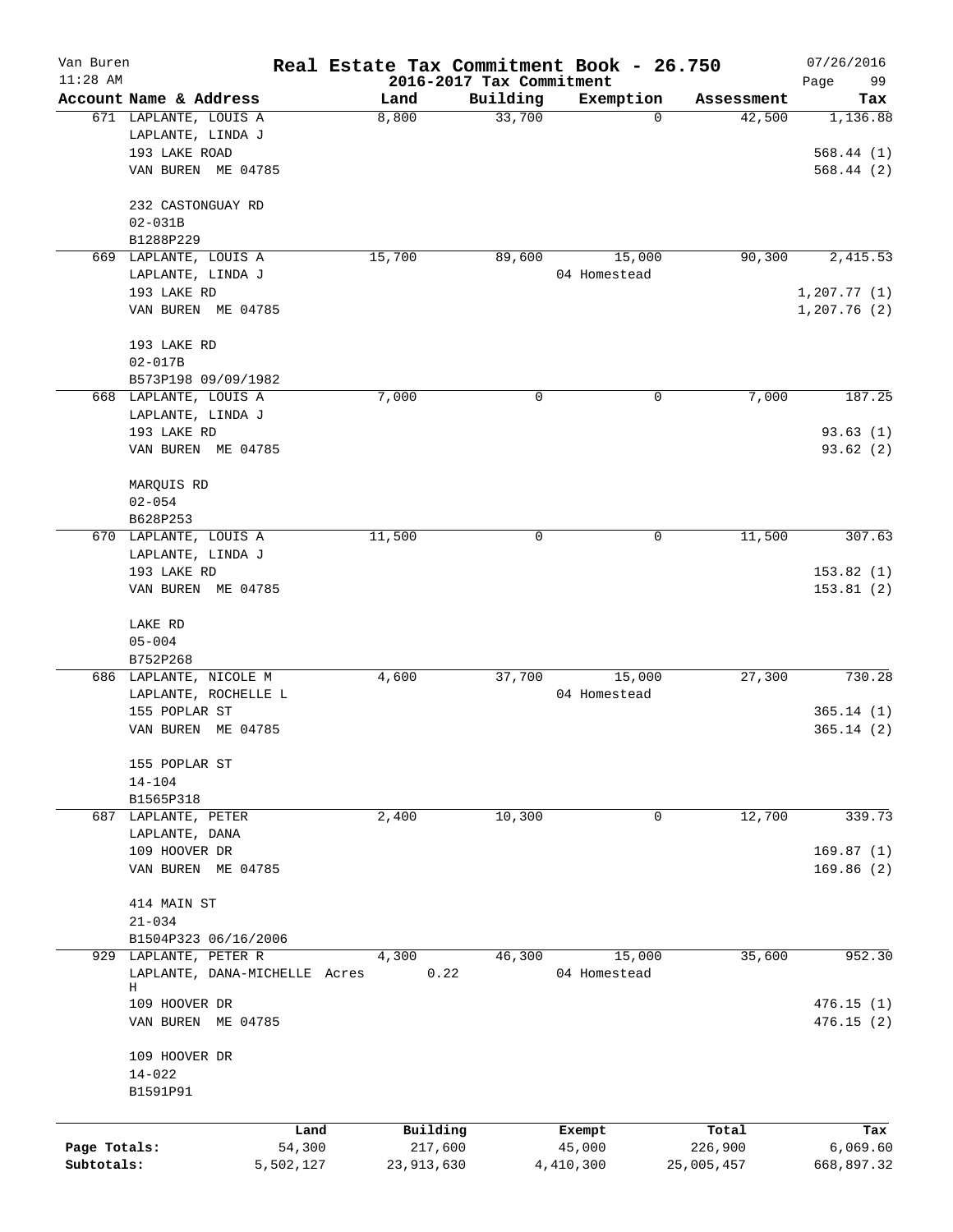| Van Buren                  |                                    |                     |                       |                                      | Real Estate Tax Commitment Book - 26.750 |                       | 07/26/2016              |
|----------------------------|------------------------------------|---------------------|-----------------------|--------------------------------------|------------------------------------------|-----------------------|-------------------------|
| $11:28$ AM                 | Account Name & Address             |                     | Land                  | 2016-2017 Tax Commitment<br>Building |                                          |                       | Page<br>100<br>Tax      |
|                            | 674 LAPLANTE, PIERRE               |                     | 7,800                 | 0                                    | Exemption<br>$\Omega$                    | Assessment<br>7,800   | 208.65                  |
|                            | 1303 HAMLIN RD                     | Acres               | 25.00                 |                                      |                                          |                       |                         |
|                            | HAMLIN ME 04785                    |                     |                       |                                      |                                          |                       | 104.33(1)               |
|                            |                                    |                     |                       |                                      |                                          |                       | 104.32(2)               |
|                            |                                    |                     |                       |                                      |                                          |                       |                         |
|                            |                                    |                     |                       |                                      |                                          |                       |                         |
|                            | MASSE RD                           |                     |                       |                                      |                                          |                       |                         |
|                            | $02 - 014$<br>B797P41 01/22/1990   |                     |                       |                                      |                                          |                       |                         |
|                            | 673 LAPLANTE, PIERRE               |                     | 10,600                |                                      |                                          | 10,600                | 283.55                  |
|                            |                                    |                     |                       | 0                                    | 0                                        |                       |                         |
|                            | HC 62 BOX 41A                      |                     |                       |                                      |                                          |                       |                         |
|                            | VAN BUREN ME 04785                 |                     |                       |                                      |                                          |                       | 141.78 (1)              |
|                            |                                    |                     |                       |                                      |                                          |                       | 141.77(2)               |
|                            |                                    |                     |                       |                                      |                                          |                       |                         |
|                            | <b>MASSE RD</b>                    |                     |                       |                                      |                                          |                       |                         |
|                            | $05 - 002$                         |                     |                       |                                      |                                          |                       |                         |
|                            | B797P41                            |                     |                       |                                      |                                          |                       |                         |
|                            | 688 LAPLANTE, PIERRE J             |                     | 6,500                 | 47,500                               | 0                                        | 54,000                | 1,444.50                |
|                            | 1303 HAMLIN ROAD                   |                     |                       |                                      |                                          |                       |                         |
|                            | HAMLIN ME 04785                    |                     |                       |                                      |                                          |                       | 722.25(1)               |
|                            |                                    |                     |                       |                                      |                                          |                       | 722.25(2)               |
|                            |                                    |                     |                       |                                      |                                          |                       |                         |
|                            | 125 MAIN ST                        |                     |                       |                                      |                                          |                       |                         |
|                            | $16 - 045$                         |                     |                       |                                      |                                          |                       |                         |
|                            | B1458P266                          |                     |                       |                                      |                                          |                       |                         |
|                            | 676 LAPLANTE, RICHARD              |                     | 35,200                | 424,200                              | 0                                        | 459,400               | 12,288.95               |
|                            | LAPLANTE, LUCILLE                  |                     |                       |                                      |                                          |                       |                         |
|                            | 101 LEOLA AVE                      |                     |                       |                                      |                                          |                       | 6, 144.48(1)            |
|                            | VAN BUREN ME 04785                 |                     |                       |                                      |                                          |                       | 6, 144.47 (2)           |
|                            |                                    |                     |                       |                                      |                                          |                       |                         |
|                            | 101 LEOLA AVE (101-117)<br>18C-002 |                     |                       |                                      |                                          |                       |                         |
|                            | B1336P215                          |                     |                       |                                      |                                          |                       |                         |
|                            | 678 LAPLANTE, RICHARD              |                     | 2,700                 | 24,200                               | 0                                        | 26,900                | 719.58                  |
|                            | LAPLANTE, LUICILLE                 |                     |                       |                                      |                                          |                       |                         |
|                            | 286 STATE ST                       |                     |                       |                                      |                                          |                       | 359.79 (1)              |
|                            | ME 04785<br>VAN BUREN              |                     |                       |                                      |                                          |                       | 359.79(2)               |
|                            |                                    |                     |                       |                                      |                                          |                       |                         |
|                            | 452 MAIN ST                        |                     |                       |                                      |                                          |                       |                         |
|                            | $22 - 018$                         |                     |                       |                                      |                                          |                       |                         |
|                            | B698P148                           |                     |                       |                                      |                                          |                       |                         |
|                            | 680 LAPLANTE, RICHARD              |                     | 8,000                 | 120,900                              | 15,000                                   | 113,900               | 3,046.83                |
|                            | LAPLANTE, LUCILLE                  |                     |                       |                                      | 04 Homestead                             |                       |                         |
|                            | 286 STATE ST                       |                     |                       |                                      |                                          |                       | 1,523.42(1)             |
|                            | VAN BUREN ME 04785                 |                     |                       |                                      |                                          |                       | 1,523.41(2)             |
|                            |                                    |                     |                       |                                      |                                          |                       |                         |
|                            | 286 STATE ST                       |                     |                       |                                      |                                          |                       |                         |
|                            | $03 - 024$                         |                     |                       |                                      |                                          |                       |                         |
|                            | B674P147                           |                     |                       |                                      |                                          |                       |                         |
|                            | 728 LAPLANTE, RICHARD              |                     | 24,000                | 0                                    | 0                                        | 24,000                | 642.00                  |
|                            | LAPLANTE, LUCILLE                  |                     |                       |                                      |                                          |                       |                         |
|                            | 286 STATE STREET                   |                     |                       |                                      |                                          |                       | 321.00(1)               |
|                            | VAN BUREN ME 04785                 |                     |                       |                                      |                                          |                       | 321.00(2)               |
|                            |                                    |                     |                       |                                      |                                          |                       |                         |
|                            | CLOVERHILL DR                      |                     |                       |                                      |                                          |                       |                         |
|                            | 18C-002E                           |                     |                       |                                      |                                          |                       |                         |
|                            | B1650P193 08/10/2009 B1188P75      |                     |                       |                                      |                                          |                       |                         |
|                            |                                    |                     |                       |                                      |                                          |                       |                         |
|                            |                                    |                     |                       |                                      |                                          |                       |                         |
|                            |                                    | Land                | Building              |                                      | Exempt                                   | Total                 | Tax                     |
| Page Totals:<br>Subtotals: |                                    | 94,800<br>5,596,927 | 616,800<br>24,530,430 |                                      | 15,000<br>4,425,300                      | 696,600<br>25,702,057 | 18,634.06<br>687,531.38 |
|                            |                                    |                     |                       |                                      |                                          |                       |                         |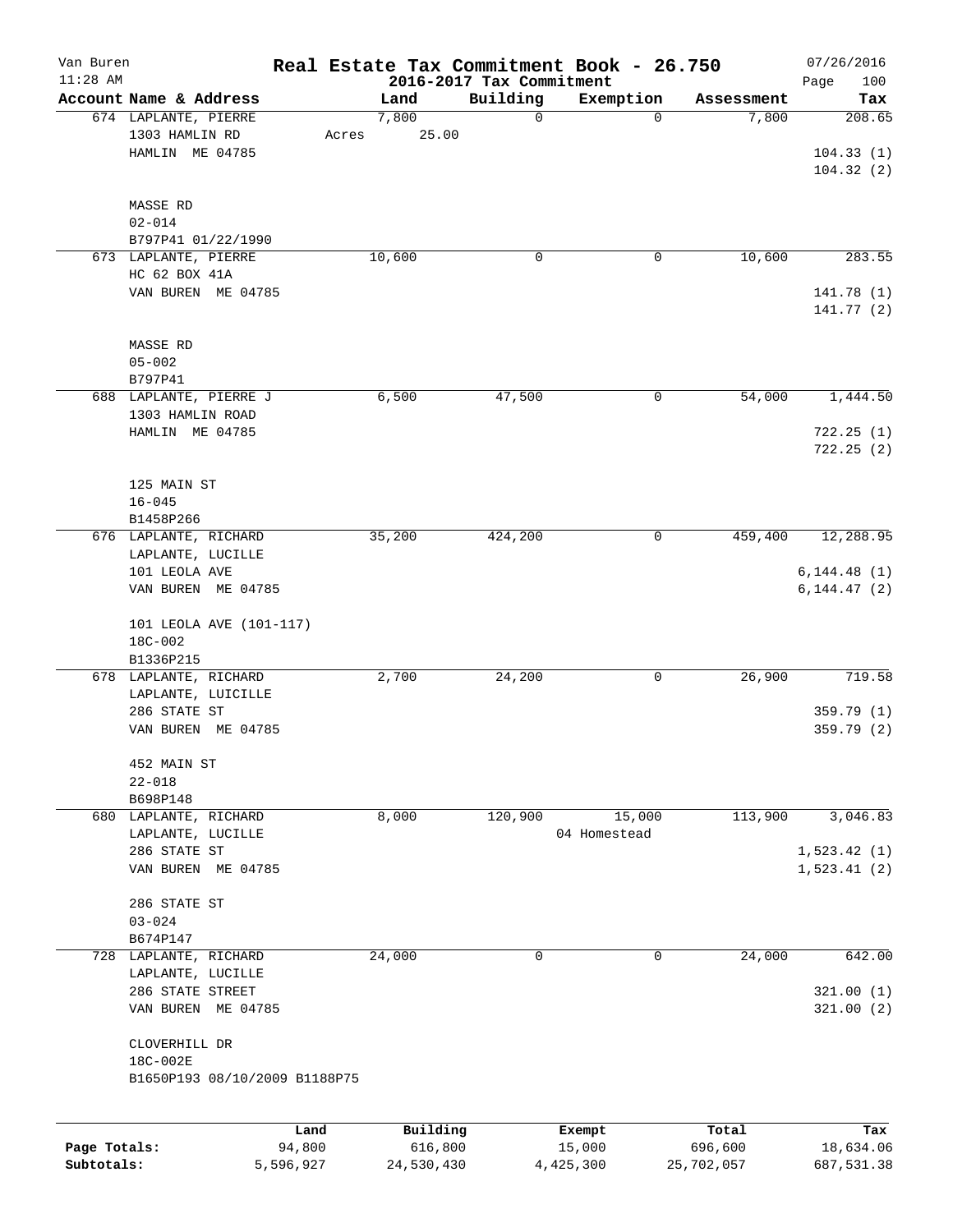| Van Buren  |                                                        |        |                          | Real Estate Tax Commitment Book - 26.750 |            | 07/26/2016  |
|------------|--------------------------------------------------------|--------|--------------------------|------------------------------------------|------------|-------------|
| $11:28$ AM |                                                        |        | 2016-2017 Tax Commitment |                                          |            | Page<br>101 |
|            | Account Name & Address                                 | Land   | Building                 | Exemption                                | Assessment | Tax         |
|            | 675 LAPLANTE, RICHARD                                  | 38,500 | 698,000                  | $\Omega$                                 | 736,500    | 19,701.38   |
|            | LAPLANTE, LUCILLE                                      |        |                          |                                          |            |             |
|            | 101 LEOLA AVE                                          |        |                          |                                          |            | 9,850.69(1) |
|            | VAN BUREN ME 04785                                     |        |                          |                                          |            | 9,850.69(2) |
|            | 101 LAPLANTE HGTS<br>$(101 - 130)$                     |        |                          |                                          |            |             |
|            | 18C-001                                                |        |                          |                                          |            |             |
|            | B1336P215                                              |        |                          |                                          |            |             |
|            | 736 LAPLANTE, RICHARD                                  | 9,500  | 0                        | 0                                        | 9,500      | 254.13      |
|            | LAPLANTE, LUCILLE                                      |        |                          |                                          |            |             |
|            | 286 STATE STREET                                       |        |                          |                                          |            | 127.07(1)   |
|            | VAN BUREN ME 04785                                     |        |                          |                                          |            | 127.06(2)   |
|            |                                                        |        |                          |                                          |            |             |
|            | CLOVERHILL DR                                          |        |                          |                                          |            |             |
|            | 18C-002D                                               |        |                          |                                          |            |             |
|            | B1650P193 08/10/2009 B1188P75<br>690 LAPLANTE, RICHARD | 14,400 | 45,300                   | 0                                        | 59,700     | 1,596.98    |
|            | LAPLANTE, LUCILLE                                      |        |                          |                                          |            |             |
|            | 101 LEOLA AVE                                          |        |                          |                                          |            | 798.49 (1)  |
|            | VAN BUREN ME 04785                                     |        |                          |                                          |            | 798.49 (2)  |
|            |                                                        |        |                          |                                          |            |             |
|            | SUNSET AVE. (GARAGE)                                   |        |                          |                                          |            |             |
|            | $06 - 004$                                             |        |                          |                                          |            |             |
|            | B1650P193 08/10/2009 B1514P8                           |        |                          |                                          |            |             |
|            | 727 LAPLANTE, RICHARD                                  | 5,800  | $\Omega$                 | 0                                        | 5,800      | 155.15      |
|            | LAPLANTE, LUCILLE                                      |        |                          |                                          |            |             |
|            | 286 STATE STREET                                       |        |                          |                                          |            | 77.58(1)    |
|            | VAN BUREN ME 04785                                     |        |                          |                                          |            | 77.57(2)    |
|            |                                                        |        |                          |                                          |            |             |
|            | LINCOLN ST                                             |        |                          |                                          |            |             |
|            | $14 - 011B$                                            |        |                          |                                          |            |             |
|            | B1747P262 01/05/2012 B1747P259 01/05/2012 B1689P178    |        |                          |                                          |            |             |
|            | 08/02/2010 B682P350                                    |        |                          |                                          |            |             |
|            | 730 LAPLANTE, RICHARD                                  | 4,200  | 83,300                   | 15,000                                   | 72,500     | 1,939.38    |
|            | LAPLANTE, LUCILLE                                      |        |                          | 04 Homestead                             |            |             |
|            | 286 STATE STREET                                       |        |                          |                                          |            | 969.69(1)   |
|            | VAN BUREN ME 04785                                     |        |                          |                                          |            | 969.69 (2)  |
|            | 106 CLOVERHILL DR                                      |        |                          |                                          |            |             |
|            | $18 - 043$                                             |        |                          |                                          |            |             |
|            | B1747P262 01/05/2012 B1747P259 01/05/2012 B1188P78     |        |                          |                                          |            |             |
|            | 667 LAPLANTE, ROCHELLE                                 | 7,300  | 85,300                   | 15,000                                   | 77,600     | 2,075.80    |
|            | 106 MAIN ST APT 101                                    |        |                          | 04 Homestead                             |            |             |
|            | VAN BUREN ME 04785                                     |        |                          |                                          |            | 1,037.90(1) |
|            |                                                        |        |                          |                                          |            | 1,037.90(2) |
|            |                                                        |        |                          |                                          |            |             |
|            | 106 MAIN ST                                            |        |                          |                                          |            |             |
|            | $15 - 031$                                             |        |                          |                                          |            |             |
|            | B392P817                                               |        |                          |                                          |            |             |

|              | Land      | Building   | Exempt    | Total      | Tax        |
|--------------|-----------|------------|-----------|------------|------------|
| Page Totals: | 79,700    | 911,900    | 30,000    | 961,600    | 25,722.82  |
| Subtotals:   | 5,676,627 | 25,442,330 | 4,455,300 | 26,663,657 | 713,254.20 |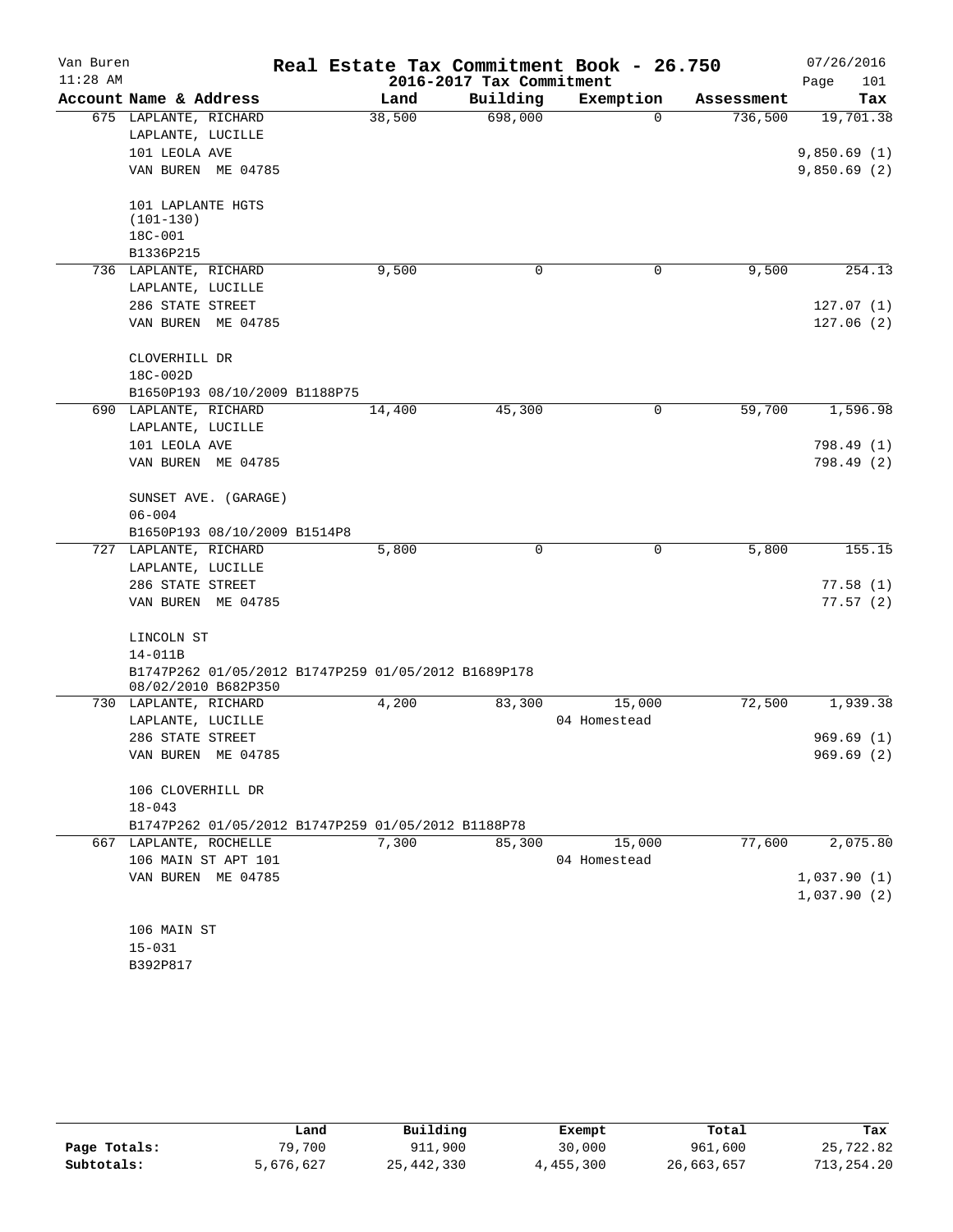| Van Buren<br>$11:28$ AM |                                              | Real Estate Tax Commitment Book - 26.750 | 2016-2017 Tax Commitment |                        |            | 07/26/2016<br>102<br>Page |
|-------------------------|----------------------------------------------|------------------------------------------|--------------------------|------------------------|------------|---------------------------|
|                         | Account Name & Address                       | Land                                     | Building                 | Exemption              | Assessment | Tax                       |
|                         | 701 LAPOINTE (TRUST)<br>LAPOINTE, JOSEPH R & | 4,200                                    | 92,700                   | 15,000<br>04 Homestead | 81,900     | 2,190.82                  |
|                         | AURORE                                       |                                          |                          |                        |            |                           |
|                         | 133 WASHINGTON AVE                           |                                          |                          |                        |            | 1,095.41(1)               |
|                         | VAN BUREN ME 04785                           |                                          |                          |                        |            | 1,095.41(2)               |
|                         | 111 MCKINLEY ST                              |                                          |                          |                        |            |                           |
|                         | $14 - 020$                                   |                                          |                          |                        |            |                           |
|                         | B819P34<br>692 LAPOINTE, DEAN                | 8,800                                    | 34,300                   | 15,000                 | 28,100     | 751.68                    |
|                         | 126 FERRY ST                                 |                                          |                          | 04 Homestead           |            |                           |
|                         | VAN BUREN ME 04785                           |                                          |                          |                        |            | 375.84(1)                 |
|                         |                                              |                                          |                          |                        |            | 375.84(2)                 |
|                         | 126 FERRY ST                                 |                                          |                          |                        |            |                           |
|                         | $18 - 050$                                   |                                          |                          |                        |            |                           |
|                         | B1365P174                                    |                                          |                          |                        |            |                           |
|                         | 693 LAPOINTE, DONALD                         | 7,000                                    | 49,200                   | 15,000                 | 41,200     | 1,102.10                  |
|                         | LAPOINTE, JOAN<br>113 WRIGHT ST              |                                          |                          | 04 Homestead           |            | 551.05(1)                 |
|                         | VAN BUREN ME 04785                           |                                          |                          |                        |            | 551.05(2)                 |
|                         |                                              |                                          |                          |                        |            |                           |
|                         | 113 WRIGHT ST                                |                                          |                          |                        |            |                           |
|                         | $21 - 014A$                                  |                                          |                          |                        |            |                           |
|                         | B396P649<br>856 LAPOINTE, JAMES              | 6,200                                    | 50,700                   | 15,000                 | 41,900     | 1,120.83                  |
|                         | 132 POPULAR STREET                           |                                          |                          | 04 Homestead           |            |                           |
|                         | VAN BUREN ME 04785                           |                                          |                          |                        |            | 560.42(1)                 |
|                         |                                              |                                          |                          |                        |            | 560.41(2)                 |
|                         | 132 POPLAR ST                                |                                          |                          |                        |            |                           |
|                         | $16 - 024$                                   |                                          |                          |                        |            |                           |
|                         | B1623P126 12/11/2008                         |                                          |                          |                        |            |                           |
|                         | 1132 LAPOINTE, KELLY                         | 5,500                                    | 600                      | 0                      | 6,100      | 163.17                    |
|                         | 129 ROOSEVELT AVE. APT.<br>102               |                                          |                          |                        |            |                           |
|                         | VAN BUREN ME 04785                           |                                          |                          |                        |            | 81.59(1)                  |
|                         |                                              |                                          |                          |                        |            | 81.58(2)                  |
|                         | RR 1                                         |                                          |                          |                        |            |                           |
|                         | $11 - 010A$                                  |                                          |                          |                        |            |                           |
|                         | B1877P260 12/16/2014                         |                                          |                          |                        |            |                           |
|                         | 630 LAPOINTE, KEVIN                          | 3,900                                    | 0                        | 0                      | 3,900      | 104.33                    |
|                         | LAPOINTE, TINA                               |                                          |                          |                        |            |                           |
|                         | 119 PARK STREET<br>VAN BUREN ME 04785        |                                          |                          |                        |            | 52.17(1)                  |
|                         |                                              |                                          |                          |                        |            | 52.16(2)                  |
|                         | 107 BIRCH AVE                                |                                          |                          |                        |            |                           |
|                         | $17 - 042$                                   |                                          |                          |                        |            |                           |
|                         | B1648P198 07/13/2009 B1078P206               |                                          |                          |                        |            |                           |
|                         | 696 LAPOINTE, KEVIN J                        | 5,700                                    | 145,600                  | 15,000                 | 136,300    | 3,646.03                  |
|                         | LAPOINTE, TINA A<br>119 PARK ST              |                                          |                          | 04 Homestead           |            | 1,823.02(1)               |
|                         | VAN BUREN ME 04785                           |                                          |                          |                        |            | 1,823.01(2)               |
|                         | 119 PARK ST                                  |                                          |                          |                        |            |                           |
|                         | $17 - 041$                                   |                                          |                          |                        |            |                           |
|                         | B1343P212                                    |                                          |                          |                        |            |                           |
|                         | Land                                         | Building                                 |                          | Exempt                 | Total      | Tax                       |
| Page Totals:            | 41,300                                       | 373,100                                  |                          | 75,000                 | 339,400    | 9,078.96                  |
| Subtotals:              | 5,717,927                                    | 25,815,430                               |                          | 4,530,300              | 27,003,057 | 722, 333.16               |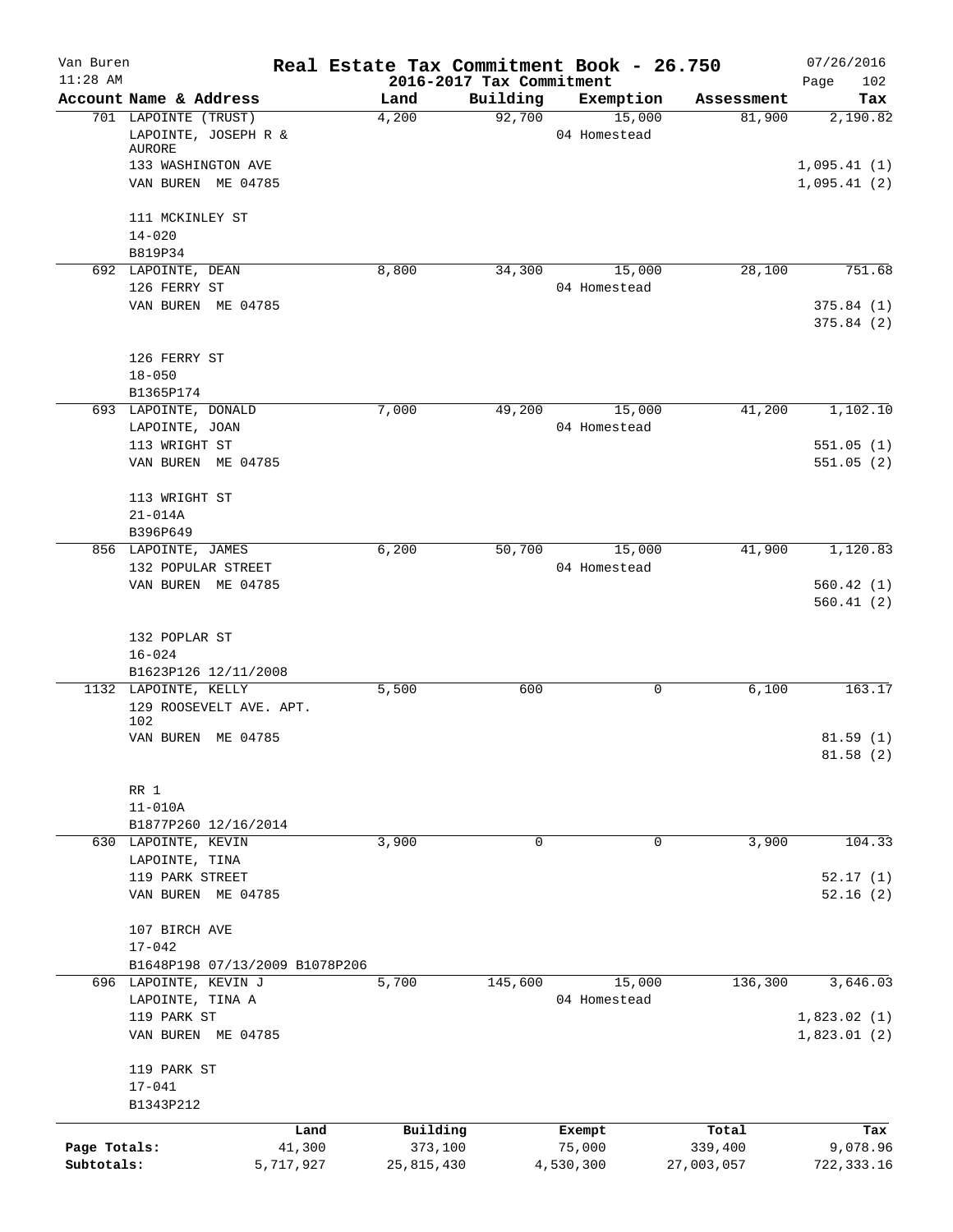| Van Buren<br>$11:28$ AM |                                                  | Real Estate Tax Commitment Book - 26.750 |                                      |              |              | 07/26/2016         |
|-------------------------|--------------------------------------------------|------------------------------------------|--------------------------------------|--------------|--------------|--------------------|
|                         | Account Name & Address                           | Land                                     | 2016-2017 Tax Commitment<br>Building | Exemption    | Assessment   | Page<br>103<br>Tax |
|                         | 387 LAPOINTE, KEVIN J                            | 3,000                                    | 6,200                                | $\Omega$     | 9,200        | 246.10             |
|                         | LAPOINTE, TINA A                                 |                                          |                                      |              |              |                    |
|                         | 119 PARK STREET                                  |                                          |                                      |              |              | 123.05(1)          |
|                         | VAN BUREN ME 04785                               |                                          |                                      |              |              | 123.05(2)          |
|                         |                                                  |                                          |                                      |              |              |                    |
|                         | 109 BIRCH AVE                                    |                                          |                                      |              |              |                    |
|                         | $17 - 043$                                       |                                          |                                      |              |              |                    |
|                         | B1706P17 07/30/2010                              |                                          |                                      |              |              |                    |
| 697                     | LAPOINTE, MICHAEL J                              | 3,400                                    | 78,600                               | 15,000       | 67,000       | 1,792.25           |
|                         | LAPOINTE, CHRISTINE C                            |                                          |                                      | 04 Homestead |              |                    |
|                         | 110 POPLAR ST                                    |                                          |                                      |              |              | 896.13 (1)         |
|                         | VAN BUREN ME 04785                               |                                          |                                      |              |              | 896.12 (2)         |
|                         |                                                  |                                          |                                      |              |              |                    |
|                         | 110 POPLAR ST                                    |                                          |                                      |              |              |                    |
|                         | $16 - 038$                                       |                                          |                                      |              |              |                    |
|                         | B1780P86 09/14/2012<br>698 LAPOINTE, OMERINE     | 7,000                                    | 46,900                               | 21,000       | 32,900       | 880.08             |
|                         | PO BOX 103                                       |                                          |                                      | 02 Veteran   |              |                    |
|                         | VAN BUREN ME 04785                               |                                          |                                      | 04 Homestead |              | 440.04 (1)         |
|                         |                                                  |                                          |                                      |              |              | 440.04 (2)         |
|                         |                                                  |                                          |                                      |              |              |                    |
|                         | 180 STATE ST                                     |                                          |                                      |              |              |                    |
|                         | 12A-019A                                         |                                          |                                      |              |              |                    |
|                         | B1788P69 11/08/2012                              |                                          |                                      |              |              |                    |
|                         | 699 LAPOINTE, RICHARD J                          | 5,100                                    | 51,700                               | 15,000       | 41,800       | 1,118.15           |
|                         | LAPOINTE, NICOLE P                               |                                          |                                      | 04 Homestead |              |                    |
|                         | 161 LYNNE ST                                     |                                          |                                      |              |              | 559.08(1)          |
|                         | VAN BUREN ME 04785                               |                                          |                                      |              |              | 559.07(2)          |
|                         |                                                  |                                          |                                      |              |              |                    |
|                         | 161 LYNNE ST                                     |                                          |                                      |              |              |                    |
|                         | $19 - 059$                                       |                                          |                                      |              |              |                    |
|                         | B662P86                                          |                                          |                                      |              |              |                    |
|                         | 1194 LARGENA, JAYTHAN                            | 1,300                                    | 26,300                               | 0            | 27,600       | 738.30             |
|                         | LARGENA, GWENETH H                               |                                          |                                      |              |              |                    |
|                         | 242 FAIRWAY ST. LINGER                           |                                          |                                      |              |              | 369.15(1)          |
|                         | LAKE                                             |                                          |                                      |              |              |                    |
|                         | CROSSVILLE<br>TN 38571                           |                                          |                                      |              |              | 369.15(2)          |
|                         | 116 WASHINGTON AVE                               |                                          |                                      |              |              |                    |
|                         | $15 - 006$                                       |                                          |                                      |              |              |                    |
|                         | B1730P77 08/01/2011 B1719P128 05/10/2011 B1296P8 |                                          |                                      |              |              |                    |
|                         | 1175 LARRABEE, ALLEN W                           | 14,800                                   | $\Omega$                             | $\Omega$     | 14,800       | 395.90             |
|                         | LARRABEE, PATRICAI S                             |                                          |                                      |              |              |                    |
|                         | 990 N. 14TH EAST                                 |                                          |                                      |              |              | 197.95(1)          |
|                         | MOUNTAIN HOME ID 83647                           |                                          |                                      |              |              | 197.95(2)          |
|                         |                                                  |                                          |                                      |              |              |                    |
|                         | US 1                                             |                                          |                                      |              |              |                    |
|                         | $09 - 016$                                       |                                          |                                      |              |              |                    |
|                         | B1667P32 01/19/2010                              |                                          |                                      |              |              |                    |
|                         | 703 LATHAM, ALPHENA M                            | 5,500                                    | 36,400                               | 15,000       | 26,900       | 719.58             |
|                         | 112 COOLIDGE ST                                  |                                          |                                      | 04 Homestead |              |                    |
|                         | VAN BUREN ME 04785                               |                                          |                                      |              |              | 359.79(1)          |
|                         |                                                  |                                          |                                      |              |              | 359.79(2)          |
|                         | 112 COOLIDGE ST                                  |                                          |                                      |              |              |                    |
|                         |                                                  |                                          |                                      |              |              |                    |
|                         | $15 - 111$<br>B575P158                           |                                          |                                      |              |              |                    |
|                         |                                                  |                                          |                                      |              |              |                    |
|                         |                                                  | Land<br>Building                         |                                      | Exempt       | Total        | Tax                |
| Page Totals:            | 40,100                                           |                                          | 246,100                              | 66,000       | 220,200      | 5,890.36           |
| Subtotals:              | 5,758,027                                        | 26,061,530                               |                                      | 4,596,300    | 27, 223, 257 | 728, 223.52        |
|                         |                                                  |                                          |                                      |              |              |                    |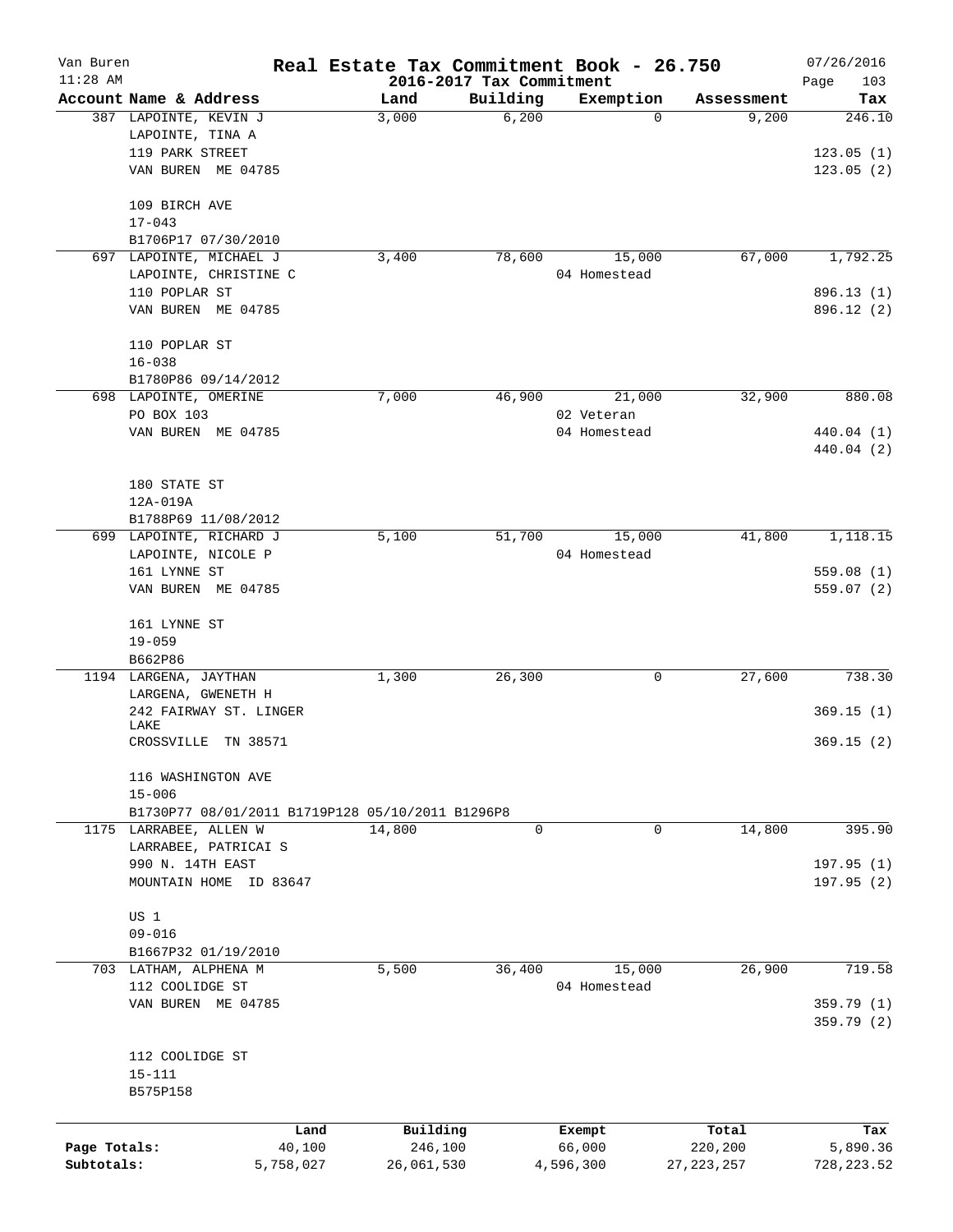| Van Buren    |                                                   | Real Estate Tax Commitment Book - 26.750 |                          |                     |                     | 07/26/2016    |
|--------------|---------------------------------------------------|------------------------------------------|--------------------------|---------------------|---------------------|---------------|
| $11:28$ AM   |                                                   |                                          | 2016-2017 Tax Commitment |                     |                     | Page<br>104   |
|              | Account Name & Address<br>704 LAUSIER, CAMILLE JR | Land<br>4,000                            | Building<br>23,600       | Exemption<br>21,000 | Assessment<br>6,600 | Tax<br>176.55 |
|              | LAUSIER, CORINNE M                                |                                          |                          | 02 Veteran          |                     |               |
|              | 128 JACKSON ST                                    |                                          |                          | 04 Homestead        |                     | 88.28 (1)     |
|              |                                                   |                                          |                          |                     |                     |               |
|              | VAN BUREN ME 04785                                |                                          |                          |                     |                     | 88.27 (2)     |
|              | 128 JACKSON ST                                    |                                          |                          |                     |                     |               |
|              | $18 - 088$                                        |                                          |                          |                     |                     |               |
|              | B450P211                                          |                                          |                          |                     |                     |               |
|              | 706 LAUSIER, CINDY                                | 3,800                                    | 8,500                    | 12,300              | 0                   | 0.00          |
|              | 113 BIRCH AVE.                                    |                                          |                          | 04 Homestead        |                     |               |
|              | VAN BUREN ME 04785                                |                                          |                          |                     |                     |               |
|              | 113 BIRCH AVENUE                                  |                                          |                          |                     |                     |               |
|              | $17 - 044B$                                       |                                          |                          |                     |                     |               |
|              |                                                   |                                          |                          |                     |                     |               |
|              | B1476P70<br>705 LAUSIER, REGINALD L               |                                          | 31,000                   | 15,000              | 20,600              | 551.05        |
|              |                                                   | 4,600                                    |                          |                     |                     |               |
|              | LAUSIER, CLAUDETTE                                |                                          |                          | 04 Homestead        |                     |               |
|              | 144 MORSE ST                                      |                                          |                          |                     |                     | 275.53(1)     |
|              | VAN BUREN ME 04785                                |                                          |                          |                     |                     | 275.52(2)     |
|              | 144 MORSE ST                                      |                                          |                          |                     |                     |               |
|              | $21 - 001$                                        |                                          |                          |                     |                     |               |
|              | B1014P328                                         |                                          |                          |                     |                     |               |
| 707          | LAUSIER, STELLA                                   | 4,300                                    | 17,100                   | 15,000              | 6,400               | 171.20        |
|              | 276 MAIN STREET                                   |                                          |                          | 04 Homestead        |                     |               |
|              | VAN BUREN ME 04785                                |                                          |                          |                     |                     | 85.60(1)      |
|              |                                                   |                                          |                          |                     |                     | 85.60(2)      |
|              | 276 MAIN ST                                       |                                          |                          |                     |                     |               |
|              | $18 - 057$                                        |                                          |                          |                     |                     |               |
|              | B1518P302                                         |                                          |                          |                     |                     |               |
|              | 209 LAVALLEE, LINDA                               | 4,400                                    | 19,200                   | 0                   | 23,600              | 631.30        |
|              | HARVEY, VIRGINIA                                  |                                          |                          |                     |                     |               |
|              | 370 MAIN ST.                                      |                                          |                          |                     |                     | 315.65(1)     |
|              | VAN BUREN ME 04785                                |                                          |                          |                     |                     | 315.65(2)     |
|              | 370 MAIN ST                                       |                                          |                          |                     |                     |               |
|              | $21 - 043$                                        |                                          |                          |                     |                     |               |
|              | B1904P296 08/26/2015                              |                                          |                          |                     |                     |               |
|              | 708 LAVERIERRE, MATILDA                           | 4,000                                    | 18,700                   | 15,000              | 7,700               | 205.98        |
|              | 129 WILSON ST                                     |                                          |                          | 04 Homestead        |                     |               |
|              | VAN BUREN ME 04785                                |                                          |                          |                     |                     | 102.99(1)     |
|              |                                                   |                                          |                          |                     |                     | 102.99(2)     |
|              | 129 WILSON ST                                     |                                          |                          |                     |                     |               |
|              | $23 - 038$                                        |                                          |                          |                     |                     |               |
|              | B957P122                                          |                                          |                          |                     |                     |               |
| 709          | LAVOIE, ADAM R                                    | 8,400                                    | 63,200                   | 15,000              | 56,600              | 1,514.05      |
|              | LAVOIE, DARLENE D                                 |                                          |                          | 04 Homestead        |                     |               |
|              | 189 CASTONGUAY RD                                 |                                          |                          |                     |                     | 757.03(1)     |
|              | VAN BUREN ME 04785                                |                                          |                          |                     |                     | 757.02(2)     |
|              | 189 CASTONGUAY RD                                 |                                          |                          |                     |                     |               |
|              | $02 - 034D$                                       |                                          |                          |                     |                     |               |
|              | B1329P151                                         |                                          |                          |                     |                     |               |
|              |                                                   |                                          |                          |                     |                     |               |
|              |                                                   | Building<br>Land                         |                          | Exempt              | Total               | Tax           |
| Page Totals: | 33,500                                            | 181,300                                  |                          | 93,300              | 121,500             | 3,250.13      |
| Subtotals:   | 5,791,527                                         | 26, 242, 830                             |                          | 4,689,600           | 27, 344, 757        | 731, 473.65   |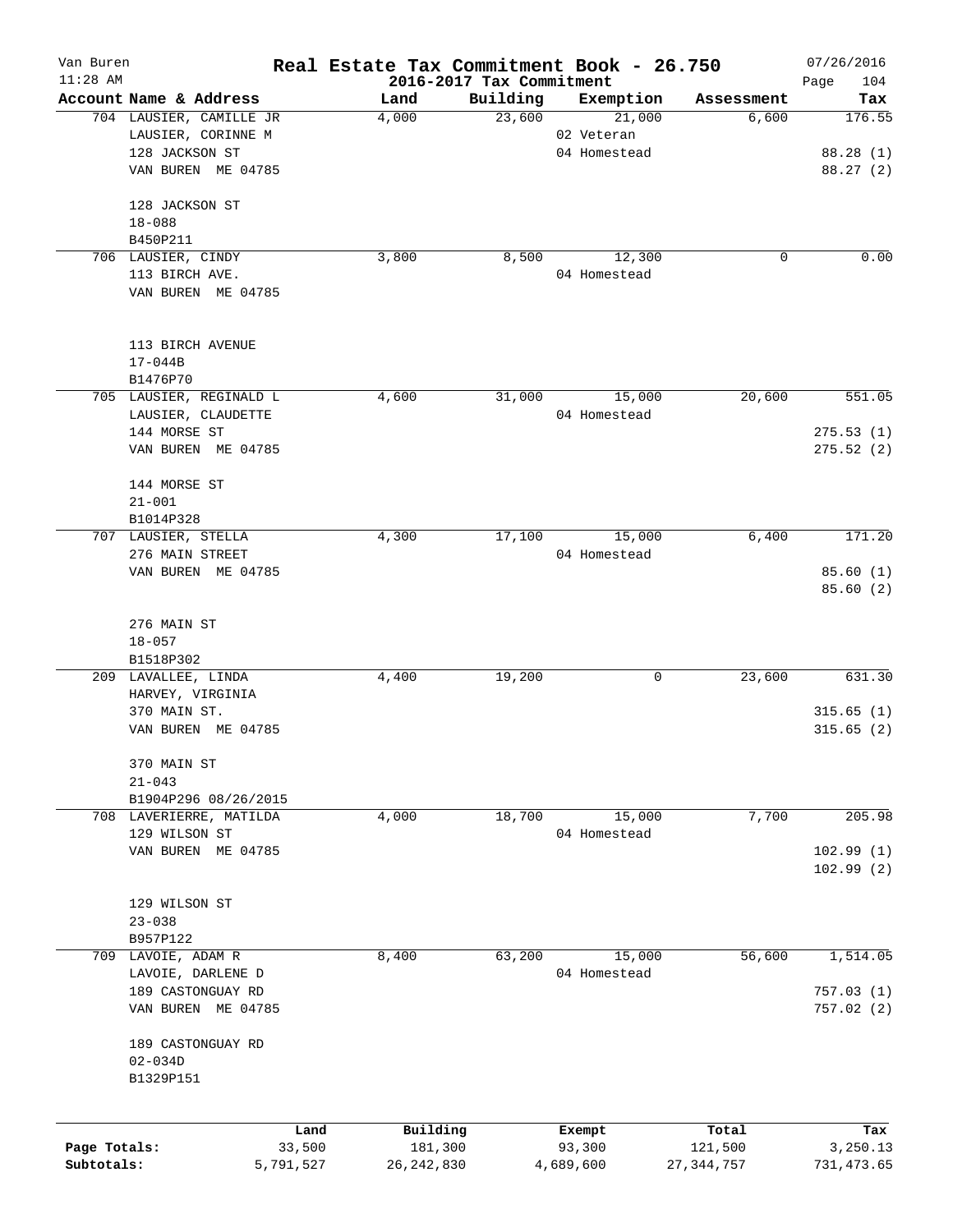| Van Buren<br>$11:28$ AM |                                                    |           | Real Estate Tax Commitment Book - 26.750 | 2016-2017 Tax Commitment |                                    |             | 07/26/2016<br>105<br>Page |
|-------------------------|----------------------------------------------------|-----------|------------------------------------------|--------------------------|------------------------------------|-------------|---------------------------|
|                         | Account Name & Address                             |           | Land                                     | Building                 | Exemption                          | Assessment  | Tax                       |
|                         | 710 LAVOIE, MEDORE J                               |           | 4,000                                    | 34,300                   | 21,000                             | 17,300      | 462.78                    |
|                         | LAVOIE, DONNA M                                    |           |                                          |                          | 04 Homestead                       |             |                           |
|                         | 136 MCKINLEY ST                                    |           |                                          |                          | 03 Veteran (Non-Maine<br>Enlisted) |             | 231.39 (1)                |
|                         | VAN BUREN ME 04785                                 |           |                                          |                          |                                    |             | 231.39(2)                 |
|                         | 136 MCKINLEY ST                                    |           |                                          |                          |                                    |             |                           |
|                         | $14 - 043$                                         |           |                                          |                          |                                    |             |                           |
|                         | B1169P222                                          |           |                                          |                          |                                    |             |                           |
|                         | 711 LAVOIE, ROBERT                                 |           | 5,800                                    | 34,900                   | 15,000                             | 25,700      | 687.48                    |
|                         | LAVOIE, SUSAN                                      |           |                                          |                          | 04 Homestead                       |             |                           |
|                         | 115 CLEVELAND AVE                                  |           |                                          |                          |                                    |             | 343.74 (1)                |
|                         | VAN BUREN ME 04785                                 |           |                                          |                          |                                    |             | 343.74 (2)                |
|                         | 115 CLEVELAND AVE                                  |           |                                          |                          |                                    |             |                           |
|                         | $18 - 071D$                                        |           |                                          |                          |                                    |             |                           |
|                         | 716 LEARNARD, DELLA                                |           | 5,400                                    | 69,900                   | 0                                  | 75,300      | 2,014.28                  |
|                         | 35 RIVERVIEW DR                                    |           |                                          |                          |                                    |             |                           |
|                         | VAN BUREN ME 04785                                 |           |                                          |                          |                                    |             | 1,007.14(1)               |
|                         |                                                    |           |                                          |                          |                                    |             | 1,007.14(2)               |
|                         | 35 RIVERVIEW DR                                    |           |                                          |                          |                                    |             |                           |
|                         |                                                    |           |                                          |                          |                                    |             |                           |
|                         | $03A - 018$                                        |           |                                          |                          |                                    |             |                           |
|                         | B1811P87 06/04/2013                                |           |                                          |                          | 15,000                             | 32,400      | 866.70                    |
|                         | 239 LEARNARD, DELLA                                |           | 5,400                                    | 42,000                   | 04 Homestead                       |             |                           |
|                         | PLOURDE, GERALDINE<br>(HOMESTEAD)                  |           |                                          |                          |                                    |             |                           |
|                         | 35 RIVERVIEW DRIVE                                 |           |                                          |                          |                                    |             | 433.35(1)                 |
|                         | VAN BUREN ME 04785                                 |           |                                          |                          |                                    |             | 433.35 (2)                |
|                         |                                                    |           |                                          |                          |                                    |             |                           |
|                         | 143 WILSON ST                                      |           |                                          |                          |                                    |             |                           |
|                         | $23 - 040$                                         |           |                                          |                          |                                    |             |                           |
|                         | B1737P85 09/30/2011                                |           |                                          |                          |                                    |             |                           |
|                         | 715 LEARNARD, HERBERT JR                           |           | 2,500                                    | 15,100                   | 17,600                             | $\mathbf 0$ | 0.00                      |
|                         | 112 MAPLE AVE                                      |           |                                          |                          | 02 Veteran                         |             |                           |
|                         | VAN BUREN ME 04785                                 |           |                                          |                          | 04 Homestead                       |             |                           |
|                         |                                                    |           |                                          |                          |                                    |             |                           |
|                         |                                                    |           |                                          |                          |                                    |             |                           |
|                         | 112 MAPLE AVE                                      |           |                                          |                          |                                    |             |                           |
|                         | $16 - 020$                                         |           |                                          |                          |                                    |             |                           |
|                         | B968P316 10/21/1994                                |           |                                          |                          |                                    |             |                           |
|                         | 1161 LEARNARD, RICKY C                             |           | 3,000                                    | 0                        | 0                                  | 3,000       | 80.25                     |
|                         | 123 CHURCH STREET                                  |           |                                          |                          |                                    |             |                           |
|                         | VAN BUREN ME 04785                                 |           |                                          |                          |                                    |             | 40.13(1)<br>40.12(2)      |
|                         |                                                    |           |                                          |                          |                                    |             |                           |
|                         | 121 CHURCH ST                                      |           |                                          |                          |                                    |             |                           |
|                         | $23 - 103$                                         |           |                                          |                          |                                    |             |                           |
|                         | B1677P177 05/03/2010 B1658P238 10/20/2009 B699P222 |           |                                          |                          |                                    |             |                           |
|                         | 1211 LEARNARD, RICKY C                             |           | 3,000                                    | 29,500                   | 15,000                             | 17,500      | 468.13                    |
|                         | 123 CHURCH STREET                                  |           |                                          |                          | 04 Homestead                       |             |                           |
|                         | VAN BUREN ME 04785                                 |           |                                          |                          |                                    |             | 234.07(1)                 |
|                         |                                                    |           |                                          |                          |                                    |             |                           |
|                         |                                                    |           |                                          |                          |                                    |             | 234.06(2)                 |
|                         | 123 CHURCH ST                                      |           |                                          |                          |                                    |             |                           |
|                         | $23 - 104$                                         |           |                                          |                          |                                    |             |                           |
|                         | B1652P12 08/19/2009                                |           |                                          |                          |                                    |             |                           |
|                         |                                                    |           |                                          |                          |                                    |             |                           |
|                         |                                                    | Land      | Building                                 |                          | Exempt                             | Total       | Tax                       |
| Page Totals:            |                                                    | 29,100    | 225,700                                  |                          | 83,600                             | 171,200     | 4,579.62                  |
| Subtotals:              |                                                    | 5,820,627 | 26, 468, 530                             |                          | 4,773,200                          | 27,515,957  | 736,053.27                |
|                         |                                                    |           |                                          |                          |                                    |             |                           |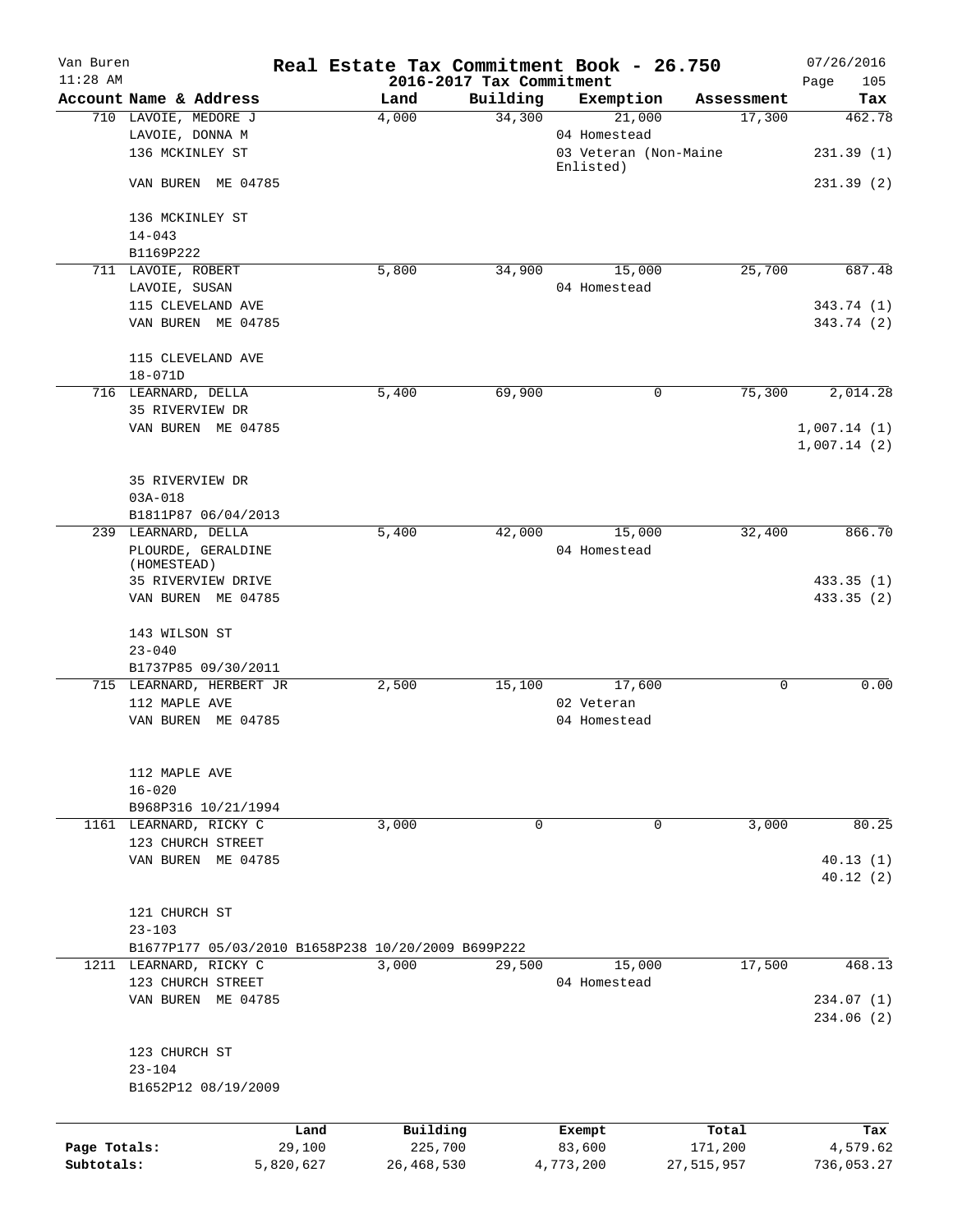| Van Buren<br>$11:28$ AM |                                   | Real Estate Tax Commitment Book - 26.750 | 2016-2017 Tax Commitment |              |            | 07/26/2016<br>106<br>Page |
|-------------------------|-----------------------------------|------------------------------------------|--------------------------|--------------|------------|---------------------------|
|                         | Account Name & Address            | Land                                     | Building                 | Exemption    | Assessment | Tax                       |
|                         | 717 LEARNARD, ROBERT C            | 1,400                                    | 0                        | $\Omega$     | 1,400      | 37.45                     |
|                         | LEARNARD, DELLA M                 |                                          |                          |              |            |                           |
|                         | 35 RIVERVIEW DRIVE                |                                          |                          |              |            | 18.73(1)                  |
|                         | VAN BUREN ME 04785                |                                          |                          |              |            | 18.72(2)                  |
|                         |                                   |                                          |                          |              |            |                           |
|                         | OFF RIVERVIEW DR<br>$03A - 022$   |                                          |                          |              |            |                           |
|                         | B1656P104 B1335P37                |                                          |                          |              |            |                           |
|                         | 718 LEBEL, ALBERT                 | 0                                        | 12,500                   | 6,000        | 6,500      | 173.88                    |
|                         | 118 CLEVELAND AVE                 |                                          |                          |              |            |                           |
|                         | VAN BUREN ME 04785                |                                          |                          | 02 Veteran   |            | 86.94(1)                  |
|                         |                                   |                                          |                          |              |            | 86.94(2)                  |
|                         |                                   |                                          |                          |              |            |                           |
|                         | 118 CLEVELAND AVE                 |                                          |                          |              |            |                           |
|                         | 18-071A-T1<br>719 LEBEL, CECILE A | 3,500                                    | 46,800                   | 21,000       | 29,300     | 783.78                    |
|                         | 225 MAIN ST APT 101               |                                          |                          | 04 Homestead |            |                           |
|                         | VAN BUREN ME 04785                |                                          |                          | 02 Veteran   |            | 391.89 (1)                |
|                         |                                   |                                          |                          |              |            | 391.89 (2)                |
|                         |                                   |                                          |                          |              |            |                           |
|                         | 225 MAIN ST                       |                                          |                          |              |            |                           |
|                         | $18 - 024$                        |                                          |                          |              |            |                           |
|                         | 722 LEBEL, OMER                   | 17,300                                   | 0                        | 0            | 17,300     | 462.78                    |
|                         | LEBEL, ROBERTINE                  |                                          |                          |              |            |                           |
|                         | 110 CLEVELAND AVE                 |                                          |                          |              |            | 231.39(1)                 |
|                         | VAN BUREN ME 04785                |                                          |                          |              |            | 231.39(2)                 |
|                         | CLEVELAND AVE                     |                                          |                          |              |            |                           |
|                         | 18-071A                           |                                          |                          |              |            |                           |
|                         | B441P45                           |                                          |                          |              |            |                           |
|                         | 724 LEBEL, OMER                   | 5,700                                    | 68,700                   | 15,000       | 59,400     | 1,588.95                  |
|                         | LEBEL, ROBERTINE                  |                                          |                          | 04 Homestead |            |                           |
|                         | 110 CLEVELAND AVE                 |                                          |                          |              |            | 794.48 (1)                |
|                         | VAN BUREN ME 04785                |                                          |                          |              |            | 794.47 (2)                |
|                         | 110 CLEVELAND AVE                 |                                          |                          |              |            |                           |
|                         | $18 - 084$                        |                                          |                          |              |            |                           |
|                         | B375P710                          |                                          |                          |              |            |                           |
|                         | 627 LEFRANCOIS, NELKA             | 3,500                                    | 18,500                   | 15,000       | 7,000      | 187.25                    |
|                         | 505 MAIN ST                       |                                          |                          | 04 Homestead |            |                           |
|                         | VAN BUREN ME 04785                |                                          |                          |              |            | 93.63(1)                  |
|                         |                                   |                                          |                          |              |            | 93.62(2)                  |
|                         |                                   |                                          |                          |              |            |                           |
|                         | 505 MAIN ST                       |                                          |                          |              |            |                           |
|                         | $22 - 003$<br>1588 LEMM, GERALD   | 5,000                                    | 0                        | 0            | 5,000      | 133.75                    |
|                         | LEMM, ALEXIS                      |                                          |                          |              |            |                           |
|                         | 92 CRICKETTOWN ROAD               |                                          |                          |              |            | 66.88(1)                  |
|                         | STONY POINT NY 10980              |                                          |                          |              |            | 66.87(2)                  |
|                         |                                   |                                          |                          |              |            |                           |
|                         | OFF MASSE ROAD                    |                                          |                          |              |            |                           |
|                         | $02 - 010A$                       |                                          |                          |              |            |                           |
|                         | B1928P130 04/06/2016              |                                          |                          |              |            |                           |
|                         |                                   |                                          |                          |              |            |                           |
|                         |                                   |                                          |                          |              |            |                           |
|                         |                                   |                                          |                          |              |            |                           |

|              | Land      | Building   | Exempt    | Total      | Tax          |
|--------------|-----------|------------|-----------|------------|--------------|
| Page Totals: | 36,400    | 146,500    | 57,000    | 125,900    | 3,367.84     |
| Subtotals:   | 5,857,027 | 26,615,030 | 4,830,200 | 27,641,857 | 739, 421. 11 |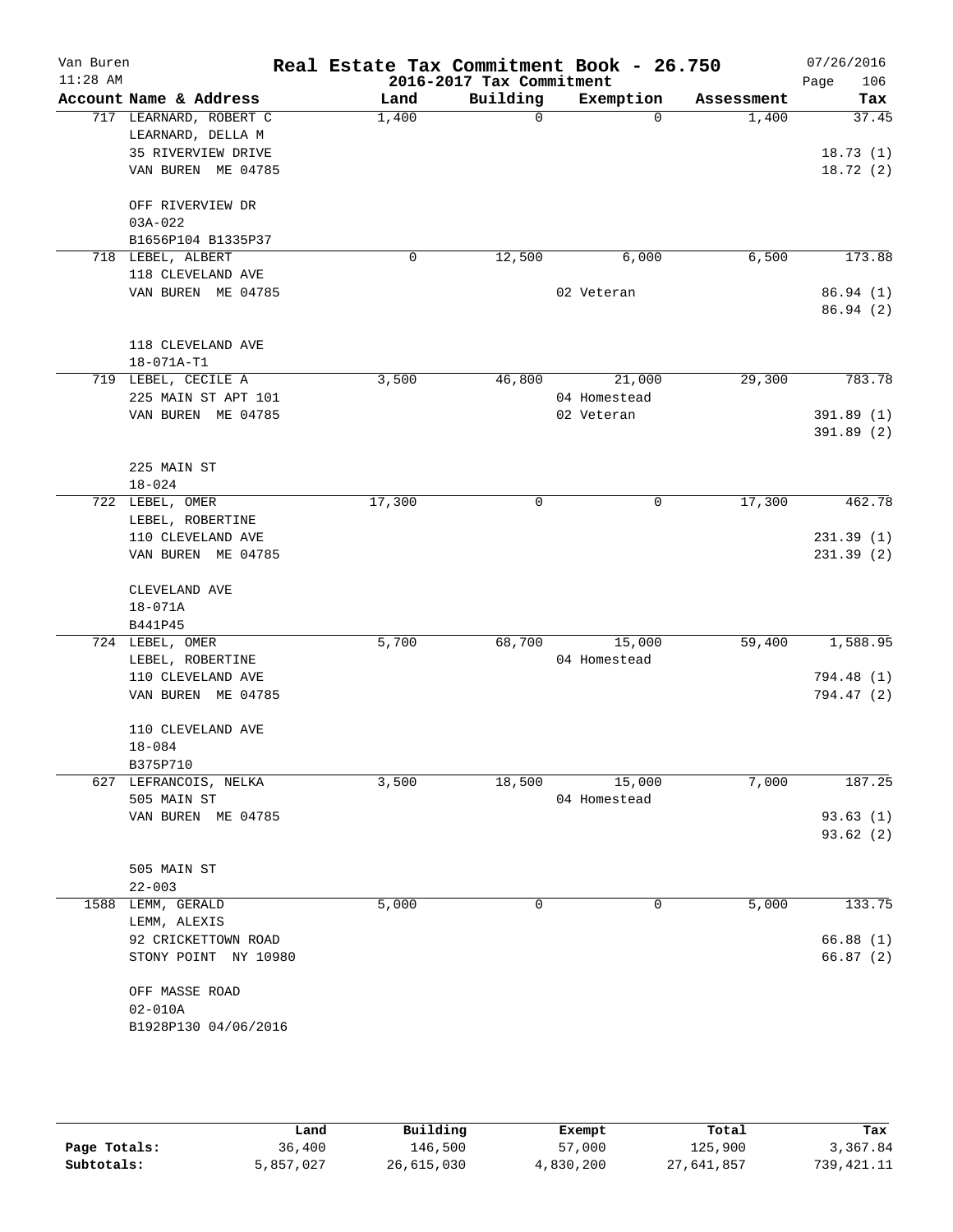| Van Buren    |                                            | Real Estate Tax Commitment Book - 26.750 |                          |                |                      | 07/26/2016    |
|--------------|--------------------------------------------|------------------------------------------|--------------------------|----------------|----------------------|---------------|
| $11:28$ AM   |                                            |                                          | 2016-2017 Tax Commitment |                |                      | 107<br>Page   |
|              | Account Name & Address<br>726 LEMM, GERALD | Land<br>18,200                           | Building<br>$\mathbf 0$  | Exemption<br>0 | Assessment<br>18,200 | Tax<br>486.85 |
|              | LEMM, ALEXIS                               |                                          |                          |                |                      |               |
|              | 92 CRICKETTOWN RD                          |                                          |                          |                |                      | 243.43(1)     |
|              | STONY POINT NY 10980                       |                                          |                          |                |                      | 243.42 (2)    |
|              | OFF MARQUIS RD                             |                                          |                          |                |                      |               |
|              | $02 - 011$                                 |                                          |                          |                |                      |               |
|              | B1928P132 03/28/2016 B518P257 09/11/1979   |                                          |                          |                |                      |               |
|              | 737 LEPAGE, ALLAN P                        | 8,800                                    | 0                        | 0              | 8,800                | 235.40        |
|              | P O BOX 34                                 |                                          |                          |                |                      |               |
|              | WEST KINGSTON RI 02892                     |                                          |                          |                |                      | 117.70(1)     |
|              |                                            |                                          |                          |                |                      | 117.70(2)     |
|              | OFF DESJARDINS ROAD                        |                                          |                          |                |                      |               |
|              | $07 - 018$                                 |                                          |                          |                |                      |               |
|              | B530P57 07/30/1980                         |                                          |                          |                |                      |               |
|              | 739 LEVASSEUR, CLARENCE A                  | 3,400                                    | 15,000                   | 0              | 18,400               | 492.20        |
|              | 123 BRIDGE ST                              |                                          |                          |                |                      |               |
|              | VAN BUREN ME 04785                         |                                          |                          |                |                      | 246.10(1)     |
|              |                                            |                                          |                          |                |                      | 246.10(2)     |
|              |                                            |                                          |                          |                |                      |               |
|              | 121 BRIDGE ST                              |                                          |                          |                |                      |               |
|              | $15 - 047 - T1$                            |                                          |                          |                |                      |               |
|              | B1835P101 11/01/2013                       |                                          |                          |                |                      |               |
|              | 740 LEVASSEUR, CLARENCE A                  | 14,400                                   | 64,300                   | 15,000         | 63,700               | 1,703.98      |
|              | 123 BRIDGE ST                              |                                          |                          | 04 Homestead   |                      |               |
|              | VAN BUREN ME 04785                         |                                          |                          |                |                      | 851.99 (1)    |
|              |                                            |                                          |                          |                |                      | 851.99 (2)    |
|              |                                            |                                          |                          |                |                      |               |
|              | 123 BRIDGE ST                              |                                          |                          |                |                      |               |
|              | $15 - 047$<br>B1835P101 11/01/2013         |                                          |                          |                |                      |               |
|              | 741 LEVASSEUR, JOHN C                      | 11,600                                   | 0                        | 0              | 11,600               | 310.30        |
|              | LEVASSEUR, LINDA                           |                                          |                          |                |                      |               |
|              | 5802 EAST CARNIFEX                         |                                          |                          |                |                      | 155.15(1)     |
|              | FERRY RD                                   |                                          |                          |                |                      |               |
|              | FREDERICKSBURG VA                          |                                          |                          |                |                      | 155.15(2)     |
|              | 22407-9370                                 |                                          |                          |                |                      |               |
|              | OFF PARK ST                                |                                          |                          |                |                      |               |
|              | $17 - 058$                                 |                                          |                          |                |                      |               |
|              | B857P32                                    |                                          |                          |                |                      |               |
|              | 742 LEVASSEUR, MICHAEL W                   | 5,300                                    | 30,600                   | 15,000         | 20,900               | 559.08        |
|              | LEVASSEUR, CHARLINE                        |                                          |                          | 04 Homestead   |                      |               |
|              | 114 HIGH ST                                |                                          |                          |                |                      | 279.54(1)     |
|              | VAN BUREN ME 04785                         |                                          |                          |                |                      | 279.54(2)     |
|              |                                            |                                          |                          |                |                      |               |
|              | 112 FULTON ST                              |                                          |                          |                |                      |               |
|              | $20 - 025$                                 |                                          |                          |                |                      |               |
|              | B829P20<br>738 LEVASSEUR, MICHAEL W.       | 3,100                                    | 44,800                   | 0              | 47,900               | 1,281.33      |
|              | LEVASSEUR, CHARLINE                        |                                          |                          |                |                      |               |
|              | 114 HIGH ST                                |                                          |                          |                |                      | 640.67(1)     |
|              | VAN BUREN ME 04785                         |                                          |                          |                |                      | 640.66(2)     |
|              |                                            |                                          |                          |                |                      |               |
|              | 114 HIGH ST                                |                                          |                          |                |                      |               |
|              | $14 - 123$                                 |                                          |                          |                |                      |               |
|              | B1902P132 08/07/2015                       |                                          |                          |                |                      |               |
|              |                                            | Building<br>Land                         | Exempt                   |                | Total                | Tax           |
| Page Totals: | 64,800                                     | 154,700                                  | 30,000                   |                | 189,500              | 5,069.14      |
| Subtotals:   | 5,921,827                                  | 26,769,730                               | 4,860,200                |                | 27,831,357           | 744,490.25    |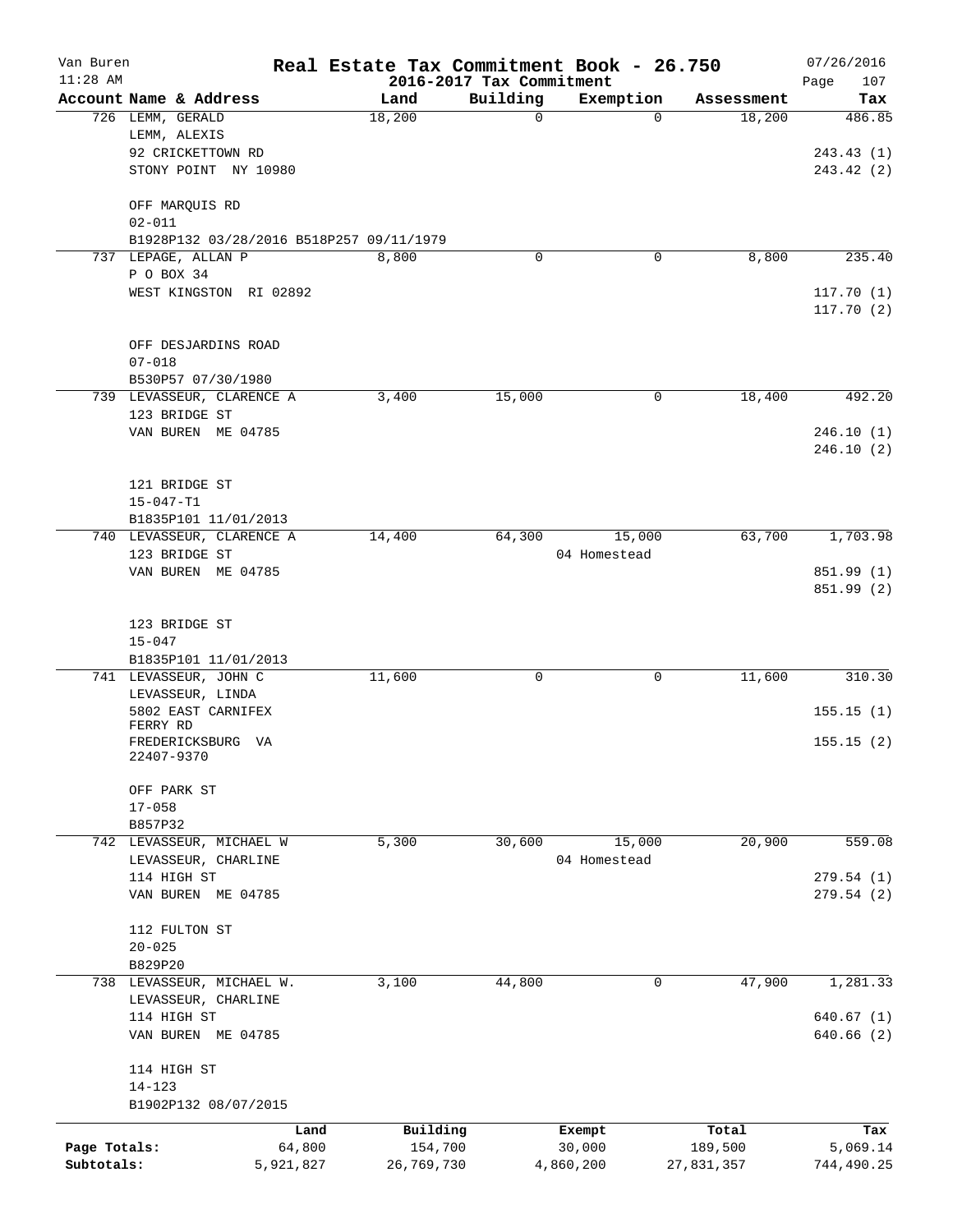| Van Buren<br>$11:28$ AM |                                                |        | 2016-2017 Tax Commitment | Real Estate Tax Commitment Book - 26.750 |                      | 07/26/2016         |
|-------------------------|------------------------------------------------|--------|--------------------------|------------------------------------------|----------------------|--------------------|
|                         | Account Name & Address                         | Land   | Building                 |                                          |                      | Page<br>108<br>Tax |
|                         |                                                |        | 66,100                   | Exemption<br>15,000                      | Assessment<br>68,200 |                    |
|                         | 743 LEVASSEUR, PETER                           | 17,100 |                          | 04 Homestead                             |                      | 1,824.35           |
|                         | LEVASSEUR, LEAH                                |        |                          |                                          |                      |                    |
|                         | 107 CASTONGUAY RD                              |        |                          |                                          |                      | 912.18(1)          |
|                         | VAN BUREN ME 04785                             |        |                          |                                          |                      | 912.17(2)          |
|                         | 107 CASTONGUAY RD                              |        |                          |                                          |                      |                    |
|                         | $03 - 028A$                                    |        |                          |                                          |                      |                    |
|                         | B1373P252 B856P346                             |        |                          |                                          |                      |                    |
|                         | 360 LEVESQUE, ADAM R                           | 3,400  | 30, 300                  | 0                                        | 33,700               | 901.48             |
|                         | OUELLETTE, MONIQUE L                           |        |                          |                                          |                      |                    |
|                         | 111 TYLER ST                                   |        |                          |                                          |                      | 450.74 (1)         |
|                         | VAN BUREN ME 04785                             |        |                          |                                          |                      | 450.74 (2)         |
|                         | 111 TYLER ST                                   |        |                          |                                          |                      |                    |
|                         | $18 - 102$                                     |        |                          |                                          |                      |                    |
|                         | B1789P302 11/27/2012                           |        |                          |                                          |                      |                    |
|                         | 746 LEVESQUE, ALYRE JR                         | 3,400  | 45,600                   | 15,000                                   | 34,000               | 909.50             |
|                         | 153 HIGH ST                                    |        |                          | 04 Homestead                             |                      |                    |
|                         | VAN BUREN ME 04785                             |        |                          |                                          |                      | 454.75 (1)         |
|                         |                                                |        |                          |                                          |                      | 454.75 (2)         |
|                         |                                                |        |                          |                                          |                      |                    |
|                         | 153 HIGH ST                                    |        |                          |                                          |                      |                    |
|                         | $14 - 082$                                     |        |                          |                                          |                      |                    |
|                         | B689P158                                       |        | 22,900                   |                                          |                      |                    |
| 748                     | LEVESQUE, ARLENE                               | 3,400  |                          | 15,000                                   | 11,300               | 302.27             |
|                         | C/O: CENTRAL AROOSTOOK<br>ASSOC. BECKY BOUCHER |        |                          | 04 Homestead                             |                      |                    |
|                         | PO BOX 1245                                    |        |                          |                                          |                      | 151.14(1)          |
|                         | PRESQUE ISLE ME 04769                          |        |                          |                                          |                      | 151.13(2)          |
|                         |                                                |        |                          |                                          |                      |                    |
|                         | 101 MADORE AVE                                 |        |                          |                                          |                      |                    |
|                         | $14 - 089$                                     |        |                          |                                          |                      |                    |
|                         | B1280P55                                       |        |                          |                                          |                      |                    |
|                         | 1587 LEVESQUE, BRIAN K.                        | 6,000  | 0                        | 0                                        | 6,000                | 160.50             |
|                         | LEVESQUE, JEFFREY R.                           |        |                          |                                          |                      |                    |
|                         | 182 MARQUIS RD.                                |        |                          |                                          |                      | 80.25(1)           |
|                         | Van Buren ME 04785                             |        |                          |                                          |                      | 80.25(2)           |
|                         | OFF MARQUIS ROAD                               |        |                          |                                          |                      |                    |
|                         | $02 - 011A$                                    |        |                          |                                          |                      |                    |
|                         | B1928P132 04/06/2016                           |        |                          |                                          |                      |                    |
|                         | 772 LEVESQUE, BRIAN KEITH &                    | 8,700  | 0                        | 0                                        | 8,700                | 232.73             |
|                         | JEFFREY ROGER                                  |        |                          |                                          |                      |                    |
|                         | LEVESOUE, ROGER J. &<br>JOYCE B. (LIFE ESTATE) |        |                          |                                          |                      |                    |
|                         | 182 MARQUIS RD.                                |        |                          |                                          |                      | 116.37(1)          |
|                         | VAN BUREN ME 04785                             |        |                          |                                          |                      | 116.36(2)          |
|                         | MARQUIS RD                                     |        |                          |                                          |                      |                    |
|                         | $02 - 009$                                     |        |                          |                                          |                      |                    |
|                         | B1898P192 07/13/2015                           |        |                          |                                          |                      |                    |
|                         |                                                |        |                          |                                          |                      |                    |

|              | Land      | Building   | Exempt    | Total      | Tax        |
|--------------|-----------|------------|-----------|------------|------------|
| Page Totals: | 42,000    | 164,900    | 45,000    | 161,900    | 4,330.83   |
| Subtotals:   | 5,963,827 | 26,934,630 | 4,905,200 | 27,993,257 | 748,821.08 |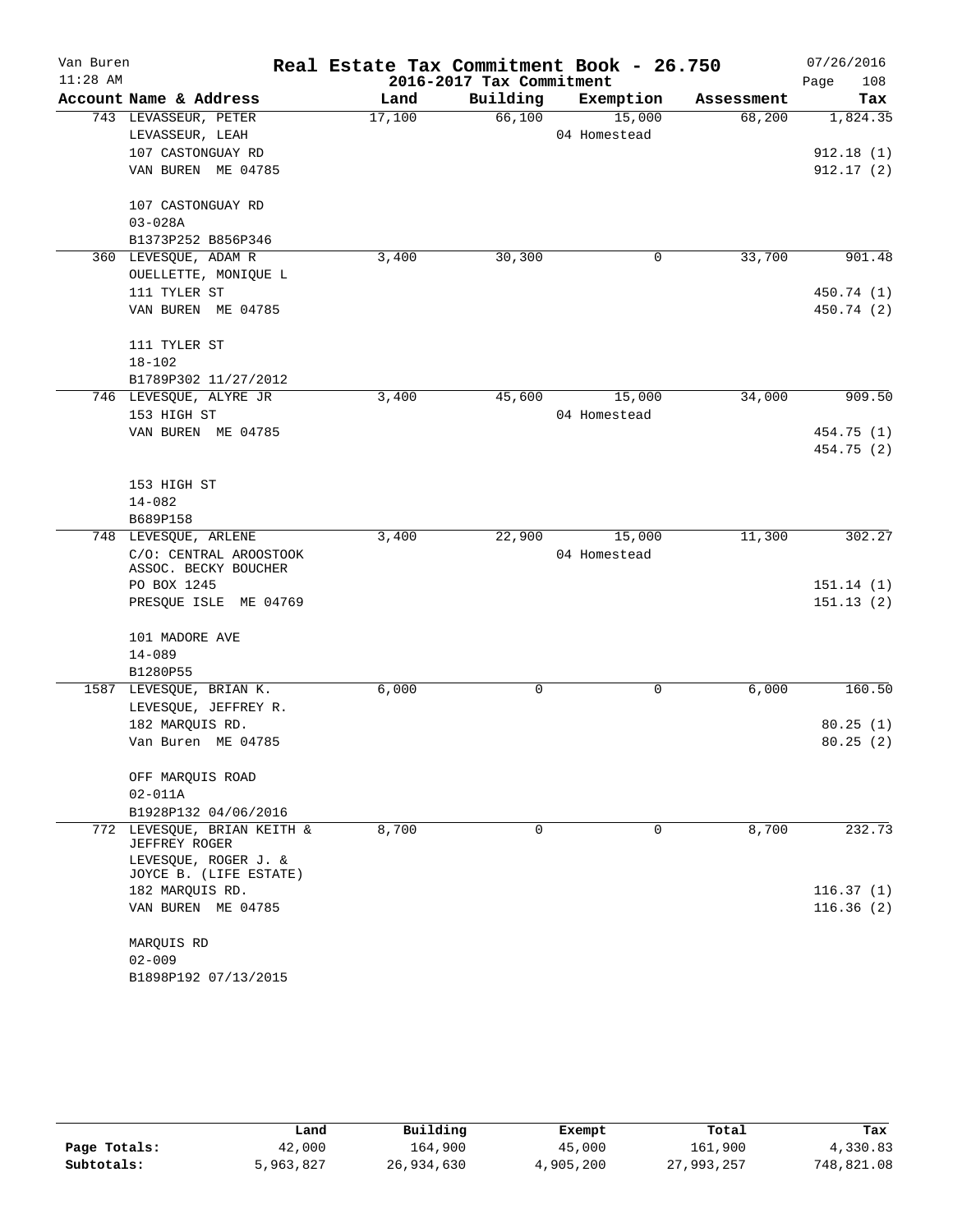| 2016-2017 Tax Commitment<br>109<br>Page<br>Building<br>Account Name & Address<br>Exemption<br>Land<br>Tax<br>Assessment<br>1,100<br>771 LEVESQUE, BRIAN KEITH &<br>10,400<br>11,500<br>307.63<br>$\Omega$<br>JEFFREY ROGER<br>LEVESQUE, ROGER J. &<br>JOYCE B. (LIFE ESTATE)<br>182 MARQUIS RD<br>VAN BUREN ME 04785<br>302 SETTLEMENT RD<br>$01 - 013$<br>B1898P192 07/13/2015<br>LEVESQUE, BRIAN KEITH &<br>68,000<br>78,000<br>2,086.50<br>770<br>25,000<br>15,000<br>JEFFREY ROGER<br>LEVESQUE, ROGER J. &<br>1.00<br>04 Homestead<br>Acres<br>JOYCE B. (LIFE ESTATE)<br>182 MARQUIS RD<br>VAN BUREN ME 04785<br>1,043.25(2)<br>182 MARQUIS RD<br>$02 - 010$<br>B1898P192 07/13/2015<br>4,200<br>LEVESQUE, ERNEST (ET<br>3,600<br>15,600<br>15,000<br>112.35<br>750<br>AL)<br>04 Homestead<br>154 FULTON ST<br>VAN BUREN ME 04785<br>154 FULTON ST<br>$19 - 044$<br>B1379P80 11/20/2003<br>751 LEVESQUE, FERNAND<br>5,900<br>300<br>6,200<br>165.85<br>0<br>LEVESQUE, ROBERTINE<br>129 CLOVERHILL DR<br>82.93(1)<br>VAN BUREN ME 04785<br>82.92(2)<br>243 CHAMPLAIN ST<br>$19 - 057$<br>B477P48<br>8,500<br>0<br>8,500<br>227.38<br>752 LEVESQUE, FERNAND R<br>0<br>LEVESQUE, ROBERTINE<br>129 CLOVERHILL DR<br>113.69(1)<br>VAN BUREN ME 04785<br>113.69(2)<br>CHAMPLAIN ST<br>$06 - 006$<br>B382P467<br>70,600<br>1,888.55<br>5,200<br>80,400<br>15,000<br>753 LEVESQUE, FERNAND R<br>LEVESQUE, ROBERTINE<br>04 Homestead<br>129 CLOVERHILL DRIVE<br>944.28 (1)<br>944.27 (2)<br>VAN BUREN ME 04785<br>129 CLOVERHILL DR<br>18C-006<br>B446P146 | Van Buren  |  | Real Estate Tax Commitment Book - 26.750 |  | 07/26/2016  |
|-------------------------------------------------------------------------------------------------------------------------------------------------------------------------------------------------------------------------------------------------------------------------------------------------------------------------------------------------------------------------------------------------------------------------------------------------------------------------------------------------------------------------------------------------------------------------------------------------------------------------------------------------------------------------------------------------------------------------------------------------------------------------------------------------------------------------------------------------------------------------------------------------------------------------------------------------------------------------------------------------------------------------------------------------------------------------------------------------------------------------------------------------------------------------------------------------------------------------------------------------------------------------------------------------------------------------------------------------------------------------------------------------------------------------------------------------------------------------------------------------------------------------------------------------------|------------|--|------------------------------------------|--|-------------|
|                                                                                                                                                                                                                                                                                                                                                                                                                                                                                                                                                                                                                                                                                                                                                                                                                                                                                                                                                                                                                                                                                                                                                                                                                                                                                                                                                                                                                                                                                                                                                       | $11:28$ AM |  |                                          |  |             |
|                                                                                                                                                                                                                                                                                                                                                                                                                                                                                                                                                                                                                                                                                                                                                                                                                                                                                                                                                                                                                                                                                                                                                                                                                                                                                                                                                                                                                                                                                                                                                       |            |  |                                          |  |             |
|                                                                                                                                                                                                                                                                                                                                                                                                                                                                                                                                                                                                                                                                                                                                                                                                                                                                                                                                                                                                                                                                                                                                                                                                                                                                                                                                                                                                                                                                                                                                                       |            |  |                                          |  |             |
|                                                                                                                                                                                                                                                                                                                                                                                                                                                                                                                                                                                                                                                                                                                                                                                                                                                                                                                                                                                                                                                                                                                                                                                                                                                                                                                                                                                                                                                                                                                                                       |            |  |                                          |  |             |
|                                                                                                                                                                                                                                                                                                                                                                                                                                                                                                                                                                                                                                                                                                                                                                                                                                                                                                                                                                                                                                                                                                                                                                                                                                                                                                                                                                                                                                                                                                                                                       |            |  |                                          |  | 153.82(1)   |
|                                                                                                                                                                                                                                                                                                                                                                                                                                                                                                                                                                                                                                                                                                                                                                                                                                                                                                                                                                                                                                                                                                                                                                                                                                                                                                                                                                                                                                                                                                                                                       |            |  |                                          |  | 153.81(2)   |
|                                                                                                                                                                                                                                                                                                                                                                                                                                                                                                                                                                                                                                                                                                                                                                                                                                                                                                                                                                                                                                                                                                                                                                                                                                                                                                                                                                                                                                                                                                                                                       |            |  |                                          |  |             |
|                                                                                                                                                                                                                                                                                                                                                                                                                                                                                                                                                                                                                                                                                                                                                                                                                                                                                                                                                                                                                                                                                                                                                                                                                                                                                                                                                                                                                                                                                                                                                       |            |  |                                          |  |             |
|                                                                                                                                                                                                                                                                                                                                                                                                                                                                                                                                                                                                                                                                                                                                                                                                                                                                                                                                                                                                                                                                                                                                                                                                                                                                                                                                                                                                                                                                                                                                                       |            |  |                                          |  |             |
|                                                                                                                                                                                                                                                                                                                                                                                                                                                                                                                                                                                                                                                                                                                                                                                                                                                                                                                                                                                                                                                                                                                                                                                                                                                                                                                                                                                                                                                                                                                                                       |            |  |                                          |  |             |
|                                                                                                                                                                                                                                                                                                                                                                                                                                                                                                                                                                                                                                                                                                                                                                                                                                                                                                                                                                                                                                                                                                                                                                                                                                                                                                                                                                                                                                                                                                                                                       |            |  |                                          |  |             |
|                                                                                                                                                                                                                                                                                                                                                                                                                                                                                                                                                                                                                                                                                                                                                                                                                                                                                                                                                                                                                                                                                                                                                                                                                                                                                                                                                                                                                                                                                                                                                       |            |  |                                          |  | 1,043.25(1) |
|                                                                                                                                                                                                                                                                                                                                                                                                                                                                                                                                                                                                                                                                                                                                                                                                                                                                                                                                                                                                                                                                                                                                                                                                                                                                                                                                                                                                                                                                                                                                                       |            |  |                                          |  |             |
|                                                                                                                                                                                                                                                                                                                                                                                                                                                                                                                                                                                                                                                                                                                                                                                                                                                                                                                                                                                                                                                                                                                                                                                                                                                                                                                                                                                                                                                                                                                                                       |            |  |                                          |  |             |
|                                                                                                                                                                                                                                                                                                                                                                                                                                                                                                                                                                                                                                                                                                                                                                                                                                                                                                                                                                                                                                                                                                                                                                                                                                                                                                                                                                                                                                                                                                                                                       |            |  |                                          |  |             |
|                                                                                                                                                                                                                                                                                                                                                                                                                                                                                                                                                                                                                                                                                                                                                                                                                                                                                                                                                                                                                                                                                                                                                                                                                                                                                                                                                                                                                                                                                                                                                       |            |  |                                          |  |             |
|                                                                                                                                                                                                                                                                                                                                                                                                                                                                                                                                                                                                                                                                                                                                                                                                                                                                                                                                                                                                                                                                                                                                                                                                                                                                                                                                                                                                                                                                                                                                                       |            |  |                                          |  |             |
|                                                                                                                                                                                                                                                                                                                                                                                                                                                                                                                                                                                                                                                                                                                                                                                                                                                                                                                                                                                                                                                                                                                                                                                                                                                                                                                                                                                                                                                                                                                                                       |            |  |                                          |  |             |
|                                                                                                                                                                                                                                                                                                                                                                                                                                                                                                                                                                                                                                                                                                                                                                                                                                                                                                                                                                                                                                                                                                                                                                                                                                                                                                                                                                                                                                                                                                                                                       |            |  |                                          |  | 56.18(1)    |
|                                                                                                                                                                                                                                                                                                                                                                                                                                                                                                                                                                                                                                                                                                                                                                                                                                                                                                                                                                                                                                                                                                                                                                                                                                                                                                                                                                                                                                                                                                                                                       |            |  |                                          |  | 56.17(2)    |
|                                                                                                                                                                                                                                                                                                                                                                                                                                                                                                                                                                                                                                                                                                                                                                                                                                                                                                                                                                                                                                                                                                                                                                                                                                                                                                                                                                                                                                                                                                                                                       |            |  |                                          |  |             |
|                                                                                                                                                                                                                                                                                                                                                                                                                                                                                                                                                                                                                                                                                                                                                                                                                                                                                                                                                                                                                                                                                                                                                                                                                                                                                                                                                                                                                                                                                                                                                       |            |  |                                          |  |             |
|                                                                                                                                                                                                                                                                                                                                                                                                                                                                                                                                                                                                                                                                                                                                                                                                                                                                                                                                                                                                                                                                                                                                                                                                                                                                                                                                                                                                                                                                                                                                                       |            |  |                                          |  |             |
|                                                                                                                                                                                                                                                                                                                                                                                                                                                                                                                                                                                                                                                                                                                                                                                                                                                                                                                                                                                                                                                                                                                                                                                                                                                                                                                                                                                                                                                                                                                                                       |            |  |                                          |  |             |
|                                                                                                                                                                                                                                                                                                                                                                                                                                                                                                                                                                                                                                                                                                                                                                                                                                                                                                                                                                                                                                                                                                                                                                                                                                                                                                                                                                                                                                                                                                                                                       |            |  |                                          |  |             |
|                                                                                                                                                                                                                                                                                                                                                                                                                                                                                                                                                                                                                                                                                                                                                                                                                                                                                                                                                                                                                                                                                                                                                                                                                                                                                                                                                                                                                                                                                                                                                       |            |  |                                          |  |             |
|                                                                                                                                                                                                                                                                                                                                                                                                                                                                                                                                                                                                                                                                                                                                                                                                                                                                                                                                                                                                                                                                                                                                                                                                                                                                                                                                                                                                                                                                                                                                                       |            |  |                                          |  |             |
|                                                                                                                                                                                                                                                                                                                                                                                                                                                                                                                                                                                                                                                                                                                                                                                                                                                                                                                                                                                                                                                                                                                                                                                                                                                                                                                                                                                                                                                                                                                                                       |            |  |                                          |  |             |
|                                                                                                                                                                                                                                                                                                                                                                                                                                                                                                                                                                                                                                                                                                                                                                                                                                                                                                                                                                                                                                                                                                                                                                                                                                                                                                                                                                                                                                                                                                                                                       |            |  |                                          |  |             |
|                                                                                                                                                                                                                                                                                                                                                                                                                                                                                                                                                                                                                                                                                                                                                                                                                                                                                                                                                                                                                                                                                                                                                                                                                                                                                                                                                                                                                                                                                                                                                       |            |  |                                          |  |             |
|                                                                                                                                                                                                                                                                                                                                                                                                                                                                                                                                                                                                                                                                                                                                                                                                                                                                                                                                                                                                                                                                                                                                                                                                                                                                                                                                                                                                                                                                                                                                                       |            |  |                                          |  |             |
|                                                                                                                                                                                                                                                                                                                                                                                                                                                                                                                                                                                                                                                                                                                                                                                                                                                                                                                                                                                                                                                                                                                                                                                                                                                                                                                                                                                                                                                                                                                                                       |            |  |                                          |  |             |
|                                                                                                                                                                                                                                                                                                                                                                                                                                                                                                                                                                                                                                                                                                                                                                                                                                                                                                                                                                                                                                                                                                                                                                                                                                                                                                                                                                                                                                                                                                                                                       |            |  |                                          |  |             |
|                                                                                                                                                                                                                                                                                                                                                                                                                                                                                                                                                                                                                                                                                                                                                                                                                                                                                                                                                                                                                                                                                                                                                                                                                                                                                                                                                                                                                                                                                                                                                       |            |  |                                          |  |             |
|                                                                                                                                                                                                                                                                                                                                                                                                                                                                                                                                                                                                                                                                                                                                                                                                                                                                                                                                                                                                                                                                                                                                                                                                                                                                                                                                                                                                                                                                                                                                                       |            |  |                                          |  |             |
|                                                                                                                                                                                                                                                                                                                                                                                                                                                                                                                                                                                                                                                                                                                                                                                                                                                                                                                                                                                                                                                                                                                                                                                                                                                                                                                                                                                                                                                                                                                                                       |            |  |                                          |  |             |
|                                                                                                                                                                                                                                                                                                                                                                                                                                                                                                                                                                                                                                                                                                                                                                                                                                                                                                                                                                                                                                                                                                                                                                                                                                                                                                                                                                                                                                                                                                                                                       |            |  |                                          |  |             |
|                                                                                                                                                                                                                                                                                                                                                                                                                                                                                                                                                                                                                                                                                                                                                                                                                                                                                                                                                                                                                                                                                                                                                                                                                                                                                                                                                                                                                                                                                                                                                       |            |  |                                          |  |             |
|                                                                                                                                                                                                                                                                                                                                                                                                                                                                                                                                                                                                                                                                                                                                                                                                                                                                                                                                                                                                                                                                                                                                                                                                                                                                                                                                                                                                                                                                                                                                                       |            |  |                                          |  |             |
|                                                                                                                                                                                                                                                                                                                                                                                                                                                                                                                                                                                                                                                                                                                                                                                                                                                                                                                                                                                                                                                                                                                                                                                                                                                                                                                                                                                                                                                                                                                                                       |            |  |                                          |  |             |
|                                                                                                                                                                                                                                                                                                                                                                                                                                                                                                                                                                                                                                                                                                                                                                                                                                                                                                                                                                                                                                                                                                                                                                                                                                                                                                                                                                                                                                                                                                                                                       |            |  |                                          |  |             |
|                                                                                                                                                                                                                                                                                                                                                                                                                                                                                                                                                                                                                                                                                                                                                                                                                                                                                                                                                                                                                                                                                                                                                                                                                                                                                                                                                                                                                                                                                                                                                       |            |  |                                          |  |             |
|                                                                                                                                                                                                                                                                                                                                                                                                                                                                                                                                                                                                                                                                                                                                                                                                                                                                                                                                                                                                                                                                                                                                                                                                                                                                                                                                                                                                                                                                                                                                                       |            |  |                                          |  |             |
|                                                                                                                                                                                                                                                                                                                                                                                                                                                                                                                                                                                                                                                                                                                                                                                                                                                                                                                                                                                                                                                                                                                                                                                                                                                                                                                                                                                                                                                                                                                                                       |            |  |                                          |  |             |

|              | Land      | Building   | Exempt    | Total        | Tax        |
|--------------|-----------|------------|-----------|--------------|------------|
| Page Totals: | 58,600    | 165,400    | 45,000    | 179,000      | 4,788.26   |
| Subtotals:   | 6,022,427 | 27,100,030 | 4,950,200 | 28, 172, 257 | 753,609.34 |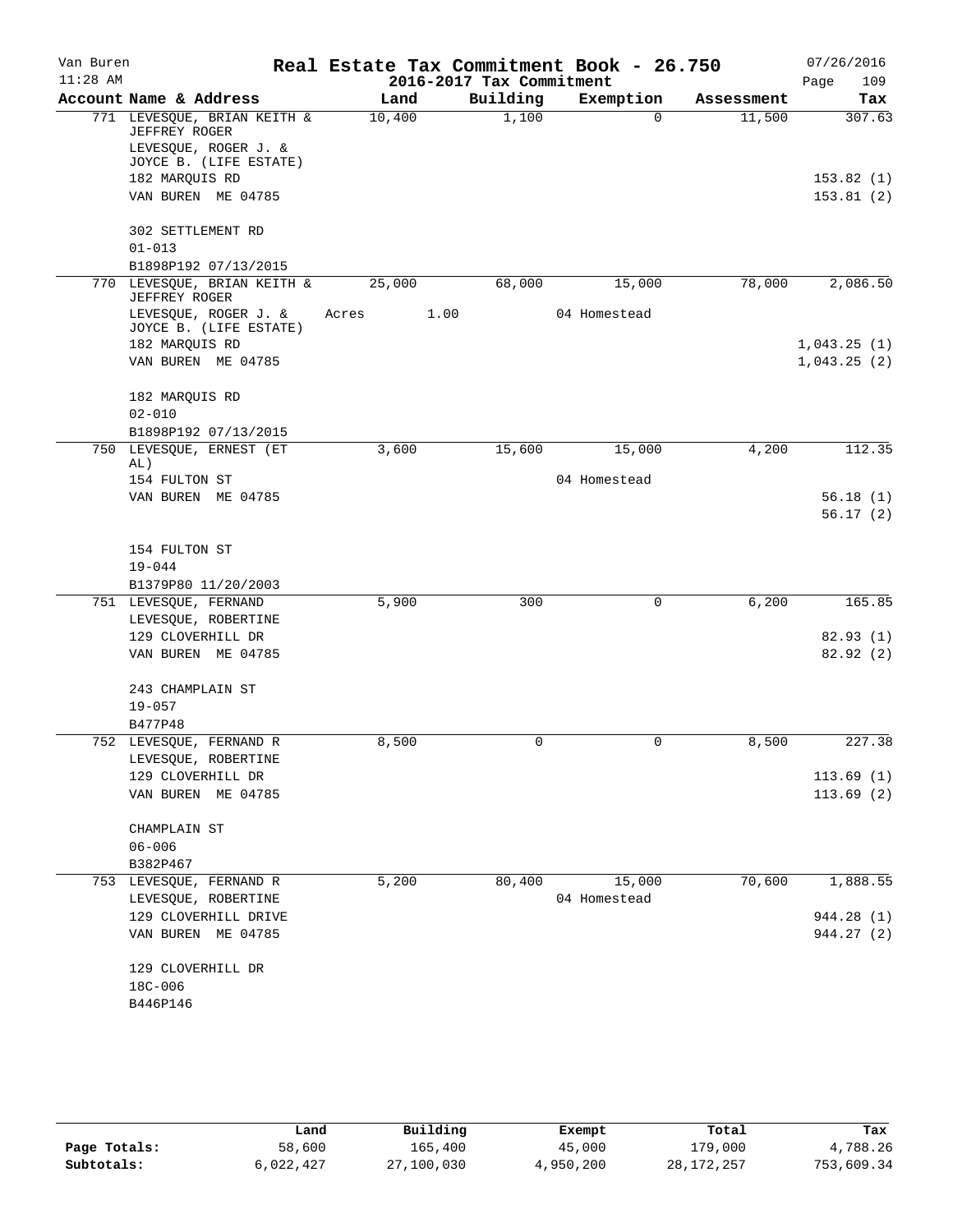| Van Buren<br>$11:28$ AM |                                            | Real Estate Tax Commitment Book - 26.750 | 2016-2017 Tax Commitment |                        |            | 07/26/2016<br>Page<br>110 |
|-------------------------|--------------------------------------------|------------------------------------------|--------------------------|------------------------|------------|---------------------------|
|                         | Account Name & Address                     | Land                                     | Building                 | Exemption              | Assessment | Tax                       |
|                         | 754 LEVESQUE, GARY R<br>LEVESQUE, BETTY J  | 8,400                                    | 30,100                   | 15,000<br>04 Homestead | 23,500     | 628.63                    |
|                         | P O BOX 493<br>VAN BUREN ME 04785          |                                          |                          |                        |            | 314.32(1)<br>314.31(2)    |
|                         | 162 CASTONGUAY RD<br>$03 - 040$            |                                          |                          |                        |            |                           |
|                         | B715P296 06/30/1987                        |                                          | 44,700                   |                        | 33,100     | 885.43                    |
|                         | 755 LEVESQUE, GENE J<br>LEVESQUE, RACHEL L | 3,400                                    |                          | 15,000<br>04 Homestead |            |                           |
|                         | 115 ADAMS ST                               |                                          |                          |                        |            | 442.72 (1)                |
|                         | VAN BUREN ME 04785                         |                                          |                          |                        |            | 442.71 (2)                |
|                         | 115 ADAMS ST                               |                                          |                          |                        |            |                           |
|                         | $18 - 027$<br>B683P151                     |                                          |                          |                        |            |                           |
|                         | 756 LEVESQUE, GERALD JR                    | 4,300                                    | 9,000                    | 13,300                 | 0          | 0.00                      |
|                         | LEVESQUE, THERESE                          |                                          |                          | 04 Homestead           |            |                           |
|                         | 154 MCKINLEY ST                            |                                          |                          |                        |            |                           |
|                         | VAN BUREN ME 04785                         |                                          |                          |                        |            |                           |
|                         | 154 MCKINLEY ST                            |                                          |                          |                        |            |                           |
|                         | $14 - 037$<br>B686P112                     |                                          |                          |                        |            |                           |
|                         | 757 LEVESQUE, IVAN P                       | 8,400                                    | 50,800                   | 15,000                 | 44,200     | 1,182.35                  |
|                         | LEVESQUE, EILEEN                           |                                          |                          | 04 Homestead           |            |                           |
|                         | 182 CHAMPLAIN ST                           |                                          |                          |                        |            | 591.18 (1)                |
|                         | VAN BUREN ME 04785                         |                                          |                          |                        |            | 591.17(2)                 |
|                         | 182 CHAMPLAIN ST                           |                                          |                          |                        |            |                           |
|                         | $19 - 019$<br>B412P197                     |                                          |                          |                        |            |                           |
|                         | 764 LEVESQUE, JESSICA J.                   | 3,100                                    | 27,500                   | 0                      | 30,600     | 818.55                    |
|                         | 115 WATERMILL RD                           |                                          |                          |                        |            |                           |
|                         | VAN BUREN ME 04785                         |                                          |                          |                        |            | 409.28(1)                 |
|                         |                                            |                                          |                          |                        |            | 409.27(2)                 |
|                         | 115 WATERMILL RD                           |                                          |                          |                        |            |                           |
|                         | $16 - 027$<br>B1921P187 01/25/2016         |                                          |                          |                        |            |                           |
|                         | 759 LEVESQUE, MARLENE                      | 3,000                                    | 52,400                   | 15,000                 | 40,400     | 1,080.70                  |
|                         | 478 MAIN ST                                |                                          |                          | 04 Homestead           |            |                           |
|                         | VAN BUREN ME 04785                         |                                          |                          |                        |            | 540.35(1)<br>540.35(2)    |
|                         | 478 MAIN ST                                |                                          |                          |                        |            |                           |
|                         | $22 - 013$                                 |                                          |                          |                        |            |                           |
|                         | B910P152 06/18/1993                        |                                          |                          |                        |            |                           |
|                         | 758 LEVESQUE, MARLENE                      | 5,700                                    | 0                        | $\mathbf 0$            | 5,700      | 152.48                    |
|                         | 478 MAIN ST<br>VAN BUREN ME 04785          |                                          |                          |                        |            | 76.24(1)                  |
|                         |                                            |                                          |                          |                        |            | 76.24(2)                  |
|                         | 474 MAIN ST                                |                                          |                          |                        |            |                           |
|                         | $22 - 011$                                 |                                          |                          |                        |            |                           |
|                         |                                            |                                          |                          |                        |            |                           |
|                         | Land                                       | Building                                 |                          | Exempt                 | Total      | Tax                       |

|              | Land      | Building   | Exempt    | Total      | Tax         |
|--------------|-----------|------------|-----------|------------|-------------|
| Page Totals: | 36,300    | 214,500    | 73,300    | 177,500    | 4,748.14    |
| Subtotals:   | 6,058,727 | 27,314,530 | 5,023,500 | 28,349,757 | 758, 357.48 |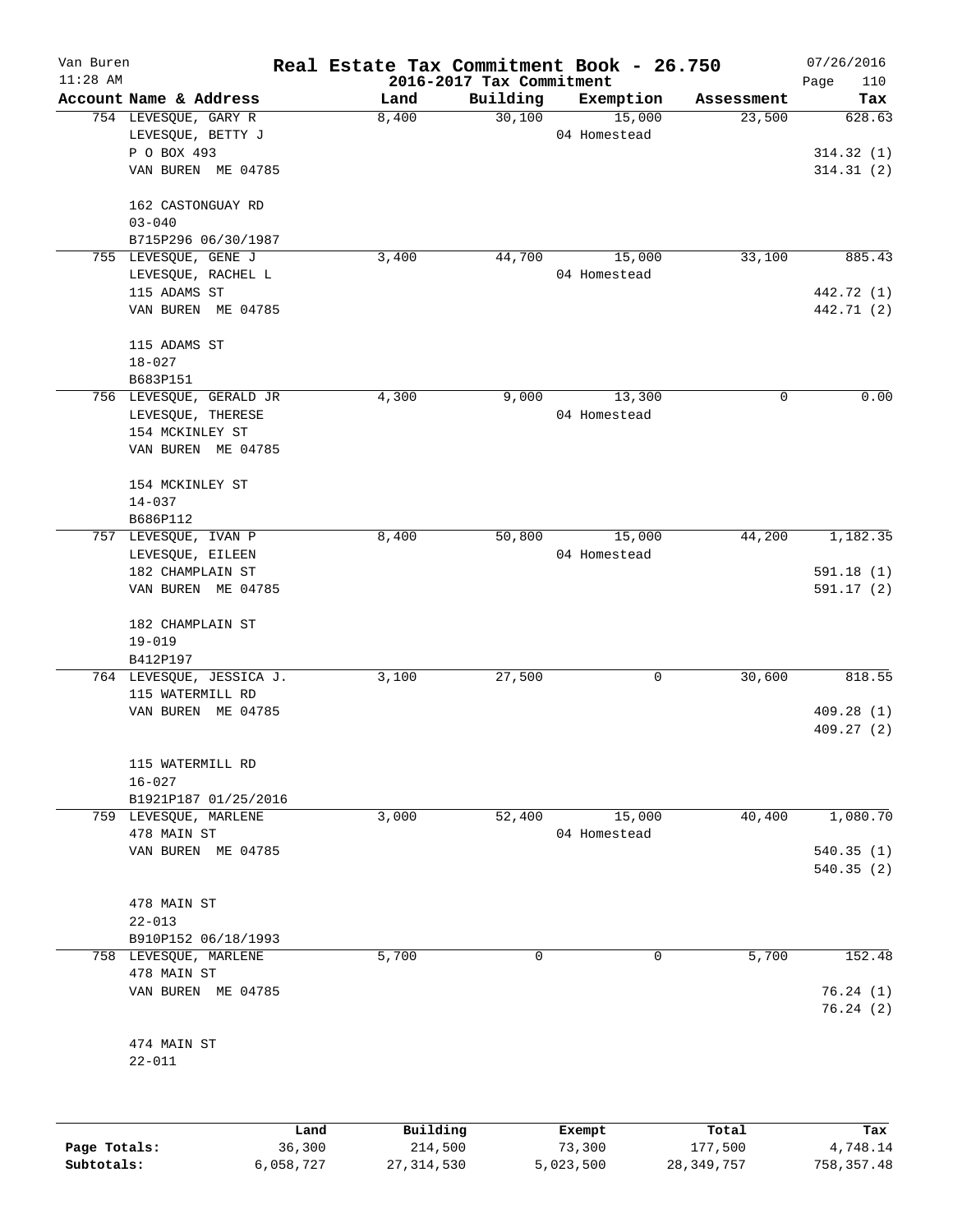| Van Buren    |                                      | Real Estate Tax Commitment Book - 26.750 |                          |                  |                     | 07/26/2016      |
|--------------|--------------------------------------|------------------------------------------|--------------------------|------------------|---------------------|-----------------|
| $11:28$ AM   |                                      |                                          | 2016-2017 Tax Commitment |                  |                     | Page<br>111     |
|              | Account Name & Address               | Land<br>3,100                            | Building<br>$\mathbf 0$  | Exemption<br>0   | Assessment<br>3,100 | Tax<br>82.93    |
|              | 606 LEVESQUE, MAYNARD                |                                          |                          |                  |                     |                 |
|              | LEVESQUE, ELAINE<br>134 LYNNE STREET |                                          |                          |                  |                     | 41.47(1)        |
|              |                                      |                                          |                          |                  |                     |                 |
|              | VAN BUREN ME 04785                   |                                          |                          |                  |                     | 41.46(2)        |
|              | LABBE AVE                            |                                          |                          |                  |                     |                 |
|              | $20 - 113$                           |                                          |                          |                  |                     |                 |
|              | B1683P308 06/16/2010                 |                                          |                          |                  |                     |                 |
|              | 779 LEVESQUE, MAYNARD                | 3,500                                    | 52,200                   | 21,000           | 34,700              | 928.23          |
|              | C/O ANTOINE LEVESQUE                 |                                          |                          | 02 Veteran       |                     |                 |
|              | 126 ADAMS ST                         |                                          |                          | 04 Homestead     |                     | 464.12 (1)      |
|              | VAN BUREN ME 04785                   |                                          |                          |                  |                     | 464.11 (2)      |
|              | 126 ADAMS ST                         |                                          |                          |                  |                     |                 |
|              | $18 - 030$                           |                                          |                          |                  |                     |                 |
|              | B1479P316                            |                                          |                          |                  |                     |                 |
|              | 762 LEVESQUE, MAYNARD A              | 7,900                                    | 71,400                   | 15,000           | 64,300              | 1,720.03        |
|              | LEVESQUE, ELAINE P                   |                                          |                          | 04 Homestead     |                     |                 |
|              | 134 LYNNE ST                         |                                          |                          |                  |                     | 860.02(1)       |
|              | VAN BUREN ME 04785                   |                                          |                          |                  |                     | 860.01(2)       |
|              |                                      |                                          |                          |                  |                     |                 |
|              | 134 LYNNE ST                         |                                          |                          |                  |                     |                 |
|              | $20 - 100$                           |                                          |                          |                  |                     |                 |
|              | B394P879                             |                                          |                          |                  |                     |                 |
|              | 1224 LEVESQUE, MAYNARD A.            | 5,400                                    | 57,400                   | 0                | 62,800              | 1,679.90        |
|              | 113 ADAMS STREET                     |                                          |                          |                  |                     |                 |
|              | VAN BUREN ME 04785                   |                                          |                          |                  |                     | 839.95 (1)      |
|              |                                      |                                          |                          |                  |                     | 839.95 (2)      |
|              | 113 ADAMS ST                         |                                          |                          |                  |                     |                 |
|              | $18 - 025$                           |                                          |                          |                  |                     |                 |
|              | B1866P91 09/02/2014                  |                                          |                          |                  |                     |                 |
|              | 781 LEVESQUE, RALPH                  | 4,400                                    | 2,400                    | 0                | 6,800               | 181.90          |
|              | C/O LINDA LEVESQUE                   |                                          |                          |                  |                     |                 |
|              | 117 CHURCH ST                        |                                          |                          |                  |                     | 90.95(1)        |
|              | VAN BUREN<br>ME 04785                |                                          |                          |                  |                     | 90.95(2)        |
|              |                                      |                                          |                          |                  |                     |                 |
|              | 294 CHAMPLAIN ST                     |                                          |                          |                  |                     |                 |
|              | $06 - 012$                           |                                          |                          |                  |                     |                 |
|              | B1130P188                            |                                          |                          |                  |                     |                 |
|              | 788 LEVESQUE, RALPH                  | 3,000                                    | 27,500                   | 15,000           | 15,500              | 414.63          |
|              | LEVESQUE, LINDA                      |                                          |                          | 04 Homestead     |                     |                 |
|              | 117 CHURCH ST                        |                                          |                          |                  |                     | 207.32(1)       |
|              | VAN BUREN ME 04785                   |                                          |                          |                  |                     | 207.31(2)       |
|              | 117 CHURCH ST                        |                                          |                          |                  |                     |                 |
|              | $23 - 102$                           |                                          |                          |                  |                     |                 |
|              | B1597P168                            |                                          |                          |                  |                     |                 |
|              | 766 LEVESQUE, REED A                 | 3,000                                    | $\mathbf 0$              | 0                | 3,000               | 80.25           |
|              | LEVESQUE, JEANNE M                   |                                          |                          |                  |                     |                 |
|              | 150 ST BRUNO ST                      |                                          |                          |                  |                     | 40.13(1)        |
|              | VAN BUREN ME 04785                   |                                          |                          |                  |                     | 40.12(2)        |
|              |                                      |                                          |                          |                  |                     |                 |
|              | ST BRUNO ST                          |                                          |                          |                  |                     |                 |
|              | $17 - 014$<br>B1414P109              |                                          |                          |                  |                     |                 |
|              |                                      |                                          |                          |                  |                     |                 |
|              |                                      |                                          |                          |                  |                     |                 |
| Page Totals: | 30,300                               | Building<br>Land<br>210,900              |                          | Exempt<br>51,000 | Total<br>190,200    | Tax<br>5,087.87 |
| Subtotals:   | 6,089,027                            | 27,525,430                               |                          | 5,074,500        | 28,539,957          | 763, 445.35     |
|              |                                      |                                          |                          |                  |                     |                 |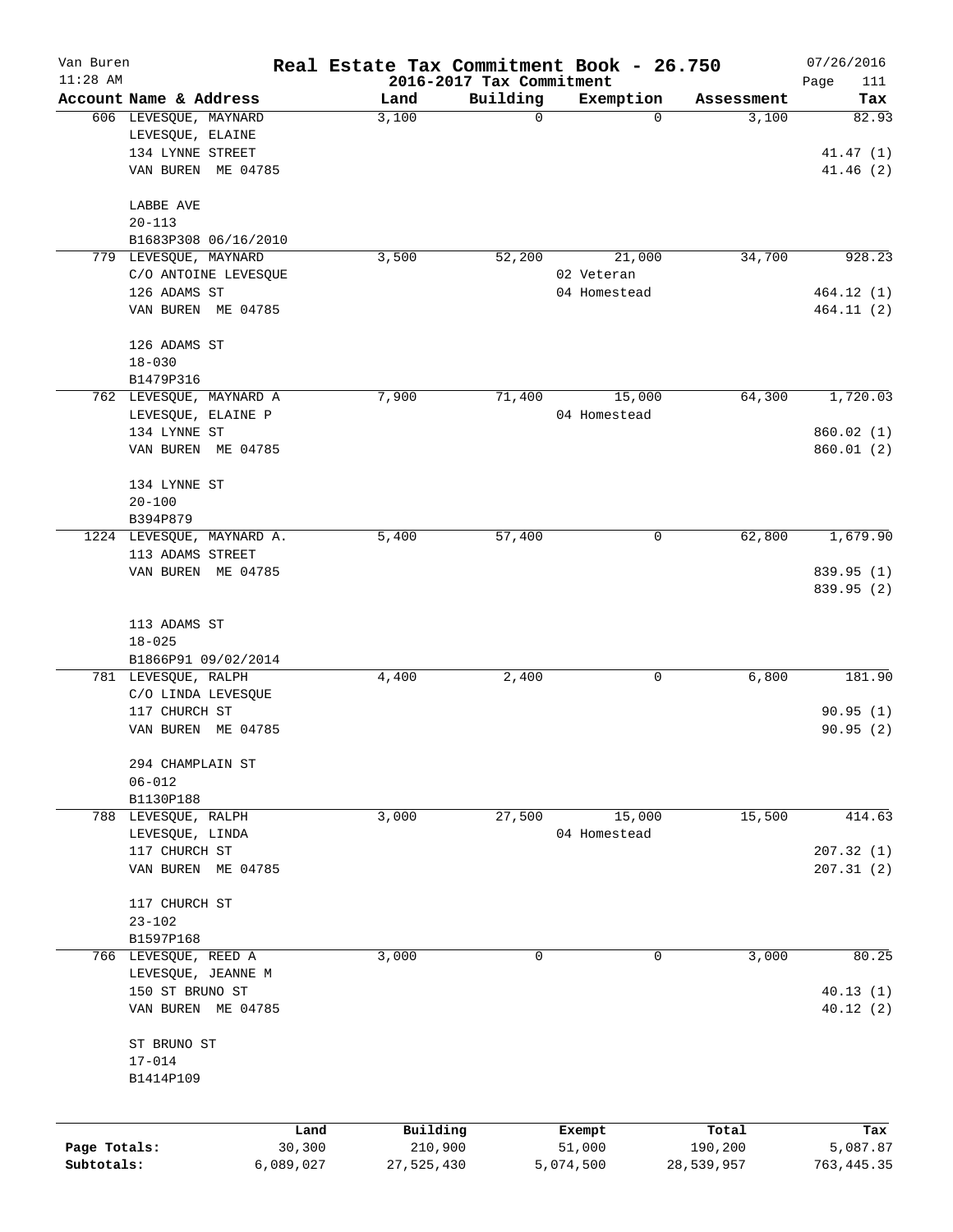| Van Buren    |                          | Real Estate Tax Commitment Book - 26.750 |                          |              |            | 07/26/2016  |
|--------------|--------------------------|------------------------------------------|--------------------------|--------------|------------|-------------|
| $11:28$ AM   |                          |                                          | 2016-2017 Tax Commitment |              |            | Page<br>112 |
|              | Account Name & Address   | Land                                     | Building                 | Exemption    | Assessment | Tax         |
|              | 765 LEVESQUE, REED A     | 3,000                                    | 20,900                   | 21,000       | 2,900      | 77.58       |
|              | LEVESQUE, JEANNE M       |                                          |                          | 04 Homestead |            |             |
|              | 150 ST BRUNO ST          |                                          |                          | 02 Veteran   |            | 38.79(1)    |
|              | VAN BUREN ME 04785       |                                          |                          |              |            | 38.79(2)    |
|              | 150 ST BRUNO ST          |                                          |                          |              |            |             |
|              | $17 - 013$               |                                          |                          |              |            |             |
|              | 767 LEVESQUE, RENO R     | 8,300                                    | 76,200                   | 15,000       | 69,500     | 1,859.13    |
|              | LEVESQUE, MONA           |                                          |                          | 04 Homestead |            |             |
|              | 257 LAKE RD              |                                          |                          |              |            | 929.57(1)   |
|              | VAN BUREN ME 04785       |                                          |                          |              |            | 929.56(2)   |
|              | 257 LAKE RD              |                                          |                          |              |            |             |
|              | $05 - 011D$              |                                          |                          |              |            |             |
|              | B1127P270 08/31/1998     |                                          |                          |              |            |             |
|              | 1164 LEVESQUE, ROGER P.  | 3,400                                    | 26,400                   | 15,000       | 14,800     | 395.90      |
|              | LEVESQUE, ERIC M.        |                                          |                          | 04 Homestead |            |             |
|              | 125 CHURCH ST.           |                                          |                          |              |            | 197.95(1)   |
|              | VAN BUREN ME 04785       |                                          |                          |              |            | 197.95(2)   |
|              | 125 CHURCH ST            |                                          |                          |              |            |             |
|              | $23 - 105$               |                                          |                          |              |            |             |
|              | B1851P28 04/22/2014      |                                          |                          |              |            |             |
|              | 773 LEVESQUE, ROMEO JR   | 8,900                                    | 81,300                   | 15,000       | 75,200     | 2,011.60    |
|              | LEVESQUE, BLANCHE        |                                          |                          | 04 Homestead |            |             |
|              | 111 TOWER DR             |                                          |                          |              |            | 1,005.80(1) |
|              | VAN BUREN ME 04785       |                                          |                          |              |            | 1,005.80(2) |
|              | 111 TOWER DR             |                                          |                          |              |            |             |
|              | 12A-033A                 |                                          |                          |              |            |             |
|              | B1143P315                |                                          |                          |              |            |             |
|              | 774 LEVESQUE, RONALD G   | 5,400                                    | 64,100                   | 15,000       | 54,500     | 1,457.88    |
|              | LEVESQUE, SANDRA O       |                                          |                          | 04 Homestead |            |             |
|              | 110 HIGH ST              |                                          |                          |              |            | 728.94(1)   |
|              | VAN BUREN ME 04785       |                                          |                          |              |            | 728.94 (2)  |
|              | 110 HIGH ST              |                                          |                          |              |            |             |
|              | $15 - 027$               |                                          |                          |              |            |             |
|              | B971P269                 |                                          |                          |              |            |             |
|              | 775 LEVESQUE, ROSE MARIE | 6,200                                    | 21,200                   | 15,000       | 12,400     | 331.70      |
|              | 140 ST BRUNO ST          |                                          |                          | 04 Homestead |            |             |
|              | VAN BUREN ME 04785       |                                          |                          |              |            | 165.85(1)   |
|              |                          |                                          |                          |              |            | 165.85(2)   |
|              | 140 ST BRUNO ST          |                                          |                          |              |            |             |
|              | $17 - 017$               |                                          |                          |              |            |             |
|              | B631P102                 |                                          |                          |              |            |             |
| 777          | LEVESQUE, WAYNE          | 9,300                                    | 2,100                    | 0            | 11,400     | 304.95      |
|              | 17 MAIN ST               |                                          |                          |              |            |             |
|              | VAN BUREN ME 04785       |                                          |                          |              |            | 152.48(1)   |
|              |                          |                                          |                          |              |            | 152.47(2)   |
|              | 17 MAIN ST               |                                          |                          |              |            |             |
|              | $13 - 005$               |                                          |                          |              |            |             |
|              | B1074P191                |                                          |                          |              |            |             |
|              |                          |                                          |                          |              |            |             |
|              | Land                     | Building                                 |                          | Exempt       | Total      | Tax         |
| Page Totals: | 44,500                   | 292,200                                  |                          | 96,000       | 240,700    | 6,438.74    |
|              |                          |                                          |                          |              |            |             |

**Subtotals:** 6,133,527 27,817,630 5,170,500 28,780,657 769,884.09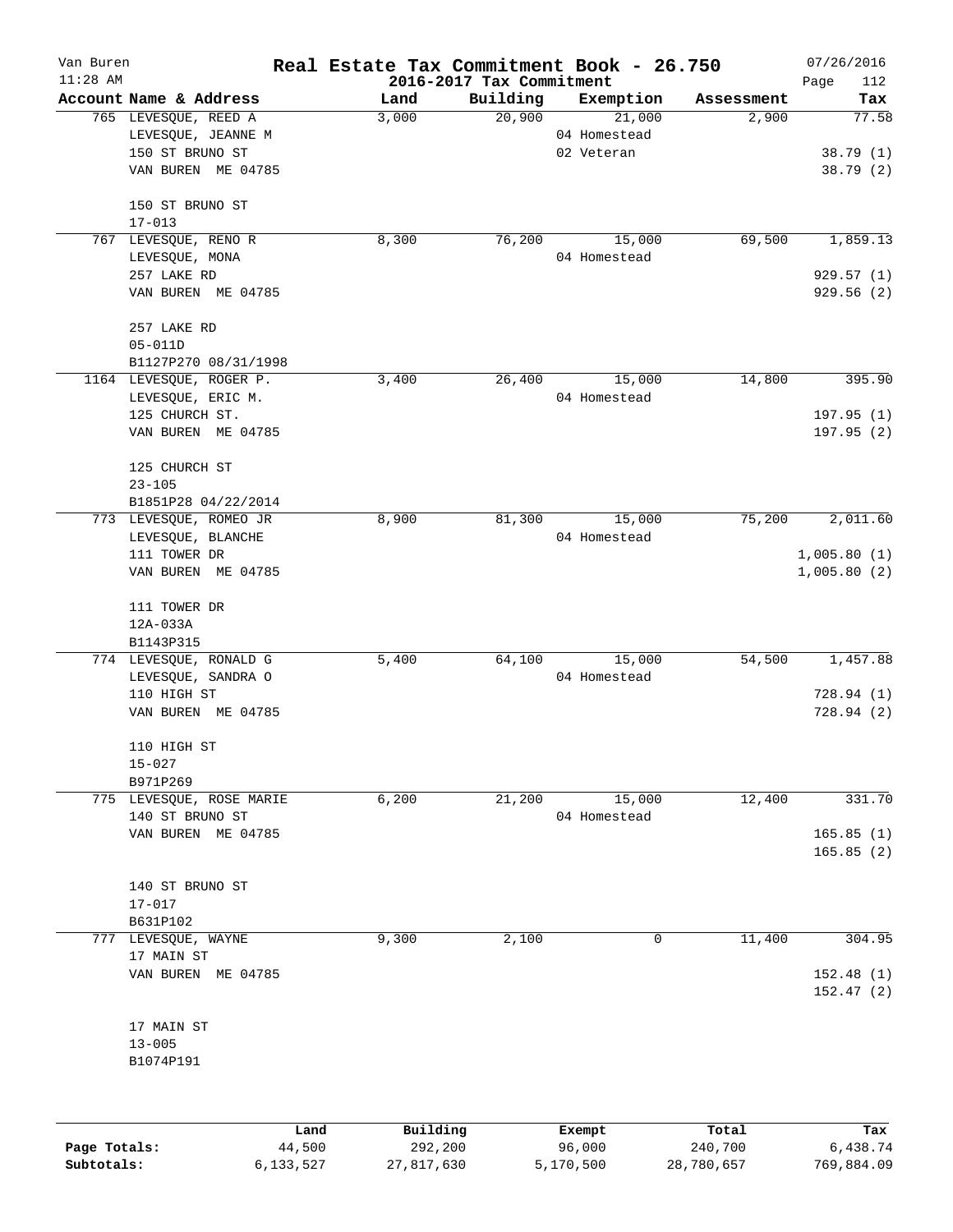| Van Buren<br>$11:28$ AM |                                           | Real Estate Tax Commitment Book - 26.750 | 2016-2017 Tax Commitment |              |            | 07/26/2016<br>Page<br>113 |
|-------------------------|-------------------------------------------|------------------------------------------|--------------------------|--------------|------------|---------------------------|
|                         | Account Name & Address                    | Land                                     | Building                 | Exemption    | Assessment | Tax                       |
|                         | 921 LEWIS, DUSTY L                        | 8,000                                    | 46,700                   | $\Omega$     | 54,700     | 1,463.23                  |
|                         | 213 LAKE RD.                              |                                          |                          |              |            |                           |
|                         | VAN BUREN ME 04785                        |                                          |                          |              |            | 731.62(1)                 |
|                         |                                           |                                          |                          |              |            | 731.61(2)                 |
|                         | 213 LAKE RD                               |                                          |                          |              |            |                           |
|                         | $05 - 007A$                               |                                          |                          |              |            |                           |
|                         | B1927P266 03/30/2016 B1782P194 10/04/2012 |                                          |                          |              |            |                           |
|                         | 783 LIALA, LLC                            | 15,500                                   | 0                        | 0            | 15,500     | 414.63                    |
|                         | 3157 NORTH RAINBOW                        |                                          |                          |              |            |                           |
|                         | BLVD.                                     |                                          |                          |              |            |                           |
|                         | NO. 175                                   |                                          |                          |              |            | 207.32(1)                 |
|                         | LAS VEGAS NV 89108                        |                                          |                          |              |            | 207.31(2)                 |
|                         | OFF DESJARDINS RD                         |                                          |                          |              |            |                           |
|                         | $07 - 013A$                               |                                          |                          |              |            |                           |
|                         | B1558P11                                  |                                          |                          |              |            |                           |
|                         | 682 LILLY, DARIN                          | 3,700                                    | 49,000                   | $\mathsf{O}$ | 52,700     | 1,409.73                  |
|                         | PO BOX 23                                 |                                          |                          |              |            |                           |
|                         | VAN BUREN ME 04785                        |                                          |                          |              |            | 704.87(1)                 |
|                         |                                           |                                          |                          |              |            | 704.86(2)                 |
|                         |                                           |                                          |                          |              |            |                           |
|                         | 118 HARRISON ST                           |                                          |                          |              |            |                           |
|                         | $18 - 015$                                |                                          |                          |              |            |                           |
|                         | B1756P53 03/29/2012                       |                                          |                          |              |            |                           |
|                         | 586 LINET, SCOTT M                        | 12,500                                   | 20,100                   | 0            | 32,600     | 872.05                    |
|                         | 13 CARON RD.                              |                                          |                          |              |            |                           |
|                         | ST. DAVID ME 04773                        |                                          |                          |              |            | 436.03(1)                 |
|                         |                                           |                                          |                          |              |            | 436.02(2)                 |
|                         |                                           |                                          |                          |              |            |                           |
|                         | 300 PARENT RD                             |                                          |                          |              |            |                           |
|                         | $09 - 034$                                |                                          |                          |              |            |                           |
|                         | B1816P216 06/01/2013                      |                                          |                          |              |            |                           |
|                         | 1248 LIZOTTE, DEDRA A.                    | 3,600                                    | 44,100                   | 0            | 47,700     | 1,275.97                  |
|                         | (TRUSTEE)                                 |                                          |                          |              |            |                           |
|                         | C/O SHAYNE & HALEY                        |                                          |                          |              |            |                           |
|                         | AYOTTE                                    |                                          |                          |              |            |                           |
|                         | 132 LINCOLN ST.                           |                                          |                          |              |            | 637.99 (1)                |
|                         | VAN BUREN ME 04785                        |                                          |                          |              |            | 637.98 (2)                |
|                         | 331 MAIN ST                               |                                          |                          |              |            |                           |
|                         | $20 - 054$                                |                                          |                          |              |            |                           |
|                         | B1894P125 06/09/2015 B1894P123 06/09/2015 |                                          |                          |              |            |                           |
|                         | 785 LIZOTTE, JAMES                        | 4,400                                    | 67,200                   | 15,000       | 56,600     | 1,514.05                  |
|                         | LIZOTTE, DEDRA A                          |                                          |                          | 04 Homestead |            |                           |
|                         | 132 LINCOLN ST                            |                                          |                          |              |            | 757.03(1)                 |
|                         | VAN BUREN ME 04785                        |                                          |                          |              |            | 757.02(2)                 |
|                         | 132 LINCOLN ST                            |                                          |                          |              |            |                           |
|                         | $14 - 012C$                               |                                          |                          |              |            |                           |
|                         | B711P192                                  |                                          |                          |              |            |                           |
|                         |                                           |                                          |                          |              |            |                           |

|              | Land      | Building   | Exempt    | Total      | Tax        |
|--------------|-----------|------------|-----------|------------|------------|
| Page Totals: | 47,700    | 227,100    | 15,000    | 259,800    | 6,949.66   |
| Subtotals:   | 6,181,227 | 28,044,730 | 5,185,500 | 29,040,457 | 776,833.75 |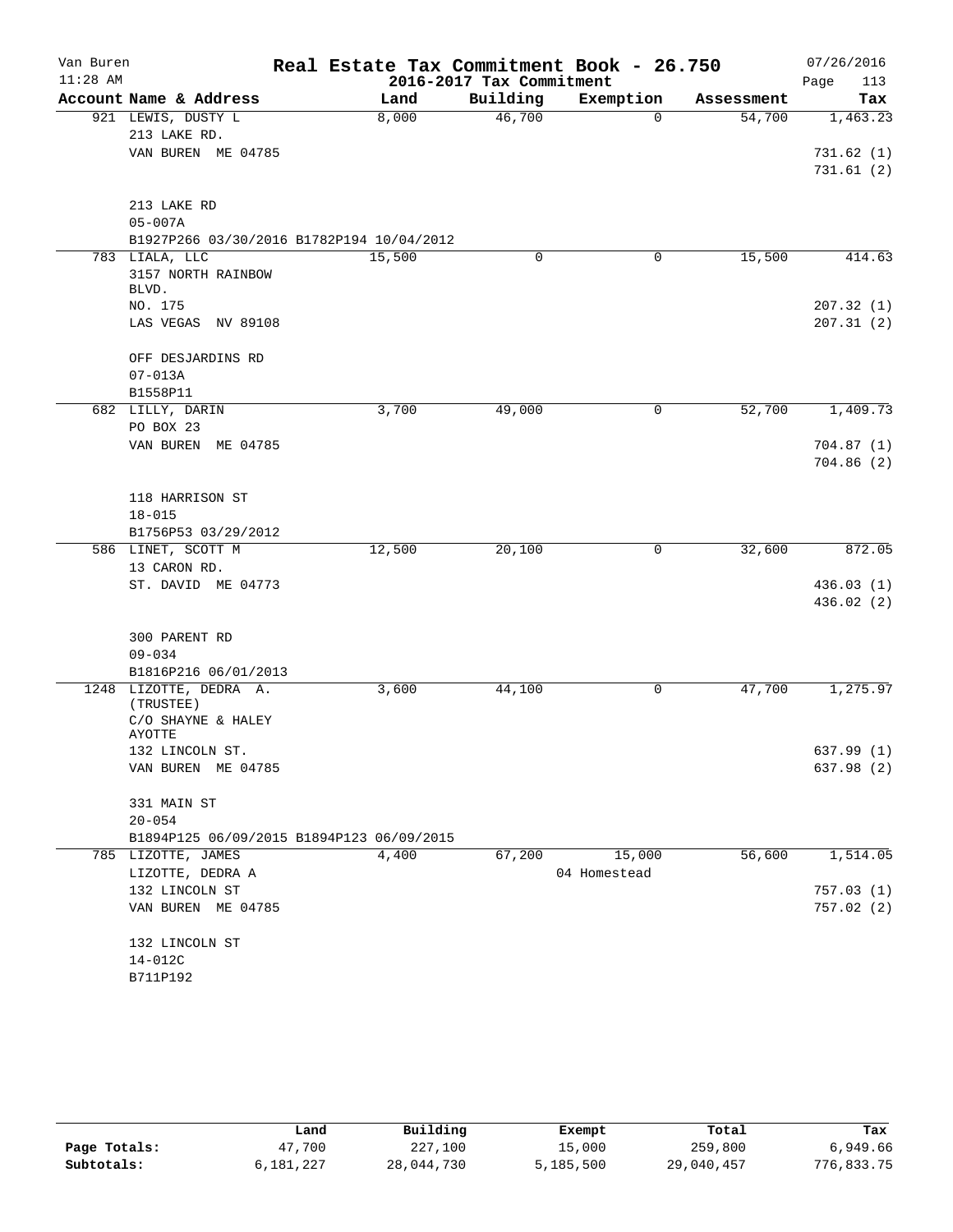| Van Buren    |                         |           | Real Estate Tax Commitment Book - 26.750 |                          |              |              | 07/26/2016  |
|--------------|-------------------------|-----------|------------------------------------------|--------------------------|--------------|--------------|-------------|
| $11:28$ AM   |                         |           |                                          | 2016-2017 Tax Commitment |              |              | Page<br>114 |
|              | Account Name & Address  |           | Land                                     | Building                 | Exemption    | Assessment   | Tax         |
|              | 786 LIZOTTE, JAMES D    |           | 9,200                                    | 0                        | $\Omega$     | 9,200        | 246.10      |
|              | LIZOTTE, DEDRA A        |           |                                          |                          |              |              |             |
|              | 132 LINCOLN STREET      |           |                                          |                          |              |              | 123.05(1)   |
|              | VAN BUREN ME 04785      |           |                                          |                          |              |              | 123.05(2)   |
|              | MCKINLEY ST             |           |                                          |                          |              |              |             |
|              | $14 - 034$              |           |                                          |                          |              |              |             |
|              | B1415P196               |           |                                          |                          |              |              |             |
|              | 790 LIZOTTE, JAMES D    |           | 16,800                                   | 133,100                  | 0            | 149,900      | 4,009.83    |
|              | LIZOTTE, DEDRA A        |           |                                          |                          |              |              |             |
|              | 38 MAIN ST              |           |                                          |                          |              |              | 2,004.92(1) |
|              | VAN BUREN ME 04785      |           |                                          |                          |              |              | 2,004.91(2) |
|              | 38 MAIN STREET          |           |                                          |                          |              |              |             |
|              | $15 - 115$              |           |                                          |                          |              |              |             |
|              | B1475P247               |           |                                          |                          |              |              |             |
|              | 1532 LIZOTTE, JOSEPH E  |           | 4,800                                    | 103,100                  | 21,000       | 86,900       | 2,324.57    |
|              | LIZOTTE, LORRAINE       |           |                                          |                          | 04 Homestead |              |             |
|              | 170 CLOVERHILL DRIVE    |           |                                          |                          | 02 Veteran   |              | 1,162.29(1) |
|              | VAN BUREN ME 04785      |           |                                          |                          |              |              | 1,162.28(2) |
|              | 170 CLOVERHILL DR.      |           |                                          |                          |              |              |             |
|              | 18C-002H                |           |                                          |                          |              |              |             |
|              | B1686P336 07/07/2010    |           |                                          |                          |              |              |             |
|              | 787 LIZOTTE, NICHOLAS J |           | 4,000                                    | 19,600                   | 15,000       | 8,600        | 230.05      |
|              | LIZOTTE, TRACY L        |           |                                          |                          | 04 Homestead |              |             |
|              | 111 GARFIELD AVE        |           |                                          |                          |              |              | 115.03(1)   |
|              | VAN BUREN ME 04785      |           |                                          |                          |              |              | 115.02(2)   |
|              | 111 GARFIELD AVE        |           |                                          |                          |              |              |             |
|              | $20 - 088$              |           |                                          |                          |              |              |             |
|              | B1244P249               |           |                                          |                          |              |              |             |
|              | 1559 LOVEJOY, KATELYN   |           | 6,200                                    | 0                        | 0            | 6,200        | 165.85      |
|              | 727 LOVE LN             |           | 40.00<br>Acres                           |                          |              |              |             |
|              | KEY WEST FL 33040       |           |                                          |                          |              |              | 82.93 (1)   |
|              |                         |           |                                          |                          |              |              | 82.92(2)    |
|              | OFF ALEXANDER ROAD      |           |                                          |                          |              |              |             |
|              | $07 - 007D$             |           |                                          |                          |              |              |             |
|              | B1737P173 09/17/2011    |           |                                          |                          |              |              |             |
|              | 792 LYONS, MANLEY B     |           | 4,000                                    | 28,900                   | 15,000       | 17,900       | 478.83      |
|              | LYONS, SUSAN A          |           |                                          |                          | 04 Homestead |              |             |
|              | 333 MAIN STREET         |           |                                          |                          |              |              | 239.42(1)   |
|              | VAN BUREN ME 04785      |           |                                          |                          |              |              | 239.41(2)   |
|              | 333 MAIN ST             |           |                                          |                          |              |              |             |
|              | $20 - 055$              |           |                                          |                          |              |              |             |
|              | B1538P218 03/26/2007    |           |                                          |                          |              |              |             |
|              | 793 M&P REALTY CO, INC  |           | 11,300                                   | 128,700                  | 0            | 140,000      | 3,745.00    |
|              | PO BOX 460              |           |                                          |                          |              |              |             |
|              | YORK ME 03909           |           |                                          |                          |              |              | 1,872.50(1) |
|              |                         |           |                                          |                          |              |              | 1,872.50(2) |
|              | 42 MAIN ST (POST        |           |                                          |                          |              |              |             |
|              | OFFICE)                 |           |                                          |                          |              |              |             |
|              | $15 - 107$              |           |                                          |                          |              |              |             |
|              | B295P468                |           |                                          |                          |              |              |             |
|              |                         | Land      | Building                                 |                          | Exempt       | Total        | Tax         |
| Page Totals: |                         | 56,300    | 413,400                                  |                          | 51,000       | 418,700      | 11,200.23   |
| Subtotals:   |                         | 6,237,527 | 28, 458, 130                             |                          | 5,236,500    | 29, 459, 157 | 788,033.98  |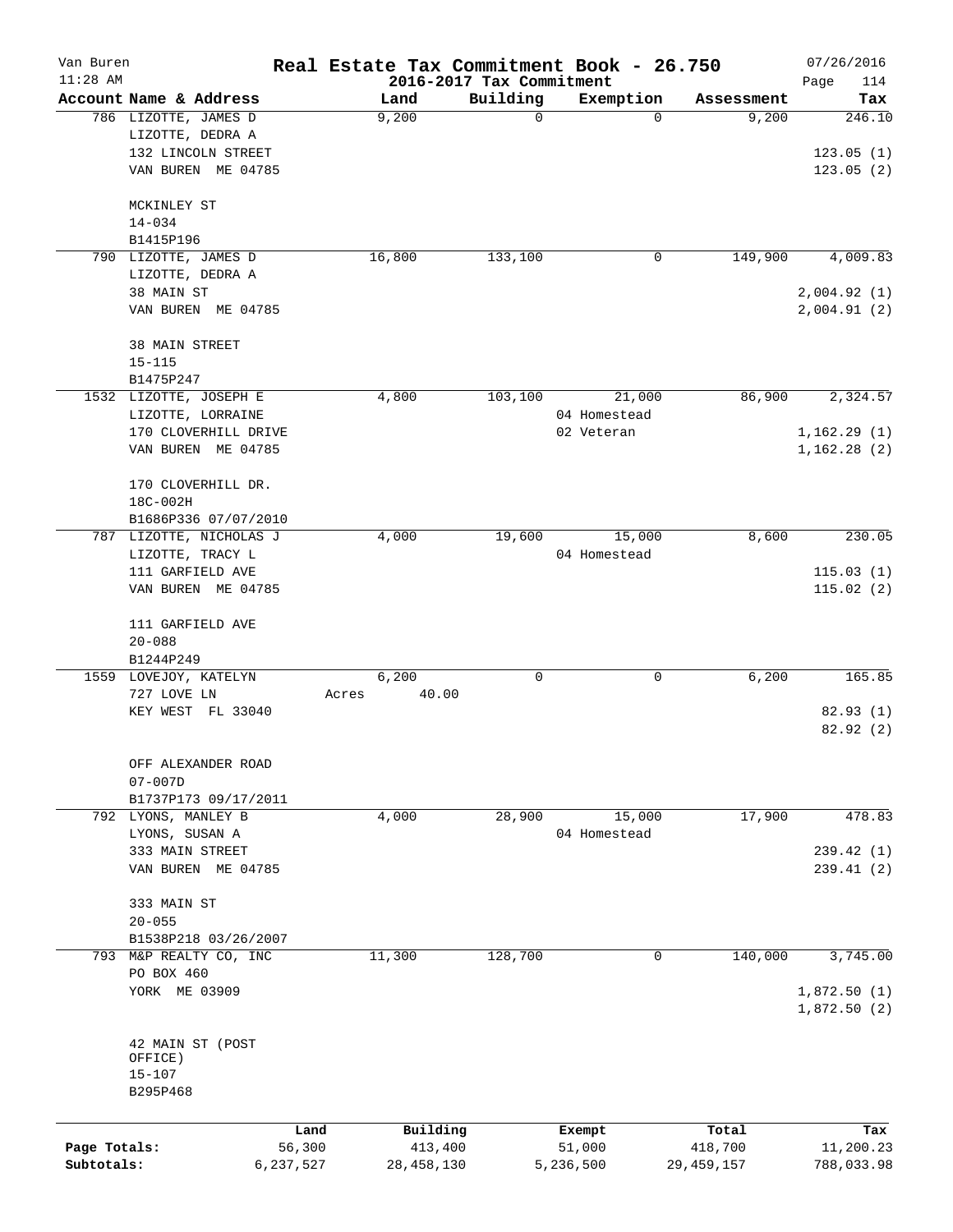| Van Buren<br>$11:28$ AM |                             |           | Real Estate Tax Commitment Book - 26.750 | 2016-2017 Tax Commitment |              |            | 07/26/2016<br>Page<br>115 |
|-------------------------|-----------------------------|-----------|------------------------------------------|--------------------------|--------------|------------|---------------------------|
|                         | Account Name & Address      |           | Land                                     | Building                 | Exemption    | Assessment | Tax                       |
|                         | 1182 M.W.C. PROPERTIES, LLC |           | 3,400                                    | 23,200                   | 0            | 26,600     | 711.55                    |
|                         | 115 BARROWS POINT RD        |           |                                          |                          |              |            |                           |
|                         | NEWPORT ME 04953            |           |                                          |                          |              |            | 355.78(1)                 |
|                         |                             |           |                                          |                          |              |            | 355.77(2)                 |
|                         |                             |           |                                          |                          |              |            |                           |
|                         | 122 PINE ST                 |           |                                          |                          |              |            |                           |
|                         | $14 - 068$                  |           |                                          |                          |              |            |                           |
|                         | B1745P3 12/09/2011          |           |                                          |                          |              |            |                           |
| 797                     | MADORE, ANNIE (ESTATE)      |           | 8,700                                    | 0                        | 0            | 8,700      | 232.73                    |
|                         | C/O PETER SMITH             |           |                                          |                          |              |            |                           |
|                         | PO BOX 191                  |           |                                          |                          |              |            | 116.37(1)                 |
|                         | VAN BUREN ME 04785          |           |                                          |                          |              |            | 116.36(2)                 |
|                         |                             |           |                                          |                          |              |            |                           |
|                         | RIVERVIEW DR                |           |                                          |                          |              |            |                           |
|                         | $03A - 001 - 008$           |           |                                          |                          |              |            |                           |
|                         |                             |           |                                          |                          |              |            |                           |
|                         | B1169P145                   |           |                                          |                          |              |            |                           |
|                         | 796 MADORE, ANNIE (ESTATE)  |           | 12,900                                   | 0                        | 0            | 12,900     | 345.08                    |
|                         | C/O PETER SMITH             |           |                                          |                          |              |            |                           |
|                         | PO BOX 191                  |           |                                          |                          |              |            | 172.54(1)                 |
|                         | VAN BUREN ME 04785          |           |                                          |                          |              |            | 172.54(2)                 |
|                         |                             |           |                                          |                          |              |            |                           |
|                         | RIVERVIEW DR                |           |                                          |                          |              |            |                           |
|                         | 03A-009-15&19-31            |           |                                          |                          |              |            |                           |
|                         | B1169P145                   |           |                                          |                          |              |            |                           |
|                         | 795 MADORE, ANNIE (ESTATE)  |           | 11,400                                   | 0                        | $\mathsf{O}$ | 11,400     | 304.95                    |
|                         | C/O PETER SMITH             |           |                                          |                          |              |            |                           |
|                         | P O BOX 191                 |           |                                          |                          |              |            | 152.48(1)                 |
|                         | VAN BUREN ME 04785          |           |                                          |                          |              |            | 152.47(2)                 |
|                         |                             |           |                                          |                          |              |            |                           |
|                         | END OF SMITH ST.            |           |                                          |                          |              |            |                           |
|                         | (HAMLIN)                    |           |                                          |                          |              |            |                           |
|                         | $03A-032-044$               |           |                                          |                          |              |            |                           |
|                         | B1169P145                   |           |                                          |                          |              |            |                           |
|                         | 807 MADORE, CARLENE         |           | 8,000                                    | 78,400                   | 15,000       | 71,400     | 1,909.95                  |
|                         | 158 VIOLETTE STREET         |           |                                          |                          | 04 Homestead |            |                           |
|                         | VAN BUREN ME 04785          |           |                                          |                          |              |            | 954.98 (1)                |
|                         |                             |           |                                          |                          |              |            | 954.97 (2)                |
|                         |                             |           |                                          |                          |              |            |                           |
|                         | 158 VIOLETTE ST             |           |                                          |                          |              |            |                           |
|                         | $16 - 067$                  |           |                                          |                          |              |            |                           |
|                         | B1427P173                   |           |                                          |                          |              |            |                           |
|                         | 799 MADORE, CARLENE H       |           | 4,000                                    | 23,100                   | 15,000       | 12,100     | 323.68                    |
|                         | 132 CHAMPLAIN ST.           |           |                                          |                          | 04 Homestead |            |                           |
|                         | VAN BUREN ME 04785          |           |                                          |                          |              |            | 161.84(1)                 |
|                         |                             |           |                                          |                          |              |            | 161.84(2)                 |
|                         |                             |           |                                          |                          |              |            |                           |
|                         | 132 CHAMPLAIN ST.           |           |                                          |                          |              |            |                           |
|                         | $20 - 043$                  |           |                                          |                          |              |            |                           |
|                         | B972P133                    |           |                                          |                          |              |            |                           |
|                         | 800 MADORE, CLARENCE        |           | 3,400                                    | 0                        | 0            | 3,400      | 90.95                     |
|                         | MADORE, ROBERT P            |           |                                          |                          |              |            |                           |
|                         | 17 JERRY RD.                |           |                                          |                          |              |            | 45.48(1)                  |
|                         | EAST HARTFORD CT 06118      |           |                                          |                          |              |            | 45.47 (2)                 |
|                         |                             |           |                                          |                          |              |            |                           |
|                         | PINE ST                     |           |                                          |                          |              |            |                           |
|                         | $14 - 058$                  |           |                                          |                          |              |            |                           |
|                         | B977P158                    |           |                                          |                          |              |            |                           |
|                         |                             |           |                                          |                          |              |            |                           |
|                         |                             |           |                                          |                          |              |            |                           |
|                         |                             | Land      | Building                                 |                          | Exempt       | Total      | Tax                       |
| Page Totals:            |                             | 51,800    | 124,700                                  |                          | 30,000       | 146,500    | 3,918.89                  |
| Subtotals:              |                             | 6,289,327 | 28,582,830                               |                          | 5,266,500    | 29,605,657 | 791,952.87                |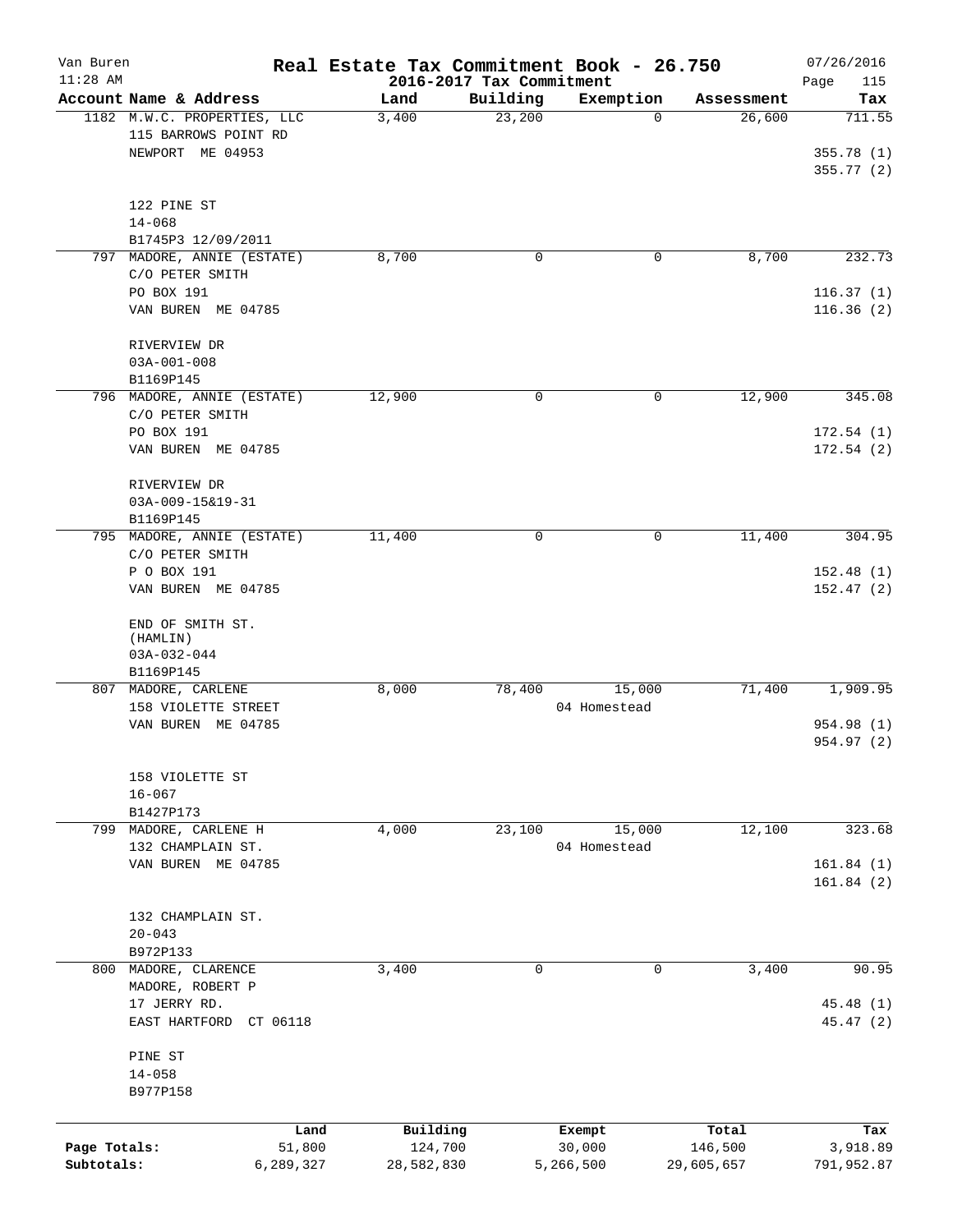| Van Buren    |                                           |           | Real Estate Tax Commitment Book - 26.750 |                          |              |            | 07/26/2016  |
|--------------|-------------------------------------------|-----------|------------------------------------------|--------------------------|--------------|------------|-------------|
| $11:28$ AM   |                                           |           |                                          | 2016-2017 Tax Commitment |              |            | 116<br>Page |
|              | Account Name & Address                    |           | Land                                     | Building                 | Exemption    | Assessment | Tax         |
|              | 801 MADORE, DANIEL N                      |           | 5,500                                    | 42,000                   | 21,000       | 26,500     | 708.88      |
|              | 109 MADISON AVE                           |           |                                          |                          | 02 Veteran   |            |             |
|              | VAN BUREN ME 04785                        |           |                                          |                          | 04 Homestead |            | 354.44(1)   |
|              |                                           |           |                                          |                          |              |            | 354.44(2)   |
|              | 109 MADISON AVE                           |           |                                          |                          |              |            |             |
|              | $14 - 101$                                |           |                                          |                          |              |            |             |
|              | B406P567                                  |           |                                          |                          |              |            |             |
| 817          | MADORE, DAVID J                           |           | 5,400                                    | 59,800                   | 15,000       | 50,200     | 1,342.85    |
|              | 246 MAIN ST                               |           |                                          |                          | 04 Homestead |            |             |
|              | VAN BUREN ME 04785                        |           |                                          |                          |              |            | 671.43(1)   |
|              |                                           |           |                                          |                          |              |            | 671.42(2)   |
|              |                                           |           |                                          |                          |              |            |             |
|              | 246 MAIN ST                               |           |                                          |                          |              |            |             |
|              | $18 - 069$                                |           |                                          |                          |              |            |             |
|              | B1462P156                                 |           |                                          |                          |              |            |             |
|              | 803 MADORE, DAVID J                       |           | 5,000                                    | 0                        | 0            | 5,000      | 133.75      |
|              | P O BOX 266                               |           |                                          |                          |              |            |             |
|              | VAN BUREN ME 04785                        |           |                                          |                          |              |            | 66.88(1)    |
|              |                                           |           |                                          |                          |              |            | 66.87(2)    |
|              |                                           |           |                                          |                          |              |            |             |
|              | MAIN ST                                   |           |                                          |                          |              |            |             |
|              | $18 - 068$                                |           |                                          |                          |              |            |             |
|              | B1356P52                                  |           |                                          |                          |              |            |             |
| 247          | MADORE, GARY J.                           |           | 4,000                                    | 0                        | 0            | 4,000      | 107.00      |
|              | MADORE, MARY JEANNE                       |           |                                          |                          |              |            |             |
|              | 15 HARRISON ST                            |           |                                          |                          |              |            | 53.50(1)    |
|              | CALAIS ME 04619                           |           |                                          |                          |              |            | 53.50(2)    |
|              |                                           |           |                                          |                          |              |            |             |
|              | CHAMPLAIN ST                              |           |                                          |                          |              |            |             |
|              | $19 - 007$                                |           |                                          |                          |              |            |             |
|              | B1859P199 06/26/2014                      |           |                                          |                          |              |            |             |
|              | 805 MADORE, GENE G                        |           | 6,600                                    | 58,100                   | 15,000       | 49,700     | 1,329.48    |
|              | MADORE, LINDA D                           |           |                                          |                          | 04 Homestead |            |             |
|              | 123 MAPLE AVE                             |           |                                          |                          |              |            | 664.74 (1)  |
|              | VAN BUREN<br>ME 04785                     |           |                                          |                          |              |            | 664.74 (2)  |
|              | 123 MAPLE AVE                             |           |                                          |                          |              |            |             |
|              | $16 - 017$                                |           |                                          |                          |              |            |             |
|              | B653P122                                  |           |                                          |                          |              |            |             |
|              | 806 MADORE, GERARD E                      |           | 3,800                                    | 0                        | 0            | 3,800      | 101.65      |
|              | MADORE, CARLENE                           |           |                                          |                          |              |            |             |
|              |                                           |           |                                          |                          |              |            |             |
|              | 158 VIOLETTE STREET<br>VAN BUREN ME 04785 |           |                                          |                          |              |            | 50.83(1)    |
|              |                                           |           |                                          |                          |              |            | 50.82(2)    |
|              | VIOLETTE ST                               |           |                                          |                          |              |            |             |
|              | $16 - 083B$                               |           |                                          |                          |              |            |             |
|              | B1427P173                                 |           |                                          |                          |              |            |             |
| 395          | MADORE, GLEN                              |           | 3,900                                    | 52,800                   | 21,000       | 35,700     | 954.98      |
|              | PO BOX 11                                 |           |                                          |                          | 04 Homestead |            |             |
|              | VAN BUREN ME 04785                        |           |                                          |                          | 02 Veteran   |            | 477.49 (1)  |
|              |                                           |           |                                          |                          |              |            | 477.49 (2)  |
|              |                                           |           |                                          |                          |              |            |             |
|              | 126 TYLER ST                              |           |                                          |                          |              |            |             |
|              | $18 - 124$                                |           |                                          |                          |              |            |             |
|              | B1779P10 09/04/2012                       |           |                                          |                          |              |            |             |
|              |                                           |           |                                          |                          |              |            |             |
|              |                                           | Land      | Building                                 |                          | Exempt       | Total      | Tax         |
| Page Totals: |                                           | 34,200    | 212,700                                  |                          | 72,000       | 174,900    | 4,678.59    |
| Subtotals:   |                                           | 6,323,527 | 28,795,530                               |                          | 5,338,500    | 29,780,557 | 796,631.46  |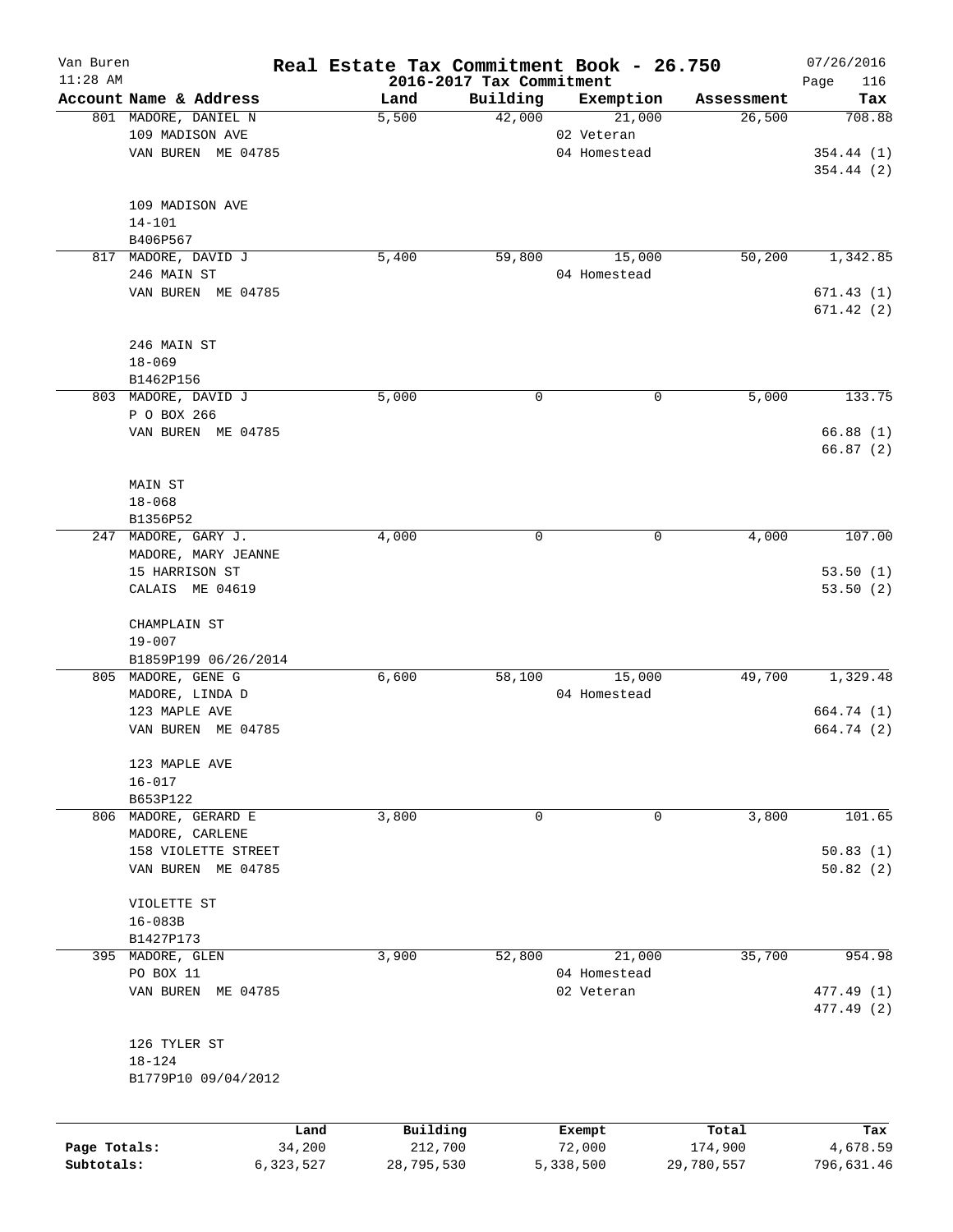| Van Buren    |                        | Real Estate Tax Commitment Book - 26.750 |                                      |                     |              | 07/26/2016    |
|--------------|------------------------|------------------------------------------|--------------------------------------|---------------------|--------------|---------------|
| $11:28$ AM   | Account Name & Address |                                          | 2016-2017 Tax Commitment<br>Building |                     | Assessment   | Page<br>117   |
|              | 1144 MADORE, JIMMY D   | Land<br>5,000                            | 48,800                               | Exemption<br>21,000 | 32,800       | Tax<br>877.40 |
|              | 109 MAPLE AVE          |                                          |                                      | 04 Homestead        |              |               |
|              | VAN BUREN ME 04785     |                                          |                                      | 02 Veteran          |              | 438.70 (1)    |
|              |                        |                                          |                                      |                     |              | 438.70 (2)    |
|              |                        |                                          |                                      |                     |              |               |
|              | 109 MAPLE AVE          |                                          |                                      |                     |              |               |
|              | $16 - 007$             |                                          |                                      |                     |              |               |
|              | B1727P277 07/15/2011   |                                          |                                      |                     |              |               |
|              | 808 MADORE, JIMMY D    | 4,600                                    | 57,100                               | 0                   | 61,700       | 1,650.48      |
|              | MADORE, DIANNE D       |                                          |                                      |                     |              |               |
|              | 181 LYNNE ST           |                                          |                                      |                     |              | 825.24(1)     |
|              | VAN BUREN ME 04785     |                                          |                                      |                     |              | 825.24(2)     |
|              |                        |                                          |                                      |                     |              |               |
|              | 181 LYNNE ST           |                                          |                                      |                     |              |               |
|              | $19 - 069$             |                                          |                                      |                     |              |               |
|              | B712P37                |                                          |                                      |                     |              |               |
|              | 810 MADORE, LEO JAMES  | 3,200                                    | 61,800                               | 15,000              | 50,000       | 1,337.50      |
|              | MADORE, LITA N         |                                          |                                      | 04 Homestead        |              |               |
|              | 108 VIOLETTE ST        |                                          |                                      |                     |              | 668.75(1)     |
|              | VAN BUREN ME 04785     |                                          |                                      |                     |              | 668.75 (2)    |
|              |                        |                                          |                                      |                     |              |               |
|              | 108 VIOLETTE ST        |                                          |                                      |                     |              |               |
|              | $17 - 001$             |                                          |                                      |                     |              |               |
|              | B772P291               |                                          |                                      |                     |              |               |
| 819          | MADORE, LITA A         | 3,600                                    | 44,400                               | 15,000              | 33,000       | 882.75        |
|              | OUELLETTE, STEVEN D    |                                          |                                      | 04 Homestead        |              |               |
|              | C/O OUELLETTE, DELL F. |                                          |                                      |                     |              | 441.38 (1)    |
|              | 113 NOTRE DAME STREET  |                                          |                                      |                     |              | 441.37 (2)    |
|              | VAN BUREN ME 04785     |                                          |                                      |                     |              |               |
|              | 113 NOTRE DAME ST      |                                          |                                      |                     |              |               |
|              | $17 - 027A$            |                                          |                                      |                     |              |               |
|              | B1473P236              |                                          |                                      |                     |              |               |
|              | 811 MADORE, LORNE J    | 10,100                                   | 113,200                              | 21,000              | 102,300      | 2,736.53      |
|              | MADORE, DIANNE         |                                          |                                      | 04 Homestead        |              |               |
|              | 127 TOWER DR           |                                          |                                      | 02 Veteran          |              | 1,368.27(1)   |
|              | VAN BUREN ME 04785     |                                          |                                      |                     |              | 1,368.26(2)   |
|              |                        |                                          |                                      |                     |              |               |
|              | 127 TOWER DR           |                                          |                                      |                     |              |               |
|              | 12B-001                |                                          |                                      |                     |              |               |
|              | B1047P81               |                                          |                                      |                     |              |               |
|              | 820 MADORE, MICHAEL    | 4,000                                    | 15,300                               | 15,000              | 4,300        | 115.03        |
|              | 133 CHAMPLAIN STREET   |                                          |                                      | 04 Homestead        |              |               |
|              | VAN BUREN ME 04785     |                                          |                                      |                     |              | 57.52(1)      |
|              |                        |                                          |                                      |                     |              | 57.51(2)      |
|              |                        |                                          |                                      |                     |              |               |
|              | 133 CHAMPLAIN ST       |                                          |                                      |                     |              |               |
|              | $20 - 019$             |                                          |                                      |                     |              |               |
|              | B1459P123              |                                          |                                      |                     |              |               |
| 809          | MADORE, MICHAEL G SR   | 4,200                                    | 35,900                               | 0                   | 40,100       | 1,072.68      |
|              | 23 SURREY DRIVE        |                                          |                                      |                     |              |               |
|              | BRISTOL CT 06010       |                                          |                                      |                     |              | 536.34(1)     |
|              |                        |                                          |                                      |                     |              | 536.34 (2)    |
|              |                        |                                          |                                      |                     |              |               |
|              | 111 MAPLE AVE          |                                          |                                      |                     |              |               |
|              | $16 - 008$             |                                          |                                      |                     |              |               |
|              | B1747P174 01/30/2012   |                                          |                                      |                     |              |               |
|              |                        |                                          |                                      |                     |              |               |
|              |                        | Building<br>Land                         |                                      | Exempt              | Total        | Tax           |
| Page Totals: | 34,700                 | 376,500                                  |                                      | 87,000              | 324,200      | 8,672.37      |
| Subtotals:   | 6,358,227              | 29,172,030                               |                                      | 5,425,500           | 30, 104, 757 | 805, 303.83   |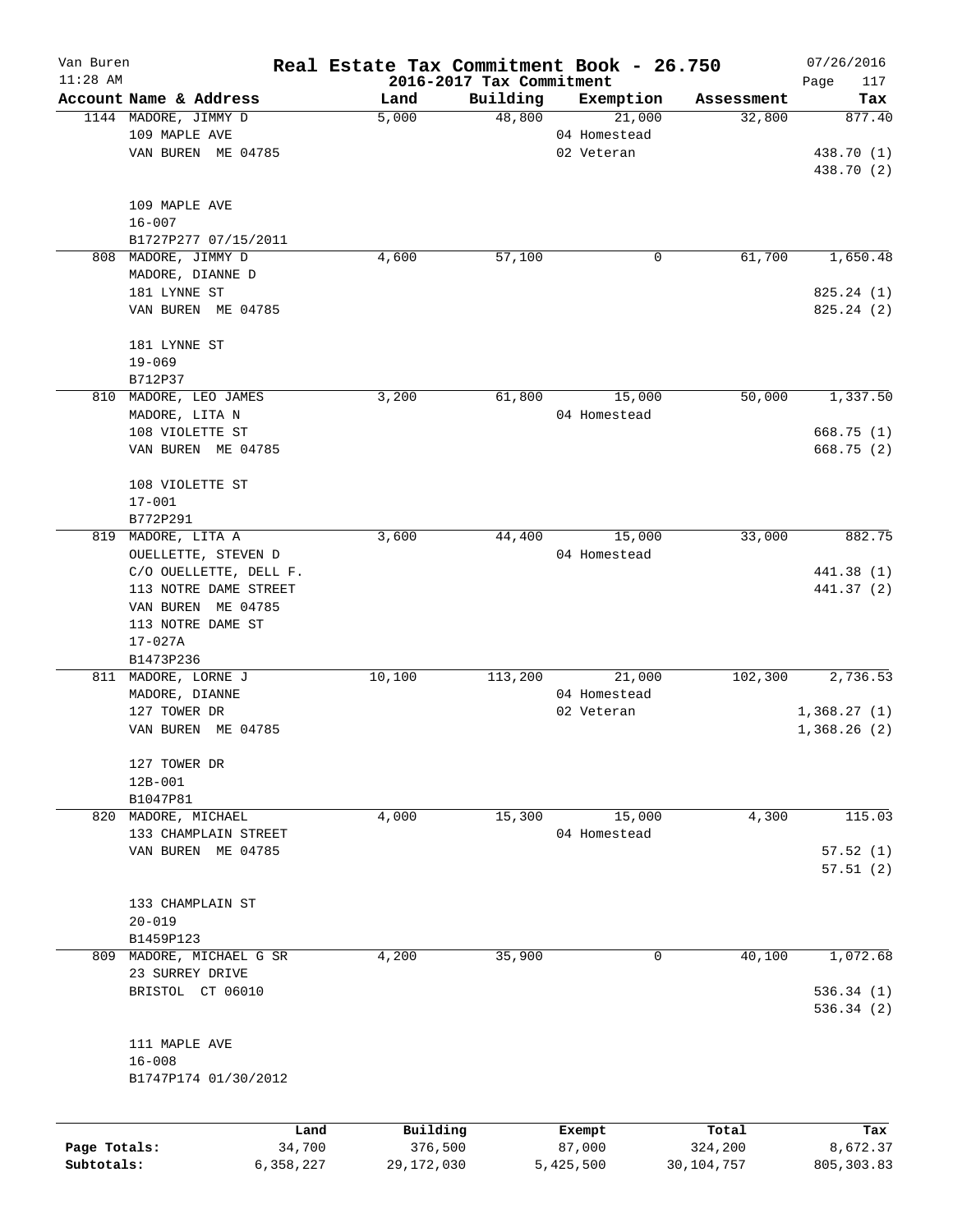| Van Buren  |                                    | Real Estate Tax Commitment Book - 26.750 |                          |              |            | 07/26/2016   |
|------------|------------------------------------|------------------------------------------|--------------------------|--------------|------------|--------------|
| $11:28$ AM |                                    |                                          | 2016-2017 Tax Commitment |              |            | Page<br>118  |
|            | Account Name & Address             | Land                                     | Building                 | Exemption    | Assessment | Tax          |
|            | 814 MADORE, PERCY                  | 5,300                                    | 84,600                   | 15,000       | 74,900     | 2,003.58     |
|            | MADORE, ARLENE D                   |                                          |                          | 04 Homestead |            |              |
|            | 140 MCKINLEY ST                    |                                          |                          |              |            | 1,001.79(1)  |
|            | VAN BUREN ME 04785                 |                                          |                          |              |            | 1,001.79(2)  |
|            | 140 MCKINLEY ST                    |                                          |                          |              |            |              |
|            | $14 - 042$                         |                                          |                          |              |            |              |
|            | B420P374 06/19/1975                |                                          |                          |              |            |              |
| 813        | MADORE, PETER & MCBEE,<br>LYNN M   | 3,900                                    | 31,600                   | 21,000       | 14,500     | 387.88       |
|            | MADORE, ARLENE C (LIFE<br>TENANCY) |                                          |                          | 02 Veteran   |            |              |
|            | 173 VIOLETTE ST                    |                                          |                          | 04 Homestead |            | 193.94 (1)   |
|            | VAN BUREN ME 04785                 |                                          |                          |              |            | 193.94 (2)   |
|            | 110 JACKSON ST                     |                                          |                          |              |            |              |
|            | $18 - 092$                         |                                          |                          |              |            |              |
|            | B1823P66 08/12/2013                |                                          |                          |              |            |              |
|            | 1117 MADORE, PETER J               | 5,500                                    | 61,400                   | 15,000       | 51,900     | 1,388.33     |
|            | MADORE, STACEY S                   |                                          |                          | 04 Homestead |            |              |
|            | 173 VIOLETTE ST                    |                                          |                          |              |            | 694.17 (1)   |
|            | VAN BUREN ME 04785                 |                                          |                          |              |            | 694.16(2)    |
|            | 173 VIOLETTE ST                    |                                          |                          |              |            |              |
|            | $16 - 065$                         |                                          |                          |              |            |              |
|            | 816 MADORE, RODNEY P               | 5,400                                    | 41,300                   | 15,000       | 31,700     | 847.98       |
|            | MADORE, VANDA L                    |                                          |                          | 04 Homestead |            |              |
|            | 144 FULTON ST                      |                                          |                          |              |            | 423.99(1)    |
|            | VAN BUREN ME 04785                 |                                          |                          |              |            | 423.99(2)    |
|            | 144 FULTON ST                      |                                          |                          |              |            |              |
|            | $19 - 046$                         |                                          |                          |              |            |              |
|            | B1080P338                          |                                          |                          |              |            |              |
|            | 823 MAINE RSA #1, INC              | 6,400                                    | 202,900                  | 0            | 209,300    | 5,598.78     |
|            | US CELLULAR REAL ESTATE<br>TAXES   |                                          |                          |              |            |              |
|            | P O BOX 31369                      |                                          |                          |              |            | 2,799.39(1)  |
|            | CHICAGO IL 60631                   |                                          |                          |              |            | 2,799.39 (2) |
|            | MARQUIS RD                         |                                          |                          |              |            |              |
|            | $02 - 006A$                        |                                          |                          |              |            |              |
|            | B980P18                            |                                          |                          |              |            |              |
| 833        | MAINE WOODLANDS REALTY<br>COMPANY  | 7,800                                    | $\Omega$                 | 0            | 7,800      | 208.65       |
|            | PO BOX 240                         |                                          |                          |              |            |              |
|            | FORT KENT ME 04743                 |                                          |                          |              |            | 104.33(1)    |
|            |                                    |                                          |                          |              |            | 104.32(2)    |
|            | OFF LAKE RD                        |                                          |                          |              |            |              |
|            | $05 - 031$                         |                                          |                          |              |            |              |

B1232P318

|              | Land      | Building   | Exempt    | Total      | Tax        |
|--------------|-----------|------------|-----------|------------|------------|
| Page Totals: | 34,300    | 421,800    | 66,000    | 390,100    | 10,435.20  |
| Subtotals:   | ,,392,527 | 29,593,830 | 5,491,500 | 30,494,857 | 815,739.03 |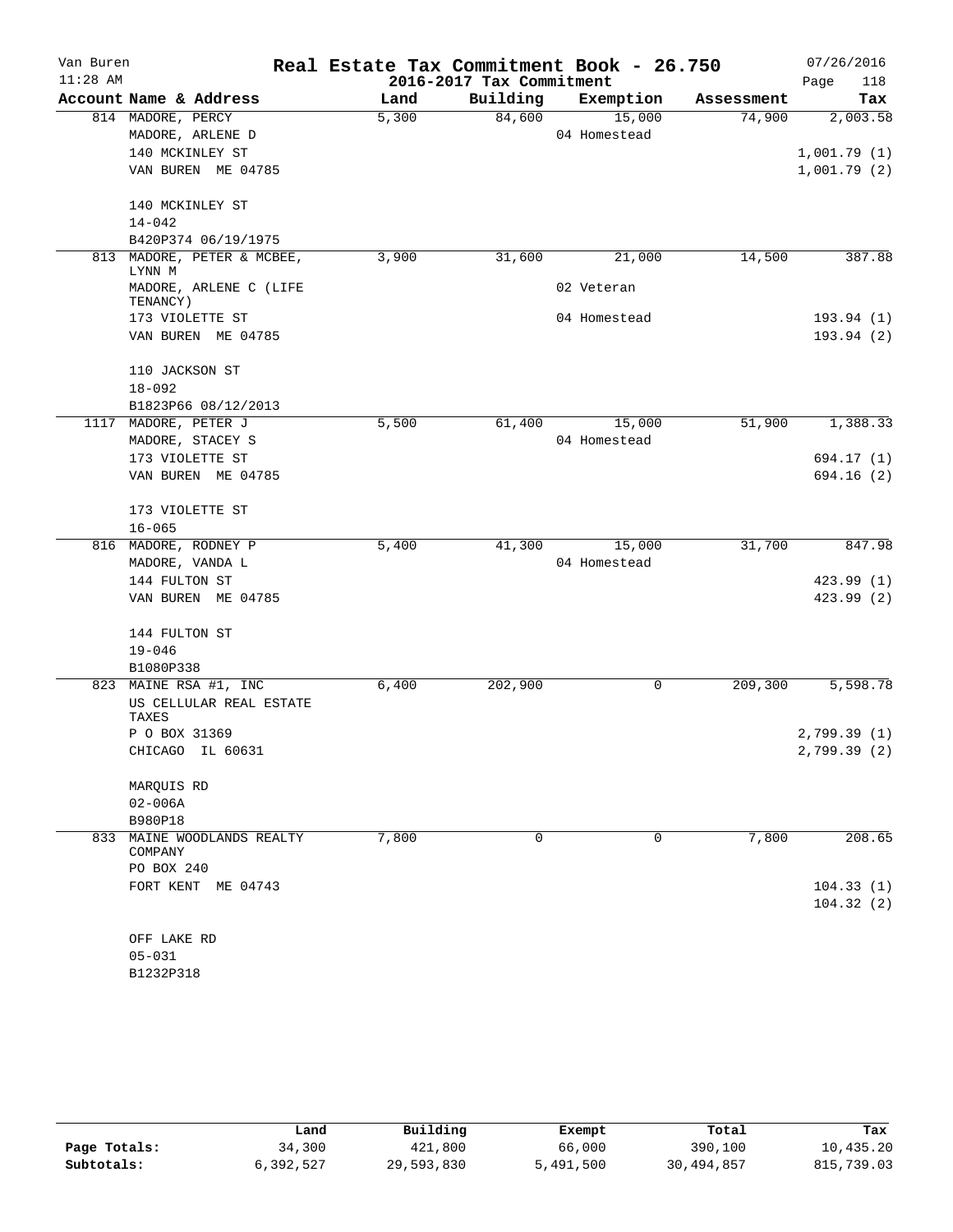| Van Buren<br>$11:28$ AM |                                                 | Real Estate Tax Commitment Book - 26.750 | 2016-2017 Tax Commitment |           |            | 07/26/2016<br>119<br>Page |
|-------------------------|-------------------------------------------------|------------------------------------------|--------------------------|-----------|------------|---------------------------|
|                         | Account Name & Address                          | Land                                     | Building                 | Exemption | Assessment | Tax                       |
|                         | 824 MAINE WOODLANDS REALTY<br>COMPANY           | 20,600                                   | $\mathbf 0$              | $\Omega$  | 20,600     | 551.05                    |
|                         | PO BOX 240                                      |                                          |                          |           |            |                           |
|                         | FORT KENT ME 04743                              |                                          |                          |           |            | 275.53(1)<br>275.52(2)    |
|                         | OFF MAIN STREET                                 |                                          |                          |           |            |                           |
|                         | $21 - 041$                                      |                                          |                          |           |            |                           |
|                         | B1240P171                                       |                                          |                          |           |            |                           |
|                         | 825 MAINE WOODLANDS REALTY<br>COMPANY           | 3,800                                    | 0                        | 0         | 3,800      | 101.65                    |
|                         | PO BOX 240<br>FORT KENT ME 04743                |                                          |                          |           |            |                           |
|                         |                                                 |                                          |                          |           |            | 50.83(1)<br>50.82(2)      |
|                         | MAIN ST                                         |                                          |                          |           |            |                           |
|                         | $20 - 063$                                      |                                          |                          |           |            |                           |
| 826                     | MAINE WOODLANDS REALTY<br>COMPANY<br>PO BOX 240 | 5,800                                    | 0                        | 0         | 5,800      | 155.15                    |
|                         | FORT KENT ME 04743                              |                                          |                          |           |            | 77.58(1)                  |
|                         |                                                 |                                          |                          |           |            | 77.57(2)                  |
|                         | OFF LAKE RD                                     |                                          |                          |           |            |                           |
|                         | $02 - 024$                                      |                                          |                          |           |            |                           |
|                         | B1214P86 06/23/2000                             |                                          |                          |           |            |                           |
|                         | 827 MAINE WOODLANDS REALTY<br>COMPANY           | 16,100                                   | 0                        | 0         | 16,100     | 430.68                    |
|                         | PO BOX 240                                      |                                          |                          |           |            |                           |
|                         | FORT KENT ME 04743                              |                                          |                          |           |            | 215.34(1)                 |
|                         |                                                 |                                          |                          |           |            | 215.34(2)                 |
|                         | MAIN ST                                         |                                          |                          |           |            |                           |
|                         | $06 - 022$                                      |                                          |                          |           |            |                           |
| 828                     | MAINE WOODLANDS REALTY<br>COMPANY               | 25,700                                   | 1,000                    | 0         | 26,700     | 714.23                    |
|                         | PO BOX 240                                      |                                          |                          |           |            |                           |
|                         | FORT KENT ME 04743                              |                                          |                          |           |            | 357.12(1)<br>357.11(2)    |
|                         | LAKE RD                                         |                                          |                          |           |            |                           |
|                         | $05 - 009$                                      |                                          |                          |           |            |                           |
|                         | B954P187                                        |                                          |                          |           |            |                           |
|                         | 829 MAINE WOODLANDS REALTY<br>COMPANY           | 8,200                                    | 0                        | 0         | 8,200      | 219.35                    |
|                         | PO BOX 240                                      |                                          |                          |           |            |                           |
|                         | FORT KENT ME 04743                              |                                          |                          |           |            | 109.68(1)<br>109.67(2)    |
|                         | OFF LAKE RD                                     |                                          |                          |           |            |                           |
|                         | $05 - 028$                                      |                                          |                          |           |            |                           |
|                         | B1220P324                                       |                                          |                          |           |            |                           |

|              | Land      | Building   | Exempt    | Total      | Tax         |
|--------------|-----------|------------|-----------|------------|-------------|
| Page Totals: | 80,200    | .,000      |           | 81,200     | 2,172.11    |
| Subtotals:   | 6,472,727 | 29,594,830 | 5,491,500 | 30,576,057 | 817, 911.14 |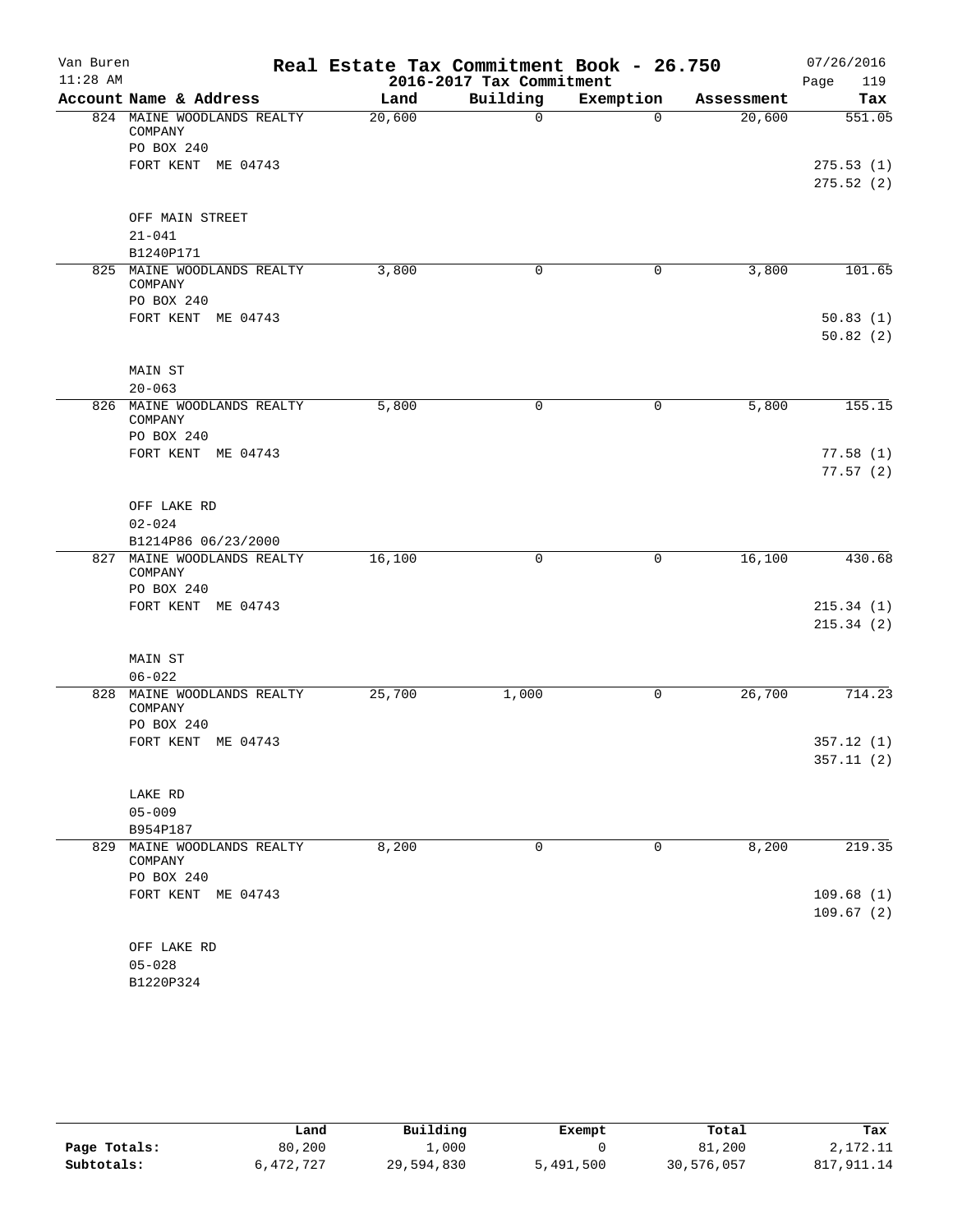| Van Buren<br>$11:28$ AM |                                                     | Real Estate Tax Commitment Book - 26.750 | 2016-2017 Tax Commitment |           |            | 07/26/2016<br>120<br>Page |
|-------------------------|-----------------------------------------------------|------------------------------------------|--------------------------|-----------|------------|---------------------------|
|                         | Account Name & Address                              | Land                                     | Building                 | Exemption | Assessment | Tax                       |
|                         | 830 MAINE WOODLANDS REALTY<br>COMPANY               | 11,800                                   | $\mathbf 0$              | $\Omega$  | 11,800     | 315.65                    |
|                         | PO BOX 240                                          |                                          |                          |           |            |                           |
|                         | FORT KENT ME 04743                                  |                                          |                          |           |            | 157.83(1)                 |
|                         |                                                     |                                          |                          |           |            | 157.82(2)                 |
|                         | ALEXANDER RD                                        |                                          |                          |           |            |                           |
|                         | $06 - 007C$                                         |                                          |                          |           |            |                           |
|                         | B1220P58                                            |                                          |                          |           |            |                           |
|                         | 837 MAINE WOODLANDS REALTY<br>COMPANY<br>PO BOX 240 | 11,100                                   | 0                        | 0         | 11,100     | 296.93                    |
|                         | FORT KENT ME 04743                                  |                                          |                          |           |            | 148.47(1)                 |
|                         |                                                     |                                          |                          |           |            | 148.46(2)                 |
|                         | LOG ROAD                                            |                                          |                          |           |            |                           |
|                         | $05 - 013A$                                         |                                          |                          |           |            |                           |
| 832                     | MAINE WOODLANDS REALTY<br>COMPANY                   | 4,600                                    | 0                        | 0         | 4,600      | 123.05                    |
|                         | PO BOX 240                                          |                                          |                          |           |            |                           |
|                         | FORT KENT ME 04743                                  |                                          |                          |           |            | 61.53(1)                  |
|                         |                                                     |                                          |                          |           |            | 61.52(2)                  |
|                         | OFF RAILROAD RD                                     |                                          |                          |           |            |                           |
|                         | $05 - 034A$                                         |                                          |                          |           |            |                           |
|                         | B1228P64                                            |                                          |                          |           |            |                           |
|                         | 834 MAINE WOODLANDS REALTY<br>COMPANY               | 8,700                                    | 0                        | 0         | 8,700      | 232.73                    |
|                         | PO BOX 240                                          |                                          |                          |           |            |                           |
|                         | FORT KENT ME 04743                                  |                                          |                          |           |            | 116.37(1)                 |
|                         |                                                     |                                          |                          |           |            | 116.36(2)                 |
|                         | ALEXANDER RD                                        |                                          |                          |           |            |                           |
|                         | $06 - 019$                                          |                                          |                          |           |            |                           |
|                         | B1234P15                                            |                                          |                          |           |            |                           |
| 835                     | MAINE WOODLANDS REALTY<br>COMPANY<br>PO BOX 240     | 12,800                                   | 0                        | 0         | 12,800     | 342.40                    |
|                         | FORT KENT ME 04743                                  |                                          |                          |           |            | 171.20(1)                 |
|                         |                                                     |                                          |                          |           |            | 171.20(2)                 |
|                         | LAKE RD                                             |                                          |                          |           |            |                           |
|                         | $05 - 014A$                                         |                                          |                          |           |            |                           |
|                         | B1236P149                                           |                                          |                          |           |            |                           |
|                         | 836 MAINE WOODLANDS REALTY<br>COMPANY               | 6,000                                    | 0                        | 0         | 6,000      | 160.50                    |
|                         | PO BOX 240                                          |                                          |                          |           |            |                           |
|                         | FORT KENT ME 04743                                  |                                          |                          |           |            | 80.25(1)<br>80.25(2)      |
|                         | ALEXANDER RD                                        |                                          |                          |           |            |                           |
|                         | $05 - 029$                                          |                                          |                          |           |            |                           |
|                         | B1234P15                                            |                                          |                          |           |            |                           |
|                         |                                                     |                                          |                          |           |            |                           |

|              | Land      | Building   | Exempt    | Total      | Tax         |
|--------------|-----------|------------|-----------|------------|-------------|
| Page Totals: | 55,000    |            |           | 55,000     | 1,471.26    |
| Subtotals:   | 6,527,727 | 29,594,830 | 5,491,500 | 30,631,057 | 819, 382.40 |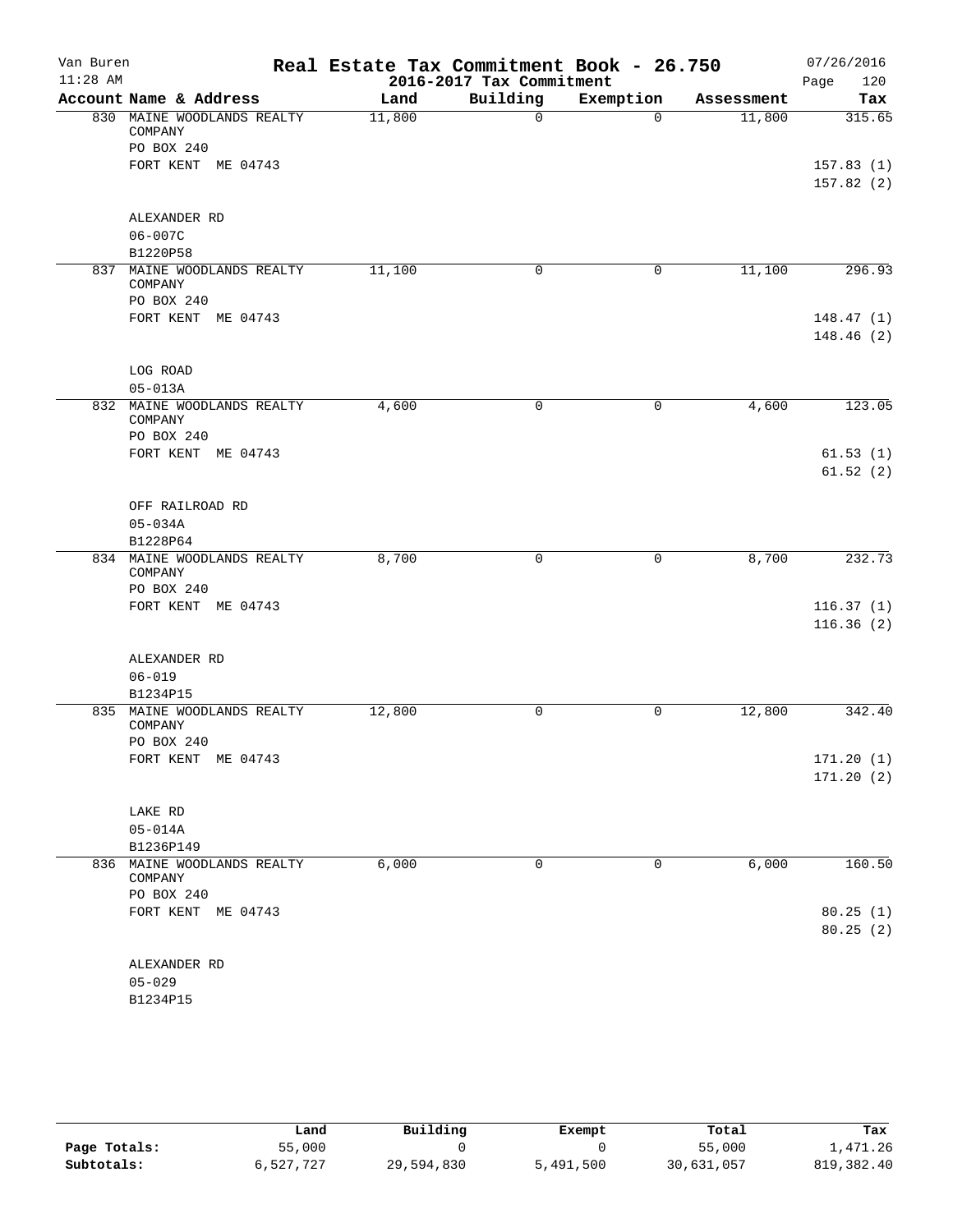| Van Buren<br>$11:28$ AM |                                                     |           | Real Estate Tax Commitment Book - 26.750 | 2016-2017 Tax Commitment |                                       |             |              | 07/26/2016<br>121<br>Page |
|-------------------------|-----------------------------------------------------|-----------|------------------------------------------|--------------------------|---------------------------------------|-------------|--------------|---------------------------|
|                         | Account Name & Address                              |           | Land                                     | Building                 | Exemption                             |             | Assessment   | Tax                       |
|                         | 831 MAINE WOODLANDS REALTY<br>COMPANY<br>PO BOX 240 |           | 7,700                                    | $\mathbf 0$              |                                       | $\Omega$    | 7,700        | 205.98                    |
|                         | FORT KENT ME 04743                                  |           |                                          |                          |                                       |             |              | 102.99(1)<br>102.99(2)    |
|                         | OFF LAKE RD                                         |           |                                          |                          |                                       |             |              |                           |
|                         | $05 - 031A$<br>B1232P295                            |           |                                          |                          |                                       |             |              |                           |
|                         | 838 MALDONADO, CARL J                               |           | 7,300                                    | 57,000                   | 15,000                                |             | 49,300       | 1,318.78                  |
|                         | P O BOX 371                                         |           |                                          |                          | 04 Homestead                          |             |              |                           |
|                         | VAN BUREN ME 04785                                  |           |                                          |                          |                                       |             |              | 659.39(1)<br>659.39(2)    |
|                         | 236 CASTONGUAY RD                                   |           |                                          |                          |                                       |             |              |                           |
|                         | $02 - 031A$<br>B1198P225                            |           |                                          |                          |                                       |             |              |                           |
|                         | 839 MALDONADO, CARL J                               |           | 2,500                                    | 0                        |                                       | 0           | 2,500        | 66.88                     |
|                         | SIROIS, CECILE<br>PO BOX 371                        |           |                                          |                          |                                       |             |              | 33.44(1)                  |
|                         | VAN BUREN ME 04785                                  |           |                                          |                          |                                       |             |              | 33.44(2)                  |
|                         | LOT<br>$02 - 031C$                                  |           |                                          |                          |                                       |             |              |                           |
|                         | B1427P58                                            |           |                                          |                          |                                       |             |              |                           |
|                         | 840 MALDONADO, RAMON L                              |           | 5,000                                    | 46,400                   | 21,000                                |             | 30,400       | 813.20                    |
|                         | MALDONADO, MARLENE M<br>132 FULTON ST               |           |                                          |                          | 03 Veteran (Non-Maine<br>04 Homestead |             |              | 406.60(1)                 |
|                         | VAN BUREN ME 04785                                  |           |                                          |                          |                                       |             |              | 406.60(2)                 |
|                         | 132 FULTON ST                                       |           |                                          |                          |                                       |             |              |                           |
|                         | $20 - 014$<br>B401P16                               |           |                                          |                          |                                       |             |              |                           |
|                         | 1188 MANAGES, SAMUELA                               |           | 9,400                                    | 86,500                   | 15,000                                |             | 80,900       | 2,164.07                  |
|                         | 656 MAIN ST<br>VAN BUREN ME 04785                   |           |                                          |                          | 04 Homestead                          |             |              | 1,082.04(1)               |
|                         |                                                     |           |                                          |                          |                                       |             |              | 1,082.03(2)               |
|                         | 656 MAIN ST                                         |           |                                          |                          |                                       |             |              |                           |
|                         | $25 - 009A$<br>B1605P132 07/16/2008                 |           |                                          |                          |                                       |             |              |                           |
|                         | 841 MARCOTTE, DEBORAH                               |           | 3,400                                    | 52,000                   |                                       | 0           | 55,400       | 1,481.95                  |
|                         | 398 OHIO ST APT 2<br>BANGOR ME 04401                |           |                                          |                          |                                       |             |              | 740.98 (1)                |
|                         |                                                     |           |                                          |                          |                                       |             |              | 740.97(2)                 |
|                         | 122 VIOLETTE ST                                     |           |                                          |                          |                                       |             |              |                           |
|                         | $16 - 074$                                          |           |                                          |                          |                                       |             |              |                           |
|                         | B839P186<br>842 MARIAN DRIVE                        |           | 18,900                                   | 407,000                  |                                       | $\mathbf 0$ | 425,900      | 11,392.83                 |
|                         | APARTMENTS, INC<br>BOUCHARD, ROBERT                 |           |                                          |                          |                                       |             |              |                           |
|                         | 171 HILLSIDE ST                                     |           |                                          |                          |                                       |             |              | 5,696.42(1)               |
|                         | VAN BUREN ME 04785                                  |           |                                          |                          |                                       |             |              | 5,696.41(2)               |
|                         | 109 MARION DR                                       |           |                                          |                          |                                       |             |              |                           |
|                         | $18 - 005B$<br>B606P193                             |           |                                          |                          |                                       |             |              |                           |
|                         |                                                     | Land      | Building                                 |                          | Exempt                                |             | Total        | Tax                       |
| Page Totals:            |                                                     | 54,200    | 648,900                                  |                          | 51,000                                |             | 652,100      | 17,443.69                 |
| Subtotals:              |                                                     | 6,581,927 | 30, 243, 730                             |                          | 5,542,500                             |             | 31, 283, 157 | 836,826.09                |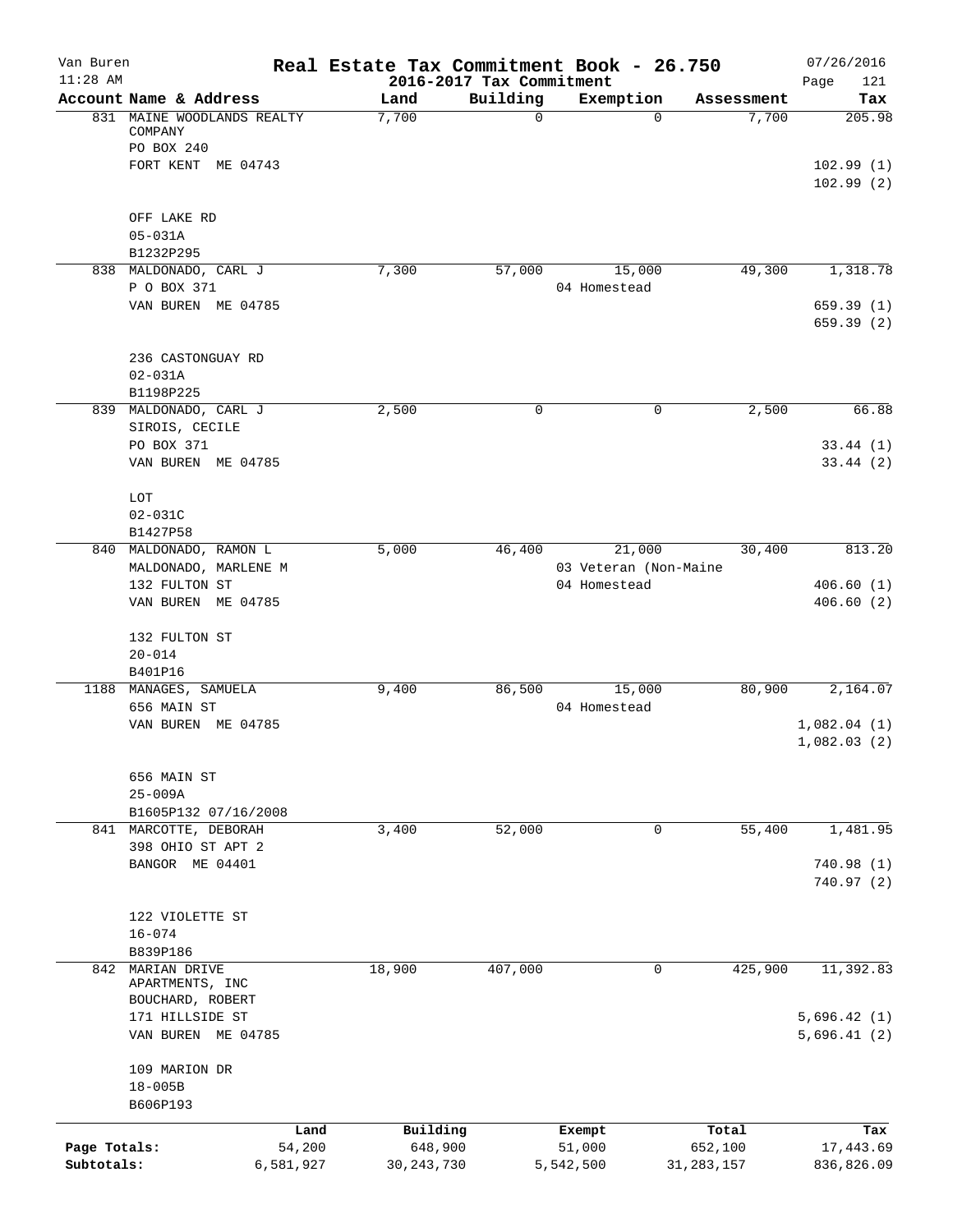| Van Buren  |                                     |       | Real Estate Tax Commitment Book - 26.750 |              |            | 07/26/2016             |
|------------|-------------------------------------|-------|------------------------------------------|--------------|------------|------------------------|
| $11:28$ AM |                                     |       | 2016-2017 Tax Commitment                 |              |            | 122<br>Page            |
|            | Account Name & Address              | Land  | Building                                 | Exemption    | Assessment | Tax                    |
|            | 843 MARIAN DRIVE<br>APARTMENTS, INC | 3,800 | 73,900                                   | $\Omega$     | 77,700     | 2,078.48               |
|            | BOUCHARD, ROBERT<br>171 HILLSIDE ST |       |                                          |              |            | 1,039.24(1)            |
|            | VAN BUREN ME 04785                  |       |                                          |              |            | 1,039.24(2)            |
|            | 170 MAIN ST                         |       |                                          |              |            |                        |
|            | $17 - 051$                          |       |                                          |              |            |                        |
|            | B1126P286                           |       |                                          |              |            |                        |
|            | 1266 MARQUIS WAYNE M.               | 9,100 | 6,200                                    | 0            | 15,300     | 409.28                 |
|            | 127 MCKINLEY ST                     |       |                                          |              |            |                        |
|            | VAN BUREN ME 04785                  |       |                                          |              |            | 204.64(1)<br>204.64(2) |
|            | 274 CHAMPLAIN ST                    |       |                                          |              |            |                        |
|            | $06 - 015A$                         |       |                                          |              |            |                        |
|            | B1917P129 12/07/2015                |       |                                          |              |            |                        |
|            | 851 MARQUIS, ANGIE A                | 9,100 | 0                                        | $\mathsf{O}$ | 9,100      | 243.43                 |
|            | C/O RAYMOND MARQUIS                 |       |                                          |              |            |                        |
|            | 519 MAIN ST<br>VAN BUREN ME 04785   |       |                                          |              |            | 121.72(1)<br>121.71(2) |
|            |                                     |       |                                          |              |            |                        |
|            | MAIN STREET                         |       |                                          |              |            |                        |
|            | $06 - 025C$                         |       |                                          |              |            |                        |
|            | B1470P339                           |       |                                          |              |            |                        |
|            | 852 MARQUIS, DENISE J               | 7,000 | 92,700                                   | 0            | 99,700     | 2,666.98               |
|            | MARQUIS, ALICE C                    |       |                                          |              |            |                        |
|            | 127 MCKINLEY ST.                    |       |                                          |              |            | 1,333.49(1)            |
|            | VAN BUREN ME 04785                  |       |                                          |              |            | 1,333.49(2)            |
|            | 127 MCKINLEY ST                     |       |                                          |              |            |                        |
|            | $14 - 027$                          |       |                                          |              |            |                        |
|            | B1641P110 06/08/2009 B1589P271      |       |                                          |              |            |                        |
|            | 847 MARQUIS, JAMES E                | 7,500 | 0                                        | 0            | 7,500      | 200.63                 |
|            | PO BOX 152                          |       |                                          |              |            |                        |
|            | VAN BUREN ME 04785                  |       |                                          |              |            | 100.32(1)<br>100.31(2) |
|            | 299 MAIN ST                         |       |                                          |              |            |                        |
|            | $20 - 032$                          |       |                                          |              |            |                        |
|            | 846 MARQUIS, JAMES E                | 4,000 | 0                                        | 0            | 4,000      | 107.00                 |
|            | PO BOX 152                          |       |                                          |              |            |                        |
|            | VAN BUREN ME 04785                  |       |                                          |              |            | 53.50(1)<br>53.50(2)   |
|            |                                     |       |                                          |              |            |                        |
|            | 299 MAIN ST                         |       |                                          |              |            |                        |
|            | $20 - 031$                          |       |                                          |              |            |                        |
| 1259       | MARQUIS, KATHLEEN                   | 4,600 | 42,300                                   | 0            | 46,900     | 1,254.58               |
|            | 123 STATE ST                        |       |                                          |              |            |                        |
|            | VAN BUREN ME 04785                  |       |                                          |              |            | 627.29 (1)             |
|            |                                     |       |                                          |              |            | 627.29(2)              |
|            | 123 STATE ST                        |       |                                          |              |            |                        |
|            | $13 - 013$                          |       |                                          |              |            |                        |
|            | B1889P77 04/27/2015                 |       |                                          |              |            |                        |
|            |                                     |       |                                          |              |            |                        |
|            |                                     |       |                                          |              |            |                        |
|            |                                     |       |                                          |              |            |                        |

|              | Land      | Building   | Exempt    | Total      | Tax        |
|--------------|-----------|------------|-----------|------------|------------|
| Page Totals: | 45,100    | 215,100    |           | 260,200    | 6,960.38   |
| Subtotals:   | 6,627,027 | 30,458,830 | 5,542,500 | 31,543,357 | 843,786.47 |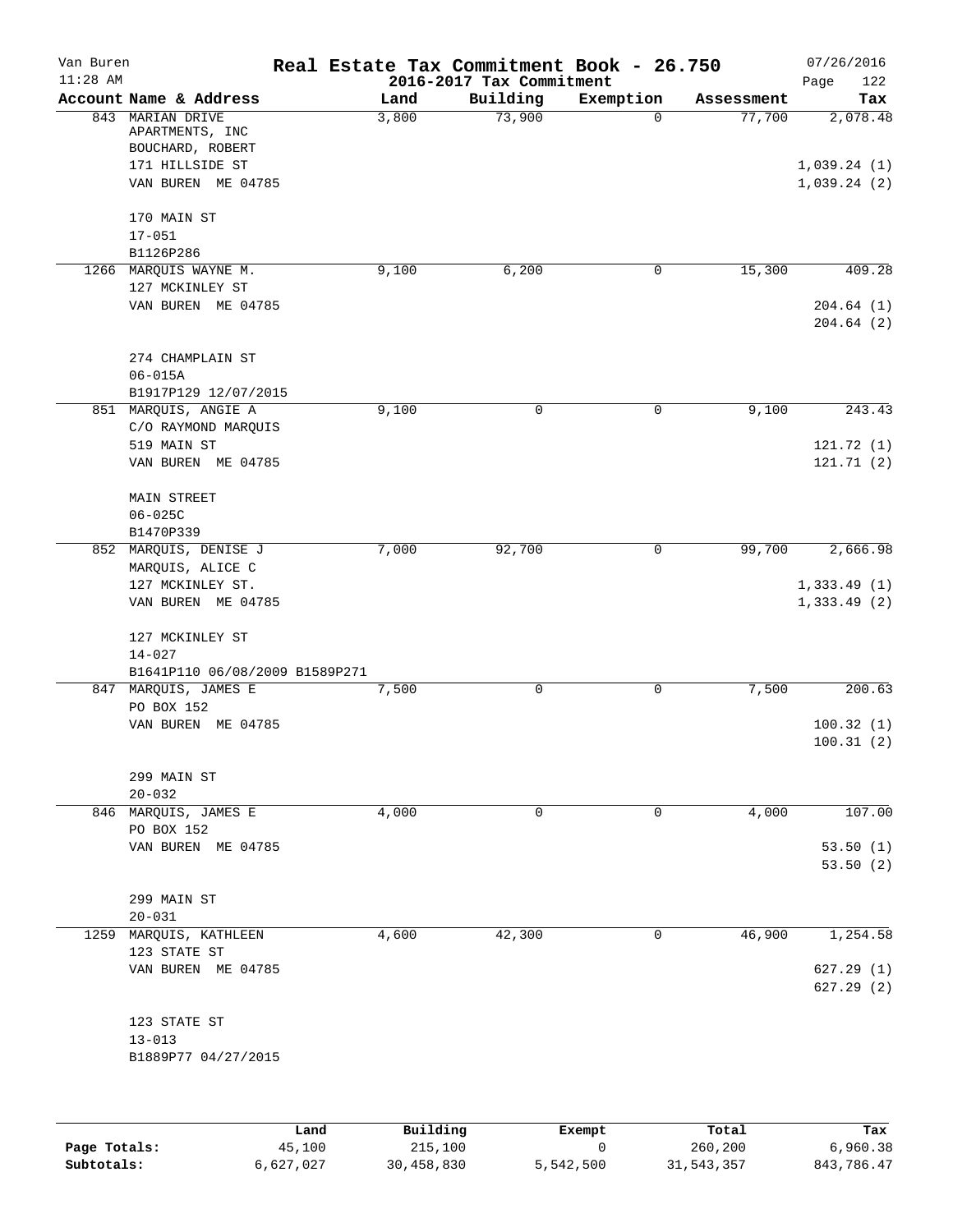| Van Buren    |                                                  | Real Estate Tax Commitment Book - 26.750 |                                      |                |                      | 07/26/2016      |
|--------------|--------------------------------------------------|------------------------------------------|--------------------------------------|----------------|----------------------|-----------------|
| $11:28$ AM   | Account Name & Address                           | Land                                     | 2016-2017 Tax Commitment<br>Building |                |                      | Page<br>123     |
|              | 596 MARQUIS, NATHAN                              | 58,700                                   | $\mathbf 0$                          | Exemption<br>0 | Assessment<br>58,700 | Tax<br>1,570.23 |
|              | 254 MARQUIS RD.                                  |                                          |                                      |                |                      |                 |
|              | VAN BUREN ME 33414                               |                                          |                                      |                |                      | 785.12(1)       |
|              |                                                  |                                          |                                      |                |                      | 785.11(2)       |
|              |                                                  |                                          |                                      |                |                      |                 |
|              | CHAMPLAIN ST                                     |                                          |                                      |                |                      |                 |
|              | $02 - 025C$                                      |                                          |                                      |                |                      |                 |
|              | B1921P246 01/29/2016                             |                                          |                                      |                |                      |                 |
| $\mathbf{1}$ | MARQUIS, NATHAN                                  | 51,135                                   | 149,742                              | 0              | 200,877              | 5,373.46        |
|              | 254 MARQUIS RD.                                  |                                          |                                      |                |                      |                 |
|              | VAN BUREN ME 04785                               |                                          |                                      |                |                      | 2,686.73(1)     |
|              |                                                  |                                          |                                      |                |                      | 2,686.73(2)     |
|              |                                                  |                                          |                                      |                |                      |                 |
|              | 336 CHAMPLAIN ST (MILL)<br>$02 - 025A$           |                                          |                                      |                |                      |                 |
|              | B1921P246 01/29/2016                             |                                          |                                      |                |                      |                 |
|              | 850 MARQUIS, NATHAN A                            | 17,000                                   | 74,200                               | 0              | 91,200               | 2,439.60        |
|              | MARQUIS, ELISE R                                 |                                          |                                      |                |                      |                 |
|              | 254 MARQUIS RD                                   |                                          |                                      |                |                      | 1, 219.80(1)    |
|              | VAN BUREN ME 04785                               |                                          |                                      |                |                      | 1,219.80(2)     |
|              |                                                  |                                          |                                      |                |                      |                 |
|              | 254 MARQUIS RD                                   |                                          |                                      |                |                      |                 |
|              | $02 - 002B$                                      |                                          |                                      |                |                      |                 |
|              | B1769P70 06/25/2012 B936P42                      |                                          |                                      |                |                      |                 |
|              | 1554 MARQUIS, NATHAN A                           | 13,600                                   | 174,000                              | 0              | 187,600              | 5,018.30        |
|              | 254 MARQUIS ROAD                                 |                                          |                                      |                |                      |                 |
|              | VAN BUREN ME 04785                               |                                          |                                      |                |                      | 2,509.15(1)     |
|              |                                                  |                                          |                                      |                |                      | 2,509.15(2)     |
|              |                                                  |                                          |                                      |                |                      |                 |
|              | 283 CHAMPLAIN STREET                             |                                          |                                      |                |                      |                 |
|              | $06 - 005C$                                      |                                          |                                      |                |                      |                 |
|              | B1764P237 05/31/2012<br>853 MARQUIS, PAUL & GARY | 35,400                                   | 54,300                               | 15,000         | 74,700               | 1,998.23        |
|              | C/O PHILIP & LEONA                               |                                          |                                      | 04 Homestead   |                      |                 |
|              | MARQUIS                                          |                                          |                                      |                |                      |                 |
|              | 222 MARQUIS RD                                   |                                          |                                      |                |                      | 999.12 (1)      |
|              | VAN BUREN ME 04785                               |                                          |                                      |                |                      | 999.11 (2)      |
|              |                                                  |                                          |                                      |                |                      |                 |
|              | 222 MAROUIS RD                                   |                                          |                                      |                |                      |                 |
|              | $02 - 006$                                       |                                          |                                      |                |                      |                 |
|              | 854 MAROUIS, RAYMOND K                           | 3,800                                    | 60,400                               | 21,000         | 43,200               | 1,155.60        |
|              | MARQUIS, JUDITH D                                |                                          |                                      | 04 Homestead   |                      |                 |
|              | 519 MAIN ST                                      |                                          |                                      | 02 Veteran     |                      | 577.80(1)       |
|              | VAN BUREN ME 04785                               |                                          |                                      |                |                      | 577.80(2)       |
|              | 519 MAIN ST                                      |                                          |                                      |                |                      |                 |
|              | $23 - 115$                                       |                                          |                                      |                |                      |                 |
|              | B1480P5                                          |                                          |                                      |                |                      |                 |
|              | 849 MARQUIS, WAYNE                               | 9,500                                    | 124,900                              | 0              | 134,400              | 3,595.20        |
|              | 254 MARQUIS RD                                   |                                          |                                      |                |                      |                 |
|              | VAN BUREN ME 04785                               |                                          |                                      |                |                      | 1,797.60(1)     |
|              |                                                  |                                          |                                      |                |                      | 1,797.60(2)     |
|              |                                                  |                                          |                                      |                |                      |                 |
|              | 312 CHAMPLAIN ST                                 |                                          |                                      |                |                      |                 |
|              | $06 - 010$                                       |                                          |                                      |                |                      |                 |
|              | B884P122                                         |                                          |                                      |                |                      |                 |
|              |                                                  |                                          |                                      |                |                      |                 |
|              | Land                                             | Building                                 |                                      | Exempt         | Total                | Tax             |
| Page Totals: | 189,135                                          | 637,542                                  |                                      | 36,000         | 790,677              | 21,150.62       |
| Subtotals:   | 6,816,162                                        | 31,096,372                               |                                      | 5,578,500      | 32, 334, 034         | 864,937.09      |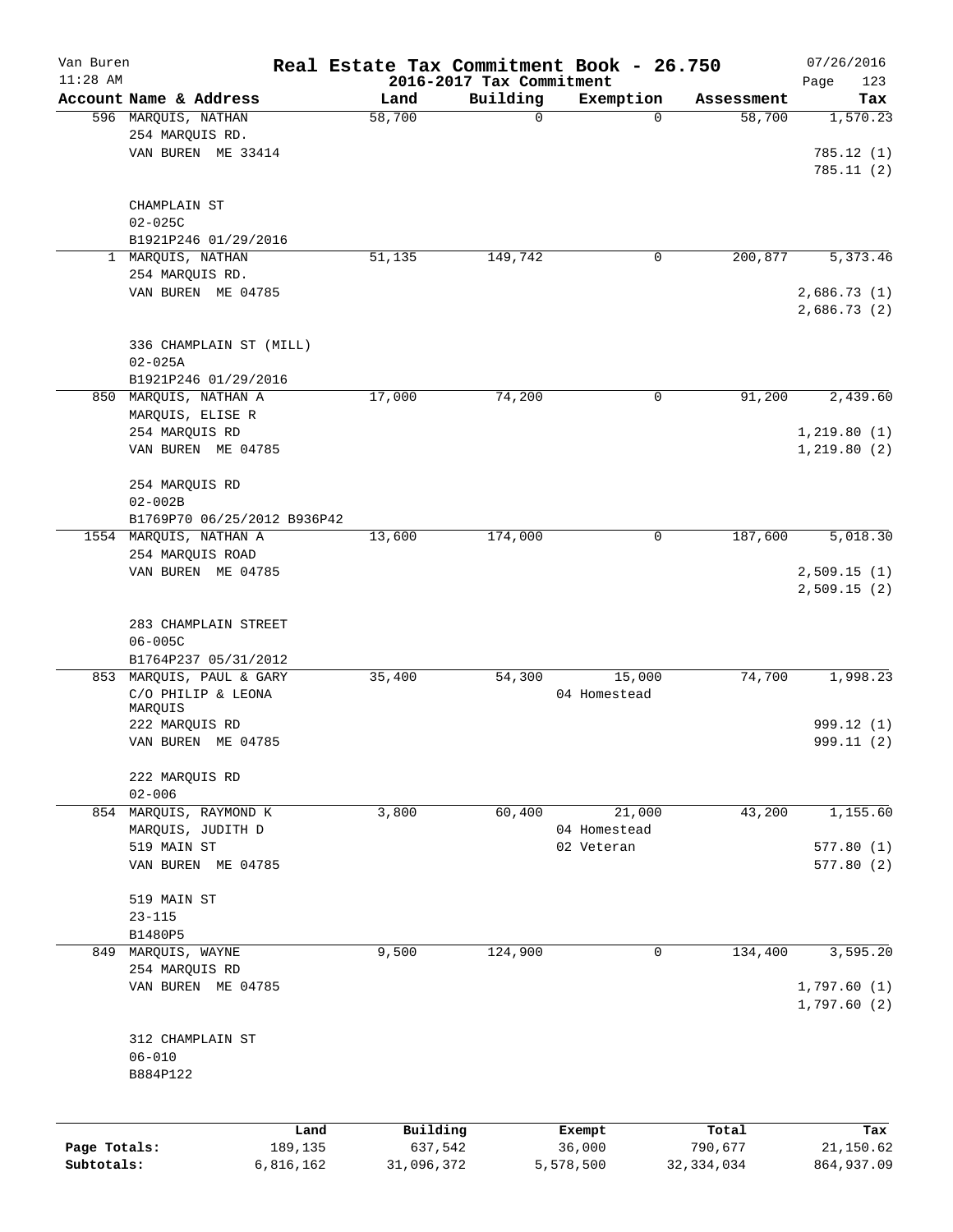| Van Buren<br>$11:28$ AM |                                           |                | Real Estate Tax Commitment Book - 26.750 | 2016-2017 Tax Commitment |             |              | 07/26/2016<br>Page<br>124 |
|-------------------------|-------------------------------------------|----------------|------------------------------------------|--------------------------|-------------|--------------|---------------------------|
|                         | Account Name & Address                    |                | Land                                     | Building                 | Exemption   | Assessment   | Tax                       |
|                         | 1570 MARQUIS, WAYNE M                     |                | 9,300                                    | 0                        | 0           | 9,300        | 248.78                    |
|                         | 127 MCKINLEY ST                           |                |                                          |                          |             |              |                           |
|                         | VAN BUREN ME 04785                        |                |                                          |                          |             |              | 124.39(1)                 |
|                         |                                           |                |                                          |                          |             |              | 124.39(2)                 |
|                         |                                           |                |                                          |                          |             |              |                           |
|                         | OFF CHAMPLAIN ST                          |                |                                          |                          |             |              |                           |
|                         | $06 - 004A$                               |                |                                          |                          |             |              |                           |
|                         | B1808P130 05/16/2013 B1807P212 05/08/2013 |                |                                          |                          |             |              |                           |
|                         | 1572 MARQUIS, WAYNE M                     |                | 19,100                                   | 0                        | 0           | 19,100       | 510.93                    |
|                         | 127 MCKINLEY ST                           |                |                                          |                          |             |              |                           |
|                         | VAN BUREN ME 04785                        |                |                                          |                          |             |              | 255.47(1)                 |
|                         |                                           |                |                                          |                          |             |              | 255.46 (2)                |
|                         | OFF MAIN ST                               |                |                                          |                          |             |              |                           |
|                         | $10 - 005A$                               |                |                                          |                          |             |              |                           |
|                         | B1801P211 03/20/2013                      |                |                                          |                          |             |              |                           |
|                         | 320 MARQUIS, WAYNE M                      |                | 2,600                                    | 5,200                    | 0           | 7,800        | 208.65                    |
|                         | 127 MCKINLEY ST                           |                |                                          |                          |             |              |                           |
|                         | VAN BUREN ME 04785                        |                |                                          |                          |             |              | 104.33(1)                 |
|                         |                                           |                |                                          |                          |             |              | 104.32(2)                 |
|                         |                                           |                |                                          |                          |             |              |                           |
|                         | 121 MCKINLEY ST                           |                |                                          |                          |             |              |                           |
|                         | $14 - 024$                                |                |                                          |                          |             |              |                           |
|                         | B1675P249                                 |                |                                          |                          |             |              |                           |
|                         | 105 MARQUIS, WAYNE M                      |                | 15,000                                   | 0                        | 0           | 15,000       | 401.25                    |
|                         | 127 MCKINLEY ST                           |                |                                          |                          |             |              |                           |
|                         | VAN BUREN ME 04785                        |                |                                          |                          |             |              | 200.63(1)<br>200.62(2)    |
|                         |                                           |                |                                          |                          |             |              |                           |
|                         | OFF RR 1                                  |                |                                          |                          |             |              |                           |
|                         | $08 - 043A$                               |                |                                          |                          |             |              |                           |
|                         | B1381P334                                 |                |                                          |                          |             |              |                           |
|                         | 106 MARQUIS, WAYNE M                      |                | 12,200                                   | 0                        | 0           | 12,200       | 326.35                    |
|                         | 127 MCKINLEY ST                           |                |                                          |                          |             |              |                           |
|                         | VAN BUREN ME 04785                        |                |                                          |                          |             |              | 163.18(1)                 |
|                         |                                           |                |                                          |                          |             |              | 163.17(2)                 |
|                         |                                           |                |                                          |                          |             |              |                           |
|                         | ALEXANDER RD                              |                |                                          |                          |             |              |                           |
|                         | $08 - 044A$                               |                |                                          |                          |             |              |                           |
| 7                       | B1454P289<br>MARQUIS, WAYNE M.            |                | 5,800                                    | 0                        | 0           | 5,800        | 155.15                    |
|                         | 127 MCKINLEY ST                           |                |                                          |                          |             |              |                           |
|                         | VAN BUREN ME 04785                        |                |                                          |                          |             |              | 77.58(1)                  |
|                         |                                           |                |                                          |                          |             |              | 77.57(2)                  |
|                         |                                           |                |                                          |                          |             |              |                           |
|                         | RR 1                                      |                |                                          |                          |             |              |                           |
|                         | $08 - 004$                                |                |                                          |                          |             |              |                           |
|                         | B1879P118 01/05/2015                      |                |                                          |                          |             |              |                           |
|                         | 12 MARQUIS, WAYNE M.                      |                | 31,800                                   | 0                        | 0           | 31,800       | 850.65                    |
|                         | 127 MCKINLEY ST                           |                |                                          |                          |             |              |                           |
|                         | VAN BUREN ME 04785                        |                |                                          |                          |             |              | 425.33(1)                 |
|                         |                                           |                |                                          |                          |             |              | 425.32 (2)                |
|                         | ALEXANDER RD                              |                |                                          |                          |             |              |                           |
|                         | $05 - 016$                                |                |                                          |                          |             |              |                           |
|                         | B1879P118 01/05/2015                      |                |                                          |                          |             |              |                           |
|                         |                                           |                |                                          |                          |             |              |                           |
|                         |                                           |                |                                          |                          |             | Total        |                           |
| Page Totals:            |                                           | Land<br>95,800 | Building<br>5,200                        | Exempt                   | $\mathbf 0$ | 101,000      | Tax<br>2,701.76           |
| Subtotals:              |                                           | 6,911,962      | 31,101,572                               | 5,578,500                |             | 32, 435, 034 | 867,638.85                |
|                         |                                           |                |                                          |                          |             |              |                           |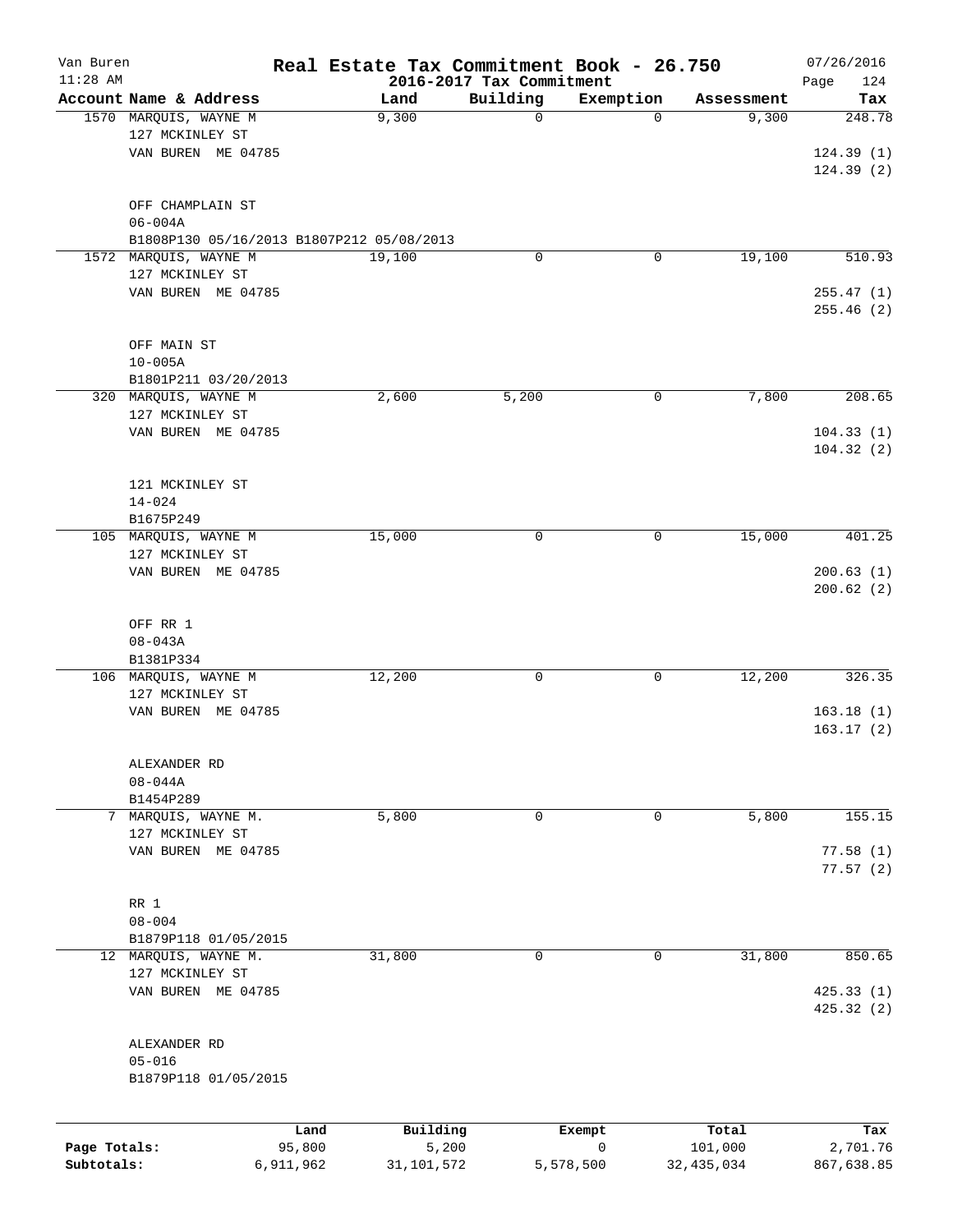| Van Buren<br>$11:28$ AM |                                           | Real Estate Tax Commitment Book - 26.750 | 2016-2017 Tax Commitment |           |            | 07/26/2016         |
|-------------------------|-------------------------------------------|------------------------------------------|--------------------------|-----------|------------|--------------------|
|                         | Account Name & Address                    | Land                                     | Building                 | Exemption | Assessment | Page<br>125<br>Tax |
|                         | 17 MARQUIS, WAYNE M.                      | 36,500                                   | 0                        | $\Omega$  | 36,500     | 976.38             |
|                         | 127 MCKINLEY                              |                                          |                          |           |            |                    |
|                         | VAN BUREN ME 04785                        |                                          |                          |           |            | 488.19 (1)         |
|                         |                                           |                                          |                          |           |            | 488.19 (2)         |
|                         |                                           |                                          |                          |           |            |                    |
|                         | RR 1                                      |                                          |                          |           |            |                    |
|                         | $08 - 001$<br>B1879P118 01/05/2015        |                                          |                          |           |            |                    |
|                         | 16 MARQUIS, WAYNE M.                      | 27,000                                   | 0                        | 0         | 27,000     | 722.25             |
|                         | 127 MCKINLEY ST                           |                                          |                          |           |            |                    |
|                         | VAN BUREN ME 04785                        |                                          |                          |           |            | 361.13(1)          |
|                         |                                           |                                          |                          |           |            | 361.12(2)          |
|                         |                                           |                                          |                          |           |            |                    |
|                         | ALEXANDER RD                              |                                          |                          |           |            |                    |
|                         | $07 - 001$                                |                                          |                          |           |            |                    |
|                         | B1915P227 11/17/2015 B1879P118 01/05/2015 |                                          |                          |           |            |                    |
| 9                       | MARQUIS, WAYNE M.                         | 64,000                                   | 0                        | 0         | 64,000     | 1,712.00           |
|                         | 127 MCKINLEY ST                           |                                          |                          |           |            |                    |
|                         | VAN BUREN ME 04785                        |                                          |                          |           |            | 856.00 (1)         |
|                         |                                           |                                          |                          |           |            | 856.00 (2)         |
|                         | RR 1                                      |                                          |                          |           |            |                    |
|                         | $08 - 030$                                |                                          |                          |           |            |                    |
|                         | B1879P118 01/05/2015                      |                                          |                          |           |            |                    |
|                         | 10 MARQUIS, WAYNE M.                      | 26, 200                                  | 0                        | 0         | 26, 200    | 700.85             |
|                         | 127 MCKINLEY ST                           |                                          |                          |           |            |                    |
|                         | VAN BUREN ME 04785                        |                                          |                          |           |            | 350.43(1)          |
|                         |                                           |                                          |                          |           |            | 350.42 (2)         |
|                         |                                           |                                          |                          |           |            |                    |
|                         | ALEXANDER RD<br>$05 - 021$                |                                          |                          |           |            |                    |
|                         | B1879P118 01/05/2015                      |                                          |                          |           |            |                    |
|                         | 15 MARQUIS, WAYNE M.                      | 37,200                                   | 0                        | 0         | 37,200     | 995.10             |
|                         | 127 MCKINLEY ST                           |                                          |                          |           |            |                    |
|                         | VAN BUREN ME 04785                        |                                          |                          |           |            | 497.55 (1)         |
|                         |                                           |                                          |                          |           |            | 497.55 (2)         |
|                         | RR 1                                      |                                          |                          |           |            |                    |
|                         | $08 - 002$                                |                                          |                          |           |            |                    |
|                         | B1879P118 01/05/2015                      |                                          |                          |           |            |                    |
|                         | 14 MARQUIS, WAYNE M.                      | 3,400                                    | 0                        | 0         | 3,400      | 90.95              |
|                         | 127 MCKINLEY ST                           |                                          |                          |           |            |                    |
|                         | VAN BUREN ME 04785                        |                                          |                          |           |            | 45.48 (1)          |
|                         |                                           |                                          |                          |           |            | 45.47 (2)          |
|                         |                                           |                                          |                          |           |            |                    |
|                         | MAIN ST<br>$25 - 006$                     |                                          |                          |           |            |                    |
|                         | B1879P118 01/05/2015                      |                                          |                          |           |            |                    |
|                         | 13 MARQUIS, WAYNE M.                      | 7,100                                    | 0                        | 0         | 7,100      | 189.93             |
|                         | 127 MCKINLEY ST                           |                                          |                          |           |            |                    |
|                         | VAN BUREN ME 04785                        |                                          |                          |           |            | 94.97 (1)          |
|                         |                                           |                                          |                          |           |            | 94.96 (2)          |
|                         | OFF RR 1                                  |                                          |                          |           |            |                    |
|                         | $08 - 010$                                |                                          |                          |           |            |                    |
|                         | B1879P118 01/05/2015                      |                                          |                          |           |            |                    |
|                         |                                           |                                          |                          |           |            |                    |
|                         | Land                                      | Building                                 |                          | Exempt    | Total      | Tax                |
| Page Totals:            | 201,400                                   |                                          | 0                        | 0         | 201,400    | 5,387.46           |

**Subtotals:** 7,113,362 31,101,572 5,578,500 32,636,434 873,026.31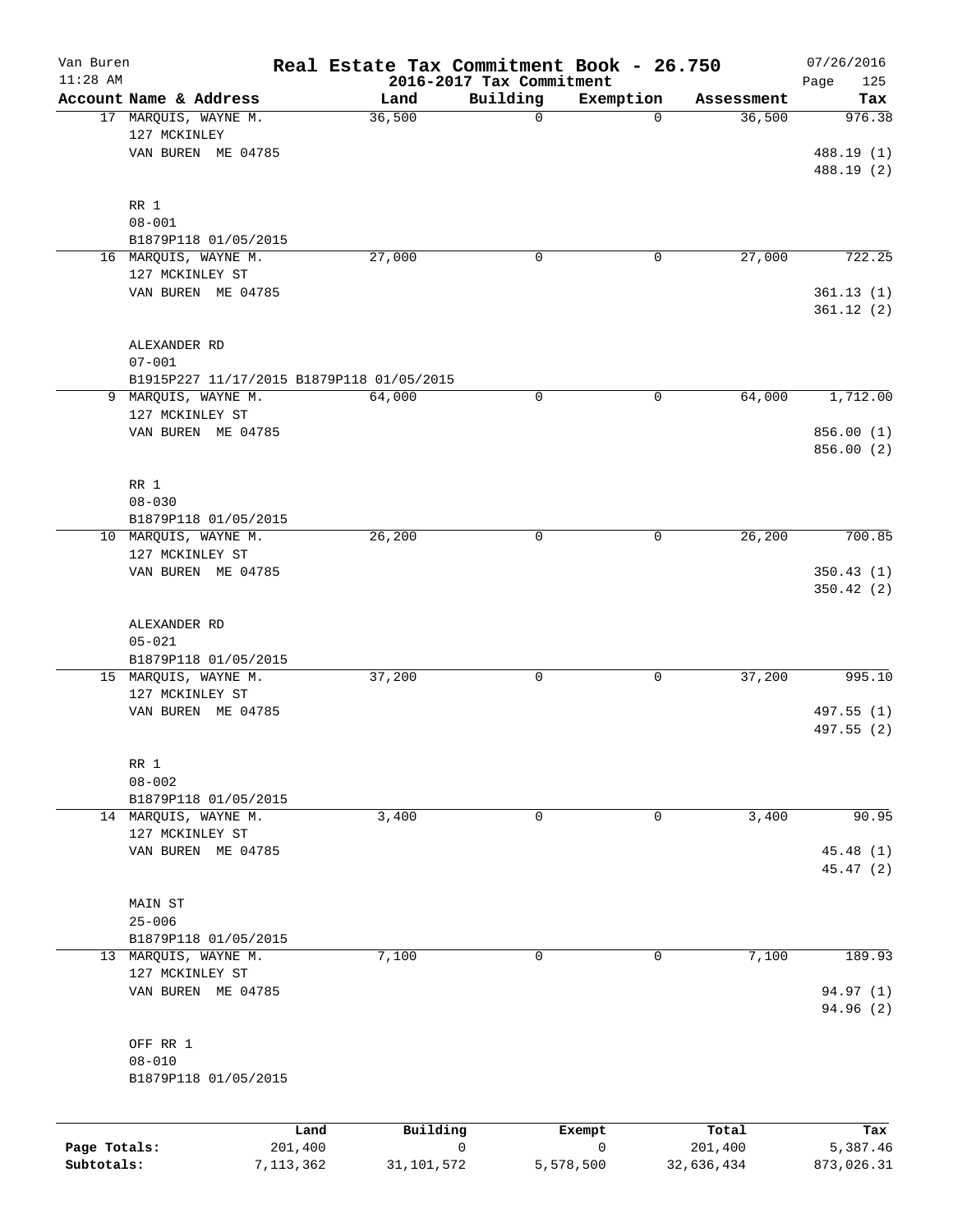| Van Buren<br>$11:28$ AM |                        | Real Estate Tax Commitment Book - 26.750 | 2016-2017 Tax Commitment |              |            | 07/26/2016<br>Page<br>126 |
|-------------------------|------------------------|------------------------------------------|--------------------------|--------------|------------|---------------------------|
|                         | Account Name & Address | Land                                     | Building                 | Exemption    | Assessment | Tax                       |
|                         | 8 MARQUIS, WAYNE M.    | 5,000                                    | 0                        | $\Omega$     | 5,000      | 133.75                    |
|                         | 127 MCKINLEY ST        |                                          |                          |              |            |                           |
|                         | VAN BUREN ME 04785     |                                          |                          |              |            | 66.88(1)                  |
|                         |                        |                                          |                          |              |            |                           |
|                         |                        |                                          |                          |              |            | 66.87(2)                  |
|                         |                        |                                          |                          |              |            |                           |
|                         | MAIN ST                |                                          |                          |              |            |                           |
|                         | $25 - 015$             |                                          |                          |              |            |                           |
|                         | B1879P118 01/05/2015   |                                          |                          |              |            |                           |
|                         | 11 MARQUIS, WAYNE M.   | 9,900                                    | 0                        | 0            | 9,900      | 264.83                    |
|                         | 127 MCKINLEY ST        |                                          |                          |              |            |                           |
|                         | VAN BUREN ME 04785     |                                          |                          |              |            | 132.42(1)                 |
|                         |                        |                                          |                          |              |            | 132.41(2)                 |
|                         |                        |                                          |                          |              |            |                           |
|                         | LAKE RD                |                                          |                          |              |            |                           |
|                         | $06 - 013$             |                                          |                          |              |            |                           |
|                         | B1879P118 01/05/2015   |                                          |                          |              |            |                           |
|                         | 615 MARTIN, ANTHONY J. | 13,800                                   | 95,700                   | 15,000       | 94,500     | 2,527.88                  |
|                         | MARTIN, TOSHA L.       |                                          |                          | 04 Homestead |            |                           |
|                         | 325 MAIN ST            |                                          |                          |              |            | 1, 263.94(1)              |
|                         | VAN BUREN ME 04785     |                                          |                          |              |            | 1, 263.94(2)              |
|                         |                        |                                          |                          |              |            |                           |
|                         | 325 MAIN ST            |                                          |                          |              |            |                           |
|                         | $20 - 053$             |                                          |                          |              |            |                           |
|                         | B1889P229 04/30/2015   |                                          |                          |              |            |                           |
|                         | 870 MARTIN, CHERYL L   | 5,000                                    | 28,400                   | 0            | 33,400     | 893.45                    |
|                         | PO BOX 307             |                                          |                          |              |            |                           |
|                         | HOLDEN ME 04429        |                                          |                          |              |            | 446.73 (1)                |
|                         |                        |                                          |                          |              |            | 446.72 (2)                |
|                         |                        |                                          |                          |              |            |                           |
|                         | 131 MCKINLEY ST        |                                          |                          |              |            |                           |
|                         | $14 - 029$             |                                          |                          |              |            |                           |
|                         | B1571P7                |                                          |                          |              |            |                           |
|                         | 858 MARTIN, FERNAND    | 2,200                                    | 11,500                   | 0            | 13,700     | 366.48                    |
|                         | MARTIN, MARSHA I       |                                          |                          |              |            |                           |
|                         | 5 JUDD STREET          |                                          |                          |              |            | 183.24(1)                 |
|                         | PRESQUE ISLE ME 04785  |                                          |                          |              |            | 183.24(2)                 |
|                         |                        |                                          |                          |              |            |                           |
|                         | 143 HIGH ST            |                                          |                          |              |            |                           |
|                         | $14 - 079$             |                                          |                          |              |            |                           |
|                         | B1123P129              |                                          |                          |              |            |                           |
| 859                     | MARTIN, FERNAND J      | 3,400                                    | 17,000                   | 0            | 20,400     | 545.70                    |
|                         | MARTIN, MARSHA I       |                                          |                          |              |            |                           |
|                         | 5 JUDD STREET          |                                          |                          |              |            | 272.85(1)                 |
|                         | PRESQUE ISLE ME 04769  |                                          |                          |              |            | 272.85(2)                 |
|                         |                        |                                          |                          |              |            |                           |
|                         | 159 HIGH ST            |                                          |                          |              |            |                           |
|                         | $14 - 084$             |                                          |                          |              |            |                           |
|                         | B1178P52               |                                          |                          |              |            |                           |
| 857                     | MARTIN, GEORGIE        | 6,700                                    | 54,600                   | 15,000       | 46,300     | 1,238.52                  |
|                         | 130 LYNNE ST           |                                          |                          | 04 Homestead |            |                           |
|                         | VAN BUREN ME 04785     |                                          |                          |              |            | 619.26(1)                 |
|                         |                        |                                          |                          |              |            | 619.26(2)                 |
|                         |                        |                                          |                          |              |            |                           |
|                         | 130 LYNNE ST           |                                          |                          |              |            |                           |
|                         | $20 - 099$             |                                          |                          |              |            |                           |
|                         | B1843P50 01/23/2014    |                                          |                          |              |            |                           |
|                         |                        |                                          |                          |              |            |                           |
|                         |                        |                                          |                          |              |            |                           |
|                         | Land                   | Building                                 |                          | Exempt       | Total      | Tax                       |
| Page Totals:            | 46,000                 | 207,200                                  |                          | 30,000       | 223,200    | 5,970.61                  |
| Subtotals:              | 7,159,362              | 31,308,772                               |                          | 5,608,500    | 32,859,634 | 878,996.92                |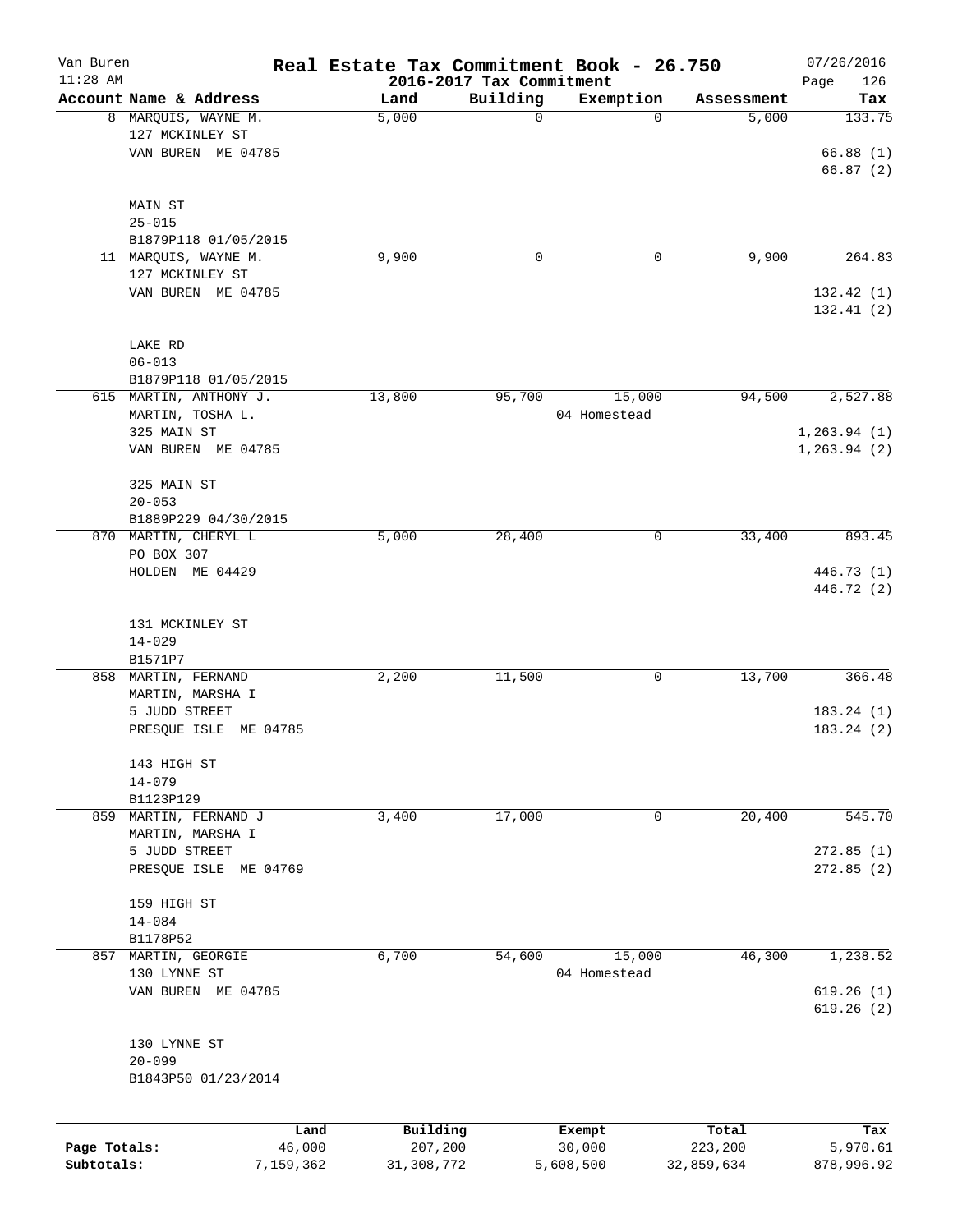| Van Buren    |                                 |           | Real Estate Tax Commitment Book - 26.750 |          |                     |                      | 07/26/2016    |
|--------------|---------------------------------|-----------|------------------------------------------|----------|---------------------|----------------------|---------------|
| $11:28$ AM   | Account Name & Address          |           | 2016-2017 Tax Commitment                 | Building |                     |                      | Page<br>127   |
|              | 860 MARTIN, JAMES               |           | Land<br>4,600                            | 47,500   | Exemption<br>15,000 | Assessment<br>37,100 | Tax<br>992.43 |
|              | MARTIN, DANIELLE                |           |                                          |          | 04 Homestead        |                      |               |
|              | 197 LYNNE ST                    |           |                                          |          |                     |                      | 496.22 (1)    |
|              | VAN BUREN ME 04785              |           |                                          |          |                     |                      | 496.21 (2)    |
|              |                                 |           |                                          |          |                     |                      |               |
|              | 197 LYNNE ST                    |           |                                          |          |                     |                      |               |
|              | $19 - 081$                      |           |                                          |          |                     |                      |               |
|              | B1082P154                       |           |                                          |          |                     |                      |               |
|              | 861 MARTIN, JAMES M             |           | 3,400                                    | 7,200    | 0                   | 10,600               | 283.55        |
|              | MARTIN, WANDA R                 |           |                                          |          |                     |                      |               |
|              | 48 PINE ACRES WAY               |           |                                          |          |                     |                      | 141.78 (1)    |
|              | GLENBURN ME 04401               |           |                                          |          |                     |                      | 141.77(2)     |
|              | 118 PINE ST                     |           |                                          |          |                     |                      |               |
|              | $14 - 070$                      |           |                                          |          |                     |                      |               |
|              | B1106P314                       |           |                                          |          |                     |                      |               |
|              | 863 MARTIN, MARIE ROSE A        |           | 6,300                                    | 37,300   | 15,000              | 28,600               | 765.05        |
|              | 188 FULTON ST.                  |           |                                          |          | 04 Homestead        |                      |               |
|              | VAN BUREN ME 04785              |           |                                          |          |                     |                      | 382.53(1)     |
|              |                                 |           |                                          |          |                     |                      | 382.52 (2)    |
|              |                                 |           |                                          |          |                     |                      |               |
|              | 188 FULTON ST.                  |           |                                          |          |                     |                      |               |
|              | $19 - 034$                      |           |                                          |          |                     |                      |               |
|              | B732P47<br>865 MARTIN, PHILIP L |           | 4,000                                    | 67,100   | 15,000              | 56,100               | 1,500.68      |
|              | MARTIN, GINETTE S               |           |                                          |          | 04 Homestead        |                      |               |
|              | 144 POPLAR ST                   |           |                                          |          |                     |                      | 750.34(1)     |
|              | VAN BUREN ME 04785              |           |                                          |          |                     |                      | 750.34(2)     |
|              |                                 |           |                                          |          |                     |                      |               |
|              | 144 POPLAR ST                   |           |                                          |          |                     |                      |               |
|              | $16 - 006$                      |           |                                          |          |                     |                      |               |
|              | B438P341                        |           |                                          |          |                     |                      |               |
|              | 866 MARTIN, RAYMOND J SR        |           | 3,700                                    | 42,300   | 15,000              | 31,000               | 829.25        |
|              | MARTIN, LYDIA                   |           |                                          |          | 04 Homestead        |                      |               |
|              | 146 POPLAR ST                   |           |                                          |          |                     |                      | 414.63(1)     |
|              | VAN BUREN ME 04785              |           |                                          |          |                     |                      | 414.62 (2)    |
|              | 146 POPLAR ST                   |           |                                          |          |                     |                      |               |
|              | $16 - 005$                      |           |                                          |          |                     |                      |               |
|              | B830P41                         |           |                                          |          |                     |                      |               |
| 867          | MARTIN, RONALD                  |           | 4,000                                    | 59,000   | 0                   | 63,000               | 1,685.25      |
|              | MARTIN, DELLA L                 |           |                                          |          |                     |                      |               |
|              | 255 MAIN ST                     |           |                                          |          |                     |                      | 842.63(1)     |
|              | VAN BUREN ME 04785              |           |                                          |          |                     |                      | 842.62 (2)    |
|              | 255 MAIN ST                     |           |                                          |          |                     |                      |               |
|              | $18 - 041$                      |           |                                          |          |                     |                      |               |
|              | B1213P32                        |           |                                          |          |                     |                      |               |
| 862          | MARTIN, STEPHEN G (ET           |           | 5,000                                    | 48,600   | 0                   | 53,600               | 1,433.80      |
|              | AL)<br>P.O. BOX 587             |           |                                          |          |                     |                      |               |
|              | FORT FAIRFIELD                  | MЕ        |                                          |          |                     |                      | 716.90(1)     |
|              | 04742                           |           |                                          |          |                     |                      |               |
|              |                                 |           |                                          |          |                     |                      | 716.90(2)     |
|              | 136 VIOLETTE ST                 |           |                                          |          |                     |                      |               |
|              | $16 - 070$                      |           |                                          |          |                     |                      |               |
|              | B1774P130 07/23/2012 B1238P165  |           |                                          |          |                     |                      |               |
|              |                                 | Land      | Building                                 |          | Exempt              | Total                | Tax           |
| Page Totals: |                                 | 31,000    | 309,000                                  |          | 60,000              | 280,000              | 7,490.01      |
| Subtotals:   |                                 | 7,190,362 | 31,617,772                               |          | 5,668,500           | 33, 139, 634         | 886,486.93    |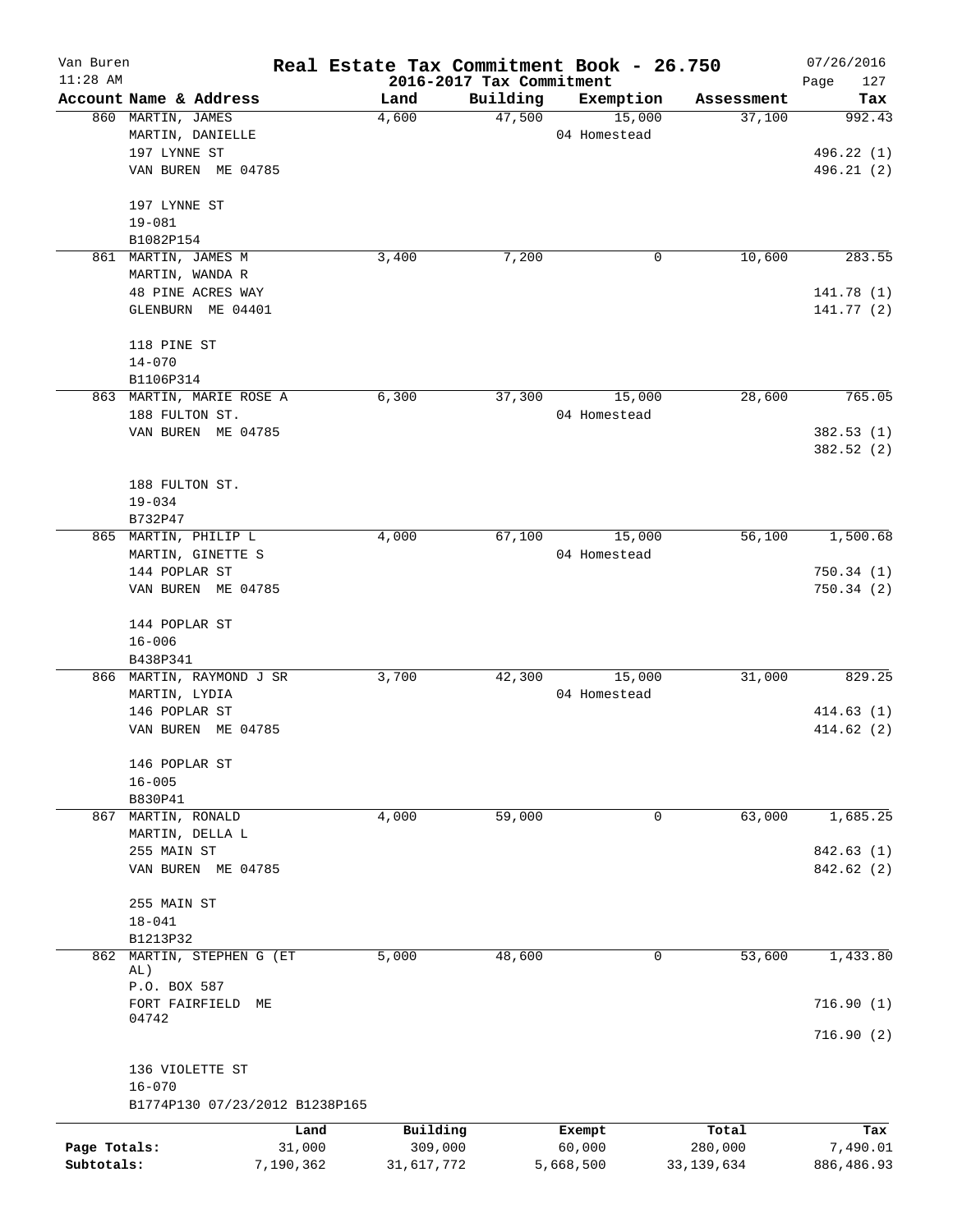| $11:28$ AM<br>2016-2017 Tax Commitment<br>Building<br>Account Name & Address<br>Exemption<br>Land<br>MAXINE AND VAL<br>46,600<br>21,000<br>1417<br>8,600<br>REVOCABLE TRUST<br>194 BROWNHILL RD<br>02 Veteran<br>BELMONT NH 03220<br>04 Homestead<br>109 VIOLETTE ST<br>$16 - 059$<br>B1924P92 02/29/2016<br>10,900<br>871 MAZEROLLE, ROGER<br>27,900<br>0<br>21 RUE SAINT FRANCOIS<br>ST ANNE-MADAWASKA NB<br>$E7E-1E3$<br>311 STATE ST<br>$03 - 021$<br>B1343P217<br>9,300<br>42,200<br>15,000<br>327 MCBEE, DANNY D<br>04 Homestead<br>MCBEE, LYNN M<br>1195 MAIN ST<br>VAN BUREN ME 04785<br>1195 MAIN ST<br>$09 - 044$<br>B1609P277 08/20/2008<br>47,700<br>873 MCCLUSKEY, PATRICK J<br>5,200<br>0<br>124 WATERMILL RD<br>VAN BUREN ME 04785<br>124 WATERMILL RD<br>$16 - 031$<br>B1582P146 | Assessment<br>34,200<br>38,800 | Page<br>128<br>Tax       |
|--------------------------------------------------------------------------------------------------------------------------------------------------------------------------------------------------------------------------------------------------------------------------------------------------------------------------------------------------------------------------------------------------------------------------------------------------------------------------------------------------------------------------------------------------------------------------------------------------------------------------------------------------------------------------------------------------------------------------------------------------------------------------------------------------|--------------------------------|--------------------------|
|                                                                                                                                                                                                                                                                                                                                                                                                                                                                                                                                                                                                                                                                                                                                                                                                  |                                | 914.85                   |
|                                                                                                                                                                                                                                                                                                                                                                                                                                                                                                                                                                                                                                                                                                                                                                                                  |                                | 457.43 (1)<br>457.42 (2) |
|                                                                                                                                                                                                                                                                                                                                                                                                                                                                                                                                                                                                                                                                                                                                                                                                  |                                |                          |
|                                                                                                                                                                                                                                                                                                                                                                                                                                                                                                                                                                                                                                                                                                                                                                                                  |                                |                          |
|                                                                                                                                                                                                                                                                                                                                                                                                                                                                                                                                                                                                                                                                                                                                                                                                  |                                |                          |
|                                                                                                                                                                                                                                                                                                                                                                                                                                                                                                                                                                                                                                                                                                                                                                                                  |                                |                          |
|                                                                                                                                                                                                                                                                                                                                                                                                                                                                                                                                                                                                                                                                                                                                                                                                  |                                |                          |
|                                                                                                                                                                                                                                                                                                                                                                                                                                                                                                                                                                                                                                                                                                                                                                                                  |                                | 1,037.90                 |
|                                                                                                                                                                                                                                                                                                                                                                                                                                                                                                                                                                                                                                                                                                                                                                                                  |                                |                          |
|                                                                                                                                                                                                                                                                                                                                                                                                                                                                                                                                                                                                                                                                                                                                                                                                  |                                | 518.95(1)                |
|                                                                                                                                                                                                                                                                                                                                                                                                                                                                                                                                                                                                                                                                                                                                                                                                  |                                | 518.95(2)                |
|                                                                                                                                                                                                                                                                                                                                                                                                                                                                                                                                                                                                                                                                                                                                                                                                  |                                |                          |
|                                                                                                                                                                                                                                                                                                                                                                                                                                                                                                                                                                                                                                                                                                                                                                                                  |                                |                          |
|                                                                                                                                                                                                                                                                                                                                                                                                                                                                                                                                                                                                                                                                                                                                                                                                  |                                |                          |
|                                                                                                                                                                                                                                                                                                                                                                                                                                                                                                                                                                                                                                                                                                                                                                                                  | 36,500                         | 976.38                   |
|                                                                                                                                                                                                                                                                                                                                                                                                                                                                                                                                                                                                                                                                                                                                                                                                  |                                |                          |
|                                                                                                                                                                                                                                                                                                                                                                                                                                                                                                                                                                                                                                                                                                                                                                                                  |                                | 488.19 (1)               |
|                                                                                                                                                                                                                                                                                                                                                                                                                                                                                                                                                                                                                                                                                                                                                                                                  |                                | 488.19 (2)               |
|                                                                                                                                                                                                                                                                                                                                                                                                                                                                                                                                                                                                                                                                                                                                                                                                  |                                |                          |
|                                                                                                                                                                                                                                                                                                                                                                                                                                                                                                                                                                                                                                                                                                                                                                                                  |                                |                          |
|                                                                                                                                                                                                                                                                                                                                                                                                                                                                                                                                                                                                                                                                                                                                                                                                  |                                |                          |
|                                                                                                                                                                                                                                                                                                                                                                                                                                                                                                                                                                                                                                                                                                                                                                                                  | 52,900                         | 1,415.08                 |
|                                                                                                                                                                                                                                                                                                                                                                                                                                                                                                                                                                                                                                                                                                                                                                                                  |                                |                          |
|                                                                                                                                                                                                                                                                                                                                                                                                                                                                                                                                                                                                                                                                                                                                                                                                  |                                | 707.54(1)<br>707.54(2)   |
|                                                                                                                                                                                                                                                                                                                                                                                                                                                                                                                                                                                                                                                                                                                                                                                                  |                                |                          |
|                                                                                                                                                                                                                                                                                                                                                                                                                                                                                                                                                                                                                                                                                                                                                                                                  |                                |                          |
|                                                                                                                                                                                                                                                                                                                                                                                                                                                                                                                                                                                                                                                                                                                                                                                                  |                                |                          |
| 3,800<br>25,400<br>874 MCGOVERN, JAMES R<br>0                                                                                                                                                                                                                                                                                                                                                                                                                                                                                                                                                                                                                                                                                                                                                    | 29,200                         | 781.10                   |
| MCGOVERN, SANDRA E                                                                                                                                                                                                                                                                                                                                                                                                                                                                                                                                                                                                                                                                                                                                                                               |                                |                          |
| 245 LIBERTY RD.                                                                                                                                                                                                                                                                                                                                                                                                                                                                                                                                                                                                                                                                                                                                                                                  |                                | 390.55(1)                |
| EXETER RI 02822                                                                                                                                                                                                                                                                                                                                                                                                                                                                                                                                                                                                                                                                                                                                                                                  |                                | 390.55 (2)               |
|                                                                                                                                                                                                                                                                                                                                                                                                                                                                                                                                                                                                                                                                                                                                                                                                  |                                |                          |
| 223 MAIN ST                                                                                                                                                                                                                                                                                                                                                                                                                                                                                                                                                                                                                                                                                                                                                                                      |                                |                          |
| $18 - 023$                                                                                                                                                                                                                                                                                                                                                                                                                                                                                                                                                                                                                                                                                                                                                                                       |                                |                          |
| B1558P180                                                                                                                                                                                                                                                                                                                                                                                                                                                                                                                                                                                                                                                                                                                                                                                        |                                |                          |
| 8,400<br>875 MCGRATH, MARTIN J<br>0<br>0                                                                                                                                                                                                                                                                                                                                                                                                                                                                                                                                                                                                                                                                                                                                                         | 8,400                          | 224.70                   |
| 837 MAIN ST<br>MADAWASKA ME 04756                                                                                                                                                                                                                                                                                                                                                                                                                                                                                                                                                                                                                                                                                                                                                                |                                |                          |
|                                                                                                                                                                                                                                                                                                                                                                                                                                                                                                                                                                                                                                                                                                                                                                                                  |                                | 112.35(1)<br>112.35(2)   |
| PARENT RD                                                                                                                                                                                                                                                                                                                                                                                                                                                                                                                                                                                                                                                                                                                                                                                        |                                |                          |
| $09 - 030$                                                                                                                                                                                                                                                                                                                                                                                                                                                                                                                                                                                                                                                                                                                                                                                       |                                |                          |
| B1555P85                                                                                                                                                                                                                                                                                                                                                                                                                                                                                                                                                                                                                                                                                                                                                                                         |                                |                          |
| 10,500<br>876 MCGRATH, MARTIN J<br>9,400<br>0                                                                                                                                                                                                                                                                                                                                                                                                                                                                                                                                                                                                                                                                                                                                                    | 19,900                         | 532.33                   |
| 837 MAIN ST                                                                                                                                                                                                                                                                                                                                                                                                                                                                                                                                                                                                                                                                                                                                                                                      |                                |                          |
| MADAWASKA ME 04756                                                                                                                                                                                                                                                                                                                                                                                                                                                                                                                                                                                                                                                                                                                                                                               |                                | 266.17(1)                |
|                                                                                                                                                                                                                                                                                                                                                                                                                                                                                                                                                                                                                                                                                                                                                                                                  |                                | 266.16(2)                |
| 320 PARENT RD                                                                                                                                                                                                                                                                                                                                                                                                                                                                                                                                                                                                                                                                                                                                                                                    |                                |                          |
| $09 - 033$                                                                                                                                                                                                                                                                                                                                                                                                                                                                                                                                                                                                                                                                                                                                                                                       |                                |                          |
| B1555P85                                                                                                                                                                                                                                                                                                                                                                                                                                                                                                                                                                                                                                                                                                                                                                                         |                                |                          |
| Building<br>Land<br>Exempt                                                                                                                                                                                                                                                                                                                                                                                                                                                                                                                                                                                                                                                                                                                                                                       | Total                          | Tax                      |
| Page Totals:<br>55,600<br>200,300<br>36,000<br>219,900                                                                                                                                                                                                                                                                                                                                                                                                                                                                                                                                                                                                                                                                                                                                           |                                | 5,882.34                 |
| Subtotals:<br>7,245,962<br>31,818,072<br>5,704,500<br>33, 359, 534                                                                                                                                                                                                                                                                                                                                                                                                                                                                                                                                                                                                                                                                                                                               |                                | 892,369.27               |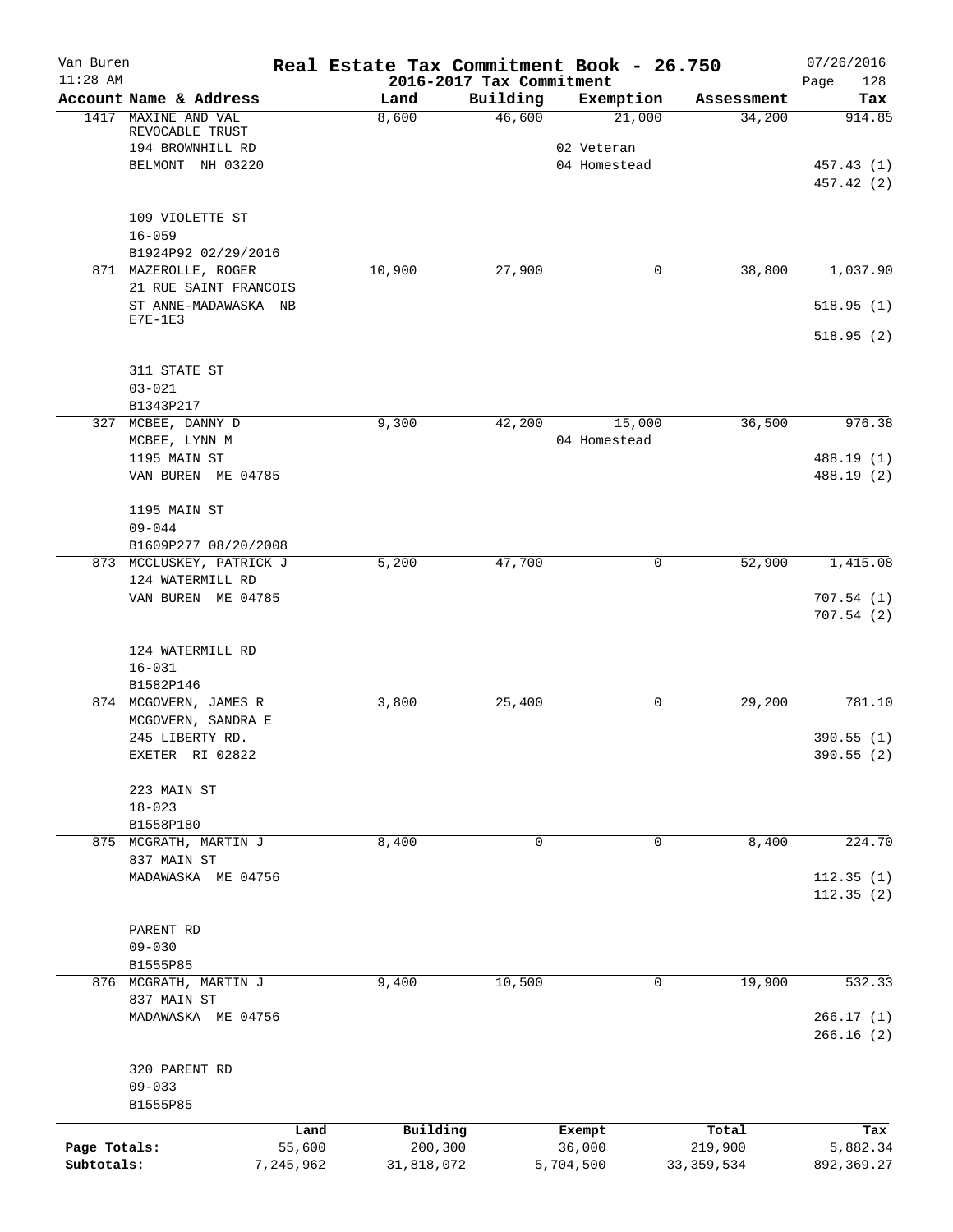| Van Buren<br>$11:28$ AM |                                                                  | Real Estate Tax Commitment Book - 26.750 | 2016-2017 Tax Commitment |                  |                  | 07/26/2016<br>129<br>Page  |
|-------------------------|------------------------------------------------------------------|------------------------------------------|--------------------------|------------------|------------------|----------------------------|
|                         | Account Name & Address                                           | Land                                     | Building                 | Exemption        | Assessment       | Tax                        |
|                         | 1516 MCHATTEN, JR., ROWELL<br>Α.                                 | 4,300                                    | 51,400                   | $\mathbf 0$      | 55,700           | 1,489.98                   |
|                         | PO BOX 481<br>MAPLETON ME 04757                                  |                                          |                          |                  |                  | 744.99 (1)<br>744.99 (2)   |
|                         | 566 Main St.                                                     |                                          |                          |                  |                  |                            |
|                         | $24 - 014$                                                       |                                          |                          |                  |                  |                            |
|                         | B1893P294 06/04/2015 B1893P292 06/04/2015<br>877 MCINTYRE, DAVID | 4,400                                    | 35,200                   | 0                | 39,600           | 1,059.30                   |
|                         | MCINTYRE, PHYLLIS                                                |                                          |                          |                  |                  |                            |
|                         | PO BOX 360<br>CARIBOU ME 04736                                   |                                          |                          |                  |                  | 529.65(1)<br>529.65(2)     |
|                         | 109 LABBE AVE<br>$20 - 115$                                      |                                          |                          |                  |                  |                            |
|                         | B1054P278 11/19/1996                                             |                                          |                          |                  |                  |                            |
|                         | 879 MCLAUGHLIN, JARRETT L                                        | 17,800                                   | 144,500                  | 15,000           | 147,300          | 3,940.28                   |
|                         | MCLAUGHLIN, JANET R<br>PO BOX 98                                 |                                          |                          | 04 Homestead     |                  |                            |
|                         | VAN BUREN ME 04785                                               |                                          |                          |                  |                  | 1,970.14(1)<br>1,970.14(2) |
|                         | 148 MARION DR                                                    |                                          |                          |                  |                  |                            |
|                         | 18B-015<br>B602P55 07/19/1983                                    |                                          |                          |                  |                  |                            |
|                         | 880 MCLAUGHLIN, JARRETT L                                        | 3,700                                    | $\Omega$                 | 0                | 3,700            | 98.98                      |
|                         | MCLAUGHLIN, JANET R<br>P O BOX 98                                |                                          |                          |                  |                  | 49.49 (1)                  |
|                         | VAN BUREN ME 04785                                               |                                          |                          |                  |                  | 49.49 (2)                  |
|                         | OFF MARION DR                                                    |                                          |                          |                  |                  |                            |
|                         | $06 - 002$<br>B602P55                                            |                                          |                          |                  |                  |                            |
|                         | 881 MEASEY, WILLIAM THOMAS                                       | 3,500                                    | 15,800                   | 0                | 19,300           | 516.28                     |
|                         | MCINTYRE RD<br>CARIBOU ME 04736                                  |                                          |                          |                  |                  | 258.14(1)                  |
|                         |                                                                  |                                          |                          |                  |                  | 258.14(2)                  |
|                         | 129 FULTON ST                                                    |                                          |                          |                  |                  |                            |
|                         | $20 - 009$<br>B1527P5                                            |                                          |                          |                  |                  |                            |
|                         | 681 MEDEIROS, MICHAEL P                                          | 3,500                                    | 48,000                   | 0                | 51,500           | 1,377.63                   |
|                         | MEDEIROS, BARBARA L                                              |                                          |                          |                  |                  |                            |
|                         | 104 VIOLETTE ST<br>VAN BUREN ME 04785                            |                                          |                          |                  |                  | 688.82 (1)<br>688.81 (2)   |
|                         | 104 VIOLETTE ST                                                  |                                          |                          |                  |                  |                            |
|                         | $17 - 002$                                                       |                                          |                          |                  |                  |                            |
|                         | B1847P219 03/10/2014 B1732P199 08/19/2011                        |                                          |                          |                  |                  |                            |
|                         | 855 METAYER DONALD                                               | 3,900                                    | 61,900                   | $\mathbf 0$      | 65,800           | 1,760.15                   |
|                         | 233 BUXTON RD<br>SACO ME 04072                                   |                                          |                          |                  |                  | 880.08 (1)                 |
|                         |                                                                  |                                          |                          |                  |                  | 880.07 (2)                 |
|                         | 117 PINE ST                                                      |                                          |                          |                  |                  |                            |
|                         | $14 - 054$<br>B1869P272 10/08/2014                               |                                          |                          |                  |                  |                            |
|                         |                                                                  |                                          |                          |                  |                  |                            |
| Page Totals:            | Land<br>41,100                                                   | Building<br>356,800                      |                          | Exempt<br>15,000 | Total<br>382,900 | Tax<br>10,242.60           |
| Subtotals:              | 7,287,062                                                        | 32, 174, 872                             |                          | 5,719,500        | 33,742,434       | 902,611.87                 |
|                         |                                                                  |                                          |                          |                  |                  |                            |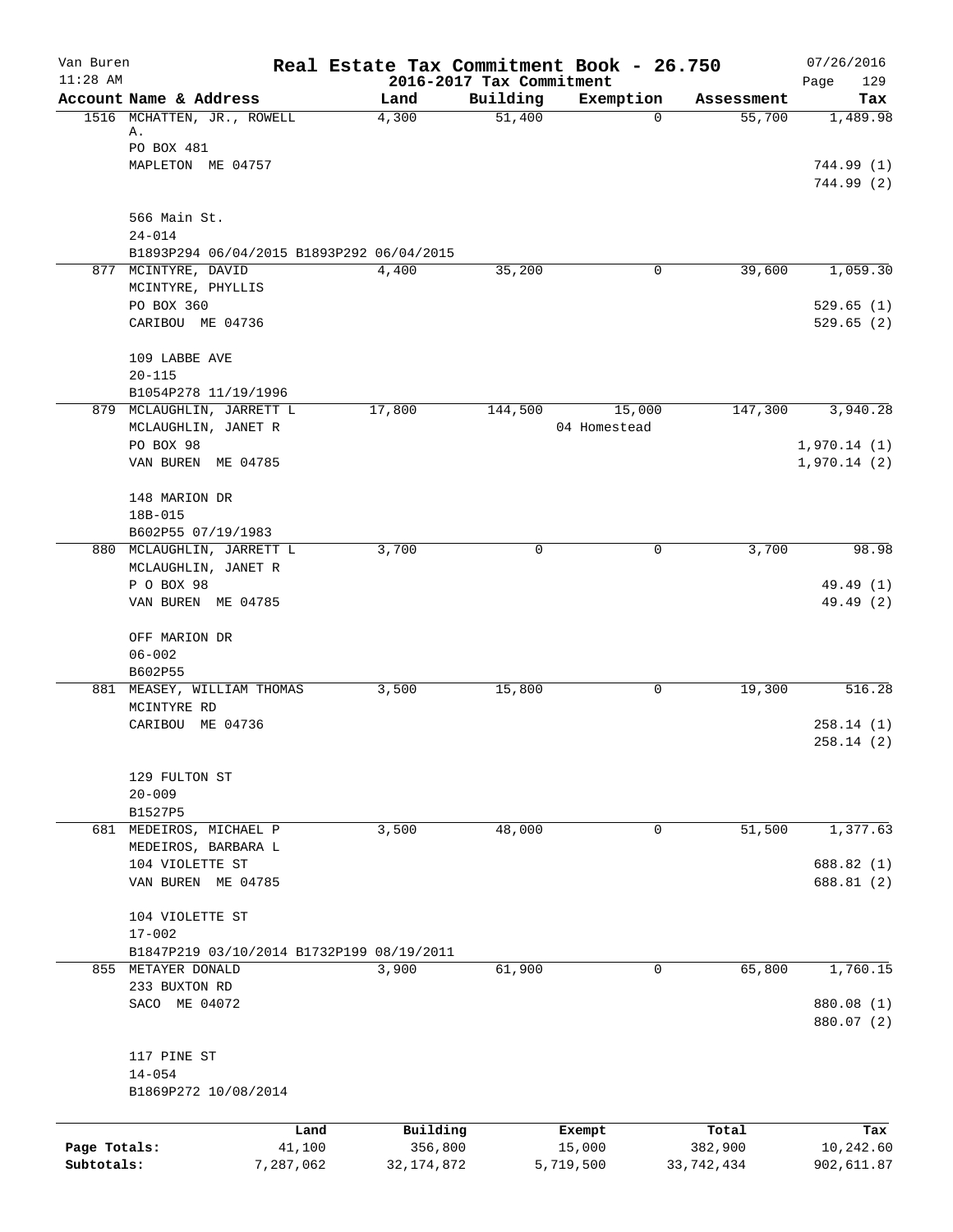| Van Buren<br>$11:28$ AM |                             | Real Estate Tax Commitment Book - 26.750 | 2016-2017 Tax Commitment |              |            | 07/26/2016<br>130<br>Page |
|-------------------------|-----------------------------|------------------------------------------|--------------------------|--------------|------------|---------------------------|
|                         | Account Name & Address      | Land                                     | Building                 | Exemption    | Assessment | Tax                       |
|                         | 883 MICHAUD, ARMAND         | 6,600                                    | 21,200                   | 15,000       | 12,800     | 342.40                    |
|                         | MICHAUD, PRISCILLA          |                                          |                          | 04 Homestead |            |                           |
|                         | 496 MAIN ST                 |                                          |                          |              |            | 171.20(1)                 |
|                         | VAN BUREN ME 04785          |                                          |                          |              |            | 171.20(2)                 |
|                         | 496 MAIN ST                 |                                          |                          |              |            |                           |
|                         | $22 - 009$                  |                                          |                          |              |            |                           |
|                         | B615P330                    |                                          |                          |              |            |                           |
|                         | 884 MICHAUD, ARMAND J       | 4,700                                    | 7,800                    | 12,500       | 0          | 0.00                      |
|                         | 501 MAIN ST                 |                                          |                          | 04 Homestead |            |                           |
|                         | VAN BUREN ME 04785          |                                          |                          |              |            |                           |
|                         | 501 MAIN ST                 |                                          |                          |              |            |                           |
|                         | $22 - 002$                  |                                          |                          |              |            |                           |
|                         | B1335P187                   |                                          |                          |              |            |                           |
|                         | 885 MICHAUD, ARMANDE J      | 5,000                                    | 40,900                   | 15,000       | 30,900     | 826.58                    |
|                         | 138 PARK ST                 |                                          |                          | 04 Homestead |            |                           |
|                         | VAN BUREN ME 04785          |                                          |                          |              |            | 413.29(1)                 |
|                         |                             |                                          |                          |              |            | 413.29(2)                 |
|                         | 131 MAIN ST                 |                                          |                          |              |            |                           |
|                         | $16 - 057$                  |                                          |                          |              |            |                           |
|                         | B893P36                     |                                          |                          |              |            |                           |
| 887                     | MICHAUD, BRENDA             | 6,100                                    | 34,600                   | 15,000       | 25,700     | 687.48                    |
|                         | P O BOX 495                 |                                          |                          | 04 Homestead |            |                           |
|                         | VAN BUREN ME 04785          |                                          |                          |              |            | 343.74 (1)<br>343.74 (2)  |
|                         | 139 VIOLETTE ST             |                                          |                          |              |            |                           |
|                         | $16 - 064$                  |                                          |                          |              |            |                           |
|                         | B788P52                     |                                          |                          |              |            |                           |
| 888                     | MICHAUD, CLAUDE J &         | 6,500                                    | 56,600                   | 21,000       | 42,100     | 1,126.18                  |
|                         | BELLA (LIFE ESTATE)         |                                          |                          |              |            |                           |
|                         | C/O JUDY BUTLER             |                                          |                          | 02 Veteran   |            |                           |
|                         | 1310 MARION DR.             |                                          |                          | 04 Homestead |            | 563.09(1)                 |
|                         | VAN BUREN ME 04785          |                                          |                          |              |            | 563.09(2)                 |
|                         | 591 MAIN ST                 |                                          |                          |              |            |                           |
|                         | 23-110B                     |                                          |                          |              |            |                           |
|                         | B603P117                    |                                          |                          |              |            |                           |
|                         | 891 MICHAUD, DONALD J       | 4,400                                    | 17,500                   | 21,000       | 900        | 24.08                     |
|                         | MICHAUD, ERNESTINE          |                                          |                          | 04 Homestead |            |                           |
|                         | 134 HILLSIDE ST             |                                          |                          | 02 Veteran   |            | 12.04(1)                  |
|                         | VAN BUREN ME 04785          |                                          |                          |              |            | 12.04(2)                  |
|                         | 134 HILLSIDE ST             |                                          |                          |              |            |                           |
|                         | $23 - 085$                  |                                          |                          |              |            |                           |
|                         | B1028P33                    |                                          |                          |              |            |                           |
|                         | 892 MICHAUD, EMILY M        | 10,900                                   | 400                      | $\mathbf 0$  | 11,300     | 302.27                    |
|                         | 54 MORNINGSIDE DR APT<br>32 |                                          |                          |              |            |                           |
|                         | NEW YORK NY 10025           |                                          |                          |              |            | 151.14(1)                 |
|                         |                             |                                          |                          |              |            | 151.13(2)                 |
|                         | MAIN ST                     |                                          |                          |              |            |                           |
|                         | 14-124B                     |                                          |                          |              |            |                           |
|                         | Land                        | Building                                 |                          | Exempt       | Total      | Tax                       |
| Page Totals:            | 44,200                      | 179,000                                  |                          | 99,500       | 123,700    | 3,308.99                  |

**Subtotals:** 7,331,262 32,353,872 5,819,000 33,866,134 905,920.86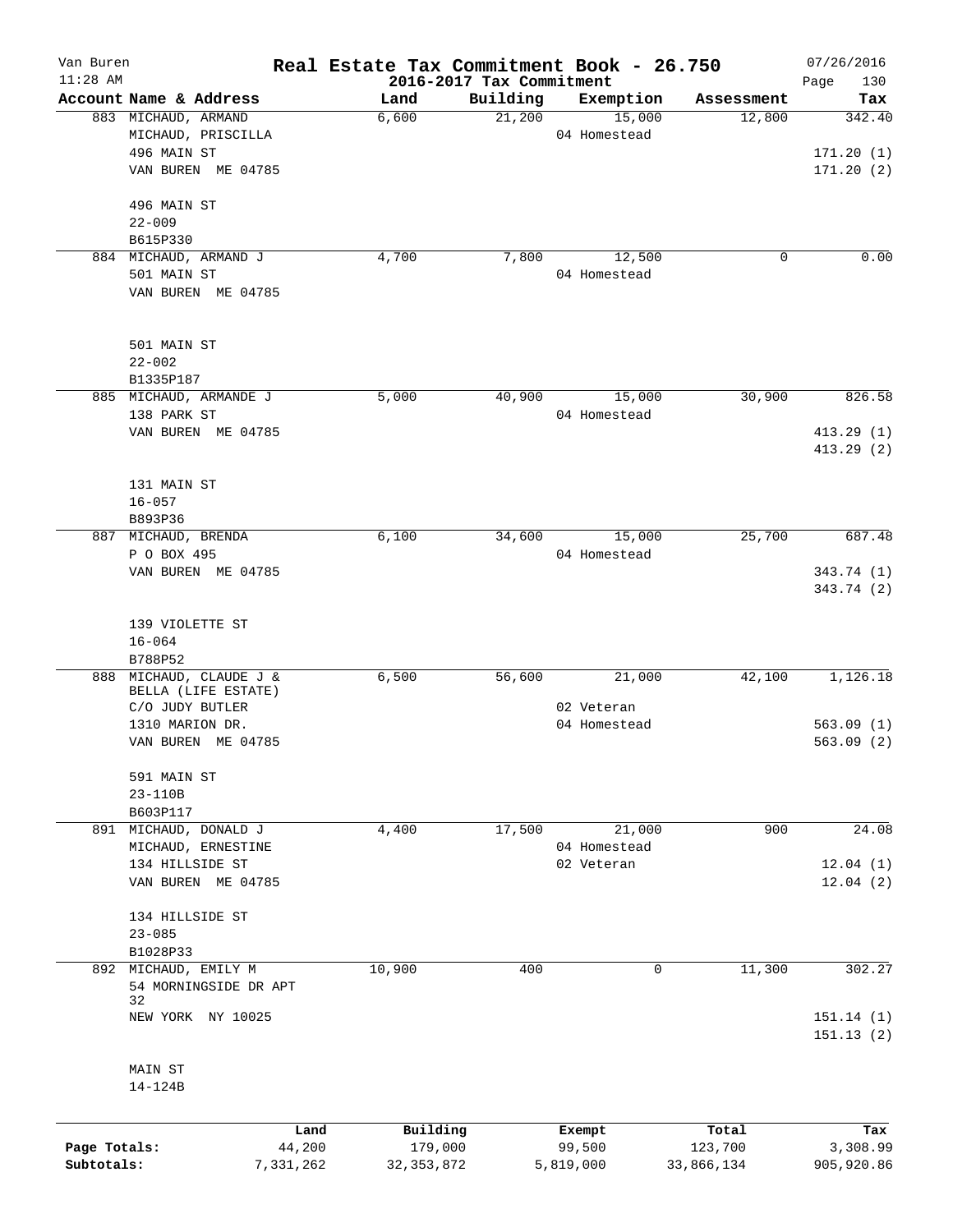| Van Buren  |                                    | Real Estate Tax Commitment Book - 26.750 |                          |                        |            | 07/26/2016  |
|------------|------------------------------------|------------------------------------------|--------------------------|------------------------|------------|-------------|
| $11:28$ AM | Account Name & Address             |                                          | 2016-2017 Tax Commitment |                        |            | 131<br>Page |
|            |                                    | Land                                     | Building                 | Exemption              | Assessment | Tax         |
|            | 569 MICHAUD, EUGENE<br>135 HIGH ST | 3,400                                    | 22,500                   | 15,000<br>04 Homestead | 10,900     | 291.58      |
|            | VAN BUREN ME 04785                 |                                          |                          |                        |            | 145.79(1)   |
|            |                                    |                                          |                          |                        |            | 145.79(2)   |
|            |                                    |                                          |                          |                        |            |             |
|            | 135 HIGH ST                        |                                          |                          |                        |            |             |
|            | $14 - 076$                         |                                          |                          |                        |            |             |
|            | B1806P240 01/15/2013               |                                          |                          |                        |            |             |
|            | 1024 MICHAUD, EUGENE               | 3,600                                    | 2,700                    | 0                      | 6,300      | 168.53      |
|            | 135 HIGH STREET                    |                                          |                          |                        |            |             |
|            | VAN BUREN ME 04785                 |                                          |                          |                        |            | 84.27 (1)   |
|            |                                    |                                          |                          |                        |            | 84.26(2)    |
|            |                                    |                                          |                          |                        |            |             |
|            | 169 CHAMPLAIN ST                   |                                          |                          |                        |            |             |
|            | $19 - 024$                         |                                          |                          |                        |            |             |
|            | B1734P289 11/13/2009               |                                          |                          |                        |            |             |
|            | 894 MICHAUD, EUGENE                | 0                                        | 3,900                    | 0                      | 3,900      | 104.33      |
|            | 135 HIGH ST                        |                                          |                          |                        |            |             |
|            | VAN BUREN ME 04785                 |                                          |                          |                        |            | 52.17(1)    |
|            |                                    |                                          |                          |                        |            | 52.16(2)    |
|            |                                    |                                          |                          |                        |            |             |
|            | OFF ALEXANDER RD                   |                                          |                          |                        |            |             |
|            | $05 - 025 - T1$                    |                                          |                          |                        |            |             |
| 923        | MICHAUD, GERALD D                  | 4,900                                    | 48,700                   | 15,000                 | 38,600     | 1,032.55    |
|            | MICHAUD, ROLAND J                  |                                          |                          | 04 Homestead           |            |             |
|            | 293 MAIN ST                        |                                          |                          |                        |            | 516.28(1)   |
|            | VAN BUREN ME 04785                 |                                          |                          |                        |            | 516.27(2)   |
|            |                                    |                                          |                          |                        |            |             |
|            | 293 MAIN ST                        |                                          |                          |                        |            |             |
|            | $20 - 029$                         |                                          |                          |                        |            |             |
|            | B1326P61                           |                                          |                          |                        |            |             |
|            | 895 MICHAUD, GERALD D              | 7,300                                    | 7,000                    | 0                      | 14,300     | 382.53      |
|            | MICHAUD, THERESE                   |                                          |                          |                        |            |             |
|            | 293 MAIN STREET                    |                                          |                          |                        |            | 191.27(1)   |
|            | VAN BUREN ME 04785                 |                                          |                          |                        |            | 191.26 (2)  |
|            |                                    |                                          |                          |                        |            |             |
|            | 229 ALEXANDER RD                   |                                          |                          |                        |            |             |
|            | $05 - 024$                         |                                          |                          |                        |            |             |
|            | B729P46 10/01/1987                 |                                          |                          |                        |            |             |
|            | 1582 MICHAUD, GERALD D.            | 300                                      | $\mathbf 0$              | 0                      | 300        | 8.03        |
|            | MICHAUD, GLORIA M.                 |                                          |                          |                        |            |             |
|            | 293 MAIN ST.                       |                                          |                          |                        |            | 4.02(1)     |
|            | Van Buren ME 04785                 |                                          |                          |                        |            | 4.01(2)     |
|            |                                    |                                          |                          |                        |            |             |
|            | <b>MAIN ST</b>                     |                                          |                          |                        |            |             |
|            | $20 - 029A$                        |                                          |                          |                        |            |             |
|            | B1899P163 07/20/2015               |                                          |                          |                        |            |             |
| 897        | MICHAUD, KENNETH                   | 4,800                                    | 17,900                   | 21,000                 | 1,700      | 45.48       |
|            | MICHAUD, PAMELA                    |                                          |                          | 04 Homestead           |            |             |
|            | 361 MAIN ST                        |                                          |                          | 02 Veteran             |            | 22.74(1)    |
|            | VAN BUREN ME 04785                 |                                          |                          |                        |            | 22.74(2)    |
|            | 361 MAIN ST                        |                                          |                          |                        |            |             |
|            | $20 - 059$                         |                                          |                          |                        |            |             |
|            |                                    |                                          |                          |                        |            |             |
|            |                                    |                                          |                          |                        |            |             |
|            |                                    |                                          |                          |                        |            |             |
|            |                                    |                                          |                          |                        |            |             |

|              | Land      | Building   | Exempt    | Total      | Tax          |
|--------------|-----------|------------|-----------|------------|--------------|
| Page Totals: | 24,300    | 102,700    | 51,000    | 76,000     | 2,033.03     |
| Subtotals:   | 7,355,562 | 32,456,572 | 5,870,000 | 33,942,134 | 907, 953, 89 |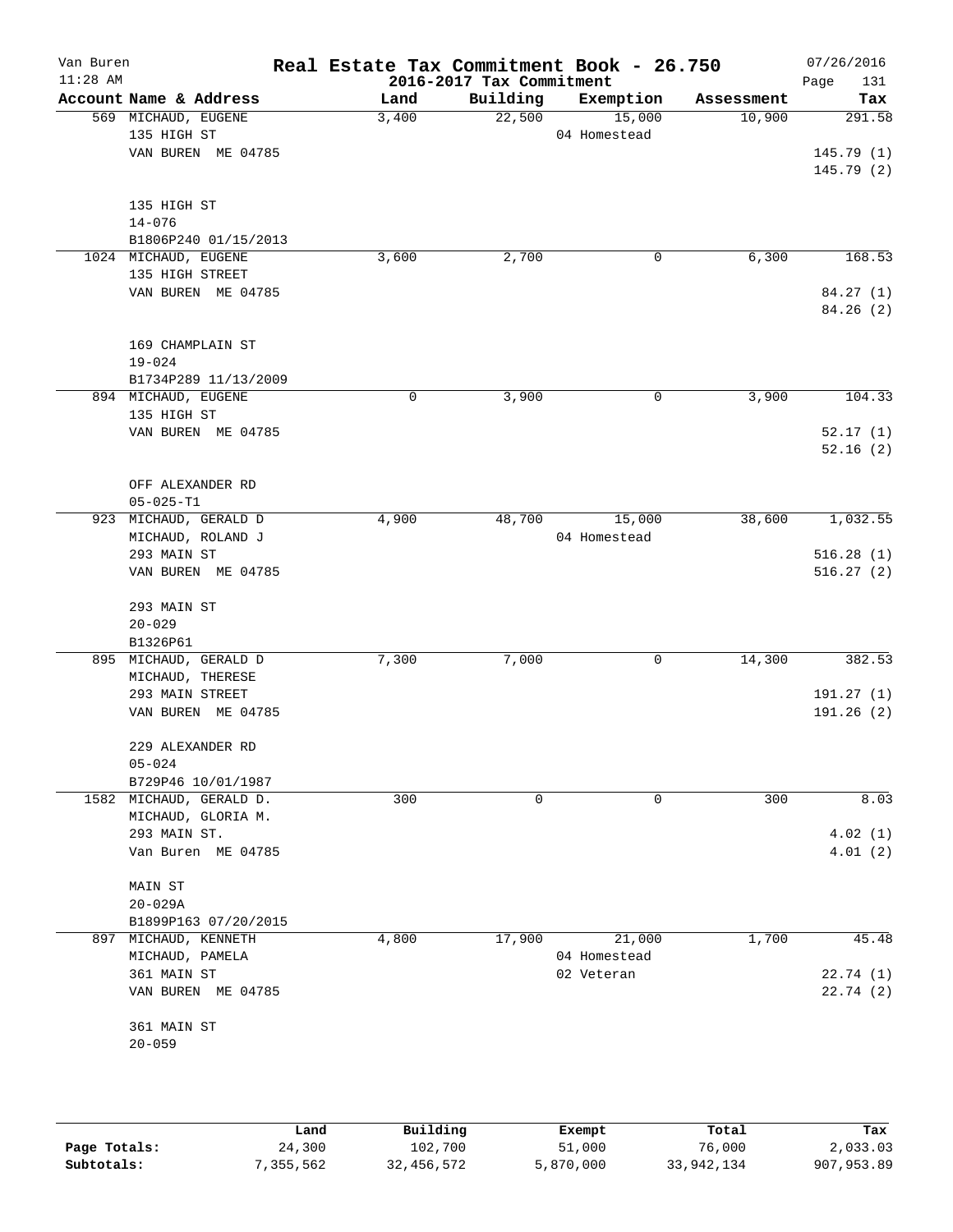| Van Buren    |                               |           | Real Estate Tax Commitment Book - 26.750 |          |              |              | 07/26/2016   |
|--------------|-------------------------------|-----------|------------------------------------------|----------|--------------|--------------|--------------|
| $11:28$ AM   |                               |           | 2016-2017 Tax Commitment                 |          |              |              | Page<br>132  |
|              | Account Name & Address        |           | Land                                     | Building | Exemption    | Assessment   | Tax          |
|              | 899 MICHAUD, KEVIN            |           | 9,400                                    | 34,700   | 15,000       | 29,100       | 778.43       |
|              | MICHAUD, TAMMY                |           |                                          |          | 04 Homestead |              |              |
|              | 871 MAIN ST                   |           |                                          |          |              |              | 389.22 (1)   |
|              | VAN BUREN ME 04785            |           |                                          |          |              |              | 389.21(2)    |
|              | 871 MAIN ST                   |           |                                          |          |              |              |              |
|              | $08 - 036C$                   |           |                                          |          |              |              |              |
|              | B761P163                      |           |                                          |          |              |              |              |
| 198          | MICHAUD, KEVIN                |           | 4,000                                    | 20,600   | 0            | 24,600       | 658.05       |
|              | MICHAUD, TAMMY                |           |                                          |          |              |              |              |
|              | 871 MAIN STREET               |           |                                          |          |              |              | 329.03(1)    |
|              | VAN BUREN ME 04785            |           |                                          |          |              |              | 329.02(2)    |
|              | 69 MAIN ST                    |           |                                          |          |              |              |              |
|              | $15 - 021$                    |           |                                          |          |              |              |              |
|              | B1741P350 11/10/2011 B411P240 |           |                                          |          |              |              |              |
|              | 1310 MICHAUD, KEVIN           |           | 7,900                                    | 0        | 0            | 7,900        | 211.33       |
|              | MICHAUD, TAMMY                |           |                                          |          |              |              |              |
|              | 871 MAIN STREET               |           |                                          |          |              |              | 105.67(1)    |
|              | VAN BUREN ME 04785            |           |                                          |          |              |              | 105.66(2)    |
|              | RR 1                          |           |                                          |          |              |              |              |
|              | $08 - 037B$                   |           |                                          |          |              |              |              |
|              | B1628P22 B1620P282 11/24/2008 |           |                                          |          |              |              |              |
|              | 898 MICHAUD, KEVIN            |           | 3,700                                    | 9,000    | 12,700       | 0            | 0.00         |
|              | ST. PIERRE, JULIETTE          |           |                                          |          | 04 Homestead |              |              |
|              | 137 HILLSIDE ST               |           |                                          |          |              |              |              |
|              | VAN BUREN ME 04785            |           |                                          |          |              |              |              |
|              | 137 HILLSIDE ST               |           |                                          |          |              |              |              |
|              | $23 - 069$                    |           |                                          |          |              |              |              |
|              | B766P172                      |           |                                          |          |              |              |              |
|              | 925 MICHAUD, LILLIAN L        |           | 5,600                                    | 35,100   | 15,000       | 25,700       | 687.48       |
|              | 131 PARK ST                   |           |                                          |          | 04 Homestead |              |              |
|              | VAN BUREN ME 04785            |           |                                          |          |              |              | 343.74 (1)   |
|              |                               |           |                                          |          |              |              | 343.74 (2)   |
|              | 131 PARK ST                   |           |                                          |          |              |              |              |
|              | $17 - 040$                    |           |                                          |          |              |              |              |
|              | B644P43                       |           |                                          |          |              |              |              |
|              | 901 MICHAUD, LYN R            |           | 11,500                                   | 72,900   | 0            | 84,400       | 2,257.70     |
|              | MICHAUD, KARLA C              |           |                                          |          |              |              |              |
|              | 31 MAIN ST                    |           |                                          |          |              |              | 1,128.85(1)  |
|              | VAN BUREN ME 04785            |           |                                          |          |              |              | 1, 128.85(2) |
|              | 31 MAIN ST                    |           |                                          |          |              |              |              |
|              | $15 - 001$                    |           |                                          |          |              |              |              |
|              | B1387P296                     |           |                                          |          |              |              |              |
| 219          | MICHAUD, OLIVIA               |           | 5,700                                    | 91,400   | 0            | 97,100       | 2,597.42     |
|              | P.O. BOX 57                   |           |                                          |          |              |              |              |
|              | VAN BUREN ME 04785            |           |                                          |          |              |              | 1,298.71(1)  |
|              |                               |           |                                          |          |              |              | 1, 298.71(2) |
|              | 158 CLOVERHILL DR             |           |                                          |          |              |              |              |
|              | 18C-002B                      |           |                                          |          |              |              |              |
|              | B1750P292 02/06/2012          |           |                                          |          |              |              |              |
|              |                               |           |                                          |          |              |              |              |
|              |                               | Land      | Building                                 |          | Exempt       | Total        | Tax          |
| Page Totals: |                               | 47,800    | 263,700                                  |          | 42,700       | 268,800      | 7,190.41     |
| Subtotals:   |                               | 7,403,362 | 32,720,272                               |          | 5,912,700    | 34, 210, 934 | 915, 144.30  |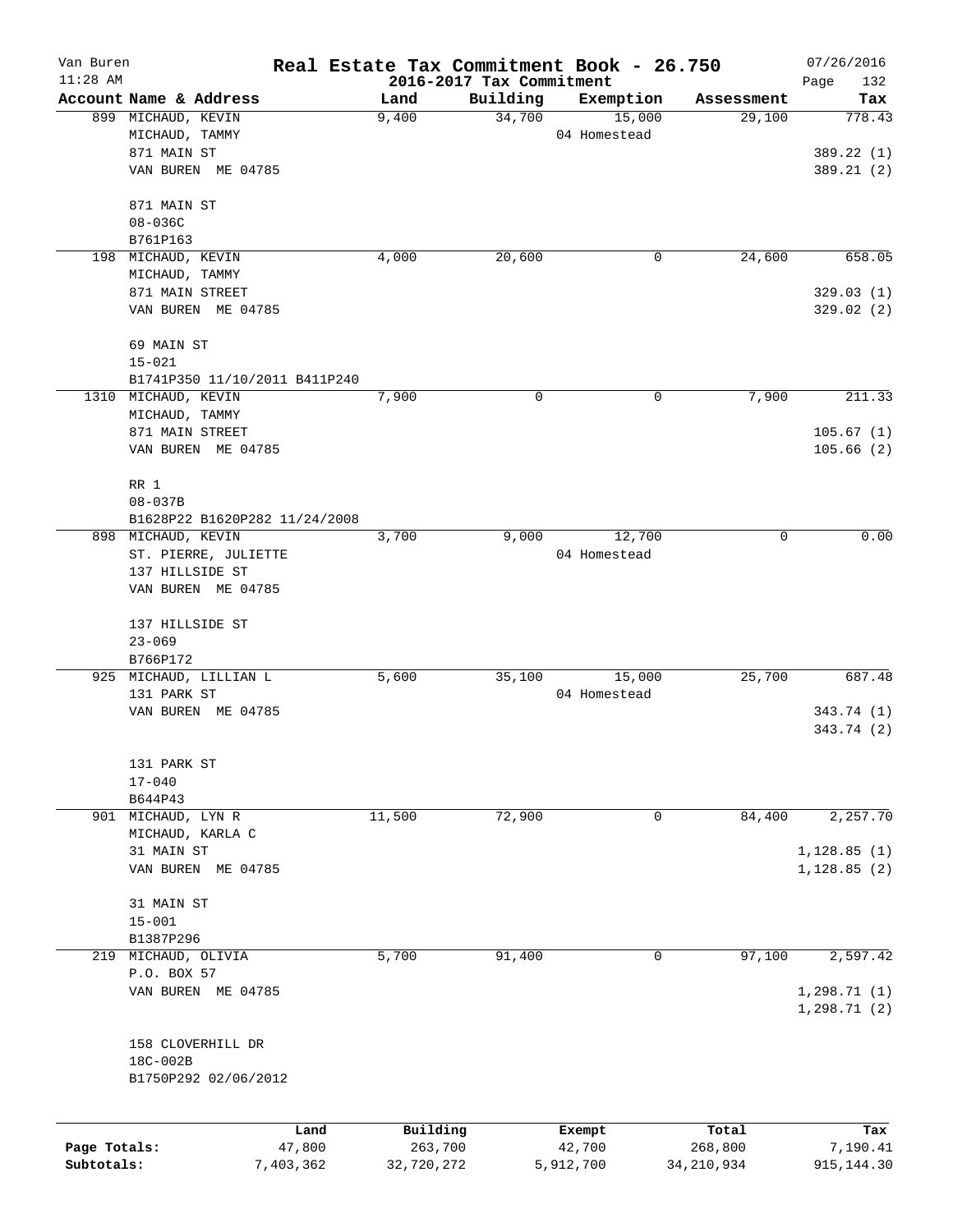| Van Buren  |                                      | Real Estate Tax Commitment Book - 26.750 |             |              |            | 07/26/2016 |
|------------|--------------------------------------|------------------------------------------|-------------|--------------|------------|------------|
| $11:28$ AM |                                      | 2016-2017 Tax Commitment                 | Page<br>133 |              |            |            |
|            | Account Name & Address               | Land                                     | Building    | Exemption    | Assessment | Tax        |
|            | 889 MICHAUD, PATRICK<br>P.O. BOX 531 | 6,100                                    | 1,600       | $\Omega$     | 7,700      | 205.98     |
|            | OLD ORCHARD BEACH ME<br>04064        |                                          |             |              |            | 102.99(1)  |
|            |                                      |                                          |             |              |            | 102.99(2)  |
|            | 108 MONTCALM AVE                     |                                          |             |              |            |            |
|            | $17 - 030$                           |                                          |             |              |            |            |
|            | B1712P218 07/15/2011                 |                                          |             |              |            |            |
|            | 868 MICHAUD, PATRICK                 | 4,300                                    | 43,700      | 15,000       | 33,000     | 882.75     |
|            | FORTIN, ROSE MARIE                   |                                          |             | 04 Homestead |            |            |
|            | 110 FULTON STREET                    |                                          |             |              |            | 441.38 (1) |
|            | VAN BUREN ME 04785                   |                                          |             |              |            | 441.37 (2) |
|            | 110 FULTON ST                        |                                          |             |              |            |            |
|            | $20 - 026$                           |                                          |             |              |            |            |
|            | B1690P113 08/06/2010                 |                                          |             |              |            |            |
|            | 1581 MICHAUD, PATRICK                | 3,400                                    | 0           | 0            | 3,400      | 90.95      |
|            | FORTIN, ROSE MARIE                   |                                          |             |              |            |            |
|            | 110 FULTON ST.                       |                                          |             |              |            | 45.48(1)   |
|            | Van Buren ME 04785                   |                                          |             |              |            | 45.47 (2)  |
|            | FULTON ST                            |                                          |             |              |            |            |
|            | $20 - 026A$                          |                                          |             |              |            |            |
|            | B1899P161 07/20/2015                 |                                          |             |              |            |            |
|            | 903 MICHAUD, PATRICK                 | 13,000                                   | $\mathbf 0$ | $\mathbf 0$  | 13,000     | 347.75     |
|            | P O BOX 531                          |                                          |             |              |            |            |
|            | OLD ORCHARD BCH ME<br>04064          |                                          |             |              |            | 173.88(1)  |
|            |                                      |                                          |             |              |            | 173.87(2)  |
|            |                                      |                                          |             |              |            |            |
|            | RR 1                                 |                                          |             |              |            |            |
|            | $11 - 006$                           |                                          |             |              |            |            |
|            | B566P122                             |                                          |             |              |            |            |
|            | 904 MICHAUD, PATRICK                 | 0                                        | 600         | 0            | 600        | 16.05      |
|            | PO BOX 531                           |                                          |             |              |            |            |
|            | OLD ORCHARD BCH ME<br>04064          |                                          |             |              |            | 8.03(1)    |
|            |                                      |                                          |             |              |            | 8.02(2)    |
|            |                                      |                                          |             |              |            |            |
|            | BROOK AVE<br>$17 - 059 - T1$         |                                          |             |              |            |            |
|            | 905 MICHAUD, PATRICK                 | 6,900                                    | $\mathbf 0$ | 0            | 6,900      | 184.58     |
|            | P O BOX 531                          |                                          |             |              |            |            |
|            | OLD ORCHARD BCH ME                   |                                          |             |              |            | 92.29(1)   |
|            | 04064                                |                                          |             |              |            | 92.29(2)   |
|            |                                      |                                          |             |              |            |            |
|            | RR 1                                 |                                          |             |              |            |            |
|            | $10 - 017$                           |                                          |             |              |            |            |

|              | Land      | Building   | Exempt    | Total      | Tax        |
|--------------|-----------|------------|-----------|------------|------------|
| Page Totals: | 33,700    | 45,900     | 15,000    | 64,600     | 1,728.06   |
| Subtotals:   | 7,437,062 | 32,766,172 | 5,927,700 | 34,275,534 | 916,872.36 |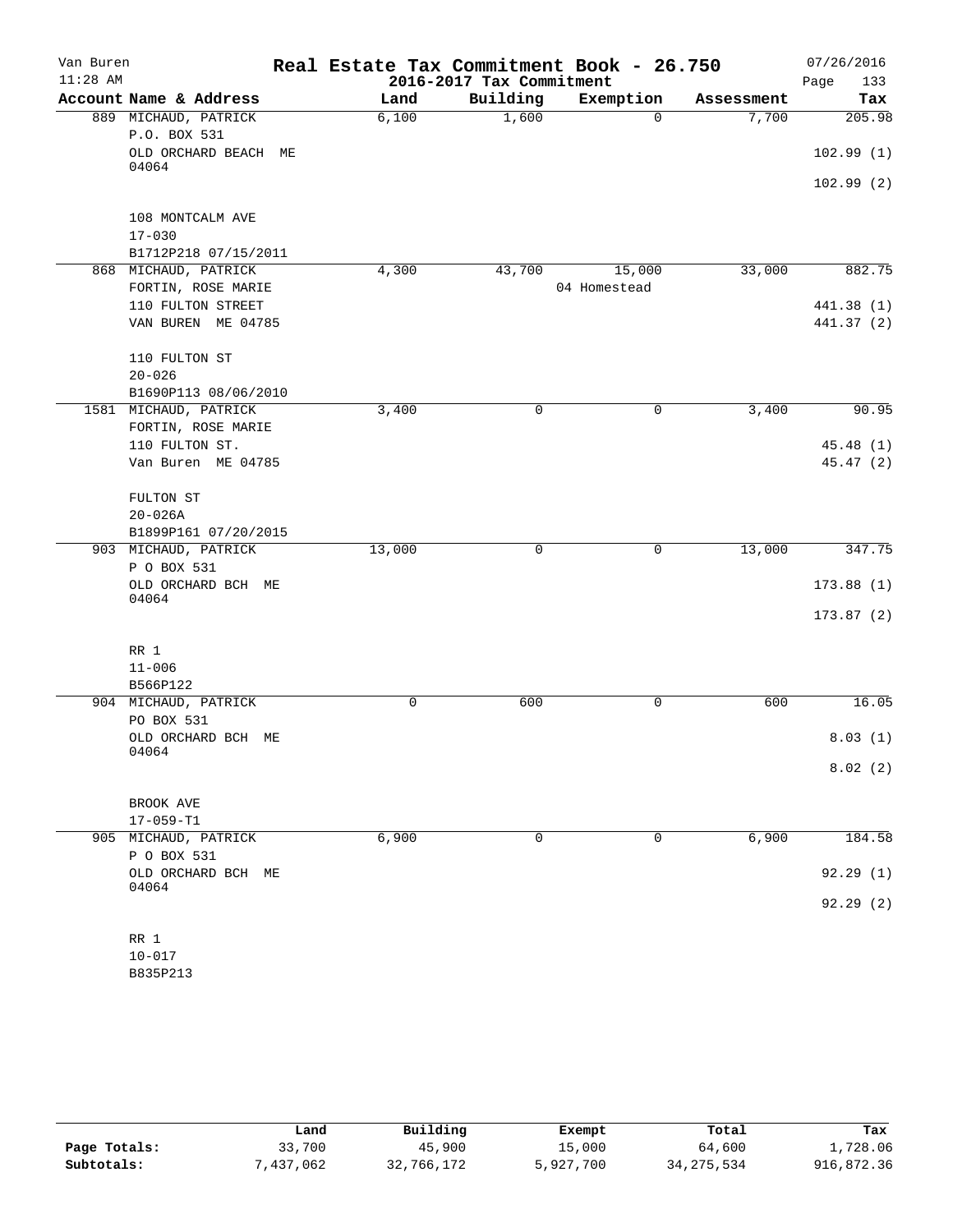| Van Buren<br>$11:28$ AM |                         | Real Estate Tax Commitment Book - 26.750 | 2016-2017 Tax Commitment |              |              | 07/26/2016<br>Page<br>134 |
|-------------------------|-------------------------|------------------------------------------|--------------------------|--------------|--------------|---------------------------|
|                         | Account Name & Address  | Land                                     | Building                 | Exemption    | Assessment   | Tax                       |
|                         | 906 MICHAUD, PATRICK    | 24,700                                   | $\mathbf 0$              | $\Omega$     | 24,700       | 660.73                    |
|                         | P O BOX 531             |                                          |                          |              |              |                           |
|                         | OLD ORCHARD BCH<br>МE   |                                          |                          |              |              | 330.37(1)                 |
|                         | 04064                   |                                          |                          |              |              |                           |
|                         |                         |                                          |                          |              |              | 330.36(2)                 |
|                         | OFF RR 1                |                                          |                          |              |              |                           |
|                         | $09 - 002$              |                                          |                          |              |              |                           |
|                         | B835P213                |                                          |                          |              |              |                           |
|                         | 902 MICHAUD, PATRICK    | 10,600                                   | 0                        | 0            | 10,600       | 283.55                    |
|                         | P O BOX 531             |                                          |                          |              |              |                           |
|                         | OLD ORCHARD BCH ME      |                                          |                          |              |              | 141.78 (1)                |
|                         | 04064                   |                                          |                          |              |              | 141.77(2)                 |
|                         | OFF DESJARDINS ROAD     |                                          |                          |              |              |                           |
|                         | $07 - 017$              |                                          |                          |              |              |                           |
|                         | B760P231                |                                          |                          |              |              |                           |
| 907                     | MICHAUD, PATRICK L      | 5,400                                    | 23,900                   | 15,000       | 14,300       | 382.53                    |
|                         | 156 POPLAR ST           |                                          |                          | 04 Homestead |              |                           |
|                         | VAN BUREN ME 04785      |                                          |                          |              |              | 191.27(1)                 |
|                         |                         |                                          |                          |              |              | 191.26 (2)                |
|                         |                         |                                          |                          |              |              |                           |
|                         | 156 POPLAR ST           |                                          |                          |              |              |                           |
|                         | $16 - 002$              |                                          |                          |              |              |                           |
|                         | 492 MICHAUD, PAULA      | 3,600                                    | 15,200                   | 0            | 18,800       | 502.90                    |
|                         | 166 FULTON ST           |                                          |                          |              |              |                           |
|                         | VAN BUREN ME 04785      |                                          |                          |              |              | 251.45(1)                 |
|                         |                         |                                          |                          |              |              | 251.45(2)                 |
|                         |                         |                                          |                          |              |              |                           |
|                         | 166 FULTON ST           |                                          |                          |              |              |                           |
|                         | $19 - 040A$             |                                          |                          |              |              |                           |
|                         | B1926P226 03/16/2016    |                                          |                          |              |              |                           |
|                         | 930 MICHAUD, PETER B    | 3,200                                    | 30,400                   | 0            | 33,600       | 898.80                    |
|                         | MICHAUD, MICHELE D      |                                          |                          |              |              |                           |
|                         | 1214 W NOPAL PLACE      |                                          |                          |              |              | 449.40 (1)                |
|                         | CHANDLER AZ 85224       |                                          |                          |              |              | 449.40 (2)                |
|                         | 134 ST BRUNO ST         |                                          |                          |              |              |                           |
|                         | $17 - 019$              |                                          |                          |              |              |                           |
|                         | B1785P28 10/22/2012     |                                          |                          |              |              |                           |
|                         | 908 MICHAUD, PETER J    | 3,600                                    | 29,100                   | 0            | 32,700       | 874.73                    |
|                         | 131 MAIN ST             |                                          |                          |              |              |                           |
|                         | VAN BUREN ME 04785      |                                          |                          |              |              | 437.37 (1)                |
|                         |                         |                                          |                          |              |              | 437.36 (2)                |
|                         |                         |                                          |                          |              |              |                           |
|                         | 138 MAIN ST             |                                          |                          |              |              |                           |
|                         | $17 - 070$              |                                          |                          |              |              |                           |
|                         | B920P7                  |                                          |                          |              |              |                           |
| 909                     | MICHAUD, REGINALD M &   | 6,100                                    | 22,000                   | 0            | 28,100       | 751.68                    |
|                         | NOELLA C                |                                          |                          |              |              |                           |
|                         | C/O ANNE MARIE VIOLETTE |                                          |                          |              |              |                           |
|                         | 145 STATE ST            |                                          |                          |              |              | 375.84(1)                 |
|                         | VAN BUREN ME 04785      |                                          |                          |              |              | 375.84(2)                 |
|                         | 109 BROOK AVE           |                                          |                          |              |              |                           |
|                         | $17 - 060$              |                                          |                          |              |              |                           |
|                         | B907P151                |                                          |                          |              |              |                           |
|                         |                         |                                          |                          |              |              |                           |
|                         |                         | Building<br>Land                         |                          | Exempt       | Total        | Tax                       |
| Page Totals:            | 57,200                  | 120,600                                  |                          | 15,000       | 162,800      | 4,354.92                  |
| Subtotals:              | 7,494,262               | 32,886,772                               |                          | 5,942,700    | 34, 438, 334 | 921, 227.28               |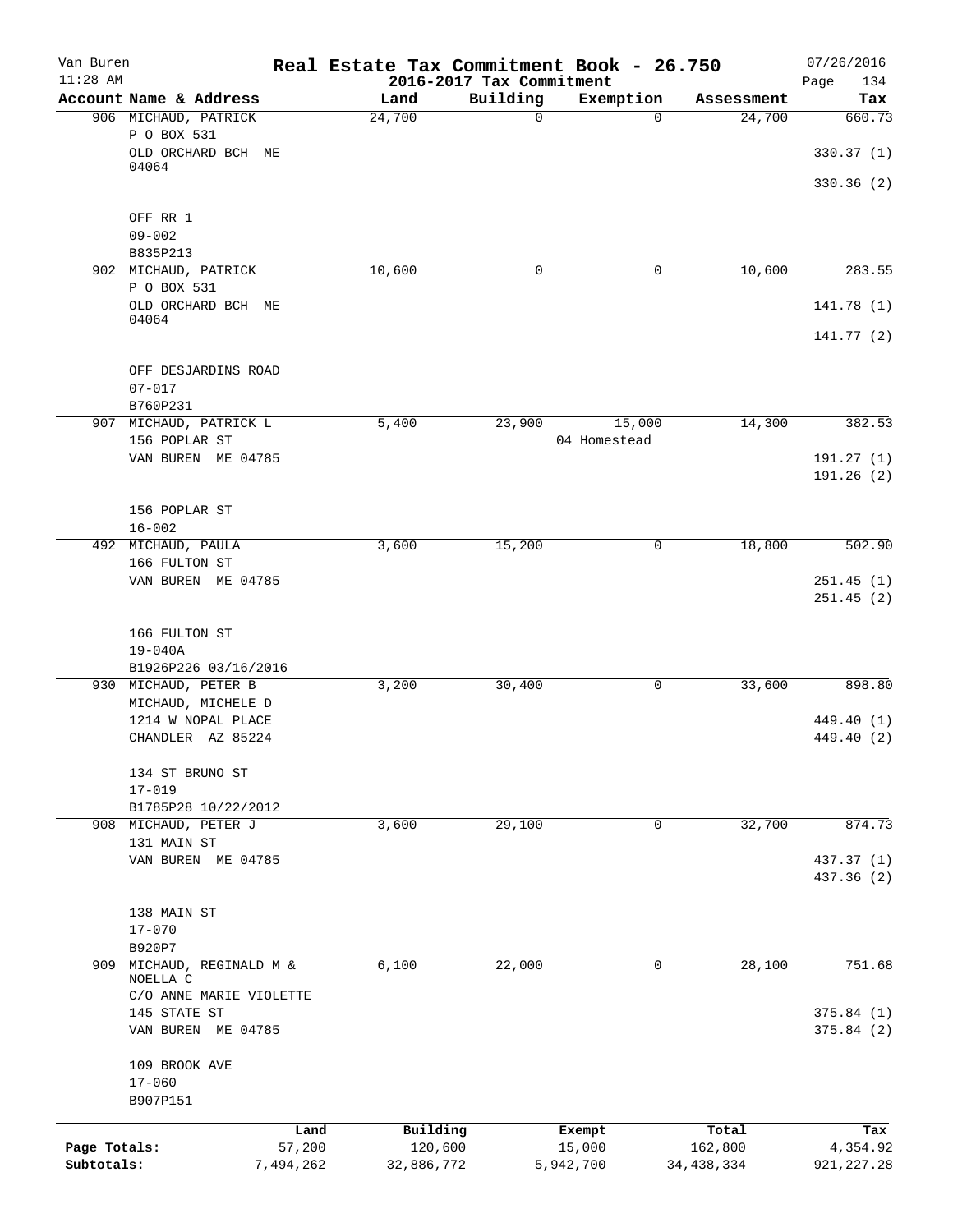| Van Buren<br>$11:28$ AM |                                                                                               |      | Real Estate Tax Commitment Book - 26.750 | 2016-2017 Tax Commitment |                        |            | 07/26/2016<br>Page<br>135          |
|-------------------------|-----------------------------------------------------------------------------------------------|------|------------------------------------------|--------------------------|------------------------|------------|------------------------------------|
|                         | Account Name & Address                                                                        |      | Land                                     | Building                 | Exemption              | Assessment | Tax                                |
|                         | 910 MICHAUD, RENA M<br>22751 PARTRIDGE LANE<br>BOX ELDER SD 57719                             |      | 4,400                                    | 25,100                   | 0                      | 29,500     | 789.13<br>394.57 (1)<br>394.56 (2) |
|                         | 159 POPLAR ST<br>$14 - 105$<br>B738P28                                                        |      |                                          |                          |                        |            |                                    |
| 911                     | MICHAUD, RICHARD B<br>MICHAUD, DIANNE M                                                       |      | 5,100                                    | 33,100                   | 15,000<br>04 Homestead | 23,200     | 620.60                             |
|                         | P O BOX 332<br>VAN BUREN ME 04785                                                             |      |                                          |                          |                        |            | 310.30(1)<br>310.30(2)             |
|                         | 135 HILLSIDE ST<br>$23 - 067$                                                                 |      |                                          |                          |                        |            |                                    |
|                         | B1061P161<br>912 MICHAUD, RICKY J<br>MICHAUD, NANCY A<br>108 MADORE AVE<br>VAN BUREN ME 04785 |      | 5,400                                    | 8,300                    | 13,700<br>04 Homestead | 0          | 0.00                               |
|                         | 108 MADORE AVE<br>$14 - 095$                                                                  |      |                                          |                          |                        |            |                                    |
| 938                     | MICHAUD, RODNEY<br>MICHAUD, PAULA<br>632 MAIN STREET<br>VAN BUREN ME 04785                    |      | 8,800                                    | 28,800                   | 15,000<br>04 Homestead | 22,600     | 604.55<br>302.28(1)<br>302.27(2)   |
|                         | 632 MAIN ST<br>$25 - 014$<br>B1583P104                                                        |      |                                          |                          |                        |            |                                    |
| 922                     | MICHAUD, ROLAND J<br>MICHAUD, THERESA<br>293 MAIN ST<br>VAN BUREN ME 04785                    |      | 1,800                                    | 0                        | 0                      | 1,800      | 48.15<br>24.08(1)<br>24.07(2)      |
|                         | OFF ALEXANDER RD<br>$05 - 025$                                                                |      |                                          |                          |                        |            |                                    |
| 924                     | MICHAUD, ROLAND J &<br>THERESE<br>DESJARDINS, LINDA M                                         |      | 6,200                                    | 0                        | $\mathbf 0$            | 6,200      | 165.85                             |
|                         | 293 MAIN ST<br>VAN BUREN ME 04785                                                             |      |                                          |                          |                        |            | 82.93(1)<br>82.92(2)               |
|                         | ALEXANDER RD<br>$05 - 023$<br>B861P147                                                        |      |                                          |                          |                        |            |                                    |
|                         | 939 MICHAUD, RONALD A<br>P.O. BOX 53                                                          |      | 4,800                                    | 9,500                    | 0                      | 14,300     | 382.53                             |
|                         | VAN BUREN ME 04785                                                                            |      |                                          |                          |                        |            | 191.27 (1)<br>191.26 (2)           |
|                         | 129 ST JOHN AVE<br>$15 - 082$<br>B1521P24                                                     |      |                                          |                          |                        |            |                                    |
|                         |                                                                                               | Land | Building                                 |                          | Exempt                 | Total      | Tax                                |

|              | Land      | Building   | Exempt    | Total      | Tax        |
|--------------|-----------|------------|-----------|------------|------------|
| Page Totals: | 36,500    | 104,800    | 43,700    | 97,600     | 2,610.81   |
| Subtotals:   | 7,530,762 | 32,991,572 | 5,986,400 | 34,535,934 | 923,838.09 |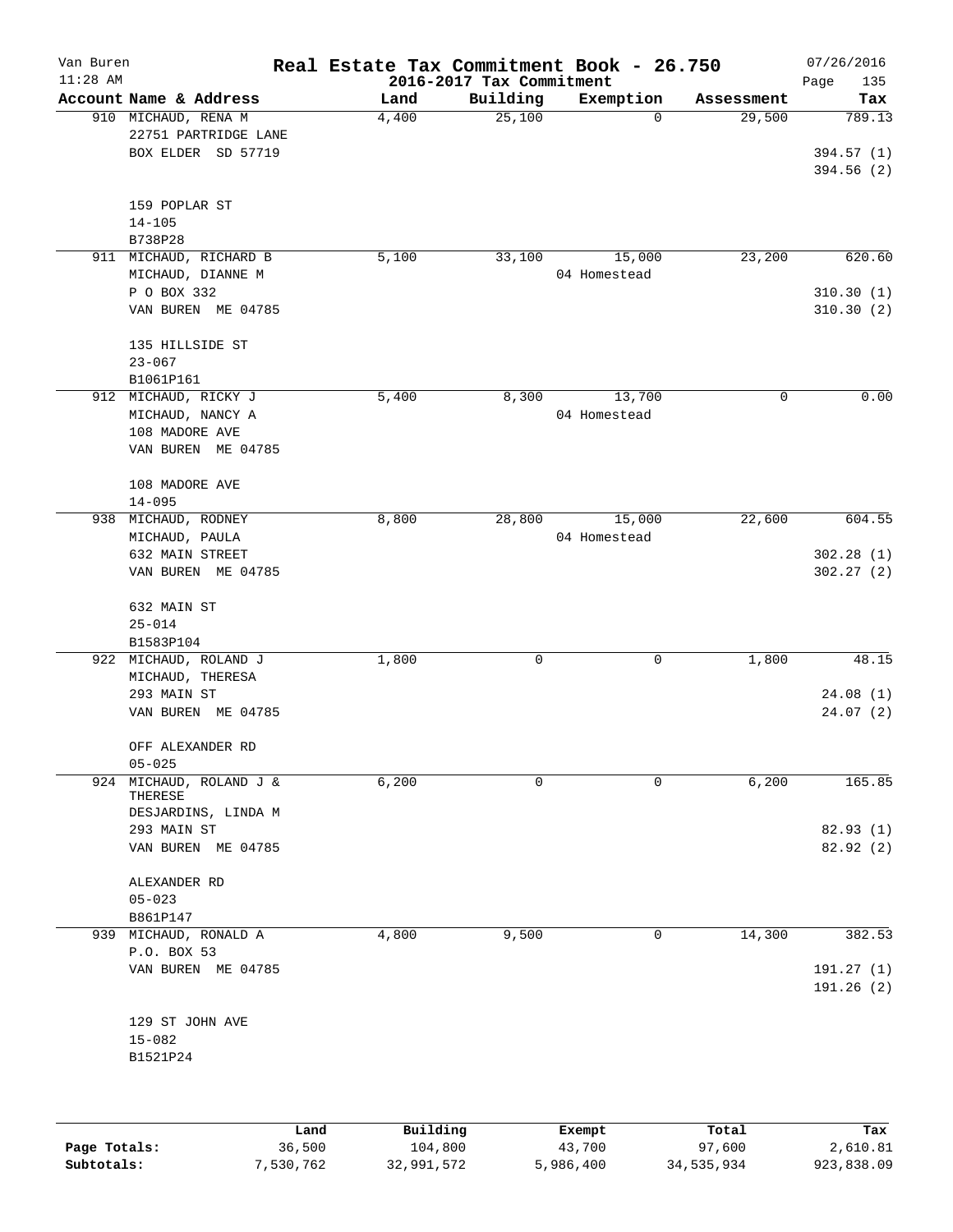| Van Buren<br>$11:28$ AM |                      |                            |       |              | 2016-2017 Tax Commitment | Real Estate Tax Commitment Book - 26.750 |            | 07/26/2016<br>Page<br>136 |
|-------------------------|----------------------|----------------------------|-------|--------------|--------------------------|------------------------------------------|------------|---------------------------|
|                         |                      | Account Name & Address     |       | Land         | Building                 | Exemption                                | Assessment | Tax                       |
|                         |                      | 926 MICHAUD, RONALD S      |       | 8,000        | 108,800                  | 15,000                                   | 101,800    | 2,723.15                  |
|                         | MICHAUD, SIMONE      |                            |       |              |                          | 04 Homestead                             |            |                           |
|                         | 273 MAIN ST          |                            |       |              |                          |                                          |            | 1,361.58(1)               |
|                         |                      | VAN BUREN ME 04785         |       |              |                          |                                          |            | 1,361.57(2)               |
|                         |                      |                            |       |              |                          |                                          |            |                           |
|                         | 273 MAIN ST          |                            |       |              |                          |                                          |            |                           |
|                         | $18 - 047$           |                            |       |              |                          |                                          |            |                           |
|                         | B726P168             |                            |       |              |                          |                                          |            |                           |
| 927                     |                      | MICHAUD, RONALD S          |       | 2,800        | 0                        | 0                                        | 2,800      | 74.90                     |
|                         | MICHAUD, SIMONE      |                            | Acres | 17.00        |                          |                                          |            |                           |
|                         | 273 MAIN ST          |                            |       |              |                          |                                          |            | 37.45(1)                  |
|                         |                      | VAN BUREN ME 04785         |       |              |                          |                                          |            | 37.45(2)                  |
|                         |                      |                            |       |              |                          |                                          |            |                           |
|                         | FULTON ST            |                            |       |              |                          |                                          |            |                           |
|                         | $06 - 005A$          |                            |       |              |                          |                                          |            |                           |
|                         |                      | B686P27 07/30/1986         |       |              |                          |                                          |            |                           |
|                         | 928 MICHAUD, SCOTT J |                            |       | 4,700        | 58,200                   | 15,000                                   | 47,900     | 1,281.33                  |
|                         | PO BOX 161           |                            |       |              |                          | 04 Homestead                             |            |                           |
|                         |                      | VAN BUREN ME 04785         |       |              |                          |                                          |            | 640.67(1)                 |
|                         |                      |                            |       |              |                          |                                          |            | 640.66(2)                 |
|                         |                      |                            |       |              |                          |                                          |            |                           |
|                         |                      | 122 CHAMPLAIN ST           |       |              |                          |                                          |            |                           |
|                         | $20 - 045$           |                            |       |              |                          |                                          |            |                           |
|                         | B1264P161            |                            |       |              |                          |                                          |            |                           |
|                         | 89 MICHAUD, WADE     |                            |       | 3,000        | 14,500                   | 0                                        | 17,500     | 468.13                    |
|                         | 60 MAIN ST           |                            |       |              |                          |                                          |            |                           |
|                         |                      | VAN BUREN ME 04785         |       |              |                          |                                          |            | 234.07(1)                 |
|                         |                      |                            |       |              |                          |                                          |            | 234.06 (2)                |
|                         |                      |                            |       |              |                          |                                          |            |                           |
|                         | 60 MAIN ST           |                            |       |              |                          |                                          |            |                           |
|                         | $15 - 100$           | B1885P119 03/26/2015       |       |              |                          |                                          |            |                           |
|                         |                      | 940 MICHELLE RIOUX COMPANY |       | 4,600        | 0                        | 0                                        | 4,600      | 123.05                    |
|                         |                      | 107 JEFFERSON ST           |       |              |                          |                                          |            |                           |
|                         |                      | VAN BUREN ME 04785         |       |              |                          |                                          |            | 61.53(1)                  |
|                         |                      |                            |       |              |                          |                                          |            | 61.52(2)                  |
|                         |                      |                            |       |              |                          |                                          |            |                           |
|                         |                      | 111 JEFFERSON ST           |       |              |                          |                                          |            |                           |
|                         | $14 - 010A$          |                            |       |              |                          |                                          |            |                           |
|                         | B1391P189            |                            |       |              |                          |                                          |            |                           |
|                         |                      | 941 MICHELLE RIOUX COMPANY |       | 15,500       | 132,500                  | 0                                        | 148,000    | 3,959.00                  |
|                         |                      | 107 JEFFERSON ST           |       |              |                          |                                          |            |                           |
|                         |                      | VAN BUREN ME 04785         |       |              |                          |                                          |            | 1,979.50(1)               |
|                         |                      |                            |       |              |                          |                                          |            | 1,979.50(2)               |
|                         |                      |                            |       |              |                          |                                          |            |                           |
|                         | 52 MAIN ST           |                            |       |              |                          |                                          |            |                           |
|                         | $15 - 103$           |                            |       |              |                          |                                          |            |                           |
|                         | B1065P131            |                            |       |              |                          |                                          |            |                           |
|                         |                      | 942 MICHELLE RIOUX COMPANY |       | 3,500        | 47,100                   | 0                                        | 50,600     | 1,353.55                  |
|                         |                      | 107 JEFFERSON ST           |       |              |                          |                                          |            |                           |
|                         |                      | VAN BUREN ME 04785         |       |              |                          |                                          |            | 676.78 (1)                |
|                         |                      |                            |       |              |                          |                                          |            | 676.77 (2)                |
|                         |                      |                            |       |              |                          |                                          |            |                           |
|                         |                      | 101 JEFFERSON ST           |       |              |                          |                                          |            |                           |
|                         | $14 - 004A$          |                            |       |              |                          |                                          |            |                           |
|                         | B1065P131            |                            |       |              |                          |                                          |            |                           |
|                         |                      |                            |       |              |                          |                                          |            |                           |
|                         |                      | Land                       |       | Building     |                          | Exempt                                   | Total      | Tax                       |
| Page Totals:            |                      | 42,100                     |       | 361,100      |                          | 30,000                                   | 373,200    | 9,983.11                  |
| Subtotals:              |                      | 7,572,862                  |       | 33, 352, 672 |                          | 6,016,400                                | 34,909,134 | 933,821.20                |
|                         |                      |                            |       |              |                          |                                          |            |                           |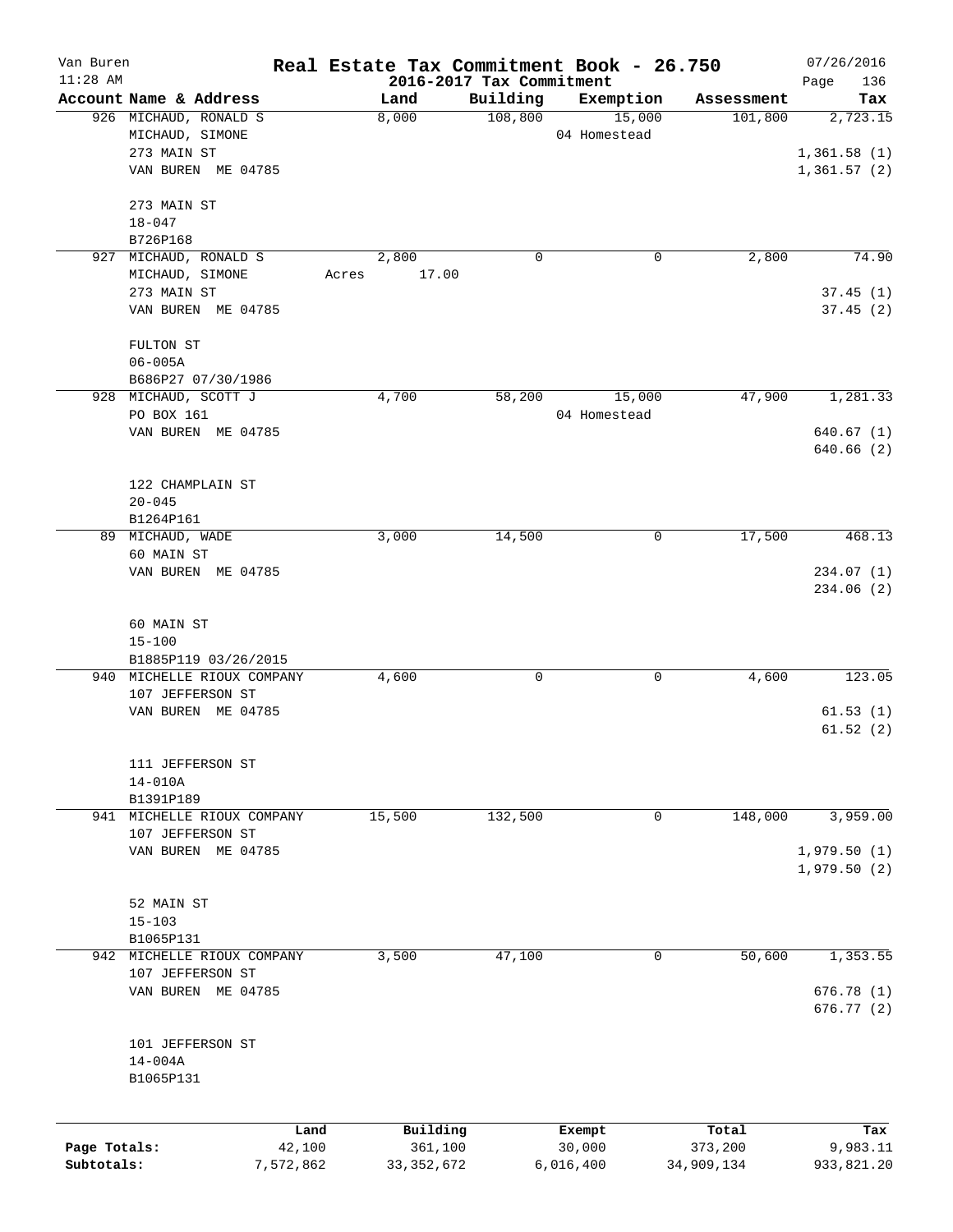| Van Buren    |                            | Real Estate Tax Commitment Book - 26.750 |                          |              |              | 07/26/2016  |
|--------------|----------------------------|------------------------------------------|--------------------------|--------------|--------------|-------------|
| $11:28$ AM   |                            |                                          | 2016-2017 Tax Commitment |              |              | 137<br>Page |
|              | Account Name & Address     | Land                                     | Building                 | Exemption    | Assessment   | Tax         |
|              | 943 MICHELLE RIOUX COMPANY | 12,900                                   | 179,900                  | $\Omega$     | 192,800      | 5,157.40    |
|              | 107 JEFFERSON ST           |                                          |                          |              |              |             |
|              | VAN BUREN ME 04785         |                                          |                          |              |              | 2,578.70(1) |
|              |                            |                                          |                          |              |              | 2,578.70(2) |
|              |                            |                                          |                          |              |              |             |
|              | 107 JEFFERSON ST           |                                          |                          |              |              |             |
|              | $14 - 004B$                |                                          |                          |              |              |             |
|              | B1065P131                  |                                          |                          |              |              |             |
|              | 949 MONTGOMERY, GAIL       | 3,500                                    | 28,200                   | 0            | 31,700       | 847.98      |
|              | PO BOX 604                 |                                          |                          |              |              |             |
|              | CENTER OSSIPEE NH<br>03814 |                                          |                          |              |              | 423.99 (1)  |
|              |                            |                                          |                          |              |              | 423.99 (2)  |
|              |                            |                                          |                          |              |              |             |
|              | 118 JACKSON ST             |                                          |                          |              |              |             |
|              | $18 - 090$                 |                                          |                          |              |              |             |
|              | B1877P9 12/09/2014         |                                          |                          |              |              |             |
|              | 958 MOORE, ALEXANDER       | 7,000                                    | 11,100                   | 0            | 18,100       | 484.18      |
|              | C/O LUCY EDWARDS           |                                          |                          |              |              |             |
|              | PO BOX 603                 |                                          |                          |              |              | 242.09(1)   |
|              | DELTAVILLE VA 23043        |                                          |                          |              |              | 242.09(2)   |
|              |                            |                                          |                          |              |              |             |
|              | 330 MAIN ST                |                                          |                          |              |              |             |
|              | $20 - 069$                 |                                          |                          |              |              |             |
|              | B1576P342                  |                                          |                          |              |              |             |
|              | 961 MORIN, GERARD J        | 19,200                                   | 10,600                   | 15,000       | 14,800       | 395.90      |
|              | 184 MAIN ST                |                                          |                          | 04 Homestead |              |             |
|              | VAN BUREN ME 04785         |                                          |                          |              |              | 197.95(1)   |
|              |                            |                                          |                          |              |              | 197.95(2)   |
|              |                            |                                          |                          |              |              |             |
|              | 143 MASSE RD               |                                          |                          |              |              |             |
|              | $02 - 012$                 |                                          |                          |              |              |             |
|              | B447P248                   |                                          |                          |              |              |             |
|              | 960 MORIN, JEAN            | 4,600                                    | 19,100                   | 0            | 23,700       | 633.98      |
|              | 184 MAIN ST                |                                          |                          |              |              |             |
|              | VAN BUREN ME 04785         |                                          |                          |              |              | 316.99(1)   |
|              |                            |                                          |                          |              |              | 316.99(2)   |
|              |                            |                                          |                          |              |              |             |
|              | 184 MAIN ST                |                                          |                          |              |              |             |
|              | $18 - 137$                 |                                          |                          |              |              |             |
|              | B1652P112 08/24/2009       |                                          |                          |              |              |             |
|              | 967 MORIN, JOHN P          | 4,900                                    | 32,200                   | 15,000       | 22,100       | 591.17      |
|              | MORIN, JHERI E             |                                          |                          | 04 Homestead |              |             |
|              | 981 MAIN ST                |                                          |                          |              |              | 295.59 (1)  |
|              | VAN BUREN ME 04785         |                                          |                          |              |              | 295.58 (2)  |
|              |                            |                                          |                          |              |              |             |
|              | 981 MAIN ST                |                                          |                          |              |              |             |
|              | $10 - 008A$                |                                          |                          |              |              |             |
|              | B1295P67                   |                                          |                          |              |              |             |
|              | 968 MORIN, JOHN P          | 9,100                                    | $\mathbf 0$              | $\mathbf 0$  | 9,100        | 243.43      |
|              | 981 MAIN ST                |                                          |                          |              |              |             |
|              | VAN BUREN ME 04785         |                                          |                          |              |              | 121.72 (1)  |
|              |                            |                                          |                          |              |              | 121.71 (2)  |
|              |                            |                                          |                          |              |              |             |
|              | OFF RR 1                   |                                          |                          |              |              |             |
|              | $09 - 001$                 |                                          |                          |              |              |             |
|              | B815P213                   |                                          |                          |              |              |             |
|              |                            |                                          |                          |              |              |             |
|              | Land                       | Building                                 |                          | Exempt       | Total        | Tax         |
| Page Totals: | 61,200                     | 281,100                                  |                          | 30,000       | 312,300      | 8,354.04    |
| Subtotals:   | 7,634,062                  | 33,633,772                               |                          | 6,046,400    | 35, 221, 434 | 942, 175.24 |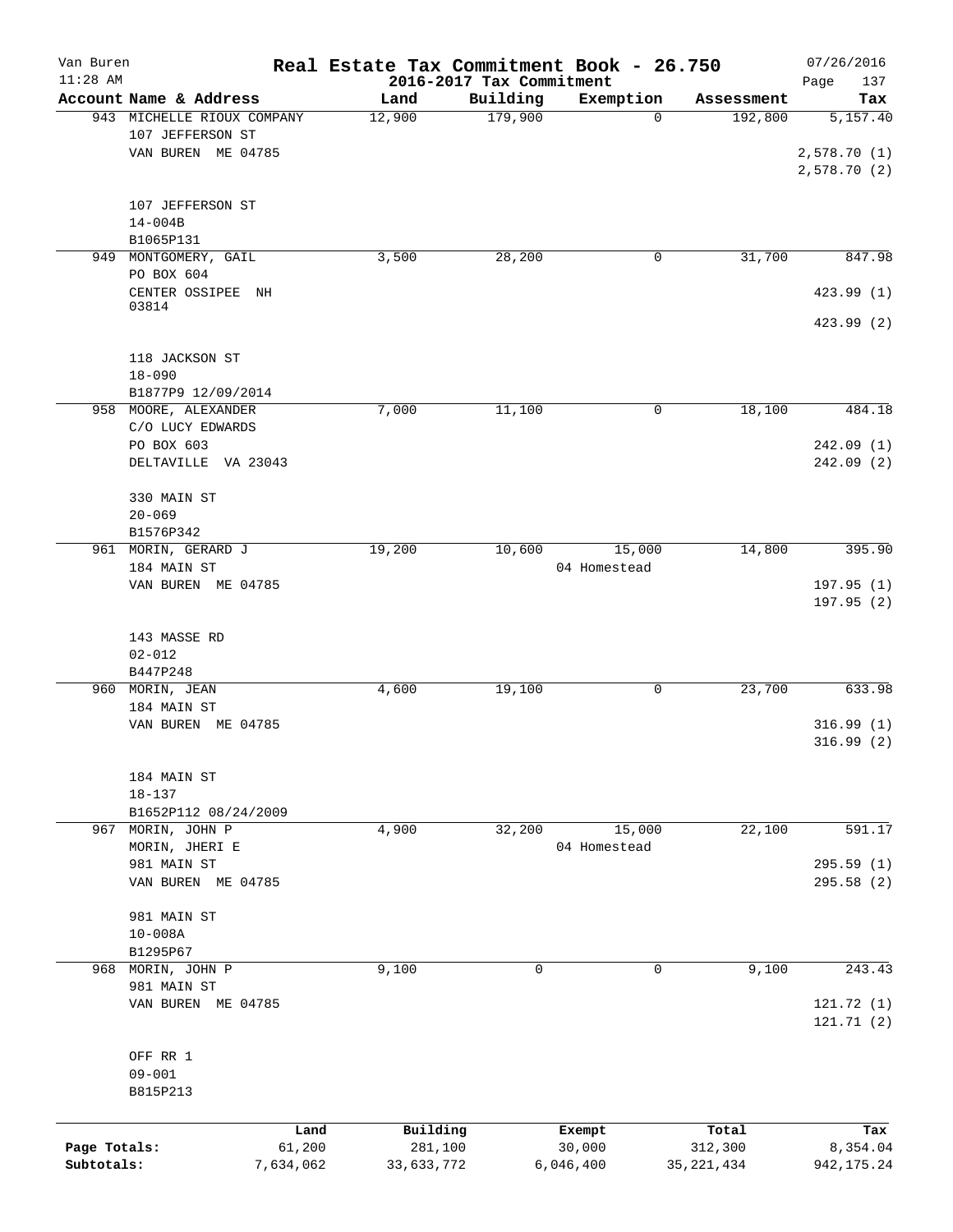| Van Buren    |                                                 | Real Estate Tax Commitment Book - 26.750 |                                      |                     |                  | 07/26/2016         |  |
|--------------|-------------------------------------------------|------------------------------------------|--------------------------------------|---------------------|------------------|--------------------|--|
| $11:28$ AM   | Account Name & Address                          |                                          | 2016-2017 Tax Commitment<br>Building |                     |                  | Page<br>138<br>Tax |  |
|              | 969 MORIN, STEVEN V                             | Land<br>4,400                            | 8,200                                | Exemption<br>12,600 | Assessment<br>0  | 0.00               |  |
|              | DUHANEY MORIN, CARLA                            |                                          |                                      | 04 Homestead        |                  |                    |  |
|              | 1007 MAIN ST                                    |                                          |                                      |                     |                  |                    |  |
|              | VAN BUREN ME 04785                              |                                          |                                      |                     |                  |                    |  |
|              |                                                 |                                          |                                      |                     |                  |                    |  |
|              | 963 MAIN ST                                     |                                          |                                      |                     |                  |                    |  |
|              | $07 - 012A$                                     |                                          |                                      |                     |                  |                    |  |
|              | B1806P241 04/30/2013                            |                                          |                                      |                     |                  |                    |  |
| 962          | MORIN, STEVEN V                                 | 29,100                                   | 0                                    | 0                   | 29,100           | 778.43             |  |
|              | DUHANEY MORIN, CARLA                            |                                          |                                      |                     |                  |                    |  |
|              | 1007 MAIN ST                                    |                                          |                                      |                     |                  | 389.22 (1)         |  |
|              | VAN BUREN ME 04785                              |                                          |                                      |                     |                  | 389.21 (2)         |  |
|              | ALEXANDER RD                                    |                                          |                                      |                     |                  |                    |  |
|              | $09 - 031$                                      |                                          |                                      |                     |                  |                    |  |
|              | B1806P241 05/02/2013                            |                                          |                                      |                     |                  |                    |  |
|              | 963 MORIN, STEVEN V                             | 2,500                                    | 0                                    | 0                   | 2,500            | 66.88              |  |
|              | DUHANEY MORIN, CARLA                            |                                          |                                      |                     |                  |                    |  |
|              | 1007 MAIN ST                                    |                                          |                                      |                     |                  | 33.44(1)           |  |
|              | VAN BUREN ME 04785                              |                                          |                                      |                     |                  | 33.44(2)           |  |
|              | R-ROUTE 1<br>$10 - 003$<br>B1806P241 04/30/2013 |                                          |                                      |                     |                  |                    |  |
|              |                                                 |                                          |                                      |                     |                  |                    |  |
|              |                                                 |                                          |                                      |                     |                  |                    |  |
|              | 966 MORIN, STEVEN V                             | 18,400                                   | 6,300                                | 0                   | 24,700           | 660.73             |  |
|              | DUHANEY MORIN, CARLA                            |                                          |                                      |                     |                  |                    |  |
|              | 1007 MAIN ST                                    |                                          |                                      |                     |                  | 330.37(1)          |  |
|              | VAN BUREN ME 04785                              |                                          |                                      |                     |                  | 330.36(2)          |  |
|              | 967 MAIN ST                                     |                                          |                                      |                     |                  |                    |  |
|              | $07 - 012$                                      |                                          |                                      |                     |                  |                    |  |
|              | B1806P241 04/30/2013                            |                                          |                                      |                     |                  |                    |  |
|              | 1379 MORNEAULT, LYNNE                           | 4,600                                    | 32,400                               | 21,000              | 16,000           | 428.00             |  |
|              | CHASSE, WILLIAM                                 |                                          |                                      | 02 Veteran          |                  |                    |  |
|              | 174 US ROUTE 1                                  |                                          |                                      | 04 Homestead        |                  | 214.00(1)          |  |
|              | FRENCHVILLE<br>ME 04745                         |                                          |                                      |                     |                  | 214.00(2)          |  |
|              | 107 TYLER ST                                    |                                          |                                      |                     |                  |                    |  |
|              | $18 - 100$                                      |                                          |                                      |                     |                  |                    |  |
|              | B1886P60 03/31/2015                             |                                          |                                      |                     |                  |                    |  |
|              | 970 MORRIS, GERALDINE                           | 4,600                                    | 24,400                               | 0                   | 29,000           | 775.75             |  |
|              | C/O ROBERT A. SULLIVAN                          |                                          |                                      |                     |                  |                    |  |
|              | (PR)                                            |                                          |                                      |                     |                  |                    |  |
|              | 181 PROCTOR RD                                  |                                          |                                      |                     |                  | 387.88 (1)         |  |
|              | ARUNDEL ME 04046                                |                                          |                                      |                     |                  | 387.87 (2)         |  |
|              | 131 STATE ST                                    |                                          |                                      |                     |                  |                    |  |
|              | $13 - 015$                                      |                                          |                                      |                     |                  |                    |  |
|              | 972 MORROW, CARL J                              | 3,200                                    | 44,300                               | 0                   | 47,500           | 1,270.63           |  |
|              | MORROW, KAREN M                                 |                                          |                                      |                     |                  |                    |  |
|              | 104 ADAMS ST APT 101                            |                                          |                                      |                     |                  | 635.32(1)          |  |
|              | VAN BUREN ME 04785                              |                                          |                                      |                     |                  | 635.31(2)          |  |
|              | 116 ROOSEVELT AVE.                              |                                          |                                      |                     |                  |                    |  |
|              | $14 - 129$                                      |                                          |                                      |                     |                  |                    |  |
|              | B1113P217                                       |                                          |                                      |                     |                  |                    |  |
|              |                                                 |                                          |                                      |                     |                  |                    |  |
| Page Totals: | Land<br>66,800                                  | Building<br>115,600                      |                                      | Exempt<br>33,600    | Total<br>148,800 | Tax<br>3,980.42    |  |
| Subtotals:   | 7,700,862                                       | 33, 749, 372                             |                                      | 6,080,000           | 35, 370, 234     | 946,155.66         |  |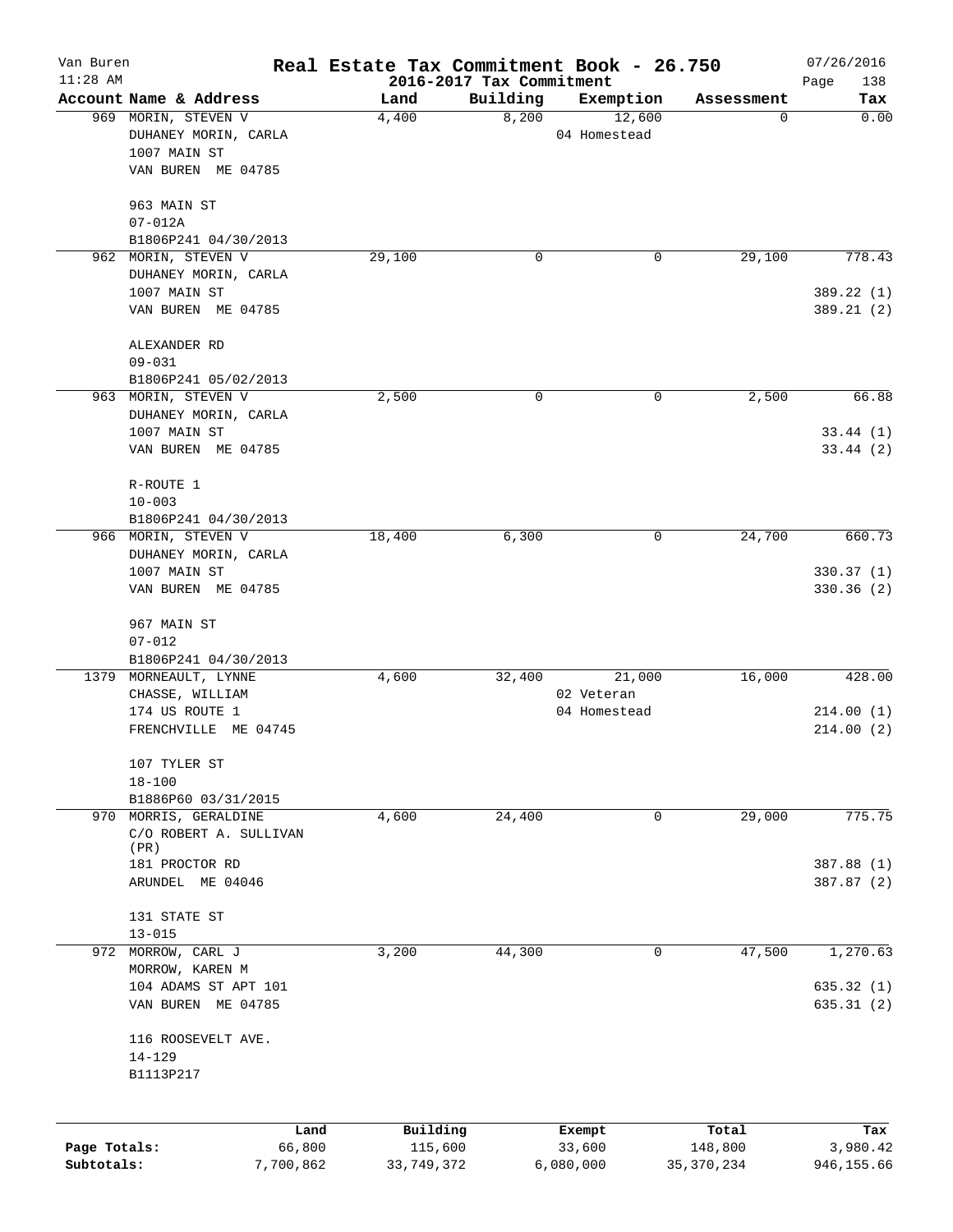| Van Buren<br>$11:28$ AM |                                            | Real Estate Tax Commitment Book - 26.750 | 2016-2017 Tax Commitment |                        |            | 07/26/2016<br>Page<br>139 |
|-------------------------|--------------------------------------------|------------------------------------------|--------------------------|------------------------|------------|---------------------------|
|                         | Account Name & Address                     | Land                                     | Building                 | Exemption              | Assessment | Tax                       |
|                         | 1534 MORROW, CARL J                        | 3,600                                    | 0                        | $\Omega$               | 3,600      | 96.30                     |
|                         | MORROW, KAREN<br>104 ADAMS STREET, APT.    |                                          |                          |                        |            | 48.15(1)                  |
|                         | 101                                        |                                          |                          |                        |            |                           |
|                         | Van Buren ME 04785                         |                                          |                          |                        |            | 48.15(2)                  |
|                         | OFF MAIN STREET                            |                                          |                          |                        |            |                           |
|                         | $18 - 034A$                                |                                          |                          |                        |            |                           |
|                         | B1706P216 12/21/2010<br>973 MORROW, CARL J |                                          |                          |                        |            |                           |
|                         | MORROW, KAREN M                            | 5,000                                    | 81,800                   | 15,000<br>04 Homestead | 71,800     | 1,920.65                  |
|                         | 104 ADAMS ST APT 101                       |                                          |                          |                        |            | 960.33(1)                 |
|                         | VAN BUREN ME 04785                         |                                          |                          |                        |            | 960.32(2)                 |
|                         | 104 ADAMS ST                               |                                          |                          |                        |            |                           |
| 974                     | $18 - 034$<br>MORROW, GERALD J &           | 2,600                                    | 35,500                   | 21,000                 | 17,100     | 457.43                    |
|                         | DIANE                                      |                                          |                          |                        |            |                           |
|                         | MORROW, DANIEL                             |                                          |                          | 04 Homestead           |            |                           |
|                         | 115 ST JOHN AVE                            |                                          |                          | 02 Veteran             |            | 228.72 (1)                |
|                         | VAN BUREN ME 04785                         |                                          |                          |                        |            | 228.71(2)                 |
|                         | 115 ST JOHN AVE                            |                                          |                          |                        |            |                           |
|                         | $15 - 077$                                 |                                          |                          |                        |            |                           |
|                         | B1913P115 10/22/2015                       |                                          |                          |                        |            |                           |
|                         | 975 MORROW, PETER J<br>205 STATE ST        | 6,300                                    | 40,000                   | 0                      | 46,300     | 1,238.52                  |
|                         | VAN BUREN ME 04785                         |                                          |                          |                        |            | 619.26(1)                 |
|                         |                                            |                                          |                          |                        |            | 619.26(2)                 |
|                         | 205 STATE ST                               |                                          |                          |                        |            |                           |
|                         | 12A-012                                    |                                          |                          |                        |            |                           |
|                         | B705P62                                    |                                          |                          |                        |            |                           |
|                         | 976 MORROW, PETER J<br>205 STATE ST        | 13,800                                   | 0                        | 0                      | 13,800     | 369.15                    |
|                         | VAN BUREN ME 04785                         |                                          |                          |                        |            | 184.58(1)                 |
|                         |                                            |                                          |                          |                        |            | 184.57(2)                 |
|                         | OFF ALEXANDER RD                           |                                          |                          |                        |            |                           |
|                         | $05 - 015$                                 |                                          |                          |                        |            |                           |
|                         | B909P282<br>977 MORROW, WAYNE              | 4,600                                    | 32,900                   | 15,000                 | 22,500     | 601.88                    |
|                         | 164 MAIN ST SUITE 101                      |                                          |                          | 04 Homestead           |            |                           |
|                         | VAN BUREN ME 04785                         |                                          |                          |                        |            | 300.94(1)                 |
|                         |                                            |                                          |                          |                        |            | 300.94(2)                 |
|                         | 164 MAIN ST                                |                                          |                          |                        |            |                           |
|                         | $17 - 053$                                 |                                          |                          |                        |            |                           |
|                         | B877P89                                    |                                          |                          |                        |            |                           |
|                         | 979 MULLINS, ORA MAE                       | 5,400                                    | 39,600                   | 0                      | 45,000     | 1,203.75                  |
|                         | 11653 PIERVIEW RD                          |                                          |                          |                        |            |                           |
|                         | DADE CITY FL 33525                         |                                          |                          |                        |            | 601.88(1)<br>601.87(2)    |
|                         | 121 HARRISON ST                            |                                          |                          |                        |            |                           |
|                         | $18 - 013$                                 |                                          |                          |                        |            |                           |
|                         | B1565P5                                    |                                          |                          |                        |            |                           |
|                         | Land                                       | Building                                 |                          | Exempt                 | Total      | Tax                       |
| Page Totals:            | 41,300                                     | 229,800                                  |                          | 51,000                 | 220,100    | 5,887.68                  |
| Subtotals:              | 7,742,162                                  | 33,979,172                               |                          | 6,131,000              | 35,590,334 | 952,043.34                |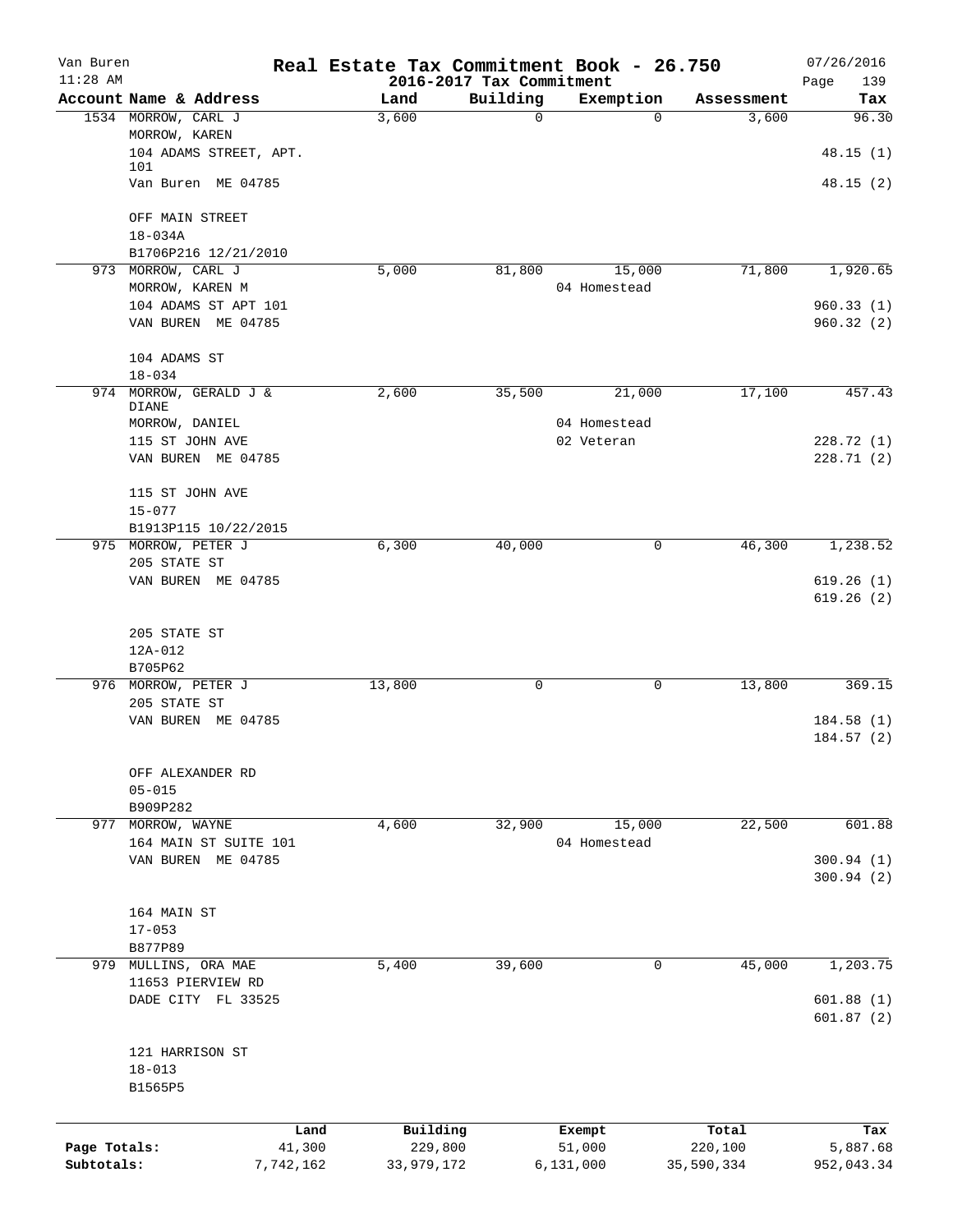| Van Buren    |                                   |                | Real Estate Tax Commitment Book - 26.750 |                                      |                       |                  | 07/26/2016              |
|--------------|-----------------------------------|----------------|------------------------------------------|--------------------------------------|-----------------------|------------------|-------------------------|
| $11:28$ AM   | Account Name & Address            |                | Land                                     | 2016-2017 Tax Commitment<br>Building | Exemption             | Assessment       | Page<br>140<br>Tax      |
|              | 896 MULVEY, PATRICIA              |                | 4,600                                    | 46,200                               | 21,000                | 29,800           | 797.15                  |
|              | 127 STATE ST                      |                |                                          |                                      | 27 Veteran (Widow)    |                  |                         |
|              | VAN BUREN ME 04785                |                |                                          |                                      | 04 Homestead          |                  | 398.58 (1)<br>398.57(2) |
|              |                                   |                |                                          |                                      |                       |                  |                         |
|              | 127 STATE ST                      |                |                                          |                                      |                       |                  |                         |
|              | $13 - 014$<br>B1836P68 11/15/2013 |                |                                          |                                      |                       |                  |                         |
|              | 980 MURRAY, LARRY                 |                | 3,100                                    | 36,100                               | 21,000                | 18,200           | 486.85                  |
|              | DEPT OF HUMAN<br>SERVICES/ELDERLY |                |                                          |                                      | 03 Veteran (Non-Maine |                  |                         |
|              | 30 SKYWAY DR UNIT 100             |                |                                          |                                      | 04 Homestead          |                  | 243.43(1)               |
|              | CARIBOU ME 04736                  |                |                                          |                                      |                       |                  | 243.42 (2)              |
|              | 131 HIGH ST                       |                |                                          |                                      |                       |                  |                         |
|              | $14 - 075$                        |                |                                          |                                      |                       |                  |                         |
|              | B1344P341<br>996 NADEAU RONALD R  |                | 2,500                                    | 0                                    | 0                     | 2,500            | 66.88                   |
|              | NADEAU JEANNINE G                 |                |                                          |                                      |                       |                  |                         |
|              | 2050 BOSTON TURNPIKE              |                |                                          |                                      |                       |                  | 33.44(1)                |
|              | COVENTRY CT 06238                 |                |                                          |                                      |                       |                  | 33.44(2)                |
|              |                                   |                |                                          |                                      |                       |                  |                         |
|              | OFF TOWER DR                      |                |                                          |                                      |                       |                  |                         |
|              | $12A - 058$                       |                |                                          |                                      |                       |                  |                         |
|              | B1166P165                         |                |                                          |                                      |                       |                  |                         |
|              | 983 NADEAU, ARMAND L              |                | 6,300                                    | 31,300                               | 15,000                | 22,600           | 604.55                  |
|              | 135 STATE ST                      |                |                                          |                                      | 04 Homestead          |                  |                         |
|              | VAN BUREN ME 04785                |                |                                          |                                      |                       |                  | 302.28(1)               |
|              |                                   |                |                                          |                                      |                       |                  | 302.27(2)               |
|              | 135 STATE ST                      |                |                                          |                                      |                       |                  |                         |
|              | $13 - 017$                        |                |                                          |                                      |                       |                  |                         |
|              | B984P328                          |                |                                          |                                      |                       |                  |                         |
|              | 982 NADEAU, FERNAND               |                | 6,600                                    | 0                                    | 0                     | 6,600            | 176.55                  |
|              | 20 SARATOGA LANE                  |                |                                          |                                      |                       |                  |                         |
|              | SCARBOROUGH ME 04074              |                |                                          |                                      |                       |                  | 88.28 (1)               |
|              |                                   |                |                                          |                                      |                       |                  | 88.27 (2)               |
|              | WRIGHT ST                         |                |                                          |                                      |                       |                  |                         |
|              | $21 - 017A$                       |                |                                          |                                      |                       |                  |                         |
|              | 981 NADEAU, LINDA                 |                | 5,800                                    | 22,700                               | 15,000                | 13,500           | 361.13                  |
|              | 127 WRIGHT STREET                 |                |                                          |                                      | 04 Homestead          |                  |                         |
|              | VAN BUREN ME 04937                |                |                                          |                                      |                       |                  | 180.57(1)               |
|              |                                   |                |                                          |                                      |                       |                  | 180.56(2)               |
|              | 127 WRIGHT ST                     |                |                                          |                                      |                       |                  |                         |
|              | $21 - 017$                        |                |                                          |                                      |                       |                  |                         |
|              | B1558P288                         |                |                                          |                                      |                       |                  |                         |
|              | 1008 NADEAU, NICOLE A             |                | 3,400                                    | 50,500                               | 0                     | 53,900           | 1,441.83                |
|              | C/O NADEAU, RONALD &              |                |                                          |                                      |                       |                  |                         |
|              | JEANINE                           |                |                                          |                                      |                       |                  |                         |
|              | 2050 BOSTON TURNPIKE              |                |                                          |                                      |                       |                  | 720.92(1)               |
|              | COVENTRY CT 06238                 |                |                                          |                                      |                       |                  | 720.91(2)               |
|              | 130 PINE ST                       |                |                                          |                                      |                       |                  |                         |
|              | $14 - 066$                        |                |                                          |                                      |                       |                  |                         |
|              | B1588P83                          |                |                                          |                                      |                       |                  |                         |
|              |                                   |                |                                          |                                      |                       |                  |                         |
| Page Totals: |                                   | Land<br>32,300 | Building<br>186,800                      |                                      | Exempt<br>72,000      | Total<br>147,100 | Tax<br>3,934.94         |
| Subtotals:   |                                   | 7,774,462      | 34, 165, 972                             |                                      | 6, 203, 000           | 35,737,434       | 955,978.28              |
|              |                                   |                |                                          |                                      |                       |                  |                         |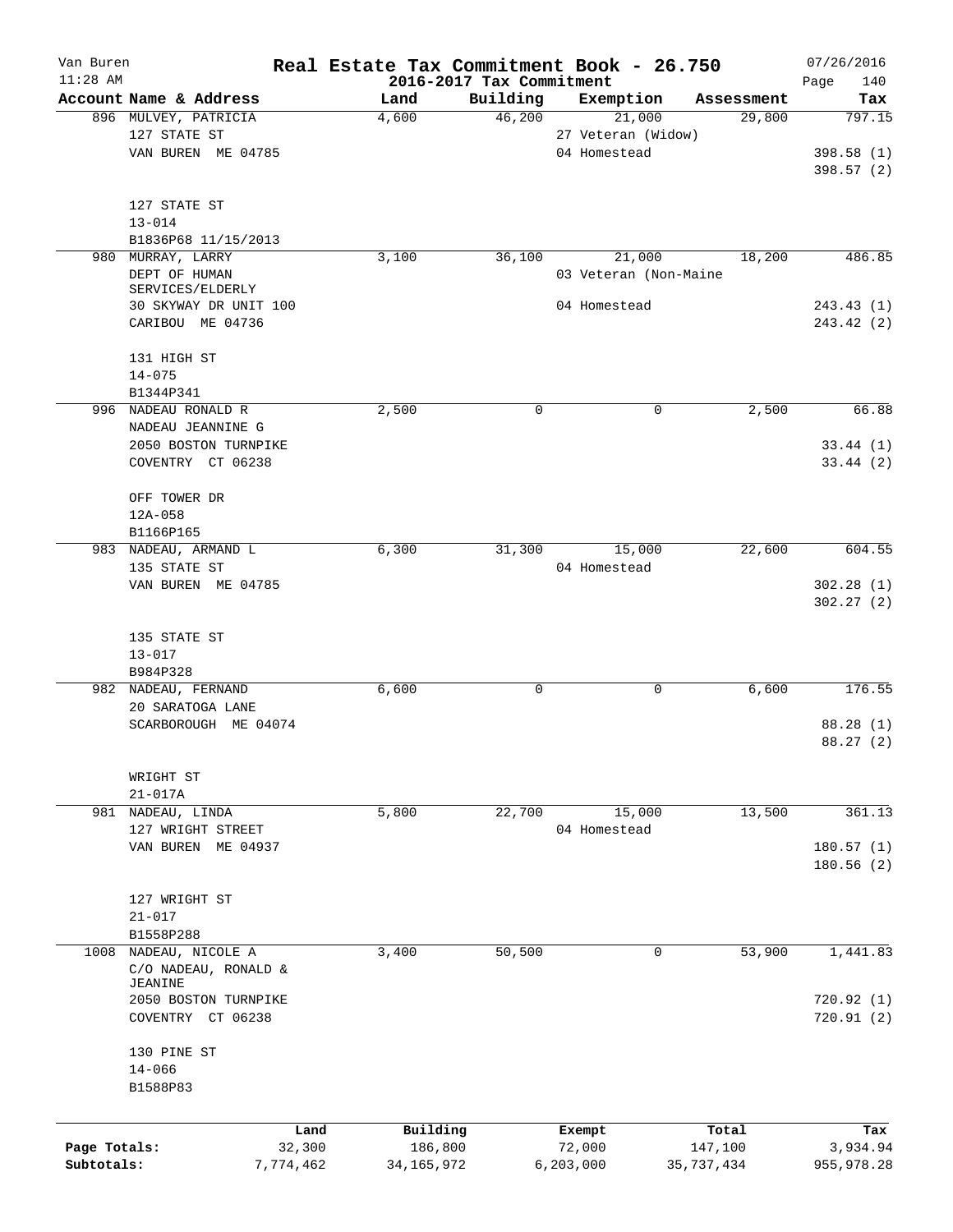| Van Buren<br>$11:28$ AM |                        |        | Real Estate Tax Commitment Book - 26.750<br>2016-2017 Tax Commitment |              |            | 07/26/2016<br>Page<br>141 |
|-------------------------|------------------------|--------|----------------------------------------------------------------------|--------------|------------|---------------------------|
|                         | Account Name & Address | Land   | Building                                                             | Exemption    | Assessment | Tax                       |
|                         | 984 NADEAU, NICOLE A   | 21,300 | $\mathbf 0$                                                          | 0            | 21,300     | 569.78                    |
|                         | 2050 BOSTON TURNPIKE   |        |                                                                      |              |            |                           |
|                         | COVENTRY CT 06238      |        |                                                                      |              |            | 284.89 (1)                |
|                         |                        |        |                                                                      |              |            | 284.89 (2)                |
|                         |                        |        |                                                                      |              |            |                           |
|                         | LAKE RD                |        |                                                                      |              |            |                           |
|                         | $04 - 025$             |        |                                                                      |              |            |                           |
|                         | B1326P180              |        |                                                                      |              |            |                           |
|                         | 985 NADEAU, PAUL J     | 7,000  | 63,800                                                               | 15,000       | 55,800     | 1,492.65                  |
|                         | NADEAU, ANNE           |        |                                                                      | 04 Homestead |            |                           |
|                         | 186 STATE ST           |        |                                                                      |              |            | 746.33(1)                 |
|                         | VAN BUREN ME 04785     |        |                                                                      |              |            | 746.32 (2)                |
|                         |                        |        |                                                                      |              |            |                           |
|                         | 186 STATE ST           |        |                                                                      |              |            |                           |
|                         | 12A-019B               |        |                                                                      |              |            |                           |
|                         | B510P17                |        |                                                                      |              |            |                           |
|                         | 986 NADEAU, RONALD     | 24,400 | 0                                                                    | 0            | 24,400     | 652.70                    |
|                         | NADEAU, JEANNINE G     |        |                                                                      |              |            |                           |
|                         | 2050 BOSTON TURNPIKE   |        |                                                                      |              |            | 326.35(1)                 |
|                         | COVENTRY CT 06238      |        |                                                                      |              |            | 326.35(2)                 |
|                         |                        |        |                                                                      |              |            |                           |
|                         | OFF LAKE RD            |        |                                                                      |              |            |                           |
|                         | $04 - 006$             |        |                                                                      |              |            |                           |
|                         | B1150P89               |        |                                                                      |              |            |                           |
| 987                     | NADEAU, RONALD         | 21,800 | 0                                                                    | 0            | 21,800     | 583.15                    |
|                         | NADEAU, JEANNINE G     |        |                                                                      |              |            |                           |
|                         | 2050 BOSTON TURNPIKE   |        |                                                                      |              |            | 291.58(1)                 |
|                         | COVENTRY CT 06238      |        |                                                                      |              |            | 291.57 (2)                |
|                         |                        |        |                                                                      |              |            |                           |
|                         | OFF LAKE RD            |        |                                                                      |              |            |                           |
|                         | $04 - 005$             |        |                                                                      |              |            |                           |
|                         | B1150P89               |        |                                                                      |              |            |                           |
|                         | 988 NADEAU, RONALD     | 25,300 | 0                                                                    | 0            | 25,300     | 676.78                    |
|                         | NADEAU, JEANNINE G     |        |                                                                      |              |            |                           |
|                         | 2050 BOSTON TURNPIKE   |        |                                                                      |              |            | 338.39(1)                 |
|                         | COVENTRY CT 06238      |        |                                                                      |              |            | 338.39 (2)                |
|                         |                        |        |                                                                      |              |            |                           |
|                         | OFF LAKE RD            |        |                                                                      |              |            |                           |
|                         | $04 - 007$             |        |                                                                      |              |            |                           |
|                         | B1150P89               |        |                                                                      |              |            |                           |
|                         | 989 NADEAU, RONALD B   | 16,500 | 0                                                                    | 0            | 16,500     | 441.38                    |
|                         | 2050 BOSTON TURNPIKE   |        |                                                                      |              |            |                           |
|                         | COVENTRY CT 06238      |        |                                                                      |              |            | 220.69(1)                 |
|                         |                        |        |                                                                      |              |            | 220.69(2)                 |
|                         |                        |        |                                                                      |              |            |                           |
|                         | LAKE RD                |        |                                                                      |              |            |                           |
|                         | $05 - 007$             |        |                                                                      |              |            |                           |
|                         | B399P518               |        |                                                                      |              |            |                           |
| 1002                    | NADEAU, RONALD R       | 21,600 | 0                                                                    | 0            | 21,600     | 577.80                    |
|                         | NADEAU, JEANNINE       |        |                                                                      |              |            |                           |
|                         | 2050 BOSTON TURNPIKE   |        |                                                                      |              |            | 288.90 (1)                |
|                         | COVENTRY CT 06238      |        |                                                                      |              |            | 288.90 (2)                |
|                         |                        |        |                                                                      |              |            |                           |
|                         | OFF TRACK BED          |        |                                                                      |              |            |                           |
|                         | $03 - 037$             |        |                                                                      |              |            |                           |
|                         | B1054P75               |        |                                                                      |              |            |                           |
|                         |                        |        |                                                                      |              |            |                           |
|                         |                        | Land   | Building                                                             | Exempt       | Total      | Tax                       |
| Page Totals:            | 137,900                |        | 63,800                                                               | 15,000       | 186,700    | 4,994.24                  |
| Subtotals:              | 7,912,362              |        | 34, 229, 772                                                         | 6,218,000    | 35,924,134 | 960, 972.52               |
|                         |                        |        |                                                                      |              |            |                           |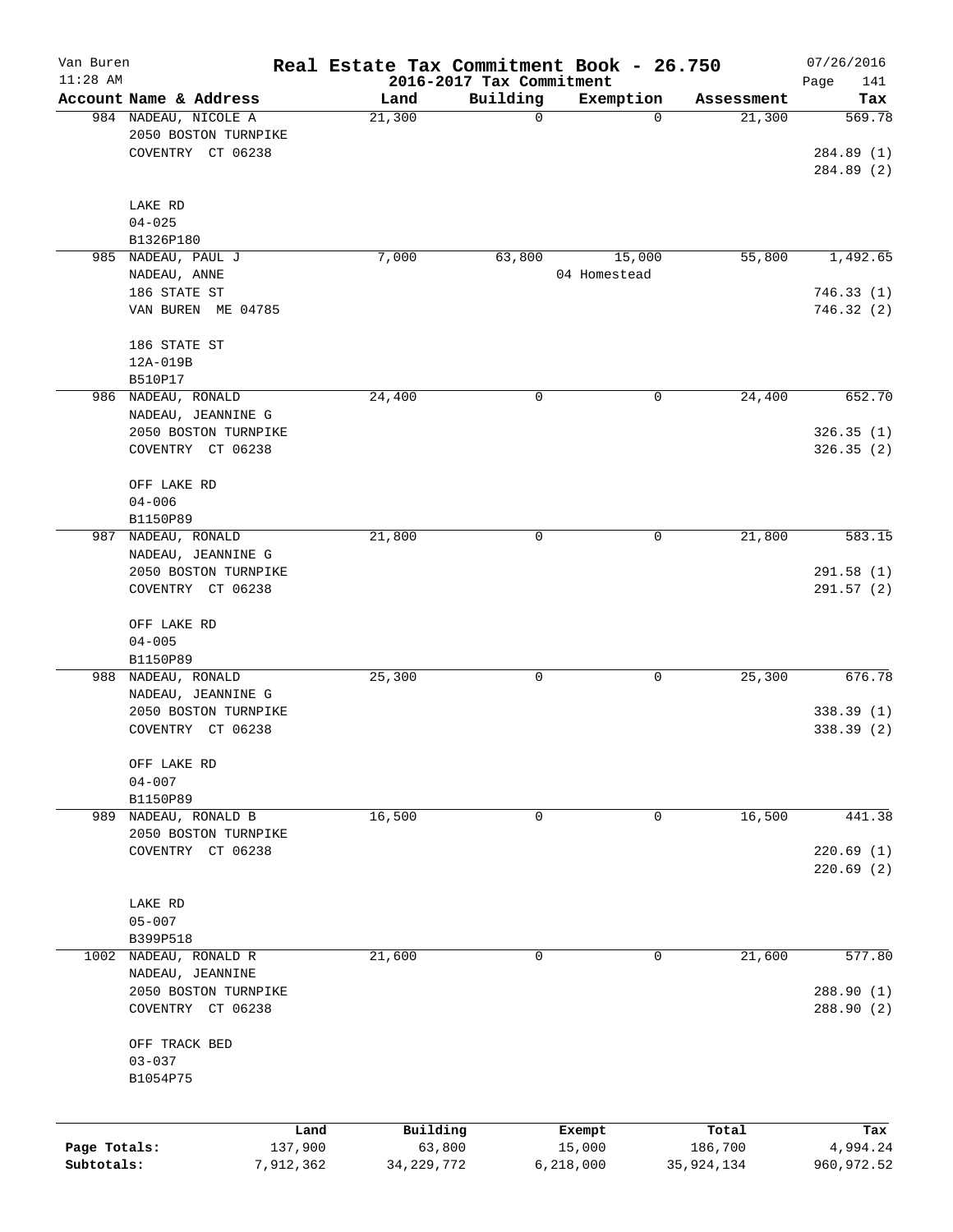| Van Buren<br>$11:28$ AM |                                                                                        | Real Estate Tax Commitment Book - 26.750 | 2016-2017 Tax Commitment |           |            | 07/26/2016<br>Page<br>142        |
|-------------------------|----------------------------------------------------------------------------------------|------------------------------------------|--------------------------|-----------|------------|----------------------------------|
|                         | Account Name & Address                                                                 | Land                                     | Building                 | Exemption | Assessment | Tax                              |
|                         | 1003 NADEAU, RONALD R<br>NADEAU, JEANNINE<br>2050 BOSTON TURNPIKE<br>COVENTRY CT 06238 | 22,600                                   | 0                        | 0         | 22,600     | 604.55<br>302.28(1)<br>302.27(2) |
|                         | CASTONGUAY RD<br>$03 - 030$<br>B394P567                                                |                                          |                          |           |            |                                  |
| 1004                    | NADEAU, RONALD R                                                                       | 17,600                                   | 0                        | 0         | 17,600     | 470.80                           |
|                         | NADEAU, JEANNINE<br>2050 BOSTON TURNPIKE<br>COVENTRY CT 06238                          |                                          |                          |           |            | 235.40(1)<br>235.40(2)           |
|                         | CASTONGUAY RD<br>$03 - 029$<br>B394P567                                                |                                          |                          |           |            |                                  |
|                         | 1005 NADEAU, RONALD R                                                                  | 6,400                                    | $\mathsf{O}$             | 0         | 6,400      | 171.20                           |
|                         | NADEAU, JEANNINE<br>2050 BOSTON TURNPIKE<br>COVENTRY CT 06238                          |                                          |                          |           |            | 85.60(1)<br>85.60(2)             |
|                         | STATE STREET<br>$03 - 025A$<br>B410P680                                                |                                          |                          |           |            |                                  |
|                         | 1006 NADEAU, RONALD R                                                                  | 23,600                                   | 0                        | 0         | 23,600     | 631.30                           |
|                         | NADEAU, JEANNINE G<br>2050 BOSTON TURNPIKE<br>COVENTRY CT 06238                        |                                          |                          |           |            | 315.65(1)<br>315.65(2)           |
|                         | LAKE RD<br>$02 - 017$<br>B1188P242                                                     |                                          |                          |           |            |                                  |
| 1001                    | NADEAU, RONALD R                                                                       | 4,000                                    | 0                        | 0         | 4,000      | 107.00                           |
|                         | NADEAU, JEANNINE<br>2050 BOSTON TURNPIKE<br>COVENTRY CT 06238                          |                                          |                          |           |            | 53.50(1)<br>53.50(2)             |
|                         | OFF POPLAR ST<br>$03 - 007$<br>B1054P78                                                |                                          |                          |           |            |                                  |
|                         | 815 NADEAU, RONALD R                                                                   | 2,700                                    | 0                        | 0         | 2,700      | 72.22                            |
|                         | NADEAU, JEANNINE<br>2182 BOSTON TURNPIKE<br>COVENTRY CT 06238                          |                                          |                          |           |            | 36.11(1)<br>36.11(2)             |
|                         | PINE ST<br>$14 - 057A$                                                                 |                                          |                          |           |            |                                  |
|                         | B1624P230 12/20/2008<br>997 NADEAU, RONALD R                                           | 6,100                                    | 0                        | 0         | 6,100      | 163.17                           |
|                         | NADEAU, JEANNINE<br>2050 BOSTON TURNPIKE<br>COVENTRY CT 06238                          |                                          |                          |           |            | 81.59(1)<br>81.58(2)             |
|                         | STATE STREET<br>$03 - 023$                                                             |                                          |                          |           |            |                                  |
|                         |                                                                                        |                                          |                          |           |            |                                  |

|              | Land     | Building     | Exempt    | Total      | Tax        |
|--------------|----------|--------------|-----------|------------|------------|
| Page Totals: | 83,000   |              |           | 83,000     | 2,220.24   |
| Subtotals:   | .995.362 | 34, 229, 772 | 6,218,000 | 36,007,134 | 963,192.76 |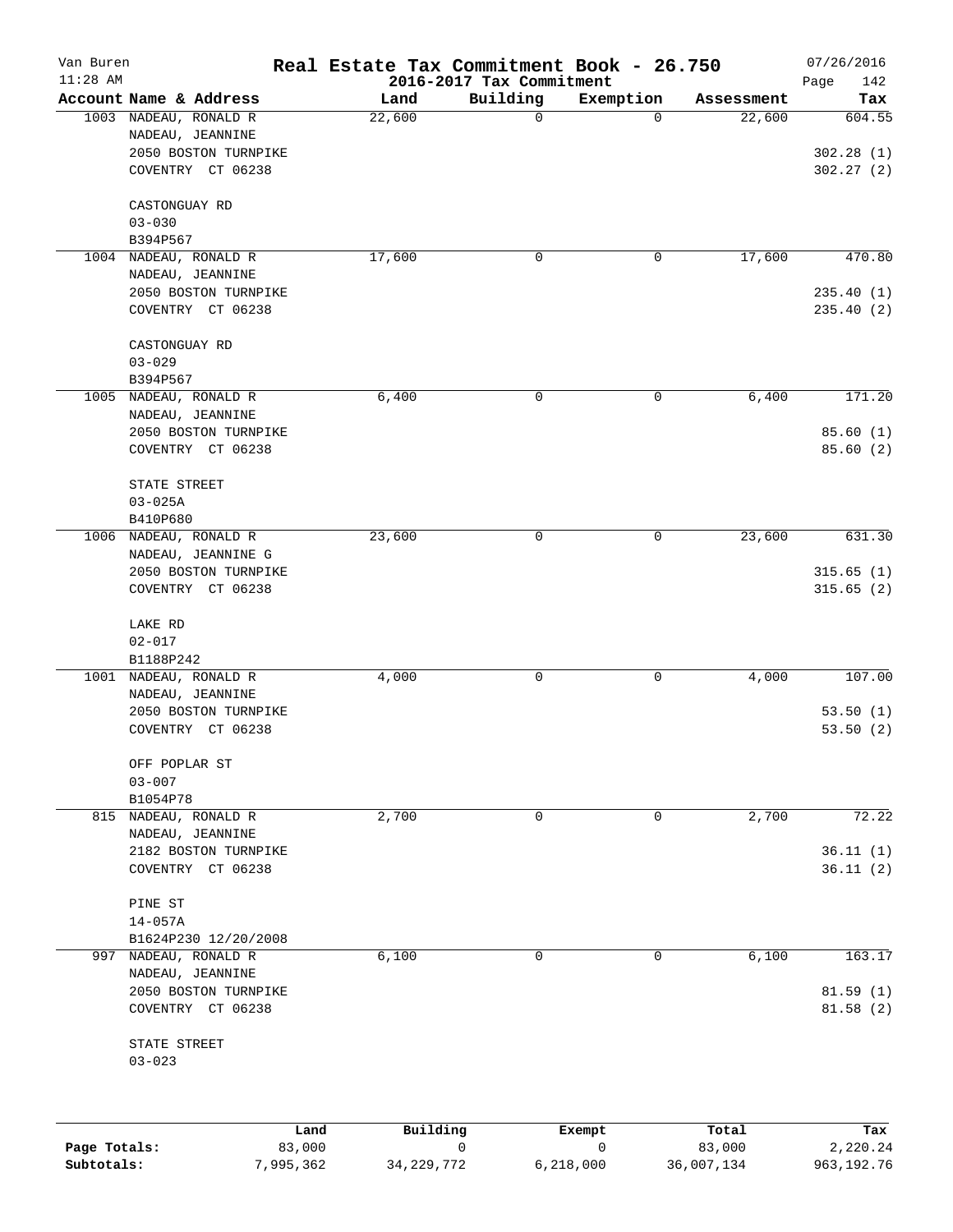| Van Buren<br>$11:28$ AM |                          | Real Estate Tax Commitment Book - 26.750 |                                      |           |            | 07/26/2016         |
|-------------------------|--------------------------|------------------------------------------|--------------------------------------|-----------|------------|--------------------|
|                         | Account Name & Address   | Land                                     | 2016-2017 Tax Commitment<br>Building | Exemption | Assessment | Page<br>143<br>Tax |
|                         | 1007 NADEAU, RONALD R    | 68,500                                   | 1,900                                | 0         | 70,400     | 1,883.20           |
|                         | NADEAU, JEANNINE         |                                          |                                      |           |            |                    |
|                         | 2050 BOSTON TURNPIKE     |                                          |                                      |           |            | 941.60(1)          |
|                         | COVENTRY CT 06238        |                                          |                                      |           |            | 941.60(2)          |
|                         |                          |                                          |                                      |           |            |                    |
|                         | LAKE RD                  |                                          |                                      |           |            |                    |
|                         | $04 - 003$               |                                          |                                      |           |            |                    |
|                         | B721P332                 |                                          |                                      |           |            |                    |
| 1000                    | NADEAU, RONALD R         | 2,600                                    | 0                                    | 0         | 2,600      | 69.55              |
|                         | NADEAU, JEANNINE G       |                                          |                                      |           |            |                    |
|                         | 2050 BOSTON TURNPIKE     |                                          |                                      |           |            | 34.78(1)           |
|                         | COVENTRY CT 06238        |                                          |                                      |           |            | 34.77 (2)          |
|                         |                          |                                          |                                      |           |            |                    |
|                         | OFF TOWER DR             |                                          |                                      |           |            |                    |
|                         | $12A-065$                |                                          |                                      |           |            |                    |
|                         | B1166P165                |                                          |                                      |           |            |                    |
|                         | 998 NADEAU, RONALD R     | 27,600                                   | 0                                    | 0         | 27,600     | 738.30             |
|                         | NADEAU, JEANNINE         |                                          |                                      |           |            |                    |
|                         | 2050 BOSTON TURNPIKE     |                                          |                                      |           |            | 369.15(1)          |
|                         | COVENTRY CT 06238        |                                          |                                      |           |            | 369.15(2)          |
|                         |                          |                                          |                                      |           |            |                    |
|                         | LAKE RD                  |                                          |                                      |           |            |                    |
|                         | $04 - 004$               |                                          |                                      |           |            |                    |
|                         | B607P133                 |                                          |                                      |           |            |                    |
| 995                     | NADEAU, RONALD R         | 400                                      | 0                                    | 0         | 400        | 10.70              |
|                         | NADEAU, JEANNINE         |                                          |                                      |           |            |                    |
|                         | 2050 BOSTON TURNPIKE     |                                          |                                      |           |            | 5.35(1)            |
|                         | COVENTRY CT 06238        |                                          |                                      |           |            | 5.35(2)            |
|                         | OFF POPLAR ST            |                                          |                                      |           |            |                    |
|                         | $03 - 008$               |                                          |                                      |           |            |                    |
|                         | B766P80                  |                                          |                                      |           |            |                    |
|                         | 994 NADEAU, RONALD R     | 200                                      | 0                                    | 0         | 200        | 5.35               |
|                         | NADEAU, JEANNINE         |                                          |                                      |           |            |                    |
|                         | 2050 BOSTON TURNPIKE     |                                          |                                      |           |            | 2.68(1)            |
|                         | COVENTRY CT 06238        |                                          |                                      |           |            | 2.67(2)            |
|                         |                          |                                          |                                      |           |            |                    |
|                         | LAKE RD                  |                                          |                                      |           |            |                    |
|                         | $04 - 024$               |                                          |                                      |           |            |                    |
|                         | B721P332                 |                                          |                                      |           |            |                    |
|                         | 993 NADEAU, RONALD R     | 11,300                                   | 0                                    | 0         | 11,300     | 302.27             |
|                         | NADEAU, RONALD           |                                          |                                      |           |            |                    |
|                         | 2050 BOSTON TURNPIKE     |                                          |                                      |           |            | 151.14(1)          |
|                         | COVENTRY CT 06238        |                                          |                                      |           |            | 151.13(2)          |
|                         |                          |                                          |                                      |           |            |                    |
|                         | OFF CASTONGUAY ROAD      |                                          |                                      |           |            |                    |
|                         | $03 - 011B$<br>B1166P165 |                                          |                                      |           |            |                    |
|                         | 992 NADEAU, RONALD R     | 4,200                                    | 0                                    | 0         | 4,200      | 112.35             |
|                         | NADEAU, JEANNINE         |                                          |                                      |           |            |                    |
|                         | 2050 BOSTON TURNPIKE     |                                          |                                      |           |            | 56.18(1)           |
|                         | COVENTRY CT 06238        |                                          |                                      |           |            | 56.17(2)           |
|                         |                          |                                          |                                      |           |            |                    |
|                         | STATE STREET             |                                          |                                      |           |            |                    |
|                         | $03 - 025C$              |                                          |                                      |           |            |                    |
|                         |                          |                                          |                                      |           |            |                    |
|                         |                          |                                          |                                      |           |            |                    |
|                         |                          |                                          |                                      |           |            |                    |
|                         | Land                     | Building                                 |                                      | Exempt    | Total      | Tax                |
| Page Totals:            | 114,800                  |                                          | 1,900                                | 0         | 116,700    | 3,121.72           |

**Subtotals:** 8,110,162 34,231,672 6,218,000 36,123,834 966,314.48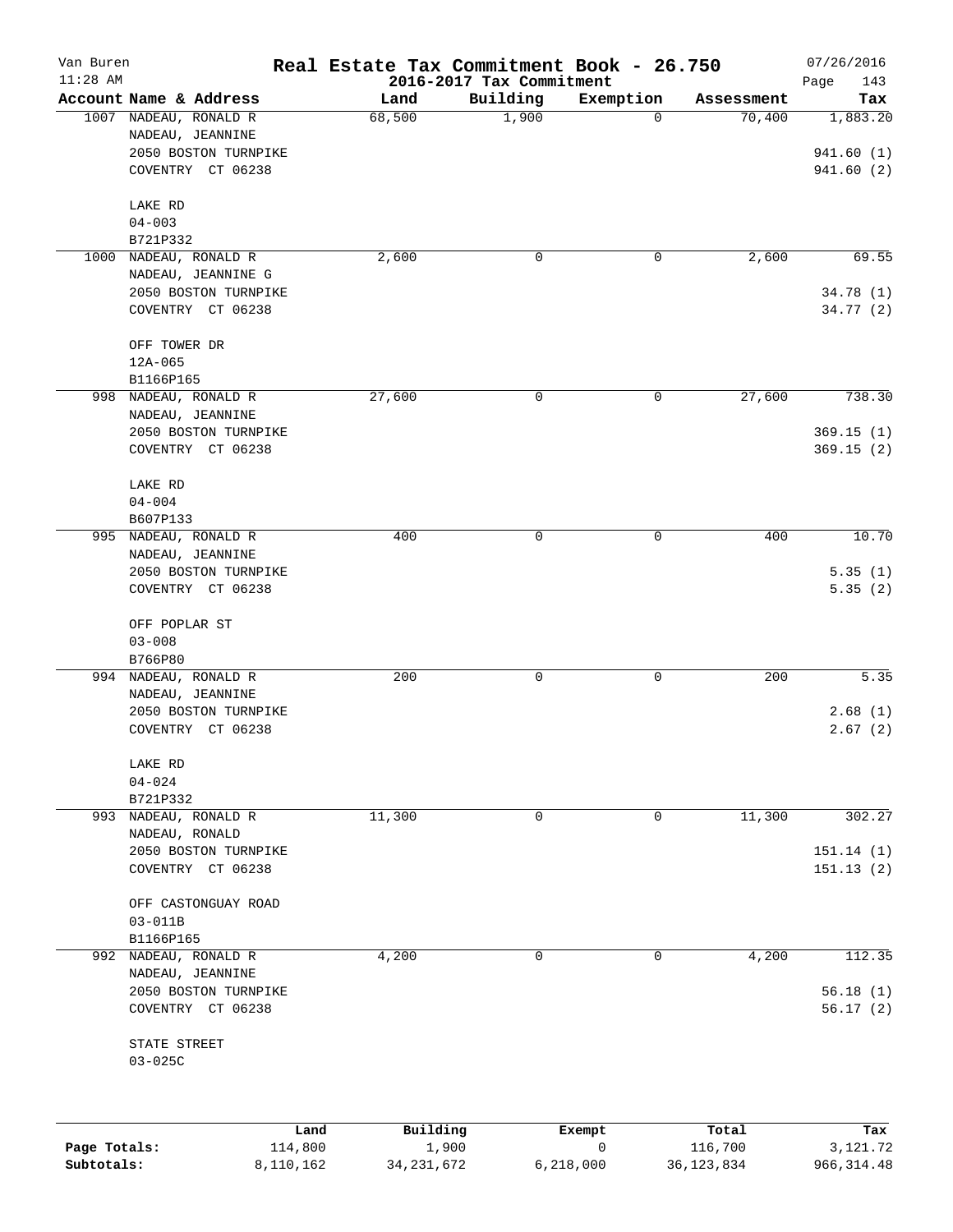| Van Buren<br>$11:28$ AM |                                           |                | Real Estate Tax Commitment Book - 26.750 |                                      |                       |                  | 07/26/2016         |
|-------------------------|-------------------------------------------|----------------|------------------------------------------|--------------------------------------|-----------------------|------------------|--------------------|
|                         | Account Name & Address                    |                | Land                                     | 2016-2017 Tax Commitment<br>Building | Exemption             | Assessment       | Page<br>144<br>Tax |
|                         | 991 NADEAU, RONALD R                      |                | 10,100                                   | 0                                    | 0                     | 10,100           | 270.18             |
|                         | NADEAU, JEANNINE                          |                |                                          |                                      |                       |                  |                    |
|                         | 2050 BOSTON TURNPIKE                      |                |                                          |                                      |                       |                  | 135.09(1)          |
|                         | COVENTRY CT 06238                         |                |                                          |                                      |                       |                  | 135.09(2)          |
|                         |                                           |                |                                          |                                      |                       |                  |                    |
|                         | LAKE RD                                   |                |                                          |                                      |                       |                  |                    |
|                         | $05 - 006$                                |                |                                          |                                      |                       |                  |                    |
|                         | B399P518                                  |                |                                          |                                      |                       |                  |                    |
| 990                     | NADEAU, RONALD R                          |                | 12,800                                   | 0                                    | 0                     | 12,800           | 342.40             |
|                         | NADEAU, NORMAN                            |                |                                          |                                      |                       |                  |                    |
|                         | 2050 BOSTON TURNPIKE                      |                |                                          |                                      |                       |                  | 171.20(1)          |
|                         | COVENTRY CT 06238                         |                |                                          |                                      |                       |                  | 171.20(2)          |
|                         | OFF POPLAR ST                             |                |                                          |                                      |                       |                  |                    |
|                         | $03 - 009$                                |                |                                          |                                      |                       |                  |                    |
|                         | B418P331                                  |                |                                          |                                      |                       |                  |                    |
| 999                     | NADEAU, RONALD R                          |                | 7,700                                    | 0                                    | 0                     | 7,700            | 205.98             |
|                         | NADEAU, JEANNINE                          |                |                                          |                                      |                       |                  |                    |
|                         | 2050 BOSTON TURNPIKE                      |                |                                          |                                      |                       |                  | 102.99(1)          |
|                         | COVENTRY CT 06238                         |                |                                          |                                      |                       |                  | 102.99(2)          |
|                         |                                           |                |                                          |                                      |                       |                  |                    |
|                         | STATE STREET                              |                |                                          |                                      |                       |                  |                    |
|                         | $03 - 026$                                |                |                                          |                                      |                       |                  |                    |
| 1540                    | B410P680<br>NADEAU, RONALD R.             |                | 6,700                                    | 0                                    | 0                     | 6,700            | 179.23             |
|                         | NADEAU, JEANNINE                          |                |                                          |                                      |                       |                  |                    |
|                         | 2050 BOSTON TURNPIKE                      |                |                                          |                                      |                       |                  | 89.62(1)           |
|                         | COVENTRY CT 06238                         |                |                                          |                                      |                       |                  | 89.61 (2)          |
|                         |                                           |                |                                          |                                      |                       |                  |                    |
|                         | OFF TRACK BED                             |                |                                          |                                      |                       |                  |                    |
|                         | $06 - 002A$                               |                |                                          |                                      |                       |                  |                    |
|                         | B1877P258 12/16/2014                      |                |                                          |                                      |                       |                  |                    |
|                         | 1261 NADEAU, RONALD R.                    |                | 9,900                                    | 0                                    | 0                     | 9,900            | 264.83             |
|                         | NADEAU, JEANNINE                          |                |                                          |                                      |                       |                  |                    |
|                         | 2050 BOSTON TURNPIKE<br>COVENTRY CT 06238 |                |                                          |                                      |                       |                  | 132.42(1)          |
|                         |                                           |                |                                          |                                      |                       |                  | 132.41(2)          |
|                         | OFF TRACK BED                             |                |                                          |                                      |                       |                  |                    |
|                         | $03 - 004$                                |                |                                          |                                      |                       |                  |                    |
|                         | B1877P258 12/16/2014                      |                |                                          |                                      |                       |                  |                    |
|                         | 1009 NATEWAY, LLC                         |                | 23,200                                   | 211,900                              | 0                     | 235,100          | 6,288.93           |
|                         | 254 MARQUIS ROAD                          |                |                                          |                                      |                       |                  |                    |
|                         | VAN BUREN ME 04785                        |                |                                          |                                      |                       |                  | 3, 144.47 (1)      |
|                         |                                           |                |                                          |                                      |                       |                  | 3, 144.46 (2)      |
|                         |                                           |                |                                          |                                      |                       |                  |                    |
|                         | 287 CHAMPLAIN ST<br>$06 - 005B$           |                |                                          |                                      |                       |                  |                    |
| 1353                    | NAVIGATOR PROPERTIES,                     |                | 5,400                                    | 37,200                               | 0                     | 42,600           | 1,139.55           |
|                         | <b>LLC</b>                                |                |                                          |                                      |                       |                  |                    |
|                         | PO BOX 1160                               |                |                                          |                                      |                       |                  |                    |
|                         | KENNEBUNKPORT ME 04046                    |                |                                          |                                      |                       |                  | 569.78 (1)         |
|                         |                                           |                |                                          |                                      |                       |                  | 569.77(2)          |
|                         | 141 CASTONGUAY RD                         |                |                                          |                                      |                       |                  |                    |
|                         | $03 - 034B$                               |                |                                          |                                      |                       |                  |                    |
|                         | B1890P16 05/01/2015                       |                |                                          |                                      |                       |                  |                    |
|                         |                                           |                |                                          |                                      |                       |                  |                    |
|                         |                                           |                |                                          |                                      |                       |                  |                    |
| Page Totals:            |                                           | Land<br>75,800 | Building<br>249,100                      |                                      | Exempt<br>$\mathbf 0$ | Total<br>324,900 | Tax<br>8,691.10    |
| Subtotals:              |                                           | 8,185,962      | 34,480,772                               |                                      | 6,218,000             | 36, 448, 734     | 975,005.58         |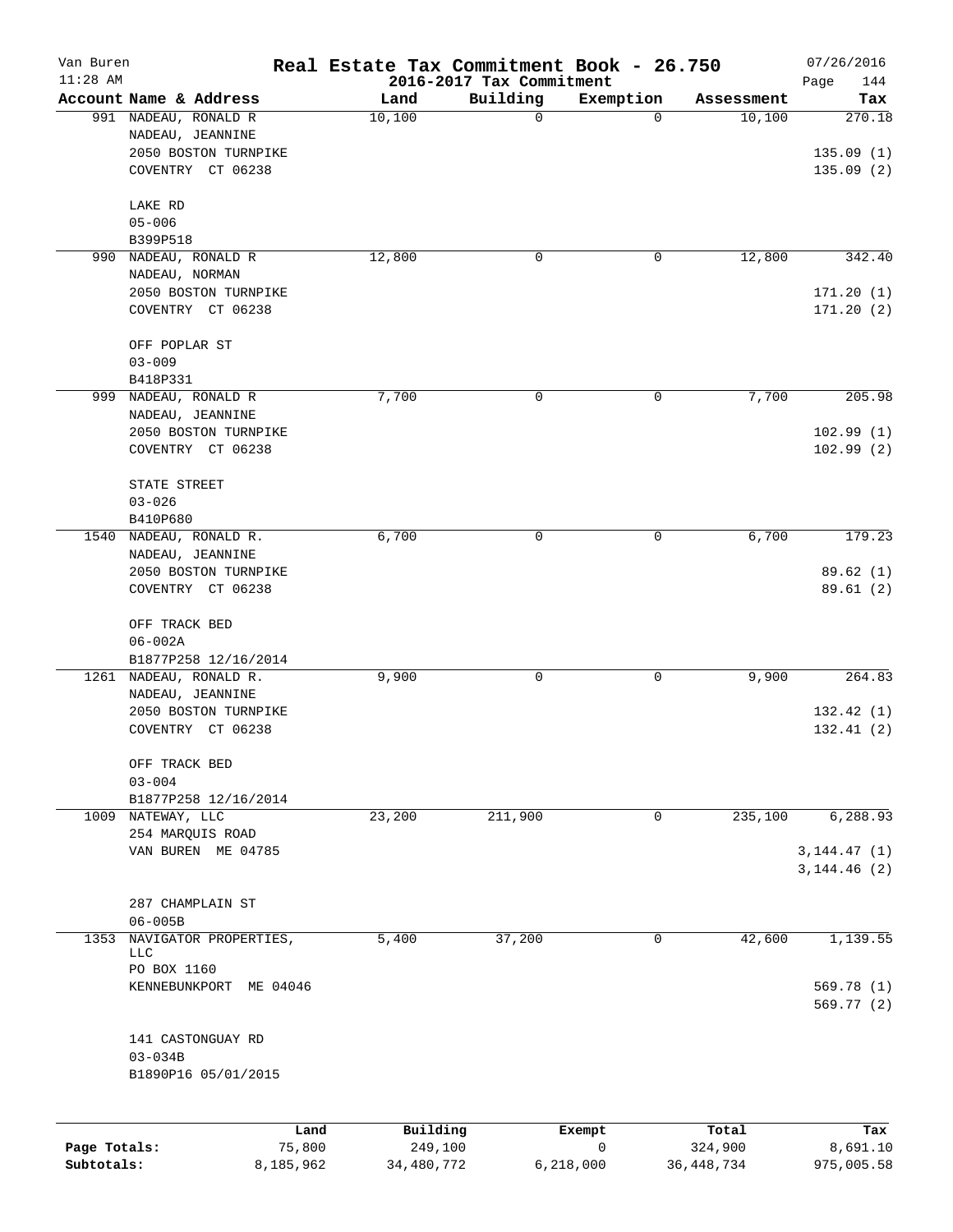| 2016-2017 Tax Commitment<br>Building<br>Account Name & Address<br>Exemption<br>Land<br>Tax<br>Assessment<br>1010 NEW BRUNSWICK ELECTRIC<br>87,500<br>87,500<br>2,340.63<br>0<br>$\Omega$<br>POWER<br>REAL ESTATE DEPARTMENT<br>PO BOX 2000<br>1, 170.32(1)<br>FREDERICTON NB E3B4X<br>HAMLIN TOWN LINE<br>$01 - 000$<br>67,800<br>12,000<br>55,800<br>1,813.65<br>1011 NOEL, ROGER<br>0<br>10 CHURCH ST<br>SHERMAN ME 04779<br>906.83(1)<br>906.82(2)<br>283 MAIN ST<br>$20 - 027$<br>B928P225 11/01/1993<br>1314 NORSTATE FEDERAL CREDIT<br>6,600<br>9,200<br>15,800<br>0<br>UNION<br>78 FOX ST<br>MADAWASKA ME 04756<br>211.33(1)<br>211.32(2)<br>1296 MAIN ST<br>$11 - 010C$<br>B1916P297 11/30/2015 B1515P57<br>1012<br>NORSTATE FEDERAL CREDIT<br>15,900<br>157,000<br>$\mathbf 0$<br>172,900<br>UNION<br>78 FOX STREET<br>MADAWASKA ME 04756<br>2,312.54(1)<br>2,312.54 (2)<br>156 MAIN ST<br>$17 - 056$<br>46,900<br>1,254.58<br>782 NORSTATE FEDERAL CREDIT<br>4,000<br>42,900<br>0<br>UNION<br>78 FOX ST<br>MADAWASKA ME 04756<br>627.29(1)<br>627.29(2)<br>221 MAIN ST<br>$18 - 022$<br>B1924P26 02/29/2016<br>15,500<br>84,300<br>2,669.65<br>440 NORTH COUNTRY<br>0<br>99,800<br>INVESTMENTS, LLC<br>PO BOX 296<br>CARIBOU ME 04736<br>1,334.83(1)<br>1,334.82(2)<br>72 MAIN ST<br>$15 - 093$<br>B1834P240 10/31/2013 | Van Buren  | Real Estate Tax Commitment Book - 26.750 |  | 07/26/2016   |
|-----------------------------------------------------------------------------------------------------------------------------------------------------------------------------------------------------------------------------------------------------------------------------------------------------------------------------------------------------------------------------------------------------------------------------------------------------------------------------------------------------------------------------------------------------------------------------------------------------------------------------------------------------------------------------------------------------------------------------------------------------------------------------------------------------------------------------------------------------------------------------------------------------------------------------------------------------------------------------------------------------------------------------------------------------------------------------------------------------------------------------------------------------------------------------------------------------------------------------------------------------------------------------------------------------------------------------------|------------|------------------------------------------|--|--------------|
|                                                                                                                                                                                                                                                                                                                                                                                                                                                                                                                                                                                                                                                                                                                                                                                                                                                                                                                                                                                                                                                                                                                                                                                                                                                                                                                                   | $11:28$ AM |                                          |  | 145<br>Page  |
|                                                                                                                                                                                                                                                                                                                                                                                                                                                                                                                                                                                                                                                                                                                                                                                                                                                                                                                                                                                                                                                                                                                                                                                                                                                                                                                                   |            |                                          |  |              |
|                                                                                                                                                                                                                                                                                                                                                                                                                                                                                                                                                                                                                                                                                                                                                                                                                                                                                                                                                                                                                                                                                                                                                                                                                                                                                                                                   |            |                                          |  |              |
|                                                                                                                                                                                                                                                                                                                                                                                                                                                                                                                                                                                                                                                                                                                                                                                                                                                                                                                                                                                                                                                                                                                                                                                                                                                                                                                                   |            |                                          |  |              |
|                                                                                                                                                                                                                                                                                                                                                                                                                                                                                                                                                                                                                                                                                                                                                                                                                                                                                                                                                                                                                                                                                                                                                                                                                                                                                                                                   |            |                                          |  |              |
|                                                                                                                                                                                                                                                                                                                                                                                                                                                                                                                                                                                                                                                                                                                                                                                                                                                                                                                                                                                                                                                                                                                                                                                                                                                                                                                                   |            |                                          |  | 1, 170.31(2) |
|                                                                                                                                                                                                                                                                                                                                                                                                                                                                                                                                                                                                                                                                                                                                                                                                                                                                                                                                                                                                                                                                                                                                                                                                                                                                                                                                   |            |                                          |  |              |
|                                                                                                                                                                                                                                                                                                                                                                                                                                                                                                                                                                                                                                                                                                                                                                                                                                                                                                                                                                                                                                                                                                                                                                                                                                                                                                                                   |            |                                          |  |              |
|                                                                                                                                                                                                                                                                                                                                                                                                                                                                                                                                                                                                                                                                                                                                                                                                                                                                                                                                                                                                                                                                                                                                                                                                                                                                                                                                   |            |                                          |  |              |
|                                                                                                                                                                                                                                                                                                                                                                                                                                                                                                                                                                                                                                                                                                                                                                                                                                                                                                                                                                                                                                                                                                                                                                                                                                                                                                                                   |            |                                          |  |              |
|                                                                                                                                                                                                                                                                                                                                                                                                                                                                                                                                                                                                                                                                                                                                                                                                                                                                                                                                                                                                                                                                                                                                                                                                                                                                                                                                   |            |                                          |  |              |
|                                                                                                                                                                                                                                                                                                                                                                                                                                                                                                                                                                                                                                                                                                                                                                                                                                                                                                                                                                                                                                                                                                                                                                                                                                                                                                                                   |            |                                          |  |              |
|                                                                                                                                                                                                                                                                                                                                                                                                                                                                                                                                                                                                                                                                                                                                                                                                                                                                                                                                                                                                                                                                                                                                                                                                                                                                                                                                   |            |                                          |  |              |
|                                                                                                                                                                                                                                                                                                                                                                                                                                                                                                                                                                                                                                                                                                                                                                                                                                                                                                                                                                                                                                                                                                                                                                                                                                                                                                                                   |            |                                          |  |              |
|                                                                                                                                                                                                                                                                                                                                                                                                                                                                                                                                                                                                                                                                                                                                                                                                                                                                                                                                                                                                                                                                                                                                                                                                                                                                                                                                   |            |                                          |  |              |
|                                                                                                                                                                                                                                                                                                                                                                                                                                                                                                                                                                                                                                                                                                                                                                                                                                                                                                                                                                                                                                                                                                                                                                                                                                                                                                                                   |            |                                          |  |              |
|                                                                                                                                                                                                                                                                                                                                                                                                                                                                                                                                                                                                                                                                                                                                                                                                                                                                                                                                                                                                                                                                                                                                                                                                                                                                                                                                   |            |                                          |  | 422.65       |
|                                                                                                                                                                                                                                                                                                                                                                                                                                                                                                                                                                                                                                                                                                                                                                                                                                                                                                                                                                                                                                                                                                                                                                                                                                                                                                                                   |            |                                          |  |              |
|                                                                                                                                                                                                                                                                                                                                                                                                                                                                                                                                                                                                                                                                                                                                                                                                                                                                                                                                                                                                                                                                                                                                                                                                                                                                                                                                   |            |                                          |  |              |
|                                                                                                                                                                                                                                                                                                                                                                                                                                                                                                                                                                                                                                                                                                                                                                                                                                                                                                                                                                                                                                                                                                                                                                                                                                                                                                                                   |            |                                          |  |              |
|                                                                                                                                                                                                                                                                                                                                                                                                                                                                                                                                                                                                                                                                                                                                                                                                                                                                                                                                                                                                                                                                                                                                                                                                                                                                                                                                   |            |                                          |  |              |
|                                                                                                                                                                                                                                                                                                                                                                                                                                                                                                                                                                                                                                                                                                                                                                                                                                                                                                                                                                                                                                                                                                                                                                                                                                                                                                                                   |            |                                          |  |              |
|                                                                                                                                                                                                                                                                                                                                                                                                                                                                                                                                                                                                                                                                                                                                                                                                                                                                                                                                                                                                                                                                                                                                                                                                                                                                                                                                   |            |                                          |  |              |
|                                                                                                                                                                                                                                                                                                                                                                                                                                                                                                                                                                                                                                                                                                                                                                                                                                                                                                                                                                                                                                                                                                                                                                                                                                                                                                                                   |            |                                          |  |              |
|                                                                                                                                                                                                                                                                                                                                                                                                                                                                                                                                                                                                                                                                                                                                                                                                                                                                                                                                                                                                                                                                                                                                                                                                                                                                                                                                   |            |                                          |  | 4,625.08     |
|                                                                                                                                                                                                                                                                                                                                                                                                                                                                                                                                                                                                                                                                                                                                                                                                                                                                                                                                                                                                                                                                                                                                                                                                                                                                                                                                   |            |                                          |  |              |
|                                                                                                                                                                                                                                                                                                                                                                                                                                                                                                                                                                                                                                                                                                                                                                                                                                                                                                                                                                                                                                                                                                                                                                                                                                                                                                                                   |            |                                          |  |              |
|                                                                                                                                                                                                                                                                                                                                                                                                                                                                                                                                                                                                                                                                                                                                                                                                                                                                                                                                                                                                                                                                                                                                                                                                                                                                                                                                   |            |                                          |  |              |
|                                                                                                                                                                                                                                                                                                                                                                                                                                                                                                                                                                                                                                                                                                                                                                                                                                                                                                                                                                                                                                                                                                                                                                                                                                                                                                                                   |            |                                          |  |              |
|                                                                                                                                                                                                                                                                                                                                                                                                                                                                                                                                                                                                                                                                                                                                                                                                                                                                                                                                                                                                                                                                                                                                                                                                                                                                                                                                   |            |                                          |  |              |
|                                                                                                                                                                                                                                                                                                                                                                                                                                                                                                                                                                                                                                                                                                                                                                                                                                                                                                                                                                                                                                                                                                                                                                                                                                                                                                                                   |            |                                          |  |              |
|                                                                                                                                                                                                                                                                                                                                                                                                                                                                                                                                                                                                                                                                                                                                                                                                                                                                                                                                                                                                                                                                                                                                                                                                                                                                                                                                   |            |                                          |  |              |
|                                                                                                                                                                                                                                                                                                                                                                                                                                                                                                                                                                                                                                                                                                                                                                                                                                                                                                                                                                                                                                                                                                                                                                                                                                                                                                                                   |            |                                          |  |              |
|                                                                                                                                                                                                                                                                                                                                                                                                                                                                                                                                                                                                                                                                                                                                                                                                                                                                                                                                                                                                                                                                                                                                                                                                                                                                                                                                   |            |                                          |  |              |
|                                                                                                                                                                                                                                                                                                                                                                                                                                                                                                                                                                                                                                                                                                                                                                                                                                                                                                                                                                                                                                                                                                                                                                                                                                                                                                                                   |            |                                          |  |              |
|                                                                                                                                                                                                                                                                                                                                                                                                                                                                                                                                                                                                                                                                                                                                                                                                                                                                                                                                                                                                                                                                                                                                                                                                                                                                                                                                   |            |                                          |  |              |
|                                                                                                                                                                                                                                                                                                                                                                                                                                                                                                                                                                                                                                                                                                                                                                                                                                                                                                                                                                                                                                                                                                                                                                                                                                                                                                                                   |            |                                          |  |              |
|                                                                                                                                                                                                                                                                                                                                                                                                                                                                                                                                                                                                                                                                                                                                                                                                                                                                                                                                                                                                                                                                                                                                                                                                                                                                                                                                   |            |                                          |  |              |
|                                                                                                                                                                                                                                                                                                                                                                                                                                                                                                                                                                                                                                                                                                                                                                                                                                                                                                                                                                                                                                                                                                                                                                                                                                                                                                                                   |            |                                          |  |              |
|                                                                                                                                                                                                                                                                                                                                                                                                                                                                                                                                                                                                                                                                                                                                                                                                                                                                                                                                                                                                                                                                                                                                                                                                                                                                                                                                   |            |                                          |  |              |
|                                                                                                                                                                                                                                                                                                                                                                                                                                                                                                                                                                                                                                                                                                                                                                                                                                                                                                                                                                                                                                                                                                                                                                                                                                                                                                                                   |            |                                          |  |              |
|                                                                                                                                                                                                                                                                                                                                                                                                                                                                                                                                                                                                                                                                                                                                                                                                                                                                                                                                                                                                                                                                                                                                                                                                                                                                                                                                   |            |                                          |  |              |
|                                                                                                                                                                                                                                                                                                                                                                                                                                                                                                                                                                                                                                                                                                                                                                                                                                                                                                                                                                                                                                                                                                                                                                                                                                                                                                                                   |            |                                          |  |              |
|                                                                                                                                                                                                                                                                                                                                                                                                                                                                                                                                                                                                                                                                                                                                                                                                                                                                                                                                                                                                                                                                                                                                                                                                                                                                                                                                   |            |                                          |  |              |
|                                                                                                                                                                                                                                                                                                                                                                                                                                                                                                                                                                                                                                                                                                                                                                                                                                                                                                                                                                                                                                                                                                                                                                                                                                                                                                                                   |            |                                          |  |              |
|                                                                                                                                                                                                                                                                                                                                                                                                                                                                                                                                                                                                                                                                                                                                                                                                                                                                                                                                                                                                                                                                                                                                                                                                                                                                                                                                   |            |                                          |  |              |
|                                                                                                                                                                                                                                                                                                                                                                                                                                                                                                                                                                                                                                                                                                                                                                                                                                                                                                                                                                                                                                                                                                                                                                                                                                                                                                                                   |            |                                          |  |              |

|              | Land      | Building   | Exempt    | Total      | Tax         |
|--------------|-----------|------------|-----------|------------|-------------|
| Page Totals: | 141,500   | 349,200    |           | 490,700    | 13, 126. 24 |
| Subtotals:   | 8,327,462 | 34,829,972 | 6,218,000 | 36,939,434 | 988, 131.82 |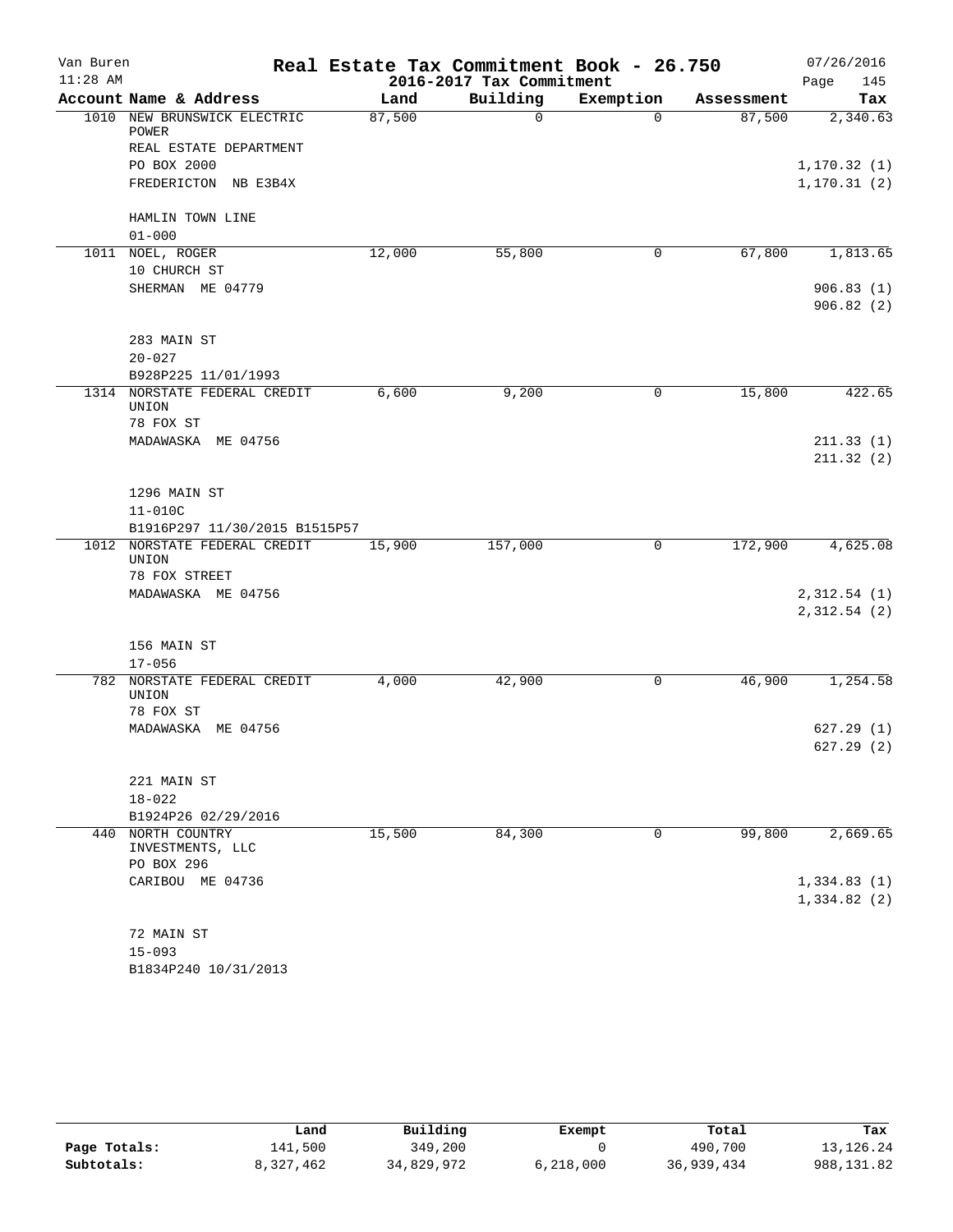| Van Buren  |                                          | Real Estate Tax Commitment Book - 26.750 |                          |           |            | 07/26/2016  |
|------------|------------------------------------------|------------------------------------------|--------------------------|-----------|------------|-------------|
| $11:28$ AM |                                          |                                          | 2016-2017 Tax Commitment |           |            | 146<br>Page |
|            | Account Name & Address                   | Land                                     | Building                 | Exemption | Assessment | Tax         |
|            | 1013 NORTHERN AROOSTOOK<br>ASSOCIATES    | 40,700                                   | 400,600                  | $\Omega$  | 441,300    | 11,804.78   |
|            | LIBERTY MGT GROUP INC                    |                                          |                          |           |            |             |
|            | 245 COMMERCIAL ST                        |                                          |                          |           |            | 5,902.39(1) |
|            | 4TH FLOOR                                |                                          |                          |           |            | 5,902.39(2) |
|            | PORTLAND ME 04101                        |                                          |                          |           |            |             |
|            | 1 MAIN ST                                |                                          |                          |           |            |             |
|            | $13 - 001A$                              |                                          |                          |           |            |             |
|            | B610P228 10/27/1983                      |                                          |                          |           |            |             |
| 1200       | NORTHERN FINANCIAL HOME<br>MORTGAGE CORP | 11,300                                   | 31,000                   | 0         | 42,300     | 1,131.53    |
|            | PO BOX 1461                              |                                          |                          |           |            |             |
|            | BUZZARDS BAY MA 02532                    |                                          |                          |           |            | 565.77(1)   |
|            |                                          |                                          |                          |           |            | 565.76(2)   |
|            | 58 MAIN ST                               |                                          |                          |           |            |             |
|            | $15 - 101$                               |                                          |                          |           |            |             |
|            | B1918P206 12/18/2015                     |                                          |                          |           |            |             |
|            | 490 NORTHERN GIRL, LLC                   | 8,200                                    | 15,000                   | 0         | 23,200     | 620.60      |
|            | P.O. BOX 423                             |                                          |                          |           |            |             |
|            | CARIBOU ME 04736                         |                                          |                          |           |            | 310.30(1)   |
|            |                                          |                                          |                          |           |            | 310.30(2)   |
|            | 119 BERRY AVE                            |                                          |                          |           |            |             |
|            | $23 - 106$                               |                                          |                          |           |            |             |
|            | B1734P273 09/08/2011                     |                                          |                          |           |            |             |
| 1457       | NORTHERN MAINE PAVING,                   | 24,300                                   | 0                        | 0         | 24,300     | 650.03      |
|            | <b>INC</b>                               |                                          |                          |           |            |             |
|            | PO BOX 68                                |                                          |                          |           |            |             |
|            | VAN BUREN ME 04785                       |                                          |                          |           |            | 325.02(1)   |
|            |                                          |                                          |                          |           |            | 325.01(2)   |
|            | OFF MAIN STREET                          |                                          |                          |           |            |             |
|            | $06 - 027$                               |                                          |                          |           |            |             |
|            | B1759P263 04/12/2012 B1336P67 12/20/2002 |                                          |                          |           |            |             |
| 1547       | NORTHERN MAINE PAVING,                   | 24,900                                   | 0                        | 0         | 24,900     | 666.08      |
|            | <b>INC</b>                               |                                          |                          |           |            |             |
|            | PO BOX 68                                |                                          |                          |           |            |             |
|            | VAN BUREN ME 04785                       |                                          |                          |           |            | 333.04 (1)  |
|            |                                          |                                          |                          |           |            | 333.04 (2)  |
|            | 113 INDUSTRIAL DRIVE                     |                                          |                          |           |            |             |
|            | (PART)                                   |                                          |                          |           |            |             |
|            | $06 - 025E$                              |                                          |                          |           |            |             |
|            | B1759P279 04/24/2012                     |                                          |                          |           |            |             |
| 1015       | NORTHERN NEW ENGLAND                     | 6,800                                    | 40,400                   | 0         | 47,200     | 1,262.60    |
|            | TELEPHONE OPERATIONS,<br>LLC             |                                          |                          |           |            |             |
|            | 770 ELM ST                               |                                          |                          |           |            |             |
|            | MANCHESTER NH 03101                      |                                          |                          |           |            | 631.30(1)   |
|            |                                          |                                          |                          |           |            | 631.30 (2)  |
|            |                                          |                                          |                          |           |            |             |
|            | 102 ST JOHN AVE                          |                                          |                          |           |            |             |
|            | $15 - 072$                               |                                          |                          |           |            |             |
|            | B1590P162                                |                                          |                          |           |            |             |
|            |                                          |                                          |                          |           |            |             |

|              | Land      | Building     | Exempt    | Total      | Tax          |
|--------------|-----------|--------------|-----------|------------|--------------|
| Page Totals: | 116,200   | 487,000      |           | 603,200    | 16,135.62    |
| Subtotals:   | 8,443,662 | 35, 316, 972 | 6,218,000 | 37,542,634 | 1,004,267.44 |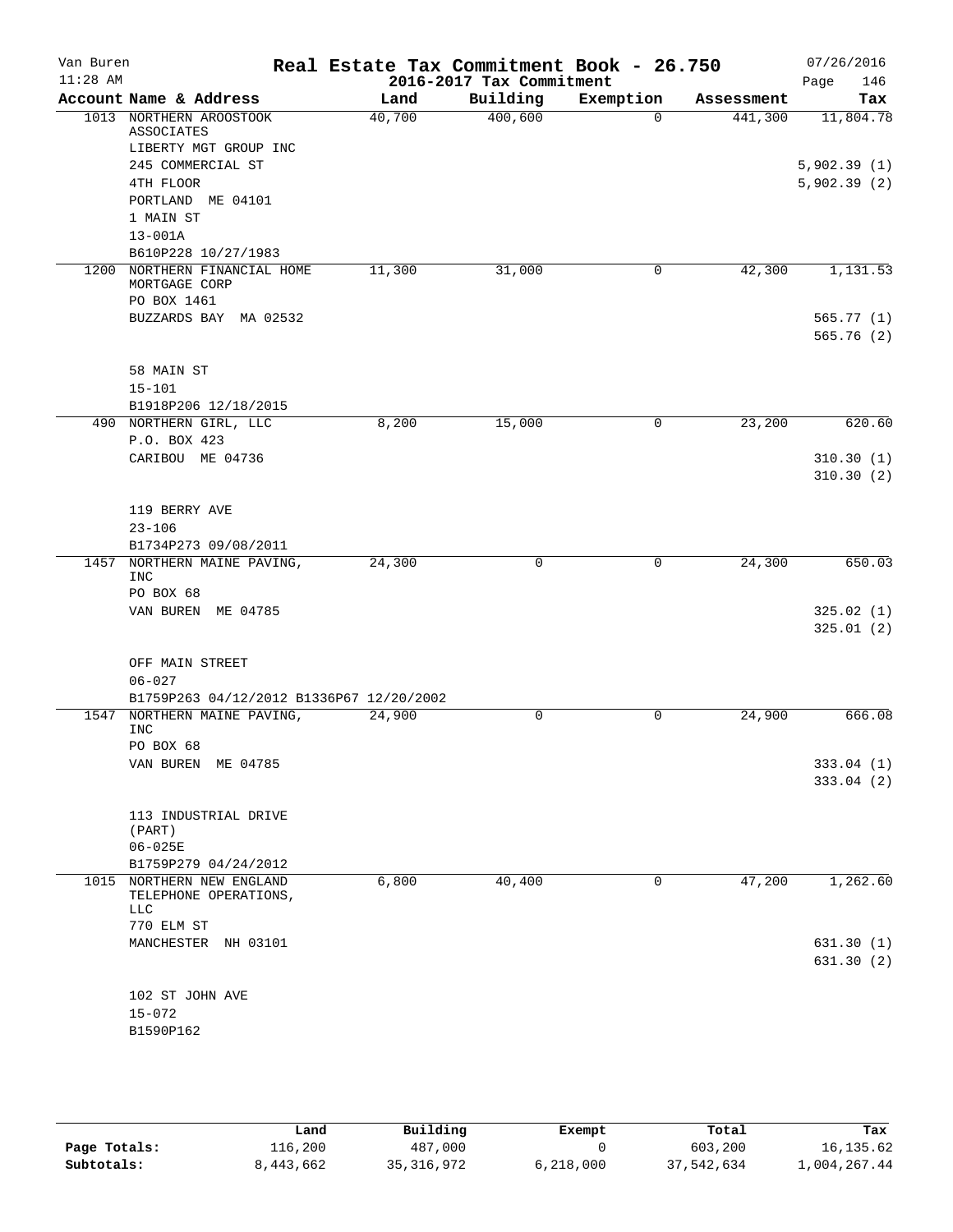| Van Buren    |                                  | Real Estate Tax Commitment Book - 26.750 |                                      |                     |            | 07/26/2016      |
|--------------|----------------------------------|------------------------------------------|--------------------------------------|---------------------|------------|-----------------|
| $11:28$ AM   | Account Name & Address           |                                          | 2016-2017 Tax Commitment<br>Building |                     | Assessment | Page<br>147     |
|              | 1404 NUNEZ, ANNA                 | Land<br>5,000                            | 66,600                               | Exemption<br>15,000 | 56,600     | Tax<br>1,514.05 |
|              | 108 CENTER ST                    |                                          |                                      | 04 Homestead        |            |                 |
|              | VAN BUREN ME 04785               |                                          |                                      |                     |            | 757.03(1)       |
|              |                                  |                                          |                                      |                     |            | 757.02(2)       |
|              |                                  |                                          |                                      |                     |            |                 |
|              | 108 CENTER ST                    |                                          |                                      |                     |            |                 |
|              | $16 - 056$                       |                                          |                                      |                     |            |                 |
|              | B1743P113 11/23/2011             |                                          |                                      |                     |            |                 |
|              | 425 OCZKOWSKI, PATRICIA          | 3,400                                    | 54,800                               | 0                   | 58,200     | 1,556.85        |
|              | 103 ROOSEVELT AVE                |                                          |                                      |                     |            |                 |
|              | VAN BUREN ME 04785               |                                          |                                      |                     |            | 778.43(1)       |
|              |                                  |                                          |                                      |                     |            | 778.42 (2)      |
|              |                                  |                                          |                                      |                     |            |                 |
|              | 103 ROOSEVELT AVE                |                                          |                                      |                     |            |                 |
|              | $14 - 048$                       |                                          |                                      |                     |            |                 |
|              | B1914P49 10/30/2015              |                                          |                                      | 15,000              | 50,400     |                 |
|              | 1016 O'HARE, FRANCIS             | 18,400                                   | 47,000                               |                     |            | 1,348.20        |
|              | P O BOX 24<br>VAN BUREN ME 04785 |                                          |                                      | 04 Homestead        |            | 674.10(1)       |
|              |                                  |                                          |                                      |                     |            | 674.10(2)       |
|              |                                  |                                          |                                      |                     |            |                 |
|              | 236 ST MARY'S BROOK RD           |                                          |                                      |                     |            |                 |
|              | $02 - 003A$                      |                                          |                                      |                     |            |                 |
|              | B601P129                         |                                          |                                      |                     |            |                 |
|              | 1018 O'NEIL, KAREN               | 4,100                                    | 37,100                               | 15,000              | 26,200     | 700.85          |
|              | 111 FULTON ST                    |                                          |                                      | 04 Homestead        |            |                 |
|              | VAN BUREN ME 04785               |                                          |                                      |                     |            | 350.43(1)       |
|              |                                  |                                          |                                      |                     |            | 350.42(2)       |
|              |                                  |                                          |                                      |                     |            |                 |
|              | 111 FULTON ST                    |                                          |                                      |                     |            |                 |
|              | $20 - 003$                       |                                          |                                      |                     |            |                 |
|              | B852P204                         |                                          |                                      |                     |            |                 |
|              | 1019 OPTO-DENT, INC              | 11,000                                   | 68,400                               | 0                   | 79,400     | 2,123.95        |
|              | C/O CHARLES PLOURDE              |                                          |                                      |                     |            |                 |
|              | PO BOX 300                       |                                          |                                      |                     |            | 1,061.98(1)     |
|              | VAN BUREN ME 04785               |                                          |                                      |                     |            | 1,061.97(2)     |
|              | 67 MAIN ST                       |                                          |                                      |                     |            |                 |
|              | $15 - 020$                       |                                          |                                      |                     |            |                 |
|              | B1076P309 07/11/1997             |                                          |                                      |                     |            |                 |
|              | 1020 OUELLET, JOSEPH B D         | 3,600                                    | 52,200                               | 0                   | 55,800     | 1,492.65        |
|              | 682 HAMLIN RD                    |                                          |                                      |                     |            |                 |
|              | HAMLIN ME 04785                  |                                          |                                      |                     |            | 746.33(1)       |
|              |                                  |                                          |                                      |                     |            | 746.32(2)       |
|              |                                  |                                          |                                      |                     |            |                 |
|              | 123 FULTON ST                    |                                          |                                      |                     |            |                 |
|              | $20 - 007$                       |                                          |                                      |                     |            |                 |
|              | B1422P24                         |                                          |                                      |                     |            |                 |
| 1028         | OUELLET, JOSEPH D                | 4,100                                    | 21,800                               | 0                   | 25,900     | 692.83          |
|              | 682 HAMLIN RD                    |                                          |                                      |                     |            |                 |
|              | HAMLIN ME 04785                  |                                          |                                      |                     |            | 346.42(1)       |
|              |                                  |                                          |                                      |                     |            | 346.41(2)       |
|              |                                  |                                          |                                      |                     |            |                 |
|              | 570 MAIN ST                      |                                          |                                      |                     |            |                 |
|              | $24 - 012$                       |                                          |                                      |                     |            |                 |
|              | B1201P331                        |                                          |                                      |                     |            |                 |
|              |                                  |                                          |                                      |                     |            |                 |
|              |                                  | Building<br>Land                         |                                      | Exempt              | Total      | Tax             |
| Page Totals: | 49,600                           | 347,900                                  |                                      | 45,000              | 352,500    | 9,429.38        |
| Subtotals:   | 8,493,262                        | 35,664,872                               |                                      | 6,263,000           | 37,895,134 | 1,013,696.82    |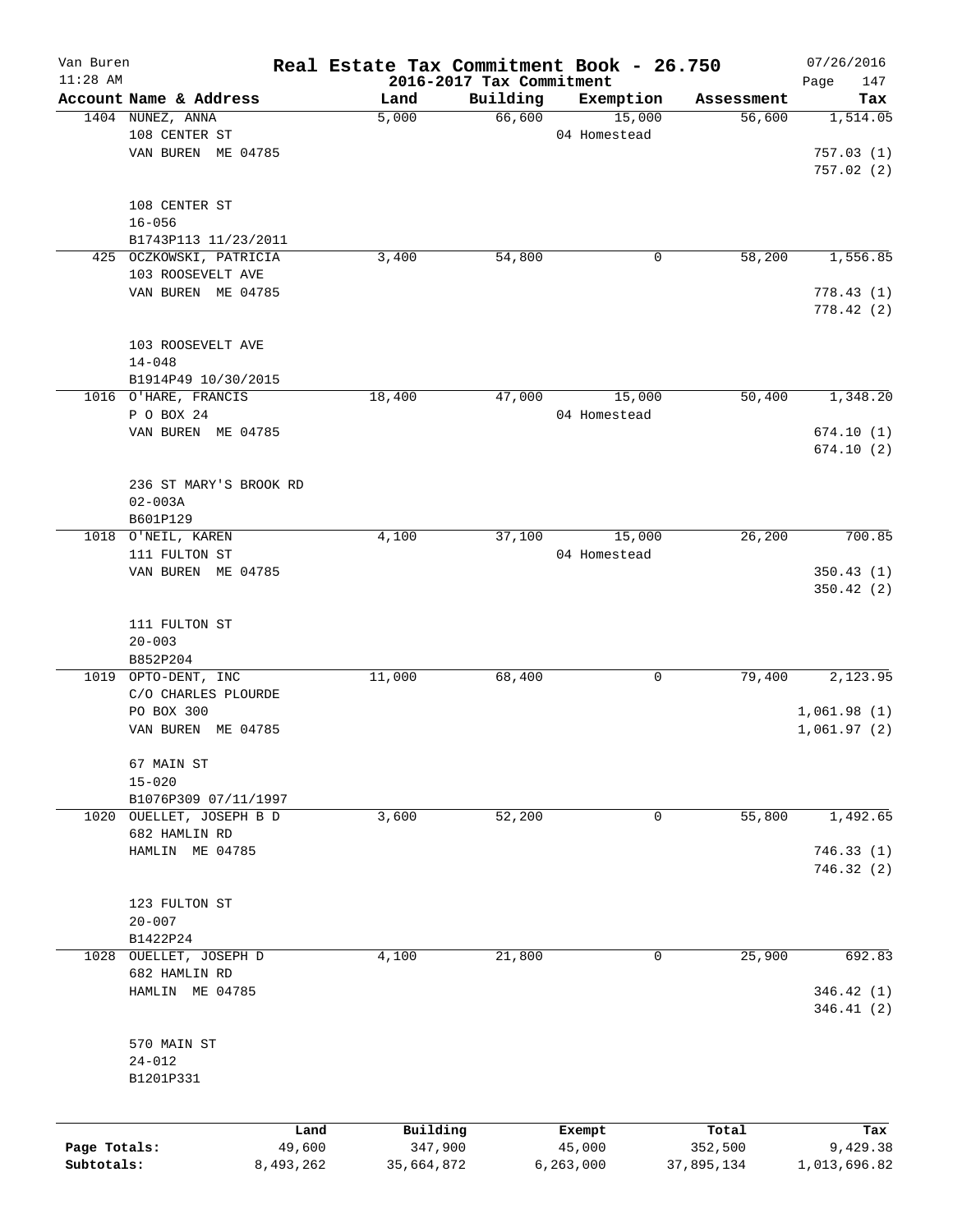| Van Buren<br>$11:28$ AM |                                                            |        |          | 2016-2017 Tax Commitment | Real Estate Tax Commitment Book - 26.750 |            | 07/26/2016<br>148<br>Page |
|-------------------------|------------------------------------------------------------|--------|----------|--------------------------|------------------------------------------|------------|---------------------------|
|                         | Account Name & Address                                     |        | Land     | Building                 | Exemption                                | Assessment | Tax                       |
|                         | 1027 OUELLET, JOSEPH D<br>682 HAMLIN RD<br>HAMLIN ME 04785 |        | 2,600    | 10,900                   | $\mathbf 0$                              | 13,500     | 361.13<br>180.57(1)       |
|                         | 129 HIGH ST                                                |        |          |                          |                                          |            | 180.56 (2)                |
|                         | 14-071C<br>B1188P15                                        |        |          |                          |                                          |            |                           |
|                         | 1026 OUELLET, JOSEPH D<br>682 HAMLIN RD                    |        | 3,600    | 9,300                    | 0                                        | 12,900     | 345.08                    |
|                         | HAMLIN ME 04785                                            |        |          |                          |                                          |            | 172.54(1)                 |
|                         |                                                            |        |          |                          |                                          |            | 172.54(2)                 |
|                         | 165 CHAMPLAIN ST                                           |        |          |                          |                                          |            |                           |
|                         | $19 - 023$<br>B1188P15                                     |        |          |                          |                                          |            |                           |
|                         | 1025 OUELLET, JOSEPH D                                     |        | 4,600    | 39,400                   | 0                                        | 44,000     | 1,177.00                  |
|                         | 682 HAMLIN RD<br>HAMLIN ME 04785                           |        |          |                          |                                          |            | 588.50(1)                 |
|                         |                                                            |        |          |                          |                                          |            | 588.50 (2)                |
|                         | 118 ST BRUNO ST                                            |        |          |                          |                                          |            |                           |
|                         | $17 - 045$<br>B1329P36                                     |        |          |                          |                                          |            |                           |
|                         | 1023 OUELLET, JOSEPH D                                     |        | 3,600    | 26,600                   | $\mathsf{O}$                             | 30,200     | 807.85                    |
|                         | 682 HAMLIN RD<br>HAMLIN ME 04785                           |        |          |                          |                                          |            | 403.93(1)                 |
|                         |                                                            |        |          |                          |                                          |            | 403.92 (2)                |
|                         | 122 HIGH ST                                                |        |          |                          |                                          |            |                           |
|                         | $14 - 114$<br>B1188P15                                     |        |          |                          |                                          |            |                           |
|                         | 1021 OUELLET, JOSEPH D                                     |        | 4,600    | 30,800                   | 0                                        | 35,400     | 946.95                    |
|                         | 682 HAMLIN RD<br>HAMLIN ME 04785                           |        |          |                          |                                          |            | 473.48 (1)                |
|                         |                                                            |        |          |                          |                                          |            | 473.47 (2)                |
|                         | 317 MAIN ST                                                |        |          |                          |                                          |            |                           |
|                         | $20 - 049$<br>B1196P119                                    |        |          |                          |                                          |            |                           |
|                         | 1022 OUELLET, JOSEPH D                                     |        | 3,500    | 26,300                   | 0                                        | 29,800     | 797.15                    |
|                         | 682 HAMLIN RD<br>HAMLIN ME 04785                           |        |          |                          |                                          |            | 398.58 (1)                |
|                         |                                                            |        |          |                          |                                          |            | 398.57 (2)                |
|                         | 127 FULTON ST                                              |        |          |                          |                                          |            |                           |
|                         | $20 - 008$                                                 |        |          |                          |                                          |            |                           |
| 1029                    | B1188P15<br>OUELLET, JOSEPH DON                            |        | 4,300    | 29,500                   | 0                                        | 33,800     | 904.15                    |
|                         | 682 HAMLIN RD                                              |        |          |                          |                                          |            |                           |
|                         | HAMLIN ME 04785                                            |        |          |                          |                                          |            | 452.08 (1)<br>452.07 (2)  |
|                         | 150 MCKINLEY ST                                            |        |          |                          |                                          |            |                           |
|                         | $14 - 038$<br>B1726P23 07/12/2011 B1257P333                |        |          |                          |                                          |            |                           |
|                         |                                                            |        |          |                          |                                          |            |                           |
|                         |                                                            | Land   | Building |                          | Exempt                                   | Total      | Tax                       |
| Page Totals:            |                                                            | 26,800 | 172,800  |                          | 0                                        | 199,600    | 5,339.31                  |

**Subtotals:** 8,520,062 35,837,672 6,263,000 38,094,734 1,019,036.13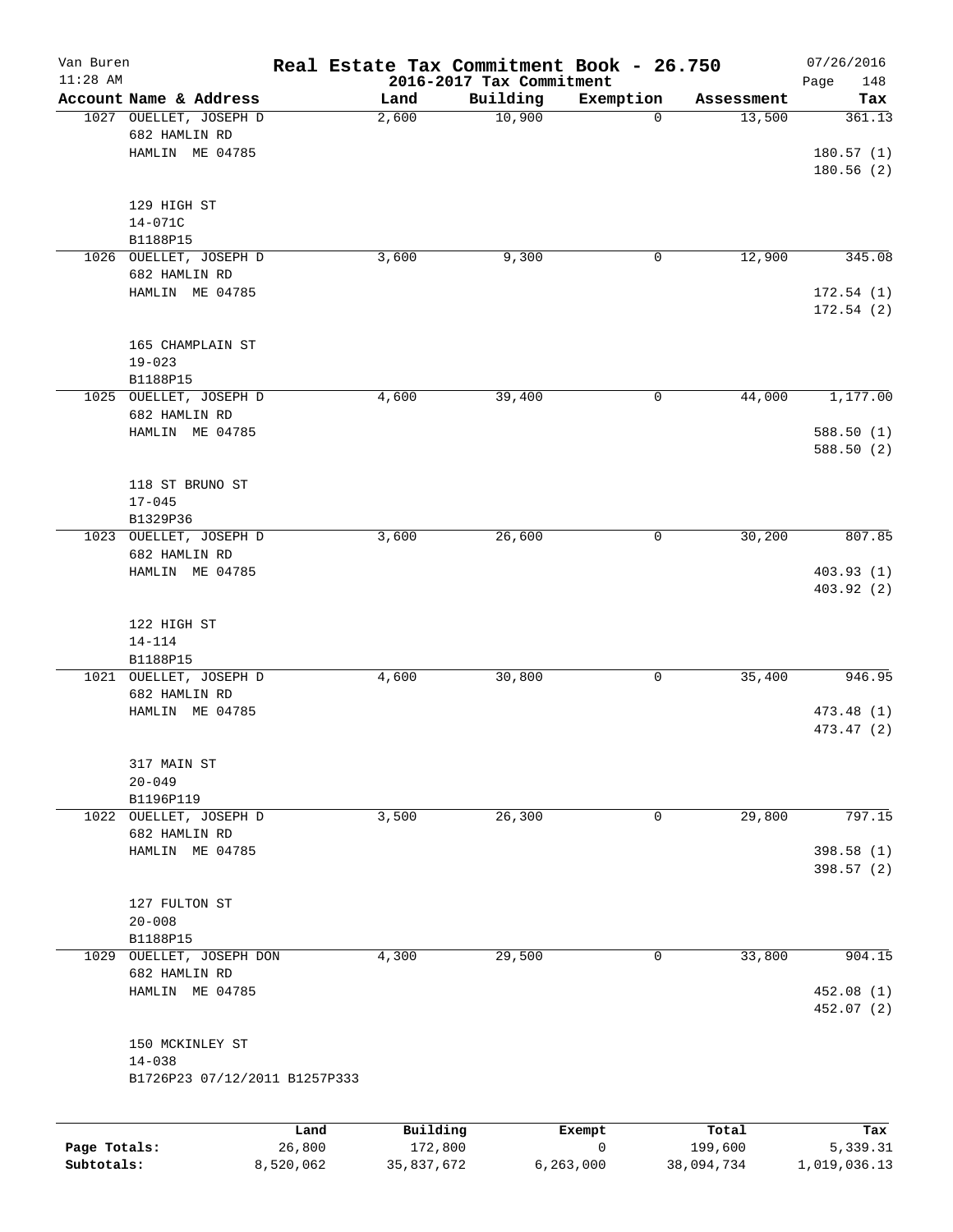| Van Buren    |                                    | Real Estate Tax Commitment Book - 26.750 |          |              |              | 07/26/2016   |
|--------------|------------------------------------|------------------------------------------|----------|--------------|--------------|--------------|
| $11:28$ AM   |                                    | 2016-2017 Tax Commitment                 |          |              |              | Page<br>149  |
|              | Account Name & Address             | Land                                     | Building | Exemption    | Assessment   | Tax          |
|              | 1030 OUELLET, JOSEPH DON           | 4,400                                    | 52,600   | 0            | 57,000       | 1,524.75     |
|              | 682 HAMLIN RD                      |                                          |          |              |              |              |
|              | HAMLIN ME 04785                    |                                          |          |              |              | 762.38(1)    |
|              |                                    |                                          |          |              |              | 762.37(2)    |
|              |                                    |                                          |          |              |              |              |
|              | 192 LYNNE ST                       |                                          |          |              |              |              |
|              | $19 - 080$<br>B1366P329 08/25/2003 |                                          |          |              |              |              |
| 1031         | OUELLET, MITCHELL R                | 8,800                                    | 0        | 0            | 8,800        | 235.40       |
|              | PO BOX 374                         |                                          |          |              |              |              |
|              | FORT KENT ME 04743                 |                                          |          |              |              | 117.70(1)    |
|              |                                    |                                          |          |              |              | 117.70(2)    |
|              |                                    |                                          |          |              |              |              |
|              | 48 MAIN ST                         |                                          |          |              |              |              |
|              | $15 - 104$                         |                                          |          |              |              |              |
|              | B1672P252 03/17/2010 B1324P116     |                                          |          |              |              |              |
|              | 1033 OUELLETT, JOSEPH B D SR       | 11,500                                   | 0        | 0            | 11,500       | 307.63       |
|              | OUELLETT, JOSEPH B D JR            |                                          |          |              |              |              |
|              | 682 HAMLIN ROAD                    |                                          |          |              |              | 153.82(1)    |
|              | HAMLIN ME 04785                    |                                          |          |              |              | 153.81(2)    |
|              |                                    |                                          |          |              |              |              |
|              | 82 MAIN ST                         |                                          |          |              |              |              |
|              | $15 - 089$                         |                                          |          |              |              |              |
| 1071         | OUELLETTE RACHEL R                 | 4,300                                    | 58,600   | 15,000       | 47,900       | 1,281.33     |
|              | 109 COTE ST                        |                                          |          | 04 Homestead |              |              |
|              | VAN BUREN ME 04785                 |                                          |          |              |              | 640.67(1)    |
|              |                                    |                                          |          |              |              | 640.66 (2)   |
|              |                                    |                                          |          |              |              |              |
|              | 109 COTE ST                        |                                          |          |              |              |              |
|              | $18 - 112$                         |                                          |          |              |              |              |
|              | B289P128                           |                                          |          |              |              |              |
| 1072         | OUELLETTE ROBERT D                 | 10,000                                   | 72,800   | 15,000       | 67,800       | 1,813.65     |
|              | OUELLETTE MARIE Y                  |                                          |          | 04 Homestead |              |              |
|              | 141 TOWER DR                       |                                          |          |              |              | 906.83(1)    |
|              | VAN BUREN ME 04785                 |                                          |          |              |              | 906.82(2)    |
|              |                                    |                                          |          |              |              |              |
|              | 141 TOWER DR                       |                                          |          |              |              |              |
|              | 12B-002                            |                                          |          |              |              |              |
|              | B603P313                           |                                          |          |              |              |              |
| 1075         | OUELLETTE RODNEY                   | 5,200                                    | 58,100   | 15,000       | 48,300       | 1,292.02     |
|              | OUELLETTE DIANE                    |                                          |          | 04 Homestead |              |              |
|              | 133 CLOVERHILL DR                  |                                          |          |              |              | 646.01(1)    |
|              | VAN BUREN ME 04785                 |                                          |          |              |              | 646.01(2)    |
|              |                                    |                                          |          |              |              |              |
|              | 133 CLOVERHILL DR                  |                                          |          |              |              |              |
|              | 18C-007                            |                                          |          |              |              |              |
|              | B1571P349                          |                                          |          |              |              |              |
| 1076         | OUELLETTE RONALD &                 | 9,700                                    | 106,300  | 15,000       | 101,000      | 2,701.75     |
|              | <b>DONNA</b>                       |                                          |          |              |              |              |
|              | LIVING TRUST                       |                                          |          | 04 Homestead |              |              |
|              | 123 MARIST COLLEGE DR              |                                          |          |              |              | 1,350.88(1)  |
|              | VAN BUREN ME 04785                 |                                          |          |              |              | 1,350.87(2)  |
|              |                                    |                                          |          |              |              |              |
|              | 123 MARIST COLLEGE DR              |                                          |          |              |              |              |
|              | $12B - 005$                        |                                          |          |              |              |              |
|              | B1077P328                          |                                          |          |              |              |              |
|              |                                    |                                          |          |              |              |              |
|              | Land                               | Building                                 |          | Exempt       | Total        | Tax          |
| Page Totals: | 53,900                             | 348,400                                  |          | 60,000       | 342,300      | 9,156.53     |
| Subtotals:   | 8,573,962                          | 36, 186, 072                             |          | 6,323,000    | 38, 437, 034 | 1,028,192.66 |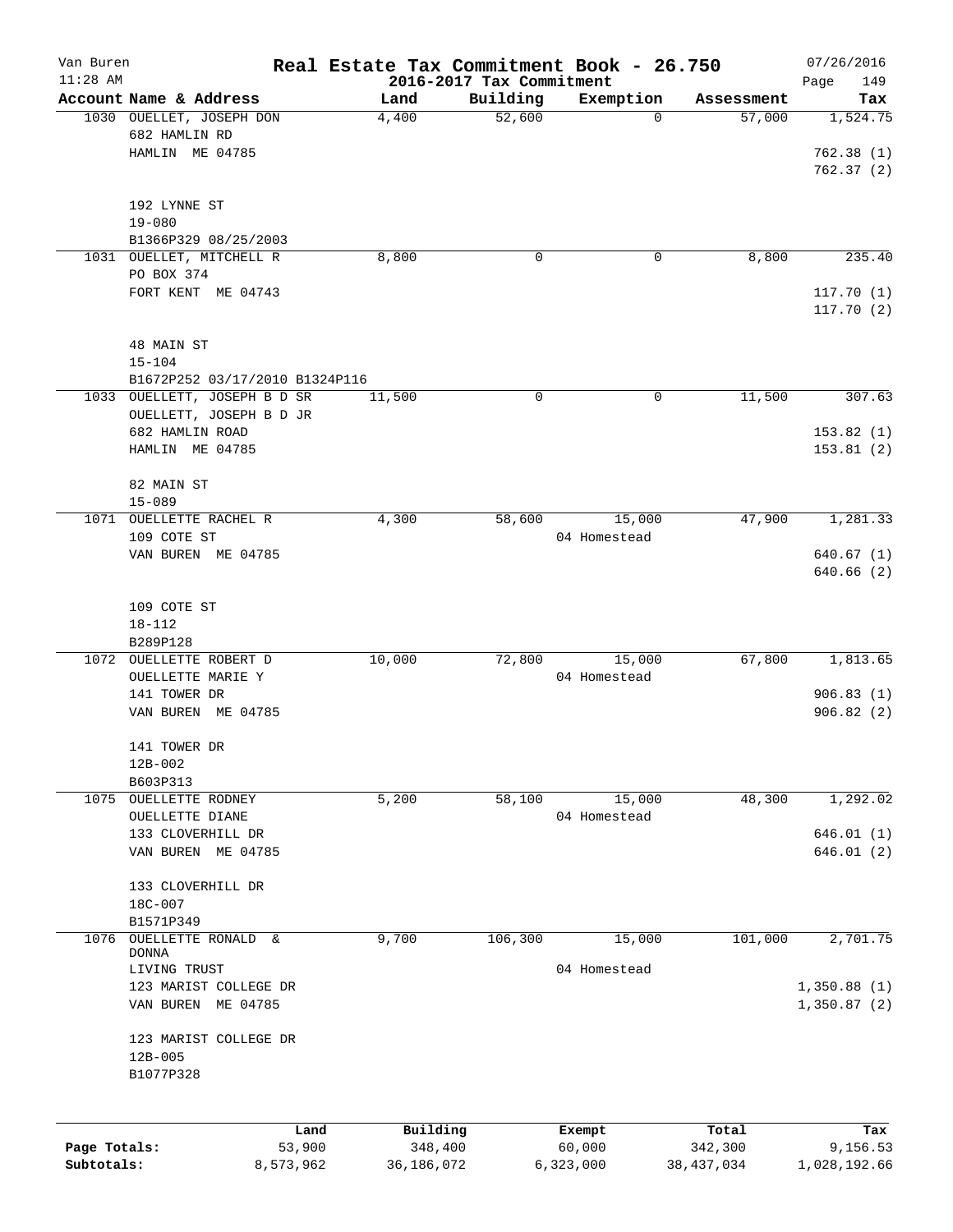| Van Buren<br>$11:28$ AM |                                    | Real Estate Tax Commitment Book - 26.750<br>2016-2017 Tax Commitment |             |              |            | 07/26/2016<br>150<br>Page |  |
|-------------------------|------------------------------------|----------------------------------------------------------------------|-------------|--------------|------------|---------------------------|--|
|                         | Account Name & Address             | Land                                                                 | Building    | Exemption    | Assessment | Tax                       |  |
| 1077                    | OUELLETTE RONALD &<br><b>DONNA</b> | 3,700                                                                | $\mathbf 0$ | $\Omega$     | 3,700      | 98.98                     |  |
|                         | LIVING TRUST                       |                                                                      |             |              |            |                           |  |
|                         | 123 MARIST COLLEGE DR              |                                                                      |             |              |            | 49.49 (1)                 |  |
|                         | VAN BUREN ME 04785                 |                                                                      |             |              |            | 49.49 (2)                 |  |
|                         | MARIST COLLEGE DR                  |                                                                      |             |              |            |                           |  |
|                         | 12B-007                            |                                                                      |             |              |            |                           |  |
|                         | B1077P328                          |                                                                      |             |              |            |                           |  |
| 1079                    | OUELLETTE RONALD &<br><b>DONNA</b> | 3,700                                                                | 0           | 0            | 3,700      | 98.98                     |  |
|                         | LIVING TRUST                       |                                                                      |             |              |            |                           |  |
|                         | 123 MARIST COLLEGE DR              |                                                                      |             |              |            | 49.49 (1)                 |  |
|                         | VAN BUREN ME 04785                 |                                                                      |             |              |            | 49.49 (2)                 |  |
|                         | MARIST COLLEGE DR                  |                                                                      |             |              |            |                           |  |
|                         | 12B-008                            |                                                                      |             |              |            |                           |  |
|                         | B1077P328                          |                                                                      |             |              |            |                           |  |
| 1081                    | OUELLETTE SCOTT N                  | 6,000                                                                | 42,900      | 15,000       | 33,900     | 906.83                    |  |
|                         | OUELLETTE BECKY L                  |                                                                      |             | 04 Homestead |            |                           |  |
|                         | 110 POND RD                        |                                                                      |             |              |            | 453.42 (1)                |  |
|                         | VAN BUREN ME 04785                 |                                                                      |             |              |            | 453.41(2)                 |  |
|                         | 110 POND RD                        |                                                                      |             |              |            |                           |  |
|                         | $16 - 014$                         |                                                                      |             |              |            |                           |  |
|                         | B1210P106                          |                                                                      |             |              |            |                           |  |
|                         | 1082 OUELLETTE SCOTT P             | 3,900                                                                | 7,900       | 11,800       | 0          | 0.00                      |  |
|                         | 168 HIGH ST                        |                                                                      |             | 04 Homestead |            |                           |  |
|                         | VAN BUREN ME 04785                 |                                                                      |             |              |            |                           |  |
|                         | 168 HIGH ST                        |                                                                      |             |              |            |                           |  |
|                         | $14 - 088$                         |                                                                      |             |              |            |                           |  |
|                         | B1251P318                          |                                                                      |             |              |            |                           |  |
|                         | 1034 OUELLETTE, ARMAND JR          | 7,300                                                                | 51,600      | 15,000       | 43,900     | 1,174.33                  |  |
|                         | P O BOX 101                        |                                                                      |             | 04 Homestead |            |                           |  |
|                         | VAN BUREN ME 04785                 |                                                                      |             |              |            | 587.17 (1)                |  |
|                         |                                    |                                                                      |             |              |            | 587.16(2)                 |  |
|                         | 162 STATE ST                       |                                                                      |             |              |            |                           |  |
|                         | 12A-022                            |                                                                      |             |              |            |                           |  |
|                         | B1178P247                          |                                                                      |             |              |            |                           |  |
|                         | 1035 OUELLETTE, CAROLINE           | 5,400                                                                | 57,500      | 15,000       | 47,900     | 1,281.33                  |  |
|                         | P O BOX 285                        |                                                                      |             | 04 Homestead |            |                           |  |
|                         | VAN BUREN ME 04785                 |                                                                      |             |              |            | 640.67 (1)                |  |
|                         |                                    |                                                                      |             |              |            | 640.66 (2)                |  |
|                         | 149 CLOVERHILL DR                  |                                                                      |             |              |            |                           |  |
|                         | 18C-011                            |                                                                      |             |              |            |                           |  |
|                         | B919P138                           |                                                                      |             |              |            |                           |  |
|                         |                                    |                                                                      |             |              |            |                           |  |

|              | Land      | Building     | Exempt    | Total      | Tax          |
|--------------|-----------|--------------|-----------|------------|--------------|
| Page Totals: | 30,000    | 159,900      | 56,800    | 133,100    | 3,560.45     |
| Subtotals:   | 8,603,962 | 36, 345, 972 | 6,379,800 | 38,570,134 | 1,031,753.11 |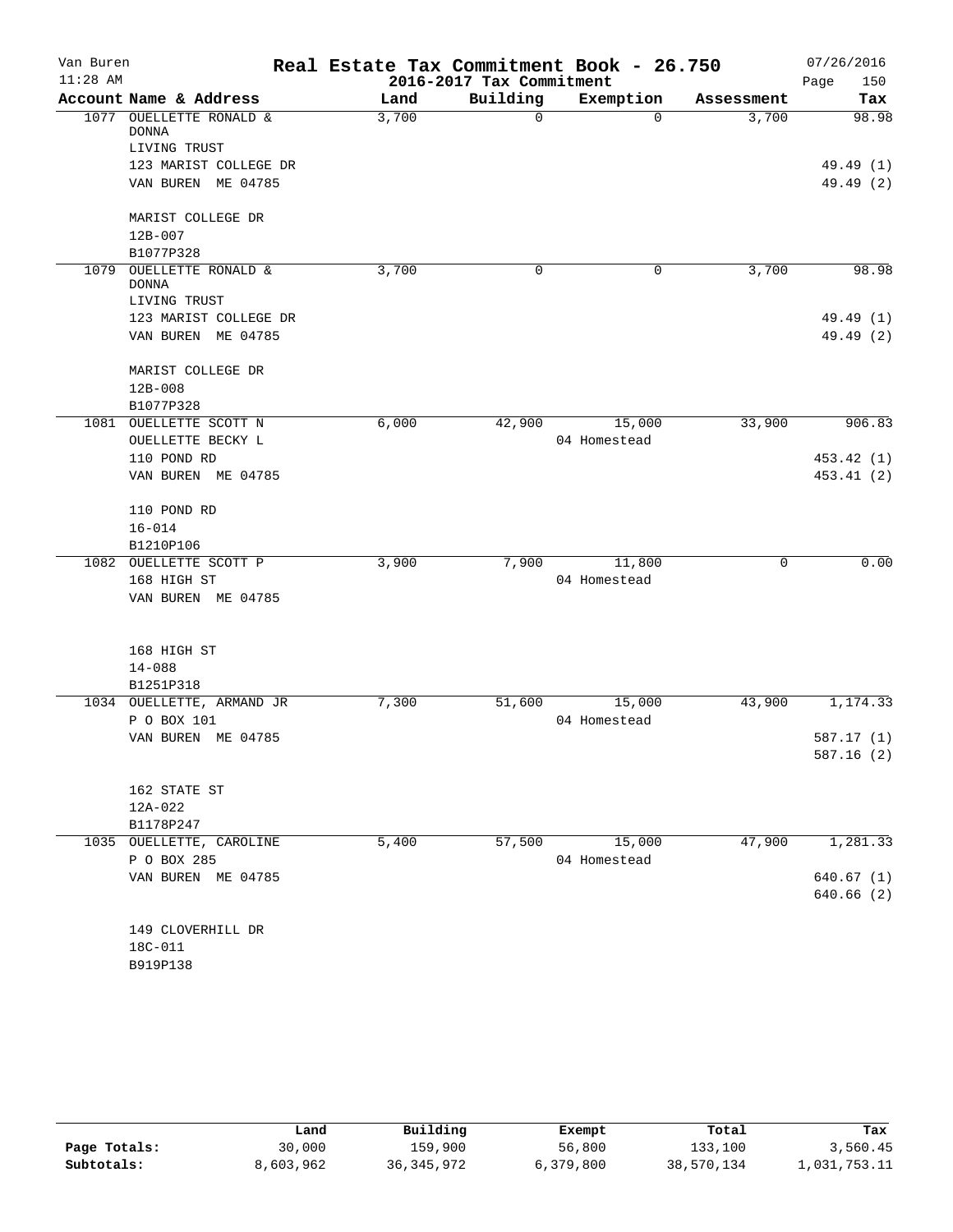| Van Buren<br>$11:28$ AM    |                                              | Real Estate Tax Commitment Book - 26.750 | 2016-2017 Tax Commitment |                        |                       | 07/26/2016<br>Page<br>151 |
|----------------------------|----------------------------------------------|------------------------------------------|--------------------------|------------------------|-----------------------|---------------------------|
|                            | Account Name & Address                       | Land                                     | Building                 | Exemption              | Assessment            | Tax                       |
|                            | 1036 OUELLETTE, CAROLINE (ET<br>ALS)         | 5,400                                    | $\mathbf 0$              | 0                      | 5,400                 | 144.45                    |
|                            | P O BOX 285<br>VAN BUREN ME 04785            |                                          |                          |                        |                       | 72.23(1)                  |
|                            |                                              |                                          |                          |                        |                       | 72.22(2)                  |
|                            | CLOVERHILL DR                                |                                          |                          |                        |                       |                           |
|                            | 18C-011A<br>B1349P73                         |                                          |                          |                        |                       |                           |
|                            | 1037 OUELLETTE, CHARLES                      | 12,000                                   | 69,000                   | 0                      | 81,000                | 2,166.75                  |
|                            | OUELLETTE, VELMA                             |                                          |                          |                        |                       |                           |
|                            | 44 MAIN ST SUITE 101                         |                                          |                          |                        |                       | 1,083.38(1)               |
|                            | VAN BUREN ME 04785                           |                                          |                          |                        |                       | 1,083.37(2)               |
|                            | 44 MAIN ST                                   |                                          |                          |                        |                       |                           |
|                            | $15 - 106$                                   |                                          |                          |                        |                       |                           |
|                            | B1343P186<br>1087 OUELLETTE, CHARLES         | 3,700                                    | 12,600                   | 0                      | 16,300                | 436.03                    |
|                            | OUELLETTE, VELMA                             |                                          |                          |                        |                       |                           |
|                            | 44 MAIN STREET, SUITE                        |                                          |                          |                        |                       | 218.02(1)                 |
|                            | 101<br>VAN BUREN ME 04785                    |                                          |                          |                        |                       | 218.01(2)                 |
|                            | 105 ST JOHN AVE                              |                                          |                          |                        |                       |                           |
|                            | $15 - 074$<br>B1490P331 04/06/2006           |                                          |                          |                        |                       |                           |
|                            | 1038 OUELLETTE, CHARLES G                    | 10,800                                   | 47,600                   | 0                      | 58,400                | 1,562.20                  |
|                            | OUELLETTE, VELMA A                           |                                          |                          |                        |                       |                           |
|                            | 44 MAIN ST SUITE 101                         |                                          |                          |                        |                       | 781.10(1)                 |
|                            | VAN BUREN ME 04785                           |                                          |                          |                        |                       | 781.10 (2)                |
|                            | 236 MAIN ST                                  |                                          |                          |                        |                       |                           |
|                            | $18 - 070A$                                  |                                          |                          |                        |                       |                           |
|                            | B988P176<br>1039 OUELLETTE, CHARLES G        | 8,400                                    | 77,400                   | 15,000                 | 70,800                | 1,893.90                  |
|                            | OUELLETTE, VELMA A                           |                                          |                          | 04 Homestead           |                       |                           |
|                            | 44 MAIN ST SUITE 101                         |                                          |                          |                        |                       | 946.95(1)                 |
|                            | VAN BUREN ME 04785                           |                                          |                          |                        |                       | 946.95 (2)                |
|                            | 330 STATE ST                                 |                                          |                          |                        |                       |                           |
|                            | $03 - 022$                                   |                                          |                          |                        |                       |                           |
|                            | B725P65                                      |                                          |                          |                        |                       |                           |
| 1042                       | OUELLETTE, DANIEL JR                         | 13,400                                   | 63,800                   | 15,000<br>04 Homestead | 62,200                | 1,663.85                  |
|                            | OUELLETTE, BRENDA<br>142 STATE ST            |                                          |                          |                        |                       | 831.93 (1)                |
|                            | VAN BUREN ME 04785                           |                                          |                          |                        |                       | 831.92 (2)                |
|                            | 142 STATE ST                                 |                                          |                          |                        |                       |                           |
|                            | 12A-026                                      |                                          |                          |                        |                       |                           |
|                            | B1055P98                                     |                                          |                          |                        |                       |                           |
|                            | 328 OUELLETTE, DEANA<br>189 CHAMPLAIN STREET | 4,000                                    | 21,800                   | 15,000<br>04 Homestead | 10,800                | 288.90                    |
|                            | VAN BUREN ME 04785                           |                                          |                          |                        |                       | 144.45(1)                 |
|                            |                                              |                                          |                          |                        |                       | 144.45(2)                 |
|                            | 189 CHAMPLAIN ST                             |                                          |                          |                        |                       |                           |
|                            | $19 - 032$                                   |                                          |                          |                        |                       |                           |
|                            | B1765P129 06/01/2012                         |                                          |                          |                        |                       |                           |
|                            | Land                                         | Building                                 |                          | Exempt                 | Total                 | Tax                       |
| Page Totals:<br>Subtotals: | 57,700<br>8,661,662                          | 292,200<br>36,638,172                    |                          | 45,000<br>6,424,800    | 304,900<br>38,875,034 | 8,156.08<br>1,039,909.19  |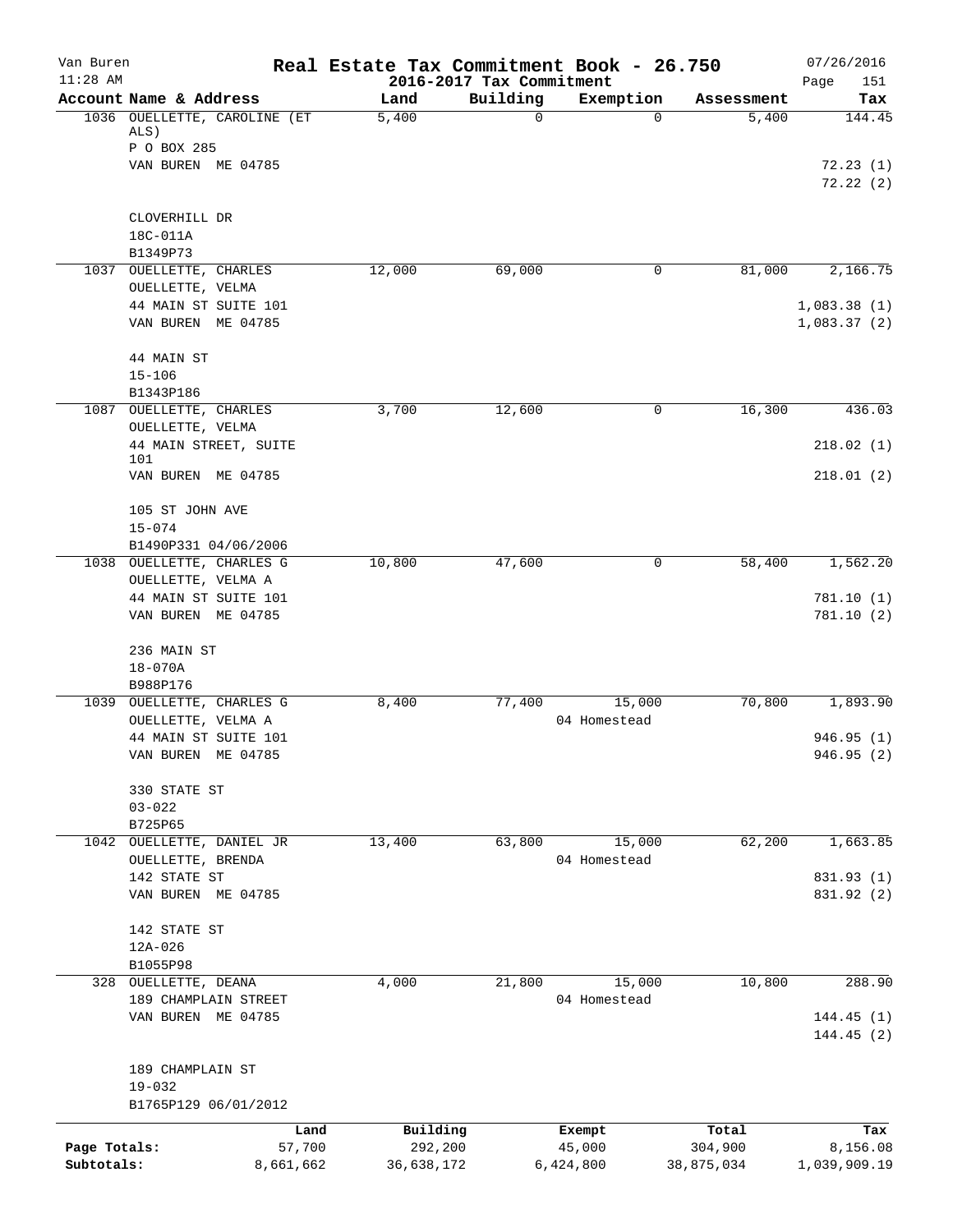| Van Buren  |                                                                 |       |                          | Real Estate Tax Commitment Book - 26.750 |            | 07/26/2016  |
|------------|-----------------------------------------------------------------|-------|--------------------------|------------------------------------------|------------|-------------|
| $11:28$ AM |                                                                 |       | 2016-2017 Tax Commitment |                                          |            | 152<br>Page |
|            | Account Name & Address                                          | Land  | Building                 | Exemption                                | Assessment | Tax         |
|            | 1043 OUELLETTE, DONALD L                                        | 7,000 | 42,500                   | 15,000                                   | 34,500     | 922.88      |
|            | OUELLETTE, CARMEN G                                             |       |                          | 04 Homestead                             |            |             |
|            | 156 HIGH ST                                                     |       |                          |                                          |            | 461.44 (1)  |
|            | VAN BUREN ME 04785                                              |       |                          |                                          |            | 461.44(2)   |
|            | 156 HIGH ST                                                     |       |                          |                                          |            |             |
|            | $14 - 098$                                                      |       |                          |                                          |            |             |
|            | B450P255                                                        |       |                          |                                          |            |             |
|            | 1045 OUELLETTE, GARY S                                          | 6,500 | 30,700                   | 15,000                                   | 22,200     | 593.85      |
|            | OUELLETTE, LINDA                                                |       |                          | 04 Homestead                             |            |             |
|            | 156 STATE ST                                                    |       |                          |                                          |            | 296.93(1)   |
|            | VAN BUREN ME 04785                                              |       |                          |                                          |            | 296.92 (2)  |
|            | 156 STATE ST                                                    |       |                          |                                          |            |             |
|            | $12A-023$                                                       |       |                          |                                          |            |             |
|            | B960P272                                                        |       |                          |                                          |            |             |
|            | 1047 OUELLETTE, GLORIA J                                        | 5,800 | 17,400                   | $\mathbf 0$                              | 23,200     | 620.60      |
|            | PO BOX 142                                                      |       |                          |                                          |            |             |
|            | VAN BUREN ME 04785                                              |       |                          |                                          |            | 310.30(1)   |
|            |                                                                 |       |                          |                                          |            | 310.30(2)   |
|            | 141 MARION DR                                                   |       |                          |                                          |            |             |
|            | 18B-013                                                         |       |                          |                                          |            |             |
|            | B1912P24 10/09/2015 B1907P274 09/08/2015 B718P107<br>08/03/1987 |       |                          |                                          |            |             |
|            | 1046 OUELLETTE, GORDON D.                                       | 4,600 | 52,300                   | 15,000                                   | 41,900     | 1,120.83    |
|            | (LIFE ESTATE)                                                   |       |                          |                                          |            |             |
|            | OUELLETTE, KENNETH C.                                           |       |                          | 04 Homestead                             |            |             |
|            | 175 LAPLANTE RD                                                 |       |                          |                                          |            | 560.42(1)   |
|            | CYR PLANTATION ME<br>04785                                      |       |                          |                                          |            | 560.41(2)   |
|            |                                                                 |       |                          |                                          |            |             |
|            | 140 MARION DR                                                   |       |                          |                                          |            |             |
|            | 18B-014                                                         |       |                          |                                          |            |             |
|            | B1923P314 02/26/2016                                            |       |                          |                                          |            |             |
|            | 900 OUELLETTE, JACOB                                            | 4,000 | 64,800                   | 15,000                                   | 53,800     | 1,439.15    |
|            | 109 ST FRANCIS ST                                               |       |                          | 04 Homestead                             |            |             |
|            | VAN BUREN ME 04785                                              |       |                          |                                          |            | 719.58 (1)  |
|            |                                                                 |       |                          |                                          |            | 719.57(2)   |
|            | 109 ST FRANCIS ST                                               |       |                          |                                          |            |             |
|            | $13 - 029$                                                      |       |                          |                                          |            |             |
|            | B1693P270 08/26/2010 B1387P296                                  |       |                          |                                          |            |             |
|            | 1048 OUELLETTE, JAMES J                                         | 9,500 | 129,700                  | 15,000                                   | 124,200    | 3,322.35    |
|            | OUELLETTE, NANCY A                                              |       |                          | 04 Homestead                             |            |             |
|            | 231 STATE ST                                                    |       |                          |                                          |            | 1,661.18(1) |
|            | VAN BUREN ME 04785                                              |       |                          |                                          |            | 1,661.17(2) |
|            | 231 STATE ST                                                    |       |                          |                                          |            |             |
|            | $03 - 012F$                                                     |       |                          |                                          |            |             |
|            | B774P340                                                        |       |                          |                                          |            |             |
|            |                                                                 |       |                          |                                          |            |             |

|              | Land      | Building   | Exempt    | Total      | Tax          |
|--------------|-----------|------------|-----------|------------|--------------|
| Page Totals: | 37,400    | 337,400    | 75,000    | 299,800    | 8,019.66     |
| Subtotals:   | 8,699,062 | 36,975,572 | 6,499,800 | 39,174,834 | 1,047,928.85 |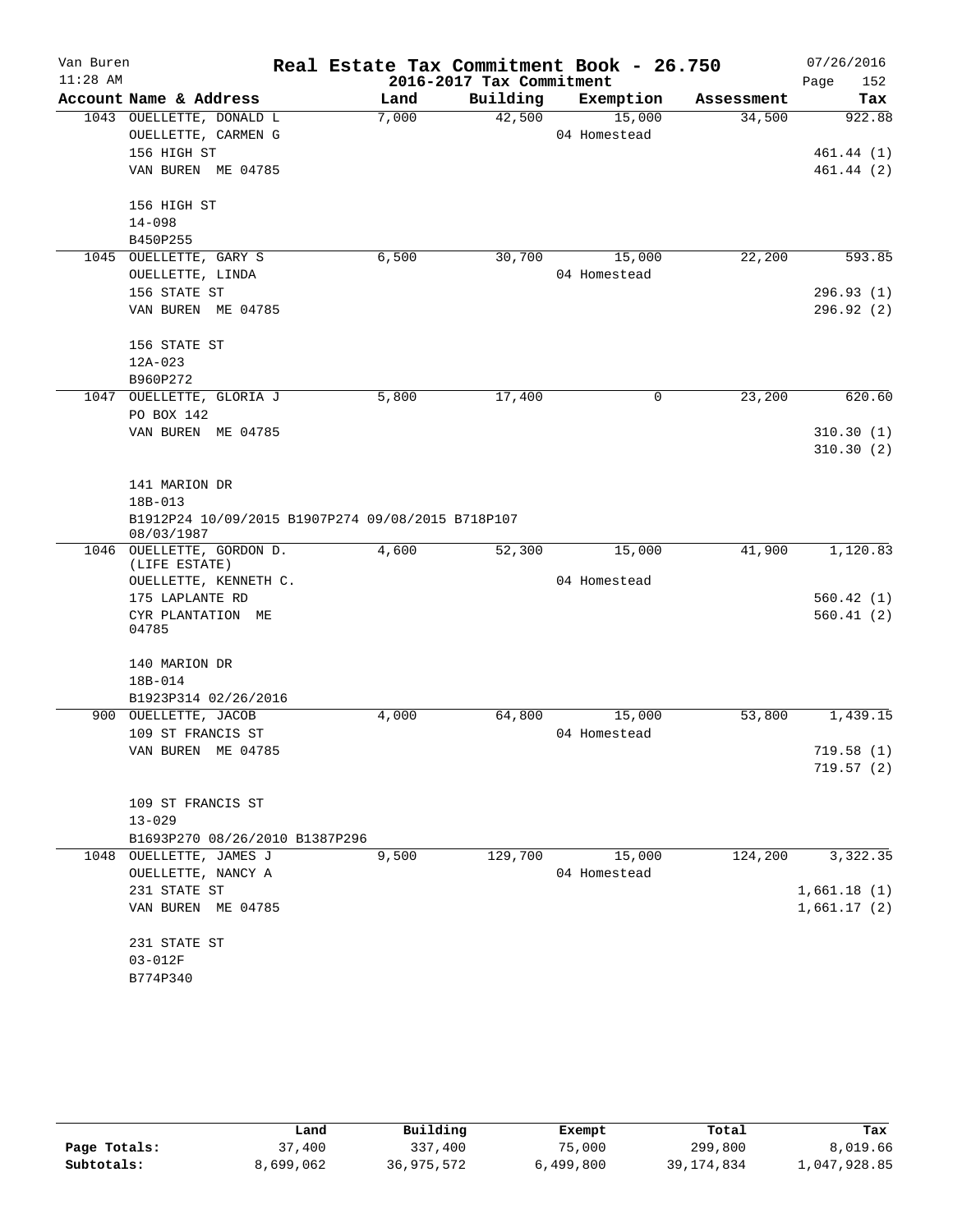| Van Buren    |                                                |           | Real Estate Tax Commitment Book - 26.750  |                          |              |              | 07/26/2016   |
|--------------|------------------------------------------------|-----------|-------------------------------------------|--------------------------|--------------|--------------|--------------|
| $11:28$ AM   |                                                |           |                                           | 2016-2017 Tax Commitment |              |              | Page<br>153  |
|              | Account Name & Address<br>177 OUELLETTE, JASON |           | Land                                      | Building                 | Exemption    | Assessment   | Tax          |
|              |                                                |           | 4,600                                     | 43,500                   | 0            | 48,100       | 1,286.68     |
|              | 106 HARRISON ST                                |           |                                           |                          |              |              |              |
|              | VAN BUREN ME 04785                             |           |                                           |                          |              |              | 643.34 (1)   |
|              |                                                |           |                                           |                          |              |              | 643.34(2)    |
|              |                                                |           |                                           |                          |              |              |              |
|              | 112 ST BRUNO ST                                |           |                                           |                          |              |              |              |
|              | $17 - 048$                                     |           |                                           |                          |              |              |              |
|              | B1622P300 12/08/2008                           |           |                                           |                          |              |              |              |
| 229          | OUELLETTE, JERRY                               |           | 3,200                                     | 26,400                   | 0            | 29,600       | 791.80       |
|              | 160 ST. BRUNO ST.                              |           |                                           |                          |              |              |              |
|              | VAN BUREN ME 04785                             |           |                                           |                          |              |              | 395.90(1)    |
|              |                                                |           |                                           |                          |              |              | 395.90(2)    |
|              |                                                |           |                                           |                          |              |              |              |
|              | 160 ST BRUNO ST                                |           |                                           |                          |              |              |              |
|              | $17 - 009$                                     |           |                                           |                          |              |              |              |
|              | B1928P310 04/11/2016                           |           |                                           |                          |              |              |              |
|              | 318 OUELLETTE, JERRY L                         |           | 4,300                                     | 64,600                   | 15,000       | 53,900       | 1,441.83     |
|              | 132 VIOLETTE STREET                            |           |                                           |                          | 04 Homestead |              |              |
|              | VAN BUREN ME 04785                             |           |                                           |                          |              |              | 720.92(1)    |
|              |                                                |           |                                           |                          |              |              | 720.91(2)    |
|              |                                                |           |                                           |                          |              |              |              |
|              | 132 VIOLETTE ST                                |           |                                           |                          |              |              |              |
|              | $16 - 071$                                     |           |                                           |                          |              |              |              |
|              | B1686P68 06/30/2010                            |           |                                           |                          |              |              |              |
|              | 546 OUELLETTE, JERRY L                         |           | 3,100                                     | 50,300                   | 0            | 53,400       | 1,428.45     |
|              | 132 VIOLETTE ST                                |           |                                           |                          |              |              |              |
|              | VAN BUREN ME 04785                             |           |                                           |                          |              |              | 714.23(1)    |
|              |                                                |           |                                           |                          |              |              | 714.22(2)    |
|              |                                                |           |                                           |                          |              |              |              |
|              | 108 ROOSEVELT AVE                              |           |                                           |                          |              |              |              |
|              | $14 - 137$                                     |           |                                           |                          |              |              |              |
|              | B1059P116                                      |           |                                           |                          |              |              |              |
|              | 1050 OUELLETTE, JOEY                           |           | 8,000                                     | 61,500                   | 15,000       | 54,500       | 1,457.88     |
|              | OUELLETTE, REBEKAH                             |           |                                           |                          | 04 Homestead |              |              |
|              | P O BOX 524                                    |           |                                           |                          |              |              | 728.94(1)    |
|              | VAN BUREN ME 04785                             |           |                                           |                          |              |              | 728.94(2)    |
|              |                                                |           |                                           |                          |              |              |              |
|              | 199 LAKE RD                                    |           |                                           |                          |              |              |              |
|              | $02 - 017A$                                    |           |                                           |                          |              |              |              |
|              | B651P197                                       |           |                                           |                          |              |              |              |
|              | 1232 OUELLETTE, JOEY                           |           | 10,500                                    | 48,600                   | 0            | 59,100       | 1,580.93     |
|              | PO BOX 183                                     |           |                                           |                          |              |              |              |
|              | VAN BUREN ME 04785                             |           |                                           |                          |              |              | 790.47 (1)   |
|              |                                                |           |                                           |                          |              |              | 790.46 (2)   |
|              |                                                |           |                                           |                          |              |              |              |
|              | 204 MAIN ST                                    |           |                                           |                          |              |              |              |
|              | $18 - 097$                                     |           |                                           |                          |              |              |              |
|              |                                                |           | B1874P109 11/10/2014 B1869P318 10/09/2014 |                          |              |              |              |
|              | 1241 OUELLETTE, JOEY                           |           | 3,600                                     | 2,200                    | 0            | 5,800        | 155.15       |
|              | 199 LAKE RD                                    |           |                                           |                          |              |              |              |
|              | VAN BUREN ME 04785                             |           |                                           |                          |              |              | 77.58(1)     |
|              |                                                |           |                                           |                          |              |              | 77.57(2)     |
|              |                                                |           |                                           |                          |              |              |              |
|              | 203 LAKE RD                                    |           |                                           |                          |              |              |              |
|              | $02 - 016A$                                    |           |                                           |                          |              |              |              |
|              | B1837P253 10/07/2013                           |           |                                           |                          |              |              |              |
|              |                                                |           |                                           |                          |              |              |              |
|              |                                                | Land      | Building                                  |                          | Exempt       | Total        | Tax          |
| Page Totals: |                                                | 37,300    | 297,100                                   |                          | 30,000       | 304,400      | 8,142.72     |
| Subtotals:   |                                                | 8,736,362 | 37, 272, 672                              |                          | 6,529,800    | 39, 479, 234 | 1,056,071.57 |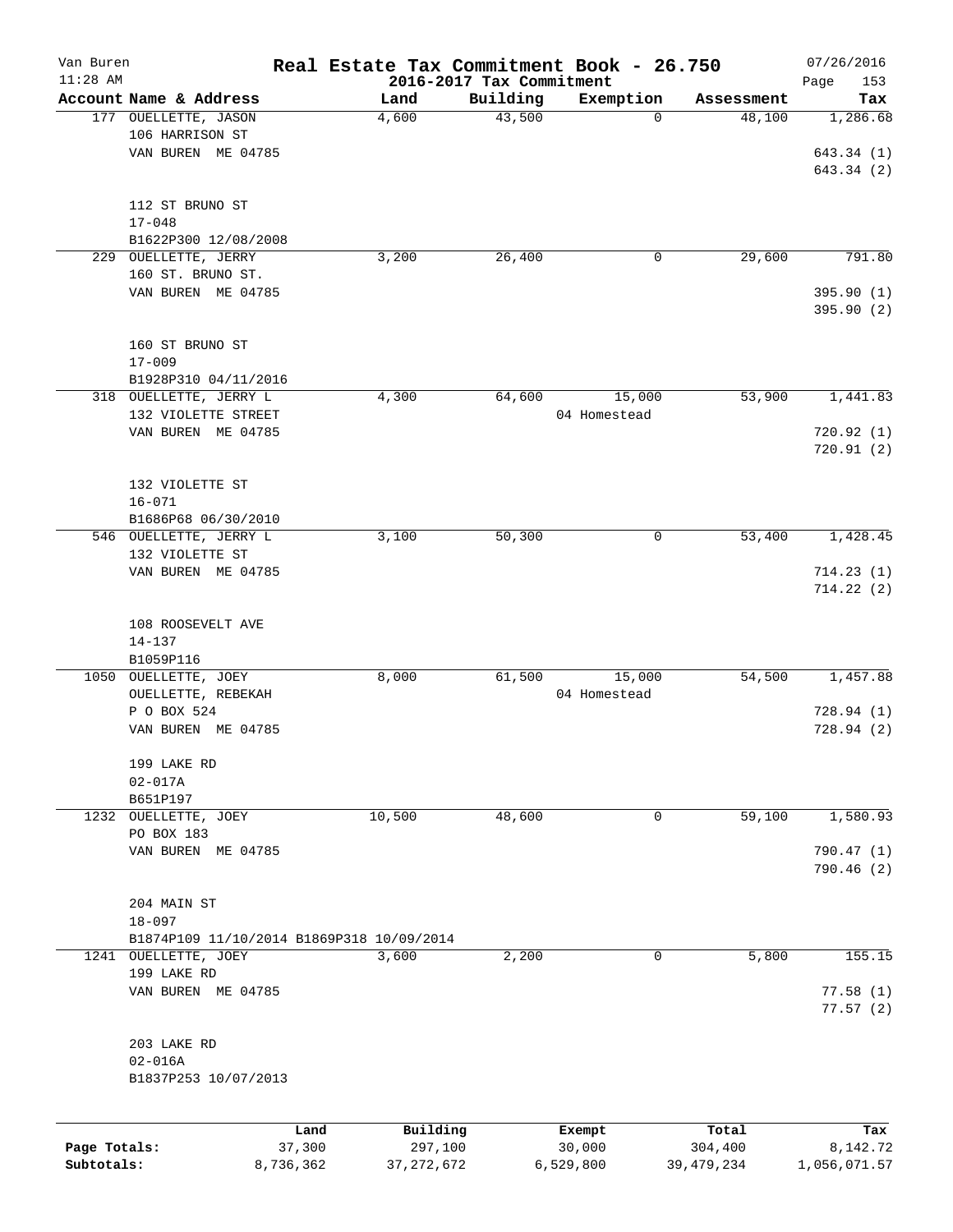| Van Buren  |                                              | Real Estate Tax Commitment Book - 26.750 |                          |              |            | 07/26/2016             |
|------------|----------------------------------------------|------------------------------------------|--------------------------|--------------|------------|------------------------|
| $11:28$ AM |                                              |                                          | 2016-2017 Tax Commitment |              |            | 154<br>Page            |
|            | Account Name & Address                       | Land                                     | Building                 | Exemption    | Assessment | Tax                    |
|            | 1240 OUELLETTE, JOEY                         | 9,100                                    | $\mathbf 0$              | $\Omega$     | 9,100      | 243.43                 |
|            | 199 LAKE RD                                  |                                          |                          |              |            |                        |
|            | VAN BUREN ME 04785                           |                                          |                          |              |            | 121.72(1)<br>121.71(2) |
|            | 207 LAKE RD                                  |                                          |                          |              |            |                        |
|            | $02 - 016$                                   |                                          |                          |              |            |                        |
|            | B1837P252 10/07/2013                         |                                          |                          |              |            |                        |
|            | 1051 OUELLETTE, JOHN E                       | 4,800                                    | 63,300                   | 15,000       | 53,100     | 1,420.43               |
|            | OUELLETTE, DARLENE M                         |                                          |                          | 04 Homestead |            |                        |
|            | 117 ROOSEVELT AVE                            |                                          |                          |              |            | 710.22(1)              |
|            | VAN BUREN ME 04785                           |                                          |                          |              |            | 710.21(2)              |
|            | 117 ROOSEVELT AVE                            |                                          |                          |              |            |                        |
|            | $14 - 074$                                   |                                          |                          |              |            |                        |
|            | B1187P59 10/04/1999<br>1053 OUELLETTE, KEITH | 8,000                                    | 29,900                   | 0            | 37,900     | 1,013.83               |
|            | OUELLETTE, DARLENE                           |                                          |                          |              |            |                        |
|            | P O BOX 422                                  |                                          |                          |              |            | 506.92(1)              |
|            | VAN BUREN ME 04785                           |                                          |                          |              |            | 506.91(2)              |
|            |                                              |                                          |                          |              |            |                        |
|            | 70 MAIN ST                                   |                                          |                          |              |            |                        |
|            | $15 - 095$                                   |                                          |                          |              |            |                        |
|            | B927P325<br>1054 OUELLETTE, KEITH            | 10,000                                   | 146,100                  | 15,000       | 141,100    | 3,774.43               |
|            | OUELLETTE, DARLENE                           |                                          |                          | 04 Homestead |            |                        |
|            | P O BOX 422                                  |                                          |                          |              |            | 1,887.22(1)            |
|            | VAN BUREN ME 04785                           |                                          |                          |              |            | 1,887.21(2)            |
|            |                                              |                                          |                          |              |            |                        |
|            | 285 STATE ST                                 |                                          |                          |              |            |                        |
|            | $03 - 012H$<br>B1193P44                      |                                          |                          |              |            |                        |
| 1073       | OUELLETTE, KIRT R & KIM                      | 7,300                                    | 64,500                   | 15,000       | 56,800     | 1,519.40               |
|            | R                                            |                                          |                          |              |            |                        |
|            | LIFE ESTATE OF                               |                                          |                          | 04 Homestead |            |                        |
|            | OUELLETTE, ROBERT J. &                       |                                          |                          |              |            |                        |
|            | CAROL A.<br>131 LYNNE ST                     |                                          |                          |              |            | 759.70 (1)             |
|            | VAN BUREN ME 04785                           |                                          |                          |              |            | 759.70 (2)             |
|            |                                              |                                          |                          |              |            |                        |
|            | 131 LYNNE ST                                 |                                          |                          |              |            |                        |
|            | $20 - 104$                                   |                                          |                          |              |            |                        |
|            | B1627P46 01/23/2009                          |                                          |                          |              |            |                        |
|            | 1057 OUELLETTE, LEE J                        | 3,700                                    | 62,100                   | 15,000       | 50,800     | 1,358.90               |
|            | OUELLETTE, LORI                              |                                          |                          | 04 Homestead |            |                        |
|            | 104 COTE ST                                  |                                          |                          |              |            | 679.45(1)              |
|            | VAN BUREN ME 04785                           |                                          |                          |              |            | 679.45(2)              |
|            | 104 COTE ST                                  |                                          |                          |              |            |                        |
|            | $18 - 118$                                   |                                          |                          |              |            |                        |
|            | B1082P141 08/22/1997                         |                                          |                          |              |            |                        |
|            |                                              |                                          |                          |              |            |                        |

|              | Land      | Building   | Exempt    | Total      | Tax          |
|--------------|-----------|------------|-----------|------------|--------------|
| Page Totals: | 42,900    | 365,900    | 60,000    | 348,800    | 9,330.42     |
| Subtotals:   | 8,779,262 | 37,638,572 | 6,589,800 | 39,828,034 | 1,065,401.99 |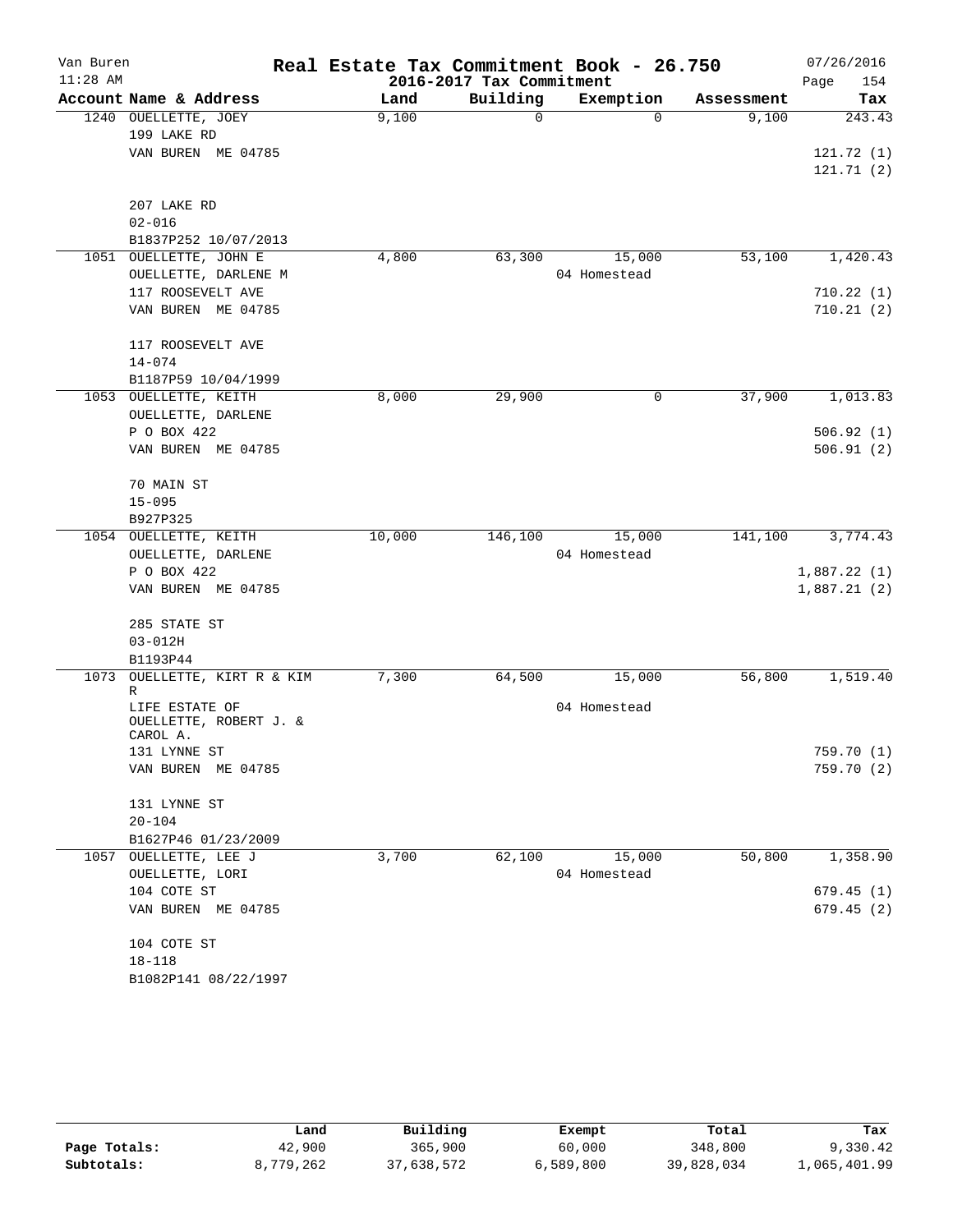| Van Buren<br>$11:28$ AM |                                                               | Real Estate Tax Commitment Book - 26.750 | 2016-2017 Tax Commitment |                        |            | 07/26/2016<br>Page<br>155 |
|-------------------------|---------------------------------------------------------------|------------------------------------------|--------------------------|------------------------|------------|---------------------------|
|                         | Account Name & Address                                        | Land                                     | Building                 | Exemption              | Assessment | Tax                       |
|                         | 734 OUELLETTE, LILLIAN<br>OUELLETTE, JASON<br>106 HARRISON ST | 3,400                                    | 28,300                   | 0                      | 31,700     | 847.98<br>423.99(1)       |
|                         | VAN BUREN ME 04785                                            |                                          |                          |                        |            | 423.99 (2)                |
|                         | 106 HARRISON ST<br>$18 - 019$<br>B1849P51 03/31/2014 B1617P77 |                                          |                          |                        |            |                           |
| 1058                    | OUELLETTE, LUCIEN JR                                          | 4,900                                    | 56,800                   | 15,000                 | 46,700     | 1,249.22                  |
|                         | OUELLETTE, RACHEL                                             |                                          |                          | 04 Homestead           |            |                           |
|                         | 122 JACKSON ST                                                |                                          |                          |                        |            | 624.61(1)                 |
|                         | VAN BUREN ME 04785                                            |                                          |                          |                        |            | 624.61(2)                 |
|                         | 122 JACKSON ST<br>$18 - 089$                                  |                                          |                          |                        |            |                           |
|                         | B1870P128 10/14/2014 B786P343                                 |                                          |                          |                        |            |                           |
|                         | 1319 OUELLETTE, MAURICE JR                                    | 2,600                                    | 41,000                   | 15,000                 | 28,600     | 765.05                    |
|                         | 119 MCKINLEY STREET                                           |                                          |                          | 04 Homestead           |            |                           |
|                         | VAN BUREN ME 04785                                            |                                          |                          |                        |            | 382.53(1)                 |
|                         |                                                               |                                          |                          |                        |            | 382.52(2)                 |
|                         | 119 MCKINLEY ST                                               |                                          |                          |                        |            |                           |
|                         | $14 - 023$                                                    |                                          |                          |                        |            |                           |
|                         | B1676P190 04/26/2010<br>1063 OUELLETTE, MONA                  | 3,200                                    | 35,300                   | 15,000                 | 23,500     | 628.63                    |
|                         | 115 MCKINLEY ST                                               |                                          |                          | 04 Homestead           |            |                           |
|                         | VAN BUREN ME 04785                                            |                                          |                          |                        |            | 314.32(1)                 |
|                         | 115 MCKINLEY ST<br>$14 - 021$                                 |                                          |                          |                        |            | 314.31(2)                 |
|                         | B1044P19                                                      |                                          |                          |                        |            |                           |
| 1065                    | OUELLETTE, NATHAN J<br>OUELLETTE, VERNA N                     | 3,000                                    | 38,900                   | 15,000<br>04 Homestead | 26,900     | 719.58                    |
|                         | 104 ROOSEVELT AVE                                             |                                          |                          |                        |            | 359.79(1)                 |
|                         | VAN BUREN<br>ME 04785                                         |                                          |                          |                        |            | 359.79(2)                 |
|                         | 104 ROOSEVELT AVE<br>$14 - 138$                               |                                          |                          |                        |            |                           |
| 1067                    | OUELLETTE, PETER                                              | 12,200                                   | 95,200                   | 0                      | 107,400    | 2,872.95                  |
|                         | DBA OUELLETTE'S TRADING<br>POST                               |                                          |                          |                        |            |                           |
|                         | 200 CHAMPLAIN ST                                              |                                          |                          |                        |            | 1,436.48(1)               |
|                         | VAN BUREN ME 04785                                            |                                          |                          |                        |            | 1,436.47(2)               |
|                         | 200 CHAMPLAIN ST                                              |                                          |                          |                        |            |                           |
|                         | $19 - 013$<br>B1526P166 11/13/2006                            |                                          |                          |                        |            |                           |
|                         | 1214 OUELLETTE, PETER C                                       | 6,200                                    | 7,500                    | 0                      | 13,700     | 366.48                    |
|                         | OUELLETTE, MEGAN V                                            |                                          |                          |                        |            |                           |
|                         | 200 CHAMPLAIN STREET                                          |                                          |                          |                        |            | 183.24(1)                 |
|                         | VAN BUREN ME 04785                                            |                                          |                          |                        |            | 183.24(2)                 |
|                         | 106 ALEXANDER RD<br>$19 - 002$                                |                                          |                          |                        |            |                           |
|                         | B1670P170 02/25/2010 B1654P51 08/31/2009                      |                                          |                          |                        |            |                           |
|                         |                                                               |                                          |                          |                        |            |                           |
|                         |                                                               |                                          |                          |                        |            |                           |

|              | Land      | Building   | Exempt    | Total      | Tax          |
|--------------|-----------|------------|-----------|------------|--------------|
| Page Totals: | 35,500    | 303,000    | 60,000    | 278,500    | 7,449.89     |
| Subtotals:   | 8,814,762 | 37,941,572 | 6,649,800 | 40,106,534 | 1,072,851.88 |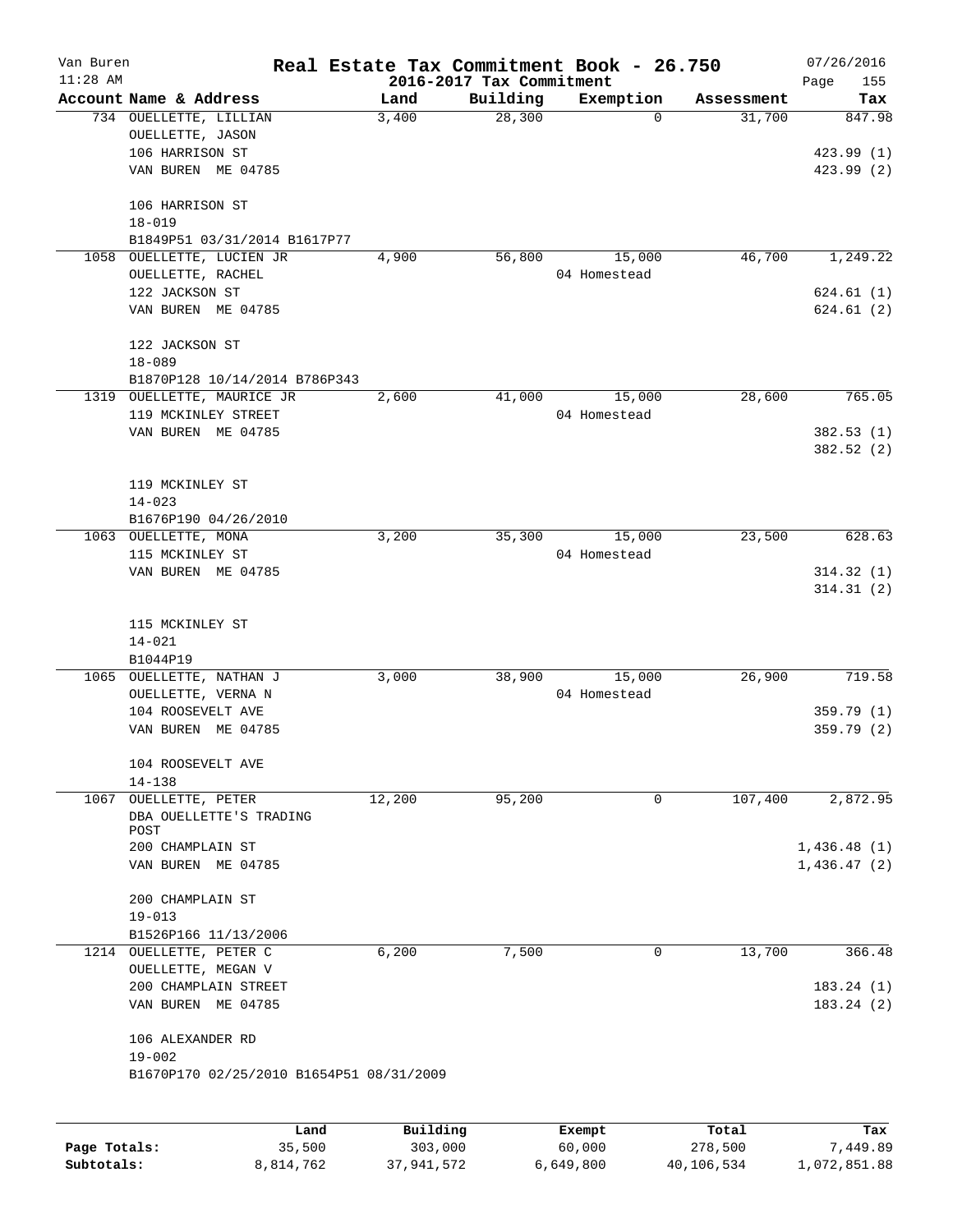| Van Buren  |                                                                   | Real Estate Tax Commitment Book - 26.750 |                          |              |            | 07/26/2016   |
|------------|-------------------------------------------------------------------|------------------------------------------|--------------------------|--------------|------------|--------------|
| $11:28$ AM |                                                                   |                                          | 2016-2017 Tax Commitment |              |            | Page<br>156  |
|            | Account Name & Address                                            | Land                                     | Building                 | Exemption    | Assessment | Tax          |
|            | 621 OUELLETTE, PETER C                                            | 9,000                                    | 0                        | $\Omega$     | 9,000      | 240.75       |
|            | OUELLETTE, MEGAN V                                                |                                          |                          |              |            |              |
|            | 200 CHAMPLAIN STREET                                              |                                          |                          |              |            | 120.38(1)    |
|            | VAN BUREN ME 04785                                                |                                          |                          |              |            | 120.37(2)    |
|            | N SIDE PATRICIA ST                                                |                                          |                          |              |            |              |
|            | $19 - 108$                                                        |                                          |                          |              |            |              |
|            | B1684P145 06/21/2010                                              |                                          |                          |              |            |              |
|            | 1583 OUELLETTE, PETER C.                                          | 8,300                                    | 0                        | 0            | 8,300      | 222.03       |
|            | CORMIER, MEGAN                                                    |                                          |                          |              |            |              |
|            | 204 CHAMPLAIN ST.                                                 |                                          |                          |              |            | 111.02(1)    |
|            | Van Buren ME 04785                                                |                                          |                          |              |            | 111.01(2)    |
|            | CHAMPLAIN ST                                                      |                                          |                          |              |            |              |
|            | $19 - 012$                                                        |                                          |                          |              |            |              |
|            | B1899P336 07/21/2015 B1880P209 01/26/2015                         |                                          |                          |              |            |              |
|            | 1068 OUELLETTE, PETER C.<br>CORMIER, MEGAN V.                     | 4,300                                    | 2,500                    | 0            | 6,800      | 181.90       |
|            | 204 CHAMPLAIN ST                                                  |                                          |                          |              |            | 90.95(1)     |
|            | VAN BUREN ME 04785                                                |                                          |                          |              |            | 90.95(2)     |
|            |                                                                   |                                          |                          |              |            |              |
|            | CHAMPLAIN ST                                                      |                                          |                          |              |            |              |
|            | $19 - 010$                                                        |                                          |                          |              |            |              |
|            | B1880P209 01/26/2015 B925P175                                     |                                          |                          |              |            |              |
| 1069       | OUELLETTE, PETER C.                                               | 5,400                                    | 84,000                   | 15,000       | 74,400     | 1,990.20     |
|            | CORMIER, MEGAN V.                                                 |                                          |                          | 04 Homestead |            |              |
|            | 204 CHAMPLAIN ST                                                  |                                          |                          |              |            | 995.10(1)    |
|            | VAN BUREN ME 04785                                                |                                          |                          |              |            | 995.10(2)    |
|            | 204 CHAMPLAIN ST                                                  |                                          |                          |              |            |              |
|            | $19 - 012A$                                                       |                                          |                          |              |            |              |
|            | B1899P336 07/21/2015 B1880P209 01/26/2015 B1526P166<br>11/13/2006 |                                          |                          |              |            |              |
|            | 1088 OUELLETTE, PETER C.                                          | 5,800                                    | 0                        | 0            | 5,800      | 155.15       |
|            | CORMIER, MEGAN V.                                                 |                                          |                          |              |            |              |
|            | 200 CHAMPLAIN STREET                                              |                                          |                          |              |            | 77.58(1)     |
|            | VAN BUREN ME 04785                                                |                                          |                          |              |            | 77.57(2)     |
|            | S SIDE LYNNE ST                                                   |                                          |                          |              |            |              |
|            | 19-111                                                            |                                          |                          |              |            |              |
|            | B1880P209 01/26/2015 B1446P287                                    |                                          |                          |              |            |              |
|            | 1078 OUELLETTE, RONALD                                            | 15,500                                   | 80,200                   | 0            | 95,700     | 2,559.98     |
|            | (LIVING TRUST)                                                    |                                          |                          |              |            |              |
|            | OUELLETTE, DONNA                                                  |                                          |                          |              |            |              |
|            | (LIVING TRUST)                                                    |                                          |                          |              |            |              |
|            | 123 MARIST COLLEGE DR                                             |                                          |                          |              |            | 1,279.99(1)  |
|            | VAN BUREN ME 04785                                                |                                          |                          |              |            | 1, 279.99(2) |
|            | 228 STATE ST                                                      |                                          |                          |              |            |              |
|            | 12A-014                                                           |                                          |                          |              |            |              |
|            | B1077P328 07/02/1997                                              |                                          |                          |              |            |              |

|              | Land      | Building   | Exempt    | Total      | Tax          |
|--------------|-----------|------------|-----------|------------|--------------|
| Page Totals: | 48,300    | 166,700    | 15,000    | 200,000    | 5,350.01     |
| Subtotals:   | 8,863,062 | 38,108,272 | 6,664,800 | 40,306,534 | 1,078,201.89 |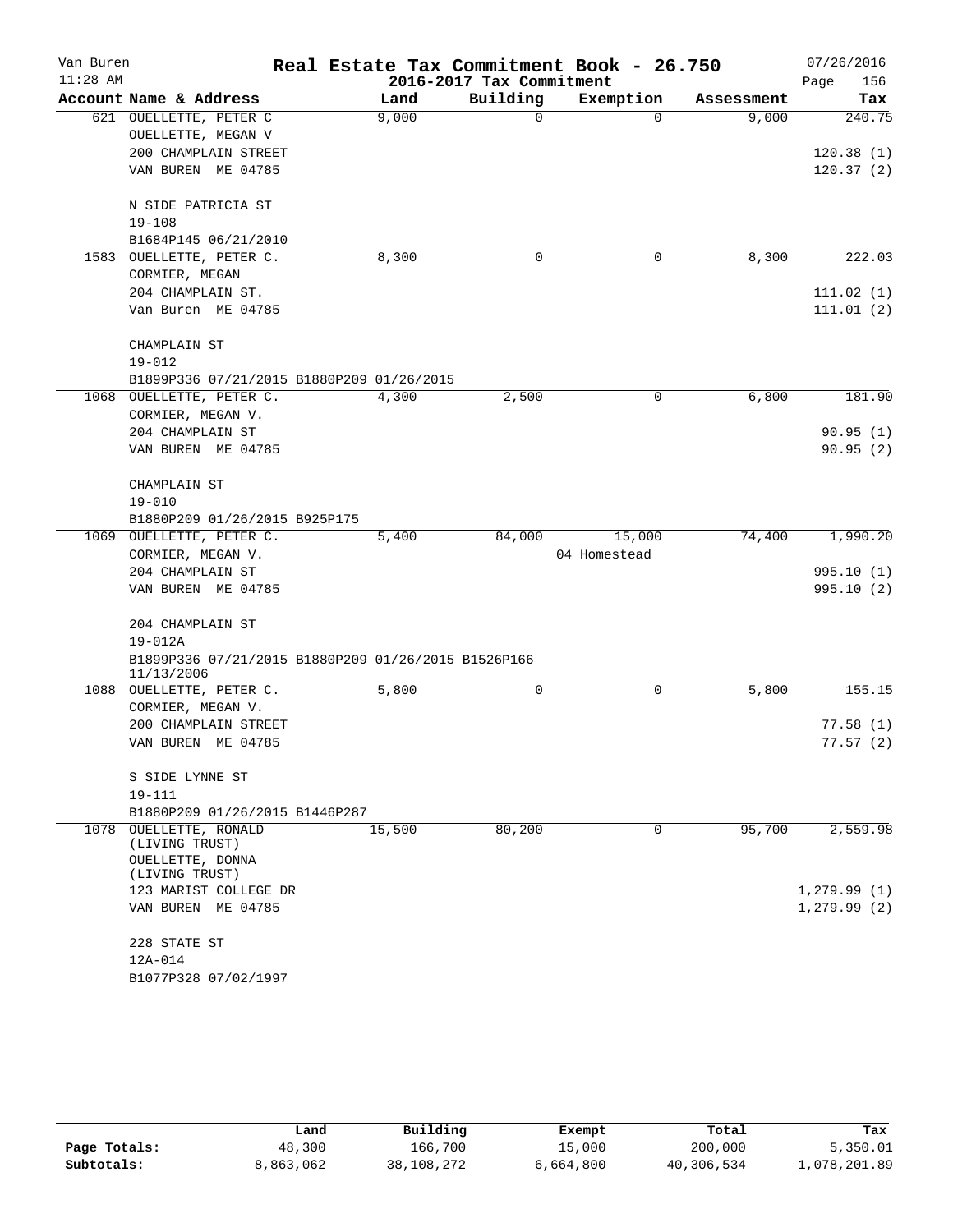| Van Buren<br>$11:28$ AM |                                                             | Real Estate Tax Commitment Book - 26.750 | 2016-2017 Tax Commitment |                  |                  | 07/26/2016<br>157<br>Page |
|-------------------------|-------------------------------------------------------------|------------------------------------------|--------------------------|------------------|------------------|---------------------------|
|                         | Account Name & Address                                      | Land                                     | Building                 | Exemption        | Assessment       | Tax                       |
| 1089                    | OUELLETTE, RONALD S<br>(LIVING TRUST)<br>OUELLETTE, DONNA J | 10,000                                   | $\mathbf 0$              | $\Omega$         | 10,000           | 267.50                    |
|                         | 123 MARIST COLLEGE<br>DRIVE<br>VAN BUREN ME 04785           |                                          |                          |                  |                  | 133.75(1)<br>133.75(2)    |
|                         | MARIST COLLEGE DRIVE<br>12B-006A                            |                                          |                          |                  |                  |                           |
|                         | B1477P257                                                   |                                          |                          |                  |                  |                           |
|                         | 1064 OUELLETTE, SCOTT N.                                    | 3,400                                    | 55,000                   | 0                | 58,400           | 1,562.20                  |
|                         | 110 POND ROAD<br>VAN BUREN ME 04785                         |                                          |                          |                  |                  | 781.10(1)<br>781.10(2)    |
|                         | 149 HIGH ST<br>$14 - 081$                                   |                                          |                          |                  |                  |                           |
| 1090                    | B1885P68 03/25/2015<br>OUELLETTE, TIMMY R                   | 4,600                                    | 64,400                   | 21,000           | 48,000           | 1,284.00                  |
|                         | C/O GLADYS PELLETIER                                        |                                          |                          | 02 Veteran       |                  |                           |
|                         | 115 CLOVERHILL DR                                           |                                          |                          | 04 Homestead     |                  | 642.00(1)                 |
|                         | VAN BUREN ME 04785                                          |                                          |                          |                  |                  | 642.00(2)                 |
|                         | 115 CLOVERHILL DR.<br>$18C - 003$                           |                                          |                          |                  |                  |                           |
|                         | B1473P77                                                    |                                          |                          |                  |                  |                           |
|                         | 1061 OUELLETTE, VERNA                                       | 3,800                                    | 45,100                   | 0                | 48,900           | 1,308.08                  |
|                         | 15 WITCHES ROCK RD                                          |                                          |                          |                  |                  |                           |
|                         | BRISTOL CT 06010                                            |                                          |                          |                  |                  | 654.04(1)<br>654.04(2)    |
|                         | 104 NOTRE DAME ST<br>$17 - 035$                             |                                          |                          |                  |                  |                           |
|                         | B1725P76 06/29/2011                                         |                                          |                          |                  |                  |                           |
|                         | 1060 OUELLETTE, VERNA<br>15 Witches Rock Rd                 | 4,100                                    | 6,800                    | 0                | 10,900           | 291.58                    |
|                         | Bristol CT 06010                                            |                                          |                          |                  |                  | 145.79(1)<br>145.79 (2)   |
|                         | BIRCH AVE                                                   |                                          |                          |                  |                  |                           |
|                         | $17 - 044A$                                                 |                                          |                          |                  |                  |                           |
|                         | B1725P70 06/29/2011                                         |                                          |                          |                  |                  |                           |
| 1059                    | OUELLETTE, VERNA                                            | 3,700                                    | $\mathbf 0$              | 0                | 3,700            | 98.98                     |
|                         | 15 Witches Rock Rd<br>Bristol CT 06010                      |                                          |                          |                  |                  |                           |
|                         |                                                             |                                          |                          |                  |                  | 49.49 (1)<br>49.49 (2)    |
|                         | BIRCH AVE                                                   |                                          |                          |                  |                  |                           |
|                         | $17 - 036$                                                  |                                          |                          |                  |                  |                           |
|                         | B1725P73 06/29/2011                                         |                                          |                          |                  |                  |                           |
| 1085                    | OUELLETTE, VERNON R                                         | 6,900                                    | 93,700                   | 15,000           | 85,600           | 2,289.80                  |
|                         | OUELLETTE, ELAINE B<br>167 LYNNE ST                         |                                          |                          | 04 Homestead     |                  | 1, 144.90(1)              |
|                         | APT 101                                                     |                                          |                          |                  |                  | 1,144.90(2)               |
|                         | VAN BUREN ME 04785<br>167 LYNNE ST                          |                                          |                          |                  |                  |                           |
|                         | $19 - 061$<br>B503P115 05/17/1979                           |                                          |                          |                  |                  |                           |
|                         |                                                             |                                          |                          |                  |                  |                           |
| Page Totals:            | 36,500                                                      | Building<br>Land<br>265,000              |                          | Exempt<br>36,000 | Total<br>265,500 | Tax<br>7,102.14           |
| Subtotals:              | 8,899,562                                                   | 38, 373, 272                             |                          | 6,700,800        | 40,572,034       | 1,085,304.03              |
|                         |                                                             |                                          |                          |                  |                  |                           |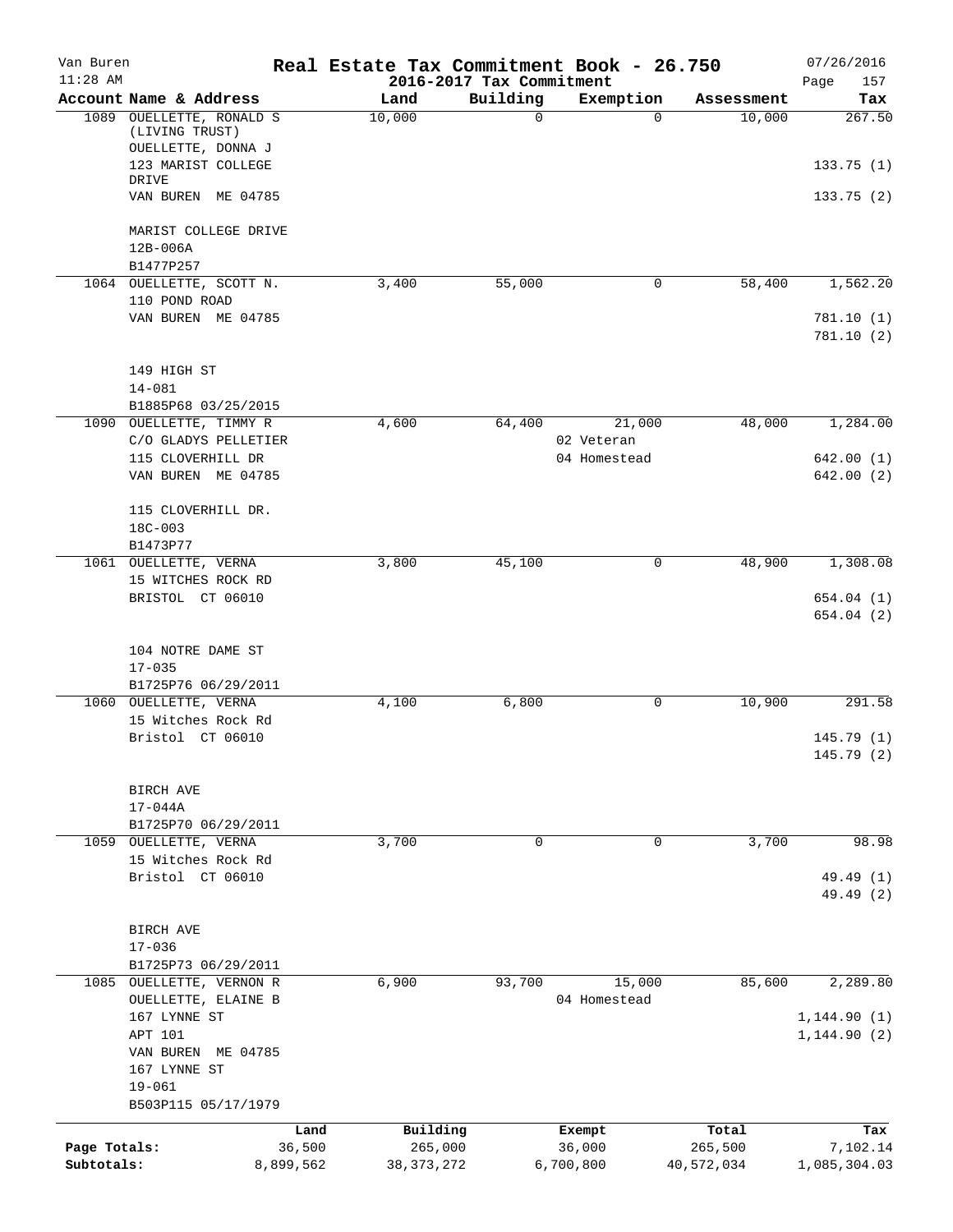| Van Buren    |                                       |        | Real Estate Tax Commitment Book - 26.750 |                          |              |            | 07/26/2016  |
|--------------|---------------------------------------|--------|------------------------------------------|--------------------------|--------------|------------|-------------|
| $11:28$ AM   |                                       |        |                                          | 2016-2017 Tax Commitment |              |            | Page<br>158 |
|              | Account Name & Address                |        | Land                                     | Building                 | Exemption    | Assessment | Tax         |
|              | 213 OUELLETTE, WAYNE<br>115 FULTON ST |        | 4,200                                    | 15,400                   | 0            | 19,600     | 524.30      |
|              | VAN BUREN ME 04785                    |        |                                          |                          |              |            | 262.15(1)   |
|              |                                       |        |                                          |                          |              |            | 262.15(2)   |
|              |                                       |        |                                          |                          |              |            |             |
|              | 115 FULTON ST                         |        |                                          |                          |              |            |             |
|              | $20 - 004$                            |        |                                          |                          |              |            |             |
|              | B1865P121 08/21/2014                  |        |                                          |                          |              |            |             |
|              | 1086 OUELLETTE, WAYNE J               |        | 5,700                                    | 37, 300                  | 15,000       | 28,000     | 749.00      |
|              | OUELLETTE, LORNA L M                  |        |                                          |                          | 04 Homestead |            |             |
|              | 186 CHAMPLAIN ST                      |        |                                          |                          |              |            | 374.50(1)   |
|              | VAN BUREN ME 04785                    |        |                                          |                          |              |            | 374.50(2)   |
|              |                                       |        |                                          |                          |              |            |             |
|              | 186 CHAMPLAIN ST                      |        |                                          |                          |              |            |             |
|              |                                       |        |                                          |                          |              |            |             |
|              | $19 - 017$<br>1098 PARADIS, BETTY J   |        |                                          |                          |              | 76,500     | 2,046.38    |
|              |                                       |        | 7,000                                    | 84,500                   | 15,000       |            |             |
|              | PO BOX 534                            |        |                                          |                          | 04 Homestead |            |             |
|              | VAN BUREN ME 04785                    |        |                                          |                          |              |            | 1,023.19(1) |
|              |                                       |        |                                          |                          |              |            | 1,023.19(2) |
|              |                                       |        |                                          |                          |              |            |             |
|              | 224 STATE ST                          |        |                                          |                          |              |            |             |
|              | $12A-015$                             |        |                                          |                          |              |            |             |
|              | B1632P266 03/17/2009                  |        |                                          |                          |              |            |             |
|              | 1549 PARADIS, JAMES                   |        | 1,500                                    | 0                        | 0            | 1,500      | 40.13       |
|              | P.O. BOX 1045                         |        |                                          |                          |              |            |             |
|              | JACKSON SC 29831                      |        |                                          |                          |              |            | 20.07(1)    |
|              |                                       |        |                                          |                          |              |            | 20.06(2)    |
|              |                                       |        |                                          |                          |              |            |             |
|              | TRUMAN STREET                         |        |                                          |                          |              |            |             |
|              | 12A-043A                              |        |                                          |                          |              |            |             |
|              | B1616P294 09/16/2008                  |        |                                          |                          |              |            |             |
|              | 1093 PARADIS, JAMES C                 |        | 23,500                                   | 0                        | 0            | 23,500     | 628.63      |
|              | P O BOX 1045                          |        |                                          |                          |              |            |             |
|              | JACKSON SC 29831                      |        |                                          |                          |              |            | 314.32(1)   |
|              |                                       |        |                                          |                          |              |            | 314.31(2)   |
|              |                                       |        |                                          |                          |              |            |             |
|              | OFF MAIN ST                           |        |                                          |                          |              |            |             |
|              | $03 - 013$                            |        |                                          |                          |              |            |             |
|              | B687P13                               |        |                                          |                          |              |            |             |
|              | 1094 PARADIS, NEIL R                  |        | 14,000                                   | 42,000                   | 15,000       | 41,000     | 1,096.75    |
|              | PARADIS, ALLISON A                    |        |                                          |                          | 04 Homestead |            |             |
|              | PO BOX 582                            |        |                                          |                          |              |            | 548.38(1)   |
|              | VAN BUREN ME 04785                    |        |                                          |                          |              |            | 548.37 (2)  |
|              |                                       |        |                                          |                          |              |            |             |
|              | 228 MARQUIS RD                        |        |                                          |                          |              |            |             |
|              | $02 - 006B$                           |        |                                          |                          |              |            |             |
|              | B1184P27 09/02/1999                   |        |                                          |                          |              |            |             |
| 1100         | PARENT, BRIAN J                       |        | 2,900                                    | 0                        | 0            | 2,900      | 77.58       |
|              | PARENT, RHONDA M                      |        |                                          |                          |              |            |             |
|              | 118 WRIGHT ST                         |        |                                          |                          |              |            | 38.79 (1)   |
|              | VAN BUREN ME 04785                    |        |                                          |                          |              |            | 38.79 (2)   |
|              |                                       |        |                                          |                          |              |            |             |
|              | OFF WRIGHT ST                         |        |                                          |                          |              |            |             |
|              | $21 - 019A$                           |        |                                          |                          |              |            |             |
|              | B1077P261                             |        |                                          |                          |              |            |             |
|              |                                       |        |                                          |                          |              |            |             |
|              |                                       |        |                                          |                          |              |            |             |
|              |                                       |        |                                          |                          |              |            |             |
|              |                                       | Land   | Building                                 |                          | Exempt       | Total      | Tax         |
| Page Totals: |                                       | 58,800 | 179,200                                  |                          | 45,000       | 193,000    | 5,162.77    |

**Subtotals:** 8,958,362 38,552,472 6,745,800 40,765,034 1,090,466.80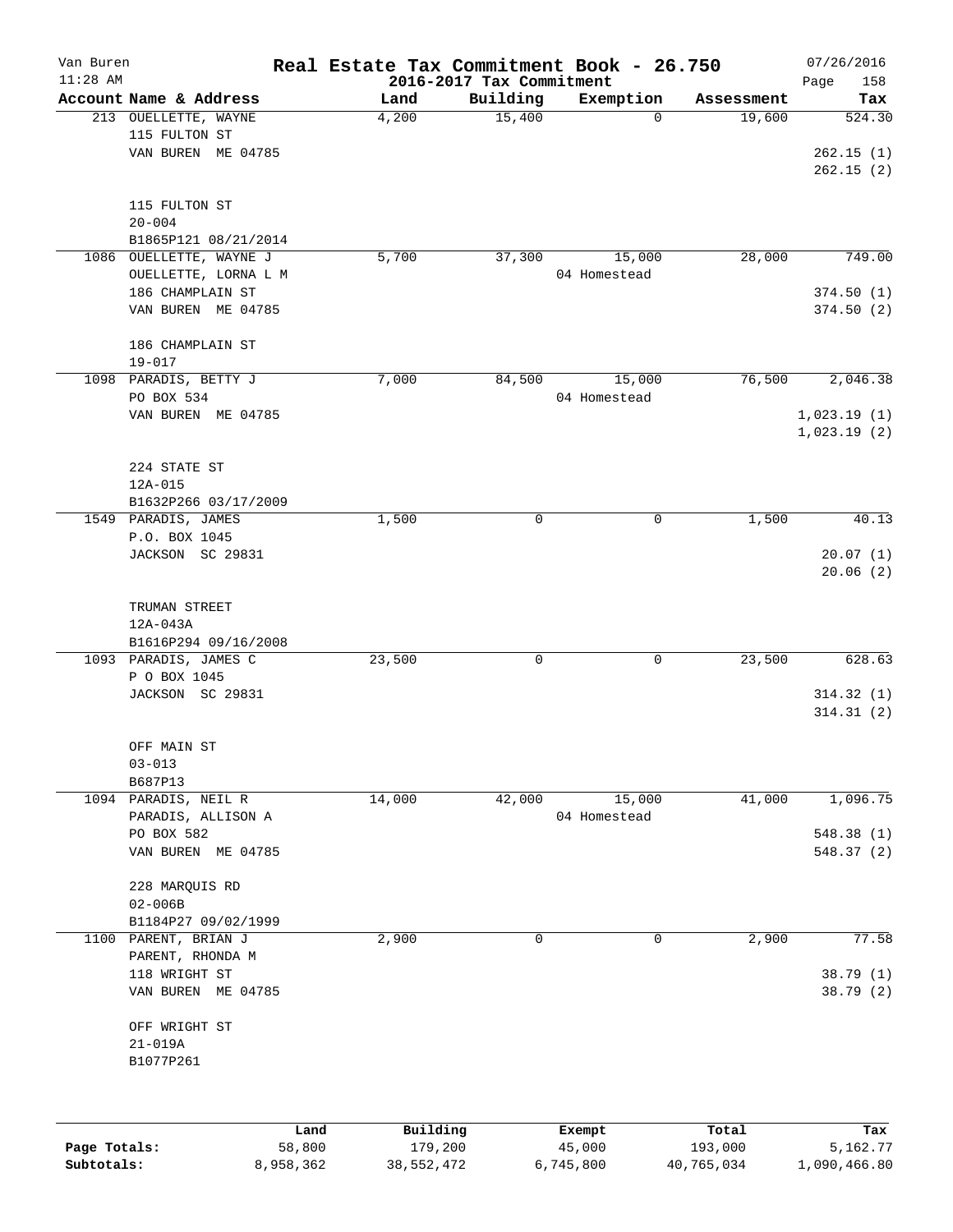| Van Buren<br>$11:28$ AM |                        |        |          | 2016-2017 Tax Commitment | Real Estate Tax Commitment Book - 26.750 |            | 07/26/2016<br>159<br>Page |
|-------------------------|------------------------|--------|----------|--------------------------|------------------------------------------|------------|---------------------------|
|                         | Account Name & Address |        | Land     | Building                 | Exemption                                | Assessment | Tax                       |
|                         | 1099 PARENT, BRIAN J   |        | 5,300    | 64,000                   | 15,000                                   | 54,300     | 1,452.53                  |
|                         | PARENT, RHONDA M       |        |          |                          | 04 Homestead                             |            |                           |
|                         | 118 WRIGHT ST          |        |          |                          |                                          |            | 726.27(1)                 |
|                         | VAN BUREN ME 04785     |        |          |                          |                                          |            | 726.26(2)                 |
|                         | 118 WRIGHT ST          |        |          |                          |                                          |            |                           |
|                         | $21 - 019$             |        |          |                          |                                          |            |                           |
|                         | B771P262               |        |          |                          |                                          |            |                           |
|                         | 1236 PARENT, DEVIN     |        | 3,200    | 28,000                   | 0                                        | 31,200     | 834.60                    |
|                         | 105 GARFIELD AVE       |        |          |                          |                                          |            |                           |
|                         | VAN BUREN ME 04785     |        |          |                          |                                          |            | 417.30(1)<br>417.30(2)    |
|                         | 110 HILLSIDE ST        |        |          |                          |                                          |            |                           |
|                         | $23 - 093$             |        |          |                          |                                          |            |                           |
|                         | B1625P201 01/16/2009   |        |          |                          |                                          |            |                           |
|                         | 1102 PARENT, DONALD P  |        | 7,300    | 0                        | 0                                        | 7,300      | 195.28                    |
|                         | PARENT, KATHLEEN A     |        |          |                          |                                          |            |                           |
|                         | PO BOX 234             |        |          |                          |                                          |            | 97.64(1)                  |
|                         | VAN BUREN ME 04785     |        |          |                          |                                          |            | 97.64(2)                  |
|                         |                        |        |          |                          |                                          |            |                           |
|                         | LAKE RD                |        |          |                          |                                          |            |                           |
|                         | $05 - 010B$            |        |          |                          |                                          |            |                           |
|                         | 1104 PARENT, GERALD O  |        | 13,200   | 70,300                   | 15,000                                   | 68,500     | 1,832.38                  |
|                         | 1046 MAIN ST           |        |          |                          | 04 Homestead                             |            |                           |
|                         | VAN BUREN ME 04785     |        |          |                          |                                          |            | 916.19(1)                 |
|                         |                        |        |          |                          |                                          |            | 916.19(2)                 |
|                         |                        |        |          |                          |                                          |            |                           |
|                         | 1046 MAIN ST           |        |          |                          |                                          |            |                           |
|                         | $10 - 018$             |        |          |                          |                                          |            |                           |
|                         | B1368P22 08/27/2003    |        |          |                          |                                          |            |                           |
|                         | 1105 PARENT, GERARD H  |        | 9,800    | 0                        | 0                                        | 9,800      | 262.15                    |
|                         | PARENT, BARBARA A      |        |          |                          |                                          |            |                           |
|                         | 177 LAKE RD            |        |          |                          |                                          |            | 131.08(1)                 |
|                         | VAN BUREN ME 04785     |        |          |                          |                                          |            | 131.07(2)                 |
|                         | LAKE RD                |        |          |                          |                                          |            |                           |
|                         | 05-011C                |        |          |                          |                                          |            |                           |
|                         | B462P159               |        |          |                          |                                          |            |                           |
|                         | 1106 PARENT, GERARD H  |        | 8,300    | 29,000                   | 21,000                                   | 16,300     | 436.03                    |
|                         | PARENT, BARBARA A      |        |          |                          | 04 Homestead                             |            |                           |
|                         | 177 LAKE RD            |        |          |                          | 02 Veteran                               |            | 218.02(1)                 |
|                         | VAN BUREN ME 04785     |        |          |                          |                                          |            | 218.01(2)                 |
|                         | 177 LAKE RD            |        |          |                          |                                          |            |                           |
|                         | $02 - 018$             |        |          |                          |                                          |            |                           |
|                         | B383P110 01/17/1971    |        |          |                          |                                          |            |                           |
| 1107                    | PARENT, GERARD H       |        | 11,500   | 0                        | 0                                        | 11,500     | 307.63                    |
|                         | PARENT, BARBARA A      |        |          |                          |                                          |            |                           |
|                         | 177 LAKE RD            |        |          |                          |                                          |            | 153.82(1)                 |
|                         | VAN BUREN ME 04785     |        |          |                          |                                          |            | 153.81(2)                 |
|                         | LAKE RD                |        |          |                          |                                          |            |                           |
|                         | $05 - 004A$            |        |          |                          |                                          |            |                           |
|                         | B752P265               |        |          |                          |                                          |            |                           |
|                         |                        |        |          |                          |                                          |            |                           |
|                         |                        | Land   | Building |                          | Exempt                                   | Total      | Tax                       |
| Page Totals:            |                        | 58,600 | 191,300  |                          | 51,000                                   | 198,900    | 5,320.60                  |

**Subtotals:** 9,016,962 38,743,772 6,796,800 40,963,934 1,095,787.40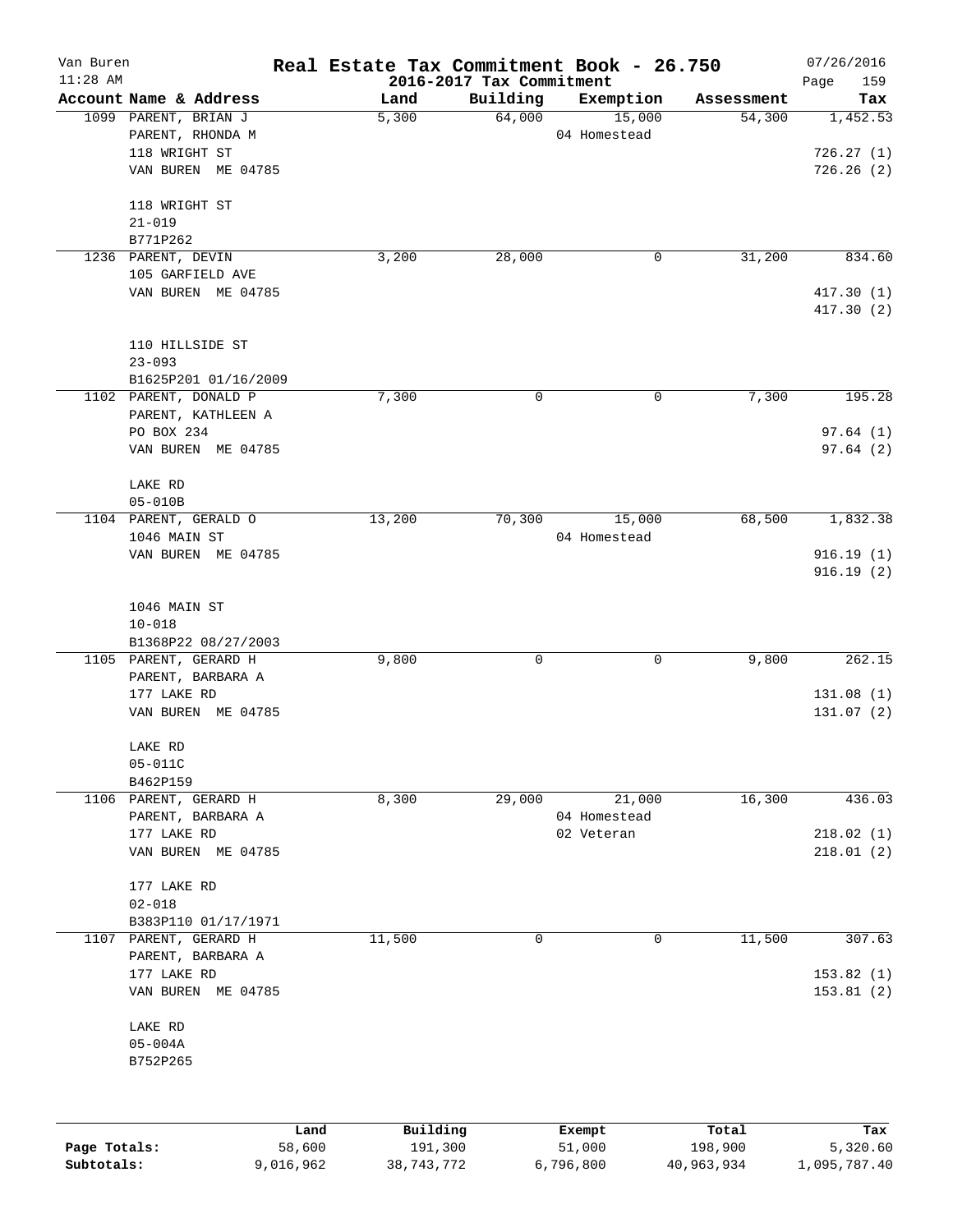| Van Buren<br>$11:28$ AM |                                         | Real Estate Tax Commitment Book - 26.750<br>2016-2017 Tax Commitment |          |                        |            | 07/26/2016<br>Page<br>160 |
|-------------------------|-----------------------------------------|----------------------------------------------------------------------|----------|------------------------|------------|---------------------------|
|                         | Account Name & Address                  | Land                                                                 | Building | Exemption              | Assessment | Tax                       |
|                         | 1108 PARENT, JOHN F<br>PARENT, MURIEL A | 4,600                                                                | 39,600   | 15,000<br>04 Homestead | 29,200     | 781.10                    |
|                         | 173 LYNNE ST                            |                                                                      |          |                        |            | 390.55(1)                 |
|                         | VAN BUREN ME 04785                      |                                                                      |          |                        |            | 390.55 (2)                |
|                         | 173 LYNNE ST                            |                                                                      |          |                        |            |                           |
|                         | $19 - 065$                              |                                                                      |          |                        |            |                           |
|                         | B807P170                                |                                                                      |          |                        |            |                           |
|                         | 1121 PARENT, NORMAN                     | 5,900                                                                | 0        | 0                      | 5,900      | 157.82                    |
|                         | PARENT, JENNIFER                        |                                                                      |          |                        |            |                           |
|                         | 249 LAKE ROAD                           |                                                                      |          |                        |            | 78.91 (1)                 |
|                         | VAN BUREN ME 04785                      |                                                                      |          |                        |            | 78.91(2)                  |
|                         | MARQUIS RD                              |                                                                      |          |                        |            |                           |
|                         | $02 - 021$<br>B1450P294                 |                                                                      |          |                        |            |                           |
|                         | 1112 PARENT, NORMAN                     | 22,200                                                               | 85,600   | 15,000                 | 92,800     | 2,482.40                  |
|                         | PARENT, JENNIFER                        |                                                                      |          | 04 Homestead           |            |                           |
|                         | 249 LAKE RD                             |                                                                      |          |                        |            | 1, 241.20(1)              |
|                         | VAN BUREN ME 04785                      |                                                                      |          |                        |            | 1, 241.20(2)              |
|                         | 249 LAKE RD                             |                                                                      |          |                        |            |                           |
|                         | $05 - 011$                              |                                                                      |          |                        |            |                           |
|                         | B462P161                                |                                                                      |          |                        |            |                           |
|                         | 439 PARENT, NORMAN                      | 14,000                                                               | 0        | 0                      | 14,000     | 374.50                    |
|                         | PARENT, JENNIFER                        |                                                                      |          |                        |            |                           |
|                         | 249 LAKE RD                             |                                                                      |          |                        |            | 187.25(1)                 |
|                         | VAN BUREN ME 04785                      |                                                                      |          |                        |            | 187.25(2)                 |
|                         | RR 1                                    |                                                                      |          |                        |            |                           |
|                         | $09 - 005$                              |                                                                      |          |                        |            |                           |
|                         | B1543P250 05/04/2007                    |                                                                      |          |                        |            |                           |
|                         | 1111 PARENT, NORMAN                     | 17,400                                                               | 0        | 0                      | 17,400     | 465.45                    |
|                         | PARENT, JENNIFER                        |                                                                      |          |                        |            |                           |
|                         | 249 LAKE RD                             |                                                                      |          |                        |            | 232.73(1)                 |
|                         | VAN BUREN ME 04785                      |                                                                      |          |                        |            | 232.72(2)                 |
|                         | LAKE RD                                 |                                                                      |          |                        |            |                           |
|                         | $05 - 010A$                             |                                                                      |          |                        |            |                           |
|                         | B540P12                                 |                                                                      |          |                        |            |                           |
|                         | 720 PARENT, NORMAN J                    | 13,300                                                               | 0        | 0                      | 13,300     | 355.78                    |
|                         | PARENT, JENNIFER M                      | 30.00<br>Acres                                                       |          |                        |            |                           |
|                         | 249 LAKE ROAD                           |                                                                      |          |                        |            | 177.89(1)                 |
|                         | VAN BUREN ME 04785                      |                                                                      |          |                        |            | 177.89(2)                 |
|                         | CASTONGUAY RD                           |                                                                      |          |                        |            |                           |
|                         | $02 - 035$                              |                                                                      |          |                        |            |                           |
|                         | B1622P176 12/12/2008                    |                                                                      |          |                        |            |                           |
| 721                     | PARENT, NORMAN J                        | 8,100                                                                | 2,800    | 0                      | 10,900     | 291.58                    |
|                         | PARENT, JENNIFER M                      |                                                                      |          |                        |            |                           |
|                         | 249 LAKE ROAD                           |                                                                      |          |                        |            | 145.79(1)                 |
|                         | VAN BUREN ME 04785                      |                                                                      |          |                        |            | 145.79 (2)                |
|                         | 198 CASTONGUAY RD<br>$02 - 033A$        |                                                                      |          |                        |            |                           |
|                         | B1622P176 12/15/2008                    |                                                                      |          |                        |            |                           |
|                         |                                         |                                                                      |          |                        |            |                           |
|                         |                                         | Building<br>Land                                                     |          | Exempt                 | Total      | Tax                       |
| Page Totals:            | 85,500                                  | 128,000                                                              |          | 30,000                 | 183,500    | 4,908.63                  |
| Subtotals:              | 9,102,462                               | 38,871,772                                                           |          | 6,826,800              | 41,147,434 | 1,100,696.03              |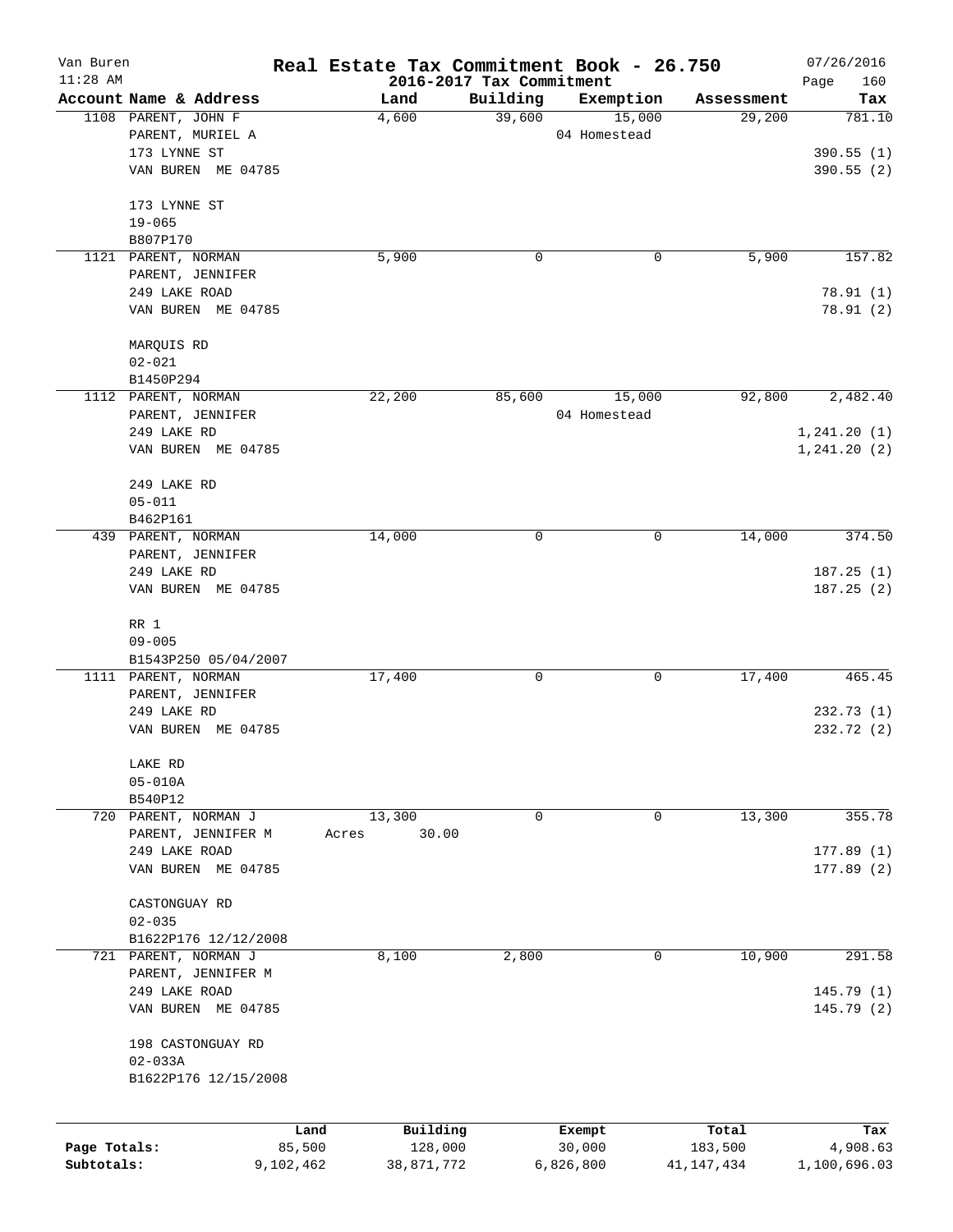| Van Buren    |                                           | Real Estate Tax Commitment Book - 26.750 |                                      |                |                      | 07/26/2016               |
|--------------|-------------------------------------------|------------------------------------------|--------------------------------------|----------------|----------------------|--------------------------|
| $11:28$ AM   | Account Name & Address                    |                                          | 2016-2017 Tax Commitment<br>Building |                |                      | Page<br>161              |
|              | 1561 PARENT, NORMAN J                     | Land<br>15,400                           | 0                                    | Exemption<br>0 | Assessment<br>15,400 | Tax<br>411.95            |
|              | PARENT, JENNIFER M                        |                                          |                                      |                |                      |                          |
|              | 249 LAKE ROAD                             |                                          |                                      |                |                      | 205.98(1)                |
|              | VAN BUREN ME 04785                        |                                          |                                      |                |                      | 205.97(2)                |
|              | OFF ALEXANDER ROAD                        |                                          |                                      |                |                      |                          |
|              | $08 - 047B$                               |                                          |                                      |                |                      |                          |
|              | B1771P329 07/12/2012                      |                                          |                                      |                |                      |                          |
|              | 1113 PARENT, PHILIP J                     | 4,000                                    | 0                                    | 0              | 4,000                | 107.00                   |
|              | C/O PHILIP J PARENT                       |                                          |                                      |                |                      |                          |
|              | 127 CHAMPLAIN ST                          |                                          |                                      |                |                      | 53.50(1)                 |
|              | VAN BUREN ME 04785                        |                                          |                                      |                |                      | 53.50(2)                 |
|              | 127 CHAMPLAIN ST                          |                                          |                                      |                |                      |                          |
|              | $20 - 039$                                |                                          |                                      |                |                      |                          |
|              | B718P205 05/27/1987                       |                                          |                                      |                |                      |                          |
|              | 1114 PARENT, PHILIP P                     | 800                                      | 0                                    | 0              | 800                  | 21.40                    |
|              | PARENT, MARGUERITE                        |                                          |                                      |                |                      |                          |
|              | PO BOX 9<br>VAN BUREN ME 04785            |                                          |                                      |                |                      | 10.70(1)<br>10.70(2)     |
|              |                                           |                                          |                                      |                |                      |                          |
|              | ST. FRANCIS STREET                        |                                          |                                      |                |                      |                          |
|              | $13 - 025A$                               |                                          |                                      |                |                      |                          |
|              | B446P81                                   |                                          |                                      |                |                      |                          |
|              | 1115 PARENT, PHILIP P.                    | 4,800                                    | 91,100                               | 15,000         | 80,900               | 2,164.07                 |
|              | OLSON, LOUISE A. PARENT                   |                                          |                                      | 04 Homestead   |                      |                          |
|              | P O BOX 9                                 |                                          |                                      |                |                      | 1,082.04(1)              |
|              | VAN BUREN ME 04785                        |                                          |                                      |                |                      | 1,082.03(2)              |
|              | 107 ST FRANCIS ST                         |                                          |                                      |                |                      |                          |
|              | $13 - 028$                                |                                          |                                      |                |                      |                          |
|              | B1891P329 05/18/2015                      |                                          |                                      |                |                      |                          |
|              | 1116 PARENT, PHILIP P.                    | 12,300                                   | 38,900                               | 0              | 51,200               | 1,369.60                 |
|              | OLSON, LOUISE A. PARENT                   |                                          |                                      |                |                      |                          |
|              | P O BOX 9<br>VAN BUREN<br>ME 04785        |                                          |                                      |                |                      | 684.80 (1)<br>684.80 (2) |
|              |                                           |                                          |                                      |                |                      |                          |
|              | 64 MAIN ST                                |                                          |                                      |                |                      |                          |
|              | $15 - 098A$                               |                                          |                                      |                |                      |                          |
|              | B1891P327 05/18/2015                      |                                          |                                      |                |                      |                          |
|              | 1109 PARENT, PHILIP P.                    | 15,300                                   | 42,700                               | 0              | 58,000               | 1,551.50                 |
|              | OLSON, LOUISE A. PARENT                   |                                          |                                      |                |                      |                          |
|              | P O BOX 9                                 |                                          |                                      |                |                      | 775.75(1)                |
|              | VAN BUREN ME 04785                        |                                          |                                      |                |                      | 775.75(2)                |
|              | 33 MAIN ST                                |                                          |                                      |                |                      |                          |
|              | $15 - 002$                                |                                          |                                      |                |                      |                          |
|              | B1891P325 05/18/2015 B1891P323 05/18/2015 |                                          |                                      |                |                      |                          |
| 1149         | PARENT, RICHARD                           | 3,600                                    | 16,600                               | 0              | 20,200               | 540.35                   |
|              | PARENT, TAMMY                             |                                          |                                      |                |                      |                          |
|              | PO BOX 274                                |                                          |                                      |                |                      | 270.18(1)                |
|              | VAN BUREN ME 04785                        |                                          |                                      |                |                      | 270.17(2)                |
|              | 120 TYLER ST                              |                                          |                                      |                |                      |                          |
|              | $18 - 128$                                |                                          |                                      |                |                      |                          |
|              | B1637P173 05/08/2009                      |                                          |                                      |                |                      |                          |
|              | Land                                      | Building                                 |                                      | Exempt         | Total                | Tax                      |
| Page Totals: | 56,200                                    | 189,300                                  |                                      | 15,000         | 230,500              | 6,165.87                 |
| Subtotals:   | 9,158,662                                 | 39,061,072                               | 6,841,800                            |                | 41,377,934           | 1,106,861.90             |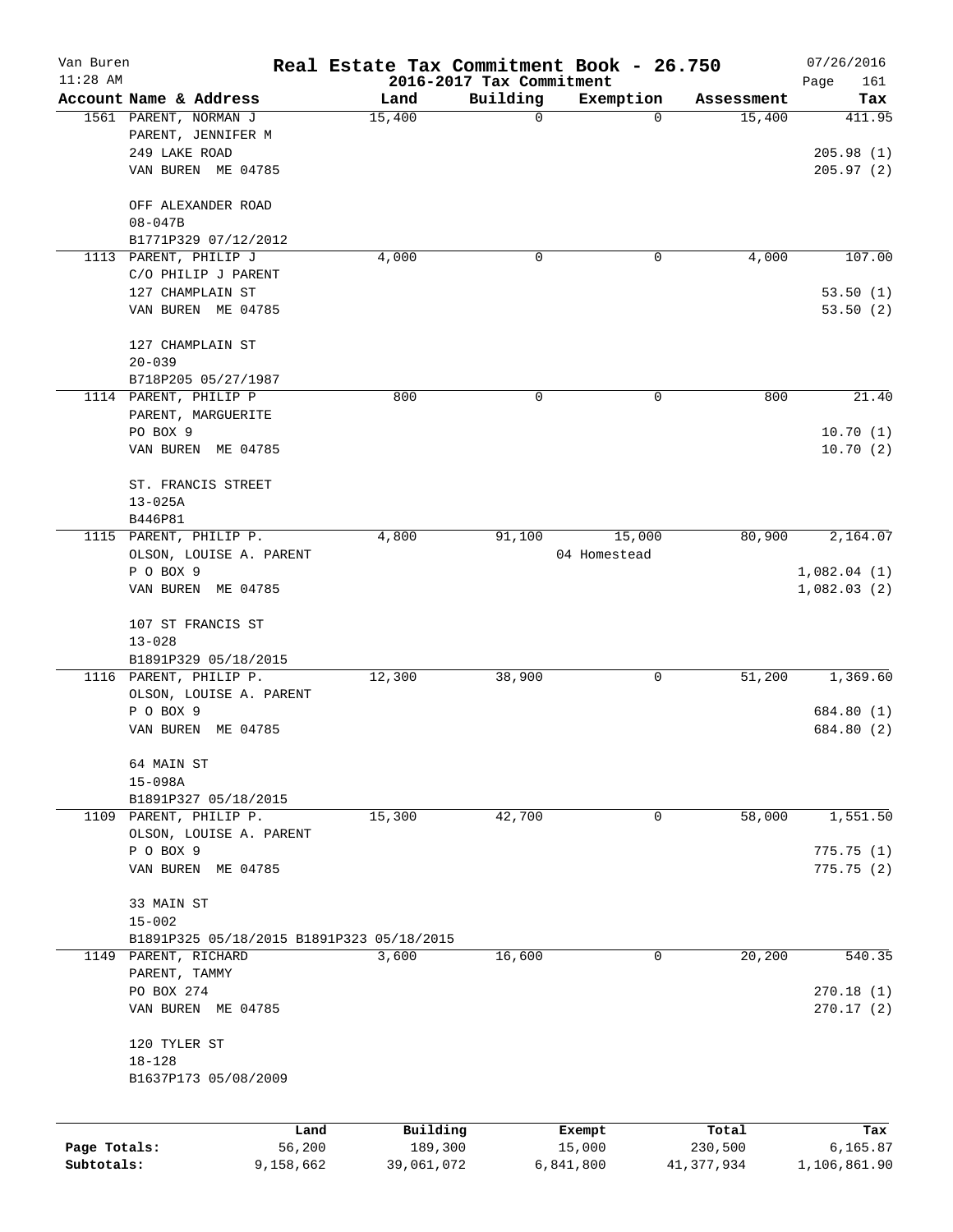| Van Buren    |                                       | Real Estate Tax Commitment Book - 26.750 |                                      |                     |                  | 07/26/2016      |
|--------------|---------------------------------------|------------------------------------------|--------------------------------------|---------------------|------------------|-----------------|
| $11:28$ AM   | Account Name & Address                |                                          | 2016-2017 Tax Commitment<br>Building |                     | Assessment       | Page<br>162     |
|              | 1118 PARENT, RICHARD                  | Land<br>3,800                            | 39,400                               | Exemption<br>15,000 | 28,200           | Tax<br>754.35   |
|              | PARENT, TAMMY                         |                                          |                                      | 04 Homestead        |                  |                 |
|              | P O BOX 274                           |                                          |                                      |                     |                  | 377.18(1)       |
|              | VAN BUREN ME 04785                    |                                          |                                      |                     |                  | 377.17(2)       |
|              |                                       |                                          |                                      |                     |                  |                 |
|              | 119 TYLER ST                          |                                          |                                      |                     |                  |                 |
|              | $18 - 105$                            |                                          |                                      |                     |                  |                 |
|              | B833P142                              |                                          |                                      |                     |                  |                 |
|              | 244 PARENT, STEPHEN                   | 4,200                                    | 29,500                               | 0                   | 33,700           | 901.48          |
|              | PARENT, SHERYL                        |                                          |                                      |                     |                  |                 |
|              | 104 VIOLETTE ST                       |                                          |                                      |                     |                  | 450.74 (1)      |
|              | VAN BUREN ME 04785                    |                                          |                                      |                     |                  | 450.74 (2)      |
|              | 336 MAIN ST                           |                                          |                                      |                     |                  |                 |
|              | $20 - 067$                            |                                          |                                      |                     |                  |                 |
|              | B1703P87 11/23/2010                   |                                          |                                      |                     |                  |                 |
|              | 1120 PARENT, STEPHEN P J              | 4,600                                    | 41,800                               | 15,000              | 31,400           | 839.95          |
|              | PARENT, CHERYL A                      |                                          |                                      | 04 Homestead        |                  |                 |
|              | 344 MAIN ST                           |                                          |                                      |                     |                  | 419.98 (1)      |
|              | VAN BUREN ME 04785                    |                                          |                                      |                     |                  | 419.97 (2)      |
|              | 344 MAIN ST                           |                                          |                                      |                     |                  |                 |
|              | $20 - 065$                            |                                          |                                      |                     |                  |                 |
|              | B712P177                              |                                          |                                      |                     |                  |                 |
|              | 1123 PARKER, PAULINE                  | 2,800                                    | 20,300                               | 15,000              | 8,100            | 216.68          |
|              | 396 MAIN ST                           |                                          |                                      | 04 Homestead        |                  |                 |
|              | VAN BUREN ME 04785                    |                                          |                                      |                     |                  | 108.34(1)       |
|              |                                       |                                          |                                      |                     |                  | 108.34(2)       |
|              |                                       |                                          |                                      |                     |                  |                 |
|              | 396 MAIN ST                           |                                          |                                      |                     |                  |                 |
|              | $21 - 038$                            |                                          |                                      |                     |                  |                 |
|              | B1006P253<br>1315 PARKER, WALTER S JR | 1,100                                    | 0                                    | 0                   | 1,100            | 29.43           |
|              | PARKER, JOANNE S                      |                                          |                                      |                     |                  |                 |
|              | 104 FOURTH AVENUE                     |                                          |                                      |                     |                  | 14.72(1)        |
|              | MADAWASKA ME 04756                    |                                          |                                      |                     |                  | 14.71(2)        |
|              |                                       |                                          |                                      |                     |                  |                 |
|              | PATRICIA STREET                       |                                          |                                      |                     |                  |                 |
|              | $19 - 097$                            |                                          |                                      |                     |                  |                 |
|              | B1794P204 01/04/2013                  |                                          |                                      |                     |                  |                 |
|              | 1304 PARKER, WALTER S JR              | 4,400                                    | 65,600                               | 0                   | 70,000           | 1,872.50        |
|              | PARKER, JOANNE S                      |                                          |                                      |                     |                  |                 |
|              | 104 FOURTH AVENUE                     |                                          |                                      |                     |                  | 936.25(1)       |
|              | MADAWASKA ME 04756                    |                                          |                                      |                     |                  | 936.25 (2)      |
|              | 184 LYNNE ST                          |                                          |                                      |                     |                  |                 |
|              | $19 - 070$                            |                                          |                                      |                     |                  |                 |
|              | B1794P204 01/04/2013                  |                                          |                                      |                     |                  |                 |
|              | 1124 PARSONS, JEANNETTE               | 3,400                                    | 54,700                               | 15,000              | 43,100           | 1,152.93        |
|              | 115 COTE ST                           |                                          |                                      | 04 Homestead        |                  |                 |
|              | VAN BUREN ME 04785                    |                                          |                                      |                     |                  | 576.47(1)       |
|              |                                       |                                          |                                      |                     |                  | 576.46(2)       |
|              | 115 COTE ST                           |                                          |                                      |                     |                  |                 |
|              | $18 - 114$                            |                                          |                                      |                     |                  |                 |
|              | B680P170                              |                                          |                                      |                     |                  |                 |
|              |                                       |                                          |                                      |                     |                  |                 |
|              |                                       |                                          |                                      |                     |                  |                 |
| Page Totals: |                                       | Land<br>24,300                           | Building<br>251,300                  | Exempt<br>60,000    | Total<br>215,600 | Tax<br>5,767.32 |
| Subtotals:   | 9,182,962                             |                                          | 39, 312, 372                         | 6,901,800           | 41,593,534       | 1, 112, 629.22  |
|              |                                       |                                          |                                      |                     |                  |                 |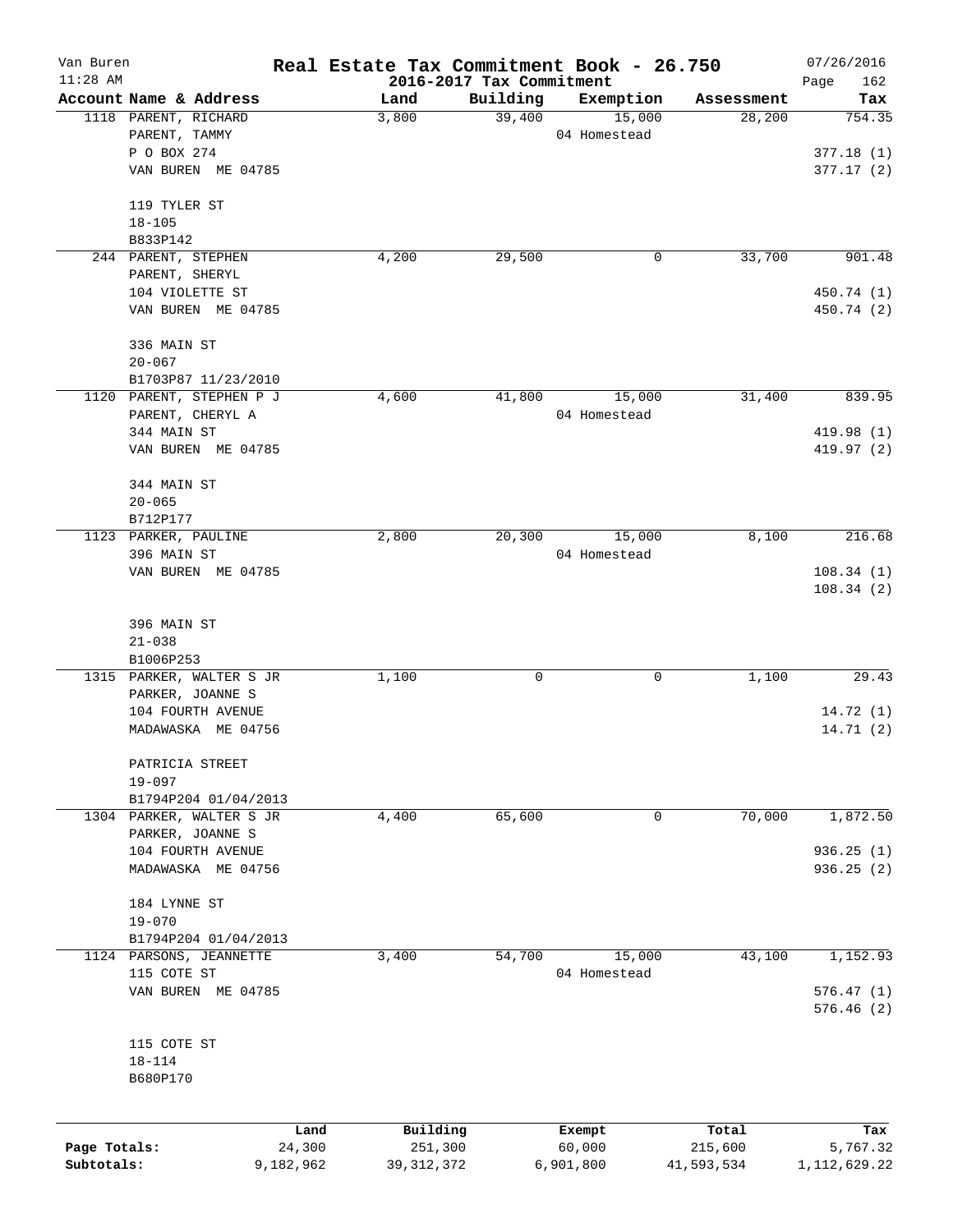| Van Buren    |                                            | Real Estate Tax Commitment Book - 26.750 |                          |                |                      | 07/26/2016    |
|--------------|--------------------------------------------|------------------------------------------|--------------------------|----------------|----------------------|---------------|
| $11:28$ AM   |                                            |                                          | 2016-2017 Tax Commitment |                |                      | Page<br>163   |
|              | Account Name & Address<br>1243 PATE, TERRY | Land                                     | Building<br>5,200        | Exemption<br>0 | Assessment<br>12,400 | Tax<br>331.70 |
|              |                                            | 7,200                                    |                          |                |                      |               |
|              | 3130 PHEASANT RUN                          |                                          |                          |                |                      |               |
|              | HUMBLE<br>TX 77396                         |                                          |                          |                |                      | 165.85(1)     |
|              |                                            |                                          |                          |                |                      | 165.85(2)     |
|              |                                            |                                          |                          |                |                      |               |
|              | 209 LAKE RD                                |                                          |                          |                |                      |               |
|              | $02 - 016B$                                |                                          |                          |                |                      |               |
|              | B1659P201 10/29/2009                       |                                          |                          |                |                      |               |
|              | 1125 PAUL, CHARLES S                       | 4,600                                    | 75,500                   | 15,000         | 65,100               | 1,741.43      |
|              | 104 POPLAR ST                              |                                          |                          | 04 Homestead   |                      |               |
|              | VAN BUREN ME 04785                         |                                          |                          |                |                      | 870.72 (1)    |
|              |                                            |                                          |                          |                |                      | 870.71 (2)    |
|              |                                            |                                          |                          |                |                      |               |
|              | 104 POPLAR ST                              |                                          |                          |                |                      |               |
|              | $16 - 040$                                 |                                          |                          |                |                      |               |
|              | B1558P14                                   |                                          |                          |                |                      |               |
|              | 1126 PAYNE, ESQUAREE                       | 14,600                                   | 9,200                    | 15,000         | 8,800                | 235.40        |
|              | P O BOX 294                                |                                          |                          | 04 Homestead   |                      |               |
|              | VAN BUREN ME 04785                         |                                          |                          |                |                      | 117.70(1)     |
|              |                                            |                                          |                          |                |                      | 117.70(2)     |
|              |                                            |                                          |                          |                |                      |               |
|              | 144 ESQUAREE RD                            |                                          |                          |                |                      |               |
|              | $09 - 037$                                 |                                          |                          |                |                      |               |
|              | B534P41                                    |                                          |                          |                |                      |               |
| 1127         | PELLENZ, NICOLE M                          | 5,000                                    | 11,900                   | 0              | 16,900               | 452.08        |
|              | PELLENZ, JASON P                           |                                          |                          |                |                      |               |
|              | 6 WOODLAND RD                              |                                          |                          |                |                      | 226.04(1)     |
|              | SCARBOROUGH ME 04074                       |                                          |                          |                |                      | 226.04(2)     |
|              |                                            |                                          |                          |                |                      |               |
|              |                                            |                                          |                          |                |                      |               |
|              | 120 ADAMS ST                               |                                          |                          |                |                      |               |
|              | $18 - 031$                                 |                                          |                          |                |                      |               |
|              | B1517P153                                  |                                          |                          |                |                      |               |
|              | 1128 PELLETIER, CLAUDETTE                  | 6,100                                    | 42,900                   | 15,000         | 34,000               | 909.50        |
|              | PELLETIER, MICHAEL &<br>LISETTE            |                                          |                          | 04 Homestead   |                      |               |
|              | 113 LYNNE ST                               |                                          |                          |                |                      | 454.75 (1)    |
|              | VAN BUREN ME 04785                         |                                          |                          |                |                      | 454.75 (2)    |
|              |                                            |                                          |                          |                |                      |               |
|              |                                            |                                          |                          |                |                      |               |
|              | 113 LYNNE ST                               |                                          |                          |                |                      |               |
|              | $20 - 052$                                 |                                          |                          |                |                      |               |
|              | B1687P165 07/14/2010 B450P142              |                                          |                          |                |                      |               |
|              | 1129 PELLETIER, DANIEL A                   | 5,400                                    | 66,800                   | 15,000         | 57,200               | 1,530.10      |
|              | PELLETIER, BARBARA A                       |                                          |                          | 04 Homestead   |                      |               |
|              | 116 MARION DR                              |                                          |                          |                |                      | 765.05(1)     |
|              | VAN BUREN ME 04785                         |                                          |                          |                |                      | 765.05(2)     |
|              |                                            |                                          |                          |                |                      |               |
|              | 116 MARION DR                              |                                          |                          |                |                      |               |
|              | $18 - 005C$                                |                                          |                          |                |                      |               |
|              | B413P318 08/13/1974                        |                                          |                          |                |                      |               |
|              | 1131 PELLETIER, DARREL J                   | 4,200                                    | 53,100                   | 15,000         | 42,300               | 1,131.53      |
|              | PELLETIER, GENEVIVE                        |                                          |                          | 04 Homestead   |                      |               |
|              | 129 ROOSEVELT AVE APT                      |                                          |                          |                |                      | 565.77(1)     |
|              | 101                                        |                                          |                          |                |                      |               |
|              | VAN BUREN ME 04785                         |                                          |                          |                |                      | 565.76(2)     |
|              |                                            |                                          |                          |                |                      |               |
|              | 129 ROOSEVELT AVE                          |                                          |                          |                |                      |               |
|              | $14 - 116$                                 |                                          |                          |                |                      |               |
|              | B1042P17                                   |                                          |                          |                |                      |               |
|              |                                            | Land                                     | Building                 | Exempt         | Total                | Tax           |
| Page Totals: |                                            | 47,100                                   | 264,600                  | 75,000         | 236,700              | 6,331.74      |
| Subtotals:   |                                            |                                          |                          |                |                      |               |
|              | 9,230,062                                  | 39,576,972                               |                          | 6,976,800      | 41,830,234           | 1,118,960.96  |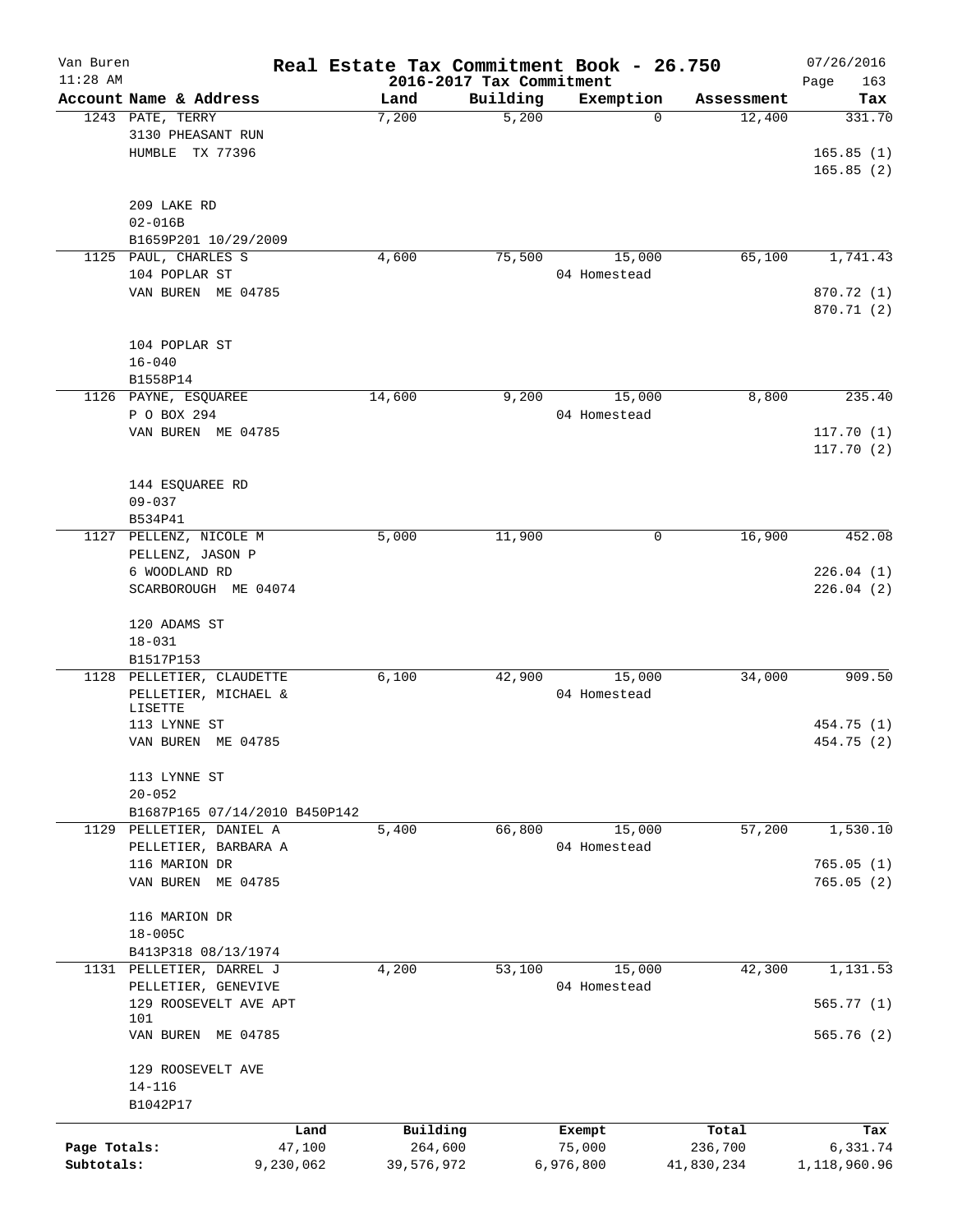| Van Buren    |                                              | Real Estate Tax Commitment Book - 26.750 |                          |                        |                      | 07/26/2016   |
|--------------|----------------------------------------------|------------------------------------------|--------------------------|------------------------|----------------------|--------------|
| $11:28$ AM   |                                              |                                          | 2016-2017 Tax Commitment |                        |                      | Page<br>164  |
|              | Account Name & Address                       | Land                                     | Building<br>48,400       | Exemption              | Assessment<br>37,800 | Tax          |
|              | 1133 PELLETIER, DONALD<br>PELLETIER, LILLIAN | 4,400                                    |                          | 15,000<br>04 Homestead |                      | 1,011.15     |
|              | 190 LYNNE ST                                 |                                          |                          |                        |                      | 505.58(1)    |
|              | VAN BUREN ME 04785                           |                                          |                          |                        |                      | 505.57(2)    |
|              |                                              |                                          |                          |                        |                      |              |
|              | 190 LYNNE ST                                 |                                          |                          |                        |                      |              |
|              | $19 - 078$                                   |                                          |                          |                        |                      |              |
|              | B781P26                                      |                                          |                          |                        |                      |              |
|              | 1134 PELLETIER, DONALD                       | 1,100                                    | 0                        | 0                      | 1,100                | 29.43        |
|              | PELLETIER, LILLIAN                           |                                          |                          |                        |                      |              |
|              | 190 LYNNE ST                                 |                                          |                          |                        |                      | 14.72(1)     |
|              | VAN BUREN ME 04785                           |                                          |                          |                        |                      | 14.71(2)     |
|              | PATRICIA ST                                  |                                          |                          |                        |                      |              |
|              | $19 - 099$                                   |                                          |                          |                        |                      |              |
|              | B1279P262                                    |                                          |                          |                        |                      |              |
|              | 1235 PELLETIER, ERIK                         | 2,800                                    | 64,300                   | 0                      | 67,100               | 1,794.93     |
|              | 109 CHURCH ST.                               |                                          |                          |                        |                      |              |
|              | VAN BUREN ME 04785                           |                                          |                          |                        |                      | 897.47 (1)   |
|              |                                              |                                          |                          |                        |                      | 897.46 (2)   |
|              | 109 CHURCH ST                                |                                          |                          |                        |                      |              |
|              | $23 - 099$                                   |                                          |                          |                        |                      |              |
|              | B1880P95 01/21/2015                          |                                          |                          |                        |                      |              |
|              | 1135 PELLETIER, JOHN B                       | 4,300                                    | 95,400                   | 15,000                 | 84,700               | 2,265.73     |
|              | PELLETIER, NOREEN                            |                                          |                          | 04 Homestead           |                      |              |
|              | 199 MAIN ST                                  |                                          |                          |                        |                      | 1,132.87(1)  |
|              | VAN BUREN ME 04785                           |                                          |                          |                        |                      | 1,132.86(2)  |
|              | 199 MAIN ST                                  |                                          |                          |                        |                      |              |
|              | $18 - 005A$                                  |                                          |                          |                        |                      |              |
|              | B796P312                                     |                                          |                          |                        |                      |              |
|              | 1142 PELLETIER, JOHN B                       | 3,400                                    | 0                        | 0                      | 3,400                | 90.95        |
|              | 199 MAIN ST                                  |                                          |                          |                        |                      |              |
|              | VAN BUREN ME 04785                           |                                          |                          |                        |                      | 45.48(1)     |
|              |                                              |                                          |                          |                        |                      | 45.47(2)     |
|              | 162 MAIN ST                                  |                                          |                          |                        |                      |              |
|              | $17 - 054$                                   |                                          |                          |                        |                      |              |
|              | B1505P301                                    |                                          |                          |                        |                      |              |
|              | 1138 PELLETIER, REYNOLD M                    | 14,900                                   | 80,300                   | 21,000                 | 74,200               | 1,984.85     |
|              | PELLETIER, ARMANDE A                         |                                          |                          | 04 Homestead           |                      |              |
|              | 213 CASTONGUAY RD                            |                                          |                          | 02 Veteran             |                      | 992.43 (1)   |
|              | VAN BUREN ME 04785                           |                                          |                          |                        |                      | 992.42 (2)   |
|              | 213 CASTONGUAY RD                            |                                          |                          |                        |                      |              |
|              | $02 - 037A$                                  |                                          |                          |                        |                      |              |
|              | B478P65                                      |                                          |                          |                        |                      |              |
| 1139         | PELLETIER, ROLAND JR                         | 3,400                                    | 20,800                   | 15,000                 | 9,200                | 246.10       |
|              | PELLETIER, HELEN                             |                                          |                          | 04 Homestead           |                      |              |
|              | 117 JACKSON STREET                           |                                          |                          |                        |                      | 123.05(1)    |
|              | VAN BUREN ME 04785                           |                                          |                          |                        |                      | 123.05(2)    |
|              | 117 JACKSON ST                               |                                          |                          |                        |                      |              |
|              | $18 - 079$                                   |                                          |                          |                        |                      |              |
|              | B1423P114                                    |                                          |                          |                        |                      |              |
|              |                                              |                                          |                          |                        |                      |              |
|              |                                              | Building<br>Land                         |                          | Exempt                 | Total                | Tax          |
| Page Totals: | 34,300                                       | 309,200                                  |                          | 66,000                 | 277,500              | 7,423.14     |
| Subtotals:   | 9,264,362                                    | 39,886,172                               |                          | 7,042,800              | 42,107,734           | 1,126,384.10 |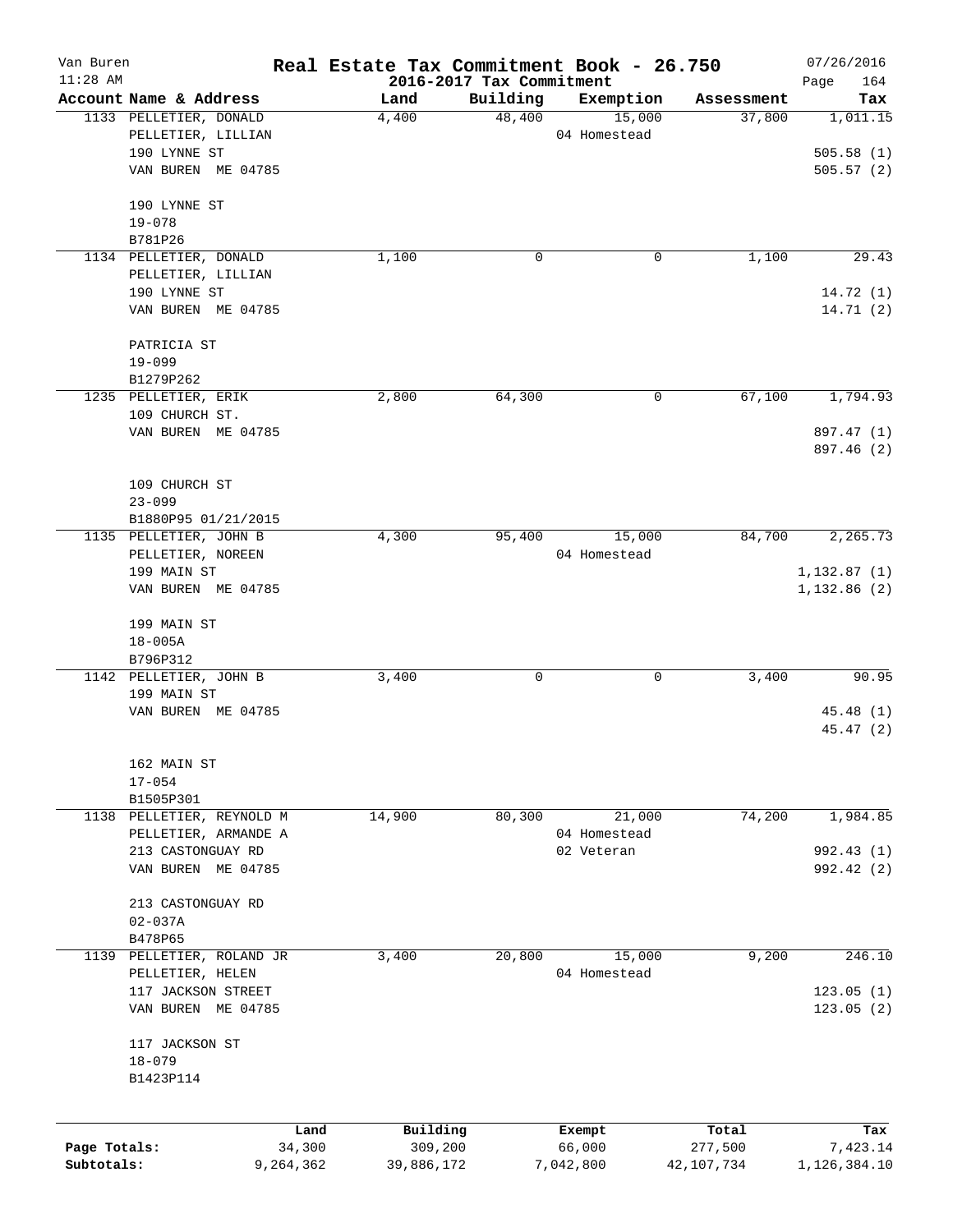| Van Buren<br>$11:28$ AM |                                                          | Real Estate Tax Commitment Book - 26.750 | 2016-2017 Tax Commitment |              |            | 07/26/2016<br>Page<br>165 |
|-------------------------|----------------------------------------------------------|------------------------------------------|--------------------------|--------------|------------|---------------------------|
|                         | Account Name & Address                                   | Land                                     | Building                 | Exemption    | Assessment | Tax                       |
|                         | 1143 PENNINGTON, TANYA A<br>7724 FLOWERING QUINCE<br>DR. | 5,300                                    | $\Omega$                 | $\Omega$     | 5,300      | 141.78                    |
|                         | LAS VEGAS NV 89179                                       |                                          |                          |              |            | 70.89(1)<br>70.89(2)      |
|                         |                                                          |                                          |                          |              |            |                           |
|                         | CHAMPLAIN ST                                             |                                          |                          |              |            |                           |
|                         | $20 - 037$                                               |                                          |                          |              |            |                           |
|                         | B1494P316                                                |                                          |                          |              |            |                           |
|                         | 1146 PERREAULT, CAROL                                    | 4,000                                    | 39,400                   | 15,000       | 28,400     | 759.70                    |
|                         | 294 MAIN STREET<br>VAN BUREN ME 04785                    |                                          |                          | 04 Homestead |            | 379.85(1)                 |
|                         |                                                          |                                          |                          |              |            | 379.85(2)                 |
|                         | 294 MAIN ST                                              |                                          |                          |              |            |                           |
|                         | $20 - 092$                                               |                                          |                          |              |            |                           |
|                         | B1414P106                                                |                                          |                          |              |            |                           |
|                         | 200 PERREAULT, CONRAD J<br>(TRUSTEE)                     | 8,200                                    | 120,000                  | 15,000       | 113,200    | 3,028.10                  |
|                         | 162 POPLAR STREET                                        |                                          |                          | 04 Homestead |            |                           |
|                         | VAN BUREN ME 04785                                       |                                          |                          |              |            | 1,514.05(1)               |
|                         |                                                          |                                          |                          |              |            | 1,514.05(2)               |
|                         | 162 POPLAR ST                                            |                                          |                          |              |            |                           |
|                         | $16 - 079$                                               |                                          |                          |              |            |                           |
|                         | B1703P70 11/02/2010                                      |                                          |                          |              |            |                           |
|                         | 804 PERREAULT, CONRAD J                                  | 3,100                                    | 0                        | 0            | 3,100      | 82.93                     |
|                         | (TRUSTEE)<br>162 POPLAR STREET                           |                                          |                          |              |            |                           |
|                         | VAN BUREN ME 04785                                       |                                          |                          |              |            | 41.47(1)                  |
|                         |                                                          |                                          |                          |              |            | 41.46(2)                  |
|                         | POPLAR ST                                                |                                          |                          |              |            |                           |
|                         | $03 - 006$                                               |                                          |                          |              |            |                           |
|                         | B1703P74 11/02/2010 B1674P349 04/08/2010                 |                                          |                          |              |            |                           |
|                         | 1145 PERREAULT, SIMON &<br>GHISLAINE                     | 3,000                                    | 0                        | 0            | 3,000      | 80.25                     |
|                         | C/O CHRISTINE VOISINE<br>126 TALON DR                    |                                          |                          |              |            | 40.13(1)                  |
|                         | CONWAY SC 29527                                          |                                          |                          |              |            | 40.12(2)                  |
|                         | WILSON ST                                                |                                          |                          |              |            |                           |
|                         | $23 - 042$                                               |                                          |                          |              |            |                           |
|                         | 1155 PERRO HOLDINGS, LLC<br>34 MAIN STREET               | 12,500                                   | 28,000                   | 0            | 40,500     | 1,083.38                  |
|                         | VAN BUREN ME 04785                                       |                                          |                          |              |            | 541.69(1)<br>541.69(2)    |
|                         |                                                          |                                          |                          |              |            |                           |
|                         | 36 MAIN ST                                               |                                          |                          |              |            |                           |
|                         | $15 - 116A$                                              |                                          |                          |              |            |                           |
|                         | B1690P243 07/29/2010                                     |                                          |                          |              |            |                           |

|              | Land      | Building   | Exempt    | Total      | Tax          |
|--------------|-----------|------------|-----------|------------|--------------|
| Page Totals: | 36,100    | 187,400    | 30,000    | 193,500    | 5,176.14     |
| Subtotals:   | 9,300,462 | 40,073,572 | 7,072,800 | 42,301,234 | 1,131,560.24 |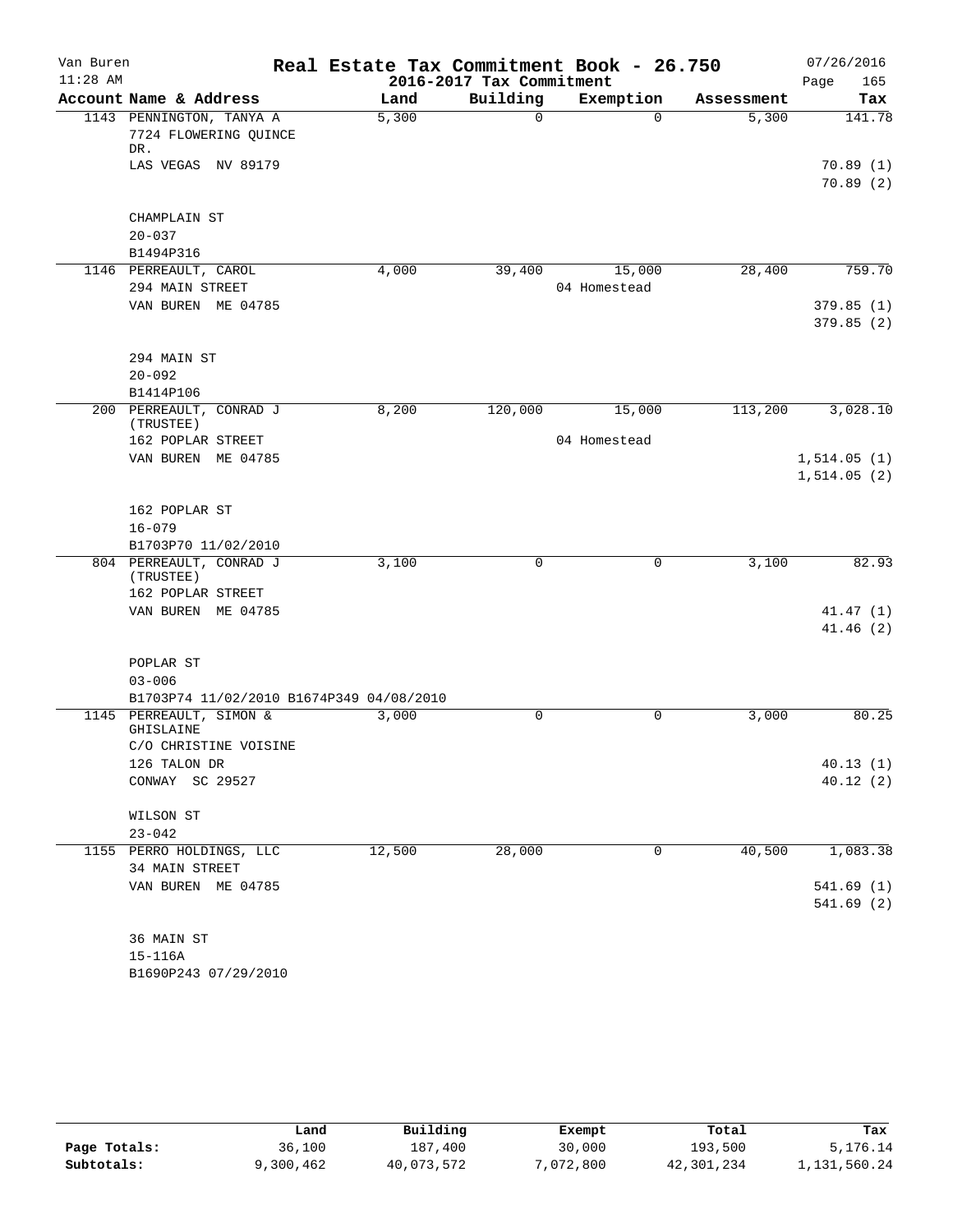| Van Buren    |                                                                                |        |               |                          | Real Estate Tax Commitment Book - 26.750 |                     | 07/26/2016             |
|--------------|--------------------------------------------------------------------------------|--------|---------------|--------------------------|------------------------------------------|---------------------|------------------------|
| $11:28$ AM   |                                                                                |        |               | 2016-2017 Tax Commitment |                                          |                     | 166<br>Page            |
|              | Account Name & Address<br>1153 PERRO HOLDINGS, LLC                             |        | Land<br>7,800 | Building<br>500          | Exemption<br>0                           | Assessment<br>8,300 | Tax<br>222.03          |
|              | <b>34 MAIN STREET</b>                                                          |        |               |                          |                                          |                     |                        |
|              | VAN BUREN ME 04785                                                             |        |               |                          |                                          |                     | 111.02(1)              |
|              |                                                                                |        |               |                          |                                          |                     | 111.01(2)              |
|              |                                                                                |        |               |                          |                                          |                     |                        |
|              | COOLIDGE STREET                                                                |        |               |                          |                                          |                     |                        |
|              | $15 - 110$<br>B1690P247 08/11/2010 B1595P192 05/19/2008 B762P291               |        |               |                          |                                          |                     |                        |
|              | 1154 PERRO HOLDINGS, LLC                                                       |        | 25,100        | 99,100                   | 0                                        | 124,200             | 3,322.35               |
|              | C/O TULSA                                                                      |        |               |                          |                                          |                     |                        |
|              | 34 MAIN STREET                                                                 |        |               |                          |                                          |                     | 1,661.18(1)            |
|              | VAN BUREN ME 04785                                                             |        |               |                          |                                          |                     | 1,661.17(2)            |
|              |                                                                                |        |               |                          |                                          |                     |                        |
|              | 34 MAIN ST                                                                     |        |               |                          |                                          |                     |                        |
|              | $15 - 116B$                                                                    |        |               |                          |                                          |                     |                        |
|              | B1690P241 08/11/2010 B1595P190 05/19/2008 B494P251<br>1157 PERRO HOLDINGS, LLC |        | 3,800         | 0                        | 0                                        | 3,800               | 101.65                 |
|              | 34 MAIN STREET                                                                 |        |               |                          |                                          |                     |                        |
|              | VAN BUREN ME 04785                                                             |        |               |                          |                                          |                     | 50.83(1)               |
|              |                                                                                |        |               |                          |                                          |                     | 50.82(2)               |
|              |                                                                                |        |               |                          |                                          |                     |                        |
|              | UPLAND RD.                                                                     |        |               |                          |                                          |                     |                        |
|              | $03 - 010$                                                                     |        |               |                          |                                          |                     |                        |
|              | B1690P252 08/11/2010 B1595P194 05/19/2008 B1480P343                            |        |               |                          |                                          |                     |                        |
|              | 1159 PERRO HOLDINGS, LLC<br><b>34 MAIN STREET</b>                              |        | 15,800        | 1,200                    | 0                                        | 17,000              | 454.75                 |
|              | VAN BUREN ME 04785                                                             |        |               |                          |                                          |                     | 227.38(1)              |
|              |                                                                                |        |               |                          |                                          |                     | 227.37(2)              |
|              |                                                                                |        |               |                          |                                          |                     |                        |
|              | UPLAND RD.                                                                     |        |               |                          |                                          |                     |                        |
|              | $03 - 011A$                                                                    |        |               |                          |                                          |                     |                        |
|              | B1690P252 08/11/2010 B1595P197 05/19/2008 B1471P191                            |        |               |                          |                                          |                     |                        |
|              | 1574 PETER C. OUELLETTE<br>C/O MEGAN CORMIER                                   |        | 4,300         | 41,000                   | 0                                        | 45,300              | 1,211.77               |
|              | (208 CHAMPLAIN ST)                                                             |        |               |                          |                                          |                     | 605.89(1)              |
|              | 200 CHAMPLAIN ST                                                               |        |               |                          |                                          |                     | 605.88(2)              |
|              | VAN BUREN ME 04785                                                             |        |               |                          |                                          |                     |                        |
|              | 208 CHAMPLAIN ST                                                               |        |               |                          |                                          |                     |                        |
|              | $19 - 011$                                                                     |        |               |                          |                                          |                     |                        |
|              | B1526P166 11/13/2006                                                           |        |               |                          |                                          |                     |                        |
|              | 315 PICARD, PATTY (PA)                                                         |        | 3,800         | 35,000                   | 21,000                                   | 17,800              | 476.15                 |
|              | CYR, ALTHEA G                                                                  |        |               |                          | 02 Veteran                               |                     |                        |
|              | 166 PLEASANT AVE<br>MADAWASKA ME 04756                                         |        |               |                          | 04 Homestead                             |                     | 238.08(1)<br>238.07(2) |
|              |                                                                                |        |               |                          |                                          |                     |                        |
|              | 124 MAPLE AVE                                                                  |        |               |                          |                                          |                     |                        |
|              | $16 - 018$                                                                     |        |               |                          |                                          |                     |                        |
|              | B1239P119                                                                      |        |               |                          |                                          |                     |                        |
|              | 872 PINETTE, ANTHONY J                                                         |        | 960           | 26,200                   | 15,000                                   | 12,160              | 325.28                 |
|              | 115 ST. FRANCIS STREET                                                         |        |               |                          | 04 Homestead                             |                     |                        |
|              | VAN BUREN ME 04785                                                             |        |               |                          |                                          |                     | 162.64(1)<br>162.64(2) |
|              |                                                                                |        |               |                          |                                          |                     |                        |
|              | 115 ST FRANCIS ST.                                                             |        |               |                          |                                          |                     |                        |
|              | $13 - 032$                                                                     |        |               |                          |                                          |                     |                        |
|              | B1757P167 04/12/2012                                                           |        |               |                          |                                          |                     |                        |
|              |                                                                                |        |               |                          |                                          |                     |                        |
|              |                                                                                | Land   | Building      |                          | Exempt                                   | Total               | Tax                    |
| Page Totals: |                                                                                | 61,560 | 203,000       |                          | 36,000                                   | 228,560             | 6,113.98               |

**Subtotals:** 9,362,022 40,276,572 7,108,800 42,529,794 1,137,674.22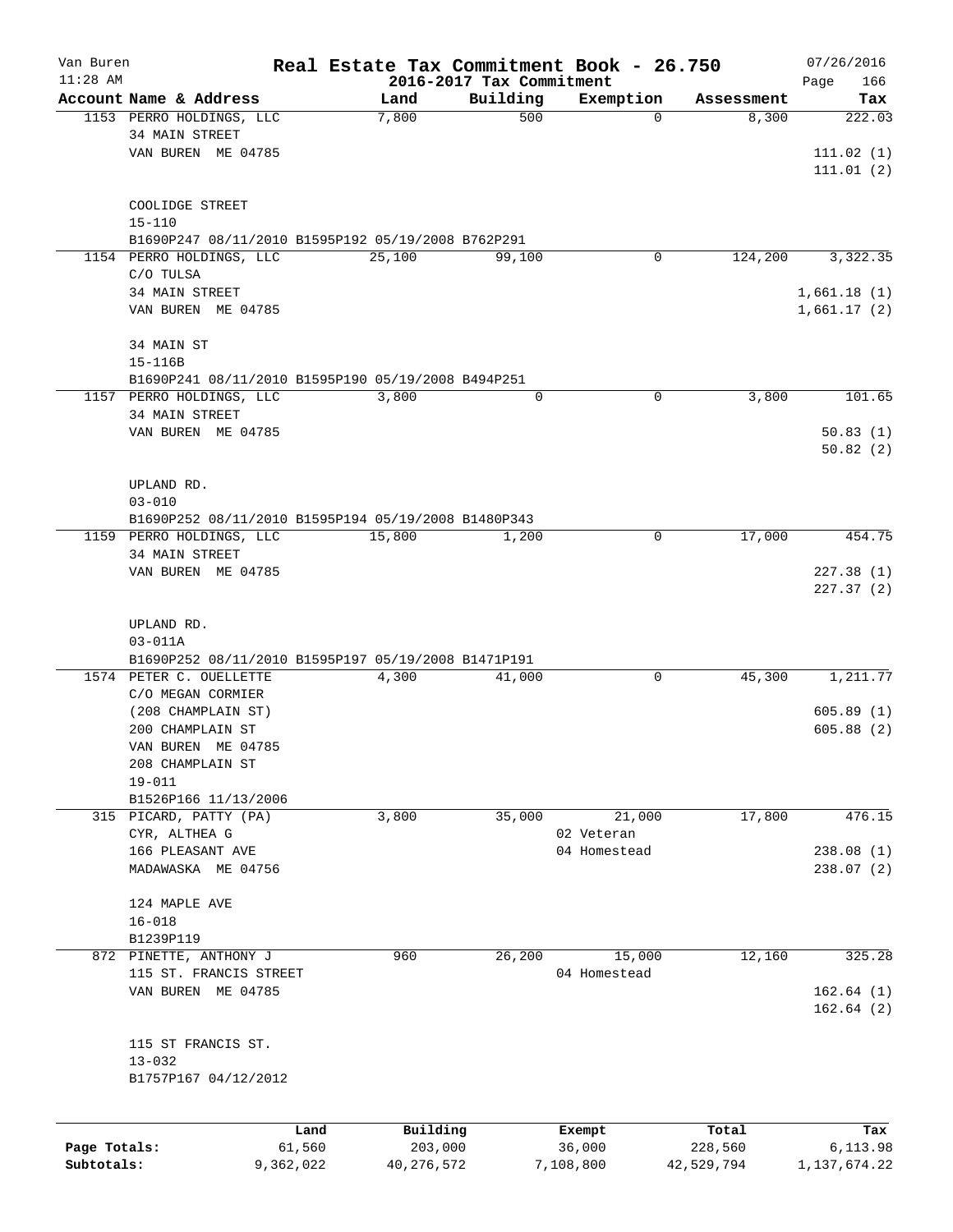| Van Buren    |                                                   |           | Real Estate Tax Commitment Book - 26.750 |                    |                        |                      | 07/26/2016    |
|--------------|---------------------------------------------------|-----------|------------------------------------------|--------------------|------------------------|----------------------|---------------|
| $11:28$ AM   |                                                   |           | 2016-2017 Tax Commitment                 |                    |                        |                      | Page<br>167   |
|              | Account Name & Address                            |           | Land<br>3,400                            | Building<br>29,600 | Exemption              | Assessment<br>18,000 | Tax<br>481.50 |
|              | 1141 PINETTE, JARED<br>115 WILSON ST              |           |                                          |                    | 15,000<br>04 Homestead |                      |               |
|              | VAN BUREN ME 04785                                |           |                                          |                    |                        |                      | 240.75(1)     |
|              |                                                   |           |                                          |                    |                        |                      | 240.75(2)     |
|              |                                                   |           |                                          |                    |                        |                      |               |
|              | 115 WILSON ST                                     |           |                                          |                    |                        |                      |               |
|              | $23 - 032$                                        |           |                                          |                    |                        |                      |               |
|              | B1834P322 10/17/2013                              |           |                                          |                    |                        |                      |               |
|              | 1163 PINETTE, JOSEPH F                            |           | 7,200                                    | 20,400             | 0                      | 27,600               | 738.30        |
|              | PINETTE, DONNA                                    |           |                                          |                    |                        |                      |               |
|              | 895 MAIN ST                                       |           |                                          |                    |                        |                      | 369.15(1)     |
|              | VAN BUREN ME 04785                                |           |                                          |                    |                        |                      | 369.15(2)     |
|              |                                                   |           |                                          |                    |                        |                      |               |
|              | 892 MAIN ST                                       |           |                                          |                    |                        |                      |               |
|              | $08 - 040$                                        |           |                                          |                    |                        |                      |               |
|              | 1162 PINETTE, JOSEPH F                            |           | 9,600                                    | 38,200             | 15,000                 | 32,800               | 877.40        |
|              | PINETTE, DONNA R                                  |           |                                          |                    | 04 Homestead           |                      |               |
|              | 895 MAIN ST                                       |           |                                          |                    |                        |                      | 438.70 (1)    |
|              | VAN BUREN ME 04785                                |           |                                          |                    |                        |                      | 438.70 (2)    |
|              |                                                   |           |                                          |                    |                        |                      |               |
|              | 895 MAIN ST (HOUSE)                               |           |                                          |                    |                        |                      |               |
|              | $08 - 042$                                        |           |                                          |                    |                        |                      |               |
|              | B1629P52 03/02/2009 B1170P121 03/11/1999 B495P172 |           |                                          |                    |                        |                      |               |
|              | 01/02/1979 B495P172                               |           |                                          |                    |                        |                      |               |
|              | 1409 PIPKIN, JEFF                                 |           | 3,500                                    | 0                  | $\mathbf 0$            | 3,500                | 93.63         |
|              | PIPKIN, INA M.                                    |           |                                          |                    |                        |                      |               |
|              | 38652 WHITE DR                                    |           |                                          |                    |                        |                      | 46.82(1)      |
|              | ZEPHYRILLS FL 33542                               |           |                                          |                    |                        |                      | 46.81(2)      |
|              |                                                   |           |                                          |                    |                        |                      |               |
|              | OFF ALEXANDER RD                                  |           |                                          |                    |                        |                      |               |
|              | $05 - 022$                                        |           |                                          |                    |                        |                      |               |
|              | B1797P197 11/24/2012                              |           |                                          |                    |                        |                      |               |
|              | 1408 PIPKIN, JEFF                                 |           | 6,900                                    | 9,000              | 0                      | 15,900               | 425.33        |
|              | PIPKIN, INA M                                     |           |                                          |                    |                        |                      |               |
|              | 38652 WHITE DR                                    |           |                                          |                    |                        |                      | 212.67(1)     |
|              | ZEPHYRILLS FL 33542                               |           |                                          |                    |                        |                      | 212.66(2)     |
|              |                                                   |           |                                          |                    |                        |                      |               |
|              | 124 POND RD                                       |           |                                          |                    |                        |                      |               |
|              | $16 - 013A$                                       |           |                                          |                    |                        |                      |               |
|              | B1797P197 11/24/2012                              |           |                                          |                    |                        |                      |               |
|              | 1165 PITRE, DIANE V                               |           | 5,500                                    | 50,200             | 15,000                 | 40,700               | 1,088.72      |
|              | P O BOX 54                                        |           |                                          |                    | 04 Homestead           |                      |               |
|              | VAN BUREN ME 04785                                |           |                                          |                    |                        |                      | 544.36(1)     |
|              |                                                   |           |                                          |                    |                        |                      | 544.36 (2)    |
|              |                                                   |           |                                          |                    |                        |                      |               |
|              | 197 STATE ST                                      |           |                                          |                    |                        |                      |               |
|              | 12A-011                                           |           |                                          |                    |                        |                      |               |
|              | B1082P265                                         |           |                                          |                    |                        |                      |               |
|              | 1166 PITRE, ROSAIRE                               |           | 8,400                                    | 33,200             | 15,000                 | 26,600               | 711.55        |
|              | PITRE, CLAUDETTE                                  |           |                                          |                    | 04 Homestead           |                      |               |
|              | P O BOX 375                                       |           |                                          |                    |                        |                      | 355.78 (1)    |
|              | VAN BUREN ME 04785                                |           |                                          |                    |                        |                      | 355.77(2)     |
|              |                                                   |           |                                          |                    |                        |                      |               |
|              | 295 STATE ST                                      |           |                                          |                    |                        |                      |               |
|              | $03 - 012E$                                       |           |                                          |                    |                        |                      |               |
|              | B624P102                                          |           |                                          |                    |                        |                      |               |
|              |                                                   |           |                                          |                    |                        |                      |               |
|              |                                                   |           |                                          |                    |                        |                      |               |
|              |                                                   | Land      | Building                                 |                    | Exempt                 | Total                | Tax           |
| Page Totals: |                                                   | 44,500    | 180,600                                  |                    | 60,000                 | 165,100              | 4, 416. 43    |
| Subtotals:   |                                                   | 9,406,522 | 40, 457, 172                             |                    | 7,168,800              | 42,694,894           | 1,142,090.65  |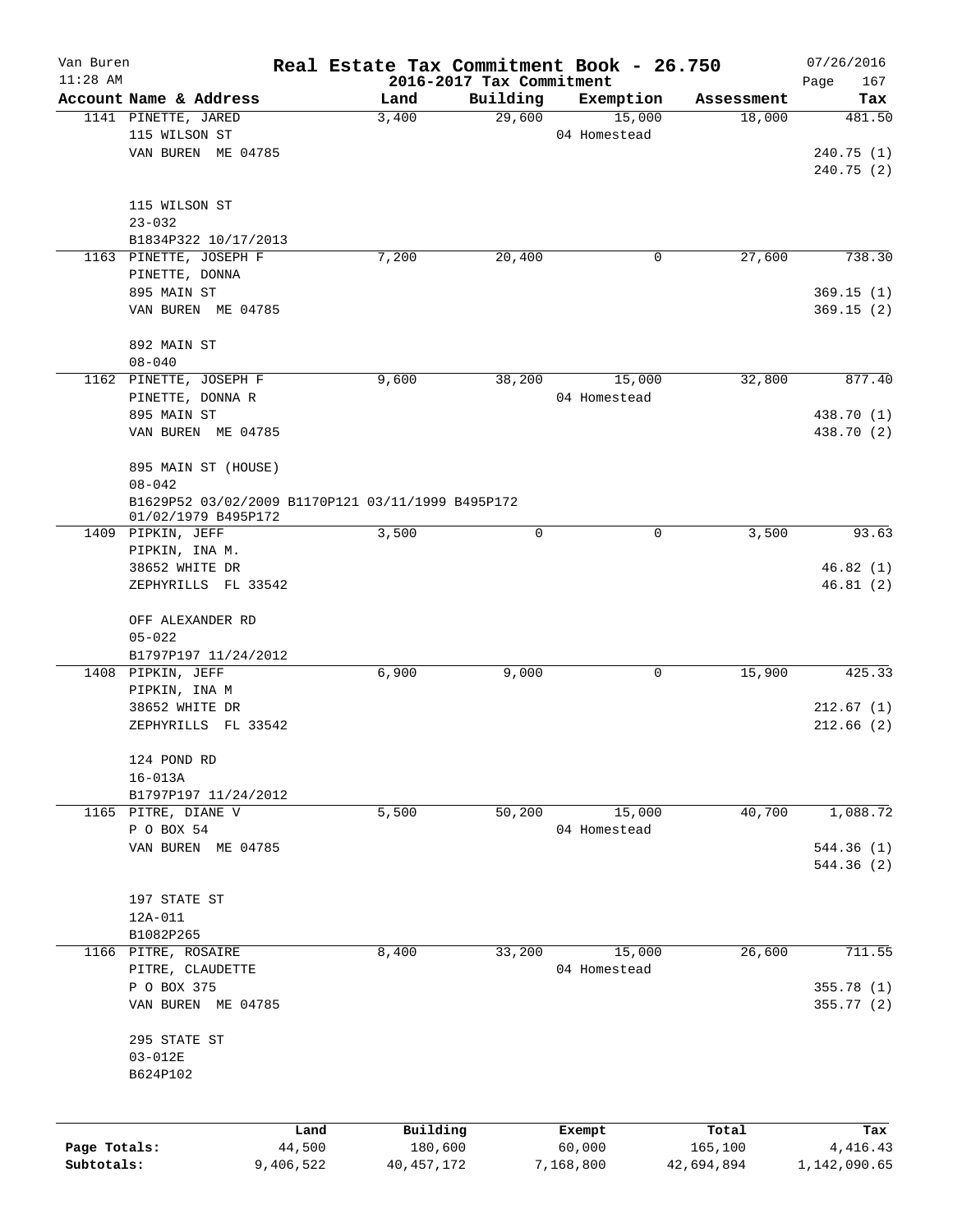| Van Buren    |                                        | Real Estate Tax Commitment Book - 26.750 |                                      |              |            | 07/26/2016      |
|--------------|----------------------------------------|------------------------------------------|--------------------------------------|--------------|------------|-----------------|
| $11:28$ AM   | Account Name & Address                 | Land                                     | 2016-2017 Tax Commitment<br>Building | Exemption    | Assessment | Page<br>168     |
|              | 1167 PITRE, SANDRA                     | 6,840                                    | 61,600                               | 15,000       | 53,440     | Tax<br>1,429.52 |
|              | 181 STATE ST                           |                                          |                                      | 04 Homestead |            |                 |
|              | VAN BUREN ME 04785                     |                                          |                                      |              |            | 714.76(1)       |
|              |                                        |                                          |                                      |              |            | 714.76(2)       |
|              |                                        |                                          |                                      |              |            |                 |
|              | 181 STATE ST                           |                                          |                                      |              |            |                 |
|              | $12A - 029$                            |                                          |                                      |              |            |                 |
|              | B1506P88 07/12/2006 B414P27 08/31/1974 |                                          |                                      |              |            |                 |
|              | 1169 PLOURDE, CHARLES M                | 6,000                                    | 89,300                               | 15,000       | 80,300     | 2,148.03        |
|              | PLOURDE, LINDA D                       |                                          |                                      | 04 Homestead |            |                 |
|              | P O BOX 300                            |                                          |                                      |              |            | 1,074.02(1)     |
|              | VAN BUREN ME 04785                     |                                          |                                      |              |            | 1,074.01(2)     |
|              |                                        |                                          |                                      |              |            |                 |
|              | 110 MAIN ST                            |                                          |                                      |              |            |                 |
|              | $17 - 086$                             |                                          |                                      |              |            |                 |
|              | B763P98                                |                                          |                                      |              |            |                 |
|              | 1177 PLUMMER-CLOUTIER, JULIE           | 3,900                                    | 0                                    | 0            | 3,900      | 104.33          |
|              | 85 PAYNE ROAD                          |                                          |                                      |              |            |                 |
|              | SCARBOROUGH ME 04074                   |                                          |                                      |              |            | 52.17(1)        |
|              |                                        |                                          |                                      |              |            | 52.16(2)        |
|              |                                        |                                          |                                      |              |            |                 |
|              | DESJARDINS ROAD                        |                                          |                                      |              |            |                 |
|              | $07 - 011B$                            |                                          |                                      |              |            |                 |
|              | B1578P98                               |                                          |                                      |              |            |                 |
|              | 1170 POITRAS, ETIENNE                  | 3,800                                    | 53,700                               | 15,000       | 42,500     | 1,136.88        |
|              | POITRAS, MARLENE                       |                                          |                                      | 04 Homestead |            |                 |
|              | 119 OLD MILL RD                        |                                          |                                      |              |            | 568.44(1)       |
|              | VAN BUREN ME 04785                     |                                          |                                      |              |            | 568.44(2)       |
|              | 119 OLD MILL RD                        |                                          |                                      |              |            |                 |
|              | $24 - 009$                             |                                          |                                      |              |            |                 |
|              | B655P119                               |                                          |                                      |              |            |                 |
|              | 1171 POITRAS, MICHAEL D                | 3,100                                    | 14,600                               | 15,000       | 2,700      | 72.22           |
|              | 117 MCBRIDE AVE                        |                                          |                                      | 04 Homestead |            |                 |
|              | VAN BUREN ME 04785                     |                                          |                                      |              |            | 36.11(1)        |
|              |                                        |                                          |                                      |              |            | 36.11(2)        |
|              |                                        |                                          |                                      |              |            |                 |
|              | 117 MCBRIDE AVE                        |                                          |                                      |              |            |                 |
|              | $15 - 053$                             |                                          |                                      |              |            |                 |
|              | B897P107                               |                                          |                                      |              |            |                 |
|              | 1172 POITRAS, NORMAND D                | 8,000                                    | 45,400                               | 15,000       | 38,400     | 1,027.20        |
|              | POITRAS, ANNE                          |                                          |                                      | 04 Homestead |            |                 |
|              | 169 CASTONGUAY RD                      |                                          |                                      |              |            | 513.60(1)       |
|              | VAN BUREN ME 04785                     |                                          |                                      |              |            | 513.60(2)       |
|              |                                        |                                          |                                      |              |            |                 |
|              | 169 CASTONGUAY RD                      |                                          |                                      |              |            |                 |
|              | $03 - 042A$                            |                                          |                                      |              |            |                 |
|              | B957P60 09/15/1994                     |                                          |                                      |              |            |                 |
| 1173         | POITRAS, STEVEN E                      | 4,600                                    | 69,500                               | 15,000       | 59,100     | 1,580.93        |
|              | POITRAS, DIANE                         |                                          |                                      | 04 Homestead |            |                 |
|              | 121 MORSE ST                           |                                          |                                      |              |            | 790.47 (1)      |
|              | VAN BUREN ME 04785                     |                                          |                                      |              |            | 790.46(2)       |
|              |                                        |                                          |                                      |              |            |                 |
|              | 121 MORSE ST                           |                                          |                                      |              |            |                 |
|              | $21 - 048$                             |                                          |                                      |              |            |                 |
|              | B1061P157                              |                                          |                                      |              |            |                 |
|              |                                        |                                          |                                      |              |            |                 |
|              | Land                                   | Building                                 |                                      | Exempt       | Total      | Tax             |
| Page Totals: | 36,240                                 | 334,100                                  |                                      | 90,000       | 280,340    | 7,499.11        |
| Subtotals:   | 9,442,762                              | 40,791,272                               |                                      | 7,258,800    | 42,975,234 | 1,149,589.76    |
|              |                                        |                                          |                                      |              |            |                 |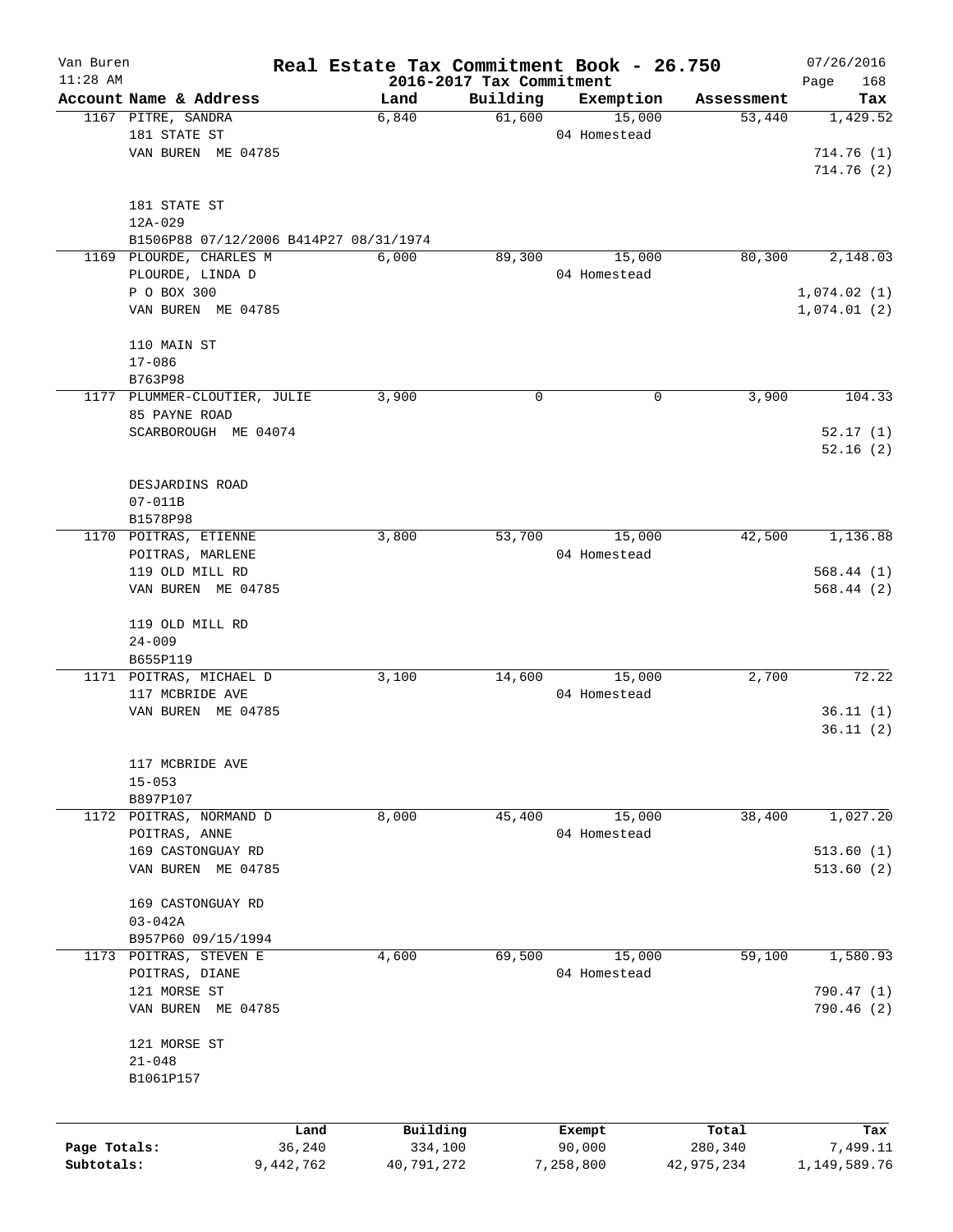| Van Buren  |                                                          | Real Estate Tax Commitment Book - 26.750 |          |                        |            | 07/26/2016                 |  |
|------------|----------------------------------------------------------|------------------------------------------|----------|------------------------|------------|----------------------------|--|
| $11:28$ AM |                                                          | 2016-2017 Tax Commitment                 |          |                        |            | 169<br>Page                |  |
|            | Account Name & Address                                   | Land                                     | Building | Exemption              | Assessment | Tax                        |  |
|            | 1174 PORTER, GORDON C<br>PORTER, DIANE D                 | 5,100                                    | 51,200   | 15,000<br>04 Homestead | 41,300     | 1,104.78                   |  |
|            | 209 MAIN ST                                              |                                          |          |                        |            | 552.39(1)                  |  |
|            | VAN BUREN ME 04785                                       |                                          |          |                        |            | 552.39(2)                  |  |
|            | 209 MAIN ST                                              |                                          |          |                        |            |                            |  |
|            | $18 - 008$                                               |                                          |          |                        |            |                            |  |
|            | B1136P226                                                |                                          |          |                        |            |                            |  |
| 1178       | R&D THIFTWAY, LLC<br>OUELLETTE, RONALD &<br><b>DONNA</b> | 23,300                                   | 190,500  | 0                      | 213,800    | 5,719.15                   |  |
|            | P O BOX 340                                              |                                          |          |                        |            | 2,859.58(1)                |  |
|            | VAN BUREN ME 04785                                       |                                          |          |                        |            | 2,859.57(2)                |  |
|            | 73 MAIN ST                                               |                                          |          |                        |            |                            |  |
|            | $15 - 022$                                               |                                          |          |                        |            |                            |  |
|            | B1281P530                                                |                                          |          |                        |            |                            |  |
|            | 1176 R.H. FOSTER ENERGY, LLC<br>110 MECAW ROAD           | 24,000                                   | 165,700  | 0                      | 189,700    | 5,074.47                   |  |
|            | HAMPDEN ME 04444                                         |                                          |          |                        |            | 2,537.24 (1)               |  |
|            |                                                          |                                          |          |                        |            | 2,537.23(2)                |  |
|            | 83 MAIN ST                                               |                                          |          |                        |            |                            |  |
|            | $15 - 025$                                               |                                          |          |                        |            |                            |  |
|            | B1670P254 02/26/2010                                     |                                          |          |                        |            |                            |  |
|            | 1103 REAMER, WILLIAM J.                                  | 9,400                                    | 69,500   | 0                      | 78,900     | 2,110.57                   |  |
|            | 245 LAKE RD                                              |                                          |          |                        |            |                            |  |
|            | VAN BUREN ME 04785                                       |                                          |          |                        |            | 1,055.29(1)<br>1,055.28(2) |  |
|            |                                                          |                                          |          |                        |            |                            |  |
|            | 245 LAKE RD                                              |                                          |          |                        |            |                            |  |
|            | $05 - 011B$                                              |                                          |          |                        |            |                            |  |
|            | B1873P33 10/31/2014                                      |                                          |          |                        |            |                            |  |
|            | 882 RECK, WARREN W.<br>56 SOLAR DR                       | 3,500                                    | 47,900   | 0                      | 51,400     | 1,374.95                   |  |
|            | CARIBOU ME 04736                                         |                                          |          |                        |            | 687.48 (1)                 |  |
|            |                                                          |                                          |          |                        |            | 687.47 (2)                 |  |
|            |                                                          |                                          |          |                        |            |                            |  |
|            | 132 STATE ST                                             |                                          |          |                        |            |                            |  |
|            | $13 - 021$                                               |                                          |          |                        |            |                            |  |
|            | B1884P264 03/20/2015                                     |                                          |          |                        |            |                            |  |
|            | 1184 RIDDLE, JO ELLEN                                    | 14,200                                   | 0        | 0                      | 14,200     | 379.85                     |  |
|            | 186 FLAT ROCK LANE                                       |                                          |          |                        |            |                            |  |
|            | YELLVILLE AR 72687                                       |                                          |          |                        |            | 189.93(1)                  |  |
|            |                                                          |                                          |          |                        |            | 189.92 (2)                 |  |
|            | LAKE RD.                                                 |                                          |          |                        |            |                            |  |
|            | $02 - 023$                                               |                                          |          |                        |            |                            |  |

B1473P262

|              | Land      | Building   | Exempt    | Total      | Tax          |
|--------------|-----------|------------|-----------|------------|--------------|
| Page Totals: | 79,500    | 524,800    | 15,000    | 589,300    | 15,763.77    |
| Subtotals:   | 9,522,262 | 41,316,072 | 7,273,800 | 43,564,534 | .,165,353.53 |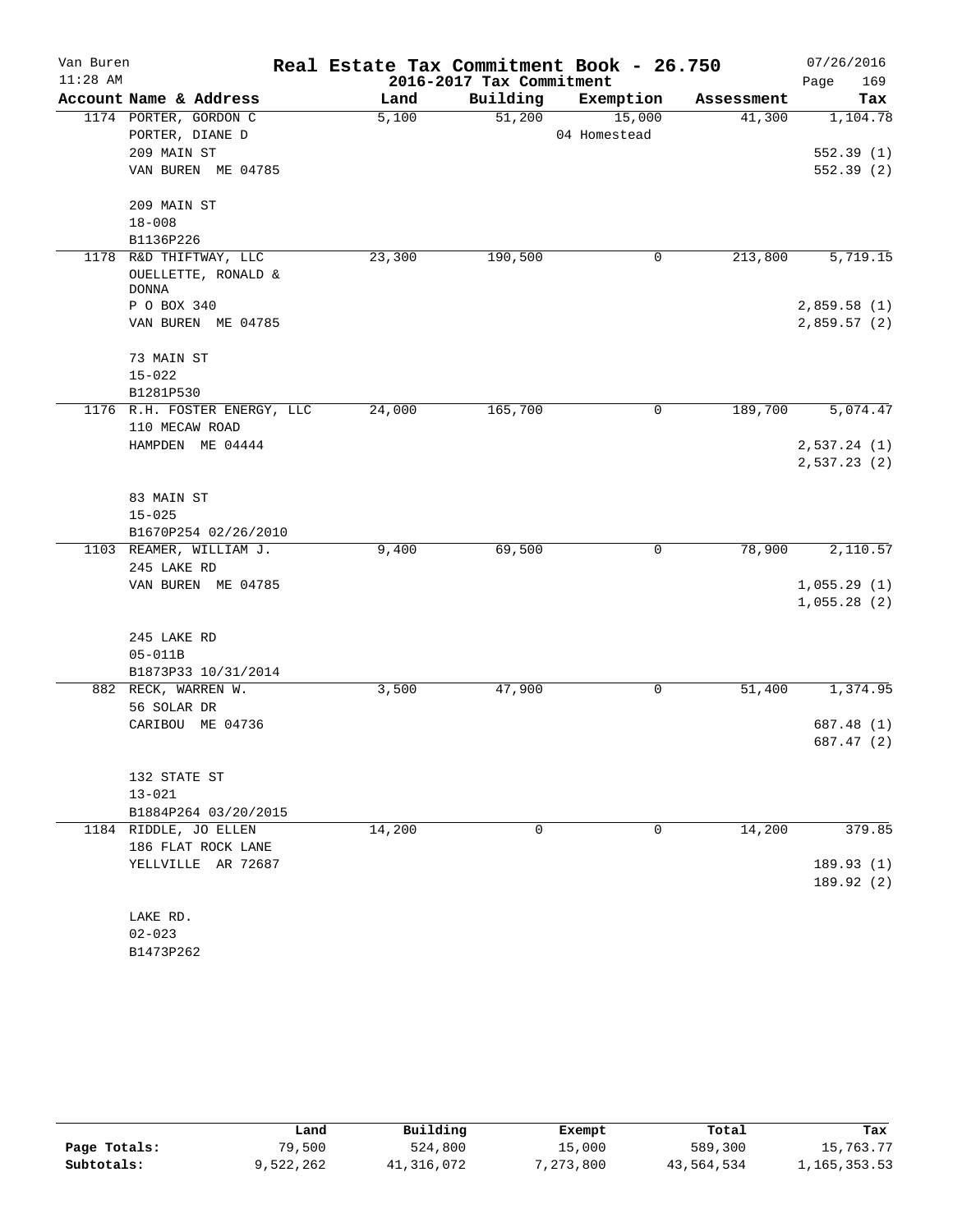| Van Buren  |                                                                                                                                | Real Estate Tax Commitment Book - 26.750 | 07/26/2016<br>170<br>Page |             |            |                                  |
|------------|--------------------------------------------------------------------------------------------------------------------------------|------------------------------------------|---------------------------|-------------|------------|----------------------------------|
| $11:28$ AM |                                                                                                                                | 2016-2017 Tax Commitment                 |                           |             |            |                                  |
|            | Account Name & Address                                                                                                         | Land                                     | Building                  | Exemption   | Assessment | Tax                              |
|            | 590 RIDDLE, JO ELLEN<br>(TRUSTEE OF)<br>RIDDLE, JO ELLEN<br>(DECLARATION OF TRUST)<br>186 FLAT ROCK LANE<br>YELLVILLE AR 72687 | 12,100                                   | 0                         | $\Omega$    | 12,100     | 323.68<br>161.84(1)<br>161.84(2) |
|            | LAKE RD                                                                                                                        |                                          |                           |             |            |                                  |
|            | $02 - 023A$                                                                                                                    |                                          |                           |             |            |                                  |
|            | B1493P64                                                                                                                       |                                          |                           |             |            |                                  |
| 307        | RIOUX, CHANTAL TATYANA<br>OLGA<br>17 RIVERVIEW DR<br>HAMLIN ME 04785                                                           | 14,000                                   | 0                         | $\mathbf 0$ | 14,000     | 374.50<br>187.25(1)              |
|            |                                                                                                                                |                                          |                           |             |            | 187.25(2)                        |
|            | PARENT RD<br>$09 - 036$                                                                                                        |                                          |                           |             |            |                                  |
|            | B1836P197 11/11/2013<br>1193 RIOUX, GABRIEL                                                                                    | 24,600                                   | $\Omega$                  | 0           | 24,600     | 658.05                           |
|            | 6 RIVERVIEW DRIVE                                                                                                              | 154.00<br>Acres                          |                           |             |            |                                  |
|            | VAN BUREN ME 04785                                                                                                             |                                          |                           |             |            | 329.03(1)                        |
|            |                                                                                                                                |                                          |                           |             |            | 329.02(2)                        |
|            | CYR RD<br>$04 - 015$<br>B1519P192 10/11/2006                                                                                   |                                          |                           |             |            |                                  |
|            | 484 RIOUX, GABRIEL                                                                                                             | 5,500                                    | $\mathbf 0$               | 0           | 5,500      | 147.13                           |
|            | RIOUX, MICHELLE<br>107 JEFFERSON STREET                                                                                        |                                          |                           |             |            | 73.57(1)                         |
|            | VAN BUREN ME 04785                                                                                                             |                                          |                           |             |            | 73.56(2)                         |
|            | MAIN ST<br>$22 - 010$                                                                                                          |                                          |                           |             |            |                                  |
|            | B820P267                                                                                                                       |                                          |                           |             |            |                                  |
|            | 120 RIOUX, GUILDO<br>RIOUX, JOHNNA                                                                                             | 7,000                                    | 0                         | $\mathbf 0$ | 7,000      | 187.25                           |
|            | 668 MAIN ST                                                                                                                    |                                          |                           |             |            | 93.63(1)                         |
|            | VAN BUREN ME 04785                                                                                                             |                                          |                           |             |            | 93.62 (2)                        |
|            | OFF MAIN ST                                                                                                                    |                                          |                           |             |            |                                  |
|            | 25-016A                                                                                                                        |                                          |                           |             |            |                                  |
|            | B1414P85                                                                                                                       |                                          |                           |             |            |                                  |
|            | 1431 RIOUX, GUILDO                                                                                                             | 8,500                                    | 75,400                    | 0           | 83,900     | 2,244.32                         |
|            | RIOUX, JOHNNA<br>668 MAIN ST                                                                                                   |                                          |                           |             |            | 1,122.16(1)                      |
|            | VAN BUREN ME 04785                                                                                                             |                                          |                           |             |            | 1,122.16(2)                      |
|            | 668 MAIN ST.                                                                                                                   |                                          |                           |             |            |                                  |
|            | $25 - 009$                                                                                                                     |                                          |                           |             |            |                                  |
|            | B1003P264 10/02/1995                                                                                                           |                                          |                           |             |            |                                  |

|              | Land      | Building   | Exempt    | Total      | Tax          |
|--------------|-----------|------------|-----------|------------|--------------|
| Page Totals: | 71,700    | 75,400     |           | 147,100    | 3,934.93     |
| Subtotals:   | 9,593,962 | 41,391,472 | 7,273,800 | 43,711,634 | 1,169,288.46 |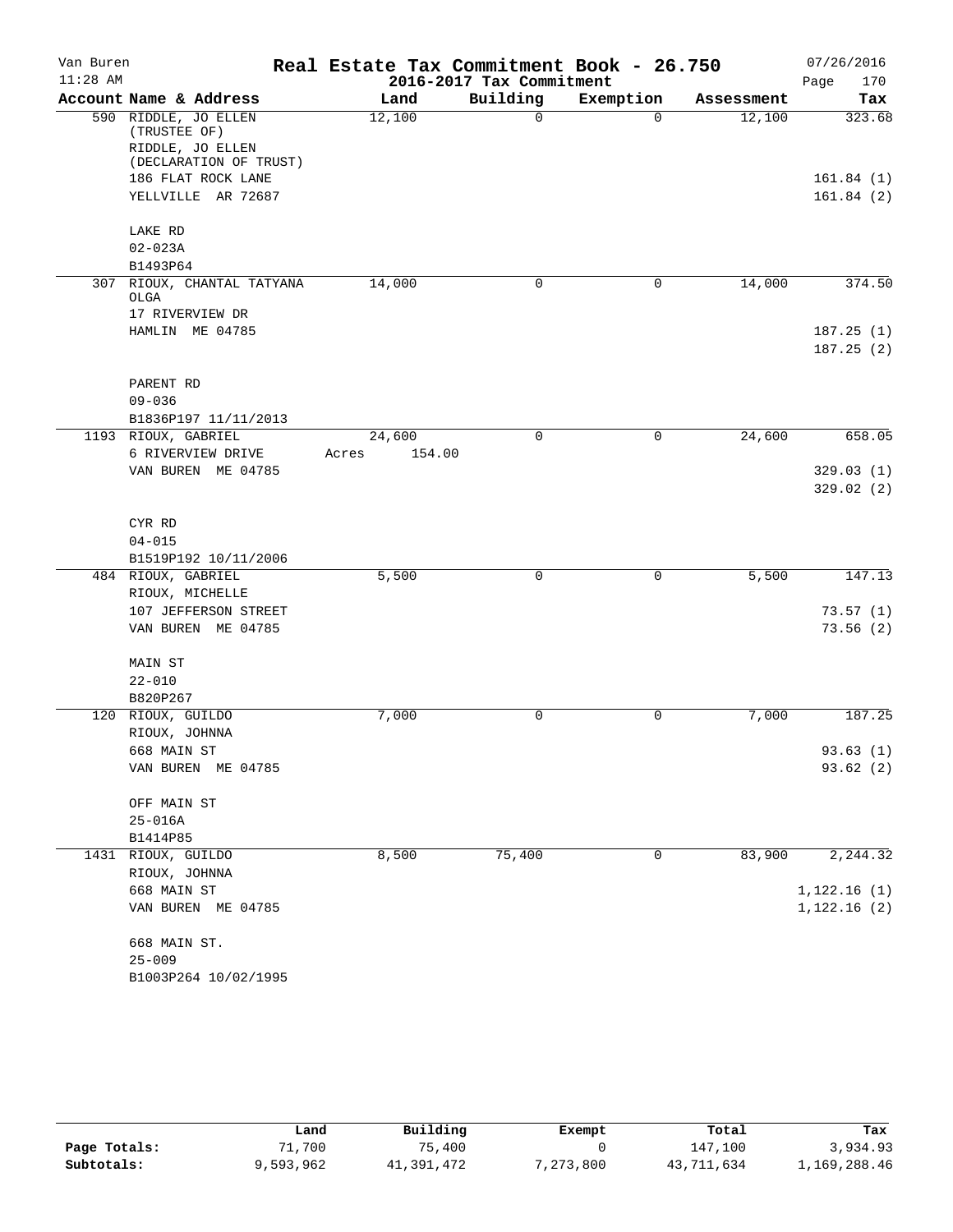| Van Buren    |                                  | Real Estate Tax Commitment Book - 26.750 |                                      |              |                      | 07/26/2016                   |
|--------------|----------------------------------|------------------------------------------|--------------------------------------|--------------|----------------------|------------------------------|
| $11:28$ AM   | Account Name & Address           | Land                                     | 2016-2017 Tax Commitment<br>Building | Exemption    |                      | Page<br>171                  |
|              | 1189 RIOUX, GUILDO S             | 18,600                                   | 0                                    | $\mathbf 0$  | Assessment<br>18,600 | Tax<br>497.55                |
|              | 668 MAIN ST                      |                                          |                                      |              |                      |                              |
|              | VAN BUREN ME 04785               |                                          |                                      |              |                      | 248.78 (1)                   |
|              |                                  |                                          |                                      |              |                      | 248.77 (2)                   |
|              |                                  |                                          |                                      |              |                      |                              |
|              | 668 MAIN ST                      |                                          |                                      |              |                      |                              |
|              | $08 - 003$                       |                                          |                                      |              |                      |                              |
|              | B1012P243                        |                                          |                                      |              |                      |                              |
|              | 1190 RIOUX, JEAN PAUL            | 1,000                                    | 0                                    | 0            | 1,000                | 26.75                        |
|              | RIOUX, HUGUETTE                  |                                          |                                      |              |                      |                              |
|              | 1386 MAIN ST                     |                                          |                                      |              |                      | 13.38(1)                     |
|              | VAN BUREN ME 04785               |                                          |                                      |              |                      | 13.37(2)                     |
|              | RR 1                             |                                          |                                      |              |                      |                              |
|              | $11 - 004$                       |                                          |                                      |              |                      |                              |
|              | B306P249                         |                                          |                                      |              |                      |                              |
|              | 1191 RIOUX, JEAN PAUL            | 3,700                                    | 0                                    | 0            | 3,700                | 98.98                        |
|              | RIOUX, HUGUETTE                  |                                          |                                      |              |                      |                              |
|              | 1386 MAIN ST                     |                                          |                                      |              |                      | 49.49 (1)                    |
|              | VAN BUREN ME 04785               |                                          |                                      |              |                      | 49.49 (2)                    |
|              |                                  |                                          |                                      |              |                      |                              |
|              | OFF RR 1                         |                                          |                                      |              |                      |                              |
|              | $11 - 003A$                      |                                          |                                      |              |                      |                              |
|              | B306P249                         |                                          |                                      |              |                      |                              |
|              | 1192 RIOUX, JEAN PAUL            | 18,600                                   | 146,500                              | 15,000       | 150,100              | 4,015.18                     |
|              | RIOUX, HUGUETTE<br>1386 MAIN ST  |                                          |                                      | 04 Homestead |                      | 2,007.59(1)                  |
|              | VAN BUREN ME 04785               |                                          |                                      |              |                      | 2,007.59(2)                  |
|              |                                  |                                          |                                      |              |                      |                              |
|              | 1386 MAIN ST                     |                                          |                                      |              |                      |                              |
|              | $11 - 005$                       |                                          |                                      |              |                      |                              |
|              | B306P349                         |                                          |                                      |              |                      |                              |
|              | 1385 RIOUX, LYN M                | 6,200                                    | 0                                    | 0            | 6,200                | 165.85                       |
|              | 531 MAIN STREET                  |                                          |                                      |              |                      |                              |
|              | VAN BUREN ME 04785               |                                          |                                      |              |                      | 82.93 (1)                    |
|              |                                  |                                          |                                      |              |                      | 82.92(2)                     |
|              |                                  |                                          |                                      |              |                      |                              |
|              | RR 1<br>$23 - 118B$              |                                          |                                      |              |                      |                              |
|              | B1667P138 01/19/2010             |                                          |                                      |              |                      |                              |
|              | 1366 RIOUX, LYN M                | 5,400                                    | 68,000                               | 15,000       | 58,400               | 1,562.20                     |
|              | 531 MAIN ST                      |                                          |                                      | 04 Homestead |                      |                              |
|              | VAN BUREN ME 04785               |                                          |                                      |              |                      | 781.10 (1)                   |
|              |                                  |                                          |                                      |              |                      | 781.10(2)                    |
|              |                                  |                                          |                                      |              |                      |                              |
|              | 531 MAIN ST                      |                                          |                                      |              |                      |                              |
|              | $23 - 113$                       |                                          |                                      |              |                      |                              |
|              | B1667P138 01/19/2010             |                                          |                                      |              |                      |                              |
| 1195         | ROCKHOLD, KIM                    | 9,800                                    | 75,600                               | 0            | 85,400               | 2,284.45                     |
|              | DESJARDINS, DANIEL<br>P O BOX 33 |                                          |                                      |              |                      |                              |
|              | VAN BUREN ME 04785               |                                          |                                      |              |                      | 1, 142.23(1)<br>1, 142.22(2) |
|              |                                  |                                          |                                      |              |                      |                              |
|              | 56 MAIN ST                       |                                          |                                      |              |                      |                              |
|              | $15 - 102$                       |                                          |                                      |              |                      |                              |
|              | B1386P94                         |                                          |                                      |              |                      |                              |
|              |                                  |                                          |                                      |              |                      |                              |
|              |                                  |                                          |                                      |              |                      |                              |
|              |                                  | Building<br>Land                         |                                      | Exempt       | Total                | Tax                          |
| Page Totals: | 63,300                           | 290,100                                  |                                      | 30,000       | 323,400              | 8,650.96                     |
| Subtotals:   | 9,657,262                        | 41,681,572                               |                                      | 7,303,800    | 44,035,034           | 1, 177, 939.42               |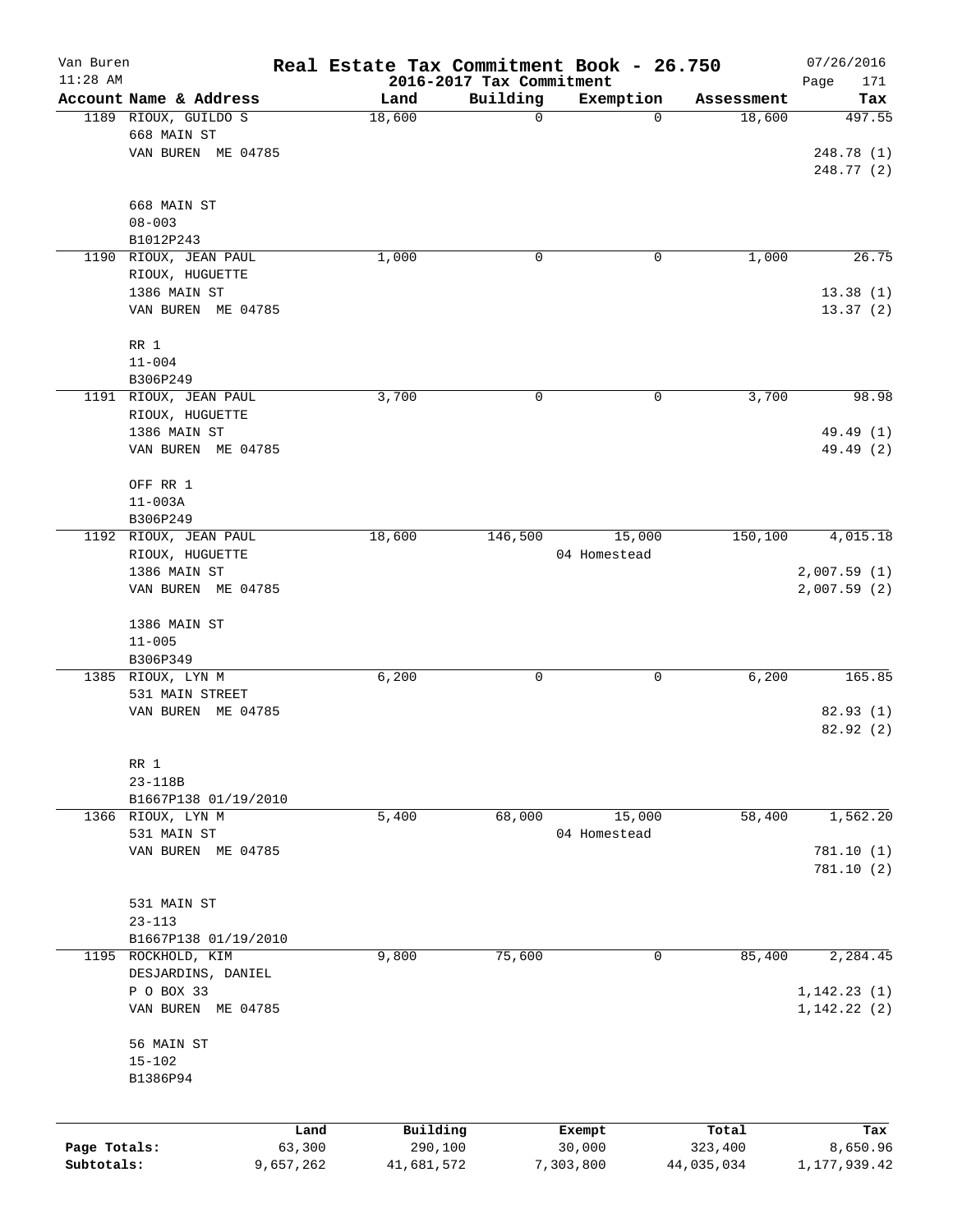| Van Buren<br>$11:28$ AM |                                          | Real Estate Tax Commitment Book - 26.750 |                                      |                  |                  | 07/26/2016           |
|-------------------------|------------------------------------------|------------------------------------------|--------------------------------------|------------------|------------------|----------------------|
|                         | Account Name & Address                   | Land                                     | 2016-2017 Tax Commitment<br>Building | Exemption        | Assessment       | Page<br>172<br>Tax   |
|                         | 1196 ROCKHOLD, KIMBERLY                  | 4,000                                    | 40,200                               | 15,000           | 29,200           | 781.10               |
|                         | DESJARDINS, DANIEL                       |                                          |                                      | 04 Homestead     |                  |                      |
|                         | PO BOX 33                                |                                          |                                      |                  |                  | 390.55(1)            |
|                         | VAN BUREN ME 04785                       |                                          |                                      |                  |                  | 390.55(2)            |
|                         |                                          |                                          |                                      |                  |                  |                      |
|                         | 112 HARRISON ST                          |                                          |                                      |                  |                  |                      |
|                         | $18 - 017$                               |                                          |                                      |                  |                  |                      |
|                         | B1380P163                                |                                          |                                      |                  |                  |                      |
|                         | 1032 ROCKHOLD, KIMBERLY                  | 3,700                                    | 27,500                               | 0                | 31,200           | 834.60               |
|                         | DESJARDINS, DANIEL J.                    |                                          |                                      |                  |                  |                      |
|                         | PO BOX 33                                |                                          |                                      |                  |                  | 417.30(1)            |
|                         | VAN BUREN ME 04785                       |                                          |                                      |                  |                  | 417.30(2)            |
|                         | 109 NOTRE DAME                           |                                          |                                      |                  |                  |                      |
|                         | $17 - 026$                               |                                          |                                      |                  |                  |                      |
|                         | B1860P293 07/14/2014                     |                                          |                                      |                  |                  |                      |
|                         | 261 ROCKHOLD, KIMBERLY                   | 3,500                                    | 22,600                               | 0                | 26,100           | 698.18               |
|                         | DESJARDINS, DANIEL J.                    |                                          |                                      |                  |                  |                      |
|                         | PO BOX 33                                |                                          |                                      |                  |                  | 349.09(1)            |
|                         | VAN BUREN ME 04785                       |                                          |                                      |                  |                  | 349.09(2)            |
|                         | 119 JACKSON ST                           |                                          |                                      |                  |                  |                      |
|                         | $18 - 080$                               |                                          |                                      |                  |                  |                      |
|                         | B1860P293 07/14/2014                     |                                          |                                      |                  |                  |                      |
|                         | 218 ROCKWELL, JOSEPH E                   | 5,400                                    | 43,300                               | 15,000           | 33,700           | 901.48               |
|                         | ROCKWELL, ROBERTINE T                    |                                          |                                      | 04 Homestead     |                  |                      |
|                         | 145 CLOVERHILL DR                        |                                          |                                      |                  |                  | 450.74 (1)           |
|                         | VAN BUREN ME 04785                       |                                          |                                      |                  |                  | 450.74 (2)           |
|                         |                                          |                                          |                                      |                  |                  |                      |
|                         | 145 CLOVERHILL DR                        |                                          |                                      |                  |                  |                      |
|                         | 18C-009                                  |                                          |                                      |                  |                  |                      |
|                         | B1826P87 09/04/2013                      |                                          |                                      |                  |                  |                      |
|                         | 551 RODIZZA, DOREEN M.                   | 2,800                                    | 0                                    | 0                | 2,800            | 74.90                |
|                         | PO BOX 1018                              |                                          |                                      |                  |                  |                      |
|                         | 35 HUMMINGBIRD HILL<br>GRANTHAM NH 03753 |                                          |                                      |                  |                  | 37.45(1)<br>37.45(2) |
|                         |                                          |                                          |                                      |                  |                  |                      |
|                         | MONROE ST                                |                                          |                                      |                  |                  |                      |
|                         | $23 - 019$                               |                                          |                                      |                  |                  |                      |
|                         | B1831P290 10/16/2013                     |                                          |                                      |                  |                  |                      |
|                         | 1198 ROLFSEMA, JENNIFER ANN              | 3,000                                    | 16,600                               | 0                | 19,600           | 524.30               |
|                         | 105 VARNUM AVE                           |                                          |                                      |                  |                  |                      |
|                         | PAWTUCKET RI 02860                       |                                          |                                      |                  |                  | 262.15(1)            |
|                         |                                          |                                          |                                      |                  |                  | 262.15(2)            |
|                         | 109 WATERMILL RD                         |                                          |                                      |                  |                  |                      |
|                         | $16 - 025$                               |                                          |                                      |                  |                  |                      |
|                         | B1419P61                                 |                                          |                                      |                  |                  |                      |
| 1199                    | ROLFSEMA, MONICA FARIA                   | 5,300                                    | 29,900                               | 0                | 35,200           | 941.60               |
|                         | ROLFSEMA, MARK GEORGE                    |                                          |                                      |                  |                  |                      |
|                         | 43 LAFAYETTE ST                          |                                          |                                      |                  |                  | 470.80(1)            |
|                         | LOWELL MA 01854                          |                                          |                                      |                  |                  | 470.80 (2)           |
|                         |                                          |                                          |                                      |                  |                  |                      |
|                         | 127 POPLAR ST                            |                                          |                                      |                  |                  |                      |
|                         | $14 - 120$<br>B1410P73                   |                                          |                                      |                  |                  |                      |
|                         |                                          |                                          |                                      |                  |                  |                      |
|                         |                                          |                                          |                                      |                  |                  |                      |
| Page Totals:            | Land<br>27,700                           | Building<br>180,100                      |                                      | Exempt<br>30,000 | Total<br>177,800 | Tax<br>4,756.16      |
| Subtotals:              | 9,684,962                                | 41,861,672                               |                                      | 7,333,800        | 44, 212, 834     | 1,182,695.58         |
|                         |                                          |                                          |                                      |                  |                  |                      |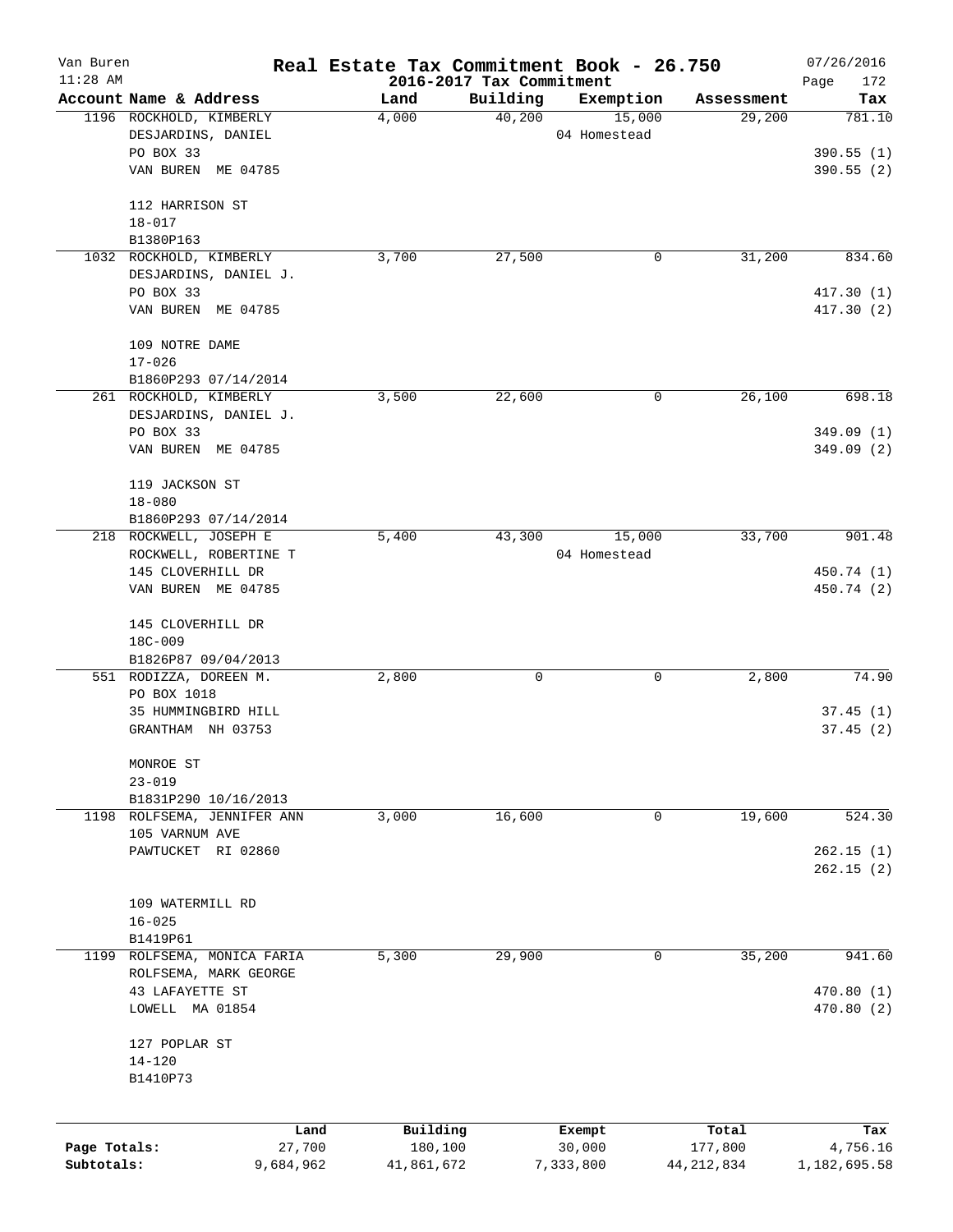| Van Buren    |                          |        |          | Real Estate Tax Commitment Book - 26.750 |              |           |            | 07/26/2016         |
|--------------|--------------------------|--------|----------|------------------------------------------|--------------|-----------|------------|--------------------|
| $11:28$ AM   | Account Name & Address   |        | Land     | 2016-2017 Tax Commitment<br>Building     |              | Exemption | Assessment | 173<br>Page<br>Tax |
|              | 1202 ROSSIGNOL, BEATRICE |        | 6,200    | 30,700                                   |              | 15,000    | 21,900     | 585.82             |
|              | 181 CHAMPLAIN ST         |        |          |                                          | 04 Homestead |           |            |                    |
|              | VAN BUREN ME 04785       |        |          |                                          |              |           |            | 292.91 (1)         |
|              |                          |        |          |                                          |              |           |            | 292.91 (2)         |
|              | 181 CHAMPLAIN ST         |        |          |                                          |              |           |            |                    |
|              | $19 - 028$               |        |          |                                          |              |           |            |                    |
|              | 1204 ROSSIGNOL, JOHN R   |        | 5,800    | 82,200                                   |              | 15,000    | 73,000     | 1,952.75           |
|              | ROSSIGNOL, MONA          |        |          |                                          | 04 Homestead |           |            |                    |
|              | 128 MCKINLEY ST          |        |          |                                          |              |           |            | 976.38(1)          |
|              | VAN BUREN ME 04785       |        |          |                                          |              |           |            | 976.37(2)          |
|              | 128 MCKINLEY ST          |        |          |                                          |              |           |            |                    |
|              | $14 - 046$               |        |          |                                          |              |           |            |                    |
|              | B382P37                  |        |          |                                          |              |           |            |                    |
|              | 1205 ROSSIGNOL, JOSEPH   |        | 25,700   | 47,900                                   |              | 15,000    | 58,600     | 1,567.55           |
|              | ROSSIGNOL, EILEEN        |        |          |                                          | 04 Homestead |           |            |                    |
|              | 252 CHAMPLAIN ST         |        |          |                                          |              |           |            | 783.78 (1)         |
|              | VAN BUREN ME 04785       |        |          |                                          |              |           |            | 783.77 (2)         |
|              | 252 CHAMPLAIN ST         |        |          |                                          |              |           |            |                    |
|              | $06 - 007A$              |        |          |                                          |              |           |            |                    |
|              | B388P588                 |        |          |                                          |              |           |            |                    |
|              | 1206 ROSSIGNOL, LARRY    |        | 5,400    | 33,700                                   |              | 15,000    | 24,100     | 644.67             |
|              | GAGNON, CAROL            |        |          |                                          | 04 Homestead |           |            |                    |
|              | 134 MONROE ST            |        |          |                                          |              |           |            | 322.34(1)          |
|              | VAN BUREN ME 04785       |        |          |                                          |              |           |            | 322.33(2)          |
|              | 134 MONROE ST            |        |          |                                          |              |           |            |                    |
|              | $23 - 017$               |        |          |                                          |              |           |            |                    |
|              | B771P260                 |        |          |                                          |              |           |            |                    |
|              | 1213 ROSSIGNOL, MARK N   |        | 7,400    | 0                                        |              | 0         | 7,400      | 197.95             |
|              | 107 MORSE STREET         |        |          |                                          |              |           |            |                    |
|              | VAN BUREN ME 04785       |        |          |                                          |              |           |            | 98.98 (1)          |
|              |                          |        |          |                                          |              |           |            | 98.97(2)           |
|              | MORSE STREET             |        |          |                                          |              |           |            |                    |
|              | $21 - 047$               |        |          |                                          |              |           |            |                    |
|              | B1509P63                 |        |          |                                          |              |           |            |                    |
|              | 1209 ROSSIGNOL, MATHEW A |        | 3,400    | 73,500                                   |              | 15,000    | 61,900     | 1,655.83           |
|              | ROSSIGNOL, MONIQUE       |        |          |                                          | 04 Homestead |           |            |                    |
|              | 115 ROOSEVELT AVE        |        |          |                                          |              |           |            | 827.92 (1)         |
|              | VAN BUREN ME 04785       |        |          |                                          |              |           |            | 827.91 (2)         |
|              | 115 ROOSEVELT AVE        |        |          |                                          |              |           |            |                    |
|              | $14 - 073$               |        |          |                                          |              |           |            |                    |
|              | B943P259                 |        |          |                                          |              |           |            |                    |
| 1210         | ROSSIGNOL, PERCY L       |        | 4,500    | 40,400                                   |              | 21,000    | 23,900     | 639.32             |
|              | ROSSIGNOL, CLAUDETTE     |        |          |                                          | 02 Veteran   |           |            |                    |
|              | 154 STATE ST             |        |          |                                          | 04 Homestead |           |            | 319.66(1)          |
|              | VAN BUREN ME 04785       |        |          |                                          |              |           |            | 319.66(2)          |
|              | 154 STATE ST             |        |          |                                          |              |           |            |                    |
|              | 12A-024                  |        |          |                                          |              |           |            |                    |
|              | B257P118                 |        |          |                                          |              |           |            |                    |
|              |                          |        |          |                                          |              |           |            |                    |
|              |                          | Land   | Building |                                          | Exempt       |           | Total      | Tax                |
| Page Totals: |                          | 58,400 | 308,400  |                                          | 96,000       |           | 270,800    | 7,243.89           |

**Subtotals:** 9,743,362 42,170,072 7,429,800 44,483,634 1,189,939.47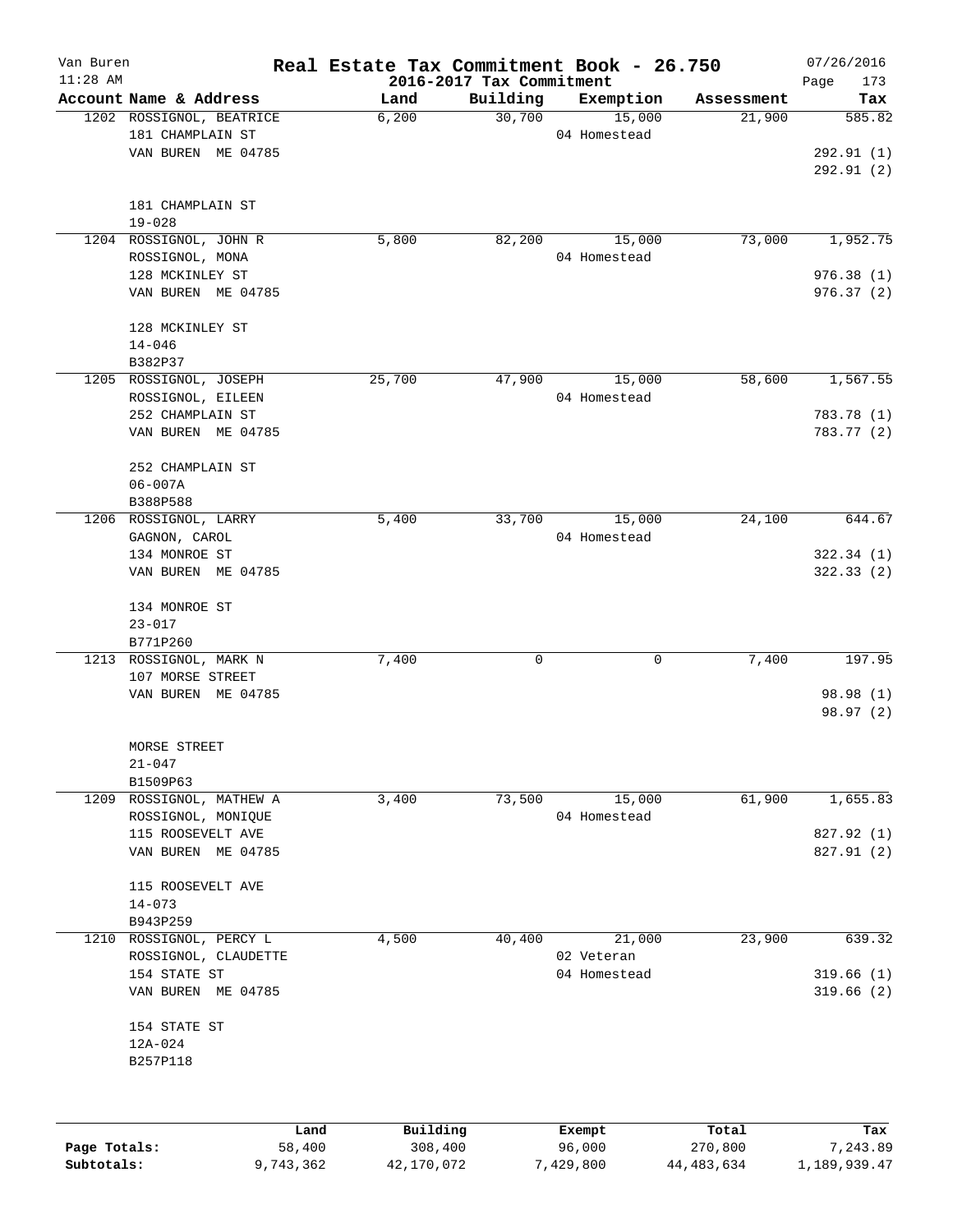| Van Buren<br>$11:28$ AM    |                                                                   | Real Estate Tax Commitment Book - 26.750<br>2016-2017 Tax Commitment |          |                               |                                | 07/26/2016<br>Page<br>174       |
|----------------------------|-------------------------------------------------------------------|----------------------------------------------------------------------|----------|-------------------------------|--------------------------------|---------------------------------|
|                            | Account Name & Address                                            | Land                                                                 | Building | Exemption                     | Assessment                     | Tax                             |
|                            | 415 ROSSIGNOL, ROBERT<br>ROSSIGNOL, ALMA<br>101 JEFFERSON ST. APT | $\mathbf 0$                                                          | 10,900   | $\Omega$                      | 10,900                         | 291.58<br>145.79(1)             |
|                            | 101<br>VAN BUREN ME 04785                                         |                                                                      |          |                               |                                | 145.79(2)                       |
|                            | LEASED B&A LAND                                                   |                                                                      |          |                               |                                |                                 |
|                            | $13 - 025 - T1$<br>B1889P146 04/27/2015                           |                                                                      |          |                               |                                |                                 |
|                            | 1212 ROSSIGNOL, YVETTE M<br>107 MORSE ST                          | 6,200                                                                | 49,100   | 15,000<br>04 Homestead        | 40,300                         | 1,078.03                        |
|                            | VAN BUREN ME 04785                                                |                                                                      |          |                               |                                | 539.02(1)<br>539.01(2)          |
|                            | 107 MORSE ST<br>$21 - 046$                                        |                                                                      |          |                               |                                |                                 |
|                            | B403P849                                                          |                                                                      |          |                               |                                |                                 |
|                            | 1348 ROUNDS, DENISON W<br>ROUNDS, PAULETTE M                      | 6,600                                                                | 34,500   | 0                             | 41,100                         | 1,099.43                        |
|                            | 31 CRESENT ST.<br>SPRINGFIELD VT 05156                            |                                                                      |          |                               |                                | 549.72 (1)<br>549.71 (2)        |
|                            | 136 MAIN ST<br>$17 - 071$                                         |                                                                      |          |                               |                                |                                 |
|                            | B1737P333 10/05/2011 B1377P336<br>1187 ROUNDS, DENISON W          | 3,500                                                                | 42,000   | 0                             | 45,500                         | 1,217.13                        |
|                            | ROUNDS, PAULETTE M                                                |                                                                      |          |                               |                                |                                 |
|                            | 31 CRESENT ST.<br>SPRINGFIELD VT 05156                            |                                                                      |          |                               |                                | 608.57(1)<br>608.56(2)          |
|                            | 120 CENTER ST<br>$16 - 051$                                       |                                                                      |          |                               |                                |                                 |
|                            | B1554P38                                                          |                                                                      |          |                               |                                |                                 |
|                            | 1216 ROY, ANN<br>ROY, RONALD P                                    | 8,400                                                                | 46,200   | 15,000<br>04 Homestead        | 39,600                         | 1,059.30                        |
|                            | 120 ST MARY'S BROOK RD<br>VAN BUREN ME 04785                      |                                                                      |          |                               |                                | 529.65(1)<br>529.65(2)          |
|                            | 120 ST MARY'S BROOK RD<br>$02 - 043$                              |                                                                      |          |                               |                                |                                 |
| 1217                       | B1113P165<br>ROY, BETTY A                                         | 5,600                                                                | 65,600   | 15,000                        | 56,200                         | 1,503.35                        |
|                            | ROY, KENNETH A                                                    |                                                                      |          | 04 Homestead                  |                                |                                 |
|                            | 124 HILLSIDE ST<br>VAN BUREN ME 04785                             |                                                                      |          |                               |                                | 751.68(1)<br>751.67(2)          |
|                            | 124 HILLSIDE ST<br>$23 - 087$                                     |                                                                      |          |                               |                                |                                 |
|                            | B1107P148                                                         |                                                                      |          |                               |                                |                                 |
|                            | 1218 ROY, CARL E<br>P O BOX 427                                   | 3,600                                                                | 30,000   | 15,000<br>04 Homestead        | 18,600                         | 497.55                          |
|                            | VAN BUREN ME 04785                                                |                                                                      |          |                               |                                | 248.78(1)<br>248.77 (2)         |
|                            | 116 POPLAR ST<br>$16 - 037$<br>B857P4                             |                                                                      |          |                               |                                |                                 |
|                            |                                                                   |                                                                      |          |                               |                                |                                 |
| Page Totals:<br>Subtotals: | Land<br>33,900<br>9,777,262                                       | Building<br>278,300<br>42, 448, 372                                  |          | Exempt<br>60,000<br>7,489,800 | Total<br>252,200<br>44,735,834 | Tax<br>6,746.37<br>1,196,685.84 |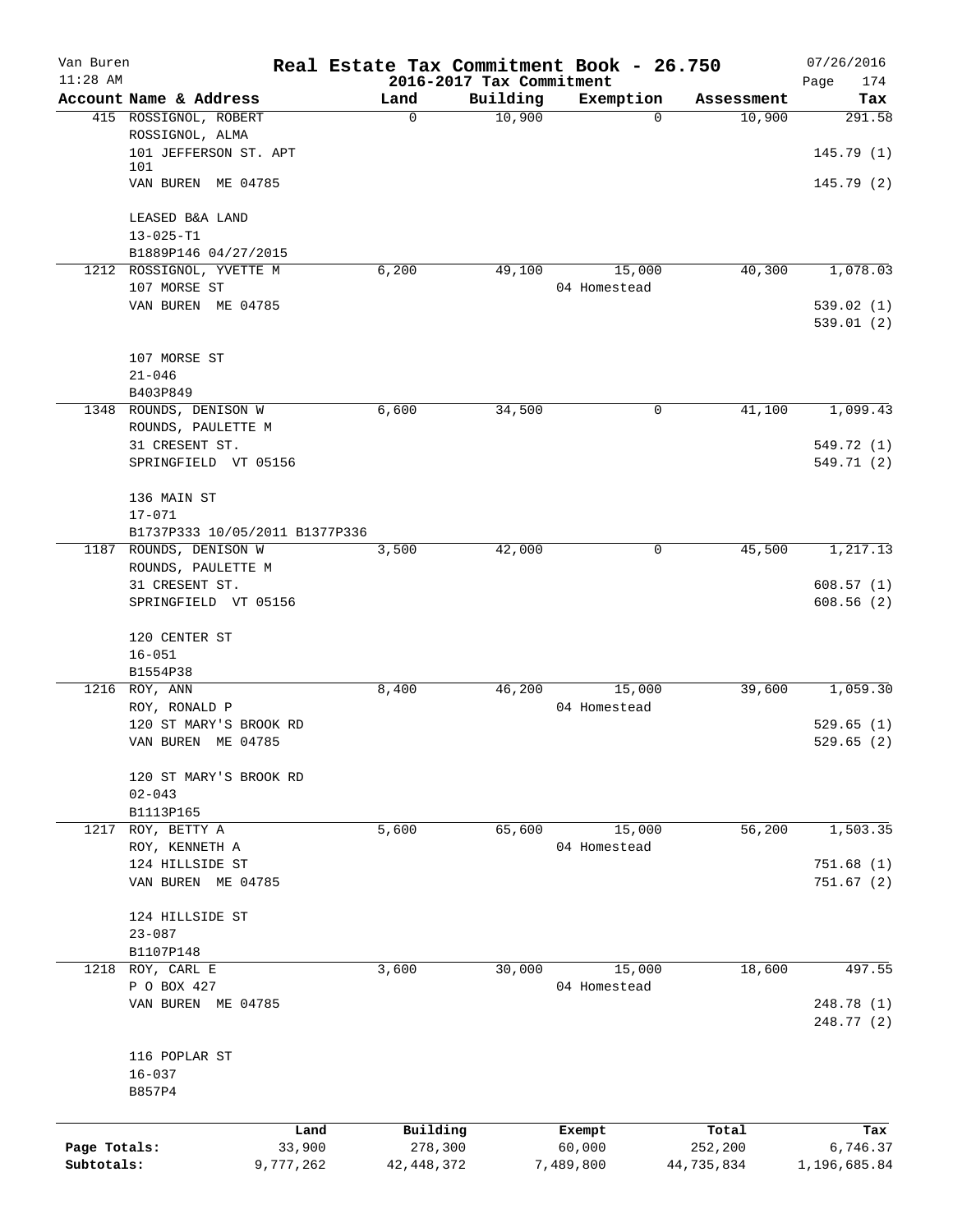| Van Buren    |                                           |                |                                  |          | Real Estate Tax Commitment Book - 26.750 |                  | 07/26/2016         |
|--------------|-------------------------------------------|----------------|----------------------------------|----------|------------------------------------------|------------------|--------------------|
| $11:28$ AM   | Account Name & Address                    |                | 2016-2017 Tax Commitment<br>Land | Building | Exemption                                | Assessment       | Page<br>175<br>Tax |
|              | 1220 ROY, CYNTHIA M                       |                | 3,100                            | 24,900   | 15,000                                   | 13,000           | 347.75             |
|              | ROY, JEANNOT R                            |                |                                  |          | 04 Homestead                             |                  |                    |
|              | 108 WILSON ST                             |                |                                  |          |                                          |                  | 173.88(1)          |
|              | VAN BUREN ME 04785                        |                |                                  |          |                                          |                  | 173.87(2)          |
|              | 108 WILSON ST                             |                |                                  |          |                                          |                  |                    |
|              | $23 - 052$                                |                |                                  |          |                                          |                  |                    |
|              | B1160P100                                 |                |                                  |          |                                          |                  |                    |
| 1318         | ROY, EDMUND J                             |                | 5,500                            | 31,000   | 0                                        | 36,500           | 976.38             |
|              | 811 MAIN ST                               |                |                                  |          |                                          |                  |                    |
|              | VAN BUREN ME 04785                        |                |                                  |          |                                          |                  | 488.19 (1)         |
|              |                                           |                |                                  |          |                                          |                  | 488.19 (2)         |
|              | 811 MAIN ST                               |                |                                  |          |                                          |                  |                    |
|              | $08 - 029$                                |                |                                  |          |                                          |                  |                    |
|              | B1714P313 03/17/2011                      |                |                                  |          |                                          |                  |                    |
|              | 1160 ROY, JEANNOT                         |                | 2,900                            | 7,200    | 0                                        | 10,100           | 270.18             |
|              | ROY, CYNTHIA                              |                |                                  |          |                                          |                  |                    |
|              | 108 WILSON STREET                         |                |                                  |          |                                          |                  | 135.09(1)          |
|              | VAN BUREN ME 04785                        |                |                                  |          |                                          |                  | 135.09(2)          |
|              | 557 MAIN ST                               |                |                                  |          |                                          |                  |                    |
|              | $23 - 054$                                |                |                                  |          |                                          |                  |                    |
|              | B1672P213 03/16/2010 B1659P271 11/02/2009 |                |                                  |          |                                          |                  |                    |
|              | 1219 ROY, JOSEPH C                        |                | 4,600                            | 50,700   | 21,000                                   | 34,300           | 917.53             |
|              | ROY, CECILE M                             |                |                                  |          | 04 Homestead                             |                  |                    |
|              | 134 MARION DR                             |                |                                  |          | 02 Veteran                               |                  | 458.77 (1)         |
|              | VAN BUREN ME 04785                        |                |                                  |          |                                          |                  | 458.76 (2)         |
|              | 134 MARION DR                             |                |                                  |          |                                          |                  |                    |
|              | 18B-010                                   |                |                                  |          |                                          |                  |                    |
|              | B405P372 08/23/1973                       |                |                                  |          |                                          |                  |                    |
|              | 1222 ROY, LEE J                           |                | 4,500                            | 31,800   | 15,000                                   | 21,300           | 569.78             |
|              | 191 MAIN ST                               |                |                                  |          | 04 Homestead                             |                  |                    |
|              | VAN BUREN ME 04785                        |                |                                  |          |                                          |                  | 284.89 (1)         |
|              |                                           |                |                                  |          |                                          |                  | 284.89 (2)         |
|              | 191 MAIN ST                               |                |                                  |          |                                          |                  |                    |
|              | $18 - 002$                                |                |                                  |          |                                          |                  |                    |
|              | B1876P135 12/02/2014                      |                |                                  |          |                                          |                  |                    |
|              | 1223 ROY, MEDLEY                          |                | 6,500                            | 50,600   | 0                                        | 57,100           | 1,527.43           |
|              | C/O TINA ROY-AYOTTE                       |                |                                  |          |                                          |                  |                    |
|              | 117 LORDS RD                              |                |                                  |          |                                          |                  | 763.72(1)          |
|              | NORTH WATERBORO<br>МE                     |                |                                  |          |                                          |                  | 763.71(2)          |
|              | 04061                                     |                |                                  |          |                                          |                  |                    |
|              | 116 ROY DR                                |                |                                  |          |                                          |                  |                    |
| 1229         | $16 - 042$<br>ROY, MICHAEL J & MARIE      |                | 8,200                            | 19,400   | 15,000                                   | 12,600           | 337.05             |
|              | Е                                         |                |                                  |          |                                          |                  |                    |
|              | ROY, MARK J                               |                |                                  |          | 04 Homestead                             |                  |                    |
|              | 18 MAIN ST                                |                |                                  |          |                                          |                  | 168.53(1)          |
|              | VAN BUREN ME 04785                        |                |                                  |          |                                          |                  | 168.52(2)          |
|              | 18 MAIN ST (REAR LOT)                     |                |                                  |          |                                          |                  |                    |
|              | $13 - 043B$                               |                |                                  |          |                                          |                  |                    |
|              | B1452P158                                 |                |                                  |          |                                          |                  |                    |
|              |                                           |                |                                  |          |                                          |                  |                    |
| Page Totals: |                                           | Land<br>35,300 | Building<br>215,600              |          | Exempt<br>66,000                         | Total<br>184,900 | Tax<br>4,946.10    |
| Subtotals:   |                                           | 9,812,562      | 42,663,972                       |          | 7,555,800                                | 44,920,734       | 1,201,631.94       |
|              |                                           |                |                                  |          |                                          |                  |                    |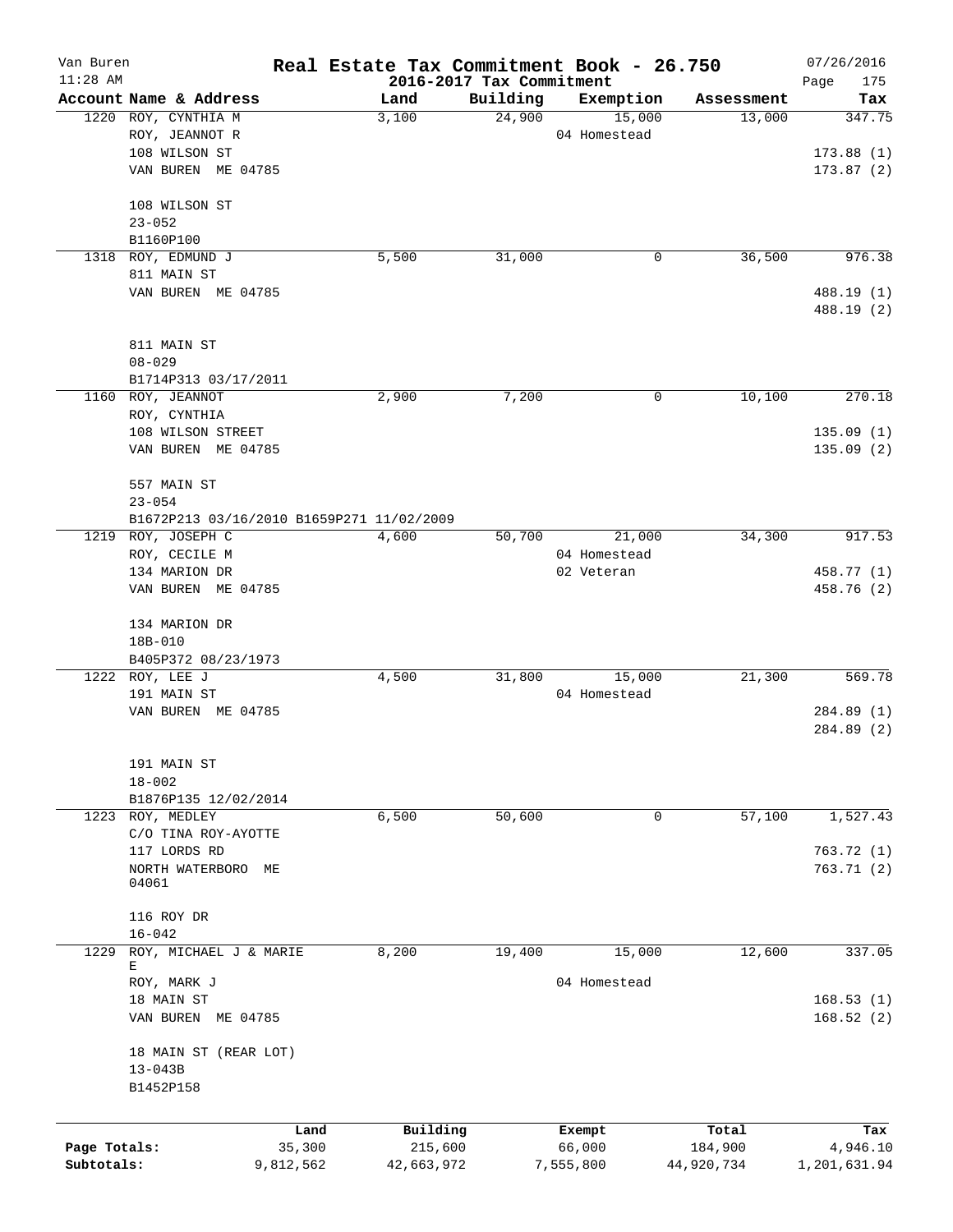| Van Buren<br>$11:28$ AM |                                      | Real Estate Tax Commitment Book - 26.750 | 2016-2017 Tax Commitment |              |            | 07/26/2016             |
|-------------------------|--------------------------------------|------------------------------------------|--------------------------|--------------|------------|------------------------|
|                         | Account Name & Address               | Land                                     | Building                 | Exemption    | Assessment | 176<br>Page<br>Tax     |
|                         | 1230 ROY, MICHAEL J & MARIE          | 3,800                                    | 9,300                    | $\Omega$     | 13,100     | 350.43                 |
|                         | Е                                    |                                          |                          |              |            |                        |
|                         | ROY, MARK J                          |                                          |                          |              |            |                        |
|                         | 18 MAIN STREET<br>VAN BUREN ME 04785 |                                          |                          |              |            | 175.22(1)<br>175.21(2) |
|                         |                                      |                                          |                          |              |            |                        |
|                         | 16 MAIN ST                           |                                          |                          |              |            |                        |
|                         | $13 - 043A$                          |                                          |                          |              |            |                        |
|                         | B1452P156                            |                                          |                          |              |            |                        |
|                         | 1221 ROY, ROBERT G                   | 3,600                                    | 11,600                   | 0            | 15,200     | 406.60                 |
|                         | 110 ADAMS STREET                     |                                          |                          |              |            |                        |
|                         | VAN BUREN ME 04785                   |                                          |                          |              |            | 203.30(1)<br>203.30(2) |
|                         | 110 ADAMS ST                         |                                          |                          |              |            |                        |
|                         | $18 - 033$                           |                                          |                          |              |            |                        |
|                         | B1683P315 06/16/2010 B406P702        |                                          |                          |              |            |                        |
|                         | 1228 ROY, ROBERT G                   | 4,200                                    | 34,100                   | 21,000       | 17,300     | 462.78                 |
|                         | 110 ADAMS STREET                     |                                          |                          | 04 Homestead |            |                        |
|                         | VAN BUREN ME 04785                   |                                          |                          | 02 Veteran   |            | 231.39(1)              |
|                         |                                      |                                          |                          |              |            | 231.39(2)              |
|                         | 233 MAIN ST                          |                                          |                          |              |            |                        |
|                         | $18 - 035$                           |                                          |                          |              |            |                        |
|                         | B1461P269                            |                                          |                          |              |            |                        |
|                         | 1226 ROY, VINAL Z                    | 4,300                                    | 12,900                   | 15,000       | 2,200      | 58.85                  |
|                         | ROY, IRENE L                         |                                          |                          | 04 Homestead |            |                        |
|                         | 203 CHAMPLAIN ST                     |                                          |                          |              |            | 29.43(1)               |
|                         | VAN BUREN ME 04785                   |                                          |                          |              |            | 29.42(2)               |
|                         | 203 CHAMPLAIN ST                     |                                          |                          |              |            |                        |
|                         | $19 - 050$                           |                                          |                          |              |            |                        |
| 1231                    | RPJ VALLEY APARTMENTS,               | 8,700                                    | 27,700                   | 0            | 36,400     | 973.70                 |
|                         | <b>LLC</b><br>PO BOX 183             |                                          |                          |              |            |                        |
|                         | VAN BUREN ME 04785                   |                                          |                          |              |            | 486.85 (1)             |
|                         |                                      |                                          |                          |              |            | 486.85(2)              |
|                         |                                      |                                          |                          |              |            |                        |
|                         | 115 TYLER ST                         |                                          |                          |              |            |                        |
|                         | $18 - 104$                           |                                          |                          |              |            |                        |
| 869                     | B1575P337<br>RUEST, JASON            | 4,900                                    | 38,600                   | 15,000       | 28,500     | 762.38                 |
|                         | DUPREY, MEGAN M                      |                                          |                          | 04 Homestead |            |                        |
|                         | 124 TYLER ST                         |                                          |                          |              |            | 381.19 (1)             |
|                         | VAN BUREN ME                         |                                          |                          |              |            | 381.19 (2)             |
|                         | 04785-1358                           |                                          |                          |              |            |                        |
|                         | 112 TYLER ST                         |                                          |                          |              |            |                        |
|                         | $18 - 132$                           |                                          |                          |              |            |                        |
|                         | B1780P98 09/14/2012                  |                                          |                          |              |            |                        |
|                         | 1237 RUEST, MARCEL J                 | 4,600                                    | 45,300                   | 15,000       | 34,900     | 933.58                 |
|                         | RUEST, NANCY MARIE                   |                                          |                          | 04 Homestead |            |                        |
|                         | 141 STATE STREET                     |                                          |                          |              |            | 466.79 (1)             |
|                         | VAN BUREN ME 04785                   |                                          |                          |              |            | 466.79 (2)             |
|                         | 141 STATE ST                         |                                          |                          |              |            |                        |
|                         | 12A-001                              |                                          |                          |              |            |                        |
|                         | B1486P194 02/27/2006                 |                                          |                          |              |            |                        |
|                         | Land                                 | Building                                 |                          | Exempt       | Total      | Tax                    |
| Page Totals:            | 34,100                               | 179,500                                  |                          | 66,000       | 147,600    | 3,948.32               |
| Subtotals:              | 9,846,662                            | 42,843,472                               |                          | 7,621,800    | 45,068,334 | 1,205,580.26           |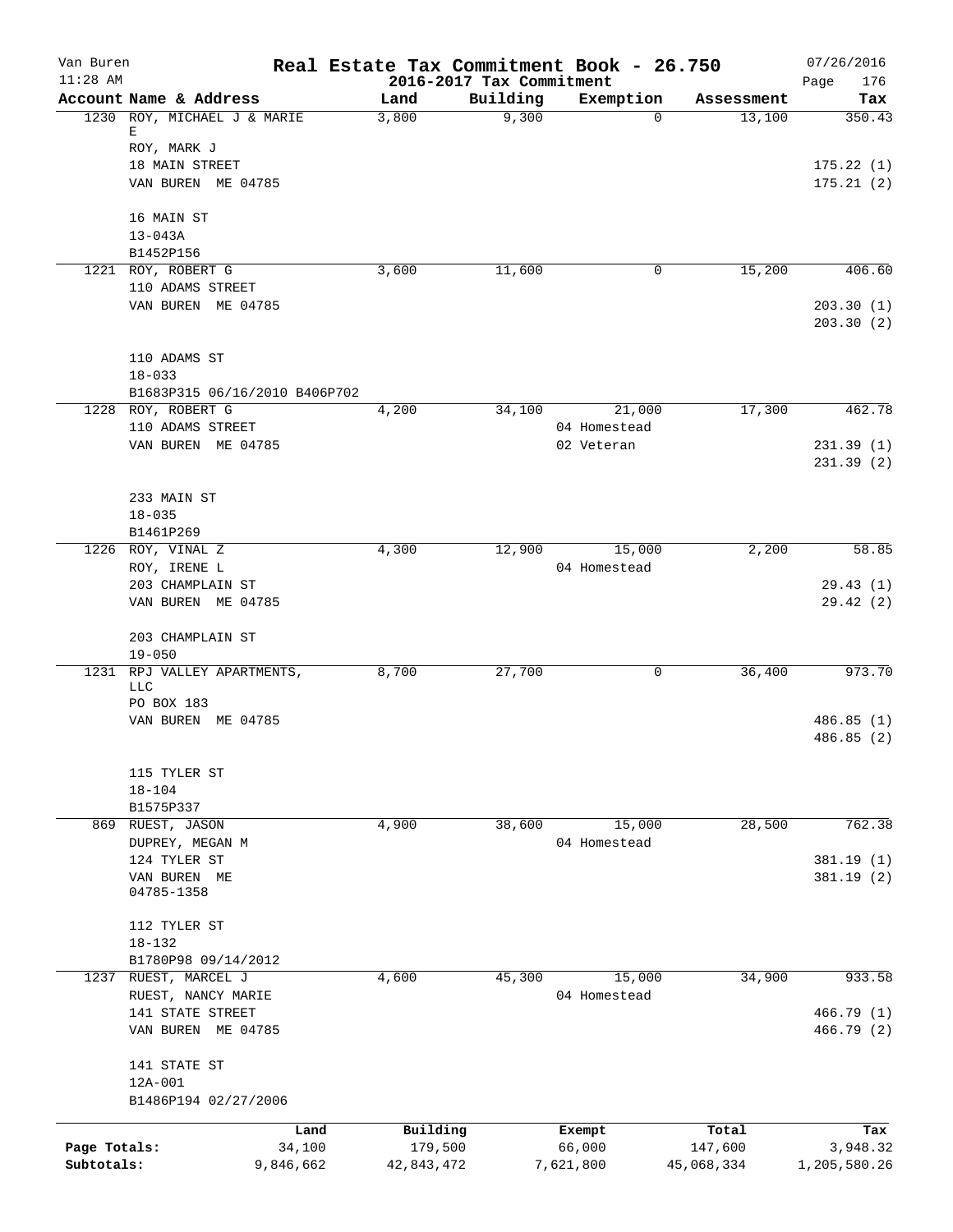| Van Buren<br>$11:28$ AM |                                          | Real Estate Tax Commitment Book - 26.750 | 2016-2017 Tax Commitment |              |            | 07/26/2016<br>Page<br>177 |
|-------------------------|------------------------------------------|------------------------------------------|--------------------------|--------------|------------|---------------------------|
|                         | Account Name & Address                   | Land                                     | Building                 | Exemption    | Assessment | Tax                       |
|                         | 1391 RUEST, ROLAND                       | 3,000                                    | 47,100                   | $\Omega$     | 50,100     | 1,340.18                  |
|                         | DUBE, JUDITH                             |                                          |                          |              |            |                           |
|                         | 563 MAIN ST                              |                                          |                          |              |            | 670.09(1)                 |
|                         | VAN BUREN ME 04785                       |                                          |                          |              |            | 670.09(2)                 |
|                         |                                          |                                          |                          |              |            |                           |
|                         | 563 MAIN ST                              |                                          |                          |              |            |                           |
|                         | $23 - 057$                               |                                          |                          |              |            |                           |
|                         | B1818P164 07/18/2013                     |                                          |                          |              |            |                           |
|                         | 1238 RUTHERFORD, EVELYN                  | 4,400                                    | 50,200                   | 21,000       | 33,600     | 898.80                    |
|                         | 113 COTE ST                              |                                          |                          | 02 Veteran   |            |                           |
|                         | VAN BUREN ME 04785                       |                                          |                          | 04 Homestead |            | 449.40 (1)                |
|                         |                                          |                                          |                          |              |            | 449.40 (2)                |
|                         |                                          |                                          |                          |              |            |                           |
|                         | 113 COTE ST                              |                                          |                          |              |            |                           |
|                         | $18 - 113$                               |                                          |                          |              |            |                           |
|                         | B357P129                                 |                                          |                          |              |            |                           |
|                         | 1239 RYDER, CLARK RAY                    | 3,900                                    | 0                        | $\mathbf 0$  | 3,900      | 104.33                    |
|                         |                                          |                                          |                          |              |            |                           |
|                         | RYDER, MIKA                              |                                          |                          |              |            |                           |
|                         | 444 S TUSTIN ST                          |                                          |                          |              |            | 52.17(1)<br>52.16(2)      |
|                         | D3                                       |                                          |                          |              |            |                           |
|                         | ORANGE CA 92866                          |                                          |                          |              |            |                           |
|                         | ALEXANDER RD                             |                                          |                          |              |            |                           |
|                         | $05 - 019$                               |                                          |                          |              |            |                           |
|                         | B653P118                                 |                                          |                          |              |            |                           |
| 1247                    | SAUCIER, EDMUND J III                    | 3,000                                    | 25,400                   | 0            | 28,400     | 759.70                    |
|                         | SAUCIER, SANDY L                         |                                          |                          |              |            |                           |
|                         | 130 ROOSEVELT AVE APT<br>201             |                                          |                          |              |            | 379.85(1)                 |
|                         | VAN BUREN ME 04785                       |                                          |                          |              |            | 379.85(2)                 |
|                         |                                          |                                          |                          |              |            |                           |
|                         | 126 WASHINGTON AVE                       |                                          |                          |              |            |                           |
|                         | $15 - 015$                               |                                          |                          |              |            |                           |
|                         | B1308P36                                 |                                          |                          |              |            |                           |
|                         | 763 SAUCIER, EDMUND J III                | 10,700                                   | 26,300                   | 0            | 37,000     | 989.75                    |
|                         | SAUCIER, SANDY L.                        |                                          |                          |              |            |                           |
|                         | D/B/A FREEDOM                            |                                          |                          |              |            | 494.88 (1)                |
|                         | SELF-STORAGE                             |                                          |                          |              |            |                           |
|                         | 130 ROOSEVELT AVENUE,                    |                                          |                          |              |            | 494.87 (2)                |
|                         | APT. 201                                 |                                          |                          |              |            |                           |
|                         | VAN BUREN ME 04785                       |                                          |                          |              |            |                           |
|                         | 298 MAIN ST                              |                                          |                          |              |            |                           |
|                         | $20 - 091$                               |                                          |                          |              |            |                           |
|                         | B1674P29 03/31/2010 B1613P214 09/11/2008 |                                          |                          |              |            |                           |
| 1249                    | SAUCIER, EDMUND J III                    | 8,800                                    | 97,600                   | 0            | 106,400    | 2,846.20                  |
|                         | SAUCIER, SANDY L                         |                                          |                          |              |            |                           |
|                         | D/B/A FREEDOM SELF                       |                                          |                          |              |            | 1,423.10(1)               |
|                         | STORAGE                                  |                                          |                          |              |            |                           |
|                         | 130 ROSSEVELT AVE. APT.<br>201           |                                          |                          |              |            | 1,423.10(2)               |
|                         | VAN BUREN ME 04785                       |                                          |                          |              |            |                           |
|                         | 240 CASTONGUAY RD                        |                                          |                          |              |            |                           |
|                         | $02 - 027$                               |                                          |                          |              |            |                           |
|                         | B1538P8                                  |                                          |                          |              |            |                           |
|                         |                                          |                                          |                          |              |            |                           |

|              | Land      | Building   | Exempt    | Total      | Tax             |
|--------------|-----------|------------|-----------|------------|-----------------|
| Page Totals: | 33,800    | 246,600    | 21,000    | 259,400    | 6,938.96        |
| Subtotals:   | 9,880,462 | 43,090,072 | 7,642,800 | 45,327,734 | 1, 212, 519. 22 |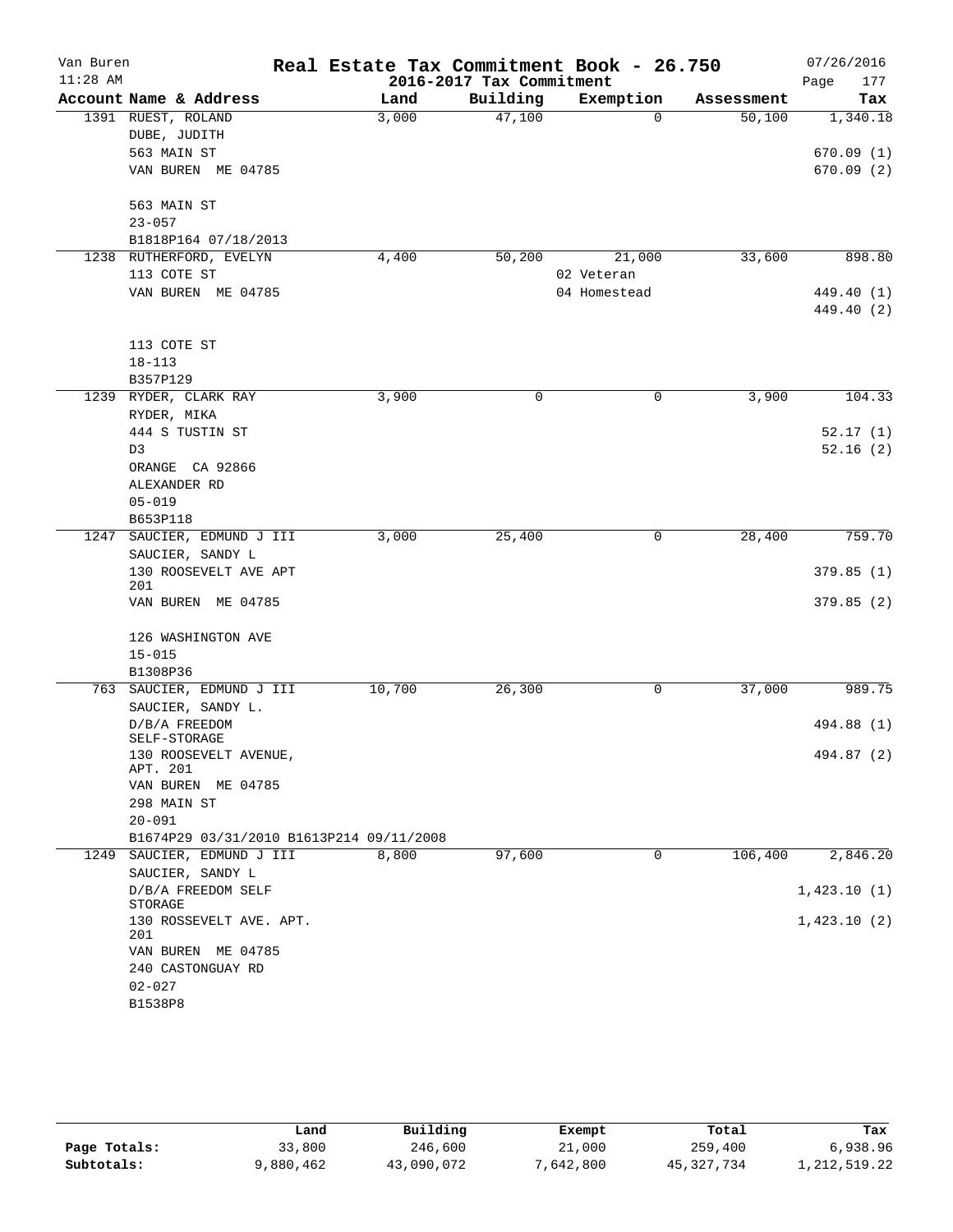| Van Buren<br>$11:28$ AM |                                                    | Real Estate Tax Commitment Book - 26.750 | 2016-2017 Tax Commitment |                        |            | 07/26/2016<br>Page<br>178 |
|-------------------------|----------------------------------------------------|------------------------------------------|--------------------------|------------------------|------------|---------------------------|
|                         | Account Name & Address                             | Land                                     | Building                 | Exemption              | Assessment | Tax                       |
|                         | 1246 SAUCIER, EDMUND J III                         | 3,000                                    | 50,600                   | $\Omega$               | 53,600     | 1,433.80                  |
|                         | SAUCIER, SANDY L                                   |                                          |                          |                        |            |                           |
|                         | 130 ROOSEVELT AVE APT<br>201                       |                                          |                          |                        |            | 716.90(1)                 |
|                         | VAN BUREN ME 04785                                 |                                          |                          |                        |            | 716.90(2)                 |
|                         | 113 PINE ST                                        |                                          |                          |                        |            |                           |
|                         | $14 - 053$                                         |                                          |                          |                        |            |                           |
|                         | B1401P169                                          |                                          |                          |                        |            |                           |
|                         | 1244 SAUCIER, EDMUND J III<br>SAUCIER, SANDY L     | 3,400                                    | 45,200                   | 15,000<br>04 Homestead | 33,600     | 898.80                    |
|                         | 130 ROOSEVELT AVE APT<br>201                       |                                          |                          |                        |            | 449.40 (1)                |
|                         | VAN BUREN ME 04785                                 |                                          |                          |                        |            | 449.40 (2)                |
|                         | 130 ROOSEVELT AVE                                  |                                          |                          |                        |            |                           |
|                         | $14 - 127$                                         |                                          |                          |                        |            |                           |
|                         | B959P170                                           |                                          |                          |                        |            |                           |
|                         | 1245 SAUCIER, EDMUND J III<br>SAUCIER, SANDY L     | 6,500                                    | 29,400                   | 0                      | 35,900     | 960.33                    |
|                         | D/B/A VILLAGE CAR WASH                             |                                          |                          |                        |            | 480.17 (1)                |
|                         | 130 ROOSEVELT AVE APT<br>201                       |                                          |                          |                        |            | 480.16(2)                 |
|                         | VAN BUREN ME 04785                                 |                                          |                          |                        |            |                           |
|                         | 106 LAFAYETTE ST                                   |                                          |                          |                        |            |                           |
|                         | $15 - 016$                                         |                                          |                          |                        |            |                           |
|                         | B1308P38                                           |                                          |                          | 0                      | 14,400     | 385.20                    |
|                         | 366 SAUCIER, EDMUND J. III<br>SAUCIER, SANDY L.    | 5,000                                    | 9,400                    |                        |            |                           |
|                         | 130 ROOSEVELT AVE. APT.                            |                                          |                          |                        |            | 192.60(1)                 |
|                         | 210                                                |                                          |                          |                        |            |                           |
|                         | VAN BUREN ME 04785                                 |                                          |                          |                        |            | 192.60(2)                 |
|                         | 838 MAIN ST                                        |                                          |                          |                        |            |                           |
|                         | $08 - 035B$                                        |                                          |                          |                        |            |                           |
|                         | B1921P216 01/27/2016<br>571 SAUCIER, EDMUND J. III | 3,000                                    | 0                        | 0                      | 3,000      | 80.25                     |
|                         | SAUCIER, SANDY L.                                  |                                          |                          |                        |            |                           |
|                         | 130 ROOSEVELT AVE. APT<br>201                      |                                          |                          |                        |            | 40.13(1)                  |
|                         | VAN BUREN ME 04785                                 |                                          |                          |                        |            | 40.12(2)                  |
|                         | 111 PINE ST                                        |                                          |                          |                        |            |                           |
|                         | $14 - 052$                                         |                                          |                          |                        |            |                           |
|                         | B1891P25 05/11/2015                                |                                          |                          |                        |            |                           |
|                         | 623 SAUCIER, MICHAEL<br>SAUCIER, MONICA            | 6,300                                    | 30,700                   | 0                      | 37,000     | 989.75                    |
|                         | 119 MONROE ST                                      |                                          |                          |                        |            | 494.88 (1)                |
|                         | VAN BUREN ME 04785                                 |                                          |                          |                        |            | 494.87 (2)                |
|                         | 119 MONROE ST                                      |                                          |                          |                        |            |                           |
|                         | $23 - 015$                                         |                                          |                          |                        |            |                           |
|                         | B1878P338 12/31/2014                               |                                          |                          |                        |            |                           |

|              | Land      | Building   | Exempt    | Total      | Tax            |
|--------------|-----------|------------|-----------|------------|----------------|
| Page Totals: | 27,200    | 165,300    | 15,000    | 177,500    | 4,748.13       |
| Subtotals:   | 9,907,662 | 43,255,372 | 7,657,800 | 45,505,234 | 1, 217, 267.35 |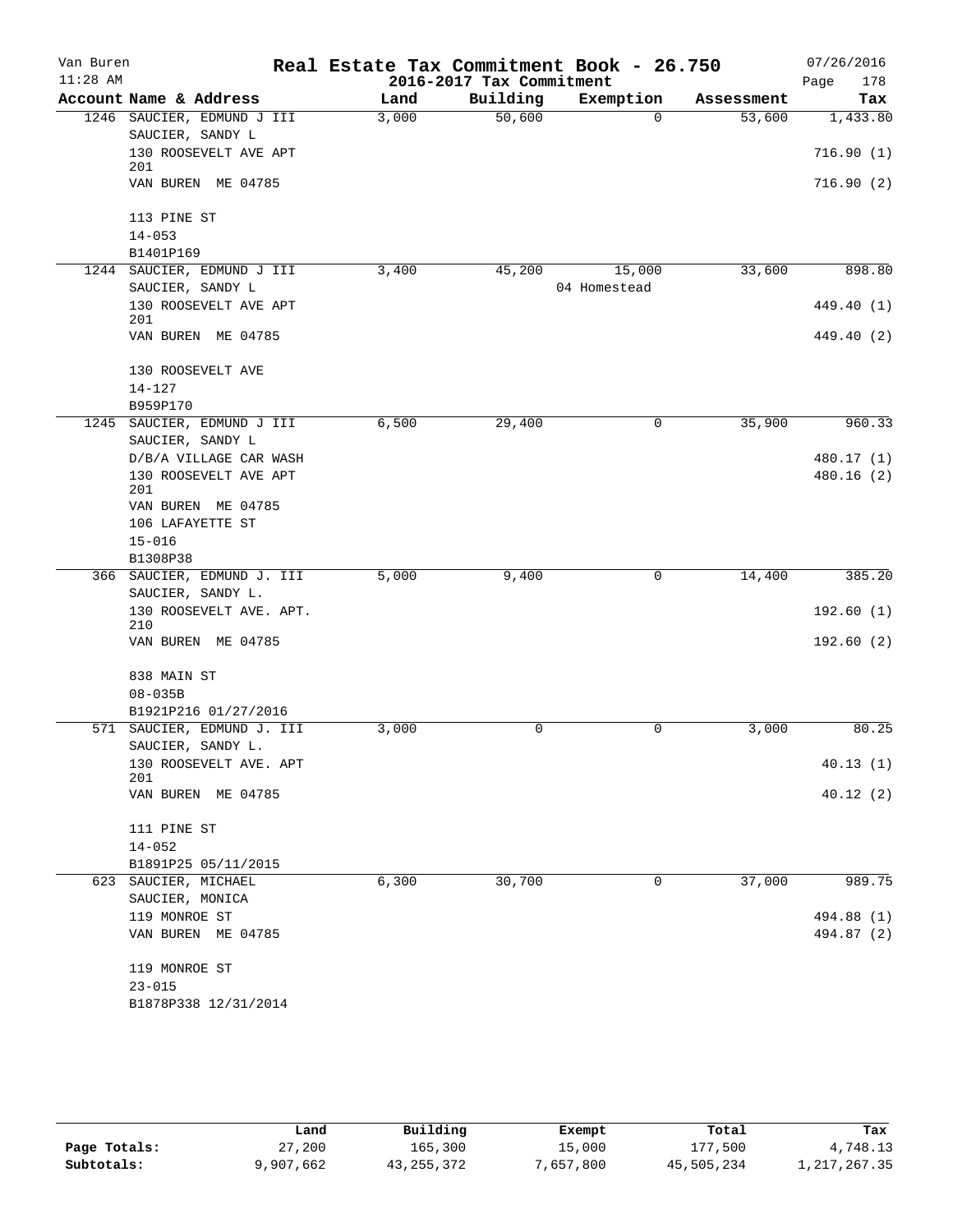| Van Buren    |                                                    | Real Estate Tax Commitment Book - 26.750 |                                      |              |            | 07/26/2016               |
|--------------|----------------------------------------------------|------------------------------------------|--------------------------------------|--------------|------------|--------------------------|
| $11:28$ AM   | Account Name & Address                             | Land                                     | 2016-2017 Tax Commitment<br>Building | Exemption    | Assessment | 179<br>Page<br>Tax       |
|              | 1325 SCHNIEDER, TROY D                             | 9,200                                    | 84,200                               | 15,000       | 78,400     | 2,097.20                 |
|              | KUHL, TAMMY S                                      |                                          |                                      | 04 Homestead |            |                          |
|              | 475 MAIN STREET                                    |                                          |                                      |              |            | 1,048.60(1)              |
|              | VAN BUREN ME 50328                                 |                                          |                                      |              |            | 1,048.60(2)              |
|              | 475 MAIN ST<br>$06 - 025$                          |                                          |                                      |              |            |                          |
|              | B1666P258 01/11/2010 B1657P130 10/05/2009 B1484P48 |                                          |                                      |              |            |                          |
| 1418         | SCHULMAN, STEVEN                                   | 11,400                                   | 0                                    | 0            | 11,400     | 304.95                   |
|              | 11065 N WAUWATOSA RD                               |                                          |                                      |              |            |                          |
|              | MEQUON WI 53097                                    |                                          |                                      |              |            | 152.48(1)                |
|              |                                                    |                                          |                                      |              |            | 152.47(2)                |
|              | ALEXANDER RD                                       |                                          |                                      |              |            |                          |
|              | $05 - 020A$                                        |                                          |                                      |              |            |                          |
|              | B1642P136 06/15/2009                               |                                          |                                      |              |            |                          |
|              | 1186 SCHULTZ, JACQUELINE                           | 1,600                                    | 30,500                               | 0            | 32,100     | 858.68                   |
|              | P.O. BOX 221                                       |                                          |                                      |              |            |                          |
|              | VAN BUREN ME 04785                                 |                                          |                                      |              |            | 429.34 (1)               |
|              |                                                    |                                          |                                      |              |            | 429.34(2)                |
|              | 108 BRIDGE STREET                                  |                                          |                                      |              |            |                          |
|              | $15 - 085$                                         |                                          |                                      |              |            |                          |
|              | B1927P267 03/30/2016 B1713P13 02/25/2011           |                                          |                                      |              |            |                          |
|              | 886 SCOTTI, CHRISTOPHER                            | 2,600                                    | 27,200                               | 0            | 29,800     | 797.15                   |
|              | SCOTTI, GLORIA                                     |                                          |                                      |              |            |                          |
|              | 269 DEERFIELD DR                                   |                                          |                                      |              |            | 398.58 (1)               |
|              | BERLIN CT 06037                                    |                                          |                                      |              |            | 398.57 (2)               |
|              | 150 HIGH ST                                        |                                          |                                      |              |            |                          |
|              | $14 - 106$                                         |                                          |                                      |              |            |                          |
|              | B1620P59                                           |                                          |                                      |              |            |                          |
|              | 1250 SEARLES, GLENN E                              | 3,600                                    | 37,800                               | 15,000       | 26,400     | 706.20                   |
|              | SEARLES, CAROL L                                   |                                          |                                      | 04 Homestead |            |                          |
|              | 195 CHAMPLAIN ST                                   |                                          |                                      |              |            | 353.10(1)                |
|              | VAN BUREN ME 04785                                 |                                          |                                      |              |            | 353.10(2)                |
|              | 195 CHAMPLAIN ST                                   |                                          |                                      |              |            |                          |
|              | $19 - 033$                                         |                                          |                                      |              |            |                          |
|              | B1412P111 08/04/2004                               |                                          |                                      |              |            |                          |
| 1251         | SEARLES, KARL M                                    | 7,400                                    | 73,200                               | 15,000       | 65,600     | 1,754.80                 |
|              | SEARLES, TAMMY M                                   |                                          |                                      | 04 Homestead |            |                          |
|              | 1019 MAIN ST<br>VAN BUREN ME 04785                 |                                          |                                      |              |            | 877.40 (1)<br>877.40 (2) |
|              |                                                    |                                          |                                      |              |            |                          |
|              | 1019 MAIN ST                                       |                                          |                                      |              |            |                          |
|              | $10 - 015B$                                        |                                          |                                      |              |            |                          |
|              | B1208P32                                           |                                          |                                      |              |            |                          |
| 496          | SEARLES, ROGER                                     | 6,100                                    | 0                                    | 0            | 6,100      | 163.17                   |
|              | 156 HILLSIDE ST.                                   |                                          |                                      |              |            |                          |
|              | VAN BUREN ME 04785                                 |                                          |                                      |              |            | 81.59(1)<br>81.58(2)     |
|              | HILLSIDE ST                                        |                                          |                                      |              |            |                          |
|              | $23 - 075B$                                        |                                          |                                      |              |            |                          |
|              |                                                    |                                          |                                      |              |            |                          |
|              | Land                                               | Building                                 |                                      | Exempt       | Total      | Tax                      |
| Page Totals: | 41,900                                             | 252,900                                  |                                      | 45,000       | 249,800    | 6,682.15                 |

**Subtotals:** 9,949,562 43,508,272 7,702,800 45,755,034 1,223,949.50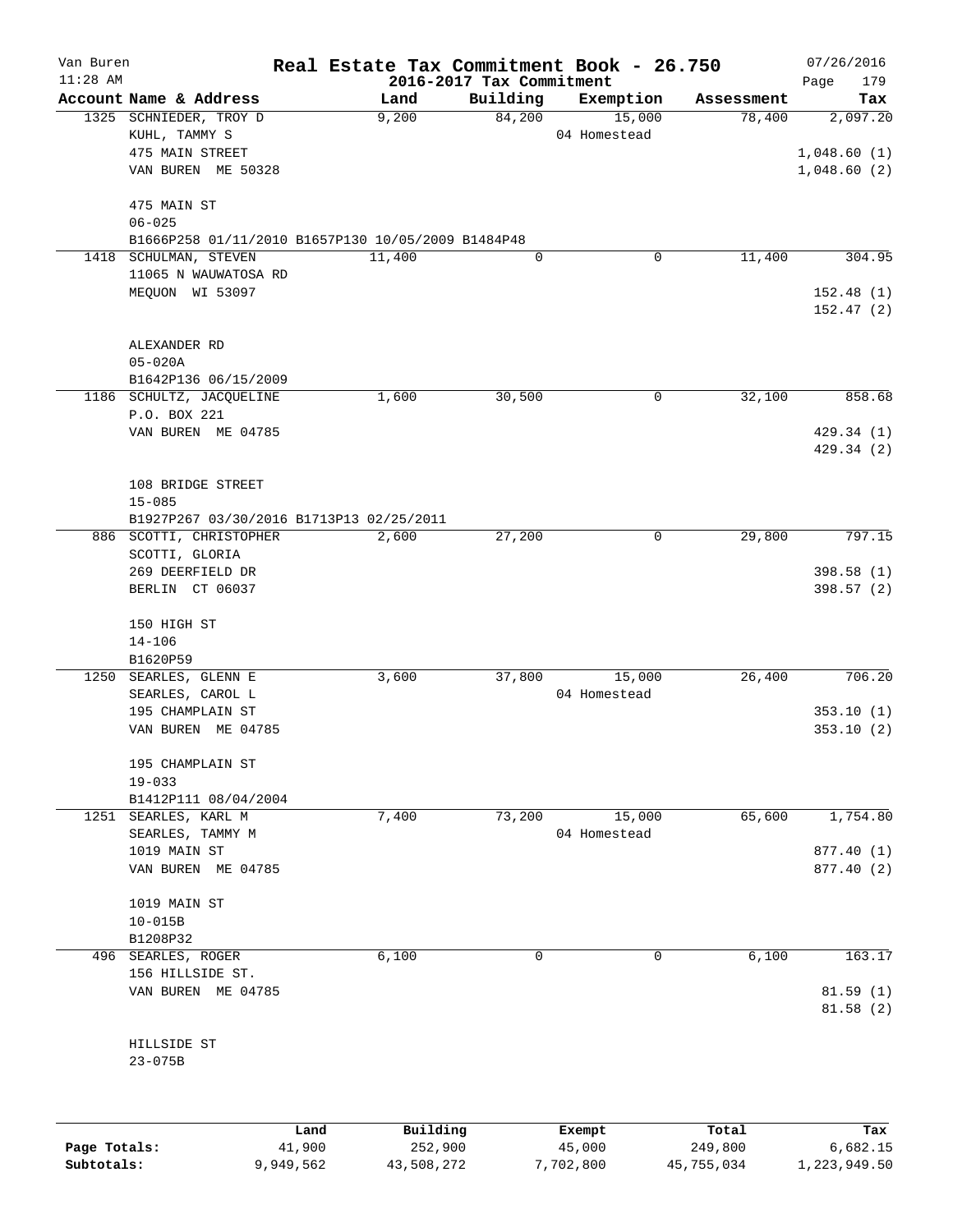| Van Buren    |                          | Real Estate Tax Commitment Book - 26.750 |                                      |                |                     | 07/26/2016   |
|--------------|--------------------------|------------------------------------------|--------------------------------------|----------------|---------------------|--------------|
| $11:28$ AM   | Account Name & Address   |                                          | 2016-2017 Tax Commitment<br>Building |                |                     | Page<br>180  |
|              | 1252 SEARLES, ROGER      | Land<br>3,100                            | $\mathbf 0$                          | Exemption<br>0 | Assessment<br>3,100 | Tax<br>82.93 |
|              | SEARLES, ROSE MARIE      |                                          |                                      |                |                     |              |
|              | 156 HILLSIDE ST          |                                          |                                      |                |                     | 41.47(1)     |
|              | VAN BUREN ME 04785       |                                          |                                      |                |                     | 41.46(2)     |
|              |                          |                                          |                                      |                |                     |              |
|              | HILLSIDE ST              |                                          |                                      |                |                     |              |
|              | $23 - 076$               |                                          |                                      |                |                     |              |
|              | B1017P44                 |                                          |                                      |                |                     |              |
|              | 1253 SEARLES, ROGER E    | 4,200                                    | 32,000                               | 15,000         | 21,200              | 567.10       |
|              | SEARLES, ROSE MARIE      |                                          |                                      | 04 Homestead   |                     |              |
|              | 156 HILLSIDE ST          |                                          |                                      |                |                     | 283.55(1)    |
|              | VAN BUREN ME 04785       |                                          |                                      |                |                     | 283.55(2)    |
|              | 156 HILLSIDE ST          |                                          |                                      |                |                     |              |
|              | $23 - 077$               |                                          |                                      |                |                     |              |
|              | B657P304                 |                                          |                                      |                |                     |              |
|              | 1341 SEARLES, ROGER E    | 3,400                                    | 0                                    | 0              | 3,400               | 90.95        |
|              | SEARLES, ROSEMARIE       |                                          |                                      |                |                     |              |
|              | 156 HILLSIDE ST          |                                          |                                      |                |                     | 45.48(1)     |
|              | VAN BUREN ME 04785       |                                          |                                      |                |                     | 45.47 (2)    |
|              | 150 HILLSIDE ST          |                                          |                                      |                |                     |              |
|              | $23 - 079$               |                                          |                                      |                |                     |              |
|              | B1911P173 10/05/2015     |                                          |                                      |                |                     |              |
|              | 1509 SEARLES, ROGER E.   | 3,000                                    | 0                                    | 0              | 3,000               | 80.25        |
|              | SEARLES, ROSEMARIE       |                                          |                                      |                |                     |              |
|              | 156 HILLSIDE ST          |                                          |                                      |                |                     | 40.13(1)     |
|              | VAN BUREN ME 04785       |                                          |                                      |                |                     | 40.12(2)     |
|              | HILLSIDE ST              |                                          |                                      |                |                     |              |
|              | $23 - 080$               |                                          |                                      |                |                     |              |
|              | B1911P173                |                                          |                                      |                |                     |              |
|              | 1543 SEARLES, ROGER E.   | 2,500                                    | 0                                    | 0              | 2,500               | 66.88        |
|              | SEARLES, ROSEMARIE       |                                          |                                      |                |                     |              |
|              | 156 HILLSIDE ST          |                                          |                                      |                |                     | 33.44(1)     |
|              | VAN BUREN ME 04785       |                                          |                                      |                |                     | 33.44(2)     |
|              | OFF HILLSIDE STREET      |                                          |                                      |                |                     |              |
|              | $23 - 106D$              |                                          |                                      |                |                     |              |
|              | B1911P173 10/05/2015     |                                          |                                      |                |                     |              |
|              | 1254 SEARLES, ROSE MARIE | 3,800                                    | 44,700                               | 0              | 48,500              | 1,297.38     |
|              | 156 HILLSIDE STREET      |                                          |                                      |                |                     |              |
|              | VAN BUREN ME 04785       |                                          |                                      |                |                     | 648.69 (1)   |
|              |                          |                                          |                                      |                |                     | 648.69 (2)   |
|              | 111 COOLIDGE ST          |                                          |                                      |                |                     |              |
|              | $15 - 073$               |                                          |                                      |                |                     |              |
|              | B1501P138                |                                          |                                      |                |                     |              |
|              | 1564 SEARLES, ROSE MARIE | 4,500                                    | 0                                    | $\mathbf 0$    | 4,500               | 120.38       |
|              | 156 HILLSIDE ST          |                                          |                                      |                |                     |              |
|              | VAN BUREN ME 04785       |                                          |                                      |                |                     | 60.19(1)     |
|              |                          |                                          |                                      |                |                     | 60.19(2)     |
|              | HILLSIDE ST              |                                          |                                      |                |                     |              |
|              | $06 - 029B$              |                                          |                                      |                |                     |              |
|              | B1783P154 10/10/2012     |                                          |                                      |                |                     |              |
|              |                          |                                          |                                      |                |                     |              |
|              |                          | Building<br>Land                         |                                      | Exempt         | Total               | Tax          |
| Page Totals: | 24,500                   | 76,700                                   |                                      | 15,000         | 86,200              | 2,305.87     |
| Subtotals:   | 9,974,062                | 43,584,972                               | 7,717,800                            |                | 45,841,234          | 1,226,255.37 |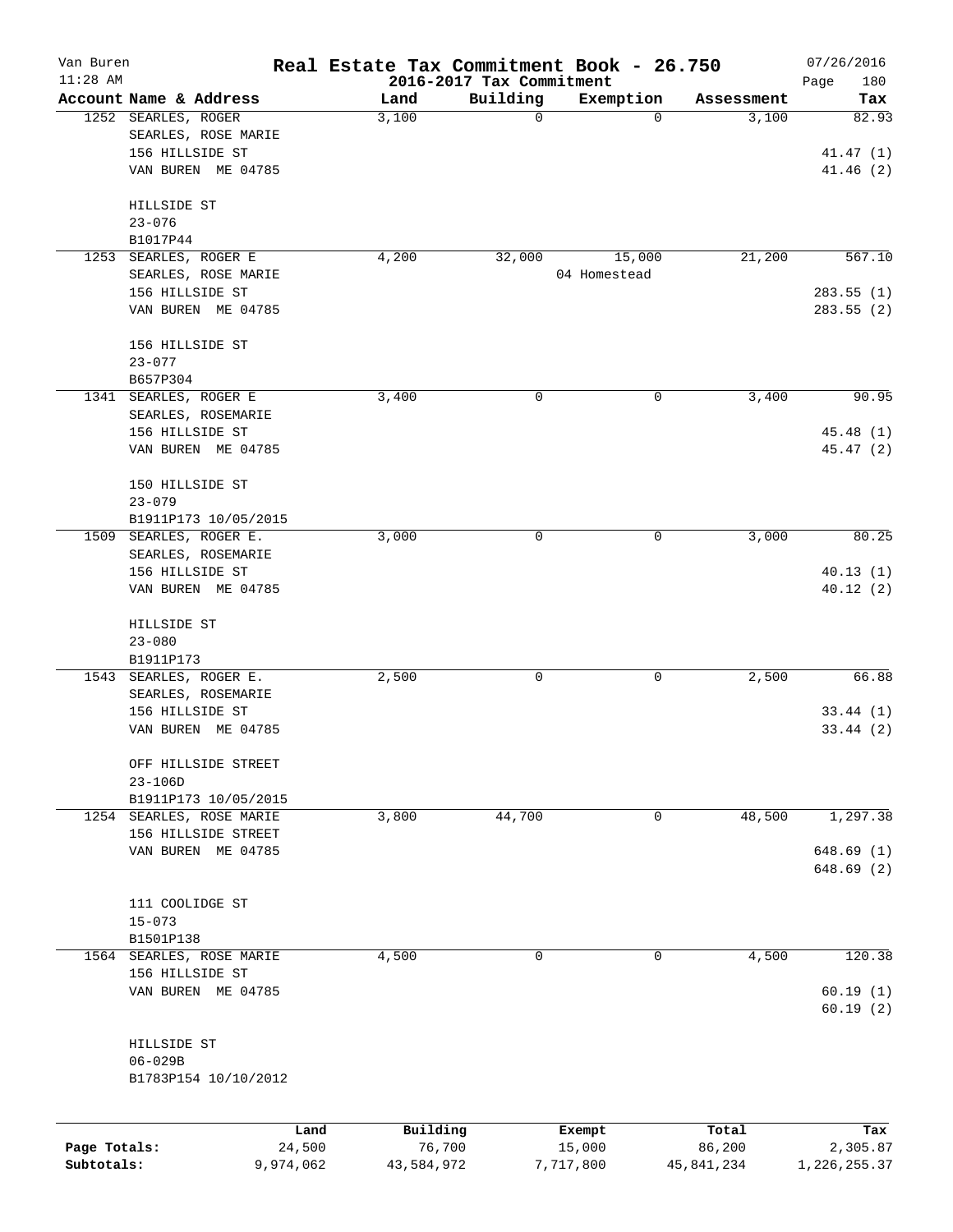| Van Buren    |                        | Real Estate Tax Commitment Book - 26.750 |                          |                  |                  | 07/26/2016      |
|--------------|------------------------|------------------------------------------|--------------------------|------------------|------------------|-----------------|
| $11:28$ AM   |                        |                                          | 2016-2017 Tax Commitment |                  |                  | Page<br>181     |
|              | Account Name & Address | Land                                     | Building                 | Exemption        | Assessment       | Tax             |
|              | 1255 SELLS, MARVIN     | 4,700                                    | 61,600                   | 15,000           | 51,300           | 1,372.28        |
|              | SELLS, MARY            |                                          |                          | 04 Homestead     |                  |                 |
|              | 104 POND RD            |                                          |                          |                  |                  | 686.14(1)       |
|              | VAN BUREN ME 04785     |                                          |                          |                  |                  | 686.14 (2)      |
|              | 104 POND RD            |                                          |                          |                  |                  |                 |
|              | $16 - 015$             |                                          |                          |                  |                  |                 |
|              | B1293P339              |                                          |                          |                  |                  |                 |
| 1257         | SIMPSON, DEAN          | 10,400                                   | 45,500                   | 15,000           | 40,900           | 1,094.08        |
|              | HALL, JOYCE            |                                          |                          | 04 Homestead     |                  |                 |
|              | 802 MAIN ST            |                                          |                          |                  |                  | 547.04(1)       |
|              | VAN BUREN ME 04785     |                                          |                          |                  |                  | 547.04(2)       |
|              | 802 MAIN ST            |                                          |                          |                  |                  |                 |
|              | $08 - 027A$            |                                          |                          |                  |                  |                 |
|              | B1363P17               |                                          |                          |                  |                  |                 |
| 1258         | SIROIS, ARMAND J       | 3,600                                    | 28,100                   | 15,000           | 16,700           | 446.73          |
|              | SIROIS, BETTY A        |                                          |                          | 04 Homestead     |                  |                 |
|              | 120 WILSON ST          |                                          |                          |                  |                  | 223.37(1)       |
|              | VAN BUREN ME 04785     |                                          |                          |                  |                  | 223.36(2)       |
|              | 120 WILSON ST          |                                          |                          |                  |                  |                 |
|              | $23 - 048$             |                                          |                          |                  |                  |                 |
| 1260         | SIROIS, GILBERT C      | 3,500                                    | 30,100                   | 15,000           | 18,600           | 497.55          |
|              | 119 WILSON ST          |                                          |                          | 04 Homestead     |                  |                 |
|              | VAN BUREN ME 04785     |                                          |                          |                  |                  | 248.78 (1)      |
|              |                        |                                          |                          |                  |                  | 248.77 (2)      |
|              | 119 WILSON ST          |                                          |                          |                  |                  |                 |
|              | $23 - 033$             |                                          |                          |                  |                  |                 |
|              | B403P611               |                                          |                          |                  |                  |                 |
|              | 1262 SIROIS, GREGORY L | 12,500                                   | 41,500                   | 15,000           | 39,000           | 1,043.25        |
|              | 374 MAIN ST            |                                          |                          | 04 Homestead     |                  |                 |
|              | VAN BUREN ME 04785     |                                          |                          |                  |                  | 521.63(1)       |
|              |                        |                                          |                          |                  |                  | 521.62(2)       |
|              | 374 MAIN ST            |                                          |                          |                  |                  |                 |
|              | $21 - 040B$            |                                          |                          |                  |                  |                 |
|              | B453P309               |                                          |                          |                  |                  |                 |
|              | 784 SIROIS, JEFFERY    | 3,000                                    | 21,900                   | 15,000           | 9,900            | 264.83          |
|              | AYOTTE, THERESA        |                                          |                          | 04 Homestead     |                  |                 |
|              | 112 WILSON ST          |                                          |                          |                  |                  | 132.42 (1)      |
|              | VAN BUREN ME 04785     |                                          |                          |                  |                  | 132.41(2)       |
|              | 112 WILSON ST          |                                          |                          |                  |                  |                 |
|              | $23 - 051$             |                                          |                          |                  |                  |                 |
|              | B1606P299 07/30/2008   |                                          |                          |                  |                  |                 |
| 1264         | SIROIS, JESSE E        | 10,000                                   | $\mathbf 0$              | 0                | 10,000           | 267.50          |
|              | P O BOX 125            |                                          |                          |                  |                  |                 |
|              | VAN BUREN ME 04785     |                                          |                          |                  |                  | 133.75(1)       |
|              |                        |                                          |                          |                  |                  | 133.75(2)       |
|              | OFF DESJARDINS ROAD    |                                          |                          |                  |                  |                 |
|              | $07 - 015$             |                                          |                          |                  |                  |                 |
|              | B668P286               |                                          |                          |                  |                  |                 |
|              |                        |                                          |                          |                  |                  |                 |
|              |                        |                                          |                          |                  |                  |                 |
| Page Totals: | 47,700                 | Building<br>Land<br>228,700              |                          | Exempt<br>90,000 | Total<br>186,400 | Tax<br>4,986.22 |

**Subtotals:** 10,021,762 43,813,672 7,807,800 46,027,634 1,231,241.59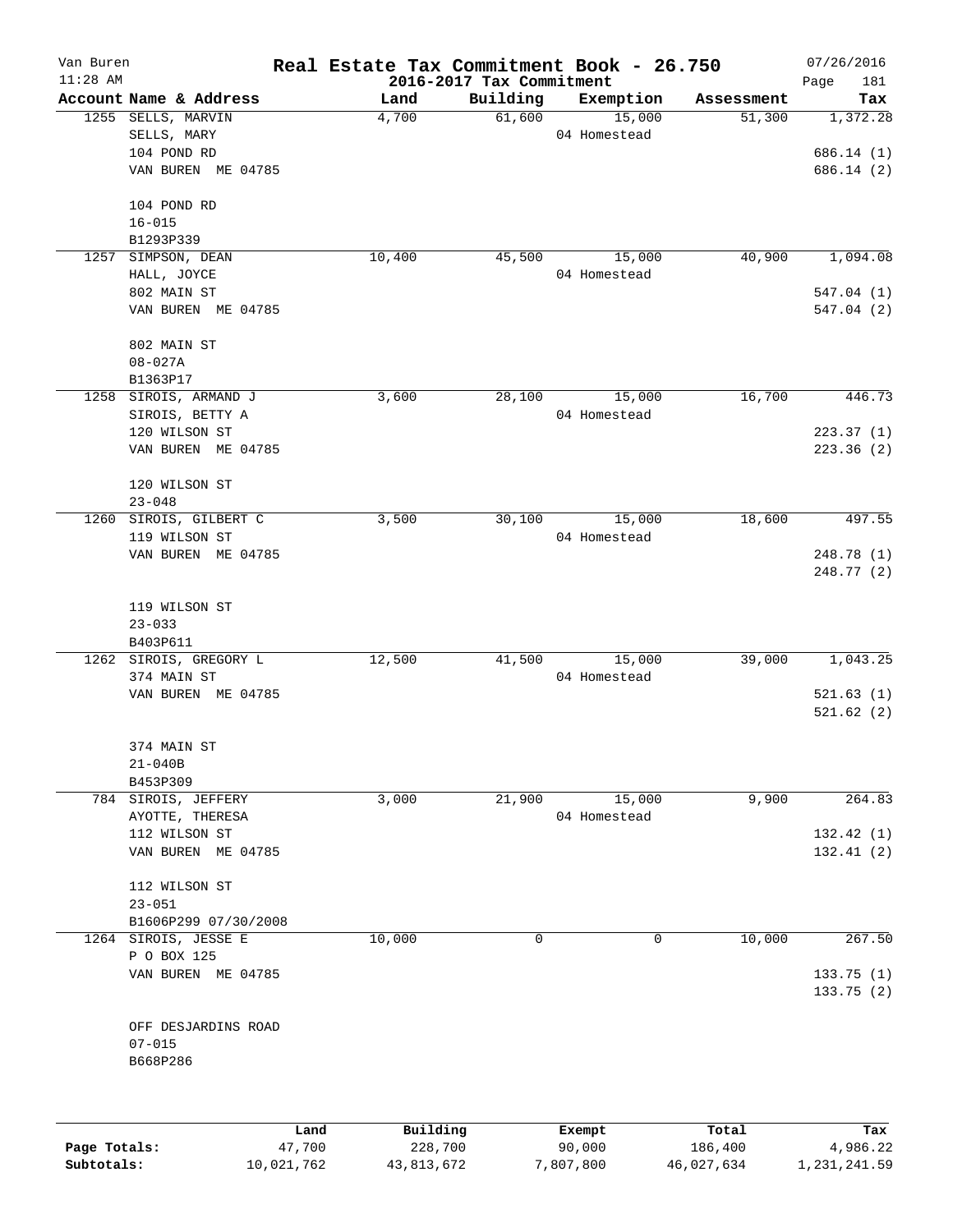| 2016-2017 Tax Commitment<br>Account Name & Address<br>Building<br>Exemption<br>Land<br>Assessment<br>50,300<br>1273 SIROIS, KENNETH<br>3,800<br>$\mathbf 0$<br>54,100<br>1,447.18<br>SIROIS, JOAN<br>PO BOX 214<br>723.59(1)<br>VAN BUREN ME 04785<br>723.59(2)<br>559 MAIN ST<br>$23 - 055$<br>B1869P278 10/09/2014<br>4,700<br>4,700<br>1302 SIROIS, KENNETH<br>0<br>0<br>P.O. BOX 214<br>VAN BUREN ME 04785<br>RR 1<br>$08 - 045$<br>B1612P262 08/28/2008<br>1275 SIROIS, LISA<br>2,800<br>24,300<br>36,500<br>15,000<br>125 TYLER STREET<br>04 Homestead<br>VAN BUREN ME 04785<br>325.01(2)<br>125 TYLER ST<br>$18 - 107$<br>B1578P194<br>SIROIS, PAUL<br>1,500<br>0<br>$\mathbf 0$<br>1,500<br>1268<br>3 TELO RD<br>WINDHAM NH 03087<br>20.07(1)<br>STATE ST<br>12A-019C<br>B1166P164<br>SIROIS, PAUL<br>1,000<br>1269<br>1,000<br>0<br>0<br>3 TELO RD<br>WINDHAM NH 03087<br>13.38(1)<br>UPLAND RD<br>$03 - 011$<br>B1143P325<br>1,225.15<br>SIROIS, PIERRE<br>6,200<br>39,600<br>45,800<br>920<br>0<br>78 FOX ST.<br>612.58(1)<br>MADAWASKA ME 04756<br>612.57(2)<br>136 FULTON ST<br>$20 - 012$<br>B1900P95 07/23/2015<br>SIROIS, PIERRE G<br>3,600<br>17,800<br>21,400<br>572.45<br>1140<br>0<br>140 CHAMPLAIN ST<br>VAN BUREN ME 04785<br>286.23 (1)<br>180 FULTON ST<br>$19 - 035$<br>B1788P342 11/19/2012<br>Building<br>Total<br>Land<br>Exempt<br>Page Totals:<br>144,200<br>23,600<br>15,000<br>152,800<br>4,087.42<br>Subtotals:<br>7,822,800<br>10,045,362<br>43,957,872 | Van Buren  | Real Estate Tax Commitment Book - 26.750 |  |            | 07/26/2016   |
|-------------------------------------------------------------------------------------------------------------------------------------------------------------------------------------------------------------------------------------------------------------------------------------------------------------------------------------------------------------------------------------------------------------------------------------------------------------------------------------------------------------------------------------------------------------------------------------------------------------------------------------------------------------------------------------------------------------------------------------------------------------------------------------------------------------------------------------------------------------------------------------------------------------------------------------------------------------------------------------------------------------------------------------------------------------------------------------------------------------------------------------------------------------------------------------------------------------------------------------------------------------------------------------------------------------------------------------------------------------------------------------------------------------------------------------------------------------------------------------------|------------|------------------------------------------|--|------------|--------------|
|                                                                                                                                                                                                                                                                                                                                                                                                                                                                                                                                                                                                                                                                                                                                                                                                                                                                                                                                                                                                                                                                                                                                                                                                                                                                                                                                                                                                                                                                                           | $11:28$ AM |                                          |  |            | Page<br>182  |
|                                                                                                                                                                                                                                                                                                                                                                                                                                                                                                                                                                                                                                                                                                                                                                                                                                                                                                                                                                                                                                                                                                                                                                                                                                                                                                                                                                                                                                                                                           |            |                                          |  |            | Tax          |
|                                                                                                                                                                                                                                                                                                                                                                                                                                                                                                                                                                                                                                                                                                                                                                                                                                                                                                                                                                                                                                                                                                                                                                                                                                                                                                                                                                                                                                                                                           |            |                                          |  |            |              |
|                                                                                                                                                                                                                                                                                                                                                                                                                                                                                                                                                                                                                                                                                                                                                                                                                                                                                                                                                                                                                                                                                                                                                                                                                                                                                                                                                                                                                                                                                           |            |                                          |  |            |              |
|                                                                                                                                                                                                                                                                                                                                                                                                                                                                                                                                                                                                                                                                                                                                                                                                                                                                                                                                                                                                                                                                                                                                                                                                                                                                                                                                                                                                                                                                                           |            |                                          |  |            |              |
|                                                                                                                                                                                                                                                                                                                                                                                                                                                                                                                                                                                                                                                                                                                                                                                                                                                                                                                                                                                                                                                                                                                                                                                                                                                                                                                                                                                                                                                                                           |            |                                          |  |            |              |
|                                                                                                                                                                                                                                                                                                                                                                                                                                                                                                                                                                                                                                                                                                                                                                                                                                                                                                                                                                                                                                                                                                                                                                                                                                                                                                                                                                                                                                                                                           |            |                                          |  |            |              |
|                                                                                                                                                                                                                                                                                                                                                                                                                                                                                                                                                                                                                                                                                                                                                                                                                                                                                                                                                                                                                                                                                                                                                                                                                                                                                                                                                                                                                                                                                           |            |                                          |  |            |              |
|                                                                                                                                                                                                                                                                                                                                                                                                                                                                                                                                                                                                                                                                                                                                                                                                                                                                                                                                                                                                                                                                                                                                                                                                                                                                                                                                                                                                                                                                                           |            |                                          |  |            |              |
|                                                                                                                                                                                                                                                                                                                                                                                                                                                                                                                                                                                                                                                                                                                                                                                                                                                                                                                                                                                                                                                                                                                                                                                                                                                                                                                                                                                                                                                                                           |            |                                          |  |            | 125.73       |
|                                                                                                                                                                                                                                                                                                                                                                                                                                                                                                                                                                                                                                                                                                                                                                                                                                                                                                                                                                                                                                                                                                                                                                                                                                                                                                                                                                                                                                                                                           |            |                                          |  |            |              |
|                                                                                                                                                                                                                                                                                                                                                                                                                                                                                                                                                                                                                                                                                                                                                                                                                                                                                                                                                                                                                                                                                                                                                                                                                                                                                                                                                                                                                                                                                           |            |                                          |  |            | 62.87(1)     |
|                                                                                                                                                                                                                                                                                                                                                                                                                                                                                                                                                                                                                                                                                                                                                                                                                                                                                                                                                                                                                                                                                                                                                                                                                                                                                                                                                                                                                                                                                           |            |                                          |  |            | 62.86(2)     |
|                                                                                                                                                                                                                                                                                                                                                                                                                                                                                                                                                                                                                                                                                                                                                                                                                                                                                                                                                                                                                                                                                                                                                                                                                                                                                                                                                                                                                                                                                           |            |                                          |  |            |              |
|                                                                                                                                                                                                                                                                                                                                                                                                                                                                                                                                                                                                                                                                                                                                                                                                                                                                                                                                                                                                                                                                                                                                                                                                                                                                                                                                                                                                                                                                                           |            |                                          |  |            |              |
|                                                                                                                                                                                                                                                                                                                                                                                                                                                                                                                                                                                                                                                                                                                                                                                                                                                                                                                                                                                                                                                                                                                                                                                                                                                                                                                                                                                                                                                                                           |            |                                          |  |            |              |
|                                                                                                                                                                                                                                                                                                                                                                                                                                                                                                                                                                                                                                                                                                                                                                                                                                                                                                                                                                                                                                                                                                                                                                                                                                                                                                                                                                                                                                                                                           |            |                                          |  |            | 650.03       |
|                                                                                                                                                                                                                                                                                                                                                                                                                                                                                                                                                                                                                                                                                                                                                                                                                                                                                                                                                                                                                                                                                                                                                                                                                                                                                                                                                                                                                                                                                           |            |                                          |  |            |              |
|                                                                                                                                                                                                                                                                                                                                                                                                                                                                                                                                                                                                                                                                                                                                                                                                                                                                                                                                                                                                                                                                                                                                                                                                                                                                                                                                                                                                                                                                                           |            |                                          |  |            | 325.02(1)    |
|                                                                                                                                                                                                                                                                                                                                                                                                                                                                                                                                                                                                                                                                                                                                                                                                                                                                                                                                                                                                                                                                                                                                                                                                                                                                                                                                                                                                                                                                                           |            |                                          |  |            |              |
|                                                                                                                                                                                                                                                                                                                                                                                                                                                                                                                                                                                                                                                                                                                                                                                                                                                                                                                                                                                                                                                                                                                                                                                                                                                                                                                                                                                                                                                                                           |            |                                          |  |            |              |
|                                                                                                                                                                                                                                                                                                                                                                                                                                                                                                                                                                                                                                                                                                                                                                                                                                                                                                                                                                                                                                                                                                                                                                                                                                                                                                                                                                                                                                                                                           |            |                                          |  |            |              |
|                                                                                                                                                                                                                                                                                                                                                                                                                                                                                                                                                                                                                                                                                                                                                                                                                                                                                                                                                                                                                                                                                                                                                                                                                                                                                                                                                                                                                                                                                           |            |                                          |  |            |              |
|                                                                                                                                                                                                                                                                                                                                                                                                                                                                                                                                                                                                                                                                                                                                                                                                                                                                                                                                                                                                                                                                                                                                                                                                                                                                                                                                                                                                                                                                                           |            |                                          |  |            |              |
|                                                                                                                                                                                                                                                                                                                                                                                                                                                                                                                                                                                                                                                                                                                                                                                                                                                                                                                                                                                                                                                                                                                                                                                                                                                                                                                                                                                                                                                                                           |            |                                          |  |            | 40.13        |
|                                                                                                                                                                                                                                                                                                                                                                                                                                                                                                                                                                                                                                                                                                                                                                                                                                                                                                                                                                                                                                                                                                                                                                                                                                                                                                                                                                                                                                                                                           |            |                                          |  |            |              |
|                                                                                                                                                                                                                                                                                                                                                                                                                                                                                                                                                                                                                                                                                                                                                                                                                                                                                                                                                                                                                                                                                                                                                                                                                                                                                                                                                                                                                                                                                           |            |                                          |  |            |              |
|                                                                                                                                                                                                                                                                                                                                                                                                                                                                                                                                                                                                                                                                                                                                                                                                                                                                                                                                                                                                                                                                                                                                                                                                                                                                                                                                                                                                                                                                                           |            |                                          |  |            | 20.06(2)     |
|                                                                                                                                                                                                                                                                                                                                                                                                                                                                                                                                                                                                                                                                                                                                                                                                                                                                                                                                                                                                                                                                                                                                                                                                                                                                                                                                                                                                                                                                                           |            |                                          |  |            |              |
|                                                                                                                                                                                                                                                                                                                                                                                                                                                                                                                                                                                                                                                                                                                                                                                                                                                                                                                                                                                                                                                                                                                                                                                                                                                                                                                                                                                                                                                                                           |            |                                          |  |            |              |
|                                                                                                                                                                                                                                                                                                                                                                                                                                                                                                                                                                                                                                                                                                                                                                                                                                                                                                                                                                                                                                                                                                                                                                                                                                                                                                                                                                                                                                                                                           |            |                                          |  |            |              |
|                                                                                                                                                                                                                                                                                                                                                                                                                                                                                                                                                                                                                                                                                                                                                                                                                                                                                                                                                                                                                                                                                                                                                                                                                                                                                                                                                                                                                                                                                           |            |                                          |  |            | 26.75        |
|                                                                                                                                                                                                                                                                                                                                                                                                                                                                                                                                                                                                                                                                                                                                                                                                                                                                                                                                                                                                                                                                                                                                                                                                                                                                                                                                                                                                                                                                                           |            |                                          |  |            |              |
|                                                                                                                                                                                                                                                                                                                                                                                                                                                                                                                                                                                                                                                                                                                                                                                                                                                                                                                                                                                                                                                                                                                                                                                                                                                                                                                                                                                                                                                                                           |            |                                          |  |            |              |
|                                                                                                                                                                                                                                                                                                                                                                                                                                                                                                                                                                                                                                                                                                                                                                                                                                                                                                                                                                                                                                                                                                                                                                                                                                                                                                                                                                                                                                                                                           |            |                                          |  |            | 13.37(2)     |
|                                                                                                                                                                                                                                                                                                                                                                                                                                                                                                                                                                                                                                                                                                                                                                                                                                                                                                                                                                                                                                                                                                                                                                                                                                                                                                                                                                                                                                                                                           |            |                                          |  |            |              |
|                                                                                                                                                                                                                                                                                                                                                                                                                                                                                                                                                                                                                                                                                                                                                                                                                                                                                                                                                                                                                                                                                                                                                                                                                                                                                                                                                                                                                                                                                           |            |                                          |  |            |              |
|                                                                                                                                                                                                                                                                                                                                                                                                                                                                                                                                                                                                                                                                                                                                                                                                                                                                                                                                                                                                                                                                                                                                                                                                                                                                                                                                                                                                                                                                                           |            |                                          |  |            |              |
|                                                                                                                                                                                                                                                                                                                                                                                                                                                                                                                                                                                                                                                                                                                                                                                                                                                                                                                                                                                                                                                                                                                                                                                                                                                                                                                                                                                                                                                                                           |            |                                          |  |            |              |
|                                                                                                                                                                                                                                                                                                                                                                                                                                                                                                                                                                                                                                                                                                                                                                                                                                                                                                                                                                                                                                                                                                                                                                                                                                                                                                                                                                                                                                                                                           |            |                                          |  |            |              |
|                                                                                                                                                                                                                                                                                                                                                                                                                                                                                                                                                                                                                                                                                                                                                                                                                                                                                                                                                                                                                                                                                                                                                                                                                                                                                                                                                                                                                                                                                           |            |                                          |  |            |              |
|                                                                                                                                                                                                                                                                                                                                                                                                                                                                                                                                                                                                                                                                                                                                                                                                                                                                                                                                                                                                                                                                                                                                                                                                                                                                                                                                                                                                                                                                                           |            |                                          |  |            |              |
|                                                                                                                                                                                                                                                                                                                                                                                                                                                                                                                                                                                                                                                                                                                                                                                                                                                                                                                                                                                                                                                                                                                                                                                                                                                                                                                                                                                                                                                                                           |            |                                          |  |            |              |
|                                                                                                                                                                                                                                                                                                                                                                                                                                                                                                                                                                                                                                                                                                                                                                                                                                                                                                                                                                                                                                                                                                                                                                                                                                                                                                                                                                                                                                                                                           |            |                                          |  |            |              |
|                                                                                                                                                                                                                                                                                                                                                                                                                                                                                                                                                                                                                                                                                                                                                                                                                                                                                                                                                                                                                                                                                                                                                                                                                                                                                                                                                                                                                                                                                           |            |                                          |  |            |              |
|                                                                                                                                                                                                                                                                                                                                                                                                                                                                                                                                                                                                                                                                                                                                                                                                                                                                                                                                                                                                                                                                                                                                                                                                                                                                                                                                                                                                                                                                                           |            |                                          |  |            |              |
|                                                                                                                                                                                                                                                                                                                                                                                                                                                                                                                                                                                                                                                                                                                                                                                                                                                                                                                                                                                                                                                                                                                                                                                                                                                                                                                                                                                                                                                                                           |            |                                          |  |            |              |
|                                                                                                                                                                                                                                                                                                                                                                                                                                                                                                                                                                                                                                                                                                                                                                                                                                                                                                                                                                                                                                                                                                                                                                                                                                                                                                                                                                                                                                                                                           |            |                                          |  |            |              |
|                                                                                                                                                                                                                                                                                                                                                                                                                                                                                                                                                                                                                                                                                                                                                                                                                                                                                                                                                                                                                                                                                                                                                                                                                                                                                                                                                                                                                                                                                           |            |                                          |  |            |              |
|                                                                                                                                                                                                                                                                                                                                                                                                                                                                                                                                                                                                                                                                                                                                                                                                                                                                                                                                                                                                                                                                                                                                                                                                                                                                                                                                                                                                                                                                                           |            |                                          |  |            | 286.22(2)    |
|                                                                                                                                                                                                                                                                                                                                                                                                                                                                                                                                                                                                                                                                                                                                                                                                                                                                                                                                                                                                                                                                                                                                                                                                                                                                                                                                                                                                                                                                                           |            |                                          |  |            |              |
|                                                                                                                                                                                                                                                                                                                                                                                                                                                                                                                                                                                                                                                                                                                                                                                                                                                                                                                                                                                                                                                                                                                                                                                                                                                                                                                                                                                                                                                                                           |            |                                          |  |            |              |
|                                                                                                                                                                                                                                                                                                                                                                                                                                                                                                                                                                                                                                                                                                                                                                                                                                                                                                                                                                                                                                                                                                                                                                                                                                                                                                                                                                                                                                                                                           |            |                                          |  |            |              |
|                                                                                                                                                                                                                                                                                                                                                                                                                                                                                                                                                                                                                                                                                                                                                                                                                                                                                                                                                                                                                                                                                                                                                                                                                                                                                                                                                                                                                                                                                           |            |                                          |  |            |              |
|                                                                                                                                                                                                                                                                                                                                                                                                                                                                                                                                                                                                                                                                                                                                                                                                                                                                                                                                                                                                                                                                                                                                                                                                                                                                                                                                                                                                                                                                                           |            |                                          |  |            |              |
|                                                                                                                                                                                                                                                                                                                                                                                                                                                                                                                                                                                                                                                                                                                                                                                                                                                                                                                                                                                                                                                                                                                                                                                                                                                                                                                                                                                                                                                                                           |            |                                          |  |            | Tax          |
|                                                                                                                                                                                                                                                                                                                                                                                                                                                                                                                                                                                                                                                                                                                                                                                                                                                                                                                                                                                                                                                                                                                                                                                                                                                                                                                                                                                                                                                                                           |            |                                          |  | 46,180,434 | 1,235,329.01 |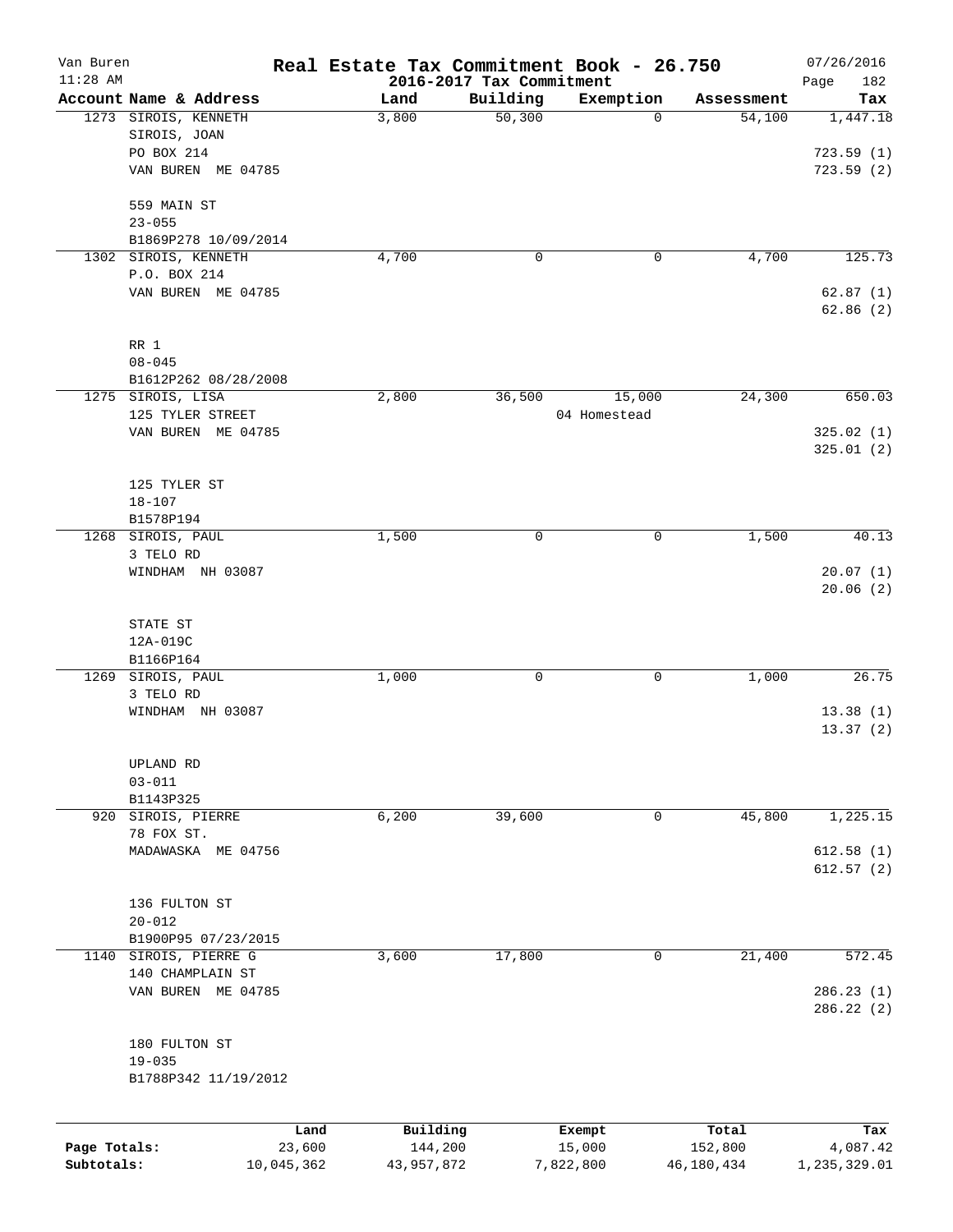| Van Buren    |                                          |            |                          |          | Real Estate Tax Commitment Book - 26.750 |                      | 07/26/2016      |
|--------------|------------------------------------------|------------|--------------------------|----------|------------------------------------------|----------------------|-----------------|
| $11:28$ AM   | Account Name & Address                   |            | 2016-2017 Tax Commitment | Building |                                          |                      | Page<br>183     |
|              | 1270 SIROIS, PIERRE G                    |            | Land<br>5,000            | 56,900   | Exemption<br>15,000                      | Assessment<br>46,900 | Tax<br>1,254.58 |
|              | SIROIS, LINDA M                          |            |                          |          | 04 Homestead                             |                      |                 |
|              | 140 CHAMPLAIN ST                         |            |                          |          |                                          |                      |                 |
|              |                                          |            |                          |          |                                          |                      | 627.29(1)       |
|              | VAN BUREN ME 04785                       |            |                          |          |                                          |                      | 627.29(2)       |
|              | 140 CHAMPLAIN ST                         |            |                          |          |                                          |                      |                 |
|              | $20 - 040$                               |            |                          |          |                                          |                      |                 |
|              | B996P253 07/26/1995                      |            |                          |          |                                          |                      |                 |
|              | 1271 SIROIS, RICKY                       |            | 2,500                    | 0        | 0                                        | 2,500                | 66.88           |
|              | 951 MAIN ST                              |            |                          |          |                                          |                      |                 |
|              | VAN BUREN ME 04785                       |            |                          |          |                                          |                      | 33.44(1)        |
|              |                                          |            |                          |          |                                          |                      | 33.44(2)        |
|              |                                          |            |                          |          |                                          |                      |                 |
|              | RR 1                                     |            |                          |          |                                          |                      |                 |
|              | $10 - 001$                               |            |                          |          |                                          |                      |                 |
|              | B984P180                                 |            |                          |          |                                          |                      |                 |
|              | 1272 SIROIS, RICKY R                     |            | 19,000                   | 60,500   | 15,000                                   | 64,500               | 1,725.38        |
|              | CYR, JESSICA L                           |            |                          |          | 04 Homestead                             |                      |                 |
|              | 951 MAIN ST                              |            |                          |          |                                          |                      | 862.69(1)       |
|              | VAN BUREN ME 04785                       |            |                          |          |                                          |                      | 862.69(2)       |
|              | 951 MAIN ST                              |            |                          |          |                                          |                      |                 |
|              | $08 - 054$                               |            |                          |          |                                          |                      |                 |
|              | B1715P308 03/29/2011 B1007P70 03/29/2011 |            |                          |          |                                          |                      |                 |
|              | 1276 SMITH, MICHAEL                      |            | 4,400                    | 40,600   | 15,000                                   | 30,000               | 802.50          |
|              | SMITH, DONNA                             |            |                          |          | 04 Homestead                             |                      |                 |
|              | 126 CHAMPLAIN ST                         |            |                          |          |                                          |                      | 401.25(1)       |
|              | VAN BUREN ME 04785                       |            |                          |          |                                          |                      | 401.25(2)       |
|              |                                          |            |                          |          |                                          |                      |                 |
|              | 126 CHAMPLAIN ST                         |            |                          |          |                                          |                      |                 |
|              | $20 - 044$                               |            |                          |          |                                          |                      |                 |
|              | B827P24 01/07/1991                       |            |                          |          |                                          |                      |                 |
|              | 1277 SMITH, OMERINE                      |            | 2,600                    | 44,800   | 21,000                                   | 26,400               | 706.20          |
|              | 118 CENTER ST                            |            |                          |          | 02 Veteran                               |                      |                 |
|              | VAN BUREN ME 04785                       |            |                          |          | 04 Homestead                             |                      | 353.10(1)       |
|              |                                          |            |                          |          |                                          |                      | 353.10(2)       |
|              |                                          |            |                          |          |                                          |                      |                 |
|              | 118 CENTER ST                            |            |                          |          |                                          |                      |                 |
|              | $16 - 052$                               |            |                          |          |                                          |                      |                 |
|              | B301P382                                 |            |                          |          |                                          |                      |                 |
| 798          | SMITH, PETER J.                          |            | 19,800                   | 0        | 0                                        | 19,800               | 529.65          |
|              | SMITH, DONALDA                           | Acres      | 119.00                   |          |                                          |                      |                 |
|              | P O BOX 191                              |            |                          |          |                                          |                      | 264.83(1)       |
|              | VAN BUREN ME 04785                       |            |                          |          |                                          |                      | 264.82(2)       |
|              | OFF RIVERVIEW DRIVE                      |            |                          |          |                                          |                      |                 |
|              | $03 - 014$                               |            |                          |          |                                          |                      |                 |
|              | B1925P72 03/09/2016                      |            |                          |          |                                          |                      |                 |
| 1278         | SMITH, ROBERT J                          |            | 3,400                    | 48,300   | 15,000                                   | 36,700               | 981.73          |
|              | 124 VIOLETTE ST                          |            |                          |          | 04 Homestead                             |                      |                 |
|              | VAN BUREN ME 04785                       |            |                          |          |                                          |                      | 490.87 (1)      |
|              |                                          |            |                          |          |                                          |                      | 490.86 (2)      |
|              |                                          |            |                          |          |                                          |                      |                 |
|              | 124 VIOLETTE ST                          |            |                          |          |                                          |                      |                 |
|              | $16 - 073$                               |            |                          |          |                                          |                      |                 |
|              | B1439P231                                |            |                          |          |                                          |                      |                 |
|              |                                          |            |                          |          |                                          |                      |                 |
|              |                                          | Land       | Building                 |          | Exempt                                   | Total                | Tax             |
| Page Totals: |                                          | 56,700     | 251,100                  |          | 81,000                                   | 226,800              | 6,066.92        |
| Subtotals:   |                                          | 10,102,062 | 44,208,972               |          | 7,903,800                                | 46, 407, 234         | 1,241,395.93    |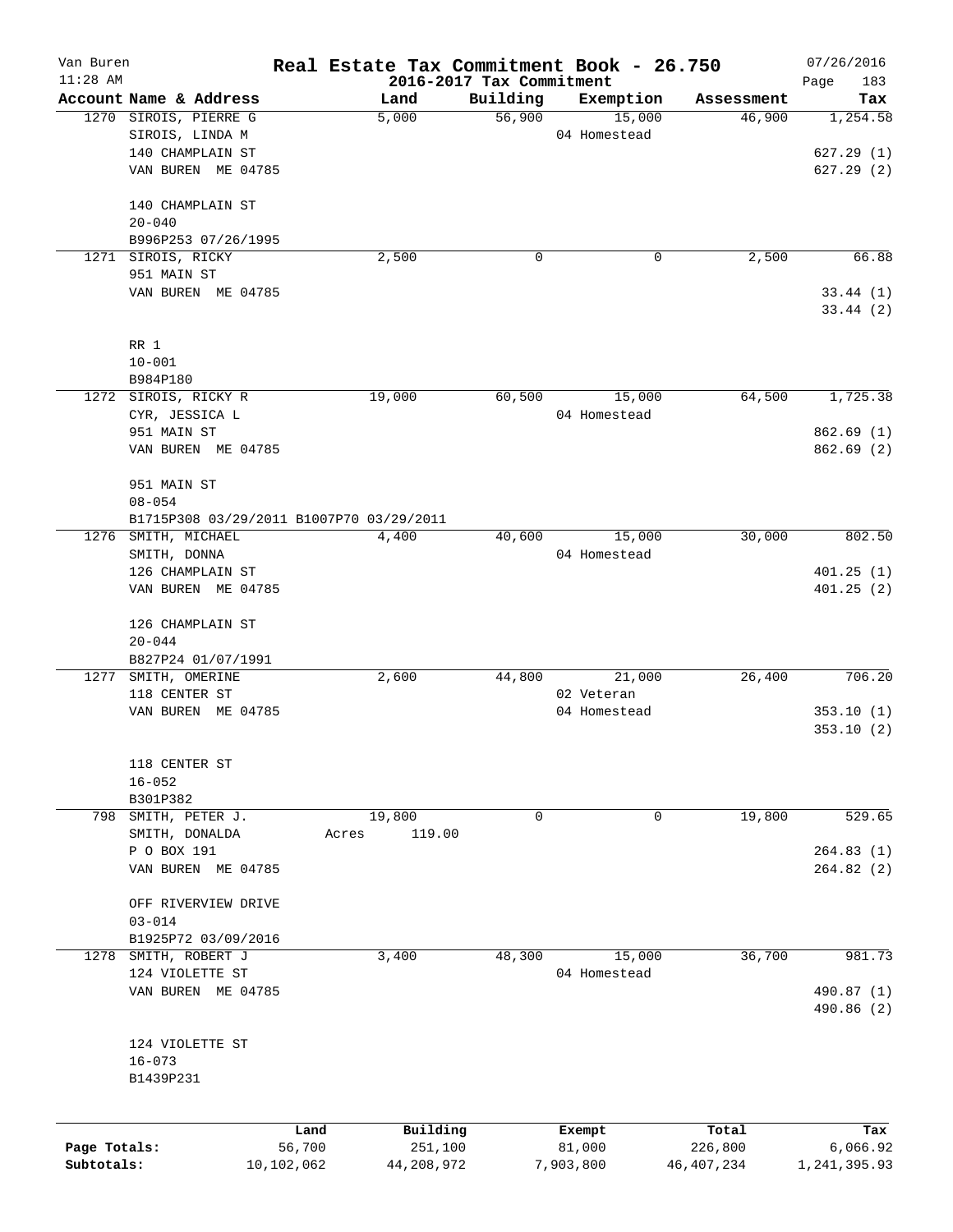| Van Buren<br>$11:28$ AM |                           | Real Estate Tax Commitment Book - 26.750 | 2016-2017 Tax Commitment |              |            | 07/26/2016<br>Page<br>184 |
|-------------------------|---------------------------|------------------------------------------|--------------------------|--------------|------------|---------------------------|
|                         | Account Name & Address    | Land                                     | Building                 | Exemption    | Assessment | Tax                       |
|                         | 1281 SMITH, ROBERT J      | 13,400                                   | 13,300                   | 0            | 26,700     | 714.23                    |
|                         | 124 VIOLETTE ST           |                                          |                          |              |            |                           |
|                         | VAN BUREN ME 04785        |                                          |                          |              |            | 357.12(1)                 |
|                         |                           |                                          |                          |              |            | 357.11(2)                 |
|                         |                           |                                          |                          |              |            |                           |
|                         | 375 CHAMPLAIN ST          |                                          |                          |              |            |                           |
|                         | $03 - 001D$               |                                          |                          |              |            |                           |
|                         | B1464P342                 |                                          |                          |              |            |                           |
|                         | 574 SMITH, SANDRA M       | 9,100                                    | 0                        | 0            | 9,100      | 243.43                    |
|                         | PO BOX 853                |                                          |                          |              |            |                           |
|                         | LYMAN ME 04002            |                                          |                          |              |            | 121.72 (1)                |
|                         |                           |                                          |                          |              |            | 121.71(2)                 |
|                         |                           |                                          |                          |              |            |                           |
|                         | ESQUAREE ROAD             |                                          |                          |              |            |                           |
|                         | $09 - 047$                |                                          |                          |              |            |                           |
|                         | B956P25                   |                                          |                          |              |            |                           |
| 1282                    | SMITH, THEODORE M         | 3,600                                    | 39,400                   | 15,000       | 28,000     | 749.00                    |
|                         | SMITH, REBECCA M          |                                          |                          | 04 Homestead |            |                           |
|                         | 37 MAIN ST                |                                          |                          |              |            | 374.50(1)                 |
|                         | VAN BUREN ME 04785        |                                          |                          |              |            | 374.50(2)                 |
|                         |                           |                                          |                          |              |            |                           |
|                         | 37 MAIN ST.               |                                          |                          |              |            |                           |
|                         | $15 - 003$                |                                          |                          |              |            |                           |
|                         | B1474P62                  |                                          |                          |              |            |                           |
| 1426                    | SMITH, WILLIAM            | 8,800                                    | 26,100                   | 0            | 34,900     | 933.58                    |
|                         | SMITH, IRMA               |                                          |                          |              |            |                           |
|                         | P O BOX 7                 |                                          |                          |              |            | 466.79 (1)                |
|                         | VAN BUREN ME 04785        |                                          |                          |              |            | 466.79 (2)                |
|                         |                           |                                          |                          |              |            |                           |
|                         | 41 MAIN ST                |                                          |                          |              |            |                           |
|                         | $15 - 010$                |                                          |                          |              |            |                           |
|                         | B1071P193                 |                                          |                          |              |            |                           |
| 1279                    | SMITH, WILLIAM J          | 11,300                                   | 87,400                   | 0            | 98,700     | 2,640.23                  |
|                         | SMITH, DAVID T            |                                          |                          |              |            |                           |
|                         | P O BOX 7                 |                                          |                          |              |            | 1,320.12(1)               |
|                         | VAN BUREN<br>ME 04785     |                                          |                          |              |            | 1,320.11(2)               |
|                         |                           |                                          |                          |              |            |                           |
|                         | 78 MAIN ST                |                                          |                          |              |            |                           |
|                         | $15 - 091$                |                                          |                          |              |            |                           |
|                         | B473P336                  |                                          |                          |              |            |                           |
| 1280                    | SMITH, WILLIAM J          | 11,500                                   | 69,600                   | 6,000        | 75,100     | 2,008.93                  |
|                         | SMITH, IRMA L             |                                          |                          | 02 Veteran   |            |                           |
|                         | P O BOX 7                 |                                          |                          |              |            | 1,004.47(1)               |
|                         | VAN BUREN ME 04785        |                                          |                          |              |            | 1,004.46(2)               |
|                         |                           |                                          |                          |              |            |                           |
|                         | 43 MAIN ST                |                                          |                          |              |            |                           |
|                         | $15 - 011A$               |                                          |                          |              |            |                           |
|                         | B1591P76                  |                                          |                          |              |            |                           |
| 497                     | SNOW, MICHELLE L.         | 2,800                                    | 21,000                   | 0            | 23,800     | 636.65                    |
|                         | 183 MAIN ST               |                                          |                          |              |            |                           |
|                         | VAN BUREN ME 04785        |                                          |                          |              |            | 318.33(1)                 |
|                         |                           |                                          |                          |              |            | 318.32(2)                 |
|                         |                           |                                          |                          |              |            |                           |
|                         | 183 MAIN ST<br>$17 - 006$ |                                          |                          |              |            |                           |
|                         | B1889P75 04/27/2015       |                                          |                          |              |            |                           |
|                         |                           |                                          |                          |              |            |                           |
|                         |                           |                                          |                          |              |            |                           |
|                         |                           | Building<br>Land                         |                          | Exempt       | Total      | Tax                       |
| Page Totals:            | 60,500                    | 256,800                                  |                          | 21,000       | 296,300    | 7,926.05                  |

**Subtotals:** 10,162,562 44,465,772 7,924,800 46,703,534 1,249,321.98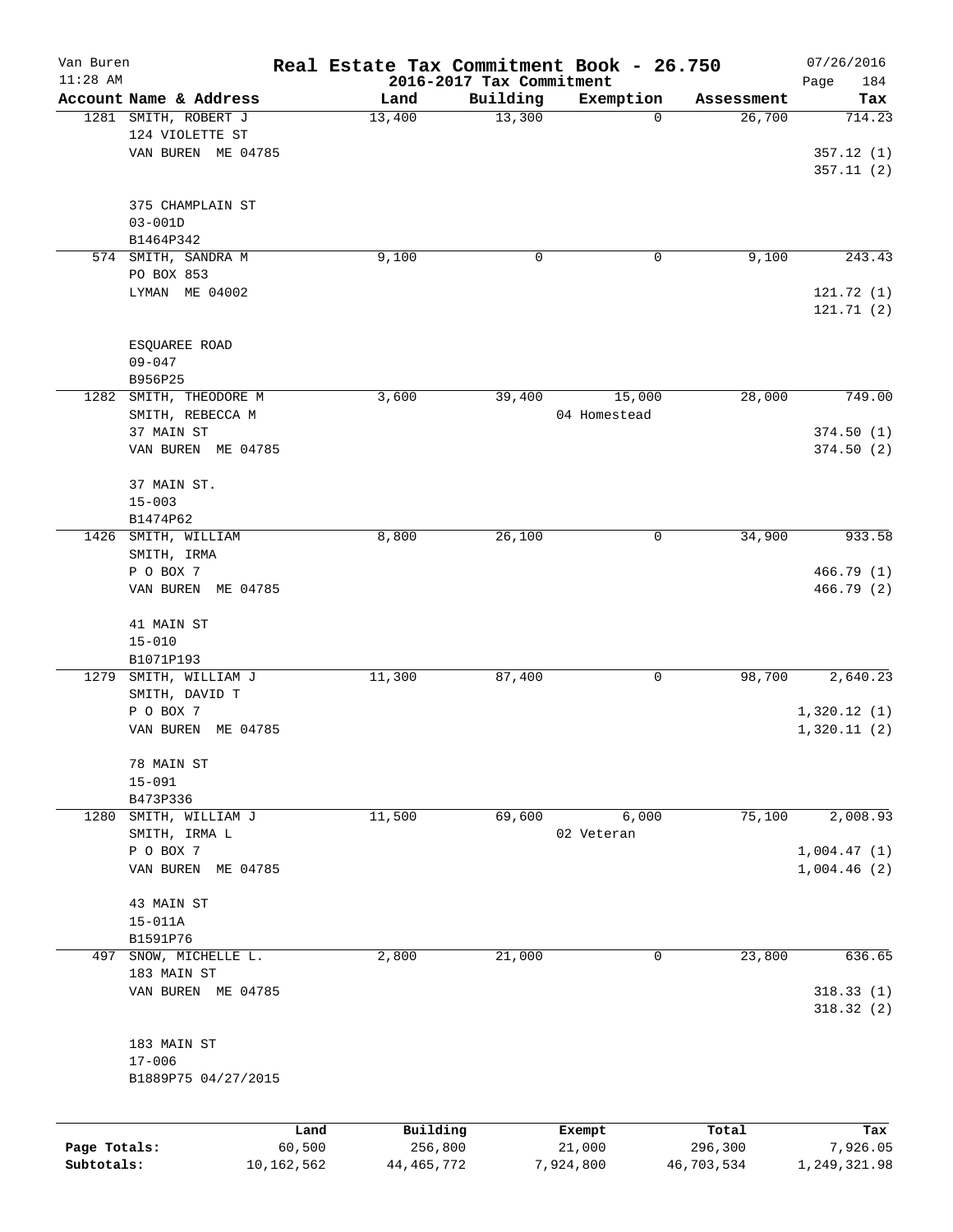| Van Buren    |                                        | Real Estate Tax Commitment Book - 26.750 |                                      |                     |                      | 07/26/2016              |
|--------------|----------------------------------------|------------------------------------------|--------------------------------------|---------------------|----------------------|-------------------------|
| $11:28$ AM   | Account Name & Address                 |                                          | 2016-2017 Tax Commitment<br>Building |                     |                      | Page<br>185             |
|              | 1283 SOEDER, FREDRICK                  | Land<br>9,000                            | 45,800                               | Exemption<br>15,000 | Assessment<br>39,800 | Tax<br>1,064.65         |
|              | 14 MAIN ST                             |                                          |                                      | 04 Homestead        |                      |                         |
|              | VAN BUREN ME 04785                     |                                          |                                      |                     |                      | 532.33(1)               |
|              |                                        |                                          |                                      |                     |                      | 532.32(2)               |
|              |                                        |                                          |                                      |                     |                      |                         |
|              | 14 MAIN ST.                            |                                          |                                      |                     |                      |                         |
|              | $13 - 044$                             |                                          |                                      |                     |                      |                         |
|              | B1757P196 04/13/2012                   |                                          |                                      |                     |                      |                         |
|              | 1284 SOUCY, ALLEN                      | 3,500                                    | 109,200                              | 15,000              | 97,700               | 2,613.48                |
|              | SOUCY, SHELIA                          |                                          |                                      | 04 Homestead        |                      |                         |
|              | 101 BERRY AVE                          |                                          |                                      |                     |                      | 1,306.74(1)             |
|              | VAN BUREN ME 04785                     |                                          |                                      |                     |                      | 1,306.74(2)             |
|              | 101 BERRY AVE                          |                                          |                                      |                     |                      |                         |
|              | $23 - 045$                             |                                          |                                      |                     |                      |                         |
|              | B844P109                               |                                          |                                      |                     |                      |                         |
|              | 1285 SOUCY, ALLEN R                    | 6,700                                    | 0                                    | 0                   | 6,700                | 179.23                  |
|              | SOUCY, SHEILA                          |                                          |                                      |                     |                      |                         |
|              | 101 BERRY AVE                          |                                          |                                      |                     |                      | 89.62(1)                |
|              | VAN BUREN ME 04785                     |                                          |                                      |                     |                      | 89.61(2)                |
|              |                                        |                                          |                                      |                     |                      |                         |
|              | WILSON ST                              |                                          |                                      |                     |                      |                         |
|              | $23 - 041$                             |                                          |                                      |                     |                      |                         |
|              | B1196P133                              |                                          |                                      |                     |                      |                         |
|              | 625 SOUCY, ALLEN R                     | 3,400                                    | 0                                    | 0                   | 3,400                | 90.95                   |
|              | SOUCY, SHEILA M                        |                                          |                                      |                     |                      |                         |
|              | 123 HILLSIDE ST                        |                                          |                                      |                     |                      | 45.48 (1)               |
|              | VAN BUREN ME 04785                     |                                          |                                      |                     |                      | 45.47 (2)               |
|              | 123 HILLSIDE ST                        |                                          |                                      |                     |                      |                         |
|              | $23 - 064$                             |                                          |                                      |                     |                      |                         |
|              | B1469P310                              |                                          |                                      |                     |                      |                         |
|              | 1286 SOUCY, ALLEN R                    | 3,500                                    | 7,800                                | 0                   | 11,300               | 302.27                  |
|              | SOUCY, SHEILA                          |                                          |                                      |                     |                      |                         |
|              | 101 BERRY AVE                          |                                          |                                      |                     |                      | 151.14(1)               |
|              | VAN BUREN ME 04785                     |                                          |                                      |                     |                      | 151.13(2)               |
|              |                                        |                                          |                                      |                     |                      |                         |
|              | 134 WILSON ST                          |                                          |                                      |                     |                      |                         |
|              | $23 - 044$                             |                                          |                                      |                     |                      |                         |
|              | B1196P133                              |                                          |                                      |                     |                      |                         |
| 1197         | SOUCY, ALLEN R                         | 3,700                                    | 7,300                                | 0                   | 11,000               | 294.25                  |
|              | SOUCY, SHEILA M                        |                                          |                                      |                     |                      |                         |
|              | 101 BARRY AVENUE<br>VAN BUREN ME 04785 |                                          |                                      |                     |                      | 147.13 (1)<br>147.12(2) |
|              |                                        |                                          |                                      |                     |                      |                         |
|              | 108 BERRY AVE                          |                                          |                                      |                     |                      |                         |
|              | $23 - 065$                             |                                          |                                      |                     |                      |                         |
|              | B1716P4 03/31/2011                     |                                          |                                      |                     |                      |                         |
| 1208         | SOUCY, ALLEN R                         | 2,800                                    | 0                                    | 0                   | 2,800                | 74.90                   |
|              | SOUCY, SHEILA M                        |                                          |                                      |                     |                      |                         |
|              | 101 BARRY AVENUE                       |                                          |                                      |                     |                      | 37.45(1)                |
|              | VAN BUREN ME 04785                     |                                          |                                      |                     |                      | 37.45(2)                |
|              |                                        |                                          |                                      |                     |                      |                         |
|              | 138 WILSON ST                          |                                          |                                      |                     |                      |                         |
|              | $23 - 043$                             |                                          |                                      |                     |                      |                         |
|              | B1720P13 05/19/2011                    |                                          |                                      |                     |                      |                         |
|              |                                        |                                          |                                      |                     |                      |                         |
|              |                                        | Building<br>Land                         |                                      | Exempt              | Total                | Tax                     |
| Page Totals: | 32,600                                 | 170,100                                  |                                      | 30,000              | 172,700              | 4,619.73                |
| Subtotals:   | 10,195,162                             | 44,635,872                               |                                      | 7,954,800           | 46,876,234           | 1,253,941.71            |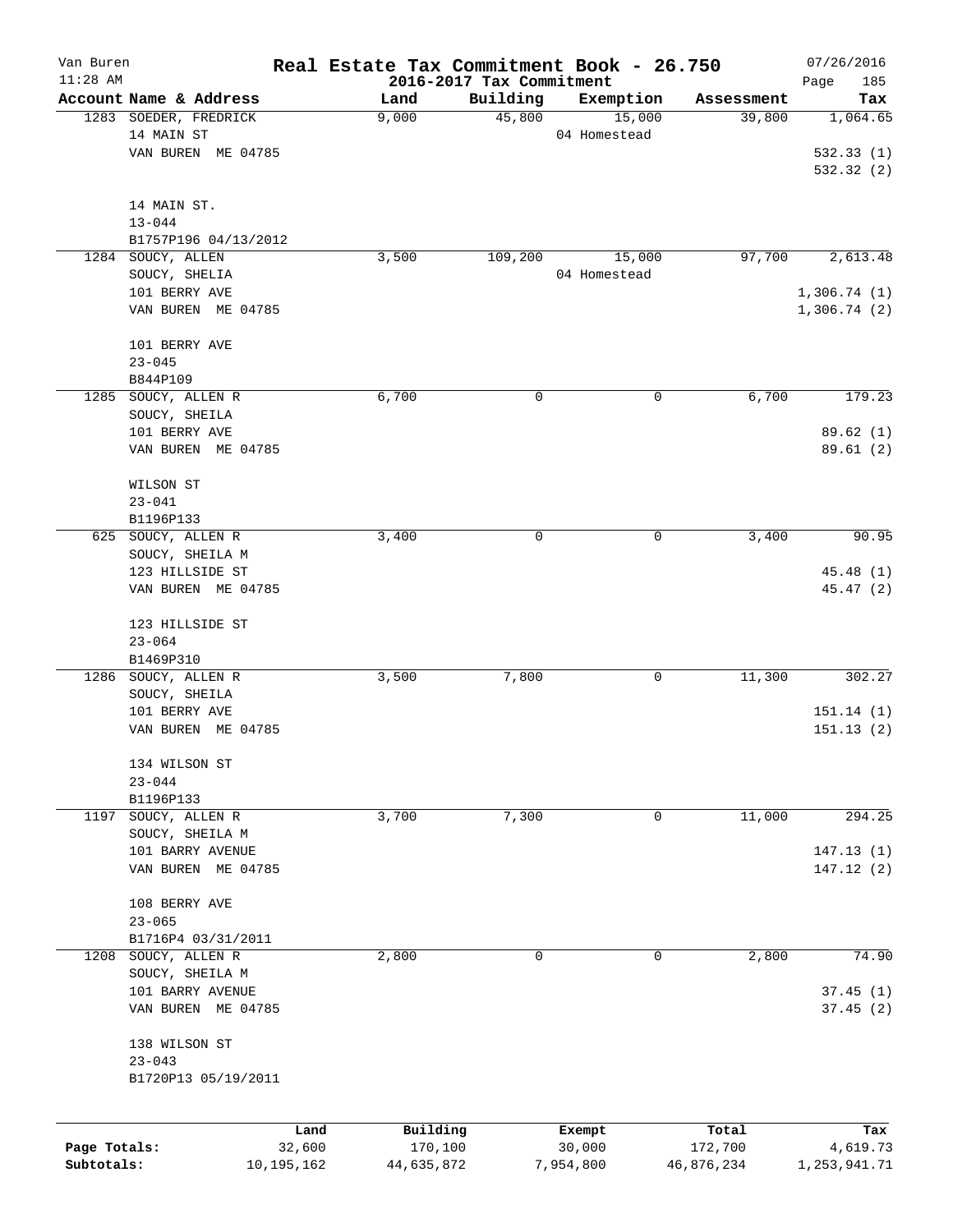| Van Buren  |                                  |       |                                      | Real Estate Tax Commitment Book - 26.750 |            | 07/26/2016         |
|------------|----------------------------------|-------|--------------------------------------|------------------------------------------|------------|--------------------|
| $11:28$ AM | Account Name & Address           | Land  | 2016-2017 Tax Commitment<br>Building | Exemption                                | Assessment | 186<br>Page<br>Tax |
|            | 424 SOUCY, CLAUDETTE M           | 4,400 | 62,400                               | 15,000                                   | 51,800     | 1,385.65           |
|            | 180 LYNNE ST                     |       |                                      | 04 Homestead                             |            |                    |
|            | VAN BUREN ME 04785               |       |                                      |                                          |            | 692.83(1)          |
|            |                                  |       |                                      |                                          |            | 692.82(2)          |
|            |                                  |       |                                      |                                          |            |                    |
|            | 180 LYNNE ST                     |       |                                      |                                          |            |                    |
|            | $19 - 068$                       |       |                                      |                                          |            |                    |
|            | B913P119                         |       |                                      |                                          |            |                    |
| 1287       | SOUCY, DAVID                     | 5,900 | 59,200                               | 15,000                                   | 50,100     | 1,340.18           |
|            | SOUCY, JANINE M                  |       |                                      | 04 Homestead                             |            |                    |
|            | 144 LYNNE ST                     |       |                                      |                                          |            | 670.09(1)          |
|            | VAN BUREN ME 04785               |       |                                      |                                          |            | 670.09(2)          |
|            |                                  |       |                                      |                                          |            |                    |
|            | 144 LYNNE ST<br>$20 - 101$       |       |                                      |                                          |            |                    |
|            | B1223P309                        |       |                                      |                                          |            |                    |
|            | 1288 SOUCY, DAVID G              | 4,400 | 0                                    | 0                                        | 4,400      | 117.70             |
|            | SOUCY, JANINE M                  |       |                                      |                                          |            |                    |
|            | 144 LYNNE ST                     |       |                                      |                                          |            | 58.85(1)           |
|            | VAN BUREN ME 04785               |       |                                      |                                          |            | 58.85(2)           |
|            |                                  |       |                                      |                                          |            |                    |
|            | PATRICIA ST                      |       |                                      |                                          |            |                    |
|            | $20 - 116$                       |       |                                      |                                          |            |                    |
|            | 1289 SOUCY, DEBBY                | 4,600 | 36,100                               | 15,000                                   | 25,700     | 687.48             |
|            | 538 MAIN ST                      |       |                                      | 04 Homestead                             |            |                    |
|            | VAN BUREN ME 04785               |       |                                      |                                          |            | 343.74 (1)         |
|            |                                  |       |                                      |                                          |            | 343.74 (2)         |
|            |                                  |       |                                      |                                          |            |                    |
|            | 538 MAIN ST                      |       |                                      |                                          |            |                    |
|            | $23 - 007$                       |       |                                      |                                          |            |                    |
|            | B1379P23<br>1335 SOUCY, EVELYN I | 5,000 | 28,700                               | 0                                        | 33,700     | 901.48             |
|            | 182 ST. FRANCIS ST.              |       |                                      |                                          |            |                    |
|            | VAN BUREN ME 04785               |       |                                      |                                          |            | 450.74 (1)         |
|            |                                  |       |                                      |                                          |            | 450.74 (2)         |
|            |                                  |       |                                      |                                          |            |                    |
|            | 137 PINE ST                      |       |                                      |                                          |            |                    |
|            | $14 - 059$                       |       |                                      |                                          |            |                    |
|            | B1773P316 07/18/2012 B1308P23    |       |                                      |                                          |            |                    |
|            | 1290 SOUCY, GERALD G             | 1,600 | 0                                    | 0                                        | 1,600      | 42.80              |
|            | SOUCY, GERALDA E                 |       |                                      |                                          |            |                    |
|            | 33 RUE AIRPORT                   |       |                                      |                                          |            | 21.40(1)           |
|            | GREEN RIVER                      |       |                                      |                                          |            | 21.40(2)           |
|            | NEW BRUNSWICK CN EOL-I           |       |                                      |                                          |            |                    |
|            | MAIN ST<br>$22 - 019$            |       |                                      |                                          |            |                    |
|            | 1291 SOUCY, JOHN E               | 4,400 | 1,900                                | 0                                        | 6,300      | 168.53             |
|            | SOUCY, EVELYN                    |       |                                      |                                          |            |                    |
|            | 182 ST FRANCIS ST                |       |                                      |                                          |            | 84.27 (1)          |
|            | VAN BUREN ME 04785               |       |                                      |                                          |            | 84.26 (2)          |
|            |                                  |       |                                      |                                          |            |                    |
|            | PATRICIA ST N/S                  |       |                                      |                                          |            |                    |
|            | $20 - 121$                       |       |                                      |                                          |            |                    |
|            | B1354P266                        |       |                                      |                                          |            |                    |
|            |                                  |       |                                      |                                          |            |                    |
|            |                                  |       |                                      |                                          |            |                    |

|              | Land       | Building   | Exempt    | Total      | Tax          |
|--------------|------------|------------|-----------|------------|--------------|
| Page Totals: | 30,300     | 188,300    | 45,000    | 173,600    | 4,643.82     |
| Subtotals:   | 10,225,462 | 44,824,172 | 7,999,800 | 47,049,834 | 1,258,585.53 |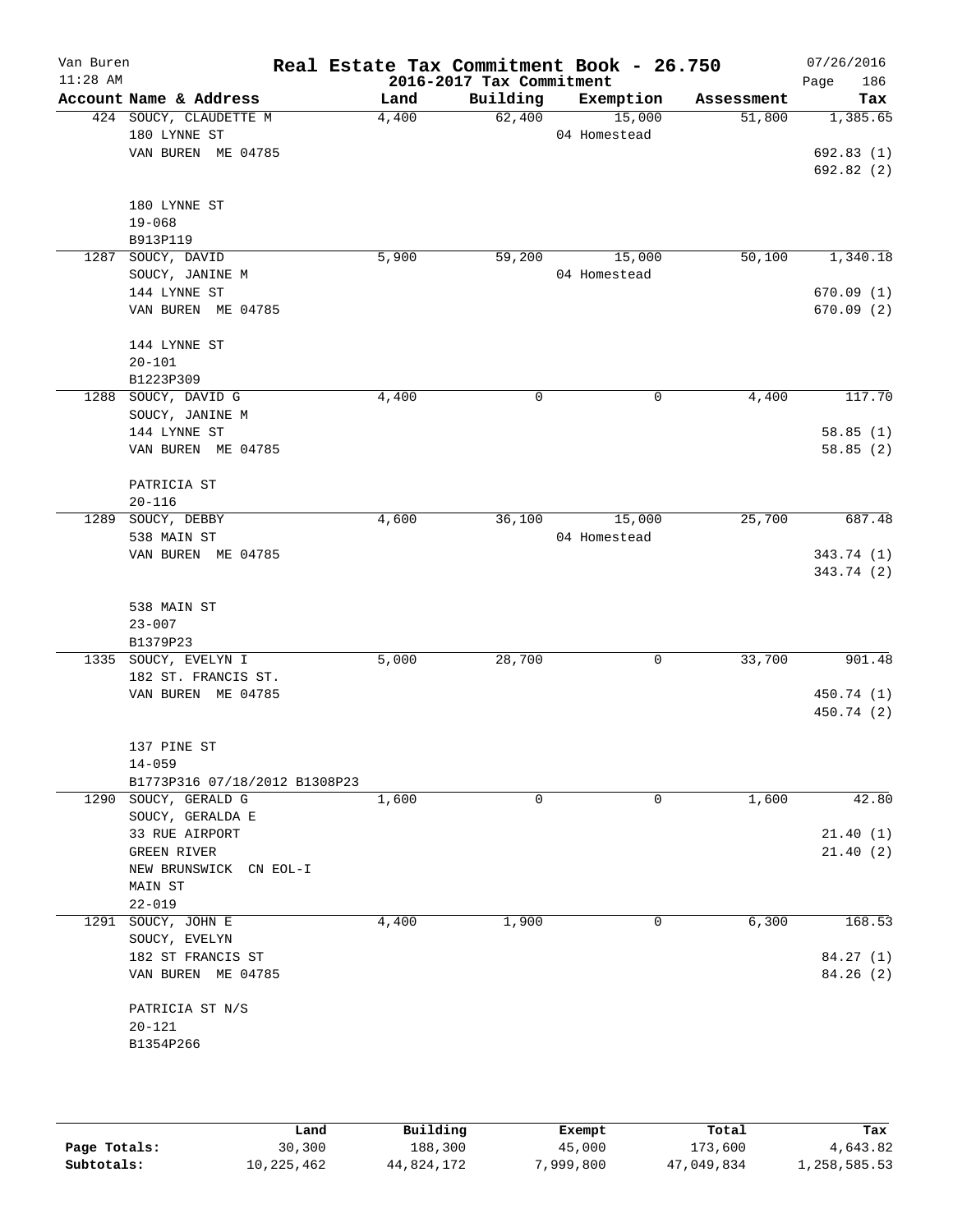| Van Buren<br>$11:28$ AM |                                               | Real Estate Tax Commitment Book - 26.750 | 2016-2017 Tax Commitment |              |              | 07/26/2016<br>187<br>Page |
|-------------------------|-----------------------------------------------|------------------------------------------|--------------------------|--------------|--------------|---------------------------|
|                         | Account Name & Address                        | Land                                     | Building                 | Exemption    | Assessment   | Tax                       |
|                         | 1292 SOUCY, JOHN E JR                         | 5,400                                    | 48,100                   | 15,000       | 38,500       | 1,029.88                  |
|                         | SOUCY, EVELYN I                               |                                          |                          | 04 Homestead |              |                           |
|                         | 182 ST FRANCIS ST                             |                                          |                          |              |              | 514.94 (1)                |
|                         | VAN BUREN ME 04785                            |                                          |                          |              |              | 514.94(2)                 |
|                         | 182 ST FRANCIS ST                             |                                          |                          |              |              |                           |
|                         | $14 - 036$                                    |                                          |                          |              |              |                           |
|                         | B1308P20                                      |                                          |                          |              |              |                           |
|                         | 102 SOUCY, RODNEY J JR                        | 7,500                                    | 21,400                   | 0            | 28,900       | 773.08                    |
|                         | 258 LAKE RD.                                  |                                          |                          |              |              |                           |
|                         | VAN BUREN ME 04785                            |                                          |                          |              |              | 386.54 (1)<br>386.54 (2)  |
|                         |                                               |                                          |                          |              |              |                           |
|                         | 105 LAFAYETTE ST                              |                                          |                          |              |              |                           |
|                         | $15 - 005$                                    |                                          |                          |              |              |                           |
|                         | B1780P329 09/21/2012<br>1293 SOUCY, RODNEY JR |                                          | 64,400                   | 15,000       | 59,400       |                           |
|                         |                                               | 10,000                                   |                          |              |              | 1,588.95                  |
|                         | DAVIS, KELLY<br>258 LAKE RD                   |                                          |                          | 04 Homestead |              | 794.48 (1)                |
|                         | VAN BUREN ME 04785                            |                                          |                          |              |              | 794.47 (2)                |
|                         |                                               |                                          |                          |              |              |                           |
|                         | 258 LAKE RD                                   |                                          |                          |              |              |                           |
|                         | $05 - 010C$                                   |                                          |                          |              |              |                           |
|                         | B1924P94 03/01/2016                           |                                          |                          |              |              |                           |
| 108                     | SPIEKER, ELAINE L                             | 4,200                                    | 38,400                   | 0            | 42,600       | 1,139.55                  |
|                         | COKE, JANE M                                  |                                          |                          |              |              |                           |
|                         | 547 MAIN ST                                   |                                          |                          |              |              | 569.78 (1)                |
|                         | VAN BUREN ME 04785                            |                                          |                          |              |              | 569.77 (2)                |
|                         | 547 MAIN ST                                   |                                          |                          |              |              |                           |
|                         | $23 - 027$                                    |                                          |                          |              |              |                           |
|                         | B1793P277 11/09/2012                          |                                          |                          |              |              |                           |
| 228                     | SRD RENTALS                                   | 19,300                                   | 193,800                  | 0            | 213,100      | 5,700.43                  |
|                         | C/O AROOSTOOK                                 |                                          |                          |              |              |                           |
|                         | HOSPITALITY INN                               |                                          |                          |              |              |                           |
|                         | PO BOX 455                                    |                                          |                          |              |              | 2,850.22(1)               |
|                         | WASHBURN ME 04786                             |                                          |                          |              |              | 2,850.21(2)               |
|                         | 95 MAIN STREET                                |                                          |                          |              |              |                           |
|                         | $15 - 030$                                    |                                          |                          |              |              |                           |
|                         | B1624P336 01/06/2009                          |                                          |                          |              |              |                           |
|                         | 1294 ST. AMAND, DORIS L                       | 8,100                                    | 48,700                   | 15,000       | 41,800       | 1,118.15                  |
|                         | 168 CHAMPLAIN ST                              |                                          |                          | 04 Homestead |              |                           |
|                         | VAN BUREN ME 04785                            |                                          |                          |              |              | 559.08(1)                 |
|                         |                                               |                                          |                          |              |              | 559.07(2)                 |
|                         |                                               |                                          |                          |              |              |                           |
|                         | 168 CHAMPLAIN ST                              |                                          |                          |              |              |                           |
|                         | $19 - 073$                                    |                                          |                          |              |              |                           |
|                         | B703P253                                      |                                          |                          |              |              |                           |
|                         | 1295 ST. AMAND, GARY G                        | 7,000                                    | $\mathbf 0$              | $\mathbf 0$  | 7,000        | 187.25                    |
|                         | ST. AMAND, PATRICIA                           |                                          |                          |              |              |                           |
|                         | 108 ROLLING HILLS DR.                         |                                          |                          |              |              | 93.63(1)                  |
|                         | VINE GROVE KY 40175                           |                                          |                          |              |              | 93.62(2)                  |
|                         | OFF CHAMPLAIN STREET                          |                                          |                          |              |              |                           |
|                         | $06 - 008$                                    |                                          |                          |              |              |                           |
|                         | B781P31                                       |                                          |                          |              |              |                           |
|                         |                                               |                                          |                          |              |              |                           |
|                         | Land                                          | Building                                 |                          | Exempt       | Total        | Tax                       |
| Page Totals:            | 61,500                                        | 414,800                                  |                          | 45,000       | 431,300      | 11,537.29                 |
| Subtotals:              | 10,286,962                                    | 45, 238, 972                             |                          | 8,044,800    | 47, 481, 134 | 1,270,122.82              |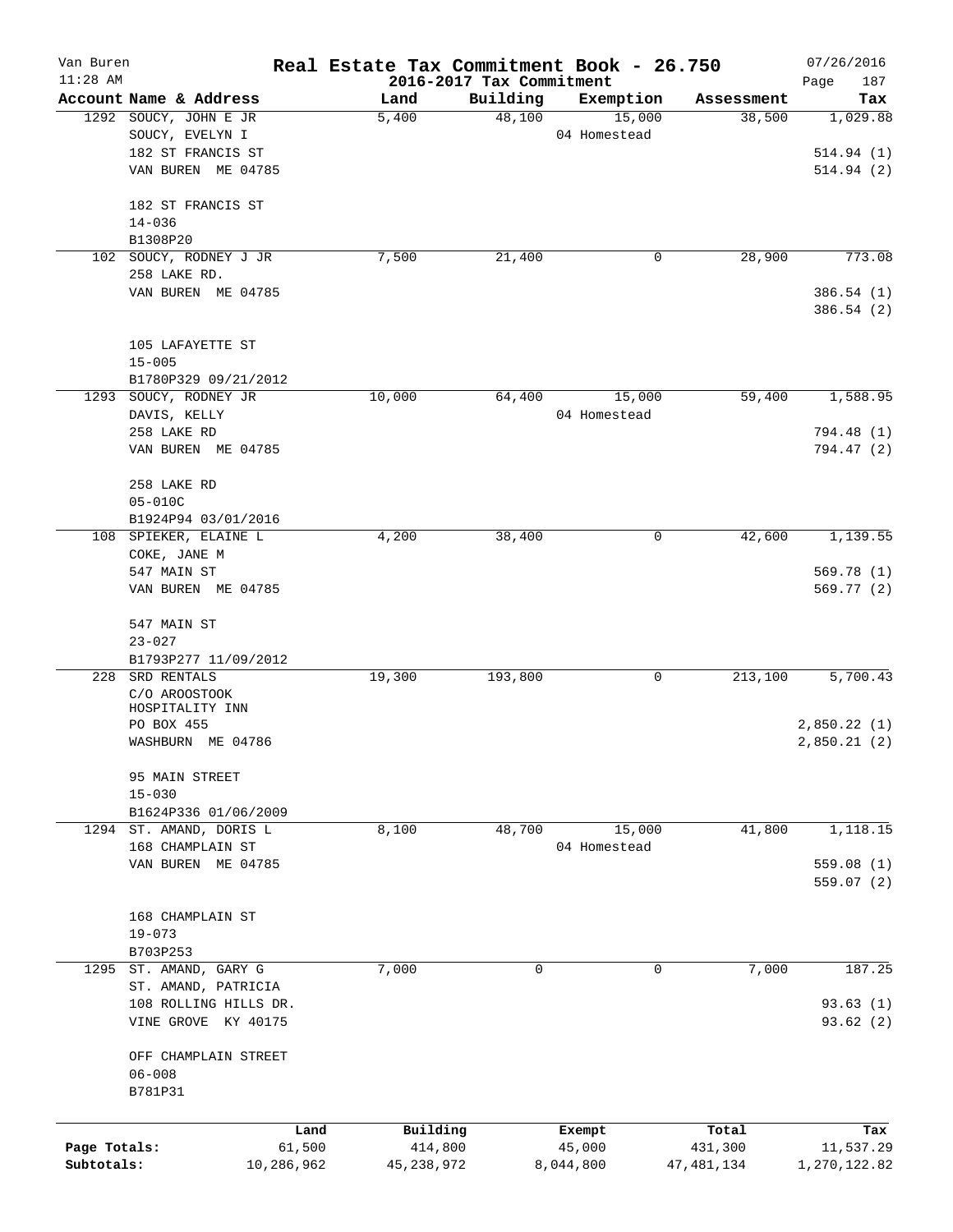| Van Buren<br>$11:28$ AM |                                                    | Real Estate Tax Commitment Book - 26.750 | 2016-2017 Tax Commitment |                        |            | 07/26/2016<br>Page<br>188 |
|-------------------------|----------------------------------------------------|------------------------------------------|--------------------------|------------------------|------------|---------------------------|
|                         | Account Name & Address                             | Land                                     | Building                 | Exemption              | Assessment | Tax                       |
|                         | 1301 ST. PIERRE, ALTON<br>ST. PIERRE, DANIEL       | 3,400                                    | 18,900                   | 15,000<br>04 Homestead | 7,300      | 195.28                    |
|                         | 112 FERRY ST<br>VAN BUREN ME 04785                 |                                          |                          |                        |            | 97.64(1)<br>97.64(2)      |
|                         | 112 FERRY ST<br>$18 - 054$                         |                                          |                          |                        |            |                           |
|                         | B1204P7                                            |                                          |                          |                        |            |                           |
|                         | 1303 ST. PIERRE, GERALD<br>ST. PIERRE, CATHERINE A | 5,700                                    | 5,000                    | 0                      | 10,700     | 286.23                    |
|                         | 11 RIVERVIEW DR                                    |                                          |                          |                        |            | 143.12(1)                 |
|                         | VAN BUREN ME 04785                                 |                                          |                          |                        |            | 143.11(2)                 |
|                         | 534 MAIN ST<br>$23 - 008$                          |                                          |                          |                        |            |                           |
|                         | 1305 ST. PIERRE, HAROLD S                          | 4,600                                    | 21,800                   | 15,000                 | 11,400     | 304.95                    |
|                         | ST. PIERRE, GRACE M                                |                                          |                          | 04 Homestead           |            |                           |
|                         | 111 PIERCE ST                                      |                                          |                          |                        |            | 152.48(1)                 |
|                         | VAN BUREN ME 04785                                 |                                          |                          |                        |            | 152.47(2)                 |
|                         | 111 PIERCE ST                                      |                                          |                          |                        |            |                           |
|                         | $20 - 079$<br>B411P365                             |                                          |                          |                        |            |                           |
|                         | 1306 ST. PIERRE, JACQUES                           | 7,000                                    | 37,700                   | 15,000                 | 29,700     | 794.48                    |
|                         | P O BOX 333                                        |                                          |                          | 04 Homestead           |            |                           |
|                         | VAN BUREN ME 04785                                 |                                          |                          |                        |            | 397.24 (1)<br>397.24(2)   |
|                         | 427 MAIN ST<br>$21 - 027A$                         |                                          |                          |                        |            |                           |
|                         | 679 ST. PIERRE, JACQUES<br>427 MAIN ST.            | 3,100                                    | 42,900                   | 0                      | 46,000     | 1,230.50                  |
|                         | VAN BUREN ME 04785                                 |                                          |                          |                        |            | 615.25(1)<br>615.25(2)    |
|                         | 118 ST FRANCIS ST                                  |                                          |                          |                        |            |                           |
|                         | $14 - 001$                                         |                                          |                          |                        |            |                           |
|                         | B1889P286 04/01/2015<br>233 ST. PIERRE, JACQUES    | 3,600                                    | 21,400                   | 0                      | 25,000     | 668.75                    |
|                         | PO BOX 333                                         |                                          |                          |                        |            |                           |
|                         | VAN BUREN ME 04785                                 |                                          |                          |                        |            | 334.38 (1)                |
|                         |                                                    |                                          |                          |                        |            | 334.37 (2)                |
|                         | 113 MCBRIDE AVE                                    |                                          |                          |                        |            |                           |
|                         | $15 - 051$<br>B1796P8 11/21/2012                   |                                          |                          |                        |            |                           |
|                         | 1308 ST. PIERRE, JAMES<br>ST. PIERRE, NANCY        | 4,800                                    | 0                        | 0                      | 4,800      | 128.40                    |
|                         | 975 MAIN ST                                        |                                          |                          |                        |            | 64.20(1)                  |
|                         | VAN BUREN ME 04785                                 |                                          |                          |                        |            | 64.20(2)                  |
|                         | RR 1                                               |                                          |                          |                        |            |                           |
|                         | $10 - 006$                                         |                                          |                          |                        |            |                           |
|                         | B409P691                                           |                                          |                          |                        |            |                           |
|                         |                                                    |                                          |                          |                        |            |                           |

|              | Land       | Building   | Exempt    | Total      | Tax          |
|--------------|------------|------------|-----------|------------|--------------|
| Page Totals: | 32,200     | 147,700    | 45,000    | 134,900    | 3,608.59     |
| Subtotals:   | 10,319,162 | 45,386,672 | 8,089,800 | 47,616,034 | 1,273,731.41 |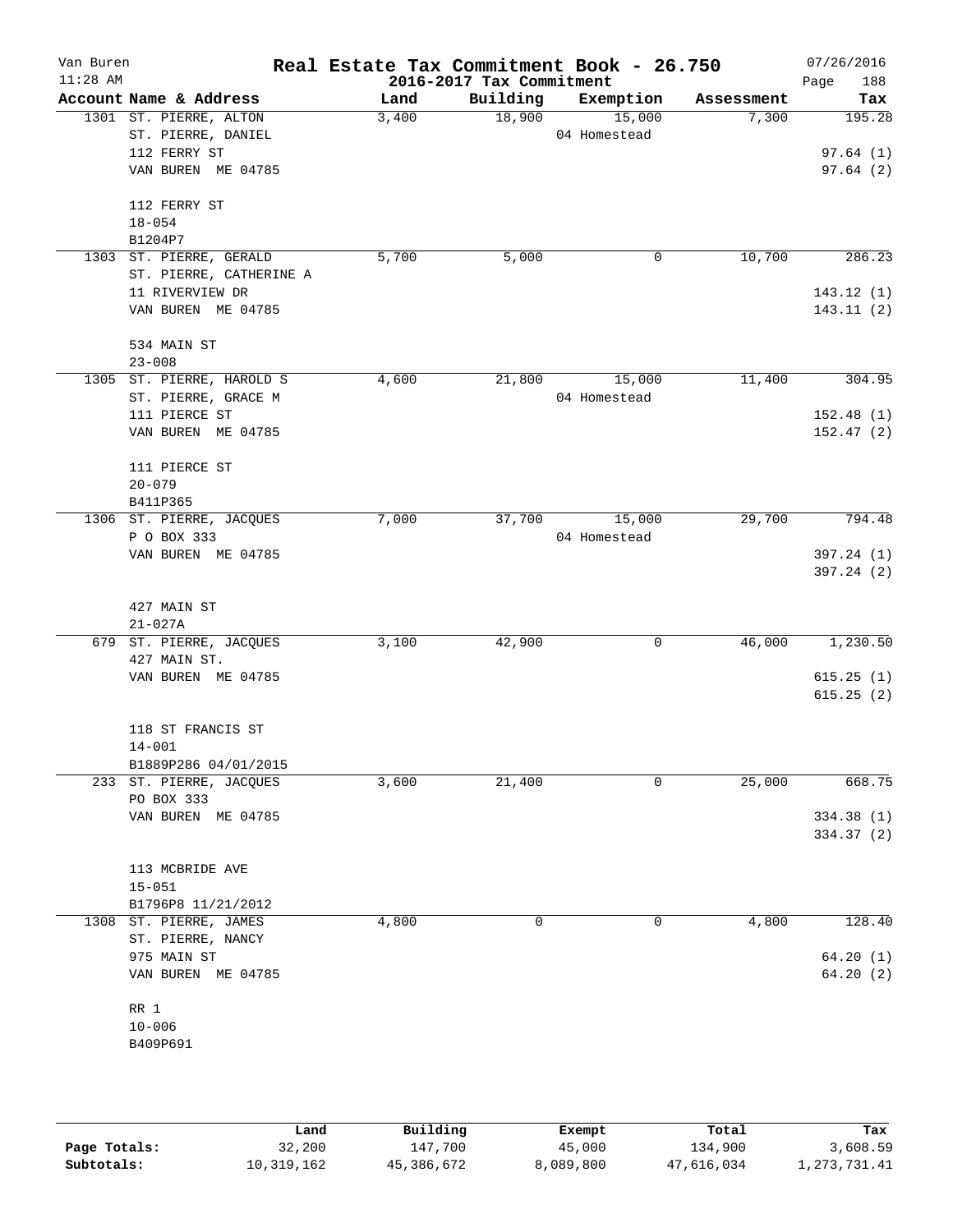| 2016-2017 Tax Commitment<br>Building<br>Account Name & Address<br>Land<br>Exemption<br>Assessment<br>Tax<br>62,300<br>1369 ST. PIERRE, KEVIN M<br>4,200<br>15,000<br>51,500<br>LEVASSEUR, WANDA L<br>04 Homestead<br>111 CHURCH ST<br>VAN BUREN ME 04785<br>111 CHURCH ST<br>$23 - 100$<br>B1619P85 11/04/2008<br>66,200<br>65,600<br>ST. PIERRE, NANCY<br>14,400<br>15,000<br>1309<br>975 MAIN ST<br>04 Homestead<br>VAN BUREN ME 04785<br>975 MAIN ST<br>$10 - 005$<br>B409P691 03/16/1974<br>1313 ST. PIERRE, PHILIP<br>18,800<br>4,700<br>14,100<br>0<br>25361 Poppy Drive<br>WILLETS CA 95490-8036<br>438 MAIN ST<br>$21 - 028$<br>B1282P96<br>3,600<br>56,000<br>38,600<br>1312 ST. PIERRE, ROLAND<br>21,000<br>ST. PIERRE, THERESA<br>02 Veteran<br>108 CYR AVE<br>04 Homestead<br>VAN BUREN ME 04785<br>108 CYR AVE<br>$18 - 121$<br>B862P271<br>1316 STAFFIER, PAUL R<br>10,400<br>0<br>0<br>10,400<br>(ESTATE OF)<br>C/O DONNA STAFFIER<br>SOMMERS<br>8 NICHOLS RD<br>AMHERST NH 03031<br>OFF DESJARDINS ROAD<br>$07 - 007C$<br>3,200<br>22,800<br>26,000<br>STAMANT, CLARENCE<br>0<br>1317<br>PO BOX 87<br>GRAND ISLE ME 04746<br>127 JACKSON STREET<br>$18 - 086$<br>B1475P109<br>2,900<br>32,000<br>19,900<br>429 STEPHENSON, GEORGE R.<br>15,000<br>106 HOOVER DR<br>04 Homestead<br>VAN BUREN ME 04785<br>106 HOOVER DR<br>$14 - 022A$<br>B1865P203 08/22/2014<br>Building<br>Total<br>Land<br>Exempt<br>Page Totals:<br>253,400<br>66,000<br>230,800<br>43,400<br>Subtotals:<br>10,362,562<br>45,640,072<br>8,155,800<br>47,846,834 | Van Buren<br>$11:28$ AM | Real Estate Tax Commitment Book - 26.750 |  | 07/26/2016  |
|-----------------------------------------------------------------------------------------------------------------------------------------------------------------------------------------------------------------------------------------------------------------------------------------------------------------------------------------------------------------------------------------------------------------------------------------------------------------------------------------------------------------------------------------------------------------------------------------------------------------------------------------------------------------------------------------------------------------------------------------------------------------------------------------------------------------------------------------------------------------------------------------------------------------------------------------------------------------------------------------------------------------------------------------------------------------------------------------------------------------------------------------------------------------------------------------------------------------------------------------------------------------------------------------------------------------------------------------------------------------------------------------------------------------------------------------------------------------------------------------------------------------------------------------------------|-------------------------|------------------------------------------|--|-------------|
| 1,377.63<br>Tax                                                                                                                                                                                                                                                                                                                                                                                                                                                                                                                                                                                                                                                                                                                                                                                                                                                                                                                                                                                                                                                                                                                                                                                                                                                                                                                                                                                                                                                                                                                                     |                         |                                          |  | Page<br>189 |
| 688.82 (1)                                                                                                                                                                                                                                                                                                                                                                                                                                                                                                                                                                                                                                                                                                                                                                                                                                                                                                                                                                                                                                                                                                                                                                                                                                                                                                                                                                                                                                                                                                                                          |                         |                                          |  |             |
|                                                                                                                                                                                                                                                                                                                                                                                                                                                                                                                                                                                                                                                                                                                                                                                                                                                                                                                                                                                                                                                                                                                                                                                                                                                                                                                                                                                                                                                                                                                                                     |                         |                                          |  |             |
| 688.81 (2)                                                                                                                                                                                                                                                                                                                                                                                                                                                                                                                                                                                                                                                                                                                                                                                                                                                                                                                                                                                                                                                                                                                                                                                                                                                                                                                                                                                                                                                                                                                                          |                         |                                          |  |             |
|                                                                                                                                                                                                                                                                                                                                                                                                                                                                                                                                                                                                                                                                                                                                                                                                                                                                                                                                                                                                                                                                                                                                                                                                                                                                                                                                                                                                                                                                                                                                                     |                         |                                          |  |             |
| 1,754.80<br>877.40 (1)<br>877.40 (2)<br>502.90<br>251.45(1)<br>251.45(2)<br>1,032.55<br>516.28(1)<br>516.27(2)<br>278.20<br>139.10(1)<br>139.10 (2)<br>695.50<br>347.75 (1)<br>347.75 (2)<br>532.33                                                                                                                                                                                                                                                                                                                                                                                                                                                                                                                                                                                                                                                                                                                                                                                                                                                                                                                                                                                                                                                                                                                                                                                                                                                                                                                                                 |                         |                                          |  |             |
|                                                                                                                                                                                                                                                                                                                                                                                                                                                                                                                                                                                                                                                                                                                                                                                                                                                                                                                                                                                                                                                                                                                                                                                                                                                                                                                                                                                                                                                                                                                                                     |                         |                                          |  |             |
|                                                                                                                                                                                                                                                                                                                                                                                                                                                                                                                                                                                                                                                                                                                                                                                                                                                                                                                                                                                                                                                                                                                                                                                                                                                                                                                                                                                                                                                                                                                                                     |                         |                                          |  |             |
|                                                                                                                                                                                                                                                                                                                                                                                                                                                                                                                                                                                                                                                                                                                                                                                                                                                                                                                                                                                                                                                                                                                                                                                                                                                                                                                                                                                                                                                                                                                                                     |                         |                                          |  |             |
|                                                                                                                                                                                                                                                                                                                                                                                                                                                                                                                                                                                                                                                                                                                                                                                                                                                                                                                                                                                                                                                                                                                                                                                                                                                                                                                                                                                                                                                                                                                                                     |                         |                                          |  |             |
|                                                                                                                                                                                                                                                                                                                                                                                                                                                                                                                                                                                                                                                                                                                                                                                                                                                                                                                                                                                                                                                                                                                                                                                                                                                                                                                                                                                                                                                                                                                                                     |                         |                                          |  |             |
|                                                                                                                                                                                                                                                                                                                                                                                                                                                                                                                                                                                                                                                                                                                                                                                                                                                                                                                                                                                                                                                                                                                                                                                                                                                                                                                                                                                                                                                                                                                                                     |                         |                                          |  |             |
|                                                                                                                                                                                                                                                                                                                                                                                                                                                                                                                                                                                                                                                                                                                                                                                                                                                                                                                                                                                                                                                                                                                                                                                                                                                                                                                                                                                                                                                                                                                                                     |                         |                                          |  |             |
|                                                                                                                                                                                                                                                                                                                                                                                                                                                                                                                                                                                                                                                                                                                                                                                                                                                                                                                                                                                                                                                                                                                                                                                                                                                                                                                                                                                                                                                                                                                                                     |                         |                                          |  |             |
|                                                                                                                                                                                                                                                                                                                                                                                                                                                                                                                                                                                                                                                                                                                                                                                                                                                                                                                                                                                                                                                                                                                                                                                                                                                                                                                                                                                                                                                                                                                                                     |                         |                                          |  |             |
|                                                                                                                                                                                                                                                                                                                                                                                                                                                                                                                                                                                                                                                                                                                                                                                                                                                                                                                                                                                                                                                                                                                                                                                                                                                                                                                                                                                                                                                                                                                                                     |                         |                                          |  |             |
|                                                                                                                                                                                                                                                                                                                                                                                                                                                                                                                                                                                                                                                                                                                                                                                                                                                                                                                                                                                                                                                                                                                                                                                                                                                                                                                                                                                                                                                                                                                                                     |                         |                                          |  |             |
|                                                                                                                                                                                                                                                                                                                                                                                                                                                                                                                                                                                                                                                                                                                                                                                                                                                                                                                                                                                                                                                                                                                                                                                                                                                                                                                                                                                                                                                                                                                                                     |                         |                                          |  |             |
|                                                                                                                                                                                                                                                                                                                                                                                                                                                                                                                                                                                                                                                                                                                                                                                                                                                                                                                                                                                                                                                                                                                                                                                                                                                                                                                                                                                                                                                                                                                                                     |                         |                                          |  |             |
|                                                                                                                                                                                                                                                                                                                                                                                                                                                                                                                                                                                                                                                                                                                                                                                                                                                                                                                                                                                                                                                                                                                                                                                                                                                                                                                                                                                                                                                                                                                                                     |                         |                                          |  |             |
|                                                                                                                                                                                                                                                                                                                                                                                                                                                                                                                                                                                                                                                                                                                                                                                                                                                                                                                                                                                                                                                                                                                                                                                                                                                                                                                                                                                                                                                                                                                                                     |                         |                                          |  |             |
|                                                                                                                                                                                                                                                                                                                                                                                                                                                                                                                                                                                                                                                                                                                                                                                                                                                                                                                                                                                                                                                                                                                                                                                                                                                                                                                                                                                                                                                                                                                                                     |                         |                                          |  |             |
|                                                                                                                                                                                                                                                                                                                                                                                                                                                                                                                                                                                                                                                                                                                                                                                                                                                                                                                                                                                                                                                                                                                                                                                                                                                                                                                                                                                                                                                                                                                                                     |                         |                                          |  |             |
|                                                                                                                                                                                                                                                                                                                                                                                                                                                                                                                                                                                                                                                                                                                                                                                                                                                                                                                                                                                                                                                                                                                                                                                                                                                                                                                                                                                                                                                                                                                                                     |                         |                                          |  |             |
|                                                                                                                                                                                                                                                                                                                                                                                                                                                                                                                                                                                                                                                                                                                                                                                                                                                                                                                                                                                                                                                                                                                                                                                                                                                                                                                                                                                                                                                                                                                                                     |                         |                                          |  |             |
|                                                                                                                                                                                                                                                                                                                                                                                                                                                                                                                                                                                                                                                                                                                                                                                                                                                                                                                                                                                                                                                                                                                                                                                                                                                                                                                                                                                                                                                                                                                                                     |                         |                                          |  |             |
|                                                                                                                                                                                                                                                                                                                                                                                                                                                                                                                                                                                                                                                                                                                                                                                                                                                                                                                                                                                                                                                                                                                                                                                                                                                                                                                                                                                                                                                                                                                                                     |                         |                                          |  |             |
|                                                                                                                                                                                                                                                                                                                                                                                                                                                                                                                                                                                                                                                                                                                                                                                                                                                                                                                                                                                                                                                                                                                                                                                                                                                                                                                                                                                                                                                                                                                                                     |                         |                                          |  |             |
|                                                                                                                                                                                                                                                                                                                                                                                                                                                                                                                                                                                                                                                                                                                                                                                                                                                                                                                                                                                                                                                                                                                                                                                                                                                                                                                                                                                                                                                                                                                                                     |                         |                                          |  |             |
|                                                                                                                                                                                                                                                                                                                                                                                                                                                                                                                                                                                                                                                                                                                                                                                                                                                                                                                                                                                                                                                                                                                                                                                                                                                                                                                                                                                                                                                                                                                                                     |                         |                                          |  |             |
|                                                                                                                                                                                                                                                                                                                                                                                                                                                                                                                                                                                                                                                                                                                                                                                                                                                                                                                                                                                                                                                                                                                                                                                                                                                                                                                                                                                                                                                                                                                                                     |                         |                                          |  |             |
|                                                                                                                                                                                                                                                                                                                                                                                                                                                                                                                                                                                                                                                                                                                                                                                                                                                                                                                                                                                                                                                                                                                                                                                                                                                                                                                                                                                                                                                                                                                                                     |                         |                                          |  |             |
|                                                                                                                                                                                                                                                                                                                                                                                                                                                                                                                                                                                                                                                                                                                                                                                                                                                                                                                                                                                                                                                                                                                                                                                                                                                                                                                                                                                                                                                                                                                                                     |                         |                                          |  |             |
|                                                                                                                                                                                                                                                                                                                                                                                                                                                                                                                                                                                                                                                                                                                                                                                                                                                                                                                                                                                                                                                                                                                                                                                                                                                                                                                                                                                                                                                                                                                                                     |                         |                                          |  |             |
|                                                                                                                                                                                                                                                                                                                                                                                                                                                                                                                                                                                                                                                                                                                                                                                                                                                                                                                                                                                                                                                                                                                                                                                                                                                                                                                                                                                                                                                                                                                                                     |                         |                                          |  |             |
|                                                                                                                                                                                                                                                                                                                                                                                                                                                                                                                                                                                                                                                                                                                                                                                                                                                                                                                                                                                                                                                                                                                                                                                                                                                                                                                                                                                                                                                                                                                                                     |                         |                                          |  |             |
|                                                                                                                                                                                                                                                                                                                                                                                                                                                                                                                                                                                                                                                                                                                                                                                                                                                                                                                                                                                                                                                                                                                                                                                                                                                                                                                                                                                                                                                                                                                                                     |                         |                                          |  |             |
|                                                                                                                                                                                                                                                                                                                                                                                                                                                                                                                                                                                                                                                                                                                                                                                                                                                                                                                                                                                                                                                                                                                                                                                                                                                                                                                                                                                                                                                                                                                                                     |                         |                                          |  |             |
|                                                                                                                                                                                                                                                                                                                                                                                                                                                                                                                                                                                                                                                                                                                                                                                                                                                                                                                                                                                                                                                                                                                                                                                                                                                                                                                                                                                                                                                                                                                                                     |                         |                                          |  |             |
|                                                                                                                                                                                                                                                                                                                                                                                                                                                                                                                                                                                                                                                                                                                                                                                                                                                                                                                                                                                                                                                                                                                                                                                                                                                                                                                                                                                                                                                                                                                                                     |                         |                                          |  |             |
|                                                                                                                                                                                                                                                                                                                                                                                                                                                                                                                                                                                                                                                                                                                                                                                                                                                                                                                                                                                                                                                                                                                                                                                                                                                                                                                                                                                                                                                                                                                                                     |                         |                                          |  |             |
|                                                                                                                                                                                                                                                                                                                                                                                                                                                                                                                                                                                                                                                                                                                                                                                                                                                                                                                                                                                                                                                                                                                                                                                                                                                                                                                                                                                                                                                                                                                                                     |                         |                                          |  |             |
|                                                                                                                                                                                                                                                                                                                                                                                                                                                                                                                                                                                                                                                                                                                                                                                                                                                                                                                                                                                                                                                                                                                                                                                                                                                                                                                                                                                                                                                                                                                                                     |                         |                                          |  |             |
|                                                                                                                                                                                                                                                                                                                                                                                                                                                                                                                                                                                                                                                                                                                                                                                                                                                                                                                                                                                                                                                                                                                                                                                                                                                                                                                                                                                                                                                                                                                                                     |                         |                                          |  |             |
|                                                                                                                                                                                                                                                                                                                                                                                                                                                                                                                                                                                                                                                                                                                                                                                                                                                                                                                                                                                                                                                                                                                                                                                                                                                                                                                                                                                                                                                                                                                                                     |                         |                                          |  |             |
|                                                                                                                                                                                                                                                                                                                                                                                                                                                                                                                                                                                                                                                                                                                                                                                                                                                                                                                                                                                                                                                                                                                                                                                                                                                                                                                                                                                                                                                                                                                                                     |                         |                                          |  |             |
|                                                                                                                                                                                                                                                                                                                                                                                                                                                                                                                                                                                                                                                                                                                                                                                                                                                                                                                                                                                                                                                                                                                                                                                                                                                                                                                                                                                                                                                                                                                                                     |                         |                                          |  |             |
|                                                                                                                                                                                                                                                                                                                                                                                                                                                                                                                                                                                                                                                                                                                                                                                                                                                                                                                                                                                                                                                                                                                                                                                                                                                                                                                                                                                                                                                                                                                                                     |                         |                                          |  |             |
|                                                                                                                                                                                                                                                                                                                                                                                                                                                                                                                                                                                                                                                                                                                                                                                                                                                                                                                                                                                                                                                                                                                                                                                                                                                                                                                                                                                                                                                                                                                                                     |                         |                                          |  |             |
| 266.17(1)<br>266.16(2)<br>6,173.91<br>1,279,905.32                                                                                                                                                                                                                                                                                                                                                                                                                                                                                                                                                                                                                                                                                                                                                                                                                                                                                                                                                                                                                                                                                                                                                                                                                                                                                                                                                                                                                                                                                                  |                         |                                          |  |             |
|                                                                                                                                                                                                                                                                                                                                                                                                                                                                                                                                                                                                                                                                                                                                                                                                                                                                                                                                                                                                                                                                                                                                                                                                                                                                                                                                                                                                                                                                                                                                                     |                         |                                          |  |             |
|                                                                                                                                                                                                                                                                                                                                                                                                                                                                                                                                                                                                                                                                                                                                                                                                                                                                                                                                                                                                                                                                                                                                                                                                                                                                                                                                                                                                                                                                                                                                                     |                         |                                          |  |             |
|                                                                                                                                                                                                                                                                                                                                                                                                                                                                                                                                                                                                                                                                                                                                                                                                                                                                                                                                                                                                                                                                                                                                                                                                                                                                                                                                                                                                                                                                                                                                                     |                         |                                          |  |             |
|                                                                                                                                                                                                                                                                                                                                                                                                                                                                                                                                                                                                                                                                                                                                                                                                                                                                                                                                                                                                                                                                                                                                                                                                                                                                                                                                                                                                                                                                                                                                                     |                         |                                          |  |             |
|                                                                                                                                                                                                                                                                                                                                                                                                                                                                                                                                                                                                                                                                                                                                                                                                                                                                                                                                                                                                                                                                                                                                                                                                                                                                                                                                                                                                                                                                                                                                                     |                         |                                          |  |             |
|                                                                                                                                                                                                                                                                                                                                                                                                                                                                                                                                                                                                                                                                                                                                                                                                                                                                                                                                                                                                                                                                                                                                                                                                                                                                                                                                                                                                                                                                                                                                                     |                         |                                          |  |             |
|                                                                                                                                                                                                                                                                                                                                                                                                                                                                                                                                                                                                                                                                                                                                                                                                                                                                                                                                                                                                                                                                                                                                                                                                                                                                                                                                                                                                                                                                                                                                                     |                         |                                          |  |             |
|                                                                                                                                                                                                                                                                                                                                                                                                                                                                                                                                                                                                                                                                                                                                                                                                                                                                                                                                                                                                                                                                                                                                                                                                                                                                                                                                                                                                                                                                                                                                                     |                         |                                          |  |             |
|                                                                                                                                                                                                                                                                                                                                                                                                                                                                                                                                                                                                                                                                                                                                                                                                                                                                                                                                                                                                                                                                                                                                                                                                                                                                                                                                                                                                                                                                                                                                                     |                         |                                          |  |             |
|                                                                                                                                                                                                                                                                                                                                                                                                                                                                                                                                                                                                                                                                                                                                                                                                                                                                                                                                                                                                                                                                                                                                                                                                                                                                                                                                                                                                                                                                                                                                                     |                         |                                          |  |             |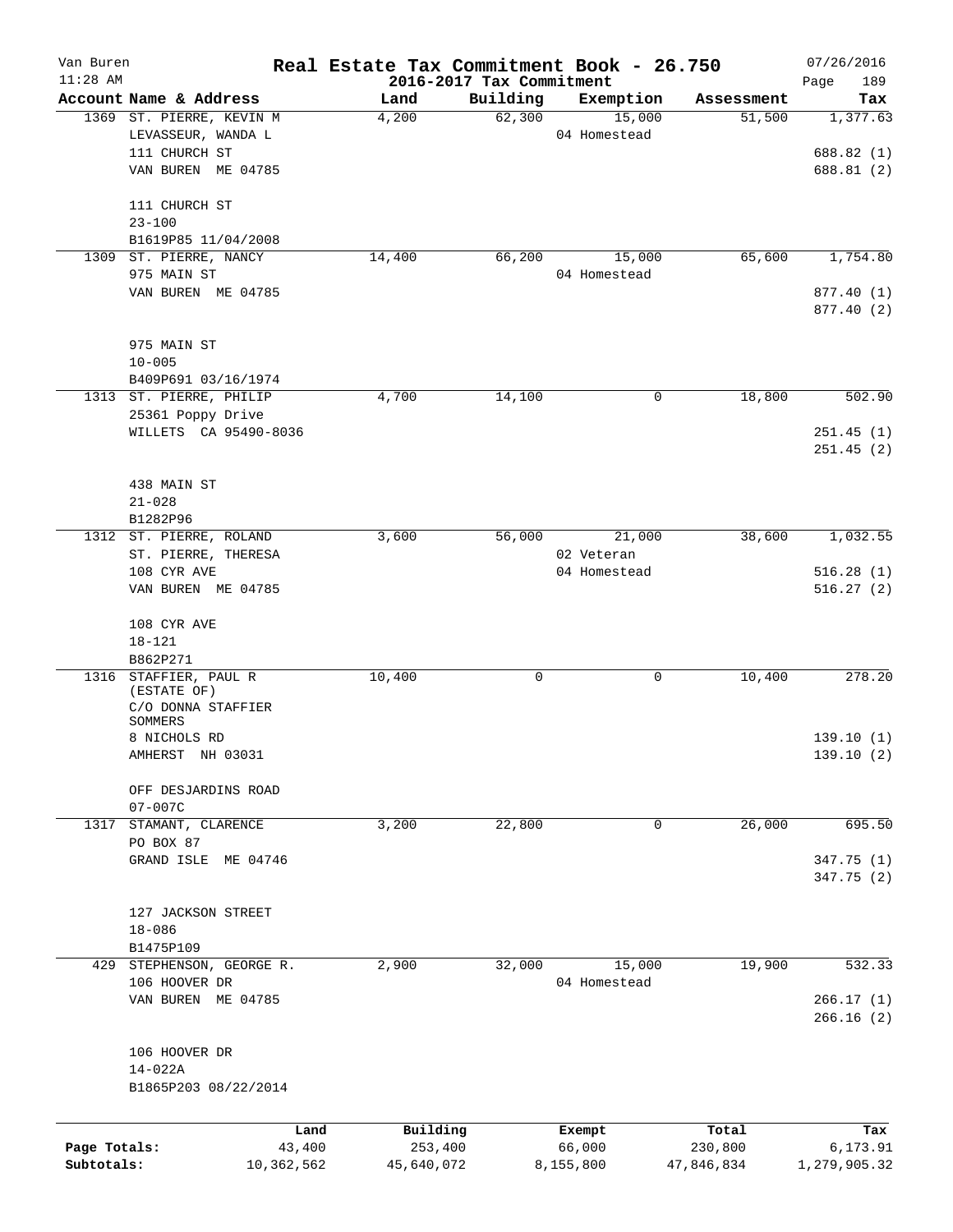| Van Buren<br>$11:28$ AM |                          | Real Estate Tax Commitment Book - 26.750 | 2016-2017 Tax Commitment |              |            | 07/26/2016         |
|-------------------------|--------------------------|------------------------------------------|--------------------------|--------------|------------|--------------------|
|                         | Account Name & Address   | Land                                     | Building                 | Exemption    | Assessment | Page<br>190<br>Tax |
|                         | 410 STERNS, MONA         | 6,100                                    | 86,000                   | 15,000       | 77,100     | 2,062.43           |
|                         | 30 MAIN ST APT 103       |                                          |                          | 04 Homestead |            |                    |
|                         | VAN BUREN ME 04785       |                                          |                          |              |            | 1,031.22(1)        |
|                         |                          |                                          |                          |              |            | 1,031.21(2)        |
|                         |                          |                                          |                          |              |            |                    |
|                         | 30 MAIN ST               |                                          |                          |              |            |                    |
|                         | $13 - 036$               |                                          |                          |              |            |                    |
|                         | B1077P88                 |                                          |                          |              |            |                    |
|                         | 1320 STRECK, ROBIN       | 7,800                                    | 26,800                   | 0            | 34,600     | 925.55             |
|                         | STRECK, PATRICIA A       |                                          |                          |              |            |                    |
|                         | 8 HILLSBORO RD           |                                          |                          |              |            | 462.78 (1)         |
|                         | CLARKSVILLE TN           |                                          |                          |              |            | 462.77 (2)         |
|                         | 37042-6213               |                                          |                          |              |            |                    |
|                         |                          |                                          |                          |              |            |                    |
|                         | 1007 MAIN ST             |                                          |                          |              |            |                    |
|                         | $10 - 014$               |                                          |                          |              |            |                    |
|                         | B641P67                  |                                          |                          |              |            |                    |
|                         | 191 SUGA, RICHARD JOSEPH | 6,000                                    | 5,100                    | 0            | 11,100     | 296.93             |
|                         | 88 NELSON ROAD           |                                          |                          |              |            |                    |
|                         | VASSALBORO ME 04989      |                                          |                          |              |            | 148.47(1)          |
|                         |                          |                                          |                          |              |            | 148.46(2)          |
|                         |                          |                                          |                          |              |            |                    |
|                         | 120 PARENT RD            |                                          |                          |              |            |                    |
|                         | 09-041A                  |                                          |                          |              |            |                    |
|                         | B1901P109 07/30/2015     |                                          |                          |              |            |                    |
|                         | 336 SULLIVAN, ANTHONY    | 8,700                                    | 0                        | 0            | 8,700      | 232.73             |
|                         | PROVOST, MICHELLE J      |                                          |                          |              |            |                    |
|                         | PO BOX 187               |                                          |                          |              |            | 116.37(1)          |
|                         | EAST WILTON ME 04234     |                                          |                          |              |            | 116.36(2)          |
|                         | OFF DESJARDINS ROAD      |                                          |                          |              |            |                    |
|                         | $07 - 008B$              |                                          |                          |              |            |                    |
|                         | B1807P149 04/30/2013     |                                          |                          |              |            |                    |
|                         | 1322 SWEENEY, JAMES M    | 24,600                                   | 500                      | 0            | 25,100     | 671.43             |
|                         | SWEENEY, KAREN ANN       |                                          |                          |              |            |                    |
|                         | 1301 ALFRED RD           |                                          |                          |              |            | 335.72 (1)         |
|                         | LYMAN ME 04002           |                                          |                          |              |            | 335.71 (2)         |
|                         |                          |                                          |                          |              |            |                    |
|                         | MASSE RD                 |                                          |                          |              |            |                    |
|                         | $01 - 016$               |                                          |                          |              |            |                    |
|                         | B408P776 11/30/1973      |                                          |                          |              |            |                    |
|                         | 1323 SWEENEY, ROBERT     | 10,500                                   | 0                        | 0            | 10,500     | 280.88             |
|                         | C/O SWEENEY, KEVIN       |                                          |                          |              |            |                    |
|                         | 1301 ALFRED RD           |                                          |                          |              |            | 140.44(1)          |
|                         | LYMAN ME 04002           |                                          |                          |              |            | 140.44(2)          |
|                         |                          |                                          |                          |              |            |                    |
|                         | <b>MASSE RD</b>          |                                          |                          |              |            |                    |
|                         | $05 - 001$               |                                          |                          |              |            |                    |
|                         | B917P258                 |                                          |                          |              |            |                    |
|                         | 978 SWETT, FRANK MARION  | 23,000                                   | 0                        | 0            | 23,000     | 615.25             |
|                         | 66 SWETTS DRIVE          |                                          |                          |              |            |                    |
|                         | ZEBULON NC 27597         |                                          |                          |              |            | 307.63(1)          |
|                         |                          |                                          |                          |              |            | 307.62(2)          |
|                         |                          |                                          |                          |              |            |                    |
|                         | OFF OF US 1              |                                          |                          |              |            |                    |
|                         | $09 - 017$               |                                          |                          |              |            |                    |
|                         | B1744P13 11/17/2011      |                                          |                          |              |            |                    |
|                         |                          |                                          |                          |              |            |                    |
|                         | Land                     | Building                                 |                          | Exempt       | Total      | Tax                |
| Page Totals:            | 86,700                   | 118,400                                  |                          | 15,000       | 190,100    | 5,085.20           |
| Subtotals:              | 10,449,262               | 45,758,472                               |                          | 8,170,800    | 48,036,934 | 1,284,990.52       |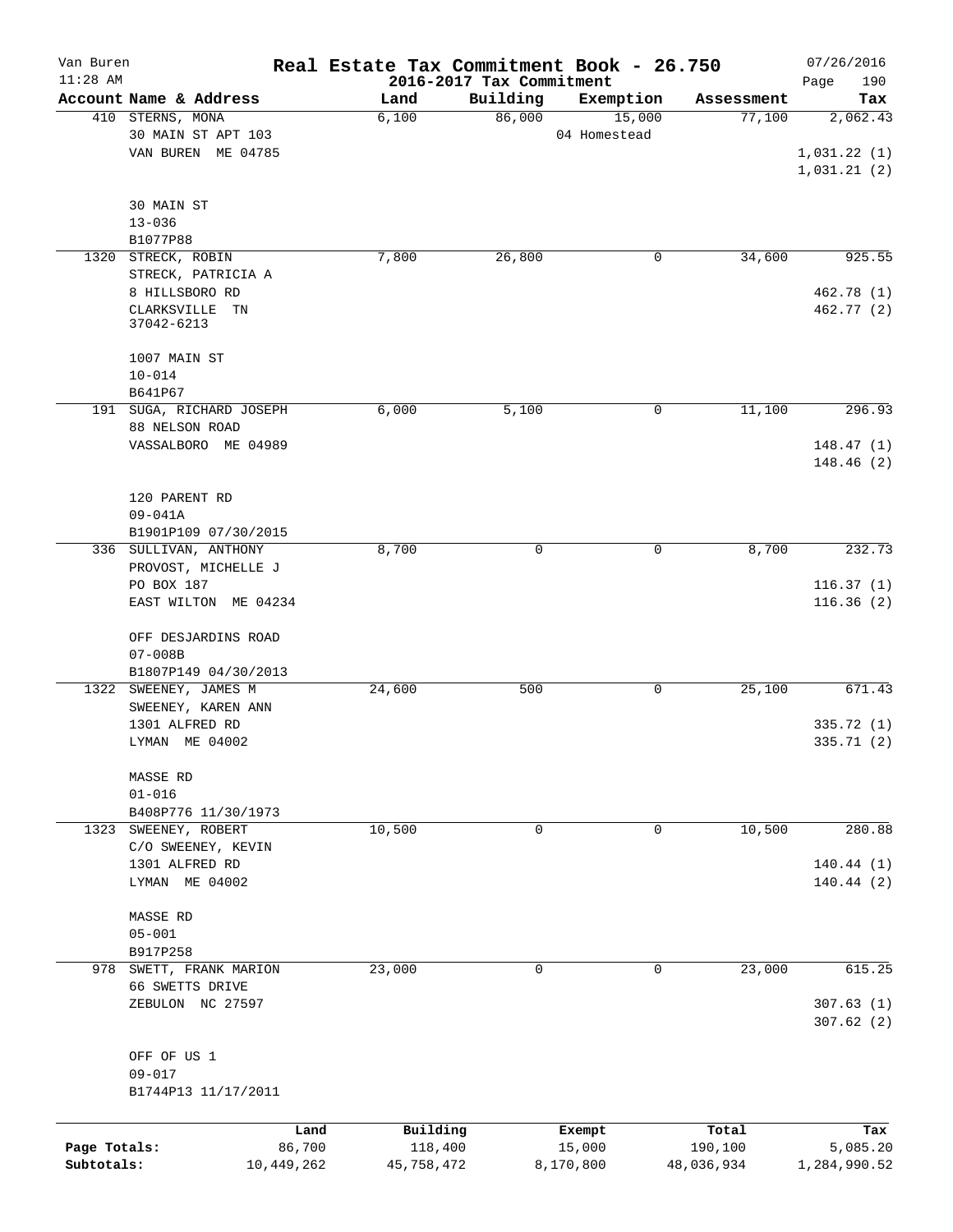| Van Buren<br>$11:28$ AM |                                          | Real Estate Tax Commitment Book - 26.750 | 2016-2017 Tax Commitment |              |            | 07/26/2016             |
|-------------------------|------------------------------------------|------------------------------------------|--------------------------|--------------|------------|------------------------|
|                         | Account Name & Address                   | Land                                     | Building                 | Exemption    | Assessment | Page<br>191<br>Tax     |
|                         | 1324 SYTULEK, GARY J                     | 5,000                                    | 35,300                   | 15,000       | 25,300     | 676.78                 |
|                         | SYTULEK, DEBORAH A                       |                                          |                          | 04 Homestead |            |                        |
|                         | 111 ROSSIGNOL DR                         |                                          |                          |              |            | 338.39(1)              |
|                         | VAN BUREN ME 04785                       |                                          |                          |              |            | 338.39(2)              |
|                         | 111 ROSSIGNOL DR                         |                                          |                          |              |            |                        |
|                         | 14-132C                                  |                                          |                          |              |            |                        |
|                         | B1463P80                                 |                                          |                          |              |            |                        |
|                         | 1578 TAFERNER, ANNE P.                   | 5,600                                    | 6,900                    | 0            | 12,500     | 334.38                 |
|                         | TAFERNER, MARIA A.                       |                                          |                          |              |            |                        |
|                         | 127 LAKE ROAD                            |                                          |                          |              |            | 167.19(1)              |
|                         | Van Buren ME 04785                       |                                          |                          |              |            | 167.19(2)              |
|                         | LAKE ROAD                                |                                          |                          |              |            |                        |
|                         | $02 - 022A$                              |                                          |                          |              |            |                        |
|                         | B1916P156 11/23/2015                     |                                          |                          |              |            |                        |
|                         | 1185 TAFERNER, ANNE P.                   | 9,400                                    | 65,400                   | 0            | 74,800     | 2,000.90               |
|                         | TAFERNER, MARIA A.                       |                                          |                          |              |            |                        |
|                         | 127 LAKE RD                              |                                          |                          |              |            | 1,000.45(1)            |
|                         | VAN BUREN ME 04785                       |                                          |                          |              |            | 1,000.45(2)            |
|                         | 127 LAKE RD                              |                                          |                          |              |            |                        |
|                         | $02 - 022$                               |                                          |                          |              |            |                        |
|                         | B1897P179 07/02/2015                     |                                          |                          |              |            |                        |
|                         | 1326 TARDIF, RONALD G                    | 3,700                                    | 43,100                   | 0            | 46,800     | 1,251.90               |
|                         | TARDIF, JUNE Y                           |                                          |                          |              |            |                        |
|                         | 1203 LONG PLAINS ROAD<br>BUXTON ME 04093 |                                          |                          |              |            | 625.95(1)<br>625.95(2) |
|                         |                                          |                                          |                          |              |            |                        |
|                         | 126 HIGH ST                              |                                          |                          |              |            |                        |
|                         | $14 - 113$                               |                                          |                          |              |            |                        |
|                         | B1413P192                                |                                          |                          |              |            |                        |
|                         | 1327 TARDIF, RUSSELL G                   | 7,100                                    | 22,200                   | 15,000       | 14,300     | 382.53                 |
|                         | TARDIF, DARYLIN                          |                                          |                          | 04 Homestead |            |                        |
|                         | 188 CHAMPLAIN ST                         |                                          |                          |              |            | 191.27(1)              |
|                         | VAN BUREN ME 04785                       |                                          |                          |              |            | 191.26(2)              |
|                         |                                          |                                          |                          |              |            |                        |
|                         | 188 CHAMPLAIN ST<br>$19 - 016$           |                                          |                          |              |            |                        |
| 1329                    | THE VAN BUREN TRUST                      | 3,500                                    | 0                        | 0            | 3,500      | 93.63                  |
|                         | 1780 BENNETT ROAD                        |                                          |                          |              |            |                        |
|                         | GRAYSON GA 30017                         |                                          |                          |              |            | 46.82(1)               |
|                         |                                          |                                          |                          |              |            | 46.81(2)               |
|                         | 131 FULTON ST                            |                                          |                          |              |            |                        |
|                         | $20 - 010$                               |                                          |                          |              |            |                        |
|                         | B1583P73                                 |                                          |                          |              |            |                        |
|                         | 251 THERIAULT, JAMIE                     | 7,200                                    | 54,200                   | 15,000       | 46,400     | 1,241.20               |
|                         | P.O. BOX 314                             |                                          |                          | 04 Homestead |            |                        |
|                         | VAN BUREN ME 04785                       |                                          |                          |              |            | 620.60(1)              |
|                         |                                          |                                          |                          |              |            | 620.60(2)              |
|                         | 727 MAIN STREET                          |                                          |                          |              |            |                        |
|                         | $08 - 005B$                              |                                          |                          |              |            |                        |
|                         | B1720P127 05/24/2011 B1709P69 01/10/2011 |                                          |                          |              |            |                        |
|                         |                                          |                                          |                          |              |            |                        |
|                         |                                          | Building<br>Land                         |                          | Exempt       | Total      | Tax                    |

|              | Land       | Building   | Exempt    | Total      | Tax          |
|--------------|------------|------------|-----------|------------|--------------|
| Page Totals: | 41,500     | 227,100    | 45,000    | 223,600    | 5,981.32     |
| Subtotals:   | 10,490,762 | 45,985,572 | 8,215,800 | 48,260,534 | 1,290,971.84 |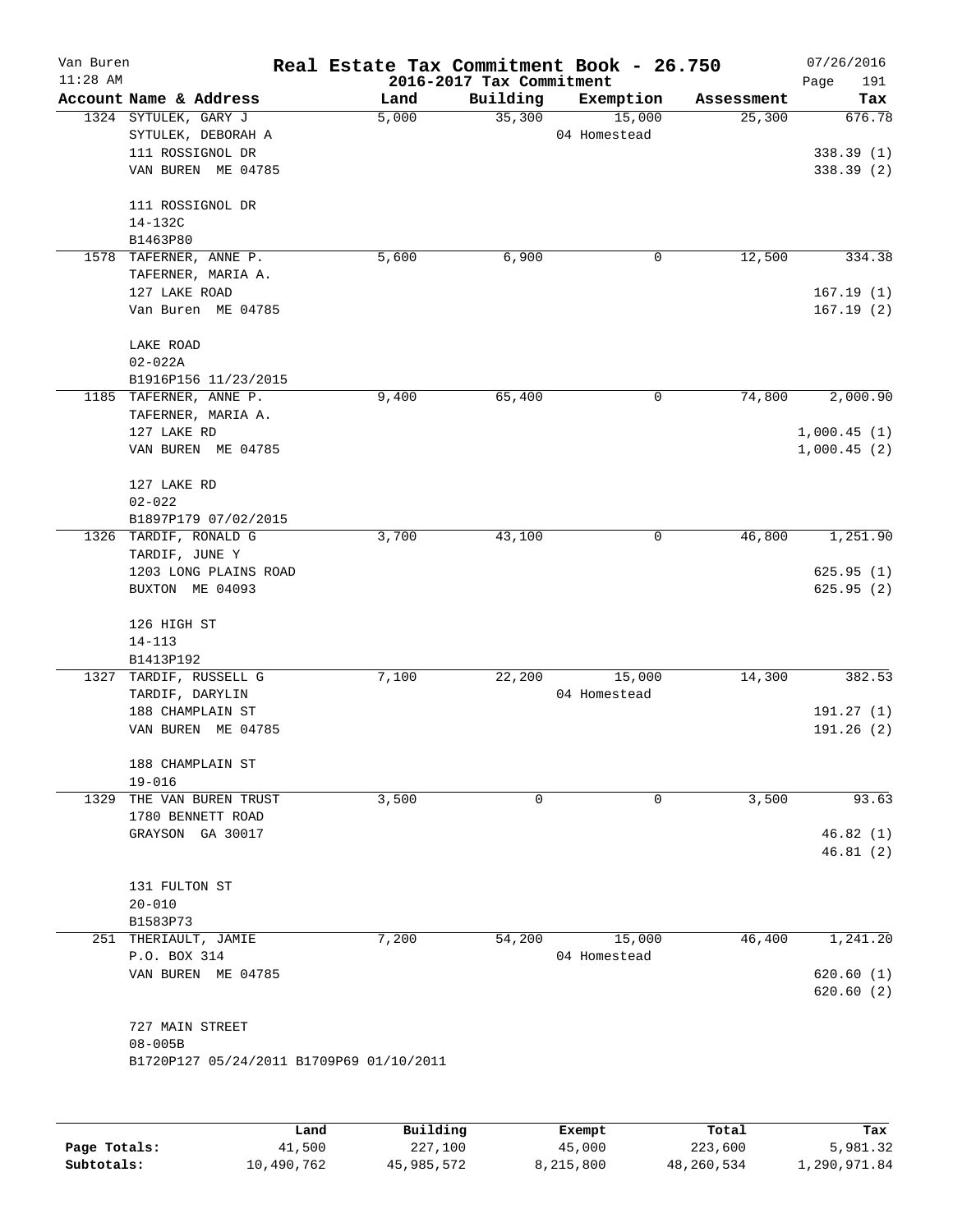| Van Buren<br>$11:28$ AM |                                                     | Real Estate Tax Commitment Book - 26.750 |          |                  |            | 07/26/2016              |
|-------------------------|-----------------------------------------------------|------------------------------------------|----------|------------------|------------|-------------------------|
|                         | Account Name & Address                              | 2016-2017 Tax Commitment<br>Land         | Building | Exemption        | Assessment | Page<br>192             |
|                         | 580 THERIAULT, JAMIE                                | 12,300                                   | 300      | $\mathbf 0$      | 12,600     | Tax<br>337.05           |
|                         | 727 MAIN STREET                                     |                                          |          |                  |            |                         |
|                         | VAN BUREN ME 04785                                  |                                          |          |                  |            | 168.53(1)               |
|                         |                                                     |                                          |          |                  |            | 168.52(2)               |
|                         |                                                     |                                          |          |                  |            |                         |
|                         | MAIN ST.                                            |                                          |          |                  |            |                         |
|                         | $08 - 005A$                                         |                                          |          |                  |            |                         |
|                         | B1769P308 06/28/2012 B1769P306 06/28/2012 B1550P302 |                                          |          |                  |            |                         |
|                         | 1343 THIBODEAU, GAIL                                | 10,300                                   | 52,300   | 0                | 62,600     | 1,674.55                |
|                         | THIBODEAU, GARY                                     |                                          |          |                  |            |                         |
|                         | 1169 WESTERN AVE.                                   |                                          |          |                  |            | 837.28 (1)              |
|                         | HAMPDEN ME 04444                                    |                                          |          |                  |            | 837.27 (2)              |
|                         |                                                     |                                          |          |                  |            |                         |
|                         | 907 MAIN ST                                         |                                          |          |                  |            |                         |
|                         | $08 - 044B$                                         |                                          |          |                  |            |                         |
|                         | B1687P324 07/16/2010 B417P744                       |                                          |          |                  |            |                         |
|                         | 1337 THIBODEAU, GISELE                              | 6,200                                    | 43,500   | 15,000           | 34,700     | 928.23                  |
|                         | 464 MAIN ST                                         |                                          |          | 04 Homestead     |            |                         |
|                         | VAN BUREN ME 04785                                  |                                          |          |                  |            | 464.12(1)<br>464.11 (2) |
|                         |                                                     |                                          |          |                  |            |                         |
|                         | 464 MAIN ST                                         |                                          |          |                  |            |                         |
|                         | $22 - 016A$                                         |                                          |          |                  |            |                         |
|                         | B705P50                                             |                                          |          |                  |            |                         |
|                         | 1338 THIBODEAU, JAMES A                             | 8,100                                    | 72,400   | 15,000           | 65,500     | 1,752.13                |
|                         | THIBODEAU, BARBARA S                                |                                          |          | 04 Homestead     |            |                         |
|                         | 148 VIOLETTE ST                                     |                                          |          |                  |            | 876.07(1)               |
|                         | VAN BUREN ME 04785                                  |                                          |          |                  |            | 876.06(2)               |
|                         |                                                     |                                          |          |                  |            |                         |
|                         | 148 VIOLETTE ST                                     |                                          |          |                  |            |                         |
|                         | $16 - 068$                                          |                                          |          |                  |            |                         |
|                         | B1266P256                                           |                                          |          |                  |            |                         |
|                         | 778 THIBODEAU, LARRY LOUIS                          | 3,800                                    | 50,800   | 0                | 54,600     | 1,460.55                |
|                         | THIBODEAU, ANNE MARIE                               |                                          |          |                  |            |                         |
|                         | 6 CHICORY DRIVE                                     |                                          |          |                  |            | 730.28(1)               |
|                         | WOLCOTT CT 06716                                    |                                          |          |                  |            | 730.27(2)               |
|                         |                                                     |                                          |          |                  |            |                         |
|                         | 116 COTE ST                                         |                                          |          |                  |            |                         |
|                         | $18 - 115$                                          |                                          |          |                  |            |                         |
|                         | B1624P325 01/06/2009                                |                                          |          |                  |            |                         |
|                         | 1340 THIBODEAU, NORMAN L                            | 3,000                                    | 51,500   | 21,000           | 33,500     | 896.13                  |
|                         | 138 HILLSIDE ST                                     |                                          |          | 04 Homestead     |            |                         |
|                         | VAN BUREN ME 04785                                  |                                          |          | 02 Veteran       |            | 448.07 (1)              |
|                         |                                                     |                                          |          |                  |            | 448.06 (2)              |
|                         | 138 HILLSIDE ST                                     |                                          |          |                  |            |                         |
|                         | $23 - 082$                                          |                                          |          |                  |            |                         |
|                         | B402P356                                            |                                          |          |                  |            |                         |
| 1342                    | THIBODEAU, RENO J                                   | 4,200                                    | 12,900   | 15,000           | 2,100      | 56.18                   |
|                         | LAPOINTE, OMERINE W                                 |                                          |          | 04 Homestead     |            |                         |
|                         | 199 FULTON ST                                       |                                          |          |                  |            | 28.09(1)                |
|                         | VAN BUREN ME 04785                                  |                                          |          |                  |            | 28.09 (2)               |
|                         |                                                     |                                          |          |                  |            |                         |
|                         | 199 FULTON ST                                       |                                          |          |                  |            |                         |
|                         | $19 - 049$                                          |                                          |          |                  |            |                         |
|                         | B842P257 07/17/1991                                 |                                          |          |                  |            |                         |
|                         |                                                     |                                          |          |                  |            |                         |
|                         | Land                                                | Building                                 |          |                  | Total      | Tax                     |
| Page Totals:            | 47,900                                              | 283,700                                  |          | Exempt<br>66,000 | 265,600    | 7,104.82                |
| Subtotals:              | 10,538,662                                          | 46, 269, 272                             |          | 8,281,800        | 48,526,134 | 1,298,076.66            |
|                         |                                                     |                                          |          |                  |            |                         |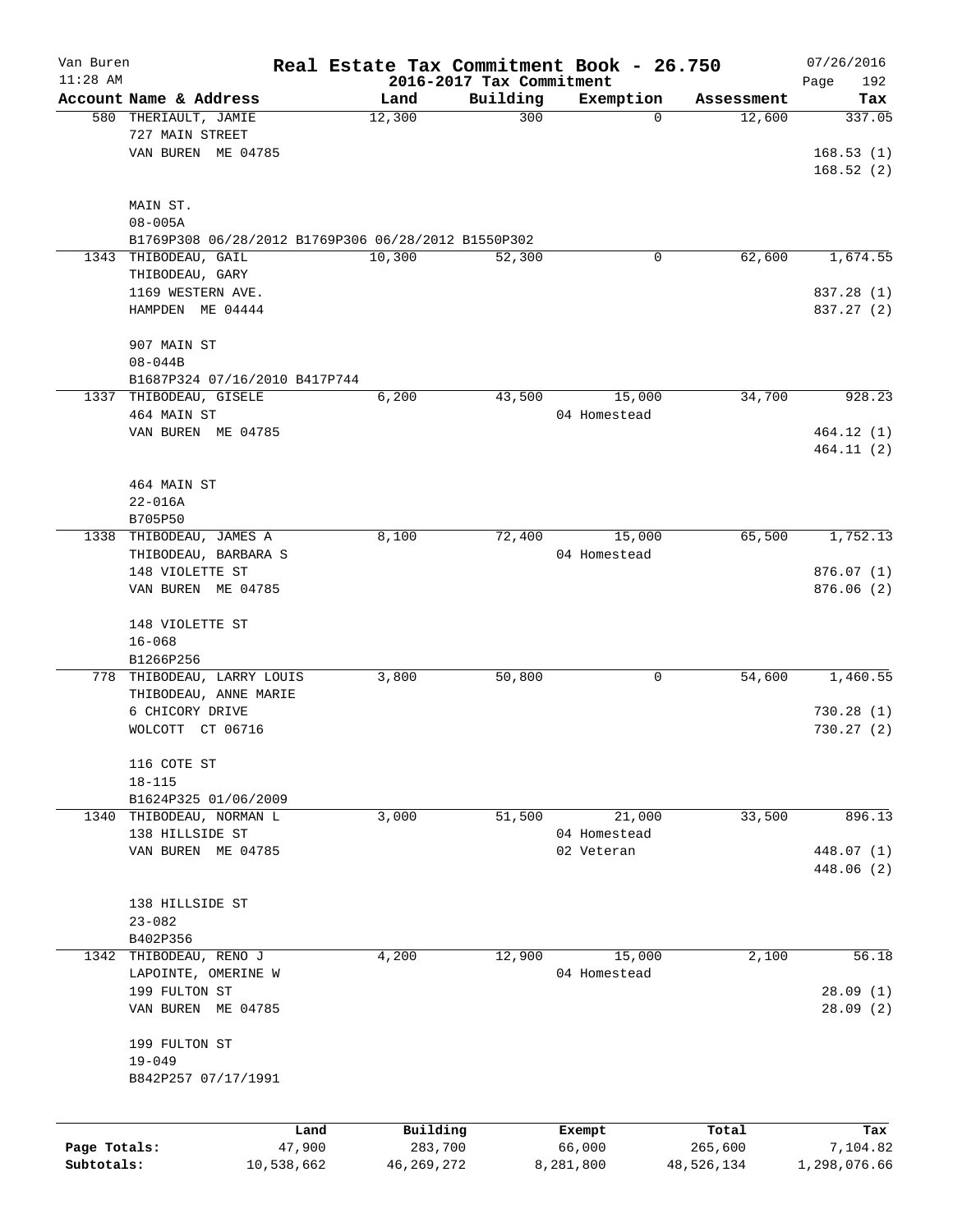| Van Buren<br>$11:28$ AM |                                                                                    | Real Estate Tax Commitment Book - 26.750 | 2016-2017 Tax Commitment |                        |            | 07/26/2016<br>193<br>Page      |
|-------------------------|------------------------------------------------------------------------------------|------------------------------------------|--------------------------|------------------------|------------|--------------------------------|
|                         | Account Name & Address                                                             | Land                                     | Building                 | Exemption              | Assessment | Tax                            |
|                         | 1344 THIVIERGE, GARY<br>THIVIERGE, BERNADETTE<br>P O BOX 472<br>VAN BUREN ME 04785 | 5,800                                    | 0                        | $\Omega$               | 5,800      | 155.15<br>77.58(1)<br>77.57(2) |
|                         | LAKE RD                                                                            |                                          |                          |                        |            |                                |
|                         | $02 - 020B$<br>B799P224                                                            |                                          |                          |                        |            |                                |
|                         | 1346 THIVIERGE, GARY J                                                             | 4,100                                    | 33,000                   | 15,000                 | 22,100     | 591.17                         |
|                         | THIVIERGE, BERNADETTE                                                              |                                          |                          | 04 Homestead           |            |                                |
|                         | P O BOX 472<br>VAN BUREN ME 04785                                                  |                                          |                          |                        |            | 295.59(1)<br>295.58(2)         |
|                         | 207 CHAMPLAIN ST<br>$19 - 051$                                                     |                                          |                          |                        |            |                                |
|                         | 1347 THIVIERGE, JEFFREY                                                            | 5,400                                    | 0                        | 0                      | 5,400      | 144.45                         |
|                         | 198 LYNNE ST.                                                                      |                                          |                          |                        |            |                                |
|                         | VAN BUREN ME 04785                                                                 |                                          |                          |                        |            | 72.23(1)<br>72.22(2)           |
|                         | CLOVERHILL DR                                                                      |                                          |                          |                        |            |                                |
|                         | 18C-002F<br>B1833P9 10/22/2013                                                     |                                          |                          |                        |            |                                |
|                         | 146 THIVIERGE, JEFFREY                                                             | 4,400                                    | 37,700                   | 0                      | 42,100     | 1,126.18                       |
|                         | 137 COBB FARM DRIVE                                                                |                                          |                          |                        |            |                                |
|                         | WESTBROOK ME 04092                                                                 |                                          |                          |                        |            | 563.09(1)<br>563.09(2)         |
|                         | 198 LYNNE ST                                                                       |                                          |                          |                        |            |                                |
|                         | $19 - 082$                                                                         |                                          |                          |                        |            |                                |
|                         | B1866P34 08/28/2014                                                                |                                          |                          |                        |            |                                |
|                         | 84 THOMPSON, LESTER H.<br>116 MONROE STREET                                        | 3,200                                    | 29,200                   | 0                      | 32,400     | 866.70                         |
|                         | VAN BUREN ME 04785                                                                 |                                          |                          |                        |            | 433.35(1)                      |
|                         |                                                                                    |                                          |                          |                        |            | 433.35(2)                      |
|                         | 116 MONROE ST                                                                      |                                          |                          |                        |            |                                |
|                         | $23 - 022$                                                                         |                                          |                          |                        |            |                                |
|                         | B1867P182 09/12/2014                                                               |                                          |                          |                        |            |                                |
|                         | 1349 TILLEY, FRANKLIN D<br>TILLEY, LORETTE                                         | 8,000                                    | 58,300                   | 21,000<br>04 Homestead | 45,300     | 1,211.77                       |
|                         | 1172 MAIN ST                                                                       |                                          |                          | 02 Veteran             |            | 605.89(1)                      |
|                         | VAN BUREN ME 04785                                                                 |                                          |                          |                        |            | 605.88(2)                      |
|                         | 1172 MAIN ST                                                                       |                                          |                          |                        |            |                                |
|                         | $09 - 023B$                                                                        |                                          |                          |                        |            |                                |
|                         | B1332P18                                                                           |                                          |                          |                        |            |                                |
| 1350                    | TILLEY, FRANKLIN D<br>TILLEY, LORETTE<br>1172 MAIN ST                              | 10,800<br>66.50<br>Acres                 | 0                        | $\mathbf 0$            | 10,800     | 288.90<br>144.45(1)            |
|                         | VAN BUREN ME 04785                                                                 |                                          |                          |                        |            | 144.45(2)                      |
|                         | PARENT RD<br>$09 - 040$                                                            |                                          |                          |                        |            |                                |
|                         | B1332P18 11/11/2002                                                                |                                          |                          |                        |            |                                |
|                         |                                                                                    |                                          |                          |                        |            |                                |
|                         |                                                                                    | Building<br>Land                         |                          | Exempt<br>36,000       | Total      | Tax                            |
| Page Totals:            | 41,700                                                                             | 158,200                                  |                          |                        | 163,900    | 4,384.32                       |

**Subtotals:** 10,580,362 46,427,472 8,317,800 48,690,034 1,302,460.98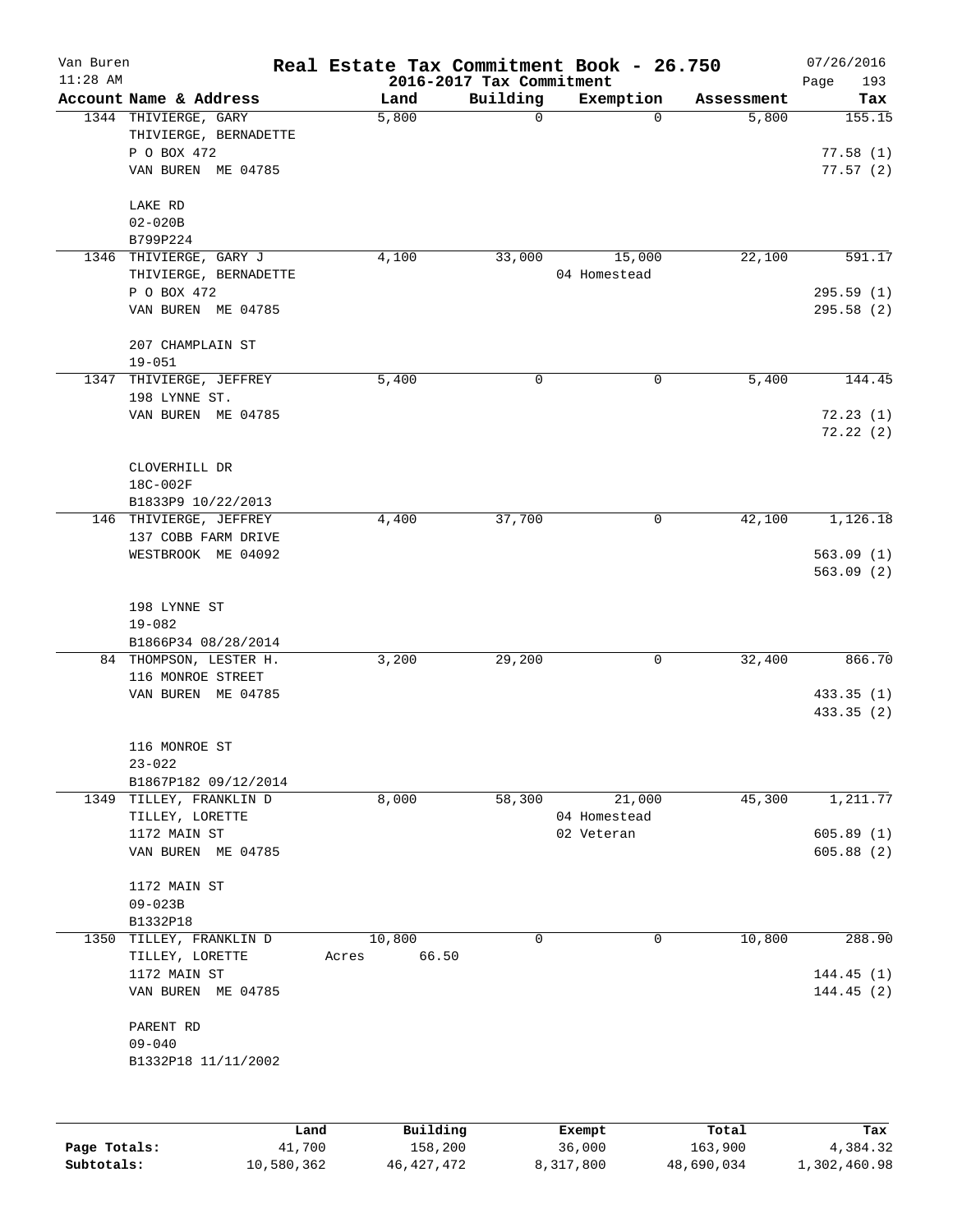| $11:28$ AM | Van Buren                   | Real Estate Tax Commitment Book - 26.750 | 2016-2017 Tax Commitment |             |            | 07/26/2016<br>194<br>Page |
|------------|-----------------------------|------------------------------------------|--------------------------|-------------|------------|---------------------------|
|            | Account Name & Address      | Land                                     | Building                 | Exemption   | Assessment | Tax                       |
|            | 1351 TILLEY, TRACEY         | 38,400                                   | $\Omega$                 | $\Omega$    | 38,400     | 1,027.20                  |
|            | 4540 TUMACACORI DR          | 210.00<br>Acres                          |                          |             |            |                           |
|            | AMADO AZ 85645              |                                          |                          |             |            | 513.60(1)                 |
|            |                             |                                          |                          |             |            | 513.60(2)                 |
|            |                             |                                          |                          |             |            |                           |
|            | RR 1                        |                                          |                          |             |            |                           |
|            | $09 - 018$                  |                                          |                          |             |            |                           |
|            | B1060P61 02/11/1997         |                                          |                          |             |            |                           |
|            | 1352 TILLEY, TRACEY LISA    | 10,200                                   | $\mathbf 0$              | 0           | 10,200     | 272.85                    |
|            | 4540 W. TUMACACORI<br>DRIVE |                                          |                          |             |            |                           |
|            | AMADO AZ 85645              |                                          |                          |             |            | 136.43(1)                 |
|            |                             |                                          |                          |             |            | 136.42(2)                 |
|            |                             |                                          |                          |             |            |                           |
|            | RR 1                        |                                          |                          |             |            |                           |
|            | $09 - 042$                  |                                          |                          |             |            |                           |
|            | B1583P280                   |                                          |                          |             |            |                           |
|            | 878 TMC OF MAINE, LLC       | 4,200                                    | 35,400                   | 0           | 39,600     | 1,059.30                  |
|            | 123 HARDY ST                |                                          |                          |             |            |                           |
|            | PRESQUE ISLE ME 04769       |                                          |                          |             |            | 529.65(1)                 |
|            |                             |                                          |                          |             |            | 529.65(2)                 |
|            |                             |                                          |                          |             |            |                           |
|            | 567 MAIN ST                 |                                          |                          |             |            |                           |
|            | $23 - 096$                  |                                          |                          |             |            |                           |
|            | B1832P106 10/18/2013        |                                          |                          |             |            |                           |
|            | 1354 TOWERS NORTH, INC      | 5,400                                    | 0                        | 0           | 5,400      | 144.45                    |
|            | P O BOX 596                 |                                          |                          |             |            |                           |
|            | BANGOR ME 04402             |                                          |                          |             |            | 72.23(1)<br>72.22(2)      |
|            |                             |                                          |                          |             |            |                           |
|            | CASTONGUAY RD               |                                          |                          |             |            |                           |
|            | $03 - 034C$                 |                                          |                          |             |            |                           |
|            | B1328P254                   |                                          |                          |             |            |                           |
|            | 257 TRACY, SUSAN            | 3,600                                    | 18,800                   | 0           | 22,400     | 599.20                    |
|            | 144 PINE ST                 |                                          |                          |             |            |                           |
|            | VAN BUREN ME 04785          |                                          |                          |             |            | 299.60(1)                 |
|            |                             |                                          |                          |             |            | 299.60 (2)                |
|            |                             |                                          |                          |             |            |                           |
|            | 144 PINE ST                 |                                          |                          |             |            |                           |
|            | $14 - 061$                  |                                          |                          |             |            |                           |
|            | B1797P189 02/07/2013        |                                          |                          |             |            |                           |
|            | 1357 TRAPP, KENNETH &       | 27,100                                   | $\mathbf 0$              | $\mathbf 0$ | 27,100     | 724.93                    |
|            | ELIZABETH                   |                                          |                          |             |            |                           |
|            | C/O EDITH TRAPP             |                                          |                          |             |            |                           |
|            | 19 SHERATON LN              |                                          |                          |             |            | 362.47(1)<br>362.46(2)    |
|            | RUMSON NJ 07760             |                                          |                          |             |            |                           |
|            | OFF DESJARDINS ROAD         |                                          |                          |             |            |                           |
|            | $07 - 009$                  |                                          |                          |             |            |                           |
|            | B1792P258 12/12/2012        |                                          |                          |             |            |                           |

|              | Land       | Building     | Exempt    | Total      | Tax          |
|--------------|------------|--------------|-----------|------------|--------------|
| Page Totals: | 88,900     | 54,200       |           | 143.100    | 3,827.93     |
| Subtotals:   | 10,669,262 | 46, 481, 672 | 8,317,800 | 48,833,134 | 1,306,288.91 |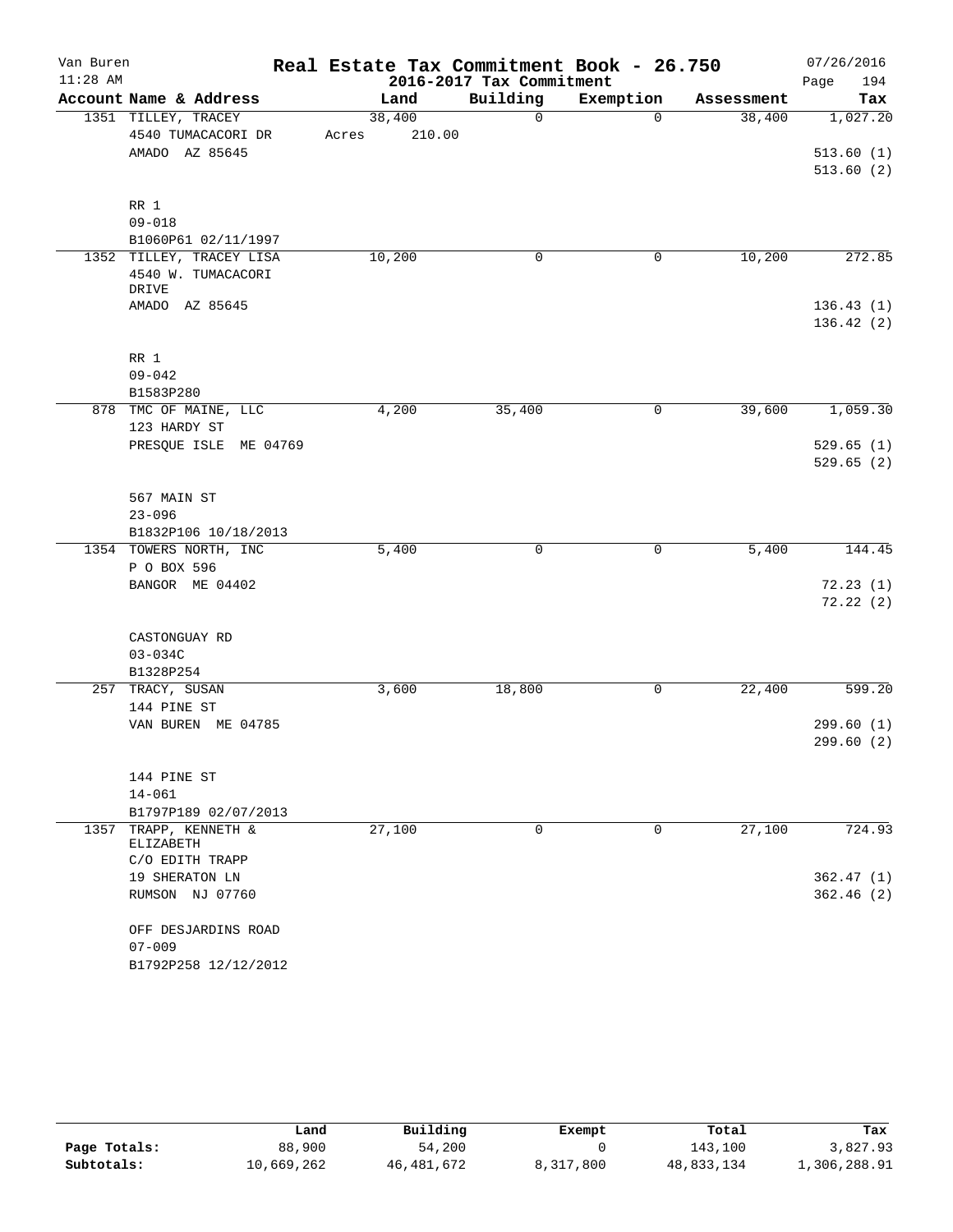| Van Buren  |                                            | Real Estate Tax Commitment Book - 26.750 |                          |              |            | 07/26/2016   |
|------------|--------------------------------------------|------------------------------------------|--------------------------|--------------|------------|--------------|
| $11:28$ AM |                                            |                                          | 2016-2017 Tax Commitment |              |            | 195<br>Page  |
|            | Account Name & Address                     | Land                                     | Building                 | Exemption    | Assessment | Tax          |
|            | 1356 TRAPP, KENNETH W &<br>ELIZABETH F     | 6,100                                    | $\mathbf 0$              | $\Omega$     | 6,100      | 163.17       |
|            | C/O EDITH TRAPP                            |                                          |                          |              |            |              |
|            | 19 SHERATON LN                             |                                          |                          |              |            | 81.59(1)     |
|            | RUMSON NJ 07760                            |                                          |                          |              |            | 81.58(2)     |
|            | OFF RR 1                                   |                                          |                          |              |            |              |
|            | $09 - 012$                                 |                                          |                          |              |            |              |
|            | B1792P258 12/12/2012                       |                                          |                          |              |            |              |
|            | 1358 TRAPP, KENNETH W &<br>ELIZABETH TRAPP | 18,200                                   | 0                        | 0            | 18,200     | 486.85       |
|            | C/O EDITH TRAPP                            |                                          |                          |              |            |              |
|            | 19 SHERATON LN                             |                                          |                          |              |            | 243.43 (1)   |
|            | RUMSON NJ 07760                            |                                          |                          |              |            | 243.42 (2)   |
|            | RR 1                                       |                                          |                          |              |            |              |
|            | $09 - 013$                                 |                                          |                          |              |            |              |
|            | B1792P258 12/12/2012                       |                                          |                          |              |            |              |
|            | 1017 TROEGER, CRAIG                        | 59,100                                   | 900                      | $\mathbf 0$  | 60,000     | 1,605.00     |
|            | TROEGER, NANCY                             | 312.00<br>Acres                          |                          |              |            |              |
|            | PO BOX 307                                 |                                          |                          |              |            | 802.50(1)    |
|            | VAN BUREN ME 04785                         |                                          |                          |              |            | 802.50(2)    |
|            |                                            |                                          |                          |              |            |              |
|            | OFF SETTLEMENT RD                          |                                          |                          |              |            |              |
|            | $01 - 001$                                 |                                          |                          |              |            |              |
|            | B1776P344 08/13/2012                       |                                          |                          |              |            |              |
|            | 1359 TROEGER, CRAIG                        | 15,400                                   | 0                        | 0            | 15,400     | 411.95       |
|            | TROEGER, NANCY                             |                                          |                          |              |            |              |
|            | P O BOX 307                                |                                          |                          |              |            | 205.98(1)    |
|            | VAN BUREN ME 04785                         |                                          |                          |              |            | 205.97(2)    |
|            | MARQUIS RD                                 |                                          |                          |              |            |              |
|            | $02 - 005B$                                |                                          |                          |              |            |              |
|            | B1678P198 05/11/2010                       |                                          |                          |              |            |              |
|            | 1360 TROEGER, CRAIG R                      | 118,300                                  | 48,800                   | 15,000       | 152,100    | 4,068.68     |
|            | P O BOX 307                                | 596.00<br>Acres                          |                          | 04 Homestead |            |              |
|            | VAN BUREN ME 04785                         |                                          |                          |              |            | 2,034.34(1)  |
|            |                                            |                                          |                          |              |            | 2,034.34 (2) |
|            | 323 SETTLEMENT RD                          |                                          |                          |              |            |              |
|            | $01 - 008A$                                |                                          |                          |              |            |              |
|            | B889P104 11/20/1992                        |                                          |                          |              |            |              |
|            | 1367 VAILLANCOURT HOLDINGS,                | 4,200                                    | 54,300                   | 15,000       | 43,500     | 1,163.63     |
|            | LLC                                        |                                          |                          |              |            |              |
|            | PO BOX 10                                  |                                          |                          | 04 Homestead |            |              |
|            | VAN BUREN ME 04785                         |                                          |                          |              |            | 581.82 (1)   |
|            |                                            |                                          |                          |              |            | 581.81(2)    |
|            |                                            |                                          |                          |              |            |              |
|            | 105 CHURCH ST                              |                                          |                          |              |            |              |
|            | $23 - 097$                                 |                                          |                          |              |            |              |
|            | B1743P322 12/02/2011 B1229P147             |                                          |                          |              |            |              |

|              | Land       | Building   | Exempt    | Total      | Tax          |
|--------------|------------|------------|-----------|------------|--------------|
| Page Totals: | 221,300    | 104,000    | 30,000    | 295,300    | 7,899.28     |
| Subtotals:   | 10,890,562 | 46,585,672 | 8,347,800 | 49,128,434 | 1,314,188.19 |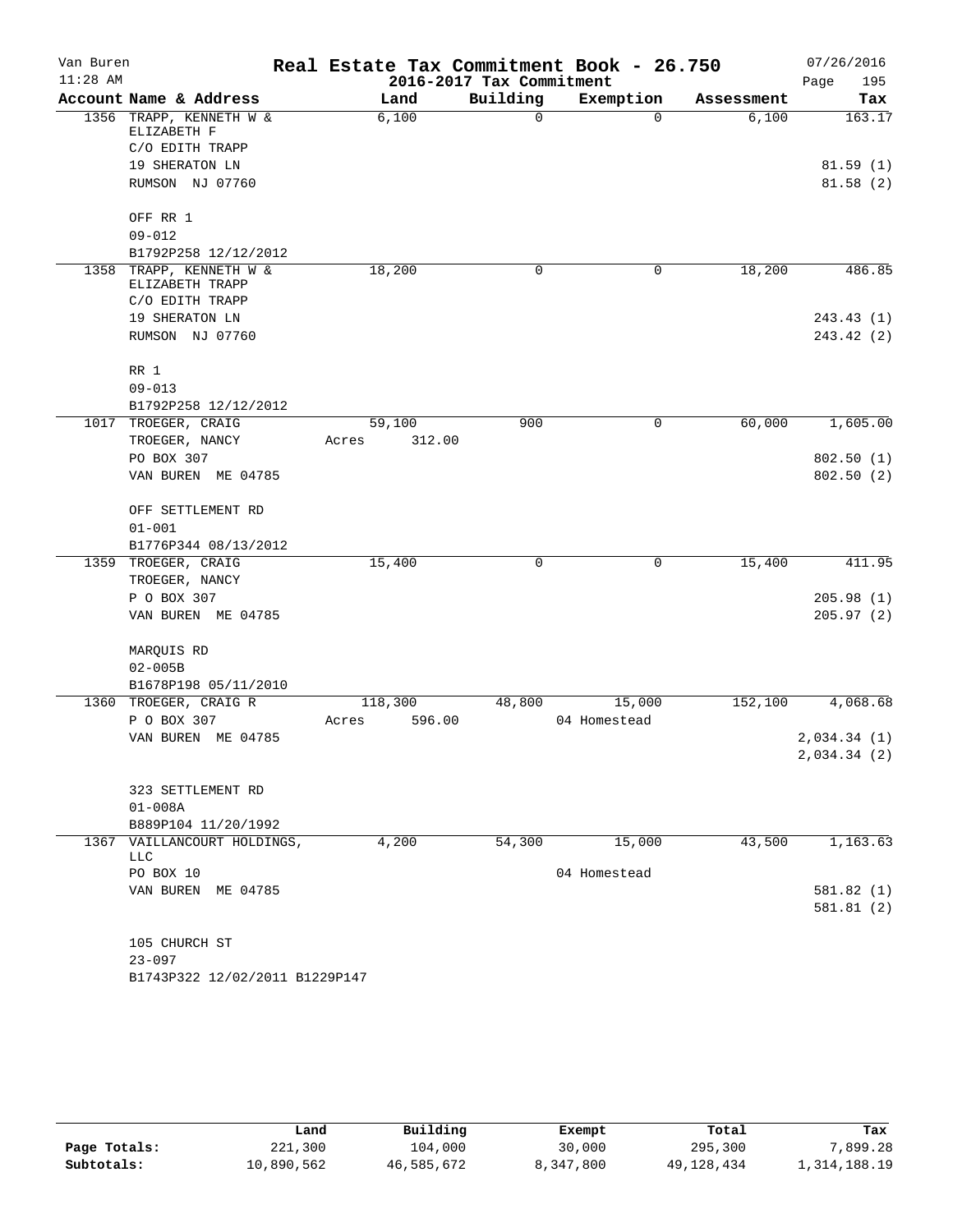| Van Buren<br>$11:28$ AM |                                                                |        | 2016-2017 Tax Commitment | Real Estate Tax Commitment Book - 26.750 |            | 07/26/2016<br>196<br>Page |
|-------------------------|----------------------------------------------------------------|--------|--------------------------|------------------------------------------|------------|---------------------------|
|                         | Account Name & Address                                         | Land   | Building                 | Exemption                                | Assessment | Tax                       |
|                         | 1263 VAILLANCOURT HOLDINGS,<br>LLC                             | 5,000  | 1,100                    | $\Omega$                                 | 6,100      | 163.17                    |
|                         | 135 MONROE STREET                                              |        |                          |                                          |            |                           |
|                         | VAN BUREN ME 04785                                             |        |                          |                                          |            | 81.59(1)<br>81.58(2)      |
|                         | MAIN ST                                                        |        |                          |                                          |            |                           |
|                         | $22 - 004$                                                     |        |                          |                                          |            |                           |
|                         | B1743P320 12/02/2011 B1662P128 11/30/2009 B668P286             |        |                          |                                          |            |                           |
|                         | 1386 VAILLANCOURT HOLDINGS,<br><b>LLC</b><br>135 MONROE STREET | 4,200  | 0                        | $\Omega$                                 | 4,200      | 112.35                    |
|                         | VAN BUREN ME 04785                                             |        |                          |                                          |            | 56.18(1)                  |
|                         |                                                                |        |                          |                                          |            | 56.17(2)                  |
|                         | MAIN ST (KEEGAN)                                               |        |                          |                                          |            |                           |
|                         | $22 - 005A$                                                    |        |                          |                                          |            |                           |
|                         | B1743P330 11/30/2011 B1527P345                                 |        |                          |                                          |            |                           |
|                         | 1372 VAILLANCOURT HOLDINGS,<br><b>LLC</b><br>PO BOX 10         | 7,800  | 80,400                   | 0                                        | 88,200     | 2,359.35                  |
|                         | VAN BUREN ME 04785                                             |        |                          |                                          |            | 1, 179.68(1)              |
|                         |                                                                |        |                          |                                          |            | 1, 179.67(2)              |
|                         | 110 CHURCH ST                                                  |        |                          |                                          |            |                           |
|                         | $23 - 107$<br>B1743P325 12/02/2011 B786P208                    |        |                          |                                          |            |                           |
|                         | 1371 VAILLANCOURT HOLDINGS,                                    | 8,500  | $\mathbf 0$              | 0                                        | 8,500      | 227.38                    |
|                         | <b>LLC</b><br>PO BOX 10                                        |        |                          |                                          |            |                           |
|                         | VAN BUREN ME 04785                                             |        |                          |                                          |            | 113.69(1)                 |
|                         |                                                                |        |                          |                                          |            | 113.69(2)                 |
|                         | MAIN ST<br>$23 - 110A$                                         |        |                          |                                          |            |                           |
|                         | B1743P325 12/02/2011                                           |        |                          |                                          |            |                           |
|                         | 591 VAILLANCOURT HOLDINGS,<br><b>LLC</b>                       | 9,100  | 64,600                   | 0                                        | 73,700     | 1,971.48                  |
|                         | DBA: VAILLANCOURT<br>INSPECTION                                |        |                          |                                          |            |                           |
|                         | PO BOX 10                                                      |        |                          |                                          |            | 985.74 (1)                |
|                         | VAN BUREN ME 04785                                             |        |                          |                                          |            | 985.74 (2)                |
|                         | 135 FERRY ST                                                   |        |                          |                                          |            |                           |
|                         | $18 - 049$                                                     |        |                          |                                          |            |                           |
|                         | B1743P328 12/02/2011 B1384P51                                  |        |                          |                                          |            |                           |
|                         | 1363 VAILLANCOURT HOLDINGS,<br>LLC<br>135 MONROE STREET        | 22,100 | 86,000                   | 0                                        | 108,100    | 2,891.68                  |
|                         | VAN BUREN ME 04785                                             |        |                          |                                          |            | 1,445.84(1)               |
|                         |                                                                |        |                          |                                          |            | 1,445.84(2)               |
|                         | 525 MAIN ST                                                    |        |                          |                                          |            |                           |
|                         | $23 - 114$                                                     |        |                          |                                          |            |                           |
|                         | B1743P314 12/02/2011 B1519P165                                 |        |                          |                                          |            |                           |
|                         |                                                                |        |                          |                                          |            |                           |

|              | Land       | Building   | Exempt    | Total        | Tax          |
|--------------|------------|------------|-----------|--------------|--------------|
| Page Totals: | 56,700     | 232,100    |           | 288,800      | 7.725.41     |
| Subtotals:   | 10,947,262 | 46,817,772 | 8,347,800 | 49, 417, 234 | 1,321,913.60 |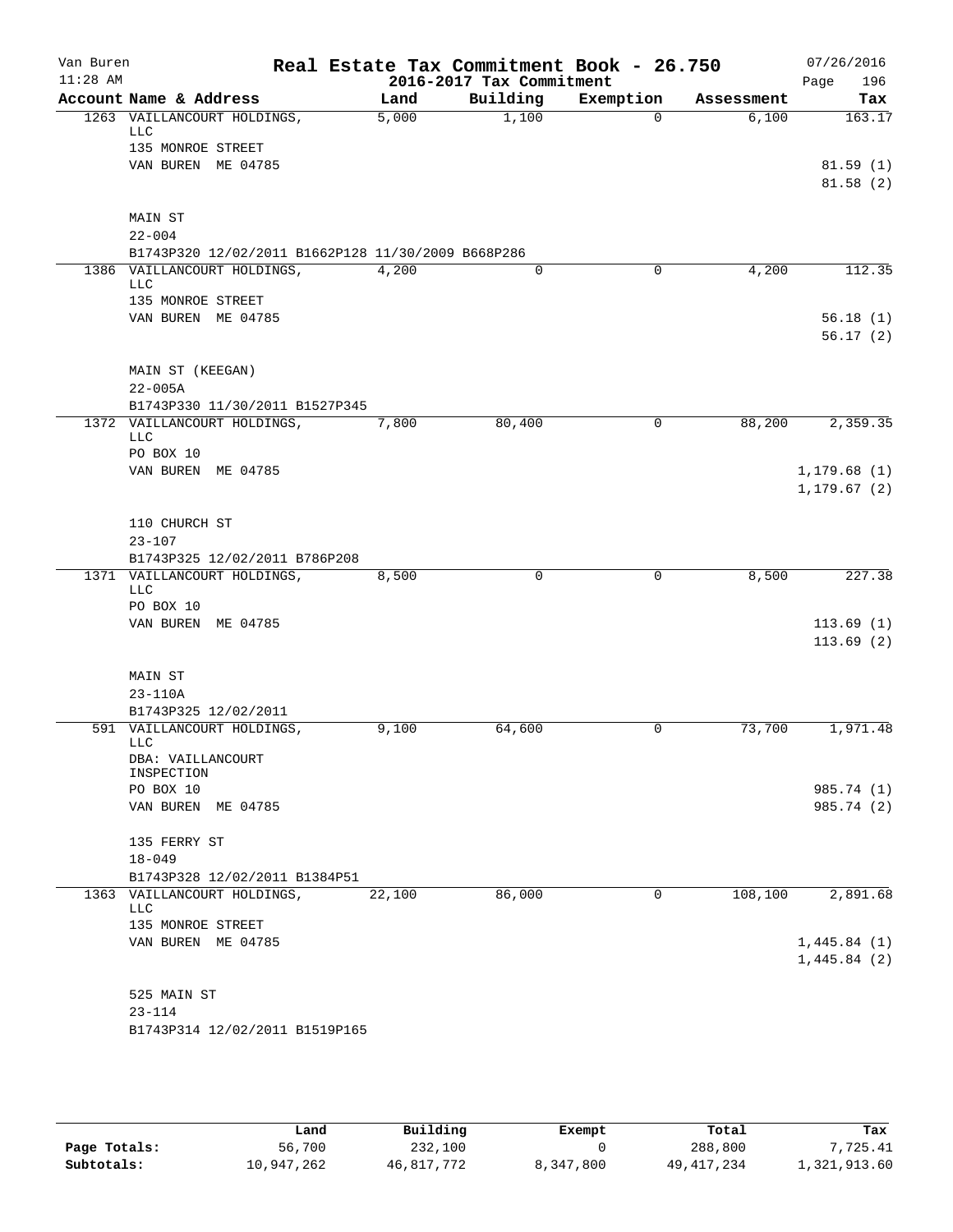| Van Buren<br>$11:28$ AM |                                                              | Real Estate Tax Commitment Book - 26.750 | 2016-2017 Tax Commitment |              |            | 07/26/2016<br>197<br>Page |
|-------------------------|--------------------------------------------------------------|------------------------------------------|--------------------------|--------------|------------|---------------------------|
|                         | Account Name & Address                                       | Land                                     | Building                 | Exemption    | Assessment | Tax                       |
|                         | 1364 VAILLANCOURT HOLDINGS,                                  | 11,000                                   | 14,500                   | $\Omega$     | 25,500     | 682.13                    |
|                         | LLC<br>135 MONROE STREET                                     |                                          |                          |              |            |                           |
|                         | VAN BUREN ME 04785                                           |                                          |                          |              |            | 341.07 (1)                |
|                         |                                                              |                                          |                          |              |            | 341.06(2)                 |
|                         | 526 MAIN ST                                                  |                                          |                          |              |            |                           |
|                         | $22 - 005$                                                   |                                          |                          |              |            |                           |
|                         | B1743P318 12/02/2011 B1519P165                               |                                          |                          |              |            |                           |
|                         | 1049 VAILLANCOURT LIVING<br>TRUST                            | 5,700                                    | 5,100                    | 0            | 10,800     | 288.90                    |
|                         | VAILLANCOURT, GARY J &<br>DIANE M                            |                                          |                          |              |            |                           |
|                         | PO BOX 10                                                    |                                          |                          |              |            | 144.45(1)                 |
|                         | VAN BUREN ME 04785                                           |                                          |                          |              |            | 144.45(2)                 |
|                         | 203 STATE ST.                                                |                                          |                          |              |            |                           |
|                         | 12A-012A                                                     |                                          |                          |              |            |                           |
|                         | B1762P36 05/14/2012 B1408P39                                 |                                          |                          |              |            |                           |
|                         | 193 VAILLANCOURT, GARY<br>PO BOX 10                          | 4,800                                    | 34,000                   | 0            | 38,800     | 1,037.90                  |
|                         | VAN BUREN ME 04785                                           |                                          |                          |              |            | 518.95(1)                 |
|                         |                                                              |                                          |                          |              |            | 518.95(2)                 |
|                         | 159 STATE ST                                                 |                                          |                          |              |            |                           |
|                         | $12A-008$                                                    |                                          |                          |              |            |                           |
|                         | 181 VAILLANCOURT, GARY                                       | 3,400                                    | 35,800                   | 0            | 39,200     | 1,048.60                  |
|                         | VAILLANCOURT, DIANE                                          |                                          |                          |              |            |                           |
|                         | PO BOX 10                                                    |                                          |                          |              |            | 524.30(1)                 |
|                         | VAN BUREN ME 04785                                           |                                          |                          |              |            | 524.30(2)                 |
|                         | 106 HILLSIDE ST                                              |                                          |                          |              |            |                           |
|                         | $23 - 094$                                                   |                                          |                          |              |            |                           |
|                         | B1897P323 07/06/2015                                         |                                          |                          |              |            |                           |
|                         | 1368 VAILLANCOURT, GARY J<br>(TRUSTEE)                       | 12,800                                   | 99,400                   | 15,000       | 97,200     | 2,600.10                  |
|                         | VAILLANCOURT, DIANE M                                        |                                          |                          | 04 Homestead |            |                           |
|                         | (TRUSTEE)                                                    |                                          |                          |              |            |                           |
|                         | PO BOX 10                                                    |                                          |                          |              |            | 1,300.05(1)               |
|                         | VAN BUREN<br>ME 04785                                        |                                          |                          |              |            | 1,300.05(2)               |
|                         | 135 MONROE ST                                                |                                          |                          |              |            |                           |
|                         | $23 - 119$                                                   |                                          |                          |              |            |                           |
|                         | B1743P309 12/02/2011 B1018P139<br>1376 VAILLANCOURT, JAMES G | 6,800                                    | 73,800                   | 21,000       | 59,600     | 1,594.30                  |
|                         | VAILLANCOURT, RACHEL                                         |                                          |                          | 04 Homestead |            |                           |
|                         | 167 VIOLETTE ST                                              |                                          |                          | 02 Veteran   |            | 797.15(1)                 |
|                         | VAN BUREN ME 04785                                           |                                          |                          |              |            | 797.15(2)                 |
|                         | 167 VIOLETTE ST                                              |                                          |                          |              |            |                           |
|                         | $16 - 080$                                                   |                                          |                          |              |            |                           |
| 1377                    | VAILLANCOURT, JAMES G                                        | 7,200                                    | 66,800                   | 15,000       | 59,000     | 1,578.25                  |
|                         | (ET ALS)<br>167 VIOLETTE ST                                  |                                          |                          | 04 Homestead |            |                           |
|                         | VAN BUREN ME 04785                                           |                                          |                          |              |            | 789.13 (1)                |
|                         |                                                              |                                          |                          |              |            | 789.12 (2)                |
|                         | 119 VIOLETTE ST                                              |                                          |                          |              |            |                           |
|                         | $16 - 060$                                                   |                                          |                          |              |            |                           |
|                         | Land                                                         | Building                                 |                          | Exempt       | Total      | Tax                       |
| Page Totals:            | 51,700                                                       | 329,400                                  |                          | 51,000       | 330,100    | 8,830.18                  |
| Subtotals:              | 10,998,962                                                   | 47, 147, 172                             |                          | 8,398,800    | 49,747,334 | 1,330,743.78              |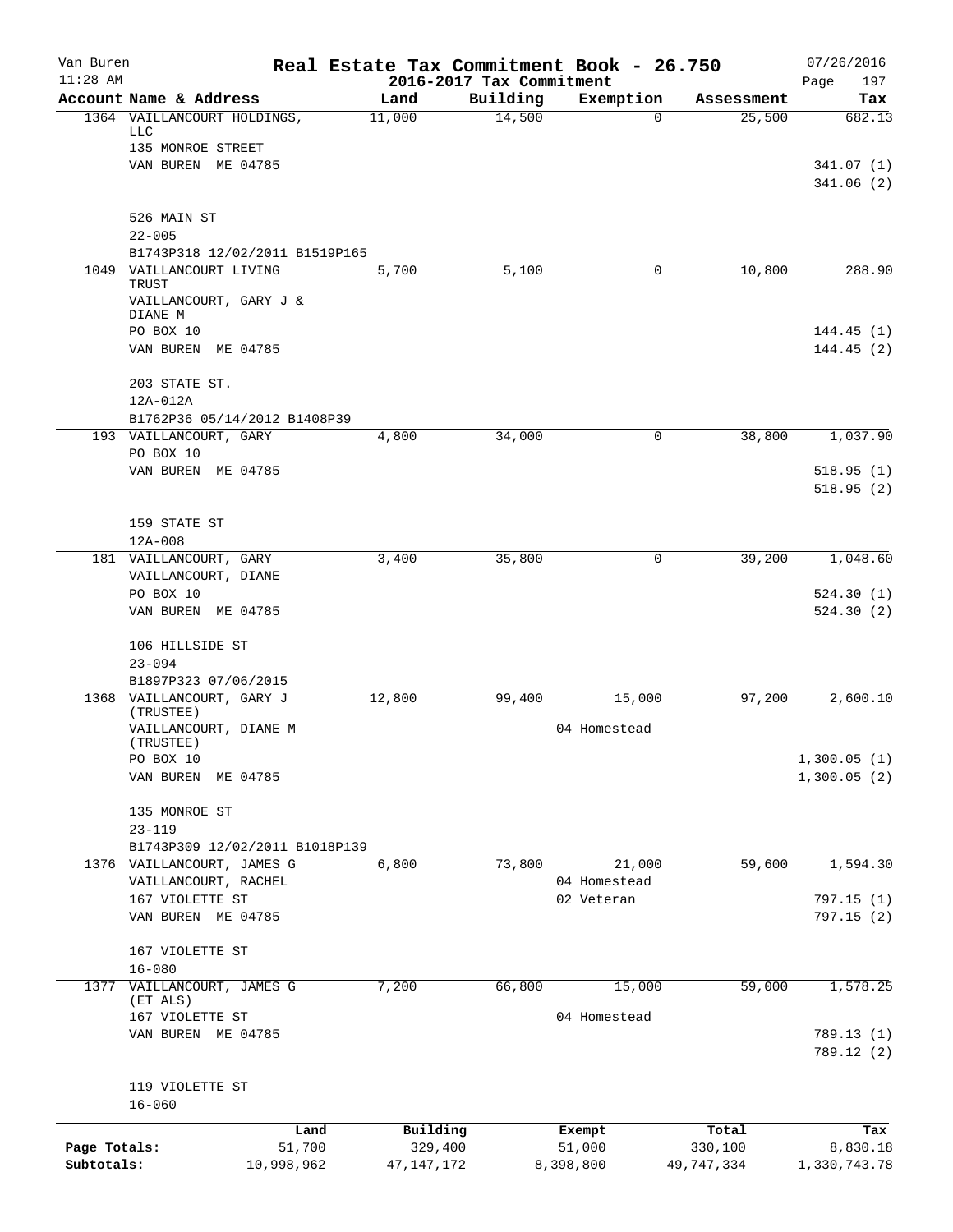| Van Buren<br>$11:28$ AM |                              | Real Estate Tax Commitment Book - 26.750 | 2016-2017 Tax Commitment |              |            | 07/26/2016  |
|-------------------------|------------------------------|------------------------------------------|--------------------------|--------------|------------|-------------|
|                         | Account Name & Address       |                                          |                          |              |            | 198<br>Page |
|                         |                              | Land                                     | Building                 | Exemption    | Assessment | Tax         |
|                         | 1378 VAILLANCOURT, LARRY J   | 4,000                                    | 63,400                   | 15,000       | 52,400     | 1,401.70    |
|                         | VAILLANCOURT, ENOLA G        |                                          |                          | 04 Homestead |            |             |
|                         | 118 ROOSEVELT AVE            |                                          |                          |              |            | 700.85(1)   |
|                         | VAN BUREN ME 04785           |                                          |                          |              |            | 700.85(2)   |
|                         | 118 ROOSEVELT AVE            |                                          |                          |              |            |             |
|                         | $14 - 134$                   |                                          |                          |              |            |             |
|                         | B711P255                     |                                          |                          |              |            |             |
|                         | 1381 VAILLANCOURT, PATRICK H | 14,000                                   | 30,600                   | 0            | 44,600     | 1,193.05    |
|                         | D/B/A VAILLANCOURT           |                                          |                          |              |            |             |
|                         | LUMBER, INC                  |                                          |                          |              |            |             |
|                         | 100 MAIN ST SUITE 101        |                                          |                          |              |            | 596.53(1)   |
|                         | VAN BUREN ME 00478           |                                          |                          |              |            | 596.52(2)   |
|                         | 100 MAIN ST                  |                                          |                          |              |            |             |
|                         | $15 - 036$                   |                                          |                          |              |            |             |
|                         | B943P289                     |                                          |                          |              |            |             |
|                         | 1387 VAILLANCOURT, PATRICK H | 9,400                                    | 81,600                   | 15,000       | 76,000     | 2,033.00    |
|                         | VAILLANCOURT, LISA M         |                                          |                          | 04 Homestead |            |             |
|                         | 7 MAIN ST                    |                                          |                          |              |            | 1,016.50(1) |
|                         | VAN BUREN ME 04785           |                                          |                          |              |            | 1,016.50(2) |
|                         | 7 MAIN ST                    |                                          |                          |              |            |             |
|                         | $13 - 001$                   |                                          |                          |              |            |             |
|                         |                              |                                          |                          |              |            |             |
|                         | B1524P110                    | 15,900                                   |                          | 0            | 132,800    | 3,552.40    |
|                         | 5 VAILLANCOURT, TONY         |                                          | 116,900                  |              |            |             |
|                         | PO BOX 10                    |                                          |                          |              |            |             |
|                         | VAN BUREN ME 04785           |                                          |                          |              |            | 1,776.20(1) |
|                         |                              |                                          |                          |              |            | 1,776.20(2) |
|                         | 351 CHAMPLAIN ST             |                                          |                          |              |            |             |
|                         | $03 - 001B$                  |                                          |                          |              |            |             |
|                         | B1802P345 04/01/2013         |                                          |                          |              |            |             |
|                         | 194 VAILLANCOURT, TONY       | 7,900                                    | 62,500                   | 0            | 70,400     | 1,883.20    |
|                         | 112 MARIST COLLEGE DR        |                                          |                          |              |            |             |
|                         | VAN BUREN ME 04785           |                                          |                          |              |            | 941.60 (1)  |
|                         |                              |                                          |                          |              |            | 941.60 (2)  |
|                         |                              |                                          |                          |              |            |             |
|                         | 112 MARIST COLLEGE DR        |                                          |                          |              |            |             |
|                         | $12B-004$                    |                                          |                          |              |            |             |
|                         | B1706P348 12/22/2010         |                                          |                          |              |            |             |
|                         | 1406 VAILLANCOURT, TONY      | 7,000                                    | $\mathbf 0$              | 0            | 7,000      | 187.25      |
|                         | VAILLANCOURT, DIANE          |                                          |                          |              |            |             |
|                         | 135 MONROE STREET            |                                          |                          |              |            | 93.63(1)    |
|                         | VAN BUREN ME 04785           |                                          |                          |              |            | 93.62 (2)   |
|                         | STATE ST                     |                                          |                          |              |            |             |
|                         | $03 - 012C$                  |                                          |                          |              |            |             |
|                         | B1697P93 09/28/2010          |                                          |                          |              |            |             |

|              | Land       | Building   | Exempt    | Total      | Tax          |
|--------------|------------|------------|-----------|------------|--------------|
| Page Totals: | 58,200     | 355,000    | 30,000    | 383,200    | 10,250.60    |
| Subtotals:   | 11,057,162 | 47,502,172 | 8,428,800 | 50,130,534 | 1,340,994.38 |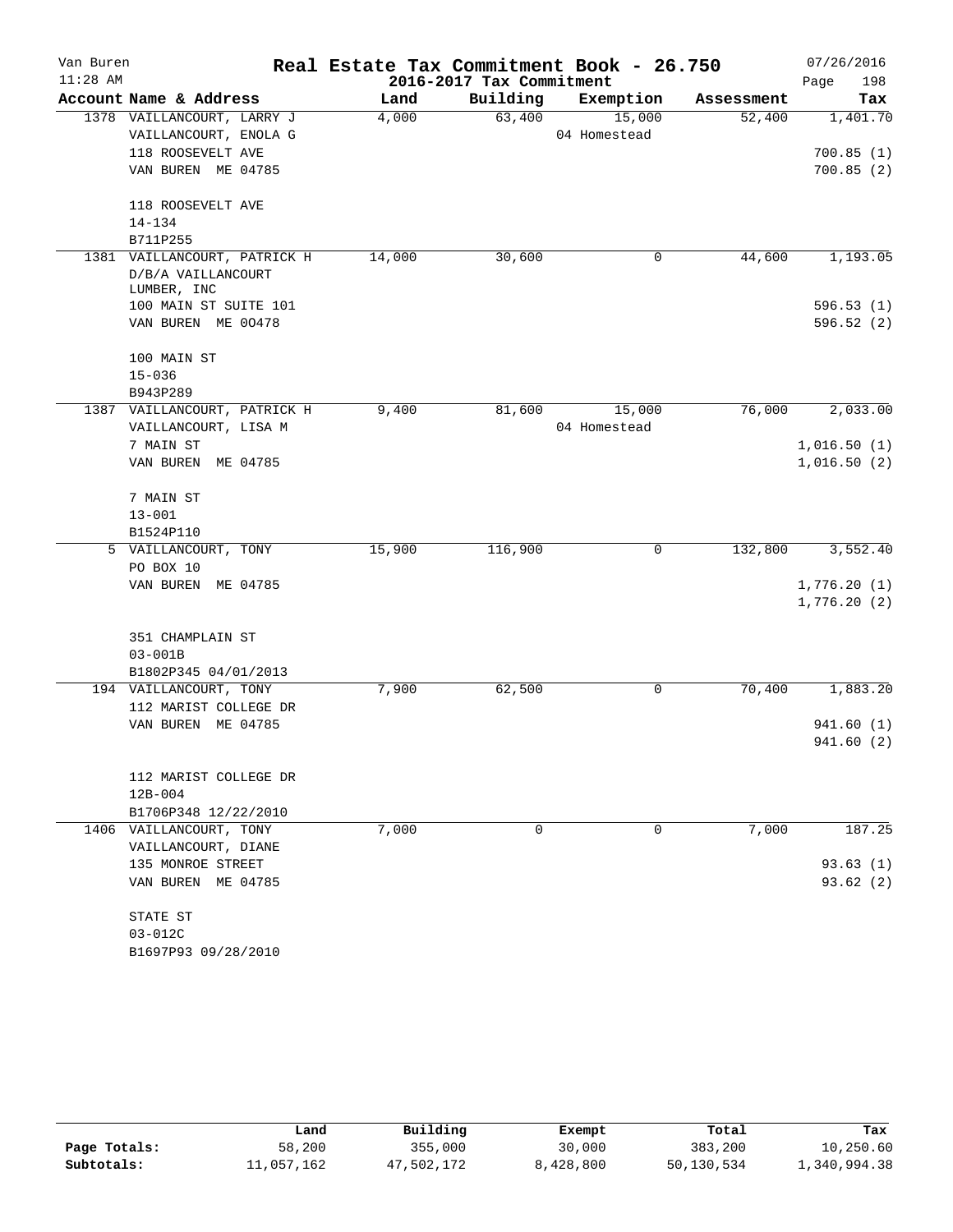| Van Buren<br>$11:28$ AM |                                                           | Real Estate Tax Commitment Book - 26.750 | 2016-2017 Tax Commitment |                        |            | 07/26/2016<br>199<br>Page  |
|-------------------------|-----------------------------------------------------------|------------------------------------------|--------------------------|------------------------|------------|----------------------------|
|                         | Account Name & Address                                    | Land                                     | Building                 | Exemption              | Assessment | Tax                        |
|                         | 135 VAILLANCOUT LIVING<br>TRUST<br>VAILLANCOURT, GARY J & | 1,300                                    | $\mathbf 0$              | $\Omega$               | 1,300      | 34.78                      |
|                         | DIANE M<br>PO BOX 10                                      |                                          |                          |                        |            |                            |
|                         | VAN BUREN ME 04785                                        |                                          |                          |                        |            | 17.39(1)<br>17.39(2)       |
|                         | TRUMAN STREET                                             |                                          |                          |                        |            |                            |
|                         | 12A-042A                                                  |                                          |                          |                        |            |                            |
|                         | B1763P15 05/17/2012 B1608P289 08/13/2008                  |                                          |                          |                        |            |                            |
|                         | 760 VALLEY CARPENTRY, LLC<br>P.O. BOX 183                 | 10,100                                   | 50,800                   | 0                      | 60,900     | 1,629.08                   |
|                         | VAN BUREN ME 04785                                        |                                          |                          |                        |            | 814.54 (1)                 |
|                         |                                                           |                                          |                          |                        |            | 814.54(2)                  |
|                         | 152 MAIN ST                                               |                                          |                          |                        |            |                            |
|                         | $17 - 055$                                                |                                          |                          |                        |            |                            |
|                         | B1712P91 02/10/2011                                       |                                          |                          |                        |            |                            |
|                         | 1388 VAN BUREN ATV CLUB<br>PO BOX 473                     | 0                                        | 5,100                    | 0                      | 5,100      | 136.43                     |
|                         | VAN BUREN ME 04785                                        |                                          |                          |                        |            | 68.22(1)                   |
|                         |                                                           |                                          |                          |                        |            | 68.21(2)                   |
|                         | UPLAND RD                                                 |                                          |                          |                        |            |                            |
|                         | $13 - 024B - T1$                                          |                                          |                          |                        |            |                            |
| 1362                    | VAN BUREN HOUSING<br>AUTHORITY                            | 5,400                                    | 240,400                  | 0                      | 245,800    | 6, 575.15                  |
|                         | 114 CHAMPLAIN ST                                          |                                          |                          |                        |            |                            |
|                         | VAN BUREN ME 04785                                        |                                          |                          |                        |            | 3,287.58(1)<br>3,287.57(2) |
|                         | 128 ROOSEVELT AVE                                         |                                          |                          |                        |            |                            |
|                         | $14 - 128$                                                |                                          |                          |                        |            |                            |
|                         | B717P288                                                  |                                          |                          |                        |            |                            |
|                         | 1389 VARLEY, ELEANOR<br>68 MAIN STREET, SUITE<br>101      | 9,800                                    | 39,700                   | 15,000<br>04 Homestead | 34,500     | 922.88                     |
|                         | VAN BUREN ME 04785                                        |                                          |                          |                        |            | 461.44(1)                  |
|                         |                                                           |                                          |                          |                        |            | 461.44 (2)                 |
|                         | 68 MAIN ST                                                |                                          |                          |                        |            |                            |
|                         | $15 - 096$                                                |                                          |                          |                        |            |                            |
|                         | B1533P140                                                 |                                          |                          |                        |            |                            |
|                         | 1201 VAUGHAN, WAYNE F<br>VAUGHAN, JEANITA D               | 3,200                                    | 18,300                   | 0                      | 21,500     | 575.13                     |
|                         | 493 MAIN ST                                               |                                          |                          |                        |            | 287.57 (1)                 |
|                         | PRESQUE ISLE ME 04769                                     |                                          |                          |                        |            | 287.56(2)                  |
|                         | 116 ST BRUNO ST                                           |                                          |                          |                        |            |                            |
|                         | $17 - 046$                                                |                                          |                          |                        |            |                            |
|                         | B1723P266 06/17/2011                                      |                                          |                          |                        |            |                            |

|              | Land       | Building   | Exempt    | Total      | Tax          |
|--------------|------------|------------|-----------|------------|--------------|
| Page Totals: | 29,800     | 354,300    | 15,000    | 369,100    | 9,873.45     |
| Subtotals:   | 11,086,962 | 47,856,472 | 8,443,800 | 50,499,634 | 1,350,867.83 |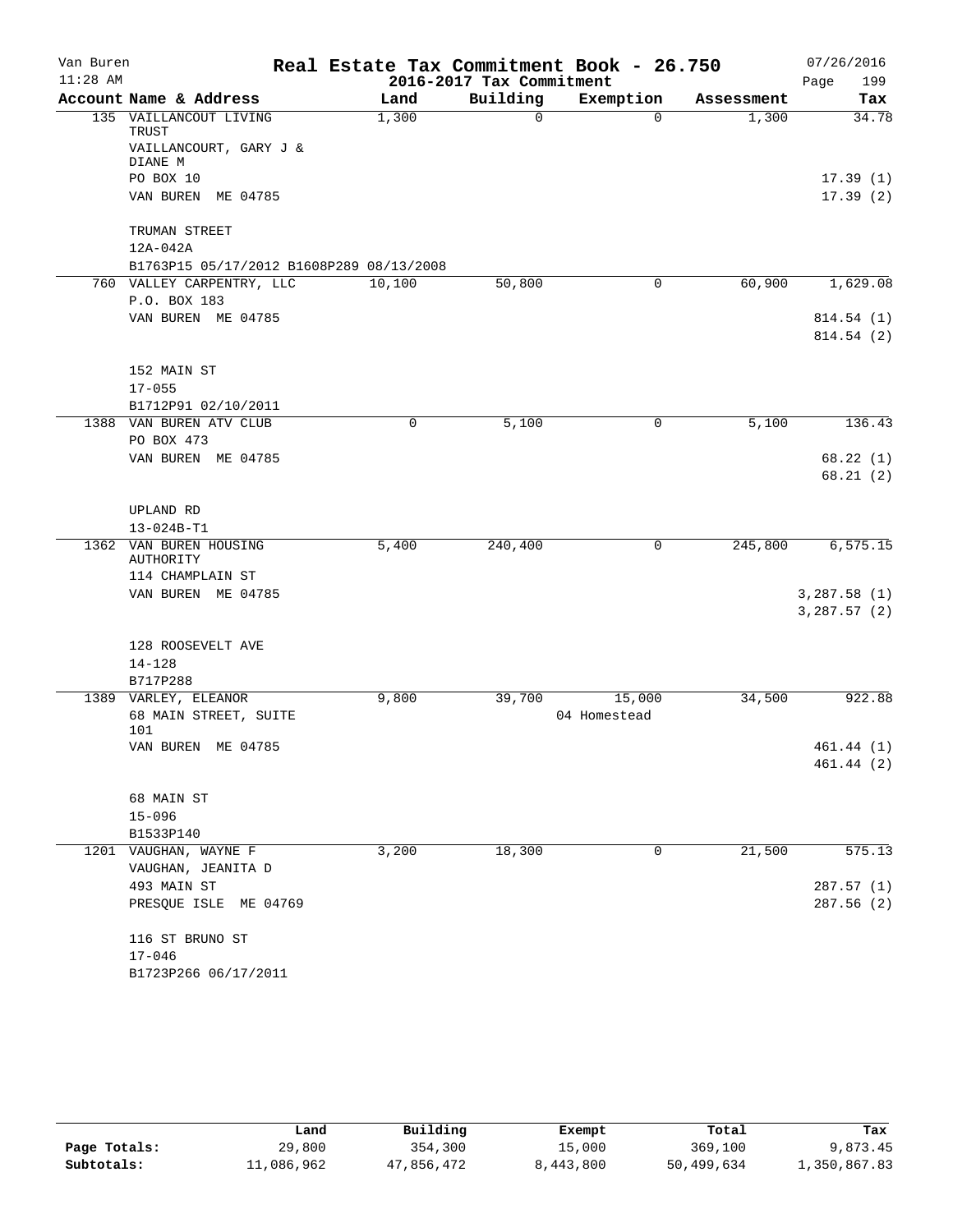| Van Buren<br>$11:28$ AM |                                                | Real Estate Tax Commitment Book - 26.750 |          |                        |                  | 07/26/2016         |
|-------------------------|------------------------------------------------|------------------------------------------|----------|------------------------|------------------|--------------------|
|                         | Account Name & Address                         | 2016-2017 Tax Commitment<br>Land         | Building | Exemption              | Assessment       | 200<br>Page<br>Tax |
|                         | 1056 VENELLA, JEFFREY L.<br>601 BUTTONWOOD AVE | 4,500                                    | 35,800   | $\Omega$               | 40,300           | 1,078.03           |
|                         | APT C-4                                        |                                          |          |                        |                  | 539.02(1)          |
|                         | MAPLE SHADE NJ 08052                           |                                          |          |                        |                  | 539.01(2)          |
|                         | 15 MAIN ST                                     |                                          |          |                        |                  |                    |
|                         | $13 - 004$                                     |                                          |          |                        |                  |                    |
|                         | B1906P194 09/01/2015                           |                                          |          |                        |                  |                    |
|                         | 818 VERREAULT, CANDACE (ET<br>AL)              | 6,300                                    | 51,000   | 15,000                 | 42,300           | 1,131.53           |
|                         | 113 MADORE AVE                                 |                                          |          | 04 Homestead           |                  |                    |
|                         | VAN BUREN ME 04785                             |                                          |          |                        |                  | 565.77(1)          |
|                         |                                                |                                          |          |                        |                  | 565.76(2)          |
|                         | 113 MADORE AVE                                 |                                          |          |                        |                  |                    |
|                         | $14 - 091$                                     |                                          |          |                        |                  |                    |
|                         | B1775P233 08/03/2012 B414P91                   |                                          |          |                        |                  |                    |
|                         | 1390 VICK, ARTHUR L                            | 9,100                                    | 61,800   | 15,000<br>04 Homestead | 55,900           | 1,495.33           |
|                         | VICK, SANDRA J M<br>154 CASTONGUAY RD          |                                          |          |                        |                  | 747.67(1)          |
|                         | VAN BUREN ME 04785                             |                                          |          |                        |                  | 747.66(2)          |
|                         | 154 CASTONGUAY RD                              |                                          |          |                        |                  |                    |
|                         | $03 - 038$                                     |                                          |          |                        |                  |                    |
|                         | B775P190                                       |                                          |          |                        |                  |                    |
|                         | 1392 VIEL, MILTON                              | 3,400                                    | 48,200   | 15,000                 | 36,600           | 979.05             |
|                         | VIEL, JEANNINE<br>116 VIOLETTE ST              |                                          |          | 04 Homestead           |                  | 489.53 (1)         |
|                         | VAN BUREN ME 04785                             |                                          |          |                        |                  | 489.52 (2)         |
|                         | 116 VIOLETTE ST                                |                                          |          |                        |                  |                    |
|                         | $16 - 076$                                     |                                          |          |                        |                  |                    |
|                         | B1137P88                                       |                                          |          |                        |                  |                    |
|                         | 1393 VIOLETTE, ALFRED                          | 4,500                                    | 41,200   | 15,000                 | 30,700           | 821.23             |
|                         | VIOLETTE, HOMERINE<br>335 MAIN ST              |                                          |          | 04 Homestead           |                  | 410.62(1)          |
|                         | VAN BUREN ME 04785                             |                                          |          |                        |                  | 410.61(2)          |
|                         | 335 MAIN ST                                    |                                          |          |                        |                  |                    |
|                         | $20 - 056$                                     |                                          |          |                        |                  |                    |
|                         | 1394 VIOLETTE, BRIAN                           | 5,400                                    | 57,200   | 15,000                 | 47,600           | 1,273.30           |
|                         | VIOLETTE, GRETCHEN                             |                                          |          | 04 Homestead           |                  |                    |
|                         | 124 HARRISON ST                                |                                          |          |                        |                  | 636.65(1)          |
|                         | VAN BUREN ME 04785                             |                                          |          |                        |                  | 636.65(2)          |
|                         | 124 HARRISON ST                                |                                          |          |                        |                  |                    |
|                         | $18 - 014$                                     |                                          |          |                        |                  |                    |
|                         | B1362P29                                       |                                          |          |                        |                  |                    |
|                         | 1395 VIOLETTE, CLARENCE D<br>VIOLETTE, STELLA  | 9,300                                    | 65,900   | 15,000<br>04 Homestead | 60,200           | 1,610.35           |
|                         | P O BOX 136                                    |                                          |          |                        |                  | 805.18(1)          |
|                         | VAN BUREN ME 04785                             |                                          |          |                        |                  | 805.17(2)          |
|                         | 221 CHAMPLAIN ST                               |                                          |          |                        |                  |                    |
|                         | $19 - 054$                                     |                                          |          |                        |                  |                    |
|                         | B565P315                                       |                                          |          |                        |                  |                    |
|                         |                                                |                                          |          |                        |                  |                    |
| Page Totals:            | Land<br>42,500                                 | Building<br>361,100                      |          | Exempt<br>90,000       | Total<br>313,600 | Tax<br>8,388.82    |
| Subtotals:              | 11, 129, 462                                   | 48, 217, 572                             |          | 8,533,800              | 50,813,234       | 1,359,256.65       |
|                         |                                                |                                          |          |                        |                  |                    |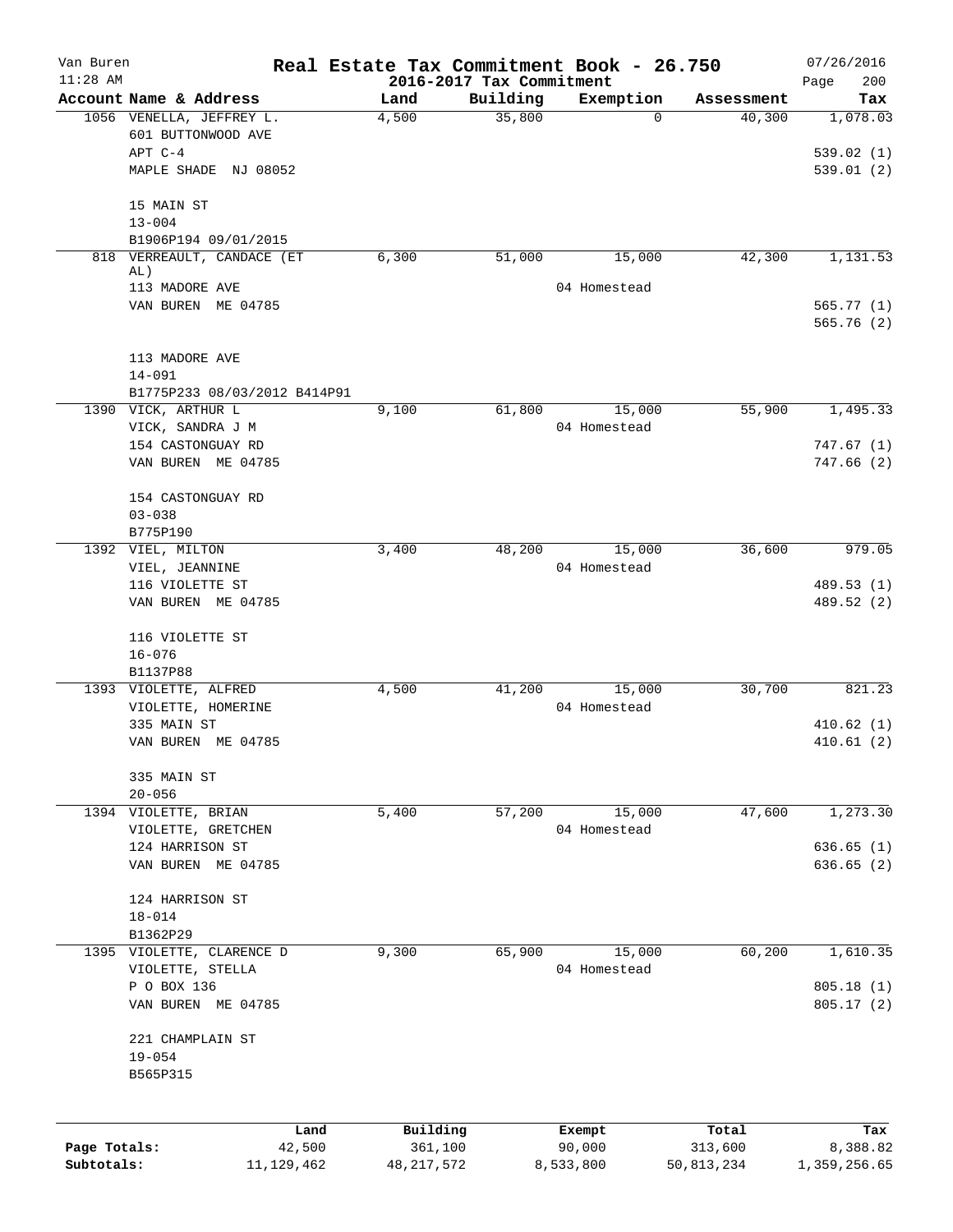| Van Buren    |                           |                            |       |              |                                      | Real Estate Tax Commitment Book - 26.750 |            | 07/26/2016         |
|--------------|---------------------------|----------------------------|-------|--------------|--------------------------------------|------------------------------------------|------------|--------------------|
| $11:28$ AM   | Account Name & Address    |                            |       | Land         | 2016-2017 Tax Commitment<br>Building | Exemption                                | Assessment | 201<br>Page<br>Tax |
|              | 1397 VIOLETTE, DANIEL R   |                            |       | 4,600        | 58,100                               | 21,000                                   | 41,700     | 1,115.47           |
|              |                           | VIOLETTE, ANNE MARIE       |       |              |                                      | 04 Homestead                             |            |                    |
|              | 145 STATE ST              |                            |       |              |                                      | 02 Veteran                               |            | 557.74 (1)         |
|              |                           | VAN BUREN ME 04785         |       |              |                                      |                                          |            | 557.73 (2)         |
|              |                           |                            |       |              |                                      |                                          |            |                    |
|              | 145 STATE ST              |                            |       |              |                                      |                                          |            |                    |
|              | $12A-003$                 |                            |       |              |                                      |                                          |            |                    |
|              | B477P5                    |                            |       |              |                                      |                                          |            |                    |
|              | 1398 VIOLETTE, DANIEL R   |                            |       | 53,200       | 500                                  | 0                                        | 53,700     | 1,436.48           |
|              |                           | VIOLETTE, RODNEY D         | Acres | 128.00       |                                      |                                          |            |                    |
|              |                           | 1937 ALEXANDRIA DRIVE      |       |              |                                      |                                          |            | 718.24(1)          |
|              |                           | LEXINGTON KY 40504         |       |              |                                      |                                          |            | 718.24(2)          |
|              |                           |                            |       |              |                                      |                                          |            |                    |
|              | MASSE RD                  |                            |       |              |                                      |                                          |            |                    |
|              | $01 - 017$                |                            |       |              |                                      |                                          |            |                    |
|              |                           | B1180P173 08/11/1999       |       |              |                                      |                                          |            |                    |
|              | 1399 VIOLETTE, DANIEL R   |                            |       | 15,400       | 0                                    | 0                                        | 15,400     | 411.95             |
|              |                           | VIOLETTE, RODNEY D         | Acres | 113.50       |                                      |                                          |            |                    |
|              |                           | 1937 ALEXANDRIA DRIVE      |       |              |                                      |                                          |            | 205.98(1)          |
|              |                           | LEXINGTON KY 40504         |       |              |                                      |                                          |            | 205.97(2)          |
|              |                           |                            |       |              |                                      |                                          |            |                    |
|              | OFF LAKE RD<br>$04 - 026$ |                            |       |              |                                      |                                          |            |                    |
|              |                           |                            |       |              |                                      |                                          |            |                    |
|              | 1400 VIOLETTE, DAVID M    | B1180P173 08/11/1999       |       | 10,900       | 19,900                               | 15,000                                   | 15,800     | 422.65             |
|              | P O BOX 141               |                            |       |              |                                      | 04 Homestead                             |            |                    |
|              |                           | VAN BUREN ME 04785         |       |              |                                      |                                          |            | 211.33(1)          |
|              |                           |                            |       |              |                                      |                                          |            | 211.32(2)          |
|              |                           |                            |       |              |                                      |                                          |            |                    |
|              |                           | 146 ST MARY'S BROOK RD     |       |              |                                      |                                          |            |                    |
|              | $02 - 051$                |                            |       |              |                                      |                                          |            |                    |
|              | B773P171                  |                            |       |              |                                      |                                          |            |                    |
|              | 1401 VIOLETTE, DONALD R   |                            |       | 4,000        | 200                                  | 0                                        | 4,200      | 112.35             |
|              | 489 MAIN STREET           |                            |       |              |                                      |                                          |            |                    |
|              |                           | VAN BUREN ME 04785         |       |              |                                      |                                          |            | 56.18(1)           |
|              |                           |                            |       |              |                                      |                                          |            | 56.17(2)           |
|              |                           |                            |       |              |                                      |                                          |            |                    |
|              | 108 PIERCE ST             |                            |       |              |                                      |                                          |            |                    |
|              | $20 - 089$                |                            |       |              |                                      |                                          |            |                    |
|              |                           | B1716P20 03/31/2011        |       |              |                                      |                                          |            |                    |
|              | 1402 VIOLETTE, DONALD R   |                            |       | 20,200       | 12,600                               | 0                                        | 32,800     | 877.40             |
|              | 489 MAIN STREET           |                            |       |              |                                      |                                          |            |                    |
|              |                           | VAN BUREN ME 04785         |       |              |                                      |                                          |            | 438.70 (1)         |
|              |                           |                            |       |              |                                      |                                          |            | 438.70 (2)         |
|              |                           |                            |       |              |                                      |                                          |            |                    |
|              |                           | ST MARY'S BROOK RD         |       |              |                                      |                                          |            |                    |
|              | $02 - 056$                |                            |       |              |                                      |                                          |            |                    |
|              | B1535P135                 |                            |       |              |                                      |                                          |            |                    |
|              |                           | 1403 VIOLETTE, ELIZABETH A |       | 4,700        | 4,100                                | 0                                        | 8,800      | 235.40             |
|              |                           | VIOLETTE, FRANKLIN H       |       |              |                                      |                                          |            |                    |
|              | 38 WELLINGTON AVE         |                            |       |              |                                      |                                          |            | 117.70 (1)         |
|              | CARIBOU ME 04736          |                            |       |              |                                      |                                          |            | 117.70 (2)         |
|              |                           |                            |       |              |                                      |                                          |            |                    |
|              | 270 SETTLEMENT RD         |                            |       |              |                                      |                                          |            |                    |
|              | $01 - 023A$               |                            |       |              |                                      |                                          |            |                    |
|              |                           | B969P235 10/31/1994        |       |              |                                      |                                          |            |                    |
|              |                           |                            |       |              |                                      |                                          |            |                    |
|              |                           | Land                       |       | Building     |                                      | Exempt                                   | Total      | Tax                |
| Page Totals: |                           | 113,000                    |       | 95,400       |                                      | 36,000                                   | 172,400    | 4,611.70           |
| Subtotals:   |                           | 11, 242, 462               |       | 48, 312, 972 |                                      | 8,569,800                                | 50,985,634 | 1,363,868.35       |
|              |                           |                            |       |              |                                      |                                          |            |                    |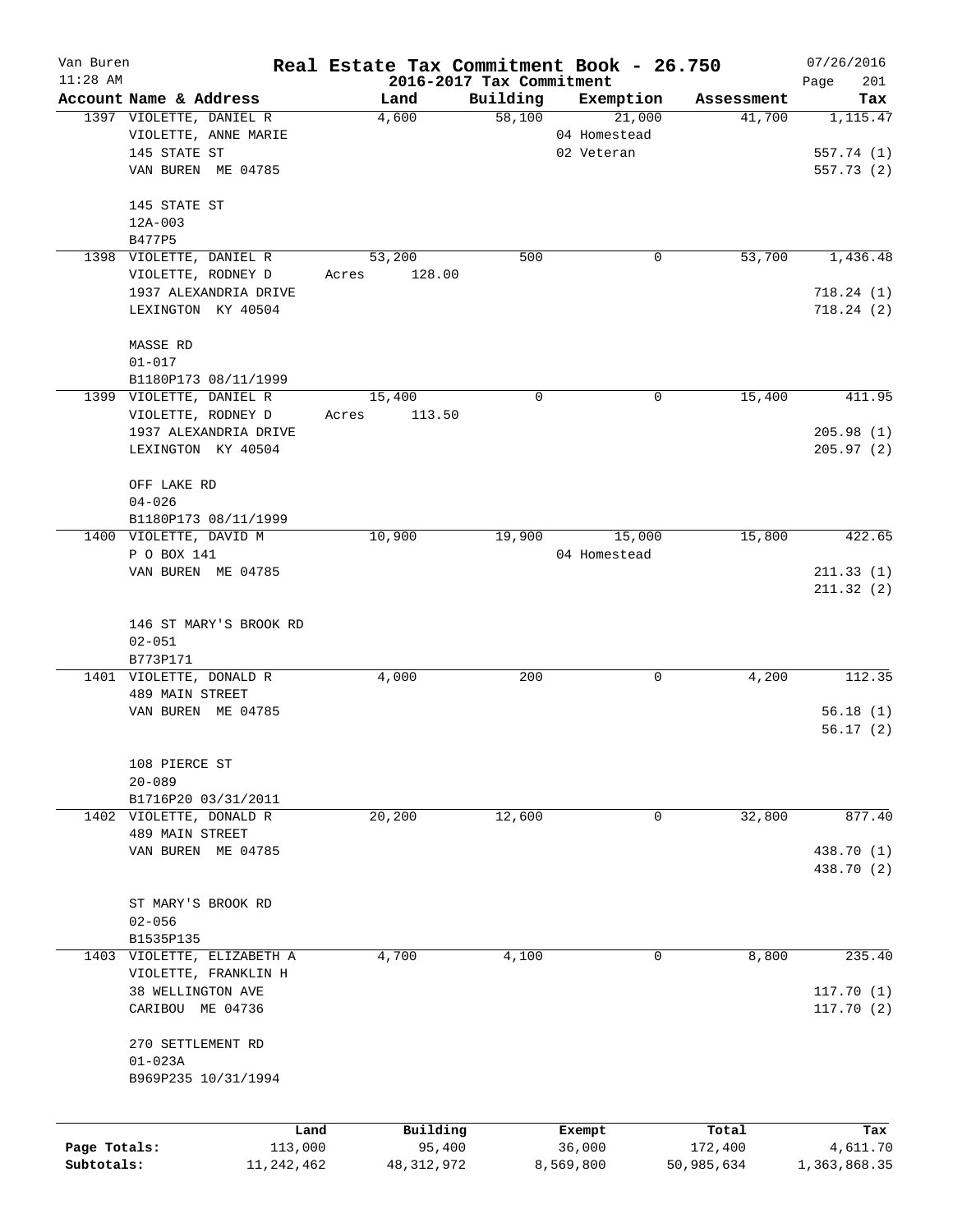| Van Buren    |                                                   |               |          |                          | Real Estate Tax Commitment Book - 26.750 |                      | 07/26/2016               |
|--------------|---------------------------------------------------|---------------|----------|--------------------------|------------------------------------------|----------------------|--------------------------|
| $11:28$ AM   |                                                   |               |          | 2016-2017 Tax Commitment |                                          |                      | 202<br>Page              |
|              | Account Name & Address<br>1412 VIOLETTE, GISELE T | Land<br>4,200 |          | Building<br>34,400       | Exemption<br>15,000                      | Assessment<br>23,600 | Tax<br>631.30            |
|              | P O BOX 141                                       |               |          |                          | 04 Homestead                             |                      |                          |
|              | VAN BUREN ME 04785                                |               |          |                          |                                          |                      | 315.65(1)                |
|              |                                                   |               |          |                          |                                          |                      | 315.65(2)                |
|              |                                                   |               |          |                          |                                          |                      |                          |
|              | 119 FULTON ST                                     |               |          |                          |                                          |                      |                          |
|              | $20 - 006$                                        |               |          |                          |                                          |                      |                          |
|              | B1593P175 05/02/2008 B785P204                     |               |          |                          |                                          |                      |                          |
|              | 1405 VIOLETTE, JOAN M                             | 3,800         |          | 38,700                   | 21,000                                   | 21,500               | 575.13                   |
|              | VIOLETTE, LLOYD D                                 |               |          |                          | 04 Homestead                             |                      |                          |
|              | 111 MCBRIDE AVE                                   |               |          |                          | 02 Veteran                               |                      | 287.57 (1)               |
|              | VAN BUREN ME 04785                                |               |          |                          |                                          |                      | 287.56(2)                |
|              | 111 MCBRIDE AVE                                   |               |          |                          |                                          |                      |                          |
|              | $15 - 050$                                        |               |          |                          |                                          |                      |                          |
|              | B367P238                                          |               |          |                          |                                          |                      |                          |
|              | 1415 VIOLETTE, NORMAN J                           | 5,500         |          | 46,400                   | 21,000                                   | 30,900               | 826.58                   |
|              | 127 VIOLETTE ST                                   |               |          |                          | 02 Veteran                               |                      |                          |
|              | VAN BUREN ME 04785                                |               |          |                          | 04 Homestead                             |                      | 413.29(1)                |
|              |                                                   |               |          |                          |                                          |                      | 413.29(2)                |
|              |                                                   |               |          |                          |                                          |                      |                          |
|              | 127 VIOLETTE ST                                   |               |          |                          |                                          |                      |                          |
|              | $16 - 061$                                        |               |          |                          |                                          |                      |                          |
|              | B1812P8 06/05/2013                                |               |          |                          |                                          |                      |                          |
|              | 1410 VIOLETTE, PRISCILLA M                        | 3,900         |          | 34,300                   | 15,000                                   | 23,200               | 620.60                   |
|              | HINKLEY, GAIL &                                   |               |          |                          | 04 Homestead                             |                      |                          |
|              | VIOLETTE TIMOTHY                                  |               |          |                          |                                          |                      |                          |
|              | 130 HIGH ST                                       |               |          |                          |                                          |                      | 310.30(1)<br>310.30(2)   |
|              | VAN BUREN ME 04785                                |               |          |                          |                                          |                      |                          |
|              | 130 HIGH ST                                       |               |          |                          |                                          |                      |                          |
|              | 14-112                                            |               |          |                          |                                          |                      |                          |
|              | B1614P255 09/23/2008 B824P92                      |               |          |                          |                                          |                      |                          |
|              | 1411 VIOLETTE, RAYMOND                            | 3,000         |          | 48,700                   | 0                                        | 51,700               | 1,382.98                 |
|              | C/O SONIA RUEST                                   |               |          |                          |                                          |                      |                          |
|              | 115 CHURCH ST                                     |               |          |                          |                                          |                      | 691.49 (1)               |
|              | VAN BUREN ME 04785                                |               |          |                          |                                          |                      | 691.49 (2)               |
|              |                                                   |               |          |                          |                                          |                      |                          |
|              | 115 CHURCH ST                                     |               |          |                          |                                          |                      |                          |
|              | $23 - 101$                                        |               |          |                          |                                          |                      |                          |
|              | B1196P179                                         |               |          |                          |                                          |                      |                          |
| 1413         | VIOLETTE, RAYMOND J                               | 2,100         |          | 28,400                   | $\mathbf 0$                              | 30,500               | 815.88                   |
|              | VIOLETTE, STEVEN L<br>270 BUTTS BRIDGE RD         |               |          |                          |                                          |                      |                          |
|              | CANTERBURY CT 06331                               |               |          |                          |                                          |                      | 407.94 (1)<br>407.94 (2) |
|              |                                                   |               |          |                          |                                          |                      |                          |
|              | 109 ST JOHN AVE                                   |               |          |                          |                                          |                      |                          |
|              | $15 - 075$                                        |               |          |                          |                                          |                      |                          |
|              | B1140P132                                         |               |          |                          |                                          |                      |                          |
|              | 1414 VIOLETTE, RICHARD                            |               | 200      | $\mathbf 0$              | $\mathbf 0$                              | 200                  | 5.35                     |
|              | PO BOX 76                                         |               |          |                          |                                          |                      |                          |
|              | VAN BUREN ME 04785                                |               |          |                          |                                          |                      | 2.68(1)                  |
|              |                                                   |               |          |                          |                                          |                      | 2.67(2)                  |
|              | RR 1                                              |               |          |                          |                                          |                      |                          |
|              | $08 - 028$                                        |               |          |                          |                                          |                      |                          |
|              | B1044P314                                         |               |          |                          |                                          |                      |                          |
|              |                                                   |               |          |                          |                                          |                      |                          |
|              |                                                   | Land          | Building |                          | Exempt                                   | Total                | Tax                      |
| Page Totals: |                                                   | 22,700        | 230,900  |                          | 72,000                                   | 181,600              | 4,857.82                 |

**Subtotals:** 11,265,162 48,543,872 8,641,800 51,167,234 1,368,726.17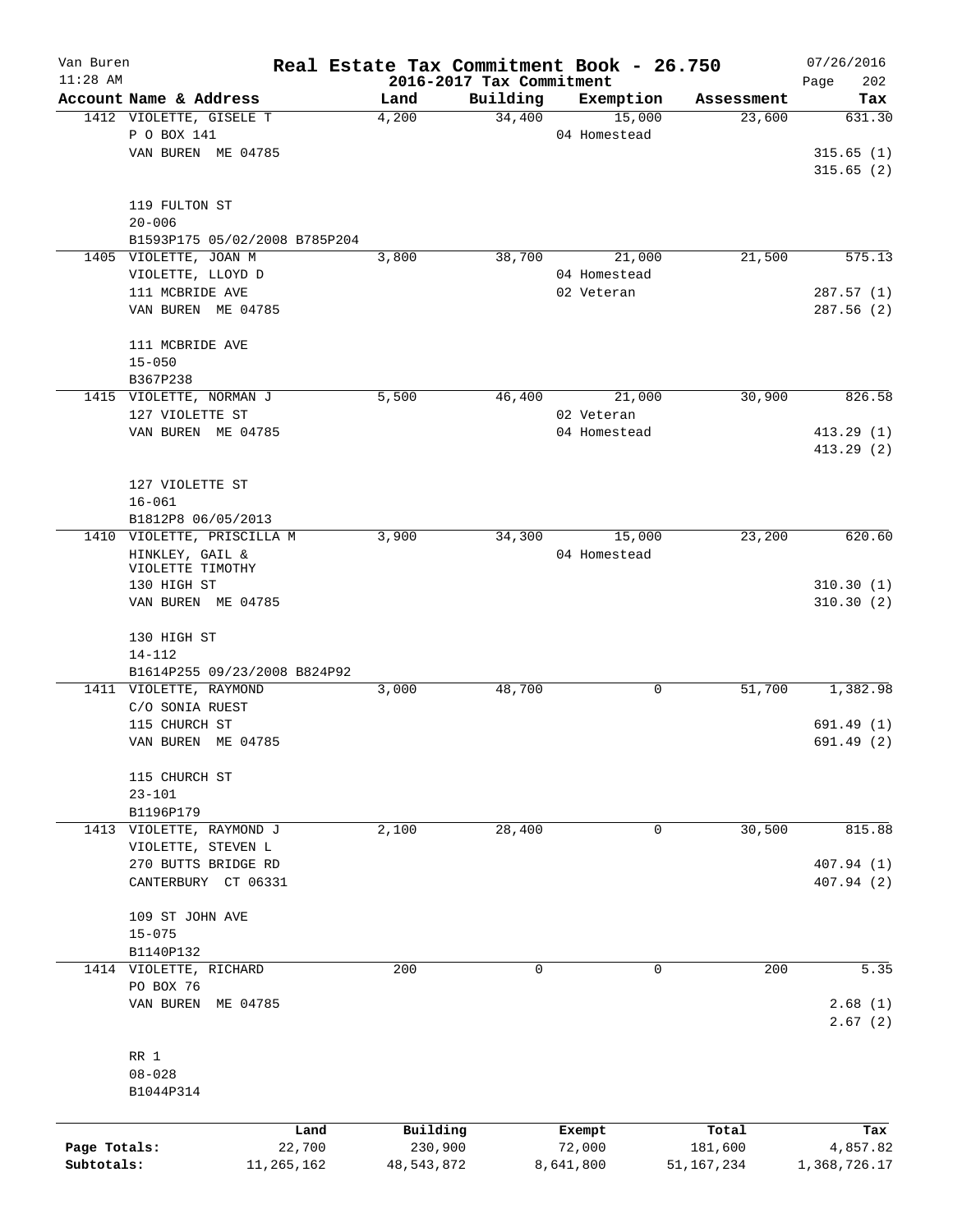| Van Buren  |                                          | Real Estate Tax Commitment Book - 26.750 |                          |              |            | 07/26/2016  |
|------------|------------------------------------------|------------------------------------------|--------------------------|--------------|------------|-------------|
| $11:28$ AM |                                          |                                          | 2016-2017 Tax Commitment |              |            | 203<br>Page |
|            | Account Name & Address                   | Land                                     | Building                 | Exemption    | Assessment | Tax         |
|            | 64 VIOLETTE, RONALD J                    | 3,700                                    | 30,900                   | 21,000       | 13,600     | 363.80      |
|            | 108 NOTRE DAME ST                        |                                          |                          | 02 Veteran   |            |             |
|            | VAN BUREN ME 04785                       |                                          |                          | 04 Homestead |            | 181.90(1)   |
|            |                                          |                                          |                          |              |            | 181.90(2)   |
|            | 108 NOTRE DAME ST                        |                                          |                          |              |            |             |
|            | $17 - 033$                               |                                          |                          |              |            |             |
|            | B1715P171 03/24/2011 B1628P27 01/23/2009 |                                          |                          |              |            |             |
|            | 1227 VIOLETTE, RONALD J.                 | 3,700                                    | $\mathbf 0$              | 0            | 3,700      | 98.98       |
|            | 108 NOTRE DAME ST                        |                                          |                          |              |            |             |
|            | VAN BUREN ME 04785                       |                                          |                          |              |            | 49.49 (1)   |
|            |                                          |                                          |                          |              |            | 49.49 (2)   |
|            |                                          |                                          |                          |              |            |             |
|            | BIRCH AVE                                |                                          |                          |              |            |             |
|            | $17 - 037$                               |                                          |                          |              |            |             |
|            | B1856P10 05/27/2014                      |                                          |                          |              |            |             |
|            | 1396 VIOLETTE, TABITHA L                 | 4,200                                    | 46,700                   | 15,000       | 35,900     | 960.33      |
|            | 112 BROOK AVE                            |                                          |                          | 04 Homestead |            |             |
|            | VAN BUREN ME 04785                       |                                          |                          |              |            | 480.17 (1)  |
|            |                                          |                                          |                          |              |            | 480.16(2)   |
|            |                                          |                                          |                          |              |            |             |
|            | 112 BROOK AVE                            |                                          |                          |              |            |             |
|            | $17 - 062$                               |                                          |                          |              |            |             |
|            | B1323P117 08/11/2008                     |                                          |                          |              |            |             |
|            | 1041 VOTER, DENNIS                       | 7,100                                    | 56,600                   | 0            | 63,700     | 1,703.98    |
|            | VOTER, MINDY                             |                                          |                          |              |            |             |
|            | 215 MAIN ST                              |                                          |                          |              |            | 851.99 (1)  |
|            | VAN BUREN ME 04785                       |                                          |                          |              |            | 851.99 (2)  |
|            |                                          |                                          |                          |              |            |             |
|            | 341 MAIN ST                              |                                          |                          |              |            |             |
|            | $20 - 057$                               |                                          |                          |              |            |             |
|            | B1927P102 03/23/2016                     |                                          |                          |              |            |             |
| 1420       | WHITENER, BETTY J                        | 26,300                                   | 0                        | 0            | 26,300     | 703.53      |
|            | (REVOCABLE LIVING                        |                                          |                          |              |            |             |
|            | TRUST)                                   |                                          |                          |              |            |             |
|            | WHITENER FAMILY TRUST                    |                                          |                          |              |            |             |
|            | 676 HIGH SHOALS DRIVE                    |                                          |                          |              |            | 351.77(1)   |
|            | DALLAS GA 30132                          |                                          |                          |              |            | 351.76 (2)  |
|            |                                          |                                          |                          |              |            |             |
|            | SETTLEMENT RD.<br>$02 - 002$             |                                          |                          |              |            |             |
|            | B1789P257 10/31/2012                     |                                          |                          |              |            |             |
|            | 1427 WISINEWSKI, BERNARD P               | 20, 300                                  | $\Omega$                 | $\Omega$     | 20, 300    | 543.03      |
|            | 8918 116TH ST                            |                                          |                          |              |            |             |
|            | RICHMOND HILL NY 11418                   |                                          |                          |              |            | 271.52(1)   |
|            |                                          |                                          |                          |              |            | 271.51(2)   |
|            |                                          |                                          |                          |              |            |             |
|            | OFF ST. MARY'S BROOK                     |                                          |                          |              |            |             |
|            | ROAD                                     |                                          |                          |              |            |             |
|            | $02 - 052$                               |                                          |                          |              |            |             |
|            | B1847P27 02/25/2014                      |                                          |                          |              |            |             |

|              | Land       | Building   | Exempt    | Total      | Tax          |
|--------------|------------|------------|-----------|------------|--------------|
| Page Totals: | 65,300     | 134,200    | 36,000    | 163,500    | 4,373.65     |
| Subtotals:   | 11,330,462 | 48,678,072 | 8,677,800 | 51,330,734 | 1,373,099.82 |